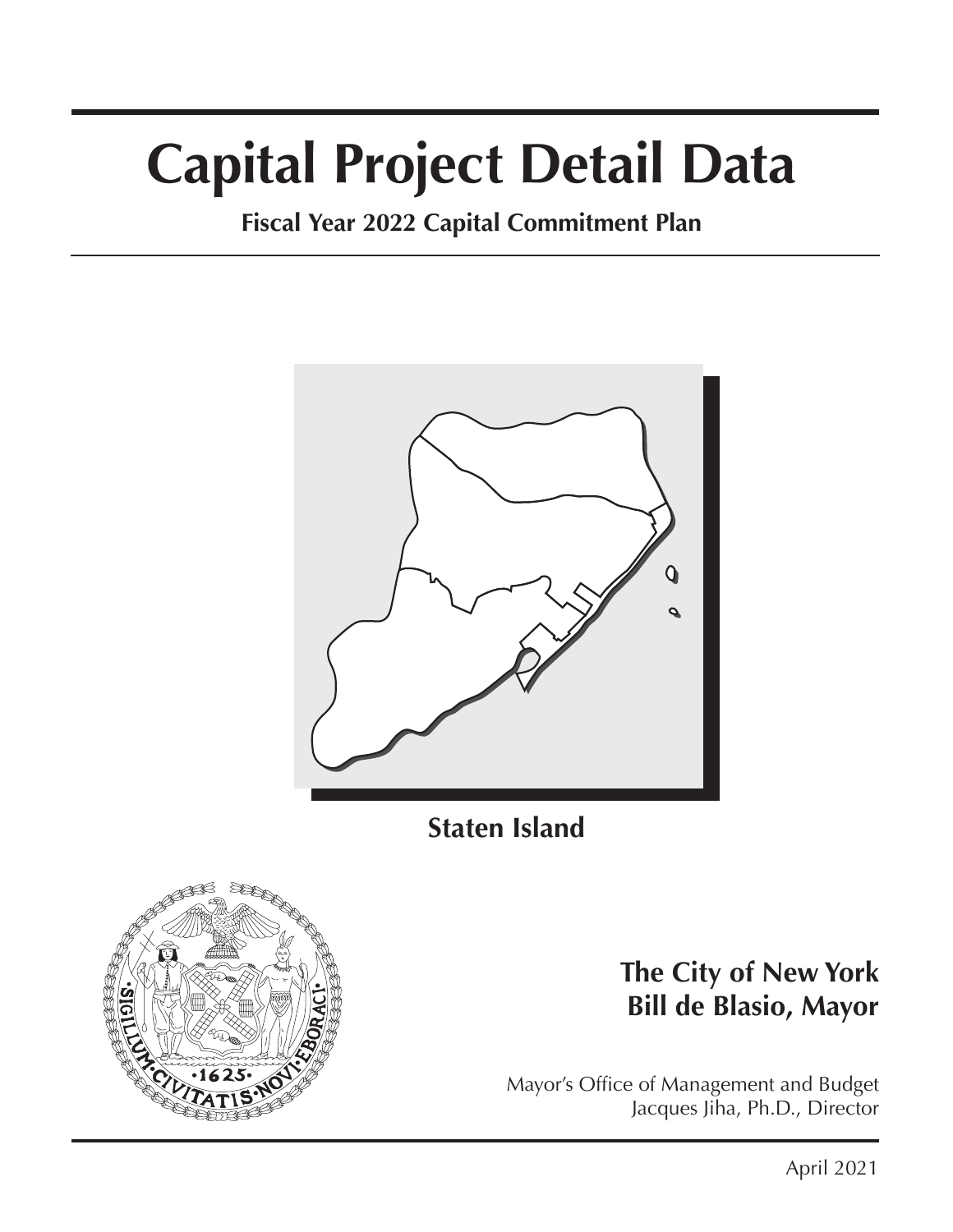### **Capital Construction Project Detail Data**

|                                         | Community                                       |                                                              |                |
|-----------------------------------------|-------------------------------------------------|--------------------------------------------------------------|----------------|
| <b>Project Id</b>                       | <b>Boards</b>                                   | <b>Description</b>                                           | Page           |
| <b>Business Services, Department of</b> |                                                 |                                                              |                |
|                                         |                                                 |                                                              |                |
|                                         | Economic Development, Office of (ED)            |                                                              |                |
|                                         | Dept Of Small Business Services (801)           |                                                              |                |
| ANNADALE                                | 500 503                                         | Annadale Road Streetscape Project - Infrastructure Reno      | 29             |
| <b>FORESTAVE</b>                        | 500                                             | <b>FOREST AVENUE</b>                                         | 32             |
| <b>HIFNSW</b>                           | 500                                             | HIF - New Stapleton Waterfront                               | 34             |
| HOMEPORT2                               | 500                                             | Stapleton Waterfront Phase II & III                          | 35             |
| <b>LIGHTHOUS</b>                        | 500 501                                         | National Lighthouse Museum                                   | 37             |
| NDF-TOMPK                               | 500                                             | NDF - Tompkinsville Esplanade and Pier                       | 40             |
| <b>PWDSIBPCT</b>                        | 500                                             | Van for the Staten Island Borough President's Clean Team --  | 41             |
| <b>RCBBALLPK</b>                        | 500                                             | RICHMOND COUNTY BANK BALLPARK AT ST. GEORGE                  | 42             |
| SANDEDCG5                               | 500                                             | Tompkinsville Esplanade - FEMA 428 Group 5                   | 43             |
| SANDG1HP                                | 500                                             | FEMA 428 G1 - Homeport Pier                                  | 44             |
| SANDG1HS                                | 500                                             | FEMA 428 G1 - Homeport Substation                            | 45             |
| SANDG4DOC                               | 500                                             | FEMA 428 G4- DOCKBUILDERS                                    | 46             |
| <b>SANDHOME</b>                         | 500 501                                         | Repairs to Homeport as a result of Hurricane Sandy           | 47             |
| SANDSIHP2                               | 500                                             | Stapleton Waterfront Phase II & III - Sandy Repairs          | 48             |
| SANDSMC                                 | 500                                             | Hurricane Sandy - Saw Mill Creek Marsh Restoration           | 49             |
| <b>SIBULK</b>                           | 501                                             | Sandy Staten Island Esplanade Emergency Bulkhead Work        | 51             |
| <b>SIESPLAND</b>                        | 501                                             | Staten Island North Shore Esplanade                          | 52             |
| <b>SIHOMEPT</b>                         | 501                                             | Staten Island Homeport Emergency Bulkhead Work               | 53             |
| <b>SIOUTLET</b>                         | 500                                             | <b>Staten Island Empire Outlets</b>                          | 54             |
| SIPIER <sub>1</sub> A                   | 501                                             | Staten Island Pier 1 Rehabilitation                          | 55             |
| <b>SIWHEEL</b>                          | 501                                             | St. George Improvements                                      | 56             |
| <b>STGRGEFIT</b>                        | 500 501                                         | St. George Ferry Terminal - Fit Out                          | 57             |
| <b>SVIEWDIAB</b>                        | 500                                             | Sea View Diabetes Center                                     | 59             |
| <b>TOTTENCBD</b>                        | 503                                             | <b>Tottenville Central Business District</b>                 | 60             |
| <b>TRAVLIFT</b>                         | 500                                             | Travis Avenue Lift Project -- Elevating section of Travis Av | 61             |
| <b>TRAVSIDEW</b>                        | 500                                             | TRAVIS AVENUE ELEVATION - FOR SIDEWALK/WALKWAY TO NATURE PRE | 62             |
|                                         | Dept Of Citywide Admin Servs (856)              |                                                              |                |
| <b>STGESPLND</b>                        | 501                                             | ST. GEORGE ESPLANADE                                         | 396            |
| <b>City University of New York (HN)</b> |                                                 |                                                              |                |
| <b>City University (042)</b>            |                                                 |                                                              |                |
|                                         |                                                 |                                                              |                |
| ST001-021                               | 500                                             | Science Lecture Room                                         | $\overline{7}$ |
| ST030-015                               | 500                                             | Support Center for High Performance Computer                 | 8              |
| ST032-015                               | 500                                             | Media Culture Screening Room                                 | 9              |
| ST034-016                               | 500                                             | High Performance Computer Center                             | 10             |
| ST038-018                               |                                                 | Reconstruction of Baseball Field                             | 11             |
| ST039-019                               | 500 502                                         | Maker Space Lab                                              | 12             |
| ST041-020                               | 500                                             | Room Conversion for the Genomic Research Center              | 13             |
|                                         | Citywide Administrative Services, Department of |                                                              |                |
| Courts (CO)                             |                                                 |                                                              |                |
|                                         | Dept Of Design & Construction (850)             |                                                              |                |

CO301LL 501 130 STUYVESANT PL - FACADE REPAIRS LOCAL LAW 11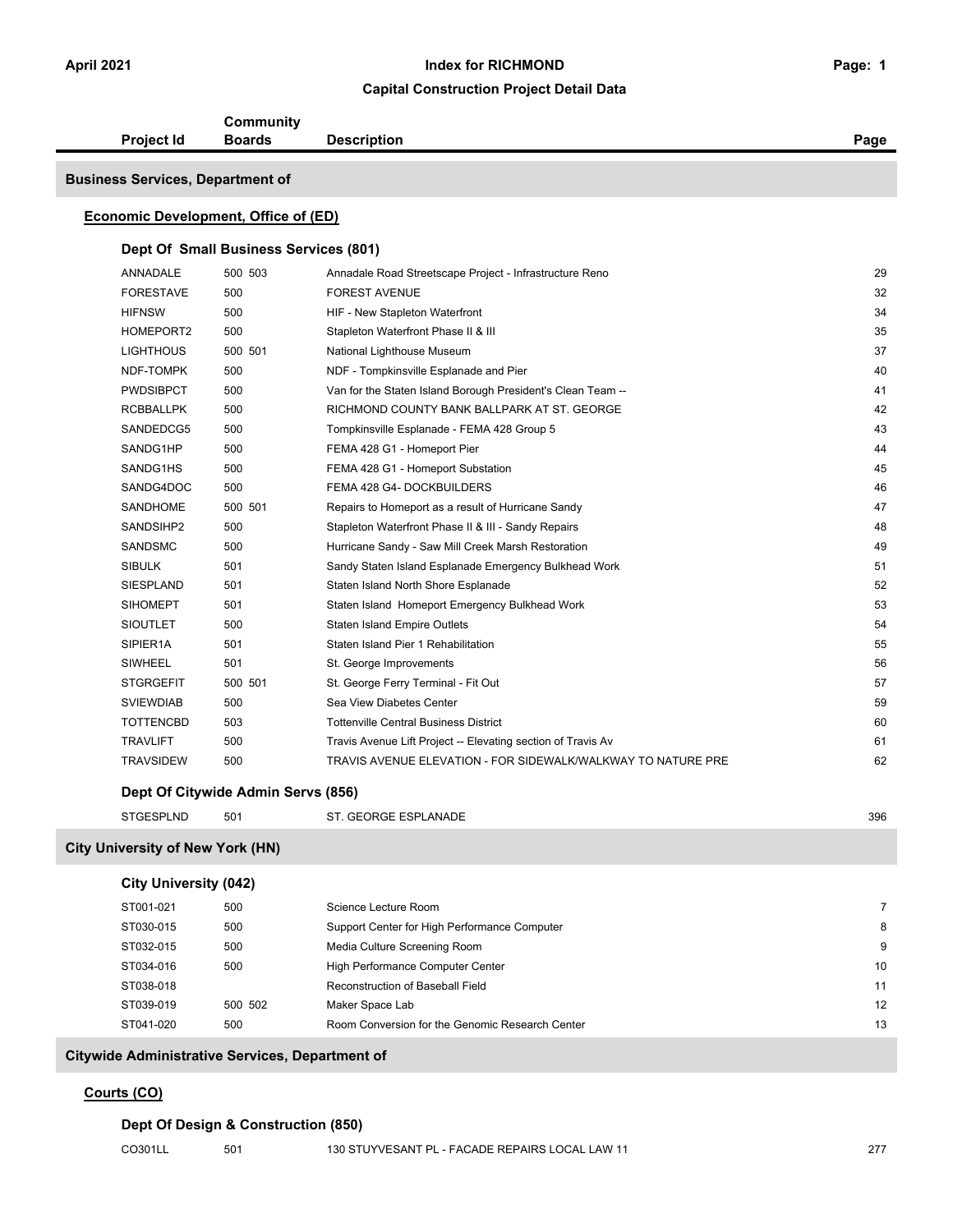### **Page: 2**

### **Capital Construction Project Detail Data**

| Project Id                              |                                       |                                                              |      |
|-----------------------------------------|---------------------------------------|--------------------------------------------------------------|------|
|                                         | <b>Boards</b>                         | <b>Description</b>                                           | Page |
| CO301PD                                 | 501                                   | 130 STUYVESANT PL.- PARKING GARAGE DECK                      | 278  |
| CO302ST                                 | 501                                   | 18 RICHMOND TERRACE - EXTERIOR STEPS RECONSTRUCTION          | 279  |
|                                         | Dept Of Citywide Admin Servs (856)    |                                                              |      |
| CO276EXT2                               | 501                                   | 100 Richmond Terrace - Family Court/ Exterior                | 378  |
| CO287R-1                                | 501                                   | DASNY - NEW STATEN ISLAND SUPREME COURT                      | 379  |
| CO301FA                                 | 501                                   | 130 STUYVESANT PL.- ELEC/FIRE ALARM/SPRINKLER                | 380  |
| CO301HV1                                | 501                                   | 130 STUYVESANT PL.- CHILLER AND BOILER                       | 381  |
| <b>Equipment and Miscellaneous (PU)</b> |                                       |                                                              |      |
|                                         | Dept Of Small Business Services (801) |                                                              |      |
| <b>HWRLASEWF</b>                        | 500                                   | Lipsett Avenue Street End (Waterfront)                       | 36   |
|                                         | Dept Of Design & Construction (850)   |                                                              |      |
| SOLARDOS2                               | 503                                   | Staten Island 3 Garage HVAC                                  | 376  |
| SOLARGR10                               | 501                                   | DSNY - PV INSTALLATION ON NEW GARAGE- STATEN ISLAND 1/3      | 377  |
|                                         | Dept Of Citywide Admin Servs (856)    |                                                              |      |
| EO26-0072                               | 501                                   | NYPD - 123RD PRECINCT                                        | 382  |
| EO26-0076                               | 501                                   | NYPD - 122ND PRECINCT                                        | 383  |
| <b>Public Buildings (PW)</b>            |                                       |                                                              |      |
|                                         | Dept Of Small Business Services (801) |                                                              |      |
| <b>SEAVIEW</b>                          | 502                                   | FA - Seaview Senior Housing - Met Council                    | 50   |
|                                         | Dept Of Design & Construction (850)   |                                                              |      |
| PW348-74                                |                                       | FUEL TANK REPLACEMENT                                        | 327  |
| PWD5SOUTH                               | 503                                   | SOUTH SHORE LITTLE LEAGUE                                    | 328  |
|                                         | Dept Of Citywide Admin Servs (856)    |                                                              |      |
| PW29310R                                | 501                                   | 10 RICHMOND TERRACE - FIRE ALARM                             | 384  |
| PW326DOFR                               | 501                                   | DOF - 350 ST. MARK'S PLACE - LEASED SPACE                    | 385  |
| PW326RAR                                | 501                                   | LAW DEPT - RAISE THE AGE -SI                                 | 386  |
| PW326RHP                                | 500 501                               | OCA RELOCATION FROM HOMEPORT - STATEN ISLAND                 | 387  |
| PW326ZR02                               | 501                                   | CB#2 - 2 TELEPORT DR                                         | 388  |
| <b>PW77501BL</b>                        | 501                                   | 10 RICHMOND TERR. - BOILER REPLACEMENT                       | 389  |
| <b>PW77501DB</b>                        | 501                                   | 10 RICHMOND TERRACE - 2nd & 3rd FLs CCHR/DOB RENOVATION      | 390  |
| PW77501EL                               | 500 501                               | 10 RICHMOND TERRACE- ELECTRICAL UPGRADE                      | 391  |
| PW77SEC3                                | 501                                   | 130 STUYVESANT PLACE- SECURITY BARRIER SI DA                 | 392  |
| PWR077MUR                               | 501                                   | 18 RICHMOND TERRACE- STATEN ISLAND COURTHOUSE MURALS         | 393  |
| PWR77GRGE                               | 500 501                               | ST. GEORGE COURTHOUSE & HYATT STREET PLAZA                   | 394  |
| PWR77SICC                               |                                       | NYC OFFICE OF EMERGENCY MANAGEMENT BOROUGH COMMAND CENTER ON | 395  |
|                                         |                                       |                                                              |      |
| Dept Of Info Tech & Telecomm (858)      |                                       |                                                              |      |

# **Real Property (RE)**

| Dept Of Small Business Services (801) |  |
|---------------------------------------|--|
|---------------------------------------|--|

| 63 |
|----|
|    |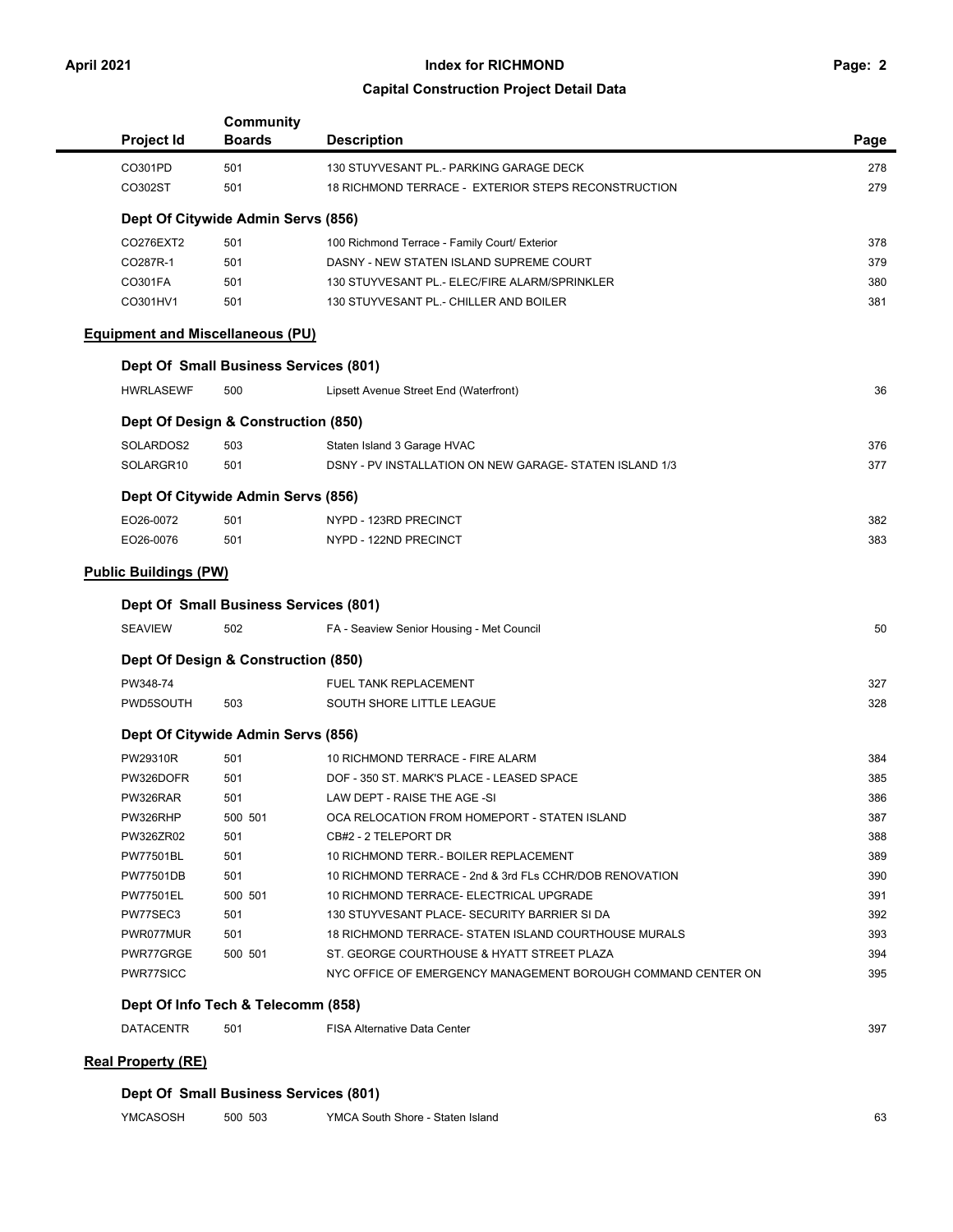### **Capital Construction Project Detail Data**

| <b>Project Id</b>                           | Community<br><b>Boards</b>                  | <b>Description</b>                                           | Page |
|---------------------------------------------|---------------------------------------------|--------------------------------------------------------------|------|
|                                             |                                             |                                                              |      |
| <b>Cultural Affairs, Department of (PV)</b> |                                             |                                                              |      |
|                                             | <b>Department Of Cultural Affairs (126)</b> |                                                              |      |
| PV175CLOV                                   | 501                                         | SIZ - Staten Island Zoo Clove Road Restoration               | 22   |
| PV302BPH2                                   | 501                                         | SIIAS - Building B at SHCC Phase 2                           | 23   |
| PV341CAR2                                   |                                             | SIHS - Carriage Barn Phase 2                                 | 24   |
| PV341GALL                                   | 503                                         | SIHS - Gallery Renovation                                    | 25   |
| PV341SIPA                                   | 502                                         | SIHS - Security System and Security Gates                    | 26   |
| PV490CPSD                                   | 501                                         | SHCC - Snug Harbor CPSD: Phase 1A                            | 27   |
| <b>PV490-GOV</b>                            | 501                                         | SHCC - SNUG HARBOR - Governor's House Exterior Renovation    | 28   |
|                                             | Dept Of Parks And Recreation (846)          |                                                              |      |
| PV510-HLG                                   | 501                                         | SIBG -SI BOTANICAL GARDEN Healing Garden R116-506M           | 252  |
| <b>PV510-IRR</b>                            | 501                                         | SIBG -SI BOTANICAL GARDEN Site Irrigation                    | 253  |
|                                             | Dept Of Design & Construction (850)         |                                                              |      |
| PV175ROOF                                   | 501                                         | SIZ - Roof Replacement                                       | 318  |
| PV302BPH1                                   | 501                                         | SIIAS - Building B at SHCC Phase1 Geo-Thermal & Ground Floor | 319  |
| PV341BRIT                                   |                                             | SIHS - Britton Cottage Restoration                           | 320  |
| PV477TEMP                                   | 501                                         | SICM-Staten Island Children's Museum Temp Control System     | 321  |
| <b>PV490-C</b>                              |                                             | SHCC - SHCC Main Hall Bldg C Roof Reconstruction             | 322  |
| PV490ELEC                                   | 501                                         | SHCC - Snug Harbor Cult. Ctr. Site - Wide Electrical Upgrade | 323  |
| <b>PV490-INF</b>                            | 501                                         | SHCC - Site-wide Infrastructure Upgrade                      | 324  |
| PV490-Q3                                    | 501                                         | SHCC - Snug Harbor Cult. Ctr. Music Hall, Dressing Rooms     | 325  |
| <b>PVC341-M</b>                             | 502                                         | SIHS - SIHS TYSEN COURT RECONSTRUCTION                       | 326  |

### **Environmental Protection, Department of**

### **Sewers (SE)**

### **Dept Environmental Protection (826)**

| MIBBNC05B | 502     | Instal New Storm SE & Rplmt San SE & Dist WM Hylan Blvd SI   | 82  |
|-----------|---------|--------------------------------------------------------------|-----|
| SER002331 | 501     | Dist WM & San Storm SE Rplmt work in Rice Ave, SI            | 108 |
| SER002333 | 501 502 | SE & WM work in Van Buren St btwn York Ave & Franklin Ave SI | 109 |
| SER200199 | 503     | STRM & SAN SEWER IN LAMOKA AV, LOVELACE AV, GENESSE AV, ETC  | 110 |
| SER200256 | 502     | Extension & Replacmt of San Sewers in Victory Blvd SI        | 111 |
| SER200265 | 502     | Storm SE Ext in Park Dr N btwn Rivington Ave & Plymouth Rd   | 112 |
| SIBB2-OAK | 500 503 | STATEN ISLAND BLUEBELT - OAKWOOD BEACH                       | 113 |
| SISEAWL-1 | 502     | US Army Corps SI Seawall Project                             | 114 |

### **Dept Of Design & Construction (850)**

| EC-SER22       | 500 | Reconstruction of Existing Sewers, Staten Island             | 280 |
|----------------|-----|--------------------------------------------------------------|-----|
| MIBBNC002      | 500 | Last Chance Pond BMP NC 11/12, storm & sanitary sewer constr | 310 |
| MIBBNC003      | 502 | Strm & Sani Swr const & WM replac in Mason Ave, SI           | 311 |
| MIBBNC005      | 502 | Storm Sewer Tributary for BMPs NC-13 and NC-14               | 312 |
| MIBBNC04A      | 502 | BMP NC 6 and 15 storm & sanitary sewer installation          | 313 |
| MIBBNC04B      | 502 | Storm and sanitary sewer installation                        | 314 |
| MIBBNC05       | 502 | Construction of BMPs NC-13 and NC-14 (SANDR01)               | 315 |
| <b>RED-381</b> | 503 | (SANDHWSI) Storm swr replacement ext. in Harold Avenue       | 333 |
| <b>SE-740B</b> | 502 | SANITARY SEWERS IN ROCKLAND AVENUE                           | 344 |
| SE-751         | 503 | CHESTER AV - IRVINGTON ST AND ARBUTUS AVE                    | 345 |
| SE-793         | 502 | STRM & SAN SEWER OLYMPIA BLVD-QUINTARD & HICKORY AV-HWR1132B | 346 |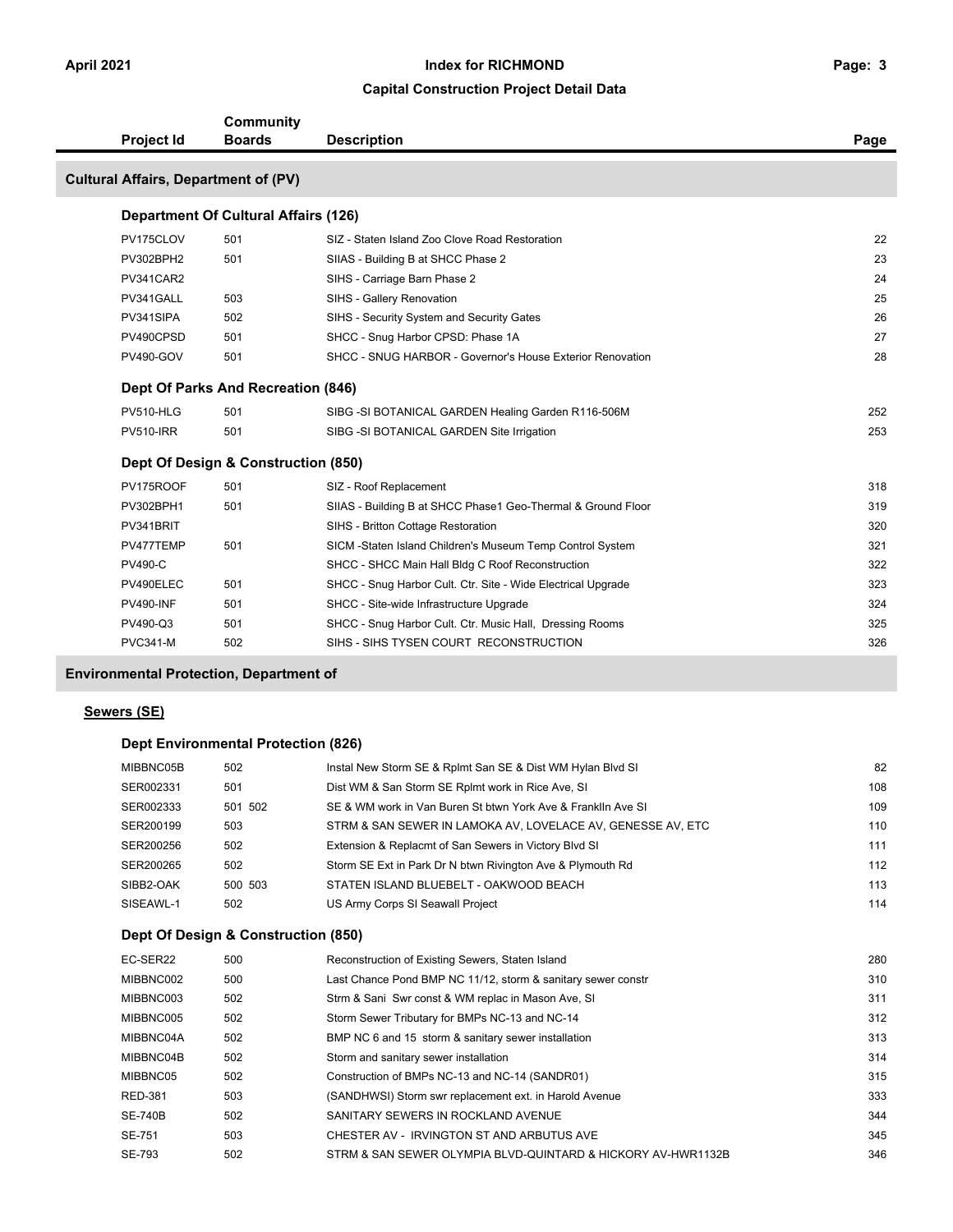### **Capital Construction Project Detail Data**

| <b>Project Id</b> | <b>Community</b><br><b>Boards</b> | <b>Description</b>                                            | Page |
|-------------------|-----------------------------------|---------------------------------------------------------------|------|
| SE-803            | 503                               | SAN & STRM SEWER IN RAMBLE ROAD B/T ADRIENNE PL & DENT ROAD   | 347  |
| SE-812            | 503                               | Sanitary & Storm swr in Page Av b/t Amboy Rd & Estella Pl     | 348  |
| SER002237         | 503                               | Sanitary and Storm Sewer in Manee Avenue                      | 349  |
| SER002311         | 503                               | SAN & STRM SWR IN BERTRAM AV B/T ZEPHYR AV & HYLAN BLVD. ETC  | 350  |
| SER002317         | 503                               | SAN & STRM SEWER IN HALPIN AVE                                | 351  |
| SER002320         | 503                               | SAN & STRM SWR IN DAHLIA ST B/T ROSEDALE AV & DEAD END ETC    | 352  |
| SER002323         | 501                               | SAN & STRM SWRS: WALKER ST, ETC.                              | 353  |
| SER002324         | 503                               | New sanitary sewers in Camden ave. Staten Island              | 354  |
| SER002326         | 501                               | Storm and Sanitary Sewers in Wardwell Ave. S.I.               | 355  |
| SER002329         | 500                               | SAN, STM & WM IN LANDMARK COLONY                              | 356  |
| SER200151         | 503                               | Stm & Sani swr ext. & WM replacement Amboy Rd, SI             | 358  |
| SER200202         | 503                               | New Stm. Swr. Ext. in Eagan Ave. S.I.                         | 359  |
| SER200226         | 500 502                           | STORM AND SANITARY SEWERS & WM WORK IN TRAVIS AREA            | 360  |
| SER200232         | 501                               | STORM, SANIT SEWERS & WATER MAIN IN XENIA ST                  | 361  |
| SER200235         | 503                               | Storm Sewer Extension in Richmond Ave & Amboy Rd, SI          | 362  |
| SER200236         | 501                               | STRM SWR EXT & WM WORK IN NORTH AV, ETC.                      | 363  |
| SER200245         | 503                               | NEW STRM SWR & WM REPLACEMT IN ACACIA AV, ETC.                | 364  |
| SER200247         | 503                               | New Storm Sewers in King St                                   | 365  |
| SER200251         | 502                               | EXT OF STRM SWR AND WM WORK IN 3RD ST                         | 366  |
| SER200255         | 503                               | Stm. Swr. Ext. W. Cedarview Ave b/t Wolverine& Gilbert st, SI | 367  |
| SER200258         | 503                               | Sanitary and Storm Sewer in West Castor Place between Alvers  | 368  |
| SER200261         | 502                               | Storm sewer in Roma Ave bet Tysens Lane & Ebbits Street       | 369  |
| SER200285         | 502                               | NEW STM. SWR EXT. & WM REPL IN TODT HILL RD., SI              | 370  |
| SER200290         | 501                               | New Storm Sewer Ext & Water Main Replacement in Forest Ave    | 371  |
| SER200292         | 501                               | SAN & STRM SWR REPLACMT & WM WORK IN FLOYD ST                 | 372  |
| SER200309         | 503                               | Strm swr R+Ext & WM Work, Maguire Avenue                      | 373  |
| SER200552         | 501                               | STRM & SAN SWR AND WM WORK IN GRANITE AV                      | 374  |
| SER20079          | 501                               | RECON OF STORM SEWER, WILLOW AV(TOMPKINS-EDGEWATER AVS)       | 375  |

### **Water Mains, Sources and Treatment (WM)**

| Dept Of Small Business Services (801) |                                            |                                                             |     |  |
|---------------------------------------|--------------------------------------------|-------------------------------------------------------------|-----|--|
| GE-343                                | 501                                        | Replacement of Siphons b/t Brooklyn & SI                    | 33  |  |
|                                       | <b>Dept Environmental Protection (826)</b> |                                                             |     |  |
| <b>NCMCCSG</b>                        | 500                                        | NEW CLOVE PS: EQUIPMENT REPLACEMENT                         | 83  |  |
| <b>RED-384</b>                        | 501                                        | TRUNK AND DISTRIBUTION WATER MAIN IN FRONT ST. SI           | 103 |  |
| RED391A                               | 501                                        | Rplmt Upgrade WM & SE Infra Westervelt Ave Phase A, SI      | 104 |  |
| <b>RED-392</b>                        | 501                                        | WM rplcmt in Bay St between Slosson Ter & Minthorne St SI   | 105 |  |
| <b>RED393</b>                         | 503                                        | Dist WM Rplmt on Hylan Blvd btwn Arbutus Hales Ave, SI      | 106 |  |
|                                       | Dept Of Design & Construction (850)        |                                                             |     |  |
| <b>RED-366</b>                        | 503                                        | WM WORK ARTHUR KILL RD BTW RICHMOND & ABINGTON AVE HWR1140A | 329 |  |
| <b>RED-369</b>                        | 500                                        | CORE WM AREA CONTRACT, S.I. & BKLYN                         | 330 |  |
| <b>RED-372</b>                        | 501                                        | WM, PART OF RECON TRAVIS AVE FORM PARK DR N TO DRAPER PL    | 331 |  |
| <b>RED-376</b>                        | 501 502                                    | Water Main Replacment and/or Lining in Clove Road           | 332 |  |
| <b>RED-386</b>                        | 501                                        | Water Main replacement, South & Arlington Aves, SI          | 334 |  |
| <b>REDA-002</b>                       | 500                                        | Accelerated Distribution WM replcmnt & sewer rehab: S.I.    | 335 |  |
| <b>REDA-003</b>                       | 500                                        | Accelerated Distribution WM replcmnt & sewer rehab: S.I.    | 336 |  |
| SER002334                             | 501                                        | NDF - Rplcmt 6" sanitary sewers & distribution wtr mains SI | 357 |  |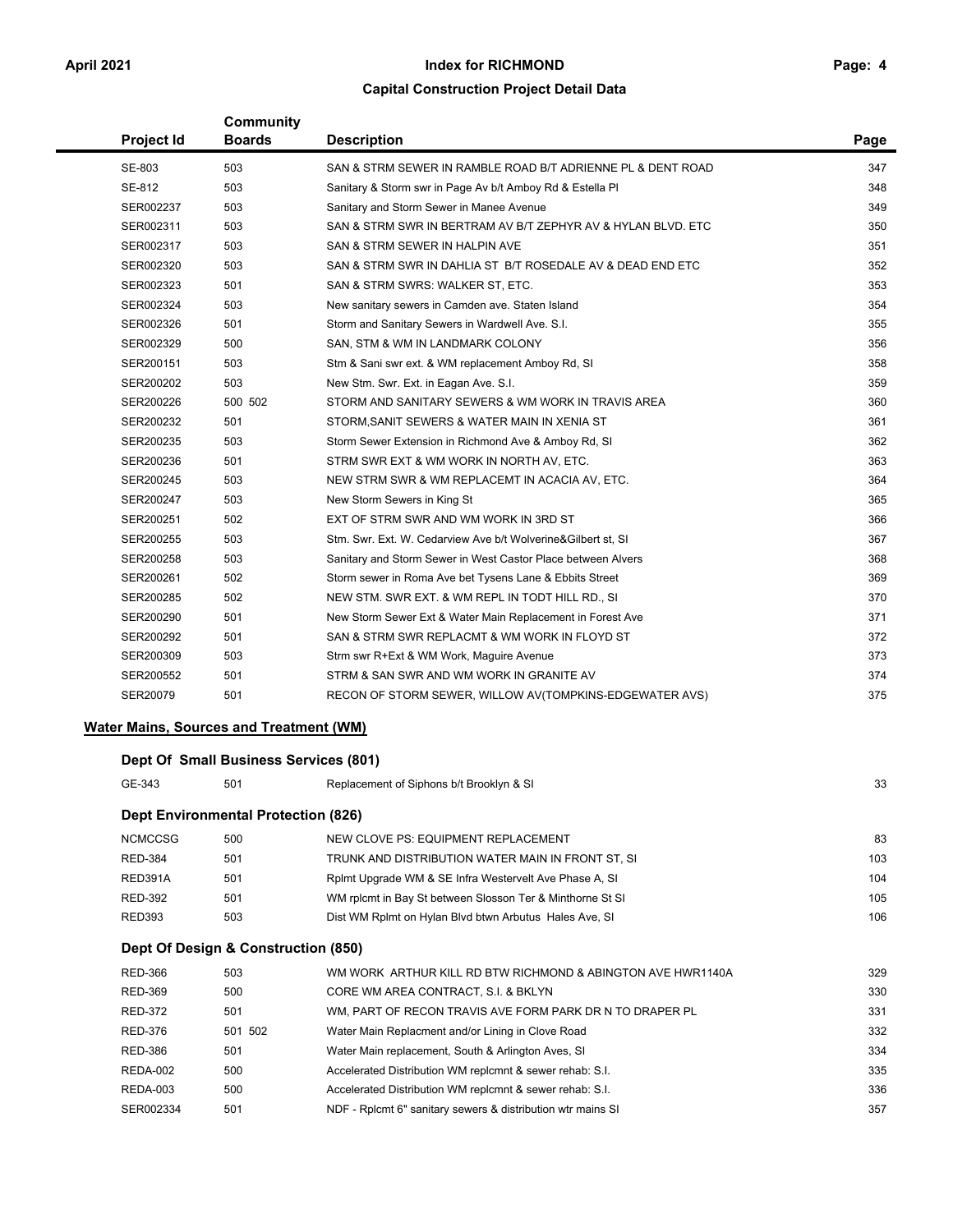|                                               |                                            | <b>Capital Construction Project Detail Data</b>                                    |      |
|-----------------------------------------------|--------------------------------------------|------------------------------------------------------------------------------------|------|
|                                               | <b>Community</b>                           |                                                                                    |      |
| <b>Project Id</b>                             | <b>Boards</b>                              | <b>Description</b>                                                                 | Page |
| <b>Water Pollution Control (WP)</b>           |                                            |                                                                                    |      |
|                                               | <b>Dept Environmental Protection (826)</b> |                                                                                    |      |
|                                               |                                            |                                                                                    |      |
| OB-125-L<br>OB-133-L                          | 500                                        | RECONSTRUCTION OF SUBSTATION AT THE OAKWOOD BEACH WPCP                             | 84   |
|                                               | 500                                        | SLUDGE THICKENING IMPROVEMENT @ OAKWOOD BEACH WPCP                                 | 85   |
| OB-134-L<br>OB-135-L                          | 500                                        | POWER DISTRIBUTION AT OAKWOOD BEACH WPCP<br><b>HEADWORKS AT OAKWOOD BEACH WPCP</b> | 86   |
|                                               | 500                                        |                                                                                    | 87   |
| OB-136-L                                      | 500                                        | INSTALLATION OF (2) MAIN TRANSFORMERS @ OAKWOOD BEACH WPCP                         | 88   |
| OB-149-L                                      | 500                                        | UPGRADE FIRE ALARM SYSTEM @ OAKWOOD BEACH DEWATERING BLDG                          | 89   |
| PR-132-L                                      | 500                                        | RECONSTRUCTION OF SEA WALL/SLUDGE DOCK IMPROVEMENTS                                | 90   |
| PR-134-L                                      | 500                                        | RECONSTRUCT FINAL SETTLING SYSTEM EQUIPMENT @ PORT RICHMOND                        | 91   |
| PR-135-L                                      | 500                                        | RECONSTRUCT POWER DISTRIBUTION EQUIPMENT @ PORT RICHMOND                           | 92   |
| PR-138-L                                      | 500                                        | RECONSTRUCT MAIN SEWAGE PUMP CONTROLS @ PORT RICHMOND WWTP                         | 93   |
| PR-140                                        | 500                                        | TRC - Dechlorination Facilities at Port Richmond WWTP                              | 94   |
| <b>PR-144-L</b>                               | 500                                        | RECONSTRUCT BLOWERS AND CONTROLS @ PORT RICHMOND WPCP                              | 95   |
| PR-151-L                                      | 500                                        | RECONST AERATION TANK GATES/ACTUATOR & SUPPORTS @ PR WRRF                          | 96   |
| <b>PS-276</b>                                 | 500                                        | RECONSTRUCTION AT HANNAH STREET PUMPING STATION (BEDC)                             | 97   |
| <b>PS-295</b>                                 | 500                                        | RECONSTRUCTION AT MERSEREAU PUMPING STATION                                        | 98   |
| <b>PS-296</b>                                 | 500                                        | RECONSTRUCTION AT MELVIN PUMPING STATION                                           | 99   |
| PS-317                                        | 500                                        | RECONSTRUCT VICTORY BOULEVARD PUMPING STATION STATEN ISLAND                        | 100  |
| PS-322                                        | 500                                        | RECONSTRUCT MAYFLOWER AVENUE PUMPING STATION, STATEN ISLAND                        | 101  |
| PS-323                                        | 500                                        | RECONSTRUCT RICHMOND AVENUE PUMPING STATION, STATEN ISLAND                         | 102  |
| <b>SANDOB</b>                                 | 500                                        | RECONS OF THE OAKWOOD BEACH WPCP DUE TO HURRICANE SANDY                            | 107  |
| Fire Department (F)                           |                                            |                                                                                    |      |
| Fire Department (057)                         |                                            |                                                                                    |      |
| F175MC152                                     | 501                                        | Multi-Component Renovations - EC152                                                | 15   |
| F175MC159                                     | 502                                        | Multi-Component Renovations - EC159                                                | 16   |
| F175SEWER                                     | 500                                        | New Sewer Main and Pumping Station - Outside Plant Garage                          | 17   |
| FD175G161                                     | 502                                        | Generator - EC161                                                                  | 18   |
| FD175G165                                     | 502                                        | Generator - EC165                                                                  | 19   |
| FR175G166                                     |                                            | Generator - EC166                                                                  | 20   |
| Health and Mental Hygiene, Department of (HL) |                                            |                                                                                    |      |
|                                               | Dept Of Small Business Services (801)      |                                                                                    |      |
| <b>CMETENT</b>                                | 501                                        | OCME Relocation of Disaster Cache Equipment to Fresh Kills                         | 31   |

**Dept Of Design & Construction (850)** 

| HL82SIABE | REHAB OF THE STATEN ISLAND ANIMAL SHELTER | 282 |
|-----------|-------------------------------------------|-----|
|           |                                           |     |

### **Health and Hospitals Corporation (HO)**

| <b>Health And Hospitals Corp (819)</b> |         |                                                     |    |  |
|----------------------------------------|---------|-----------------------------------------------------|----|--|
| 75200403                               | 500 501 | SEAVIEW RENOVATE MARINER'S HARBOR HOUSES CHC        | 78 |  |
| 75200902                               | 502     | SEAVIEW: RENOVATION OF ISOLATION BUILDING           | 79 |  |
| 75201502                               | 502     | SEAVIEW EMERGENCY GENERATOR REPLACEMENT             | 80 |  |
| 75202101                               |         | SEAVIEW: REH CENTER & HOME GRACE FOUNDATION PHASE 3 | 81 |  |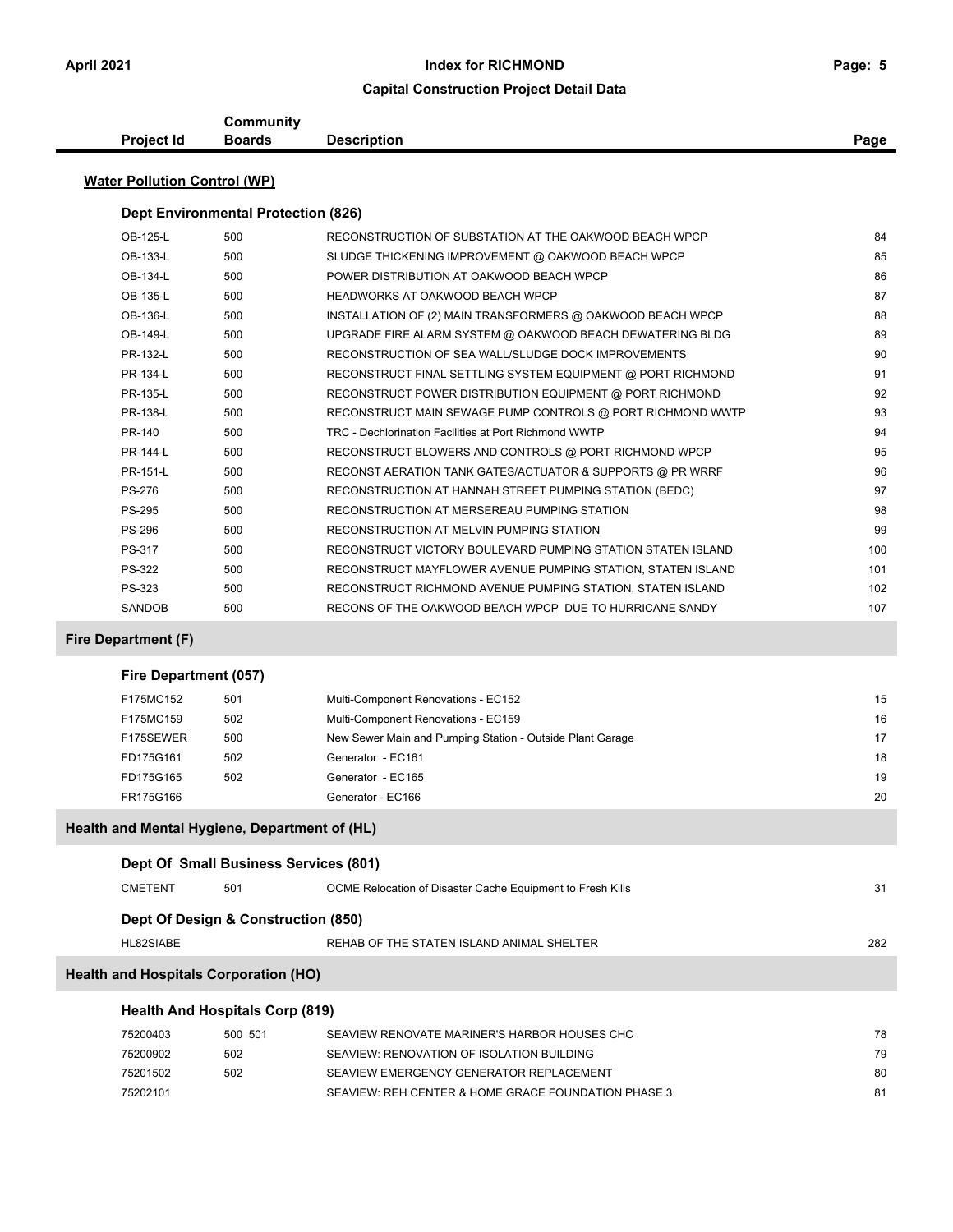### **Capital Construction Project Detail Data**

| Project Id                    |                                       | Community<br><b>Boards</b>                  | <b>Description</b>                                               | Page |  |  |  |
|-------------------------------|---------------------------------------|---------------------------------------------|------------------------------------------------------------------|------|--|--|--|
|                               | Homeless Services, Department of (HH) |                                             |                                                                  |      |  |  |  |
|                               |                                       | Dept Of Homeless Services (071)             |                                                                  |      |  |  |  |
|                               | HH115HOBU                             | 501                                         | HOSPITALITY HOUSE BUILDING UPGRADE                               | 21   |  |  |  |
|                               |                                       | <b>Housing Preservation and Development</b> |                                                                  |      |  |  |  |
| <b>Housing Authority (HA)</b> |                                       |                                             |                                                                  |      |  |  |  |
|                               |                                       | <b>Housing Preservation And Devel (806)</b> |                                                                  |      |  |  |  |
|                               | HAM16NLSC                             | 501                                         | NEW LANE HOUSES - SECURITY CAMERAS AND DOORS                     | 64   |  |  |  |
|                               | HAM16THSC                             | 502                                         | TODT HILL HOUSES SECURITY CAMERAS AND DOORS                      | 65   |  |  |  |
|                               | HAM16WBDR                             | 501                                         | WEST BRIGHTON HOUSES UPGRADING OF DOORS AND SECURITY CAMERAS     | 66   |  |  |  |
|                               | HAM17THTV                             | 502                                         | Todt Hill Cameras -- CCTV Security Cameras                       | 67   |  |  |  |
| HAM18CSLF                     |                                       | 501                                         | CASSIDY LAFAYETTE SECURITY CAMERAS                               | 68   |  |  |  |
|                               | HAM18NLAC                             | 501                                         | NEW LANE SHORES LUNCH ROOM AC                                    | 69   |  |  |  |
|                               | HAM18THGR                             | 502                                         | TODT HILL GROUNDS UPDATES                                        | 70   |  |  |  |
|                               | HAM19BHLU                             | 502                                         | BERRY HOUSES INTERIOR LIGHTING                                   | 71   |  |  |  |
|                               | HAM19MHBC                             | 501                                         | MARINER HARBOR BASKETBALL COURTS                                 | 72   |  |  |  |
|                               | HAM19THSS                             | 501                                         | TODT HILL HOUSES SPRINKLER SYSTEM                                | 73   |  |  |  |
|                               | HAM20BHCC                             | 502                                         | BERRY HOUSES CAMERA UPGRADES                                     | 74   |  |  |  |
|                               | HAM20SBLU                             | 502                                         | SOUTH BEACH HOUSES- LIGHTING UPGRADES                            | 75   |  |  |  |
|                               | HAM21MHTV                             | 501                                         | <b>CCTV CAMERAS AT MARINERS HARBOR HOUSES</b>                    | 76   |  |  |  |
| HAM21NLCI                     |                                       | 501                                         | CONCRETE INSTALLATION AT NEW LANE HOUSES                         | 77   |  |  |  |
|                               |                                       | Dept Of Design & Construction (850)         |                                                                  |      |  |  |  |
|                               |                                       |                                             |                                                                  |      |  |  |  |
|                               | HAM18MHCC                             | 500                                         | Mariner's Harbor Community Center                                | 281  |  |  |  |
| <b>Libraries</b>              |                                       |                                             |                                                                  |      |  |  |  |
| <b>New York Public (LN)</b>   |                                       |                                             |                                                                  |      |  |  |  |
|                               |                                       | New York Public Library (037)               |                                                                  |      |  |  |  |
| LNCA17THL                     |                                       | 500                                         | <b>TODT HILL - New Lighting</b>                                  | 1    |  |  |  |
| LNCM15STB                     |                                       | 500                                         | South Beach - New Roof                                           | 2    |  |  |  |
|                               | LNEM17RTW                             | 500                                         | RICHMONDTOWN - HVAC System Replacement                           | 3    |  |  |  |
|                               | LNRA17WNB                             | 501                                         | WEST NEW BRIGHTON - ADA-compliant Elevators                      | 4    |  |  |  |
|                               | LNRA18GCK                             | 503                                         | Great Kills - ADA-compliant Restrooms                            | 5    |  |  |  |
|                               | LNRA18RCH                             | 502                                         | Richmondtown - New Boiler                                        | 6    |  |  |  |
|                               |                                       | Dept Of Small Business Services (801)       |                                                                  |      |  |  |  |
|                               |                                       |                                             |                                                                  |      |  |  |  |
| LNC018CHA                     |                                       | 503                                         | <b>CHARLESTON - Site Acquisition and New Branch Construction</b> | 38   |  |  |  |
| LNEA16PRT                     |                                       | 500                                         | PORT RICHMOND: MAJOR RENOVATION                                  | 39   |  |  |  |
|                               |                                       | Dept Of Design & Construction (850)         |                                                                  |      |  |  |  |
| LNCAL15TV                     |                                       | 500                                         | <b>Tottenville: New Roof</b>                                     | 306  |  |  |  |
| LNEA13STG                     |                                       | 500 501                                     | ST GEORGE: Exterior and Interior renovation                      | 307  |  |  |  |
| LNEAL15RT                     |                                       | 500                                         | Richmond town: New Roof                                          | 308  |  |  |  |
| LNRA17NDP                     |                                       | 502                                         | NEW DORP - HVAC System Replacement                               | 309  |  |  |  |

### **Parks and Recreation, Department of (P)**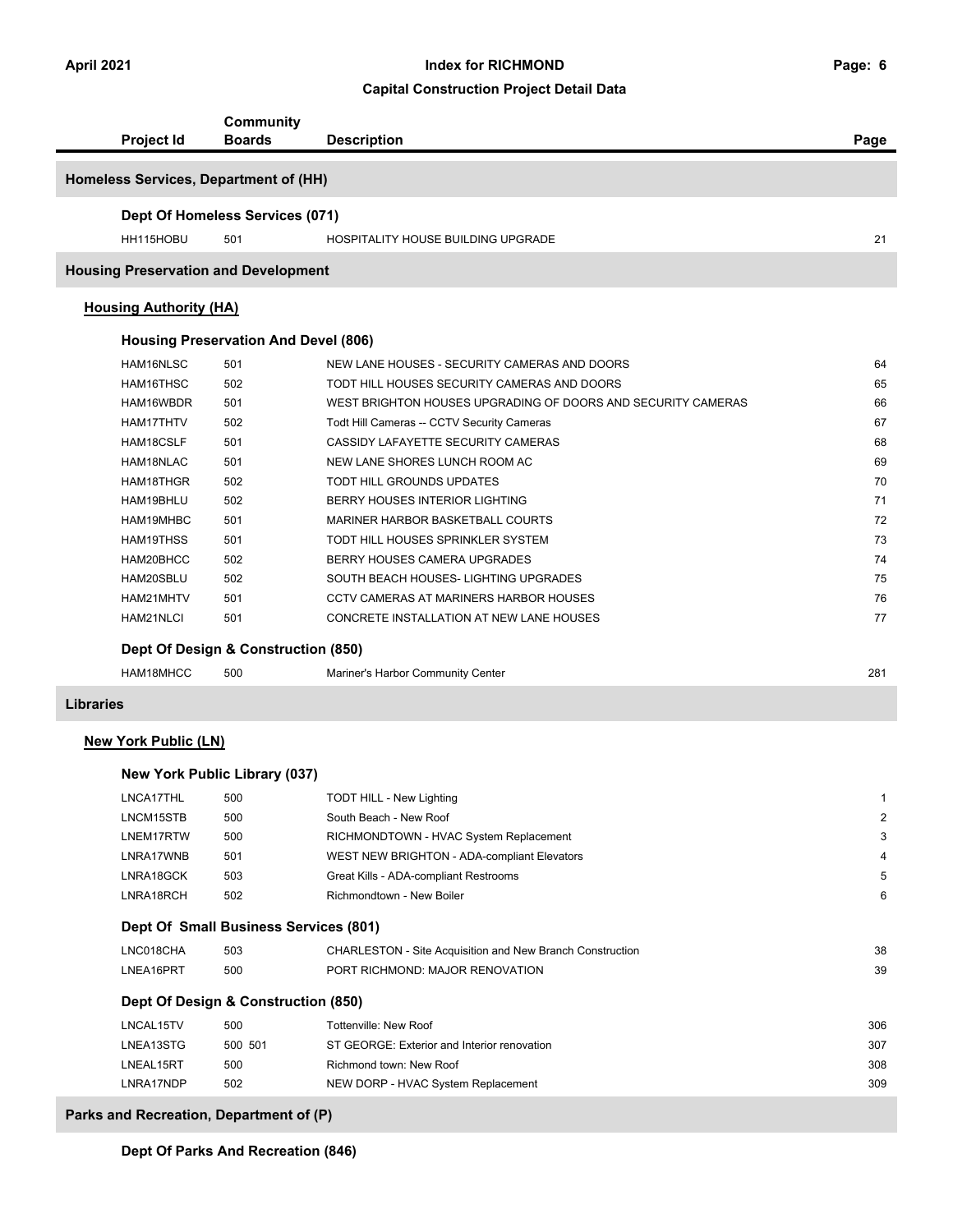### **Capital Construction Project Detail Data**

| Project Id       | Community<br><b>Boards</b> | <b>Description</b>                                                                                 | Page |
|------------------|----------------------------|----------------------------------------------------------------------------------------------------|------|
| NDF-VHALL        | 500                        | NDF-Village Hall Roof R028-120M                                                                    | 162  |
| P-500RINK        | 500                        | Recon condenser at WW2 Memorial Rink, SI R005-119M                                                 | 163  |
| P-501ALAS        | 500                        | Alice Austen House-Landscape & Site Impr. R117-                                                    | 164  |
| P-501ALIC        | 500 501                    | Alice Austen House-Exterior Lighting & Security System                                             | 165  |
| P-501CLEX        | 500                        | Clove Lakes Pk-Adult Exercise Equipment R005-118M                                                  | 166  |
| P-501CLP2        | 500                        | Cloves Lakes Walking Path Rehab R005                                                               | 167  |
| P-501FABL        | 500                        | Faber Park-Install of active recreation, lighting-R008-117M                                        | 168  |
| P-501FPFA        | 501                        | Faber Park Rec. Center: Fire Alarm Reconstruction                                                  | 169  |
| P-501JWPK        | 500                        | Jones Woods Park Trail Restoration R048                                                            | 170  |
| P-501LLCS        | 500                        | Luis Lopez Park Modular Comfort Station Cons. R125-120M                                            | 171  |
| P-501LPFA        | 501                        | Lyons Pool Rec. Center: Fire Alarm Reconstruction                                                  | 172  |
| P-501MAR2        | 500 501                    | <b>MARINERS MARSH</b>                                                                              | 173  |
| P-501NAPL        | 500                        | Naple Plgr-Reconstruction R073-119M                                                                | 174  |
| P-501SIB2        | 501                        | S.I.B.G-Tuscan Garden & Lemon House R116-105M/405M                                                 | 175  |
| P-501WEPE        | 500                        | WesterleighPk-Play Equipment                                                                       | 176  |
| P-502CTPK        | 502                        | MIDLAND BEACH PROMENADE ENTRY PLAZA & PARKING LT R046-107MA2                                       | 177  |
| P-502GBFA        | 502                        | Greenbelt Rec. Center: Fire Alarm Reconstruction                                                   | 178  |
| P-502NDPK        | 500                        | New Dorp Center Kitchen Recon. (R016-214MA)                                                        | 179  |
| P-503BFDS        | 500                        | Ballfields in Dugan & Schmul parks                                                                 | 180  |
| P-503CHP1        | 500 503                    | Conference House Park Pavilion R006-213M                                                           | 181  |
| P-503CHPV        | 500 503                    | Conference House Park Pavilion                                                                     | 182  |
| P-503CRBP        | 500 503                    | CRESCENT BEACH PARK CONS 135-113MA                                                                 | 183  |
| P-503DUPL        | 500                        | DUGAN PLAYGROUND R/C R026-                                                                         | 184  |
| P-503GCPG        | 503                        | Greencroft Playgroud R089                                                                          | 185  |
| P-503GCPL        | 500 503                    | Greencroft Plgr-R/C of Comfort Station R089-115M                                                   | 186  |
| <b>P-503HUG</b>  | 500 503                    | <b>HUGEUNOT PONDS PARK EXPANSION</b>                                                               | 187  |
| <b>P-503SNCS</b> | 500 503                    | Seaside Nature Pk CS construction R145-119M                                                        | 188  |
| P-503TLCH        | 500                        | Conference House Tot Lot (Lenape plgr) RG-212M WO5                                                 | 189  |
| P-503TOTT        | 500                        | Tottenville Shoreline Protection - Staten Island                                                   | 190  |
| P-5ALTARF        | 500                        | Recon of Roofing systems at Altamont                                                               | 191  |
| P-5ANCH01        | 500                        | Anchor Park Site - South Pk Fresh kills DESIGN                                                     | 192  |
| P-5ANCH02        | 500                        | Anchor Park Site - South Pk Construction / Fresh kills                                             | 193  |
| P-5ANCH03        | 500                        | Anchor Park Site - South Pk CS / Fresh kills                                                       | 194  |
| P-5ARDTR         | 500                        | Arden Heights Wood -Trails & Parking R120-117M                                                     | 195  |
| P-5BBPAV         | 500                        | Multisite SI-Basketball Cours paving R                                                             | 196  |
| P-5BEDFGR        | 500                        | Bedford Green-Passive landscape                                                                    | 197  |
| P-5BLOOJF        | 500                        | Bloomingdale Park Junior Fields Installation                                                       | 198  |
| P-5BUNBCH        | 500                        | Buono Beach-Reconstruction of Fountain                                                             | 199  |
| P-5CARLPK        | 503                        | Carlton Park & Ida Court--Basketball Courts and Field                                              | 200  |
| P-5CHARCS        | 503                        | Fairview Park - Cons. Comfort Station                                                              | 201  |
| P-5CHARLS        | 503                        | Fairview Park Landscape Construction                                                               | 202  |
| P-5CLAWS         | 503                        | RENOVATION OF CLAWSON PLAYGROUND                                                                   | 203  |
| P-5CLVCHL        | 500                        | Recon chiller slab & header at Cloves Lake Park R005-120M                                          | 204  |
| P-5CLVLKP        | 500                        | <b>Clove Lakes Park</b>                                                                            | 205  |
| P-5CPIB12        | 500                        | CPI PH1- SI COMFORT STATIONS - BUNDLE 3 RG-216MA                                                   | 206  |
| P-5CPIBN6        | 500                        | CPI - SI Comfort Stations-Bundle 2 RG-515M                                                         | 207  |
| P-5CPIDMT        | 500                        | CPI PH1 - DeMatti Plgd                                                                             | 208  |
| P-5CPIMDP        | 500                        |                                                                                                    | 209  |
| P-5CPIMH         | 500                        | CPI PH1- McDonald Playground reconstruction                                                        | 210  |
| P-5CPISTP        | 500                        | CPI PH2 - Mariner's Harbor Playground-RC R036-118M<br>CPI PH2 - RC-Stapleton Playground- R061-116M | 211  |
|                  |                            |                                                                                                    | 212  |
| P-5DONGAN        | 500                        | Dongan Plgr-reconstruction                                                                         |      |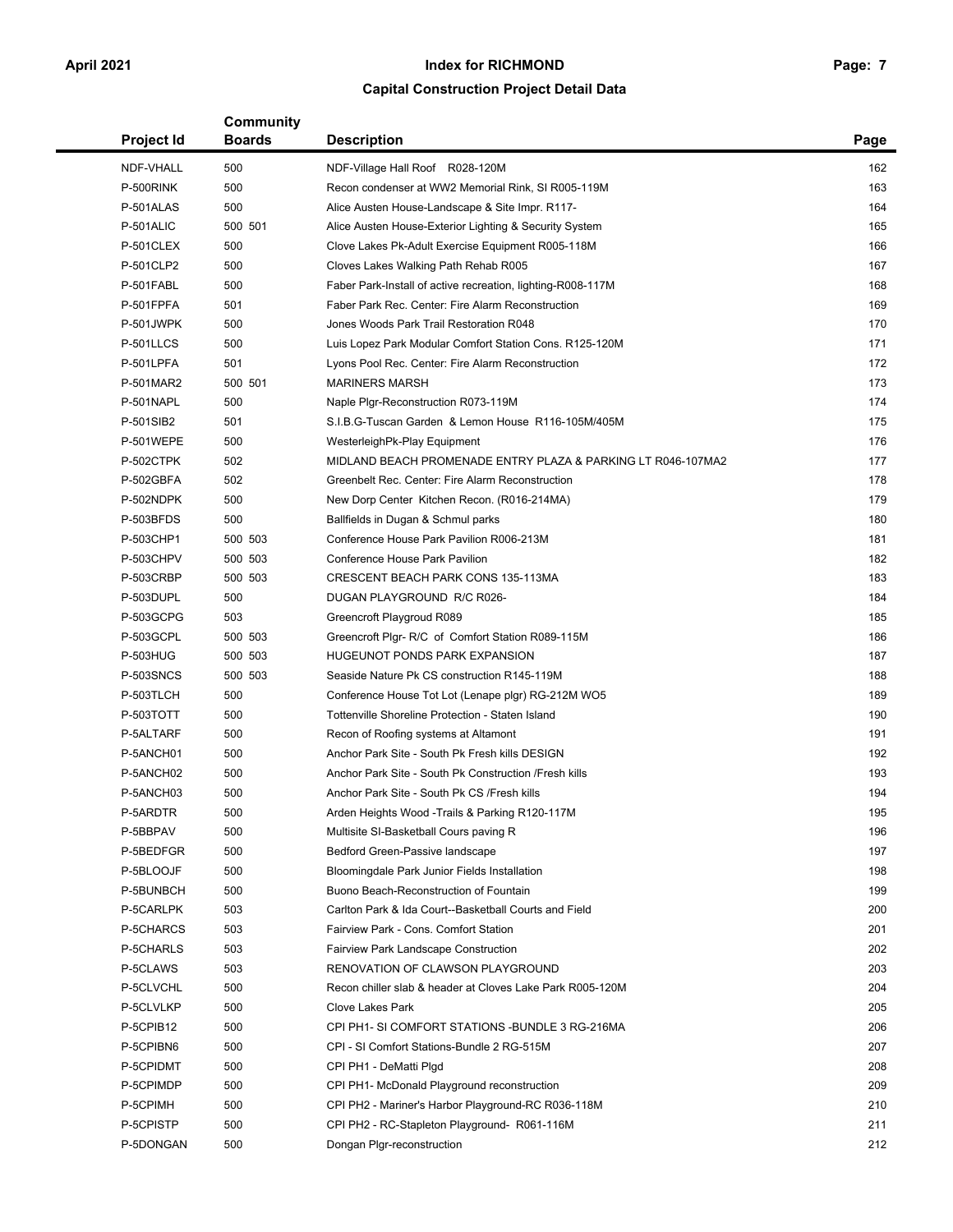### **Capital Construction Project Detail Data**

|                   | <b>Community</b> |                                                          |      |
|-------------------|------------------|----------------------------------------------------------|------|
| <b>Project Id</b> | <b>Boards</b>    | <b>Description</b>                                       | Page |
| P-5FABBAS         | 500              | Faber Park - Remove Equipment & Install Basketball Court | 213  |
| P-5FABRWF         | 500              | <b>Faber Park Waterfront</b>                             | 214  |
| P-5FRES10         | 500              | FRESH KILLS OWL HOLLOW FIELDS C/S                        | 215  |
| P-5FRES11         | 500              | Owl Hollow Parking Access Road - R017-121M               | 216  |
| P-5FRESH9         | 500 502 503      | Fresh Kills - construction of North Park R017-115M       | 217  |
| P-5FRESHS         | 500 502 503      | Fresh Kills - Springville Greenway bicycle path RG-410M  | 218  |
| P-5GBRCTF         | 500              | Greenbelt Rec.Cntr-Constr. of turf field                 | 219  |
| P-5GKBIKE         | 503              | GREAT KILLS BICYCLE PATH R016-204MA                      | 220  |
| P-5GRNBRC         | 500              | Greenbelt Rec Ctr Partial RC R129-119M                   | 221  |
| P-5HEROPK         | 500              | Hero Park Path Reconstruction                            | 222  |
| P-5IRENE          | 500              | IRENE - Wolfe's Pond Park Berm                           | 223  |
| P-5JENNRF         | 500              | Recon of Roofing systems at Jennifer CS                  | 224  |
| P-5LILOPL         | 500              | Luis LopezPlgr- Play Equipment (R125-118M)               | 225  |
| P-5MAPLWD         | 500              | Maple Woods-Passive landscape                            | 226  |
| P-5MCARPK         | 502              | Gen. MacArthur Park Baseball Field Renovation R067-117M  | 227  |
| P-50AKBRM         | 500 503          | Oakwood Beach Berm R016-312M                             | 228  |
| P-5PKTR21         | 500              | FY21-Park Trees - Staten Island                          | 229  |
| P-5PL15A5         | 500              | \$1Contract-Silver Lake Pk Path R/C WO# RG-215M          | 230  |
| P-5PLG15B         | 500              | R/C of parks & plgr in Staten Island RG-315MA1           | 231  |
| P-5PNYC08         | 500              | PlaNYC-Ocean Breeze Beach Parking Lot                    | 232  |
| P-5PRALCS         | 500              | Prall Playground-Reconstruction of Comfort Station       | 233  |
| P-5PRESPL         | 500              | Prescott Playground RC R085-118M                         | 234  |
| P-5RECSI          | 500              | Greenbelt Rec Ctr RC in Staten Island R043-119M          | 235  |
| P-5REFO20         | 500              | Reforestation FY20 Staten Is                             | 236  |
| P-5SIPOOL         | 500              | Staten Island Indoor Pool                                | 237  |
| P-5SIWETL         | 501              | STATEN ISLAND BOTANICAL GARDEN WETLAND RC/ R116-104M     | 238  |
| P-5SLVLK1         | 500              | Silver Lake Park                                         | 239  |
| P-5SOBLPK         | 500              | Sobel Park Path Reconstruction                           | 240  |
| P-5SPT21A         | 500              | Street Tree Planting - SI.-Sm. Pur. CB RG-221M           | 241  |
| P-5SPT21B         | 500              | Street Tree Planting - SI.-Sm. Pur. CB 1-3 RG-121M       | 242  |
| P-5TPSBF          | 500              | Tappen Park & South Beach Fountain Reconstruction        | 243  |
| P-5TRE21A         | 500              | FY21 Street Trees Staten Island, CB 1-3 RG-              | 244  |
| P-5TREEFA         | 500              | Fairview Pk - Reforestation R153-117MA                   | 245  |
| P-5TRSD19         | 500              | Staten Island-Tree-Damaged Sidewalk R/C rg-418m          | 246  |
| P-5WBRKRF         | 500              | Recon of Roofing systems at Willowbrook                  | 247  |
| P-5WHITEP         | 500              | White Plgr-Hillside Slide Construction R012-119m         | 248  |
| P-5WPBERM         | 500 503          | Wolfe's Pond Park Berm                                   | 249  |
| P-5WPPLGR         | 500              | Wolf Pond Pk Plgr R031-115M                              | 250  |
| P-6PAVESI         | 500              | Staten Island Pavement Reconstruction (SoGR) RG-120M     | 251  |
| SANDRP3           | 500              | <b>Crescent Beach Park Acquisition</b>                   | 254  |
| SANDY5-05         | 500              | SANDY - Blissenbach Marina Demo (Type 3) R160-113M       | 255  |
| SANDY5-13         | 500              | SANDY - SI Type 2 Plgrd R/C (RG-713M)                    | 256  |
| SANDY5-16         | 500              | Conference House Pk landscape (Type 3) R006-114M         | 257  |
| SANDY5-17         | 500 501          | Tappen Park & Dolphin Fountains (Type3)                  | 258  |
| SANDY5-18         | 500              | SANDY-Midland Beach Protective Berm Emergency            | 259  |
| SANDY5-20         | 500              | SANDY - Tree removals - Staten Island RG-614M            | 260  |
| SANDY5-24         | 500              | Sandy-Seaside Wildlife Nature Pk-reconstruction          | 261  |
| SANDY5-26         | 500              | Sandy-R/C of playground at Wolfe's Pond Park             | 262  |
| SANDY5-27         | 500              | Sandy-Wolfe's Pond Park-R/C of the berm                  | 263  |
| SANDY5-28         | 500              | Sandy-FDR bdwk & Midland Plgr-R/C of tthe pavements, etc | 264  |
| SANDY5-30         | 500              | Sandy-New Dorp Bch Site Restor.R016-115M                 | 265  |
|                   |                  |                                                          |      |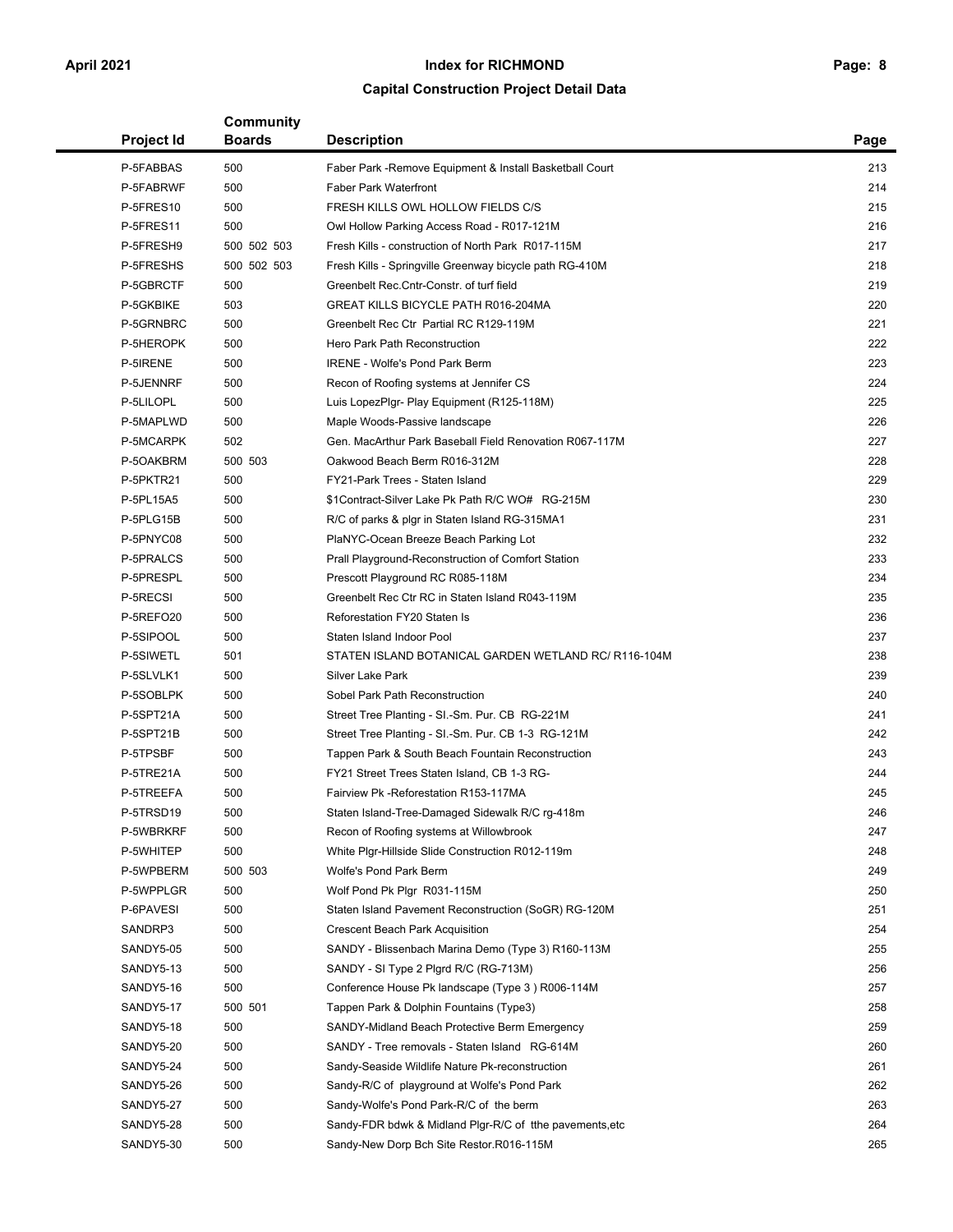### **Capital Construction Project Detail Data**

|                                                                                                                    | <b>Community</b>                          |                                                                                      |            |
|--------------------------------------------------------------------------------------------------------------------|-------------------------------------------|--------------------------------------------------------------------------------------|------------|
| <b>Project Id</b>                                                                                                  | <b>Boards</b>                             | <b>Description</b>                                                                   | Page       |
| SANDY5-32                                                                                                          | 500                                       | Sandy-R/C of S. Bch-Playland Plgr, RG-212M WO 1                                      | 266        |
| SANDY5-37                                                                                                          | 500                                       | SANDY - BUONO BEACH FOUNTAIN REPAIR - R117-117MA                                     | 267        |
| SANDY5-42                                                                                                          | 500                                       | Sandy-Conference House Barrier Rail RG-212M WO6                                      | 268        |
| SANDY5-43                                                                                                          | 500                                       | Lemon Creek Marina R079-120M                                                         | 269        |
| SANDY5-44                                                                                                          | 500                                       | New Dorp Pk./Corp. Kivlehan Pk.                                                      | 270        |
| SANDY5-45                                                                                                          | 500                                       | SANDY-MacArthur Park Reconstruction                                                  | 271        |
| SANDY5-46                                                                                                          | 500                                       | Alice Austen Park (R117-115M)                                                        | 272        |
| SANDY5-47                                                                                                          | 500                                       | Midland Beach Bath House                                                             | 273        |
| SANDY5-48                                                                                                          | 500                                       | Five Parks in SI                                                                     | 274        |
| SANDY5-49                                                                                                          | 503                                       | Fairview Park Comfort Station Construction                                           | 275        |
| SANDY5-50                                                                                                          | 503                                       | Fairview Park Landscape Construction R153-118M                                       | 276        |
|                                                                                                                    | Dept Of Design & Construction (850)       |                                                                                      |            |
| NDF-CRLYN                                                                                                          | 500                                       | Mary Cali Dalton Recreation Center                                                   | 316        |
| P-5PNYC06                                                                                                          | 500 502                                   | PlaNYC-Ocean Breeze Athletic Fac-Building Fit-Out R149-108M                          | 317        |
| <b>Police Department (PO)</b>                                                                                      |                                           |                                                                                      |            |
|                                                                                                                    | <b>Police Department (056)</b>            |                                                                                      |            |
| PO79120AC                                                                                                          | 500 501                                   | 120TH PCT - NEW HVAC SYSTEM                                                          | 14         |
| Sanitation, Department of (S)                                                                                      |                                           |                                                                                      |            |
|                                                                                                                    | <b>Department Of Sanitation (827)</b>     |                                                                                      |            |
|                                                                                                                    |                                           |                                                                                      |            |
| S136-366G<br>S136-374P                                                                                             | 500                                       | S I Compost Bagging Building<br>STATEN ISLAND 2 BOILER REPLACEMENT                   | 115<br>116 |
|                                                                                                                    |                                           |                                                                                      |            |
|                                                                                                                    | 502                                       |                                                                                      |            |
|                                                                                                                    | <b>Department Of Transportation (841)</b> |                                                                                      |            |
| S136-367C                                                                                                          |                                           | Parking Lot Paving                                                                   | 152        |
|                                                                                                                    | Dept Of Design & Construction (850)       |                                                                                      |            |
| S136-367                                                                                                           | 501 503                                   |                                                                                      | 337        |
| S136-383S                                                                                                          | 503                                       | Staten Island 1 and 3 Garage Construction + SOLARGR10<br>STATEN ISLAND 3 GARAGE HVAC | 338        |
|                                                                                                                    |                                           |                                                                                      |            |
|                                                                                                                    |                                           |                                                                                      |            |
|                                                                                                                    |                                           |                                                                                      |            |
|                                                                                                                    | <b>Department Of Transportation (841)</b> |                                                                                      |            |
| HBR249730                                                                                                          | 500                                       | BR OVER DAM OVER NORTH END CLOVE LAKE BIN 2249730                                    | 134        |
| <b>HBRA24939</b>                                                                                                   | 500                                       | CEDARVIEW AVE PED BRIDGE BIN: 2249390                                                | 135        |
| <b>HBRA24982</b>                                                                                                   | 500                                       | ARTHUR KILL RD/ ARTHUR KILL STREAM BIN#2249820                                       | 136        |
| HBRSGFT17                                                                                                          | 500                                       | ARMAJANI STRUCTURE                                                                   | 137        |
|                                                                                                                    |                                           |                                                                                      |            |
|                                                                                                                    | Dept Of Small Business Services (801)     |                                                                                      |            |
| C5215AB2                                                                                                           | 501                                       | St. George Ferry Terminal                                                            | 30         |
| <b>STGSECURE</b>                                                                                                   | 501                                       | St. George Ferry Terminal - Security                                                 | 58         |
|                                                                                                                    | <b>Department Of Transportation (841)</b> |                                                                                      |            |
| C5219FM5                                                                                                           | 501                                       | STATEN ISLAND FMF FACILITY UTILITIES UPGRADES X823.48                                | 117        |
| <b>Transportation, Department of</b><br><b>Bridges, Highway (HB)</b><br><b>Ferries and Aviation (FA)</b><br>C5517B | 500 501                                   | DOCKBUILDING HARDWOOD TIMBER                                                         | 118        |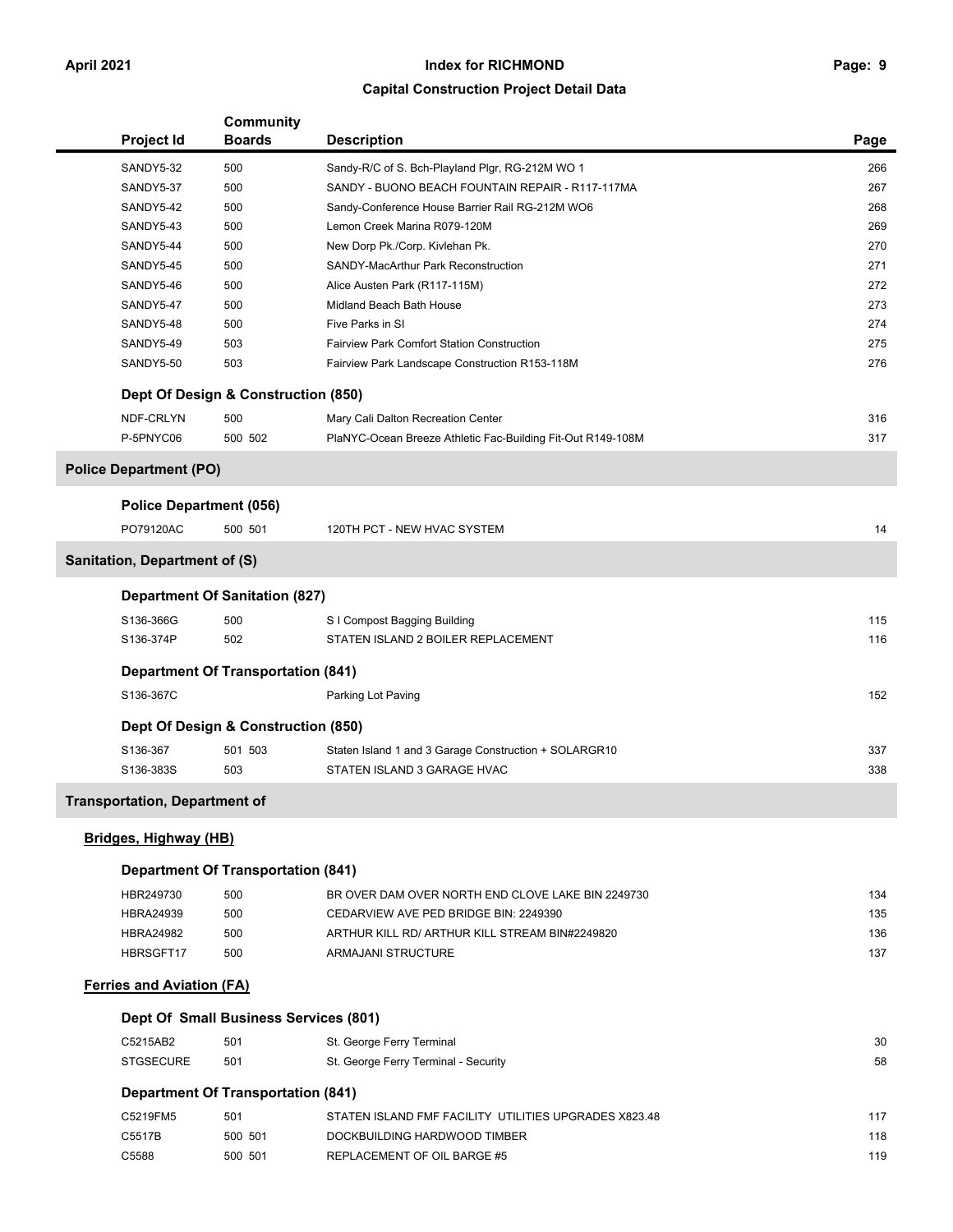### **Capital Construction Project Detail Data**

| <b>Project Id</b> | <b>Community</b><br><b>Boards</b> | <b>Description</b>                                      | Page |
|-------------------|-----------------------------------|---------------------------------------------------------|------|
| C5590             | 500 501                           | DRYDOCK MOLINARI FERRY BOATS                            | 120  |
| FABLDG45R         | 500                               | Building 45 Rehabilitation                              | 121  |
| <b>FAFUELFC</b>   | 500                               | <b>Fuel Facility Centrifuge</b>                         | 122  |
| <b>FASEAWALL</b>  | 500                               | Ferry Maintenance Facility Seawall PinX823.78           | 123  |
| <b>FASGTRCN</b>   | 500                               | St. George Ferry Terminal Waterfront Remediation        | 124  |
| <b>FASGTRHB</b>   | 500                               | <b>SGT Terminal Brick Facade Rehabilitation</b>         | 125  |
| <b>FASTGCCTV</b>  | 500                               | <b>STG Terminal CCTV Upgrade</b>                        | 126  |
| <b>FAUREABRG</b>  | 500                               | SIF Diesel Exhaust Fluid (DEF) Storage & Distribution   | 127  |
| <b>FBENVCOM</b>   | 500                               | Ferryboat Environmental Compliance Upgrades             | 128  |
| FERRYR1SG         | 500                               | Construction of Ferryrack at Slip1, St. George Terminal | 129  |
| FERRYR3SG         | 500                               | Construction of Ferryrack at Slip3, St. George Terminal | 130  |
| <b>FERRYRACK</b>  | 500 501                           | <b>CONSTRUCTION OF FERRY RACK</b>                       | 131  |
| <b>FMFVARNR</b>   | 500                               | FMF Vehicle Access Ramps and Nose Upgrade               | 132  |
| <b>FVESSGANR</b>  | 500                               | Facility/Vessel Gangways Replacement/Upgrade            | 133  |
| SANDRF09          | 500                               | <b>FMF Emergency Generator Installation</b>             | 154  |
| <b>SANDSIFMF</b>  | 500                               | Whitehall Ferry Terminal Roof Replacement               | 155  |
| <b>STGTELPAN</b>  | 500                               | St. George Terminal Electrical Panel Upgrade            | 156  |
| <b>STGTROOF</b>   | 500                               | Reconstruction of St. George Terminal Roof              | 157  |
| <b>STGWIRERP</b>  | 500 501                           | ST. GEORGE FERRY SLIPS WIRE ROPES, X823.66              | 158  |
| Highways (HW)     |                                   |                                                         |      |

### **Department Of Transportation (841)**

| HW2CR19E         | 500 | Citywide Milling - Staten Island                          | 138 |
|------------------|-----|-----------------------------------------------------------|-----|
| HWD104-07        | 500 | North Bridge Street/South Bridge Street - Construction    | 139 |
| HWD104-08        | 500 | Victory CPI                                               | 140 |
| HWD104-09        | 500 | Pleasant Plains Park and Ride                             | 141 |
| HWD104-10        | 500 | Sidewalks along Forest Hill Rd btw Ashworth and Ballfield | 142 |
| HWD104-11        | 500 | <b>Christopher Lane Extension</b>                         | 143 |
| HWR00513         | 500 | Street Widening in the 50th Council District              | 144 |
| <b>HWR703</b>    | 500 | Bay Street Area Safety Improvements                       | 145 |
| <b>HWR72017</b>  | 500 | Richmond Ave Ped Safety                                   | 146 |
| <b>HWR920</b>    |     | Huguenot Park N Ride                                      | 147 |
| <b>HWR921</b>    | 500 | Mid Island Blue Belt Street Reconstruction                | 148 |
| <b>HWS2021R</b>  | 500 | PRIOR NOTICE SIDEWALK - STATEN ISLAND                     | 149 |
| HWSCD50          | 500 | Sidewalk Construction in Council District 50              | 150 |
| <b>SANDHWSIB</b> | 500 | Swaim & Huguenot Ave Improvements                         | 153 |
|                  |     |                                                           |     |

### **Dept Of Parks And Recreation (846)**

| HWPLZ001R | 500 501 | Van Name/Van Pelt Plaza | 161 |
|-----------|---------|-------------------------|-----|
|           |         |                         |     |

| Dept Of Design & Construction (850) |         |                                                            |     |  |  |  |
|-------------------------------------|---------|------------------------------------------------------------|-----|--|--|--|
| HWP14RTA                            | 500     | CITYWIDE COMPLEX PED RAMPS (TRANSIT AUTHORITY) - SI        | 283 |  |  |  |
| <b>HWP2008R</b>                     | 500     | CITYWIDE PED RAMPS - STATEN ISLAND(SIM)                    | 284 |  |  |  |
| HWPR19R                             | 500     | Pedestrian Ramp Rehabilitation - Staten Island             | 285 |  |  |  |
| <b>HWR00505</b>                     | 500 501 | VICTORY BLVD AND MANOR ROAD INTERSECTION IMPROVEMENT       | 286 |  |  |  |
| <b>HWR00508</b>                     | 500 503 | AMBOY ROAD IMPROVEMENTS AT ELTINGVILLE CORRIDOR            | 287 |  |  |  |
| HWR00510                            | 500 503 | Woodrow Rd Improvements btw Gladwin Ave & Veterans Rd East | 288 |  |  |  |
| HWR00511                            | 500 502 | <b>Travis Avenue Widening</b>                              | 289 |  |  |  |
| HWR00512                            | 500     | <b>Richmond Valley Road</b>                                | 290 |  |  |  |
| HWR005B                             | 502     | TODT HILL ROAD CURVE REHAB.                                | 291 |  |  |  |
| <b>HWR005B1</b>                     | 500     | TODT HILL ROAD - CIRCLE RD                                 | 292 |  |  |  |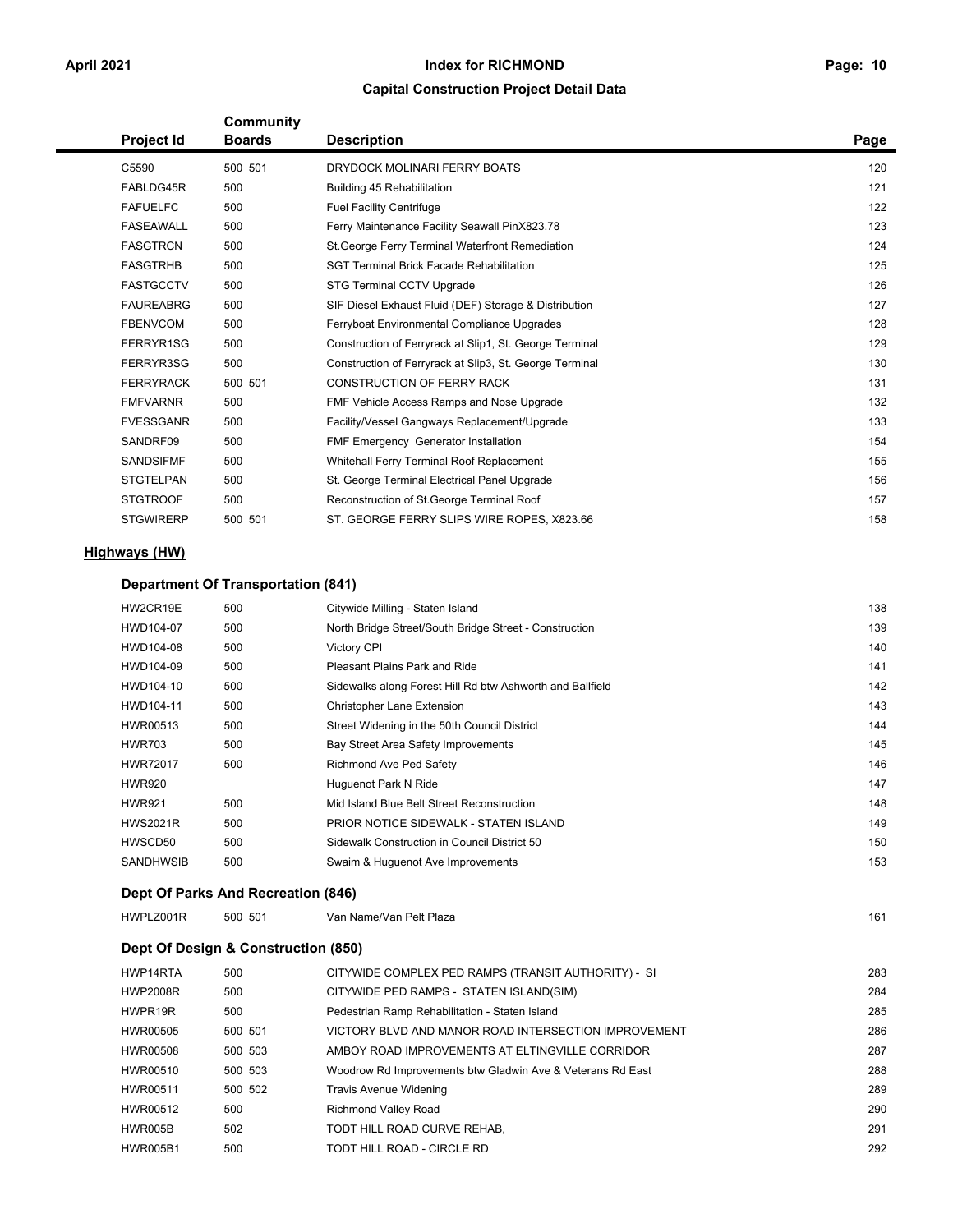### **Capital Construction Project Detail Data**

| <b>Project Id</b> | Community<br><b>Boards</b> | <b>Description</b>                                           | Page |
|-------------------|----------------------------|--------------------------------------------------------------|------|
| <b>HWR1140A</b>   | 503                        | ARTHUR KILL ROAD (PHASE I) - CLARKE AVE, RICHMOD AV, RED-366 | 293  |
| <b>HWR1140B</b>   | 503                        | ARTHUR KILL ROAD (PHASE II) - RICHMOND AVE AND HUGUENOT AVE  | 294  |
| <b>HWR1160</b>    | 502                        | RE- ALIGN ROCKLAND AVE AT MANOR RD/MEISNER AVE               | 295  |
| HWR300-03         | 501                        | ROAD WIDENING AT SOUTH AVENUE AND FOREST AVENUE              | 296  |
| HWR669C           | 502                        | RECONSTRUCTION OF ROMA, HETT, ETC                            | 297  |
| <b>HWR700</b>     | 500                        | St George-Richmond Terrace Intersection Improvements         | 298  |
| <b>HWR890</b>     | 503                        | <b>WOODROW RD</b>                                            | 299  |
| <b>HWR919</b>     | 503                        | BLOOMINGDALE ROAD: AMBOY ROAD TO ARTHUR KILL ROAD            | 300  |
| HWRF05R           | 500                        | Dubois Yard Roof                                             | 301  |
| <b>HWS2013R</b>   | 500                        | PRIOR NOTICE SIDEWALKS - STATEN ISLAND                       | 302  |
| <b>HWS2020R</b>   | 500                        | Prior Notice Sidewalks- Staten Island                        | 303  |
| <b>HWS2020X</b>   | 500                        | <b>Prior Notice Sidewalks- Bronx</b>                         | 304  |
| HWTRR1            | 500                        | Trench Restoration - Staten Island (SER002333)               | 305  |
| SAND669C          | 500                        | Reconstruction of Roma, Hett, Etc - Hurricane Sandy          | 339  |
| SANDHW14          | 500                        | Reconstruction of South Beach - Hurricane Sandy - RED-375    | 340  |
| SANDHW15          | 500                        | Reconstruction of Midland Beach - Hurricane Sandy            | 341  |
| <b>SANDHWSI</b>   | 500                        | Non When & Where - Staten Island - Hurricane Sandy           | 342  |
| SANDR01           | 500                        | Hylan Blvd Streetscape Improvements (MIBBNC05)               | 343  |
|                   |                            |                                                              |      |

### **Traffic (TF)**

### **Department Of Transportation (841)**

| ITSKOREAN | 500         | Intelligent Transportation Systems on Korean Vet Pky X501.65 | 151 |
|-----------|-------------|--------------------------------------------------------------|-----|
| TFD503-07 | 500 502 503 | <b>GREAT KILLS MUNICIPAL PARKING LOT LIGHTING</b>            | 159 |
| TFR0103   | 500         | Smart Lights-various locations Staten Island                 | 160 |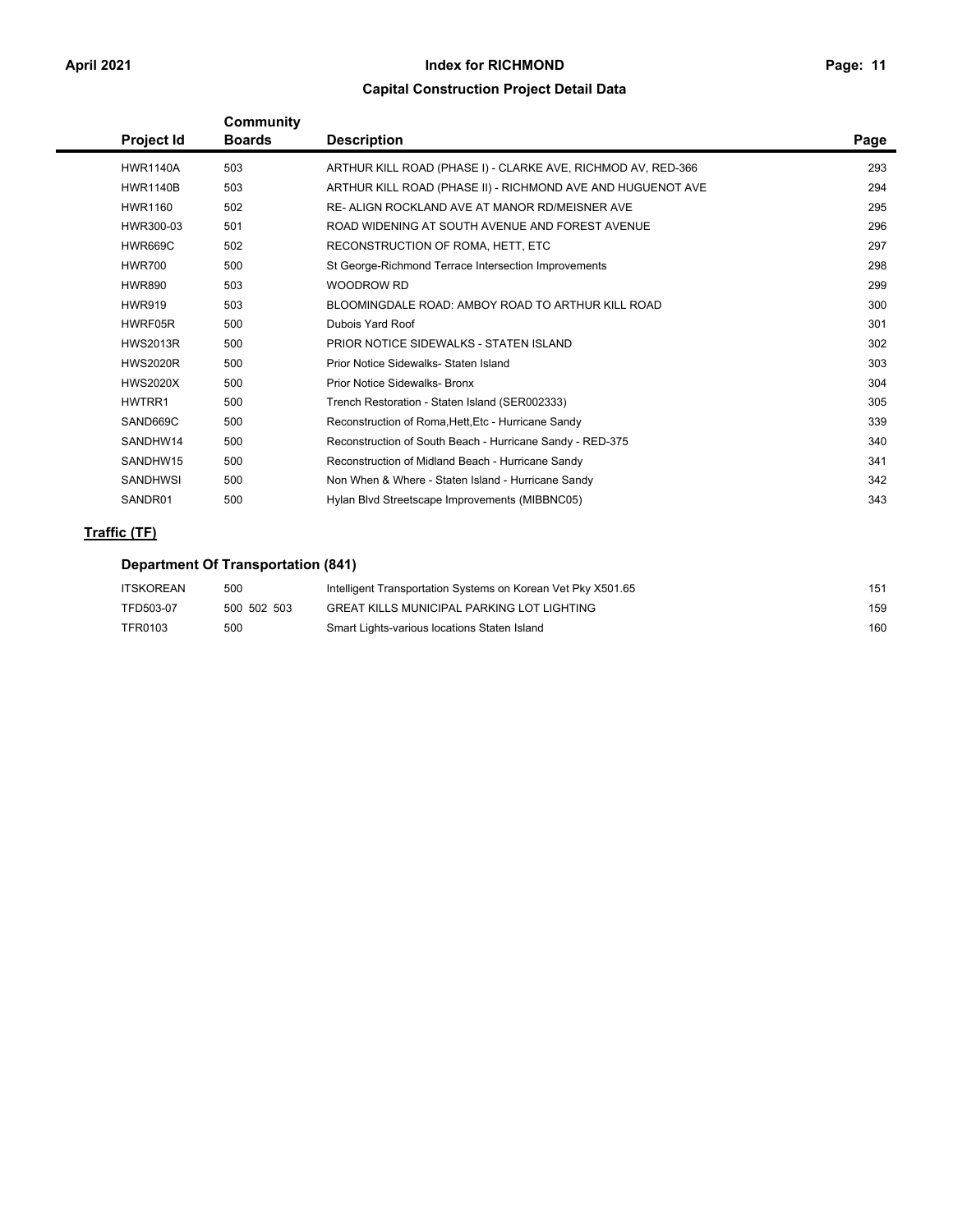LNCA17THL **Project Id:** 037 : NEW YORK PUBLIC LIBRARY TODT HILL - New Lighting **Managing Agency: Project Description:** 

#### ESSENTIAL RECONSTRUCTION OF FACILITIES **Ten-Year Plan Category:**

500 **Community Boards Served:** 

**Borough: RICHMOND** 

**Budget Lines: LN-D008 Original Budget:** \$700

### **Project Plan**

|                 | Prior          |      |      |      | Plan |       |            |              |
|-----------------|----------------|------|------|------|------|-------|------------|--------------|
|                 | <b>Actuals</b> | 2021 | 2022 | 2023 | 2024 | 2025  | <b>RTC</b> | <b>Total</b> |
| City            | \$0            | \$0  | \$0  | \$0  | \$76 | \$558 | \$0        | \$634        |
| <b>Non-City</b> | \$0            | \$0  | \$0  | \$0  | \$0  | \$0   | \$0        | \$0          |

| <b>Milestone</b>               | Original<br><b>Start Date</b> | Original<br><b>End Date</b> | Current<br><b>Start Date</b> | <b>Current</b><br><b>End Date</b> |
|--------------------------------|-------------------------------|-----------------------------|------------------------------|-----------------------------------|
| DEVELOP SCOPE                  | <b>Jul 2021</b>               | Sep 2021                    | Jul 2021                     | Sep 2021                          |
| <b>DESIGN</b>                  | Sep 2021                      | Sep 2022                    | Sep 2021                     | Sep 2022                          |
| <b>BID/ REGISTER CONTRACT</b>  | Sep 2022                      | Jun 2023                    | Sep 2022                     | Jun 2023                          |
| <b>CONSTRUCTION</b>            | Jun 2023                      | Jun 2024                    | Jun 2023                     | Jun 2024                          |
| PUNCHLIST COMPLETE, JOB CLOSED | Jun 2024                      | Jun 2025                    | Jun 2024                     | Jun 2025                          |

### **Explanation for Delay:**

**Project Location:**

### **Scope Summary:**

TODT HILL: NEW LIGHTING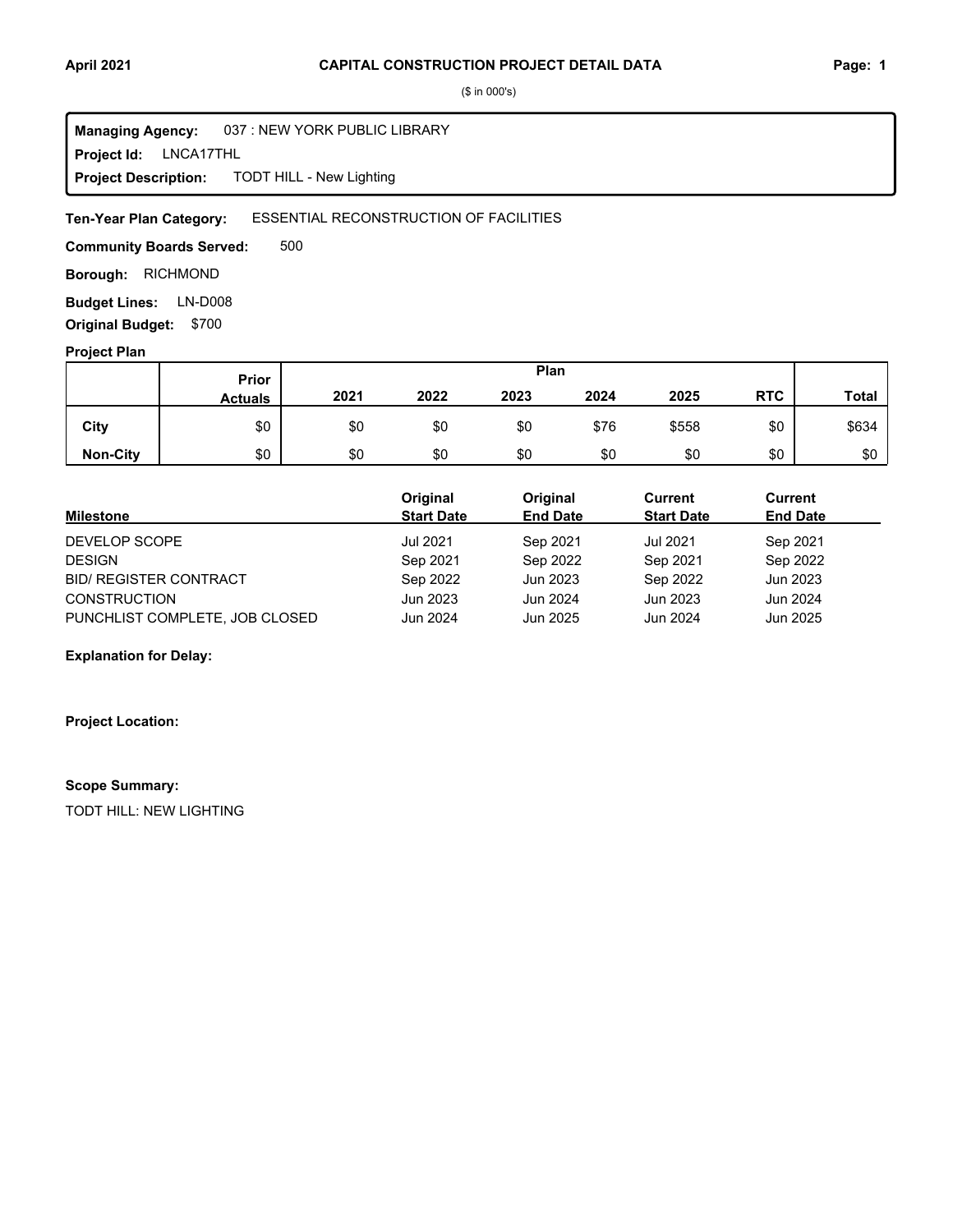**Project Id: LNCM15STB** 037 : NEW YORK PUBLIC LIBRARY South Beach - New Roof **Managing Agency: Project Description:** 

#### ESSENTIAL RECONSTRUCTION OF FACILITIES **Ten-Year Plan Category:**

500 **Community Boards Served:** 

**Borough: RICHMOND** 

**Budget Lines: LN-D008 Original Budget:** \$200

### **Project Plan**

|                 |                | Plan<br>Prior |      |      |      |       |            |              |
|-----------------|----------------|---------------|------|------|------|-------|------------|--------------|
|                 | <b>Actuals</b> | 2021          | 2022 | 2023 | 2024 | 2025  | <b>RTC</b> | <b>Total</b> |
| City            | \$0            | \$0           | \$0  | \$0  | \$22 | \$178 | \$0        | \$200        |
| <b>Non-City</b> | \$0            | \$0           | \$0  | \$0  | \$0  | \$0   | \$0        | \$0          |

| <b>Milestone</b>               | Original<br><b>Start Date</b> | Original<br><b>End Date</b> | Current<br><b>Start Date</b> | Current<br><b>End Date</b> |
|--------------------------------|-------------------------------|-----------------------------|------------------------------|----------------------------|
| DEVELOP SCOPE                  | <b>Jul 2021</b>               | Sep 2021                    | Jul 2021                     | Sep 2021                   |
| <b>DESIGN</b>                  | Sep 2021                      | Sep 2022                    | Sep 2021                     | Sep 2022                   |
| <b>BID/ REGISTER CONTRACT</b>  | Sep 2022                      | Jun 2023                    | Sep 2022                     | Jun 2023                   |
| <b>CONSTRUCTION</b>            | Jun 2023                      | Jun 2024                    | Jun 2023                     | Jun 2024                   |
| PUNCHLIST COMPLETE, JOB CLOSED | Jun 2024                      | Jun 2025                    | Jun 2024                     | Jun 2025                   |

**Explanation for Delay:**

**Project Location:**

### **Scope Summary:**

ROOF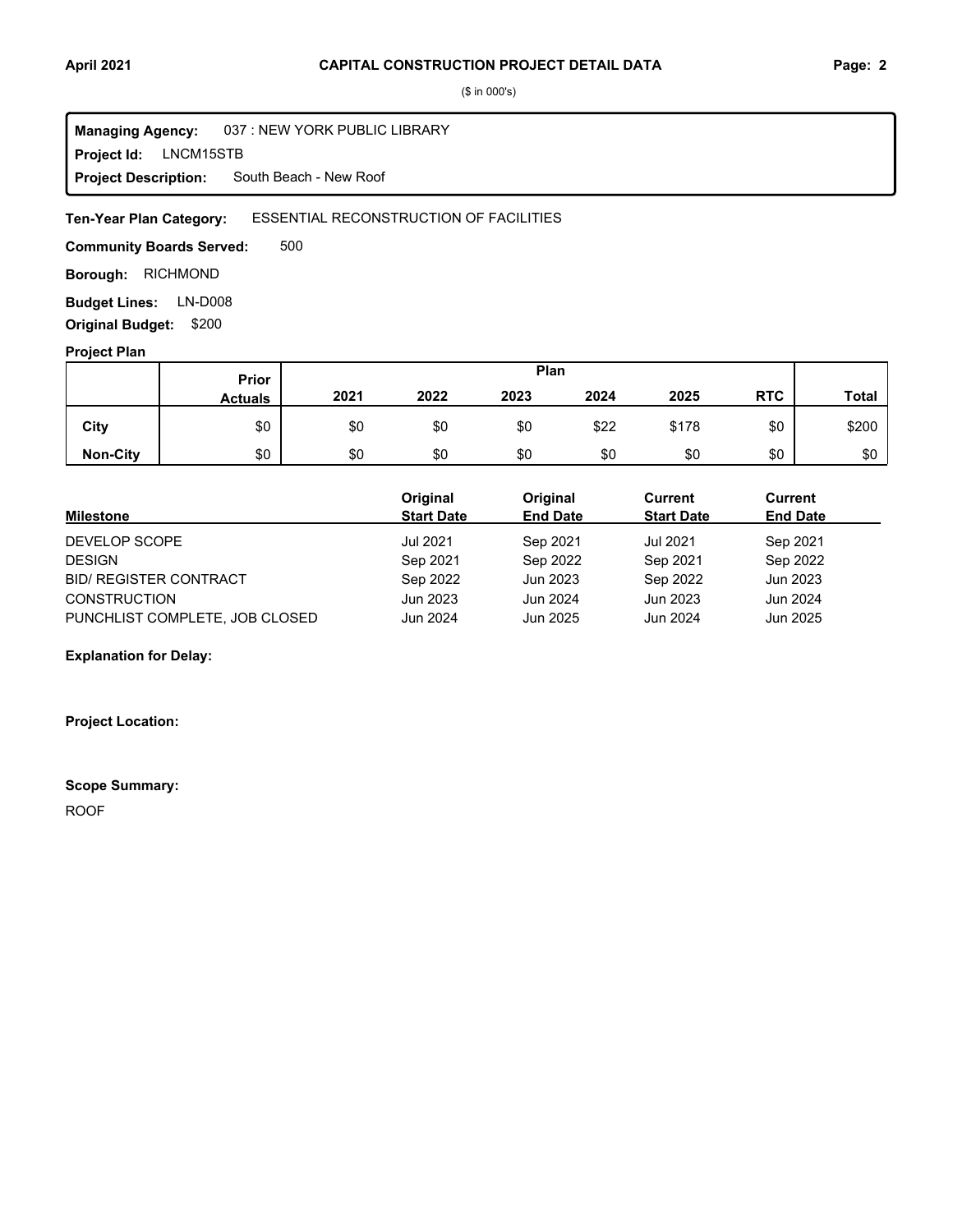#### LNEM17RTW **Project Id:** 037 : NEW YORK PUBLIC LIBRARY RICHMONDTOWN - HVAC System Replacement **Managing Agency: Project Description:**

#### ESSENTIAL RECONSTRUCTION OF FACILITIES **Ten-Year Plan Category:**

500 **Community Boards Served:** 

**Borough: RICHMOND** 

**Budget Lines: LN-D008 LN-0008 Original Budget:** \$1,200

### **Project Plan**

|                 |                | Plan<br>Prior |       |      |       |      |            |              |
|-----------------|----------------|---------------|-------|------|-------|------|------------|--------------|
|                 | <b>Actuals</b> | 2021          | 2022  | 2023 | 2024  | 2025 | <b>RTC</b> | <b>Total</b> |
| City            | \$0            | \$0           | \$162 | \$0  | \$940 | \$0  | \$0        | \$1,102      |
| <b>Non-City</b> | \$0            | \$0           | \$0   | \$0  | \$0   | \$0  | \$0        | \$0          |

| <b>Milestone</b>               | Original<br><b>Start Date</b> | Original<br><b>End Date</b> | Current<br><b>Start Date</b> | Current<br><b>End Date</b> |
|--------------------------------|-------------------------------|-----------------------------|------------------------------|----------------------------|
| DEVELOP SCOPE                  | Jan 2021                      | Mar 2021                    | Dec 2021                     | Feb 2022                   |
| <b>DESIGN</b>                  | Apr 2021                      | Mar 2022                    | Mar 2022                     | Feb 2023                   |
| <b>BID/ REGISTER CONTRACT</b>  | Apr 2022                      | Dec 2022                    | Mar 2023                     | Nov 2023                   |
| <b>CONSTRUCTION</b>            | Dec 2022                      | Dec 2023                    | Nov 2023                     | Nov 2024                   |
| PUNCHLIST COMPLETE, JOB CLOSED | Dec 2023                      | Dec 2024                    | Nov 2024                     | Nov 2025                   |

### **Explanation for Delay:**

PROJECT DELAYED DUE TO BUDGETARY CONSTRAINTS

### **Project Location:**

### **Scope Summary:**

RICHMONDTOWN: REPLACE HVAC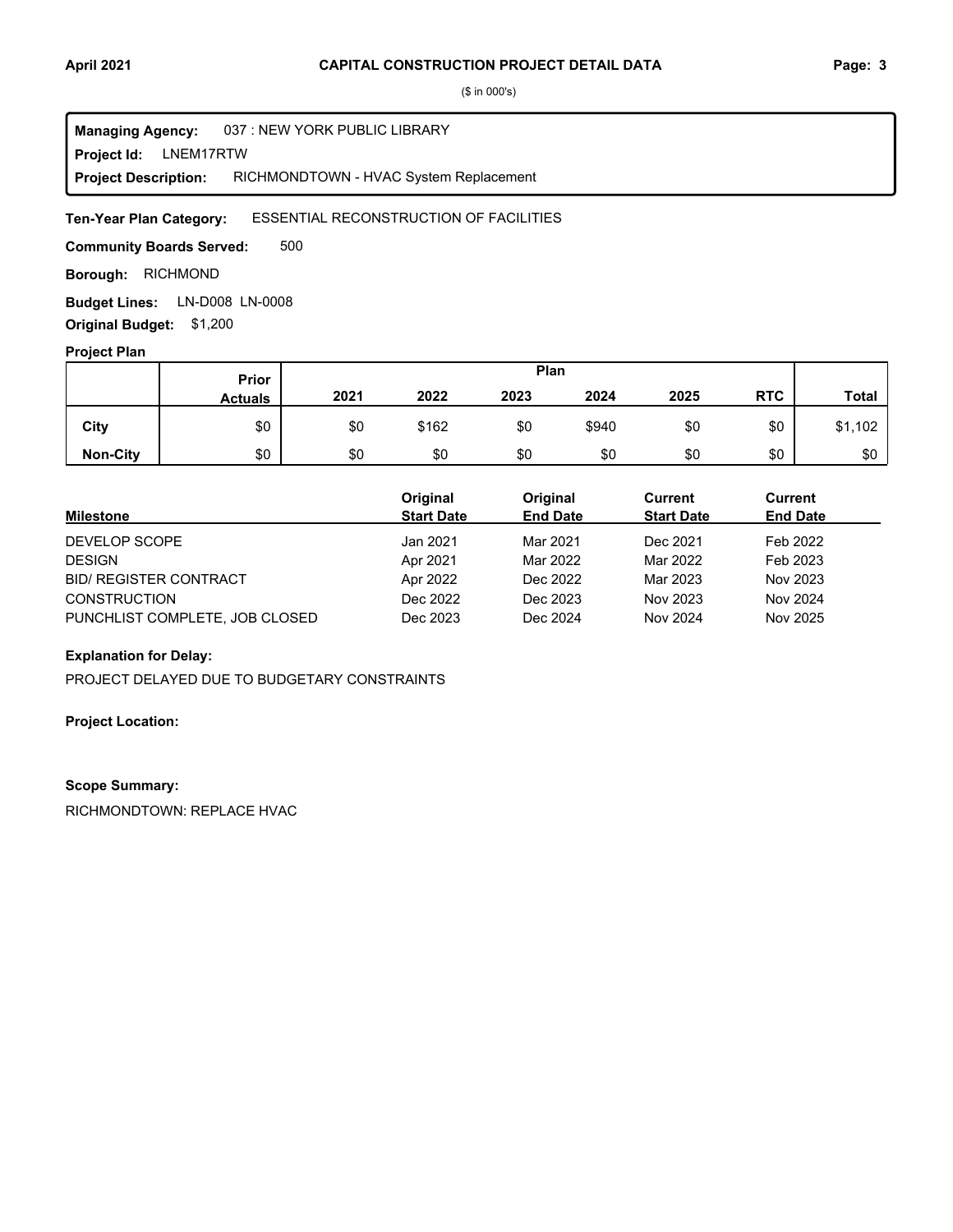**Project Id: LNRA17WNB** 037 : NEW YORK PUBLIC LIBRARY WEST NEW BRIGHTON - ADA-compliant Elevators **Managing Agency: Project Description:** 

#### ACCESS FOR THE HANDICAPPED **Ten-Year Plan Category:**

501 **Community Boards Served:** 

**Borough: RICHMOND** 

Budget Lines: LN-R001 LN-D008 **Original Budget:** \$1,000

### **Project Plan**

|                 |                | Plan<br>Prior |      |      |       |      |            |              |
|-----------------|----------------|---------------|------|------|-------|------|------------|--------------|
|                 | <b>Actuals</b> | 2021          | 2022 | 2023 | 2024  | 2025 | <b>RTC</b> | <b>Total</b> |
| City            | \$0            | \$406         | \$0  | \$0  | \$500 | \$0  | \$0        | \$906        |
| <b>Non-City</b> | \$0            | \$0           | \$0  | \$0  | \$0   | \$0  | \$0        | \$0          |

| <b>Milestone</b>               | Original<br><b>Start Date</b> | Original<br><b>End Date</b> | <b>Current</b><br><b>Start Date</b> | <b>Current</b><br><b>End Date</b> |
|--------------------------------|-------------------------------|-----------------------------|-------------------------------------|-----------------------------------|
| DEVELOP SCOPE                  | Dec 2017                      | Feb 2018                    | Jun 2021                            | Sep 2021                          |
| PRELIMINARY DESIGN             | Mar 2018                      | Jun 2018                    | Sep 2021                            | Jan 2022                          |
| <b>FINAL DESIGN</b>            | Jun 2018                      | Dec 2018                    | Jan 2022                            | Jul 2022                          |
| BID AWARD AND REGISTER CONTRCT | Dec 2018                      | Mar 2019                    | <b>Jul 2022</b>                     | Oct 2022                          |
| CONSTRUCTION TO 25%            | Mar 2019                      | Jul 2019                    | Oct 2022                            | Feb 2023                          |
| CONSTRUCTION TO 50%            | Jul 2019                      | Nov 2019                    | Feb 2023                            | Jun 2023                          |
| <b>CONSTRUCTION TO 75%</b>     | Nov 2019                      | Mar 2020                    | Jun 2023                            | Oct 2023                          |
| ORIGINAL EQUIP & FURNISHING    | Mar 2020                      | Jun 2020                    | Oct 2023                            | Jan 2024                          |
| SUBSTANTIAL COMPLETION         | Jun 2020                      | Aug 2020                    | Jan 2024                            | Mar 2024                          |
| PUNCHLIST COMPLETE, JOB CLOSED | Aug 2020                      | Sep 2020                    | Mar 2024                            | Apr 2024                          |

### **Explanation for Delay:**

PROJECT DELAYED DUE TO BUDGETARY CONSTRAINTS

### **Project Location:**

### **Scope Summary:**

NYPL - WEST BRIGHTON BRANCH: ADA ELEVATOR COMPLIANCE AT WEST BRIGHTON BRANCH LIBRARY; 976 CASTLETON AVE, STATEN ISLAND, NY 10310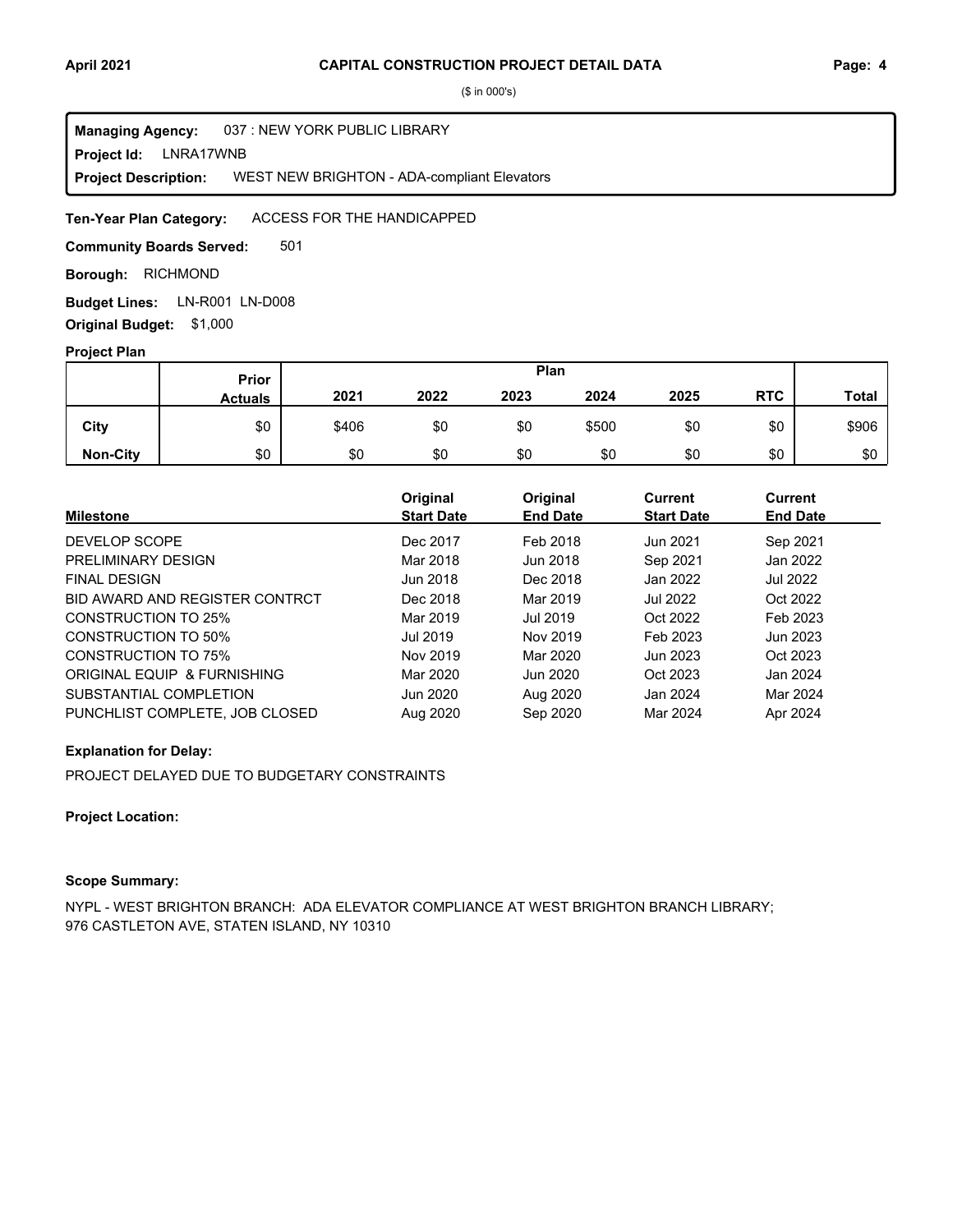### **April 2021 Page: 5 CAPITAL CONSTRUCTION PROJECT DETAIL DATA**

(\$ in 000's)

**Project Id: LNRA18GCK** 037 : NEW YORK PUBLIC LIBRARY Great Kills - ADA-compliant Restrooms **Managing Agency: Project Description:** 

#### ACCESS FOR THE HANDICAPPED **Ten-Year Plan Category:**

503 **Community Boards Served:** 

**Borough: RICHMOND** 

**Budget Lines: LN-R001 Original Budget:** \$350

### **Project Plan**

|                 |                | Plan<br>Prior |      |      |      |      |            |              |
|-----------------|----------------|---------------|------|------|------|------|------------|--------------|
|                 | <b>Actuals</b> | 2021          | 2022 | 2023 | 2024 | 2025 | <b>RTC</b> | <b>Total</b> |
| City            | \$0            | \$350         | \$0  | \$0  | \$0  | \$0  | \$0        | \$350        |
| <b>Non-City</b> | \$0            | \$0           | \$0  | \$0  | \$0  | \$0  | \$0        | \$0          |

| <b>Milestone</b>               | Original<br><b>Start Date</b> | Original<br><b>End Date</b> | Current<br><b>Start Date</b> | <b>Current</b><br><b>End Date</b> |
|--------------------------------|-------------------------------|-----------------------------|------------------------------|-----------------------------------|
| DEVELOP SCOPE                  | Jul 2019                      | Sep 2019                    | Jul 2019                     | Sep 2019                          |
| <b>DESIGN</b>                  | Sep 2019                      | Sep 2020                    | Sep 2019                     | Sep 2020                          |
| <b>BID/ REGISTER CONTRACT</b>  | Sep 2020                      | Jun 2021                    | Sep 2020                     | Jun 2021                          |
| <b>CONSTRUCTION</b>            | Jun 2021                      | Jun 2022                    | Jun 2021                     | Jun 2022                          |
| PUNCHLIST COMPLETE, JOB CLOSED | Jun 2022                      | Jun 2023                    | Jun 2022                     | Jun 2023                          |

### **Explanation for Delay:**

**Project Location:**

### **Scope Summary:**

NYPL-GREAT KILLS-ADA COMPLIANT RESTROOMS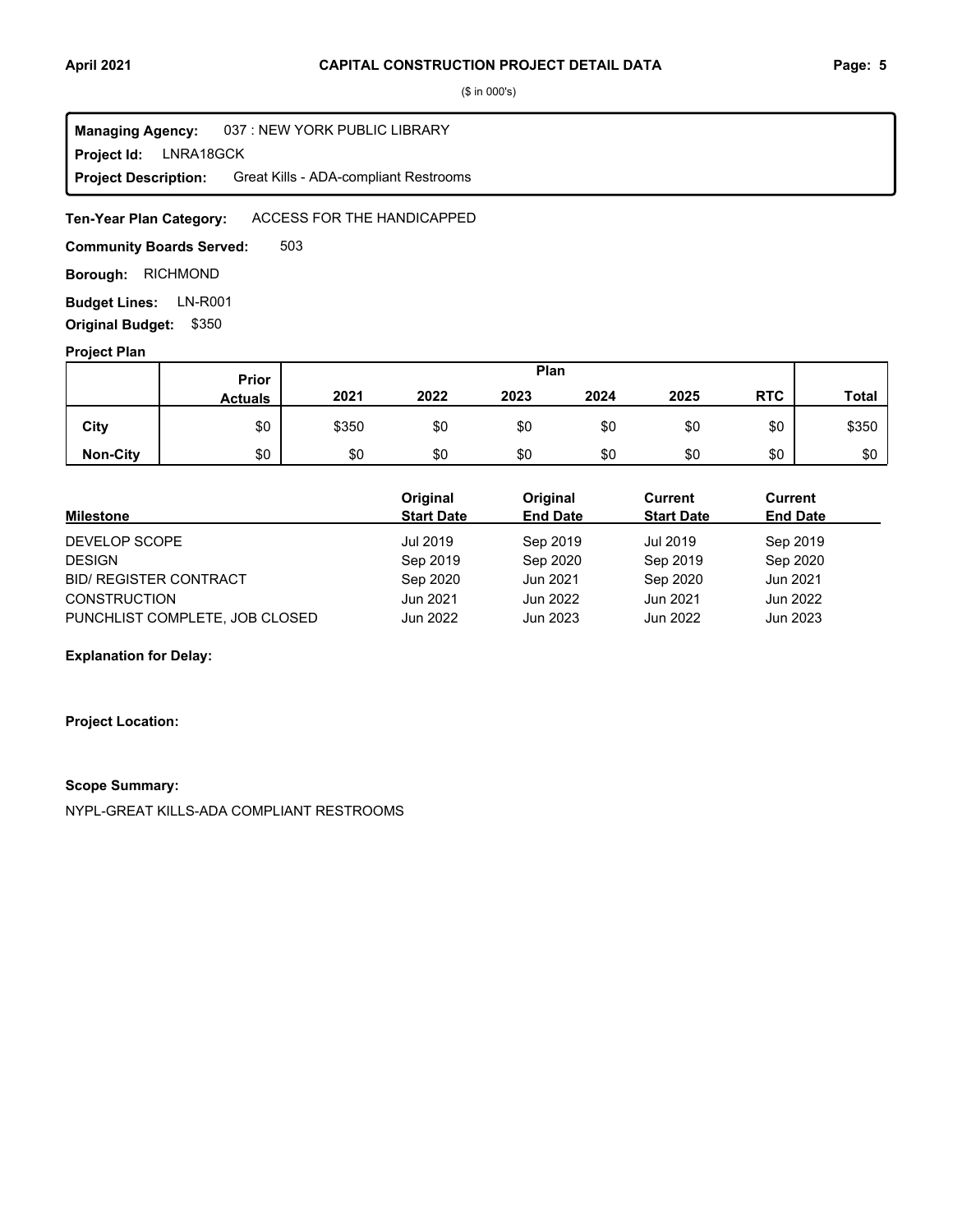### **April 2021 Page: 6 CAPITAL CONSTRUCTION PROJECT DETAIL DATA**

(\$ in 000's)

**Project Id: LNRA18RCH** 037 : NEW YORK PUBLIC LIBRARY Richmondtown - New Boiler **Managing Agency: Project Description:** 

#### IMPROVEMENTS TO EXISTING FACILITIES **Ten-Year Plan Category:**

502 **Community Boards Served:** 

**Borough: RICHMOND** 

**Budget Lines: LN-R001 Original Budget:** \$600

### **Project Plan**

|                 |                | Plan<br>Prior |      |      |      |      |            |              |
|-----------------|----------------|---------------|------|------|------|------|------------|--------------|
|                 | <b>Actuals</b> | 2021          | 2022 | 2023 | 2024 | 2025 | <b>RTC</b> | <b>Total</b> |
| City            | \$0            | \$600         | \$0  | \$0  | \$0  | \$0  | \$0        | \$600        |
| <b>Non-City</b> | \$0            | \$0           | \$0  | \$0  | \$0  | \$0  | \$0        | \$0          |

| <b>Milestone</b>               | Original<br><b>Start Date</b> | Original<br><b>End Date</b> | Current<br><b>Start Date</b> | Current<br><b>End Date</b> |
|--------------------------------|-------------------------------|-----------------------------|------------------------------|----------------------------|
| DEVELOP SCOPE                  | Dec 2019                      | Feb 2020                    | Dec 2019                     | Feb 2020                   |
| <b>DESIGN</b>                  | Feb 2020                      | Feb 2021                    | Feb 2020                     | Feb 2021                   |
| <b>BID/ REGISTER CONTRACT</b>  | Feb 2021                      | Nov 2021                    | Feb 2021                     | Nov 2021                   |
| <b>CONSTRUCTION</b>            | Nov 2021                      | Nov 2022                    | Nov 2021                     | Nov 2022                   |
| PUNCHLIST COMPLETE, JOB CLOSED | Nov 2022                      | Nov 2023                    | Nov 2022                     | Nov 2023                   |

### **Explanation for Delay:**

**Project Location:**

### **Scope Summary:**

NYPL-RICHMONDTOWN BRANCH-NEW BOILER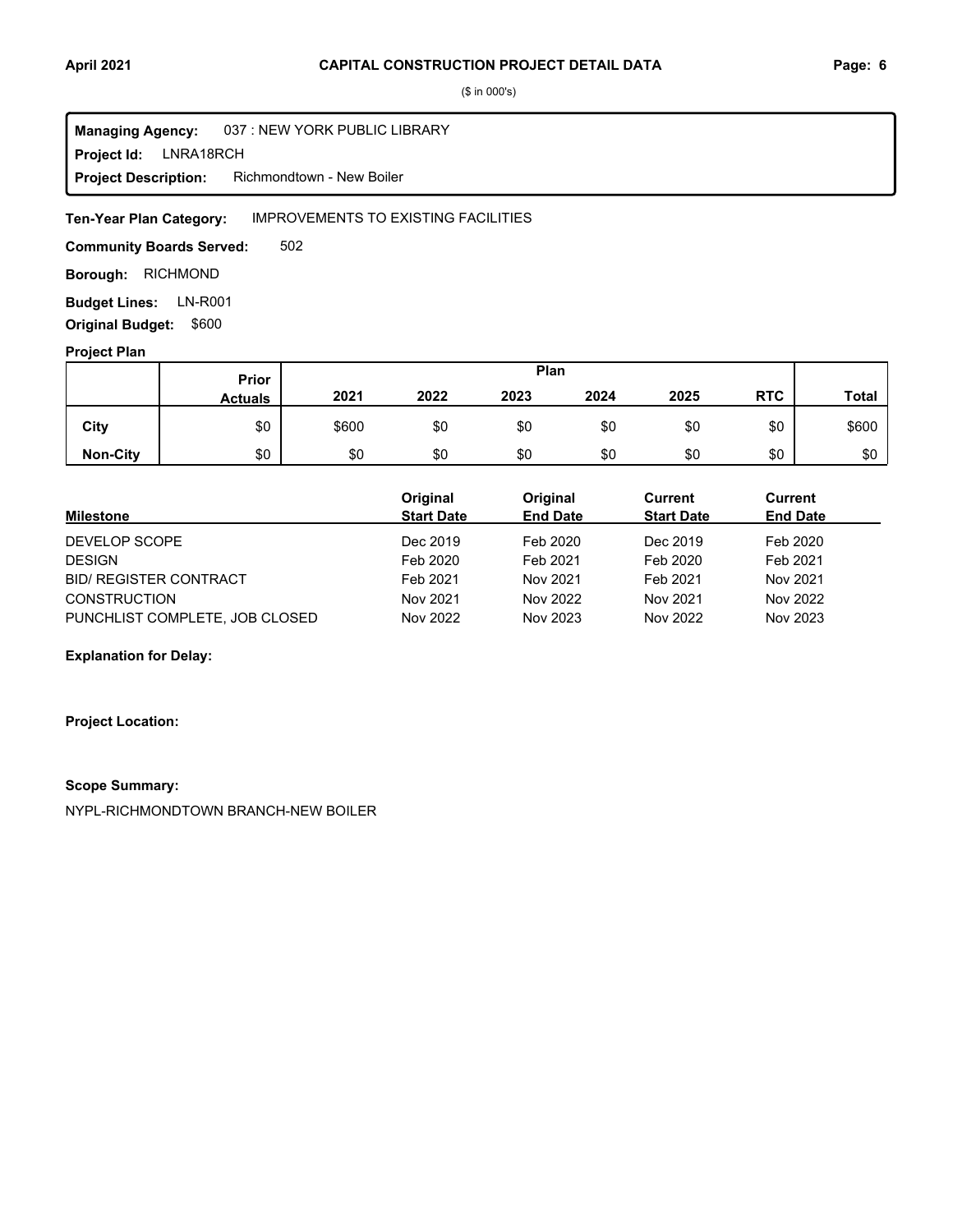#### **Project Id: ST001-021** 042 : CITY UNIVERSITY Science Lecture Room **Managing Agency: Project Description:**

#### MISCELLANEOUS RECONSTRUCTION **Ten-Year Plan Category:**

500 **Community Boards Served:** 

**Borough: RICHMOND** 

**Budget Lines: HN-D300 Original Budget:** \$615

### **Project Plan**

|                 |                | Plan<br>Prior |      |       |      |      |            |              |
|-----------------|----------------|---------------|------|-------|------|------|------------|--------------|
|                 | <b>Actuals</b> | 2021          | 2022 | 2023  | 2024 | 2025 | <b>RTC</b> | <b>Total</b> |
| City            | \$0            | \$0           | \$0  | \$615 | \$0  | \$0  | \$0        | \$615        |
| <b>Non-City</b> | \$0            | \$0           | \$0  | \$0   | \$0  | \$0  | \$0        | \$0          |

| <b>Milestone</b>               | Original<br><b>Start Date</b> | Original<br><b>End Date</b> | <b>Current</b><br><b>Start Date</b> | <b>Current</b><br><b>End Date</b> |
|--------------------------------|-------------------------------|-----------------------------|-------------------------------------|-----------------------------------|
|                                |                               |                             |                                     |                                   |
| DEVELOP SCOPE                  | Jun 2021                      | Sep 2021                    | Jun 2021                            | Sep 2021                          |
| PRELIMINARY DESIGN             | Sep 2021                      | Jan 2022                    | Sep 2021                            | Jan 2022                          |
| <b>FINAL DESIGN</b>            | Jan 2022                      | <b>Jul 2022</b>             | Jan 2022                            | Jul 2022                          |
| BID AWARD AND REGISTER CONTRCT | Jul 2022                      | Oct 2022                    | <b>Jul 2022</b>                     | Oct 2022                          |
| CONSTRUCTION TO 25%            | Oct 2022                      | Feb 2023                    | Oct 2022                            | Feb 2023                          |
| CONSTRUCTION TO 50%            | Feb 2023                      | Jun 2023                    | Feb 2023                            | Jun 2023                          |
| <b>CONSTRUCTION TO 75%</b>     | Jun 2023                      | Oct 2023                    | Jun 2023                            | Oct 2023                          |
| ORIGINAL EQUIP & FURNISHING    | Oct 2023                      | Jan 2024                    | Oct 2023                            | Jan 2024                          |
| SUBSTANTIAL COMPLETION         | Jan 2024                      | Mar 2024                    | Jan 2024                            | Mar 2024                          |
| PUNCHLIST COMPLETE, JOB CLOSED | Mar 2024                      | Apr 2024                    | Mar 2024                            | Apr 2024                          |

**Explanation for Delay:**

**Project Location:**

### **Scope Summary:**

SCIENCE LECTURE ROOM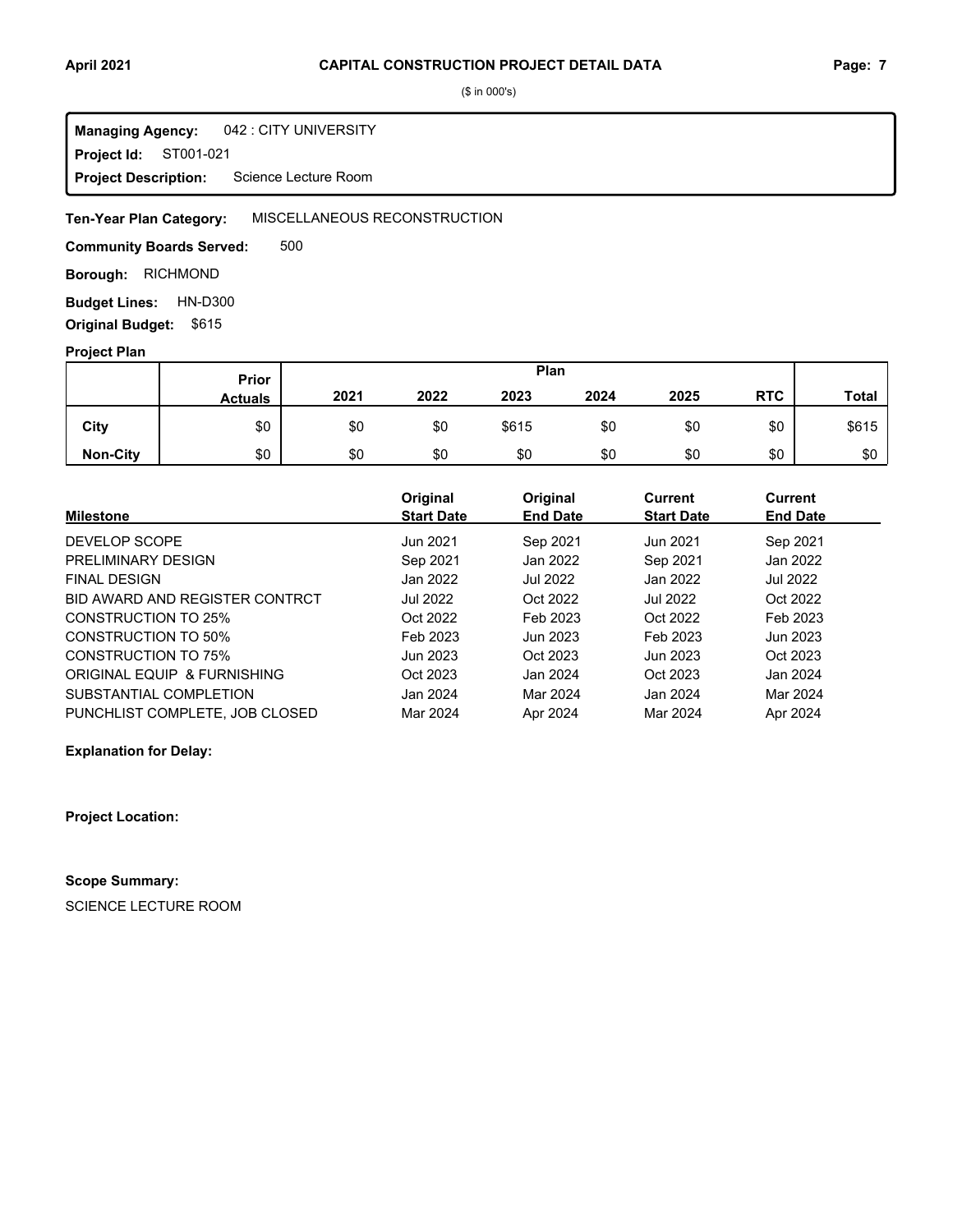#### **Project Id: ST030-015** 042 : CITY UNIVERSITY **Managing Agency:**

Support Center for High Performance Computer **Project Description:** 

#### MISCELLANEOUS RECONSTRUCTION **Ten-Year Plan Category:**

500 **Community Boards Served:** 

**Borough: RICHMOND** 

**Budget Lines: HN-D300 Original Budget:** \$350

### **Project Plan**

|                 |                | Plan<br>Prior |      |       |      |      |            |              |
|-----------------|----------------|---------------|------|-------|------|------|------------|--------------|
|                 | <b>Actuals</b> | 2021          | 2022 | 2023  | 2024 | 2025 | <b>RTC</b> | <b>Total</b> |
| City            | \$353          | $$ -3$        | \$0  | \$100 | \$0  | \$0  | \$0        | \$450        |
| <b>Non-City</b> | \$0            | \$0           | \$0  | \$0   | \$0  | \$0  | \$0        | \$0          |

| <b>Milestone</b>               | Original<br><b>Start Date</b> | Original<br><b>End Date</b> | Current<br><b>Start Date</b> | <b>Current</b><br><b>End Date</b> |
|--------------------------------|-------------------------------|-----------------------------|------------------------------|-----------------------------------|
| DEVELOP SCOPE                  | Mar 2015                      | May 2015                    | Mar 2015                     | May 2015                          |
| PRELIMINARY DESIGN             | May 2015                      | Sep 2015                    | May 2015                     | Sep 2015                          |
| <b>FINAL DESIGN</b>            | Sep 2015                      | Mar 2016                    | Sep 2015                     | Mar 2016                          |
| BID AWARD AND REGISTER CONTRCT | Mar 2016                      | Jun 2016                    | Mar 2016                     | Jun 2016                          |
| CONSTRUCTION TO 25%            | Jun 2016                      | Oct 2016                    | Jun 2016                     | Oct 2016                          |
| <b>CONSTRUCTION TO 50%</b>     | Oct 2016                      | Feb 2017                    | Oct 2016                     | Feb 2017                          |
| <b>CONSTRUCTION TO 75%</b>     | Feb 2017                      | Jun 2017                    | Feb 2017                     | Jun 2017                          |
| ORIGINAL EQUIP & FURNISHING    | Jun 2017                      | Sep 2017                    | Jun 2017                     | Sep 2017                          |
| SUBSTANTIAL COMPLETION         | Sep 2017                      | Nov 2017                    | Sep 2017                     | Nov 2017                          |
| PUNCHLIST COMPLETE, JOB CLOSED | Nov 2017                      | Dec 2017                    | Nov 2017                     | Dec 2025                          |

### **Explanation for Delay:**

PROJECT DELAYED DUE TO CHANGES IN SCOPE/DESIGN

**Project Location:**

### **Scope Summary:**

SUPPORT CENTER FOR HIGH PERFORMANCE COMPUTER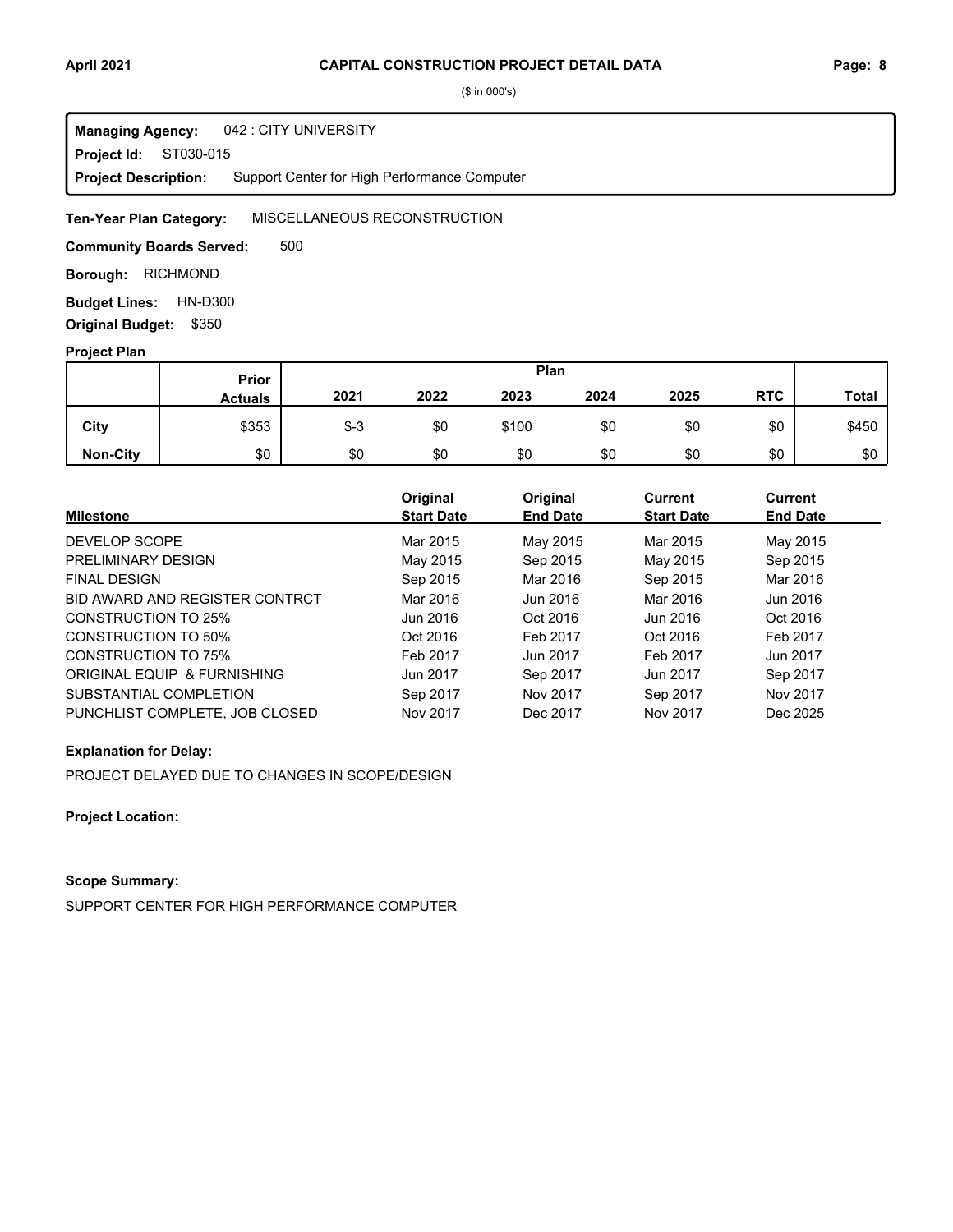#### **Project Id: ST032-015** 042 : CITY UNIVERSITY Media Culture Screening Room **Managing Agency: Project Description:**

#### MISCELLANEOUS RECONSTRUCTION **Ten-Year Plan Category:**

500 **Community Boards Served:** 

### **Borough: RICHMOND**

Budget Lines: HN-D300 HN-D005 **Original Budget:** \$510

### **Project Plan**

|                 |                | Plan<br><b>Prior</b> |      |       |      |      |            |              |
|-----------------|----------------|----------------------|------|-------|------|------|------------|--------------|
|                 | <b>Actuals</b> | 2021                 | 2022 | 2023  | 2024 | 2025 | <b>RTC</b> | <b>Total</b> |
| City            | \$479          | \$0                  | \$0  | \$148 | \$0  | \$0  | \$0        | \$627        |
| <b>Non-City</b> | \$0            | \$0                  | \$0  | \$0   | \$0  | \$0  | \$0        | \$0          |

| <b>Milestone</b>               | Original<br><b>Start Date</b> | Original<br><b>End Date</b> | <b>Current</b><br><b>Start Date</b> | <b>Current</b><br><b>End Date</b> |
|--------------------------------|-------------------------------|-----------------------------|-------------------------------------|-----------------------------------|
| DEVELOP SCOPE                  | Oct 2014                      | Dec 2014                    | Oct 2014                            | Dec 2014                          |
| PRELIMINARY DESIGN             | Dec 2014                      | Apr 2015                    | Dec 2014                            | Apr 2015                          |
| <b>FINAL DESIGN</b>            | Apr 2015                      | Oct 2015                    | Apr 2015                            | Oct 2015                          |
| BID AWARD AND REGISTER CONTRCT | Oct 2015                      | Jan 2016                    | Oct 2015                            | Jan 2016                          |
| CONSTRUCTION TO 25%            | Jan 2016                      | May 2016                    | Jan 2016                            | May 2016                          |
| CONSTRUCTION TO 50%            | May 2016                      | Sep 2016                    | May 2016                            | Sep 2016                          |
| <b>CONSTRUCTION TO 75%</b>     | Sep 2016                      | Jan 2017                    | Sep 2016                            | Jan 2017                          |
| ORIGINAL EQUIP & FURNISHING    | Jan 2017                      | Apr 2017                    | Jan 2017                            | Apr 2017                          |
| SUBSTANTIAL COMPLETION         | Apr 2017                      | Jun 2017                    | Apr 2017                            | Jun 2017                          |
| PUNCHLIST COMPLETE, JOB CLOSED | Jun 2017                      | <b>Jul 2017</b>             | Jun 2017                            | <b>Jul 2022</b>                   |

### **Explanation for Delay:**

PROJECT DELAYED DUE TO CHANGES IN SCOPE/DESIGN

**Project Location:**

### **Scope Summary:**

MEDIA CULTURE SCREENING ROOM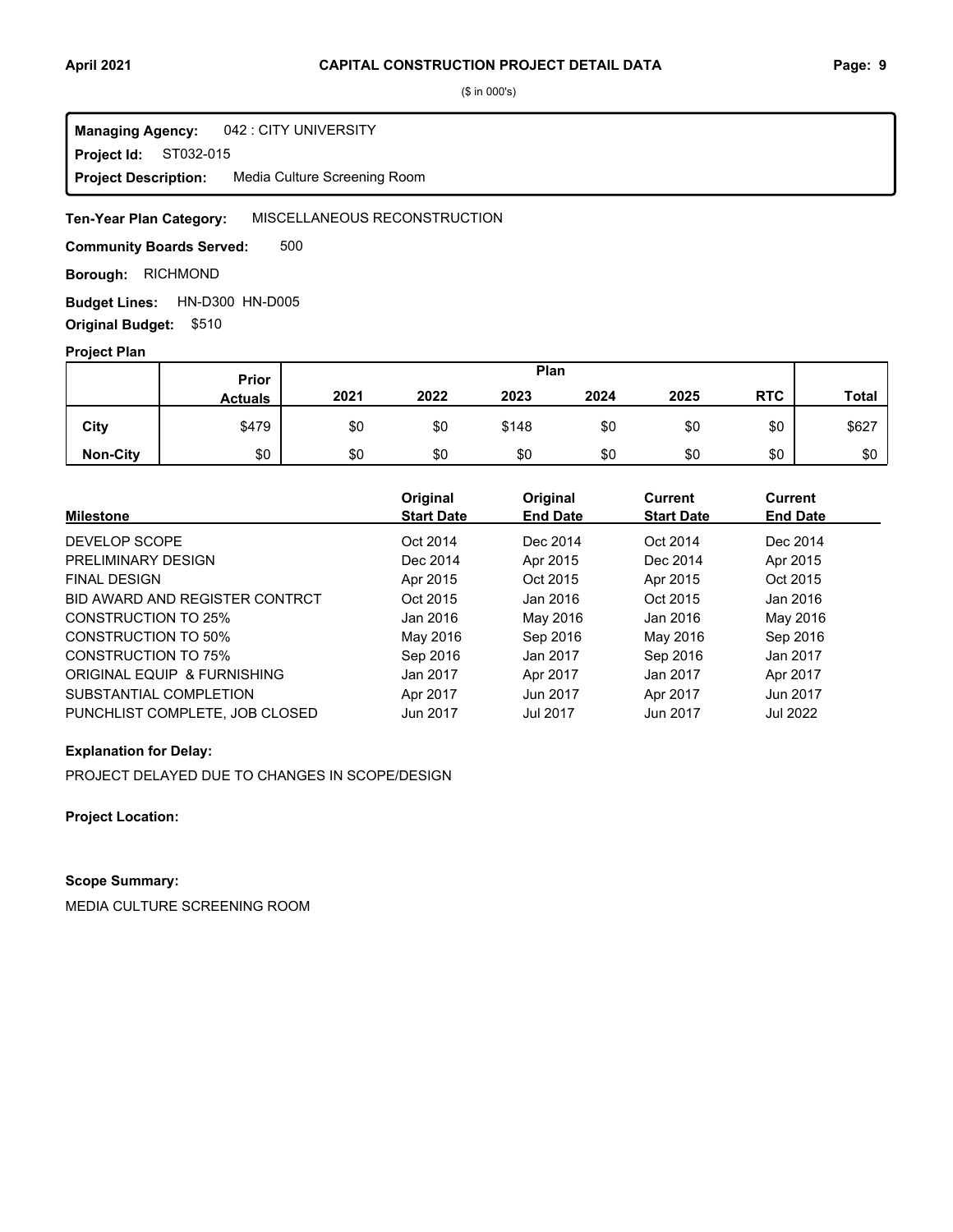### **April 2021 Page: 10 CAPITAL CONSTRUCTION PROJECT DETAIL DATA**

(\$ in 000's)

#### **Project Id: ST034-016** 042 : CITY UNIVERSITY High Performance Computer Center **Managing Agency: Project Description:**

#### MISCELLANEOUS RECONSTRUCTION **Ten-Year Plan Category:**

500 **Community Boards Served:** 

**Borough: RICHMOND** 

**Budget Lines: HN-D300 Original Budget:** \$125

### **Project Plan**

|                 |                | Plan<br><b>Prior</b> |      |      |       |      |            |              |
|-----------------|----------------|----------------------|------|------|-------|------|------------|--------------|
|                 | <b>Actuals</b> | 2021                 | 2022 | 2023 | 2024  | 2025 | <b>RTC</b> | <b>Total</b> |
| City            | \$0            | \$0                  | \$0  | \$0  | \$125 | \$0  | \$0        | \$125        |
| <b>Non-City</b> | \$0            | \$0                  | \$0  | \$0  | \$0   | \$0  | \$0        | \$0          |

| <b>Milestone</b>               | Original<br><b>Start Date</b> | Original<br><b>End Date</b> | <b>Current</b><br><b>Start Date</b> | Current<br><b>End Date</b> |
|--------------------------------|-------------------------------|-----------------------------|-------------------------------------|----------------------------|
|                                |                               |                             |                                     |                            |
| DEVELOP SCOPE                  | Jun 2016                      | Sep 2016                    | Jun 2016                            | Sep 2016                   |
| PRELIMINARY DESIGN             | Sep 2016                      | Jan 2017                    | Sep 2016                            | Jan 2017                   |
| <b>FINAL DESIGN</b>            | Jan 2017                      | Jul 2017                    | Jan 2017                            | Jul 2017                   |
| BID AWARD AND REGISTER CONTRCT | <b>Jul 2017</b>               | Oct 2017                    | <b>Jul 2017</b>                     | Oct 2017                   |
| CONSTRUCTION TO 25%            | Oct 2017                      | Feb 2018                    | Oct 2017                            | Feb 2018                   |
| CONSTRUCTION TO 50%            | Feb 2018                      | Jun 2018                    | Feb 2018                            | Jun 2018                   |
| <b>CONSTRUCTION TO 75%</b>     | Jun 2018                      | Oct 2018                    | Jun 2018                            | Oct 2018                   |
| ORIGINAL EQUIP & FURNISHING    | Oct 2018                      | Jan 2019                    | Oct 2018                            | Jan 2019                   |
| SUBSTANTIAL COMPLETION         | Jan 2019                      | Mar 2019                    | Jan 2019                            | Mar 2019                   |
| PUNCHLIST COMPLETE. JOB CLOSED | Mar 2019                      | Apr 2019                    | Mar 2019                            | Apr 2024                   |

### **Explanation for Delay:**

PROJECT DELAYED DUE TO CHANGES IN SCOPE/DESIGN

**Project Location:**

### **Scope Summary:**

HIGH PERFORMANCE CENTER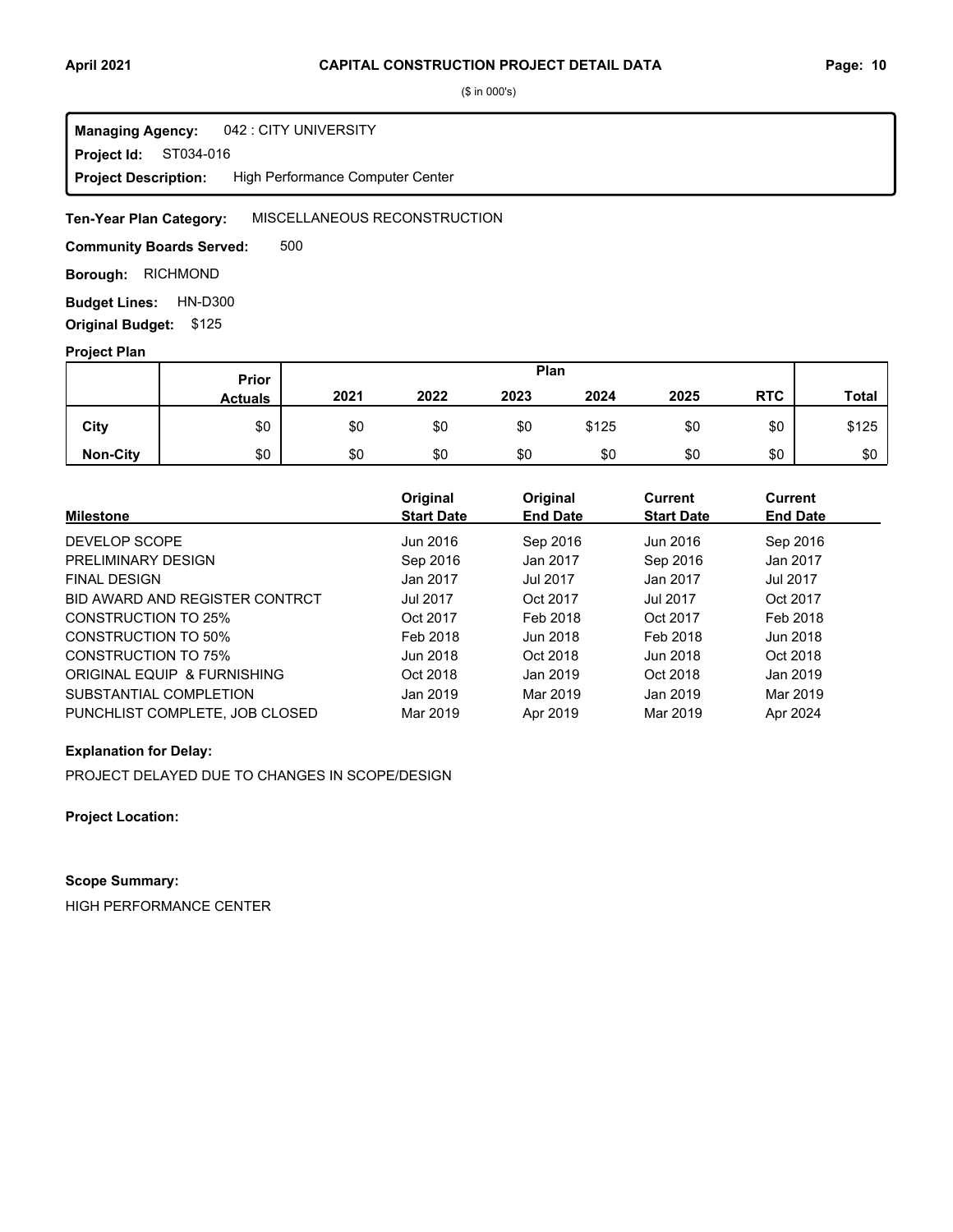#### **Project Id: ST038-018** 042 : CITY UNIVERSITY Reconstruction of Baseball Field **Managing Agency: Project Description:**

#### MISCELLANEOUS RECONSTRUCTION **Ten-Year Plan Category:**

### **Community Boards Served:**

### **Borough: RICHMOND**

### **Budget Lines: HN-R300 HN-D300 HN-R001**

**Original Budget:** \$3,150

### **Project Plan**

|                 |                | Plan<br>Prior |      |      |      |      |            |              |
|-----------------|----------------|---------------|------|------|------|------|------------|--------------|
|                 | <b>Actuals</b> | 2021          | 2022 | 2023 | 2024 | 2025 | <b>RTC</b> | <b>Total</b> |
| City            | \$0            | \$4,379       | \$0  | \$0  | \$0  | \$0  | \$0        | \$4,379      |
| <b>Non-City</b> | \$0            | \$0           | \$0  | \$0  | \$0  | \$0  | \$0        | \$0          |

| <b>Milestone</b>               | Original<br><b>Start Date</b> | Original<br><b>End Date</b> | <b>Current</b><br><b>Start Date</b> | <b>Current</b><br><b>End Date</b> |
|--------------------------------|-------------------------------|-----------------------------|-------------------------------------|-----------------------------------|
| DEVELOP SCOPE                  | Jun 2018                      | Aug 2018                    | Jun 2018                            | Aug 2018                          |
| PRELIMINARY DESIGN             | Aug 2018                      | Dec 2018                    | Aug 2018                            | Dec 2018                          |
| <b>FINAL DESIGN</b>            | Dec 2018                      | Jun 2019                    | Dec 2018                            | Jun 2019                          |
| BID AWARD AND REGISTER CONTRCT | Jun 2019                      | Sep 2019                    | Jun 2019                            | Sep 2019                          |
| CONSTRUCTION TO 25%            | Sep 2019                      | Jan 2020                    | Sep 2019                            | Jan 2020                          |
| CONSTRUCTION TO 50%            | Jan 2020                      | May 2020                    | Jan 2020                            | May 2020                          |
| CONSTRUCTION TO 75%            | May 2020                      | Sep 2020                    | May 2020                            | Sep 2020                          |
| ORIGINAL EQUIP & FURNISHING    | Sep 2020                      | Dec 2020                    | Sep 2020                            | Dec 2020                          |
| SUBSTANTIAL COMPLETION         | Dec 2020                      | Feb 2021                    | Dec 2020                            | Feb 2021                          |
| PUNCHLIST COMPLETE, JOB CLOSED | Feb 2021                      | Mar 2021                    | Feb 2021                            | Mar 2021                          |

### **Explanation for Delay:**

### **Project Location:**

### **Scope Summary:**

RECONSTRUCTION OF BASEBALL FIELD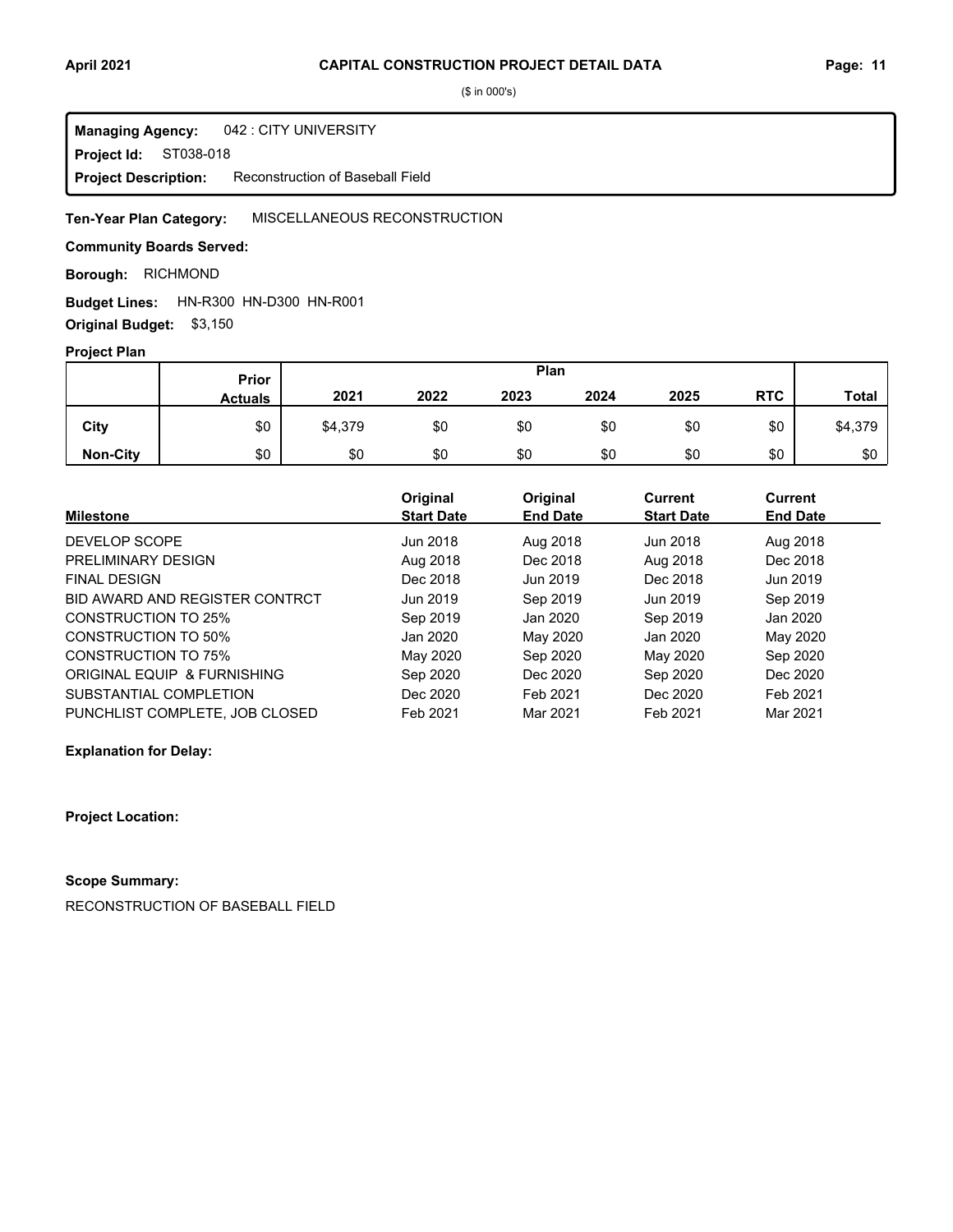#### **Project Id: ST039-019** 042 : CITY UNIVERSITY Maker Space Lab **Managing Agency: Project Description:**

#### MISCELLANEOUS RECONSTRUCTION **Ten-Year Plan Category:**

500 502 **Community Boards Served:** 

**Borough: RICHMOND** 

Budget Lines: HN-R001 HN-D300 **Original Budget:** \$1,350

### **Project Plan**

|                 | Plan<br>Prior  |      |      |         |      |      |            |              |
|-----------------|----------------|------|------|---------|------|------|------------|--------------|
|                 | <b>Actuals</b> | 2021 | 2022 | 2023    | 2024 | 2025 | <b>RTC</b> | <b>Total</b> |
| City            | \$202          | \$0  | \$98 | \$1,050 | \$0  | \$0  | \$0        | \$1,350      |
| <b>Non-City</b> | \$0            | \$0  | \$0  | \$0     | \$0  | \$0  | \$0        | \$0          |

| <b>Milestone</b>               | Original<br><b>Start Date</b> | Original<br><b>End Date</b> | <b>Current</b><br><b>Start Date</b> | <b>Current</b><br><b>End Date</b> |
|--------------------------------|-------------------------------|-----------------------------|-------------------------------------|-----------------------------------|
| DEVELOP SCOPE                  | Jun 2018                      | Sep 2018                    | <b>Jul 2021</b>                     | Sep 2021                          |
| PRELIMINARY DESIGN             | Sep 2018                      | Jan 2019                    | Sep 2021                            | Jan 2022                          |
| <b>FINAL DESIGN</b>            | Jan 2019                      | Jul 2019                    | Jan 2022                            | Jul 2022                          |
| BID AWARD AND REGISTER CONTRCT | Jul 2019                      | Oct 2019                    | Jul 2022                            | Oct 2022                          |
| CONSTRUCTION TO 25%            | Oct 2019                      | Feb 2020                    | Oct 2022                            | Feb 2023                          |
| CONSTRUCTION TO 50%            | Feb 2020                      | Jun 2020                    | Feb 2023                            | Jun 2023                          |
| <b>CONSTRUCTION TO 75%</b>     | Jun 2020                      | Oct 2020                    | Jun 2023                            | Oct 2023                          |
| ORIGINAL EQUIP & FURNISHING    | Oct 2020                      | Jan 2021                    | Oct 2023                            | Jan 2024                          |
| SUBSTANTIAL COMPLETION         | Jan 2021                      | Mar 2021                    | Jan 2024                            | Mar 2024                          |
| PUNCHLIST COMPLETE, JOB CLOSED | Mar 2021                      | Apr 2021                    | Mar 2024                            | Apr 2024                          |

### **Explanation for Delay:**

PROJECT DELAYED DUE TO BUDGETARY CONSTRAINTS

**Project Location:**

### **Scope Summary:**

MAKER SPACE LAB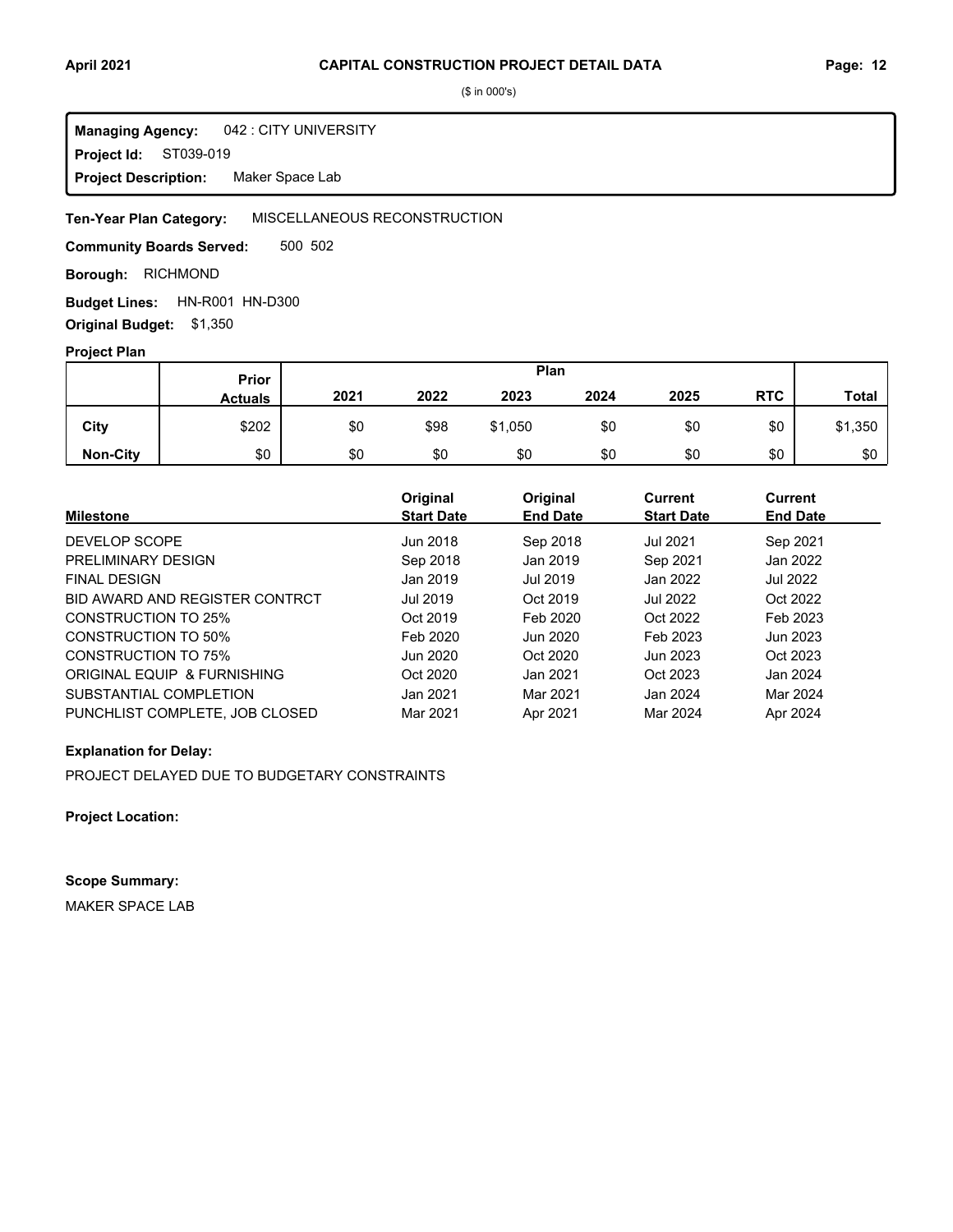#### 042 : CITY UNIVERSITY **Managing Agency:**

**Project Id: ST041-020** 

Room Conversion for the Genomic Research Center **Project Description:** 

#### MISCELLANEOUS RECONSTRUCTION **Ten-Year Plan Category:**

500 **Community Boards Served:** 

**Borough: RICHMOND** 

**Budget Lines: HN-D300 HN-R001 Original Budget:** \$1,250

### **Project Plan**

|                 | Plan<br>Prior  |      |      |         |      |      |            |              |
|-----------------|----------------|------|------|---------|------|------|------------|--------------|
|                 | <b>Actuals</b> | 2021 | 2022 | 2023    | 2024 | 2025 | <b>RTC</b> | <b>Total</b> |
| City            | \$0            | \$0  | \$0  | \$1,250 | \$0  | \$0  | \$0        | \$1,250      |
| <b>Non-City</b> | \$0            | \$0  | \$0  | \$0     | \$0  | \$0  | \$0        | \$0          |

| <b>Milestone</b>               | Original<br><b>Start Date</b> | Original<br><b>End Date</b> | Current<br><b>Start Date</b> | <b>Current</b><br><b>End Date</b> |
|--------------------------------|-------------------------------|-----------------------------|------------------------------|-----------------------------------|
|                                |                               |                             |                              |                                   |
| DEVELOP SCOPE                  | Jun 2020                      | Sep 2020                    | Jun 2020                     | Sep 2020                          |
| PRELIMINARY DESIGN             | Sep 2020                      | Jan 2021                    | Sep 2020                     | Jan 2021                          |
| <b>FINAL DESIGN</b>            | Jan 2021                      | Jul 2021                    | Jan 2021                     | Jul 2021                          |
| BID AWARD AND REGISTER CONTRCT | <b>Jul 2021</b>               | Oct 2021                    | <b>Jul 2021</b>              | Oct 2021                          |
| CONSTRUCTION TO 25%            | Oct 2021                      | Feb 2022                    | Oct 2021                     | Feb 2022                          |
| CONSTRUCTION TO 50%            | Feb 2022                      | Jun 2022                    | Feb 2022                     | Jun 2022                          |
| CONSTRUCTION TO 75%            | Jun 2022                      | Oct 2022                    | Jun 2022                     | Oct 2022                          |
| ORIGINAL EQUIP & FURNISHING    | Oct 2022                      | Jan 2023                    | Oct 2022                     | Jan 2023                          |
| SUBSTANTIAL COMPLETION         | Jan 2023                      | Mar 2023                    | Jan 2023                     | Mar 2023                          |
| PUNCHLIST COMPLETE, JOB CLOSED | Mar 2023                      | Apr 2023                    | Mar 2023                     | Apr 2023                          |

**Explanation for Delay:**

### **Project Location:**

### **Scope Summary:**

ROOM CONVERSION FOR THE GENOMIC RESEARCH CENTER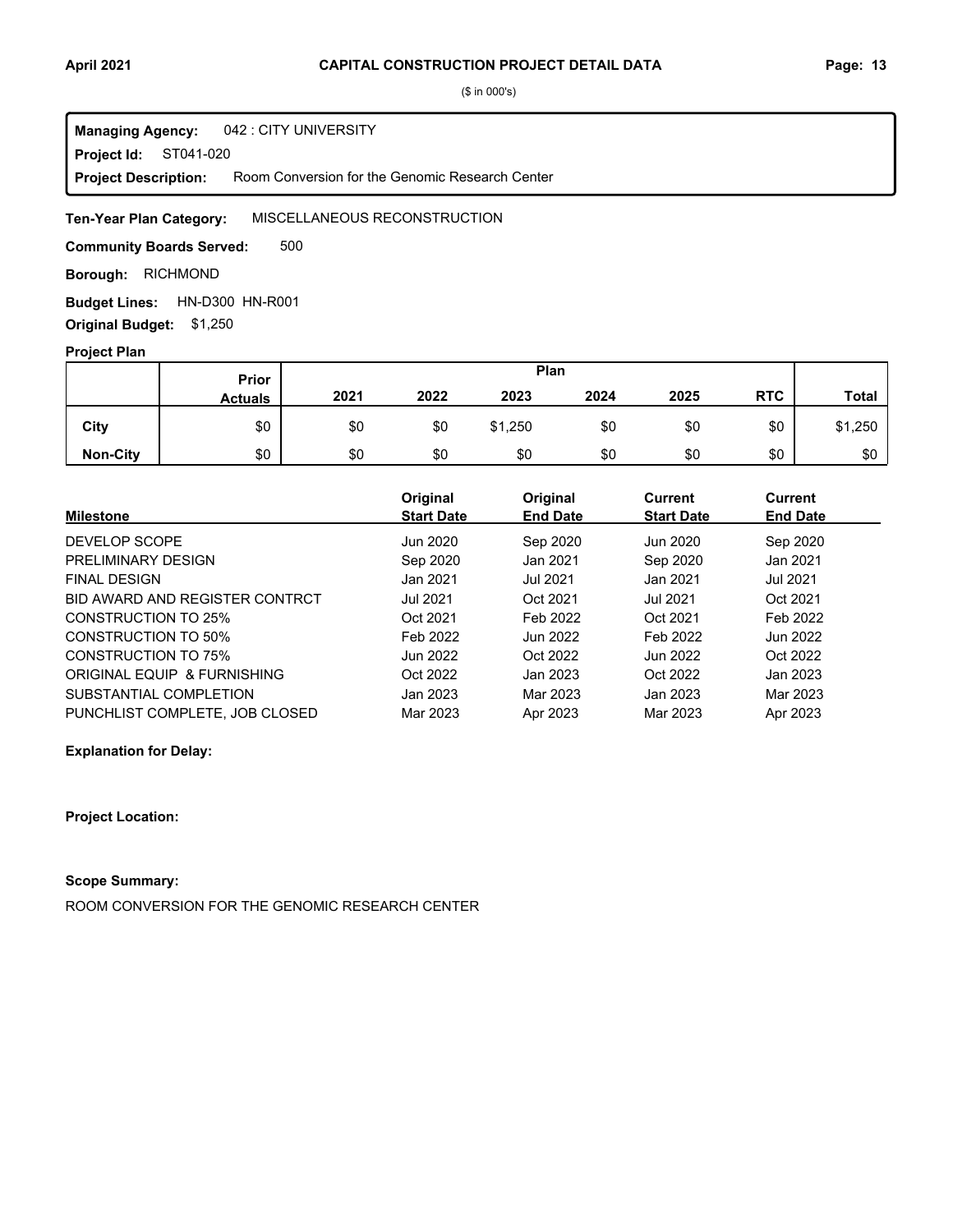**Project Id: PO79120AC** 056 : POLICE DEPARTMENT 120TH PCT - NEW HVAC SYSTEM **Managing Agency: Project Description:** 

POLICE FACILITIES **Ten-Year Plan Category:** 

500 501 **Community Boards Served:** 

**Borough: RICHMOND** 

**Budget Lines: PO-0079 Original Budget:** \$400

### **Project Plan**

|                 |                | Plan<br>Prior |         |      |      |      |            |              |
|-----------------|----------------|---------------|---------|------|------|------|------------|--------------|
|                 | <b>Actuals</b> | 2021          | 2022    | 2023 | 2024 | 2025 | <b>RTC</b> | <b>Total</b> |
| City            | \$1,387        | \$0           | \$1,112 | \$0  | \$0  | \$0  | \$0        | \$2,499      |
| <b>Non-City</b> | \$0            | \$0           | \$0     | \$0  | \$0  | \$0  | \$0        | \$0          |

| <b>Milestone</b>               | Original<br><b>Start Date</b> | Original<br><b>End Date</b> | <b>Current</b><br><b>Start Date</b> | <b>Current</b><br><b>End Date</b> |
|--------------------------------|-------------------------------|-----------------------------|-------------------------------------|-----------------------------------|
| DEVELOP SCOPE                  | Sep 2012                      | Dec 2012                    | Jun 2016                            | Sep 2016                          |
| PRELIMINARY DESIGN             | Dec 2012                      | Apr 2013                    | Sep 2016                            | Jan 2017                          |
| <b>FINAL DESIGN</b>            | Apr 2013                      | Aug 2013                    | Jan 2017                            | May 2017                          |
| BID AWARD AND REGISTER CONTRCT | Aug 2013                      | Feb 2014                    | May 2017                            | Nov 2017                          |
| <b>CONSTRUCTION TO 25%</b>     | Feb 2014                      | Jun 2014                    | Nov 2017                            | Mar 2018                          |
| <b>CONSTRUCTION TO 50%</b>     | Jun 2014                      | Oct 2014                    | Mar 2018                            | Jul 2018                          |
| <b>CONSTRUCTION TO 75%</b>     | Oct 2014                      | Feb 2015                    | Jul 2018                            | Nov 2021                          |
| ORIGINAL EQUIP & FURNISHING    | Feb 2015                      | May 2015                    | Nov 2021                            | Feb 2022                          |
| SUBSTANTIAL COMPLETION         | May 2015                      | Jul 2015                    | Feb 2022                            | Apr 2022                          |
| PUNCHLIST COMPLETE. JOB CLOSED | Jul 2015                      | Aug 2015                    | Apr 2022                            | May 2022                          |

### **Explanation for Delay:**

PROJECT DELAYED DUE TO CHANGES IN SCOPE/DESIGN

**Project Location:**

**Scope Summary:**

NEW HVAC SYSTEM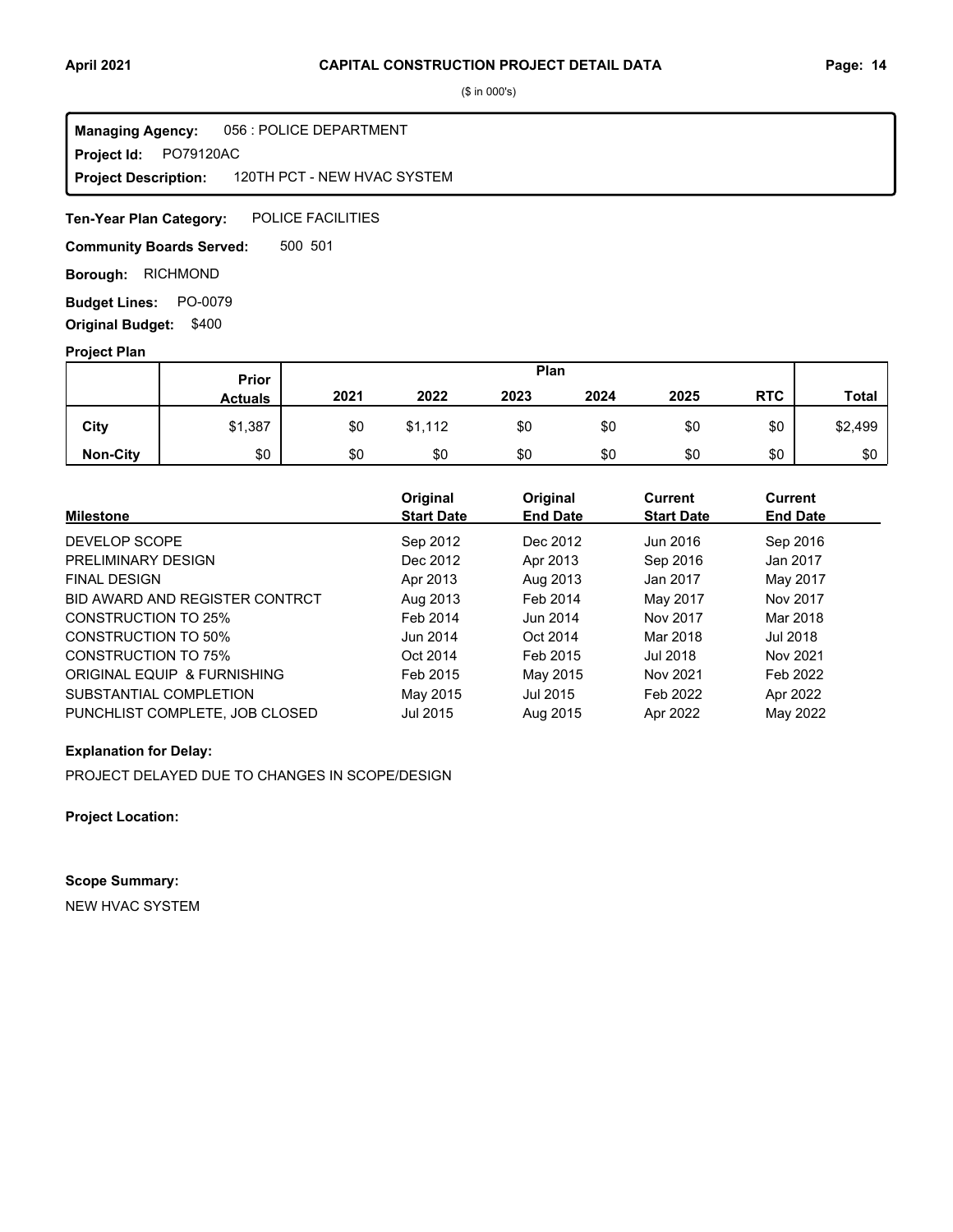### **April 2021 Page: 15 CAPITAL CONSTRUCTION PROJECT DETAIL DATA**

(\$ in 000's)

 F175MC152 **Project Id:** 057 : FIRE DEPARTMENT Multi-Component Renovations - EC152 **Managing Agency: Project Description:** 

NEW FACILITIES AND RENOVATIONS **Ten-Year Plan Category:** 

501 **Community Boards Served:** 

**Borough: RICHMOND** 

Budget Lines: F-0175 **Original Budget:** \$7,613

### **Project Plan**

|                 | Prior          | Plan |      |         |         |      |            |              |
|-----------------|----------------|------|------|---------|---------|------|------------|--------------|
|                 | <b>Actuals</b> | 2021 | 2022 | 2023    | 2024    | 2025 | <b>RTC</b> | <b>Total</b> |
| City            | \$870          | \$0  | \$0  | \$3,295 | \$3,436 | \$0  | \$0        | \$7,601      |
| <b>Non-City</b> | \$0            | \$0  | \$0  | \$0     | \$0     | \$0  | \$0        | \$0          |

|                                | Original          | Original        | Current           | Current         |  |
|--------------------------------|-------------------|-----------------|-------------------|-----------------|--|
| <b>Milestone</b>               | <b>Start Date</b> | <b>End Date</b> | <b>Start Date</b> | <b>End Date</b> |  |
| <b>DESIGN</b>                  | Mar 2019          | Sep 2019        | Mar 2019          | Aug 2019        |  |
| <b>CONSTRUCTION</b>            | Sep 2019          | Aug 2020        | Aug 2019          | Aug 2020        |  |
| PUNCHLIST COMPLETE, JOB CLOSED | Sep 2020          | Nov 2020        | Aug 2020          | Oct 2023        |  |

### **Explanation for Delay:**

PROJECT DELAYED DUE TO BUDGETARY CONSTRAINTS

**Project Location:**

### **Scope Summary:**

MULTI-COMPONENT RENOVATIONS - EC152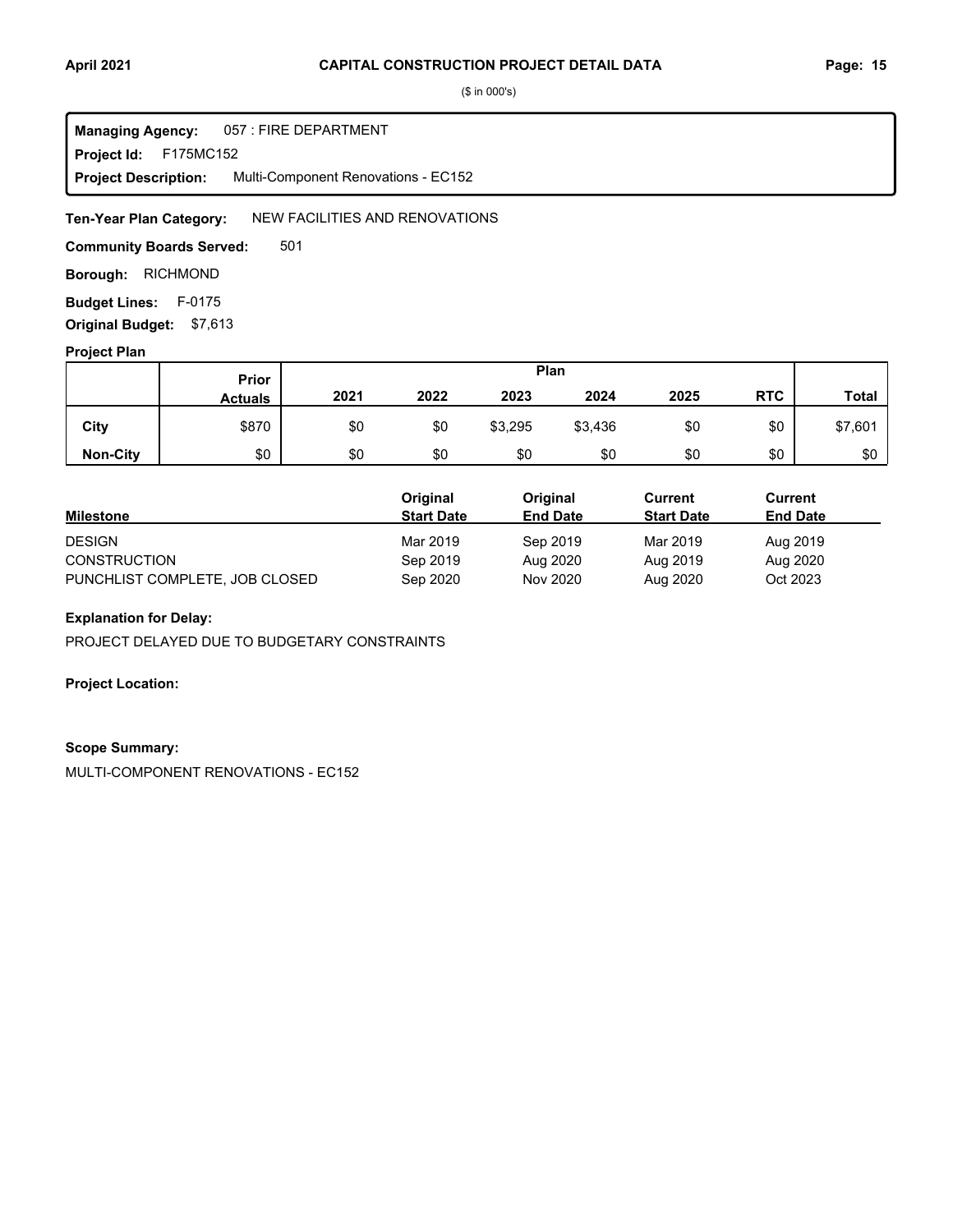### **April 2021 Page: 16 CAPITAL CONSTRUCTION PROJECT DETAIL DATA**

(\$ in 000's)

 F175MC159 **Project Id:** 057 : FIRE DEPARTMENT Multi-Component Renovations - EC159 **Managing Agency: Project Description:** 

#### NEW FACILITIES AND RENOVATIONS **Ten-Year Plan Category:**

502 **Community Boards Served:** 

**Borough: RICHMOND** 

Budget Lines: F-0175 **Original Budget:** \$5,295

### **Project Plan**

|                 | Prior          | Plan |      |         |      |      |            |              |
|-----------------|----------------|------|------|---------|------|------|------------|--------------|
|                 | <b>Actuals</b> | 2021 | 2022 | 2023    | 2024 | 2025 | <b>RTC</b> | <b>Total</b> |
| City            | \$560          | \$0  | \$0  | \$4,947 | \$0  | \$0  | \$0        | \$5,507      |
| <b>Non-City</b> | \$0            | \$0  | \$0  | \$0     | \$0  | \$0  | \$0        | \$0          |

| <b>Milestone</b>               | Original<br><b>Start Date</b> | Original<br><b>End Date</b> | Current<br><b>Start Date</b> | <b>Current</b><br><b>End Date</b> |
|--------------------------------|-------------------------------|-----------------------------|------------------------------|-----------------------------------|
| <b>DESIGN</b>                  | Jan 2019                      | Apr 2019                    | Jan 2019                     | Apr 2019                          |
| BID AWARD AND REGISTER CONTRCT | Apr 2019                      | Jan 2020                    | Apr 2019                     | Jan 2020                          |
| <b>CONSTRUCTION</b>            | Jan 2020                      | Feb 2021                    | Jan 2020                     | Feb 2021                          |
| ORIGINAL EQUIP & FURNISHING    | Feb 2021                      | Mar 2021                    | Feb 2021                     | Mar 2021                          |
| SUBSTANTIAL COMPLETION         | Mar 2021                      | May 2021                    | Mar 2021                     | May 2021                          |
| PUNCHLIST COMPLETE, JOB CLOSED | May 2021                      | Jul 2021                    | May 2021                     | Dec 2022                          |

### **Explanation for Delay:**

PROJECT DELAYED DUE TO BUDGETARY CONSTRAINTS

**Project Location:**

### **Scope Summary:**

MULTI-COMPONENT RENOVATIONS - EC159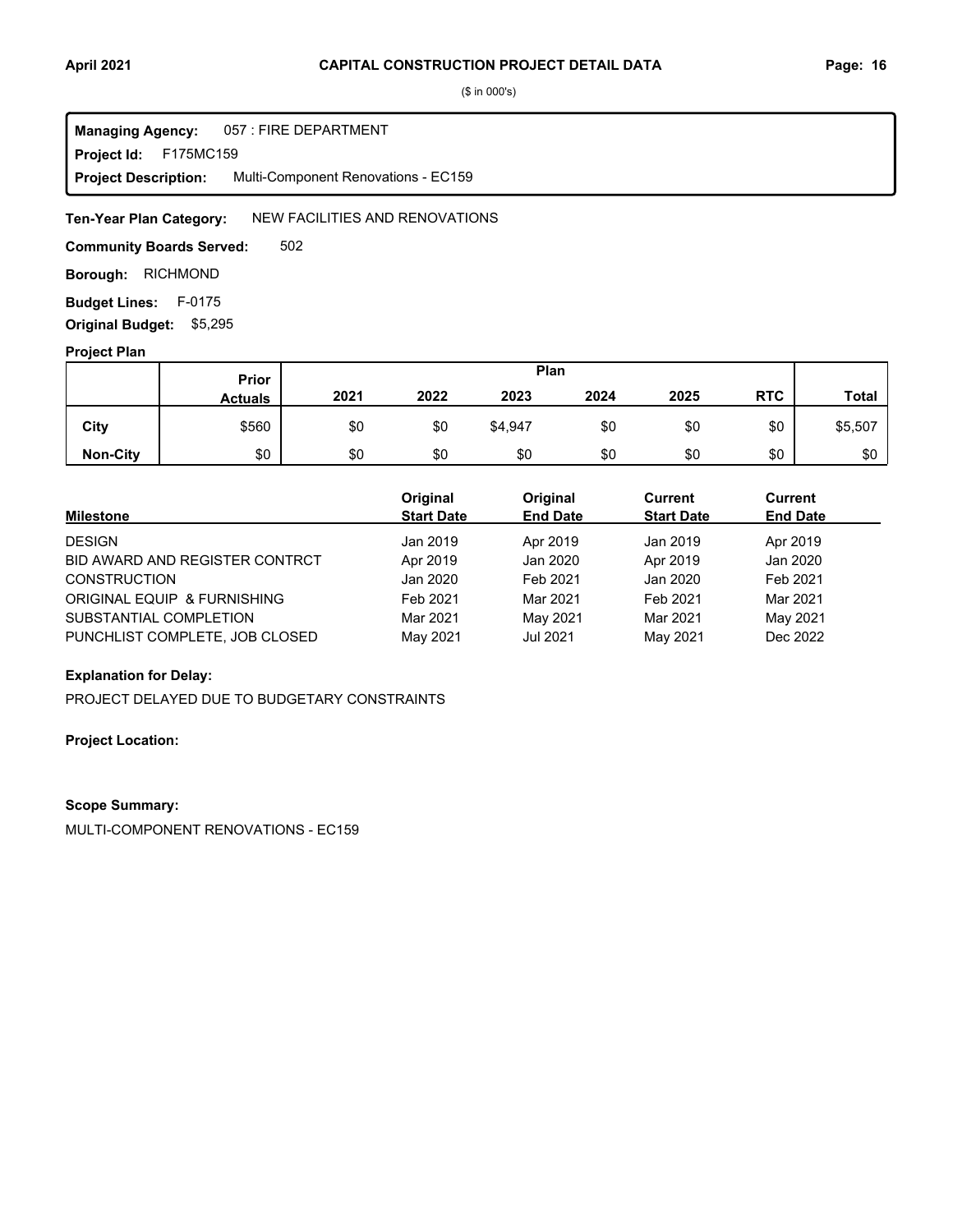#### 057 : FIRE DEPARTMENT **Managing Agency:**

F175SEWER **Project Id:**

New Sewer Main and Pumping Station - Outside Plant Garage **Project Description:** 

#### NEW FACILITIES AND RENOVATIONS **Ten-Year Plan Category:**

500 **Community Boards Served:** 

**Borough: RICHMOND** 

Budget Lines: F-0175 **Original Budget:** \$837

### **Project Plan**

|                 | Prior          | Plan |      |      |      |      |            |              |
|-----------------|----------------|------|------|------|------|------|------------|--------------|
|                 | <b>Actuals</b> | 2021 | 2022 | 2023 | 2024 | 2025 | <b>RTC</b> | <b>Total</b> |
| City            | \$532          | \$0  | \$50 | \$0  | \$0  | \$0  | \$0        | \$582        |
| <b>Non-City</b> | \$0            | \$0  | \$0  | \$0  | \$0  | \$0  | \$0        | \$0          |

|                                | Original          | Original        | Current           | Current         |  |
|--------------------------------|-------------------|-----------------|-------------------|-----------------|--|
| <b>Milestone</b>               | <b>Start Date</b> | <b>End Date</b> | <b>Start Date</b> | <b>End Date</b> |  |
| <b>DESIGN</b>                  | Nov 2018          | May 2019        | Nov 2018          | May 2019        |  |
| <b>CONSTRUCTION</b>            | May 2019          | May 2020        | May 2019          | May 2020        |  |
| PUNCHLIST COMPLETE, JOB CLOSED | May 2020          | Aug 2020        | May 2020          | Nov 2021        |  |

### **Explanation for Delay:**

PROJECT DELAYED DUE TO BUDGETARY CONSTRAINTS

### **Project Location:**

### **Scope Summary:**

NEW SEWER MAIN - OUTSIDE PLANT GARAGE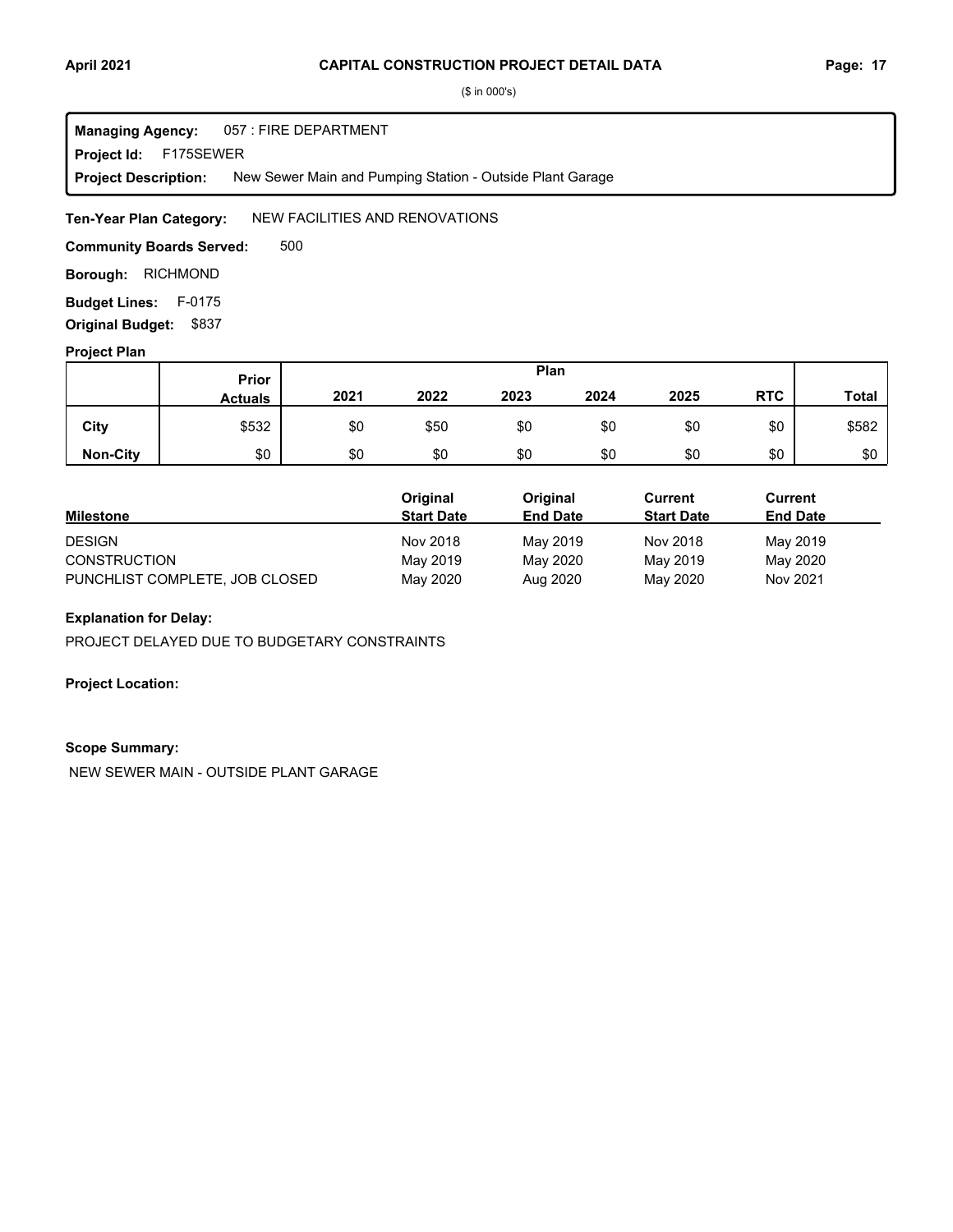Project Id: FD175G161 057 : FIRE DEPARTMENT Generator - EC161 **Managing Agency: Project Description:** 

NEW FACILITIES AND RENOVATIONS **Ten-Year Plan Category:** 

502 **Community Boards Served:** 

**Borough: RICHMOND** 

F-D175 F-0175 **Budget Lines: Original Budget:** \$802

### **Project Plan**

|                 |                | Plan<br>Prior |       |      |      |      |            |              |
|-----------------|----------------|---------------|-------|------|------|------|------------|--------------|
|                 | <b>Actuals</b> | 2021          | 2022  | 2023 | 2024 | 2025 | <b>RTC</b> | <b>Total</b> |
| City            | \$93           | \$0           | \$708 | \$0  | \$0  | \$0  | \$0        | \$801        |
| <b>Non-City</b> | \$0            | \$0           | \$0   | \$0  | \$0  | \$0  | \$0        | \$0          |

|                                | Original          | Original        | Current           | Current         |  |
|--------------------------------|-------------------|-----------------|-------------------|-----------------|--|
| <b>Milestone</b>               | <b>Start Date</b> | <b>End Date</b> | <b>Start Date</b> | <b>End Date</b> |  |
| <b>DESIGN</b>                  | Jan 2019          | Jul 2019        | Jan 2020          | Jul 2020        |  |
| <b>CONSTRUCTION</b>            | Jul 2019          | Jul 2020        | Jul 2020          | Jul 2021        |  |
| PUNCHLIST COMPLETE, JOB CLOSED | <b>Jul 2020</b>   | Oct 2020        | Jul 2021          | Oct 2021        |  |

### **Explanation for Delay:**

PROJECT DELAYED DUE TO BUDGETARY CONSTRAINTS

**Project Location:**

### **Scope Summary:**

GENERATOR - EC161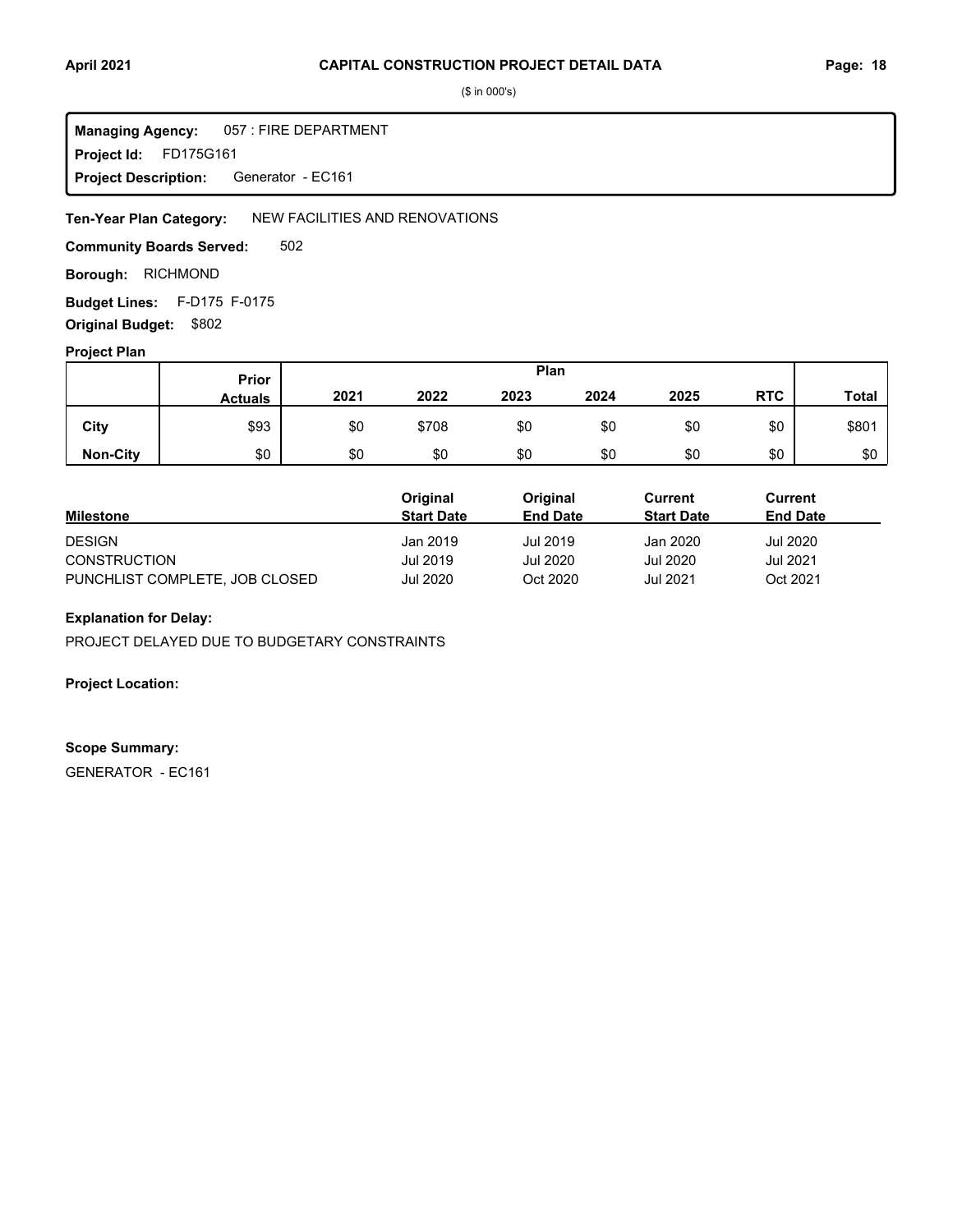**Project Id: FD175G165** 057 : FIRE DEPARTMENT Generator - EC165 **Managing Agency: Project Description:** 

NEW FACILITIES AND RENOVATIONS **Ten-Year Plan Category:** 

502 **Community Boards Served:** 

**Borough: RICHMOND** 

F-D175 F-0175 **Budget Lines: Original Budget:** \$679

### **Project Plan**

|                 |                | Plan<br><b>Prior</b> |       |      |      |      |            |              |
|-----------------|----------------|----------------------|-------|------|------|------|------------|--------------|
|                 | <b>Actuals</b> | 2021                 | 2022  | 2023 | 2024 | 2025 | <b>RTC</b> | <b>Total</b> |
| City            | \$109          | \$0                  | \$610 | \$0  | \$0  | \$0  | \$0        | \$719        |
| <b>Non-City</b> | \$0            | \$0                  | \$0   | \$0  | \$0  | \$0  | \$0        | \$0          |

|                                | Original          | Original        | Current           | Current         |  |
|--------------------------------|-------------------|-----------------|-------------------|-----------------|--|
| <b>Milestone</b>               | <b>Start Date</b> | <b>End Date</b> | <b>Start Date</b> | <b>End Date</b> |  |
| <b>DESIGN</b>                  | Jan 2019          | Jul 2019        | Jan 2020          | Jul 2020        |  |
| <b>CONSTRUCTION</b>            | Jul 2019          | Jul 2020        | Jul 2020          | Jul 2021        |  |
| PUNCHLIST COMPLETE, JOB CLOSED | <b>Jul 2020</b>   | Oct 2020        | Jul 2021          | Oct 2021        |  |

### **Explanation for Delay:**

PROJECT DELAYED DUE TO BUDGETARY CONSTRAINTS

**Project Location:**

### **Scope Summary:**

GENERATOR - EC165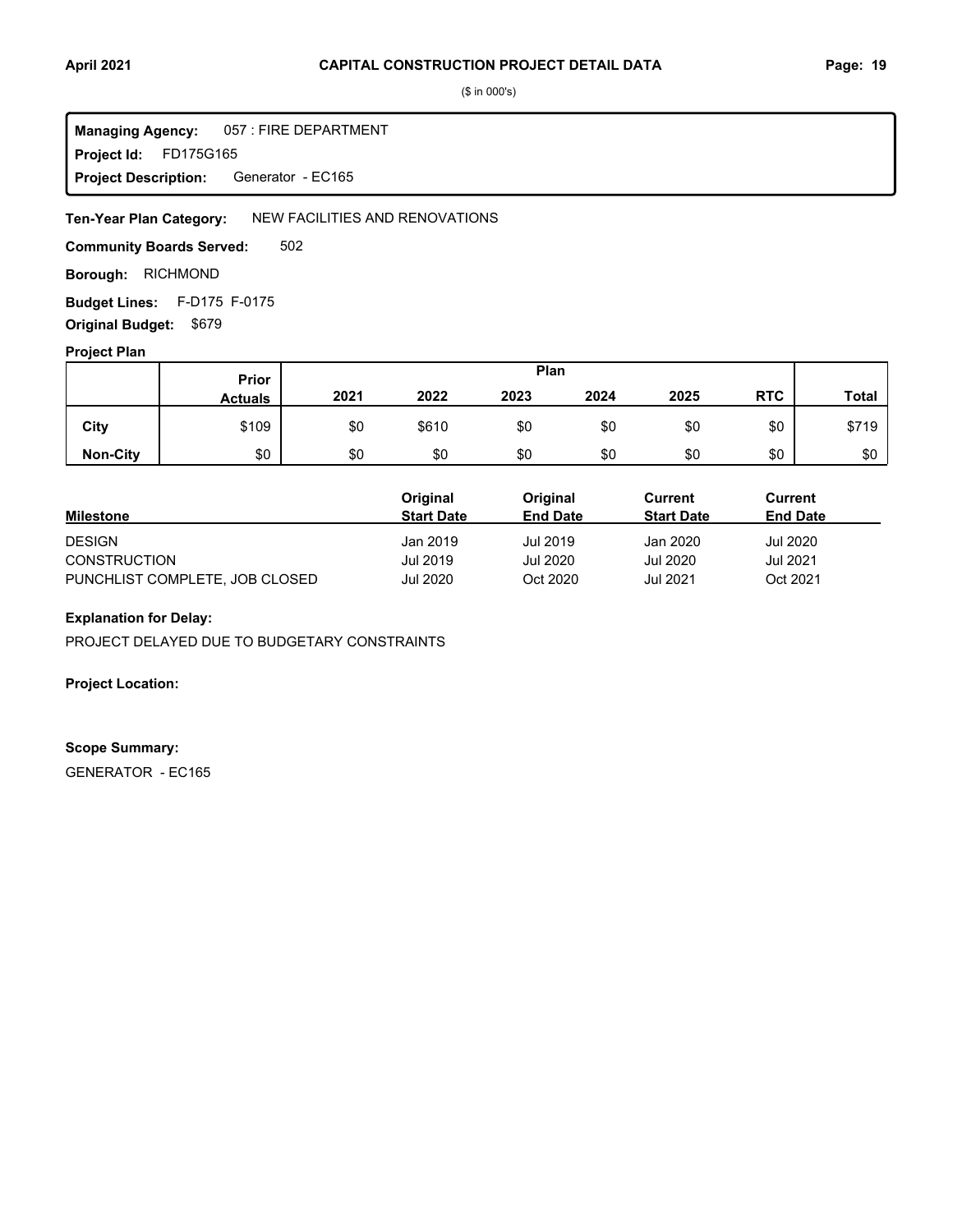FR175G166 **Project Id:** 057 : FIRE DEPARTMENT Generator - EC166 **Managing Agency: Project Description:** 

NEW FACILITIES AND RENOVATIONS **Ten-Year Plan Category:** 

### **Community Boards Served:**

**Borough: RICHMOND** 

F-R175 F-0175 **Budget Lines: Original Budget:** \$614

### **Project Plan**

|                 |                | Plan<br>Prior |      |      |      |      |            |              |
|-----------------|----------------|---------------|------|------|------|------|------------|--------------|
|                 | <b>Actuals</b> | 2021          | 2022 | 2023 | 2024 | 2025 | <b>RTC</b> | <b>Total</b> |
| City            | \$58           | \$556         | \$0  | \$0  | \$0  | \$0  | \$0        | \$614        |
| <b>Non-City</b> | \$0            | \$0           | \$0  | \$0  | \$0  | \$0  | \$0        | \$0          |

|                                | Original          | Original        | Current           | Current         |  |
|--------------------------------|-------------------|-----------------|-------------------|-----------------|--|
| <b>Milestone</b>               | <b>Start Date</b> | <b>End Date</b> | <b>Start Date</b> | <b>End Date</b> |  |
| <b>DESIGN</b>                  | Jun 2019          | Dec 2019        | Jun 2020          | Dec 2020        |  |
| <b>CONSTRUCTION</b>            | Dec 2019          | Dec 2020        | Dec 2020          | Dec 2021        |  |
| PUNCHLIST COMPLETE. JOB CLOSED | Dec 2020          | Mar 2021        | Dec 2021          | Mar 2022        |  |

### **Explanation for Delay:**

PROJECT DELAYED DUE TO BUDGETARY CONSTRAINTS

**Project Location:**

### **Scope Summary:**

INSTALLATION OF NEW BUILDING GENERATOR AT EC166.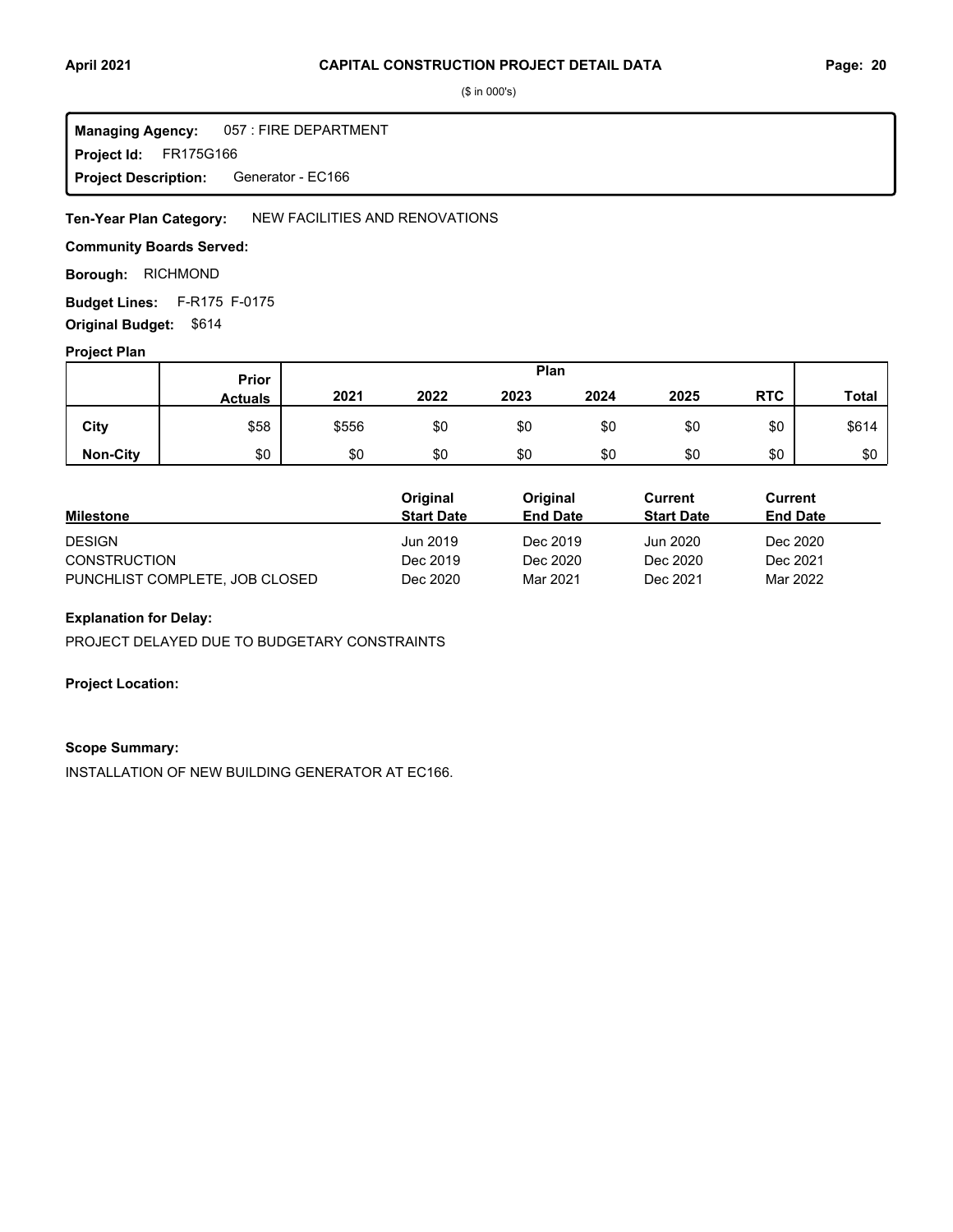**Project Id: HH115HOBU** 071 : DEPT OF HOMELESS SERVICES HOSPITALITY HOUSE BUILDING UPGRADE **Managing Agency: Project Description:** 

SHELTERS FOR HOMELESS FAMILIES **Ten-Year Plan Category:** 

501 **Community Boards Served:** 

**Borough: RICHMOND** 

**Budget Lines: HH-0115 Original Budget:** \$2,250

### **Project Plan**

|                 | Plan<br><b>Prior</b> |      |       |      |         |      |            |              |
|-----------------|----------------------|------|-------|------|---------|------|------------|--------------|
|                 | <b>Actuals</b>       | 2021 | 2022  | 2023 | 2024    | 2025 | <b>RTC</b> | <b>Total</b> |
| City            | \$0                  | \$0  | \$180 | \$0  | \$2,070 | \$0  | \$0        | \$2,250      |
| <b>Non-City</b> | \$0                  | \$0  | \$0   | \$0  | \$0     | \$0  | \$0        | \$0          |

|                                | Original          | Original        | Current           | Current         |
|--------------------------------|-------------------|-----------------|-------------------|-----------------|
| <b>Milestone</b>               | <b>Start Date</b> | <b>End Date</b> | <b>Start Date</b> | <b>End Date</b> |
| <b>DESIGN</b>                  | Jan 2022          | Sep 2022        | Jan 2022          | Sep 2022        |
| BID AWARD AND REGISTER CONTRCT | Sep 2022          | Mar 2023        | Sep 2022          | Mar 2023        |
| <b>CONSTRUCTION</b>            | Mar 2023          | Dec 2027        | Mar 2023          | Dec 2027        |

**Explanation for Delay:**

**Project Location:**

### **Scope Summary:**

HOSPITALITY HOUSE BUILDING UPGRADE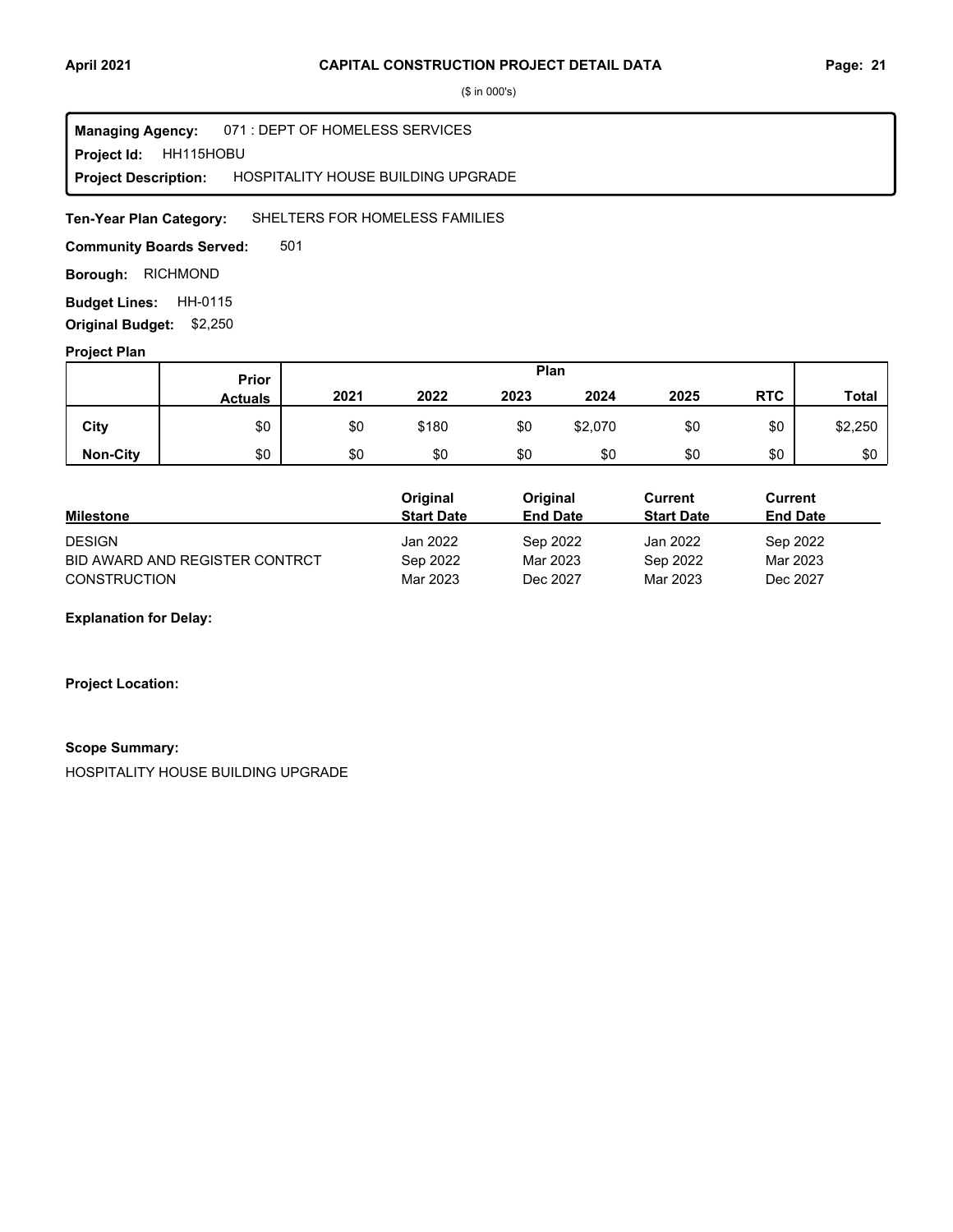**Project Id: PV175CLOV** 126 : DEPARTMENT OF CULTURAL AFFAIRS SIZ - Staten Island Zoo Clove Road Restoration **Managing Agency: Project Description:** 

#### ESSENTIAL RECONSTRUCTION OF FACILITIES **Ten-Year Plan Category:**

501 **Community Boards Served:** 

**Borough: RICHMOND** 

**Budget Lines:** PV-0175 PV-R175 PV-D175 **Original Budget:** \$5,332

## **Project Plan**

| .               | Plan<br>Prior  |      |         |       |         |      |            |              |
|-----------------|----------------|------|---------|-------|---------|------|------------|--------------|
|                 | <b>Actuals</b> | 2021 | 2022    | 2023  | 2024    | 2025 | <b>RTC</b> | <b>Total</b> |
| City            | \$0            | \$0  | \$3,118 | \$619 | \$5,121 | \$0  | \$0        | \$8,858      |
| <b>Non-City</b> | \$0            | \$44 | \$0     | \$0   | \$0     | \$0  | \$0        | \$44         |

| <b>Milestone</b>               | Original<br><b>Start Date</b> | Original<br><b>End Date</b> | Current<br><b>Start Date</b> | <b>Current</b><br><b>End Date</b> |
|--------------------------------|-------------------------------|-----------------------------|------------------------------|-----------------------------------|
| DEVELOP SCOPE                  | Jun 2018                      | Jun 2019                    | Jun 2020                     | Jun 2021                          |
| PRELIMINARY DESIGN             | Jul 2019                      | Oct 2019                    | <b>Jul 2021</b>              | Oct 2021                          |
| <b>FINAL DESIGN</b>            | Oct 2019                      | Apr 2020                    | Oct 2021                     | Apr 2022                          |
| BID AWARD AND REGISTER CONTRCT | Apr 2020                      | <b>Jul 2020</b>             | Apr 2022                     | Jul 2022                          |
| <b>CONSTRUCTION TO 25%</b>     | Jul 2020                      | Nov 2020                    | <b>Jul 2022</b>              | Nov 2022                          |
| <b>CONSTRUCTION TO 50%</b>     | Nov 2020                      | Mar 2021                    | Nov 2022                     | Mar 2023                          |
| <b>CONSTRUCTION TO 75%</b>     | Mar 2021                      | <b>Jul 2021</b>             | Mar 2023                     | <b>Jul 2023</b>                   |
| ORIGINAL EQUIP & FURNISHING    | <b>Jul 2021</b>               | Oct 2021                    | <b>Jul 2023</b>              | Oct 2023                          |
| SUBSTANTIAL COMPLETION         | Oct 2021                      | Dec 2021                    | Oct 2023                     | Dec 2023                          |
| PUNCHLIST COMPLETE. JOB CLOSED | Dec 2021                      | Jan 2022                    | Dec 2023                     | Jan 2024                          |

### **Explanation for Delay:**

PROJECT DELAYED DUE TO CHANGES IN SCOPE/DESIGN

### **Project Location:**

### **Scope Summary:**

STATEN ISLAND ZOO: RESTORATION OF CLOVE ROAD ENTRANCE AND PATHWAYS; 614 BROADWAY, STATEN ISLAND, 10310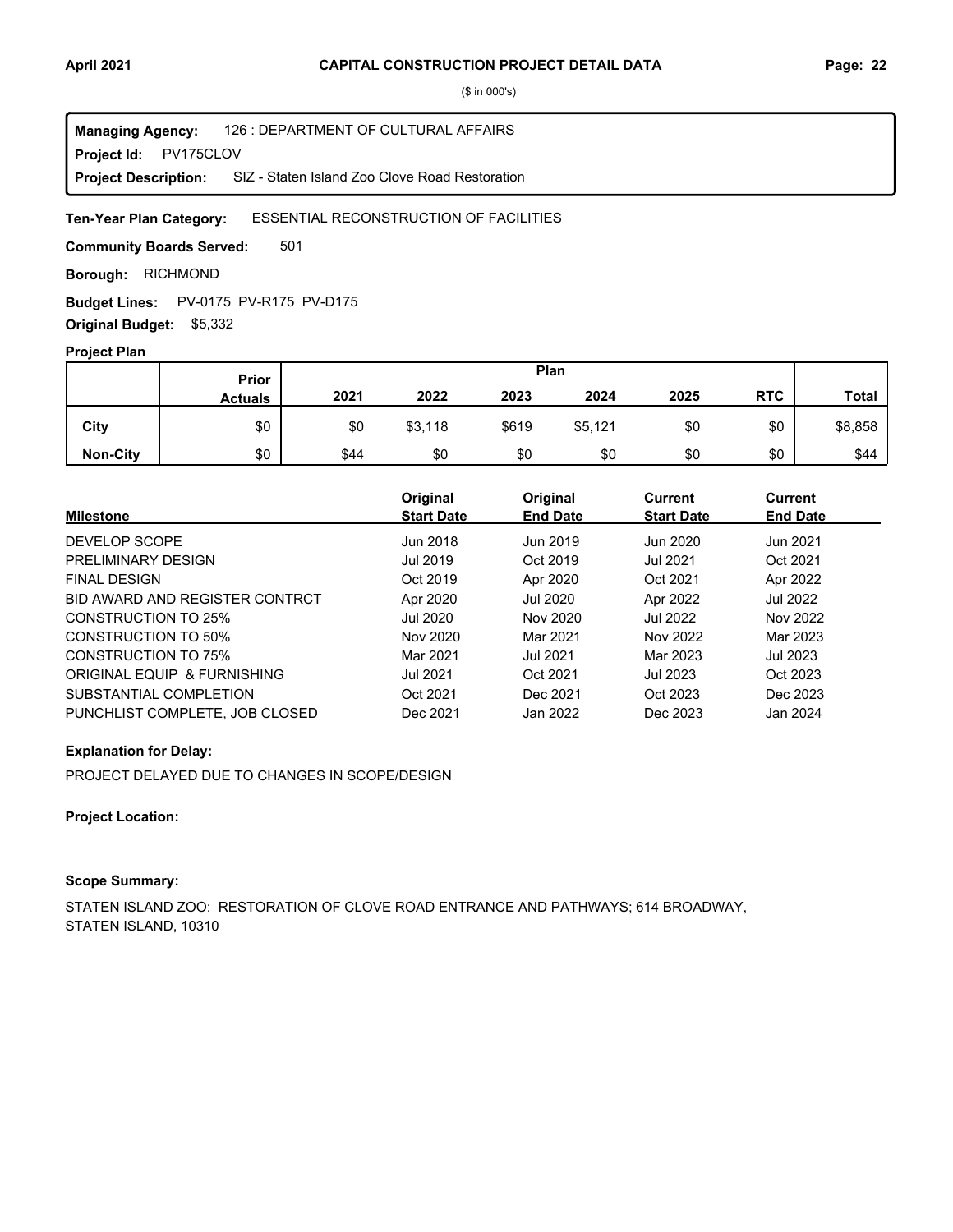**Project Id: PV302BPH2** 126 : DEPARTMENT OF CULTURAL AFFAIRS SIIAS - Building B at SHCC Phase 2 **Managing Agency: Project Description:** 

#### ESSENTIAL RECONSTRUCTION OF FACILITIES **Ten-Year Plan Category:**

501 **Community Boards Served:** 

**Borough: RICHMOND** 

**Budget Lines: PV-D302 Original Budget:** \$125

### **Project Plan**

|                 | Prior          | Plan |      |       |      |      |            |              |
|-----------------|----------------|------|------|-------|------|------|------------|--------------|
|                 | <b>Actuals</b> | 2021 | 2022 | 2023  | 2024 | 2025 | <b>RTC</b> | <b>Total</b> |
| City            | \$0            | \$0  | \$0  | \$125 | \$0  | \$0  | \$0        | \$125        |
| <b>Non-City</b> | \$0            | \$0  | \$0  | \$0   | \$0  | \$0  | \$0        | \$0          |

|                                | Original<br><b>Start Date</b> | Original<br><b>End Date</b> | <b>Current</b><br><b>Start Date</b> | <b>Current</b><br><b>End Date</b> |
|--------------------------------|-------------------------------|-----------------------------|-------------------------------------|-----------------------------------|
| <b>Milestone</b>               |                               |                             |                                     |                                   |
| DEVELOP SCOPE                  | Jun 2023                      | Sep 2023                    | Jun 2023                            | Sep 2023                          |
| PRELIMINARY DESIGN             | Sep 2023                      | Jan 2024                    | Sep 2023                            | Jan 2024                          |
| <b>FINAL DESIGN</b>            | Jan 2024                      | <b>Jul 2024</b>             | Jan 2024                            | <b>Jul 2024</b>                   |
| BID AWARD AND REGISTER CONTRCT | <b>Jul 2024</b>               | Oct 2024                    | <b>Jul 2024</b>                     | Oct 2024                          |
| CONSTRUCTION TO 25%            | Oct 2024                      | Feb 2025                    | Oct 2024                            | Feb 2025                          |
| CONSTRUCTION TO 50%            | Feb 2025                      | Jun 2025                    | Feb 2025                            | Jun 2025                          |
| <b>CONSTRUCTION TO 75%</b>     | Jun 2025                      | Oct 2025                    | Jun 2025                            | Oct 2025                          |
| ORIGINAL EQUIP & FURNISHING    | Oct 2025                      | Jan 2026                    | Oct 2025                            | Jan 2026                          |
| SUBSTANTIAL COMPLETION         | Jan 2026                      | Mar 2026                    | Jan 2026                            | Mar 2026                          |
| PUNCHLIST COMPLETE, JOB CLOSED | Mar 2026                      | Apr 2026                    | Mar 2026                            | Apr 2026                          |

**Explanation for Delay:**

**Project Location:**

**Scope Summary:**

RENOVATION PH2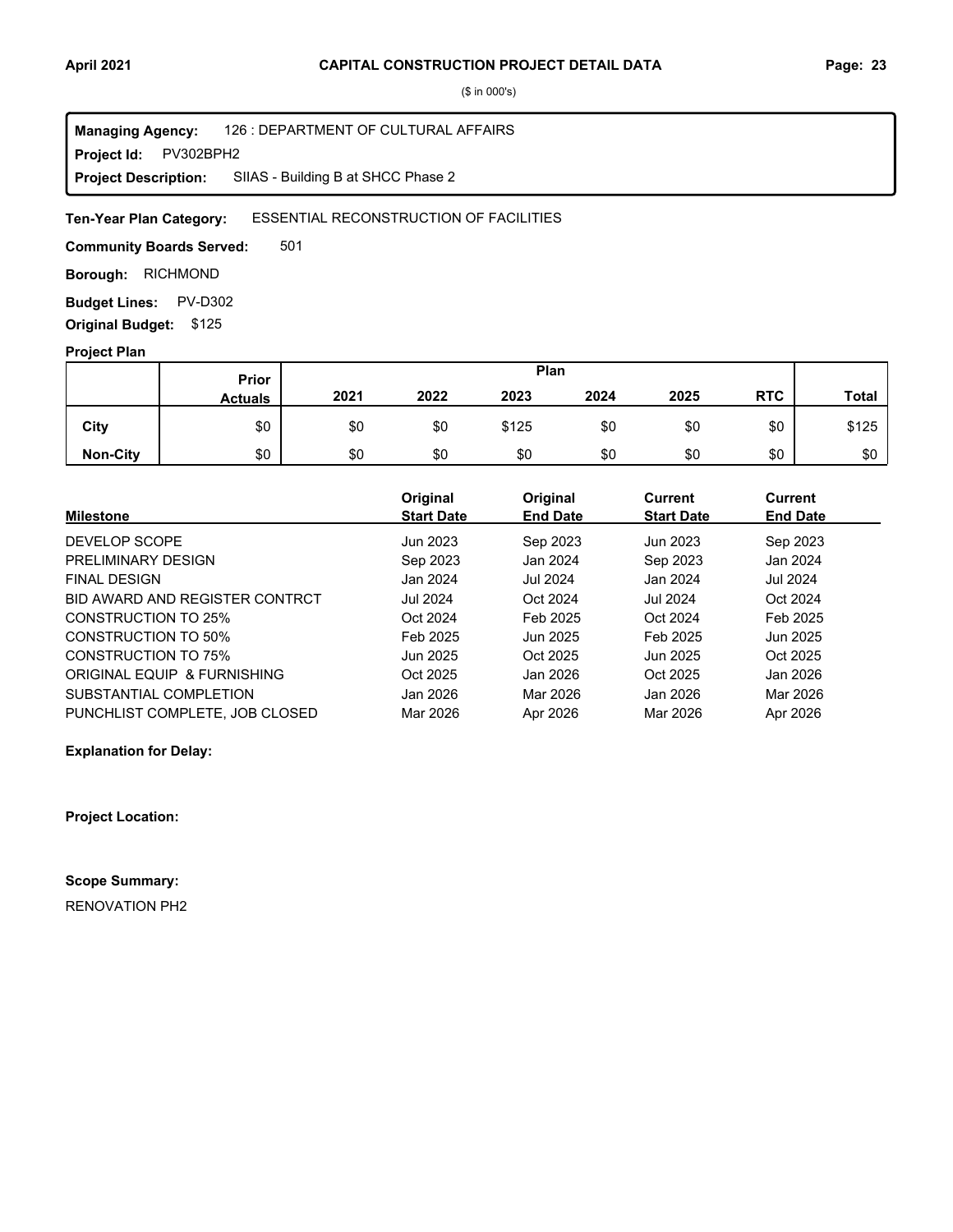**Project Id: PV341CAR2** 126 : DEPARTMENT OF CULTURAL AFFAIRS SIHS - Carriage Barn Phase 2 **Managing Agency: Project Description:** 

ESSENTIAL RECONSTRUCTION OF FACILITIES **Ten-Year Plan Category:** 

### **Community Boards Served:**

**Borough: RICHMOND** 

**Budget Lines: PV-0341 Original Budget:** \$1,112

### **Project Plan**

|                 | <b>Prior</b>   |      |      |      | Plan  |      |            |              |
|-----------------|----------------|------|------|------|-------|------|------------|--------------|
|                 | <b>Actuals</b> | 2021 | 2022 | 2023 | 2024  | 2025 | <b>RTC</b> | <b>Total</b> |
| City            | \$0            | \$0  | \$0  | \$0  | \$988 | \$0  | \$0        | \$988        |
| <b>Non-City</b> | \$0            | \$0  | \$0  | \$0  | \$0   | \$0  | \$0        | \$0          |

| <b>Milestone</b>               | Original<br><b>Start Date</b> | Original<br><b>End Date</b> | <b>Current</b><br><b>Start Date</b> | Current<br><b>End Date</b> |
|--------------------------------|-------------------------------|-----------------------------|-------------------------------------|----------------------------|
| DEVELOP SCOPE                  | Jun 2020                      | Sep 2020                    | Jun 2024                            | Sep 2024                   |
| PRELIMINARY DESIGN             | Sep 2020                      | Jan 2021                    | Sep 2024                            | Jan 2025                   |
| <b>FINAL DESIGN</b>            | Jan 2021                      | <b>Jul 2021</b>             | Jan 2025                            | Jul 2025                   |
| BID AWARD AND REGISTER CONTRCT | <b>Jul 2021</b>               | Oct 2021                    | Jul 2025                            | Oct 2025                   |
| CONSTRUCTION TO 25%            | Oct 2021                      | Feb 2022                    | Oct 2025                            | Feb 2026                   |
| CONSTRUCTION TO 50%            | Feb 2022                      | Jun 2022                    | Feb 2026                            | Jun 2026                   |
| CONSTRUCTION TO 75%            | Jun 2022                      | Oct 2022                    | Jun 2026                            | Oct 2026                   |
| ORIGINAL EQUIP & FURNISHING    | Oct 2022                      | Jan 2023                    | Oct 2026                            | Jan 2027                   |
| SUBSTANTIAL COMPLETION         | Jan 2023                      | Mar 2023                    | Jan 2027                            | Mar 2027                   |
| PUNCHLIST COMPLETE. JOB CLOSED | Mar 2023                      | Apr 2023                    | Mar 2027                            | Apr 2027                   |

### **Explanation for Delay:**

PROJECT DELAYED DUE TO BUDGETARY CONSTRAINTS

### **Project Location:**

441 CLARKE AVENUE, STATEN ISLAND

### **Scope Summary:**

PHASE II OF CONSTRUCTION WORK ON CARRIAGE BARN STRUCTURES.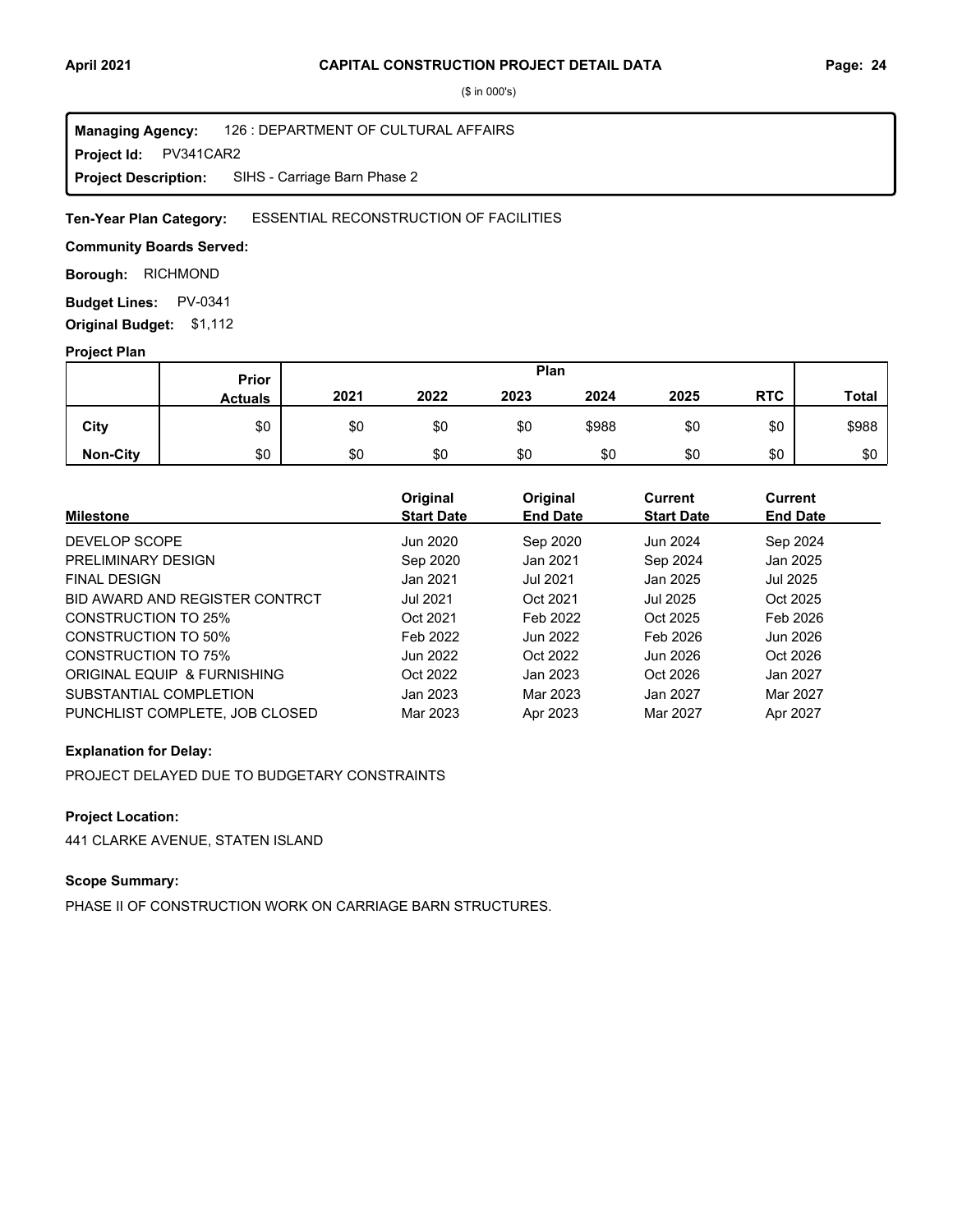**Project Id: PV341GALL** 126 : DEPARTMENT OF CULTURAL AFFAIRS SIHS - Gallery Renovation **Managing Agency: Project Description:** 

#### ESSENTIAL RECONSTRUCTION OF FACILITIES **Ten-Year Plan Category:**

503 **Community Boards Served:** 

**Borough: RICHMOND** 

**Budget Lines: PV-D341 Original Budget:** \$450

#### **Project Plan**

|                 |                | Plan<br>Prior |      |      |       |      |            |              |
|-----------------|----------------|---------------|------|------|-------|------|------------|--------------|
|                 | <b>Actuals</b> | 2021          | 2022 | 2023 | 2024  | 2025 | <b>RTC</b> | <b>Total</b> |
| City            | \$0            | \$0           | \$0  | \$0  | \$450 | \$0  | \$0        | \$450        |
| <b>Non-City</b> | \$0            | \$0           | \$0  | \$0  | \$0   | \$0  | \$0        | \$0          |

|                                | Original          | Original        | <b>Current</b>    | Current         |
|--------------------------------|-------------------|-----------------|-------------------|-----------------|
| <b>Milestone</b>               | <b>Start Date</b> | <b>End Date</b> | <b>Start Date</b> | <b>End Date</b> |
| DEVELOP SCOPE                  | Jun 2023          | Sep 2023        | Jun 2023          | Sep 2023        |
| PRELIMINARY DESIGN             | Sep 2023          | Jan 2024        | Sep 2023          | Jan 2024        |
| <b>FINAL DESIGN</b>            | Jan 2024          | Jul 2024        | Jan 2024          | Jul 2024        |
| BID AWARD AND REGISTER CONTRCT | <b>Jul 2024</b>   | Oct 2024        | <b>Jul 2024</b>   | Oct 2024        |
| CONSTRUCTION TO 25%            | Oct 2024          | Feb 2025        | Oct 2024          | Feb 2025        |
| CONSTRUCTION TO 50%            | Feb 2025          | Jun 2025        | Feb 2025          | Jun 2025        |
| CONSTRUCTION TO 75%            | Jun 2025          | Oct 2025        | Jun 2025          | Oct 2025        |
| ORIGINAL EQUIP & FURNISHING    | Oct 2025          | Jan 2026        | Oct 2025          | Jan 2026        |
| SUBSTANTIAL COMPLETION         | Jan 2026          | Mar 2026        | Jan 2026          | Mar 2026        |
| PUNCHLIST COMPLETE. JOB CLOSED | Mar 2026          | Apr 2026        | Mar 2026          | Apr 2026        |

**Explanation for Delay:**

**Project Location:**

**Scope Summary:** GALLERY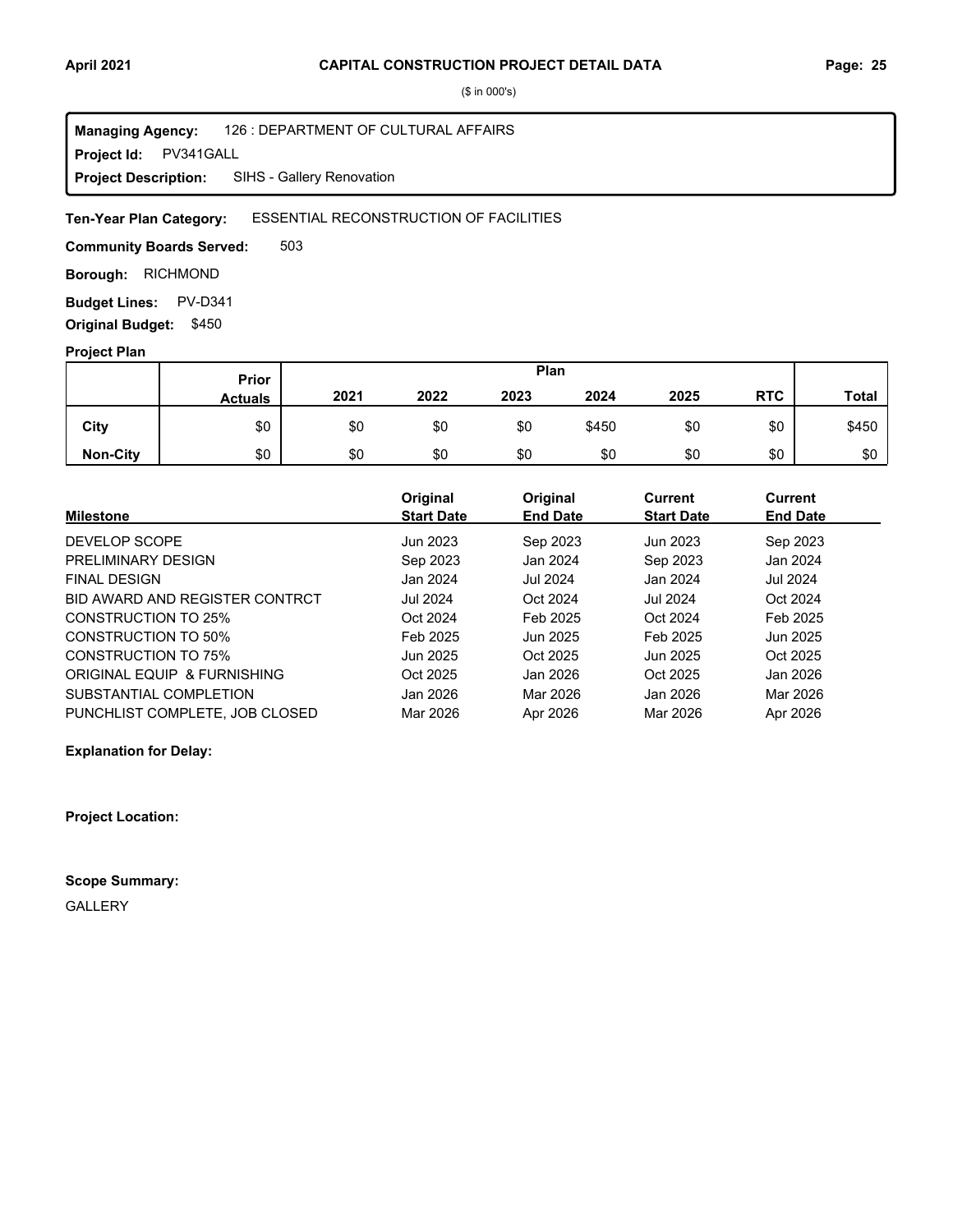**Project Id: PV341SIPA** 126 : DEPARTMENT OF CULTURAL AFFAIRS SIHS - Security System and Security Gates **Managing Agency: Project Description:** 

CAPITAL EQUIPMENT **Ten-Year Plan Category:** 

502 **Community Boards Served:** 

**Borough: RICHMOND** 

#### **Budget Lines:** PV-R341 PV-0341 PV-D341 PV-0467

**Original Budget:** \$2,154

## **Project Plan**

|                 | Plan<br>Prior  |      |       |      |         |      |            |              |
|-----------------|----------------|------|-------|------|---------|------|------------|--------------|
|                 | <b>Actuals</b> | 2021 | 2022  | 2023 | 2024    | 2025 | <b>RTC</b> | <b>Total</b> |
| City            | \$0            | \$0  | \$506 | \$0  | \$1,538 | \$0  | \$0        | \$2,044      |
| <b>Non-City</b> | \$0            | \$0  | \$0   | \$0  | \$0     | \$0  | \$0        | \$0          |

|                                | Original          | Original        | <b>Current</b>    | <b>Current</b>  |
|--------------------------------|-------------------|-----------------|-------------------|-----------------|
| <b>Milestone</b>               | <b>Start Date</b> | <b>End Date</b> | <b>Start Date</b> | <b>End Date</b> |
| DEVELOP SCOPE                  | Jun 2023          | Sep 2023        | Jun 2022          | Sep 2022        |
| PRELIMINARY DESIGN             | Sep 2023          | Jan 2024        | Sep 2022          | Jan 2023        |
| <b>FINAL DESIGN</b>            | Jan 2024          | Jul 2024        | Jan 2023          | Jul 2023        |
| BID AWARD AND REGISTER CONTRCT | <b>Jul 2024</b>   | Oct 2024        | Jul 2023          | Oct 2023        |
| <b>CONSTRUCTION TO 25%</b>     | Oct 2024          | Feb 2025        | Oct 2023          | Feb 2024        |
| CONSTRUCTION TO 50%            | Feb 2025          | Jun 2025        | Feb 2024          | Jun 2024        |
| CONSTRUCTION TO 75%            | Jun 2025          | Oct 2025        | Jun 2024          | Oct 2024        |
| ORIGINAL EQUIP & FURNISHING    | Oct 2025          | Jan 2026        | Oct 2024          | Jan 2025        |
| SUBSTANTIAL COMPLETION         | Jan 2026          | Mar 2026        | Jan 2025          | Mar 2025        |
| PUNCHLIST COMPLETE, JOB CLOSED | Mar 2026          | Apr 2026        | Mar 2025          | Apr 2025        |

**Explanation for Delay:**

**Project Location:**

**Scope Summary:**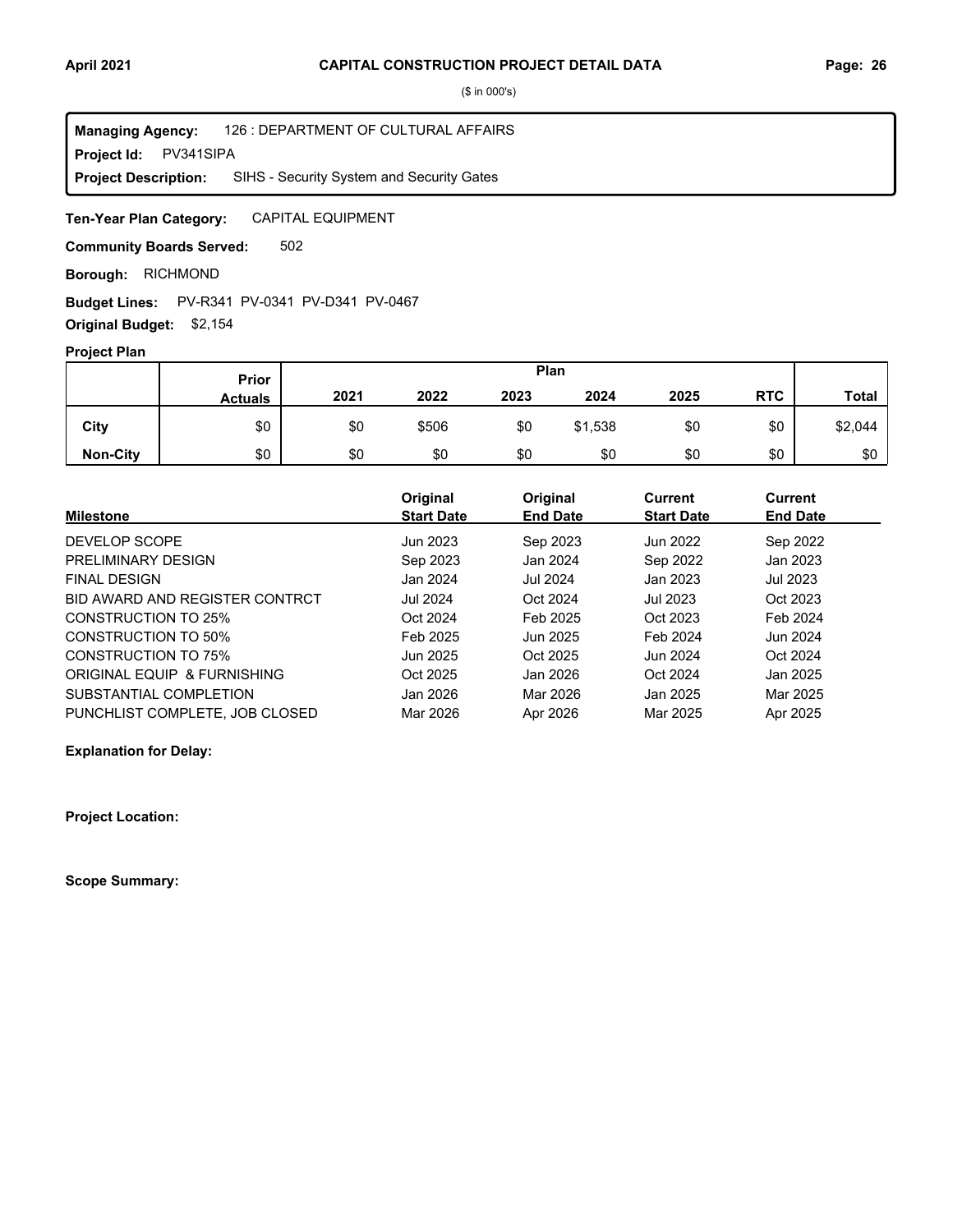**Project Id: PV490CPSD** 126 : DEPARTMENT OF CULTURAL AFFAIRS SHCC - Snug Harbor CPSD: Phase 1A **Managing Agency: Project Description:** 

#### ESSENTIAL RECONSTRUCTION OF FACILITIES **Ten-Year Plan Category:**

501 **Community Boards Served:** 

**Borough: RICHMOND** 

**Budget Lines: PV-D490 Original Budget:** \$3,125

#### **Project Plan**

|                 |                | Plan<br>Prior |      |      |         |      |            |              |
|-----------------|----------------|---------------|------|------|---------|------|------------|--------------|
|                 | <b>Actuals</b> | 2021          | 2022 | 2023 | 2024    | 2025 | <b>RTC</b> | <b>Total</b> |
| City            | \$0            | \$0           | \$0  | \$0  | \$3,125 | \$0  | \$0        | \$3,125      |
| <b>Non-City</b> | \$0            | \$0           | \$0  | \$0  | \$0     | \$0  | \$0        | \$0          |

|                                | Original          | Original        | Current           | Current         |
|--------------------------------|-------------------|-----------------|-------------------|-----------------|
| <b>Milestone</b>               | <b>Start Date</b> | <b>End Date</b> | <b>Start Date</b> | <b>End Date</b> |
| DEVELOP SCOPE                  | Jun 2024          | Sep 2024        | Jun 2024          | Sep 2024        |
| PRELIMINARY DESIGN             | Sep 2024          | Jan 2025        | Sep 2024          | Jan 2025        |
| <b>FINAL DESIGN</b>            | Jan 2025          | Jul 2025        | Jan 2025          | Jul 2025        |
| BID AWARD AND REGISTER CONTRCT | Jul 2025          | Oct 2025        | Jul 2025          | Oct 2025        |
| <b>CONSTRUCTION TO 25%</b>     | Oct 2025          | Feb 2026        | Oct 2025          | Feb 2026        |
| <b>CONSTRUCTION TO 50%</b>     | Feb 2026          | Jun 2026        | Feb 2026          | Jun 2026        |
| CONSTRUCTION TO 75%            | Jun 2026          | Oct 2026        | Jun 2026          | Oct 2026        |
| ORIGINAL EQUIP & FURNISHING    | Oct 2026          | Dec 2026        | Oct 2026          | Dec 2026        |
| SUBSTANTIAL COMPLETION         | Jan 2028          | Feb 2028        | Jan 2028          | Feb 2028        |
| PUNCHLIST COMPLETE. JOB CLOSED | Mar 2028          | Mar 2028        | Mar 2028          | Mar 2028        |

**Explanation for Delay:**

**Project Location:**

**Scope Summary:**

CPSD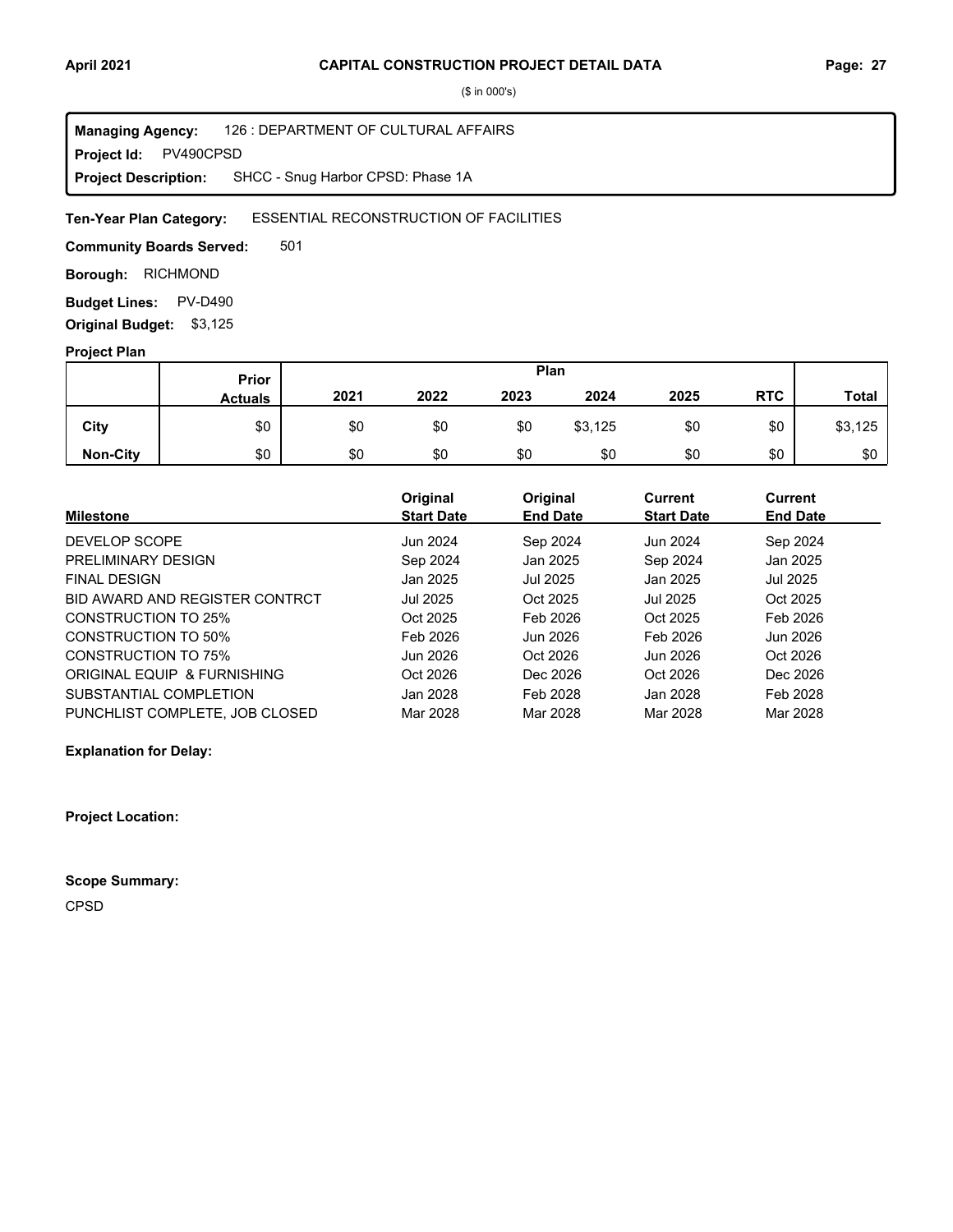**Project Id: PV490-GOV** 126 : DEPARTMENT OF CULTURAL AFFAIRS SHCC - SNUG HARBOR - Governor's House Exterior Renovation **Managing Agency: Project Description:** 

#### ESSENTIAL RECONSTRUCTION OF FACILITIES **Ten-Year Plan Category:**

501 **Community Boards Served:** 

**Borough: RICHMOND** 

**Budget Lines: PV-0490 Original Budget:** \$1,000

#### **Project Plan**

|                 |                | Plan<br><b>Prior</b> |         |      |      |      |            |              |
|-----------------|----------------|----------------------|---------|------|------|------|------------|--------------|
|                 | <b>Actuals</b> | 2021                 | 2022    | 2023 | 2024 | 2025 | <b>RTC</b> | <b>Total</b> |
| City            | \$0            | \$0                  | \$0     | \$0  | \$0  | \$0  | \$0        | \$0          |
| <b>Non-City</b> | \$0            | \$0                  | \$1,000 | \$0  | \$0  | \$0  | \$0        | \$1,000      |

|                                | Original          | Original        | <b>Current</b>    | <b>Current</b>  |
|--------------------------------|-------------------|-----------------|-------------------|-----------------|
| <b>Milestone</b>               | <b>Start Date</b> | <b>End Date</b> | <b>Start Date</b> | <b>End Date</b> |
| DEVELOP SCOPE                  | Jun 2023          | Sep 2023        | Jan 2022          | Aug 2022        |
| PRELIMINARY DESIGN             | Sep 2023          | Jan 2024        | Feb 2023          | Jun 2023        |
| <b>FINAL DESIGN</b>            | Jan 2024          | Jul 2024        | Jun 2023          | Dec 2023        |
| BID AWARD AND REGISTER CONTRCT | <b>Jul 2024</b>   | Oct 2024        | Dec 2023          | May 2024        |
| <b>CONSTRUCTION TO 25%</b>     | Oct 2024          | Feb 2025        | May 2024          | Dec 2024        |
| CONSTRUCTION TO 50%            | Feb 2025          | Jun 2025        | Dec 2024          | Jul 2025        |
| CONSTRUCTION TO 75%            | Jun 2025          | Oct 2025        | Jul 2025          | Jan 2026        |
| ORIGINAL EQUIP & FURNISHING    | Oct 2025          | Jan 2026        | Oct 2024          | Jan 2025        |
| SUBSTANTIAL COMPLETION         | Jan 2026          | Mar 2026        | Jan 2025          | Mar 2025        |
| PUNCHLIST COMPLETE, JOB CLOSED | Mar 2026          | Apr 2026        | Mar 2025          | Apr 2025        |

**Explanation for Delay:**

**Project Location:**

**Scope Summary:**

RENOVATION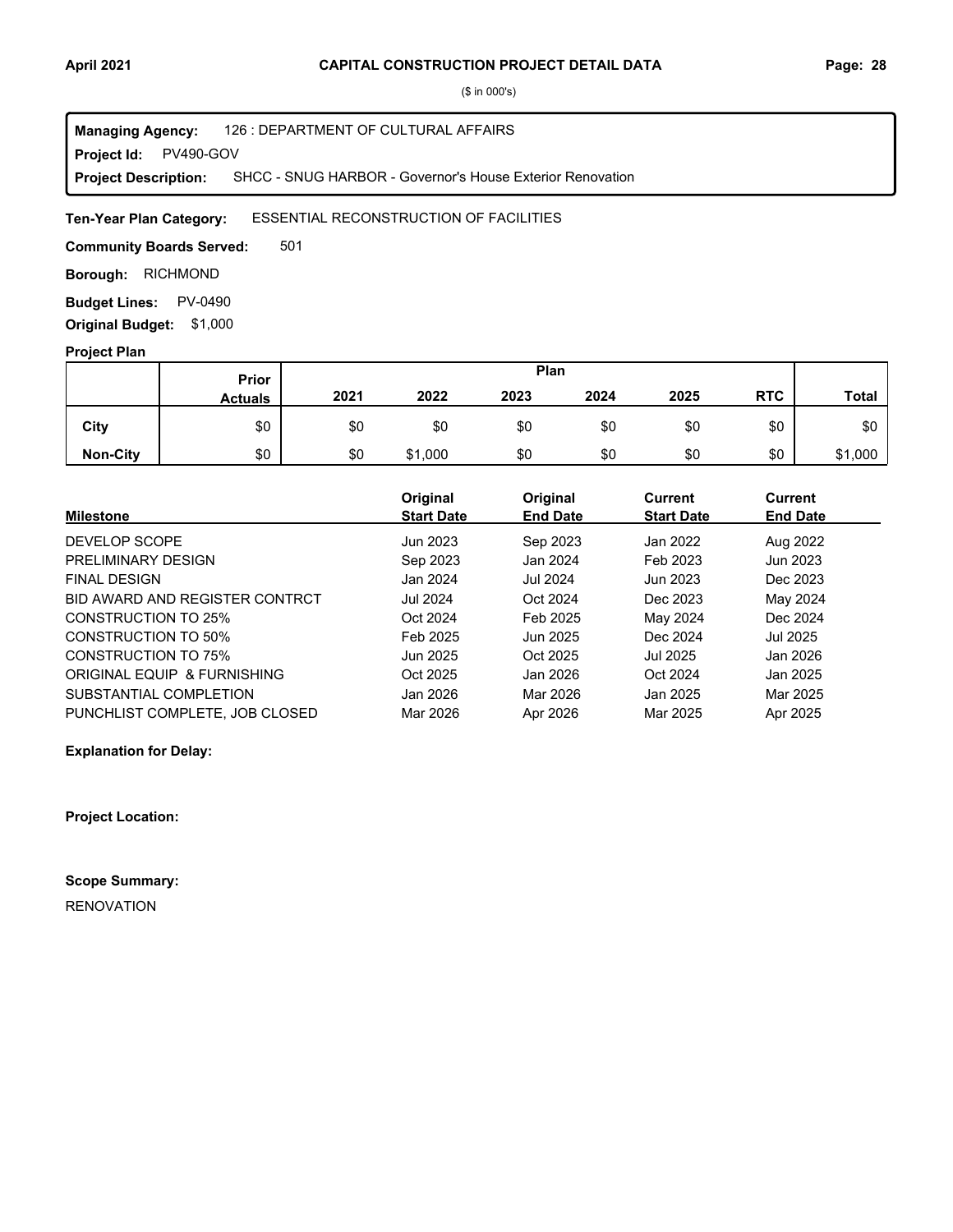**Project Id: ANNADALE** 801 : DEPT OF SMALL BUSINESS SERVICES Annadale Road Streetscape Project - Infrastructure Reno **Managing Agency: Project Description:** 

**MISCELLANEOUS Ten-Year Plan Category:** 

500 503 **Community Boards Served:** 

**Borough: RICHMOND** 

Budget Lines: ED-D384 **Original Budget:** \$1,855

#### **Project Plan**

|                 |                | Plan<br>Prior |      |      |      |      |            |              |
|-----------------|----------------|---------------|------|------|------|------|------------|--------------|
|                 | <b>Actuals</b> | 2021          | 2022 | 2023 | 2024 | 2025 | <b>RTC</b> | <b>Total</b> |
| City            | \$0            | \$0           | \$0  | \$0  | \$0  | \$0  | \$1,855    | \$1,855      |
| <b>Non-City</b> | \$0            | \$0           | \$0  | \$0  | \$0  | \$0  | \$0        | \$0          |

| Milestone                      | Original<br><b>Start Date</b> | Original<br><b>End Date</b> | Current<br><b>Start Date</b> | <b>Current</b><br><b>End Date</b> |
|--------------------------------|-------------------------------|-----------------------------|------------------------------|-----------------------------------|
| <b>DESIGN</b>                  | Jun 2015                      | Jul 2015                    | Jun 2018                     | Jul 2018                          |
| BID AWARD AND REGISTER CONTRCT | Jul 2015                      | Aug 2015                    | Jul 2018                     | Aug 2018                          |
| <b>CONSTRUCTION</b>            | Aug 2015                      | Sep 2015                    | Aug 2018                     | Sep 2018                          |
| ORIGINAL EQUIP & FURNISHING    | Sep 2015                      | Sep 2015                    | Sep 2018                     | Sep 2018                          |
| SUBSTANTIAL COMPLETION         | Sep 2015                      | Oct 2015                    | Sep 2018                     | Oct 2018                          |
| PUNCHLIST COMPLETE, JOB CLOSED | Oct 2015                      | Oct 2015                    | Oct 2018                     | Oct 2029                          |

## **Explanation for Delay:**

PROJECT DELAYED DUE TO CHANGES IN SCOPE/DESIGN

## **Project Location:**

## **Scope Summary:**

ANNADALE ROAD STREETSCAPE PROJECT - INFRASTRUCTURE RENOVATIONS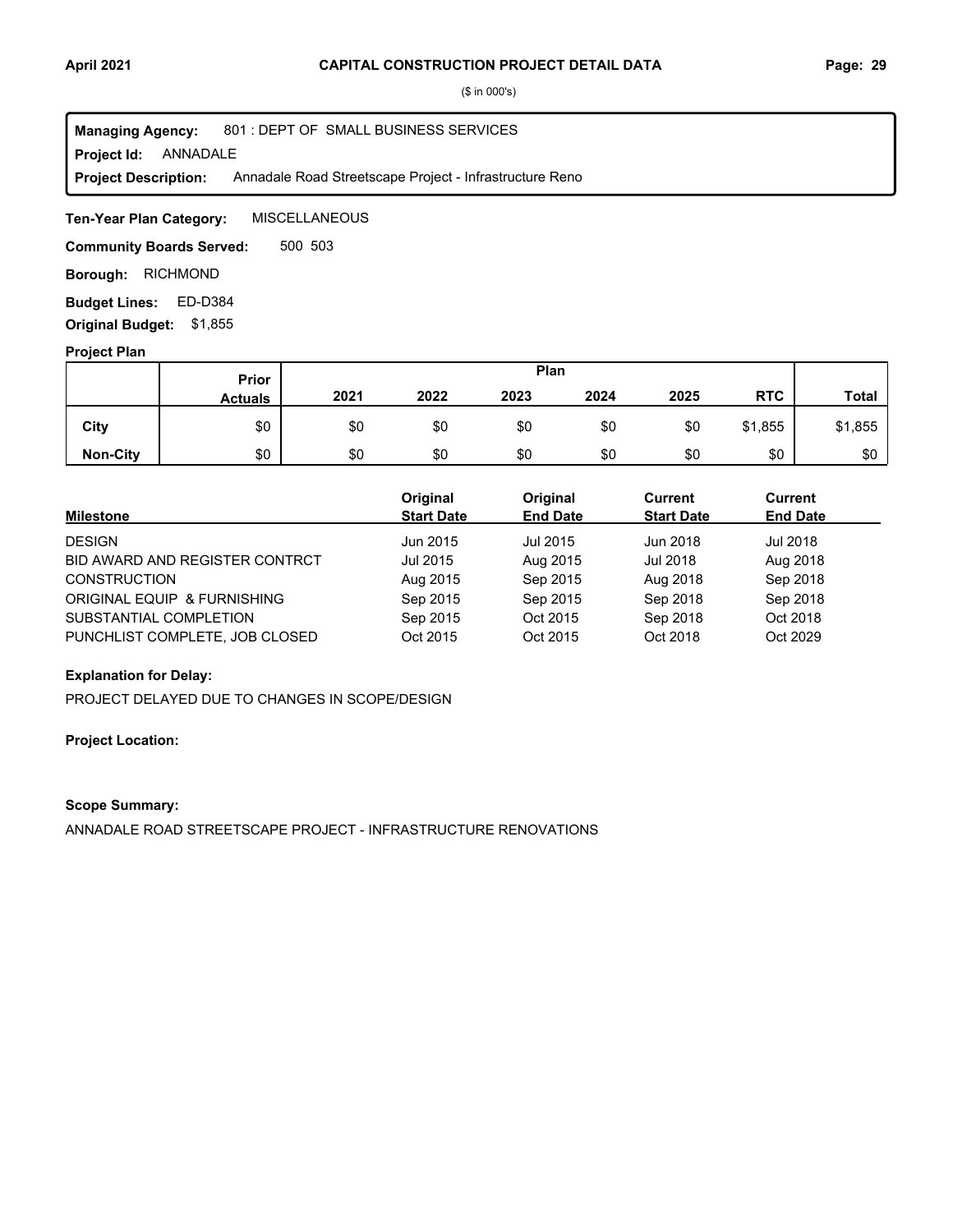Project Id: C5215AB2 801 : DEPT OF SMALL BUSINESS SERVICES St. George Ferry Terminal **Managing Agency: Project Description:** 

#### RECONSTRUCTION OF FERRY TERMINAL FACILITIES **Ten-Year Plan Category:**

501 **Community Boards Served:** 

**Borough: RICHMOND** 

**Budget Lines: FA-0021 Original Budget:** \$159,617

## **Project Plan**

|                 | <b>Prior</b>   |      |       |      | Plan |       |            |              |
|-----------------|----------------|------|-------|------|------|-------|------------|--------------|
|                 | <b>Actuals</b> | 2021 | 2022  | 2023 | 2024 | 2025  | <b>RTC</b> | <b>Total</b> |
| City            | \$132,197      | \$0  | \$120 | \$0  | \$0  | \$0   | \$0        | \$132,317    |
| <b>Non-City</b> | \$8,467        | \$0  | \$0   | \$0  | \$0  | \$957 | \$0        | \$9,424      |

| <b>Milestone</b>               | Original<br><b>Start Date</b> | Original<br><b>End Date</b> | <b>Current</b><br><b>Start Date</b> | Current<br><b>End Date</b> |
|--------------------------------|-------------------------------|-----------------------------|-------------------------------------|----------------------------|
| DEVELOP SCOPE                  | Apr 2003                      | Jun 2003                    | <b>Jul 1999</b>                     | <b>Jul 1999</b>            |
| PRELIMINARY DESIGN             | Jun 2003                      | Oct 2003                    | <b>Jul 1999</b>                     | Aug 1999                   |
| <b>FINAL DESIGN</b>            | Oct 2003                      | <b>Jul 2007</b>             | Aug 1999                            | Jun 2022                   |
| BID AWARD AND REGISTER CONTRCT | <b>Jul 2007</b>               | <b>Jul 2007</b>             | <b>Jul 2022</b>                     | <b>Jul 2022</b>            |
| CONSTRUCTION TO 25%            | <b>Jul 2007</b>               | <b>Jul 2007</b>             | <b>Jul 2022</b>                     | <b>Jul 2022</b>            |
| CONSTRUCTION TO 50%            | <b>Jul 2007</b>               | <b>Jul 2007</b>             | <b>Jul 2022</b>                     | <b>Jul 2022</b>            |
| CONSTRUCTION TO 75%            | <b>Jul 2007</b>               | <b>Jul 2007</b>             | <b>Jul 2022</b>                     | <b>Jul 2022</b>            |
| ORIGINAL EQUIP & FURNISHING    | <b>Jul 2007</b>               | <b>Jul 2007</b>             | <b>Jul 2022</b>                     | <b>Jul 2022</b>            |
| SUBSTANTIAL COMPLETION         | <b>Jul 2007</b>               | <b>Jul 2007</b>             | <b>Jul 2022</b>                     | Jul 2022                   |
| PUNCHLIST COMPLETE, JOB CLOSED | <b>Jul 2007</b>               | <b>Jul 2007</b>             | <b>Jul 2022</b>                     | Jul 2022                   |

#### **Explanation for Delay:**

PROJECT DELAYED DUE TO CHANGES IN SCOPE/DESIGN

## **Project Location:**

STATEN ISLAND

# **Scope Summary:**

ST GEORGE PHASE II IMPROVEMENT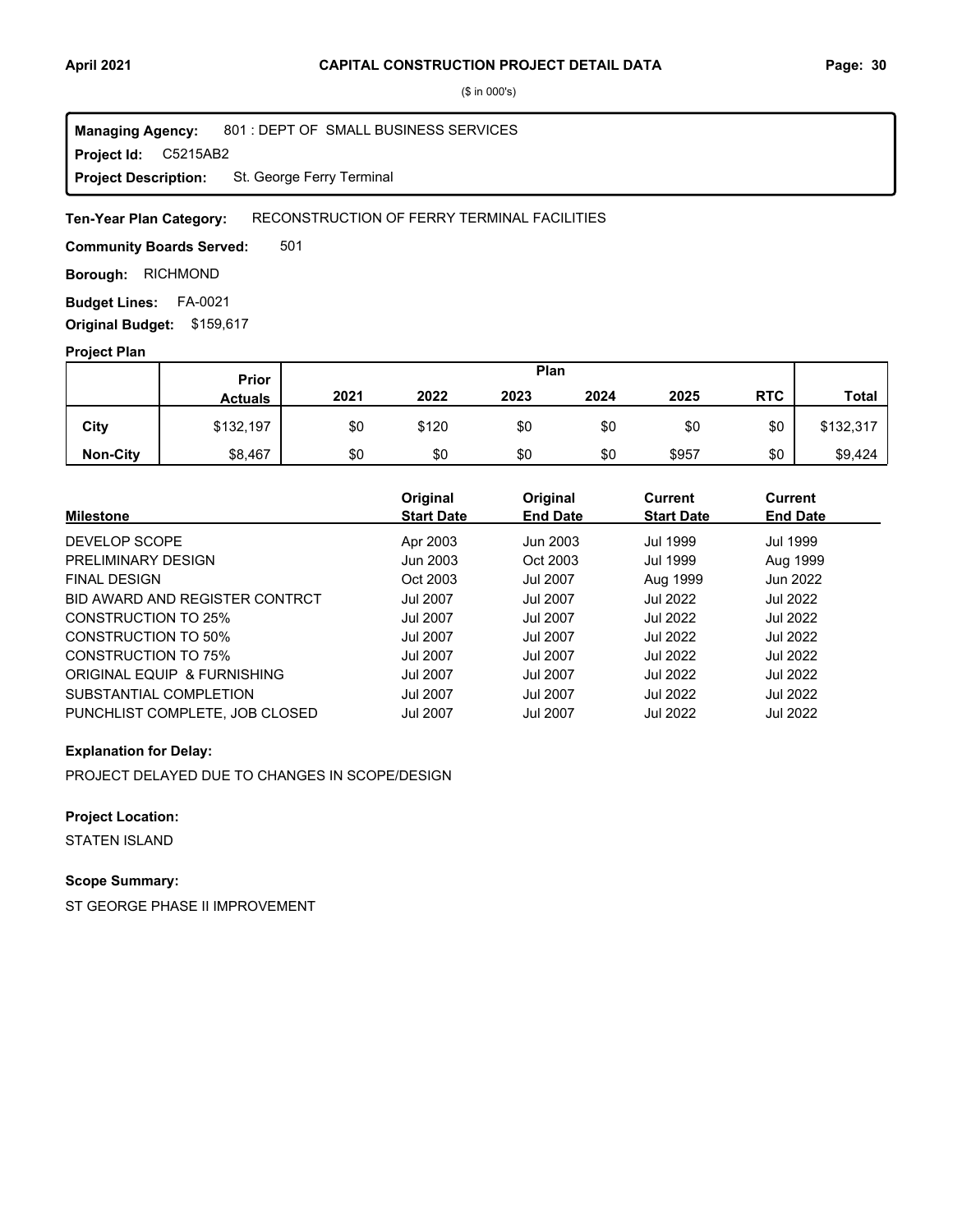**Project Id: CMETENT** 801 : DEPT OF SMALL BUSINESS SERVICES OCME Relocation of Disaster Cache Equipment to Fresh Kills **Managing Agency: Project Description:** 

OCME **Ten-Year Plan Category:** 

501 **Community Boards Served:** 

**Borough: RICHMOND** 

**Budget Lines: HL-0083 Original Budget:** \$4,160

#### **Project Plan**

|                 | Plan<br>Prior  |       |      |      |      |      |            |              |
|-----------------|----------------|-------|------|------|------|------|------------|--------------|
|                 | <b>Actuals</b> | 2021  | 2022 | 2023 | 2024 | 2025 | <b>RTC</b> | <b>Total</b> |
| City            | \$3,309        | \$849 | \$0  | \$0  | \$0  | \$0  | \$0        | \$4,158      |
| <b>Non-City</b> | \$0            | \$0   | \$0  | \$0  | \$0  | \$0  | \$0        | \$0          |

| Milestone                      | Original<br><b>Start Date</b> | Original<br><b>End Date</b> | Current<br><b>Start Date</b> | <b>Current</b><br><b>End Date</b> |
|--------------------------------|-------------------------------|-----------------------------|------------------------------|-----------------------------------|
| <b>DESIGN</b>                  | Jul 2018                      | Jul 2018                    | Jul 2018                     | Jul 2018                          |
| BID AWARD AND REGISTER CONTRCT | Jul 2018                      | Aug 2018                    | Jul 2018                     | Aug 2018                          |
| <b>CONSTRUCTION</b>            | Aug 2018                      | Sep 2018                    | Aug 2018                     | Sep 2018                          |
| ORIGINAL EQUIP & FURNISHING    | Sep 2018                      | Sep 2018                    | Sep 2018                     | Sep 2018                          |
| SUBSTANTIAL COMPLETION         | Sep 2018                      | Oct 2018                    | Sep 2018                     | Oct 2018                          |
| PUNCHLIST COMPLETE, JOB CLOSED | Oct 2018                      | Oct 2018                    | Oct 2018                     | Jun 2021                          |

## **Explanation for Delay:**

PROJECT DELAYED DUE TO CHANGES IN SCOPE/DESIGN

## **Project Location:**

## **Scope Summary:**

RELOCATION OF OCME DISASTER CACHE RESPONSE EQUIPMENT TO FRESH KILLS, STATEN ISLAND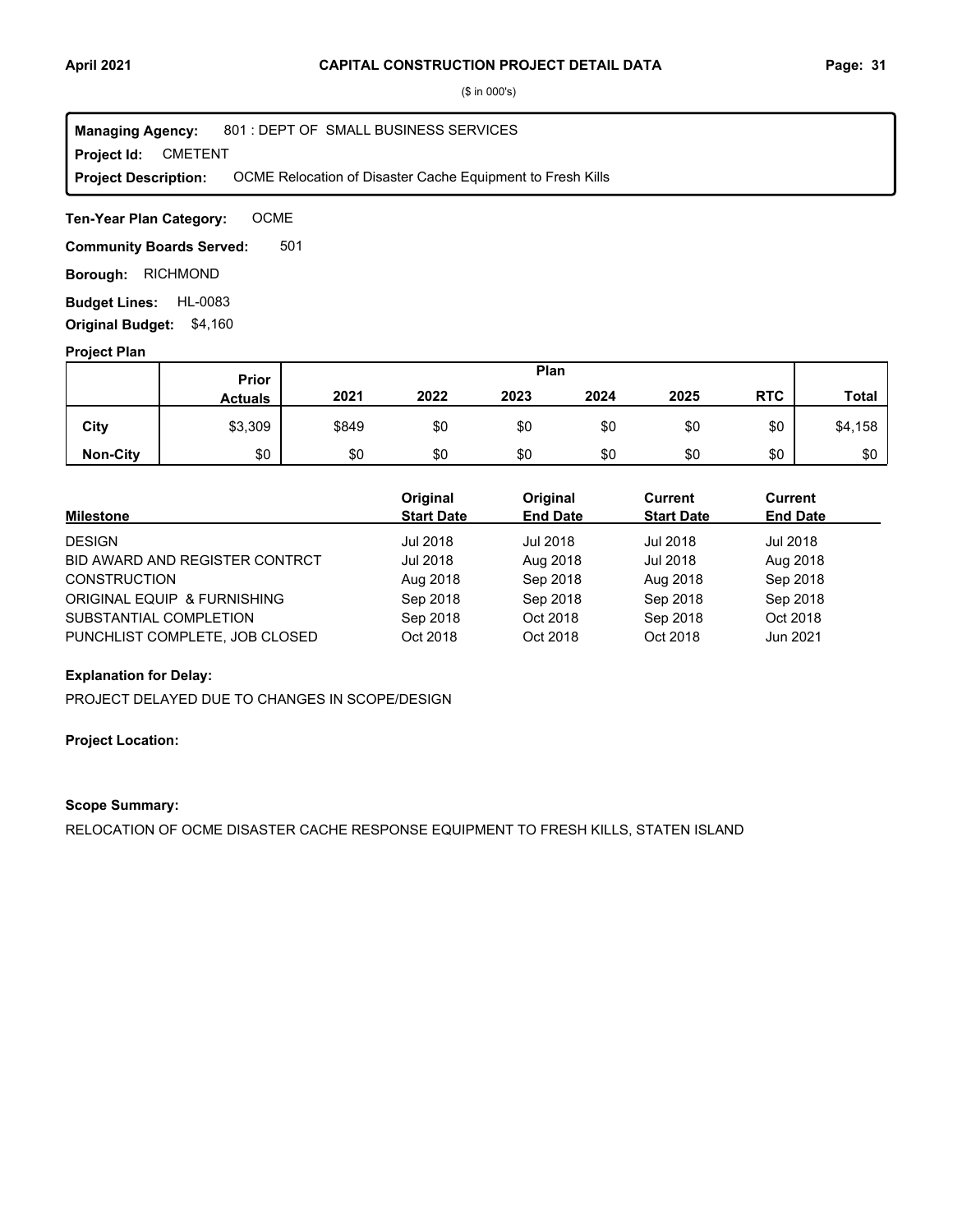#### **Project Id: FORESTAVE** 801 : DEPT OF SMALL BUSINESS SERVICES FOREST AVENUE **Managing Agency: Project Description:**

**MISCELLANEOUS Ten-Year Plan Category:** 

500 **Community Boards Served:** 

**Borough: RICHMOND** 

ED-0075 **Budget Lines: Original Budget:** \$2,500

#### **Project Plan**

|                 |                | Plan<br>Prior |         |      |      |      |            |              |
|-----------------|----------------|---------------|---------|------|------|------|------------|--------------|
|                 | <b>Actuals</b> | 2021          | 2022    | 2023 | 2024 | 2025 | <b>RTC</b> | <b>Total</b> |
| City            | \$0            | \$1,000       | \$1,500 | \$0  | \$0  | \$0  | \$0        | \$2,500      |
| <b>Non-City</b> | \$0            | \$1,000       | \$500   | \$0  | \$0  | \$0  | \$0        | \$1,500      |

| <b>Milestone</b>               | Original<br><b>Start Date</b> | Original<br><b>End Date</b> | Current<br><b>Start Date</b> | <b>Current</b><br><b>End Date</b> |
|--------------------------------|-------------------------------|-----------------------------|------------------------------|-----------------------------------|
| <b>DESIGN</b>                  | Jul 2019                      | Jul 2019                    | Jul 2019                     | Jul 2019                          |
| BID AWARD AND REGISTER CONTRCT | Jul 2019                      | Aug 2019                    | Jul 2019                     | Aug 2019                          |
| <b>CONSTRUCTION</b>            | Aug 2019                      | Sep 2019                    | Aug 2019                     | Sep 2019                          |
| ORIGINAL EQUIP & FURNISHING    | Sep 2019                      | Sep 2019                    | Sep 2019                     | Sep 2019                          |
| SUBSTANTIAL COMPLETION         | Sep 2019                      | Oct 2021                    | Sep 2019                     | Oct 2021                          |
| PUNCHLIST COMPLETE, JOB CLOSED | Oct 2021                      | Oct 2021                    | Oct 2021                     | Jun 2025                          |

## **Explanation for Delay:**

PROJECT DELAYED DUE TO CHANGES IN SCOPE/DESIGN

## **Project Location:**

#### **Scope Summary:**

FOREST AVE REALIGNMENT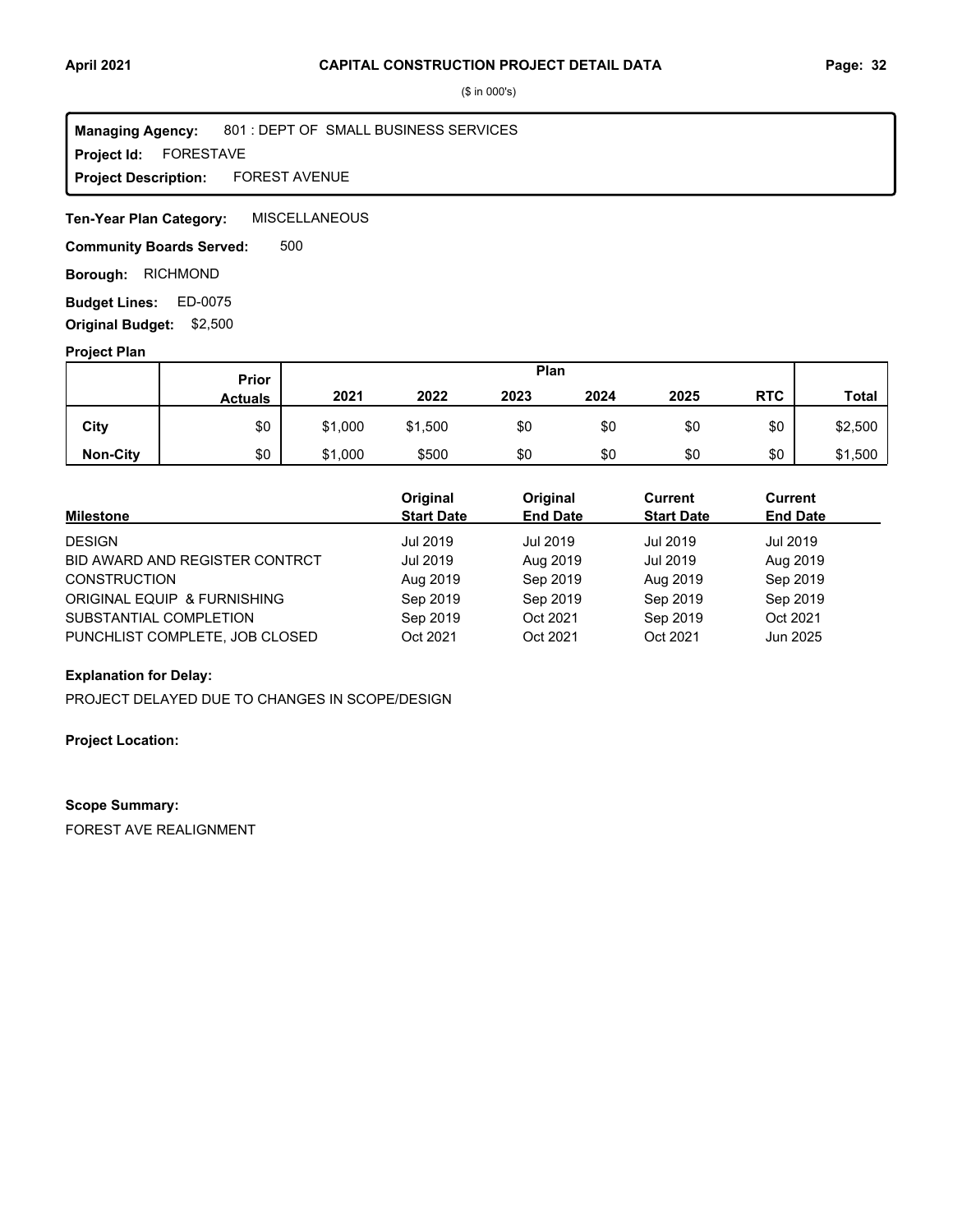**Project Id: GE-343** 801 : DEPT OF SMALL BUSINESS SERVICES Replacement of Siphons b/t Brooklyn & SI **Managing Agency: Project Description:** 

#### TRUNK AND DISTRIBUTION MAIN REPLACEMENT **Ten-Year Plan Category:**

501 **Community Boards Served:** 

**Borough: RICHMOND** 

**Budget Lines: WM-0006 Original Budget:** \$74,150

#### **Project Plan**

|                 | Plan<br>Prior  |      |         |      |      |      |            |           |
|-----------------|----------------|------|---------|------|------|------|------------|-----------|
|                 | <b>Actuals</b> | 2021 | 2022    | 2023 | 2024 | 2025 | <b>RTC</b> | Total     |
| City            | \$140,169      | \$0  | \$2,740 | \$0  | \$0  | \$0  | \$0        | \$142,909 |
| <b>Non-City</b> | \$0            | \$0  | \$0     | \$0  | \$0  | \$0  | \$0        | \$0       |

| <b>Milestone</b>               | Original<br><b>Start Date</b> | Original<br><b>End Date</b> | Current<br><b>Start Date</b> | <b>Current</b><br><b>End Date</b> |  |
|--------------------------------|-------------------------------|-----------------------------|------------------------------|-----------------------------------|--|
| <b>DESIGN</b>                  | Jan 2005                      | Mar 2007                    | Jan 2005                     | Mar 2007                          |  |
| BID AWARD AND REGISTER CONTRCT | Mar 2007                      | Mar 2007                    | Mar 2007                     | Mar 2007                          |  |
| <b>CONSTRUCTION</b>            | <b>Jul 2007</b>               | Aug 2009                    | Jul 2007                     | Aug 2009                          |  |
| ORIGINAL EQUIP & FURNISHING    | Aug 2009                      | Aug 2009                    | Aug 2009                     | Aug 2009                          |  |
| SUBSTANTIAL COMPLETION         | Aug 2009                      | Aug 2009                    | Aug 2009                     | Jun 2017                          |  |
| PUNCHLIST COMPLETE, JOB CLOSED | Aug 2009                      | Aug 2009                    | Jul 2017                     | Jun 2022                          |  |

## **Explanation for Delay:**

PROJECT DELAYED DUE TO CHANGES IN SCOPE/DESIGN

## **Project Location:**

## **Scope Summary:**

REPLACEMENT OF THE SIPHONS WHICH RUN BETWEEN BROOKLYN AND STATEN ISLAND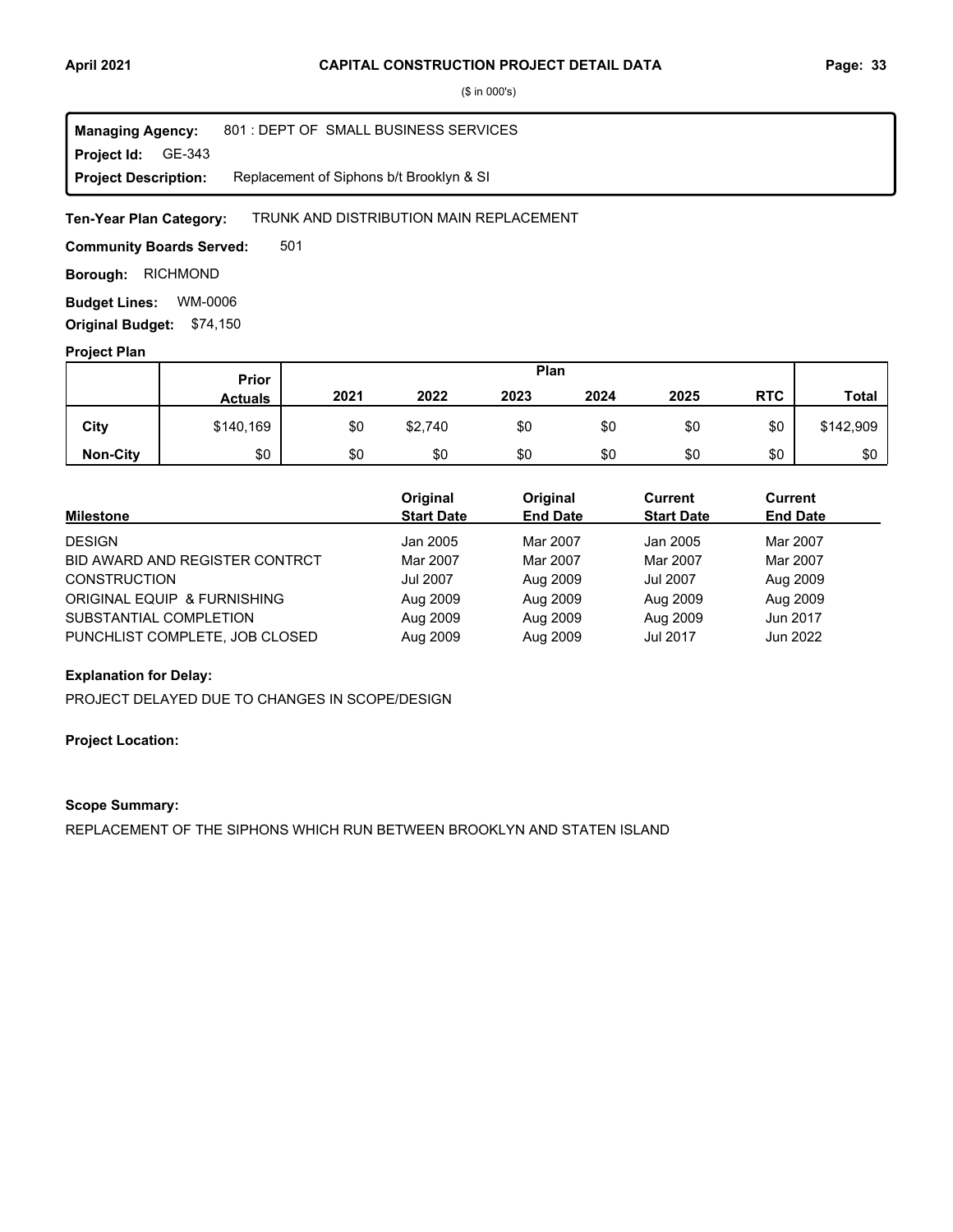**Project Id: HIFNSW** 801 : DEPT OF SMALL BUSINESS SERVICES HIF - New Stapleton Waterfront **Managing Agency: Project Description:** 

**MISCELLANEOUS Ten-Year Plan Category:** 

500 **Community Boards Served:** 

**Borough: RICHMOND** 

ED-0075 **Budget Lines: Original Budget:** \$60,000

#### **Project Plan**

|                 | <b>Prior</b>   | Plan |      |      |      |      |            |              |
|-----------------|----------------|------|------|------|------|------|------------|--------------|
|                 | <b>Actuals</b> | 2021 | 2022 | 2023 | 2024 | 2025 | <b>RTC</b> | <b>Total</b> |
| City            | \$0            | \$0  | \$0  | \$0  | \$0  | \$0  | \$60,000   | \$60,000     |
| <b>Non-City</b> | \$0            | \$0  | \$0  | \$0  | \$0  | \$0  | \$0        | \$0          |

| <b>Milestone</b>               | Original<br><b>Start Date</b> | Original<br><b>End Date</b> | Current<br><b>Start Date</b> | <b>Current</b><br><b>End Date</b> |
|--------------------------------|-------------------------------|-----------------------------|------------------------------|-----------------------------------|
| <b>DESIGN</b>                  | Jul 2019                      | Jul 2022                    | Jul 2019                     | Jul 2022                          |
| BID AWARD AND REGISTER CONTRCT | Jul 2022                      | Aug 2022                    | Jul 2022                     | Aug 2022                          |
| <b>CONSTRUCTION</b>            | Aug 2022                      | Sep 2022                    | Aug 2022                     | Sep 2022                          |
| ORIGINAL EQUIP & FURNISHING    | Sep 2022                      | Sep 2022                    | Sep 2022                     | Sep 2022                          |
| SUBSTANTIAL COMPLETION         | Sep 2022                      | Oct 2022                    | Sep 2022                     | Oct 2022                          |
| PUNCHLIST COMPLETE, JOB CLOSED | Oct 2022                      | Oct 2022                    | Oct 2022                     | Jun 2029                          |

## **Explanation for Delay:**

PROJECT DELAYED DUE TO CHANGES IN SCOPE/DESIGN

## **Project Location:**

#### **Scope Summary:**

HIF - NEW STAPLETON WATERFRONT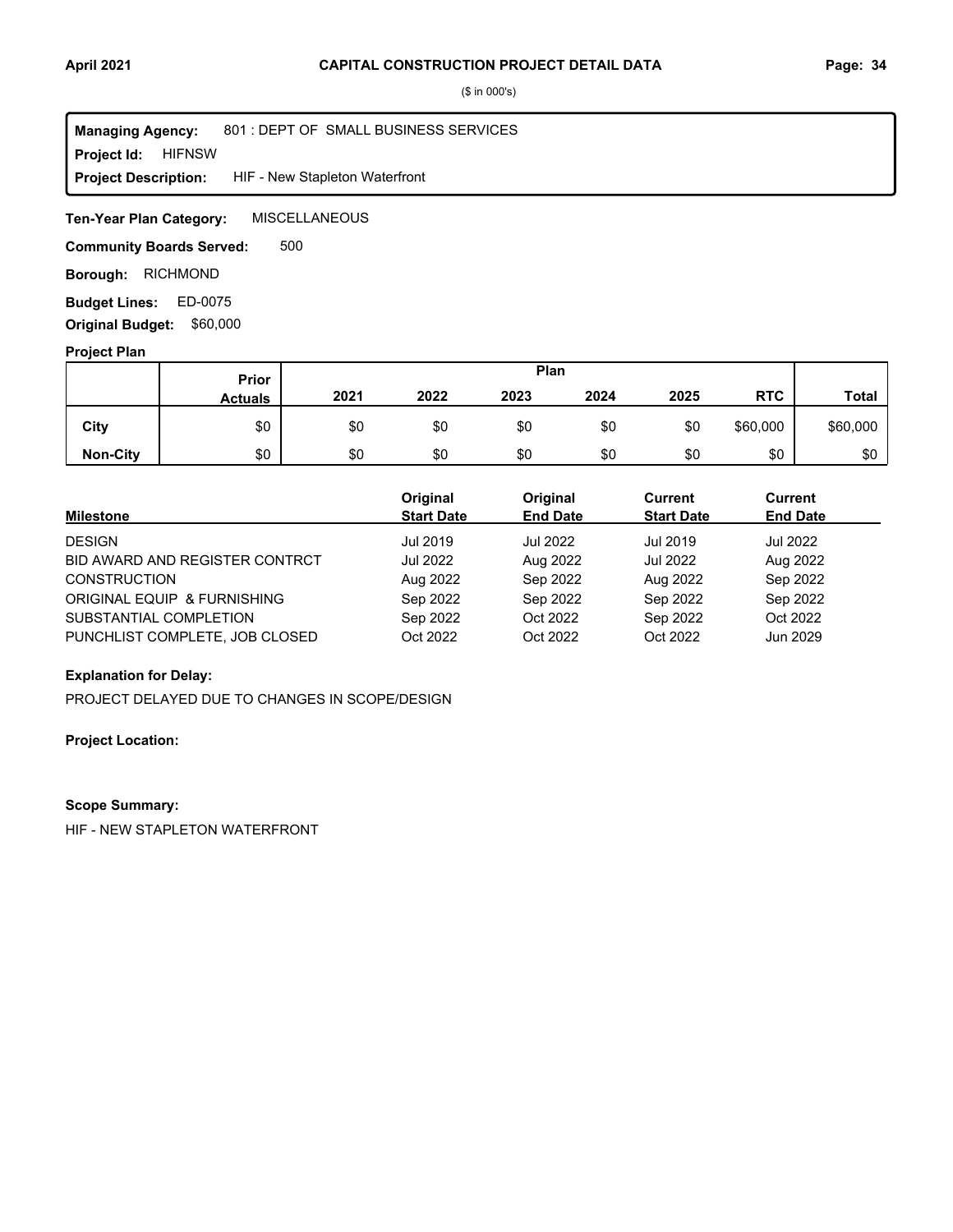**Project Id: HOMEPORT2** 801 : DEPT OF SMALL BUSINESS SERVICES Stapleton Waterfront Phase II & III **Managing Agency: Project Description:** 

**MISCELLANEOUS Ten-Year Plan Category:** 

500 **Community Boards Served:** 

**Borough: RICHMOND** 

ED-0075 P-1018 **Budget Lines: Original Budget:** \$95,000

#### **Project Plan**

|                 |                | Plan<br><b>Prior</b> |          |      |      |          |            |              |
|-----------------|----------------|----------------------|----------|------|------|----------|------------|--------------|
|                 | <b>Actuals</b> | 2021                 | 2022     | 2023 | 2024 | 2025     | <b>RTC</b> | <b>Total</b> |
| City            | \$21,808       | \$2,000              | \$30,156 | \$0  | \$0  | \$47,194 | \$0        | \$101,158    |
| <b>Non-City</b> | \$604          | \$0                  | \$0      | \$0  | \$0  | \$0      | \$0        | \$604        |

| Milestone                      | Original<br><b>Start Date</b> | Original<br><b>End Date</b> | Current<br><b>Start Date</b> | <b>Current</b><br><b>End Date</b> |
|--------------------------------|-------------------------------|-----------------------------|------------------------------|-----------------------------------|
| <b>DESIGN</b>                  | Jun 2015                      | Jul 2015                    | Jun 2015                     | Jul 2018                          |
| BID AWARD AND REGISTER CONTRCT | Jul 2015                      | Aug 2015                    | Jul 2018                     | Aug 2018                          |
| <b>CONSTRUCTION</b>            | Aug 2015                      | Sep 2015                    | Aug 2018                     | Sep 2018                          |
| ORIGINAL EQUIP & FURNISHING    | Sep 2015                      | Sep 2015                    | Sep 2018                     | Sep 2018                          |
| SUBSTANTIAL COMPLETION         | Sep 2015                      | Oct 2015                    | Sep 2018                     | Oct 2018                          |
| PUNCHLIST COMPLETE, JOB CLOSED | Oct 2015                      | Oct 2015                    | Oct 2018                     | Jun 2028                          |

## **Explanation for Delay:**

PROJECT DELAYED DUE TO CHANGES IN SCOPE/DESIGN

**Project Location:**

#### **Scope Summary:**

STAPLETON WATERFRONT PHASE II & III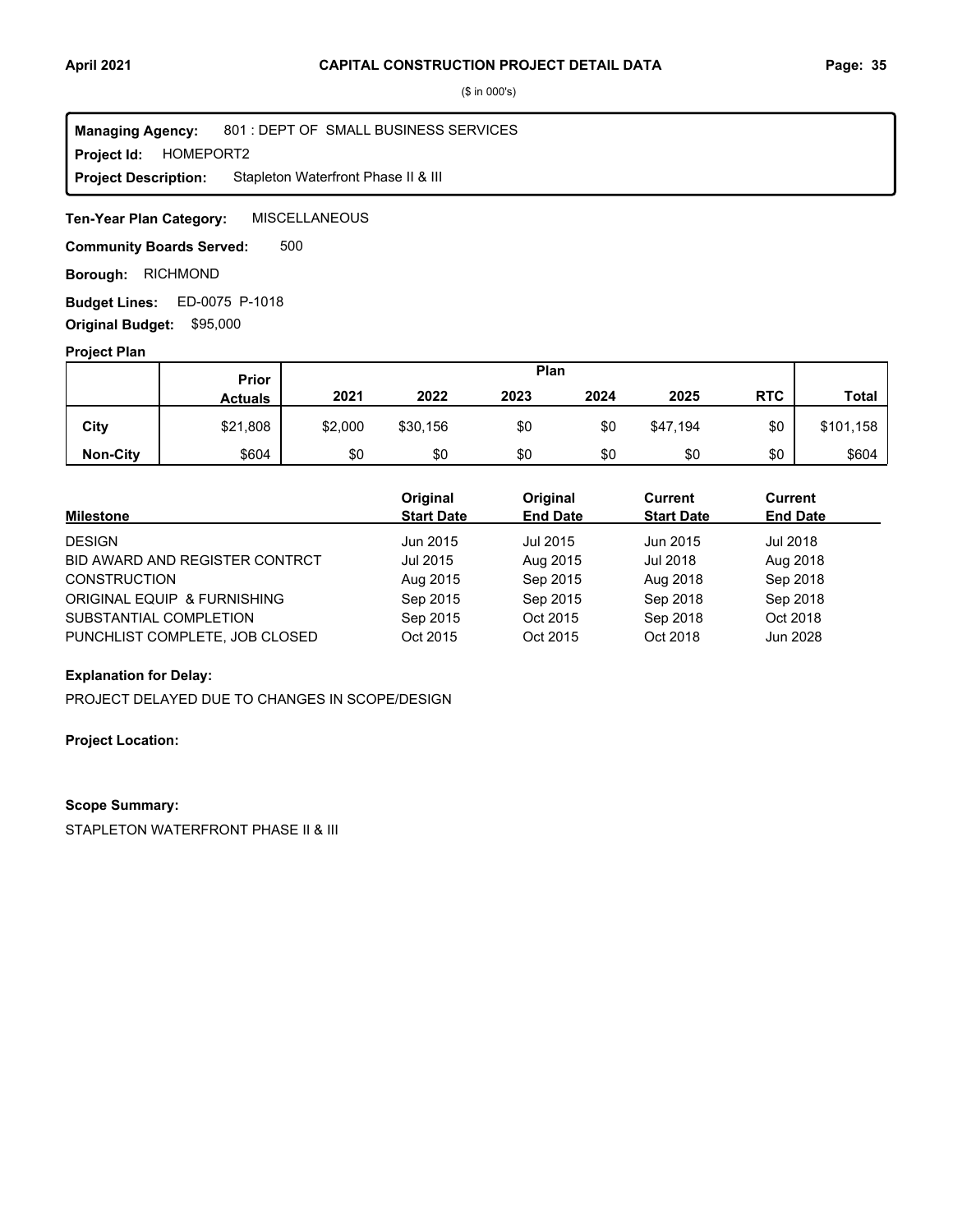**Project Id: HWRLASEWF** 801 : DEPT OF SMALL BUSINESS SERVICES Lipsett Avenue Street End (Waterfront) **Managing Agency: Project Description:** 

MISCELLANEOUS ENERGY EFFICIENCY AND SUSTAINABILITY **Ten-Year Plan Category:** 

500 **Community Boards Served:** 

**Borough: RICHMOND** 

**Budget Lines: PU-0200 Original Budget:** \$900

## **Project Plan**

|                 |                | Plan<br>Prior |      |      |      |      |            |              |
|-----------------|----------------|---------------|------|------|------|------|------------|--------------|
|                 | <b>Actuals</b> | 2021          | 2022 | 2023 | 2024 | 2025 | <b>RTC</b> | <b>Total</b> |
| City            | \$0            | \$900         | \$0  | \$0  | \$0  | \$0  | \$0        | \$900        |
| <b>Non-City</b> | \$0            | \$0           | \$0  | \$0  | \$0  | \$0  | \$0        | \$0          |

| <b>Milestone</b>               | Original<br><b>Start Date</b> | Original<br><b>End Date</b> | <b>Current</b><br><b>Start Date</b> | Current<br><b>End Date</b> |
|--------------------------------|-------------------------------|-----------------------------|-------------------------------------|----------------------------|
| DEVELOP SCOPE                  | Jun 2018                      | Sep 2018                    | Jun 2021                            | Sep 2022                   |
| PRELIMINARY DESIGN             | Sep 2018                      | Jan 2019                    | Sep 2022                            | Jan 2023                   |
| <b>FINAL DESIGN</b>            | Jan 2019                      | Jul 2019                    | Jan 2023                            | Jul 2023                   |
| BID AWARD AND REGISTER CONTRCT | Jul 2019                      | Oct 2019                    | Jul 2023                            | Oct 2023                   |
| CONSTRUCTION TO 25%            | Oct 2019                      | Feb 2020                    | Oct 2023                            | Feb 2024                   |
| CONSTRUCTION TO 50%            | Feb 2020                      | Jun 2020                    | Feb 2024                            | Jun 2024                   |
| <b>CONSTRUCTION TO 75%</b>     | Jun 2020                      | Oct 2020                    | Jun 2024                            | Jan 2029                   |
| ORIGINAL EQUIP & FURNISHING    | Oct 2020                      | Jan 2021                    | Jan 2029                            | Apr 2029                   |
| SUBSTANTIAL COMPLETION         | Jan 2021                      | Mar 2021                    | Apr 2029                            | May 2029                   |
| PUNCHLIST COMPLETE, JOB CLOSED | Mar 2021                      | Apr 2021                    | Jun 2029                            | Jun 2029                   |

## **Explanation for Delay:**

PROJECT DELAYED DUE TO CHANGES IN SCOPE/DESIGN

## **Project Location:**

LIPSETT AVENUE STREET END (WATERFRONT)

## **Scope Summary:**

LIPSETT AVENUE STREET END (WATERFRONT)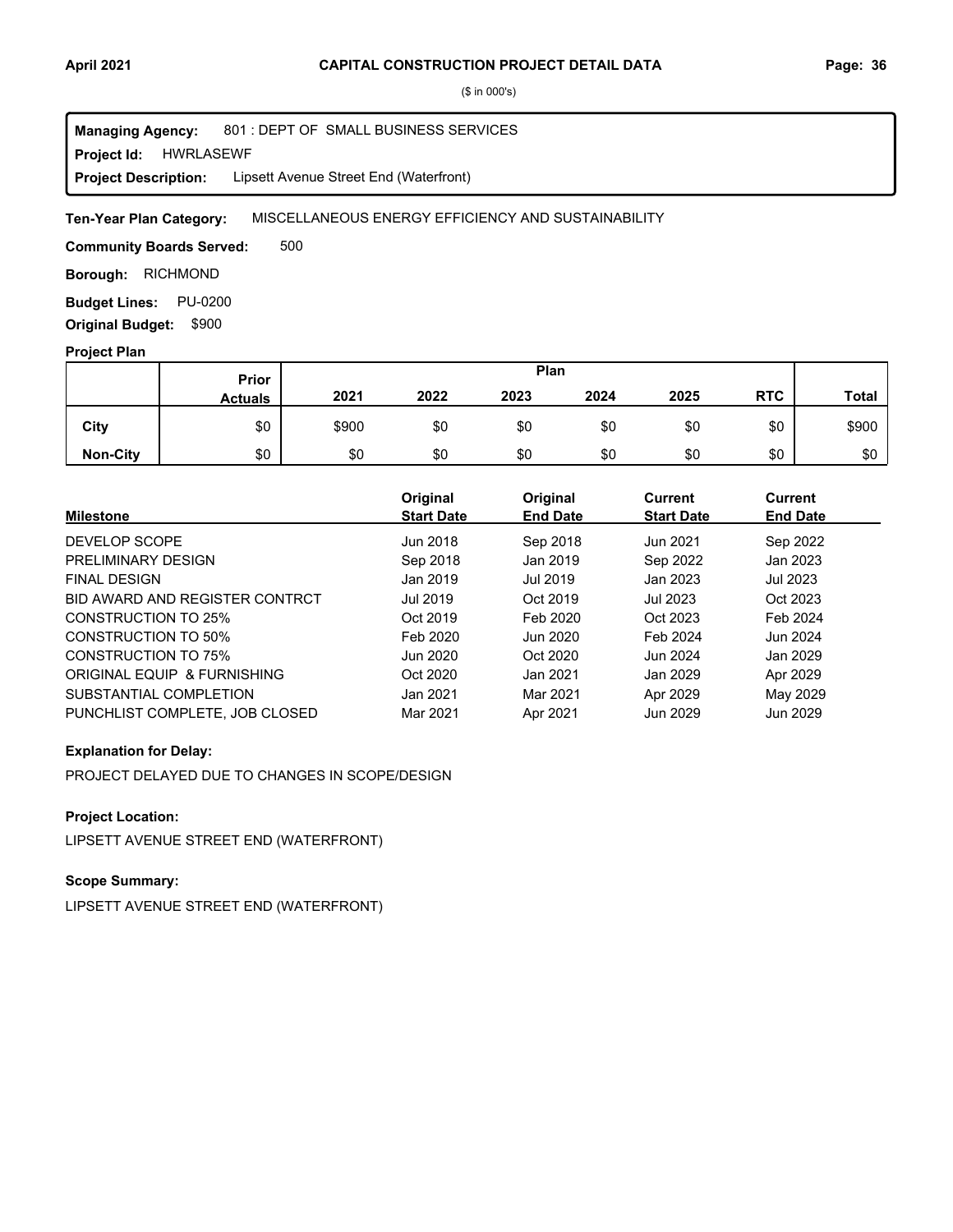#### **Project Id: LIGHTHOUS** 801 : DEPT OF SMALL BUSINESS SERVICES National Lighthouse Museum **Managing Agency: Project Description:**

**MISCELLANEOUS Ten-Year Plan Category:** 

500 501 **Community Boards Served:** 

**Borough: RICHMOND** 

**Budget Lines: ED-D075 Original Budget:** \$8,456

#### **Project Plan**

|                 |                | Plan<br>Prior |      |      |       |      |            |              |
|-----------------|----------------|---------------|------|------|-------|------|------------|--------------|
|                 | <b>Actuals</b> | 2021          | 2022 | 2023 | 2024  | 2025 | <b>RTC</b> | <b>Total</b> |
| City            | \$6,221        | \$0           | \$0  | \$0  | \$250 | \$0  | \$0        | \$6,471      |
| <b>Non-City</b> | \$1,414        | \$0           | \$0  | \$0  | \$0   | \$0  | \$0        | \$1,414      |

|                                | Original          | Original        | <b>Current</b>    | <b>Current</b>  |  |
|--------------------------------|-------------------|-----------------|-------------------|-----------------|--|
| <b>Milestone</b>               | <b>Start Date</b> | <b>End Date</b> | <b>Start Date</b> | <b>End Date</b> |  |
| <b>DESIGN</b>                  | Jul 2000          | Jul 2000        | Jun 1998          | Jun 1998        |  |
| BID AWARD AND REGISTER CONTRCT | Jul 2000          | Aug 2000        | <b>Jun 1998</b>   | Jul 1998        |  |
| <b>CONSTRUCTION</b>            | Aug 2000          | Jun 2007        | Jul 1998          | Aug 2021        |  |
| ORIGINAL EQUIP & FURNISHING    | Jul 2007          | Jun 2007        | Aug 2021          | Aug 2021        |  |
| SUBSTANTIAL COMPLETION         | Jul 2007          | Jun 2007        | Aug 2021          | Sep 2021        |  |
| PUNCHLIST COMPLETE, JOB CLOSED | Jul 2007          | Jun 2007        | Sep 2021          | Sep 2024        |  |
| <b>DEVELOP SCOPE</b>           | Jul 2007          | Jun 2007        | Sep 2021          | Sep 2024        |  |
| PRELIMINARY DESIGN             | Jul 2007          | Jun 2007        | Sep 2021          | Sep 2024        |  |
| <b>FINAL DESIGN</b>            | Jul 2007          | Jun 2007        | Sep 2021          | Sep 2024        |  |
| BID AWARD AND REGISTER CONTRCT | Jul 2007          | Jun 2007        | Sep 2021          | Sep 2024        |  |
| CONSTRUCTION TO 25%            | Jul 2007          | Jun 2007        | Sep 2021          | Sep 2024        |  |
| CONSTRUCTION TO 50%            | Jul 2007          | Jun 2007        | Sep 2021          | Sep 2024        |  |
| <b>CONSTRUCTION TO 75%</b>     | Jul 2007          | Jun 2007        | Sep 2021          | Sep 2024        |  |
| ORIGINAL EQUIP & FURNISHING    | Jul 2007          | Jun 2007        | Sep 2021          | Sep 2024        |  |
| SUBSTANTIAL COMPLETION         | Jul 2007          | Jun 2007        | Sep 2021          | Sep 2024        |  |
| PUNCHLIST COMPLETE, JOB CLOSED | Jul 2007          | <b>Jul 2007</b> | Sep 2021          | Sep 2024        |  |

## **Explanation for Delay:**

PROJECT DELAYED DUE TO CHANGES IN SCOPE/DESIGN

**Project Location:**

**Scope Summary:**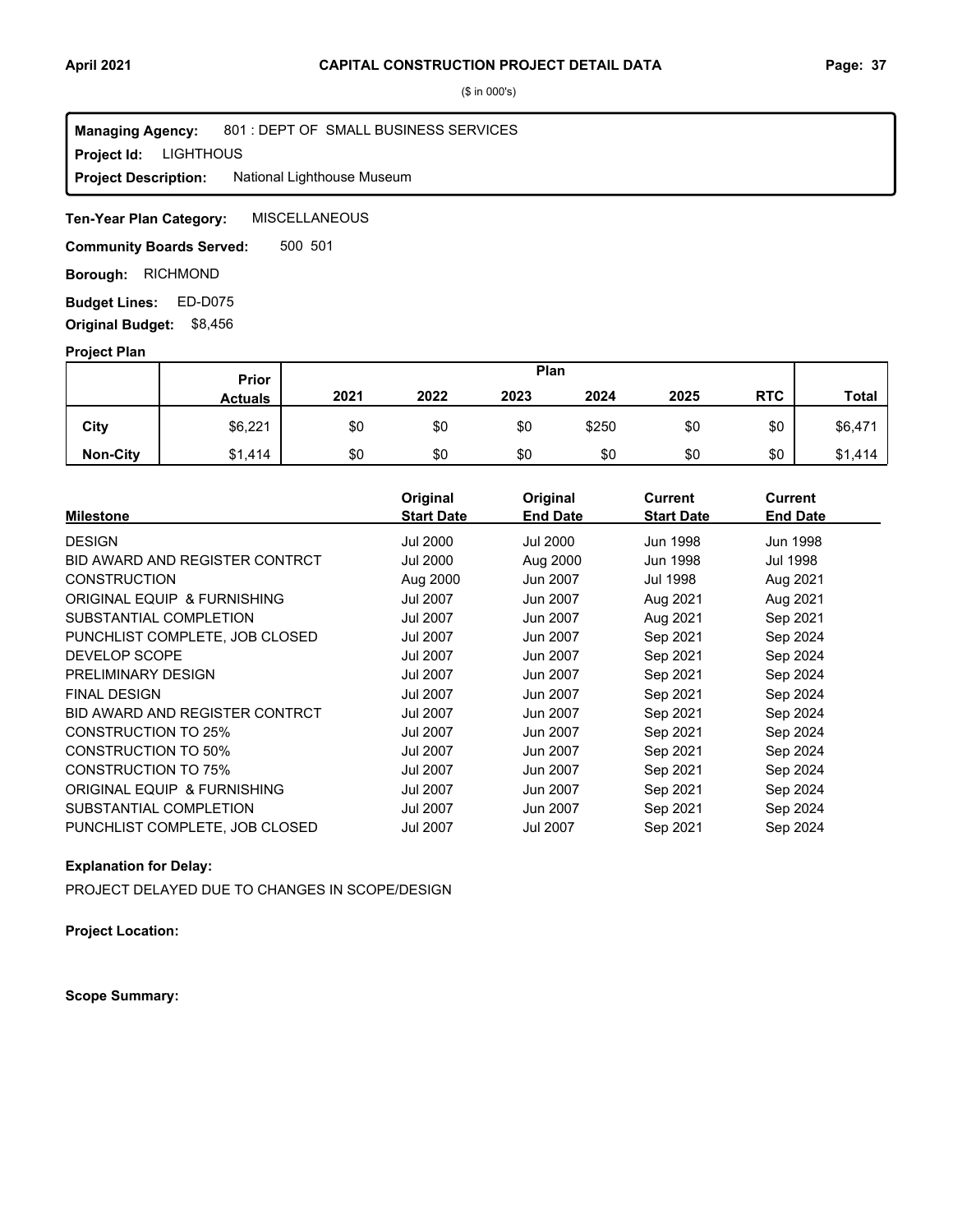LNC018CHA **Project Id:** 801 : DEPT OF SMALL BUSINESS SERVICES CHARLESTON - Site Acquisition and New Branch Construction **Managing Agency: Project Description:** 

#### EXPANSION AND CONSTRUCTION OF FACILITIES **Ten-Year Plan Category:**

503 **Community Boards Served:** 

**Borough: RICHMOND** 

#### Budget Lines: LN-0008 LN-D002 LN-D008 LN-R001 P-0245R PU-0025

**Original Budget:** \$11,103

## **Project Plan**

|                 | Prior          | Plan    |      |      |      |      |            |              |
|-----------------|----------------|---------|------|------|------|------|------------|--------------|
|                 | <b>Actuals</b> | 2021    | 2022 | 2023 | 2024 | 2025 | <b>RTC</b> | <b>Total</b> |
| City            | \$10,893       | \$4,847 | \$85 | \$0  | \$0  | \$0  | \$0        | \$15,825     |
| <b>Non-City</b> | \$0            | \$0     | \$0  | \$0  | \$0  | \$0  | \$0        | \$0          |

| Milestone                      | Original<br><b>Start Date</b> | Original<br><b>End Date</b> | Current<br><b>Start Date</b> | <b>Current</b><br><b>End Date</b> |
|--------------------------------|-------------------------------|-----------------------------|------------------------------|-----------------------------------|
| <b>DESIGN</b>                  | Jul 2017                      | Jul 2017                    | <b>Jul 2017</b>              | Jul 2017                          |
| BID AWARD AND REGISTER CONTRCT | Jul 2017                      | Aug 2017                    | Jul 2017                     | Aug 2017                          |
| <b>CONSTRUCTION</b>            | Aug 2017                      | Sep 2017                    | Aug 2017                     | Sep 2017                          |
| ORIGINAL EQUIP & FURNISHING    | Sep 2017                      | Sep 2017                    | Sep 2017                     | Sep 2017                          |
| SUBSTANTIAL COMPLETION         | Sep 2017                      | Oct 2017                    | Sep 2017                     | Oct 2017                          |
| PUNCHLIST COMPLETE, JOB CLOSED | Oct 2017                      | Oct 2017                    | Oct 2017                     | Oct 2022                          |

# **Explanation for Delay:**

PROJECT DELAYED DUE TO CHANGES IN SCOPE/DESIGN

## **Project Location:**

#### **Scope Summary:**

CHARLESTON - SITE ACQUISITION AND NEW BRANCH CONSTRUCTION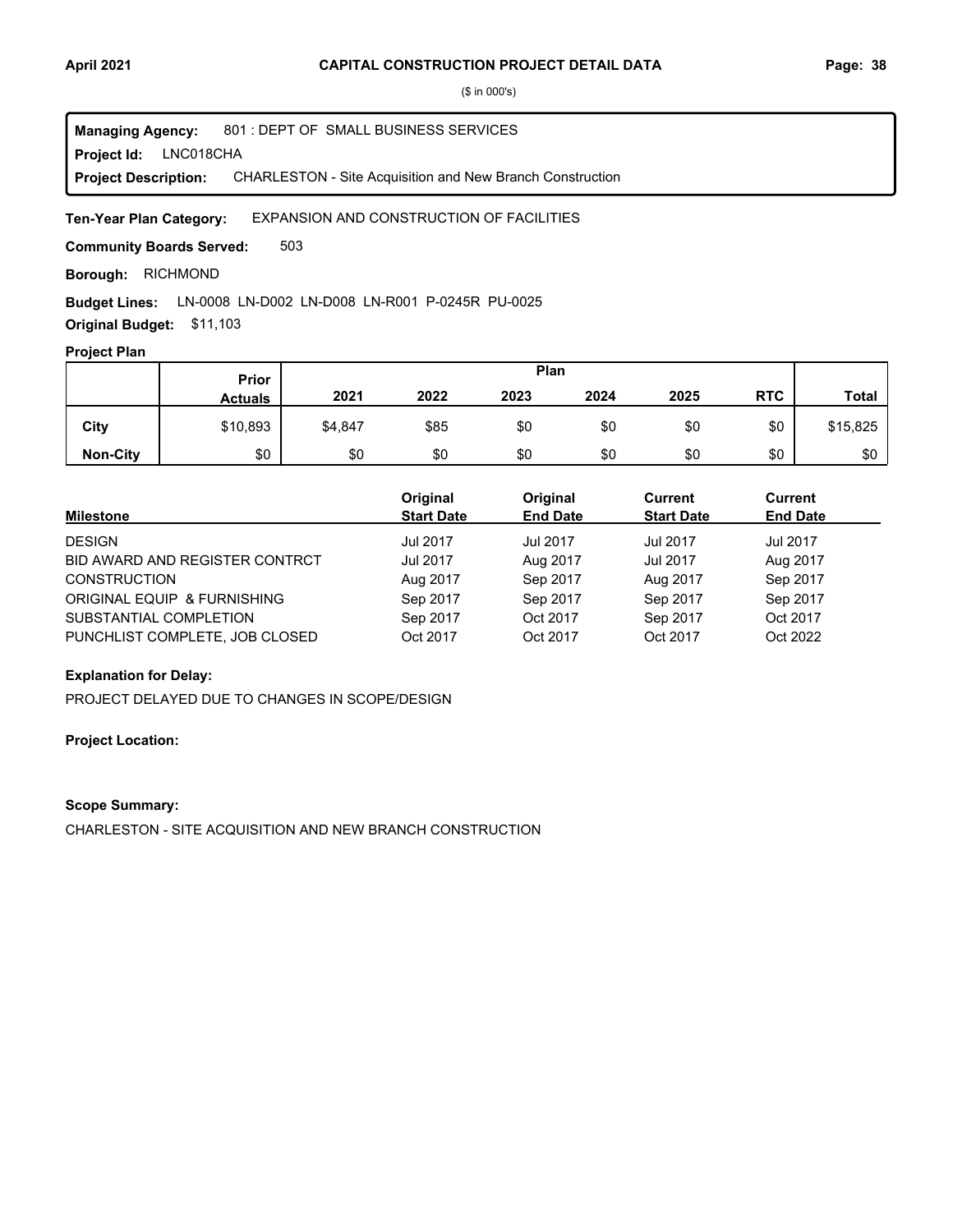LNEA16PRT **Project Id:** 801 : DEPT OF SMALL BUSINESS SERVICES PORT RICHMOND: MAJOR RENOVATION **Managing Agency: Project Description:** 

#### ESSENTIAL RECONSTRUCTION OF FACILITIES **Ten-Year Plan Category:**

500 **Community Boards Served:** 

**Borough: RICHMOND** 

**Budget Lines:** LN-0008 LN-D008 LN-R001 **Original Budget:** \$20,000

#### **Project Plan**

|                 | Prior          | Plan    |          |      |      |      |            |              |
|-----------------|----------------|---------|----------|------|------|------|------------|--------------|
|                 | <b>Actuals</b> | 2021    | 2022     | 2023 | 2024 | 2025 | <b>RTC</b> | <b>Total</b> |
| City            | \$0            | \$6,195 | \$12,088 | \$0  | \$0  | \$0  | \$0        | \$18,283     |
| <b>Non-City</b> | \$0            | \$0     | \$0      | \$0  | \$0  | \$0  | \$0        | \$0          |

|                                | Original          | Original        | Current           | <b>Current</b>  |  |
|--------------------------------|-------------------|-----------------|-------------------|-----------------|--|
| <b>Milestone</b>               | <b>Start Date</b> | <b>End Date</b> | <b>Start Date</b> | <b>End Date</b> |  |
| <b>DESIGN</b>                  | Aug 2016          | Jan 2017        | Aug 2016          | Jan 2017        |  |
| BID AWARD AND REGISTER CONTRCT | Jan 2017          | Apr 2017        | Jan 2017          | Apr 2017        |  |
| <b>CONSTRUCTION</b>            | Apr 2017          | Apr 2018        | Apr 2017          | Apr 2020        |  |
| PUNCHLIST COMPLETE, JOB CLOSED | Apr 2018          | Feb 2019        | Apr 2020          | Feb 2022        |  |

## **Explanation for Delay:**

PROJECT DELAYED DUE TO CHANGES IN SCOPE/DESIGN

## **Project Location:**

## **Scope Summary:**

PORT RICHMOND: MAJOR RENOVATION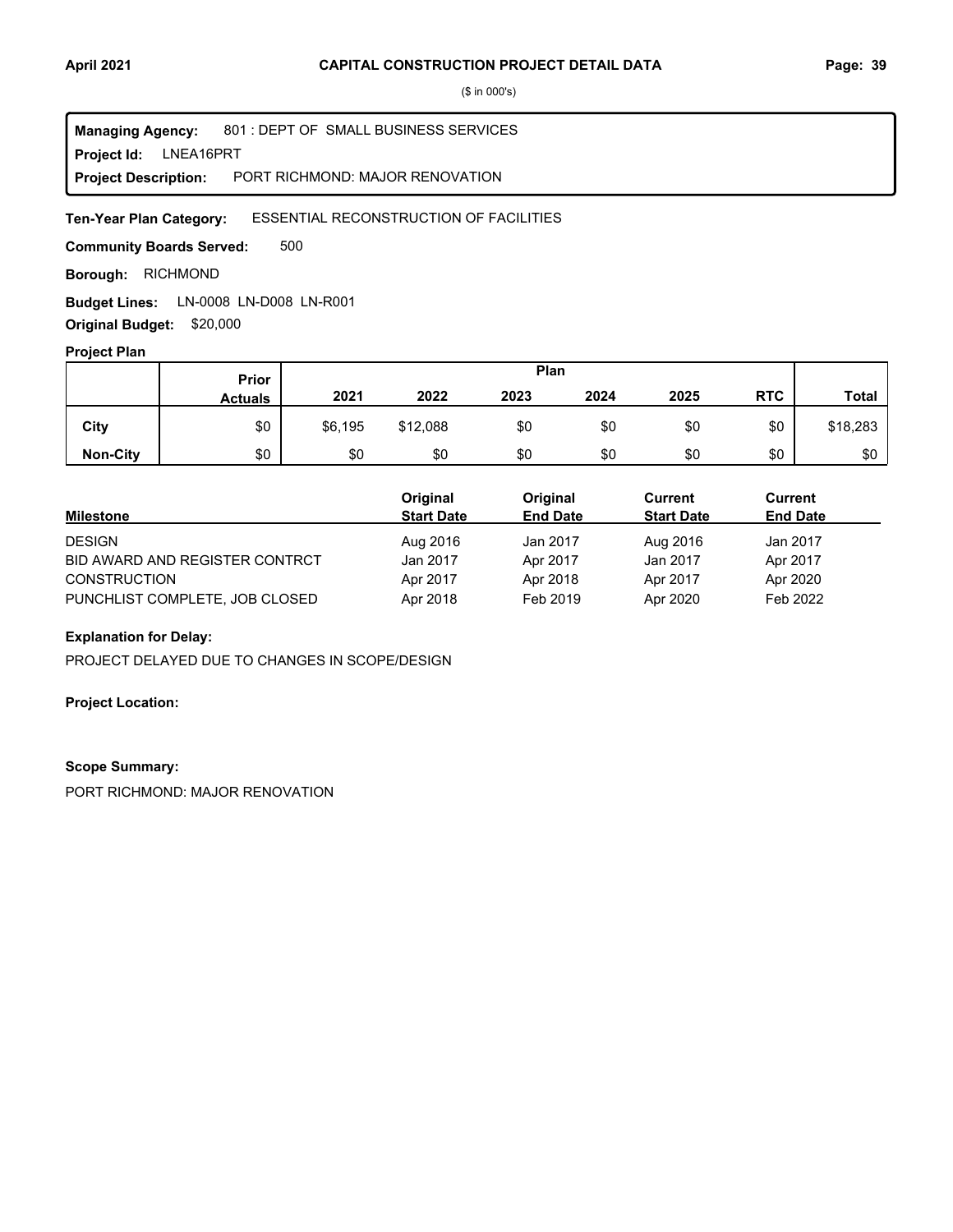**Project Id: NDF-TOMPK** 801 : DEPT OF SMALL BUSINESS SERVICES NDF - Tompkinsville Esplanade and Pier **Managing Agency: Project Description:** 

**MISCELLANEOUS Ten-Year Plan Category:** 

500 **Community Boards Served:** 

**Borough: RICHMOND** 

Budget Lines: ED-0384 **Original Budget:** \$35,000

#### **Project Plan**

|                 | Prior          | Plan     |          |      |      |          |            |              |
|-----------------|----------------|----------|----------|------|------|----------|------------|--------------|
|                 | <b>Actuals</b> | 2021     | 2022     | 2023 | 2024 | 2025     | <b>RTC</b> | <b>Total</b> |
| City            | \$0            | \$10,500 | \$10,000 | \$0  | \$0  | \$14,500 | \$0        | \$35,000     |
| <b>Non-City</b> | \$0            | \$0      | \$0      | \$0  | \$0  | \$0      | \$0        | \$0          |

| <b>Milestone</b>               | Original<br><b>Start Date</b> | Original<br><b>End Date</b> | Current<br><b>Start Date</b> | <b>Current</b><br><b>End Date</b> |
|--------------------------------|-------------------------------|-----------------------------|------------------------------|-----------------------------------|
| <b>DESIGN</b>                  | <b>Jul 2021</b>               | Jul 2021                    | <b>Jul 2021</b>              | Jul 2021                          |
| BID AWARD AND REGISTER CONTRCT | <b>Jul 2021</b>               | Aug 2021                    | Jul 2021                     | Aug 2021                          |
| <b>CONSTRUCTION</b>            | Aug 2021                      | Sep 2021                    | Aug 2021                     | Sep 2021                          |
| ORIGINAL EQUIP & FURNISHING    | Sep 2021                      | Sep 2021                    | Sep 2021                     | Sep 2021                          |
| SUBSTANTIAL COMPLETION         | Sep 2021                      | Oct 2021                    | Sep 2021                     | Oct 2021                          |
| PUNCHLIST COMPLETE, JOB CLOSED | Oct 2021                      | Jun 2025                    | Oct 2021                     | Jun 2025                          |

### **Explanation for Delay:**

**Project Location:**

#### **Scope Summary:**

NDF - TOMPKINSVILLE ESPLANADE AND PIER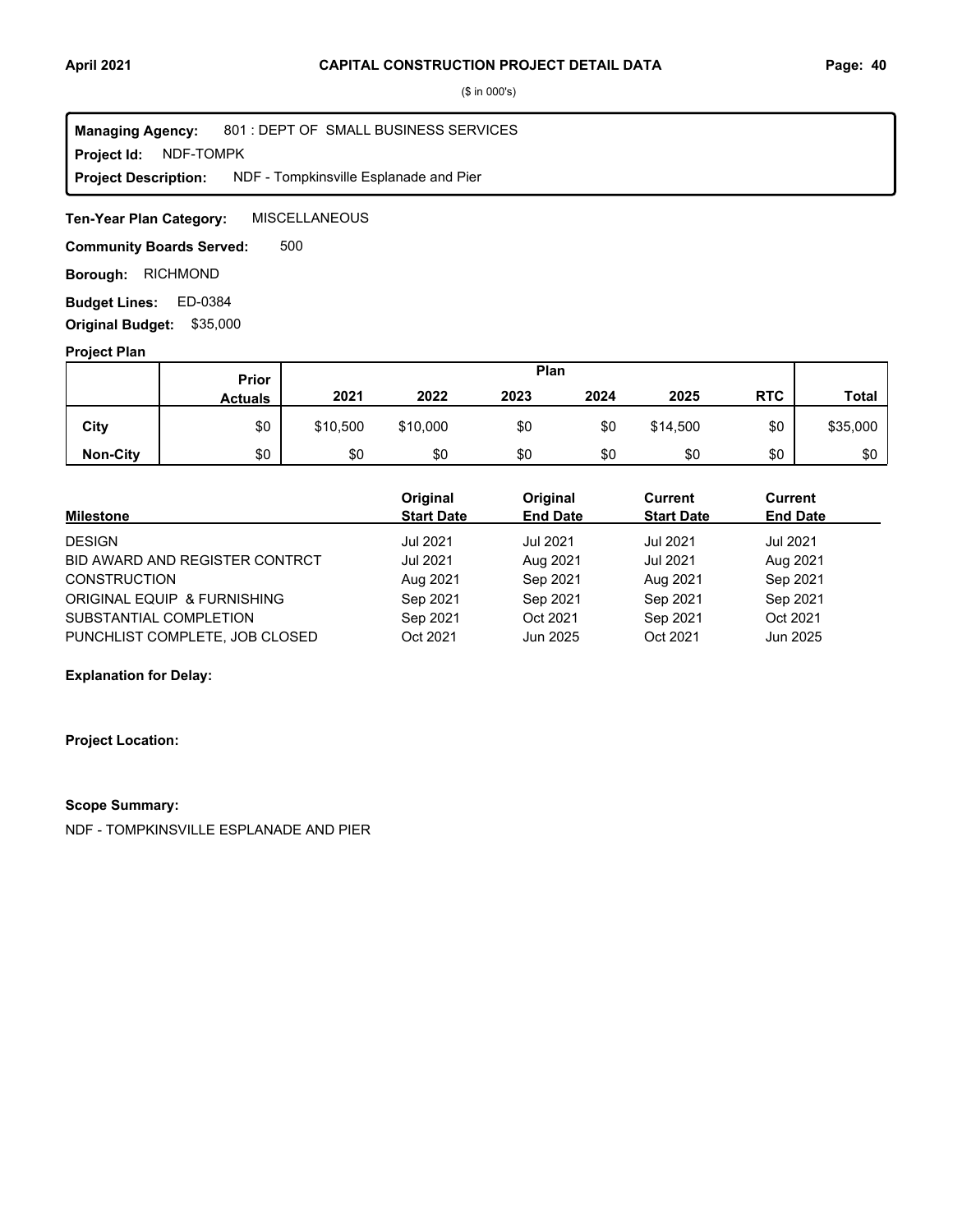**Project Id: PWDSIBPCT** 801 : DEPT OF SMALL BUSINESS SERVICES Van for the Staten Island Borough President's Clean Team -- **Managing Agency: Project Description:** 

MISCELLANEOUS **Ten-Year Plan Category:** 

500 **Community Boards Served:** 

**Borough: RICHMOND** 

**Budget Lines: PW-D308 Original Budget:** \$50

## **Project Plan**

|                 |                | Plan<br>Prior |      |      |      |      |            |              |
|-----------------|----------------|---------------|------|------|------|------|------------|--------------|
|                 | <b>Actuals</b> | 2021          | 2022 | 2023 | 2024 | 2025 | <b>RTC</b> | <b>Total</b> |
| City            | \$0            | \$0           | \$0  | \$50 | \$0  | \$0  | \$0        | \$50         |
| <b>Non-City</b> | \$0            | \$0           | \$0  | \$0  | \$0  | \$0  | \$0        | \$0          |

| Milestone                      | Original<br><b>Start Date</b> | Original<br><b>End Date</b> | Current<br><b>Start Date</b> | Current<br><b>End Date</b> |
|--------------------------------|-------------------------------|-----------------------------|------------------------------|----------------------------|
| <b>DESIGN</b>                  | Jun 2015                      | Jul 2015                    | Jun 2015                     | Jul 2015                   |
| BID AWARD AND REGISTER CONTRCT | Jul 2015                      | Aug 2015                    | Jul 2015                     | Aug 2015                   |
| <b>CONSTRUCTION</b>            | Aug 2015                      | Sep 2015                    | Aug 2015                     | Sep 2015                   |
| ORIGINAL EQUIP & FURNISHING    | Sep 2015                      | Sep 2015                    | Sep 2015                     | Sep 2015                   |
| SUBSTANTIAL COMPLETION         | Sep 2015                      | Oct 2015                    | Sep 2015                     | Oct 2015                   |
| PUNCHLIST COMPLETE, JOB CLOSED | Oct 2015                      | Oct 2015                    | Oct 2015                     | Oct 2023                   |

## **Explanation for Delay:**

PROJECT DELAYED DUE TO CHANGES IN SCOPE/DESIGN

## **Project Location:**

## **Scope Summary:**

VAN FOR THE STATEN ISLAND BOROUGH PRESIDENT'S CLEAN TEAM -- VAN PURCHASE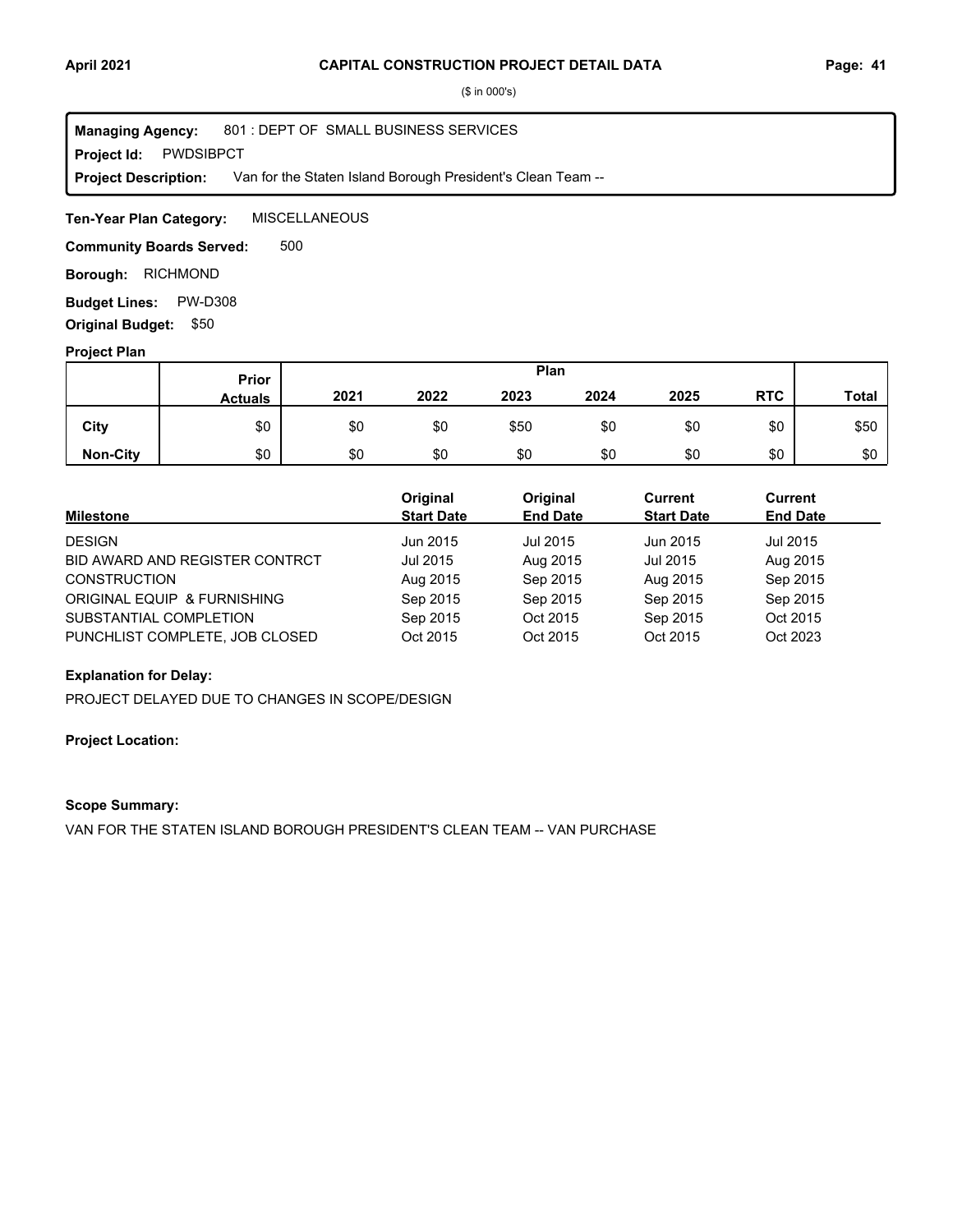**Project Id: RCBBALLPK** 801 : DEPT OF SMALL BUSINESS SERVICES RICHMOND COUNTY BANK BALLPARK AT ST. GEORGE **Managing Agency: Project Description:** 

**MISCELLANEOUS Ten-Year Plan Category:** 

500 **Community Boards Served:** 

**Borough: RICHMOND** 

ED-0075 ED-D075 **Budget Lines: Original Budget:** \$1,750

## **Project Plan**

|                 | Prior          | Plan |       |         |         |      |            |              |
|-----------------|----------------|------|-------|---------|---------|------|------------|--------------|
|                 | <b>Actuals</b> | 2021 | 2022  | 2023    | 2024    | 2025 | <b>RTC</b> | <b>Total</b> |
| City            | \$0            | \$0  | \$400 | \$3,000 | \$1,750 | \$0  | \$0        | \$5,150      |
| <b>Non-City</b> | \$0            | \$0  | \$0   | \$0     | \$0     | \$0  | \$0        | \$0          |

| Milestone                      | Original<br><b>Start Date</b> | Original<br><b>End Date</b> | Current<br><b>Start Date</b> | <b>Current</b><br><b>End Date</b> |
|--------------------------------|-------------------------------|-----------------------------|------------------------------|-----------------------------------|
| <b>DESIGN</b>                  | Jul 2019                      | Jul 2019                    | Jul 2019                     | Jul 2019                          |
| BID AWARD AND REGISTER CONTRCT | Jul 2019                      | Aug 2019                    | Jul 2019                     | Aug 2019                          |
| <b>CONSTRUCTION</b>            | Aug 2019                      | Sep 2019                    | Aug 2019                     | Sep 2019                          |
| ORIGINAL EQUIP & FURNISHING    | Sep 2019                      | Sep 2019                    | Sep 2019                     | Sep 2019                          |
| SUBSTANTIAL COMPLETION         | Sep 2019                      | Oct 2021                    | Sep 2019                     | Oct 2021                          |
| PUNCHLIST COMPLETE, JOB CLOSED | Oct 2021                      | Oct 2021                    | Oct 2021                     | Oct 2024                          |

# **Explanation for Delay:**

PROJECT DELAYED DUE TO CHANGES IN SCOPE/DESIGN

## **Project Location:**

## **Scope Summary:**

RICHMOND COUNTY BANK BALLPARK AT ST. GEORGE--RENOVATIONS OF BALLPARK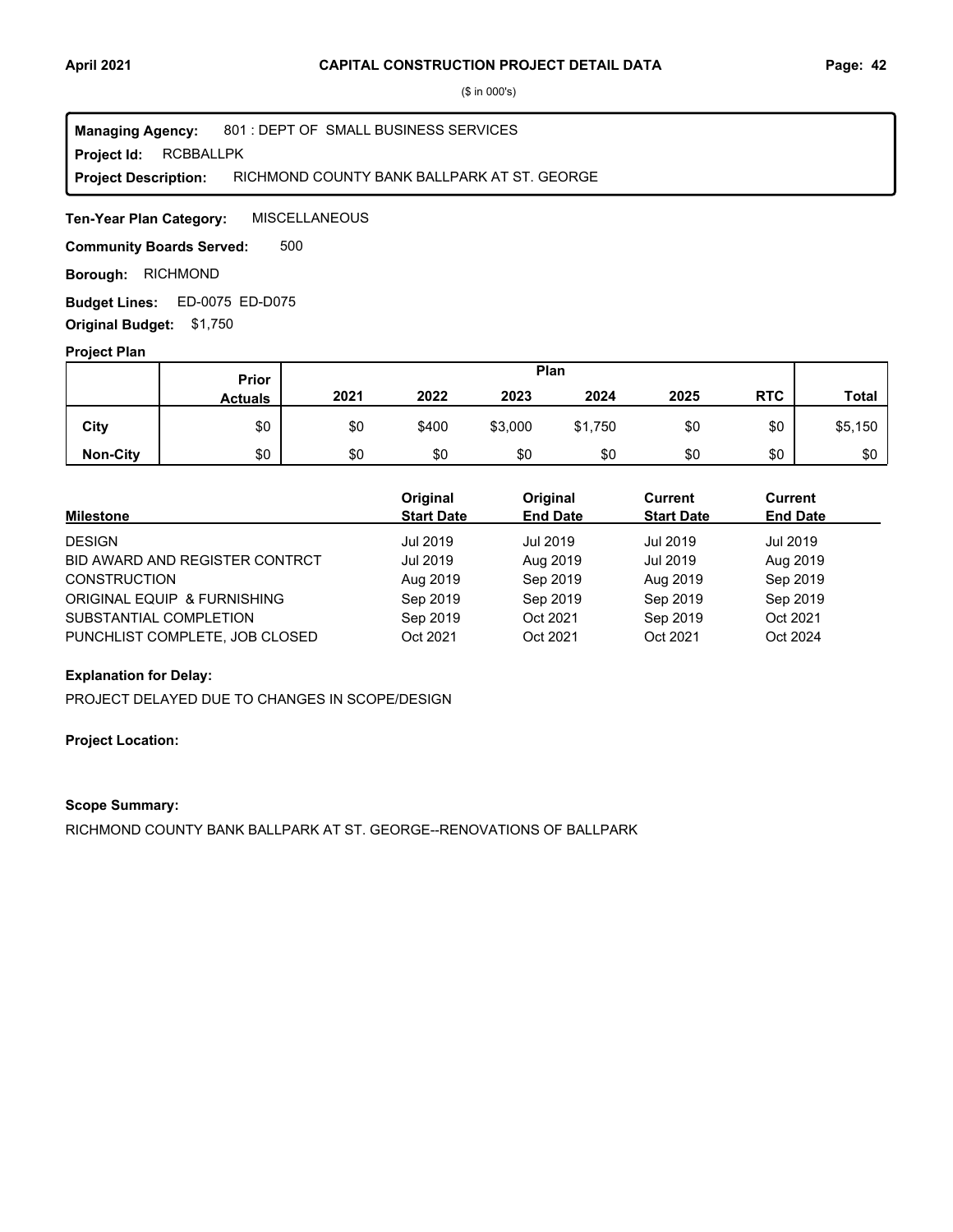**Project Id: SANDEDCG5** 801 : DEPT OF SMALL BUSINESS SERVICES Tompkinsville Esplanade - FEMA 428 Group 5 **Managing Agency: Project Description:** 

**MISCELLANEOUS Ten-Year Plan Category:** 

500 **Community Boards Served:** 

**Borough: RICHMOND** 

ED-0075 **Budget Lines: Original Budget:** \$670

## **Project Plan**

|                 |                | Plan<br><b>Prior</b> |       |      |      |      |            |              |
|-----------------|----------------|----------------------|-------|------|------|------|------------|--------------|
|                 | <b>Actuals</b> | 2021                 | 2022  | 2023 | 2024 | 2025 | <b>RTC</b> | <b>Total</b> |
| City            | \$0            | \$0                  | \$670 | \$0  | \$0  | \$0  | \$0        | \$670        |
| <b>Non-City</b> | \$0            | \$0                  | \$0   | \$0  | \$0  | \$0  | \$0        | \$0          |

| <b>Milestone</b>               | Original<br><b>Start Date</b> | Original<br><b>End Date</b> | Current<br><b>Start Date</b> | <b>Current</b><br><b>End Date</b> |
|--------------------------------|-------------------------------|-----------------------------|------------------------------|-----------------------------------|
| <b>DESIGN</b>                  | Jul 2016                      | Jul 2016                    | <b>Jul 2019</b>              | Jul 2019                          |
| BID AWARD AND REGISTER CONTRCT | Jul 2016                      | Aug 2016                    | Jul 2019                     | Aug 2019                          |
| <b>CONSTRUCTION</b>            | Aug 2016                      | Sep 2016                    | Aug 2019                     | Sep 2019                          |
| ORIGINAL EQUIP & FURNISHING    | Sep 2016                      | Sep 2016                    | Sep 2019                     | Sep 2019                          |
| SUBSTANTIAL COMPLETION         | Sep 2016                      | Oct 2016                    | Sep 2019                     | Oct 2019                          |
| PUNCHLIST COMPLETE, JOB CLOSED | Oct 2016                      | Oct 2016                    | Oct 2019                     | Oct 2023                          |

## **Explanation for Delay:**

PROJECT DELAYED DUE TO CHANGES IN SCOPE/DESIGN

**Project Location:**

#### **Scope Summary:**

TOMPKINSVILLE ESPLANADE - FEMA 428 GROUP 5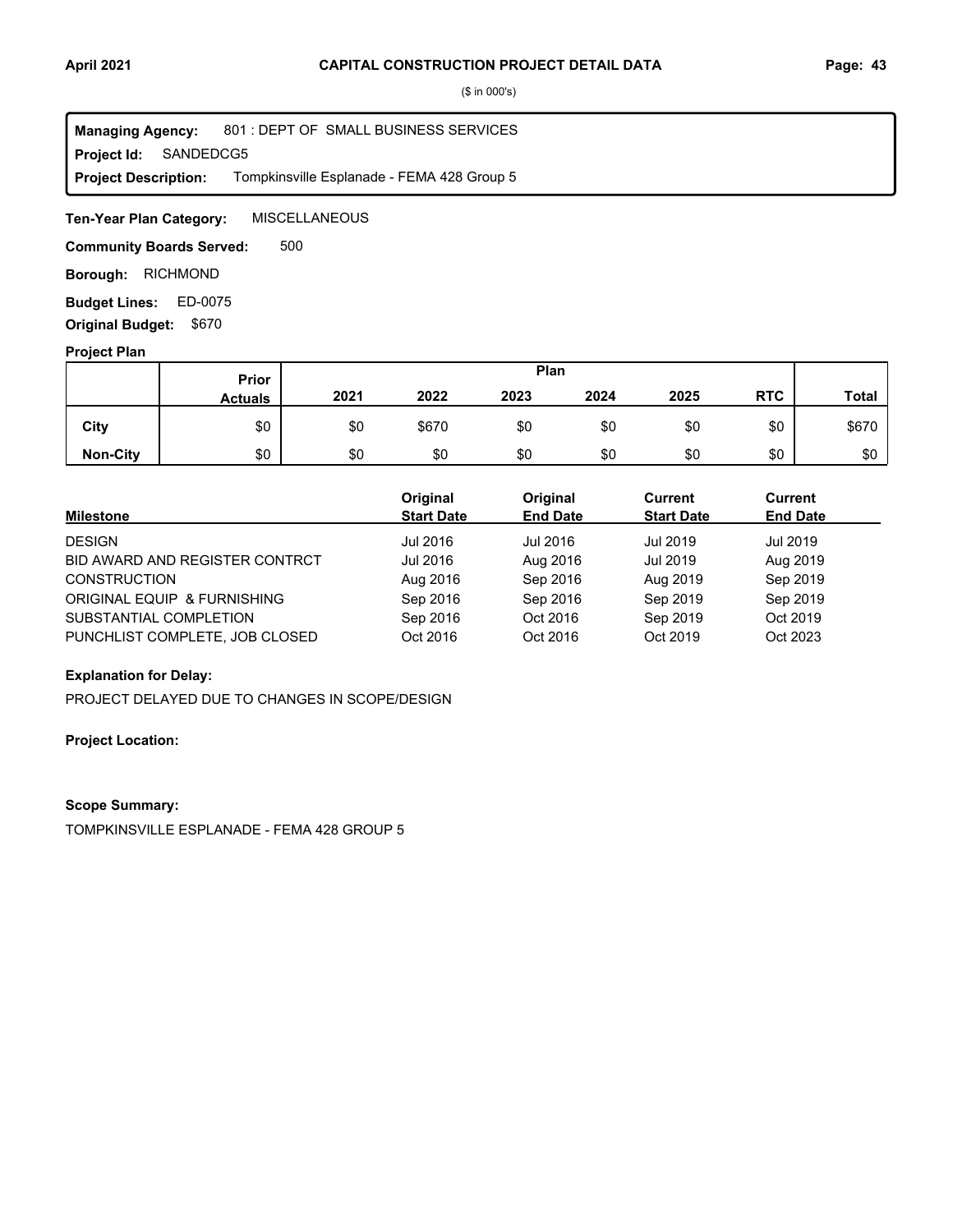**Project Id: SANDG1HP** 801 : DEPT OF SMALL BUSINESS SERVICES FEMA 428 G1 - Homeport Pier **Managing Agency: Project Description:** 

**MISCELLANEOUS Ten-Year Plan Category:** 

500 **Community Boards Served:** 

**Borough: RICHMOND** 

ED-0075 **Budget Lines: Original Budget:** \$13,489

#### **Project Plan**

|                 |                | Plan<br><b>Prior</b> |          |      |      |      |            |          |
|-----------------|----------------|----------------------|----------|------|------|------|------------|----------|
|                 | <b>Actuals</b> | 2021                 | 2022     | 2023 | 2024 | 2025 | <b>RTC</b> | Total    |
| City            | \$0            | \$0                  | \$0      | \$0  | \$0  | \$0  | \$0        | \$0      |
| <b>Non-City</b> | \$1,045        | \$1,000              | \$11,319 | \$0  | \$0  | \$0  | \$0        | \$13,364 |

| <b>Milestone</b>               | Original<br><b>Start Date</b> | Original<br><b>End Date</b> | Current<br><b>Start Date</b> | <b>Current</b><br><b>End Date</b> |
|--------------------------------|-------------------------------|-----------------------------|------------------------------|-----------------------------------|
| <b>DESIGN</b>                  | Jul 2016                      | Jul 2016                    | Jul 2016                     | Jul 2016                          |
| BID AWARD AND REGISTER CONTRCT | Jul 2016                      | Aug 2016                    | Jul 2016                     | Aug 2016                          |
| <b>CONSTRUCTION</b>            | Aug 2016                      | Sep 2016                    | Aug 2016                     | Sep 2016                          |
| ORIGINAL EQUIP & FURNISHING    | Sep 2016                      | Sep 2016                    | Sep 2016                     | Sep 2016                          |
| SUBSTANTIAL COMPLETION         | Sep 2016                      | Oct 2016                    | Sep 2016                     | Oct 2016                          |
| PUNCHLIST COMPLETE, JOB CLOSED | Oct 2016                      | Oct 2016                    | Oct 2016                     | Oct 2024                          |

## **Explanation for Delay:**

PROJECT DELAYED DUE TO CHANGES IN SCOPE/DESIGN

## **Project Location:**

#### **Scope Summary:**

FEMA 428 G1 - HOMEPORT PIER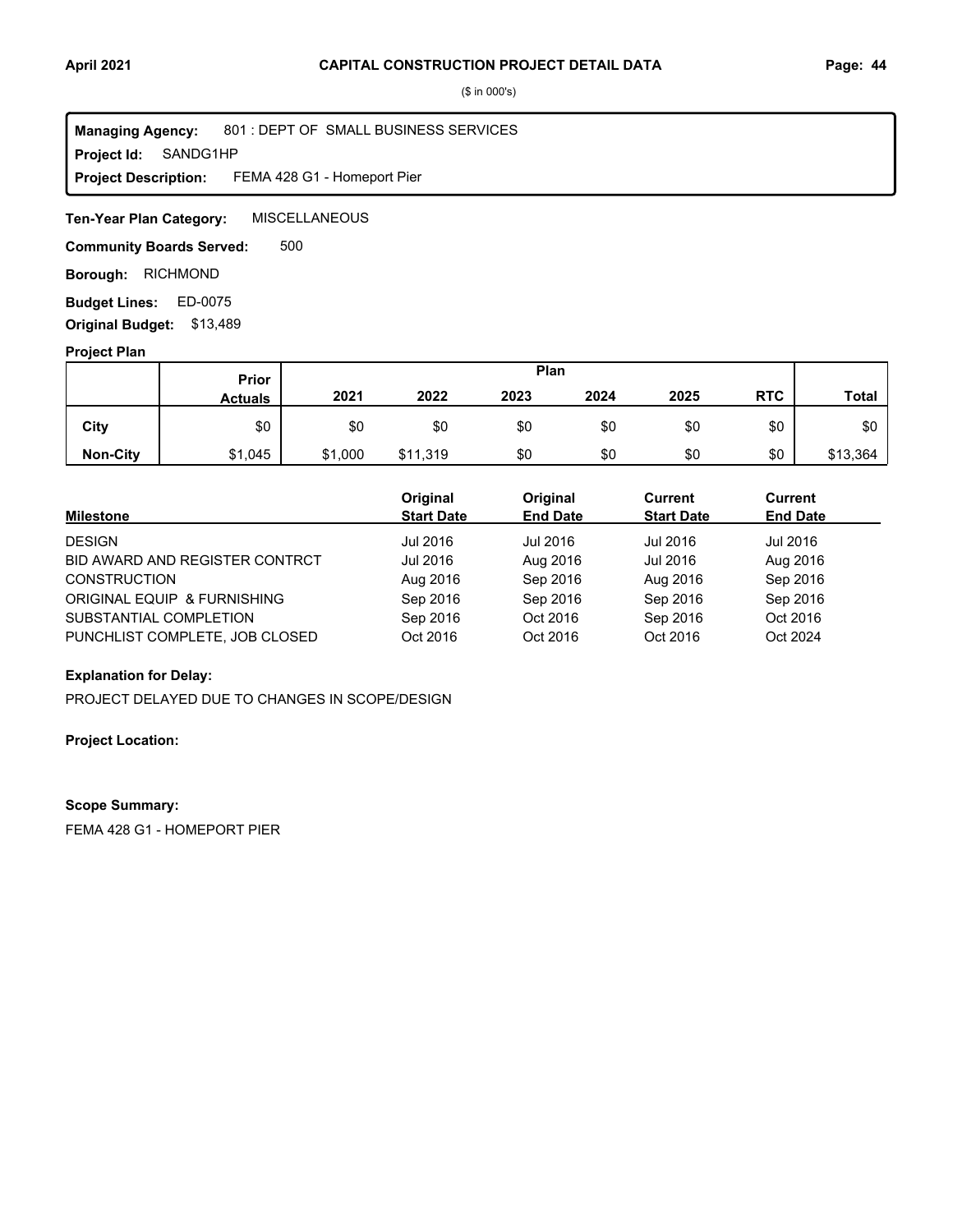**Project Id: SANDG1HS** 801 : DEPT OF SMALL BUSINESS SERVICES FEMA 428 G1 - Homeport Substation **Managing Agency: Project Description:** 

**MISCELLANEOUS Ten-Year Plan Category:** 

500 **Community Boards Served:** 

**Borough: RICHMOND** 

ED-0075 **Budget Lines: Original Budget:** \$3,808

#### **Project Plan**

|                 |                | Plan<br><b>Prior</b> |         |      |      |      |            |              |
|-----------------|----------------|----------------------|---------|------|------|------|------------|--------------|
|                 | <b>Actuals</b> | 2021                 | 2022    | 2023 | 2024 | 2025 | <b>RTC</b> | <b>Total</b> |
| City            | \$0            | \$0                  | \$0     | \$0  | \$0  | \$0  | \$0        | \$0          |
| <b>Non-City</b> | \$455          | \$1,000              | \$2,479 | \$0  | \$0  | \$0  | \$0        | \$3,934      |

| <b>Milestone</b>               | Original<br><b>Start Date</b> | Original<br><b>End Date</b> | Current<br><b>Start Date</b> | <b>Current</b><br><b>End Date</b> |
|--------------------------------|-------------------------------|-----------------------------|------------------------------|-----------------------------------|
| <b>DESIGN</b>                  | Jul 2016                      | Jul 2016                    | Jul 2019                     | Jul 2019                          |
| BID AWARD AND REGISTER CONTRCT | Jul 2016                      | Aug 2016                    | Jul 2019                     | Aug 2019                          |
| <b>CONSTRUCTION</b>            | Aug 2016                      | Sep 2016                    | Aug 2019                     | Sep 2019                          |
| ORIGINAL EQUIP & FURNISHING    | Sep 2016                      | Sep 2016                    | Sep 2019                     | Sep 2019                          |
| SUBSTANTIAL COMPLETION         | Sep 2016                      | Oct 2016                    | Sep 2019                     | Oct 2019                          |
| PUNCHLIST COMPLETE, JOB CLOSED | Oct 2016                      | Oct 2016                    | Oct 2019                     | Oct 2022                          |

## **Explanation for Delay:**

PROJECT DELAYED DUE TO CHANGES IN SCOPE/DESIGN

## **Project Location:**

#### **Scope Summary:**

FEMA 428 G1 - HOMEPORT SUBSTATION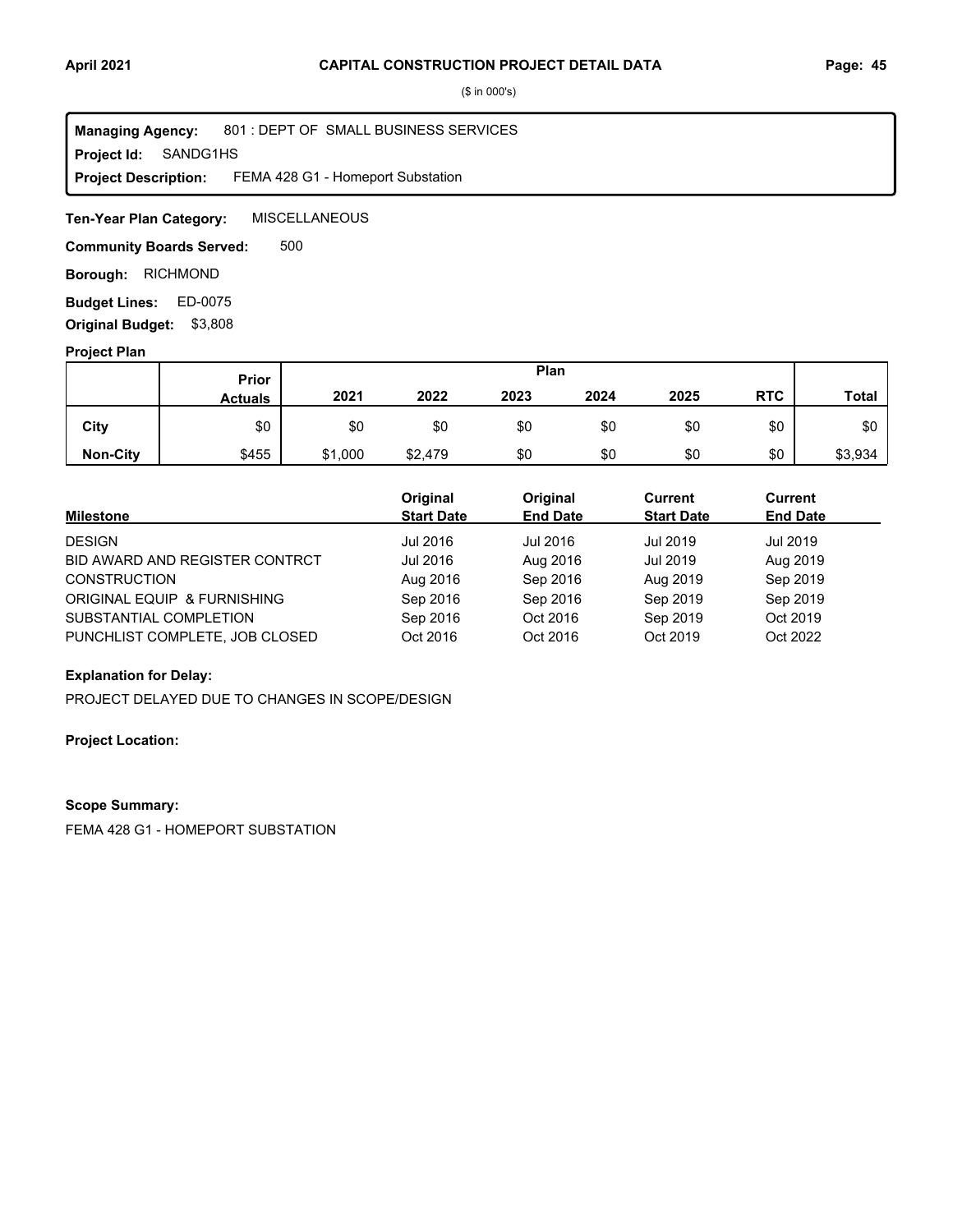**Project Id: SANDG4DOC** 801 : DEPT OF SMALL BUSINESS SERVICES FEMA 428 G4- DOCKBUILDERS **Managing Agency: Project Description:** 

**MISCELLANEOUS Ten-Year Plan Category:** 

500 **Community Boards Served:** 

**Borough: RICHMOND** 

**Budget Lines: ED-0075 FA-0021 Original Budget:** \$31,250

#### **Project Plan**

|                 |                | Plan<br><b>Prior</b> |          |          |      |      |            |              |
|-----------------|----------------|----------------------|----------|----------|------|------|------------|--------------|
|                 | <b>Actuals</b> | 2021                 | 2022     | 2023     | 2024 | 2025 | <b>RTC</b> | <b>Total</b> |
| City            | \$0            | \$0                  | \$250    | \$46,591 | \$0  | \$0  | \$0        | \$46,841     |
| <b>Non-City</b> | \$3,058        | \$2,100              | \$25,842 | \$0      | \$0  | \$0  | \$0        | \$31,000     |

| <b>Milestone</b>               | Original<br><b>Start Date</b> | Original<br><b>End Date</b> | Current<br><b>Start Date</b> | <b>Current</b><br><b>End Date</b> |  |
|--------------------------------|-------------------------------|-----------------------------|------------------------------|-----------------------------------|--|
| <b>DESIGN</b>                  | Jul 2016                      | Jul 2016                    | Mar 2019                     | Apr 2019                          |  |
| BID AWARD AND REGISTER CONTRCT | Jul 2016                      | Aug 2016                    | Apr 2019                     | Apr 2019                          |  |
| <b>CONSTRUCTION</b>            | Aug 2016                      | Sep 2016                    | Apr 2019                     | Jun 2019                          |  |
| ORIGINAL EQUIP & FURNISHING    | Sep 2016                      | Sep 2016                    | Jun 2019                     | Jun 2019                          |  |
| SUBSTANTIAL COMPLETION         | Sep 2016                      | Oct 2016                    | Jun 2019                     | Jun 2019                          |  |
| PUNCHLIST COMPLETE, JOB CLOSED | Oct 2016                      | Oct 2016                    | Jun 2019                     | Jun 2022                          |  |

## **Explanation for Delay:**

PROJECT DELAYED DUE TO CHANGES IN SCOPE/DESIGN

## **Project Location:**

#### **Scope Summary:**

FEMA 428 GROUP 4 - DOCKBUILDERS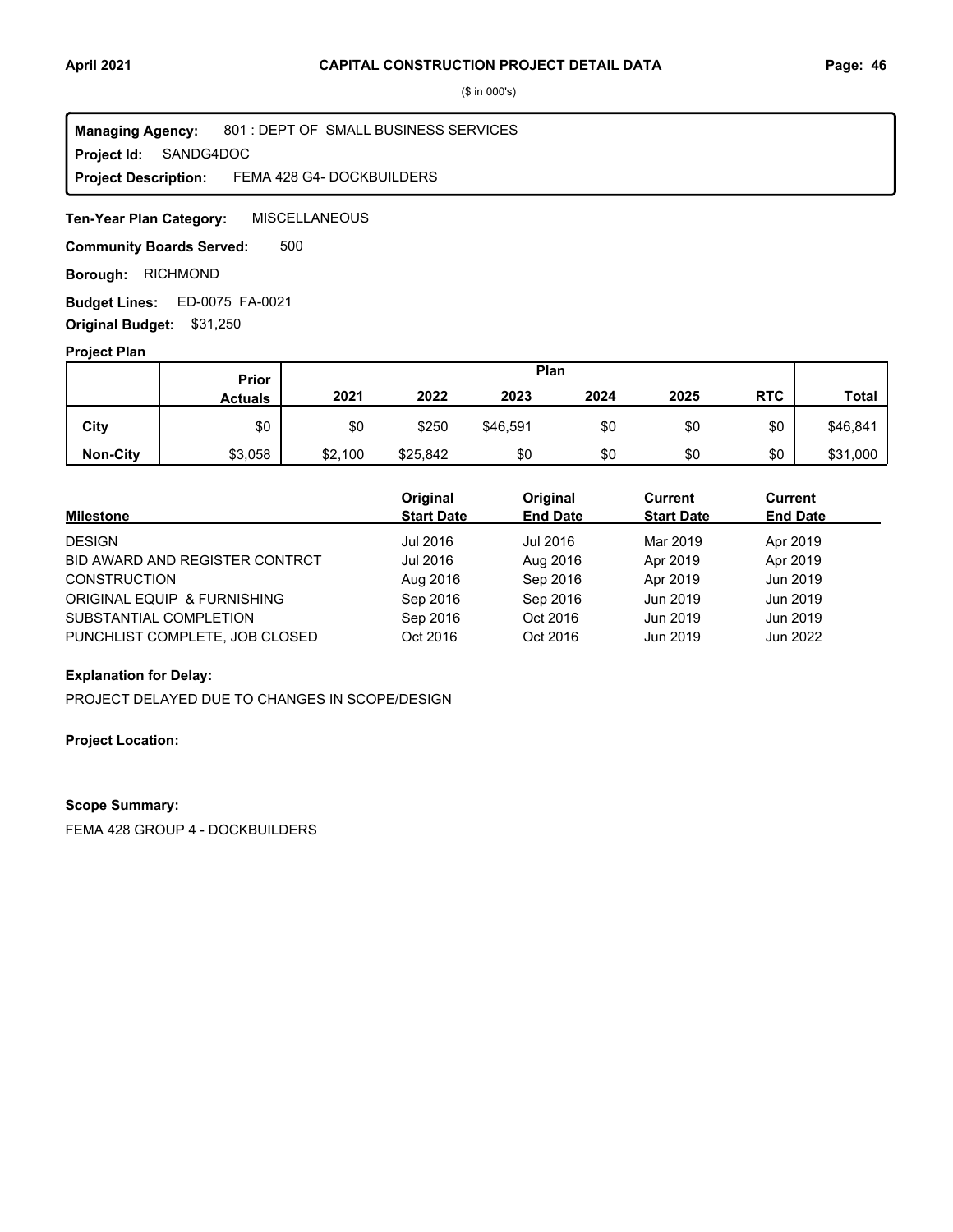**Project Id: SANDHOME** 801 : DEPT OF SMALL BUSINESS SERVICES Repairs to Homeport as a result of Hurricane Sandy **Managing Agency: Project Description:** 

**MISCELLANEOUS Ten-Year Plan Category:** 

500 501 **Community Boards Served:** 

**Borough: RICHMOND** 

Budget Lines: ED-0404 **Original Budget:** \$2,175

#### **Project Plan**

|                 |                | Plan<br>Prior |      |       |         |      |            |              |
|-----------------|----------------|---------------|------|-------|---------|------|------------|--------------|
|                 | <b>Actuals</b> | 2021          | 2022 | 2023  | 2024    | 2025 | <b>RTC</b> | <b>Total</b> |
| City            | \$0            | \$0           | \$0  | \$218 | \$0     | \$0  | \$0        | \$218        |
| <b>Non-City</b> | \$0            | \$0           | \$0  | \$0   | \$1,957 | \$0  | \$0        | \$1,957      |

| <b>Milestone</b>               | Original<br><b>Start Date</b> | Original<br><b>End Date</b> | Current<br><b>Start Date</b> | Current<br><b>End Date</b> |
|--------------------------------|-------------------------------|-----------------------------|------------------------------|----------------------------|
| <b>DESIGN</b>                  | Jun 2015                      | Jul 2015                    | Jun 2018                     | Jul 2018                   |
| BID AWARD AND REGISTER CONTRCT | Jul 2015                      | Aug 2015                    | Jul 2018                     | Aug 2018                   |
| <b>CONSTRUCTION</b>            | Aug 2015                      | Sep 2015                    | Aug 2018                     | Sep 2018                   |
| ORIGINAL EQUIP & FURNISHING    | Sep 2015                      | Sep 2015                    | Sep 2018                     | Sep 2018                   |
| SUBSTANTIAL COMPLETION         | Sep 2015                      | Oct 2015                    | Sep 2018                     | Oct 2018                   |
| PUNCHLIST COMPLETE, JOB CLOSED | Oct 2015                      | Oct 2015                    | Oct 2018                     | Oct 2024                   |

## **Explanation for Delay:**

PROJECT DELAYED DUE TO CHANGES IN SCOPE/DESIGN

## **Project Location:**

## **Scope Summary:**

REPAIRS TO THE HOMEPORT PROJECT AS A RESULT OF DAMAGE CAUSED BY HURRICANE SANDY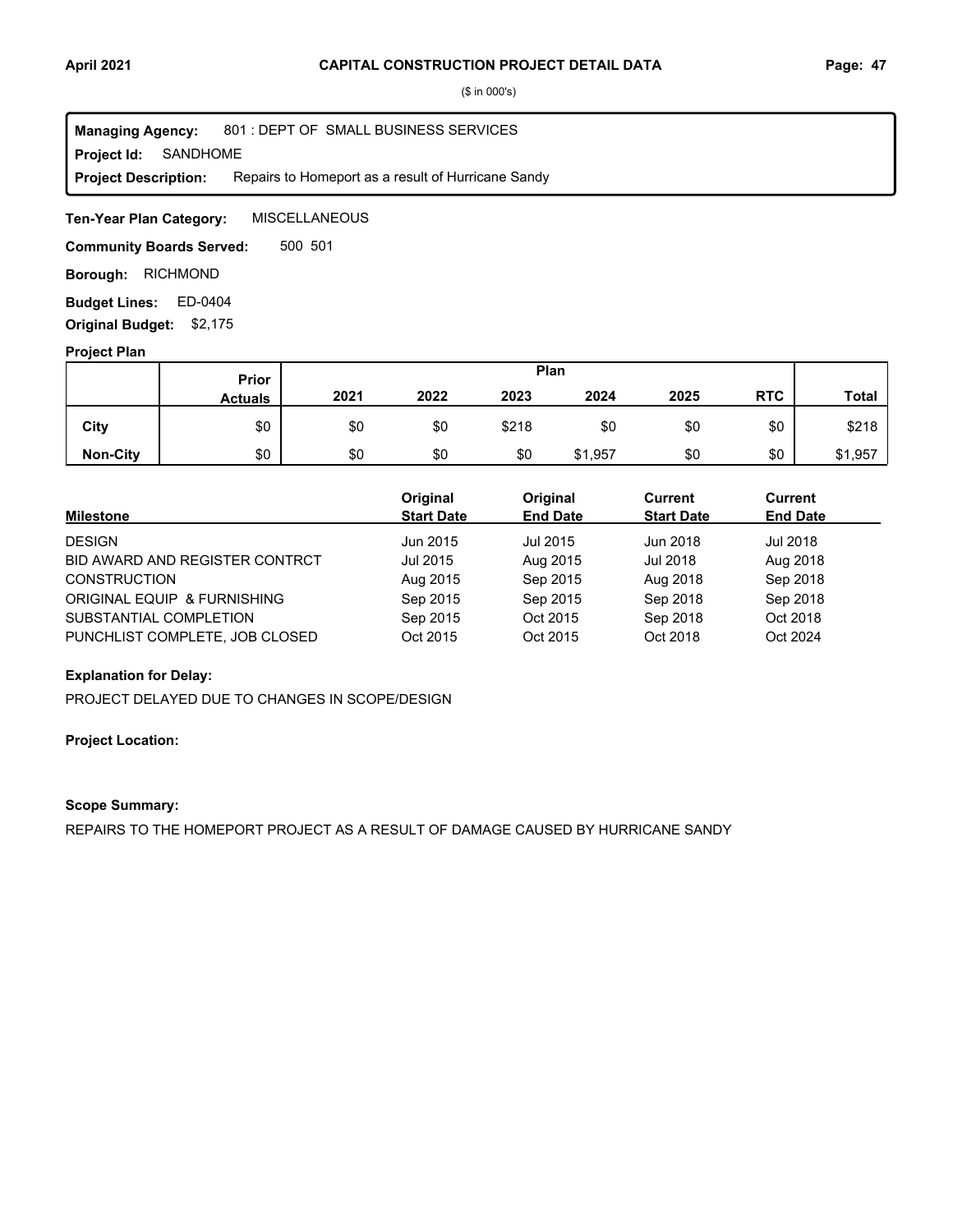**Project Id: SANDSIHP2** 801 : DEPT OF SMALL BUSINESS SERVICES Stapleton Waterfront Phase II & III - Sandy Repairs **Managing Agency: Project Description:** 

**MISCELLANEOUS Ten-Year Plan Category:** 

500 **Community Boards Served:** 

**Borough: RICHMOND** 

ED-0075 **Budget Lines: Original Budget:** \$3,408

#### **Project Plan**

|                 |                | Plan<br>Prior |         |      |      |      |            |              |
|-----------------|----------------|---------------|---------|------|------|------|------------|--------------|
|                 | <b>Actuals</b> | 2021          | 2022    | 2023 | 2024 | 2025 | <b>RTC</b> | <b>Total</b> |
| City            | \$0            | \$0           | \$341   | \$0  | \$0  | \$0  | \$0        | \$341        |
| <b>Non-City</b> | \$0            | \$0           | \$3,067 | \$0  | \$0  | \$0  | \$0        | \$3,067      |

| <b>Milestone</b>               | Original<br><b>Start Date</b> | Original<br><b>End Date</b> | Current<br><b>Start Date</b> | <b>Current</b><br><b>End Date</b> |
|--------------------------------|-------------------------------|-----------------------------|------------------------------|-----------------------------------|
| <b>DESIGN</b>                  | Jul 2018                      | Jul 2018                    | <b>Jul 2018</b>              | Jul 2018                          |
| BID AWARD AND REGISTER CONTRCT | Jul 2018                      | Aug 2018                    | Jul 2018                     | Aug 2018                          |
| <b>CONSTRUCTION</b>            | Aug 2018                      | Sep 2018                    | Aug 2018                     | Sep 2018                          |
| ORIGINAL EQUIP & FURNISHING    | Sep 2018                      | Sep 2018                    | Sep 2018                     | Sep 2018                          |
| SUBSTANTIAL COMPLETION         | Sep 2018                      | Oct 2018                    | Sep 2018                     | Oct 2018                          |
| PUNCHLIST COMPLETE, JOB CLOSED | Oct 2018                      | Oct 2018                    | Oct 2018                     | Oct 2021                          |

## **Explanation for Delay:**

PROJECT DELAYED DUE TO CHANGES IN SCOPE/DESIGN

## **Project Location:**

#### **Scope Summary:**

STAPLETON WATERFRONT PHASE II & III - FEMA RESILIENCY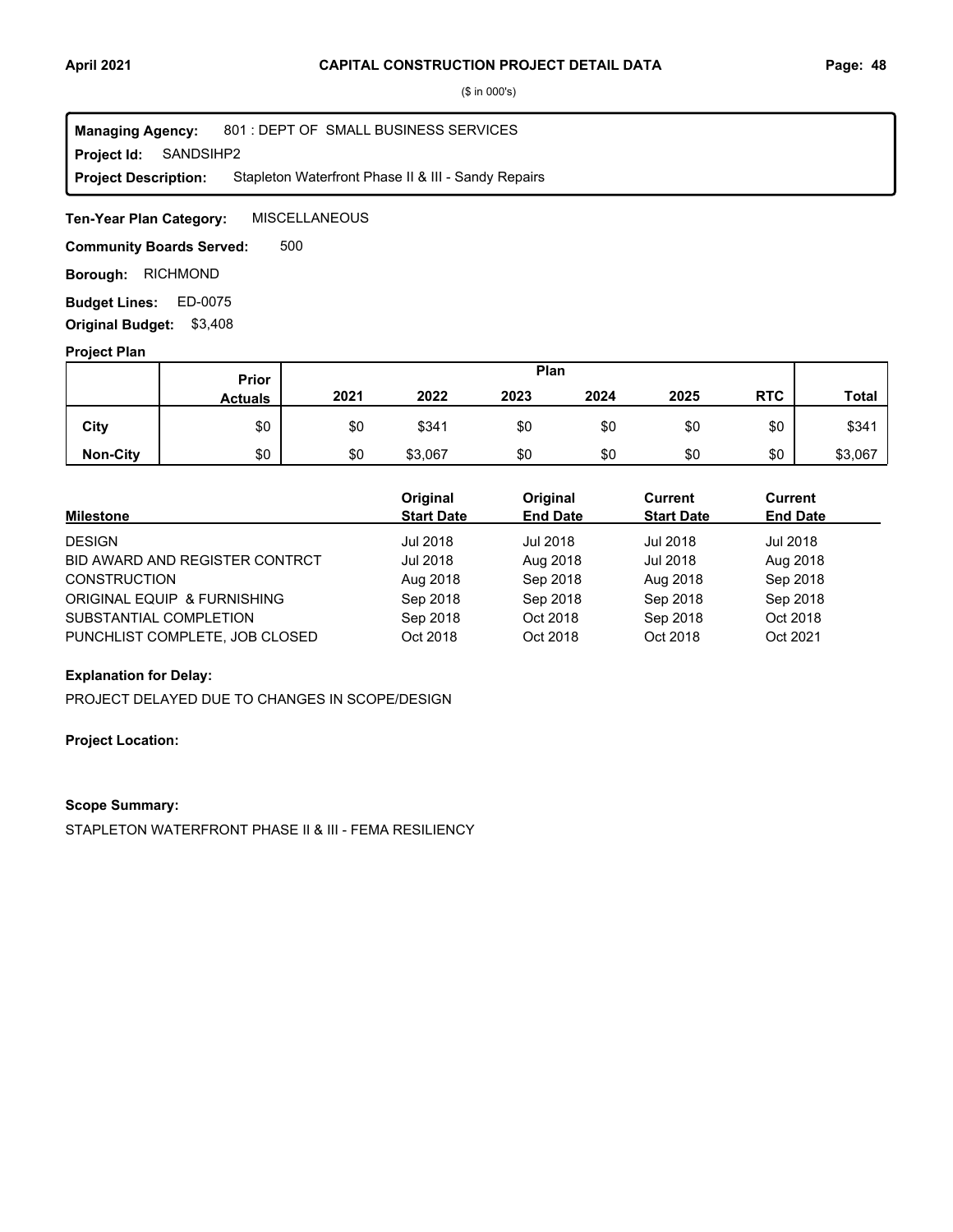**Project Id: SANDSMC** 801 : DEPT OF SMALL BUSINESS SERVICES Hurricane Sandy - Saw Mill Creek Marsh Restoration **Managing Agency: Project Description:** 

**MISCELLANEOUS Ten-Year Plan Category:** 

500 **Community Boards Served:** 

**Borough: RICHMOND** 

ED-0075 **Budget Lines: Original Budget:** \$13,000

#### **Project Plan**

|                 | Plan<br>Prior  |       |      |      |      |      |            |              |
|-----------------|----------------|-------|------|------|------|------|------------|--------------|
|                 | <b>Actuals</b> | 2021  | 2022 | 2023 | 2024 | 2025 | <b>RTC</b> | <b>Total</b> |
| City            | \$10,448       | \$881 | \$0  | \$0  | \$0  | \$0  | \$0        | \$11,329     |
| <b>Non-City</b> | \$1,435        | \$5   | \$0  | \$0  | \$0  | \$0  | \$0        | \$1,440      |

| Milestone                      | Original<br><b>Start Date</b> | Original<br><b>End Date</b> | Current<br><b>Start Date</b> | Current<br><b>End Date</b> |  |
|--------------------------------|-------------------------------|-----------------------------|------------------------------|----------------------------|--|
| <b>DESIGN</b>                  | Jan 2016                      | Jan 2016                    | Jan 2016                     | Jan 2016                   |  |
| BID AWARD AND REGISTER CONTRCT | Jan 2016                      | Jun 2016                    | Jan 2016                     | Jun 2016                   |  |
| <b>CONSTRUCTION</b>            | Jul 2016                      | Jun 2017                    | Jul 2016                     | Jun 2017                   |  |
| ORIGINAL EQUIP & FURNISHING    | Jul 2017                      | Jun 2020                    | <b>Jul 2017</b>              | Jun 2020                   |  |
| SUBSTANTIAL COMPLETION         | <b>Jul 2020</b>               | Jun 2020                    | <b>Jul 2020</b>              | Jun 2020                   |  |
| PUNCHLIST COMPLETE, JOB CLOSED | <b>Jul 2020</b>               | Jul 2020                    | <b>Jul 2020</b>              | Jul 2020                   |  |

# **Explanation for Delay:**

**Project Location:**

#### **Scope Summary:**

REHABILITATION OF SAW MILL CREEK IN STATEN ISLAND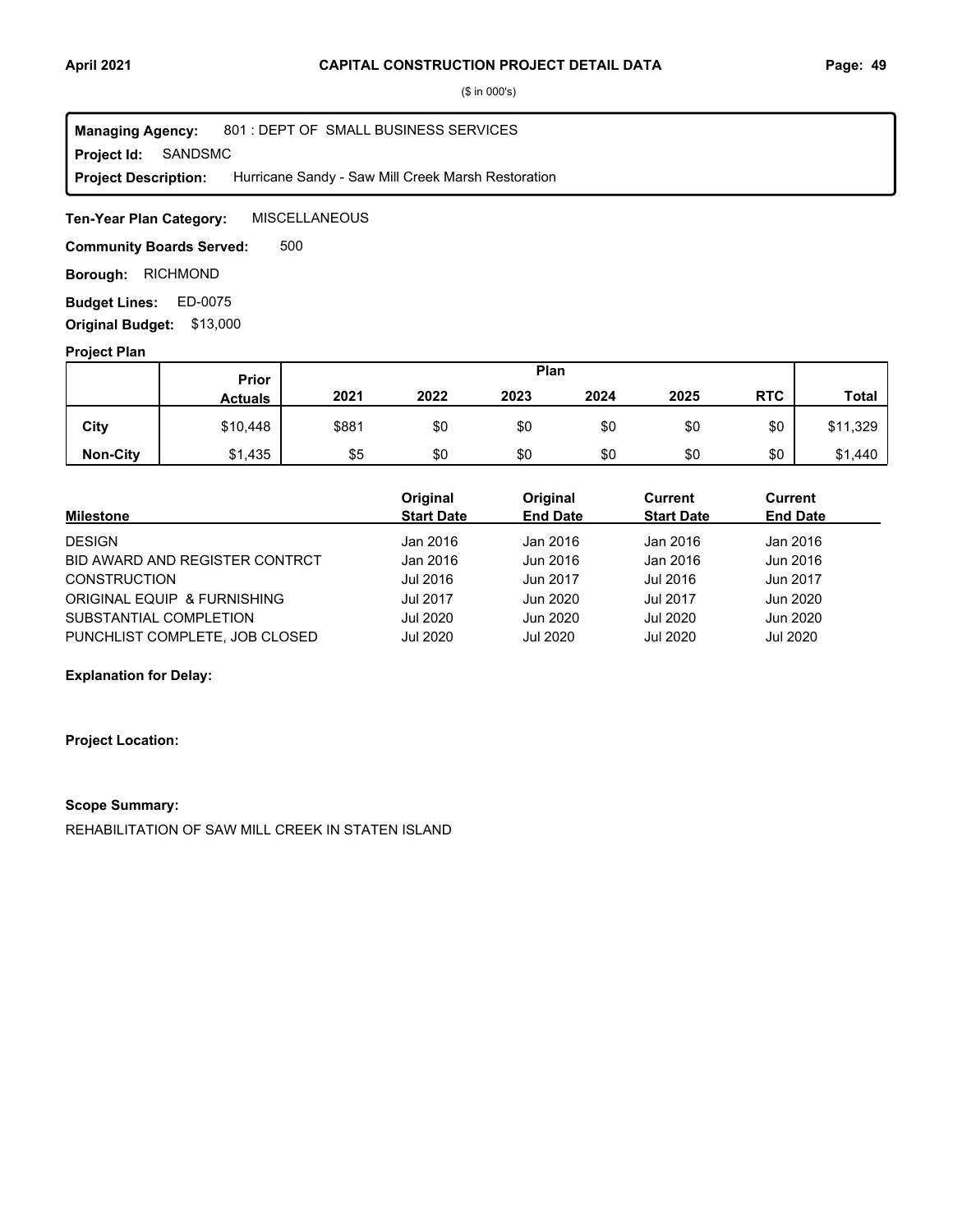**Project Id: SEAVIEW** 801 : DEPT OF SMALL BUSINESS SERVICES FA - Seaview Senior Housing - Met Council **Managing Agency: Project Description:** 

MISCELLANEOUS CONSTRUCTION **Ten-Year Plan Category:** 

502 **Community Boards Served:** 

**Borough: RICHMOND** 

**Budget Lines: PW-D005 Original Budget:** \$53,650

#### **Project Plan**

|                 | Prior          | Plan |      |         |      |      |            |              |
|-----------------|----------------|------|------|---------|------|------|------------|--------------|
|                 | <b>Actuals</b> | 2021 | 2022 | 2023    | 2024 | 2025 | <b>RTC</b> | <b>Total</b> |
| City            | \$45,263       | \$0  | \$0  | \$3,387 | \$0  | \$0  | \$0        | \$48,650     |
| <b>Non-City</b> | \$0            | \$0  | \$0  | \$0     | \$0  | \$0  | \$0        | \$0          |

| <b>Milestone</b>               | Original<br><b>Start Date</b> | Original<br><b>End Date</b> | Current<br><b>Start Date</b> | <b>Current</b><br><b>End Date</b> |  |
|--------------------------------|-------------------------------|-----------------------------|------------------------------|-----------------------------------|--|
| <b>DESIGN</b>                  | Sep 2008                      | Oct 2010                    | Sep 2008                     | Oct 2010                          |  |
| BID AWARD AND REGISTER CONTRCT | Oct 2010                      | Oct 2010                    | Oct 2010                     | Oct 2010                          |  |
| <b>CONSTRUCTION</b>            | Oct 2010                      | Oct 2012                    | Oct 2010                     | Jun 2023                          |  |
| ORIGINAL EQUIP & FURNISHING    | Oct 2012                      | Oct 2012                    | <b>Jul 2023</b>              | Jun 2023                          |  |
| SUBSTANTIAL COMPLETION         | Oct 2012                      | Oct 2012                    | <b>Jul 2023</b>              | Jun 2023                          |  |
| PUNCHLIST COMPLETE, JOB CLOSED | Oct 2012                      | Oct 2012                    | <b>Jul 2023</b>              | Jul 2025                          |  |

# **Explanation for Delay:**

PROJECT DELAYED DUE TO CHANGES IN SCOPE/DESIGN

**Project Location:**

#### **Scope Summary:**

SEAVIEW SENIOR HOUSING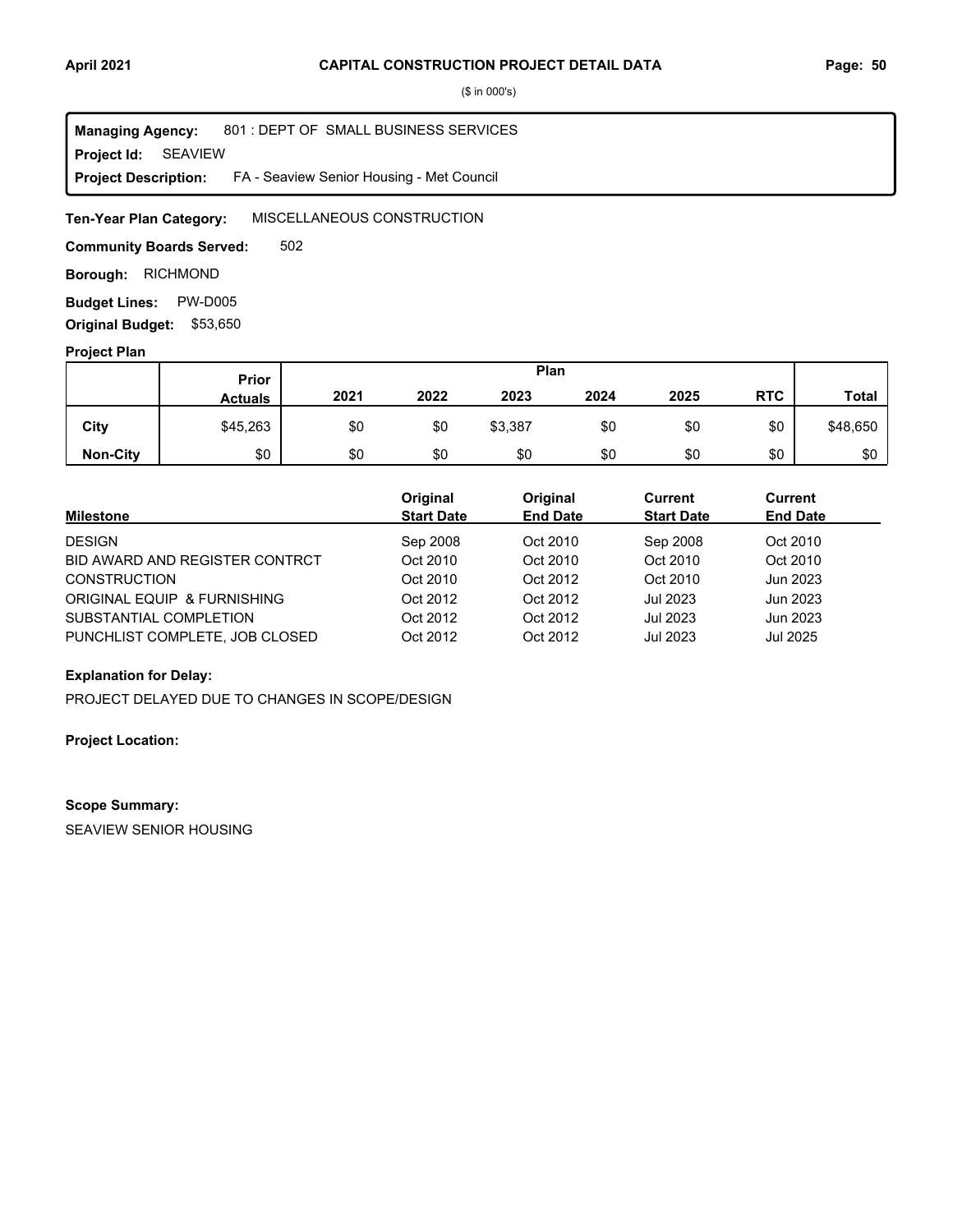**Project Id: SIBULK** 801 : DEPT OF SMALL BUSINESS SERVICES Sandy Staten Island Esplanade Emergency Bulkhead Work **Managing Agency: Project Description:** 

**MISCELLANEOUS Ten-Year Plan Category:** 

501 **Community Boards Served:** 

**Borough: RICHMOND** 

Budget Lines: ED-0409 **Original Budget:** \$2,005

#### **Project Plan**

|                 |                | Plan<br>Prior |      |       |      |         |            |              |
|-----------------|----------------|---------------|------|-------|------|---------|------------|--------------|
|                 | <b>Actuals</b> | 2021          | 2022 | 2023  | 2024 | 2025    | <b>RTC</b> | <b>Total</b> |
| City            | \$35           | \$110         | \$0  | \$349 | \$0  | \$0     | \$0        | \$494        |
| <b>Non-City</b> | \$227          | \$368         | \$0  | \$0   | \$35 | \$3,855 | \$0        | \$4,485      |

| Milestone                      | Original<br><b>Start Date</b> | Original<br><b>End Date</b> | Current<br><b>Start Date</b> | <b>Current</b><br><b>End Date</b> |
|--------------------------------|-------------------------------|-----------------------------|------------------------------|-----------------------------------|
| <b>DESIGN</b>                  | Jun 2011                      | Jul 2011                    | Jun 2014                     | Jul 2014                          |
| BID AWARD AND REGISTER CONTRCT | <b>Jul 2011</b>               | Aug 2011                    | Jul 2014                     | Aug 2014                          |
| <b>CONSTRUCTION</b>            | Aug 2011                      | Sep 2011                    | Aug 2014                     | Jun 2020                          |
| ORIGINAL EQUIP & FURNISHING    | Sep 2011                      | Sep 2011                    | Jul 2020                     | Jun 2020                          |
| SUBSTANTIAL COMPLETION         | Sep 2011                      | Sep 2012                    | Jul 2020                     | Jun 2020                          |
| PUNCHLIST COMPLETE, JOB CLOSED | Oct 2012                      | Oct 2012                    | <b>Jul 2020</b>              | Jul 2025                          |

# **Explanation for Delay:**

PROJECT DELAYED DUE TO CHANGES IN SCOPE/DESIGN

## **Project Location:**

#### **Scope Summary:**

STATEN ISLAND ESPLANADE EMERGENCY BULKHEAD WORK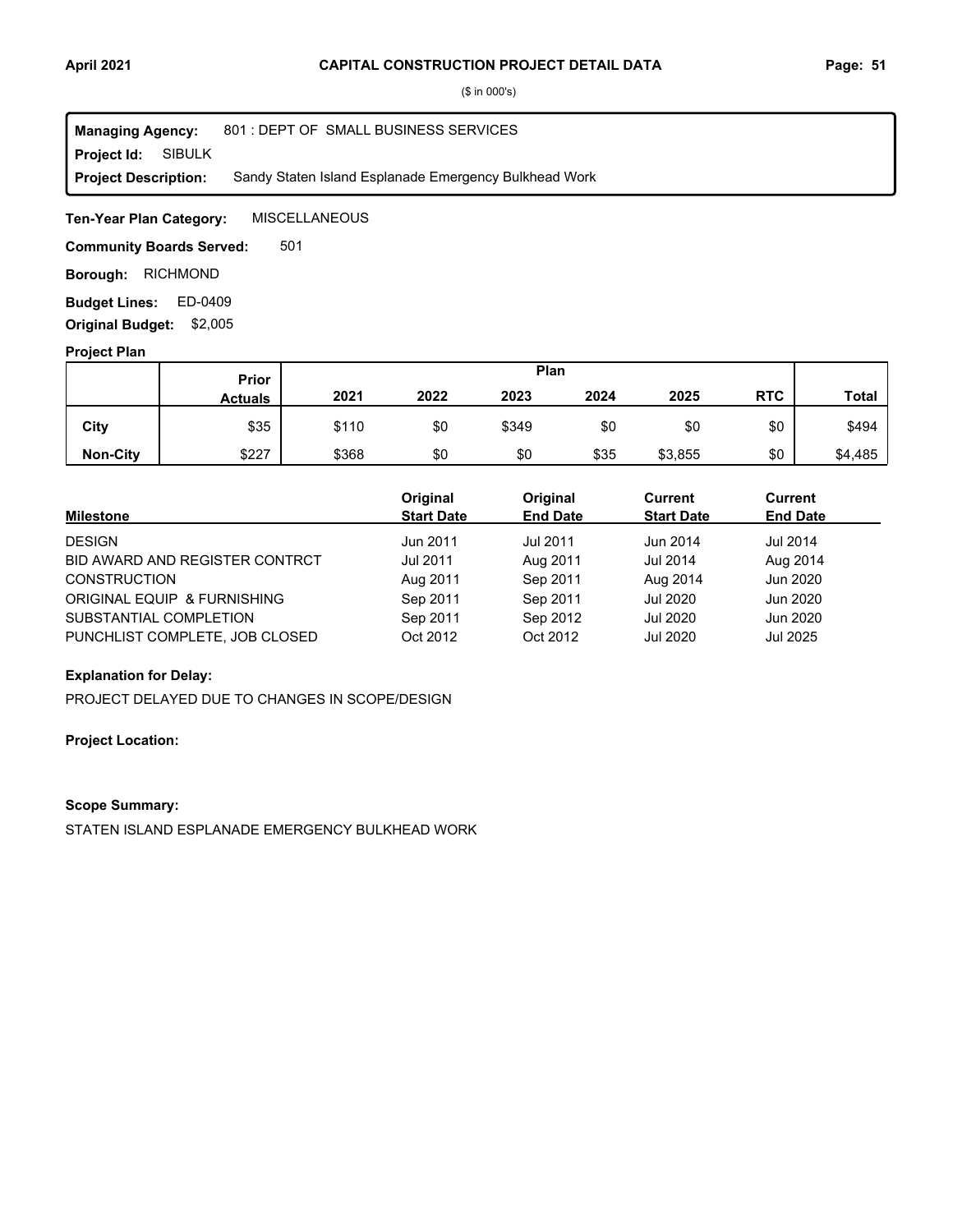**Project Id: SIESPLAND** 801 : DEPT OF SMALL BUSINESS SERVICES Staten Island North Shore Esplanade **Managing Agency: Project Description:** 

WATERFRONT DEVELOPMENT **Ten-Year Plan Category:** 

501 **Community Boards Served:** 

**Borough: RICHMOND** 

Budget Lines: ED-0409 **Original Budget:** \$10,543

#### **Project Plan**

|                 | Plan<br>Prior  |       |         |      |      |      |            |              |
|-----------------|----------------|-------|---------|------|------|------|------------|--------------|
|                 | <b>Actuals</b> | 2021  | 2022    | 2023 | 2024 | 2025 | <b>RTC</b> | <b>Total</b> |
| City            | \$6,175        | \$234 | \$0     | \$0  | \$0  | \$0  | \$0        | \$6,409      |
| <b>Non-City</b> | \$561          | \$62  | \$1,731 | \$0  | \$0  | \$0  | \$704      | \$3,058      |

| Milestone                      | Original<br><b>Start Date</b> | Original<br><b>End Date</b> | Current<br><b>Start Date</b> | <b>Current</b><br><b>End Date</b> |  |
|--------------------------------|-------------------------------|-----------------------------|------------------------------|-----------------------------------|--|
| <b>DESIGN</b>                  | <b>Jul 2000</b>               | Jul 2000                    | Mar 1920                     | Jul 1920                          |  |
| BID AWARD AND REGISTER CONTRCT | Jul 2000                      | Aug 2000                    | Apr 2011                     | Jul 2011                          |  |
| <b>CONSTRUCTION</b>            | Aug 2000                      | Jun 2007                    | Jul 2011                     | Dec 2014                          |  |
| ORIGINAL EQUIP & FURNISHING    | <b>Jul 2007</b>               | Jun 2007                    | Jan 2015                     | Dec 2014                          |  |
| SUBSTANTIAL COMPLETION         | <b>Jul 2007</b>               | Jun 2007                    | Jan 2015                     | Dec 2014                          |  |
| PUNCHLIST COMPLETE, JOB CLOSED | <b>Jul 2007</b>               | <b>Jul 2007</b>             | Dec 2014                     | Jun 2024                          |  |

## **Explanation for Delay:**

PROJECT DELAYED DUE TO CHANGES IN SCOPE/DESIGN

## **Project Location:**

SI, NY 10301

## **Scope Summary:**

INSTALLATION OF NEW PAVERS; CONCRETE & ASPHALT PAVING; BULKHEAD RECONSTRUCTION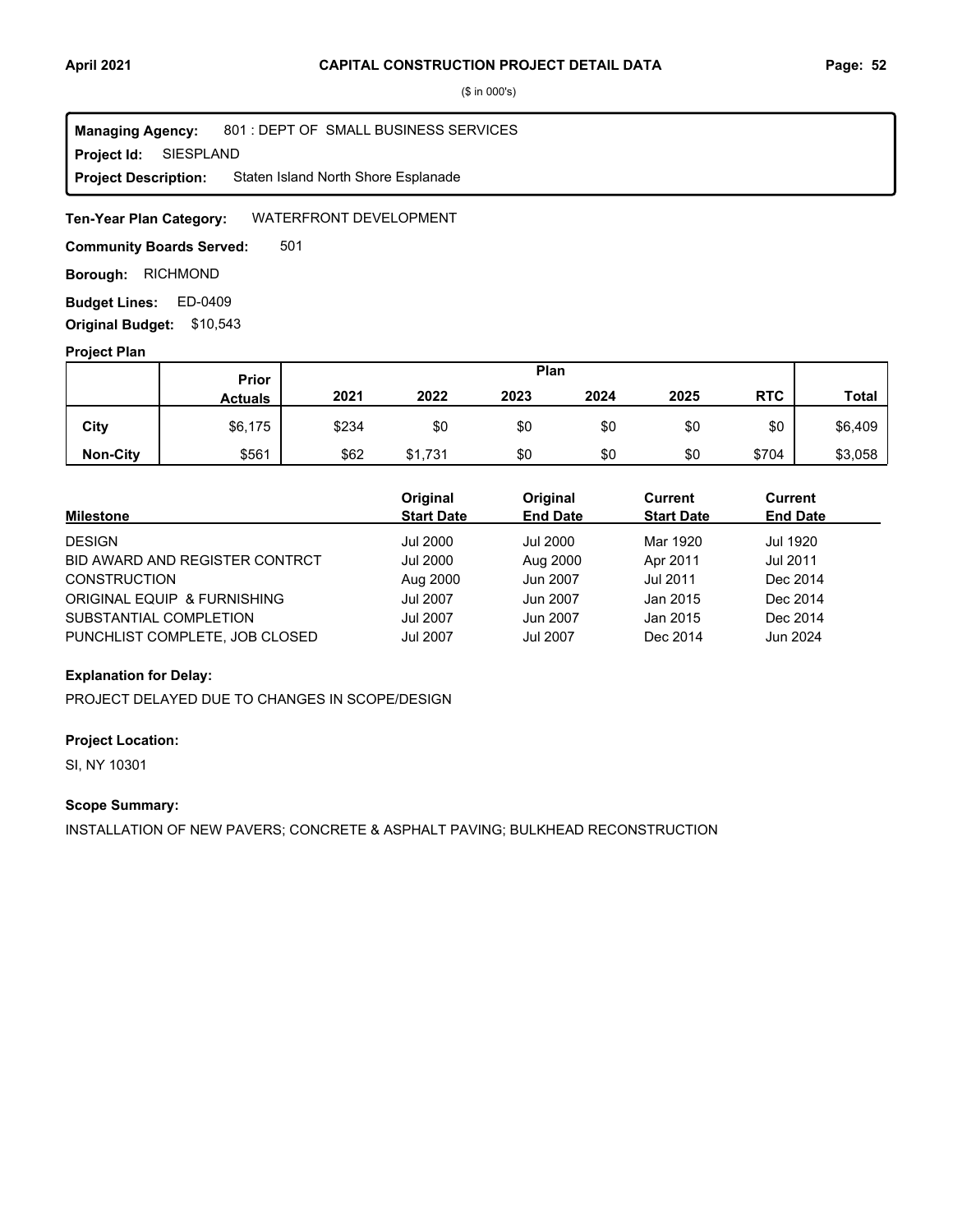**Project Id: SIHOMEPT** 801 : DEPT OF SMALL BUSINESS SERVICES Staten Island Homeport Emergency Bulkhead Work **Managing Agency: Project Description:** 

**MISCELLANEOUS Ten-Year Plan Category:** 

501 **Community Boards Served:** 

**Borough: RICHMOND** 

Budget Lines: ED-0409 **Original Budget:** \$631

## **Project Plan**

|                 | Plan<br><b>Prior</b> |      |      |      |      |       |            |              |
|-----------------|----------------------|------|------|------|------|-------|------------|--------------|
|                 | <b>Actuals</b>       | 2021 | 2022 | 2023 | 2024 | 2025  | <b>RTC</b> | <b>Total</b> |
| City            | \$43                 | \$0  | \$0  | \$0  | \$0  | \$36  | \$0        | \$79         |
| <b>Non-City</b> | \$300                | \$0  | \$0  | \$0  | \$0  | \$252 | \$0        | \$552        |

| <b>Milestone</b>               | Original<br><b>Start Date</b> | Original<br><b>End Date</b> | Current<br><b>Start Date</b> | Current<br><b>End Date</b> |
|--------------------------------|-------------------------------|-----------------------------|------------------------------|----------------------------|
| <b>DESIGN</b>                  | Dec 2011                      | Dec 2011                    | Dec 2014                     | Dec 2014                   |
| BID AWARD AND REGISTER CONTRCT | Dec 2011                      | Jan 2012                    | Dec 2014                     | Jan 2015                   |
| <b>CONSTRUCTION</b>            | Jan 2012                      | Feb 2012                    | Jan 2015                     | Jun 2020                   |
| ORIGINAL EQUIP & FURNISHING    | Feb 2012                      | Feb 2012                    | Jul 2020                     | Jun 2020                   |
| SUBSTANTIAL COMPLETION         | Feb 2012                      | Sep 2012                    | Jul 2020                     | Jun 2020                   |
| PUNCHLIST COMPLETE, JOB CLOSED | Oct 2012                      | Oct 2012                    | <b>Jul 2020</b>              | Jul 2025                   |

## **Explanation for Delay:**

PROJECT DELAYED DUE TO CHANGES IN SCOPE/DESIGN

## **Project Location:**

## **Scope Summary:**

STATEN ISLAND HOMEPORT EMERGENCY BULKHEAD WORK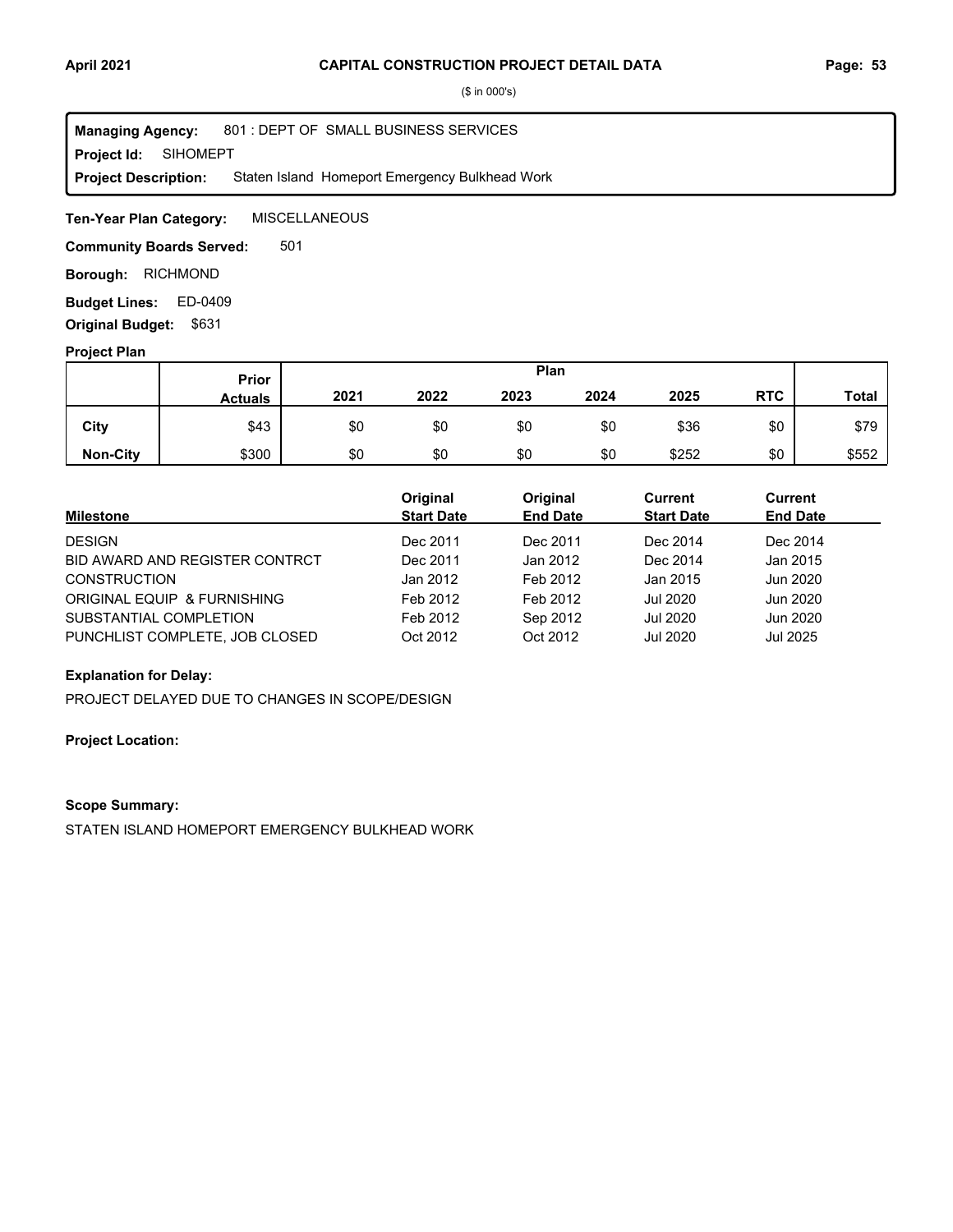#### **Project Id: SIOUTLET** 801 : DEPT OF SMALL BUSINESS SERVICES Staten Island Empire Outlets **Managing Agency: Project Description:**

**MISCELLANEOUS Ten-Year Plan Category:** 

500 **Community Boards Served:** 

**Borough: RICHMOND** 

ED-0075 **Budget Lines: Original Budget:** \$11,800

#### **Project Plan**

|                 | Plan<br>Prior  |      |      |       |      |      |            |              |
|-----------------|----------------|------|------|-------|------|------|------------|--------------|
|                 | <b>Actuals</b> | 2021 | 2022 | 2023  | 2024 | 2025 | <b>RTC</b> | <b>Total</b> |
| City            | \$11,500       | \$0  | \$0  | \$300 | \$0  | \$0  | \$0        | \$11,800     |
| <b>Non-City</b> | \$0            | \$0  | \$0  | \$0   | \$0  | \$0  | \$0        | \$0          |

| <b>Milestone</b>               | Original<br><b>Start Date</b> | Original<br><b>End Date</b> | Current<br><b>Start Date</b> | <b>Current</b><br><b>End Date</b> |
|--------------------------------|-------------------------------|-----------------------------|------------------------------|-----------------------------------|
| <b>DESIGN</b>                  | <b>Jul 2014</b>               | <b>Jul 2014</b>             | Jun 2016                     | Jul 2016                          |
| BID AWARD AND REGISTER CONTRCT | <b>Jul 2014</b>               | Aug 2014                    | Jul 2016                     | Aug 2016                          |
| <b>CONSTRUCTION</b>            | Aug 2014                      | Sep 2014                    | Aug 2016                     | Sep 2016                          |
| ORIGINAL EQUIP & FURNISHING    | Sep 2014                      | Sep 2014                    | Sep 2016                     | Sep 2016                          |
| SUBSTANTIAL COMPLETION         | Sep 2014                      | Oct 2014                    | Sep 2016                     | Oct 2016                          |
| PUNCHLIST COMPLETE, JOB CLOSED | Oct 2014                      | Oct 2014                    | Oct 2016                     | Jun 2023                          |

## **Explanation for Delay:**

PROJECT DELAYED DUE TO CHANGES IN SCOPE/DESIGN

## **Project Location:**

#### **Scope Summary:**

STATEN ISLAND EMPIRE OUTLETS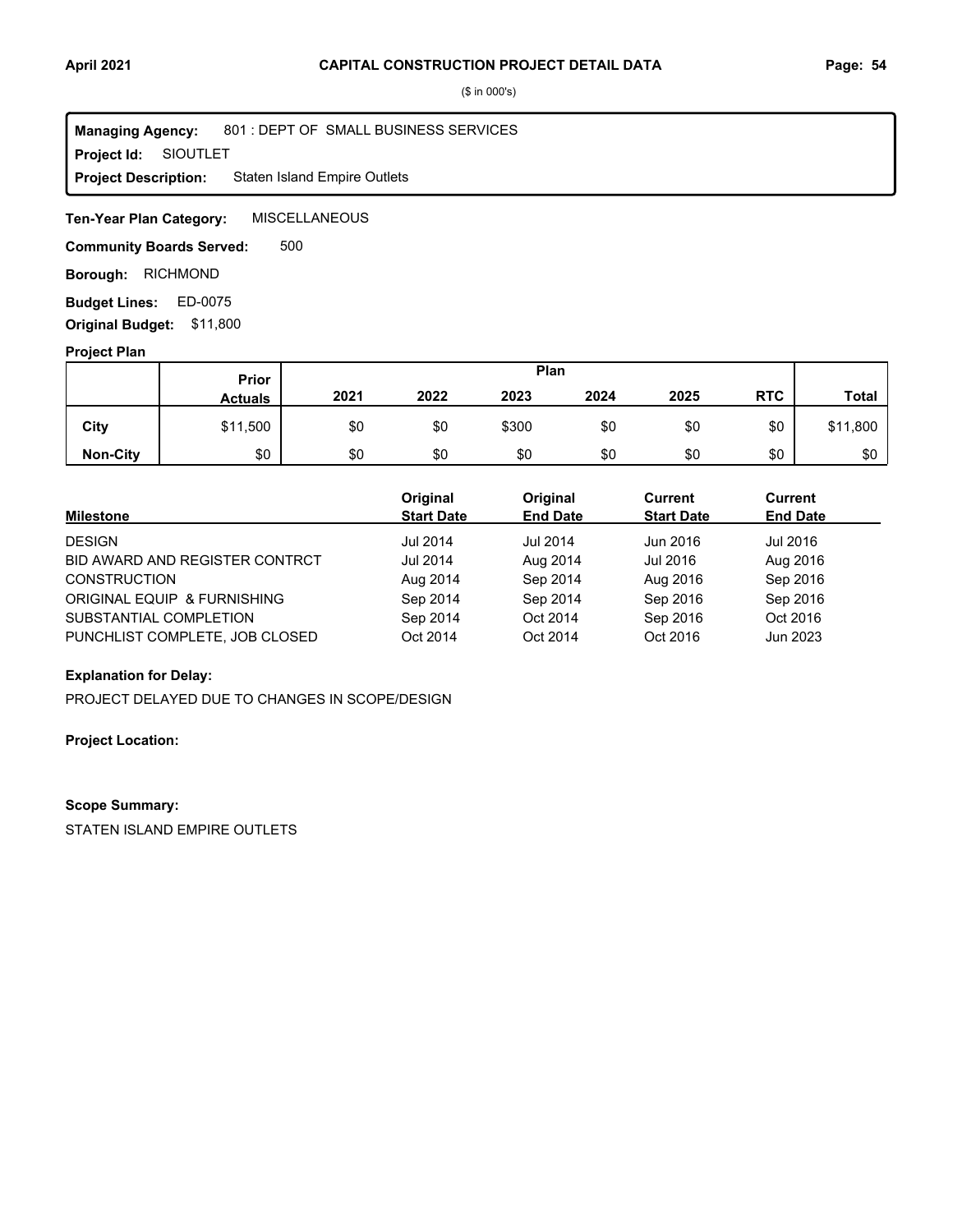**Project Id: SIPIER1A** 801 : DEPT OF SMALL BUSINESS SERVICES Staten Island Pier 1 Rehabilitation **Managing Agency: Project Description:** 

PORT DEVELOPMENT **Ten-Year Plan Category:** 

501 **Community Boards Served:** 

**Borough: RICHMOND** 

**Budget Lines: ED-R075 Original Budget:** \$2,400

#### **Project Plan**

|                 | Plan<br>Prior  |      |      |      |       |      |            |              |
|-----------------|----------------|------|------|------|-------|------|------------|--------------|
|                 | <b>Actuals</b> | 2021 | 2022 | 2023 | 2024  | 2025 | <b>RTC</b> | <b>Total</b> |
| City            | \$2,148        | \$0  | \$0  | \$0  | \$615 | \$0  | \$0        | \$2,763      |
| <b>Non-City</b> | \$0            | \$0  | \$0  | \$0  | \$0   | \$0  | \$0        | \$0          |

| Milestone                      | Original<br><b>Start Date</b> | Original<br><b>End Date</b> | Current<br><b>Start Date</b> | <b>Current</b><br><b>End Date</b> |  |
|--------------------------------|-------------------------------|-----------------------------|------------------------------|-----------------------------------|--|
| <b>DESIGN</b>                  | Sep 2008                      | Oct 2010                    | Sep 2017                     | Oct 2019                          |  |
| BID AWARD AND REGISTER CONTRCT | Oct 2010                      | Oct 2010                    | Oct 2019                     | Oct 2019                          |  |
| <b>CONSTRUCTION</b>            | Oct 2010                      | Oct 2012                    | Oct 2019                     | Oct 2021                          |  |
| ORIGINAL EQUIP & FURNISHING    | Oct 2012                      | Oct 2012                    | Oct 2021                     | Oct 2021                          |  |
| SUBSTANTIAL COMPLETION         | Oct 2012                      | Oct 2012                    | Oct 2021                     | Oct 2021                          |  |
| PUNCHLIST COMPLETE, JOB CLOSED | Oct 2012                      | Oct 2012                    | Oct 2021                     | Oct 2023                          |  |

## **Explanation for Delay:**

PROJECT DELAYED DUE TO CHANGES IN SCOPE/DESIGN

**Project Location:**

#### **Scope Summary:**

OFFSHORE PIER REHABILITATION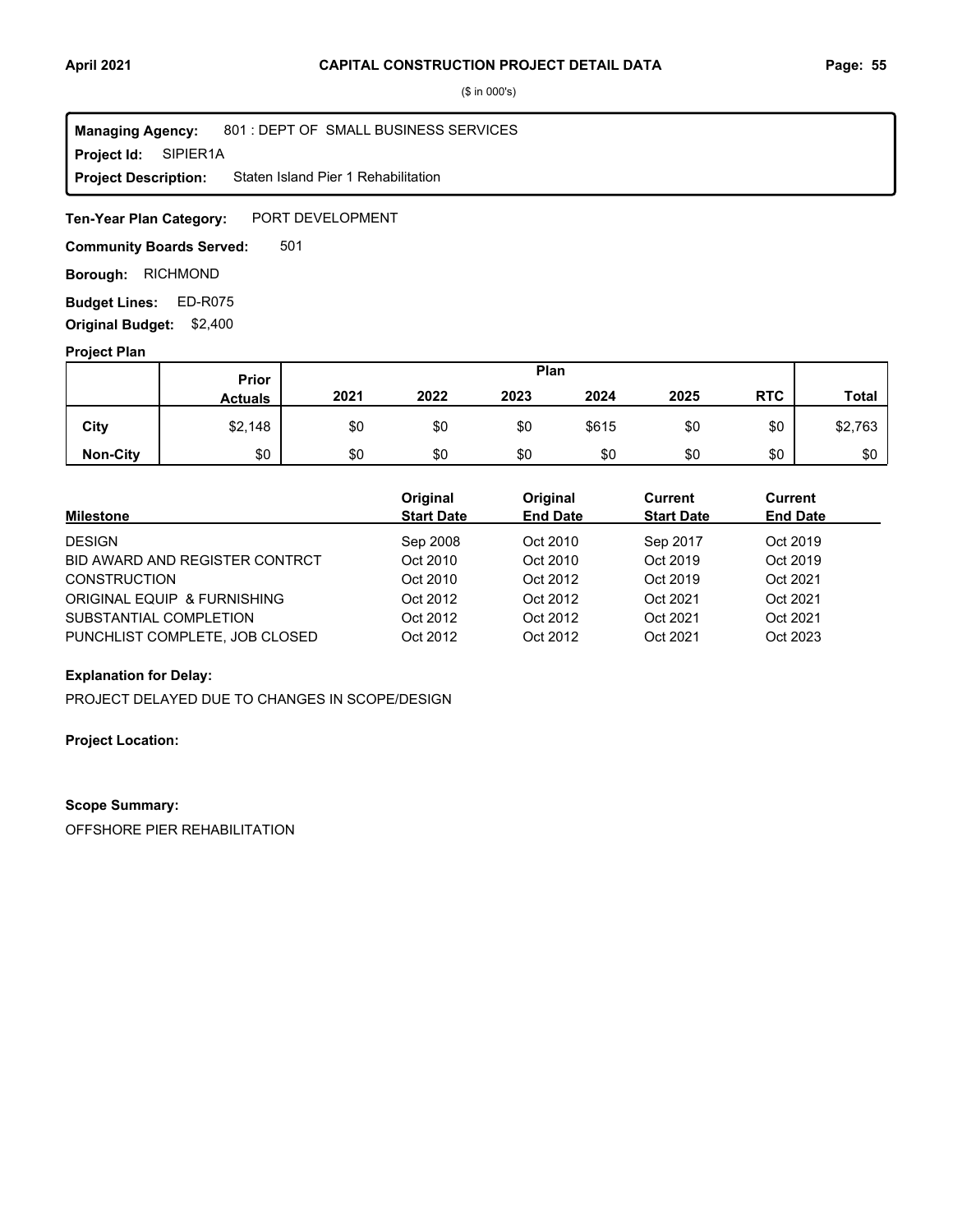**Project Id: SIWHEEL** 801 : DEPT OF SMALL BUSINESS SERVICES St. George Improvements **Managing Agency: Project Description:** 

**MISCELLANEOUS Ten-Year Plan Category:** 

501 **Community Boards Served:** 

**Borough: RICHMOND** 

**Budget Lines: ED-R075 Original Budget:** \$1,000

#### **Project Plan**

|                 | Prior          |      |      |      | Plan |      |            |              |
|-----------------|----------------|------|------|------|------|------|------------|--------------|
|                 | <b>Actuals</b> | 2021 | 2022 | 2023 | 2024 | 2025 | <b>RTC</b> | <b>Total</b> |
| City            | \$0            | \$0  | \$0  | \$0  | \$0  | \$0  | \$1,000    | \$1,000      |
| <b>Non-City</b> | \$0            | \$0  | \$0  | \$0  | \$0  | \$0  | \$0        | \$0          |

| <b>Milestone</b>               | Original<br><b>Start Date</b> | Original<br><b>End Date</b> | Current<br><b>Start Date</b> | <b>Current</b><br><b>End Date</b> |
|--------------------------------|-------------------------------|-----------------------------|------------------------------|-----------------------------------|
| <b>DESIGN</b>                  | <b>Jul 2014</b>               | <b>Jul 2014</b>             | Jul 2015                     | Jul 2015                          |
| BID AWARD AND REGISTER CONTRCT | <b>Jul 2014</b>               | Aug 2014                    | Jul 2015                     | Aug 2015                          |
| <b>CONSTRUCTION</b>            | Aug 2014                      | Sep 2014                    | Aug 2015                     | Sep 2015                          |
| ORIGINAL EQUIP & FURNISHING    | Sep 2014                      | Sep 2014                    | Sep 2015                     | Sep 2015                          |
| SUBSTANTIAL COMPLETION         | Sep 2014                      | Oct 2014                    | Sep 2015                     | Oct 2015                          |
| PUNCHLIST COMPLETE, JOB CLOSED | Oct 2014                      | Oct 2014                    | Oct 2015                     | Jun 2027                          |

## **Explanation for Delay:**

PROJECT DELAYED DUE TO CHANGES IN SCOPE/DESIGN

**Project Location:**

#### **Scope Summary:**

STATEN ISLAND WHEEL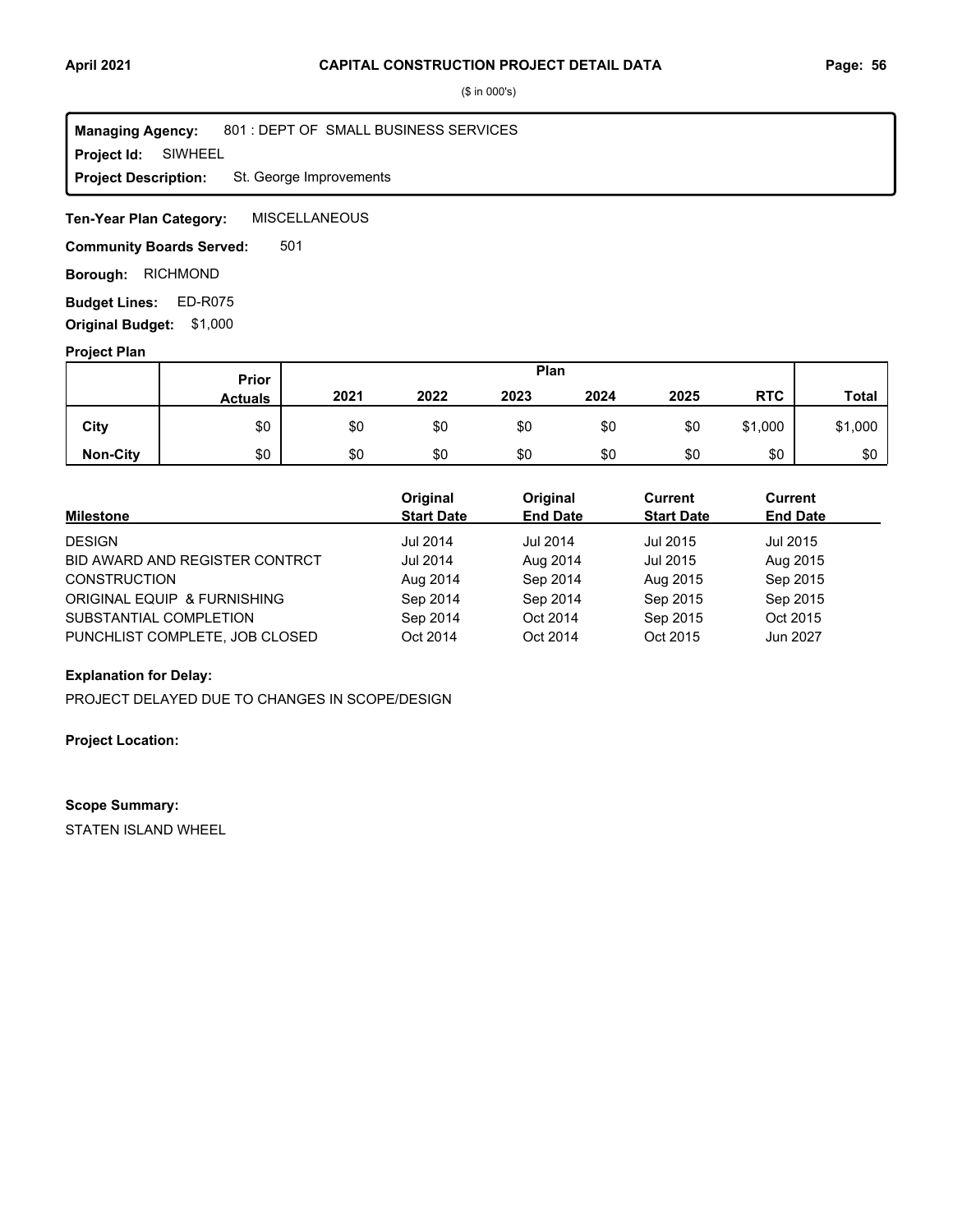**Project Id: STGRGEFIT** 801 : DEPT OF SMALL BUSINESS SERVICES St. George Ferry Terminal - Fit Out **Managing Agency: Project Description:** 

WATERFRONT DEVELOPMENT **Ten-Year Plan Category:** 

500 501 **Community Boards Served:** 

**Borough: RICHMOND** 

**Budget Lines: ED-R075 Original Budget:** \$400

## **Project Plan**

|                 | Plan<br>Prior  |      |      |      |      |      |            |              |
|-----------------|----------------|------|------|------|------|------|------------|--------------|
|                 | <b>Actuals</b> | 2021 | 2022 | 2023 | 2024 | 2025 | <b>RTC</b> | <b>Total</b> |
| City            | \$333          | \$0  | \$68 | \$0  | \$0  | \$0  | \$0        | \$401        |
| <b>Non-City</b> | \$0            | \$0  | \$0  | \$0  | \$0  | \$0  | \$0        | \$0          |

| <b>Milestone</b>               | Original<br><b>Start Date</b> | Original<br><b>End Date</b> | Current<br><b>Start Date</b> | Current<br><b>End Date</b> |  |
|--------------------------------|-------------------------------|-----------------------------|------------------------------|----------------------------|--|
| <b>DESIGN</b>                  | Sep 2013                      | Oct 2013                    | Sep 2015                     | Oct 2015                   |  |
| BID AWARD AND REGISTER CONTRCT | Oct 2013                      | Nov 2013                    | Oct 2015                     | Nov 2015                   |  |
| <b>CONSTRUCTION</b>            | Jan 2014                      | Mar 2014                    | Jan 2014                     | Mar 2014                   |  |
| ORIGINAL EQUIP & FURNISHING    | Mar 2014                      | Mar 2014                    | Mar 2014                     | Mar 2014                   |  |
| SUBSTANTIAL COMPLETION         | Mar 2014                      | Mar 2014                    | Mar 2014                     | Mar 2019                   |  |
| PUNCHLIST COMPLETE, JOB CLOSED | Mar 2014                      | Mar 2014                    | Mar 2019                     | Jun 2022                   |  |

## **Explanation for Delay:**

PROJECT DELAYED DUE TO CHANGES IN SCOPE/DESIGN

## **Project Location:**

## **Scope Summary:**

ST. GEORGE FERRY TERMINAL FIT OUT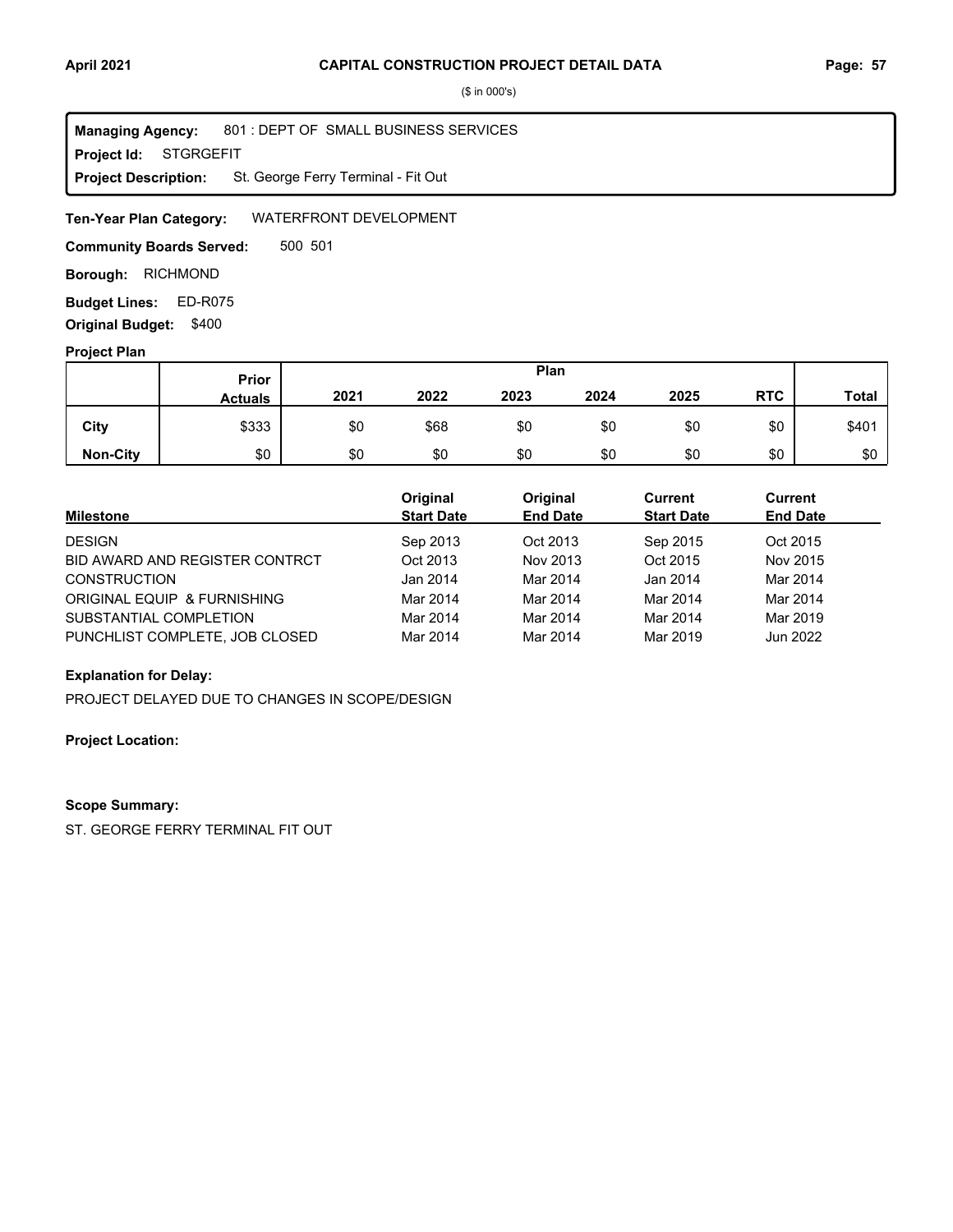**Project Id: STGSECURE** 801 : DEPT OF SMALL BUSINESS SERVICES St. George Ferry Terminal - Security **Managing Agency: Project Description:** 

#### RECONSTRUCTION OF FERRY TERMINAL FACILITIES **Ten-Year Plan Category:**

501 **Community Boards Served:** 

**Borough: RICHMOND** 

FA-0021 FA-0027 **Budget Lines: Original Budget:** \$23,350

#### **Project Plan**

|                 | Plan<br><b>Prior</b> |      |      |      |      |      |            |              |
|-----------------|----------------------|------|------|------|------|------|------------|--------------|
|                 | <b>Actuals</b>       | 2021 | 2022 | 2023 | 2024 | 2025 | <b>RTC</b> | <b>Total</b> |
| City            | \$13,826             | \$0  | \$99 | \$0  | \$0  | \$0  | \$0        | \$13,925     |
| <b>Non-City</b> | \$7,197              | \$0  | \$0  | \$0  | \$0  | \$0  | \$0        | \$7,197      |

| <b>Milestone</b>               | Original<br><b>Start Date</b> | Original<br><b>End Date</b> | Current<br><b>Start Date</b> | <b>Current</b><br><b>End Date</b> |
|--------------------------------|-------------------------------|-----------------------------|------------------------------|-----------------------------------|
| <b>DESIGN</b>                  |                               |                             |                              |                                   |
|                                | Nov 2004                      | Aug 2006                    | Oct 2016                     | Aug 2018                          |
| BID AWARD AND REGISTER CONTRCT | Aug 2006                      | Aug 2006                    | Aug 2018                     | Aug 2018                          |
| <b>CONSTRUCTION</b>            | Nov 2006                      | Nov 2007                    | Nov 2006                     | Nov 2007                          |
| ORIGINAL EQUIP & FURNISHING    | Nov 2007                      | Nov 2007                    | Nov 2007                     | Nov 2007                          |
| SUBSTANTIAL COMPLETION         | Nov 2007                      | Nov 2007                    | Nov 2007                     | Nov 2019                          |
| PUNCHLIST COMPLETE, JOB CLOSED | Nov 2007                      | Nov 2007                    | Nov 2019                     | Jun 2029                          |

## **Explanation for Delay:**

PROJECT DELAYED DUE TO CHANGES IN SCOPE/DESIGN

**Project Location:**

#### **Scope Summary:**

STG SECURITY IMPROVEMENTS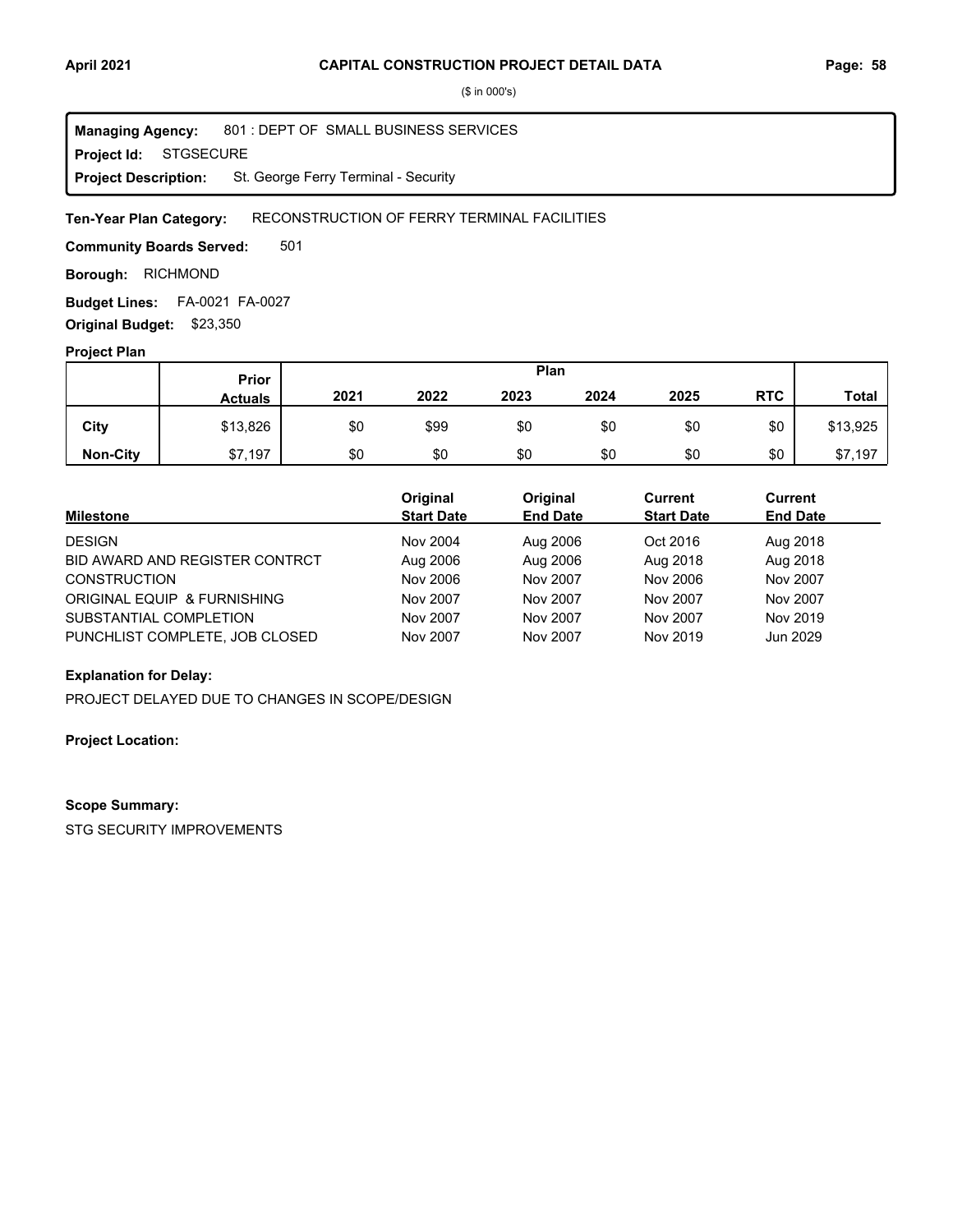#### **Project Id: SVIEWDIAB** 801 : DEPT OF SMALL BUSINESS SERVICES Sea View Diabetes Center **Managing Agency: Project Description:**

**MISCELLANEOUS Ten-Year Plan Category:** 

500 **Community Boards Served:** 

**Borough: RICHMOND** 

ED-0075 **Budget Lines: Original Budget:** \$22,800

#### **Project Plan**

|                 | Plan<br><b>Prior</b> |      |         |      |      |          |            |              |
|-----------------|----------------------|------|---------|------|------|----------|------------|--------------|
|                 | <b>Actuals</b>       | 2021 | 2022    | 2023 | 2024 | 2025     | <b>RTC</b> | <b>Total</b> |
| City            | \$0                  | \$0  | \$5,000 | \$0  | \$0  | \$15,960 | \$3,840    | \$24,800     |
| <b>Non-City</b> | \$0                  | \$0  | \$0     | \$0  | \$0  | \$0      | \$0        | \$0          |

| <b>Milestone</b>               | Original<br><b>Start Date</b> | Original<br><b>End Date</b> | Current<br><b>Start Date</b> | <b>Current</b><br><b>End Date</b> |
|--------------------------------|-------------------------------|-----------------------------|------------------------------|-----------------------------------|
| <b>DESIGN</b>                  | Jun 2021                      | Jul 2021                    | Jun 2021                     | Jul 2021                          |
| BID AWARD AND REGISTER CONTRCT | <b>Jul 2021</b>               | Aug 2021                    | Jul 2021                     | Aug 2021                          |
| <b>CONSTRUCTION</b>            | Aug 2021                      | Sep 2021                    | Aug 2021                     | Sep 2021                          |
| ORIGINAL EQUIP & FURNISHING    | Sep 2021                      | Sep 2021                    | Sep 2021                     | Sep 2021                          |
| SUBSTANTIAL COMPLETION         | Sep 2021                      | Oct 2021                    | Sep 2021                     | Oct 2021                          |
| PUNCHLIST COMPLETE, JOB CLOSED | Oct 2021                      | Jun 2023                    | Oct 2021                     | Jun 2027                          |

## **Explanation for Delay:**

PROJECT DELAYED DUE TO CHANGES IN SCOPE/DESIGN

## **Project Location:**

## **Scope Summary:**

NEW DIABETES CENTER AT SEA VIEW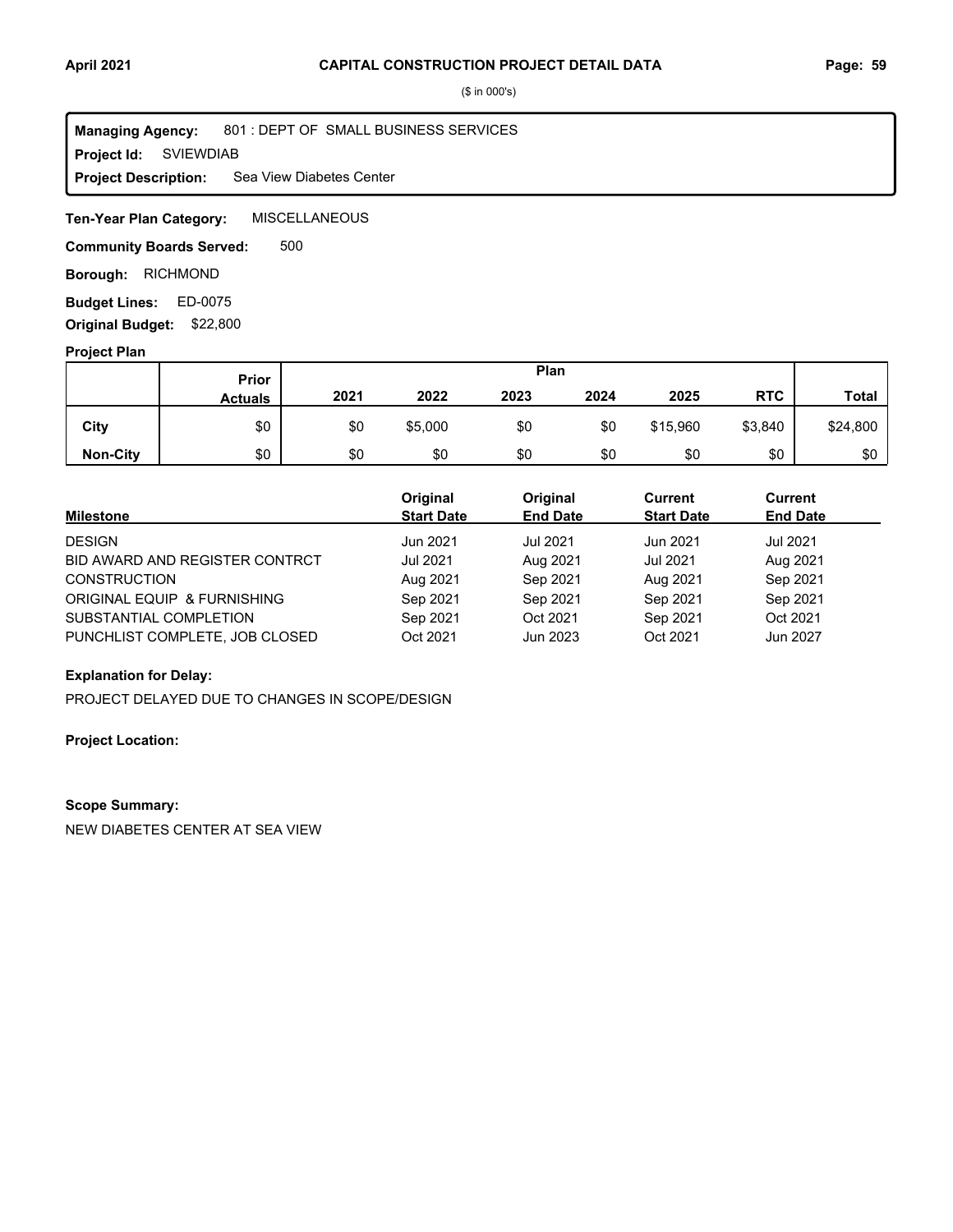**Project Id: FOTTENCBD** 801 : DEPT OF SMALL BUSINESS SERVICES Tottenville Central Business District **Managing Agency: Project Description:** 

COMMERCIAL DEVELOPMENT **Ten-Year Plan Category:** 

503 **Community Boards Served:** 

**Borough: RICHMOND** 

**Budget Lines: PW-D005 Original Budget:** \$1,358

#### **Project Plan**

|                 | Plan<br>Prior  |      |      |      |      |       |            |              |
|-----------------|----------------|------|------|------|------|-------|------------|--------------|
|                 | <b>Actuals</b> | 2021 | 2022 | 2023 | 2024 | 2025  | <b>RTC</b> | <b>Total</b> |
| City            | \$1,159        | \$0  | \$0  | \$0  | \$0  | \$100 | \$0        | \$1,259      |
| <b>Non-City</b> | \$0            | \$0  | \$0  | \$0  | \$0  | \$0   | \$0        | \$0          |

| <b>Milestone</b>               | Original<br><b>Start Date</b> | Original<br><b>End Date</b> | Current<br><b>Start Date</b> | <b>Current</b><br><b>End Date</b> |  |
|--------------------------------|-------------------------------|-----------------------------|------------------------------|-----------------------------------|--|
| <b>DESIGN</b>                  | Jul 2000                      | Jul 2000                    | Jun 2002                     | Aug 2002                          |  |
| BID AWARD AND REGISTER CONTRCT | Jul 2000                      | Aug 2000                    | Aug 2002                     | Aug 2002                          |  |
| <b>CONSTRUCTION</b>            | Aug 2000                      | Jun 2007                    | Jun 2005                     | Jul 2005                          |  |
| ORIGINAL EQUIP & FURNISHING    | <b>Jul 2007</b>               | Jun 2007                    | <b>Jul 2005</b>              | Jul 2005                          |  |
| SUBSTANTIAL COMPLETION         | <b>Jul 2007</b>               | Jun 2007                    | <b>Jul 2005</b>              | <b>Jul 2007</b>                   |  |
| PUNCHLIST COMPLETE, JOB CLOSED | <b>Jul 2007</b>               | Jul 2007                    | <b>Jul 2007</b>              | Jun 2028                          |  |

## **Explanation for Delay:**

PROJECT DELAYED DUE TO CHANGES IN SCOPE/DESIGN

**Project Location:**

**Scope Summary:**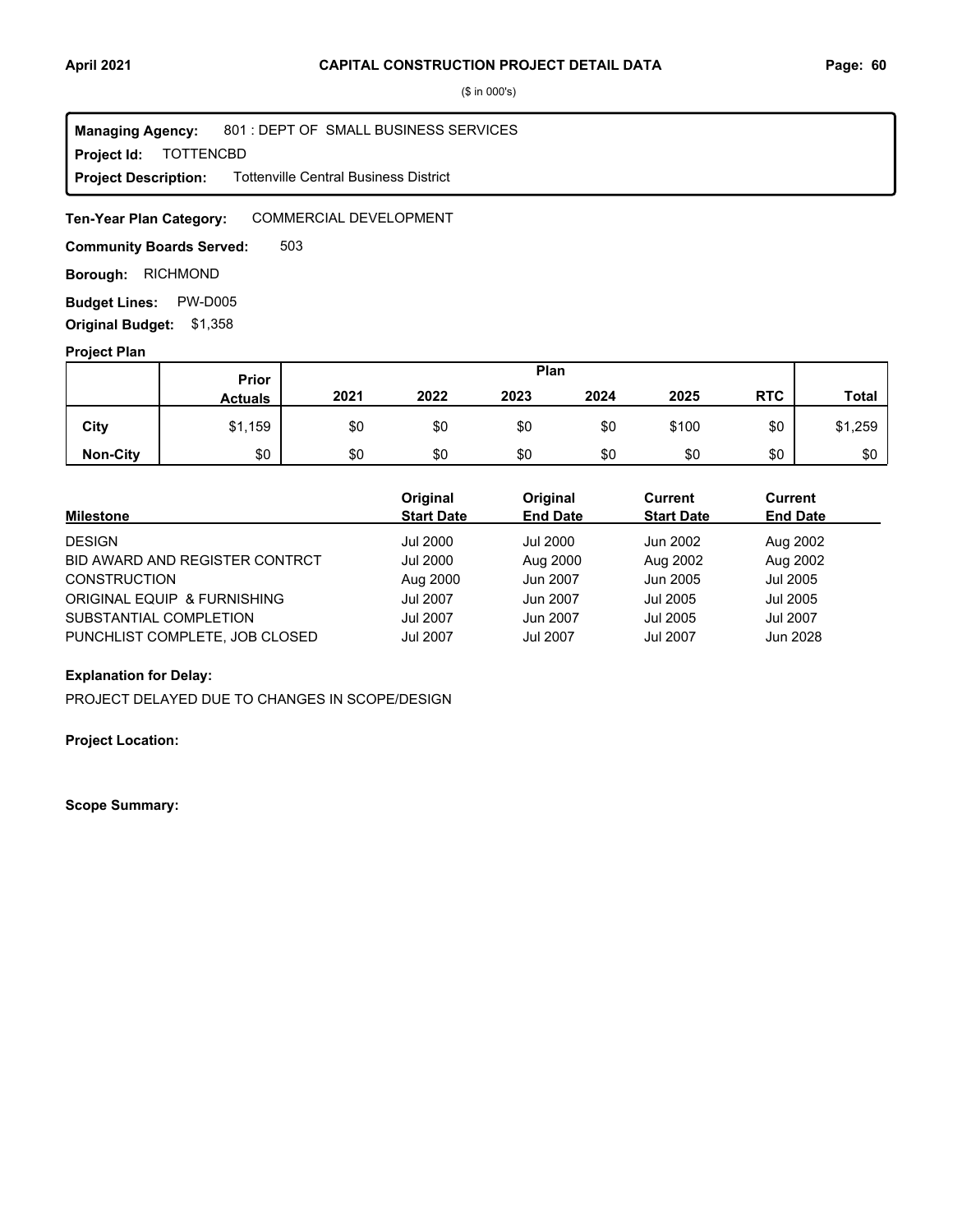**Project Id: TRAVLIFT** 801 : DEPT OF SMALL BUSINESS SERVICES Travis Avenue Lift Project -- Elevating section of Travis Av **Managing Agency: Project Description:** 

**MISCELLANEOUS Ten-Year Plan Category:** 

500 **Community Boards Served:** 

**Borough: RICHMOND** 

**Budget Lines: ED-D075 Original Budget:** \$1,500

## **Project Plan**

|                 |                | Plan<br><b>Prior</b> |      |      |      |      |            |              |
|-----------------|----------------|----------------------|------|------|------|------|------------|--------------|
|                 | <b>Actuals</b> | 2021                 | 2022 | 2023 | 2024 | 2025 | <b>RTC</b> | <b>Total</b> |
| City            | \$0            | \$3,000              | \$0  | \$0  | \$0  | \$0  | \$0        | \$3,000      |
| <b>Non-City</b> | \$0            | \$0                  | \$0  | \$0  | \$0  | \$0  | \$0        | \$0          |

| <b>Milestone</b>               | Original<br><b>Start Date</b> | Original<br><b>End Date</b> | Current<br><b>Start Date</b> | <b>Current</b><br><b>End Date</b> |
|--------------------------------|-------------------------------|-----------------------------|------------------------------|-----------------------------------|
| <b>DESIGN</b>                  | Jan 2022                      | Jan 2022                    | Jan 2021                     | Jan 2022                          |
| BID AWARD AND REGISTER CONTRCT | Jan 2022                      | Feb 2022                    | Jan 2022                     | Feb 2022                          |
| <b>CONSTRUCTION</b>            | Feb 2022                      | Mar 2022                    | Feb 2022                     | Mar 2022                          |
| ORIGINAL EQUIP & FURNISHING    | Mar 2022                      | Mar 2022                    | Mar 2022                     | Mar 2022                          |
| SUBSTANTIAL COMPLETION         | Mar 2022                      | Apr 2022                    | Mar 2022                     | Apr 2022                          |
| PUNCHLIST COMPLETE, JOB CLOSED | Apr 2022                      | Apr 2022                    | Apr 2022                     | Apr 2026                          |

# **Explanation for Delay:**

PROJECT DELAYED DUE TO CHANGES IN SCOPE/DESIGN

# **Project Location:**

# **Scope Summary:**

TRAVIS AVENUE LIFT PROJECT -- ELEVATING SECTION OF TRAVIS AVENUE TO PREVENT FLOODING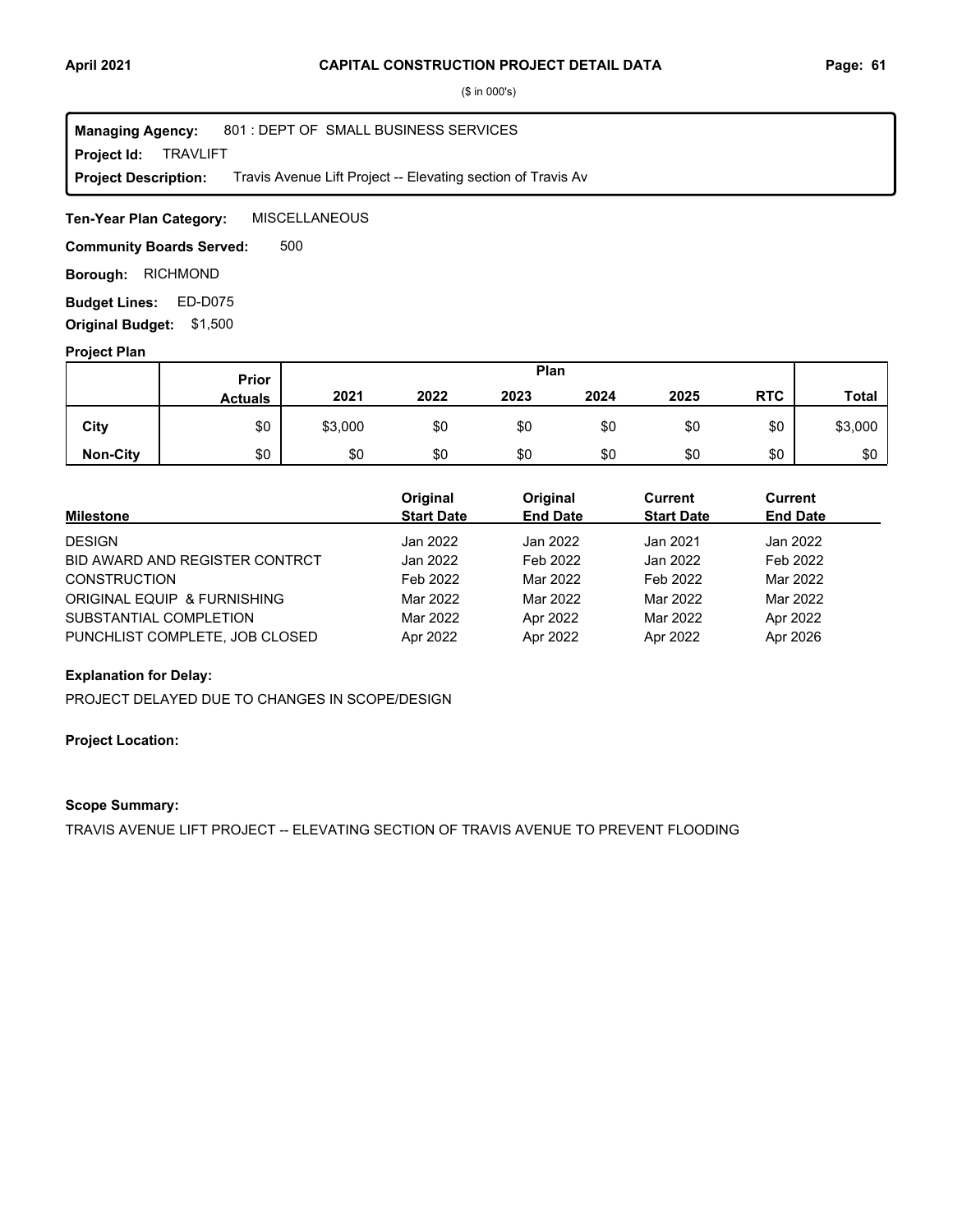#### **Project Id: TRAVSIDEW** 801 : DEPT OF SMALL BUSINESS SERVICES TRAVIS AVENUE ELEVATION - FOR SIDEWALK/WALKWAY TO NATURE PRE **Managing Agency: Project Description:**

**MISCELLANEOUS Ten-Year Plan Category:** 

500 **Community Boards Served:** 

**Borough: RICHMOND** 

Budget Lines: ED-0075 **Original Budget:** \$2,000

## **Project Plan**

|                 |                | Plan<br>Prior |      |      |      |      |            |              |
|-----------------|----------------|---------------|------|------|------|------|------------|--------------|
|                 | <b>Actuals</b> | 2021          | 2022 | 2023 | 2024 | 2025 | <b>RTC</b> | <b>Total</b> |
| City            | \$0            | \$2,000       | \$0  | \$0  | \$0  | \$0  | \$0        | \$2,000      |
| <b>Non-City</b> | \$0            | \$0           | \$0  | \$0  | \$0  | \$0  | \$0        | \$0          |

| <b>Milestone</b>               | Original<br><b>Start Date</b> | Original<br><b>End Date</b> | Current<br><b>Start Date</b> | <b>Current</b><br><b>End Date</b> |
|--------------------------------|-------------------------------|-----------------------------|------------------------------|-----------------------------------|
| <b>DESIGN</b>                  | Jan 2022                      | Jan 2022                    | Jan 2021                     | Jan 2022                          |
| BID AWARD AND REGISTER CONTRCT | Jan 2022                      | Feb 2022                    | Jan 2022                     | Feb 2022                          |
| <b>CONSTRUCTION</b>            | Feb 2022                      | Mar 2022                    | Feb 2022                     | Mar 2022                          |
| ORIGINAL EQUIP & FURNISHING    | Mar 2022                      | Mar 2022                    | Mar 2022                     | Mar 2022                          |
| SUBSTANTIAL COMPLETION         | Mar 2022                      | Apr 2022                    | Mar 2022                     | Apr 2022                          |
| PUNCHLIST COMPLETE, JOB CLOSED | Apr 2022                      | Apr 2022                    | Apr 2022                     | Apr 2026                          |

# **Explanation for Delay:**

PROJECT DELAYED DUE TO CHANGES IN SCOPE/DESIGN

# **Project Location:**

# **Scope Summary:**

TRAVIS AVENUE ELEVATION - FOR SIDEWALK/WALKWAY TO NATURE PRESERVE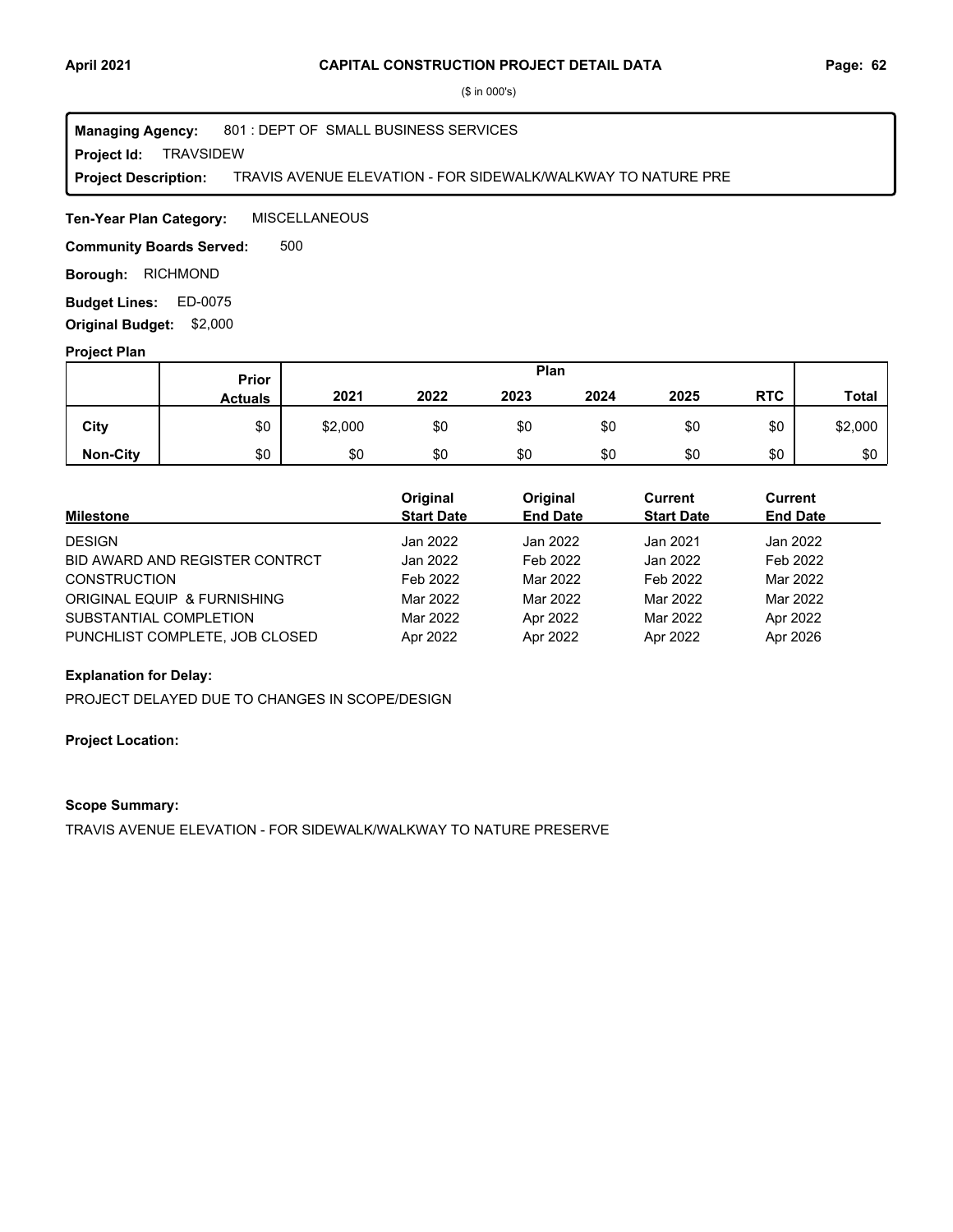**Project Id: YMCASOSH** 801 : DEPT OF SMALL BUSINESS SERVICES YMCA South Shore - Staten Island **Managing Agency: Project Description:** 

#### REHABILITATION OF NON-WATERFRONT PROPERTIES **Ten-Year Plan Category:**

500 503 **Community Boards Served:** 

**Borough: RICHMOND** 

**Budget Lines: RE-0019 Original Budget:** \$290

#### **Project Plan**

|                 |                | Plan<br>Prior |      |      |      |       |            |              |
|-----------------|----------------|---------------|------|------|------|-------|------------|--------------|
|                 | <b>Actuals</b> | 2021          | 2022 | 2023 | 2024 | 2025  | <b>RTC</b> | <b>Total</b> |
| City            | \$0            | \$0           | \$0  | \$0  | \$0  | \$250 | \$0        | \$250        |
| <b>Non-City</b> | \$0            | \$0           | \$0  | \$0  | \$0  | \$0   | \$0        | \$0          |

| <b>Milestone</b>               | Original<br><b>Start Date</b> | Original<br><b>End Date</b> | Current<br><b>Start Date</b> | <b>Current</b><br><b>End Date</b> |
|--------------------------------|-------------------------------|-----------------------------|------------------------------|-----------------------------------|
| <b>DESIGN</b>                  | Jan 2010                      | Jan 2011                    | Jan 2010                     | Jan 2011                          |
| BID AWARD AND REGISTER CONTRCT | Jan 2011                      | Jan 2011                    | Jan 2011                     | Jan 2011                          |
| <b>CONSTRUCTION</b>            | Jan 2011                      | Jan 2012                    | Jan 2011                     | Jan 2012                          |
| ORIGINAL EQUIP & FURNISHING    | Jan 2012                      | Jan 2012                    | Jan 2012                     | Jan 2012                          |
| SUBSTANTIAL COMPLETION         | Jan 2012                      | Jan 2012                    | Jan 2012                     | Jan 2012                          |
| PUNCHLIST COMPLETE, JOB CLOSED | Jan 2012                      | Jan 2012                    | Jan 2012                     | Jun 2026                          |

# **Explanation for Delay:**

PROJECT DELAYED DUE TO CHANGES IN SCOPE/DESIGN

# **Project Location:**

YMCA FACILITY.

#### **Scope Summary:**

CONSTRUCTION AT YMCA AT SOUTH SHORE.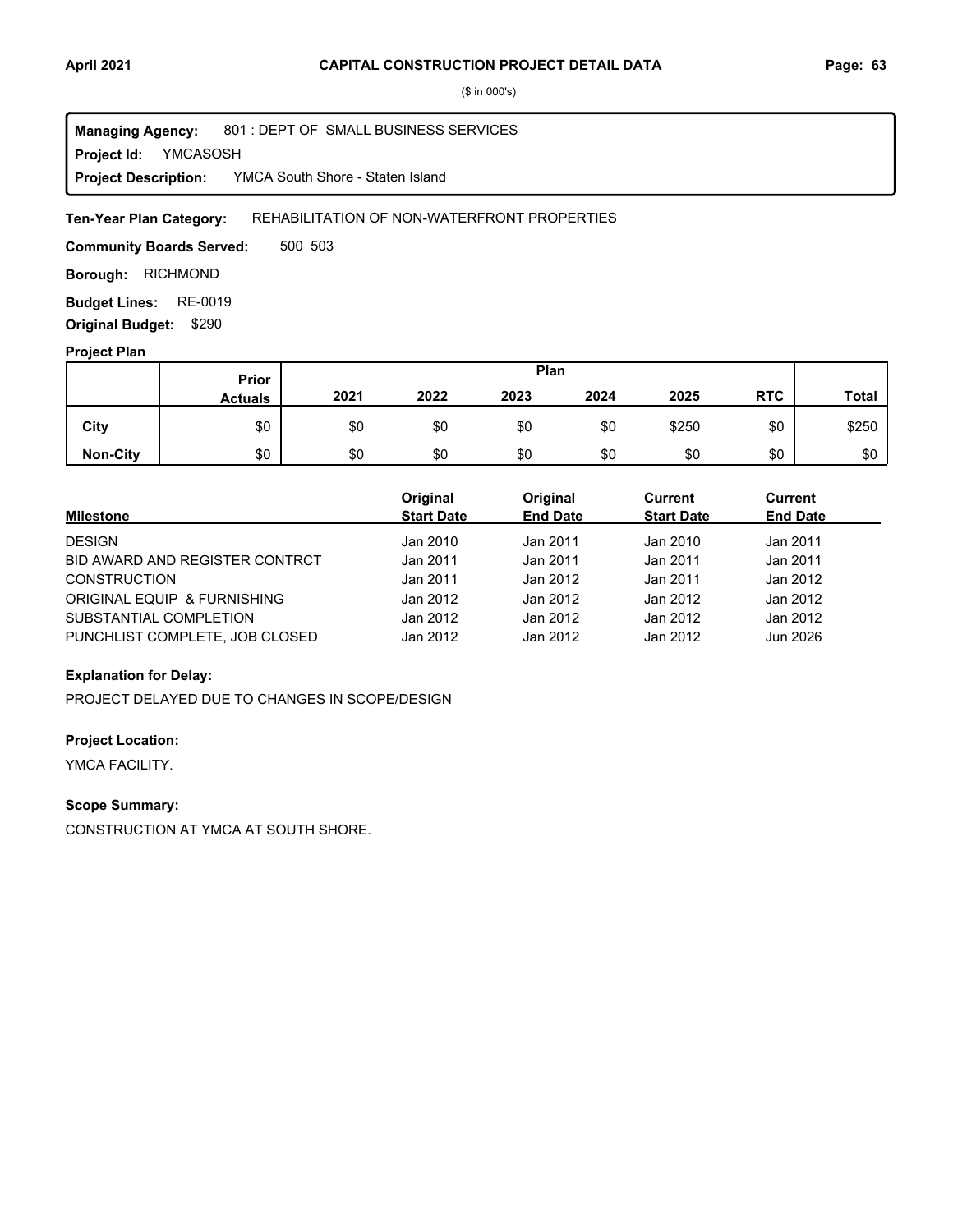**Project Id: HAM16NLSC** 806 : HOUSING PRESERVATION AND DEVEL NEW LANE HOUSES - SECURITY CAMERAS AND DOORS **Managing Agency: Project Description:** 

#### LOW TO MODERATE INCOME PUBLIC HOUSING UPGRADE **Ten-Year Plan Category:**

501 **Community Boards Served:** 

**Borough: RICHMOND** 

**Budget Lines: HA-R001 Original Budget:** \$700

## **Project Plan**

|                 | Plan<br>Prior  |       |      |      |      |      |            |              |
|-----------------|----------------|-------|------|------|------|------|------------|--------------|
|                 | <b>Actuals</b> | 2021  | 2022 | 2023 | 2024 | 2025 | <b>RTC</b> | <b>Total</b> |
| City            | \$0            | \$500 | \$0  | \$0  | \$0  | \$0  | \$0        | \$500        |
| <b>Non-City</b> | \$0            | \$0   | \$0  | \$0  | \$0  | \$0  | \$0        | \$0          |

| Milestone                      | Original<br><b>Start Date</b> | Original<br><b>End Date</b> | Current<br><b>Start Date</b> | Current<br><b>End Date</b> |
|--------------------------------|-------------------------------|-----------------------------|------------------------------|----------------------------|
| <b>DESIGN</b>                  | Mar 2016                      | Aug 2016                    | Mar 2016                     | Aug 2016                   |
| BID AWARD AND REGISTER CONTRCT | Aug 2016                      | Jan 2017                    | Aug 2016                     | Jan 2017                   |
| <b>CONSTRUCTION</b>            | Jan 2017                      | Jan 2018                    | Jan 2017                     | Jan 2018                   |
| PUNCHLIST COMPLETE, JOB CLOSED | Jan 2018                      | Jul 2018                    | Jan 2017                     | Jan 2018                   |
| PUNCHLIST COMPLETE, JOB CLOSED | Jan 2018                      | Jul 2018                    | Jan 2018                     | Jan 2021                   |

## **Explanation for Delay:**

PROJECT DELAYED DUE TO CHANGES IN SCOPE/DESIGN

#### **Project Location:**

#### **Scope Summary:**

NEW LANE HOUSES - SECURITY CAMERAS AND DOORS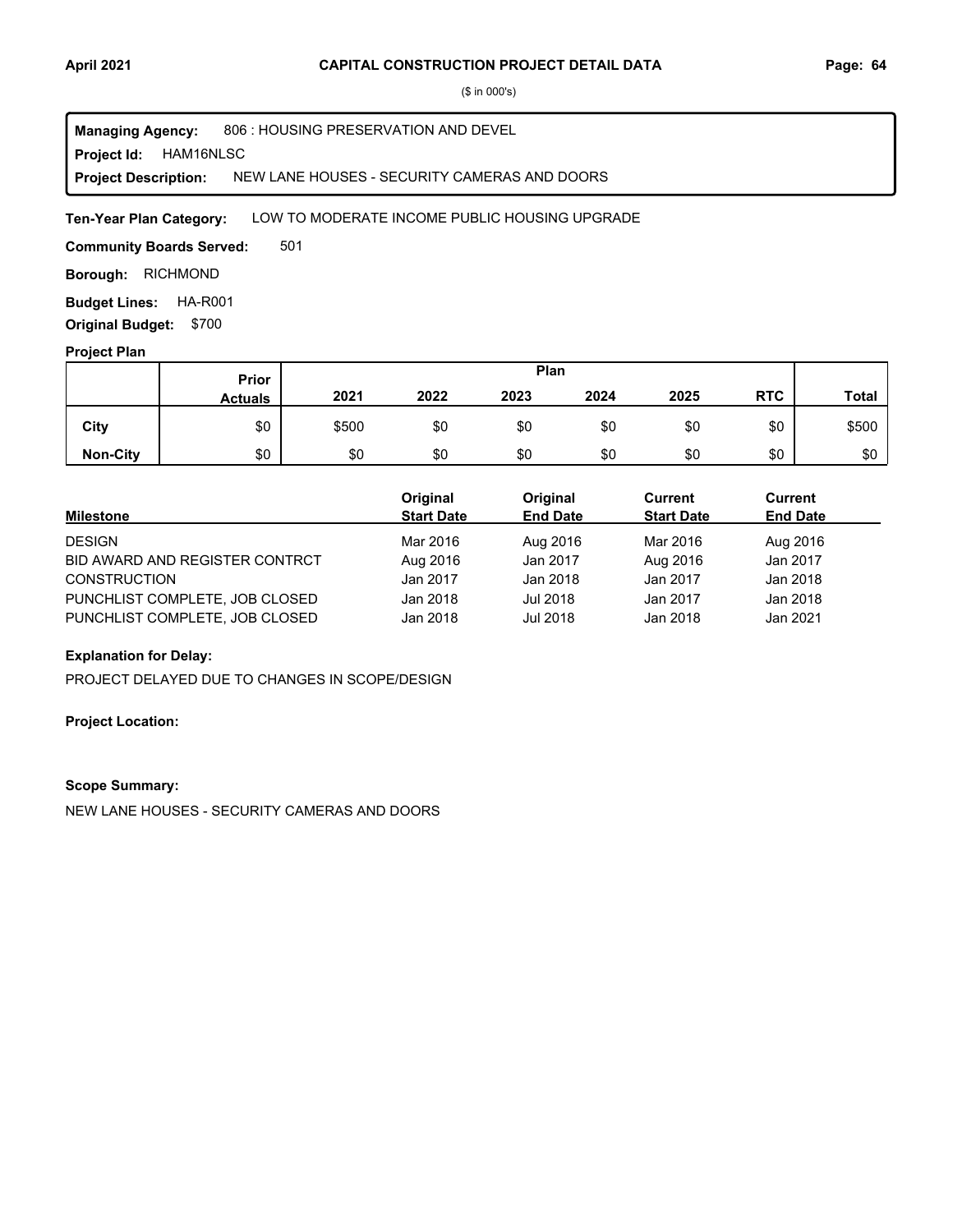**Project Id: HAM16THSC** 806 : HOUSING PRESERVATION AND DEVEL TODT HILL HOUSES SECURITY CAMERAS AND DOORS **Managing Agency: Project Description:** 

LOW TO MODERATE INCOME PUBLIC HOUSING UPGRADE **Ten-Year Plan Category:** 

502 **Community Boards Served:** 

**Borough: RICHMOND** 

**Budget Lines: HA-R001 Original Budget:** \$1,800

## **Project Plan**

|                 |                | Plan<br>Prior |      |      |      |      |            |              |
|-----------------|----------------|---------------|------|------|------|------|------------|--------------|
|                 | <b>Actuals</b> | 2021          | 2022 | 2023 | 2024 | 2025 | <b>RTC</b> | <b>Total</b> |
| City            | \$1,171        | \$1,729       | \$0  | \$0  | \$0  | \$0  | \$0        | \$2,900      |
| <b>Non-City</b> | \$0            | \$0           | \$0  | \$0  | \$0  | \$0  | \$0        | \$0          |

| Milestone                      | Original<br><b>Start Date</b> | Original<br><b>End Date</b> | Current<br><b>Start Date</b> | Current<br><b>End Date</b> |
|--------------------------------|-------------------------------|-----------------------------|------------------------------|----------------------------|
| <b>DESIGN</b>                  | Jan 2016                      | Jun 2016                    | Jan 2016                     | Jun 2016                   |
| BID AWARD AND REGISTER CONTRCT | Jun 2016                      | Nov 2016                    | Jun 2016                     | Nov 2016                   |
| <b>CONSTRUCTION</b>            | Nov 2016                      | Nov 2017                    | Nov 2016                     | Nov 2017                   |
| PUNCHLIST COMPLETE, JOB CLOSED | Nov 2017                      | May 2018                    | Nov 2016                     | Nov 2017                   |
| PUNCHLIST COMPLETE, JOB CLOSED | Nov 2017                      | May 2018                    | Nov 2017                     | Nov 2020                   |

## **Explanation for Delay:**

PROJECT DELAYED DUE TO CHANGES IN SCOPE/DESIGN

#### **Project Location:**

#### **Scope Summary:**

TOD HILL HOUSES SECURITY CAMERAS AND DOORS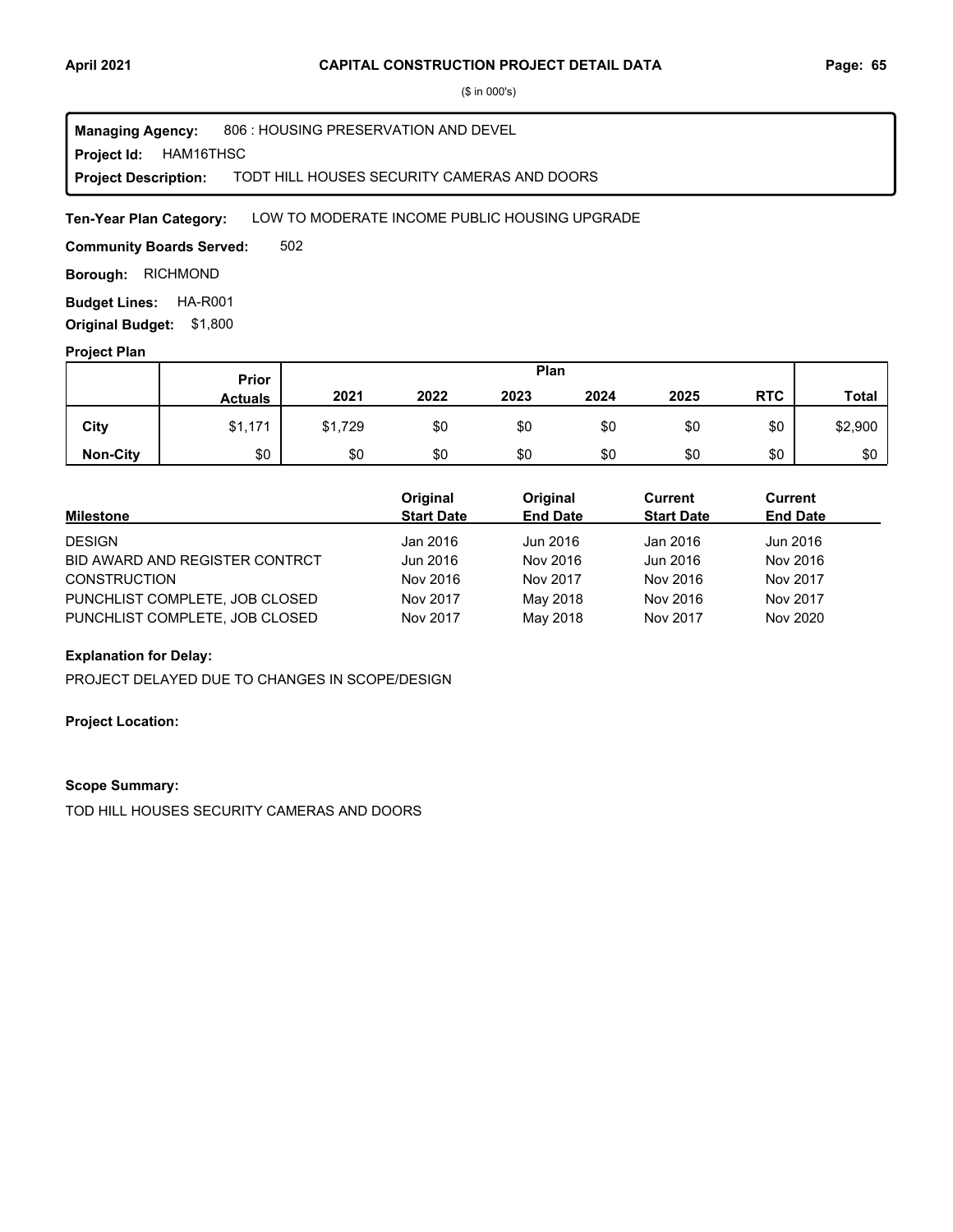#### **Project Id: HAM16WBDR** 806 : HOUSING PRESERVATION AND DEVEL WEST BRIGHTON HOUSES UPGRADING OF DOORS AND SECURITY CAMERAS **Managing Agency: Project Description:**

#### LOW TO MODERATE INCOME PUBLIC HOUSING UPGRADE **Ten-Year Plan Category:**

501 **Community Boards Served:** 

**Borough: RICHMOND** 

**Budget Lines: HA-D001 Original Budget:** \$3,200

#### **Project Plan**

|                 | Plan<br>Prior  |      |      |      |      |      |            |              |
|-----------------|----------------|------|------|------|------|------|------------|--------------|
|                 | <b>Actuals</b> | 2021 | 2022 | 2023 | 2024 | 2025 | <b>RTC</b> | <b>Total</b> |
| City            | \$0            | \$83 | \$0  | \$0  | \$0  | \$0  | \$0        | \$83         |
| <b>Non-City</b> | \$0            | \$0  | \$0  | \$0  | \$0  | \$0  | \$0        | \$0          |

| Milestone                      | Original<br><b>Start Date</b> | Original<br><b>End Date</b> | Current<br><b>Start Date</b> | Current<br><b>End Date</b> |
|--------------------------------|-------------------------------|-----------------------------|------------------------------|----------------------------|
| <b>DESIGN</b>                  | Mar 2016                      | Aug 2016                    | Mar 2016                     | Aug 2016                   |
| BID AWARD AND REGISTER CONTRCT | Aug 2016                      | Jan 2017                    | Aug 2016                     | Jan 2017                   |
| <b>CONSTRUCTION</b>            | Jan 2017                      | Jan 2018                    | Jan 2017                     | Jan 2018                   |
| PUNCHLIST COMPLETE, JOB CLOSED | Jan 2018                      | Jul 2018                    | Jan 2017                     | Jan 2018                   |
| PUNCHLIST COMPLETE, JOB CLOSED | Jan 2018                      | Jul 2018                    | Jan 2018                     | Jan 2022                   |

## **Explanation for Delay:**

PROJECT DELAYED DUE TO CHANGES IN SCOPE/DESIGN

#### **Project Location:**

#### **Scope Summary:**

UPGRADING OF DOORS AND SECURITY CAMERAS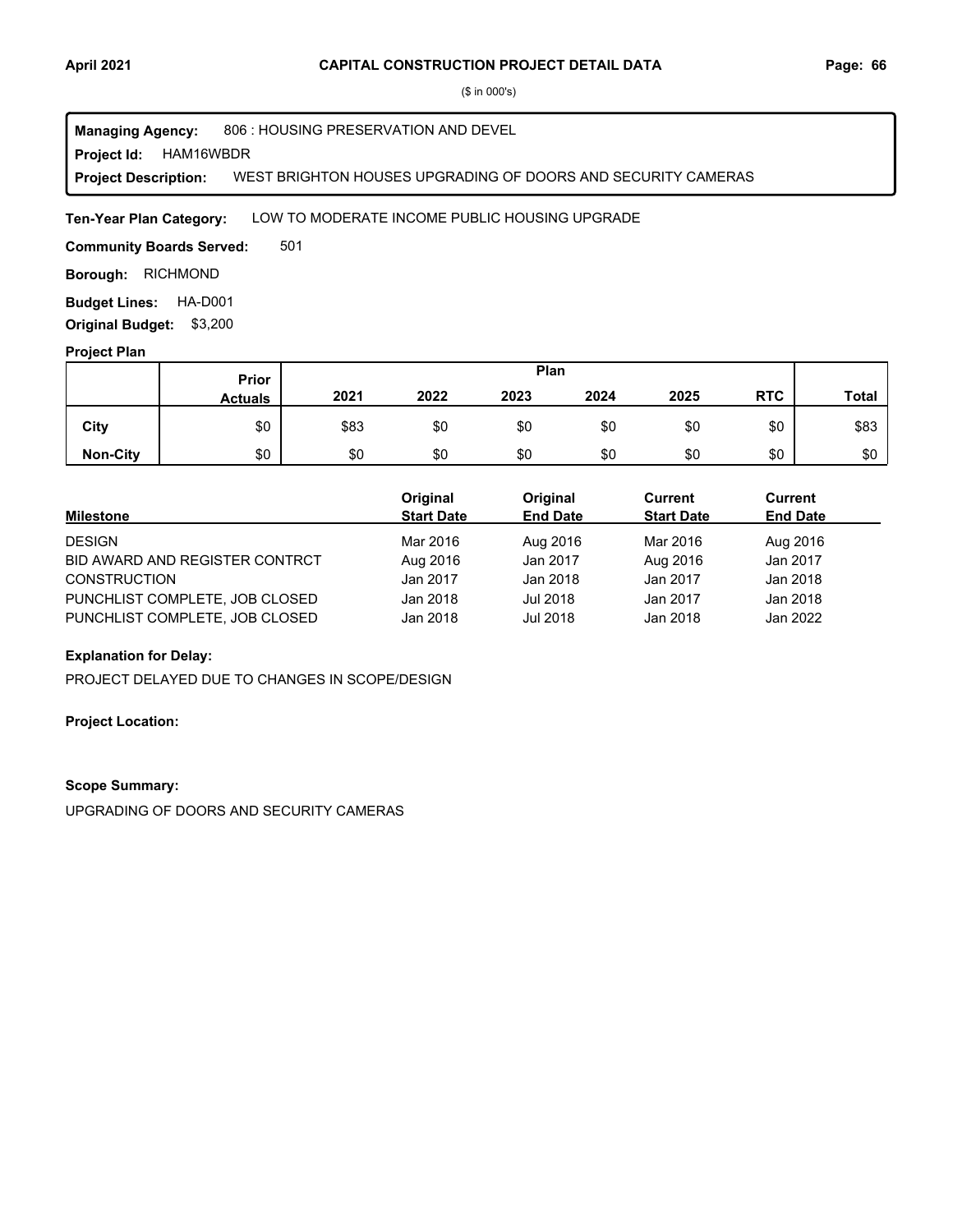**Project Id: HAM17THTV** 806 : HOUSING PRESERVATION AND DEVEL Todt Hill Cameras -- CCTV Security Cameras **Managing Agency: Project Description:** 

#### LOW TO MODERATE INCOME PUBLIC HOUSING UPGRADE **Ten-Year Plan Category:**

502 **Community Boards Served:** 

**Borough: RICHMOND** 

**Budget Lines: HA-D001 Original Budget:** \$200

#### **Project Plan**

|                 |                | Plan<br>Prior |      |      |      |      |            |              |
|-----------------|----------------|---------------|------|------|------|------|------------|--------------|
|                 | <b>Actuals</b> | 2021          | 2022 | 2023 | 2024 | 2025 | <b>RTC</b> | <b>Total</b> |
| City            | \$0            | \$200         | \$0  | \$0  | \$0  | \$0  | \$0        | \$200        |
| <b>Non-City</b> | \$0            | \$0           | \$0  | \$0  | \$0  | \$0  | \$0        | \$0          |

| <b>Milestone</b>               | Original<br><b>Start Date</b> | Original<br><b>End Date</b> | Current<br><b>Start Date</b> | Current<br><b>End Date</b> |
|--------------------------------|-------------------------------|-----------------------------|------------------------------|----------------------------|
| <b>DESIGN</b>                  | Feb 2017                      | <b>Jul 2017</b>             | Feb 2017                     | <b>Jul 2017</b>            |
| BID AWARD AND REGISTER CONTRCT | <b>Jul 2017</b>               | Dec 2017                    | <b>Jul 2017</b>              | Dec 2017                   |
| <b>CONSTRUCTION</b>            | Dec 2017                      | Dec 2018                    | Dec 2017                     | Dec 2018                   |
| PUNCHLIST COMPLETE, JOB CLOSED | Dec 2018                      | Jun 2019                    | Dec 2017                     | Dec 2018                   |
| PUNCHLIST COMPLETE, JOB CLOSED | Dec 2018                      | Jun 2019                    | Dec 2018                     | Dec 2020                   |

#### **Explanation for Delay:**

PROJECT DELAYED DUE TO CHANGES IN SCOPE/DESIGN

#### **Project Location:**

#### **Scope Summary:**

INSTALLATION OF SECURITY CAMERAS AT TODT HILL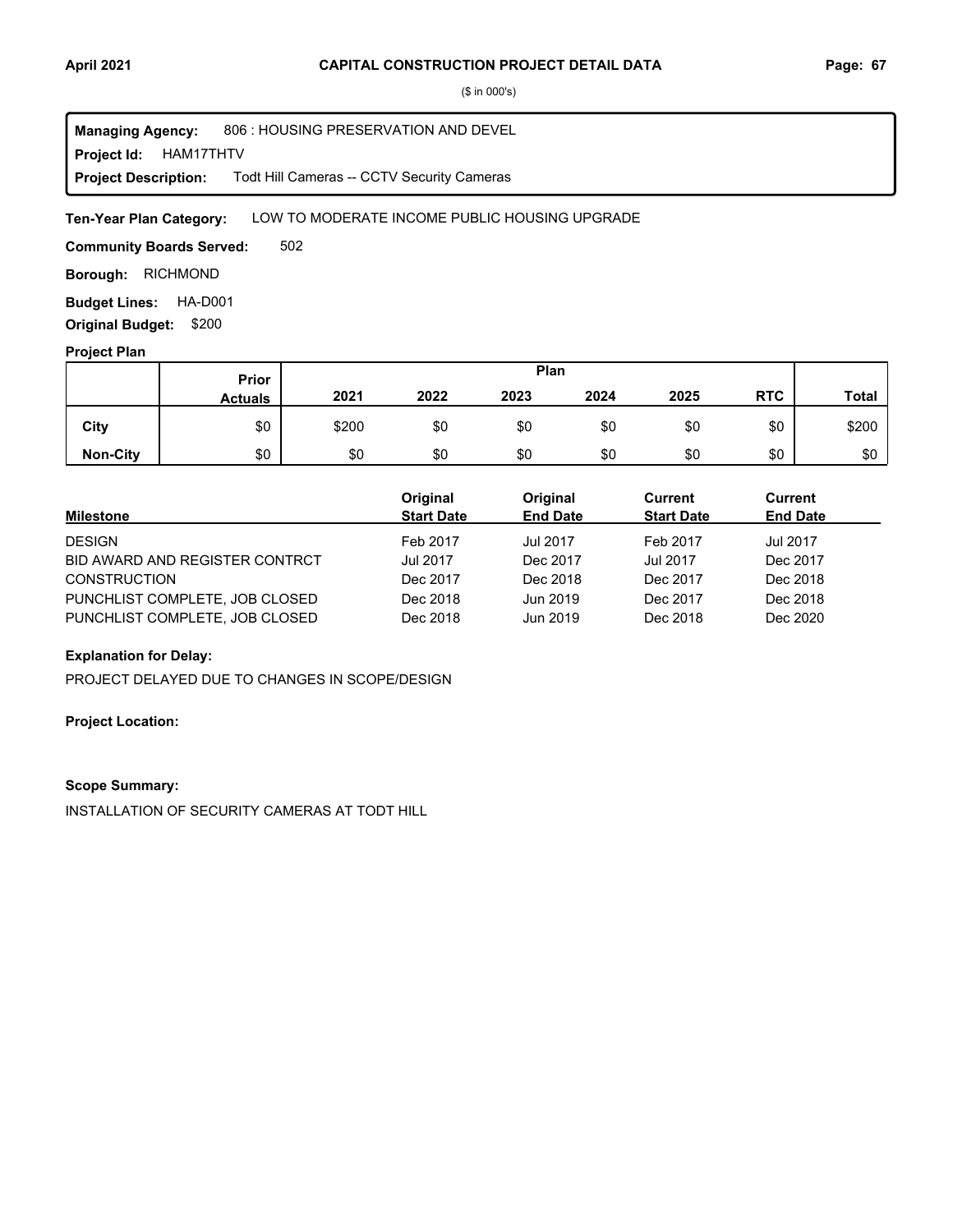**Project Id: HAM18CSLF** 806 : HOUSING PRESERVATION AND DEVEL CASSIDY LAFAYETTE SECURITY CAMERAS **Managing Agency: Project Description:** 

#### LOW TO MODERATE INCOME PUBLIC HOUSING UPGRADE **Ten-Year Plan Category:**

501 **Community Boards Served:** 

**Borough: RICHMOND** 

**Budget Lines: HA-D001 Original Budget:** \$2,760

#### **Project Plan**

|                 |                | Plan<br>Prior |      |      |      |      |            |         |
|-----------------|----------------|---------------|------|------|------|------|------------|---------|
|                 | <b>Actuals</b> | 2021          | 2022 | 2023 | 2024 | 2025 | <b>RTC</b> | Total   |
| City            | \$0            | \$2,760       | \$0  | \$0  | \$0  | \$0  | \$0        | \$2,760 |
| <b>Non-City</b> | \$0            | \$0           | \$0  | \$0  | \$0  | \$0  | \$0        | \$0     |

| <b>Milestone</b>               | Original<br><b>Start Date</b> | Original<br><b>End Date</b> | Current<br><b>Start Date</b> | Current<br><b>End Date</b> |
|--------------------------------|-------------------------------|-----------------------------|------------------------------|----------------------------|
| <b>DESIGN</b>                  | Jan 2018                      | Jun 2018                    | Jan 2018                     | Jun 2018                   |
| BID AWARD AND REGISTER CONTRCT | Jul 2018                      | Dec 2018                    | Jul 2018                     | Dec 2018                   |
| <b>CONSTRUCTION</b>            | Dec 2018                      | Dec 2019                    | Dec 2018                     | Dec 2019                   |
| PUNCHLIST COMPLETE, JOB CLOSED | Dec 2019                      | Jun 2020                    | Dec 2018                     | Dec 2019                   |
| PUNCHLIST COMPLETE, JOB CLOSED | Dec 2019                      | Jun 2020                    | Dec 2019                     | May 2021                   |

## **Explanation for Delay:**

PROJECT DELAYED DUE TO CHANGES IN SCOPE/DESIGN

#### **Project Location:**

#### **Scope Summary:**

INSTALL SECURITY CAMERAS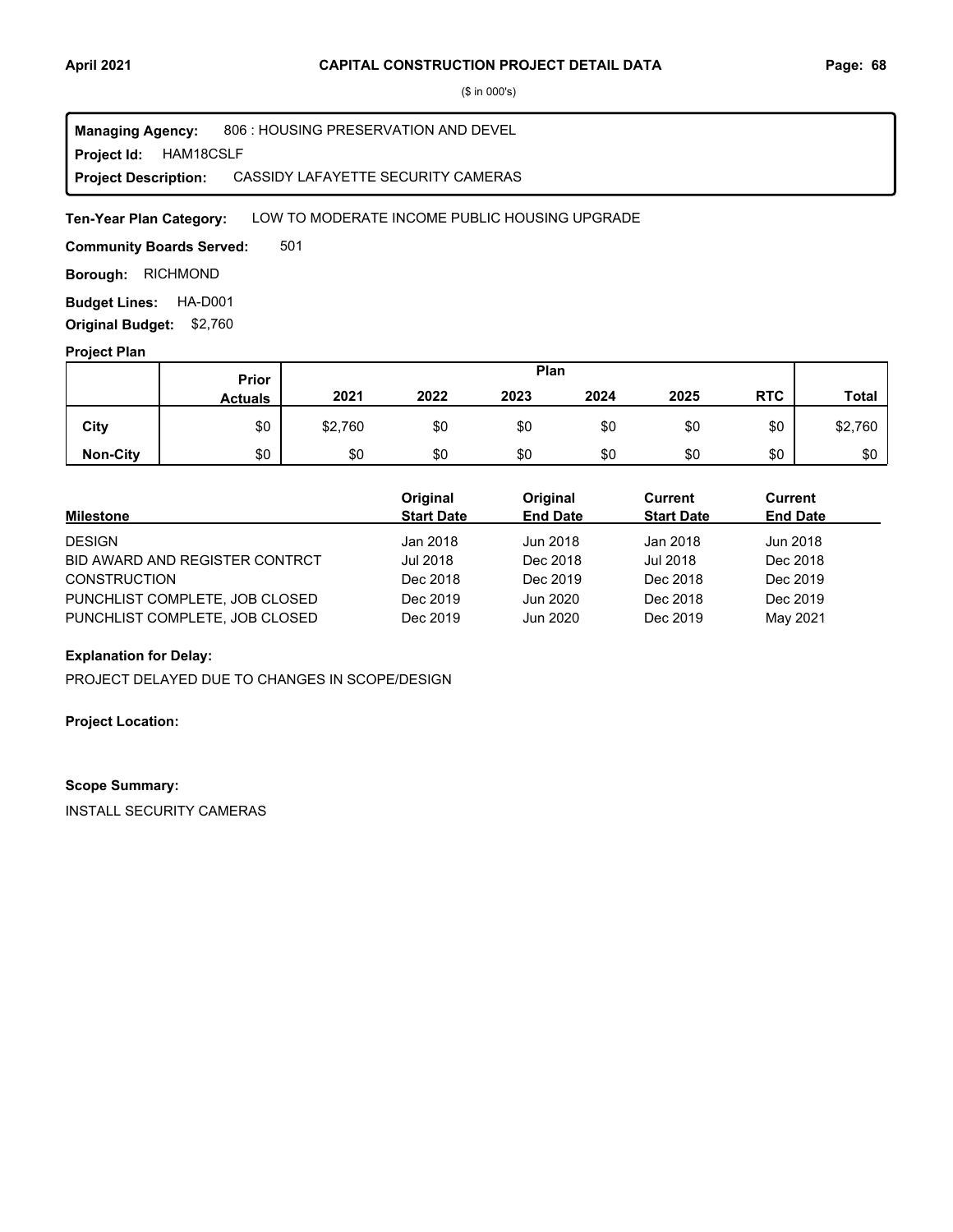**Project Id: HAM18NLAC** 806 : HOUSING PRESERVATION AND DEVEL NEW LANE SHORES LUNCH ROOM AC **Managing Agency: Project Description:** 

LOW TO MODERATE INCOME PUBLIC HOUSING CONSTRUCTION **Ten-Year Plan Category:** 

501 **Community Boards Served:** 

**Borough: RICHMOND** 

**Budget Lines: HA-D001 Original Budget:** \$600

## **Project Plan**

|                 |                | Plan<br>Prior |      |      |      |      |            |              |
|-----------------|----------------|---------------|------|------|------|------|------------|--------------|
|                 | <b>Actuals</b> | 2021          | 2022 | 2023 | 2024 | 2025 | <b>RTC</b> | <b>Total</b> |
| City            | \$278          | \$322         | \$0  | \$0  | \$0  | \$0  | \$0        | \$600        |
| <b>Non-City</b> | \$0            | \$0           | \$0  | \$0  | \$0  | \$0  | \$0        | \$0          |

| <b>Milestone</b>               | Original<br><b>Start Date</b> | Original<br><b>End Date</b> | Current<br><b>Start Date</b> | Current<br><b>End Date</b> |
|--------------------------------|-------------------------------|-----------------------------|------------------------------|----------------------------|
| <b>DESIGN</b>                  | May 2018                      | Oct 2018                    | May 2018                     | Oct 2018                   |
| BID AWARD AND REGISTER CONTRCT | Oct 2018                      | Apr 2019                    | Oct 2018                     | Apr 2019                   |
| <b>CONSTRUCTION</b>            | Apr 2019                      | Apr 2020                    | Apr 2019                     | Apr 2020                   |
| PUNCHLIST COMPLETE, JOB CLOSED | Apr 2020                      | Oct 2020                    | Apr 2019                     | Apr 2020                   |
| PUNCHLIST COMPLETE, JOB CLOSED | Apr 2020                      | Oct 2020                    | Apr 2020                     | Oct 2020                   |

## **Explanation for Delay:**

**Project Location:**

#### **Scope Summary:**

AIR CONDITIONING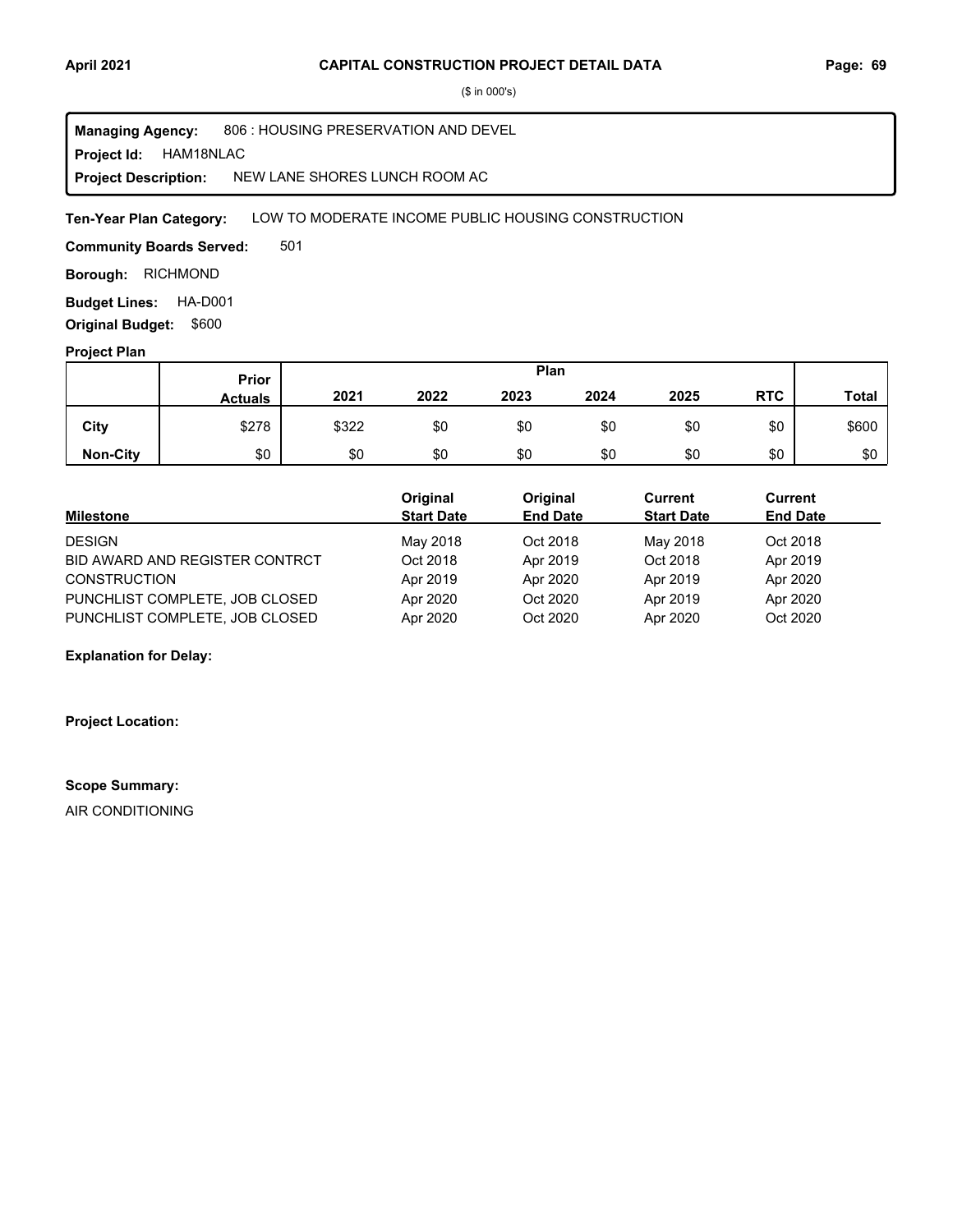**Project Id: HAM18THGR** 806 : HOUSING PRESERVATION AND DEVEL TODT HILL GROUNDS UPDATES **Managing Agency: Project Description:** 

#### LOW TO MODERATE INCOME PUBLIC HOUSING UPGRADE **Ten-Year Plan Category:**

502 **Community Boards Served:** 

**Borough: RICHMOND** 

**Budget Lines: HA-D001 Original Budget:** \$500

#### **Project Plan**

|                 |                | Plan<br>Prior |      |      |      |      |            |       |
|-----------------|----------------|---------------|------|------|------|------|------------|-------|
|                 | <b>Actuals</b> | 2021          | 2022 | 2023 | 2024 | 2025 | <b>RTC</b> | Total |
| City            | \$0            | \$500         | \$0  | \$0  | \$0  | \$0  | \$0        | \$500 |
| <b>Non-City</b> | \$0            | \$0           | \$0  | \$0  | \$0  | \$0  | \$0        | \$0   |

| <b>Milestone</b>               | Original<br><b>Start Date</b> | Original<br><b>End Date</b> | Current<br><b>Start Date</b> | Current<br><b>End Date</b> |
|--------------------------------|-------------------------------|-----------------------------|------------------------------|----------------------------|
| <b>DESIGN</b>                  | Jan 2018                      | Jul 2018                    | Jan 2018                     | Jul 2018                   |
| BID AWARD AND REGISTER CONTRCT | Jul 2018                      | Jan 2019                    | Jul 2018                     | Jan 2019                   |
| <b>CONSTRUCTION</b>            | Jan 2019                      | Jan 2020                    | Jan 2019                     | Jan 2020                   |
| PUNCHLIST COMPLETE, JOB CLOSED | Jan 2020                      | Jul 2020                    | Jan 2019                     | Jan 2020                   |
| PUNCHLIST COMPLETE, JOB CLOSED | Jan 2020                      | Jul 2020                    | Jan 2020                     | <b>Jul 2020</b>            |

#### **Explanation for Delay:**

**Project Location:**

# **Scope Summary:**

UPDATE GROUNDS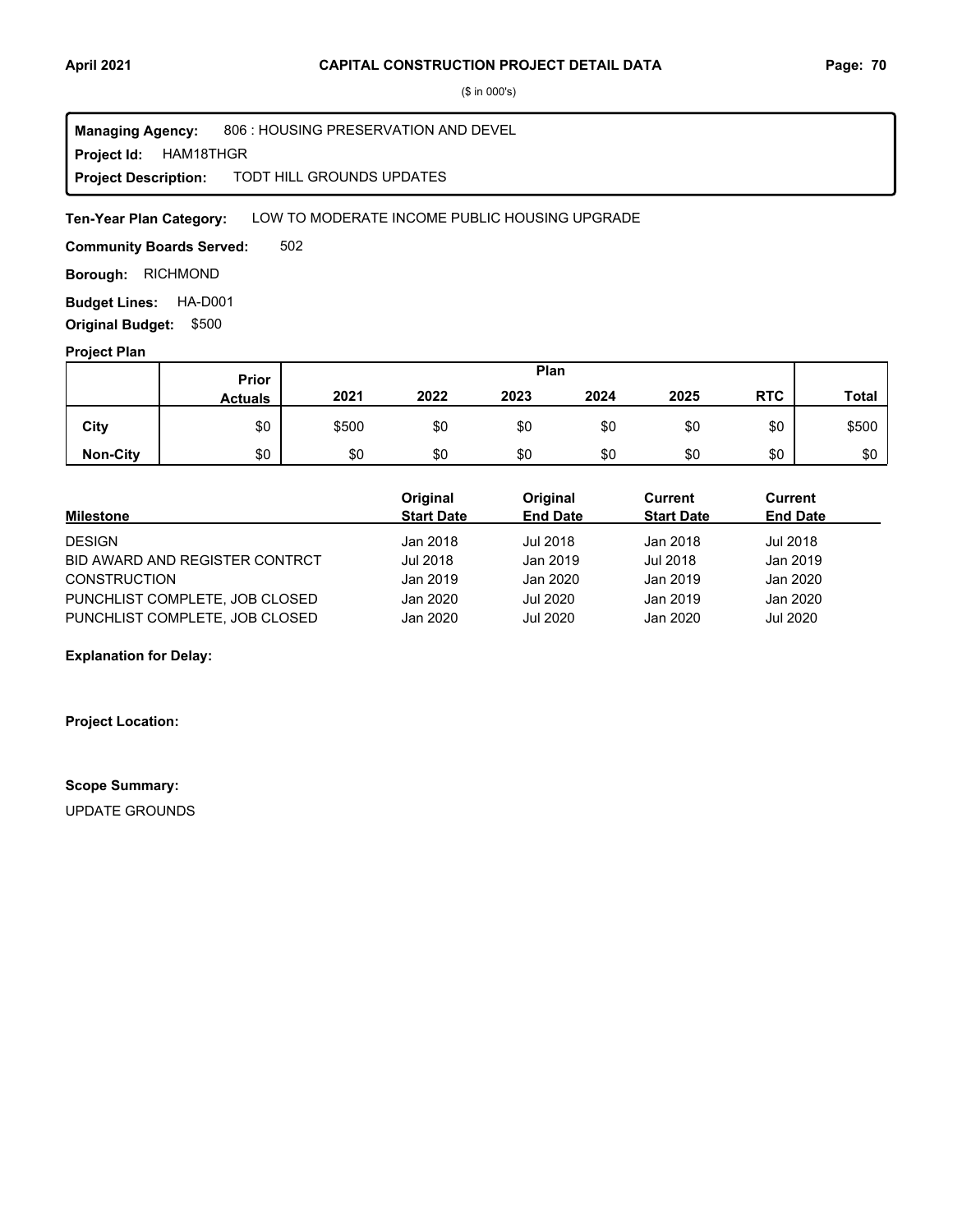**Project Id: HAM19BHLU** 806 : HOUSING PRESERVATION AND DEVEL BERRY HOUSES INTERIOR LIGHTING **Managing Agency: Project Description:** 

#### LOW TO MODERATE INCOME PUBLIC HOUSING UPGRADE **Ten-Year Plan Category:**

502 **Community Boards Served:** 

**Borough: RICHMOND** 

**Budget Lines: HA-D001 Original Budget:** \$100

#### **Project Plan**

|                 |                | Plan<br>Prior |      |      |      |      |            |              |
|-----------------|----------------|---------------|------|------|------|------|------------|--------------|
|                 | <b>Actuals</b> | 2021          | 2022 | 2023 | 2024 | 2025 | <b>RTC</b> | <b>Total</b> |
| City            | \$0            | \$100         | \$0  | \$0  | \$0  | \$0  | \$0        | \$100        |
| <b>Non-City</b> | \$0            | \$0           | \$0  | \$0  | \$0  | \$0  | \$0        | \$0          |

| <b>Milestone</b>               | Original<br><b>Start Date</b> | Original<br><b>End Date</b> | Current<br><b>Start Date</b> | Current<br><b>End Date</b> |
|--------------------------------|-------------------------------|-----------------------------|------------------------------|----------------------------|
| <b>DESIGN</b>                  | Jan 2019                      | Jul 2019                    | Jan 2019                     | Jul 2019                   |
| BID AWARD AND REGISTER CONTRCT | Jul 2019                      | Jan 2020                    | Jul 2019                     | Jan 2020                   |
| <b>CONSTRUCTION</b>            | Jan 2020                      | Jan 2021                    | Jan 2020                     | Jan 2021                   |
| PUNCHLIST COMPLETE, JOB CLOSED | Jan 2021                      | Jul 2021                    | Jan 2020                     | Jan 2021                   |
| PUNCHLIST COMPLETE, JOB CLOSED | Jan 2021                      | Jul 2021                    | Jan 2021                     | Jul 2021                   |

## **Explanation for Delay:**

#### **Project Location:**

#### **Scope Summary:**

INTERIOR LIGHTING-LIGHTING UPGRADES AT BERRY HOUSES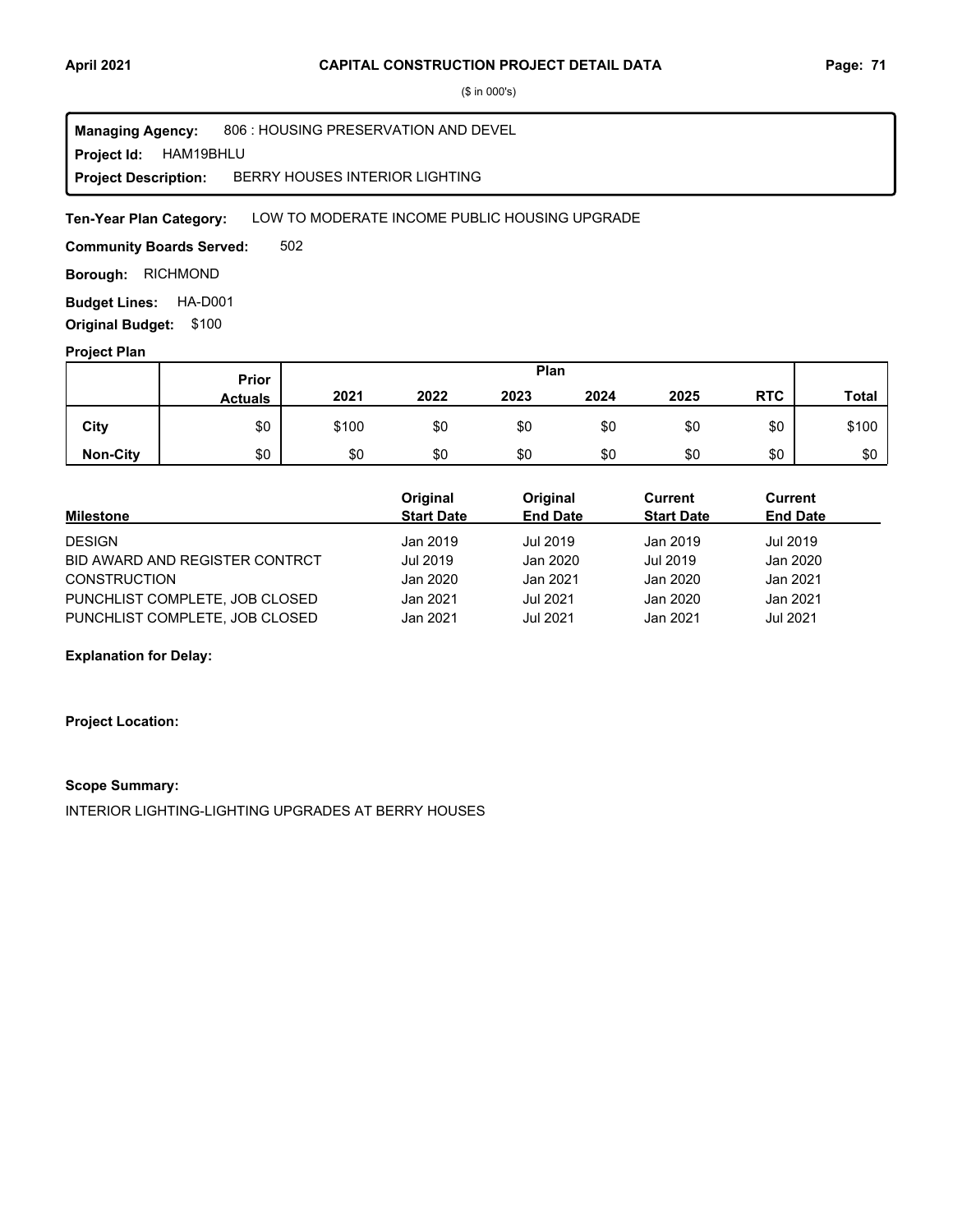**Project Id: HAM19MHBC** 806 : HOUSING PRESERVATION AND DEVEL MARINER HARBOR BASKETBALL COURTS **Managing Agency: Project Description:** 

LOW TO MODERATE INCOME PUBLIC HOUSING UPGRADE **Ten-Year Plan Category:** 

501 **Community Boards Served:** 

**Borough: RICHMOND** 

**Budget Lines: HA-D001 Original Budget:** \$393

## **Project Plan**

|                 |                | Plan<br>Prior |      |      |      |      |            |              |
|-----------------|----------------|---------------|------|------|------|------|------------|--------------|
|                 | <b>Actuals</b> | 2021          | 2022 | 2023 | 2024 | 2025 | <b>RTC</b> | <b>Total</b> |
| City            | \$0            | \$393         | \$0  | \$0  | \$0  | \$0  | \$0        | \$393        |
| <b>Non-City</b> | \$0            | \$0           | \$0  | \$0  | \$0  | \$0  | \$0        | \$0          |

| <b>Milestone</b>               | Original<br><b>Start Date</b> | Original<br><b>End Date</b> | Current<br><b>Start Date</b> | Current<br><b>End Date</b> |
|--------------------------------|-------------------------------|-----------------------------|------------------------------|----------------------------|
| <b>DESIGN</b>                  | Jan 2019                      | Jul 2019                    | Jan 2019                     | Jul 2019                   |
| BID AWARD AND REGISTER CONTRCT | Jul 2019                      | Jan 2020                    | Jul 2019                     | Jan 2020                   |
| <b>CONSTRUCTION</b>            | Jan 2020                      | Jan 2021                    | Jan 2020                     | Jan 2021                   |
| PUNCHLIST COMPLETE, JOB CLOSED | Jan 2021                      | Jul 2021                    | Jan 2020                     | Jan 2021                   |
| PUNCHLIST COMPLETE, JOB CLOSED | Jan 2021                      | Jul 2021                    | Jan 2021                     | Jul 2021                   |

## **Explanation for Delay:**

#### **Project Location:**

# **Scope Summary:**

RENOVATION TO THE BASKETBALL COURT INCLUDING REPAVING THE COURT, NEW BASKETBALL POST, HOOPS, BACKBOARDS AND BLEACHERS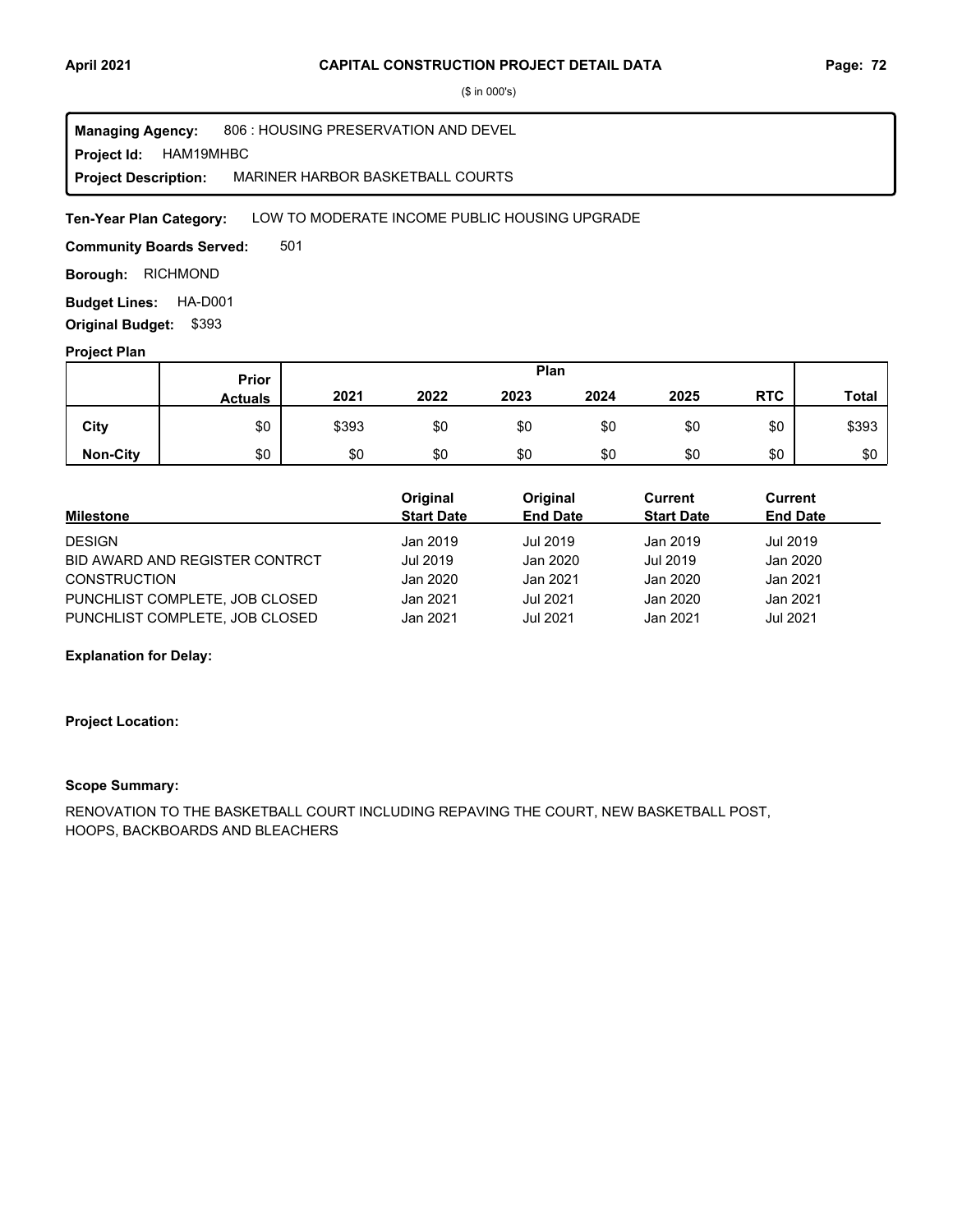**Project Id: HAM19THSS** 806 : HOUSING PRESERVATION AND DEVEL TODT HILL HOUSES SPRINKLER SYSTEM **Managing Agency: Project Description:** 

#### LOW TO MODERATE INCOME PUBLIC HOUSING UPGRADE **Ten-Year Plan Category:**

501 **Community Boards Served:** 

**Borough: RICHMOND** 

**Budget Lines: HA-D001 Original Budget:** \$500

#### **Project Plan**

|                 |                | Plan<br>Prior |      |      |      |      |            |              |
|-----------------|----------------|---------------|------|------|------|------|------------|--------------|
|                 | <b>Actuals</b> | 2021          | 2022 | 2023 | 2024 | 2025 | <b>RTC</b> | <b>Total</b> |
| City            | \$0            | \$50          | \$0  | \$0  | \$0  | \$0  | \$0        | \$50         |
| <b>Non-City</b> | \$0            | \$0           | \$0  | \$0  | \$0  | \$0  | \$0        | \$0          |

| <b>Milestone</b>               | Original<br><b>Start Date</b> | Original<br><b>End Date</b> | Current<br><b>Start Date</b> | Current<br><b>End Date</b> |
|--------------------------------|-------------------------------|-----------------------------|------------------------------|----------------------------|
| <b>DESIGN</b>                  | Jan 2019                      | Jul 2019                    | Jan 2019                     | Jul 2019                   |
| BID AWARD AND REGISTER CONTRCT | Jul 2019                      | Jan 2020                    | Jul 2019                     | Jan 2020                   |
| <b>CONSTRUCTION</b>            | Jan 2020                      | Jan 2021                    | Jan 2020                     | Jan 2021                   |
| PUNCHLIST COMPLETE, JOB CLOSED | Jan 2021                      | Jul 2021                    | Jan 2020                     | Jan 2021                   |
| PUNCHLIST COMPLETE, JOB CLOSED | Jan 2021                      | Jul 2021                    | Jan 2021                     | Jul 2021                   |

## **Explanation for Delay:**

#### **Project Location:**

#### **Scope Summary:**

INSTALL A BRAND-NEW LARGE CHILDRENS SPRINKLER SYSTEM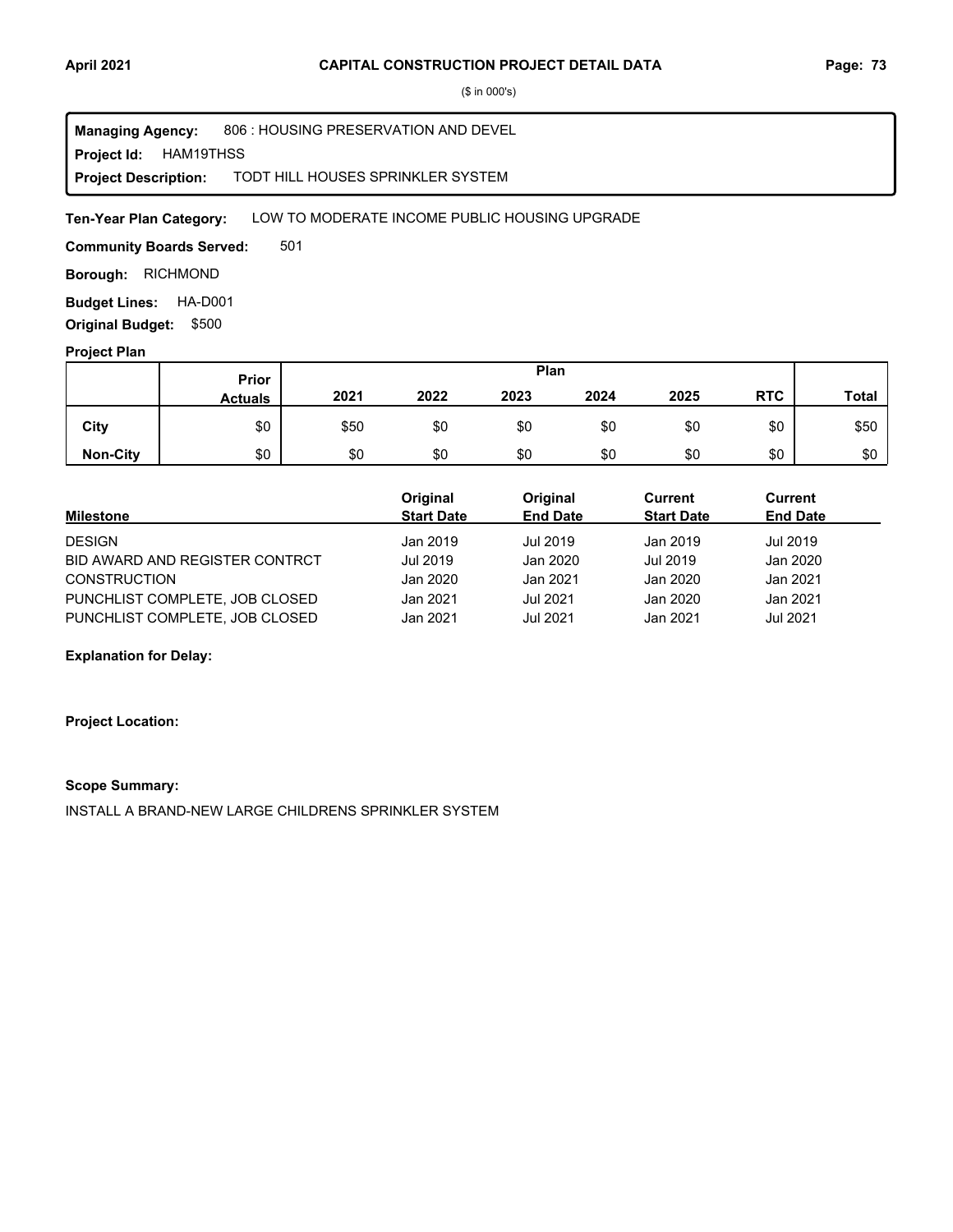**Project Id: HAM20BHCC** 806 : HOUSING PRESERVATION AND DEVEL BERRY HOUSES CAMERA UPGRADES **Managing Agency: Project Description:** 

#### LOW TO MODERATE INCOME PUBLIC HOUSING UPGRADE **Ten-Year Plan Category:**

502 **Community Boards Served:** 

**Borough: RICHMOND** 

**Budget Lines: HA-D001 Original Budget:** \$200

#### **Project Plan**

|                 |                | Plan<br>Prior |      |      |      |      |            |              |
|-----------------|----------------|---------------|------|------|------|------|------------|--------------|
|                 | <b>Actuals</b> | 2021          | 2022 | 2023 | 2024 | 2025 | <b>RTC</b> | <b>Total</b> |
| City            | \$0            | \$200         | \$0  | \$0  | \$0  | \$0  | \$0        | \$200        |
| <b>Non-City</b> | \$0            | \$0           | \$0  | \$0  | \$0  | \$0  | \$0        | \$0          |

| Milestone                      | Original<br><b>Start Date</b> | Original<br><b>End Date</b> | Current<br><b>Start Date</b> | Current<br><b>End Date</b> |
|--------------------------------|-------------------------------|-----------------------------|------------------------------|----------------------------|
| <b>DESIGN</b>                  | Jan 2018                      | Jun 2018                    | Jan 2018                     | Jun 2018                   |
| BID AWARD AND REGISTER CONTRCT | Jul 2018                      | Dec 2018                    | Jul 2018                     | Dec 2018                   |
| <b>CONSTRUCTION</b>            | Dec 2018                      | Dec 2019                    | Dec 2018                     | Dec 2019                   |
| PUNCHLIST COMPLETE, JOB CLOSED | Dec 2019                      | Jun 2020                    | Dec 2018                     | Dec 2019                   |
| PUNCHLIST COMPLETE, JOB CLOSED | Dec 2019                      | Jun 2020                    | Dec 2019                     | Dec 2021                   |

# **Explanation for Delay:**

PROJECT DELAYED DUE TO CHANGES IN SCOPE/DESIGN

#### **Project Location:**

#### **Scope Summary:**

BERRY HOUSES ON STATEN ISLAND CAMERA UPGRADES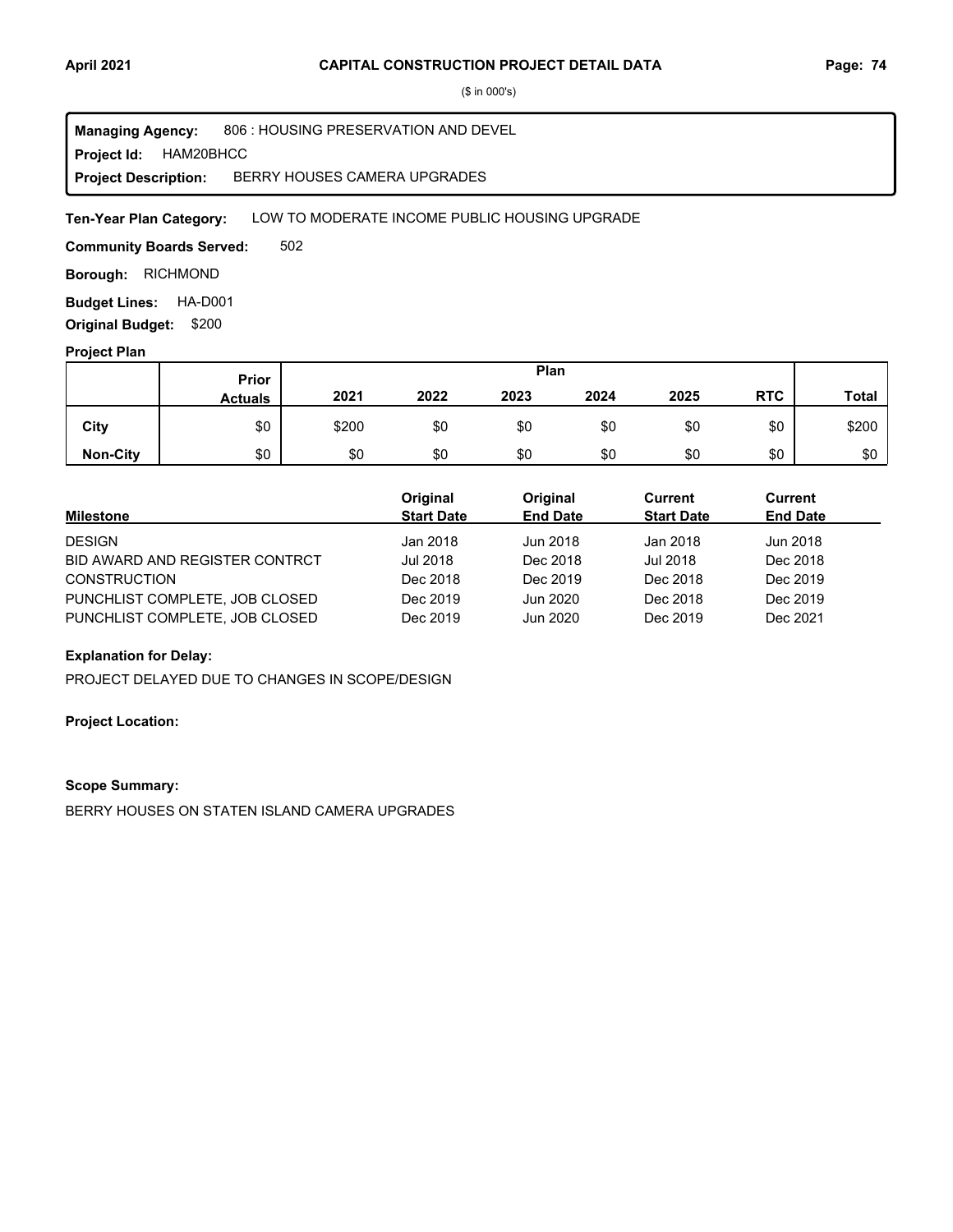**Project Id: HAM20SBLU** 806 : HOUSING PRESERVATION AND DEVEL SOUTH BEACH HOUSES- LIGHTING UPGRADES **Managing Agency: Project Description:** 

#### LOW TO MODERATE INCOME PUBLIC HOUSING UPGRADE **Ten-Year Plan Category:**

502 **Community Boards Served:** 

**Borough: RICHMOND** 

**Budget Lines: HA-D001 Original Budget:** \$200

#### **Project Plan**

|                 |                | Plan<br>Prior |      |      |      |      |            |              |
|-----------------|----------------|---------------|------|------|------|------|------------|--------------|
|                 | <b>Actuals</b> | 2021          | 2022 | 2023 | 2024 | 2025 | <b>RTC</b> | <b>Total</b> |
| City            | \$0            | \$200         | \$0  | \$0  | \$0  | \$0  | \$0        | \$200        |
| <b>Non-City</b> | \$0            | \$0           | \$0  | \$0  | \$0  | \$0  | \$0        | \$0          |

| Milestone                      | Original<br><b>Start Date</b> | Original<br><b>End Date</b> | Current<br><b>Start Date</b> | Current<br><b>End Date</b> |
|--------------------------------|-------------------------------|-----------------------------|------------------------------|----------------------------|
| <b>DESIGN</b>                  | Sep 2019                      | Feb 2020                    | Sep 2019                     | Feb 2020                   |
| BID AWARD AND REGISTER CONTRCT | Feb 2020                      | Aug 2020                    | Feb 2020                     | Aug 2020                   |
| <b>CONSTRUCTION</b>            | Aug 2020                      | Aug 2021                    | Aug 2020                     | Aug 2021                   |
| PUNCHLIST COMPLETE, JOB CLOSED | Aug 2021                      | Feb 2022                    | Aug 2020                     | Aug 2021                   |
| PUNCHLIST COMPLETE, JOB CLOSED | Aug 2021                      | Feb 2022                    | Aug 2021                     | Feb 2022                   |

## **Explanation for Delay:**

PROJECT DELAYED DUE TO CHANGES IN SCOPE/DESIGN

#### **Project Location:**

#### **Scope Summary:**

NEW YORK CITY HOUSING AUTHORITY - SOUTH BEACH HOUSES ON STATEN ISLAND-- SOUTH BEACH HOUSES OF STATEN ISLAND LIGHTING UPGRADES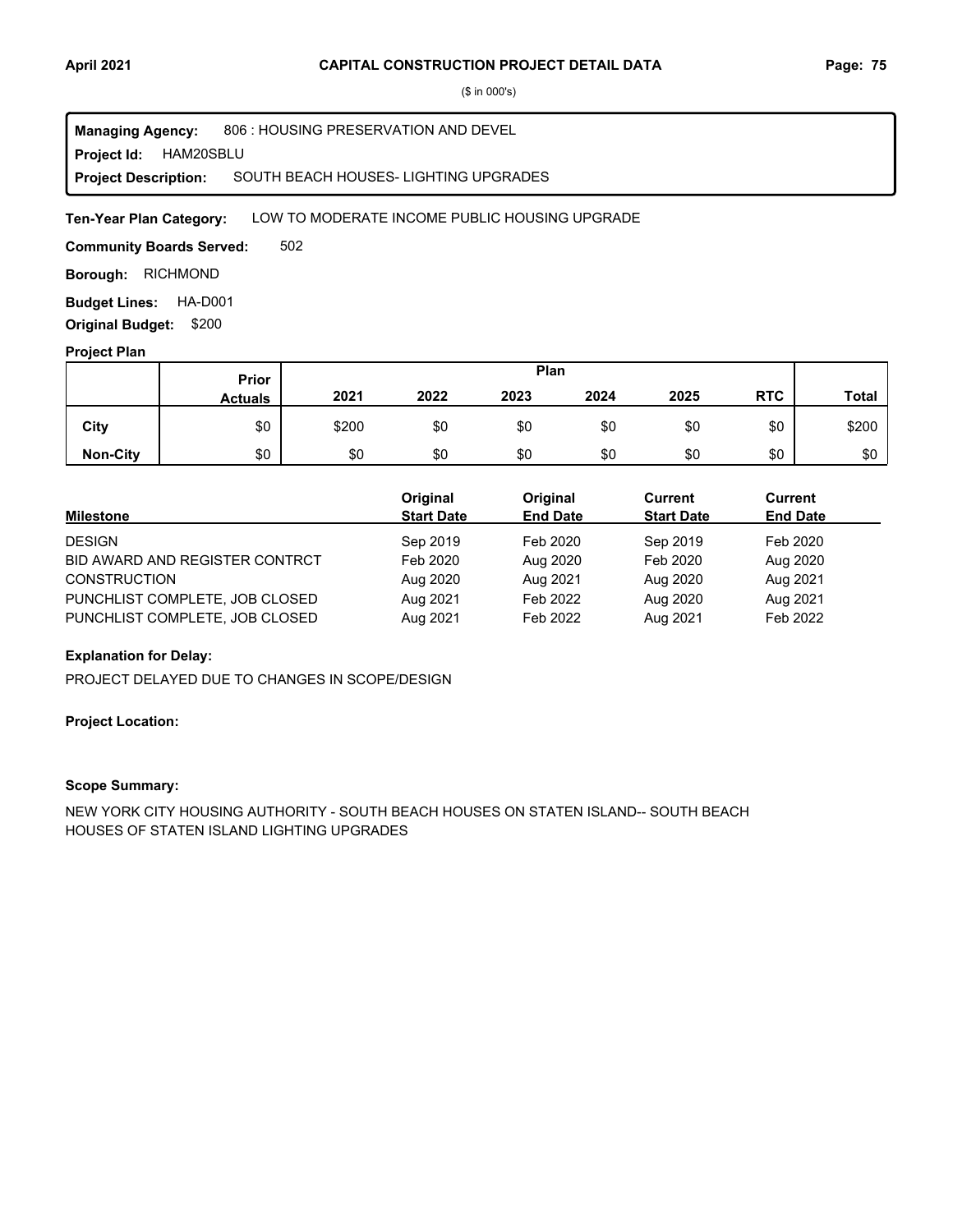**Project Id: HAM21MHTV** 806 : HOUSING PRESERVATION AND DEVEL CCTV CAMERAS AT MARINERS HARBOR HOUSES **Managing Agency: Project Description:** 

#### LOW TO MODERATE INCOME PUBLIC HOUSING UPGRADE **Ten-Year Plan Category:**

501 **Community Boards Served:** 

**Borough: RICHMOND** 

**Budget Lines: HA-D001 Original Budget:** \$650

#### **Project Plan**

|                 |                | Plan<br>Prior |      |      |      |      |            |              |
|-----------------|----------------|---------------|------|------|------|------|------------|--------------|
|                 | <b>Actuals</b> | 2021          | 2022 | 2023 | 2024 | 2025 | <b>RTC</b> | <b>Total</b> |
| City            | \$0            | \$650         | \$0  | \$0  | \$0  | \$0  | \$0        | \$650        |
| <b>Non-City</b> | \$0            | \$0           | \$0  | \$0  | \$0  | \$0  | \$0        | \$0          |

| Milestone                      | Original<br><b>Start Date</b> | Original<br><b>End Date</b> | Current<br><b>Start Date</b> | Current<br><b>End Date</b> |
|--------------------------------|-------------------------------|-----------------------------|------------------------------|----------------------------|
| <b>DESIGN</b>                  | <b>Jul 2020</b>               | Dec 2020                    | <b>Jul 2020</b>              | Dec 2020                   |
| BID AWARD AND REGISTER CONTRCT | Dec 2020                      | Jun 2021                    | Dec 2020                     | Jun 2021                   |
| <b>CONSTRUCTION</b>            | Jun 2021                      | Jun 2022                    | Jun 2021                     | Jun 2022                   |
| PUNCHLIST COMPLETE, JOB CLOSED | Jun 2022                      | Dec 2022                    | Jun 2021                     | Jun 2022                   |
| PUNCHLIST COMPLETE, JOB CLOSED | Jun 2022                      | Dec 2022                    | Jun 2022                     | Dec 2022                   |

## **Explanation for Delay:**

#### **Project Location:**

#### **Scope Summary:**

NYCHA MARINERS HARBOR HOUSES - MARINERS HARBOR SECURITY CAMERAS-INSTALLATION OF CCTV CAMERAS INTHE DEVELOPMENT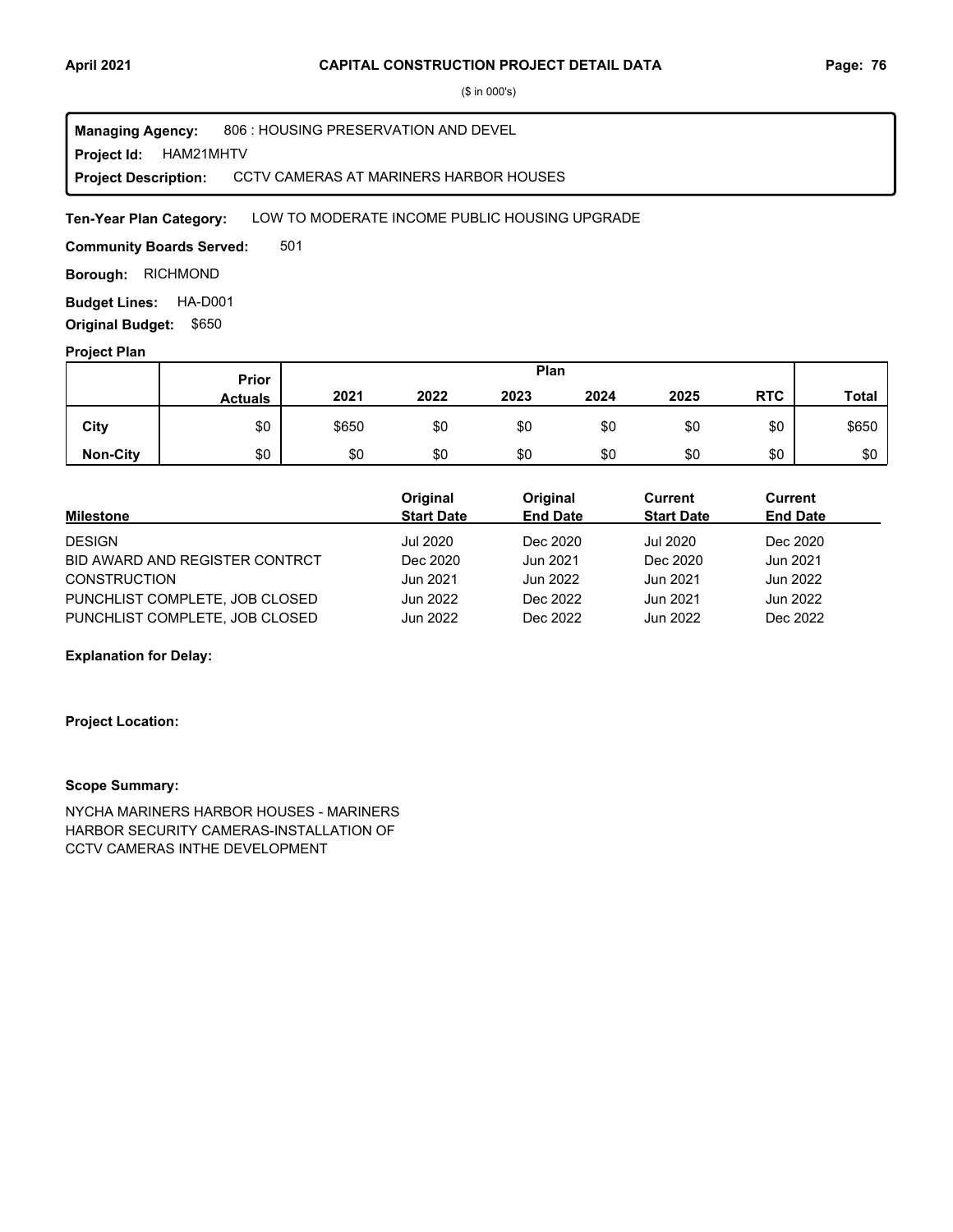**Project Id: HAM21NLCI** 806 : HOUSING PRESERVATION AND DEVEL CONCRETE INSTALLATION AT NEW LANE HOUSES **Managing Agency: Project Description:** 

#### LOW TO MODERATE INCOME PUBLIC HOUSING UPGRADE **Ten-Year Plan Category:**

501 **Community Boards Served:** 

**Borough: RICHMOND** 

**Budget Lines: HA-D001 Original Budget:** \$205

#### **Project Plan**

|                 |                | Plan<br>Prior |      |      |      |      |            |              |
|-----------------|----------------|---------------|------|------|------|------|------------|--------------|
|                 | <b>Actuals</b> | 2021          | 2022 | 2023 | 2024 | 2025 | <b>RTC</b> | <b>Total</b> |
| City            | \$0            | \$205         | \$0  | \$0  | \$0  | \$0  | \$0        | \$205        |
| <b>Non-City</b> | \$0            | \$0           | \$0  | \$0  | \$0  | \$0  | \$0        | \$0          |

| <b>Milestone</b>               | Original<br><b>Start Date</b> | Original<br><b>End Date</b> | Current<br><b>Start Date</b> | <b>Current</b><br><b>End Date</b> |
|--------------------------------|-------------------------------|-----------------------------|------------------------------|-----------------------------------|
| <b>DESIGN</b>                  | Jul 2020                      | Dec 2020                    | <b>Jul 2020</b>              | Dec 2020                          |
| BID AWARD AND REGISTER CONTRCT | Dec 2020                      | Jun 2021                    | Dec 2020                     | Jun 2021                          |
| <b>CONSTRUCTION</b>            | Jun 2021                      | Jun 2022                    | Jun 2021                     | Jun 2022                          |
| PUNCHLIST COMPLETE, JOB CLOSED | Jun 2022                      | Dec 2022                    | Jun 2021                     | Jun 2022                          |
| PUNCHLIST COMPLETE, JOB CLOSED | Jun 2022                      | Dec 2022                    | Jun 2022                     | Dec 2022                          |

## **Explanation for Delay:**

#### **Project Location:**

#### **Scope Summary:**

NEW LANE HOUSES - CONCRETE INSTALLATION-REMOVE BOCCE BALL COURT AND REPLACE WITH CONCRETE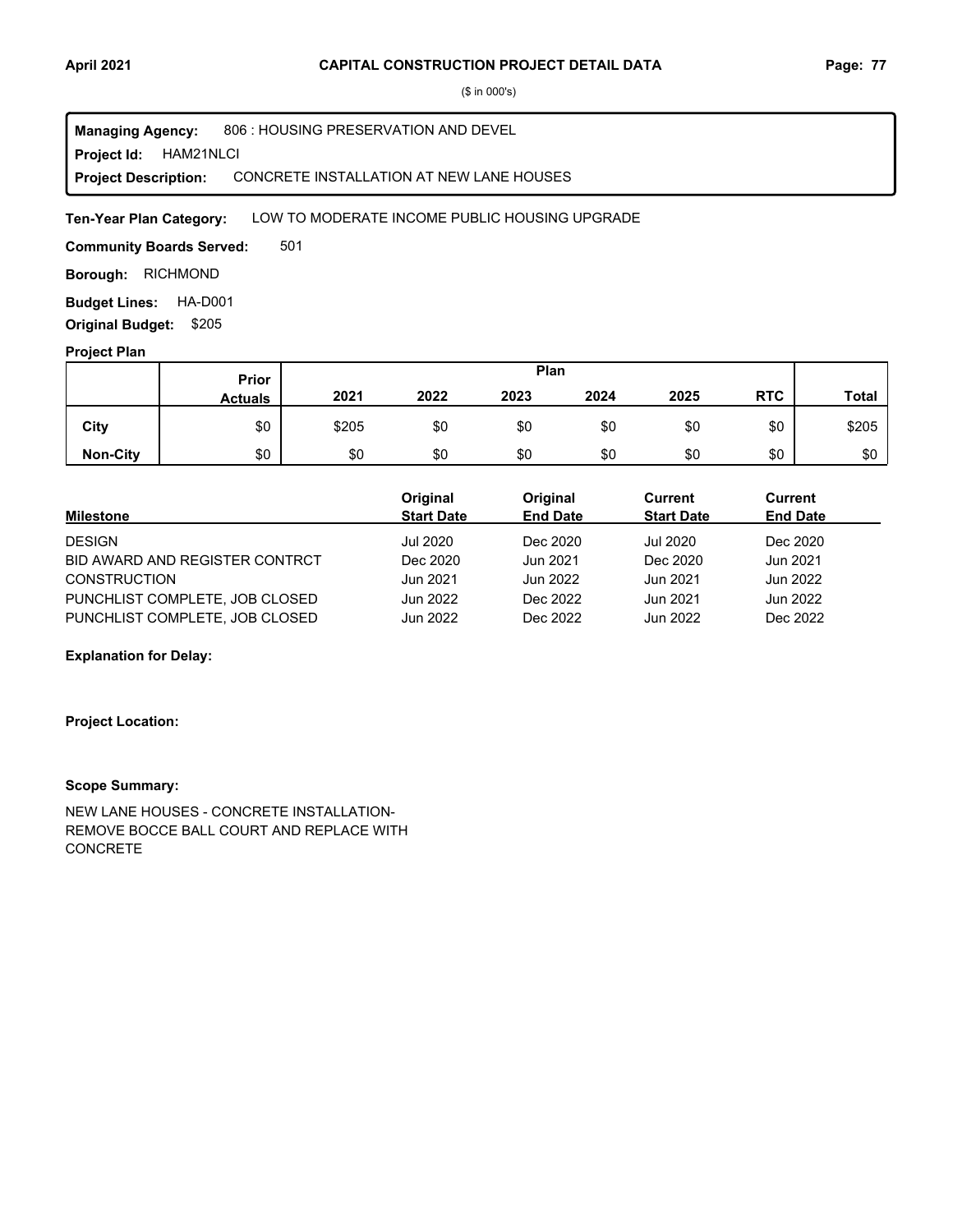75200403 **Project Id:** 819 : HEALTH AND HOSPITALS CORP SEAVIEW RENOVATE MARINER'S HARBOR HOUSES CHC **Managing Agency: Project Description:** 

ROUTINE RECONSTRUCTION **Ten-Year Plan Category:** 

500 501 **Community Boards Served:** 

**Borough: RICHMOND** 

**Budget Lines: HO-D003 Original Budget:** \$108

## **Project Plan**

|                 |                | Plan<br>Prior |      |       |      |      |            |              |
|-----------------|----------------|---------------|------|-------|------|------|------------|--------------|
|                 | <b>Actuals</b> | 2021          | 2022 | 2023  | 2024 | 2025 | <b>RTC</b> | <b>Total</b> |
| City            | \$0            | \$0           | \$0  | \$108 | \$0  | \$0  | \$0        | \$108        |
| <b>Non-City</b> | \$0            | \$0           | \$0  | \$0   | \$0  | \$0  | \$0        | \$0          |

|                                | Original          | Original        | Current           | Current         |
|--------------------------------|-------------------|-----------------|-------------------|-----------------|
| <b>Milestone</b>               | <b>Start Date</b> | <b>End Date</b> | <b>Start Date</b> | <b>End Date</b> |
| <b>DESIGN</b>                  | May 2018          | Oct 2019        | May 2018          | Oct 2019        |
| <b>CONSTRUCTION</b>            | Oct 2019          | Oct 2022        | Oct 2019          | Oct 2022        |
| PUNCHLIST COMPLETE, JOB CLOSED | Oct 2022          | Jan 2023        | Oct 2022          | Jan 2023        |

#### **Explanation for Delay:**

#### **Project Location:**

142 BRABANT STREET, STATEN ISLAND, NY 10303

#### **Scope Summary:**

RENOVATE AND UPDATE HHC CHILD HEALTH CLINIC AT MARINER'S HARBOR HOUSES.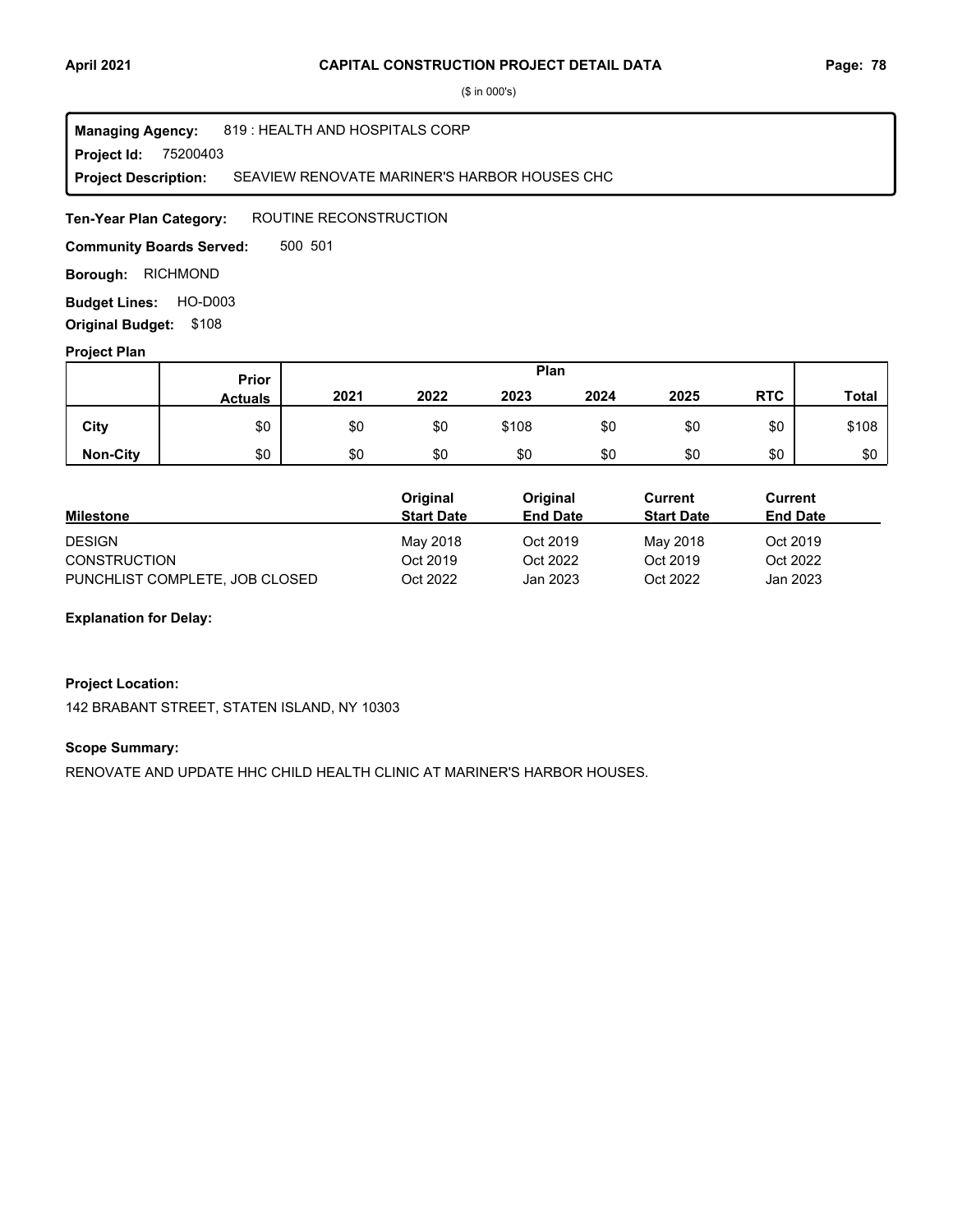75200902 **Project Id:** 819 : HEALTH AND HOSPITALS CORP SEAVIEW: RENOVATION OF ISOLATION BUILDING **Managing Agency: Project Description:** 

ROUTINE RECONSTRUCTION **Ten-Year Plan Category:** 

502 **Community Boards Served:** 

**Borough: RICHMOND** 

**Budget Lines: HO-D003 HO-R001 HO-0214 Original Budget:** \$3,950

#### **Project Plan**

|                 | Plan<br>Prior  |      |       |      |      |      |            |              |
|-----------------|----------------|------|-------|------|------|------|------------|--------------|
|                 | <b>Actuals</b> | 2021 | 2022  | 2023 | 2024 | 2025 | <b>RTC</b> | <b>Total</b> |
| City            | \$4,012        | \$0  | \$498 | \$0  | \$0  | \$0  | \$0        | \$4,510      |
| <b>Non-City</b> | \$0            | \$0  | \$0   | \$0  | \$0  | \$0  | \$0        | \$0          |

|                     | Original          | Original        | Current           | Current         |
|---------------------|-------------------|-----------------|-------------------|-----------------|
| <b>Milestone</b>    | <b>Start Date</b> | <b>End Date</b> | <b>Start Date</b> | <b>End Date</b> |
| <b>DESIGN</b>       | Jul 2012          | May 2013        | Jul 2012          | May 2013        |
| <b>CONSTRUCTION</b> | Jun 2013          | May 2014        | Jul 2012          | May 2013        |
| <b>CONSTRUCTION</b> | Jun 2013          | May 2014        | Jun 2013          | May 2022        |

# **Explanation for Delay:**

PROJECT DELAYED DUE TO CHANGES IN SCOPE/DESIGN

#### **Project Location:**

460 BRIELLE AVENUE, STATEN ISLAND, N. Y. 10314

#### **Scope Summary:**

THEPURPOSE OF THIS PROJECT IS TO RENOVATE THE ISOLATION BUILDING AT SEAVIEW HOSPITAL REHABILITATION CENTER & HOME.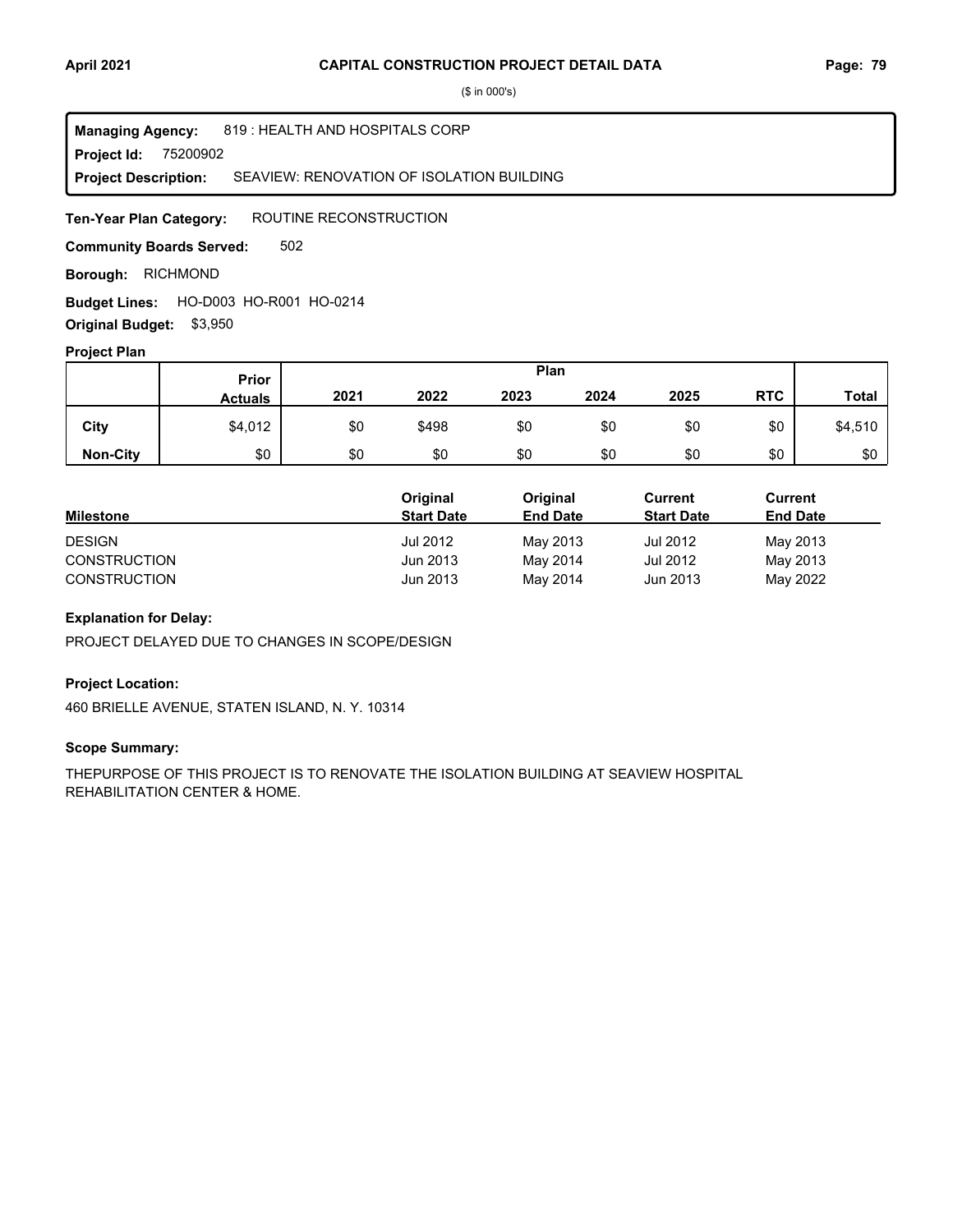75201502 **Project Id:** 819 : HEALTH AND HOSPITALS CORP SEAVIEW EMERGENCY GENERATOR REPLACEMENT **Managing Agency: Project Description:** 

ROUTINE RECONSTRUCTION **Ten-Year Plan Category:** 

502 **Community Boards Served:** 

**Borough: RICHMOND** 

**Budget Lines: HO-0214 Original Budget:** \$2,233

#### **Project Plan**

|                 |                | Plan<br>Prior |       |      |      |      |            |              |
|-----------------|----------------|---------------|-------|------|------|------|------------|--------------|
|                 | <b>Actuals</b> | 2021          | 2022  | 2023 | 2024 | 2025 | <b>RTC</b> | <b>Total</b> |
| City            | \$2,469        | \$0           | \$427 | \$0  | \$0  | \$0  | \$0        | \$2,896      |
| <b>Non-City</b> | \$0            | \$0           | \$0   | \$0  | \$0  | \$0  | \$0        | \$0          |

|                     | Original          | Original        | Current           | Current         |
|---------------------|-------------------|-----------------|-------------------|-----------------|
| <b>Milestone</b>    | <b>Start Date</b> | <b>End Date</b> | <b>Start Date</b> | <b>End Date</b> |
| <b>DESIGN</b>       | May 2015          | Mar 2016        | May 2015          | Mar 2016        |
| <b>CONSTRUCTION</b> | Mar 2016          | Mar 2017        | May 2015          | Mar 2016        |
| <b>CONSTRUCTION</b> | Mar 2016          | Mar 2017        | Mar 2016          | Mar 2022        |

# **Explanation for Delay:**

PROJECT DELAYED DUE TO CHANGES IN SCOPE/DESIGN

#### **Project Location:**

460 BRIELLE AVENUE, STATEN ISLAND, NY 10314

#### **Scope Summary:**

PROJECT WILL REPLACE FUEL TANK AND GENERATOR AT SEA VIEW HOSPITAL REHABILITATION CENTER AND HOME TO COMPLY WITH EPA CODE COMPLIANCE.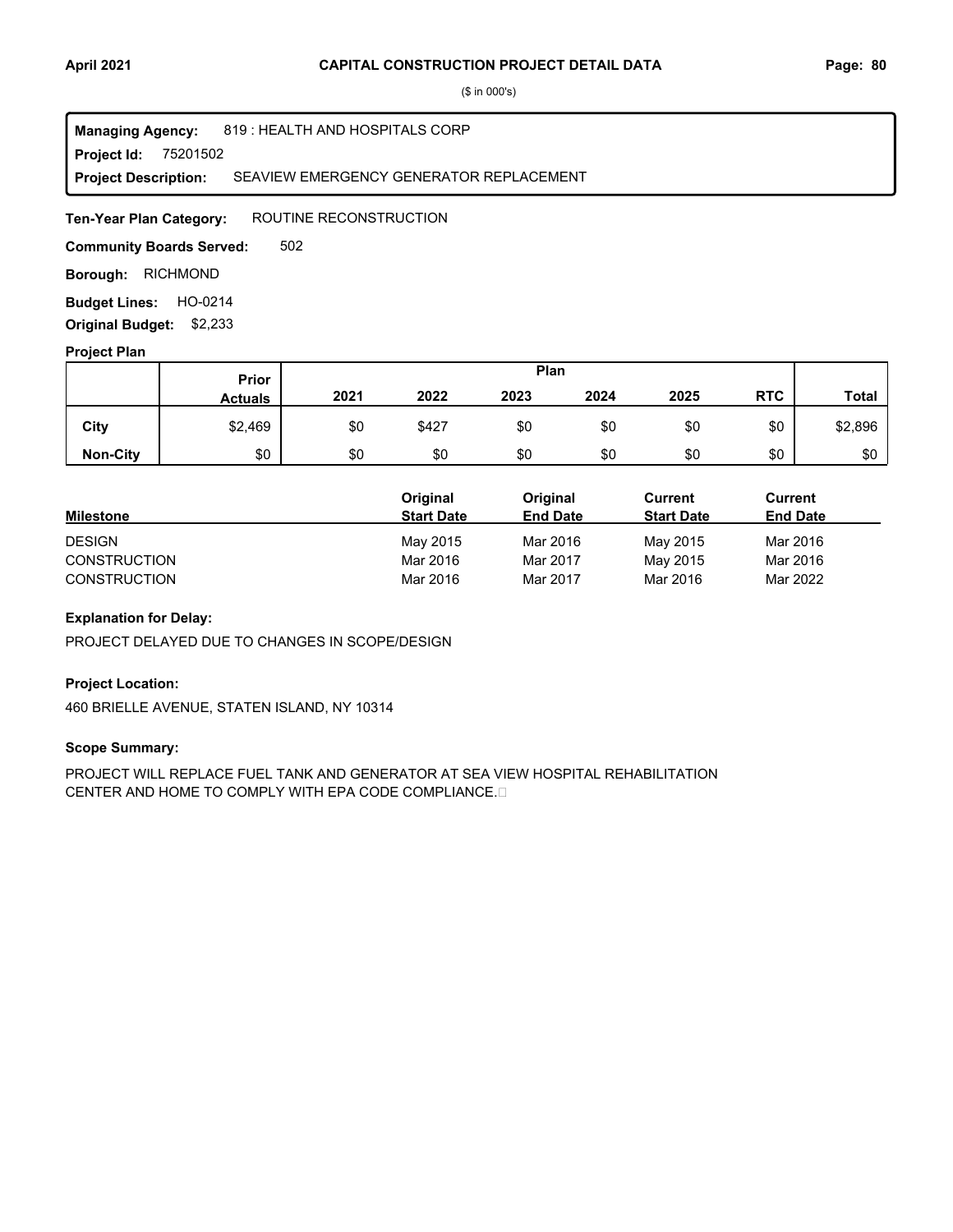75202101 **Project Id:** 819 : HEALTH AND HOSPITALS CORP SEAVIEW: REH CENTER & HOME GRACE FOUNDATION PHASE 3 **Managing Agency: Project Description:** 

ROUTINE RECONSTRUCTION **Ten-Year Plan Category:** 

## **Community Boards Served:**

**Borough: RICHMOND** 

**Budget Lines: HO-D003 Original Budget:** \$400

#### **Project Plan**

|                 |                | Plan<br><b>Prior</b> |      |      |      |      |            |       |
|-----------------|----------------|----------------------|------|------|------|------|------------|-------|
|                 | <b>Actuals</b> | 2021                 | 2022 | 2023 | 2024 | 2025 | <b>RTC</b> | Total |
| City            | \$0            | \$400                | \$0  | \$0  | \$0  | \$0  | \$0        | \$400 |
| <b>Non-City</b> | \$0            | \$0                  | \$0  | \$0  | \$0  | \$0  | \$0        | \$0   |

|                                | <b>Original</b>   | Original        | Current           | Current         |
|--------------------------------|-------------------|-----------------|-------------------|-----------------|
| <b>Milestone</b>               | <b>Start Date</b> | <b>End Date</b> | <b>Start Date</b> | <b>End Date</b> |
| <b>DESIGN</b>                  | May 2020          | Sep 2021        | May 2020          | Sep 2021        |
| <b>CONSTRUCTION</b>            | Sep 2021          | Sep 2023        | Sep 2021          | Sep 2023        |
| PUNCHLIST COMPLETE, JOB CLOSED | Sep 2023          | Dec 2023        | Sep 2023          | Dec 2023        |

#### **Explanation for Delay:**

#### **Project Location:**

460 BRIELLE AVENUE, STATEN ISLAND, NY 10314

#### **Scope Summary:**

RENOVATATE REH CENTER & HOME GRACE FOUNDATION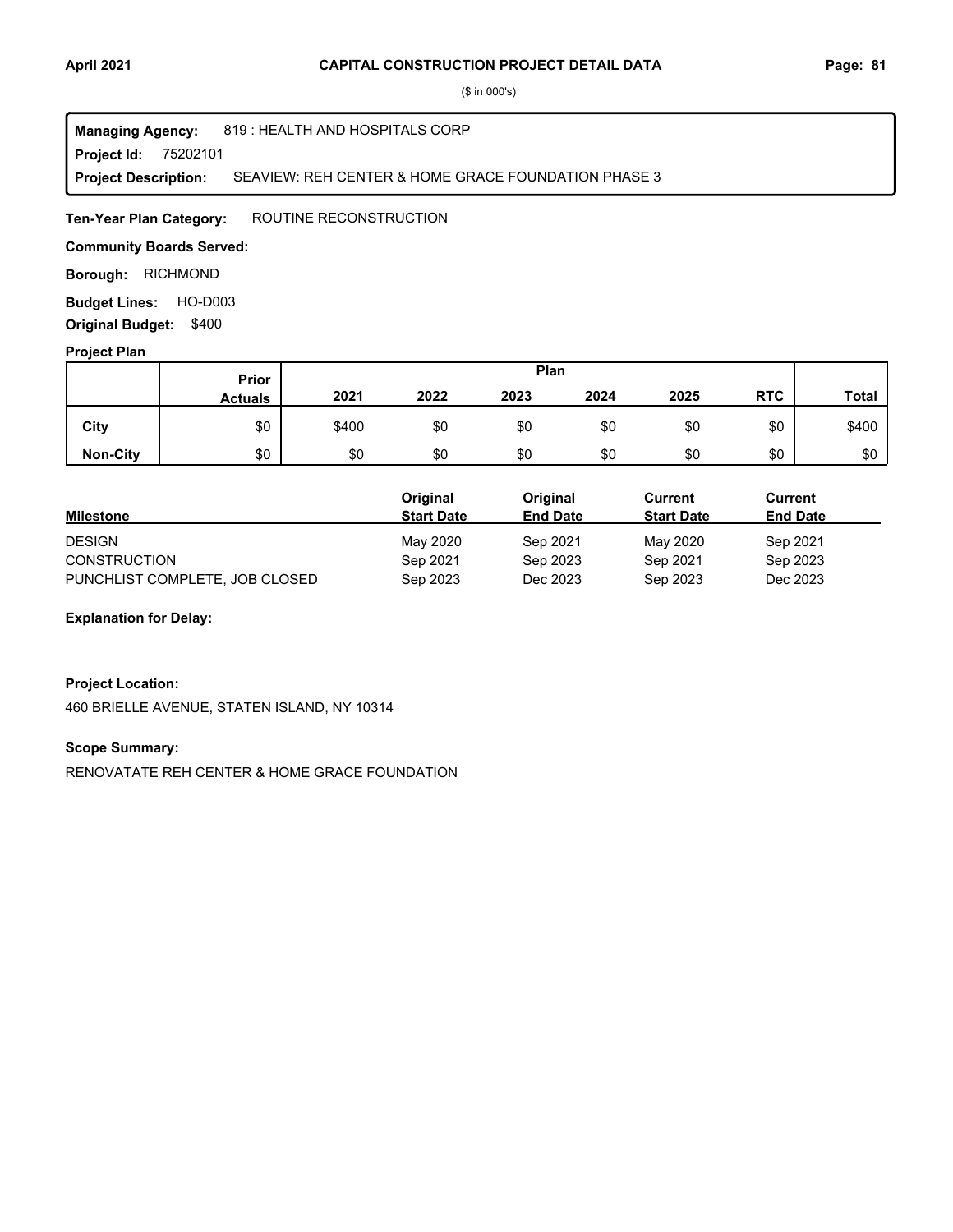MIBBNC05B 826 : DEPT ENVIRONMENTAL PROTECTION Instal New Storm SE & Rplmt San SE & Dist WM Hylan Blvd SI **Managing Agency: Project Id: Project Description:** 

#### REPLACEMENT OR AUGMENTATION OF EXISTING SYSTEMS **Ten-Year Plan Category:**

502 **Community Boards Served:** 

**Borough: RICHMOND** 

**Budget Lines: SE-0200R Original Budget:** \$37,850

#### **Project Plan**

|                 | Plan<br>Prior  |      |      |      |      |      |            |              |
|-----------------|----------------|------|------|------|------|------|------------|--------------|
|                 | <b>Actuals</b> | 2021 | 2022 | 2023 | 2024 | 2025 | <b>RTC</b> | <b>Total</b> |
| City            | \$0            | \$0  | \$0  | \$0  | \$0  | \$0  | \$37,850   | \$37,850     |
| <b>Non-City</b> | \$0            | \$0  | \$0  | \$0  | \$0  | \$0  | \$0        | \$0          |

| <b>Milestone</b>               | Original<br><b>Start Date</b> | Original<br><b>End Date</b> | <b>Current</b><br><b>Start Date</b> | <b>Current</b><br><b>End Date</b> |
|--------------------------------|-------------------------------|-----------------------------|-------------------------------------|-----------------------------------|
| DEVELOP SCOPE                  | Jan 2026                      | Mar 2026                    | Jan 2026                            | Mar 2026                          |
| PRELIMINARY DESIGN             | Apr 2026                      | Jul 2026                    | Apr 2026                            | Jul 2026                          |
| <b>FINAL DESIGN</b>            | Jul 2026                      | Jan 2027                    | Jul 2026                            | Jan 2027                          |
| BID AWARD AND REGISTER CONTRCT | Jan 2027                      | Apr 2027                    | Jan 2027                            | Apr 2027                          |
| CONSTRUCTION TO 25%            | Apr 2027                      | Aug 2027                    | Apr 2027                            | Aug 2027                          |
| <b>CONSTRUCTION TO 50%</b>     | Aug 2027                      | Dec 2027                    | Aug 2027                            | Dec 2027                          |
| <b>CONSTRUCTION TO 75%</b>     | Dec 2027                      | Apr 2028                    | Dec 2027                            | Apr 2028                          |
| ORIGINAL EQUIP & FURNISHING    | Apr 2028                      | Jul 2028                    | Apr 2028                            | Jul 2028                          |
| SUBSTANTIAL COMPLETION         | Jul 2028                      | Sep 2028                    | Jul 2028                            | Sep 2028                          |
| PUNCHLIST COMPLETE. JOB CLOSED | Sep 2028                      | Oct 2028                    | Sep 2028                            | Oct 2028                          |

**Explanation for Delay:**

#### **Project Location:**

#### **Scope Summary:**

INSTALLATION OF NEW STORM SEWER AND REPLACEMENT OF SANITARY SEWERS AND DISTRIBUTION WATER MAINS IN HYLAN BOULEVARD - PHASE B. NYCDEP APPROVAL OF FINAL DESIGN DRAWINGS IS REQUIRED BEFORE PROCUREMENT. ALL EXISTING CATCH BASINS WITHIN THE PROJECT LIMITS MUST BE CLEANED.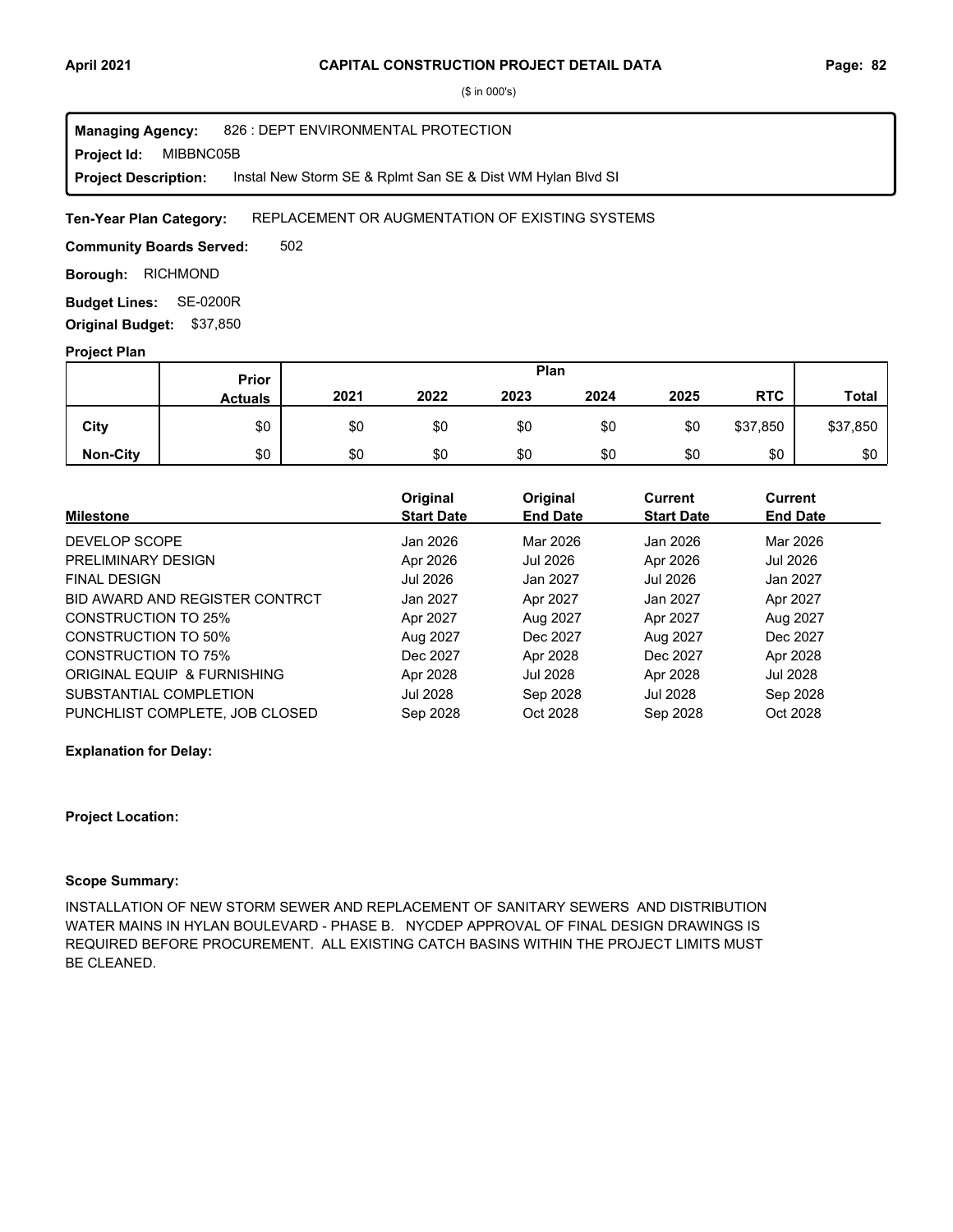**Project Id: NCMCCSG** 826 : DEPT ENVIRONMENTAL PROTECTION NEW CLOVE PS: EQUIPMENT REPLACEMENT **Managing Agency: Project Description:** 

WATER QUALITY PRESERVATION **Ten-Year Plan Category:** 

500 **Community Boards Served:** 

**Borough: RICHMOND** 

**Budget Lines: WM-0105 Original Budget:** \$22,000

#### **Project Plan**

|                 | Plan<br><b>Prior</b> |      |      |      |         |          |            |              |
|-----------------|----------------------|------|------|------|---------|----------|------------|--------------|
|                 | <b>Actuals</b>       | 2021 | 2022 | 2023 | 2024    | 2025     | <b>RTC</b> | <b>Total</b> |
| City            | \$1,280              | \$0  | \$0  | \$0  | \$3,500 | \$35,000 | \$0        | \$39,780     |
| <b>Non-City</b> | \$0                  | \$0  | \$0  | \$0  | \$0     | \$0      | \$0        | \$0          |

|                                | Original          | Original        | Current           | Current         |  |
|--------------------------------|-------------------|-----------------|-------------------|-----------------|--|
| <b>Milestone</b>               | <b>Start Date</b> | <b>End Date</b> | <b>Start Date</b> | <b>End Date</b> |  |
| PRE-CONSTRUCTION MOBILIZATION  | Jun 2019          | May 2020        | Jun 2019          | May 2020        |  |
| ON-SITE CONSTRUCTION MANAGEMEN | May 2020          | Apr 2026        | May 2020          | Apr 2026        |  |
| POST-CONSTRUCTION CLOSE-OUT    | Apr 2026          | Apr 2027        | Apr 2026          | Apr 2027        |  |

**Explanation for Delay:**

**Project Location:**

#### **Scope Summary:**

REPLACE SWITCHGEARS A& MCCS AT NEW CLOVE PS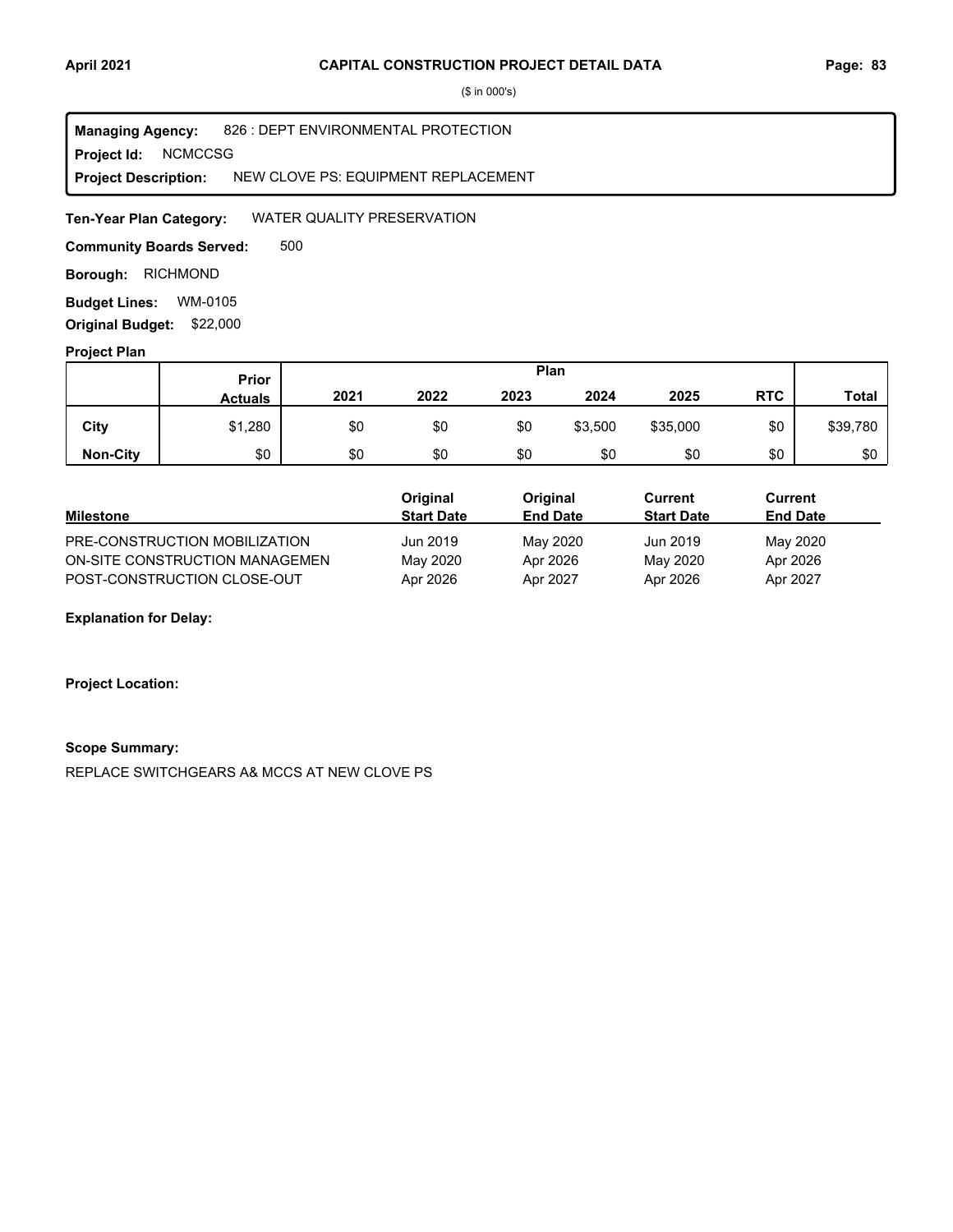#### **Project Id: OB-125-L** 826 : DEPT ENVIRONMENTAL PROTECTION RECONSTRUCTION OF SUBSTATION AT THE OAKWOOD BEACH WPCP **Managing Agency: Project Description:**

PLANT UPGRADING AND RECONSTRUCTION **Ten-Year Plan Category:** 

500 **Community Boards Served:** 

**Borough: RICHMOND** 

**Budget Lines: WP-0112 Original Budget:** \$13,350

#### **Project Plan**

|                 |                | Plan<br>Prior |      |      |      |      |            |              |
|-----------------|----------------|---------------|------|------|------|------|------------|--------------|
|                 | <b>Actuals</b> | 2021          | 2022 | 2023 | 2024 | 2025 | <b>RTC</b> | <b>Total</b> |
| City            | \$8,277        | \$45          | \$0  | \$0  | \$0  | \$0  | \$0        | \$8,322      |
| <b>Non-City</b> | \$7,409        | \$0           | \$0  | \$0  | \$0  | \$0  | \$0        | \$7,409      |

| <b>Milestone</b>               | Original<br><b>Start Date</b> | Original<br><b>End Date</b> | <b>Current</b><br><b>Start Date</b> | Current<br><b>End Date</b> |
|--------------------------------|-------------------------------|-----------------------------|-------------------------------------|----------------------------|
|                                |                               |                             |                                     |                            |
| DEVELOP SCOPE                  | Mar 2008                      | May 2008                    | Mar 2008                            | Nov 2008                   |
| PRELIMINARY DESIGN             | May 2008                      | Sep 2008                    | Nov 2008                            | Nov 2009                   |
| <b>FINAL DESIGN</b>            | Sep 2008                      | Mar 2009                    | Nov 2009                            | May 2011                   |
| BID AWARD AND REGISTER CONTRCT | Mar 2009                      | Jun 2009                    | May 2011                            | Feb 2012                   |
| CONSTRUCTION TO 25%            | Jun 2009                      | Oct 2009                    | Feb 2012                            | Feb 2013                   |
| CONSTRUCTION TO 50%            | Oct 2009                      | Feb 2010                    | Feb 2013                            | Jan 2014                   |
| <b>CONSTRUCTION TO 75%</b>     | Feb 2010                      | Jun 2010                    | Jan 2014                            | Jan 2015                   |
| ORIGINAL EQUIP & FURNISHING    | Jun 2010                      | Sep 2010                    | Jan 2015                            | Oct 2015                   |
| SUBSTANTIAL COMPLETION         | Sep 2010                      | Nov 2010                    | Oct 2015                            | Apr 2024                   |
| PUNCHLIST COMPLETE. JOB CLOSED | Nov 2010                      | Dec 2010                    | Apr 2024                            | Jul 2024                   |

# **Explanation for Delay:**

PROJECT DELAYED DUE TO BUDGETARY CONSTRAINTS

# **Project Location:**

751 MILL ROAD STATEN ISLAND, N.Y. 10306

# **Scope Summary:**

RECONSTRUCTION OF SUBSTATION AT THE OAKWOOD BEACH WPCP.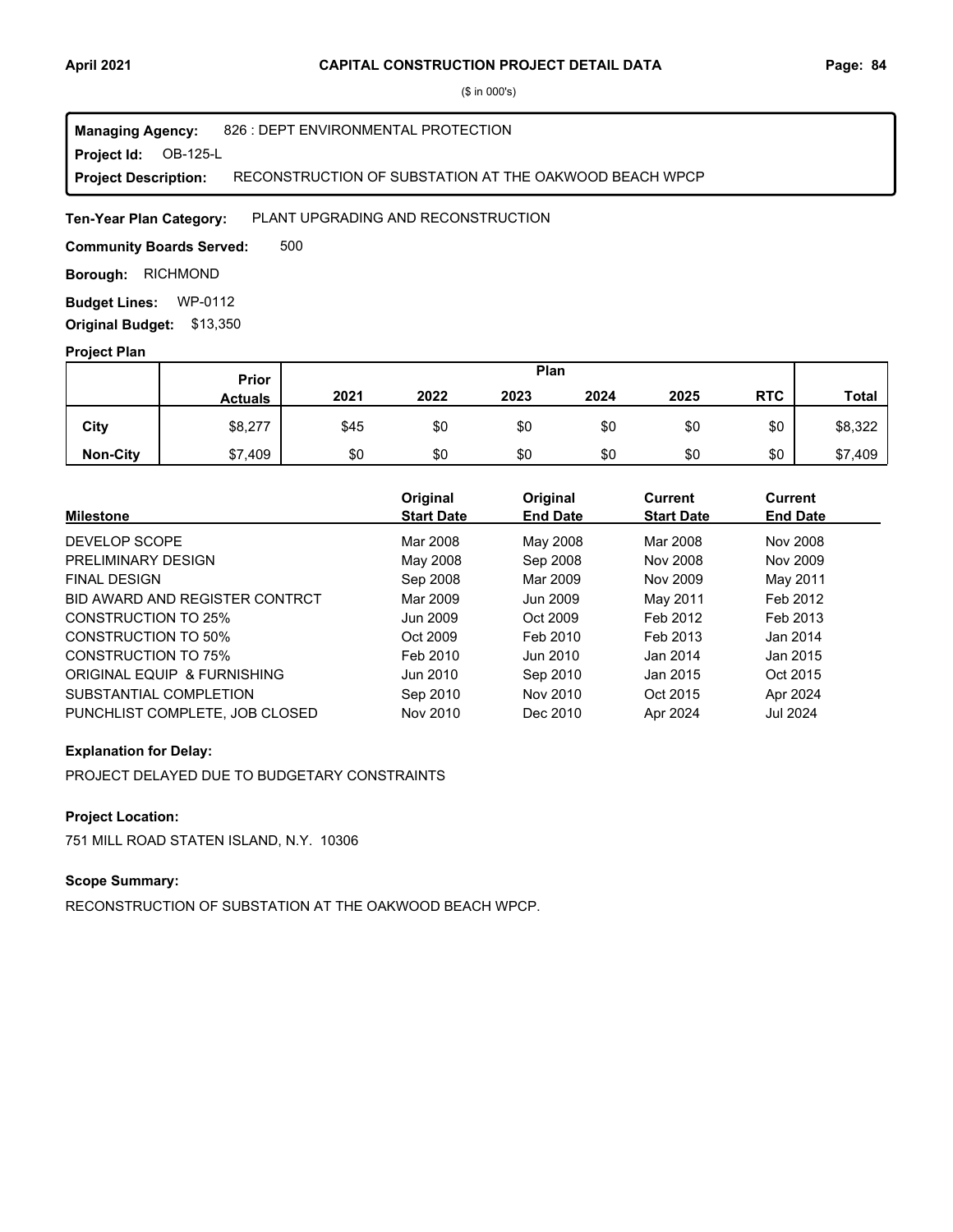#### **Project Id: OB-133-L** 826 : DEPT ENVIRONMENTAL PROTECTION SLUDGE THICKENING IMPROVEMENT @ OAKWOOD BEACH WPCP **Managing Agency: Project Description:**

#### PLANT UPGRADING AND RECONSTRUCTION **Ten-Year Plan Category:**

500 **Community Boards Served:** 

**Borough: RICHMOND** 

**Budget Lines: WP-0112 Original Budget:** \$26,201

#### **Project Plan**

| $\overline{\phantom{a}}$ |                | Plan<br>Prior |         |      |          |      |            |              |
|--------------------------|----------------|---------------|---------|------|----------|------|------------|--------------|
|                          | <b>Actuals</b> | 2021          | 2022    | 2023 | 2024     | 2025 | <b>RTC</b> | <b>Total</b> |
| City                     | \$5,468        | $$ -380$      | \$7,478 | \$0  | \$60,000 | \$0  | \$0        | \$72,566     |
| <b>Non-City</b>          | \$0            | \$0           | \$0     | \$0  | \$0      | \$0  | \$0        | \$0          |

| <b>Milestone</b>               | Original<br><b>Start Date</b> | Original<br><b>End Date</b> | <b>Current</b><br><b>Start Date</b> | <b>Current</b><br><b>End Date</b> |
|--------------------------------|-------------------------------|-----------------------------|-------------------------------------|-----------------------------------|
| DEVELOP SCOPE                  | Jun 2015                      | Feb 2016                    | Jun 2015                            | Feb 2016                          |
| PRELIMINARY DESIGN             | Feb 2016                      | Feb 2017                    | Feb 2016                            | Feb 2017                          |
| <b>FINAL DESIGN</b>            | Feb 2017                      | Aug 2018                    | Feb 2017                            | Aug 2018                          |
| BID AWARD AND REGISTER CONTRCT | Aug 2018                      | May 2019                    | Aug 2018                            | May 2019                          |
| <b>CONSTRUCTION TO 25%</b>     | May 2019                      | May 2020                    | May 2019                            | May 2020                          |
| CONSTRUCTION TO 50%            | May 2020                      | Apr 2021                    | May 2020                            | Apr 2021                          |
| <b>CONSTRUCTION TO 75%</b>     | Apr 2021                      | Apr 2022                    | Apr 2021                            | Apr 2022                          |
| ORIGINAL EQUIP & FURNISHING    | Apr 2022                      | Jan 2023                    | Apr 2022                            | Jan 2023                          |
| SUBSTANTIAL COMPLETION         | Jan 2023                      | <b>Jul 2023</b>             | Jan 2023                            | Jul 2023                          |
| PUNCHLIST COMPLETE, JOB CLOSED | <b>Jul 2023</b>               | Oct 2023                    | <b>Jul 2023</b>                     | Oct 2023                          |

## **Explanation for Delay:**

## **Project Location:**

751 MILL ROAD STATEN ISLAND, NEW YORK 10306

# **Scope Summary:**

SLUDGE THICKENING IMPROVEMENT AT OAKEOOD BEACH WPCP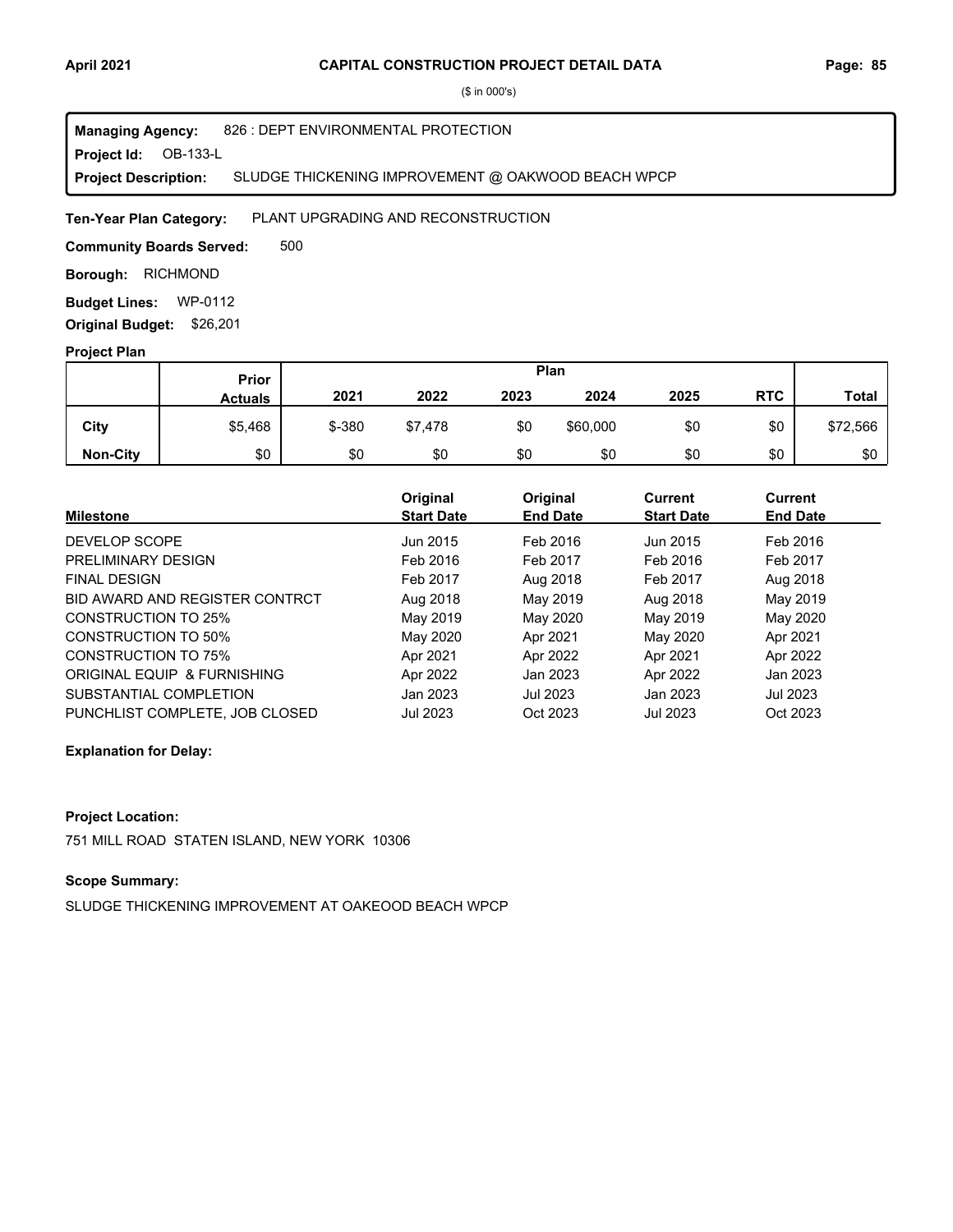#### **Project Id: OB-134-L** 826 : DEPT ENVIRONMENTAL PROTECTION POWER DISTRIBUTION AT OAKWOOD BEACH WPCP **Managing Agency: Project Description:**

#### PLANT UPGRADING AND RECONSTRUCTION **Ten-Year Plan Category:**

500 **Community Boards Served:** 

**Borough: RICHMOND** 

**Budget Lines: WP-0112 Original Budget:** \$3,920

#### **Project Plan**

|                 |                | Plan<br>Prior |      |         |          |      |            |              |
|-----------------|----------------|---------------|------|---------|----------|------|------------|--------------|
|                 | <b>Actuals</b> | 2021          | 2022 | 2023    | 2024     | 2025 | <b>RTC</b> | <b>Total</b> |
| City            | \$6,386        | \$1,409       | \$0  | \$4,000 | \$23,500 | \$0  | \$0        | \$35,295     |
| <b>Non-City</b> | \$0            | \$0           | \$0  | \$0     | \$0      | \$0  | \$0        | \$0          |

| <b>Milestone</b>               | Original<br><b>Start Date</b> | Original<br><b>End Date</b> | Current<br><b>Start Date</b> | Current<br><b>End Date</b> |
|--------------------------------|-------------------------------|-----------------------------|------------------------------|----------------------------|
| DEVELOP SCOPE                  | <b>Jul 2017</b>               | Sep 2017                    | <b>Jul 2017</b>              | Mar 2018                   |
| PRELIMINARY DESIGN             | Sep 2017                      | Jan 2018                    | Mar 2018                     | Mar 2019                   |
| <b>FINAL DESIGN</b>            | Jan 2018                      | Jul 2018                    | Mar 2019                     | Sep 2020                   |
| BID AWARD AND REGISTER CONTRCT | Jul 2018                      | Oct 2018                    | Sep 2020                     | Jun 2021                   |
| CONSTRUCTION TO 25%            | Oct 2018                      | Feb 2019                    | Jun 2021                     | Jun 2022                   |
| CONSTRUCTION TO 50%            | Feb 2019                      | Jun 2019                    | Jun 2022                     | May 2023                   |
| <b>CONSTRUCTION TO 75%</b>     | Jun 2019                      | Oct 2019                    | May 2023                     | May 2024                   |
| ORIGINAL EQUIP & FURNISHING    | Oct 2019                      | Jan 2020                    | May 2024                     | Feb 2025                   |
| SUBSTANTIAL COMPLETION         | Jan 2020                      | Mar 2020                    | Feb 2025                     | Aug 2029                   |
| PUNCHLIST COMPLETE, JOB CLOSED | Mar 2020                      | Apr 2020                    | Aug 2029                     | Nov 2029                   |

## **Explanation for Delay:**

PROJECT DELAYED DUE TO BUDGETARY CONSTRAINTS

# **Project Location:**

751 MILL ROAD STATEN ISLAND, N.Y. 10306

# **Scope Summary:**

POWER DISTRIBUTION AT OAKWOOD BEACH WPCP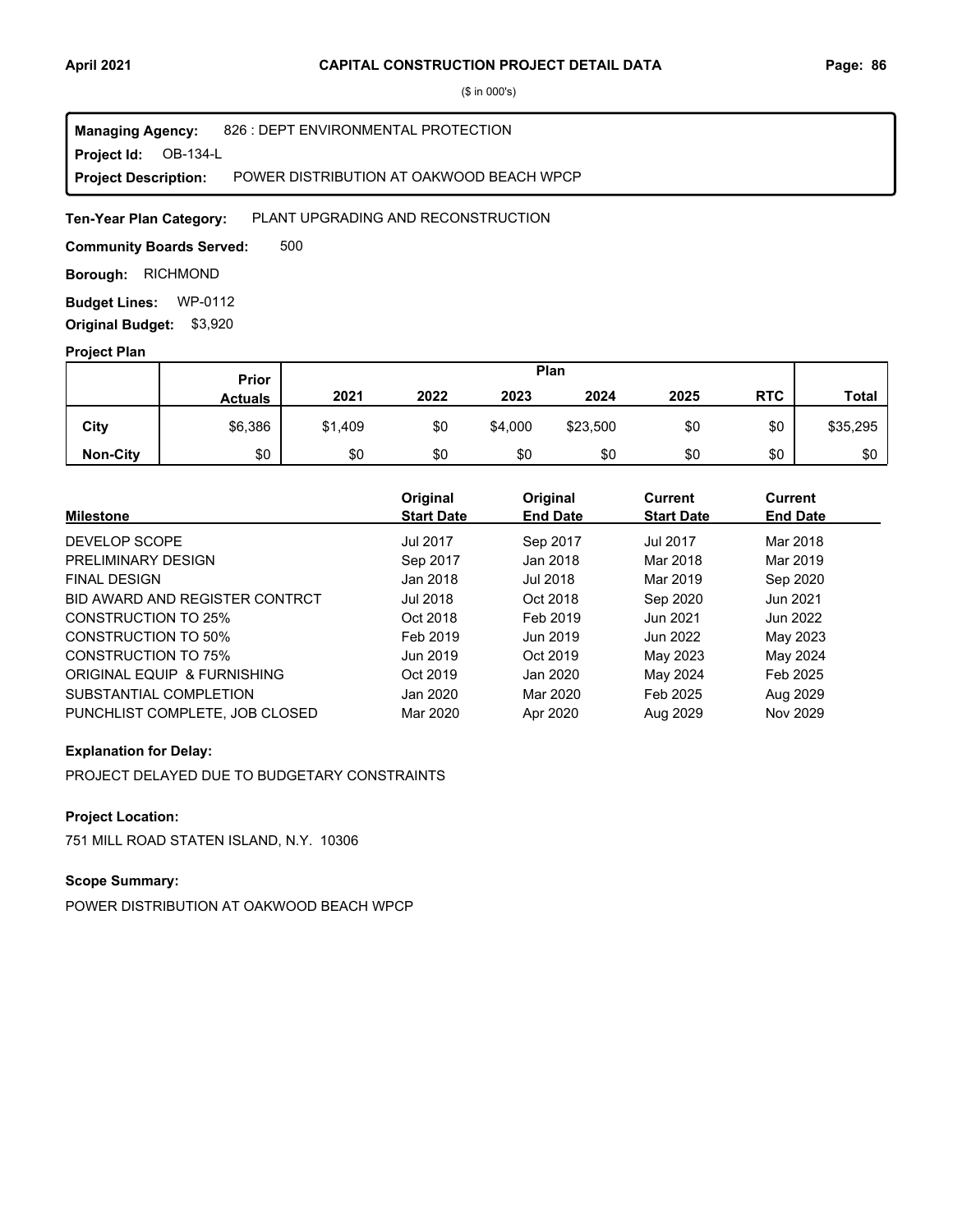**Project Id: OB-135-L** 826 : DEPT ENVIRONMENTAL PROTECTION HEADWORKS AT OAKWOOD BEACH WPCP **Managing Agency: Project Description:** 

#### PLANT UPGRADING AND RECONSTRUCTION **Ten-Year Plan Category:**

500 **Community Boards Served:** 

**Borough: RICHMOND** 

**Budget Lines: WP-0112 Original Budget:** \$18,610

#### **Project Plan**

|                 | Prior<br><b>Actuals</b> | Plan |          |         |          |      |            |              |
|-----------------|-------------------------|------|----------|---------|----------|------|------------|--------------|
|                 |                         | 2021 | 2022     | 2023    | 2024     | 2025 | <b>RTC</b> | <b>Total</b> |
| City            | \$600                   | \$0  | \$10,000 | \$9,995 | \$55,000 | \$0  | \$0        | \$75,595     |
| <b>Non-City</b> | \$0                     | \$0  | \$0      | \$0     | \$0      | \$0  | \$0        | \$0          |

| <b>Milestone</b>               | Original<br><b>Start Date</b> | Original<br><b>End Date</b> | <b>Current</b><br><b>Start Date</b> | Current<br><b>End Date</b> |
|--------------------------------|-------------------------------|-----------------------------|-------------------------------------|----------------------------|
| DEVELOP SCOPE                  | <b>Jul 2017</b>               | Sep 2017                    | <b>Jul 2017</b>                     | Mar 2018                   |
| PRELIMINARY DESIGN             | Sep 2017                      | Jan 2018                    | Mar 2018                            | Mar 2019                   |
| <b>FINAL DESIGN</b>            | Jan 2018                      | Jul 2018                    | Mar 2019                            | Sep 2020                   |
| BID AWARD AND REGISTER CONTRCT | Jul 2018                      | Oct 2018                    | Sep 2020                            | Jun 2021                   |
| CONSTRUCTION TO 25%            | Oct 2018                      | Feb 2019                    | Jun 2021                            | Jun 2022                   |
| CONSTRUCTION TO 50%            | Feb 2019                      | Jun 2019                    | Jun 2022                            | May 2023                   |
| CONSTRUCTION TO 75%            | Jun 2019                      | Oct 2019                    | May 2023                            | May 2024                   |
| ORIGINAL EQUIP & FURNISHING    | Oct 2019                      | Jan 2020                    | May 2024                            | Feb 2025                   |
| SUBSTANTIAL COMPLETION         | Jan 2020                      | Mar 2020                    | Feb 2025                            | Aug 2025                   |
| PUNCHLIST COMPLETE, JOB CLOSED | Mar 2020                      | Apr 2020                    | Aug 2025                            | Nov 2025                   |

## **Explanation for Delay:**

PROJECT DELAYED DUE TO BUDGETARY CONSTRAINTS

# **Project Location:**

751 MILL ROAD, STATEN ISLAND NEW YORK 10306

# **Scope Summary:**

HEADWORKS AT OAKWOOD BEACH WPCP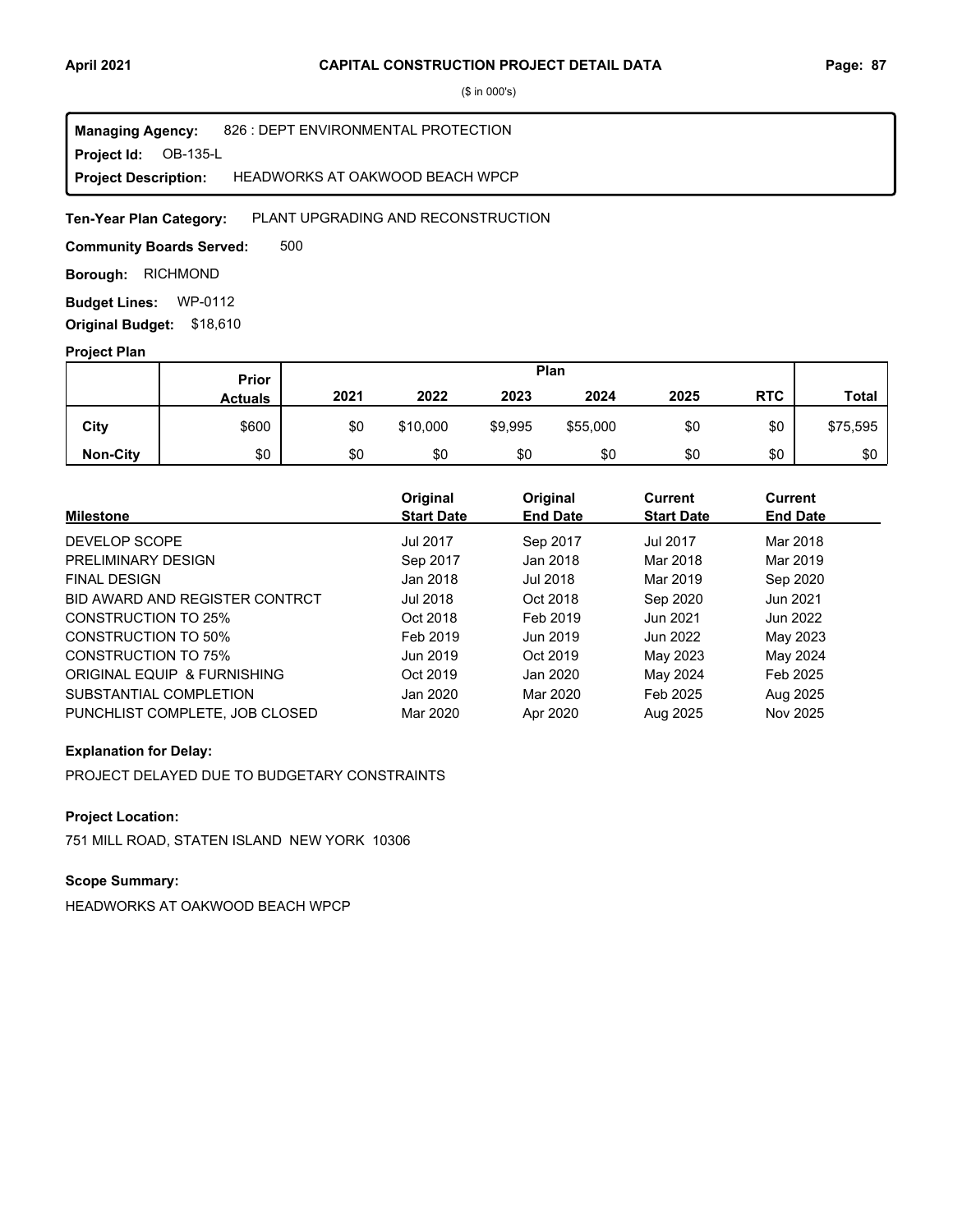#### **Project Id: OB-136-L** 826 : DEPT ENVIRONMENTAL PROTECTION INSTALLATION OF (2) MAIN TRANSFORMERS @ OAKWOOD BEACH WPCP **Managing Agency: Project Description:**

#### PLANT UPGRADING AND RECONSTRUCTION **Ten-Year Plan Category:**

500 **Community Boards Served:** 

**Borough: RICHMOND** 

**Budget Lines: WP-0112 Original Budget:** \$17,676

#### **Project Plan**

|                 |                | Plan<br><b>Prior</b> |          |      |          |      |            |              |
|-----------------|----------------|----------------------|----------|------|----------|------|------------|--------------|
|                 | <b>Actuals</b> | 2021                 | 2022     | 2023 | 2024     | 2025 | <b>RTC</b> | <b>Total</b> |
| City            | \$4,070        | \$0                  | \$10,324 | \$0  | \$25,000 | \$0  | \$0        | \$39,394     |
| <b>Non-City</b> | \$0            | \$0                  | \$0      | \$0  | \$0      | \$0  | \$0        | \$0          |

| <b>Milestone</b>               | Original<br><b>Start Date</b> | Original<br><b>End Date</b> | Current<br><b>Start Date</b> | <b>Current</b><br><b>End Date</b> |
|--------------------------------|-------------------------------|-----------------------------|------------------------------|-----------------------------------|
| DEVELOP SCOPE                  | Jun 2013                      | Mar 2014                    | Jun 2013                     | Mar 2014                          |
| PRELIMINARY DESIGN             | Mar 2014                      | Mar 2015                    | Mar 2014                     | Mar 2015                          |
| <b>FINAL DESIGN</b>            | Mar 2015                      | Aug 2016                    | Mar 2015                     | Aug 2016                          |
| BID AWARD AND REGISTER CONTRCT | Aug 2016                      | May 2017                    | Aug 2016                     | May 2017                          |
| CONSTRUCTION TO 25%            | May 2017                      | May 2018                    | May 2017                     | May 2018                          |
| <b>CONSTRUCTION TO 50%</b>     | May 2018                      | May 2019                    | May 2018                     | May 2019                          |
| <b>CONSTRUCTION TO 75%</b>     | May 2019                      | May 2020                    | May 2019                     | May 2020                          |
| ORIGINAL EQUIP & FURNISHING    | May 2020                      | Jan 2021                    | May 2020                     | Jan 2021                          |
| SUBSTANTIAL COMPLETION         | Jan 2021                      | <b>Jul 2021</b>             | Jan 2021                     | Jul 2021                          |
| PUNCHLIST COMPLETE, JOB CLOSED | Jul 2021                      | Oct 2021                    | <b>Jul 2021</b>              | Oct 2021                          |

#### **Explanation for Delay:**

## **Project Location:**

751 MILL ROAD STATEN ISLAND, N.Y. 10306

# **Scope Summary:**

INSTALLATION OF (2) MAIN TRANSFORMERS AT THE OAKWOOD BEACH WPCP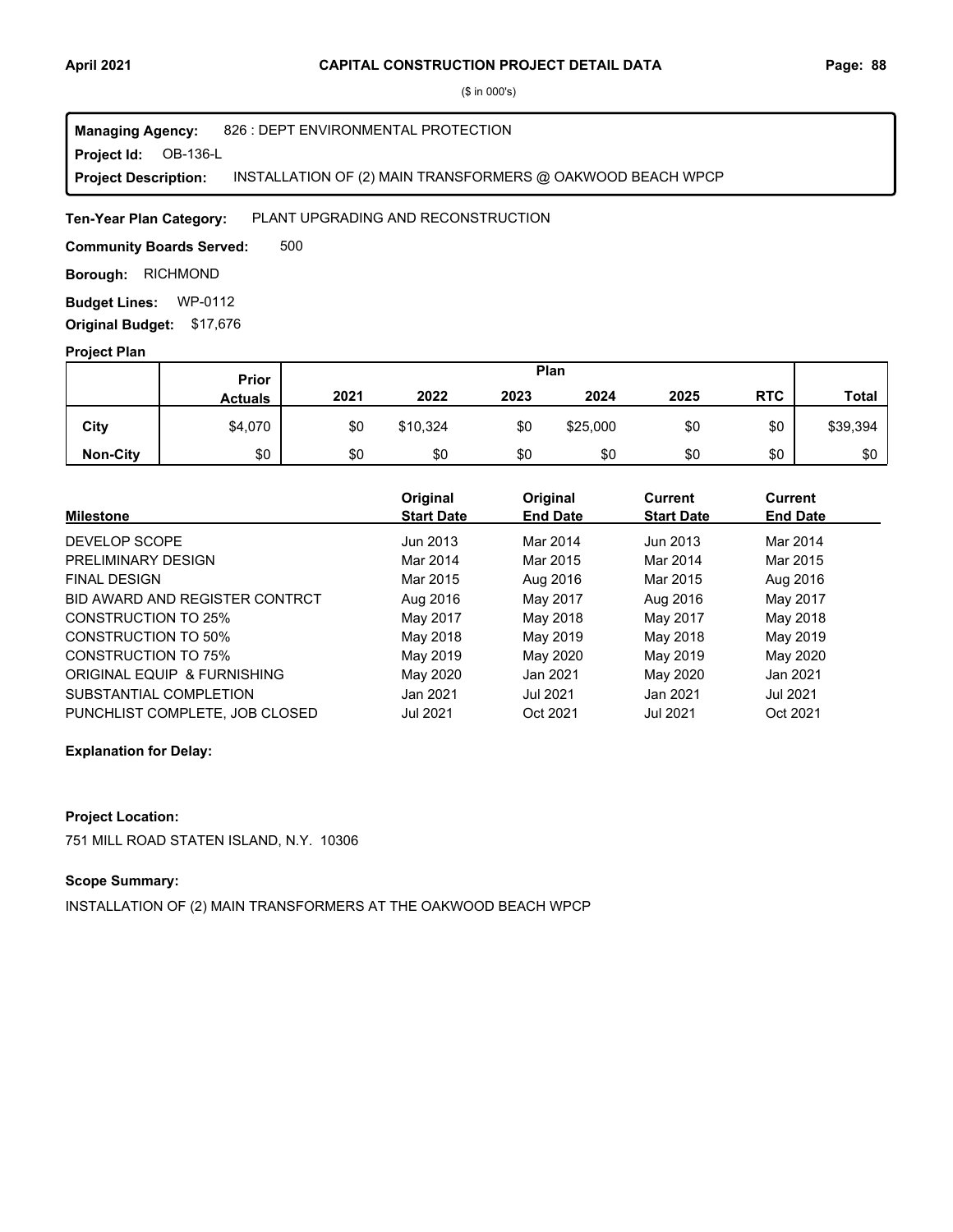#### **Project Id: OB-149-L** 826 : DEPT ENVIRONMENTAL PROTECTION UPGRADE FIRE ALARM SYSTEM @ OAKWOOD BEACH DEWATERING BLDG **Managing Agency: Project Description:**

PLANT UPGRADING AND RECONSTRUCTION **Ten-Year Plan Category:** 

500 **Community Boards Served:** 

**Borough: RICHMOND** 

**Budget Lines: WP-0112 Original Budget:** \$2,330

## **Project Plan**

|                 | Prior<br><b>Actuals</b> | Plan |         |      |      |      |            |              |
|-----------------|-------------------------|------|---------|------|------|------|------------|--------------|
|                 |                         | 2021 | 2022    | 2023 | 2024 | 2025 | <b>RTC</b> | <b>Total</b> |
| City            | \$0                     | \$0  | \$7,200 | \$0  | \$0  | \$0  | \$0        | \$7,200      |
| <b>Non-City</b> | \$0                     | \$0  | \$0     | \$0  | \$0  | \$0  | \$0        | \$0          |

|                            | Original          | Original        | Current           | Current         |  |
|----------------------------|-------------------|-----------------|-------------------|-----------------|--|
| <b>Milestone</b>           | <b>Start Date</b> | <b>End Date</b> | <b>Start Date</b> | <b>End Date</b> |  |
| FINAL DESIGN               | Jun 2022          | Nov 2023        | Jun 2022          | Nov 2023        |  |
| <b>CONSTRUCTION TO 25%</b> | Nov 2023          | <b>Jul 2024</b> | Nov 2023          | <b>Jul 2024</b> |  |
| <b>CONSTRUCTION TO 50%</b> | Jul 2024          | Mar 2025        | <b>Jul 2024</b>   | Mar 2025        |  |
| <b>CONSTRUCTION TO 75%</b> | Mar 2025          | Nov 2025        | Mar 2025          | Nov 2025        |  |

## **Explanation for Delay:**

## **Project Location:**

751 MILL ROAD STATEN ISLAND, N.Y. 10306

# **Scope Summary:**

UPGRADE FIRE ALARM SYSTEM @ OAKWOOD BEACH DEWATERING BLDG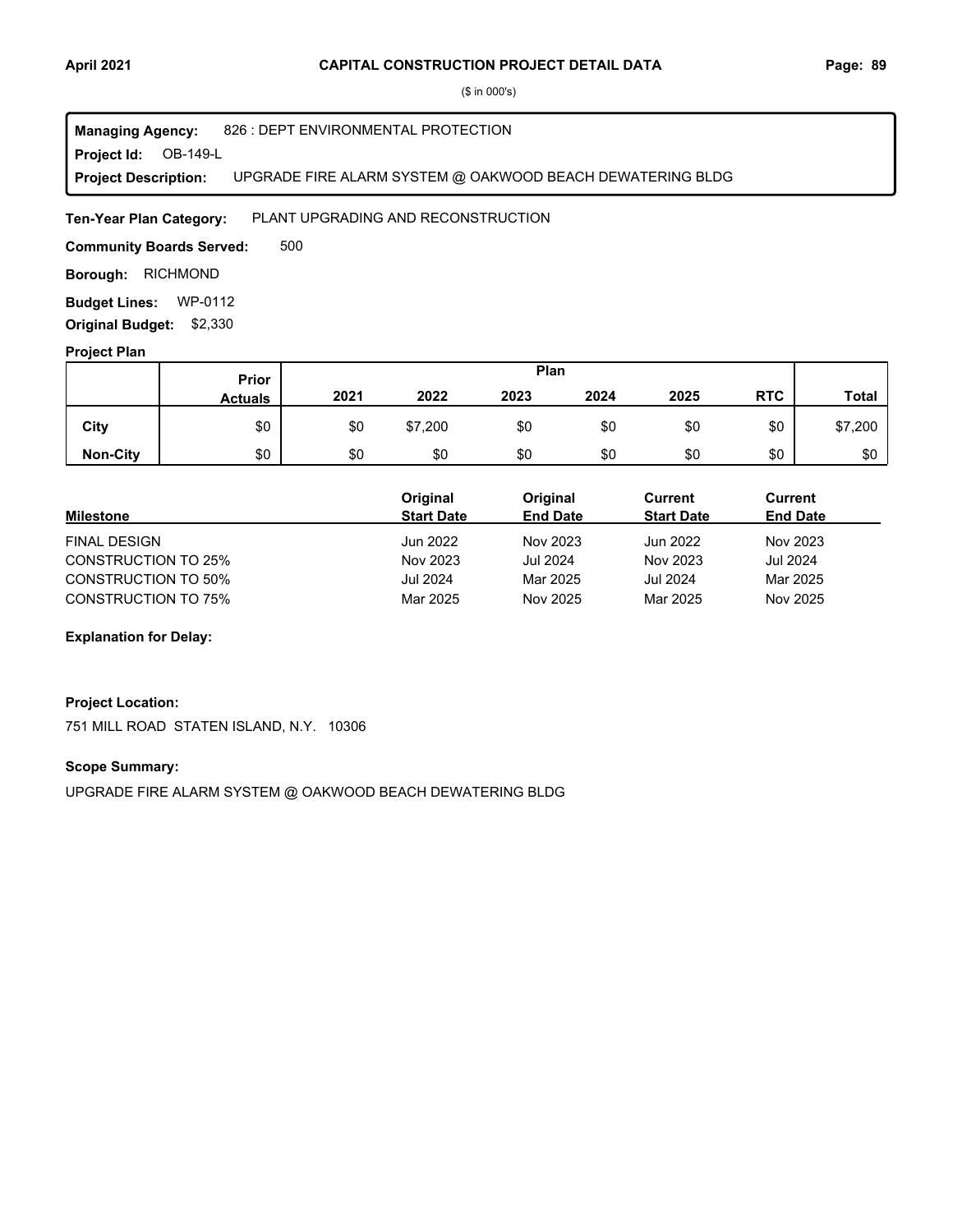#### **Project Id: PR-132-L** 826 : DEPT ENVIRONMENTAL PROTECTION RECONSTRUCTION OF SEA WALL/SLUDGE DOCK IMPROVEMENTS **Managing Agency: Project Description:**

PLANT UPGRADING AND RECONSTRUCTION **Ten-Year Plan Category:** 

500 **Community Boards Served:** 

**Borough: RICHMOND** 

**Budget Lines: WP-0112 Original Budget:** \$3,188

#### **Project Plan**

|                 | Prior<br><b>Actuals</b> | Plan    |      |         |          |      |            |              |
|-----------------|-------------------------|---------|------|---------|----------|------|------------|--------------|
|                 |                         | 2021    | 2022 | 2023    | 2024     | 2025 | <b>RTC</b> | <b>Total</b> |
| City            | \$0                     | \$6,306 | \$0  | \$6,000 | \$30,000 | \$0  | \$0        | \$42,306     |
| <b>Non-City</b> | \$0                     | \$0     | \$0  | \$0     | \$0      | \$0  | \$0        | \$0          |

| <b>Milestone</b>               | Original<br><b>Start Date</b> | Original<br><b>End Date</b> | <b>Current</b><br><b>Start Date</b> | Current<br><b>End Date</b> |
|--------------------------------|-------------------------------|-----------------------------|-------------------------------------|----------------------------|
| DEVELOP SCOPE                  | <b>Jul 2022</b>               | Sep 2022                    | Jul 2018                            | Mar 2019                   |
| PRELIMINARY DESIGN             | Sep 2022                      | Jan 2023                    | Mar 2019                            | Mar 2020                   |
| <b>FINAL DESIGN</b>            | Jan 2023                      | Jul 2023                    | Mar 2020                            | Sep 2021                   |
| BID AWARD AND REGISTER CONTRCT | <b>Jul 2023</b>               | Oct 2023                    | Sep 2021                            | Jun 2022                   |
| <b>CONSTRUCTION TO 25%</b>     | Oct 2023                      | Feb 2024                    | Jun 2022                            | Jun 2023                   |
| CONSTRUCTION TO 50%            | Feb 2024                      | Jun 2024                    | Jun 2023                            | May 2024                   |
| <b>CONSTRUCTION TO 75%</b>     | Jun 2024                      | Oct 2024                    | May 2024                            | May 2025                   |
| ORIGINAL EQUIP & FURNISHING    | Oct 2024                      | Jan 2025                    | May 2025                            | Feb 2026                   |
| SUBSTANTIAL COMPLETION         | Jan 2025                      | Mar 2025                    | Feb 2026                            | Aug 2030                   |
| PUNCHLIST COMPLETE. JOB CLOSED | Mar 2025                      | Apr 2025                    | Aug 2030                            | Nov 2030                   |

# **Explanation for Delay:**

PROJECT DELAYED DUE TO BUDGETARY CONSTRAINTS

**Project Location:**

# **Scope Summary:**

RECONSTRUCTION OF SEA WALL/SLUDGE DOCK IMPROVEMENTS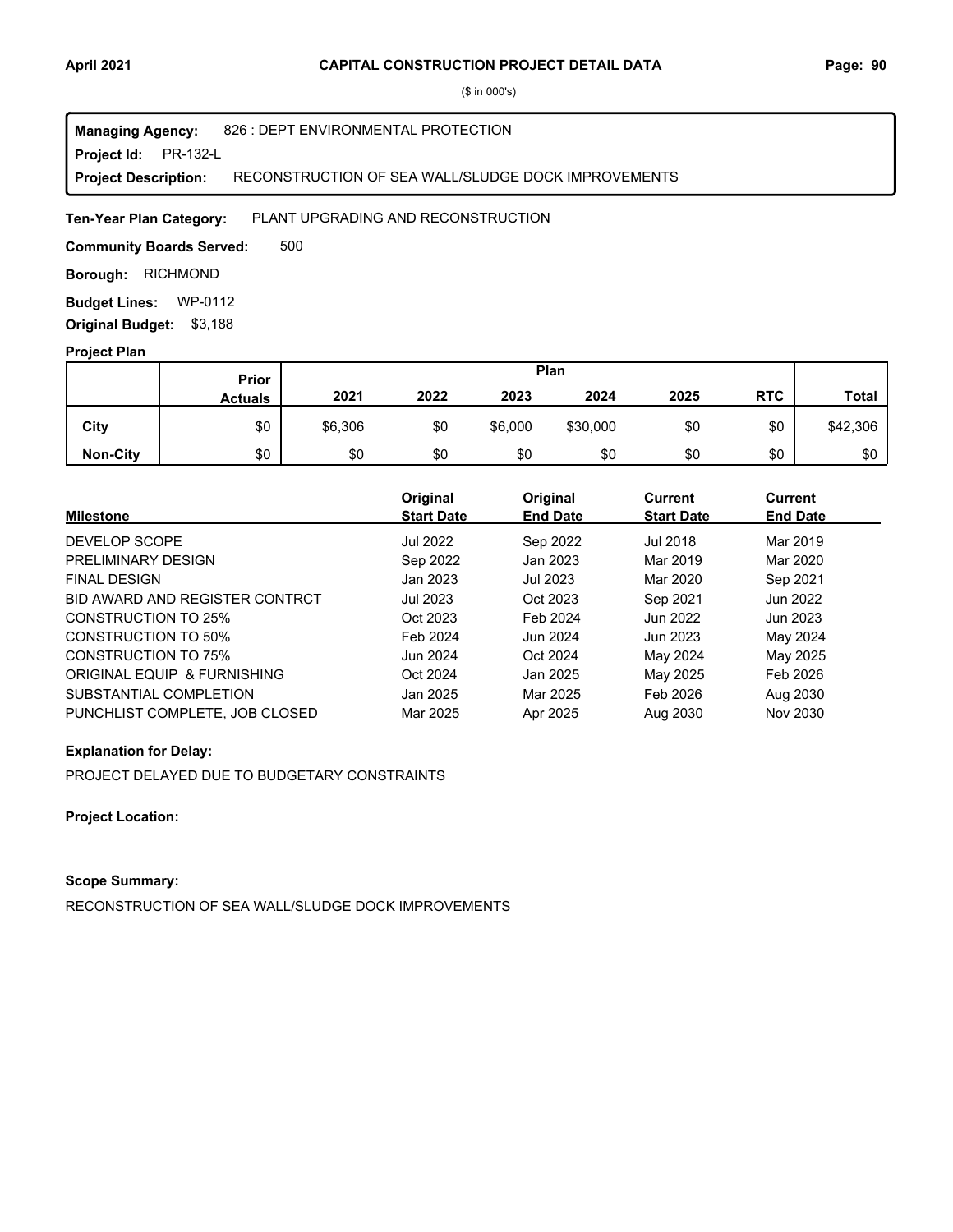#### **Project Id: PR-134-L** 826 : DEPT ENVIRONMENTAL PROTECTION RECONSTRUCT FINAL SETTLING SYSTEM EQUIPMENT @ PORT RICHMOND **Managing Agency: Project Description:**

PLANT UPGRADING AND RECONSTRUCTION **Ten-Year Plan Category:** 

500 **Community Boards Served:** 

**Borough: RICHMOND** 

**Budget Lines: WP-0112 Original Budget:** \$6,900

#### **Project Plan**

|                 |                | Plan<br>Prior |      |      |      |         |            |              |
|-----------------|----------------|---------------|------|------|------|---------|------------|--------------|
|                 | <b>Actuals</b> | 2021          | 2022 | 2023 | 2024 | 2025    | <b>RTC</b> | <b>Total</b> |
| City            | \$0            | \$0           | \$0  | \$0  | \$0  | \$3,000 | \$20,000   | \$23,000     |
| <b>Non-City</b> | \$0            | \$0           | \$0  | \$0  | \$0  | \$0     | \$0        | \$0          |

| <b>Milestone</b>               | Original<br><b>Start Date</b> | Original<br><b>End Date</b> | <b>Current</b><br><b>Start Date</b> | Current<br><b>End Date</b> |
|--------------------------------|-------------------------------|-----------------------------|-------------------------------------|----------------------------|
| DEVELOP SCOPE                  | <b>Jul 2017</b>               | Mar 2018                    | Jun 2021                            | Feb 2022                   |
| PRELIMINARY DESIGN             | Mar 2018                      | Mar 2019                    | Feb 2022                            | Feb 2023                   |
| <b>FINAL DESIGN</b>            | Mar 2019                      | Sep 2020                    | Feb 2023                            | Aug 2024                   |
| BID AWARD AND REGISTER CONTRCT | Sep 2020                      | Jun 2021                    | Aug 2024                            | May 2025                   |
| <b>CONSTRUCTION TO 25%</b>     | Jun 2021                      | Jun 2022                    | May 2025                            | May 2026                   |
| CONSTRUCTION TO 50%            | Jun 2022                      | May 2023                    | May 2026                            | Apr 2027                   |
| CONSTRUCTION TO 75%            | May 2023                      | May 2024                    | May 2027                            | Apr 2028                   |
| ORIGINAL EQUIP & FURNISHING    | May 2024                      | Feb 2025                    | Apr 2028                            | Jan 2029                   |
| SUBSTANTIAL COMPLETION         | Feb 2025                      | Aug 2025                    | Jan 2029                            | Jul 2033                   |
| PUNCHLIST COMPLETE. JOB CLOSED | Aug 2025                      | Nov 2025                    | <b>Jul 2033</b>                     | Oct 2033                   |

## **Explanation for Delay:**

PROJECT DELAYED DUE TO BUDGETARY CONSTRAINTS

# **Project Location:**

RICHMOND TERRACE & BODINE STREET, STATEN ISLAND, N.Y. 10310

# **Scope Summary:**

RECONSTRUCT FINAL SETTLING SYSTEM EQUIPMENT @ PORT RICHMOND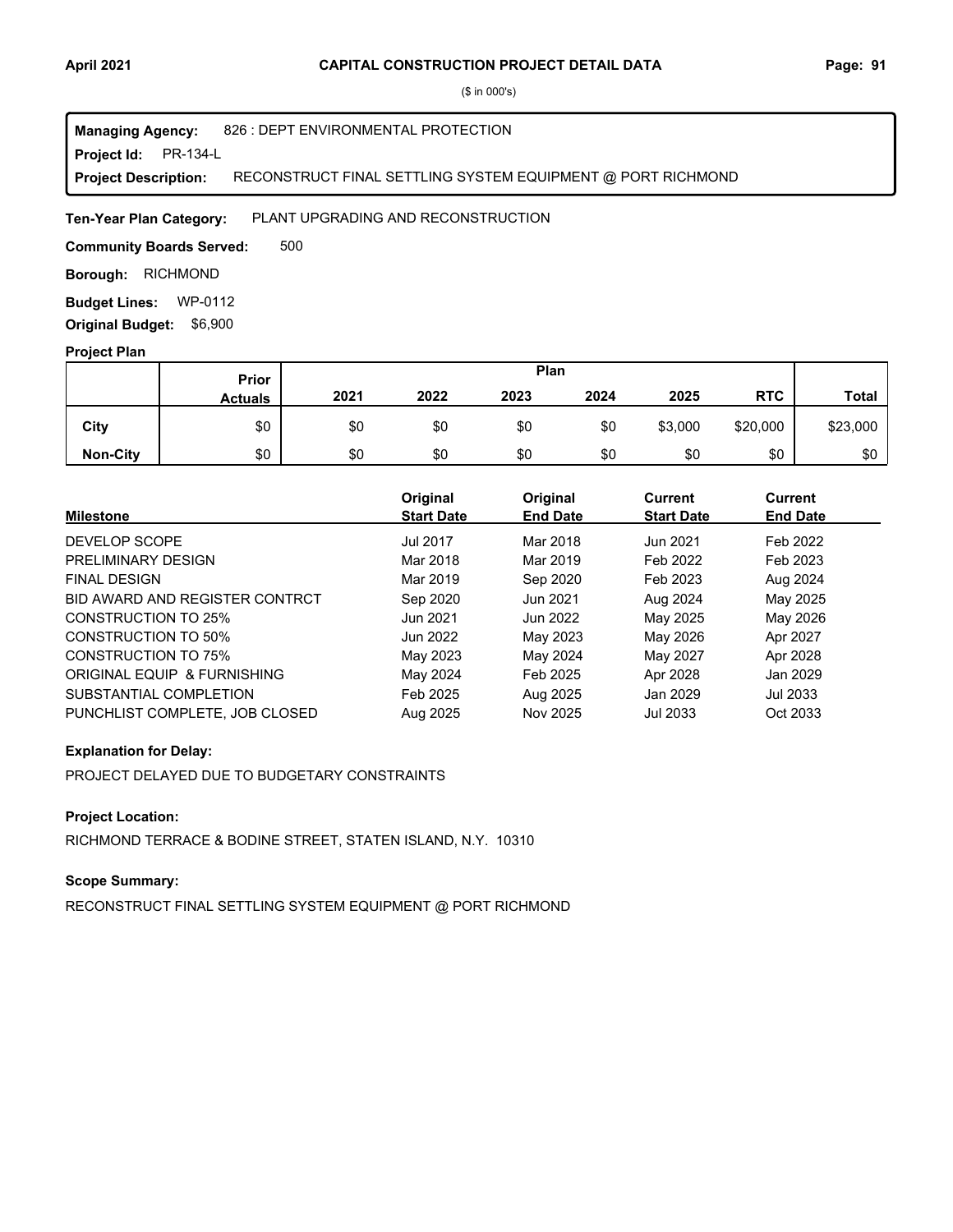#### **Project Id: PR-135-L** 826 : DEPT ENVIRONMENTAL PROTECTION RECONSTRUCT POWER DISTRIBUTION EQUIPMENT @ PORT RICHMOND **Managing Agency: Project Description:**

PLANT UPGRADING AND RECONSTRUCTION **Ten-Year Plan Category:** 

500 **Community Boards Served:** 

**Borough: RICHMOND** 

**Budget Lines: WP-0112 Original Budget:** \$10,620

#### **Project Plan**

|                 |                | Plan<br>Prior |      |         |         |          |            |              |
|-----------------|----------------|---------------|------|---------|---------|----------|------------|--------------|
|                 | <b>Actuals</b> | 2021          | 2022 | 2023    | 2024    | 2025     | <b>RTC</b> | <b>Total</b> |
| City            | \$2,230        | \$0           | \$0  | \$6,000 | \$4,000 | \$33,500 | \$0        | \$45,730     |
| <b>Non-City</b> | \$0            | \$0           | \$0  | \$0     | \$0     | \$0      | \$0        | \$0          |

| <b>Milestone</b>               | Original<br><b>Start Date</b> | Original<br><b>End Date</b> | Current<br><b>Start Date</b> | Current<br><b>End Date</b> |
|--------------------------------|-------------------------------|-----------------------------|------------------------------|----------------------------|
| DEVELOP SCOPE                  | Jun 2022                      | Aug 2022                    | Jun 2022                     | Feb 2023                   |
| PRELIMINARY DESIGN             | Aug 2022                      | Dec 2022                    | Feb 2023                     | Feb 2024                   |
| <b>FINAL DESIGN</b>            | Dec 2022                      | Jun 2023                    | Feb 2024                     | Aug 2025                   |
| BID AWARD AND REGISTER CONTRCT | Jun 2023                      | Sep 2023                    | Aug 2025                     | May 2026                   |
| CONSTRUCTION TO 25%            | Sep 2023                      | Jan 2024                    | May 2026                     | May 2027                   |
| CONSTRUCTION TO 50%            | Jan 2024                      | May 2024                    | May 2027                     | Apr 2028                   |
| <b>CONSTRUCTION TO 75%</b>     | May 2024                      | Sep 2024                    | Apr 2028                     | Apr 2029                   |
| ORIGINAL EQUIP & FURNISHING    | Sep 2024                      | Dec 2024                    | Apr 2029                     | Jan 2030                   |
| SUBSTANTIAL COMPLETION         | Dec 2024                      | Feb 2025                    | Jan 2030                     | Jul 2030                   |
| PUNCHLIST COMPLETE, JOB CLOSED | Feb 2025                      | Mar 2025                    | <b>Jul 2030</b>              | Oct 2030                   |

## **Explanation for Delay:**

PROJECT DELAYED DUE TO BUDGETARY CONSTRAINTS

# **Project Location:**

RICHMOND TERRACE & BODINE STREET, STATEN ISLAND N.Y. 10310

# **Scope Summary:**

RECONSTRUCT POWER DISTRIBUTION EQUIPMENT @ PORT RICHMOND WWTP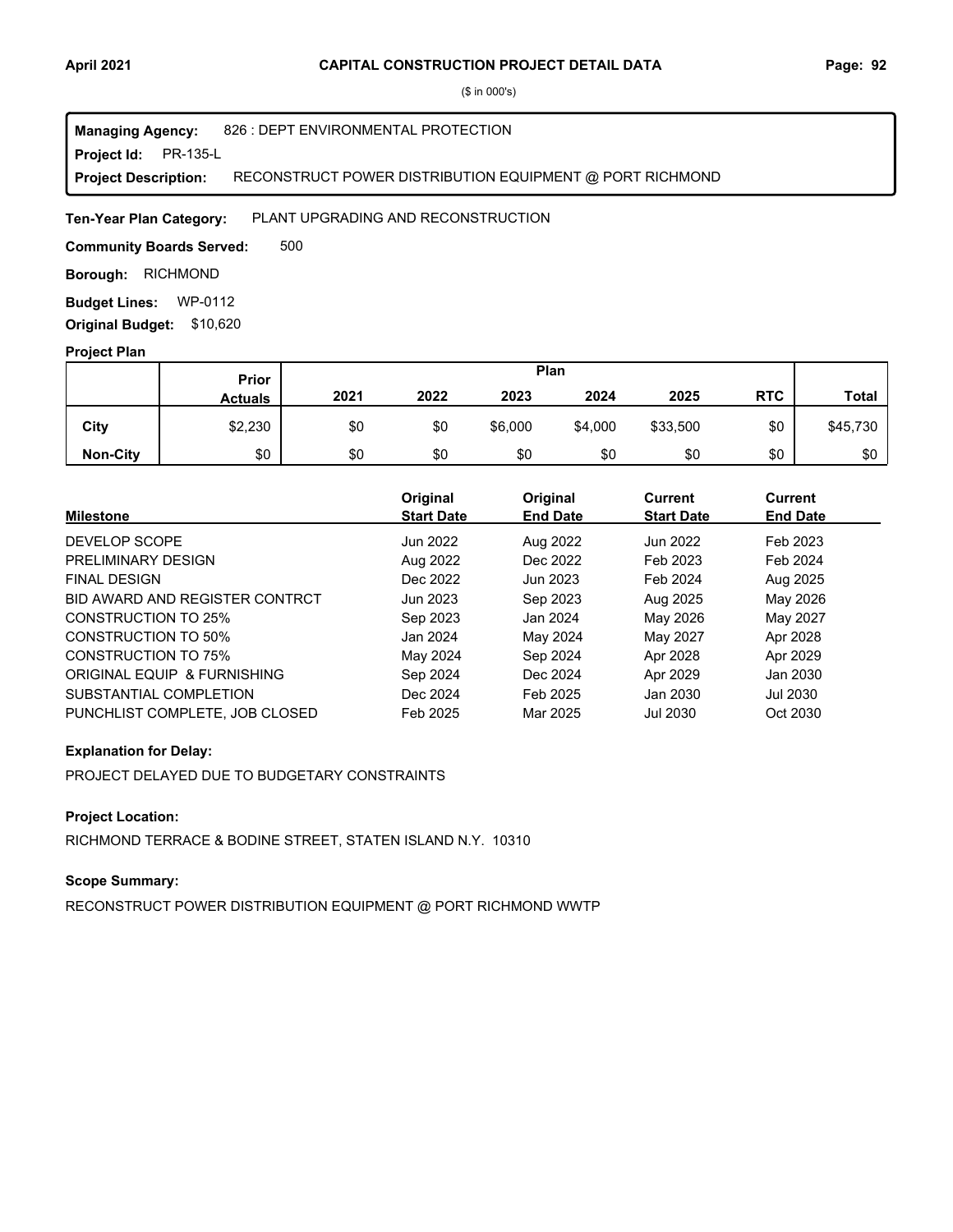#### **Project Id: PR-138-L** 826 : DEPT ENVIRONMENTAL PROTECTION RECONSTRUCT MAIN SEWAGE PUMP CONTROLS @ PORT RICHMOND WWTP **Managing Agency: Project Description:**

#### PLANT UPGRADING AND RECONSTRUCTION **Ten-Year Plan Category:**

500 **Community Boards Served:** 

**Borough: RICHMOND** 

**Budget Lines: WP-0112 Original Budget:** \$45,322

#### **Project Plan**

|                 |                | Plan<br><b>Prior</b> |      |          |      |      |            |              |
|-----------------|----------------|----------------------|------|----------|------|------|------------|--------------|
|                 | <b>Actuals</b> | 2021                 | 2022 | 2023     | 2024 | 2025 | <b>RTC</b> | <b>Total</b> |
| City            | \$4,893        | \$240                | \$0  | \$39,850 | \$0  | \$0  | \$0        | \$44,983     |
| <b>Non-City</b> | \$0            | \$0                  | \$0  | \$0      | \$0  | \$0  | \$0        | \$0          |

| <b>Milestone</b>               | Original<br><b>Start Date</b> | Original<br><b>End Date</b> | Current<br><b>Start Date</b> | Current<br><b>End Date</b> |
|--------------------------------|-------------------------------|-----------------------------|------------------------------|----------------------------|
| DEVELOP SCOPE                  | Nov 2017                      | <b>Jul 2018</b>             | Nov 2017                     | Jul 2018                   |
| PRELIMINARY DESIGN             | Jul 2018                      | Jul 2019                    | Jul 2018                     | Jul 2019                   |
| <b>FINAL DESIGN</b>            | Jul 2019                      | Jan 2021                    | Jul 2019                     | Jan 2021                   |
| BID AWARD AND REGISTER CONTRCT | Jan 2021                      | Oct 2021                    | Jan 2021                     | Oct 2021                   |
| CONSTRUCTION TO 25%            | Oct 2021                      | Oct 2022                    | Oct 2021                     | Oct 2022                   |
| <b>CONSTRUCTION TO 50%</b>     | Oct 2022                      | Sep 2023                    | Oct 2022                     | Sep 2023                   |
| <b>CONSTRUCTION TO 75%</b>     | Oct 2023                      | Sep 2024                    | Oct 2023                     | Sep 2024                   |
| ORIGINAL EQUIP & FURNISHING    | Sep 2024                      | Jun 2025                    | Sep 2024                     | Jun 2025                   |
| SUBSTANTIAL COMPLETION         | Jun 2025                      | Dec 2025                    | Jun 2025                     | Dec 2025                   |
| PUNCHLIST COMPLETE, JOB CLOSED | Dec 2025                      | Mar 2026                    | Dec 2025                     | Mar 2026                   |

## **Explanation for Delay:**

## **Project Location:**

RICHMOND TERRACE & BODINE STREET, STATEN ISLAND, N.Y. 10310

# **Scope Summary:**

RECONSTRUCT MAIN SEWAGE PUMP CONTROLS @ PORT RICHMOND WWTP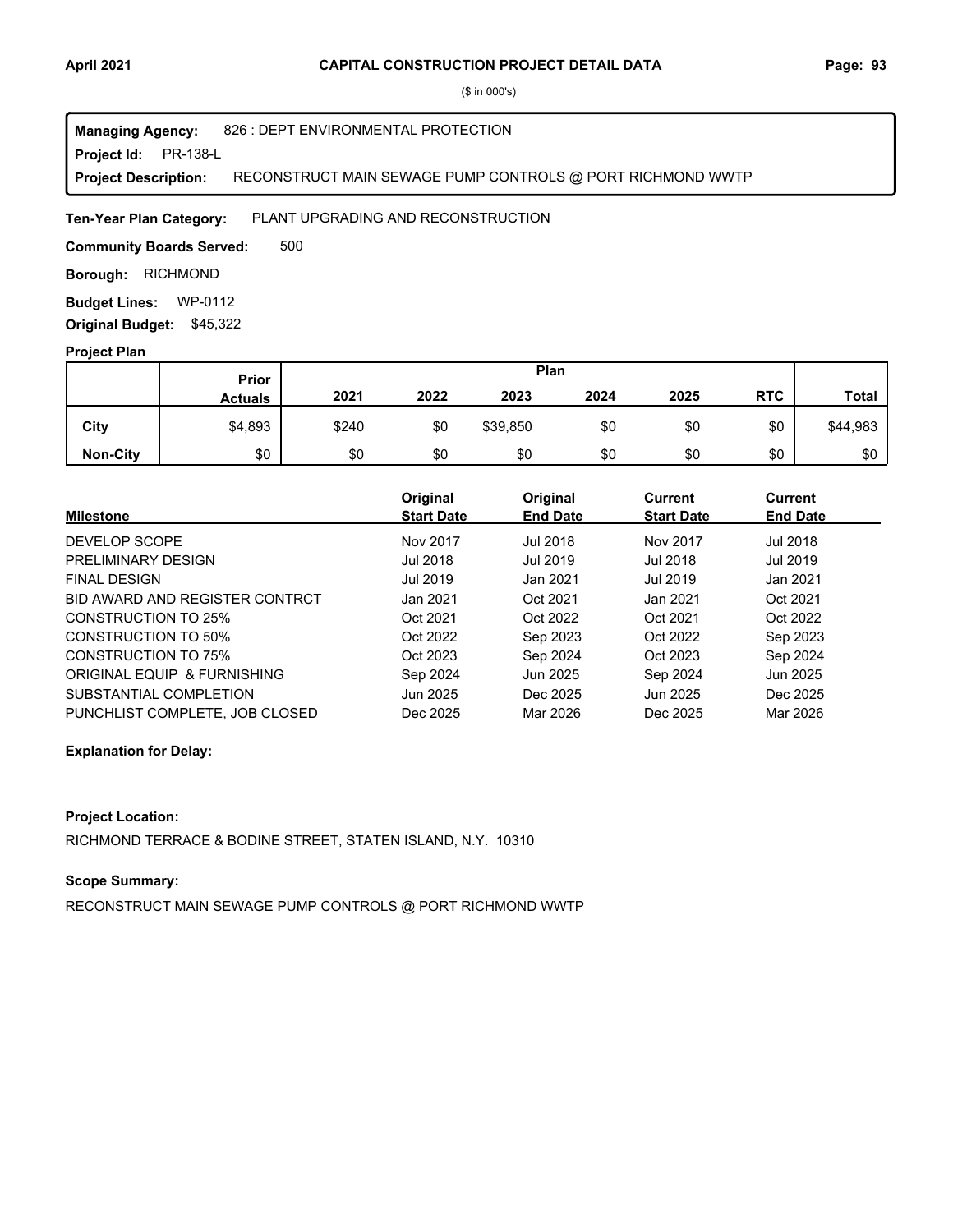| <b>Managing Agency:</b>     | 826 : DEPT ENVIRONMENTAL PROTECTION                   |
|-----------------------------|-------------------------------------------------------|
| <b>Project Id:</b> PR-140   |                                                       |
| <b>Project Description:</b> | TRC - Dechlorination Facilities at Port Richmond WWTP |

#### CONSENT DECREE UPGRADING AND CONSTRUCTION **Ten-Year Plan Category:**

500 **Community Boards Served:** 

**Borough: RICHMOND** 

**Budget Lines: WP-0282 Original Budget:** \$28,833

#### **Project Plan**

|                 |                | Plan<br>Prior |         |      |          |      |            |              |
|-----------------|----------------|---------------|---------|------|----------|------|------------|--------------|
|                 | <b>Actuals</b> | 2021          | 2022    | 2023 | 2024     | 2025 | <b>RTC</b> | <b>Total</b> |
| City            | \$0            | \$0           | \$8,243 | \$0  | \$14,590 | \$0  | \$0        | \$22,833     |
| <b>Non-City</b> | \$0            | \$0           | \$0     | \$0  | \$0      | \$0  | \$0        | \$0          |

|                                | Original          | Original        | Current           | <b>Current</b>  |
|--------------------------------|-------------------|-----------------|-------------------|-----------------|
| <b>Milestone</b>               | <b>Start Date</b> | <b>End Date</b> | <b>Start Date</b> | <b>End Date</b> |
| DEVELOP SCOPE                  | Jul 2019          | Mar 2020        | Jul 2019          | Mar 2020        |
| PRELIMINARY DESIGN             | Mar 2020          | Mar 2021        | Mar 2020          | Mar 2021        |
| <b>FINAL DESIGN</b>            | Mar 2021          | Sep 2022        | Mar 2021          | Sep 2022        |
| BID AWARD AND REGISTER CONTRCT | Sep 2022          | Jun 2023        | Sep 2022          | Jun 2023        |
| <b>CONSTRUCTION TO 25%</b>     | Jun 2023          | Jun 2024        | Jun 2023          | Jun 2024        |
| <b>CONSTRUCTION TO 50%</b>     | Jun 2024          | May 2025        | Jun 2024          | May 2025        |
| <b>CONSTRUCTION TO 75%</b>     | May 2025          | May 2026        | May 2025          | May 2026        |
| ORIGINAL EQUIP & FURNISHING    | May 2026          | Feb 2027        | May 2026          | Feb 2027        |
| SUBSTANTIAL COMPLETION         | Feb 2027          | Aug 2027        | Feb 2027          | Aug 2027        |
| PUNCHLIST COMPLETE, JOB CLOSED | Aug 2027          | Nov 2027        | Aug 2027          | Nov 2027        |

#### **Explanation for Delay:**

#### **Project Location:**

#### **Scope Summary:**

INSTALLATION OF SODIUM BISULFITE STORAGE TANKS, EMERGENCY GRAVITY DRIP STORAGE TANK, CHEMICAL DELIVERY OFF-LOADING STATION, METERING PUMPS,TRANSFER PUMPS, DOSING SYSTEM, AND ALL NECESSARY INSTRUMENTATIONS FORAUTOMATIC AND MANUAL CONTROLS.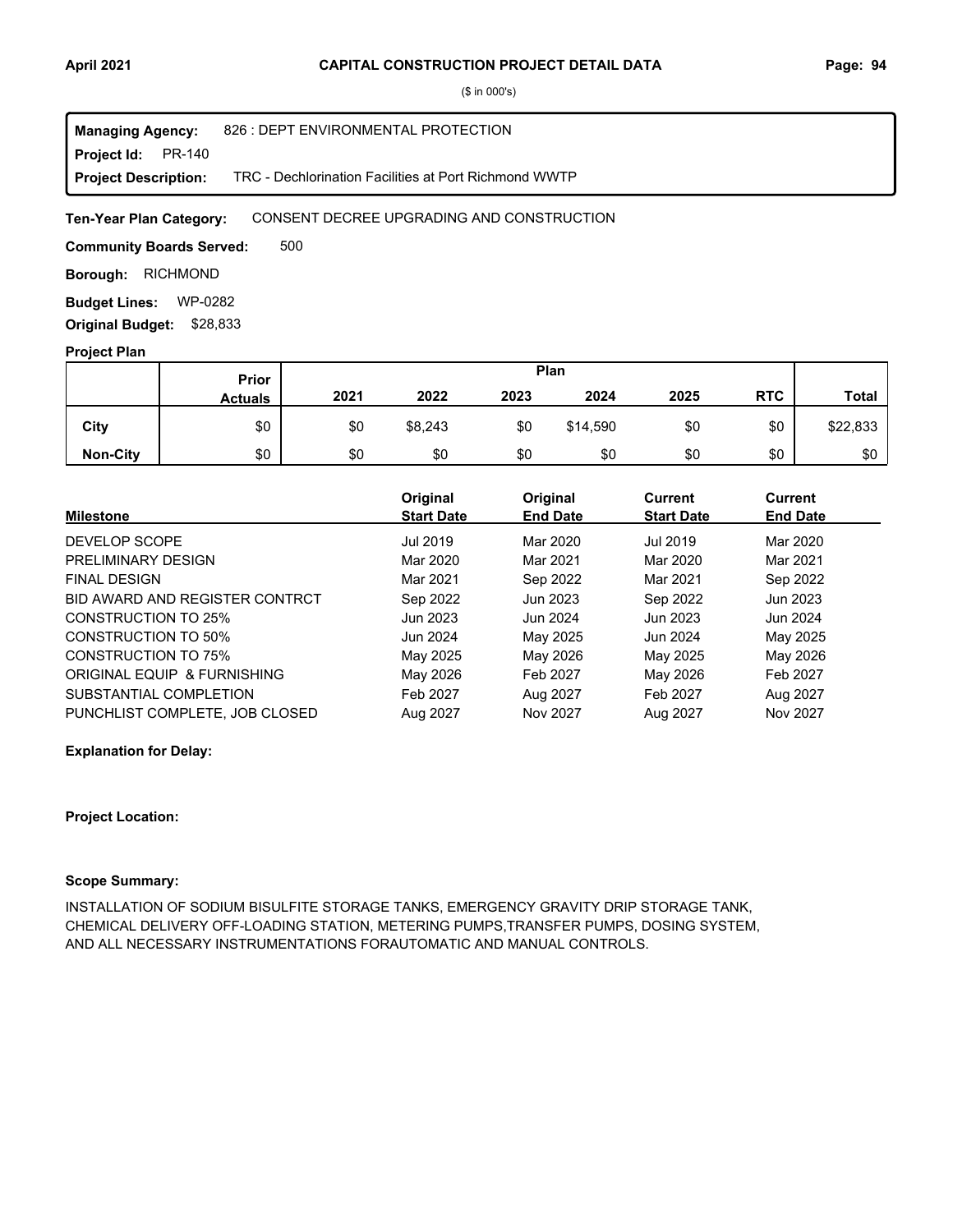#### **Project Id: PR-144-L** 826 : DEPT ENVIRONMENTAL PROTECTION RECONSTRUCT BLOWERS AND CONTROLS @ PORT RICHMOND WPCP **Managing Agency: Project Description:**

PLANT UPGRADING AND RECONSTRUCTION **Ten-Year Plan Category:** 

500 **Community Boards Served:** 

**Borough: RICHMOND** 

**Budget Lines: WP-0112 Original Budget:** \$2,975

## **Project Plan**

|                 |                | Plan<br>Prior |      |         |      |      |            |              |
|-----------------|----------------|---------------|------|---------|------|------|------------|--------------|
|                 | <b>Actuals</b> | 2021          | 2022 | 2023    | 2024 | 2025 | <b>RTC</b> | <b>Total</b> |
| City            | \$0            | \$0           | \$0  | \$2,500 | \$0  | \$0  | \$0        | \$2,500      |
| <b>Non-City</b> | \$0            | \$0           | \$0  | \$0     | \$0  | \$0  | \$0        | \$0          |

|                            | Original          | Original        | Current           | Current         |
|----------------------------|-------------------|-----------------|-------------------|-----------------|
| <b>Milestone</b>           | <b>Start Date</b> | <b>End Date</b> | <b>Start Date</b> | <b>End Date</b> |
| FINAL DESIGN               | Jun 2023          | Nov 2024        | Jun 2023          | Nov 2024        |
| <b>CONSTRUCTION TO 25%</b> | Nov 2024          | Jul 2025        | Nov 2024          | Jul 2025        |
| <b>CONSTRUCTION TO 50%</b> | Jul 2025          | Mar 2026        | Jul 2025          | Mar 2026        |
| <b>CONSTRUCTION TO 75%</b> | Mar 2026          | Nov 2026        | Mar 2026          | Nov 2026        |

## **Explanation for Delay:**

## **Project Location:**

RICHMOND TERRACE AND BODINE STREET, STATEN ISLAND, N.Y 10310

# **Scope Summary:**

RECONSTRUCT BLOWERS AND CONTROLS @ PORT RICHMOND WPCP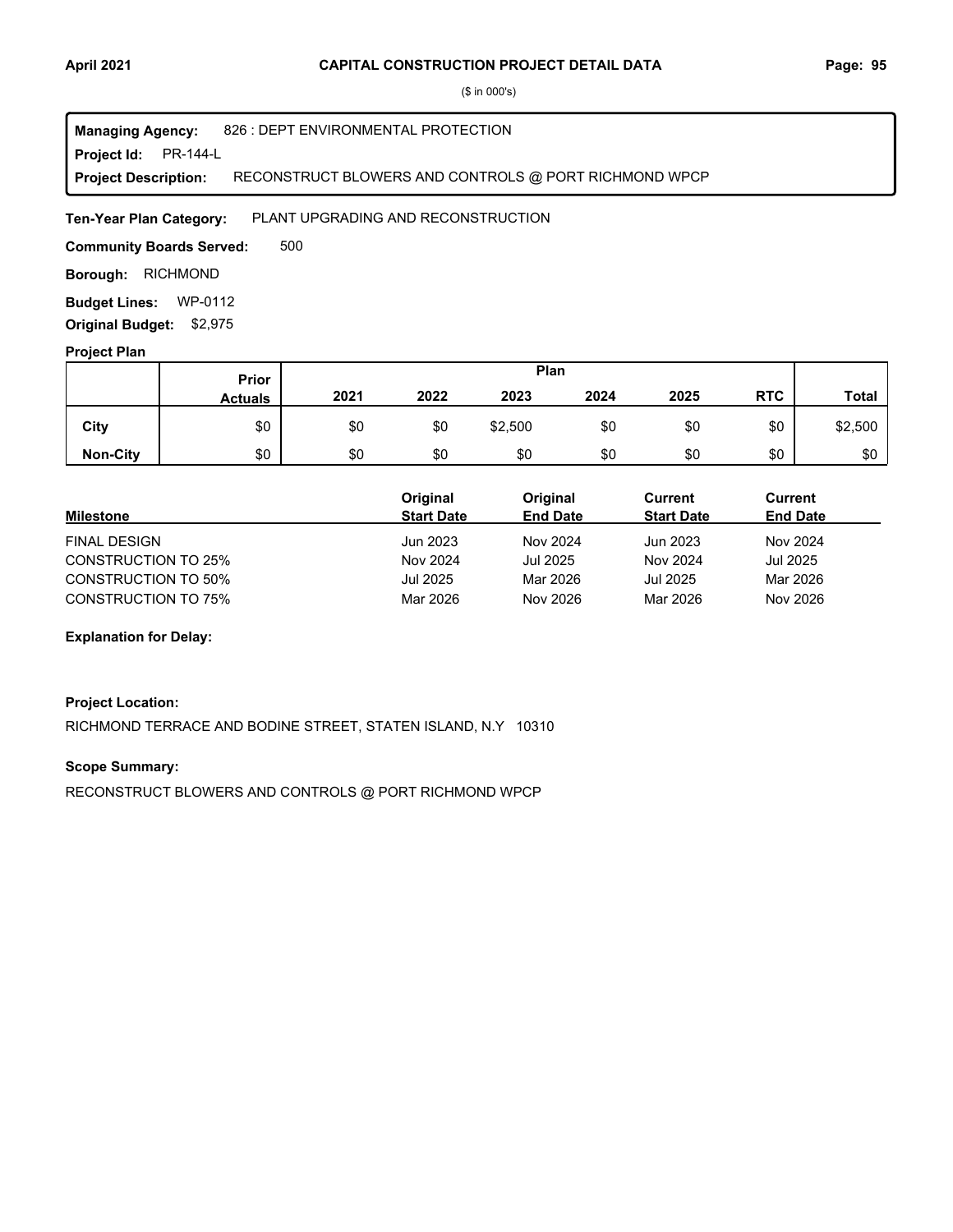#### **Project Id: PR-151-L** 826 : DEPT ENVIRONMENTAL PROTECTION RECONST AERATION TANK GATES/ACTUATOR & SUPPORTS @ PR WRRF **Managing Agency: Project Description:**

PLANT UPGRADING AND RECONSTRUCTION **Ten-Year Plan Category:** 

500 **Community Boards Served:** 

**Borough: RICHMOND** 

**Budget Lines: WP-0112 Original Budget:** \$8,000

#### **Project Plan**

|                 |                | Plan<br><b>Prior</b> |         |      |      |      |            |              |
|-----------------|----------------|----------------------|---------|------|------|------|------------|--------------|
|                 | <b>Actuals</b> | 2021                 | 2022    | 2023 | 2024 | 2025 | <b>RTC</b> | <b>Total</b> |
| City            | \$0            | \$0                  | \$8,000 | \$0  | \$0  | \$0  | \$0        | \$8,000      |
| <b>Non-City</b> | \$0            | \$0                  | \$0     | \$0  | \$0  | \$0  | \$0        | \$0          |

|                     | <b>Original</b>   | Original        | Current           | Current         |
|---------------------|-------------------|-----------------|-------------------|-----------------|
| <b>Milestone</b>    | <b>Start Date</b> | <b>End Date</b> | <b>Start Date</b> | <b>End Date</b> |
| <b>DESIGN</b>       | Jun 2022          | Nov 2022        | Jun 2022          | Nov 2022        |
| <b>CONSTRUCTION</b> | Nov 2022          | May 2023        | Nov 2022          | May 2023        |

**Explanation for Delay:**

**Project Location:**

## **Scope Summary:**

RECONSTRUCTION OF AERATION TANK GATES/ACTUATOR & SUPPORTS @ PORT RICHMOND WRRF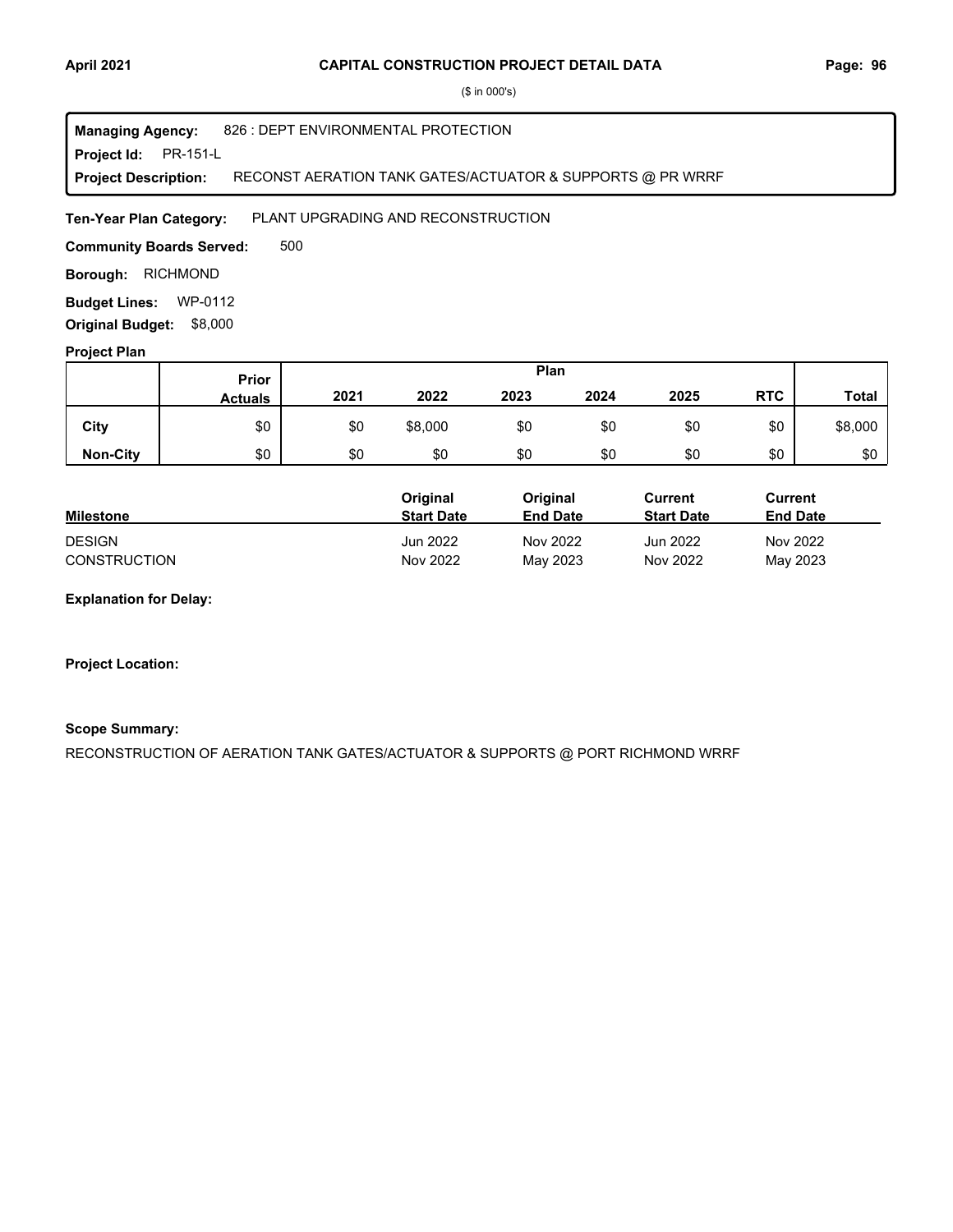#### **Project Id: PS-276** 826 : DEPT ENVIRONMENTAL PROTECTION RECONSTRUCTION AT HANNAH STREET PUMPING STATION (BEDC) **Managing Agency: Project Description:**

PLANT UPGRADING AND RECONSTRUCTION **Ten-Year Plan Category:** 

500 **Community Boards Served:** 

**Borough: RICHMOND** 

**Budget Lines: WP-0269 Original Budget:** \$100,225

### **Project Plan**

|                 | Prior          |          |      | Plan |      |      |            |              |
|-----------------|----------------|----------|------|------|------|------|------------|--------------|
|                 | <b>Actuals</b> | 2021     | 2022 | 2023 | 2024 | 2025 | <b>RTC</b> | <b>Total</b> |
| City            | \$13,880       | \$94,062 | \$0  | \$0  | \$0  | \$0  | \$0        | \$107,942    |
| <b>Non-City</b> | \$0            | \$0      | \$0  | \$0  | \$0  | \$0  | \$0        | \$0          |

| <b>Milestone</b>               | Original<br><b>Start Date</b> | Original<br><b>End Date</b> | Current<br><b>Start Date</b> | <b>Current</b><br><b>End Date</b> |
|--------------------------------|-------------------------------|-----------------------------|------------------------------|-----------------------------------|
|                                |                               |                             |                              |                                   |
| DEVELOP SCOPE                  | Jul 2015                      | Mar 2016                    | Jul 2015                     | Mar 2016                          |
| PRELIMINARY DESIGN             | Mar 2016                      | Mar 2017                    | Mar 2016                     | Mar 2017                          |
| <b>FINAL DESIGN</b>            | Mar 2017                      | Sep 2018                    | Mar 2017                     | Sep 2018                          |
| BID AWARD AND REGISTER CONTRCT | Sep 2018                      | Jun 2019                    | Sep 2018                     | Jun 2019                          |
| <b>CONSTRUCTION TO 25%</b>     | Jun 2019                      | Jun 2020                    | Jun 2019                     | Jun 2020                          |
| <b>CONSTRUCTION TO 50%</b>     | Jun 2020                      | May 2021                    | Jun 2020                     | May 2021                          |
| <b>CONSTRUCTION TO 75%</b>     | May 2021                      | May 2022                    | May 2021                     | May 2022                          |
| ORIGINAL EQUIP & FURNISHING    | May 2022                      | Feb 2023                    | May 2022                     | Feb 2023                          |
| SUBSTANTIAL COMPLETION         | Feb 2023                      | Aug 2023                    | Feb 2023                     | Aug 2023                          |
| PUNCHLIST COMPLETE. JOB CLOSED | Aug 2023                      | Nov 2023                    | Aug 2023                     | Nov 2023                          |

# **Explanation for Delay:**

# **Project Location:**

HANNAH STREET/MURRAY HULBERT AVENUE, STATEN ISLAND, N.Y. 10301

# **Scope Summary:**

RECONSTRUCTION AT HANNAH STREET P.S. (BEDC)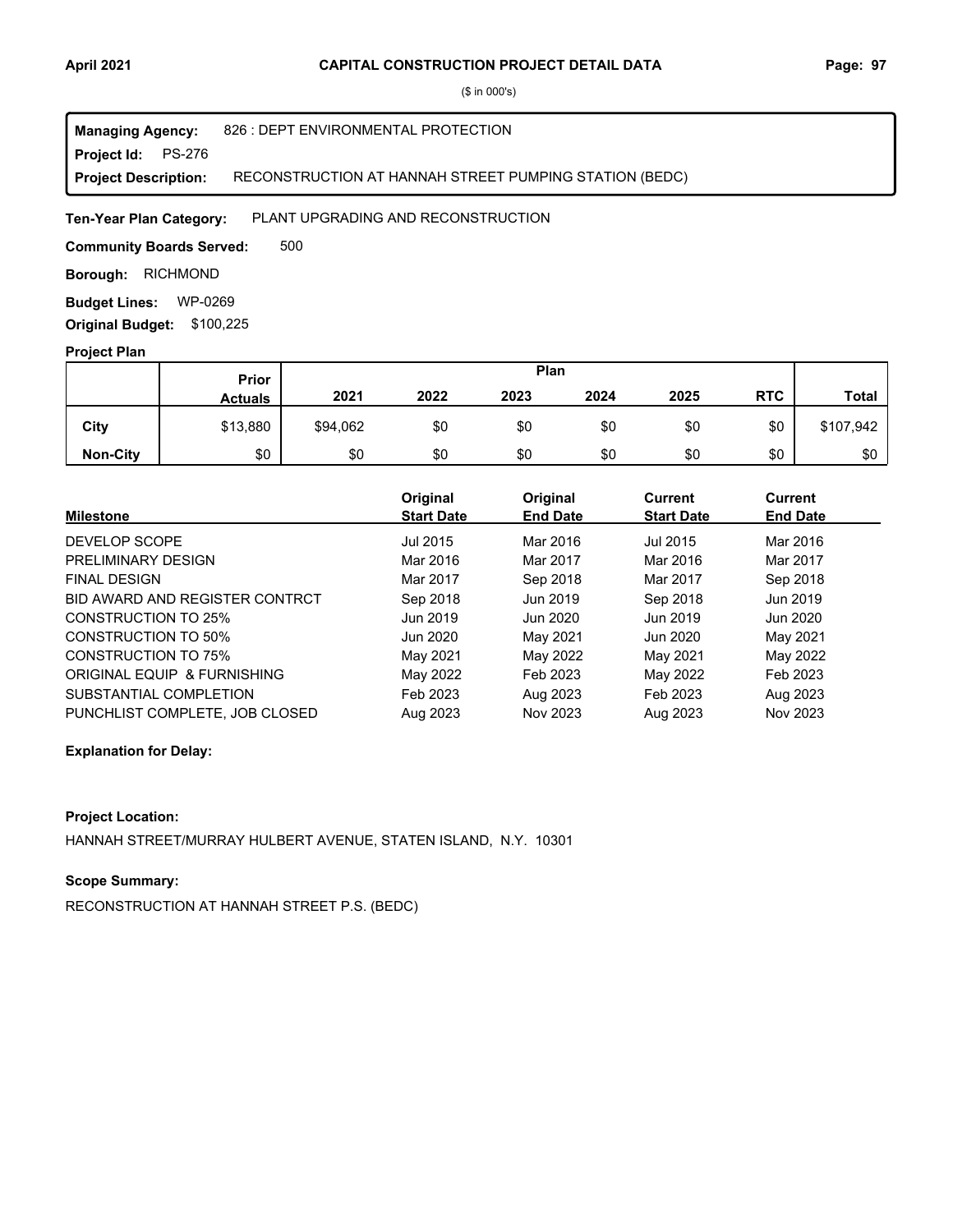#### **Project Id: PS-295** 826 : DEPT ENVIRONMENTAL PROTECTION RECONSTRUCTION AT MERSEREAU PUMPING STATION **Managing Agency: Project Description:**

PLANT UPGRADING AND RECONSTRUCTION **Ten-Year Plan Category:** 

500 **Community Boards Served:** 

**Borough: RICHMOND** 

**Budget Lines: WP-0269 Original Budget:** \$8,552

### **Project Plan**

|                 |                | Plan<br>Prior |      |      |      |         |            |              |
|-----------------|----------------|---------------|------|------|------|---------|------------|--------------|
|                 | <b>Actuals</b> | 2021          | 2022 | 2023 | 2024 | 2025    | <b>RTC</b> | <b>Total</b> |
| City            | \$0            | \$0           | \$0  | \$0  | \$0  | \$2,000 | \$20,000   | \$22,000     |
| <b>Non-City</b> | \$0            | \$0           | \$0  | \$0  | \$0  | \$0     | \$0        | \$0          |

|                                | Original          | Original        | <b>Current</b>    | Current         |
|--------------------------------|-------------------|-----------------|-------------------|-----------------|
| <b>Milestone</b>               | <b>Start Date</b> | <b>End Date</b> | <b>Start Date</b> | <b>End Date</b> |
| DEVELOP SCOPE                  | Jun 2020          | Feb 2021        | <b>Jul 2018</b>   | Mar 2019        |
| PRELIMINARY DESIGN             | Feb 2021          | Feb 2022        | Mar 2019          | Mar 2020        |
| <b>FINAL DESIGN</b>            | Feb 2022          | Aug 2023        | Mar 2020          | Sep 2021        |
| BID AWARD AND REGISTER CONTRCT | Aug 2023          | May 2024        | Sep 2021          | Jun 2022        |
| <b>CONSTRUCTION TO 25%</b>     | May 2024          | May 2025        | Jun 2022          | Jun 2023        |
| <b>CONSTRUCTION TO 50%</b>     | May 2025          | Apr 2026        | Jun 2023          | May 2024        |
| CONSTRUCTION TO 75%            | May 2026          | Apr 2027        | May 2024          | May 2025        |
| ORIGINAL EQUIP & FURNISHING    | Apr 2027          | Jan 2028        | May 2025          | Feb 2026        |
| SUBSTANTIAL COMPLETION         | Jan 2028          | Jul 2028        | Feb 2026          | Aug 2026        |
| PUNCHLIST COMPLETE, JOB CLOSED | <b>Jul 2028</b>   | Oct 2028        | Aug 2026          | Nov 2026        |

# **Explanation for Delay:**

# **Project Location:**

RECONSTRUCTION AT MESEREAU PUMPING STATION

# **Scope Summary:**

RECONSTRUCTION AT MESEREAU PUMPING STATION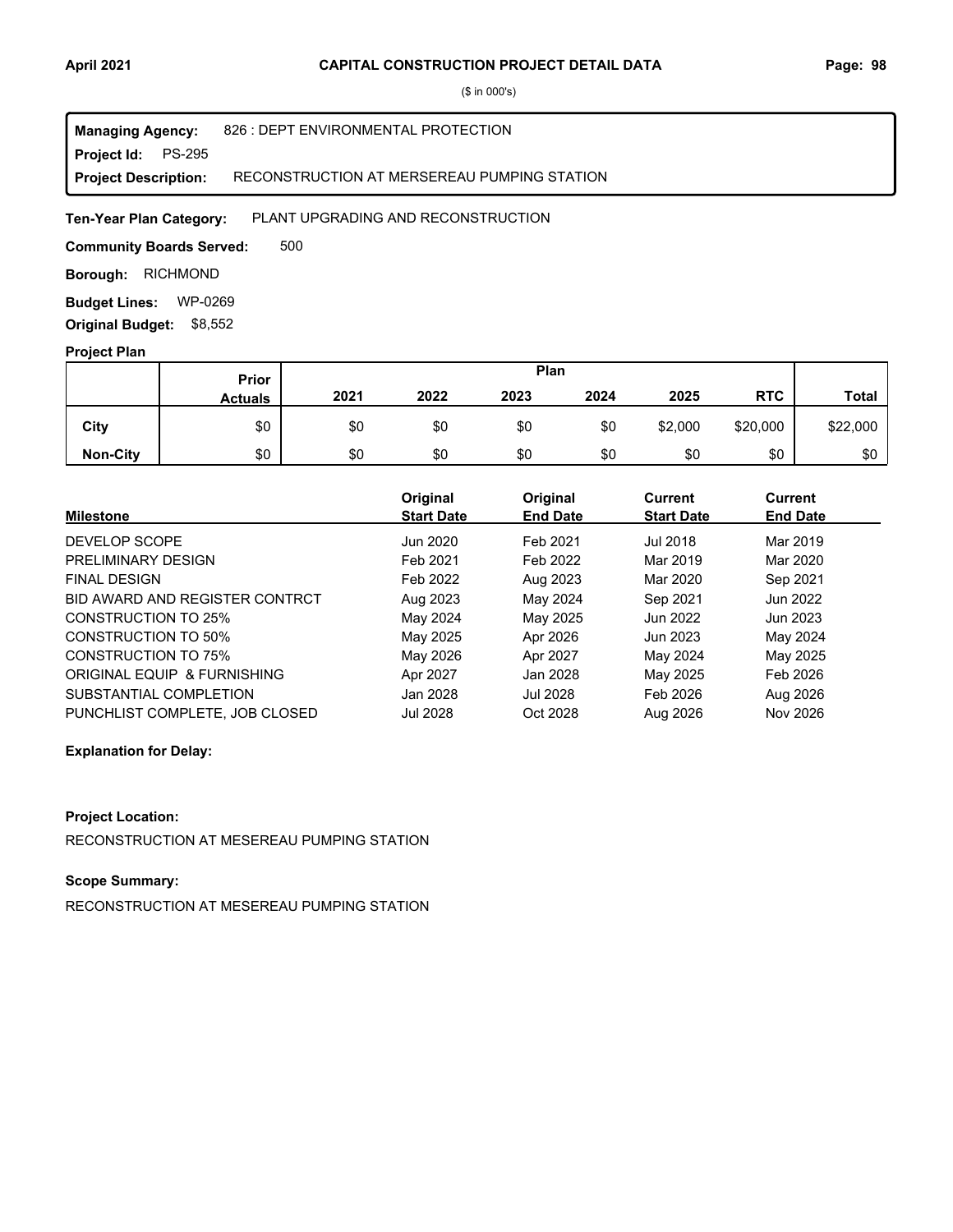| <b>Managing Agency:</b>     | 826 : DEPT ENVIRONMENTAL PROTECTION      |
|-----------------------------|------------------------------------------|
| <b>Project Id: PS-296</b>   |                                          |
| <b>Project Description:</b> | RECONSTRUCTION AT MELVIN PUMPING STATION |

PLANT UPGRADING AND RECONSTRUCTION **Ten-Year Plan Category:** 

500 **Community Boards Served:** 

**Borough: RICHMOND** 

**Budget Lines: WP-0269 Original Budget:** \$5,000

# **Project Plan**

|                 |                | Plan<br>Prior |         |      |      |      |            |              |
|-----------------|----------------|---------------|---------|------|------|------|------------|--------------|
|                 | <b>Actuals</b> | 2021          | 2022    | 2023 | 2024 | 2025 | <b>RTC</b> | <b>Total</b> |
| City            | \$0            | \$0           | \$5,000 | \$0  | \$0  | \$0  | \$0        | \$5,000      |
| <b>Non-City</b> | \$0            | \$0           | \$0     | \$0  | \$0  | \$0  | \$0        | \$0          |

|                                | Original          | Original        | <b>Current</b>    | Current         |
|--------------------------------|-------------------|-----------------|-------------------|-----------------|
| <b>Milestone</b>               | <b>Start Date</b> | <b>End Date</b> | <b>Start Date</b> | <b>End Date</b> |
| DEVELOP SCOPE                  | <b>Jul 2017</b>   | Mar 2018        | Jul 2016          | Mar 2017        |
| PRELIMINARY DESIGN             | Mar 2018          | Mar 2019        | Mar 2017          | Mar 2018        |
| <b>FINAL DESIGN</b>            | Mar 2019          | Sep 2020        | Mar 2018          | Sep 2019        |
| BID AWARD AND REGISTER CONTRCT | Sep 2020          | Jun 2021        | Sep 2019          | Jun 2020        |
| <b>CONSTRUCTION TO 25%</b>     | Jun 2021          | Jun 2022        | Jun 2020          | Jun 2021        |
| <b>CONSTRUCTION TO 50%</b>     | Jun 2022          | May 2023        | Jun 2021          | May 2022        |
| <b>CONSTRUCTION TO 75%</b>     | May 2023          | May 2024        | May 2022          | May 2023        |
| ORIGINAL EQUIP & FURNISHING    | May 2024          | Feb 2025        | May 2023          | Feb 2024        |
| SUBSTANTIAL COMPLETION         | Feb 2025          | Aug 2025        | Feb 2024          | Aug 2024        |
| PUNCHLIST COMPLETE. JOB CLOSED | Aug 2025          | Nov 2025        | Aug 2024          | Nov 2024        |

# **Explanation for Delay:**

# **Project Location:**

RECONSTRUCTION AT MELVIN PUMPING STATION

# **Scope Summary:**

RECONSTRUCTION AT MELVIN PUMPING STATION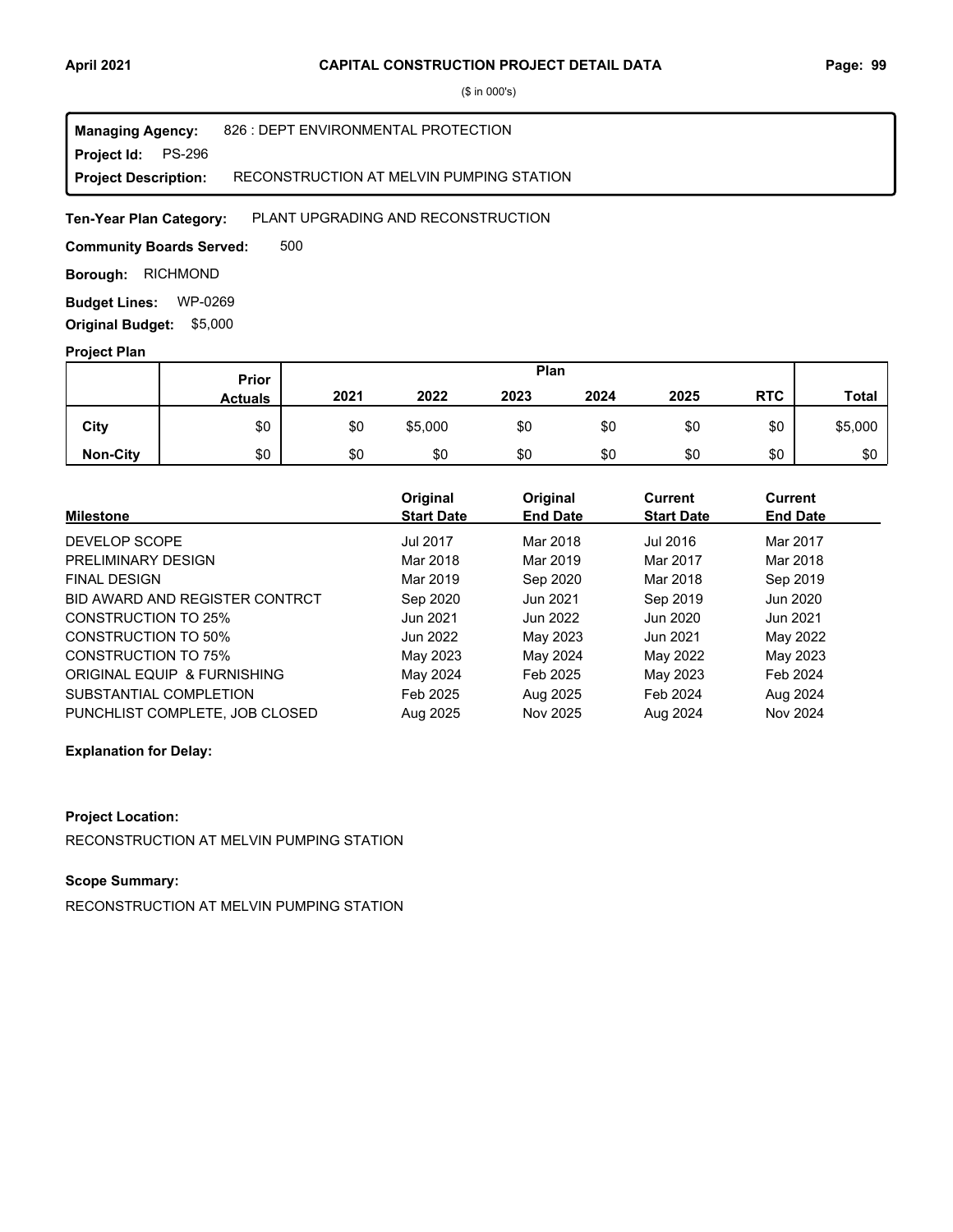#### **Project Id: PS-317** 826 : DEPT ENVIRONMENTAL PROTECTION RECONSTRUCT VICTORY BOULEVARD PUMPING STATION STATEN ISLAND **Managing Agency: Project Description:**

PLANT UPGRADING AND RECONSTRUCTION **Ten-Year Plan Category:** 

500 **Community Boards Served:** 

**Borough: RICHMOND** 

**Budget Lines: WP-0269 Original Budget:** \$6,000

### **Project Plan**

|                 |                | Plan<br>Prior |          |      |          |      |            |              |
|-----------------|----------------|---------------|----------|------|----------|------|------------|--------------|
|                 | <b>Actuals</b> | 2021          | 2022     | 2023 | 2024     | 2025 | <b>RTC</b> | <b>Total</b> |
| City            | \$0            | \$0           | \$21,605 | \$0  | \$44,100 | \$0  | \$0        | \$65,705     |
| <b>Non-City</b> | \$0            | \$0           | \$0      | \$0  | \$0      | \$0  | \$0        | \$0          |

| <b>Milestone</b>               | Original<br><b>Start Date</b> | Original<br><b>End Date</b> | <b>Current</b><br><b>Start Date</b> | <b>Current</b><br><b>End Date</b> |
|--------------------------------|-------------------------------|-----------------------------|-------------------------------------|-----------------------------------|
| <b>DEVELOP SCOPE</b>           | Jul 2016                      | Mar 2017                    | Jul 2016                            | Mar 2017                          |
| PRELIMINARY DESIGN             | Mar 2017                      | Mar 2018                    | Mar 2017                            | Mar 2018                          |
| <b>FINAL DESIGN</b>            | Mar 2018                      | Sep 2019                    | Mar 2018                            | Sep 2019                          |
| BID AWARD AND REGISTER CONTRCT | Sep 2019                      | Jun 2020                    | Sep 2019                            | Jun 2020                          |
| <b>CONSTRUCTION TO 25%</b>     | Jun 2020                      | Jun 2021                    | Jun 2020                            | Jun 2021                          |
| <b>CONSTRUCTION TO 50%</b>     | Jun 2021                      | May 2022                    | Jun 2021                            | May 2022                          |
| <b>CONSTRUCTION TO 75%</b>     | May 2022                      | May 2023                    | May 2022                            | May 2023                          |
| ORIGINAL EQUIP & FURNISHING    | May 2023                      | Feb 2024                    | May 2023                            | Feb 2024                          |
| SUBSTANTIAL COMPLETION         | Feb 2024                      | Aug 2024                    | Feb 2024                            | Aug 2024                          |
| PUNCHLIST COMPLETE, JOB CLOSED | Aug 2024                      | Nov 2024                    | Aug 2024                            | Nov 2024                          |

# **Explanation for Delay:**

# **Project Location:**

VICTORY VLVD., NEAR CON ED TRAVIS POWER PLANT SOUTH OF WEST SHORE EXTRESSWAY, STATEN ISLAND, NEW YORK

# **Scope Summary:**

RECONSTRUCTION OF VICTORY BOULEVARD PUMPING STATION STATEN ISLAND, NEW YORK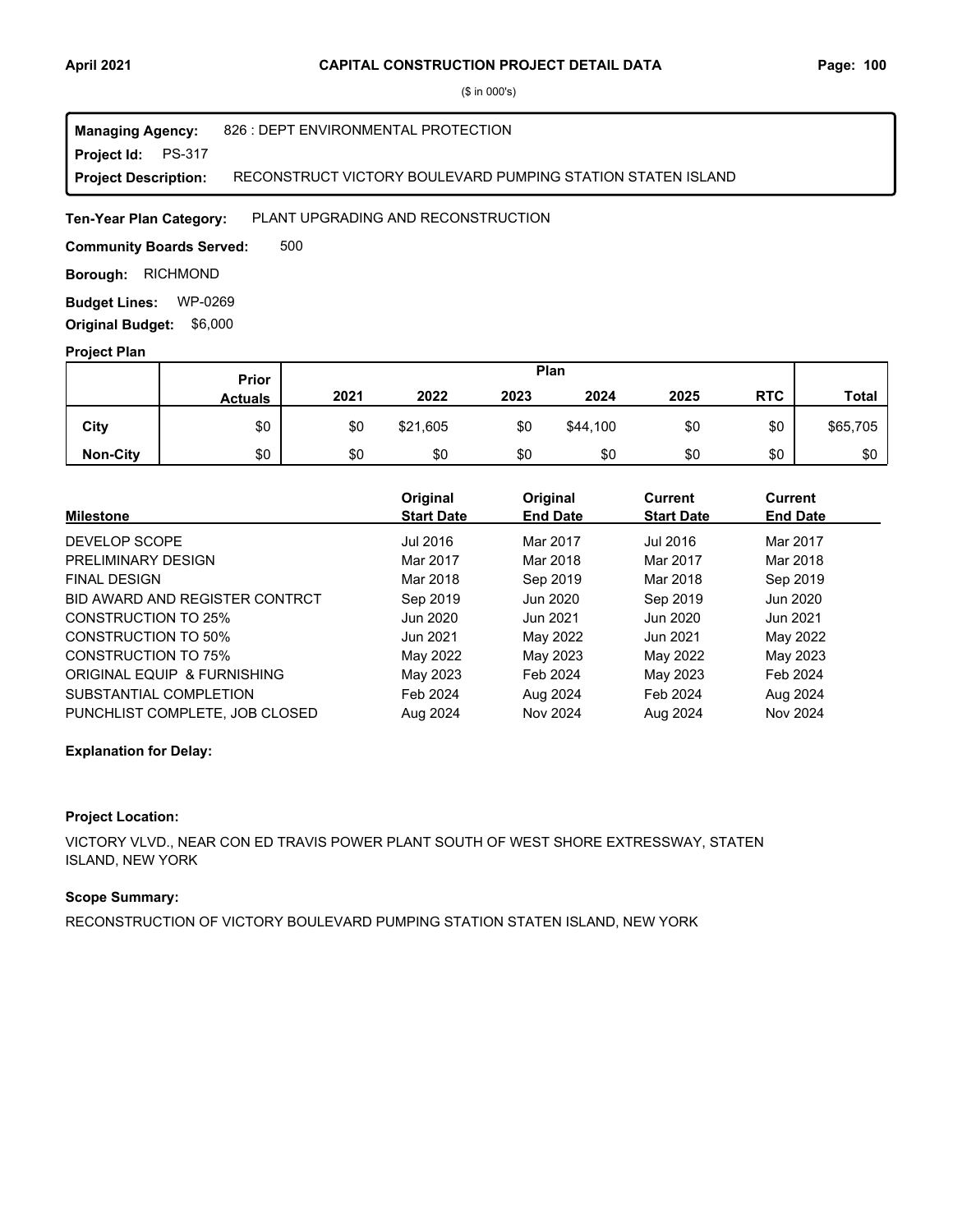#### **Project Id: PS-322** 826 : DEPT ENVIRONMENTAL PROTECTION RECONSTRUCT MAYFLOWER AVENUE PUMPING STATION, STATEN ISLAND **Managing Agency: Project Description:**

PLANT UPGRADING AND RECONSTRUCTION **Ten-Year Plan Category:** 

500 **Community Boards Served:** 

**Borough: RICHMOND** 

**Budget Lines: WP-0269 Original Budget:** \$5,200

### **Project Plan**

|                 | Plan<br><b>Prior</b> |      |      |      |         |          |            |              |
|-----------------|----------------------|------|------|------|---------|----------|------------|--------------|
|                 | <b>Actuals</b>       | 2021 | 2022 | 2023 | 2024    | 2025     | <b>RTC</b> | <b>Total</b> |
| City            | \$0                  | \$0  | \$0  | \$0  | \$2,000 | \$25,000 | \$0        | \$27,000     |
| <b>Non-City</b> | \$0                  | \$0  | \$0  | \$0  | \$0     | \$0      | \$0        | \$0          |

| <b>Milestone</b>               | Original<br><b>Start Date</b> | Original<br><b>End Date</b> | Current<br><b>Start Date</b> | Current<br><b>End Date</b> |
|--------------------------------|-------------------------------|-----------------------------|------------------------------|----------------------------|
| DEVELOP SCOPE                  | Jun 2022                      | Feb 2023                    | <b>Jul 2018</b>              | Mar 2019                   |
| PRELIMINARY DESIGN             | Feb 2023                      | Feb 2024                    | Mar 2019                     | Mar 2020                   |
| <b>FINAL DESIGN</b>            | Feb 2024                      | Aug 2025                    | Mar 2020                     | Sep 2021                   |
| BID AWARD AND REGISTER CONTRCT | Aug 2025                      | May 2026                    | Sep 2021                     | Jun 2022                   |
| <b>CONSTRUCTION TO 25%</b>     | May 2026                      | May 2027                    | Jun 2022                     | Jun 2023                   |
| CONSTRUCTION TO 50%            | May 2027                      | Apr 2028                    | Jun 2023                     | May 2024                   |
| CONSTRUCTION TO 75%            | Apr 2028                      | Apr 2029                    | May 2024                     | May 2025                   |
| ORIGINAL EQUIP & FURNISHING    | Apr 2029                      | Jan 2030                    | May 2025                     | Feb 2026                   |
| SUBSTANTIAL COMPLETION         | Jan 2030                      | Jul 2030                    | Feb 2026                     | Aug 2026                   |
| PUNCHLIST COMPLETE. JOB CLOSED | <b>Jul 2030</b>               | Oct 2030                    | Aug 2026                     | Nov 2026                   |

# **Explanation for Delay:**

# **Project Location:**

MAYFLOWER AVENUE AND SRTHUR KILL ROAD, STATEN ISLAND, NEW YORK, 10309

# **Scope Summary:**

RECONSTRUCTION OF THE MAYFLOWER AVENUE PUMPING STATION, STATEN ISLAND, NEW YORK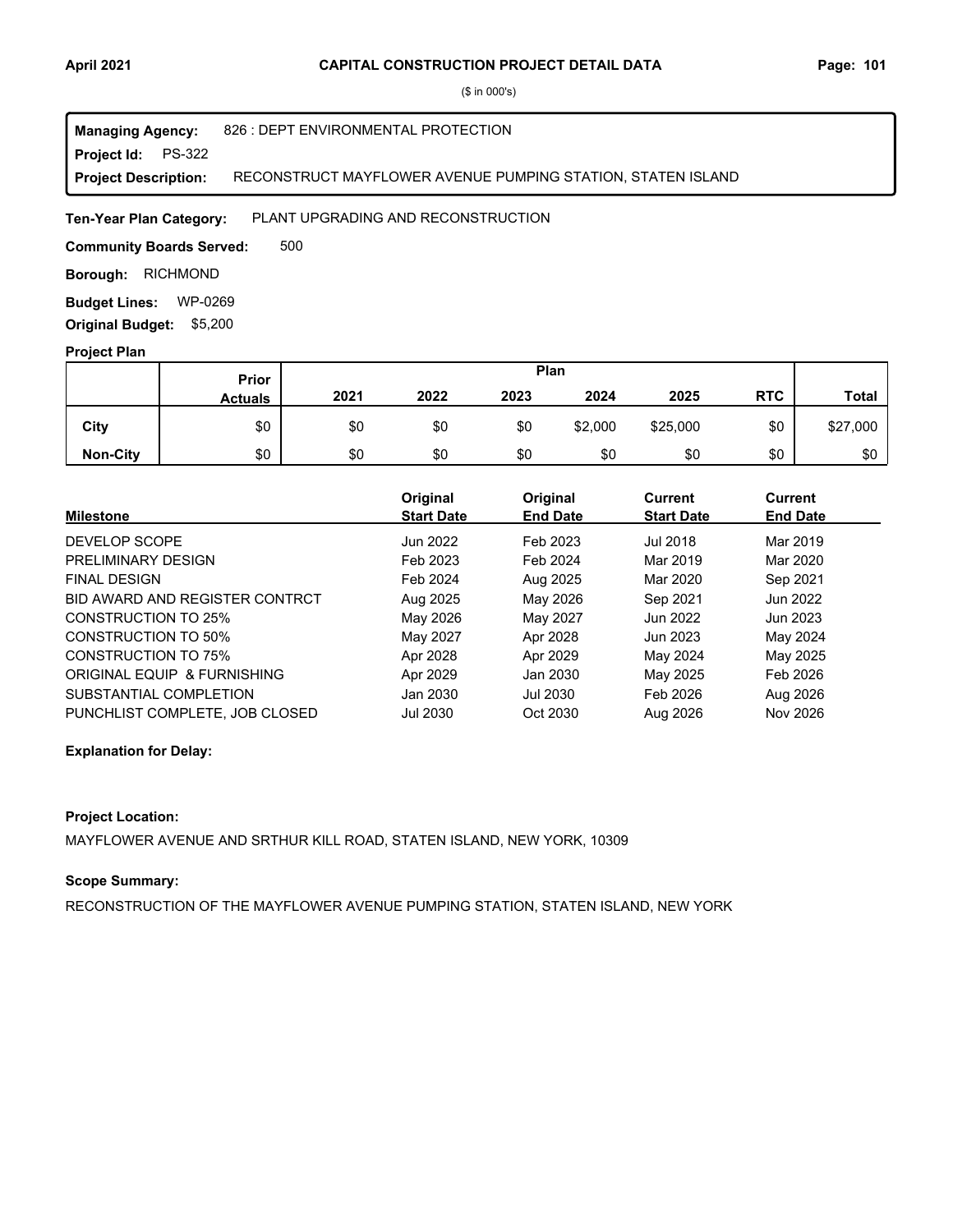#### **Project Id: PS-323** 826 : DEPT ENVIRONMENTAL PROTECTION RECONSTRUCT RICHMOND AVENUE PUMPING STATION, STATEN ISLAND **Managing Agency: Project Description:**

PLANT UPGRADING AND RECONSTRUCTION **Ten-Year Plan Category:** 

500 **Community Boards Served:** 

**Borough: RICHMOND** 

**Budget Lines: WP-0269 Original Budget:** \$5,200

### **Project Plan**

|                 | Plan<br><b>Prior</b> |      |         |      |      |          |            |              |
|-----------------|----------------------|------|---------|------|------|----------|------------|--------------|
|                 | <b>Actuals</b>       | 2021 | 2022    | 2023 | 2024 | 2025     | <b>RTC</b> | <b>Total</b> |
| City            | \$0                  | \$0  | \$4,000 | \$0  | \$0  | \$40,000 | \$0        | \$44,000     |
| <b>Non-City</b> | \$0                  | \$0  | \$0     | \$0  | \$0  | \$0      | \$0        | \$0          |

| <b>Milestone</b>               | Original<br><b>Start Date</b> | Original<br><b>End Date</b> | Current<br><b>Start Date</b> | Current<br><b>End Date</b> |
|--------------------------------|-------------------------------|-----------------------------|------------------------------|----------------------------|
| DEVELOP SCOPE                  | Jun 2022                      | Feb 2023                    | Jun 2019                     | Feb 2020                   |
| PRELIMINARY DESIGN             | Feb 2023                      | Feb 2024                    | Feb 2020                     | Feb 2021                   |
| <b>FINAL DESIGN</b>            | Feb 2024                      | Aug 2025                    | Feb 2021                     | Aug 2022                   |
| BID AWARD AND REGISTER CONTRCT | Aug 2025                      | May 2026                    | Aug 2022                     | May 2023                   |
| <b>CONSTRUCTION TO 25%</b>     | May 2026                      | May 2027                    | May 2023                     | May 2024                   |
| CONSTRUCTION TO 50%            | May 2027                      | Apr 2028                    | May 2024                     | Apr 2025                   |
| <b>CONSTRUCTION TO 75%</b>     | Apr 2028                      | Apr 2029                    | Apr 2025                     | Apr 2026                   |
| ORIGINAL EQUIP & FURNISHING    | Apr 2029                      | Jan 2030                    | Apr 2026                     | Jan 2027                   |
| SUBSTANTIAL COMPLETION         | Jan 2030                      | Jul 2030                    | Jan 2027                     | Jul 2027                   |
| PUNCHLIST COMPLETE. JOB CLOSED | <b>Jul 2030</b>               | Oct 2030                    | <b>Jul 2027</b>              | Oct 2027                   |

# **Explanation for Delay:**

# **Project Location:**

RICHMOND AVENUE AND PROL PLACE, STATEN ISLAND, NEW YORK 10305

# **Scope Summary:**

RECONSTRUCTION OF RICHMOND AVENUE PUMPING STATION, STATEN ISLAND, NEWYORK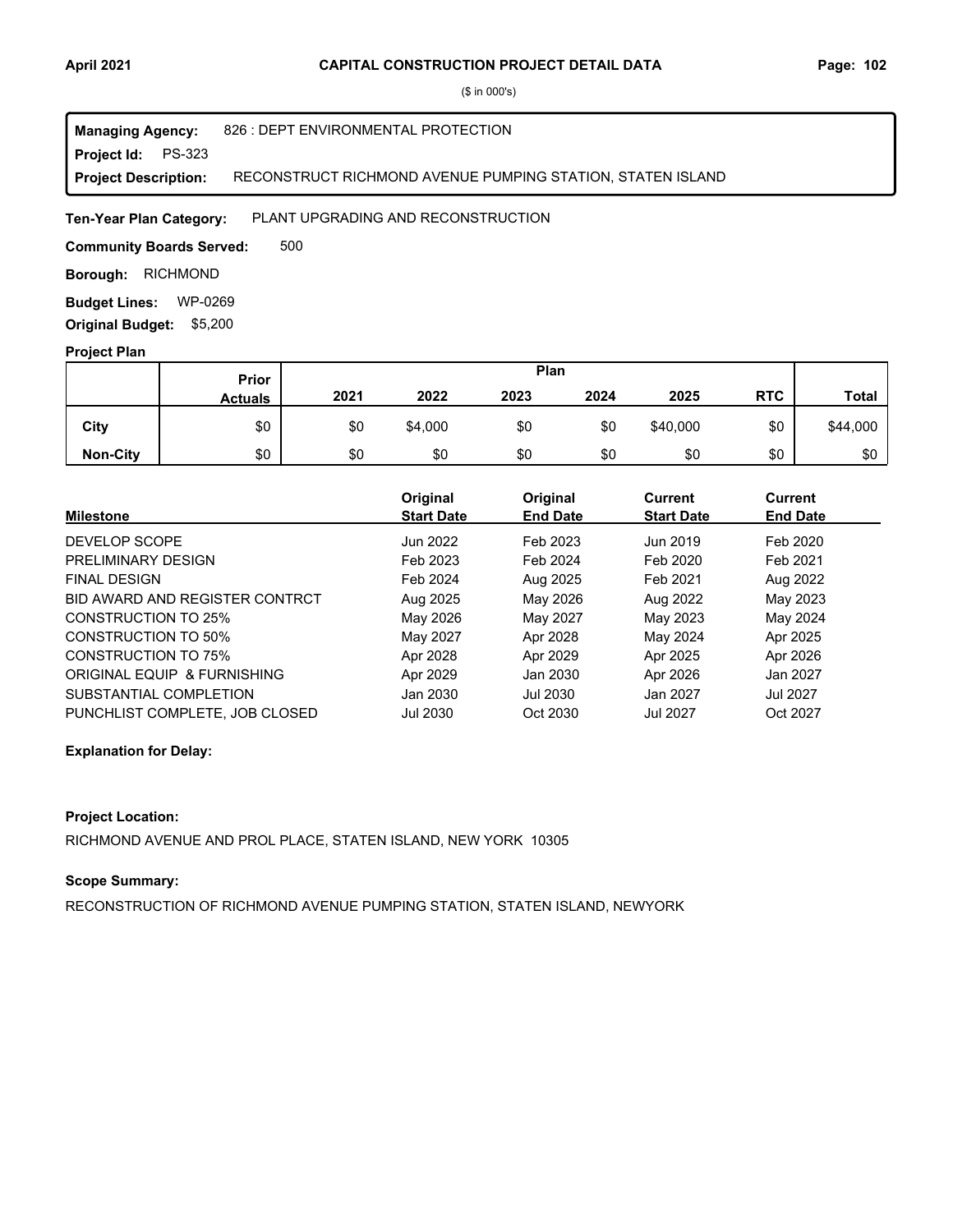#### Project Id: RED-384 826 : DEPT ENVIRONMENTAL PROTECTION TRUNK AND DISTRIBUTION WATER MAIN IN FRONT ST, SI **Managing Agency: Project Description:**

#### TRUNK AND DISTRIBUTION MAIN REPLACEMENT **Ten-Year Plan Category:**

501 **Community Boards Served:** 

**Borough: RICHMOND** 

WM-0006 WM-0001 **Budget Lines: Original Budget:** \$16,997

### **Project Plan**

|                 | Prior          |      |      |      | Plan |          |            |              |
|-----------------|----------------|------|------|------|------|----------|------------|--------------|
|                 | <b>Actuals</b> | 2021 | 2022 | 2023 | 2024 | 2025     | <b>RTC</b> | <b>Total</b> |
| City            | \$0            | \$0  | \$0  | \$0  | \$0  | \$16,397 | \$0        | \$16,397     |
| <b>Non-City</b> | \$0            | \$0  | \$0  | \$0  | \$0  | \$0      | \$0        | \$0          |

| <b>Milestone</b>               | Original<br><b>Start Date</b> | Original<br><b>End Date</b> | Current<br><b>Start Date</b> | Current<br><b>End Date</b> |
|--------------------------------|-------------------------------|-----------------------------|------------------------------|----------------------------|
| DEVELOP SCOPE                  | Jun 2018                      | Aug 2018                    | Jan 2025                     | Mar 2025                   |
| PRELIMINARY DESIGN             | Aug 2018                      | Dec 2018                    | Apr 2025                     | Jul 2025                   |
| <b>FINAL DESIGN</b>            | Dec 2018                      | Jun 2019                    | Jul 2025                     | Jan 2026                   |
| BID AWARD AND REGISTER CONTRCT | Jun 2019                      | Sep 2019                    | Jan 2026                     | Apr 2026                   |
| <b>CONSTRUCTION TO 25%</b>     | Sep 2019                      | Jan 2020                    | Apr 2026                     | Aug 2026                   |
| <b>CONSTRUCTION TO 50%</b>     | Jan 2020                      | May 2020                    | Aug 2026                     | Dec 2026                   |
| <b>CONSTRUCTION TO 75%</b>     | May 2020                      | Sep 2020                    | Dec 2026                     | Apr 2027                   |
| ORIGINAL EQUIP & FURNISHING    | Sep 2020                      | Dec 2020                    | Apr 2027                     | Jul 2027                   |
| SUBSTANTIAL COMPLETION         | Dec 2020                      | Feb 2021                    | <b>Jul 2027</b>              | Sep 2027                   |
| PUNCHLIST COMPLETE, JOB CLOSED | Feb 2021                      | Mar 2021                    | Sep 2027                     | Oct 2027                   |

# **Explanation for Delay:**

PROJECT DELAYED DUE TO BUDGETARY CONSTRAINTS

#### **Project Location:**

### **Scope Summary:**

TRUNK AND DISTRIBUTION WATER MAIN IN FRONT ST FROM HANNAH STREET TO VANDERBILT AVENUE, ETC. STATEN ISLAND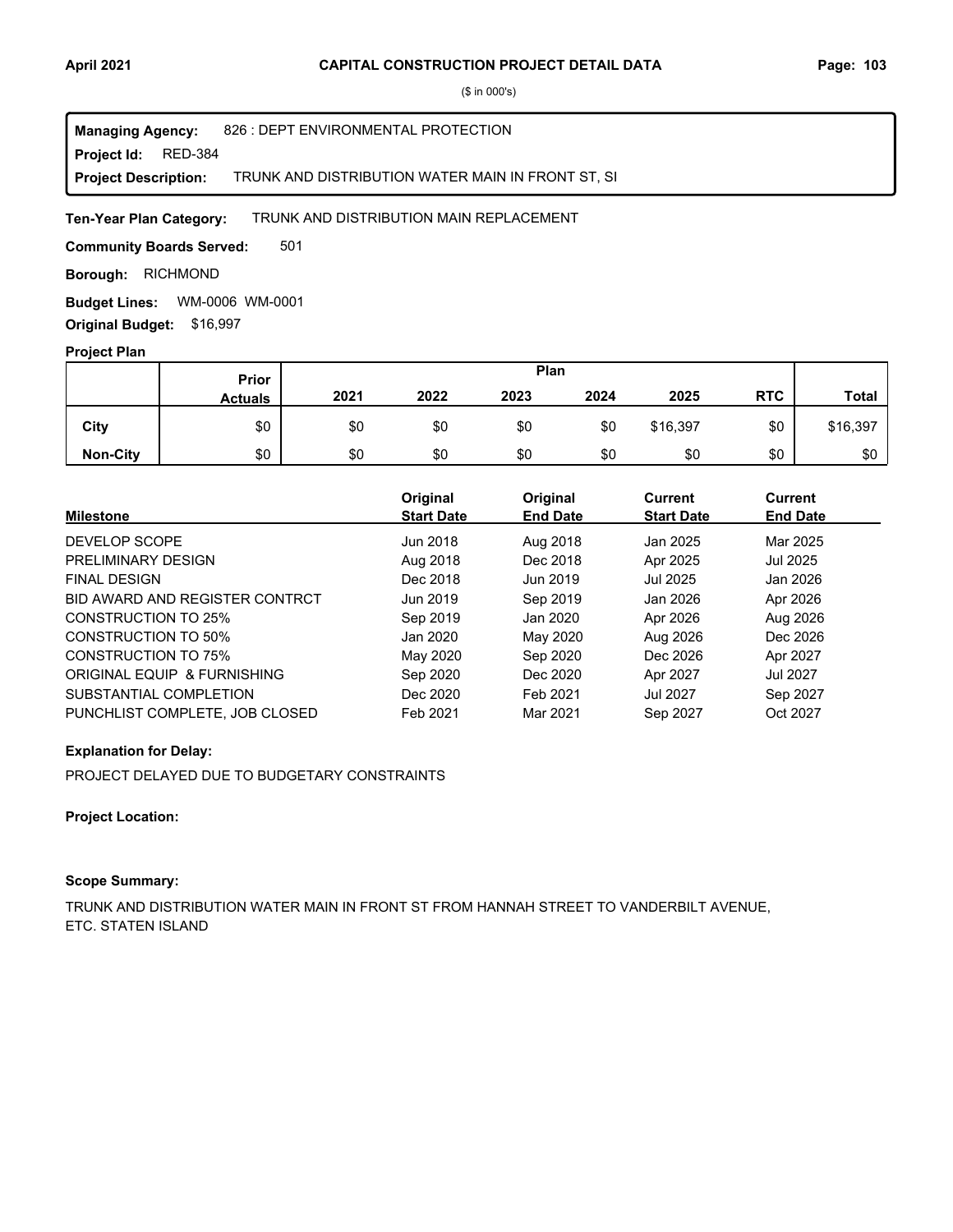#### RED391A 826 : DEPT ENVIRONMENTAL PROTECTION Rplmt Upgrade WM & SE Infra Westervelt Ave Phase A, SI **Managing Agency: Project Id: Project Description:**

#### AUGMENTATION OF WATER SUPPLY SYSTEMS **Ten-Year Plan Category:**

501 **Community Boards Served:** 

**Borough: RICHMOND** 

SE-0002R WM-0001 **Budget Lines: Original Budget:** \$31,476

#### **Project Plan**

|                 | Prior          |      |      |      | Plan |          |            |              |
|-----------------|----------------|------|------|------|------|----------|------------|--------------|
|                 | <b>Actuals</b> | 2021 | 2022 | 2023 | 2024 | 2025     | <b>RTC</b> | <b>Total</b> |
| City            | \$0            | \$0  | \$0  | \$0  | \$0  | \$31,476 | \$0        | \$31,476     |
| <b>Non-City</b> | \$0            | \$0  | \$0  | \$0  | \$0  | \$0      | \$0        | \$0          |

| <b>Milestone</b>               | Original<br><b>Start Date</b> | Original<br><b>End Date</b> | <b>Current</b><br><b>Start Date</b> | <b>Current</b><br><b>End Date</b> |
|--------------------------------|-------------------------------|-----------------------------|-------------------------------------|-----------------------------------|
| DEVELOP SCOPE                  | Jan 2025                      | Mar 2025                    | Jan 2025                            | Mar 2025                          |
| PRELIMINARY DESIGN             | Apr 2025                      | Jul 2025                    | Apr 2025                            | Jul 2025                          |
| <b>FINAL DESIGN</b>            | Jul 2025                      | Jan 2026                    | Jul 2025                            | Jan 2026                          |
| BID AWARD AND REGISTER CONTRCT | Jan 2026                      | Apr 2026                    | Jan 2026                            | Apr 2026                          |
| <b>CONSTRUCTION TO 25%</b>     | Apr 2026                      | Aug 2026                    | Apr 2026                            | Aug 2026                          |
| <b>CONSTRUCTION TO 50%</b>     | Aug 2026                      | Dec 2026                    | Aug 2026                            | Dec 2026                          |
| CONSTRUCTION TO 75%            | Dec 2026                      | Apr 2027                    | Dec 2026                            | Apr 2027                          |
| ORIGINAL EQUIP & FURNISHING    | Apr 2027                      | Jul 2027                    | Apr 2027                            | Jul 2027                          |
| SUBSTANTIAL COMPLETION         | Jul 2027                      | Sep 2027                    | Jul 2027                            | Sep 2027                          |
| PUNCHLIST COMPLETE. JOB CLOSED | Sep 2027                      | Oct 2027                    | Sep 2027                            | Oct 2027                          |

#### **Explanation for Delay:**

#### **Project Location:**

### **Scope Summary:**

 REPLACE AND UPGRADE CURRENT WATER MAIN AND SANITARY SEWER INFRASTRUCTURE IN WESTERVELT AVENUE-PHASE A, STATEN ISLAND. DUE TO SEVERAL PASTWATER MAIN BREAKS, DEP DISTRIBUTION HAS RECOMMENDED THAT THE WATER MAINS BE REPLACED IN THIS AREA. WATER MAIN WORK ON BAY STREET BETWEEN MINTHRONE STREET AND NICK LAPORTE PLACE WILL BE COVERED UNDER PROJECTS HWR700 AND HWR703.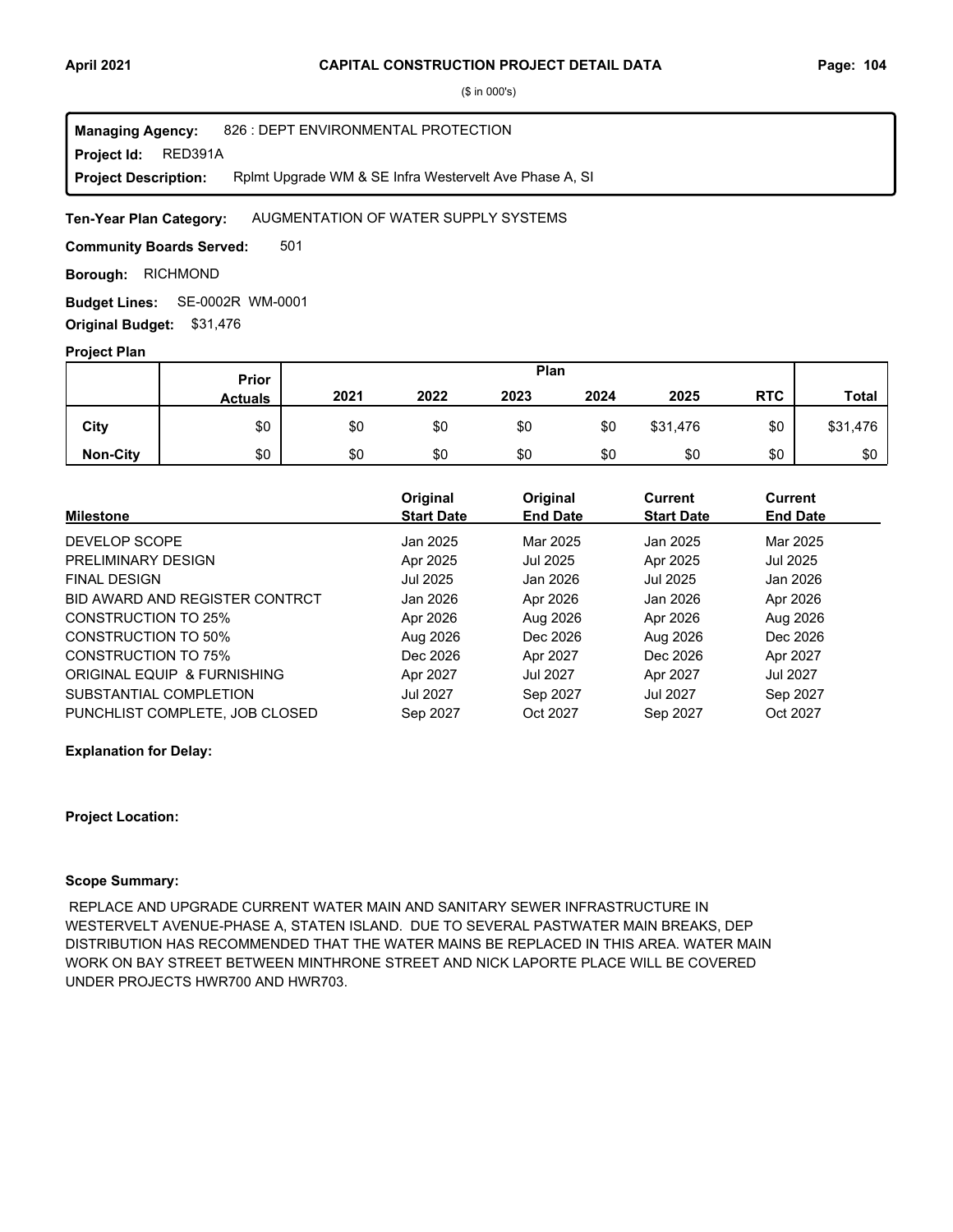#### Project Id: RED-392 826 : DEPT ENVIRONMENTAL PROTECTION WM rplcmt in Bay St between Slosson Ter & Minthorne St SI **Managing Agency: Project Description:**

#### AUGMENTATION OF WATER SUPPLY SYSTEMS **Ten-Year Plan Category:**

501 **Community Boards Served:** 

**Borough: RICHMOND** 

SE-0002R WM-0001 **Budget Lines: Original Budget:** \$9,005

### **Project Plan**

|                 | Plan<br>Prior  |      |      |      |          |      |            |          |
|-----------------|----------------|------|------|------|----------|------|------------|----------|
|                 | <b>Actuals</b> | 2021 | 2022 | 2023 | 2024     | 2025 | <b>RTC</b> | Total    |
| City            | \$0            | \$0  | \$0  | \$0  | \$12,103 | \$0  | \$0        | \$12,103 |
| <b>Non-City</b> | \$0            | \$0  | \$0  | \$0  | \$0      | \$0  | \$0        | \$0      |

| <b>Milestone</b>               | Original<br><b>Start Date</b> | Original<br><b>End Date</b> | <b>Current</b><br><b>Start Date</b> | Current<br><b>End Date</b> |
|--------------------------------|-------------------------------|-----------------------------|-------------------------------------|----------------------------|
|                                |                               |                             |                                     |                            |
| DEVELOP SCOPE                  | Nov 2020                      | Aug 2021                    | Nov 2020                            | Aug 2021                   |
| PRELIMINARY DESIGN             | Aug 2021                      | Jul 2022                    | Aug 2021                            | <b>Jul 2022</b>            |
| <b>FINAL DESIGN</b>            | Aug 2022                      | Jan 2024                    | Aug 2022                            | Jan 2024                   |
| BID AWARD AND REGISTER CONTRCT | Jan 2024                      | Oct 2024                    | Jan 2024                            | Oct 2024                   |
| <b>CONSTRUCTION TO 25%</b>     | Oct 2024                      | Oct 2025                    | Oct 2024                            | Oct 2025                   |
| CONSTRUCTION TO 50%            | Oct 2025                      | Oct 2026                    | Oct 2025                            | Oct 2026                   |
| <b>CONSTRUCTION TO 75%</b>     | Oct 2026                      | Oct 2027                    | Oct 2026                            | Oct 2027                   |
| ORIGINAL EQUIP & FURNISHING    | Oct 2027                      | Jun 2028                    | Oct 2027                            | Jun 2028                   |
| SUBSTANTIAL COMPLETION         | Jun 2028                      | Dec 2028                    | Jun 2028                            | Dec 2028                   |
| PUNCHLIST COMPLETE, JOB CLOSED | Dec 2028                      | Mar 2029                    | Dec 2028                            | Mar 2029                   |

**Explanation for Delay:**

#### **Project Location:**

#### **Scope Summary:**

WATER MAIN REPLACEMENT IN BAY STREET BETWEEN SLOSSON TERRACE TO MINTHORNE STREET INTERSECTION, STATEN ISLAND. IN CONJUNCTION WITH NYC DOT PROJECT HWR703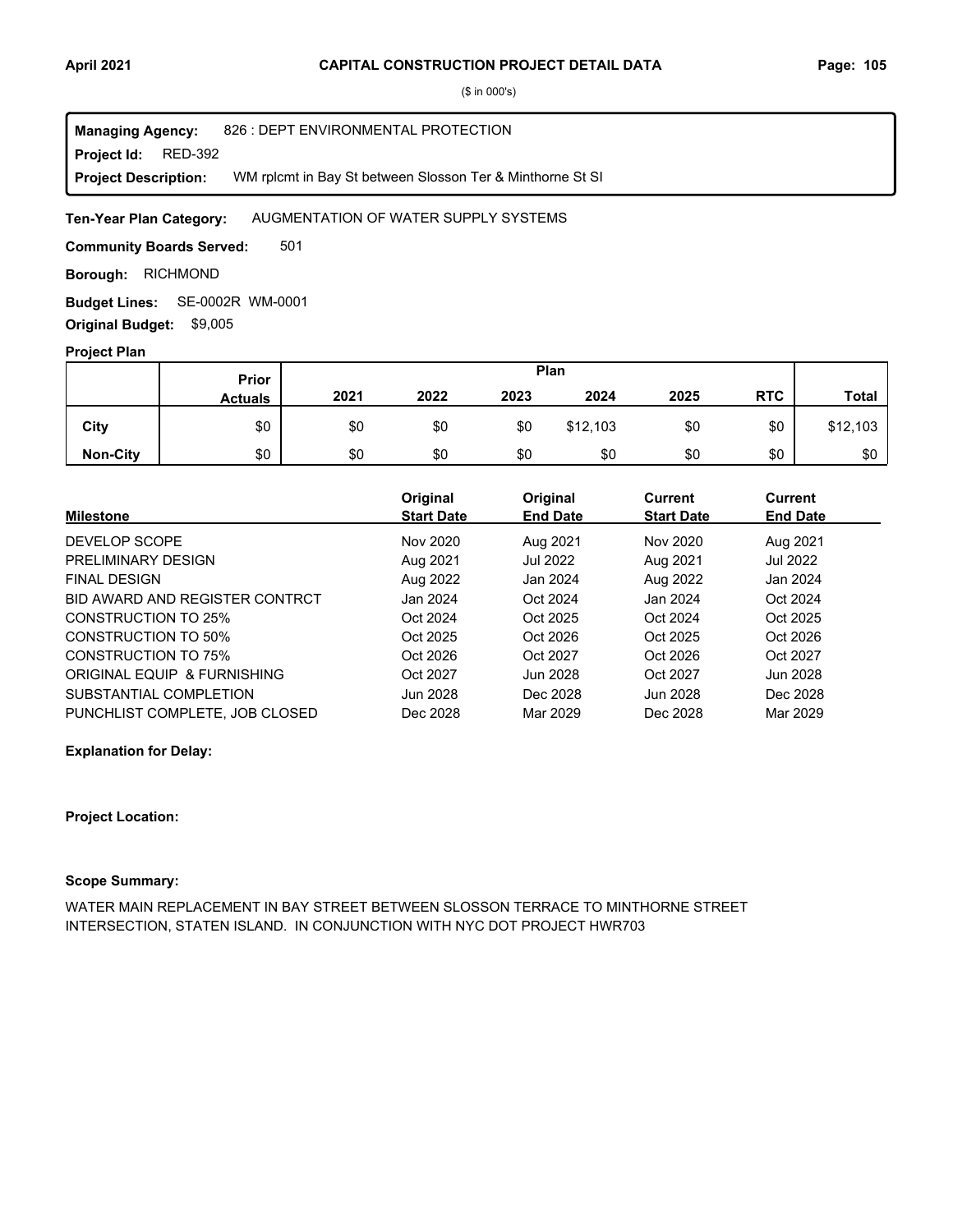**Project Id: RED393** 826 : DEPT ENVIRONMENTAL PROTECTION Dist WM Rplmt on Hylan Blvd btwn Arbutus Hales Ave, SI **Managing Agency: Project Description:** 

#### AUGMENTATION OF WATER SUPPLY SYSTEMS **Ten-Year Plan Category:**

503 **Community Boards Served:** 

**Borough: RICHMOND** 

**Budget Lines: WM-0001 Original Budget:** \$16,150

### **Project Plan**

|                 | <b>Prior</b>   |      |      |      | Plan |          |            |              |
|-----------------|----------------|------|------|------|------|----------|------------|--------------|
|                 | <b>Actuals</b> | 2021 | 2022 | 2023 | 2024 | 2025     | <b>RTC</b> | <b>Total</b> |
| City            | \$0            | \$0  | \$0  | \$0  | \$0  | \$16,150 | \$0        | \$16,150     |
| <b>Non-City</b> | \$0            | \$0  | \$0  | \$0  | \$0  | \$0      | \$0        | \$0          |

| <b>Milestone</b>               | Original<br><b>Start Date</b> | Original<br><b>End Date</b> | <b>Current</b><br><b>Start Date</b> | Current<br><b>End Date</b> |
|--------------------------------|-------------------------------|-----------------------------|-------------------------------------|----------------------------|
| DEVELOP SCOPE                  | Jan 2025                      | Mar 2025                    | Jan 2025                            | Mar 2025                   |
| PRELIMINARY DESIGN             | Apr 2025                      | Jul 2025                    | Apr 2025                            | Jul 2025                   |
| <b>FINAL DESIGN</b>            | Jul 2025                      | Jan 2026                    | Jul 2025                            | Jan 2026                   |
| BID AWARD AND REGISTER CONTRCT | Jan 2026                      | Apr 2026                    | Jan 2026                            | Apr 2026                   |
| <b>CONSTRUCTION TO 25%</b>     | Apr 2026                      | Aug 2026                    | Apr 2026                            | Aug 2026                   |
| <b>CONSTRUCTION TO 50%</b>     | Aug 2026                      | Dec 2026                    | Aug 2026                            | Dec 2026                   |
| CONSTRUCTION TO 75%            | Dec 2026                      | Apr 2027                    | Dec 2026                            | Apr 2027                   |
| ORIGINAL EQUIP & FURNISHING    | Apr 2027                      | Jul 2027                    | Apr 2027                            | Jul 2027                   |
| SUBSTANTIAL COMPLETION         | Jul 2027                      | Sep 2027                    | Jul 2027                            | Sep 2027                   |
| PUNCHLIST COMPLETE, JOB CLOSED | Sep 2027                      | Oct 2027                    | Sep 2027                            | Oct 2027                   |

#### **Explanation for Delay:**

#### **Project Location:**

# **Scope Summary:**

DISTRIBUTION WATER MAIN REPLACEMENT IN SI ON HYLAN BLVD BETWEEN ARBUTUS AVENUE & HALES AVENUE. THIS WORK WILL BE DONE IN CONJUNCTION WITH SI2018-02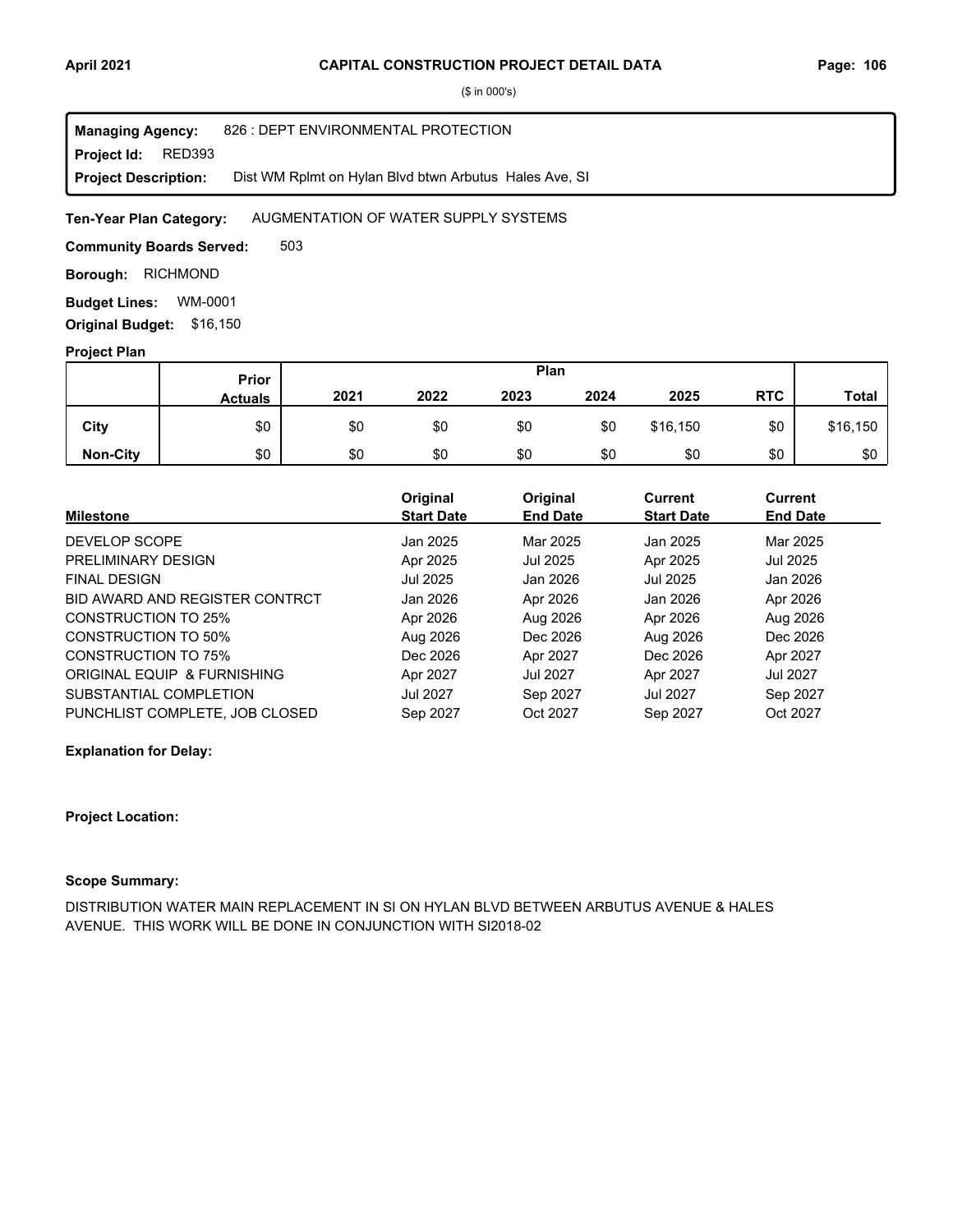#### **Project Id: SANDOB** 826 : DEPT ENVIRONMENTAL PROTECTION RECONS OF THE OAKWOOD BEACH WPCP DUE TO HURRICANE SANDY **Managing Agency: Project Description:**

#### PLANT UPGRADING AND RECONSTRUCTION **Ten-Year Plan Category:**

500 **Community Boards Served:** 

**Borough: RICHMOND** 

**Budget Lines: WP-0112 Original Budget:** \$1,277

### **Project Plan**

|                 | Prior          |      |         |      | Plan |      |            |              |
|-----------------|----------------|------|---------|------|------|------|------------|--------------|
|                 | <b>Actuals</b> | 2021 | 2022    | 2023 | 2024 | 2025 | <b>RTC</b> | <b>Total</b> |
| City            | \$0            | \$0  | \$350   | \$0  | \$0  | \$0  | \$5,904    | \$6,254      |
| <b>Non-City</b> | \$0            | \$0  | \$3,150 | \$0  | \$0  | \$0  | \$53,137   | \$56,287     |

|                                | Original          | Original        | <b>Current</b>    | Current         |
|--------------------------------|-------------------|-----------------|-------------------|-----------------|
| <b>Milestone</b>               | <b>Start Date</b> | <b>End Date</b> | <b>Start Date</b> | <b>End Date</b> |
| DEVELOP SCOPE                  | Jul 2014          | Sep 2014        | Jun 2017          | Feb 2018        |
| PRELIMINARY DESIGN             | Sep 2014          | Jan 2015        | Feb 2018          | Feb 2019        |
| <b>FINAL DESIGN</b>            | Jan 2015          | Jul 2015        | Feb 2019          | Aug 2020        |
| BID AWARD AND REGISTER CONTRCT | Jul 2015          | Oct 2015        | Aug 2020          | May 2021        |
| CONSTRUCTION TO 25%            | Oct 2015          | Feb 2016        | May 2021          | May 2022        |
| CONSTRUCTION TO 50%            | Feb 2016          | Jun 2016        | May 2022          | Apr 2023        |
| CONSTRUCTION TO 75%            | Jun 2016          | Oct 2016        | May 2023          | Apr 2024        |
| ORIGINAL EQUIP & FURNISHING    | Oct 2016          | Jan 2017        | Apr 2024          | Jan 2025        |
| SUBSTANTIAL COMPLETION         | Jan 2017          | Mar 2017        | Jan 2025          | <b>Jul 2029</b> |
| PUNCHLIST COMPLETE. JOB CLOSED | Mar 2017          | Apr 2017        | <b>Jul 2029</b>   | Oct 2029        |

# **Explanation for Delay:**

PROJECT DELAYED DUE TO BUDGETARY CONSTRAINTS

# **Project Location:**

# **Scope Summary:**

RECONSTRUCTION OF THE OAKWOOD BEACH WATER POLLUTION CONTROL PLANT DUETO HURRICANE **SANDY**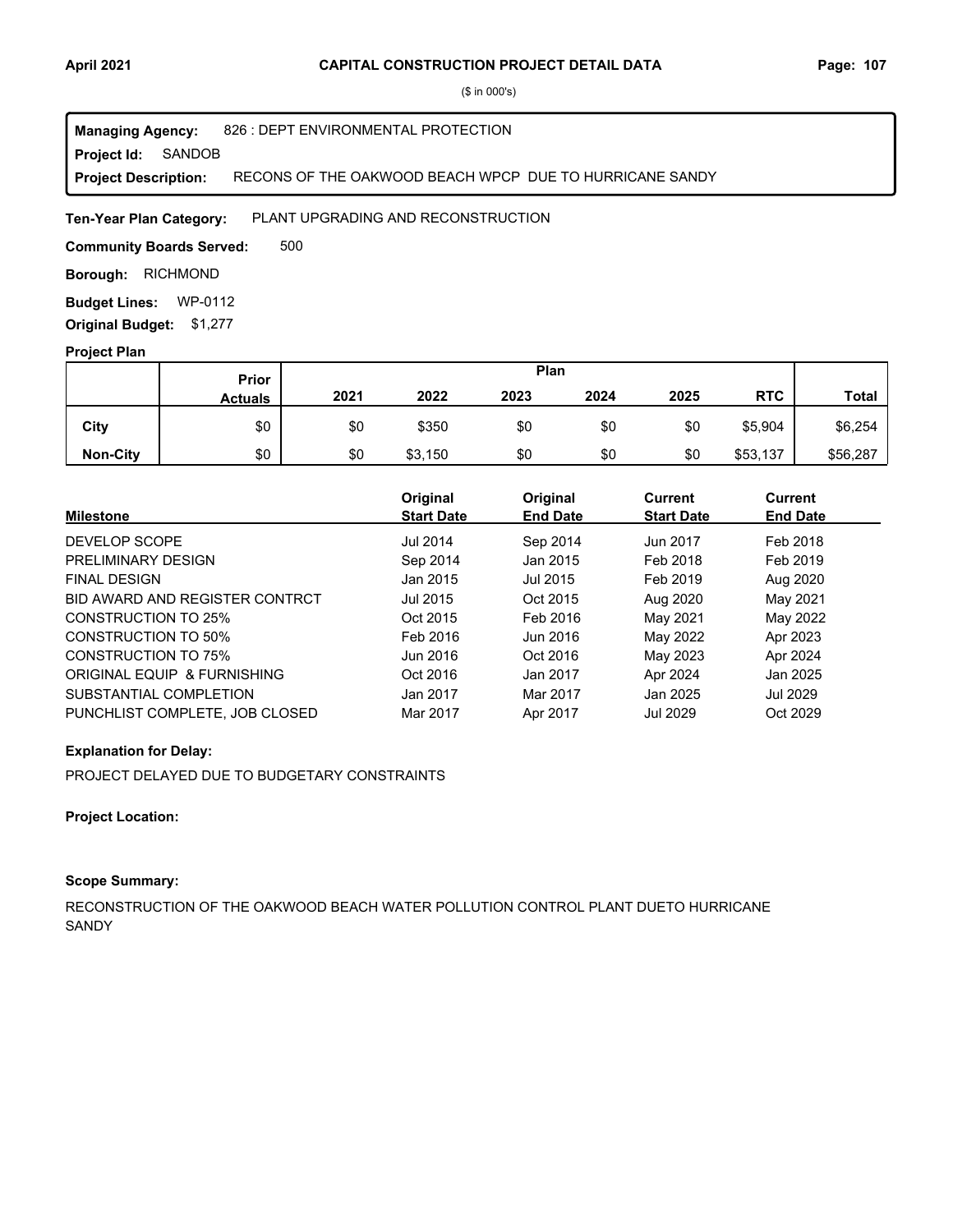**Project Id: SER002331** 826 : DEPT ENVIRONMENTAL PROTECTION Dist WM & San Storm SE Rplmt work in Rice Ave, SI **Managing Agency: Project Description:** 

#### REPLACEMENT OR AUGMENTATION OF EXISTING SYSTEMS **Ten-Year Plan Category:**

501 **Community Boards Served:** 

**Borough: RICHMOND** 

SE-0002R SE-0200R WM-0001 **Budget Lines:** 

**Original Budget:** \$16,048

# **Project Plan**

|                 | Prior          |      | Plan |      |      |      |            |              |
|-----------------|----------------|------|------|------|------|------|------------|--------------|
|                 | <b>Actuals</b> | 2021 | 2022 | 2023 | 2024 | 2025 | <b>RTC</b> | <b>Total</b> |
| City            | \$0            | \$0  | \$0  | \$0  | \$0  | \$0  | \$16,048   | \$16,048     |
| <b>Non-City</b> | \$0            | \$0  | \$0  | \$0  | \$0  | \$0  | \$0        | \$0          |

| <b>Milestone</b>               | Original<br><b>Start Date</b> | Original<br><b>End Date</b> | <b>Current</b><br><b>Start Date</b> | <b>Current</b><br><b>End Date</b> |
|--------------------------------|-------------------------------|-----------------------------|-------------------------------------|-----------------------------------|
|                                |                               |                             |                                     |                                   |
| DEVELOP SCOPE                  | Jan 2026                      | Mar 2026                    | Jan 2026                            | Mar 2026                          |
| PRELIMINARY DESIGN             | Apr 2026                      | Jul 2026                    | Apr 2026                            | Jul 2026                          |
| <b>FINAL DESIGN</b>            | Jul 2026                      | Jan 2027                    | Jul 2026                            | Jan 2027                          |
| BID AWARD AND REGISTER CONTRCT | Jan 2027                      | Apr 2027                    | Jan 2027                            | Apr 2027                          |
| <b>CONSTRUCTION TO 25%</b>     | Apr 2027                      | Aug 2027                    | Apr 2027                            | Aug 2027                          |
| <b>CONSTRUCTION TO 50%</b>     | Aug 2027                      | Dec 2027                    | Aug 2027                            | Dec 2027                          |
| <b>CONSTRUCTION TO 75%</b>     | Dec 2027                      | Apr 2028                    | Dec 2027                            | Apr 2028                          |
| ORIGINAL EQUIP & FURNISHING    | Apr 2028                      | Jul 2028                    | Apr 2028                            | Jul 2028                          |
| SUBSTANTIAL COMPLETION         | Jul 2028                      | Sep 2028                    | Jul 2028                            | Sep 2028                          |
| PUNCHLIST COMPLETE. JOB CLOSED | Sep 2028                      | Oct 2028                    | Sep 2028                            | Oct 2028                          |

**Explanation for Delay:**

#### **Project Location:**

### **Scope Summary:**

DISTRIBUTION WATER MAIN AND 6" SANITARY AND STORM SEWERS REPLACEMENT WORK IN RICE AVENUE, STATNE ISLAND. THIS PROJECT IS REQUIRED TO UPGRADE UNDERSIZED 6 INCH SANITARY SEWERS TO CURRENT DEP SEWER STANDARDS.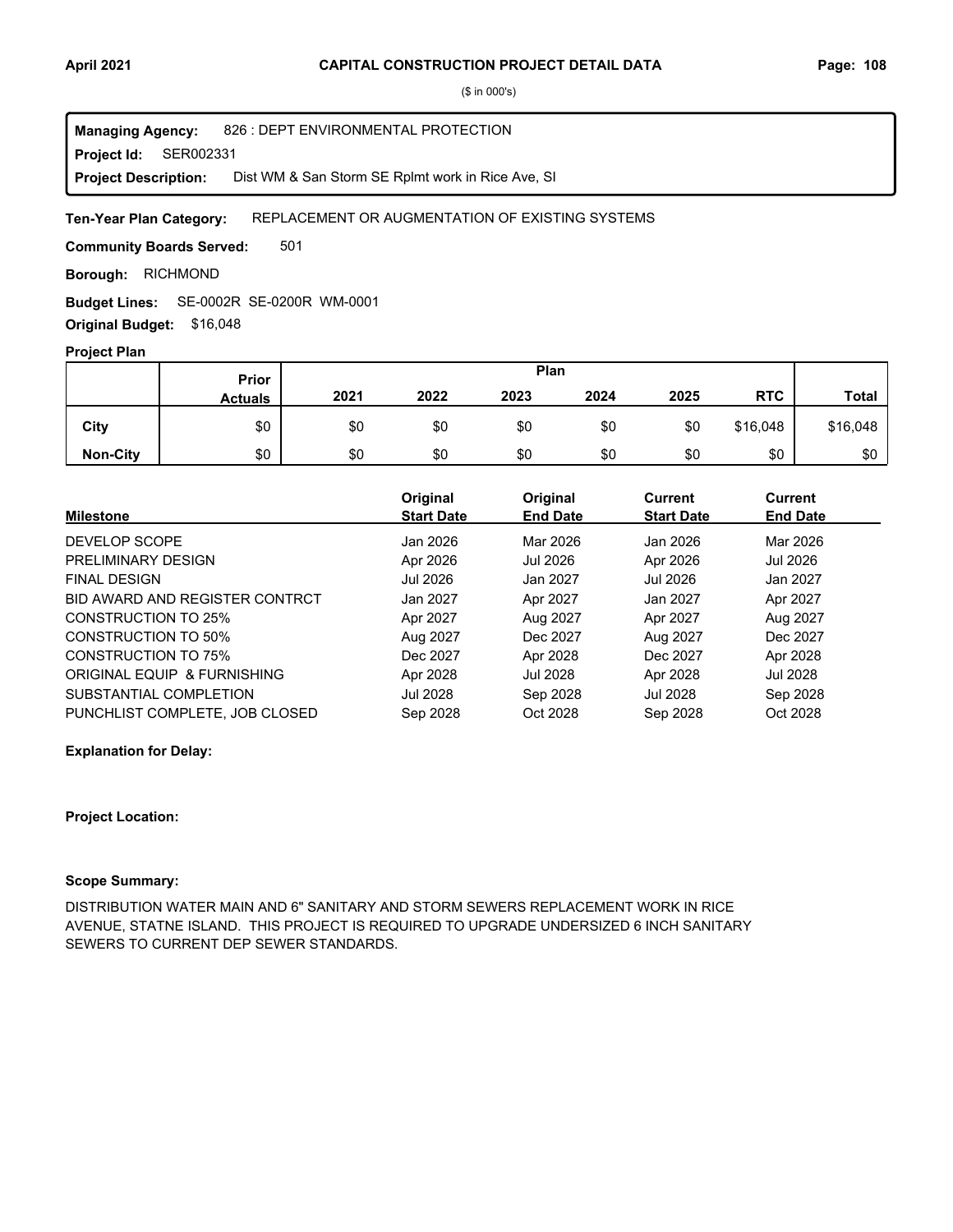**Project Id: SER002333** 826 : DEPT ENVIRONMENTAL PROTECTION SE & WM work in Van Buren St btwn York Ave & FranklIn Ave SI **Managing Agency: Project Description:** 

#### REPLACEMENT OR AUGMENTATION OF EXISTING SYSTEMS **Ten-Year Plan Category:**

501 502 **Community Boards Served:** 

**Borough: RICHMOND** 

SE-0002R SE-0200R WM-0001 **Budget Lines:** 

**Original Budget:** \$8,216

# **Project Plan**

|                 | Prior          |      |      |         | Plan |      |            |              |
|-----------------|----------------|------|------|---------|------|------|------------|--------------|
|                 | <b>Actuals</b> | 2021 | 2022 | 2023    | 2024 | 2025 | <b>RTC</b> | <b>Total</b> |
| City            | \$0            | \$0  | \$0  | \$8,216 | \$0  | \$0  | \$0        | \$8,216      |
| <b>Non-City</b> | \$0            | \$0  | \$0  | \$0     | \$0  | \$0  | \$0        | \$0          |

| <b>Milestone</b>               | Original<br><b>Start Date</b> | Original<br><b>End Date</b> | <b>Current</b><br><b>Start Date</b> | <b>Current</b><br><b>End Date</b> |
|--------------------------------|-------------------------------|-----------------------------|-------------------------------------|-----------------------------------|
| DEVELOP SCOPE                  | Jan 2023                      | Mar 2023                    | Jan 2023                            | Mar 2023                          |
| PRELIMINARY DESIGN             | Apr 2023                      | Jul 2023                    | Apr 2023                            | Jul 2023                          |
| <b>FINAL DESIGN</b>            | Jul 2023                      | Jan 2024                    | Jul 2023                            | Jan 2024                          |
| BID AWARD AND REGISTER CONTRCT | Jan 2024                      | Apr 2024                    | Jan 2024                            | Apr 2024                          |
| <b>CONSTRUCTION TO 25%</b>     | Apr 2024                      | Aug 2024                    | Apr 2024                            | Aug 2024                          |
| <b>CONSTRUCTION TO 50%</b>     | Aug 2024                      | Dec 2024                    | Aug 2024                            | Dec 2024                          |
| <b>CONSTRUCTION TO 75%</b>     | Dec 2024                      | Apr 2025                    | Dec 2024                            | Apr 2025                          |
| ORIGINAL EQUIP & FURNISHING    | Apr 2025                      | Jul 2025                    | Apr 2025                            | Jul 2025                          |
| SUBSTANTIAL COMPLETION         | Jul 2025                      | Sep 2025                    | Jul 2025                            | Sep 2025                          |
| PUNCHLIST COMPLETE. JOB CLOSED | Sep 2025                      | Oct 2025                    | Sep 2025                            | Oct 2025                          |

#### **Explanation for Delay:**

#### **Project Location:**

### **Scope Summary:**

NEW SANITARY SEWER & WATER MAIN WORK IN VAN BUREN STREET BETWEEN TORKAVENUE & FRANKLIN AVENUE IN STATEN ISLANDS. THIS PROJECT IS IN CONJUNCTION WITH DOT PROJECT HWTRR1.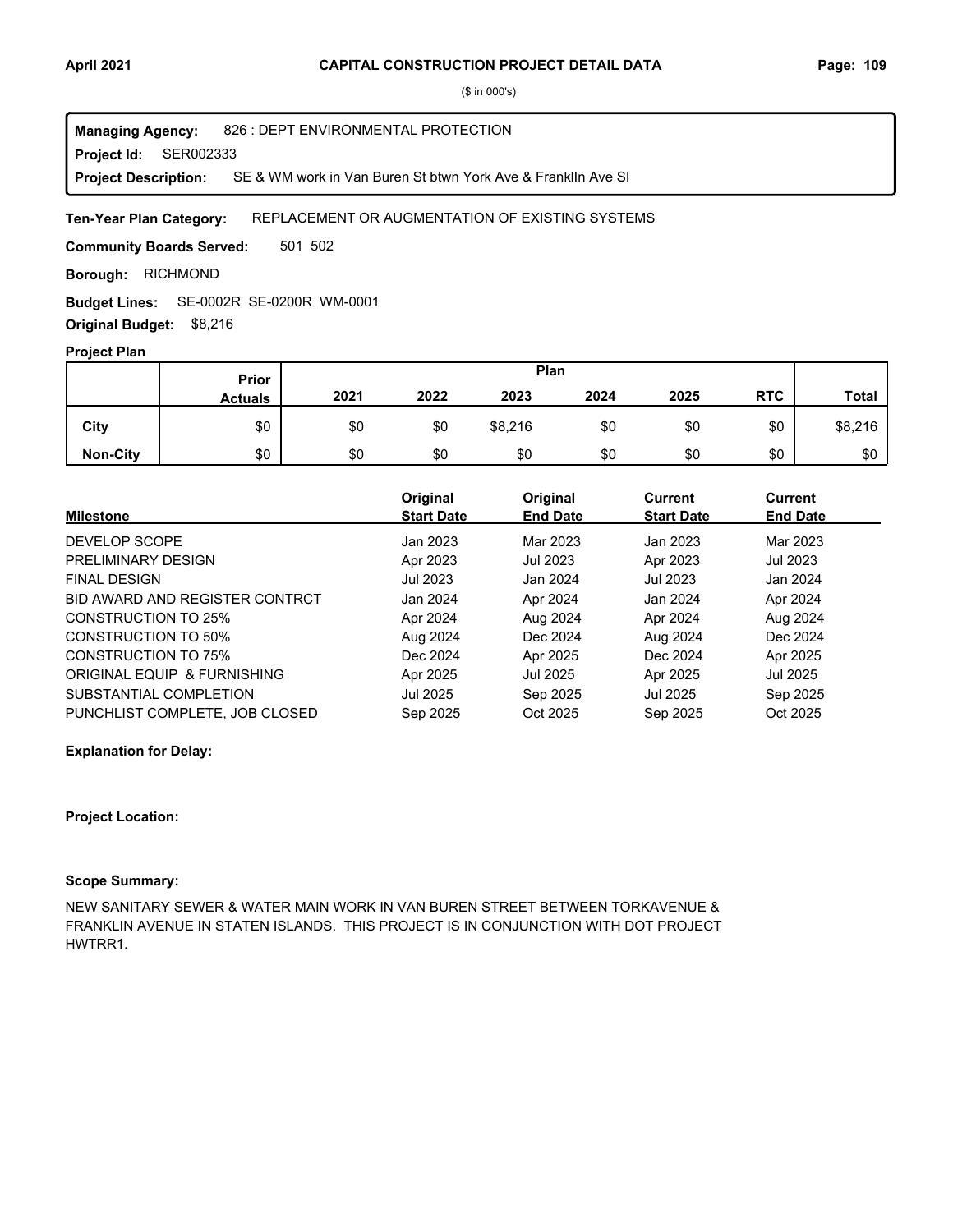**Project Id: SER200199** 826 : DEPT ENVIRONMENTAL PROTECTION STRM & SAN SEWER IN LAMOKA AV, LOVELACE AV, GENESSE AV, ETC **Managing Agency: Project Description:** 

REPLACEMENT OR AUGMENTATION OF EXISTING SYSTEMS **Ten-Year Plan Category:** 

503 **Community Boards Served:** 

**Borough: RICHMOND** 

SE-0002R SE-0200R WM-0001 **Budget Lines:** 

**Original Budget:** \$18,826

# **Project Plan**

|                 | Prior          |      |      |      | Plan |          |            |              |
|-----------------|----------------|------|------|------|------|----------|------------|--------------|
|                 | <b>Actuals</b> | 2021 | 2022 | 2023 | 2024 | 2025     | <b>RTC</b> | <b>Total</b> |
| City            | \$0            | \$0  | \$0  | \$0  | \$0  | \$18,826 | \$0        | \$18,826     |
| <b>Non-City</b> | \$0            | \$0  | \$0  | \$0  | \$0  | \$0      | \$0        | \$0          |

| <b>Milestone</b>               | Original<br><b>Start Date</b> | Original<br><b>End Date</b> | <b>Current</b><br><b>Start Date</b> | Current<br><b>End Date</b> |
|--------------------------------|-------------------------------|-----------------------------|-------------------------------------|----------------------------|
| DEVELOP SCOPE                  | Jan 2025                      | Mar 2025                    | Jan 2025                            | Mar 2025                   |
| PRELIMINARY DESIGN             | Apr 2025                      | Jul 2025                    | Apr 2025                            | Jul 2025                   |
| <b>FINAL DESIGN</b>            | Jul 2025                      | Jan 2026                    | Jul 2025                            | Jan 2026                   |
| BID AWARD AND REGISTER CONTRCT | Jan 2026                      | Apr 2026                    | Jan 2026                            | Apr 2026                   |
| <b>CONSTRUCTION TO 25%</b>     | Apr 2026                      | Aug 2026                    | Apr 2026                            | Aug 2026                   |
| <b>CONSTRUCTION TO 50%</b>     | Aug 2026                      | Dec 2026                    | Aug 2026                            | Dec 2026                   |
| <b>CONSTRUCTION TO 75%</b>     | Dec 2026                      | Apr 2027                    | Dec 2026                            | Apr 2027                   |
| ORIGINAL EQUIP & FURNISHING    | Apr 2027                      | Jul 2027                    | Apr 2027                            | Jul 2027                   |
| SUBSTANTIAL COMPLETION         | Jul 2027                      | Sep 2027                    | Jul 2027                            | Sep 2027                   |
| PUNCHLIST COMPLETE. JOB CLOSED | Sep 2027                      | Oct 2027                    | Sep 2027                            | Oct 2027                   |

**Explanation for Delay:**

#### **Project Location:**

# **Scope Summary:**

STRM & SAN SEWER IN LAMOKA AV- ESCANABA AV & DEMOPOLIS, LOVELACE AV- GENESSE AV & SCRANTON AVE, GENESSE AV- POMPEY AV & LOVELACE, ETC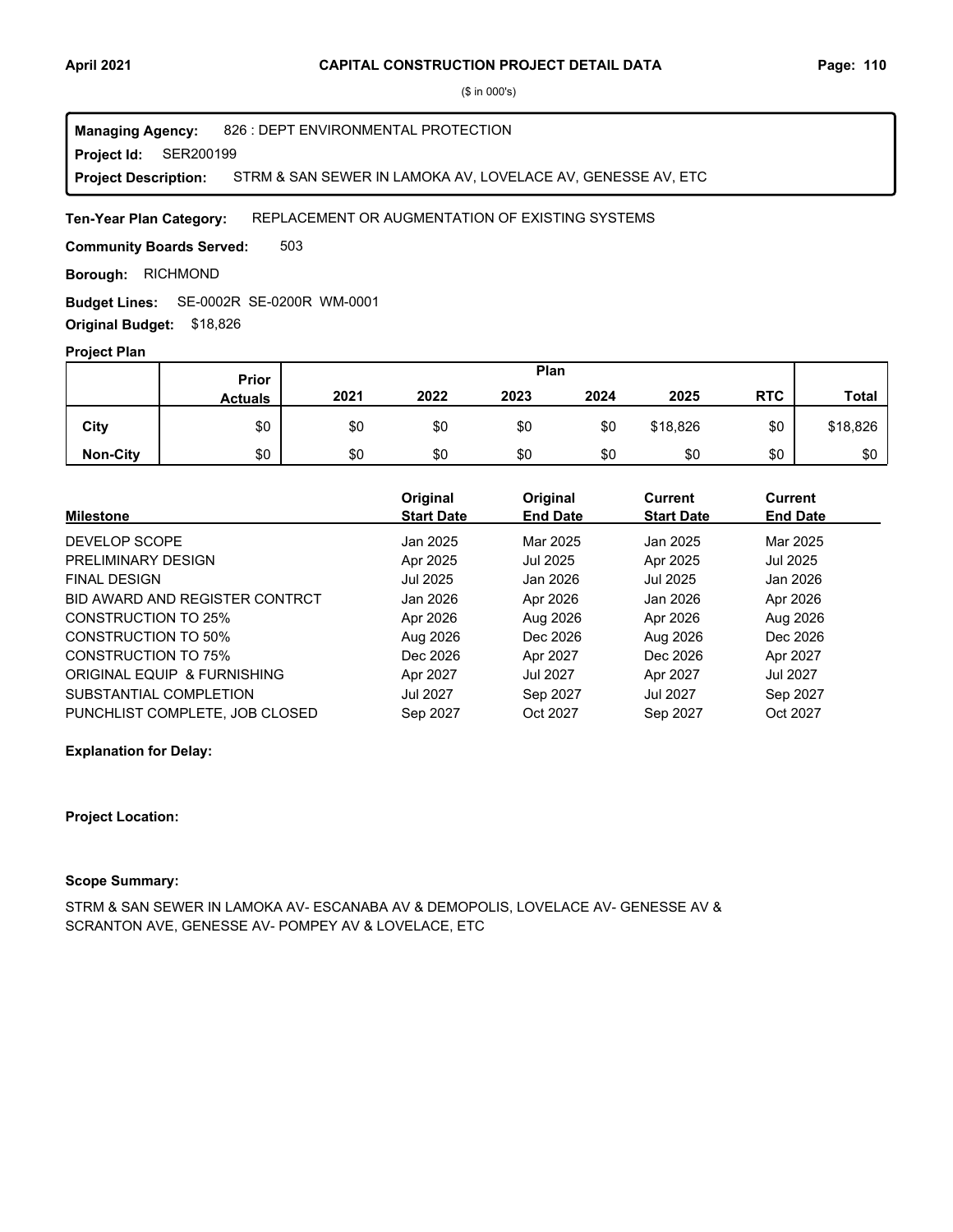**Project Id: SER200256** 826 : DEPT ENVIRONMENTAL PROTECTION Extension & Replacmt of San Sewers in Victory Blvd SI **Managing Agency: Project Description:** 

#### REPLACEMENT OR AUGMENTATION OF EXISTING SYSTEMS **Ten-Year Plan Category:**

502 **Community Boards Served:** 

**Borough: RICHMOND** 

SE-0200R SE-0002R WM-0001 **Budget Lines:** 

**Original Budget:** \$16,608

# **Project Plan**

|                 | Prior          |      |      |          | Plan |      |            |              |
|-----------------|----------------|------|------|----------|------|------|------------|--------------|
|                 | <b>Actuals</b> | 2021 | 2022 | 2023     | 2024 | 2025 | <b>RTC</b> | <b>Total</b> |
| City            | \$0            | \$0  | \$0  | \$21,415 | \$0  | \$0  | \$0        | \$21,415     |
| <b>Non-City</b> | \$0            | \$0  | \$0  | \$0      | \$0  | \$0  | \$0        | \$0          |

| <b>Milestone</b>               | Original<br><b>Start Date</b> | Original<br><b>End Date</b> | <b>Current</b><br><b>Start Date</b> | <b>Current</b><br><b>End Date</b> |
|--------------------------------|-------------------------------|-----------------------------|-------------------------------------|-----------------------------------|
|                                |                               |                             |                                     |                                   |
| DEVELOP SCOPE                  | Dec 2019                      | Sep 2020                    | Dec 2019                            | Sep 2020                          |
| PRELIMINARY DESIGN             | Sep 2020                      | Aug 2021                    | Sep 2020                            | Aug 2021                          |
| <b>FINAL DESIGN</b>            | Aug 2021                      | Feb 2023                    | Aug 2021                            | Feb 2023                          |
| BID AWARD AND REGISTER CONTRCT | Feb 2023                      | Nov 2023                    | Feb 2023                            | Nov 2023                          |
| CONSTRUCTION TO 25%            | Nov 2023                      | Nov 2024                    | Nov 2023                            | Nov 2024                          |
| CONSTRUCTION TO 50%            | Nov 2024                      | Nov 2025                    | Nov 2024                            | Nov 2025                          |
| <b>CONSTRUCTION TO 75%</b>     | Nov 2025                      | Nov 2026                    | Nov 2025                            | Nov 2026                          |
| ORIGINAL EQUIP & FURNISHING    | Nov 2026                      | <b>Jul 2027</b>             | Nov 2026                            | <b>Jul 2027</b>                   |
| SUBSTANTIAL COMPLETION         | <b>Jul 2027</b>               | Jan 2028                    | Jul 2027                            | Jan 2028                          |
| PUNCHLIST COMPLETE, JOB CLOSED | Jan 2028                      | Apr 2028                    | Jan 2028                            | Apr 2028                          |

**Explanation for Delay:**

#### **Project Location:**

#### **Scope Summary:**

EXTENSION AND REPLACEMENT OF STORM AND SANITARY SEWERS IN VICTORY BLVD.. NOSTRAND AVE., ETC. BETWEEN GRAHAM AVE AND ARLENE ST TOGETHER WITHDISTRIBUTION WATER MAIN WORK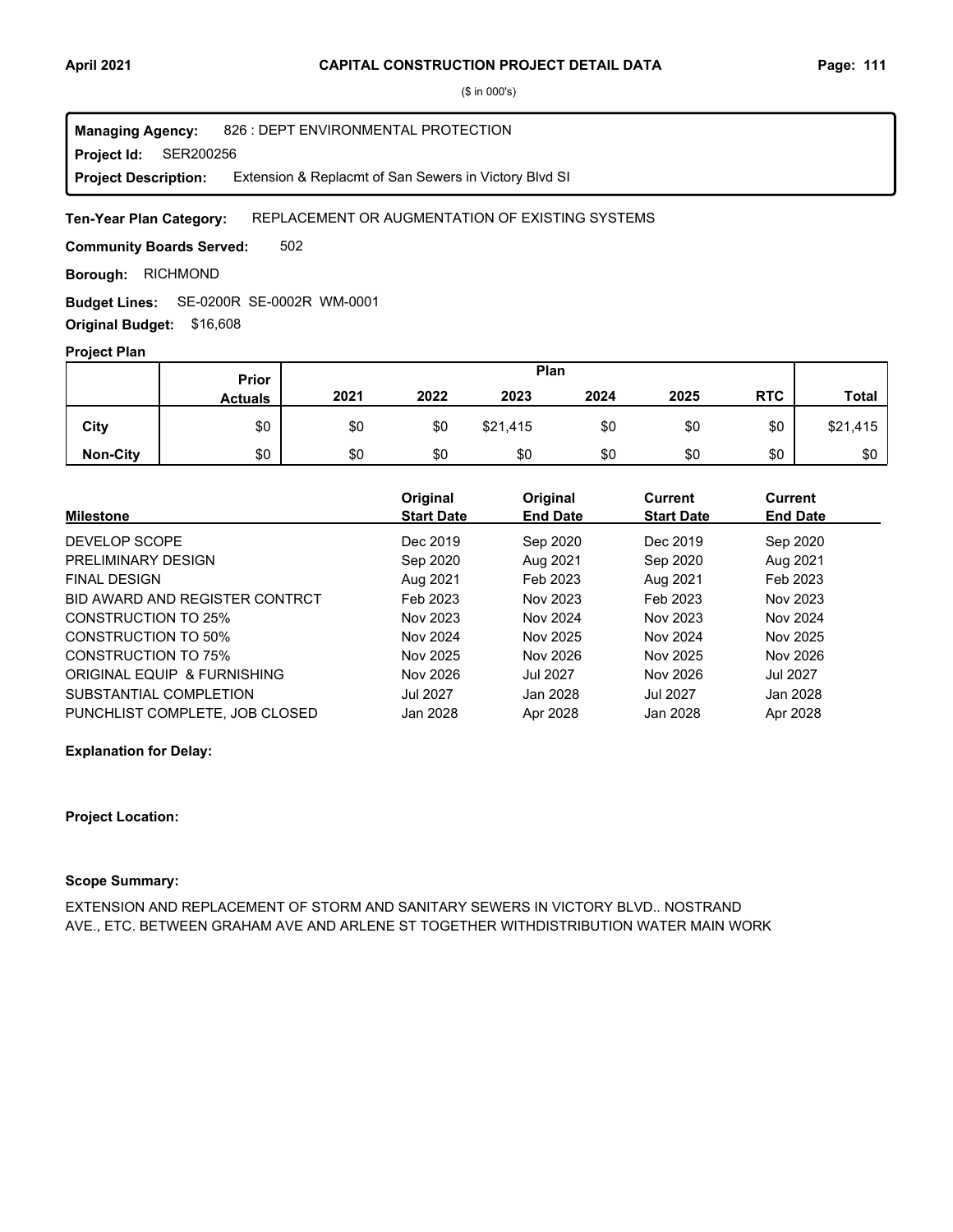**Project Id: SER200265** 826 : DEPT ENVIRONMENTAL PROTECTION Storm SE Ext in Park Dr N btwn Rivington Ave & Plymouth Rd **Managing Agency: Project Description:** 

#### REPLACEMENT OR AUGMENTATION OF EXISTING SYSTEMS **Ten-Year Plan Category:**

502 **Community Boards Served:** 

**Borough: RICHMOND** 

**Budget Lines: SE-0200R Original Budget:** \$2,795

# **Project Plan**

|                 |                | Plan<br>Prior |      |      |      |         |            |              |
|-----------------|----------------|---------------|------|------|------|---------|------------|--------------|
|                 | <b>Actuals</b> | 2021          | 2022 | 2023 | 2024 | 2025    | <b>RTC</b> | <b>Total</b> |
| City            | \$0            | \$0           | \$0  | \$0  | \$0  | \$2,795 | \$0        | \$2,795      |
| <b>Non-City</b> | \$0            | \$0           | \$0  | \$0  | \$0  | \$0     | \$0        | \$0          |

| <b>Milestone</b>               | Original<br><b>Start Date</b> | Original<br><b>End Date</b> | <b>Current</b><br><b>Start Date</b> | Current<br><b>End Date</b> |
|--------------------------------|-------------------------------|-----------------------------|-------------------------------------|----------------------------|
|                                |                               |                             |                                     |                            |
| DEVELOP SCOPE                  | Jan 2025                      | Mar 2025                    | Jan 2025                            | Mar 2025                   |
| PRELIMINARY DESIGN             | Apr 2025                      | Jul 2025                    | Apr 2025                            | Jul 2025                   |
| <b>FINAL DESIGN</b>            | Jul 2025                      | Jan 2026                    | Jul 2025                            | Jan 2026                   |
| BID AWARD AND REGISTER CONTRCT | Jan 2026                      | Apr 2026                    | Jan 2026                            | Apr 2026                   |
| <b>CONSTRUCTION TO 25%</b>     | Apr 2026                      | Aug 2026                    | Apr 2026                            | Aug 2026                   |
| <b>CONSTRUCTION TO 50%</b>     | Aug 2026                      | Dec 2026                    | Aug 2026                            | Dec 2026                   |
| CONSTRUCTION TO 75%            | Dec 2026                      | Apr 2027                    | Dec 2026                            | Apr 2027                   |
| ORIGINAL EQUIP & FURNISHING    | Apr 2027                      | Jul 2027                    | Apr 2027                            | Jul 2027                   |
| SUBSTANTIAL COMPLETION         | Jul 2027                      | Sep 2027                    | Jul 2027                            | Sep 2027                   |
| PUNCHLIST COMPLETE, JOB CLOSED | Sep 2027                      | Oct 2027                    | Sep 2027                            | Oct 2027                   |

#### **Explanation for Delay:**

#### **Project Location:**

# **Scope Summary:**

STORM SEWER EXTENSIONS IN PARK DRIVE NORTH BETWEEN RIVINGTON AVE AND PLYMOUTH ROAD, SI.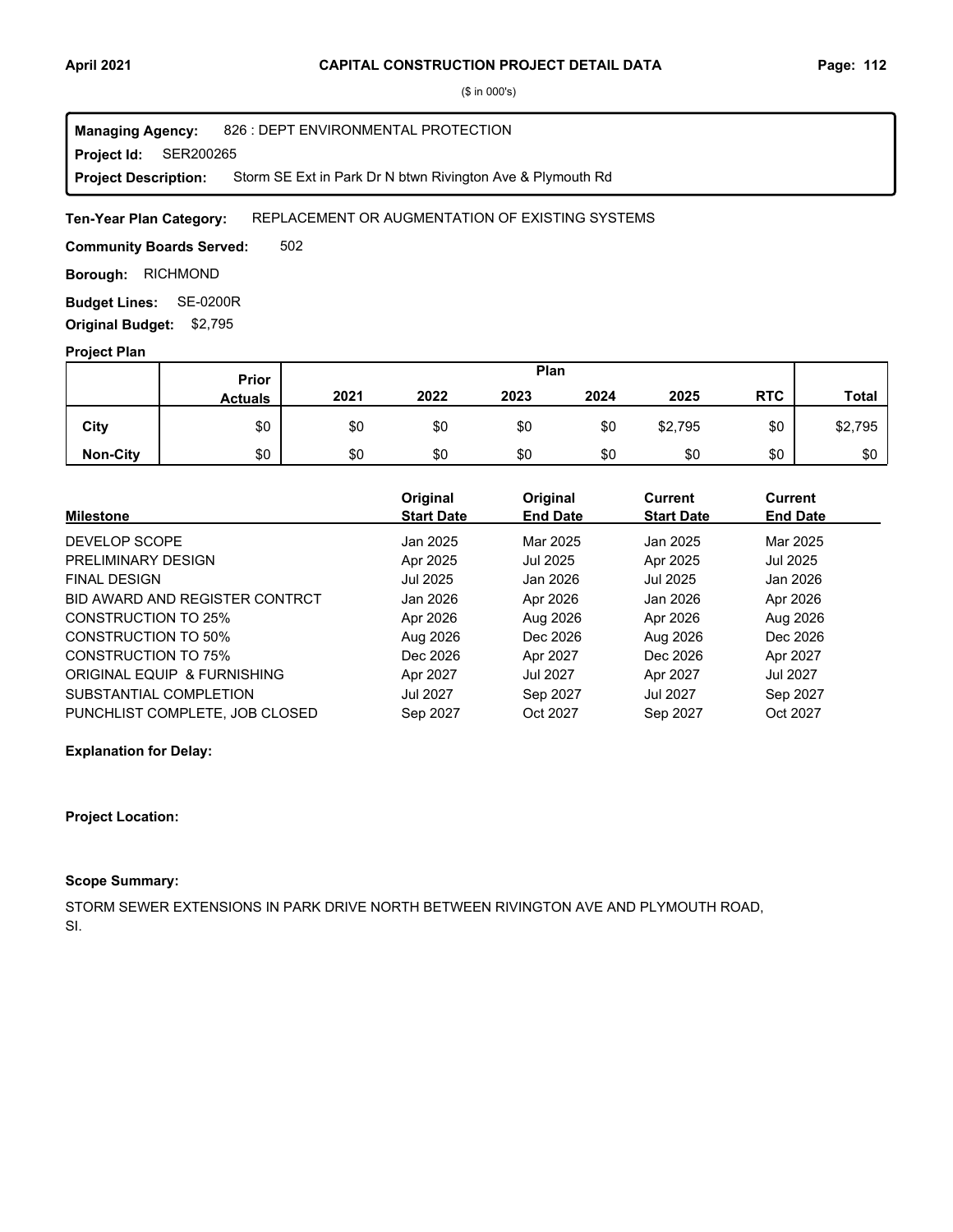**Project Id: SIBB2-OAK** 826 : DEPT ENVIRONMENTAL PROTECTION STATEN ISLAND BLUEBELT - OAKWOOD BEACH **Managing Agency: Project Description:** 

BLUEBELT PROGRAM **Ten-Year Plan Category:** 

500 503 **Community Boards Served:** 

**Borough: RICHMOND** 

**Budget Lines: SE-0716 Original Budget:** \$6,814

### **Project Plan**

|                 |                | Plan<br><b>Prior</b> |      |      |      |         |            |              |
|-----------------|----------------|----------------------|------|------|------|---------|------------|--------------|
|                 | <b>Actuals</b> | 2021                 | 2022 | 2023 | 2024 | 2025    | <b>RTC</b> | <b>Total</b> |
| City            | \$9,679        | \$2,846              | \$0  | \$0  | \$0  | \$2,972 | \$0        | \$15,497     |
| <b>Non-City</b> | \$0            | \$0                  | \$0  | \$0  | \$0  | \$0     | \$0        | \$0          |

| <b>Milestone</b>               | Original<br><b>Start Date</b> | Original<br><b>End Date</b> | <b>Current</b><br><b>Start Date</b> | <b>Current</b><br><b>End Date</b> |
|--------------------------------|-------------------------------|-----------------------------|-------------------------------------|-----------------------------------|
| DEVELOP SCOPE                  | Jun 2013                      | Aug 2013                    | Jun 2013                            | Aug 2013                          |
| PRELIMINARY DESIGN             | Aug 2013                      | Dec 2013                    | Aug 2013                            | Dec 2013                          |
| <b>FINAL DESIGN</b>            | Dec 2013                      | Jun 2014                    | Dec 2013                            | Jun 2014                          |
| BID AWARD AND REGISTER CONTRCT | Jun 2014                      | Sep 2014                    | Jun 2014                            | Sep 2014                          |
| <b>CONSTRUCTION TO 25%</b>     | Sep 2014                      | Jan 2015                    | Sep 2014                            | Jan 2015                          |
| CONSTRUCTION TO 50%            | Jan 2015                      | May 2015                    | Jan 2015                            | May 2015                          |
| <b>CONSTRUCTION TO 75%</b>     | May 2015                      | Sep 2015                    | May 2015                            | Sep 2015                          |
| ORIGINAL EQUIP & FURNISHING    | Sep 2015                      | Dec 2015                    | Sep 2015                            | Dec 2015                          |
| SUBSTANTIAL COMPLETION         | Dec 2015                      | Feb 2016                    | Dec 2015                            | Feb 2028                          |
| PUNCHLIST COMPLETE, JOB CLOSED | Feb 2016                      | Mar 2016                    | Feb 2028                            | Mar 2028                          |

# **Explanation for Delay:**

PROJECT DELAYED DUE TO BUDGETARY CONSTRAINTS

# **Project Location:**

# **Scope Summary:**

LAND ACQUISITION FOR THE DEVELOPMENT OF BLUEBELT TYPE STORM SEWERS IN THE OAKWOOD BEACH DRAINAGE AREA.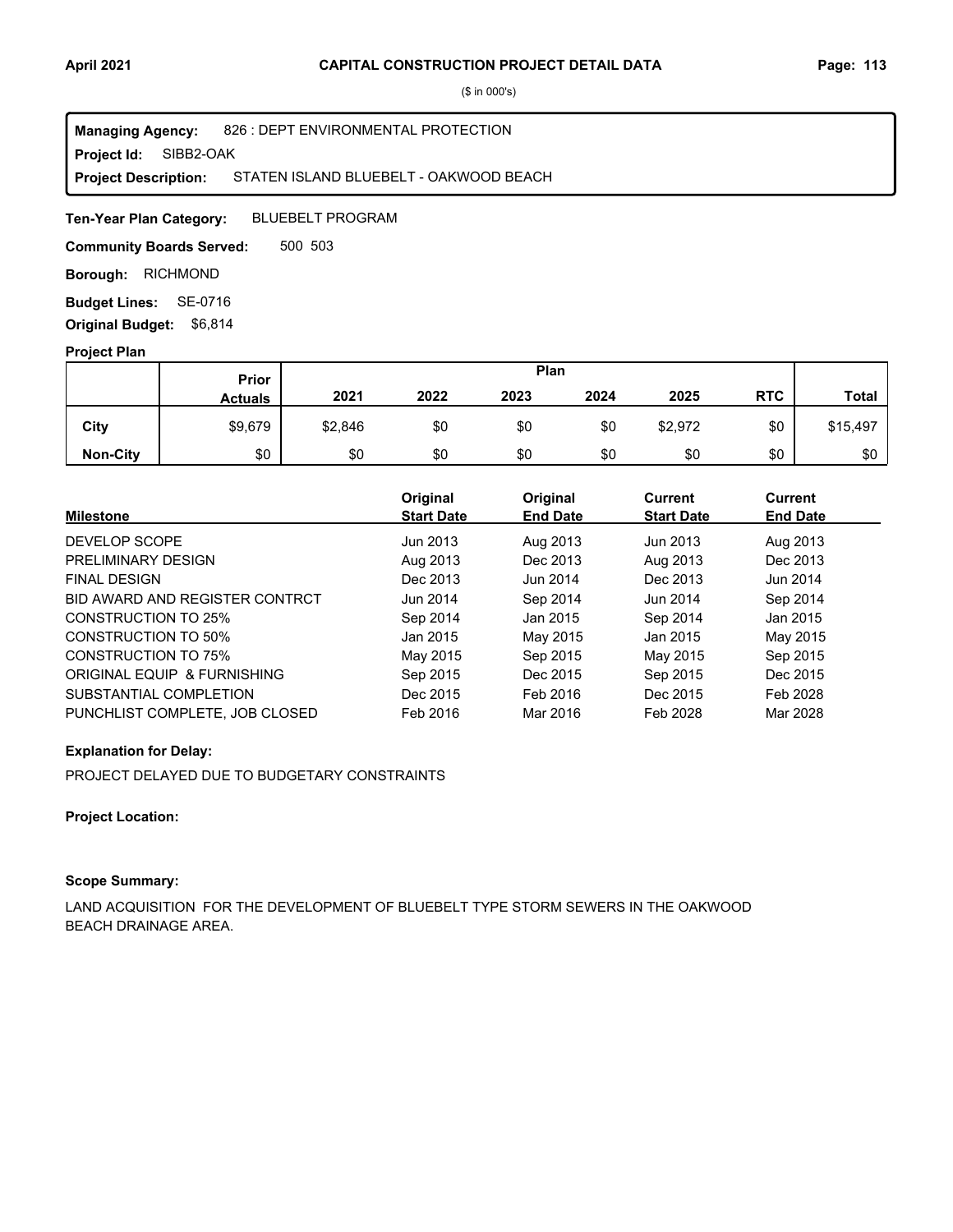SISEAWL-1 826 : DEPT ENVIRONMENTAL PROTECTION US Army Corps SI Seawall Project **Managing Agency: Project Id: Project Description:** 

BLUEBELT PROGRAM **Ten-Year Plan Category:** 

502 **Community Boards Served:** 

**Borough: RICHMOND** 

### SE-0200R SE-0002R SE-0005 WM-0001 **Budget Lines:**

**Original Budget:** \$100,000

# **Project Plan**

|                 | Prior          |      |           |      | Plan |      |            |              |
|-----------------|----------------|------|-----------|------|------|------|------------|--------------|
|                 | <b>Actuals</b> | 2021 | 2022      | 2023 | 2024 | 2025 | <b>RTC</b> | <b>Total</b> |
| City            | \$0            | \$0  | \$100,000 | \$0  | \$0  | \$0  | \$0        | \$100,000    |
| <b>Non-City</b> | \$0            | \$0  | \$0       | \$0  | \$0  | \$0  | \$0        | \$0          |

| <b>Milestone</b>               | Original<br><b>Start Date</b> | Original<br><b>End Date</b> | Current<br><b>Start Date</b> | Current<br><b>End Date</b> |
|--------------------------------|-------------------------------|-----------------------------|------------------------------|----------------------------|
| DEVELOP SCOPE                  | Jan 2022                      | Mar 2022                    | Jan 2022                     | Mar 2022                   |
| PRELIMINARY DESIGN             | Apr 2022                      | <b>Jul 2022</b>             | Apr 2022                     | <b>Jul 2022</b>            |
| <b>FINAL DESIGN</b>            | Jul 2022                      | Jan 2023                    | Jul 2022                     | Jan 2023                   |
| BID AWARD AND REGISTER CONTRCT | Jan 2023                      | Apr 2023                    | Jan 2023                     | Apr 2023                   |
| <b>CONSTRUCTION TO 25%</b>     | Apr 2023                      | Aug 2023                    | Apr 2023                     | Aug 2023                   |
| <b>CONSTRUCTION TO 50%</b>     | Aug 2023                      | Dec 2023                    | Aug 2023                     | Dec 2023                   |
| CONSTRUCTION TO 75%            | Dec 2023                      | Apr 2024                    | Dec 2023                     | Apr 2024                   |
| ORIGINAL EQUIP & FURNISHING    | Apr 2024                      | Jul 2024                    | Apr 2024                     | Jul 2024                   |
| SUBSTANTIAL COMPLETION         | <b>Jul 2024</b>               | Sep 2024                    | Jul 2024                     | Sep 2024                   |
| PUNCHLIST COMPLETE, JOB CLOSED | Sep 2024                      | Oct 2024                    | Sep 2024                     | Oct 2024                   |

#### **Explanation for Delay:**

#### **Project Location:**

### **Scope Summary:**

BETTERMENTS TO BE MADE TO DEP FACILITIES IN CONJUNCTION WITH THE U.S.ARMY CORPS OF ENGINEER'S SEA WALL PROJECT. THIS WILL INCLUDE POND EXCAVATIONS, OUTFALL EXTENSIONS, SEWER REROUTING, AND WATERMAIN WORK. THIS PROJECT WILL REQUIRE SPECIAL COORDINATION WITH USACE AND DEP DUE TO ITS CONNECTION TO MULTIPLE OTHER CITY AND FEDERAL PROJECTS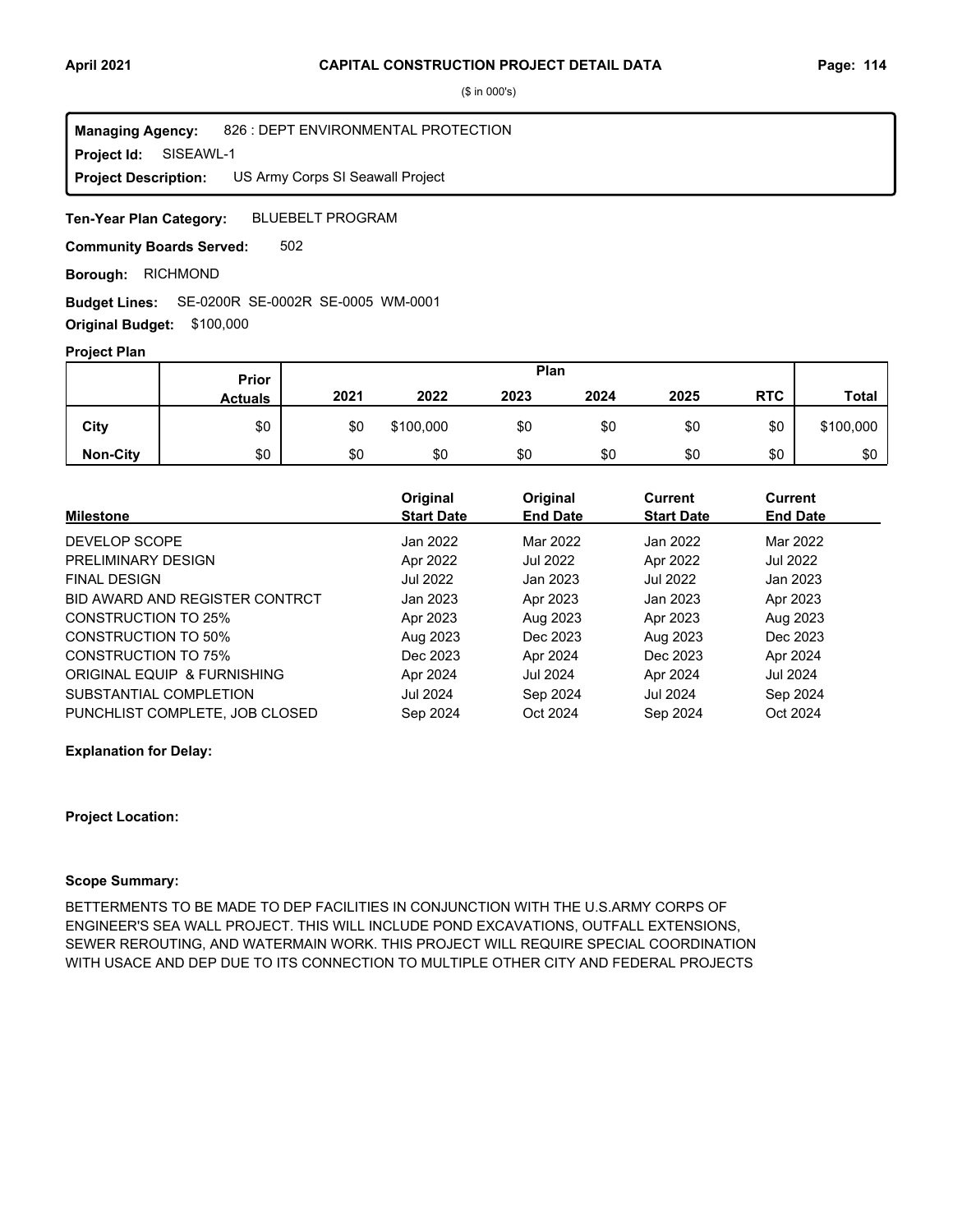**Project Id: S136-366G** 827 : DEPARTMENT OF SANITATION S I Compost Bagging Building **Managing Agency: Project Description:** 

#### SOLID WASTE MANAGEMENT **Ten-Year Plan Category:**

500 **Community Boards Served:** 

**Borough: RICHMOND** 

**Budget Lines: S-0136 Original Budget:** \$895

### **Project Plan**

|                 | <b>Prior</b>   |       |      |      | Plan |      |            |       |
|-----------------|----------------|-------|------|------|------|------|------------|-------|
|                 | <b>Actuals</b> | 2021  | 2022 | 2023 | 2024 | 2025 | <b>RTC</b> | Total |
| City            | \$0            | \$895 | \$0  | \$0  | \$0  | \$0  | \$0        | \$895 |
| <b>Non-City</b> | \$0            | \$0   | \$0  | \$0  | \$0  | \$0  | \$0        | \$0   |

|                                | Original<br><b>Start Date</b> | Original<br><b>End Date</b> | <b>Current</b><br><b>Start Date</b> | <b>Current</b><br><b>End Date</b> |
|--------------------------------|-------------------------------|-----------------------------|-------------------------------------|-----------------------------------|
| <b>Milestone</b>               |                               |                             |                                     |                                   |
| DEVELOP SCOPE                  | Feb 2020                      | Mar 2020                    | Feb 2020                            | Mar 2020                          |
| PRELIMINARY DESIGN             | Mar 2020                      | May 2020                    | Mar 2020                            | May 2020                          |
| <b>FINAL DESIGN</b>            | May 2020                      | Jul 2020                    | May 2020                            | <b>Jul 2020</b>                   |
| BID AWARD AND REGISTER CONTRCT | Jul 2020                      | Oct 2020                    | Jul 2020                            | Oct 2020                          |
| <b>CONSTRUCTION TO 25%</b>     | Nov 2020                      | Feb 2021                    | Nov 2020                            | Feb 2021                          |
| <b>CONSTRUCTION TO 50%</b>     | Mar 2021                      | Jun 2021                    | Mar 2021                            | Jun 2021                          |
| <b>CONSTRUCTION TO 75%</b>     | Jun 2021                      | Oct 2021                    | Jun 2021                            | Oct 2021                          |
| SUBSTANTIAL COMPLETION         | Oct 2021                      | Mar 2022                    | Oct 2021                            | Mar 2022                          |
| PUNCHLIST COMPLETE, JOB CLOSED | Mar 2022                      | Oct 2022                    | Mar 2022                            | Oct 2022                          |

# **Explanation for Delay:**

# **Project Location:**

### **Scope Summary:**

CONSTRUCT COMPOST BAGGING BUILDING INCLUDING BAGGING EQUIPMENT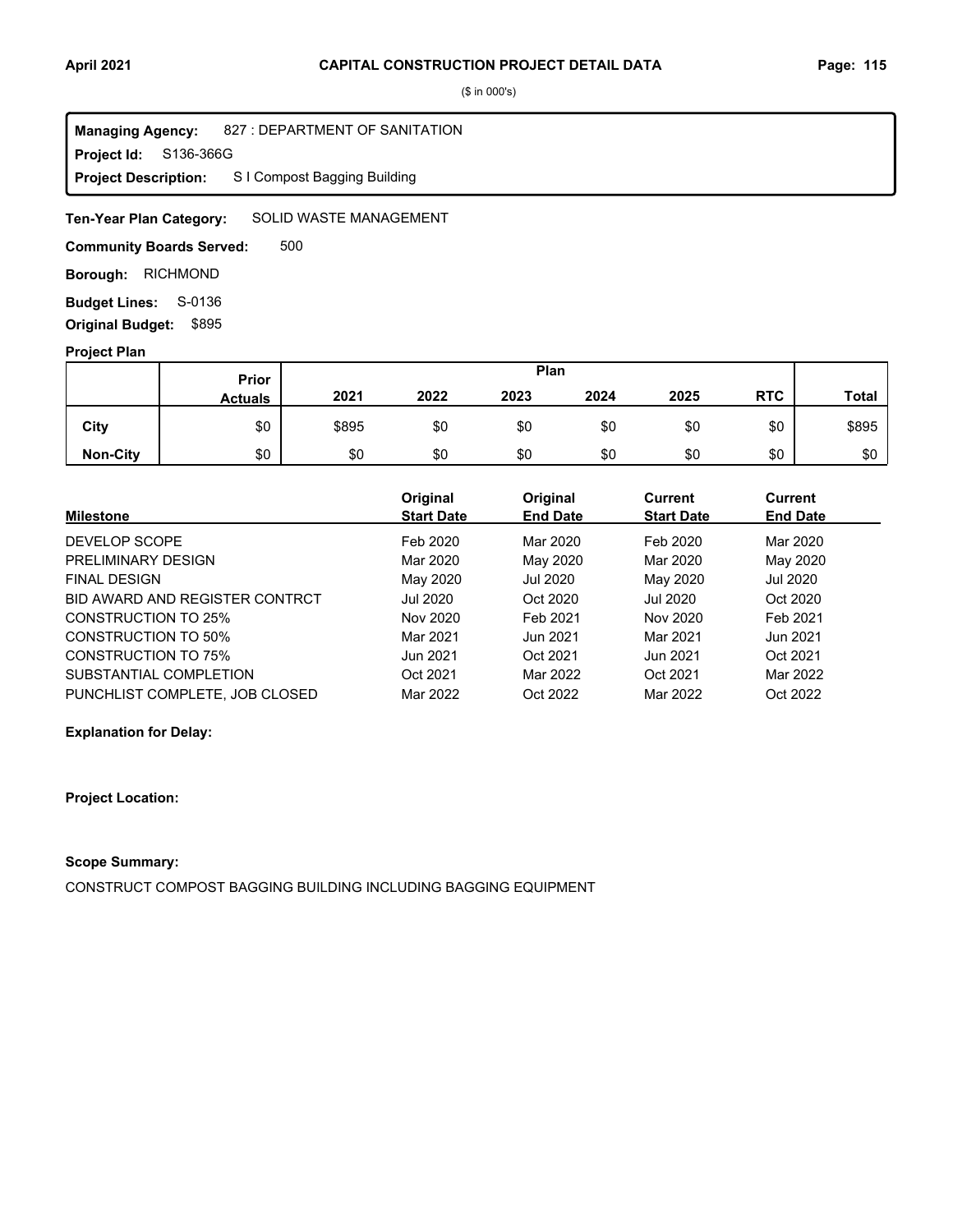**Project Id: S136-374P** 827 : DEPARTMENT OF SANITATION STATEN ISLAND 2 BOILER REPLACEMENT **Managing Agency: Project Description:** 

GARAGES AND FACILITIES **Ten-Year Plan Category:** 

502 **Community Boards Served:** 

**Borough: RICHMOND** 

**Budget Lines: S-0136 Original Budget:** \$1,414

#### **Project Plan**

|                 | Prior          |       |       |         | Plan |      |            |         |
|-----------------|----------------|-------|-------|---------|------|------|------------|---------|
|                 | <b>Actuals</b> | 2021  | 2022  | 2023    | 2024 | 2025 | <b>RTC</b> | Total   |
| City            | \$0            | \$101 | \$152 | \$1,013 | \$0  | \$0  | \$0        | \$1,266 |
| <b>Non-City</b> | \$0            | \$0   | \$0   | \$0     | \$0  | \$0  | \$0        | \$0     |

|                                | Original          | Original        | Current           | Current         |
|--------------------------------|-------------------|-----------------|-------------------|-----------------|
| <b>Milestone</b>               | <b>Start Date</b> | <b>End Date</b> | <b>Start Date</b> | <b>End Date</b> |
| DEVELOP SCOPE                  | May 2019          | Jul 2019        | May 2019          | Jul 2019        |
| PRELIMINARY DESIGN             | Jul 2019          | Oct 2019        | Jul 2019          | Oct 2019        |
| <b>FINAL DESIGN</b>            | Oct 2019          | Feb 2020        | Oct 2019          | Feb 2020        |
| BID AWARD AND REGISTER CONTRCT | Feb 2020          | Jun 2020        | Feb 2020          | Jun 2020        |
| <b>CONSTRUCTION TO 25%</b>     | Jul 2020          | Dec 2020        | <b>Jul 2020</b>   | Dec 2020        |
| CONSTRUCTION TO 50%            | Dec 2020          | Jun 2021        | Dec 2020          | Jun 2021        |
| CONSTRUCTION TO 75%            | Jun 2021          | Dec 2021        | Jun 2021          | Dec 2021        |
| SUBSTANTIAL COMPLETION         | Dec 2021          | Dec 2022        | Dec 2021          | Dec 2022        |
| PUNCHLIST COMPLETE, JOB CLOSED | Dec 2022          | Dec 2023        | Dec 2022          | Dec 2023        |

# **Explanation for Delay:**

**Project Location:**

**Scope Summary:**

BOILER REPLACEMENT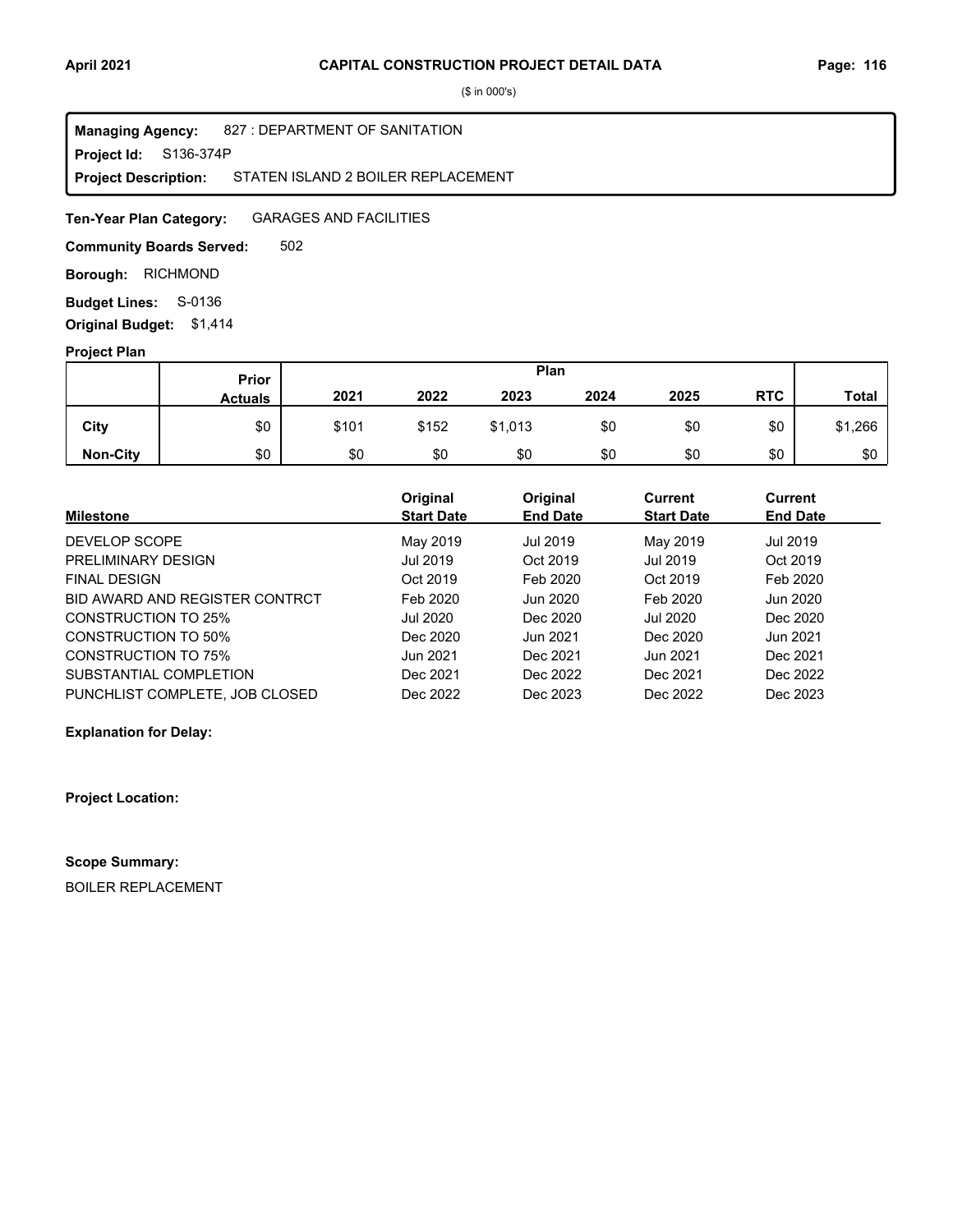#### **Project Id: C5219FM5** 841 : DEPARTMENT OF TRANSPORTATION STATEN ISLAND FMF FACILITY UTILITIES UPGRADES X823.48 **Managing Agency: Project Description:**

#### FERRY MAINTENANCE FACILITY CONSTRUCTION **Ten-Year Plan Category:**

501 **Community Boards Served:** 

**Borough: RICHMOND** 

**Budget Lines: FA-0026 Original Budget:** \$5,280

# **Project Plan**

|                 | Prior          |         |      | Plan |      |      |            |              |
|-----------------|----------------|---------|------|------|------|------|------------|--------------|
|                 | <b>Actuals</b> | 2021    | 2022 | 2023 | 2024 | 2025 | <b>RTC</b> | <b>Total</b> |
| City            | \$2,646        | \$443   | \$0  | \$0  | \$0  | \$0  | \$0        | \$3,089      |
| <b>Non-City</b> | \$6,968        | \$1,774 | \$0  | \$0  | \$0  | \$0  | \$0        | \$8,742      |

|                           | Original          | Original        | Current           | Current         |
|---------------------------|-------------------|-----------------|-------------------|-----------------|
| <b>Milestone</b>          | <b>Start Date</b> | <b>End Date</b> | <b>Start Date</b> | <b>End Date</b> |
| DEVELOP SCOPE             | Jun 2009          | Jun 2010        | Jun 2017          | Jun 2018        |
| <b>DESIGN START</b>       | Jun 2010          | Jun 2012        | Jun 2018          | Jun 2020        |
| <b>CONSTRUCTION START</b> | Jun 2012          | Jun 2014        | Jun 2020          | Jun 2022        |

# **Explanation for Delay:**

PROJECT DELAYED DUE TO BUDGETARY CONSTRAINTS

### **Project Location:**

#### **Scope Summary:**

HVAC, ELECTRICAL SYSTEM REPAIR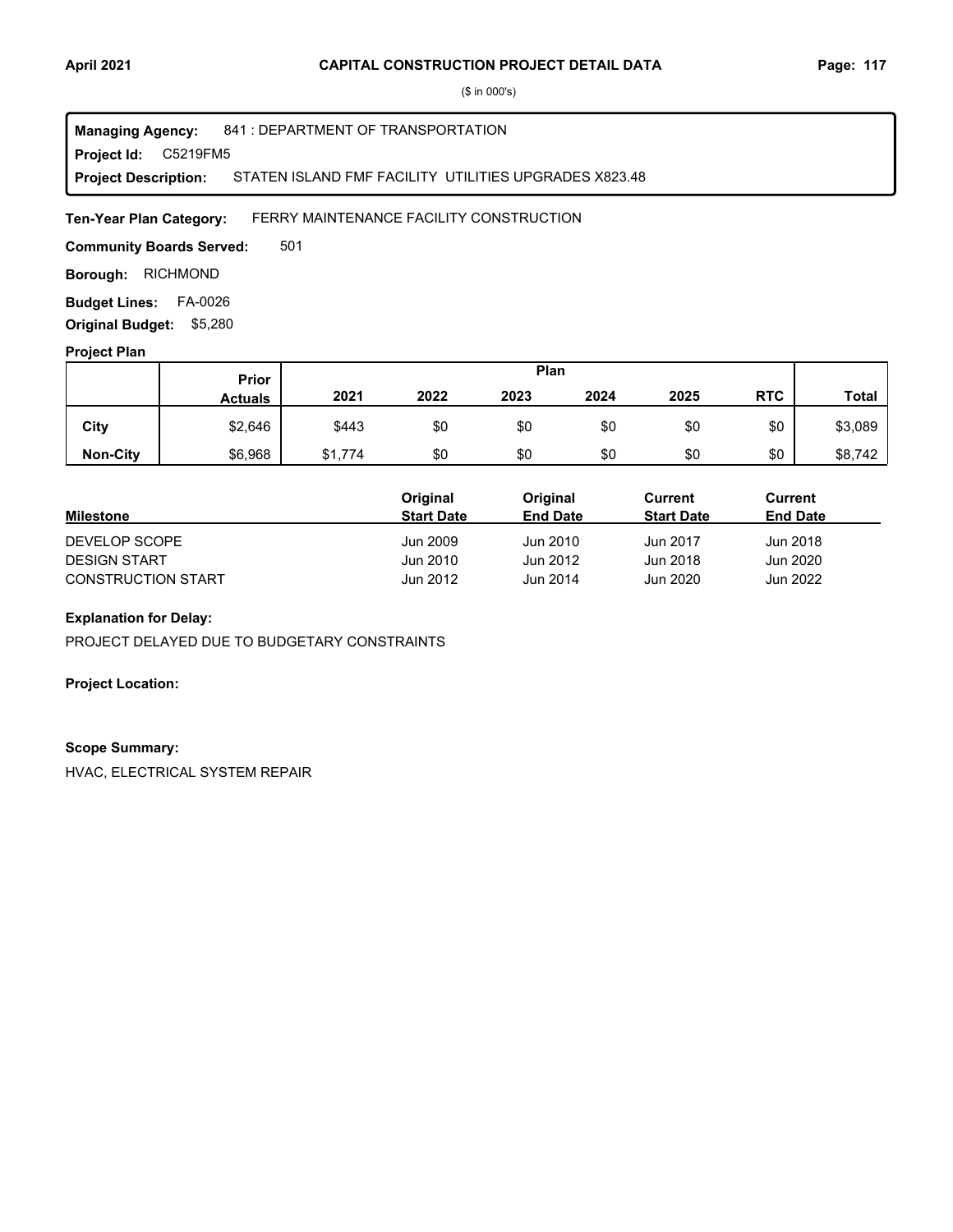**Project Id: C5517B** 841 : DEPARTMENT OF TRANSPORTATION DOCKBUILDING HARDWOOD TIMBER **Managing Agency: Project Description:** 

#### RECONSTRUCTION OF FERRY TERMINAL FACILITIES **Ten-Year Plan Category:**

500 501 **Community Boards Served:** 

**Borough: RICHMOND** 

**Budget Lines: FA-0021 Original Budget:** \$1,727

### **Project Plan**

|                 | Prior          |       |       |       | Plan  |       |            |              |
|-----------------|----------------|-------|-------|-------|-------|-------|------------|--------------|
|                 | <b>Actuals</b> | 2021  | 2022  | 2023  | 2024  | 2025  | <b>RTC</b> | <b>Total</b> |
| City            | \$4,453        | \$534 | \$500 | \$500 | \$500 | \$500 | \$3,261    | \$10,248     |
| <b>Non-City</b> | \$0            | \$0   | \$0   | \$0   | \$0   | \$0   | \$0        | \$0          |

|                           | Original          | Original        | Current           | Current         |  |
|---------------------------|-------------------|-----------------|-------------------|-----------------|--|
| <b>Milestone</b>          | <b>Start Date</b> | <b>End Date</b> | <b>Start Date</b> | <b>End Date</b> |  |
| DEVELOP SCOPE             | <b>Jul 2009</b>   | Jun 2010        | <b>Jul 2017</b>   | Jun 2018        |  |
| <b>DESIGN START</b>       | Jul 2010          | Jun 2012        | Jul 2018          | Jun 2020        |  |
| <b>CONSTRUCTION START</b> | Jun 2012          | Jun 2014        | Jun 2020          | Jun 2022        |  |

# **Explanation for Delay:**

PROJECT DELAYED DUE TO BUDGETARY CONSTRAINTS

### **Project Location:**

CITYWIDE

## **Scope Summary:**

HARDWOOD TIMBER REPAIR AT FERRY FACILITIES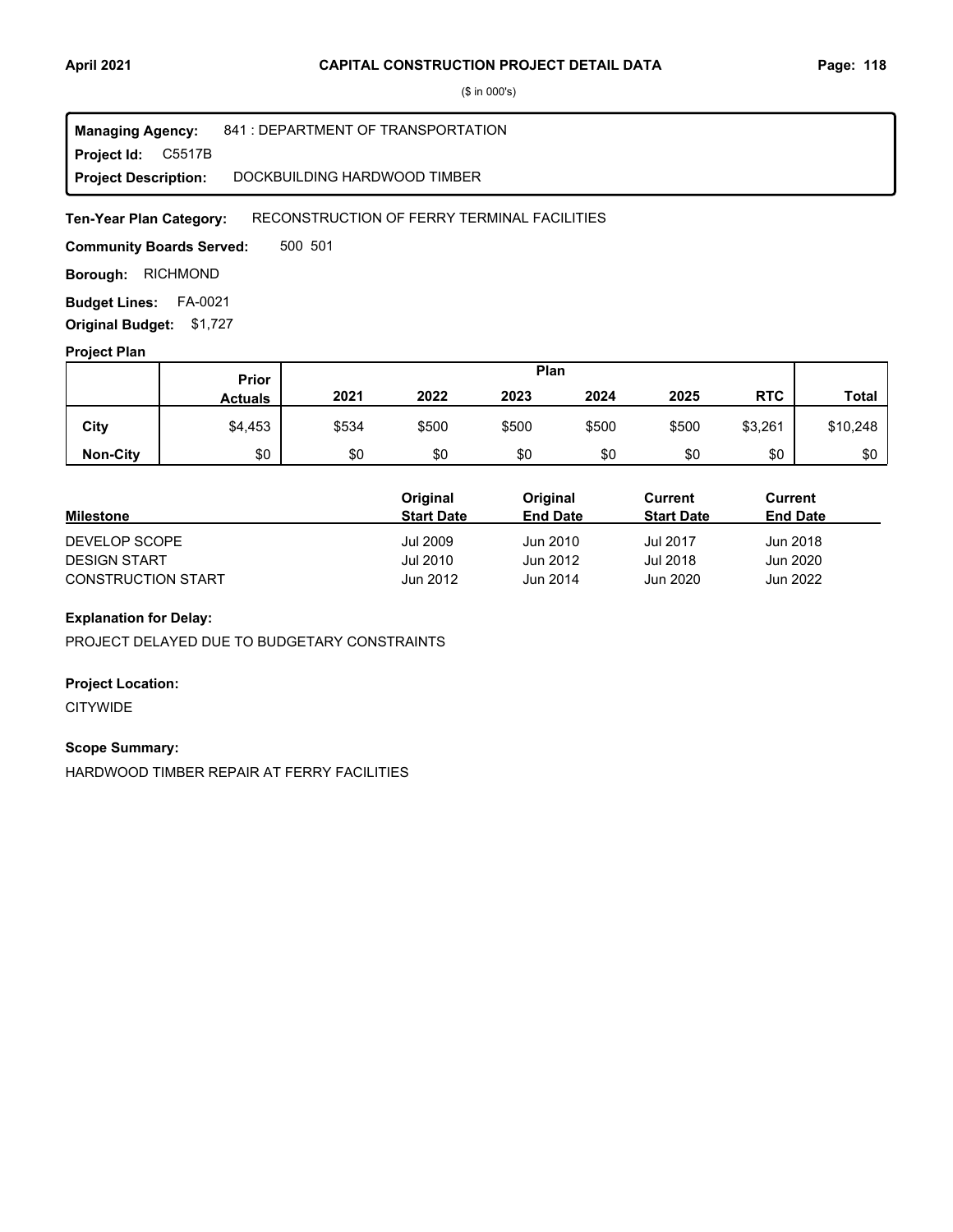**Project Id: C5588** 841 : DEPARTMENT OF TRANSPORTATION REPLACEMENT OF OIL BARGE #5 **Managing Agency: Project Description:** 

RECONSTRUCTION OF FERRY BOATS **Ten-Year Plan Category:** 

500 501 **Community Boards Served:** 

**Borough: RICHMOND** 

**Budget Lines: FA-0313 Original Budget:** \$8,050

### **Project Plan**

|                 | Prior          |      |      |      | Plan |      |            |              |
|-----------------|----------------|------|------|------|------|------|------------|--------------|
|                 | <b>Actuals</b> | 2021 | 2022 | 2023 | 2024 | 2025 | <b>RTC</b> | <b>Total</b> |
| City            | \$0            | \$0  | \$0  | \$0  | \$0  | \$0  | \$8,050    | \$8,050      |
| <b>Non-City</b> | \$0            | \$0  | \$0  | \$0  | \$0  | \$0  | \$0        | \$0          |

|                           | Original          | Original        | Current           | Current         |
|---------------------------|-------------------|-----------------|-------------------|-----------------|
| <b>Milestone</b>          | <b>Start Date</b> | <b>End Date</b> | <b>Start Date</b> | <b>End Date</b> |
| DEVELOP SCOPE             | Jun 2009          | May 2010        | Jun 2019          | Jun 2026        |
| <b>DESIGN START</b>       | Jun 2010          | May 2012        | Jun 2027          | Jul 2027        |
| <b>CONSTRUCTION START</b> | May 2012          | May 2014        | Jul 2027          | Jul 2030        |

# **Explanation for Delay:**

PROJECT DELAYED DUE TO BUDGETARY CONSTRAINTS

**Project Location:**

## **Scope Summary:**

OIL BARGE#5 REPLACE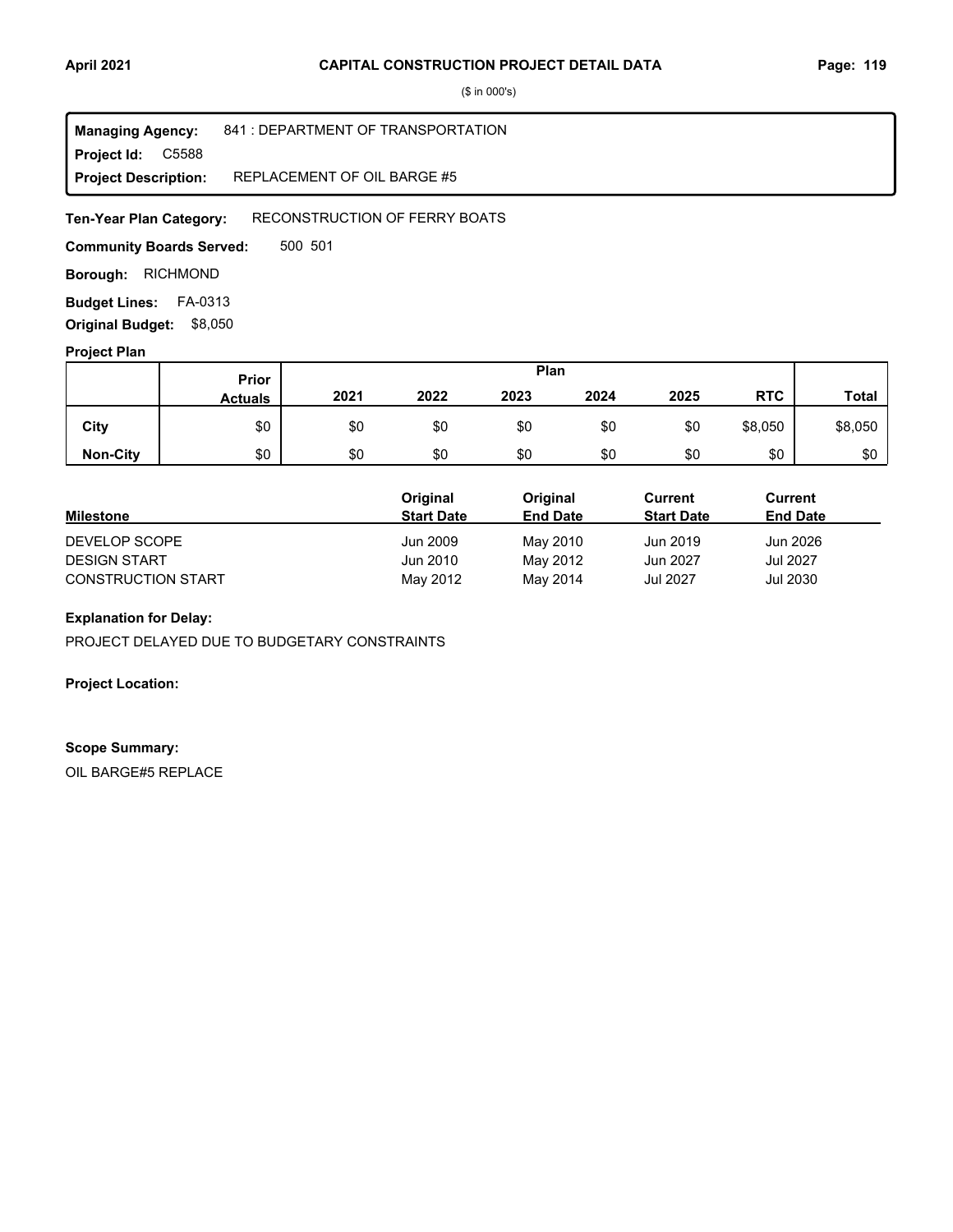Project Id: C5590 841 : DEPARTMENT OF TRANSPORTATION DRYDOCK MOLINARI FERRY BOATS **Managing Agency: Project Description:** 

RECONSTRUCTION OF FERRY BOATS **Ten-Year Plan Category:** 

500 501 **Community Boards Served:** 

**Borough: RICHMOND** 

**Budget Lines: FA-0313 Original Budget:** \$22,550

### **Project Plan**

|                 | Prior          |         |         | Plan |      |      |            |              |
|-----------------|----------------|---------|---------|------|------|------|------------|--------------|
|                 | <b>Actuals</b> | 2021    | 2022    | 2023 | 2024 | 2025 | <b>RTC</b> | <b>Total</b> |
| City            | \$17,418       | \$1,826 | \$2,259 | \$0  | \$0  | \$0  | \$0        | \$21,503     |
| <b>Non-City</b> | \$8,905        | \$0     | \$0     | \$0  | \$0  | \$0  | \$0        | \$8,905      |

|                           | Original          | Original        | Current           | Current         |
|---------------------------|-------------------|-----------------|-------------------|-----------------|
| <b>Milestone</b>          | <b>Start Date</b> | <b>End Date</b> | <b>Start Date</b> | <b>End Date</b> |
| DEVELOP SCOPE             | Jun 2004          | May 2005        | Jun 2017          | May 2018        |
| <b>DESIGN START</b>       | Jun 2005          | May 2007        | Jun 2018          | May 2020        |
| <b>CONSTRUCTION START</b> | Jun 2007          | May 2009        | May 2020          | May 2022        |

# **Explanation for Delay:**

PROJECT DELAYED DUE TO BUDGETARY CONSTRAINTS

**Project Location:**

**Scope Summary:**

DRYDOCK F/BOATS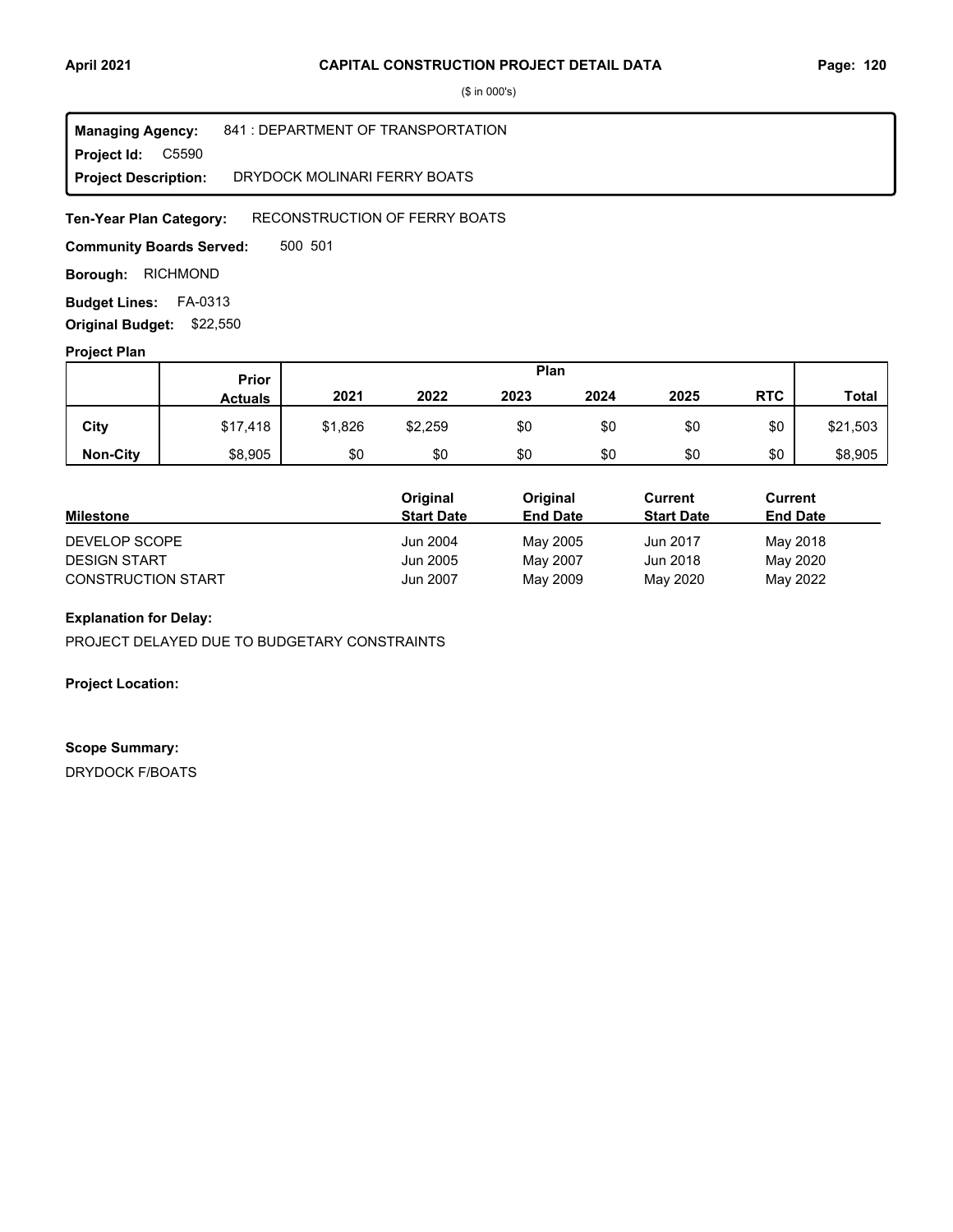**Project Id: FABLDG45R** 841 : DEPARTMENT OF TRANSPORTATION Building 45 Rehabilitation **Managing Agency: Project Description:** 

#### RECONSTRUCTION OF FERRY TERMINAL FACILITIES **Ten-Year Plan Category:**

500 **Community Boards Served:** 

**Borough: RICHMOND** 

**Budget Lines: FA-0021 Original Budget:** \$1,985

# **Project Plan**

|                 | <b>Prior</b>   | Plan  |         |       |      |      |            |              |
|-----------------|----------------|-------|---------|-------|------|------|------------|--------------|
|                 | <b>Actuals</b> | 2021  | 2022    | 2023  | 2024 | 2025 | <b>RTC</b> | <b>Total</b> |
| City            | \$791          | \$304 | \$7,201 | \$243 | \$0  | \$0  | \$0        | \$8,539      |
| <b>Non-City</b> | \$0            | \$0   | \$0     | \$0   | \$0  | \$0  | \$0        | \$0          |

|                           | Original          | Original        | Current           | Current         |  |
|---------------------------|-------------------|-----------------|-------------------|-----------------|--|
| <b>Milestone</b>          | <b>Start Date</b> | <b>End Date</b> | <b>Start Date</b> | <b>End Date</b> |  |
| DEVELOP SCOPE             | Jun 2016          | Jun 2017        | Sep 2017          | Jun 2019        |  |
| <b>DESIGN START</b>       | Jun 2017          | Jun 2019        | Jun 2019          | Jun 2021        |  |
| <b>CONSTRUCTION START</b> | Jun 2019          | Jun 2021        | Jun 2021          | Jun 2023        |  |

# **Explanation for Delay:**

PROJECT DELAYED DUE TO BUDGETARY CONSTRAINTS

**Project Location:**

#### **Scope Summary:**

REHABILITATION OF BUILDING 45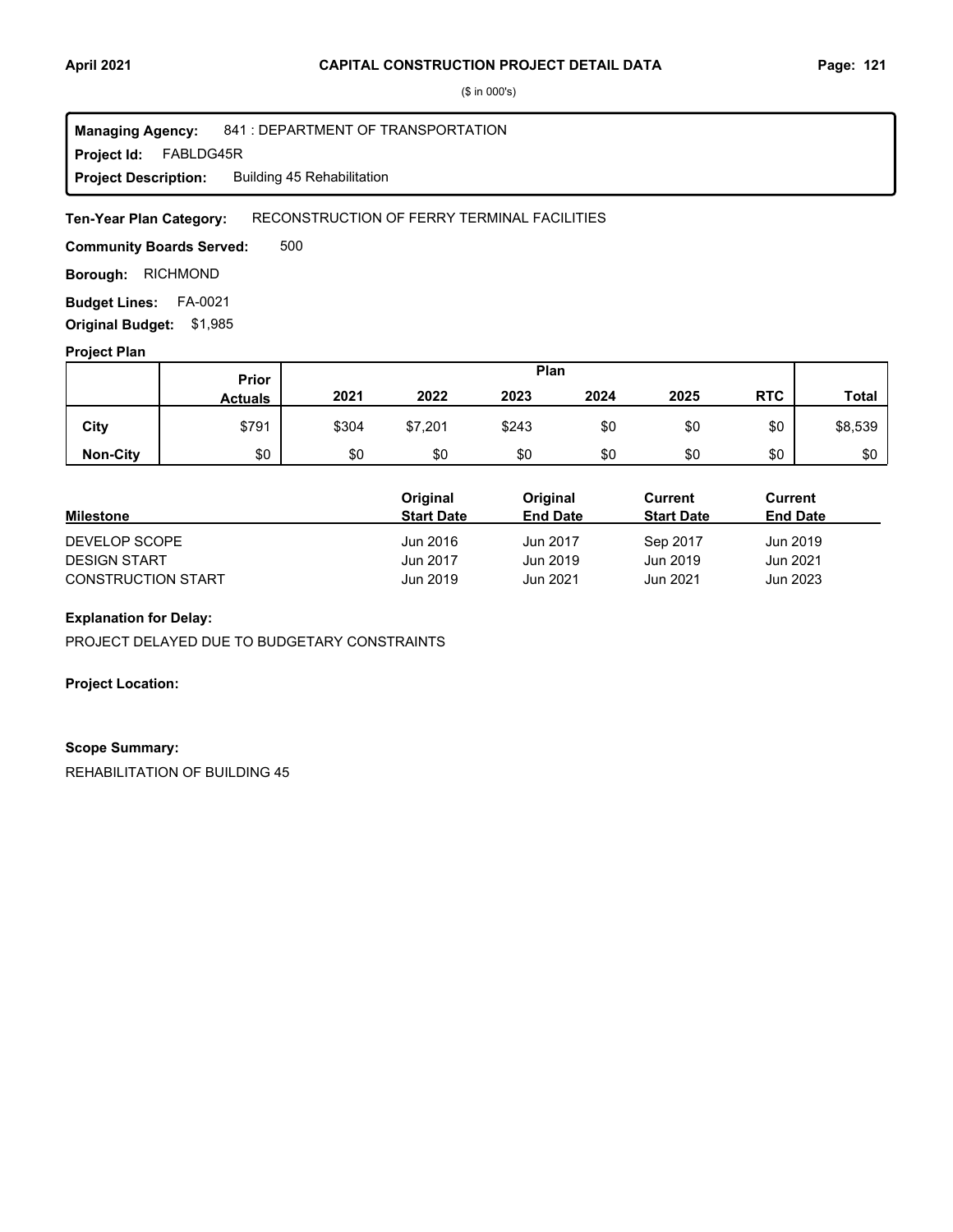#### **Project Id: FAFUELFC** 841 : DEPARTMENT OF TRANSPORTATION Fuel Facility Centrifuge **Managing Agency: Project Description:**

#### FERRY MAINTENANCE FACILITY CONSTRUCTION **Ten-Year Plan Category:**

500 **Community Boards Served:** 

**Borough: RICHMOND** 

**Budget Lines: FA-0026 Original Budget:** \$125

# **Project Plan**

|                 |                | Plan<br>Prior |      |      |      |      |            |              |
|-----------------|----------------|---------------|------|------|------|------|------------|--------------|
|                 | <b>Actuals</b> | 2021          | 2022 | 2023 | 2024 | 2025 | <b>RTC</b> | <b>Total</b> |
| City            | \$0            | \$186         | \$0  | \$0  | \$0  | \$0  | \$0        | \$186        |
| <b>Non-City</b> | \$0            | \$0           | \$0  | \$0  | \$0  | \$0  | \$0        | \$0          |

|                           | Original          | Original        | Current           | Current         |
|---------------------------|-------------------|-----------------|-------------------|-----------------|
| <b>Milestone</b>          | <b>Start Date</b> | <b>End Date</b> | <b>Start Date</b> | <b>End Date</b> |
| DEVELOP SCOPE             | Jun 2018          | Jun 2019        | Jun 2018          | Jun 2019        |
| <b>DESIGN START</b>       | Jun 2019          | Jun 2021        | Jun 2019          | Jun 2021        |
| <b>CONSTRUCTION START</b> | Jun 2021          | Jun 2023        | Jun 2021          | Jun 2023        |

**Explanation for Delay:**

**Project Location:**

#### **Scope Summary:**

FUEL FACILITY CENTRIFUGE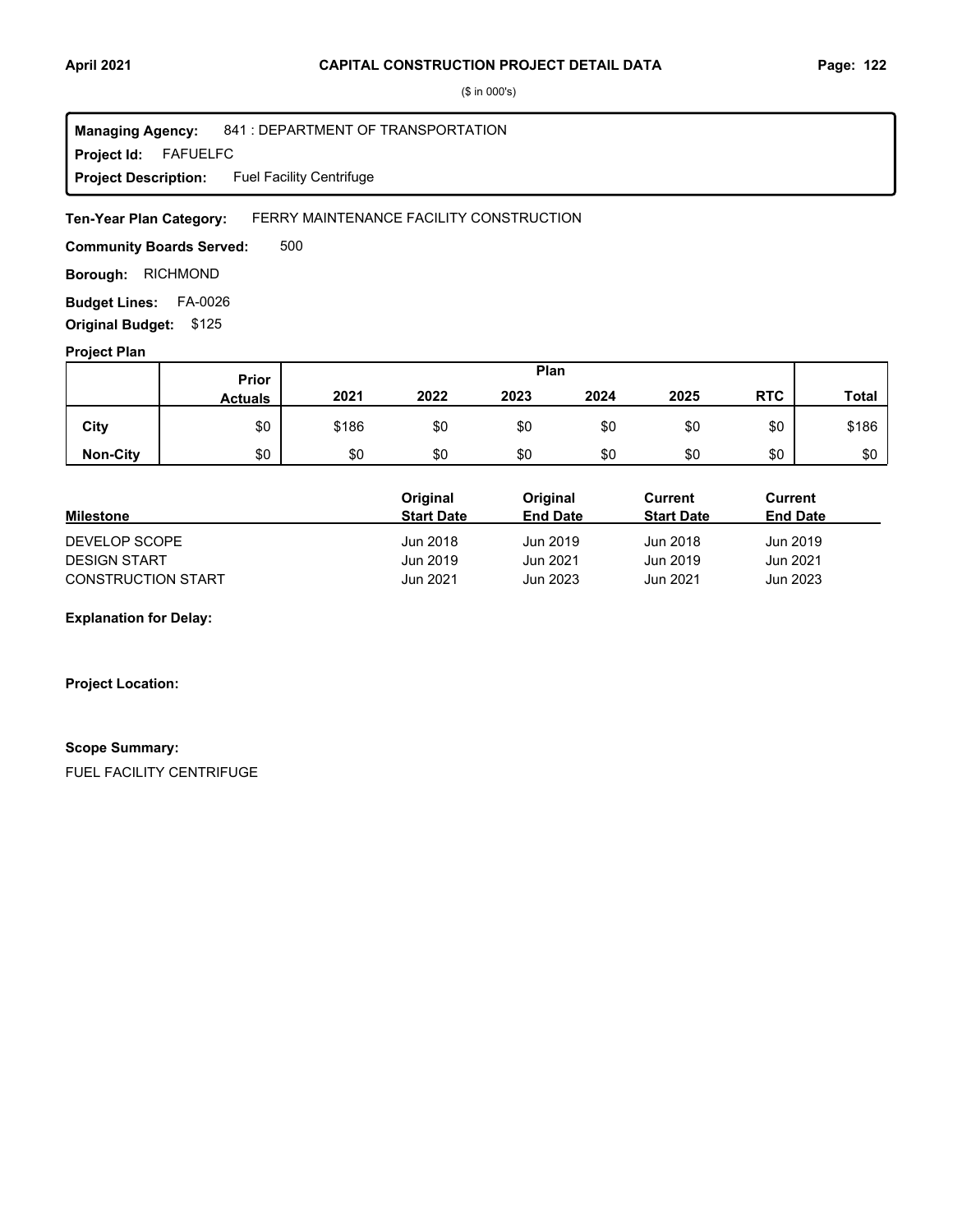**Project Id: FASEAWALL** 841 : DEPARTMENT OF TRANSPORTATION Ferry Maintenance Facility Seawall PinX823.78 **Managing Agency: Project Description:** 

#### RECONSTRUCTION OF FERRY TERMINAL FACILITIES **Ten-Year Plan Category:**

500 **Community Boards Served:** 

**Borough: RICHMOND** 

**Budget Lines: FA-0021 Original Budget:** \$3,250

# **Project Plan**

|                 |                | Plan<br>Prior |       |      |      |         |            |              |
|-----------------|----------------|---------------|-------|------|------|---------|------------|--------------|
|                 | <b>Actuals</b> | 2021          | 2022  | 2023 | 2024 | 2025    | <b>RTC</b> | <b>Total</b> |
| City            | \$0            | \$0           | \$80  | \$0  | \$0  | \$570   | \$0        | \$650        |
| <b>Non-City</b> | \$0            | \$0           | \$320 | \$0  | \$0  | \$2,280 | \$0        | \$2,600      |

|                           | Original          | Original        | Current           | Current         |
|---------------------------|-------------------|-----------------|-------------------|-----------------|
| <b>Milestone</b>          | <b>Start Date</b> | <b>End Date</b> | <b>Start Date</b> | <b>End Date</b> |
| DEVELOP SCOPE             | Jun 2020          | Jun 2021        | Jun 2020          | Jun 2021        |
| <b>DESIGN START</b>       | Jun 2021          | Jun 2023        | Jun 2021          | Jun 2023        |
| <b>CONSTRUCTION START</b> | Jun 2023          | Jun 2025        | Jun 2023          | Jun 2025        |

# **Explanation for Delay:**

PROJECT DELAYED DUE TO BUDGETARY CONSTRAINTS

**Project Location:**

#### **Scope Summary:**

FERRY MAINTENANCE FACILITY SEAWALL RECONSTRUCTION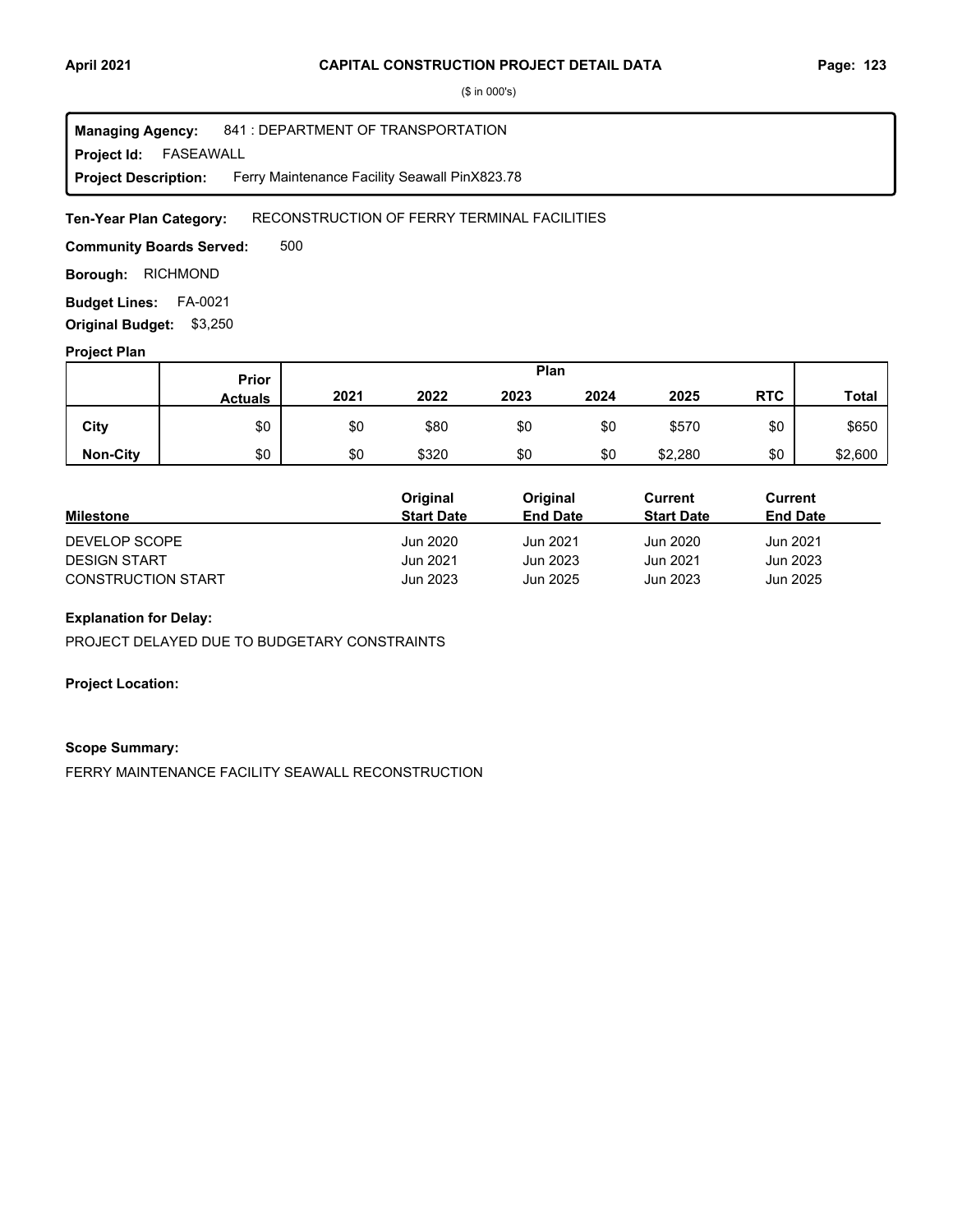FASGTRCN **Project Id:** 841 : DEPARTMENT OF TRANSPORTATION St.George Ferry Terminal Waterfront Remediation **Managing Agency: Project Description:** 

#### RECONSTRUCTION OF FERRY TERMINAL FACILITIES **Ten-Year Plan Category:**

500 **Community Boards Served:** 

**Borough: RICHMOND** 

**Budget Lines: FA-0021 Original Budget:** \$20,458

### **Project Plan**

|                 | Prior          | Plan |         |      |      |      |            |              |
|-----------------|----------------|------|---------|------|------|------|------------|--------------|
|                 | <b>Actuals</b> | 2021 | 2022    | 2023 | 2024 | 2025 | <b>RTC</b> | <b>Total</b> |
| City            | \$85           | \$0  | \$3,615 | \$0  | \$0  | \$0  | \$6,500    | \$10,200     |
| <b>Non-City</b> | \$342          | \$0  | \$8,000 | \$0  | \$0  | \$0  | \$0        | \$8,342      |

|                           | Original          | Original        | Current           | <b>Current</b>  |  |
|---------------------------|-------------------|-----------------|-------------------|-----------------|--|
| <b>Milestone</b>          | <b>Start Date</b> | <b>End Date</b> | <b>Start Date</b> | <b>End Date</b> |  |
| DEVELOP SCOPE             | Jun 2018          | Jun 2019        | Jun 2018          | Jun 2019        |  |
| <b>DESIGN START</b>       | Jun 2019          | Jun 2021        | Jun 2019          | Jun 2021        |  |
| <b>CONSTRUCTION START</b> | Jun 2021          | Jun 2023        | Jun 2021          | Jun 2023        |  |

**Explanation for Delay:**

**Project Location:**

## **Scope Summary:**

SGT FERRY TERMINAL BULKHEAD RECONSTRUCTION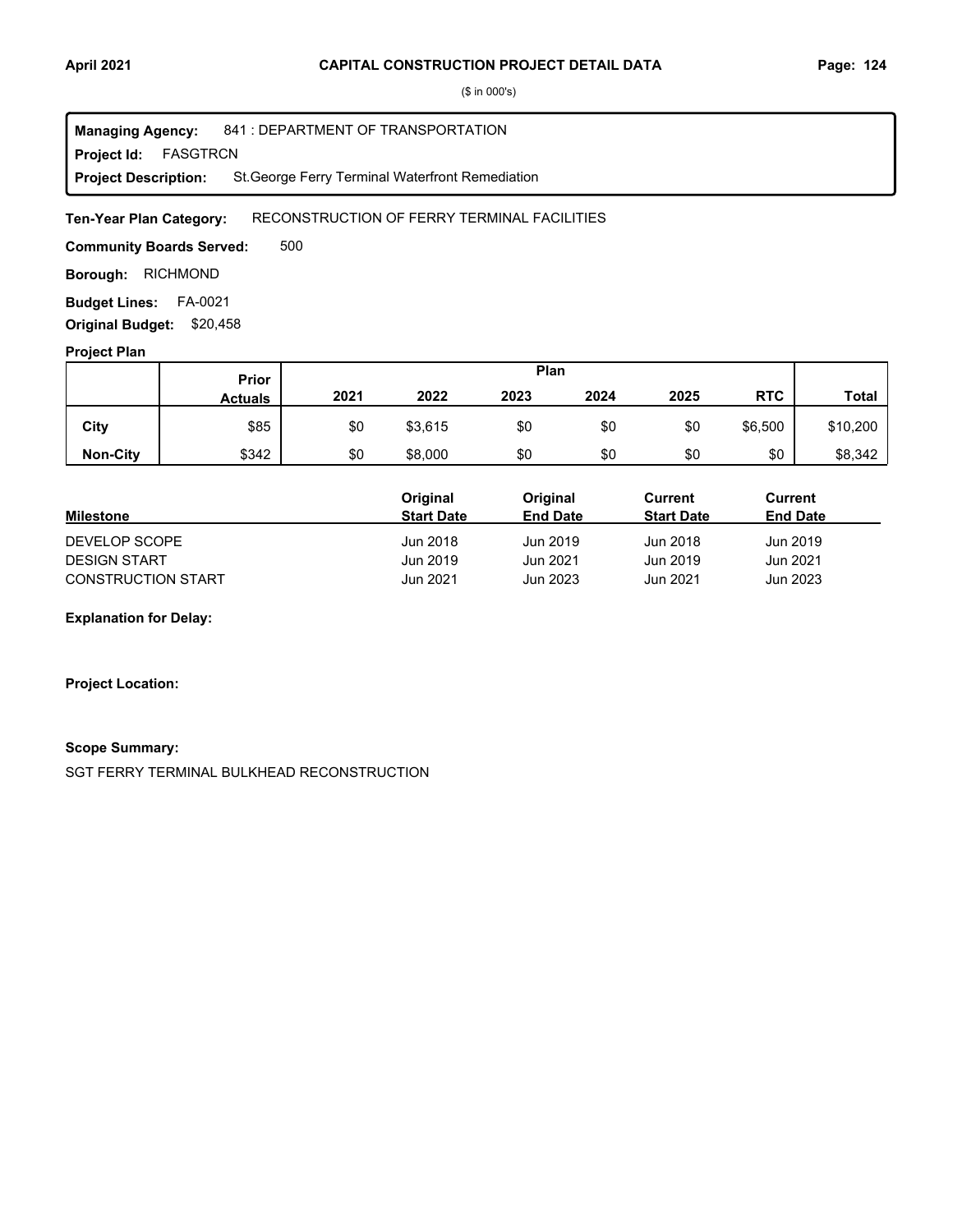#### FASGTRHB **Project Id:** 841 : DEPARTMENT OF TRANSPORTATION SGT Terminal Brick Facade Rehabilitation **Managing Agency: Project Description:**

#### RECONSTRUCTION OF FERRY TERMINAL FACILITIES **Ten-Year Plan Category:**

500 **Community Boards Served:** 

**Borough: RICHMOND** 

**Budget Lines: FA-0021 Original Budget:** \$750

### **Project Plan**

|                 |                | Plan<br>Prior |      |      |      |      |            |              |
|-----------------|----------------|---------------|------|------|------|------|------------|--------------|
|                 | <b>Actuals</b> | 2021          | 2022 | 2023 | 2024 | 2025 | <b>RTC</b> | <b>Total</b> |
| City            | \$0            | \$0           | \$0  | \$0  | \$0  | \$50 | \$700      | \$750        |
| <b>Non-City</b> | \$0            | \$0           | \$0  | \$0  | \$0  | \$0  | \$0        | \$0          |

|                           | Original          | Original        | Current           | Current         |  |
|---------------------------|-------------------|-----------------|-------------------|-----------------|--|
| <b>Milestone</b>          | <b>Start Date</b> | <b>End Date</b> | <b>Start Date</b> | <b>End Date</b> |  |
| DEVELOP SCOPE             | Jun 2018          | Jun 2019        | Jun 2018          | Jun 2019        |  |
| <b>DESIGN START</b>       | Jun 2019          | Jun 2021        | Jun 2019          | Jun 2025        |  |
| <b>CONSTRUCTION START</b> | Jun 2021          | Jun 2023        | <b>Jul 2025</b>   | Jun 2026        |  |

# **Explanation for Delay:**

PROJECT DELAYED DUE TO BUDGETARY CONSTRAINTS

**Project Location:**

## **Scope Summary:**

SGT TERMINAL BRICK FACADE REHABILITATION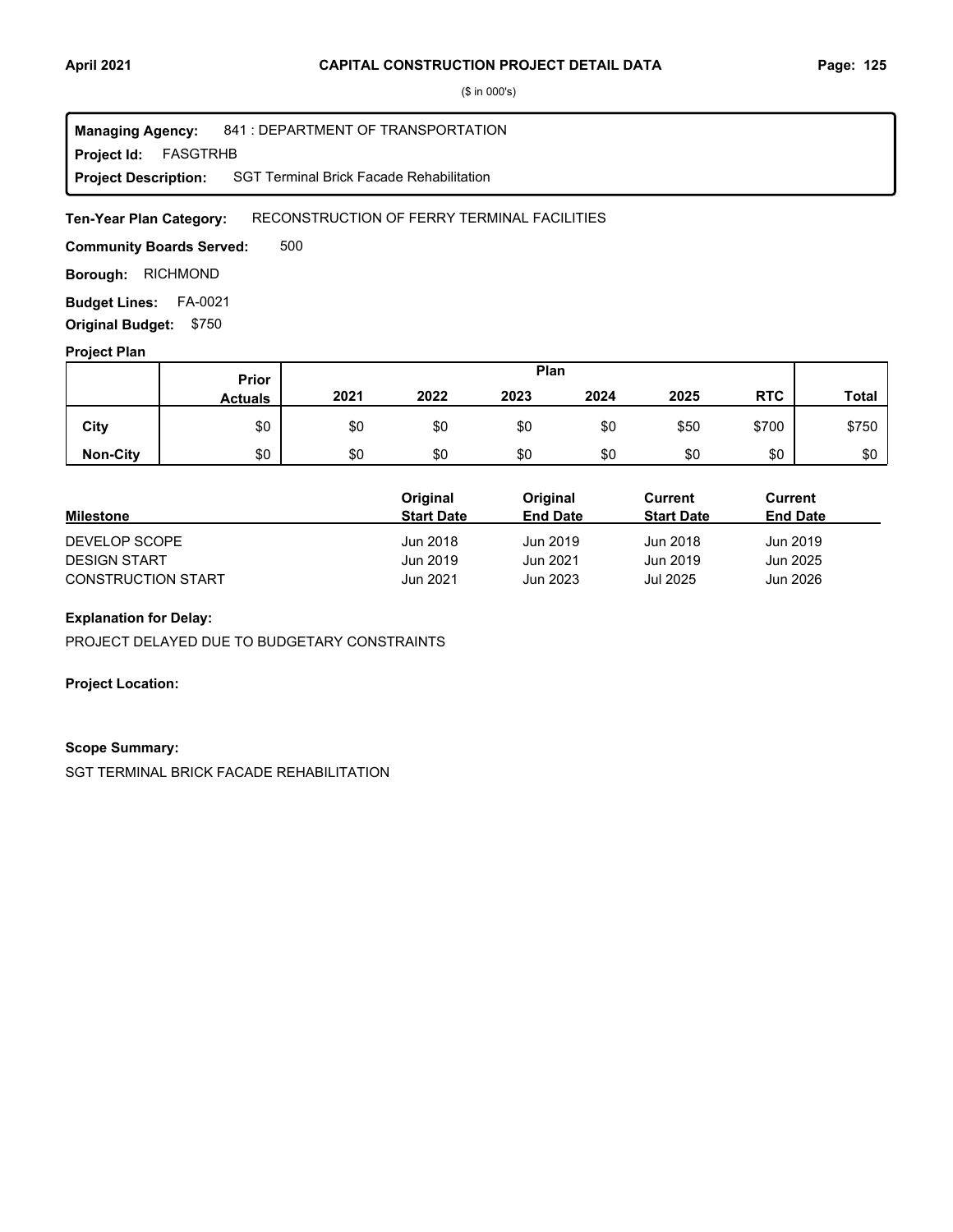**Project Id: FASTGCCTV** 841 : DEPARTMENT OF TRANSPORTATION STG Terminal CCTV Upgrade **Managing Agency: Project Description:** 

#### RECONSTRUCTION OF FERRY TERMINAL FACILITIES **Ten-Year Plan Category:**

500 **Community Boards Served:** 

**Borough: RICHMOND** 

**Budget Lines: FA-0021 Original Budget:** \$1,500

### **Project Plan**

|                 | <b>Prior</b>   | Plan    |      |      |      |      |            |              |
|-----------------|----------------|---------|------|------|------|------|------------|--------------|
|                 | <b>Actuals</b> | 2021    | 2022 | 2023 | 2024 | 2025 | <b>RTC</b> | <b>Total</b> |
| City            | \$0            | \$1,657 | \$0  | \$0  | \$0  | \$0  | \$0        | \$1,657      |
| <b>Non-City</b> | \$0            | \$1,000 | \$0  | \$0  | \$0  | \$0  | \$0        | \$1,000      |

|                           | Original          | Original        | Current           | Current         |
|---------------------------|-------------------|-----------------|-------------------|-----------------|
| <b>Milestone</b>          | <b>Start Date</b> | <b>End Date</b> | <b>Start Date</b> | <b>End Date</b> |
| DEVELOP SCOPE             | Jun 2017          | Jun 2018        | Jun 2017          | Jun 2018        |
| <b>DESIGN START</b>       | Jun 2018          | Jun 2020        | Jun 2018          | Jun 2020        |
| <b>CONSTRUCTION START</b> | Jun 2020          | Jun 2022        | Jun 2020          | Jun 2022        |

# **Explanation for Delay:**

PROJECT DELAYED DUE TO BUDGETARY CONSTRAINTS

**Project Location:**

#### **Scope Summary:**

STG TERMINAL CCTV UPGRADE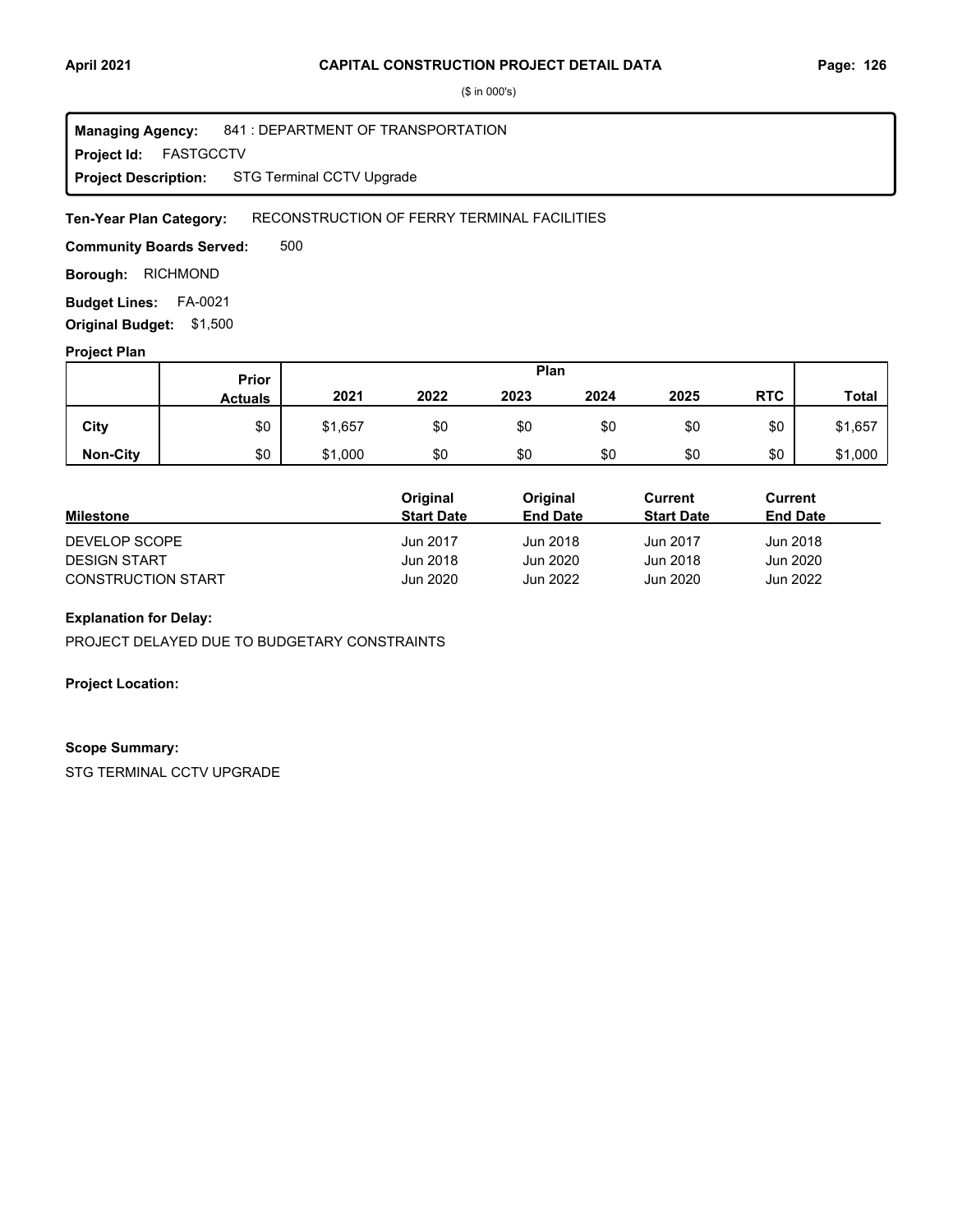FAUREABRG **Project Id:** 841 : DEPARTMENT OF TRANSPORTATION SIF Diesel Exhaust Fluid (DEF) Storage & Distribution **Managing Agency: Project Description:** 

#### RECONSTRUCTION OF FERRY TERMINAL FACILITIES **Ten-Year Plan Category:**

500 **Community Boards Served:** 

**Borough: RICHMOND** 

**Budget Lines: FA-0021 Original Budget:** \$1,500

### **Project Plan**

|                 |                | Plan<br>Prior |      |      |      |      |            |              |
|-----------------|----------------|---------------|------|------|------|------|------------|--------------|
|                 | <b>Actuals</b> | 2021          | 2022 | 2023 | 2024 | 2025 | <b>RTC</b> | <b>Total</b> |
| City            | \$298          | \$2,906       | \$0  | \$0  | \$0  | \$0  | \$0        | \$3,204      |
| <b>Non-City</b> | \$0            | \$0           | \$0  | \$0  | \$0  | \$0  | \$0        | \$0          |

|                           | Original          | Original        | Current           | Current         |
|---------------------------|-------------------|-----------------|-------------------|-----------------|
| <b>Milestone</b>          | <b>Start Date</b> | <b>End Date</b> | <b>Start Date</b> | <b>End Date</b> |
| DEVELOP SCOPE             | Jun 2018          | Jun 2019        | Jun 2018          | Jun 2019        |
| <b>DESIGN START</b>       | Jun 2019          | Jun 2021        | Jun 2019          | Jun 2021        |
| <b>CONSTRUCTION START</b> | Jun 2021          | Jun 2023        | Jun 2021          | Jun 2023        |

**Explanation for Delay:**

**Project Location:**

## **Scope Summary:**

STATEN ISLAND FERRY UREA BARGE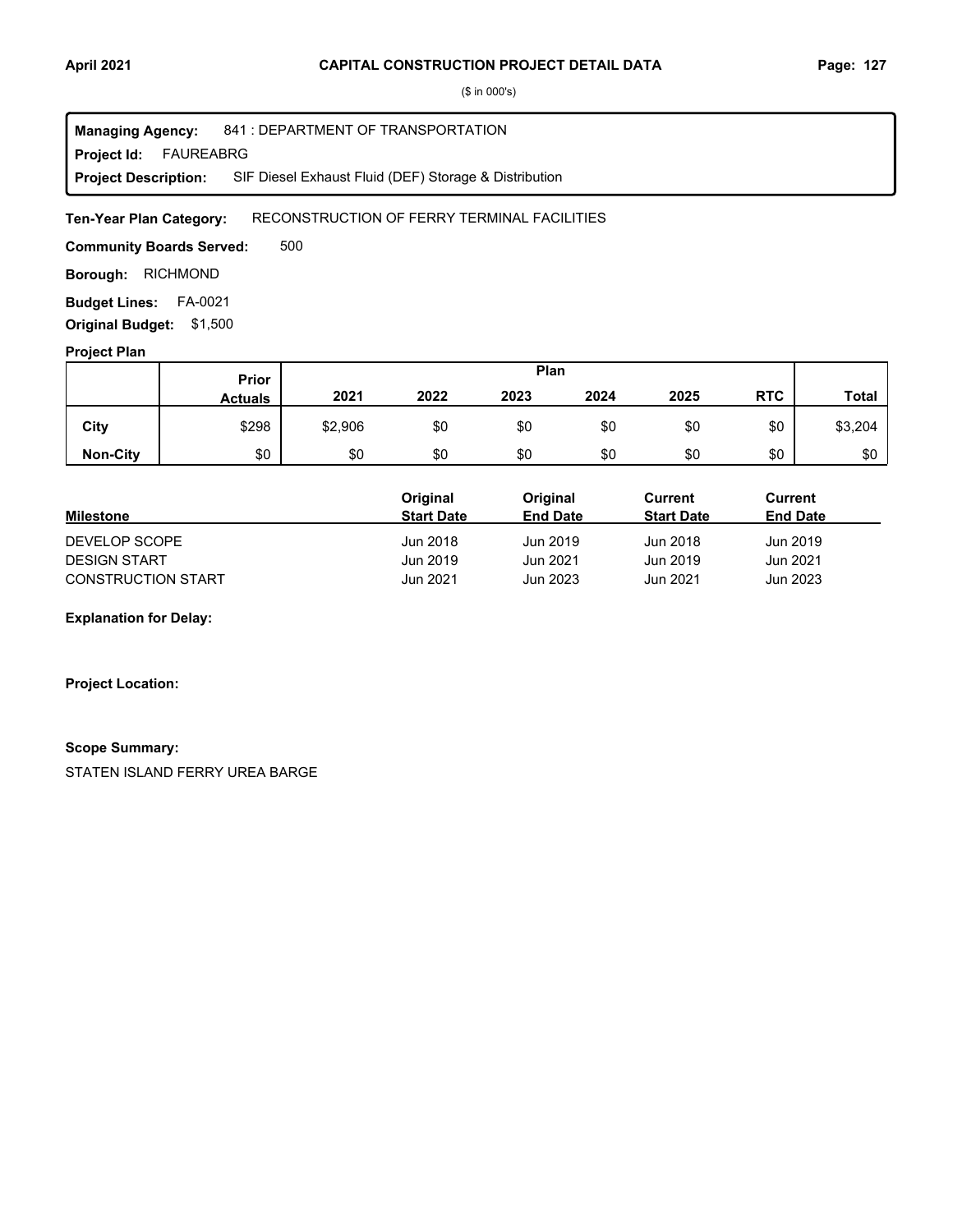**Project Id: FBENVCOM** 841 : DEPARTMENT OF TRANSPORTATION Ferryboat Environmental Compliance Upgrades **Managing Agency: Project Description:** 

#### RECONSTRUCTION OF FERRY TERMINAL FACILITIES **Ten-Year Plan Category:**

500 **Community Boards Served:** 

**Borough: RICHMOND** 

**Budget Lines: FA-0021 Original Budget:** \$5,500

### **Project Plan**

|                 |                | Plan<br><b>Prior</b> |       |      |      |      |            |              |
|-----------------|----------------|----------------------|-------|------|------|------|------------|--------------|
|                 | <b>Actuals</b> | 2021                 | 2022  | 2023 | 2024 | 2025 | <b>RTC</b> | <b>Total</b> |
| City            | \$391          | \$475                | \$244 | \$0  | \$0  | \$0  | \$2,268    | \$3,378      |
| <b>Non-City</b> | \$0            | \$4,269              | \$13  | \$0  | \$0  | \$0  | \$110      | \$4,392      |

|                           | Original          | Original        | Current           | Current         |
|---------------------------|-------------------|-----------------|-------------------|-----------------|
| <b>Milestone</b>          | <b>Start Date</b> | <b>End Date</b> | <b>Start Date</b> | <b>End Date</b> |
| DEVELOP SCOPE             | Jul 2016          | Jun 2017        | Jul 2018          | Jun 2019        |
| <b>DESIGN START</b>       | <b>Jul 2017</b>   | Jun 2019        | Jul 2019          | Jun 2021        |
| <b>CONSTRUCTION START</b> | Jul 2019          | Jun 2021        | Jul 2021          | Jun 2022        |

# **Explanation for Delay:**

PROJECT DELAYED DUE TO BUDGETARY CONSTRAINTS

**Project Location:**

## **Scope Summary:**

ENVIRONMENTAL COMPLIANCE UPGRADES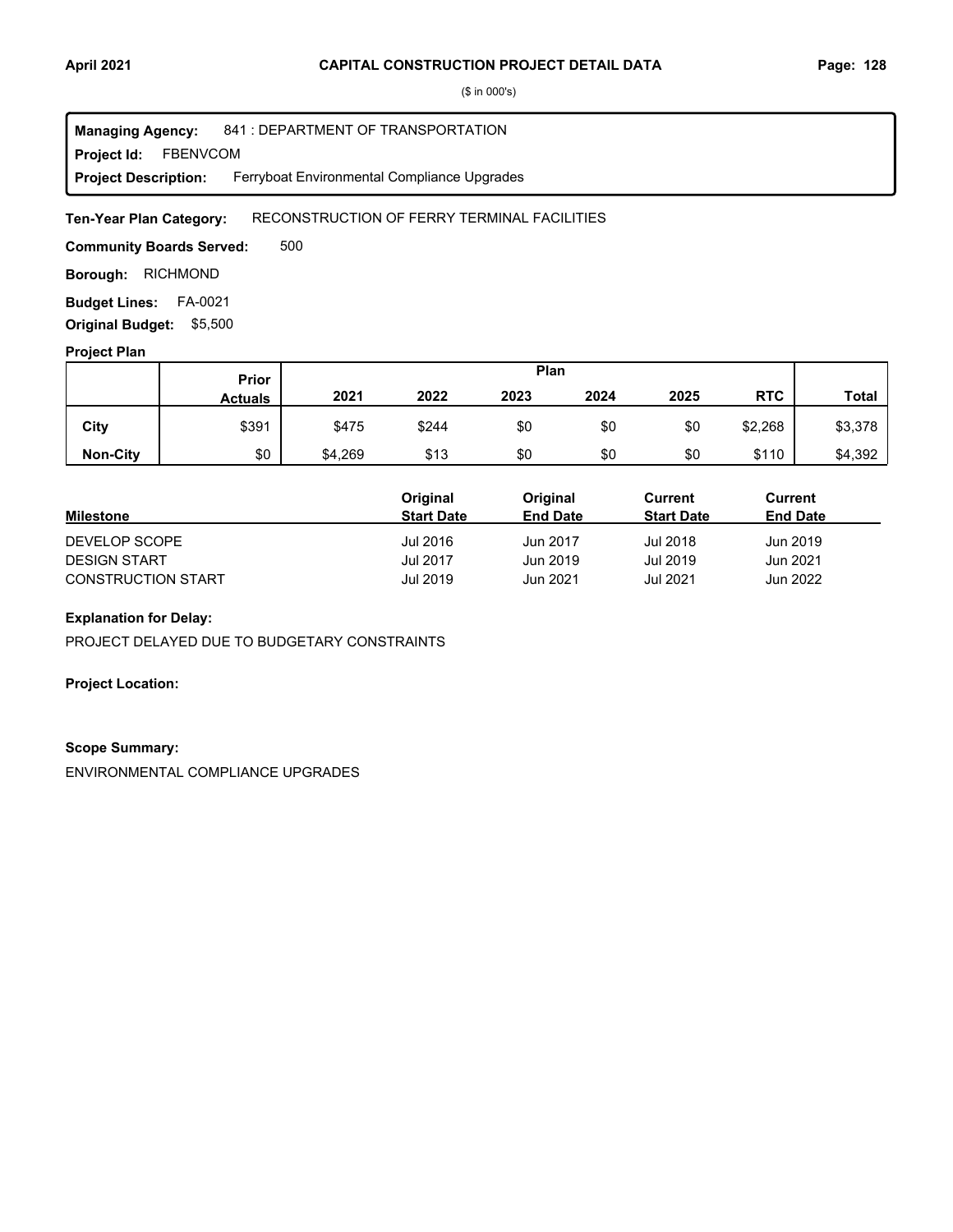**Project Id: FERRYR1SG** 841 : DEPARTMENT OF TRANSPORTATION Construction of Ferryrack at Slip1, St. George Terminal **Managing Agency: Project Description:** 

#### RECONSTRUCTION OF FERRY TERMINAL FACILITIES **Ten-Year Plan Category:**

500 **Community Boards Served:** 

**Borough: RICHMOND** 

**Budget Lines: FA-0021 Original Budget:** \$23,680

### **Project Plan**

|                 |                | Plan<br><b>Prior</b> |      |         |         |         |            |              |
|-----------------|----------------|----------------------|------|---------|---------|---------|------------|--------------|
|                 | <b>Actuals</b> | 2021                 | 2022 | 2023    | 2024    | 2025    | <b>RTC</b> | <b>Total</b> |
| City            | \$0            | \$0                  | \$0  | \$7,464 | \$7,220 | \$8,996 | \$0        | \$23,680     |
| <b>Non-City</b> | \$0            | \$0                  | \$0  | \$0     | \$0     | \$0     | \$0        | \$0          |

|                           | Original          | Original        | Current           | Current         |
|---------------------------|-------------------|-----------------|-------------------|-----------------|
| <b>Milestone</b>          | <b>Start Date</b> | <b>End Date</b> | <b>Start Date</b> | <b>End Date</b> |
| DEVELOP SCOPE             | Jun 2020          | Jun 2021        | Jun 2020          | Jun 2021        |
| <b>DESIGN START</b>       | Jun 2021          | Jun 2023        | Jun 2021          | Jun 2023        |
| <b>CONSTRUCTION START</b> | Jun 2023          | Jun 2025        | Jun 2023          | Jun 2025        |

# **Explanation for Delay:**

PROJECT DELAYED DUE TO BUDGETARY CONSTRAINTS

**Project Location:**

## **Scope Summary:**

CONSTRUCTION OF FERRYRACK SLIP1 SGT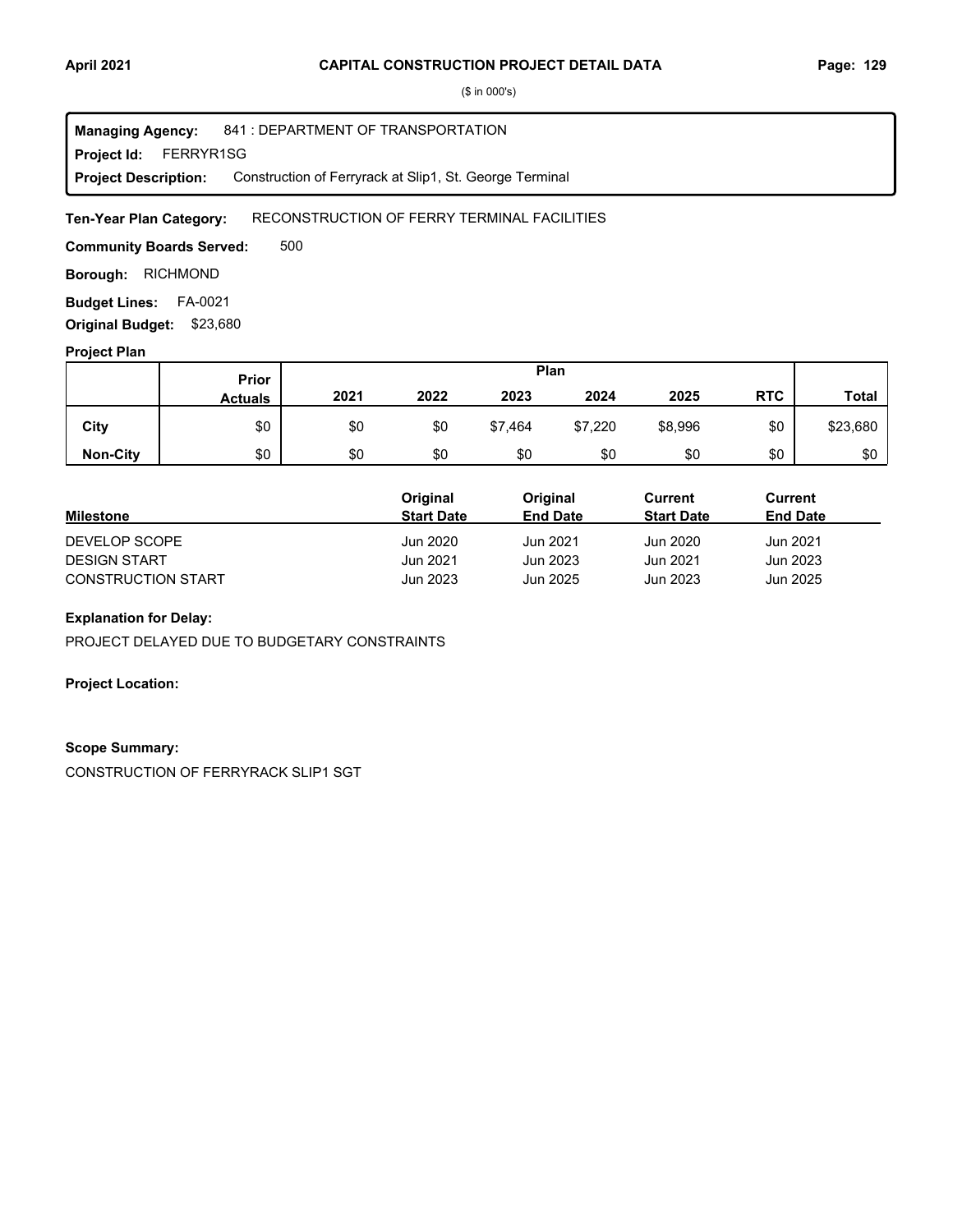**Project Id: FERRYR3SG** 841 : DEPARTMENT OF TRANSPORTATION Construction of Ferryrack at Slip3, St. George Terminal **Managing Agency: Project Description:** 

#### RECONSTRUCTION OF FERRY TERMINAL FACILITIES **Ten-Year Plan Category:**

500 **Community Boards Served:** 

**Borough: RICHMOND** 

**Budget Lines: FA-0021 Original Budget:** \$7,770

# **Project Plan**

|                 | Prior          |       |      |         | Plan    |      |            |              |
|-----------------|----------------|-------|------|---------|---------|------|------------|--------------|
|                 | <b>Actuals</b> | 2021  | 2022 | 2023    | 2024    | 2025 | <b>RTC</b> | <b>Total</b> |
| City            | \$0            | \$570 | \$0  | \$4,200 | \$3,000 | \$0  | \$0        | \$7,770      |
| <b>Non-City</b> | \$0            | \$0   | \$0  | \$0     | \$0     | \$0  | \$0        | \$0          |

|                           | Original          | Original        | Current           | Current         |  |
|---------------------------|-------------------|-----------------|-------------------|-----------------|--|
| <b>Milestone</b>          | <b>Start Date</b> | <b>End Date</b> | <b>Start Date</b> | <b>End Date</b> |  |
| DEVELOP SCOPE             | Jun 2020          | Jun 2021        | Jun 2020          | Jun 2021        |  |
| <b>DESIGN START</b>       | Jun 2021          | Jun 2023        | Jun 2021          | Jun 2023        |  |
| <b>CONSTRUCTION START</b> | Jun 2023          | Jun 2025        | Jun 2023          | Jun 2025        |  |

# **Explanation for Delay:**

PROJECT DELAYED DUE TO BUDGETARY CONSTRAINTS

**Project Location:**

## **Scope Summary:**

CONSTRUCTION OF FERRYRACK AT SLIP3, ST. GEORGE TERMINAL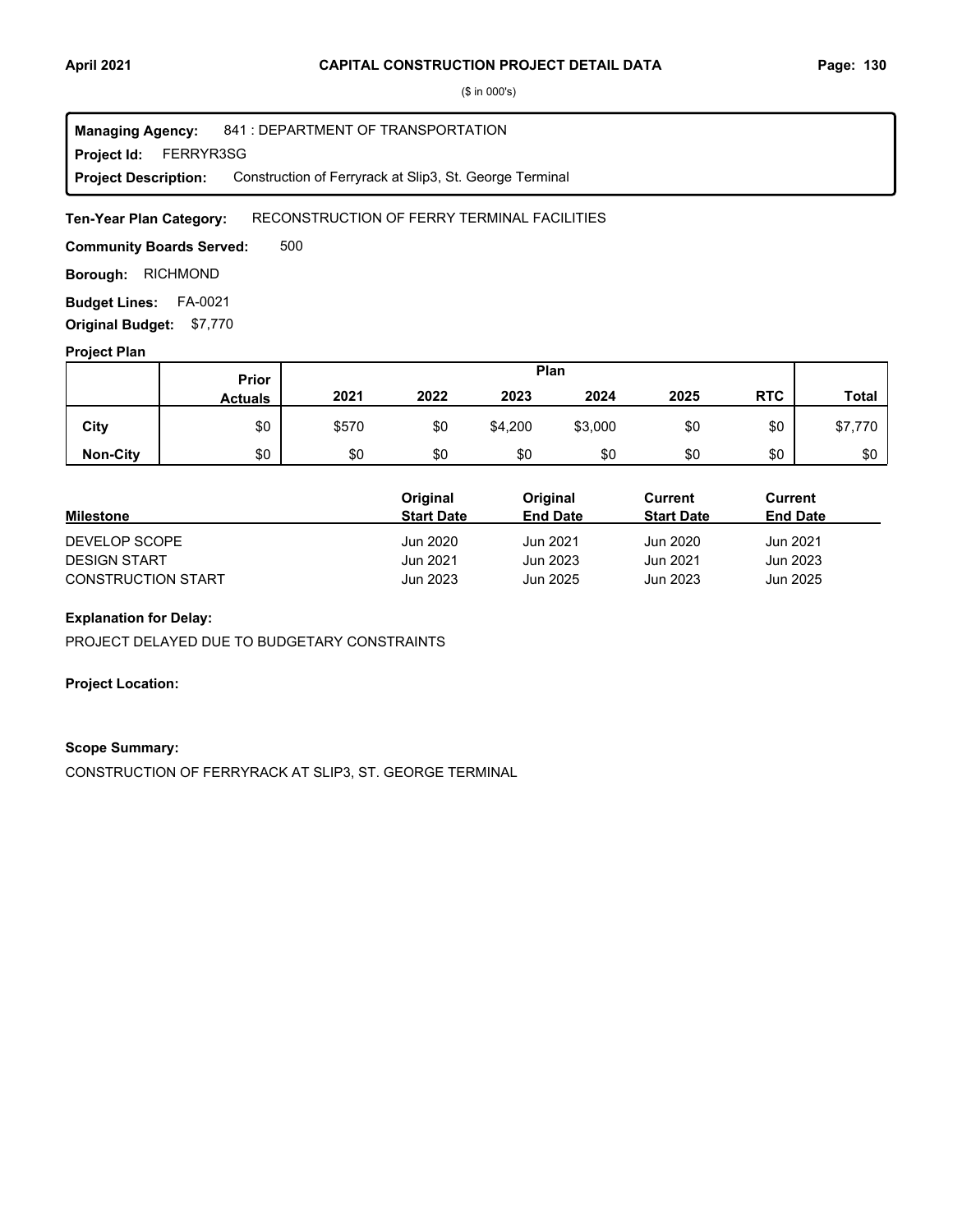**Project Id: FERRYRACK** 841 : DEPARTMENT OF TRANSPORTATION CONSTRUCTION OF FERRY RACK **Managing Agency: Project Description:** 

#### RECONSTRUCTION OF FERRY TERMINAL FACILITIES **Ten-Year Plan Category:**

500 501 **Community Boards Served:** 

**Borough: RICHMOND** 

**Budget Lines: FA-0021 Original Budget:** \$15,500

### **Project Plan**

| $\overline{\phantom{a}}$ |                | Plan<br>Prior |       |      |       |         |            |              |
|--------------------------|----------------|---------------|-------|------|-------|---------|------------|--------------|
|                          | <b>Actuals</b> | 2021          | 2022  | 2023 | 2024  | 2025    | <b>RTC</b> | <b>Total</b> |
| City                     | \$2,674        | \$0           | \$325 | \$0  | \$675 | \$5,011 | \$18,831   | \$27,516     |
| <b>Non-City</b>          | \$0            | \$0           | \$0   | \$0  | \$0   | \$0     | \$0        | \$0          |

|                           | Original          | Original        | Current           | <b>Current</b>  |  |
|---------------------------|-------------------|-----------------|-------------------|-----------------|--|
| <b>Milestone</b>          | <b>Start Date</b> | <b>End Date</b> | <b>Start Date</b> | <b>End Date</b> |  |
| DEVELOP SCOPE             | Oct 2007          | Sep 2008        | Oct 2017          | Sep 2018        |  |
| <b>DESIGN START</b>       | Sep 2008          | Sep 2010        | Oct 2018          | Sep 2020        |  |
| <b>CONSTRUCTION START</b> | Sep 2010          | Sep 2012        | Sep 2020          | Sep 2022        |  |

# **Explanation for Delay:**

PROJECT DELAYED DUE TO BUDGETARY CONSTRAINTS

**Project Location:**

#### **Scope Summary:**

CONST OF NEW FERRY RACK ST.GEORGE/WHITEHALL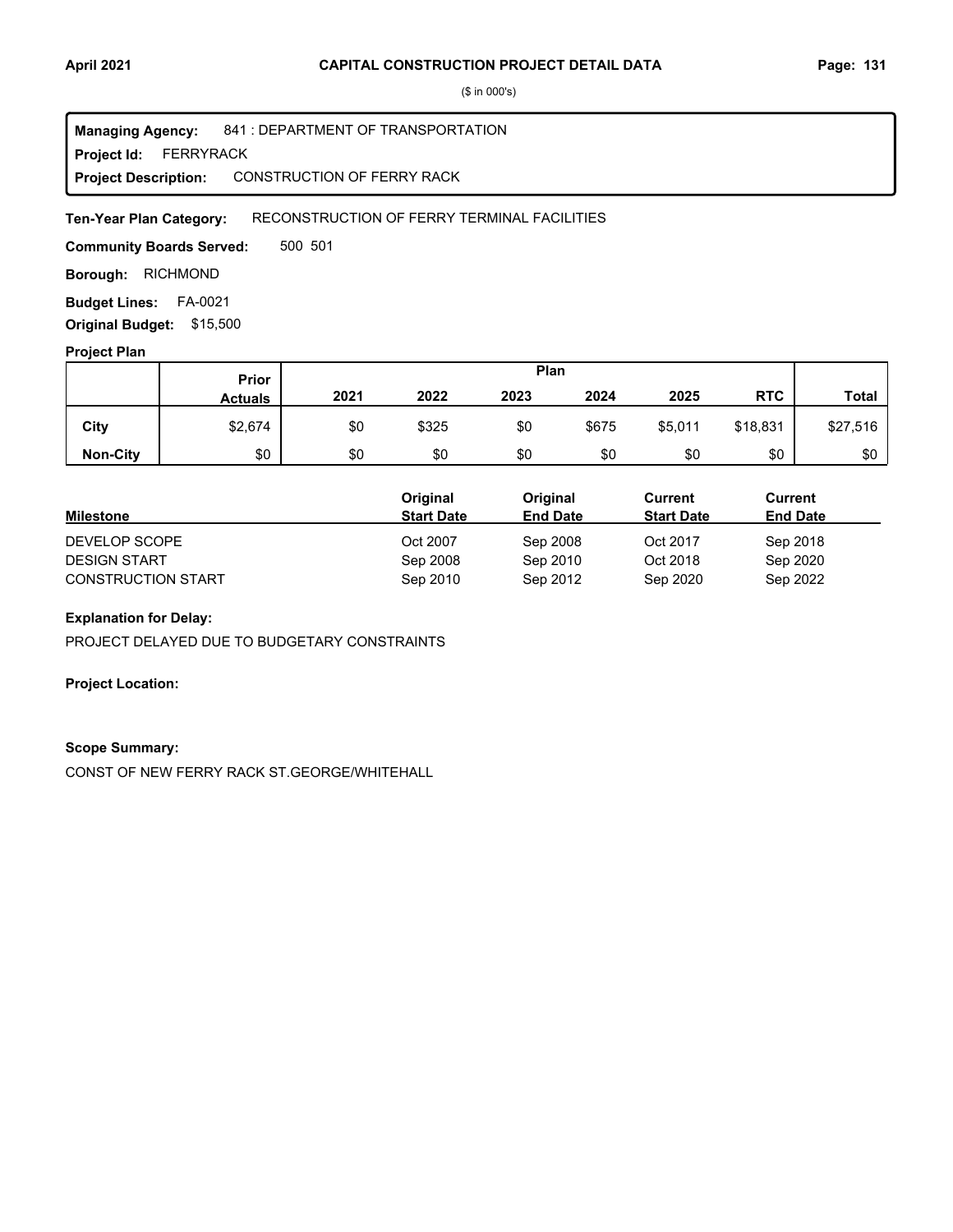FMFVARNR **Project Id:** 841 : DEPARTMENT OF TRANSPORTATION FMF Vehicle Access Ramps and Nose Upgrade **Managing Agency: Project Description:** 

#### RECONSTRUCTION OF FERRY TERMINAL FACILITIES **Ten-Year Plan Category:**

500 **Community Boards Served:** 

**Borough: RICHMOND** 

**Budget Lines: FA-0026 Original Budget:** \$4,000

### **Project Plan**

|                 |                | Plan<br>Prior |         |         |      |      |            |              |
|-----------------|----------------|---------------|---------|---------|------|------|------------|--------------|
|                 | <b>Actuals</b> | 2021          | 2022    | 2023    | 2024 | 2025 | <b>RTC</b> | <b>Total</b> |
| City            | \$508          | \$0           | \$1,906 | \$2,218 | \$0  | \$0  | \$0        | \$4,632      |
| <b>Non-City</b> | \$0            | \$0           | \$3,666 | \$0     | \$0  | \$0  | \$0        | \$3,666      |

|                           | Original          | Original        | Current           | Current         |
|---------------------------|-------------------|-----------------|-------------------|-----------------|
| <b>Milestone</b>          | <b>Start Date</b> | <b>End Date</b> | <b>Start Date</b> | <b>End Date</b> |
| DEVELOP SCOPE             | Jun 2016          | Jun 2017        | Jun 2017          | Jun 2018        |
| <b>DESIGN START</b>       | Jun 2017          | Jun 2019        | Jun 2018          | Jun 2020        |
| <b>CONSTRUCTION START</b> | Jun 2019          | Jun 2021        | Jun 2020          | Jun 2022        |

# **Explanation for Delay:**

PROJECT DELAYED DUE TO BUDGETARY CONSTRAINTS

**Project Location:**

## **Scope Summary:**

RAMPS AND NOSE RACK UPGARDE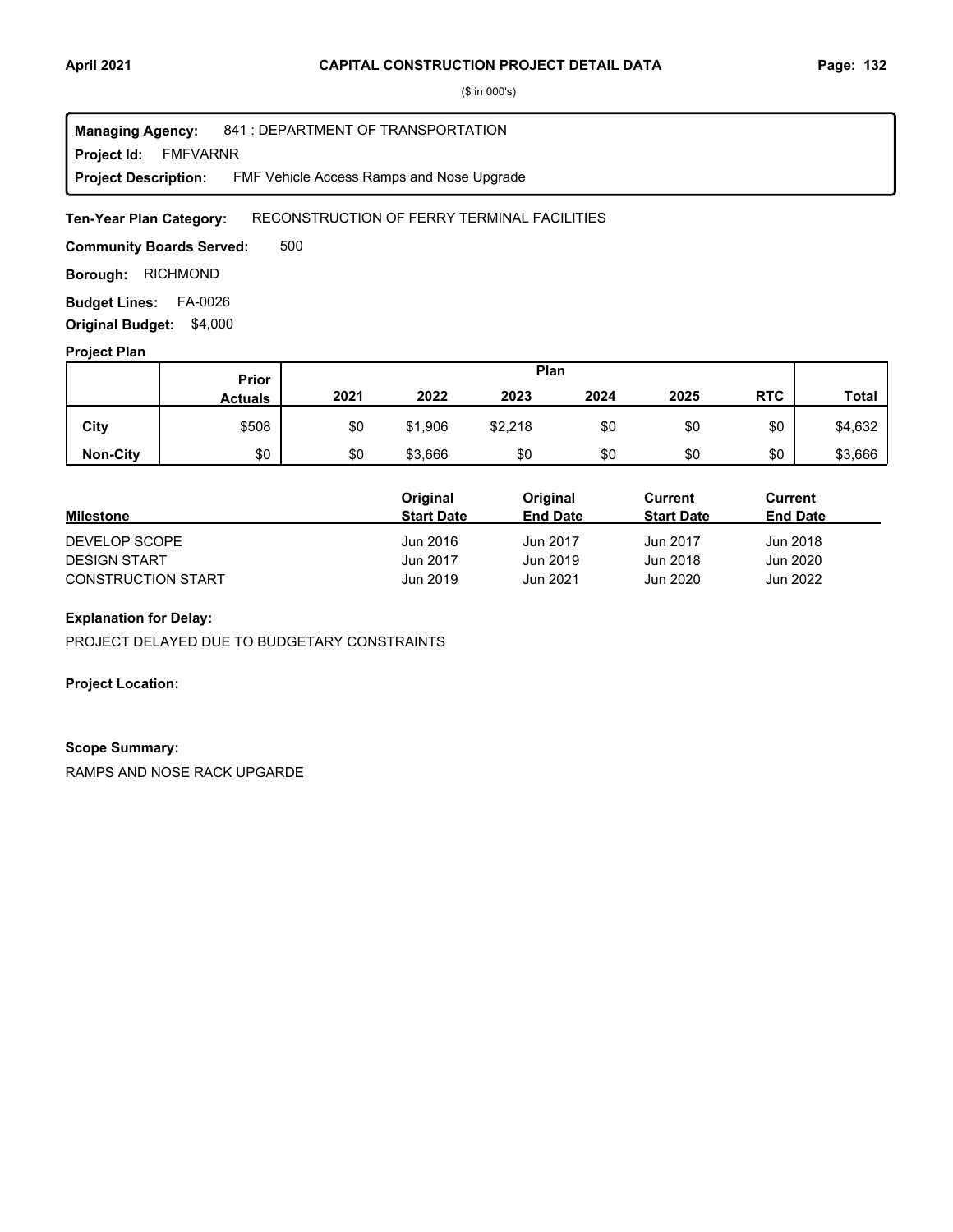FVESSGANR **Project Id:** 841 : DEPARTMENT OF TRANSPORTATION Facility/Vessel Gangways Replacement/Upgrade **Managing Agency: Project Description:** 

### RECONSTRUCTION OF FERRY TERMINAL FACILITIES **Ten-Year Plan Category:**

500 **Community Boards Served:** 

**Borough: RICHMOND** 

**Budget Lines: FA-0021 Original Budget:** \$3,300

### **Project Plan**

|                 |                | Plan<br><b>Prior</b> |       |      |         |      |            |              |
|-----------------|----------------|----------------------|-------|------|---------|------|------------|--------------|
|                 | <b>Actuals</b> | 2021                 | 2022  | 2023 | 2024    | 2025 | <b>RTC</b> | <b>Total</b> |
| City            | \$287          | \$119                | \$140 | \$0  | \$460   | \$0  | \$181      | \$1,187      |
| <b>Non-City</b> | \$0            | \$1,071              | \$0   | \$0  | \$1,629 | \$0  | \$0        | \$2,700      |

|                           | Original          | Original        | Current           | Current         |
|---------------------------|-------------------|-----------------|-------------------|-----------------|
| <b>Milestone</b>          | <b>Start Date</b> | <b>End Date</b> | <b>Start Date</b> | <b>End Date</b> |
| DEVELOP SCOPE             | Jun 2017          | Jun 2018        | Jun 2019          | Jun 2020        |
| <b>DESIGN START</b>       | Jun 2018          | Jun 2020        | Jun 2020          | Jun 2022        |
| <b>CONSTRUCTION START</b> | Jun 2020          | Jun 2022        | Jun 2021          | Jun 2024        |

# **Explanation for Delay:**

PROJECT DELAYED DUE TO BUDGETARY CONSTRAINTS

**Project Location:**

### **Scope Summary:**

GANGWAY REPLACEMENT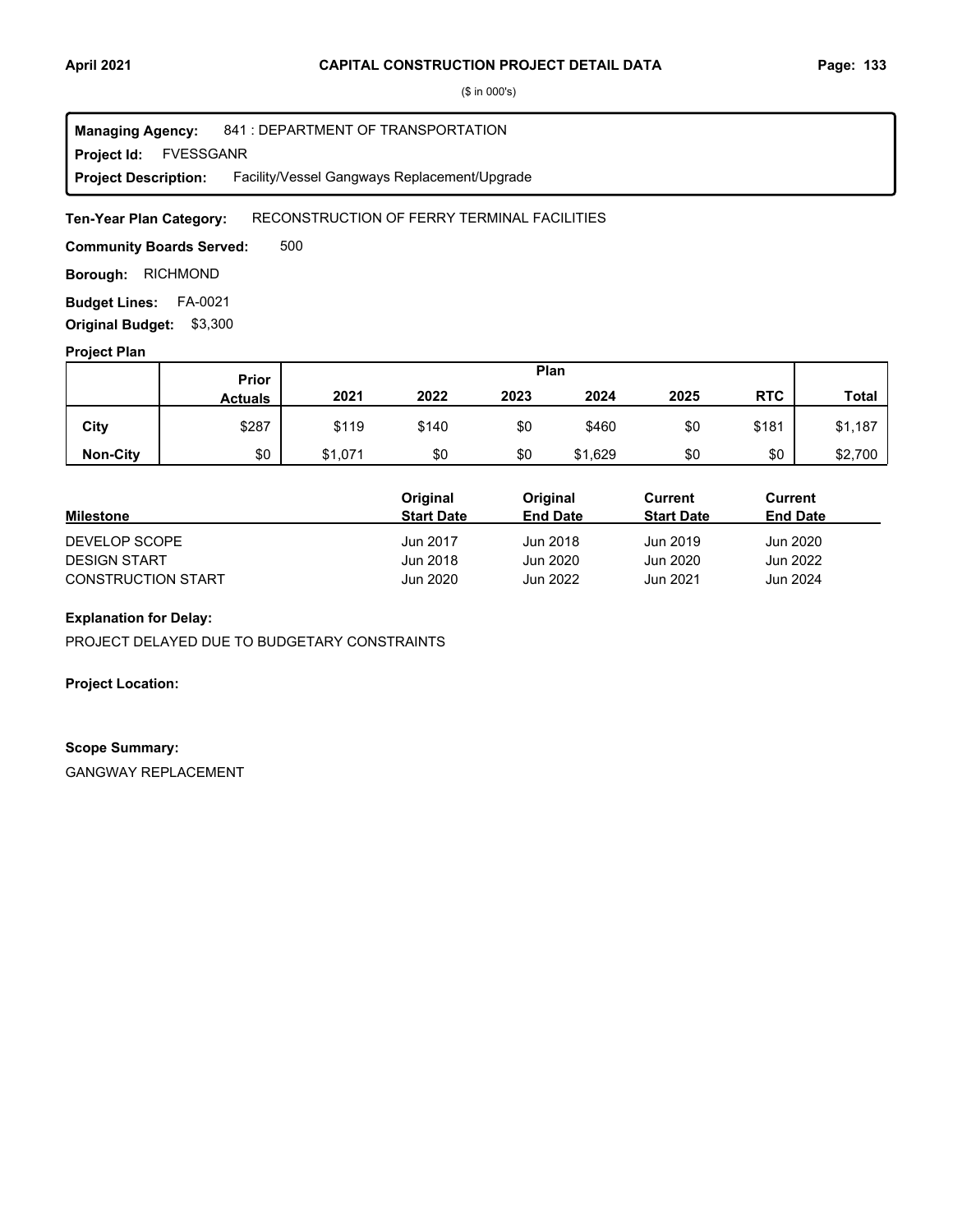### **Project Id: HBR249730** 841 : DEPARTMENT OF TRANSPORTATION BR OVER DAM OVER NORTH END CLOVE LAKE BIN 2249730 **Managing Agency: Project Description:**

FAIR BRIDGES **Ten-Year Plan Category:** 

500 **Community Boards Served:** 

**Borough: RICHMOND** 

**Budget Lines:** P-0508 P-1018 **Original Budget:** \$7,062

### **Project Plan**

|                 |                | Plan<br>Prior |       |      |       |         |            |              |
|-----------------|----------------|---------------|-------|------|-------|---------|------------|--------------|
|                 | <b>Actuals</b> | 2021          | 2022  | 2023 | 2024  | 2025    | <b>RTC</b> | <b>Total</b> |
| City            | \$0            | \$440         | \$274 | \$0  | \$815 | \$5,704 | \$0        | \$7,233      |
| <b>Non-City</b> | \$0            | \$0           | \$0   | \$0  | \$0   | \$0     | \$0        | \$0          |

|                           | Original          | Original        | Current           | Current         |
|---------------------------|-------------------|-----------------|-------------------|-----------------|
| <b>Milestone</b>          | <b>Start Date</b> | <b>End Date</b> | <b>Start Date</b> | <b>End Date</b> |
| DEVELOP SCOPE             | Jun 2017          | Jun 2018        |                   |                 |
| <b>DESIGN START</b>       | Jun 2018          | Jun 2022        | Jun 2017          | Jun 2018        |
| <b>CONSTRUCTION START</b> | Jun 2022          | Jun 2024        | Jun 2018          | Jun 2022        |
| <b>CONSTRUCTION START</b> | Jun 2022          | Jun 2024        | Jun 2022          | Jun 2024        |

### **Explanation for Delay:**

PROJECT DELAYED DUE TO BUDGETARY CONSTRAINTS

### **Project Location:**

### **Scope Summary:**

BR OVER DAM OVER NORTH END CLOVE LAKE BIN 2249730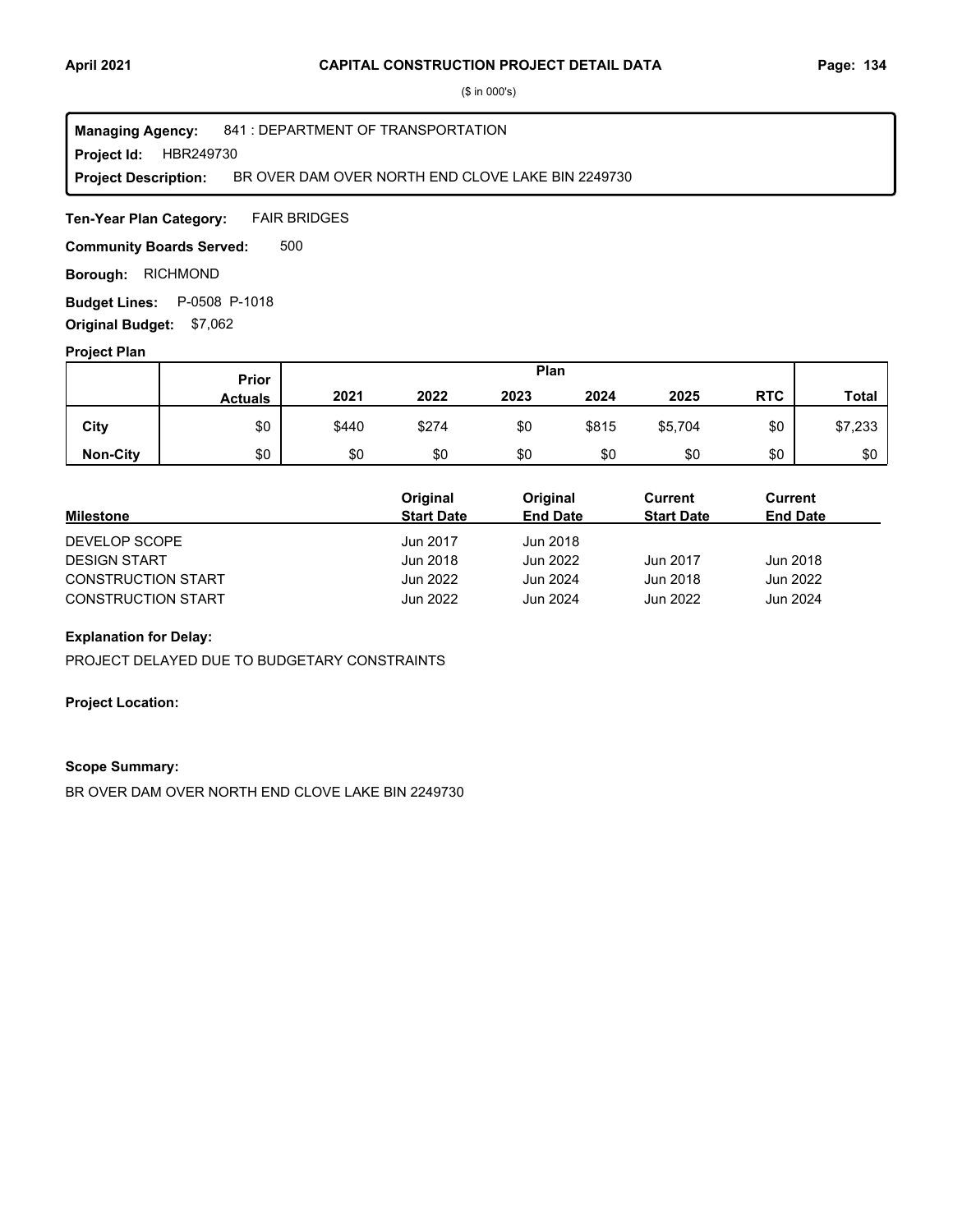### **Project Id: HBRA24939** 841 : DEPARTMENT OF TRANSPORTATION CEDARVIEW AVE PED BRIDGE BIN: 2249390 **Managing Agency: Project Description:**

FAIR BRIDGES **Ten-Year Plan Category:** 

500 **Community Boards Served:** 

**Borough: RICHMOND** 

**Budget Lines: HB-1012 HB-4939 Original Budget:** \$9,819

### **Project Plan**

|                 |                | Plan<br>Prior |      |      |      |       |            |              |
|-----------------|----------------|---------------|------|------|------|-------|------------|--------------|
|                 | <b>Actuals</b> | 2021          | 2022 | 2023 | 2024 | 2025  | <b>RTC</b> | <b>Total</b> |
| City            | \$1,688        | \$0           | \$0  | \$0  | \$0  | \$252 | \$8,824    | \$10,764     |
| <b>Non-City</b> | \$0            | \$0           | \$0  | \$0  | \$0  | \$0   | \$0        | \$0          |

|                           | Original          | Original        | Current           | Current         |
|---------------------------|-------------------|-----------------|-------------------|-----------------|
| <b>Milestone</b>          | <b>Start Date</b> | <b>End Date</b> | <b>Start Date</b> | <b>End Date</b> |
| DEVELOP SCOPE             | Jun 2018          | Jun 2019        |                   |                 |
| <b>DESIGN START</b>       | Jun 2019          | Jun 2023        | Oct 2015          | Feb 2016        |
| <b>CONSTRUCTION START</b> | Jun 2023          | Jun 2025        | Nov 2017          | Feb 2022        |
| <b>CONSTRUCTION START</b> | Jun 2023          | Jun 2025        | Jan 2013          | Apr 2025        |

**Explanation for Delay:**

# **Project Location:**

CEDARVIEW AVE PED BRIDGE BIN:2249390

### **Scope Summary:**

CEDARVIEW AVE PED BRIDGE BIN:2249390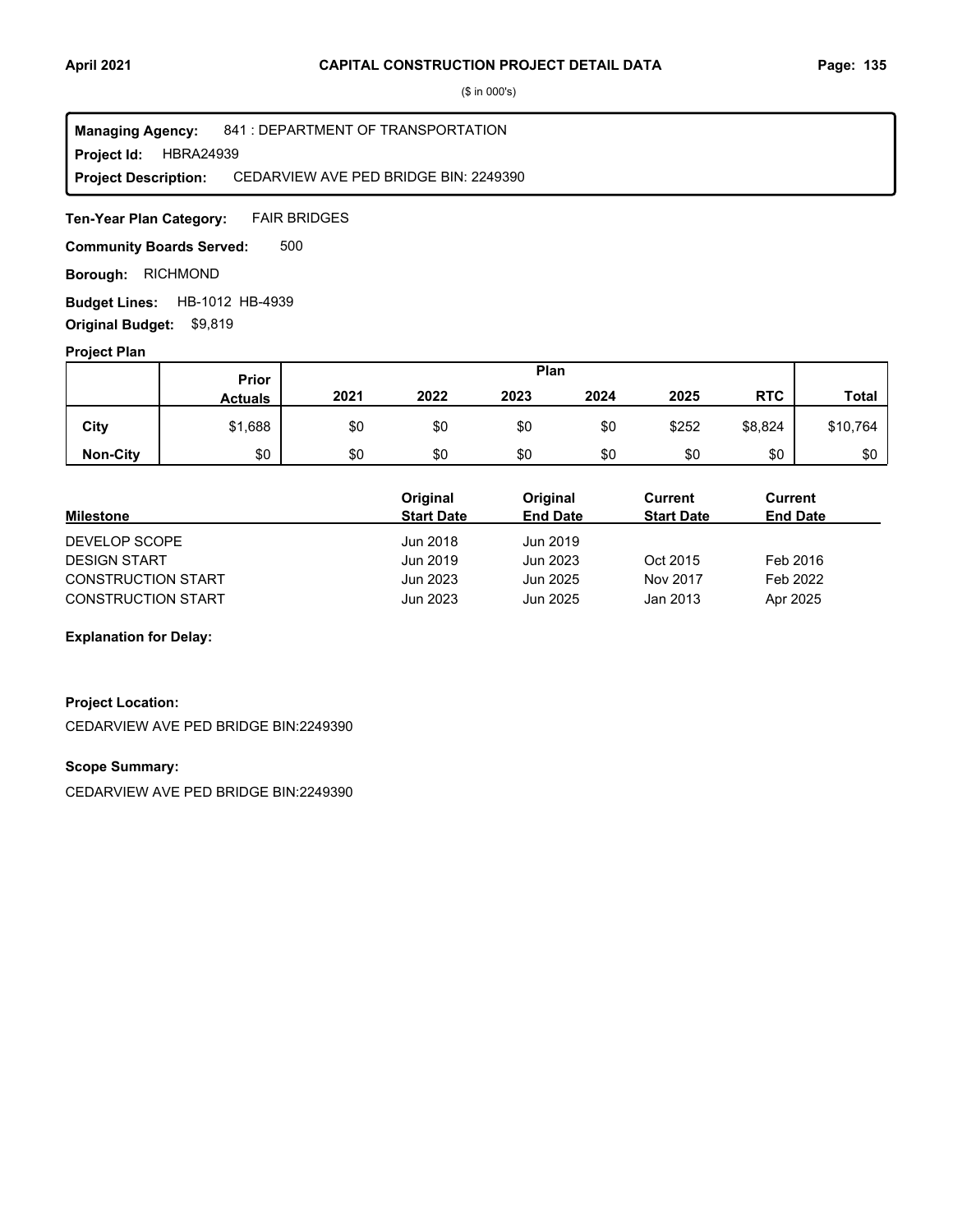### **Project Id: HBRA24982** 841 : DEPARTMENT OF TRANSPORTATION ARTHUR KILL RD/ ARTHUR KILL STREAM BIN#2249820 **Managing Agency: Project Description:**

FAIR BRIDGES **Ten-Year Plan Category:** 

500 **Community Boards Served:** 

**Borough: RICHMOND** 

**Budget Lines: HB-4982 Original Budget:** \$10,350

### **Project Plan**

|                 |                | Plan<br>Prior |      |      |      |         |            |              |
|-----------------|----------------|---------------|------|------|------|---------|------------|--------------|
|                 | <b>Actuals</b> | 2021          | 2022 | 2023 | 2024 | 2025    | <b>RTC</b> | <b>Total</b> |
| City            | \$699          | \$0           | \$0  | \$0  | \$0  | \$1,032 | \$9,000    | \$10,731     |
| <b>Non-City</b> | \$0            | \$0           | \$0  | \$0  | \$0  | \$0     | \$0        | \$0          |

| <b>Milestone</b>               | Original<br><b>Start Date</b> | Original<br><b>End Date</b> | Current<br><b>Start Date</b> | <b>Current</b><br><b>End Date</b> |
|--------------------------------|-------------------------------|-----------------------------|------------------------------|-----------------------------------|
| DEVELOP SCOPE                  | Jun 2021                      | Sep 2021                    | Jun 2021                     | Sep 2021                          |
| PRELIMINARY DESIGN             | Sep 2021                      | Jan 2022                    | Sep 2021                     | Jan 2022                          |
| <b>FINAL DESIGN</b>            | Jan 2022                      | Jul 2022                    | Jan 2022                     | Jul 2022                          |
| BID AWARD AND REGISTER CONTRCT | <b>Jul 2022</b>               | Oct 2022                    | <b>Jul 2022</b>              | Oct 2022                          |
| CONSTRUCTION TO 25%            | Oct 2022                      | Feb 2023                    | Oct 2022                     | Feb 2023                          |
| CONSTRUCTION TO 50%            | Feb 2023                      | Jun 2023                    | Feb 2023                     | Jun 2023                          |
| <b>CONSTRUCTION TO 75%</b>     | Jun 2023                      | Oct 2023                    | Jun 2023                     | Oct 2023                          |
| ORIGINAL EQUIP & FURNISHING    | Oct 2023                      | Jan 2024                    | Oct 2023                     | Jan 2024                          |
| SUBSTANTIAL COMPLETION         | Jan 2024                      | Mar 2024                    | Jan 2024                     | Mar 2024                          |
| PUNCHLIST COMPLETE. JOB CLOSED | Mar 2024                      | Apr 2024                    | Mar 2024                     | Apr 2026                          |

### **Explanation for Delay:**

PROJECT DELAYED DUE TO BUDGETARY CONSTRAINTS

# **Project Location:**

ARTHUR KILL RD/ ARTHUR KILL STREAM BIN#2249820

# **Scope Summary:**

ARTHUR KILL RD/ ARTHUR KILL STREAM BIN#2249820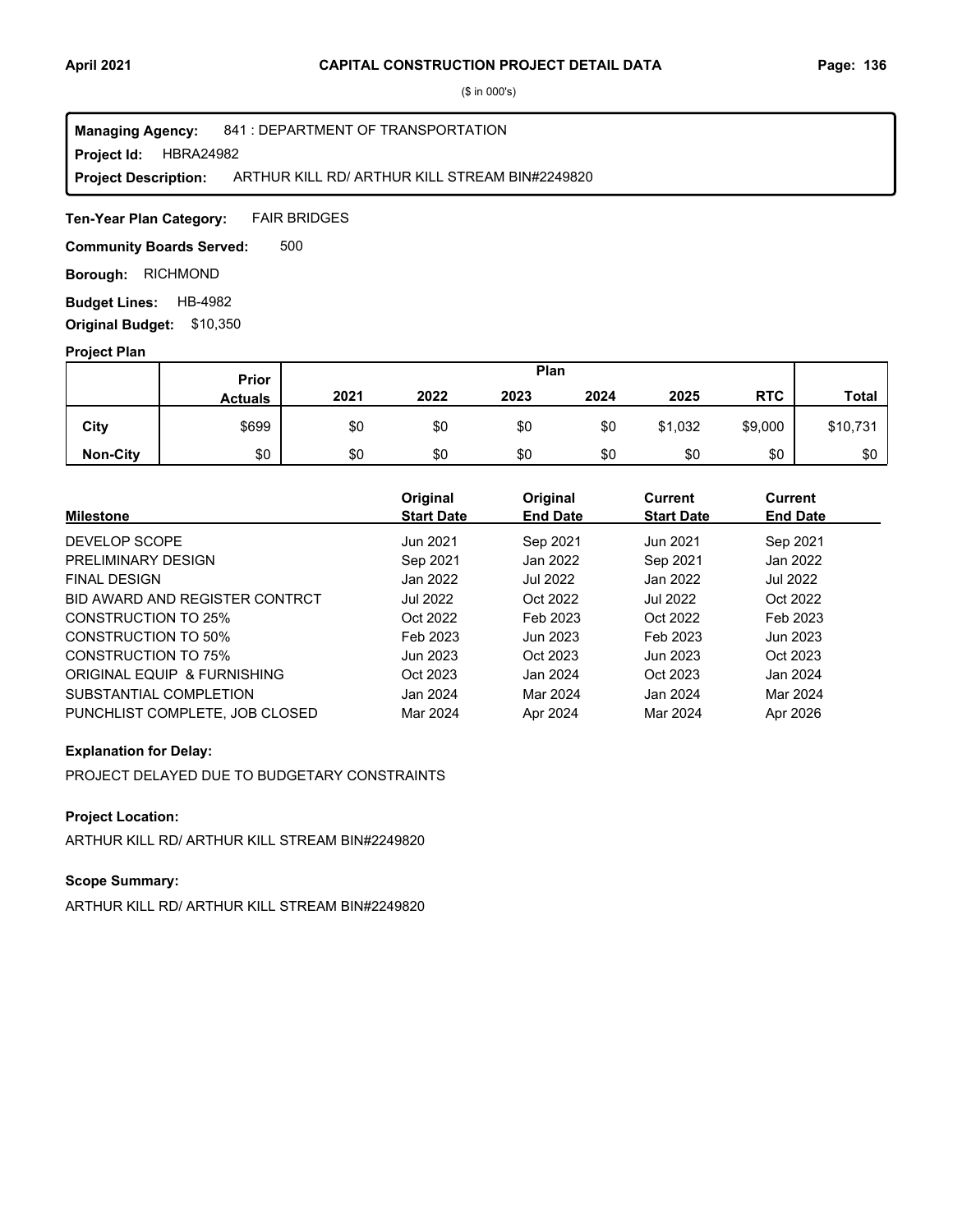**Project Id: HBRSGFT17** 841 : DEPARTMENT OF TRANSPORTATION ARMAJANI STRUCTURE **Managing Agency: Project Description:** 

BRIDGE LIFE EXTENSION AND MISCELLANEOUS WORK **Ten-Year Plan Category:** 

500 **Community Boards Served:** 

**Borough: RICHMOND** 

**Budget Lines: PV-0467 Original Budget:** \$2,701

### **Project Plan**

|                 |                | Plan<br>Prior |      |      |      |         |            |              |
|-----------------|----------------|---------------|------|------|------|---------|------------|--------------|
|                 | <b>Actuals</b> | 2021          | 2022 | 2023 | 2024 | 2025    | <b>RTC</b> | <b>Total</b> |
| City            | \$422          | \$0           | \$0  | \$0  | \$0  | \$1,100 | \$0        | \$1,522      |
| <b>Non-City</b> | \$0            | \$0           | \$0  | \$0  | \$0  | \$0     | \$0        | \$0          |

|                           | Original          | Original        | Current           | Current         |
|---------------------------|-------------------|-----------------|-------------------|-----------------|
| <b>Milestone</b>          | <b>Start Date</b> | <b>End Date</b> | <b>Start Date</b> | <b>End Date</b> |
| DEVELOP SCOPE             | Jun 2017          | Jun 2018        |                   |                 |
| DEVELOP SCOPE             | Jun 2018          | Jun 2022        | Jun 2017          | Jun 2018        |
| <b>DESIGN START</b>       | Jun 2022          | Jun 2024        | Jun 2018          | Jun 2019        |
| <b>CONSTRUCTION START</b> | Jun 2022          | Jun 2024        | Jun 2019          | Jun 2025        |

### **Explanation for Delay:**

PROJECT DELAYED DUE TO BUDGETARY CONSTRAINTS

**Project Location:**

### **Scope Summary:**

ARMAJANI STRUCTURE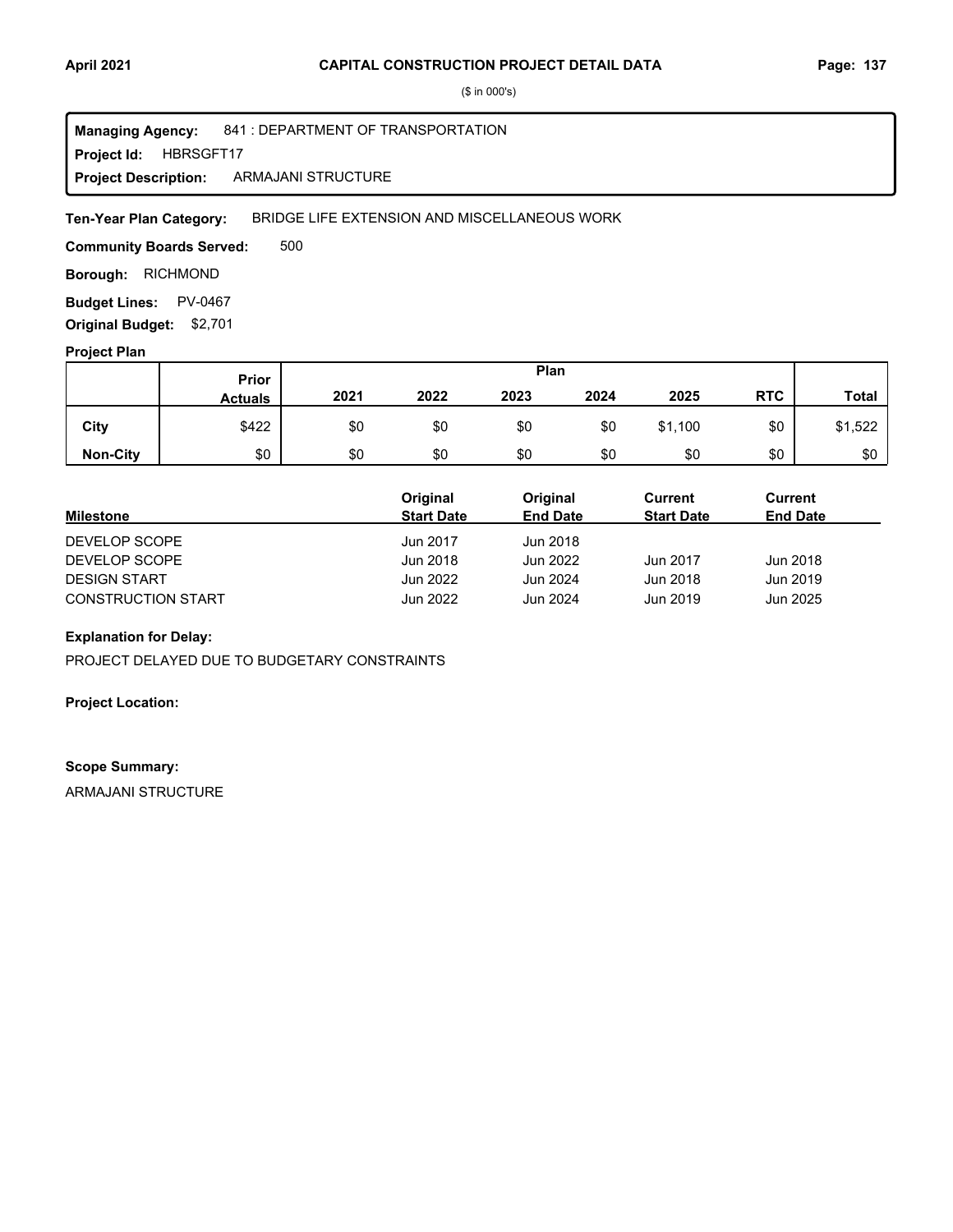### **Project Id: HW2CR19E** 841 : DEPARTMENT OF TRANSPORTATION Citywide Milling - Staten Island **Managing Agency: Project Description:**

### PRIMARY STREET RESURFACING **Ten-Year Plan Category:**

500 **Community Boards Served:** 

**Borough: RICHMOND** 

**Budget Lines: HW-0002R Original Budget:** \$7,739

### **Project Plan**

|                 |                | Plan<br><b>Prior</b> |       |      |      |      |            |          |
|-----------------|----------------|----------------------|-------|------|------|------|------------|----------|
|                 | <b>Actuals</b> | 2021                 | 2022  | 2023 | 2024 | 2025 | <b>RTC</b> | Total    |
| City            | \$14,474       | \$0                  | \$565 | \$0  | \$0  | \$0  | \$0        | \$15,039 |
| <b>Non-City</b> | \$0            | \$0                  | \$0   | \$0  | \$0  | \$0  | \$0        | \$0      |

| <b>Milestone</b>               | Original<br><b>Start Date</b> | Original<br><b>End Date</b> | Current<br><b>Start Date</b> | Current<br><b>End Date</b> |
|--------------------------------|-------------------------------|-----------------------------|------------------------------|----------------------------|
| DEVELOP SCOPE                  | Jun 2017                      | Sep 2017                    | Jun 2019                     | Sep 2019                   |
| PRELIMINARY DESIGN             | Sep 2017                      | Jan 2018                    | Sep 2019                     | Jan 2020                   |
| <b>FINAL DESIGN</b>            | Jan 2018                      | Jul 2018                    | Jan 2020                     | Jul 2020                   |
| BID AWARD AND REGISTER CONTRCT | Jul 2018                      | Oct 2018                    | Jul 2020                     | Oct 2020                   |
| CONSTRUCTION TO 25%            | Oct 2018                      | Feb 2019                    | Oct 2020                     | Feb 2021                   |
| CONSTRUCTION TO 50%            | Feb 2019                      | Jun 2019                    | Feb 2021                     | Jun 2021                   |
| CONSTRUCTION TO 75%            | Jun 2019                      | Oct 2019                    | Jun 2021                     | Oct 2021                   |
| ORIGINAL EQUIP & FURNISHING    | Oct 2019                      | Jan 2020                    | Oct 2021                     | Jan 2022                   |
| SUBSTANTIAL COMPLETION         | Jan 2020                      | Mar 2020                    | Jan 2022                     | Mar 2022                   |
| PUNCHLIST COMPLETE, JOB CLOSED | Mar 2020                      | Apr 2020                    | Mar 2022                     | Apr 2022                   |

### **Explanation for Delay:**

PROJECT DELAYED DUE TO BUDGETARY CONSTRAINTS

**Project Location:**

# **Scope Summary:**

CITYWIDE MILLING- STATEN ISLAND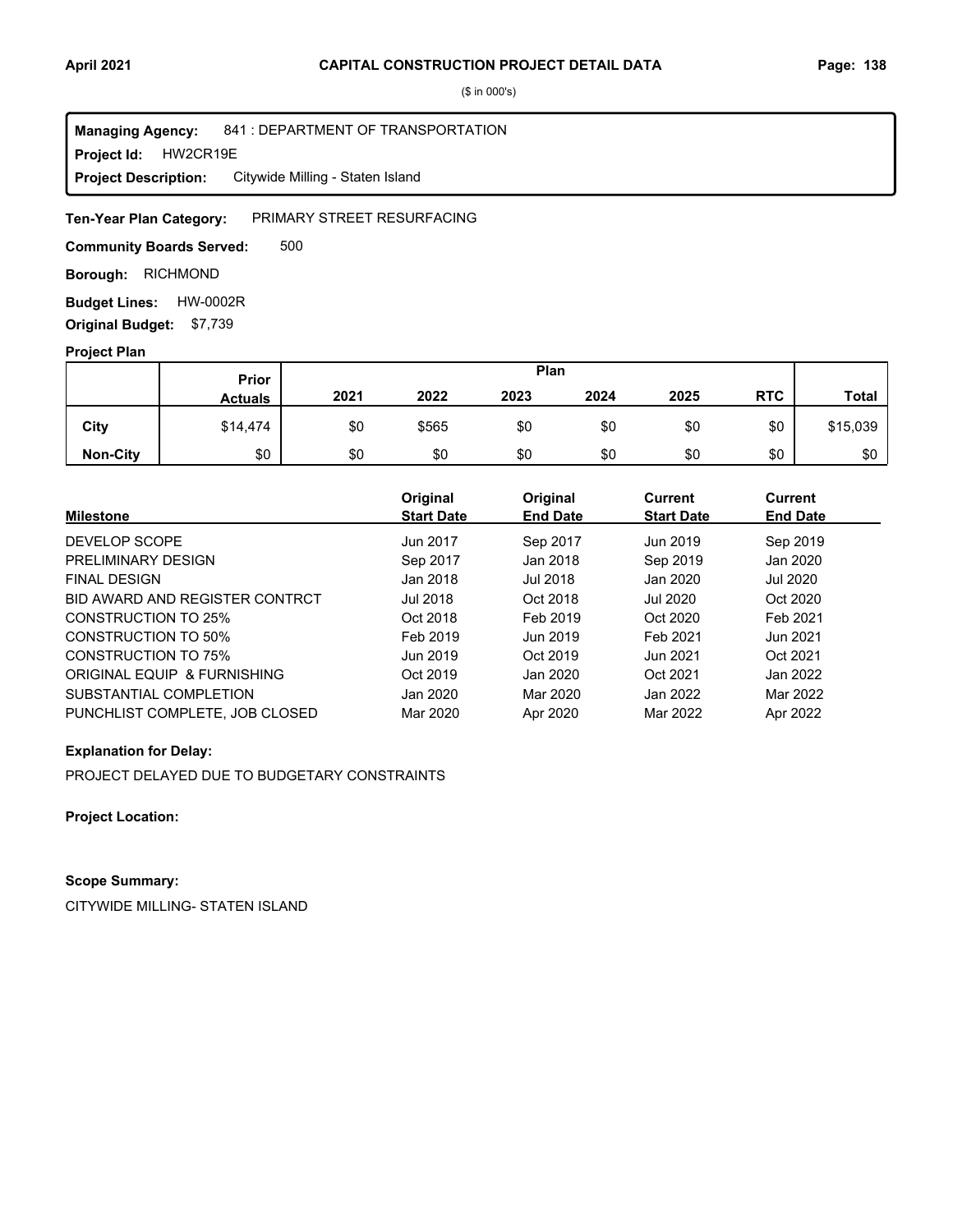### Project Id: HWD104-07 841 : DEPARTMENT OF TRANSPORTATION North Bridge Street/South Bridge Street - Construction **Managing Agency: Project Description:**

#### PRIMARY STREET RECONSTRUCTION **Ten-Year Plan Category:**

500 **Community Boards Served:** 

**Borough: RICHMOND** 

**Budget Lines: HW-0001R Original Budget:** \$1,000

### **Project Plan**

|                 |                | Plan<br><b>Prior</b> |      |      |      |      |            |              |
|-----------------|----------------|----------------------|------|------|------|------|------------|--------------|
|                 | <b>Actuals</b> | 2021                 | 2022 | 2023 | 2024 | 2025 | <b>RTC</b> | <b>Total</b> |
| City            | \$0            | \$0                  | \$0  | \$0  | \$0  | \$0  | \$500      | \$500        |
| <b>Non-City</b> | \$0            | \$0                  | \$0  | \$0  | \$0  | \$0  | \$0        | \$0          |

| <b>Milestone</b>               | Original<br><b>Start Date</b> | Original<br><b>End Date</b> | Current<br><b>Start Date</b> | <b>Current</b><br><b>End Date</b> |
|--------------------------------|-------------------------------|-----------------------------|------------------------------|-----------------------------------|
| DEVELOP SCOPE                  | Jun 2019                      | Sep 2019                    | Jun 2020                     | Sep 2020                          |
| PRELIMINARY DESIGN             | Sep 2019                      | Jan 2020                    | Sep 2020                     | Jan 2021                          |
| <b>FINAL DESIGN</b>            | Jan 2020                      | Jul 2020                    | Jan 2021                     | Jul 2021                          |
| BID AWARD AND REGISTER CONTRCT | <b>Jul 2020</b>               | Oct 2020                    | <b>Jul 2021</b>              | Oct 2021                          |
| CONSTRUCTION TO 25%            | Oct 2020                      | Feb 2021                    | Oct 2021                     | Feb 2022                          |
| CONSTRUCTION TO 50%            | Feb 2021                      | Jun 2021                    | Feb 2022                     | Jun 2022                          |
| <b>CONSTRUCTION TO 75%</b>     | Jun 2021                      | Oct 2021                    | Jun 2022                     | Oct 2022                          |
| ORIGINAL EQUIP & FURNISHING    | Oct 2021                      | Jan 2022                    | Oct 2022                     | Jan 2023                          |
| SUBSTANTIAL COMPLETION         | Jan 2022                      | Mar 2022                    | Jan 2023                     | Mar 2023                          |
| PUNCHLIST COMPLETE. JOB CLOSED | Mar 2022                      | Apr 2022                    | Mar 2023                     | Apr 2027                          |

### **Explanation for Delay:**

PROJECT DELAYED DUE TO BUDGETARY CONSTRAINTS

# **Project Location:**

NORTH BRIDGE STREET/SOUTH BRIDGE STREET - CONSTRUCTION OF A CONNECTORROAD

### **Scope Summary:**

NORTH BRIDGE STREET/SOUTH BRIDGE STREET - CONSTRUCTION OF A CONNECTORROAD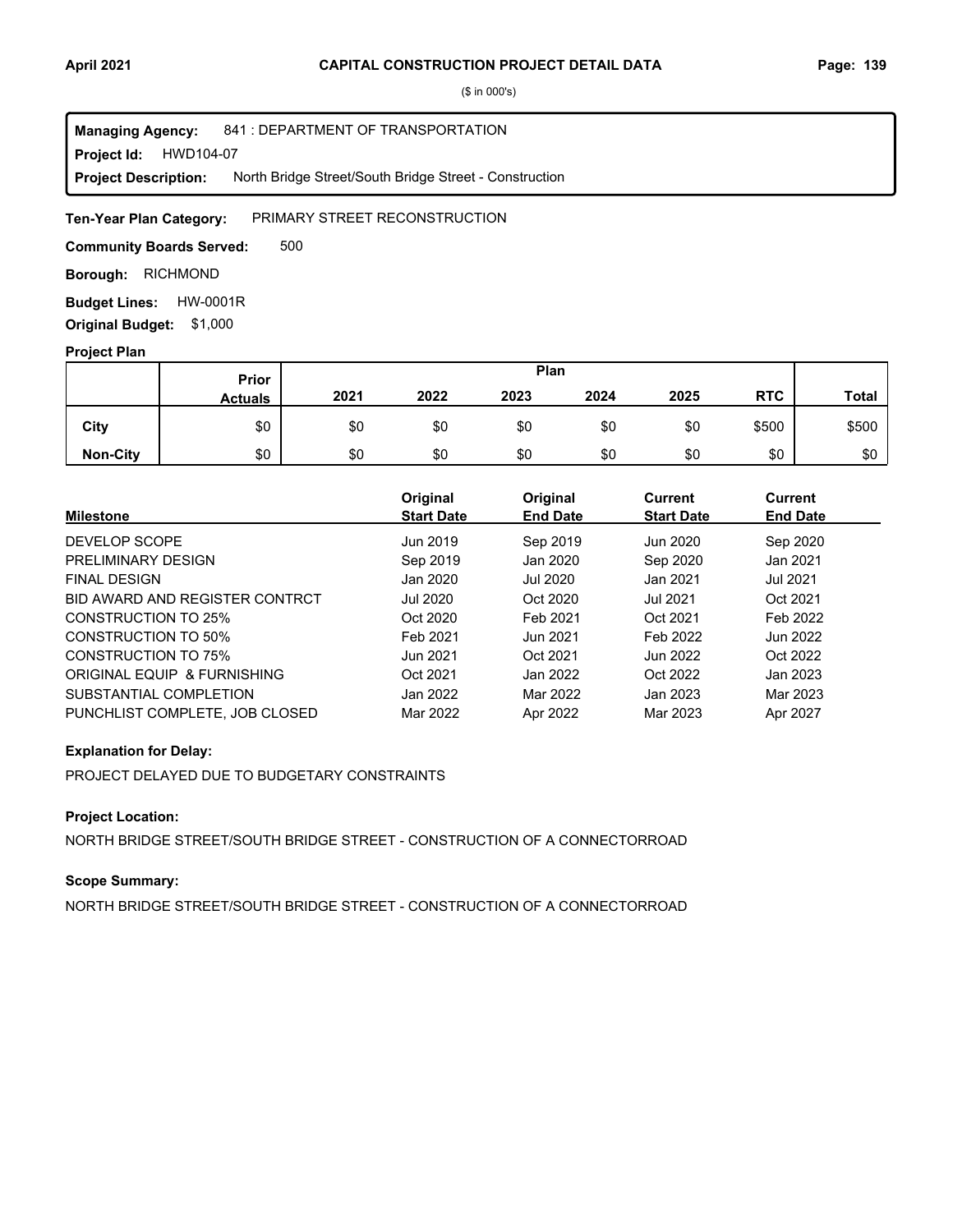### **Project Id: HWD104-08** 841 : DEPARTMENT OF TRANSPORTATION Victory CPI **Managing Agency: Project Description:**

#### PRIMARY STREET RECONSTRUCTION **Ten-Year Plan Category:**

500 **Community Boards Served:** 

**Borough: RICHMOND** 

**Budget Lines: HW-D104 Original Budget:** \$200

### **Project Plan**

|                 |                | Plan<br>Prior |      |      |      |       |            |              |
|-----------------|----------------|---------------|------|------|------|-------|------------|--------------|
|                 | <b>Actuals</b> | 2021          | 2022 | 2023 | 2024 | 2025  | <b>RTC</b> | <b>Total</b> |
| City            | \$0            | \$0           | \$0  | \$0  | \$0  | \$200 | \$0        | \$200        |
| <b>Non-City</b> | \$0            | \$0           | \$0  | \$0  | \$0  | \$0   | \$0        | \$0          |

| <b>Milestone</b>               | Original<br><b>Start Date</b> | Original<br><b>End Date</b> | Current<br><b>Start Date</b> | <b>Current</b><br><b>End Date</b> |
|--------------------------------|-------------------------------|-----------------------------|------------------------------|-----------------------------------|
| DEVELOP SCOPE                  | Jun 2019                      | Sep 2019                    | Jun 2020                     | Sep 2020                          |
| PRELIMINARY DESIGN             | Sep 2019                      | Jan 2020                    | Sep 2020                     | Jan 2021                          |
| <b>FINAL DESIGN</b>            | Jan 2020                      | Jul 2020                    | Jan 2021                     | Jul 2021                          |
| BID AWARD AND REGISTER CONTRCT | Jul 2020                      | Oct 2020                    | <b>Jul 2021</b>              | Oct 2021                          |
| CONSTRUCTION TO 25%            | Oct 2020                      | Feb 2021                    | Oct 2021                     | Feb 2022                          |
| CONSTRUCTION TO 50%            | Feb 2021                      | Jun 2021                    | Feb 2022                     | Jun 2022                          |
| CONSTRUCTION TO 75%            | Jun 2021                      | Oct 2021                    | Jun 2022                     | Oct 2022                          |
| ORIGINAL EQUIP & FURNISHING    | Oct 2021                      | Jan 2022                    | Oct 2022                     | Jan 2023                          |
| SUBSTANTIAL COMPLETION         | Jan 2022                      | Mar 2022                    | Jan 2023                     | Mar 2023                          |
| PUNCHLIST COMPLETE, JOB CLOSED | Mar 2022                      | Apr 2022                    | Mar 2023                     | Apr 2025                          |

### **Explanation for Delay:**

PROJECT DELAYED DUE TO BUDGETARY CONSTRAINTS

### **Project Location:**

VICTORY CPI

# **Scope Summary:**

VICTORY CPI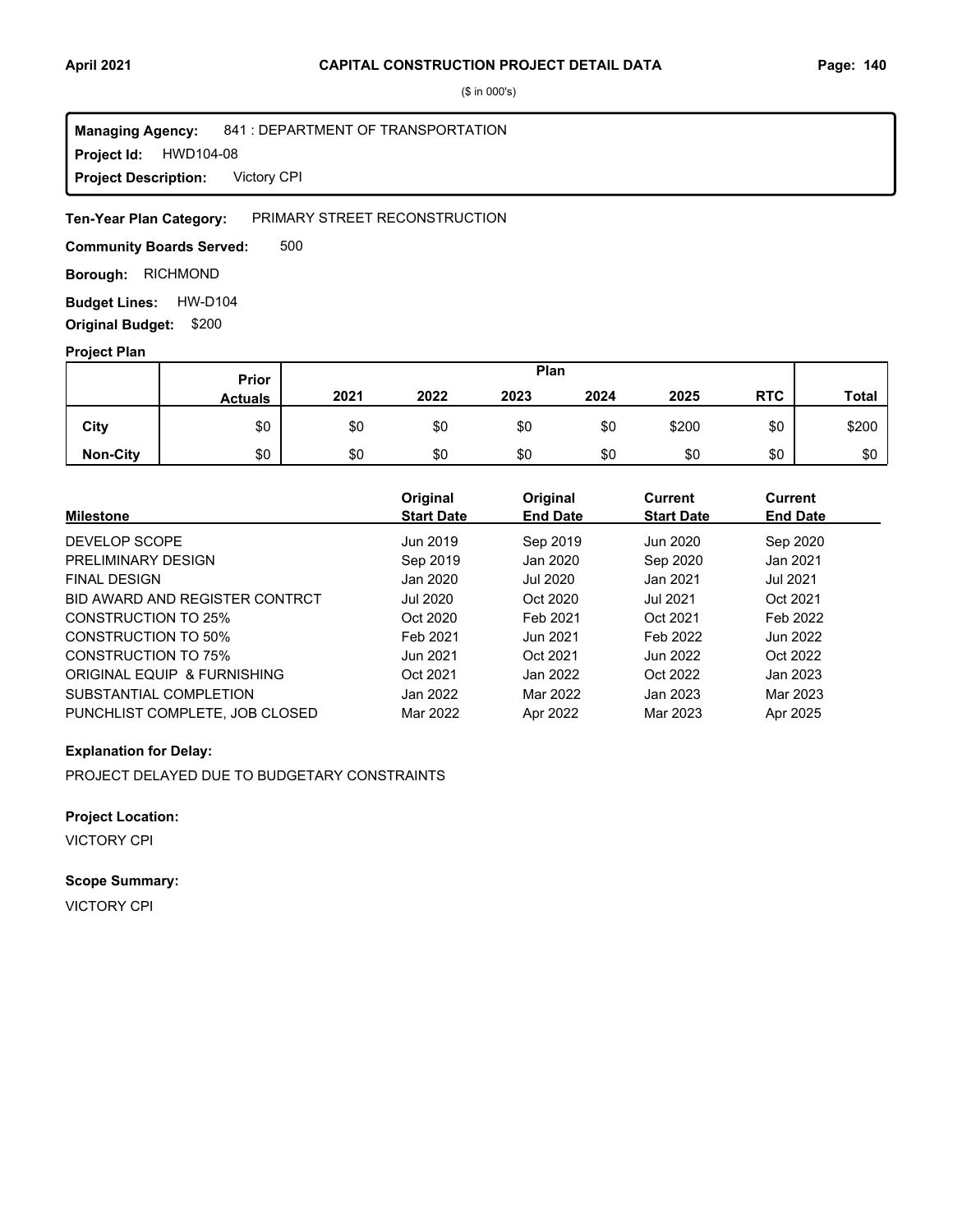### **Project Id: HWD104-09** 841 : DEPARTMENT OF TRANSPORTATION Pleasant Plains Park and Ride **Managing Agency: Project Description:**

### PRIMARY STREET RECONSTRUCTION **Ten-Year Plan Category:**

500 **Community Boards Served:** 

**Borough: RICHMOND** 

**Budget Lines: HW-D104 Original Budget:** \$2,895

### **Project Plan**

|                 |                | Plan<br><b>Prior</b> |      |      |      |         |            |              |
|-----------------|----------------|----------------------|------|------|------|---------|------------|--------------|
|                 | <b>Actuals</b> | 2021                 | 2022 | 2023 | 2024 | 2025    | <b>RTC</b> | <b>Total</b> |
| City            | \$0            | \$0                  | \$0  | \$0  | \$0  | \$6,895 | \$0        | \$6,895      |
| <b>Non-City</b> | \$0            | \$0                  | \$0  | \$0  | \$0  | \$0     | \$0        | \$0          |

| <b>Milestone</b>               | Original<br><b>Start Date</b> | Original<br><b>End Date</b> | <b>Current</b><br><b>Start Date</b> | <b>Current</b><br><b>End Date</b> |
|--------------------------------|-------------------------------|-----------------------------|-------------------------------------|-----------------------------------|
| DEVELOP SCOPE                  | Jun 2019                      | Sep 2019                    | Jun 2023                            | Sep 2023                          |
| PRELIMINARY DESIGN             | Sep 2019                      | Jan 2020                    | Sep 2023                            | Jan 2024                          |
| <b>FINAL DESIGN</b>            | Jan 2020                      | Jul 2020                    | Jan 2024                            | Jul 2024                          |
| BID AWARD AND REGISTER CONTRCT | Jul 2020                      | Oct 2020                    | <b>Jul 2024</b>                     | Oct 2024                          |
| CONSTRUCTION TO 25%            | Oct 2020                      | Feb 2021                    | Oct 2024                            | Feb 2025                          |
| CONSTRUCTION TO 50%            | Feb 2021                      | Jun 2021                    | Feb 2025                            | Jun 2025                          |
| CONSTRUCTION TO 75%            | Jun 2021                      | Oct 2021                    | Jun 2025                            | Oct 2025                          |
| ORIGINAL EQUIP & FURNISHING    | Oct 2021                      | Jan 2022                    | Oct 2025                            | Jan 2026                          |
| SUBSTANTIAL COMPLETION         | Jan 2022                      | Mar 2022                    | Jan 2026                            | Mar 2026                          |
| PUNCHLIST COMPLETE, JOB CLOSED | Mar 2022                      | Apr 2022                    | Mar 2026                            | Apr 2026                          |

### **Explanation for Delay:**

PROJECT DELAYED DUE TO BUDGETARY CONSTRAINTS

### **Project Location:**

# **Scope Summary:**

PLEASANT PLAINS PARK AND RIDE FY19 SECTION 254 RESO ADD \$895,000 CM BORELLI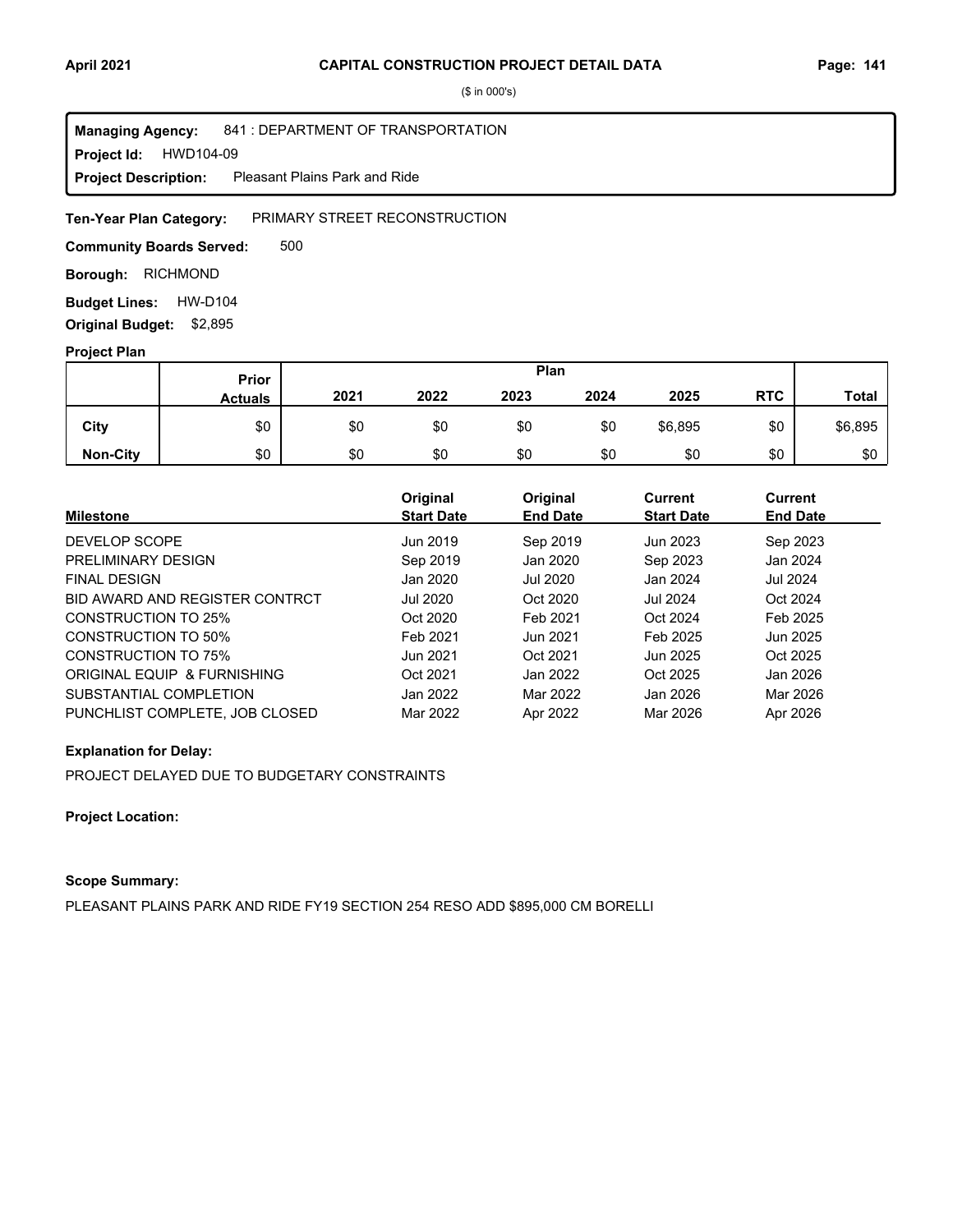### **Project Id: HWD104-10** 841 : DEPARTMENT OF TRANSPORTATION Sidewalks along Forest Hill Rd btw Ashworth and Ballfield **Managing Agency: Project Description:**

#### PRIMARY STREET RECONSTRUCTION **Ten-Year Plan Category:**

500 **Community Boards Served:** 

**Borough: RICHMOND** 

**Budget Lines: HW-D200 Original Budget:** \$2,000

### **Project Plan**

|                 |                | Plan<br>Prior |      |      |      |         |            |              |
|-----------------|----------------|---------------|------|------|------|---------|------------|--------------|
|                 | <b>Actuals</b> | 2021          | 2022 | 2023 | 2024 | 2025    | <b>RTC</b> | <b>Total</b> |
| City            | \$0            | \$0           | \$0  | \$0  | \$0  | \$2,000 | \$0        | \$2,000      |
| <b>Non-City</b> | \$0            | \$0           | \$0  | \$0  | \$0  | \$0     | \$0        | \$0          |

| <b>Milestone</b>               | Original<br><b>Start Date</b> | Original<br><b>End Date</b> | <b>Current</b><br><b>Start Date</b> | Current<br><b>End Date</b> |
|--------------------------------|-------------------------------|-----------------------------|-------------------------------------|----------------------------|
| DEVELOP SCOPE                  | Jun 2022                      | Sep 2022                    | Jun 2022                            | Sep 2022                   |
| PRELIMINARY DESIGN             | Sep 2022                      | Jan 2023                    | Sep 2022                            | Jan 2023                   |
| <b>FINAL DESIGN</b>            | Jan 2023                      | Jul 2023                    | Jan 2023                            | Jul 2023                   |
| BID AWARD AND REGISTER CONTRCT | Jul 2023                      | Oct 2023                    | <b>Jul 2023</b>                     | Oct 2023                   |
| CONSTRUCTION TO 25%            | Oct 2023                      | Feb 2024                    | Oct 2023                            | Feb 2024                   |
| CONSTRUCTION TO 50%            | Feb 2024                      | Jun 2024                    | Feb 2024                            | Jun 2024                   |
| CONSTRUCTION TO 75%            | Jun 2024                      | Oct 2024                    | Jun 2024                            | Oct 2024                   |
| ORIGINAL EQUIP & FURNISHING    | Oct 2024                      | Jan 2025                    | Oct 2024                            | Jan 2025                   |
| SUBSTANTIAL COMPLETION         | Jan 2025                      | Mar 2025                    | Jan 2025                            | Mar 2025                   |
| PUNCHLIST COMPLETE, JOB CLOSED | Mar 2025                      | Apr 2025                    | Mar 2025                            | Apr 2025                   |

### **Explanation for Delay:**

PROJECT DELAYED DUE TO BUDGETARY CONSTRAINTS

# **Project Location:**

NYC PARKS DEPARTMENT - SIDEWALKS ALONG FOREST HILL ROAD BETWEEN ASHWORTH AVENUE AND THE BALLFIELD

### **Scope Summary:**

NYC PARKS DEPARTMENT - SIDEWALKS ALONG FOREST HILL ROAD BETWEEN ASHWORTH AVENUE AND THE BALLFIELD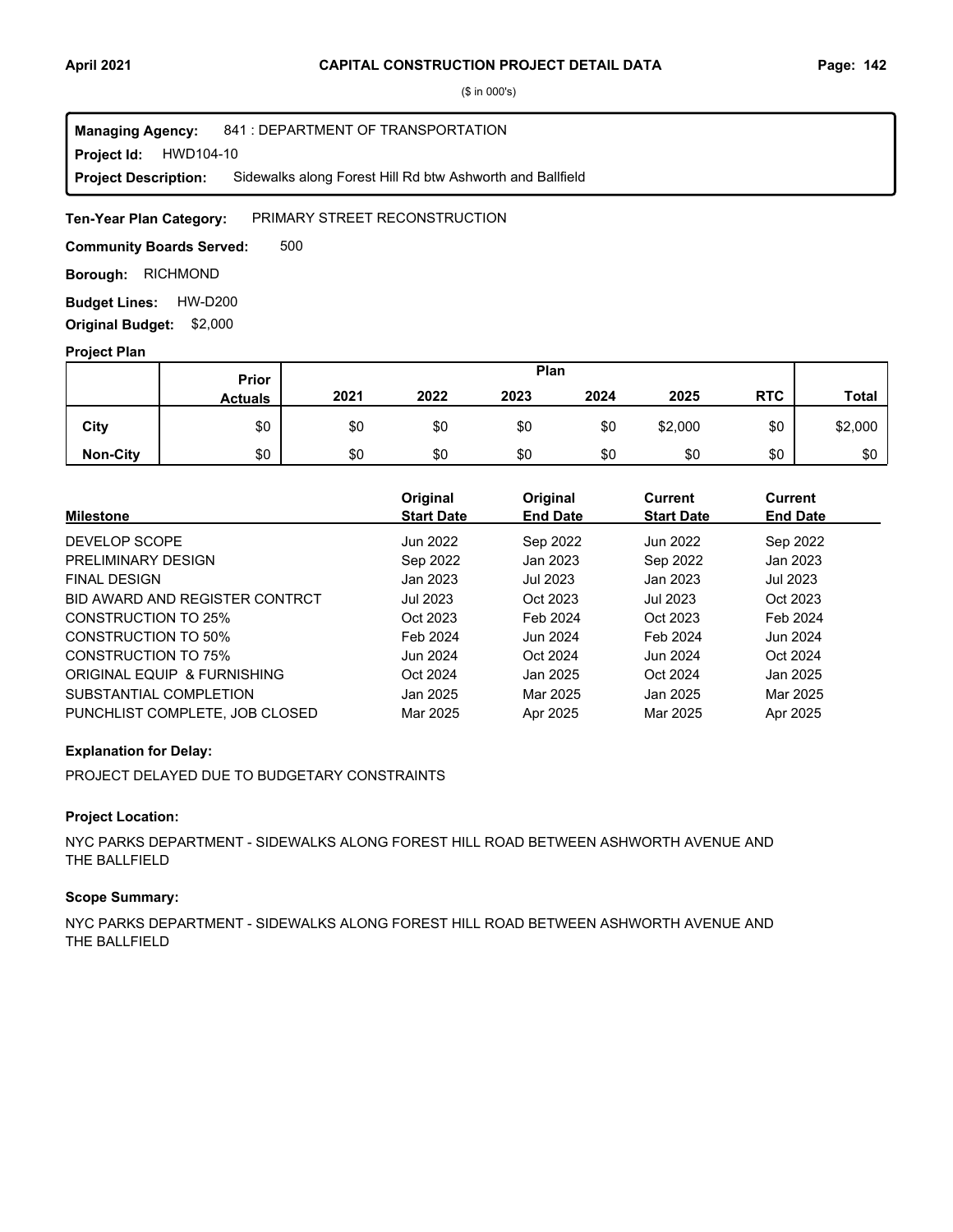### **Project Id: HWD104-11** 841 : DEPARTMENT OF TRANSPORTATION Christopher Lane Extension **Managing Agency: Project Description:**

### PRIMARY STREET RECONSTRUCTION **Ten-Year Plan Category:**

500 **Community Boards Served:** 

**Borough: RICHMOND** 

**Budget Lines: HW-D104 Original Budget:** \$4,000

### **Project Plan**

|                 |                | Plan<br>Prior |      |      |      |         |            |              |
|-----------------|----------------|---------------|------|------|------|---------|------------|--------------|
|                 | <b>Actuals</b> | 2021          | 2022 | 2023 | 2024 | 2025    | <b>RTC</b> | <b>Total</b> |
| City            | \$0            | \$0           | \$0  | \$0  | \$0  | \$4,000 | \$0        | \$4,000      |
| <b>Non-City</b> | \$0            | \$0           | \$0  | \$0  | \$0  | \$0     | \$0        | \$0          |

| <b>Milestone</b>               | Original<br><b>Start Date</b> | Original<br><b>End Date</b> | <b>Current</b><br><b>Start Date</b> | Current<br><b>End Date</b> |
|--------------------------------|-------------------------------|-----------------------------|-------------------------------------|----------------------------|
| DEVELOP SCOPE                  | Jun 2020                      | Sep 2020                    | Jun 2023                            | Sep 2023                   |
| PRELIMINARY DESIGN             | Sep 2020                      | Jan 2021                    | Sep 2023                            | Jan 2024                   |
| <b>FINAL DESIGN</b>            | Jan 2021                      | <b>Jul 2021</b>             | Jan 2024                            | <b>Jul 2024</b>            |
| BID AWARD AND REGISTER CONTRCT | <b>Jul 2021</b>               | Oct 2021                    | Jul 2024                            | Oct 2024                   |
| CONSTRUCTION TO 25%            | Oct 2021                      | Feb 2022                    | Oct 2024                            | Feb 2025                   |
| CONSTRUCTION TO 50%            | Feb 2022                      | Jun 2022                    | Feb 2025                            | Jun 2025                   |
| CONSTRUCTION TO 75%            | Jun 2022                      | Oct 2022                    | Jun 2025                            | Oct 2025                   |
| ORIGINAL EQUIP & FURNISHING    | Oct 2022                      | Jan 2023                    | Oct 2025                            | Jan 2026                   |
| SUBSTANTIAL COMPLETION         | Jan 2023                      | Mar 2023                    | Jan 2026                            | Mar 2026                   |
| PUNCHLIST COMPLETE, JOB CLOSED | Mar 2023                      | Apr 2023                    | Mar 2026                            | Apr 2026                   |

### **Explanation for Delay:**

PROJECT DELAYED DUE TO BUDGETARY CONSTRAINTS

# **Project Location:**

CHRISTOPHER LANE EXTENSION

# **Scope Summary:**

CHRISTOPHER LANE EXTENSION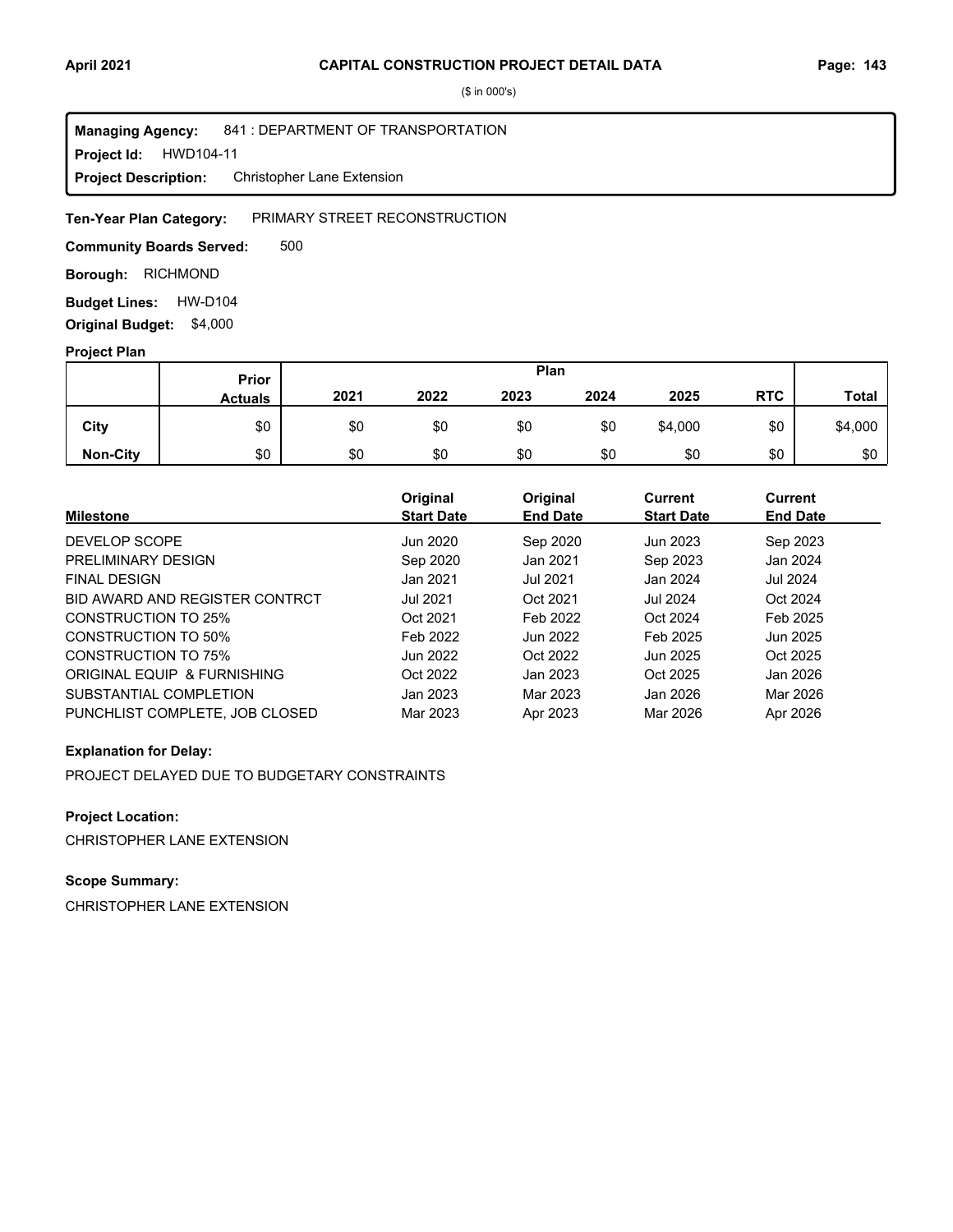### **Project Id: HWR00513** 841 : DEPARTMENT OF TRANSPORTATION Street Widening in the 50th Council District **Managing Agency: Project Description:**

### PRIMARY STREET RECONSTRUCTION **Ten-Year Plan Category:**

500 **Community Boards Served:** 

**Borough: RICHMOND** 

**Budget Lines: HW-D104 Original Budget:** \$1,500

### **Project Plan**

|                 |                | Plan<br><b>Prior</b> |      |      |      |         |            |         |
|-----------------|----------------|----------------------|------|------|------|---------|------------|---------|
|                 | <b>Actuals</b> | 2021                 | 2022 | 2023 | 2024 | 2025    | <b>RTC</b> | Total   |
| City            | \$0            | \$0                  | \$0  | \$0  | \$0  | \$1,500 | \$0        | \$1,500 |
| <b>Non-City</b> | \$0            | \$0                  | \$0  | \$0  | \$0  | \$0     | \$0        | \$0     |

| <b>Milestone</b>               | Original<br><b>Start Date</b> | Original<br><b>End Date</b> | <b>Current</b><br><b>Start Date</b> | <b>Current</b><br><b>End Date</b> |
|--------------------------------|-------------------------------|-----------------------------|-------------------------------------|-----------------------------------|
| DEVELOP SCOPE                  | Jun 2020                      | Sep 2020                    | Jun 2025                            | Sep 2025                          |
| PRELIMINARY DESIGN             | Sep 2020                      | Jan 2021                    | Sep 2025                            | Jan 2026                          |
| <b>FINAL DESIGN</b>            | Jan 2021                      | Jul 2021                    | Jan 2026                            | Jul 2026                          |
| BID AWARD AND REGISTER CONTRCT | <b>Jul 2021</b>               | Oct 2021                    | Jul 2026                            | Oct 2026                          |
| CONSTRUCTION TO 25%            | Oct 2021                      | Feb 2022                    | Oct 2026                            | Feb 2027                          |
| CONSTRUCTION TO 50%            | Feb 2022                      | Jun 2022                    | Feb 2027                            | Jun 2027                          |
| CONSTRUCTION TO 75%            | Jun 2022                      | Oct 2022                    | Jun 2027                            | Oct 2027                          |
| ORIGINAL EQUIP & FURNISHING    | Oct 2022                      | Jan 2023                    | Oct 2027                            | Jan 2028                          |
| SUBSTANTIAL COMPLETION         | Jan 2023                      | Mar 2023                    | Jan 2028                            | Mar 2028                          |
| PUNCHLIST COMPLETE, JOB CLOSED | Mar 2023                      | Apr 2023                    | Mar 2028                            | Apr 2028                          |

### **Explanation for Delay:**

PROJECT DELAYED DUE TO BUDGETARY CONSTRAINTS

# **Project Location:**

STREET WIDENING IN THE 50TH COUNCIL DISTRICT

# **Scope Summary:**

STREET WIDENING IN THE 50TH COUNCIL DISTRICT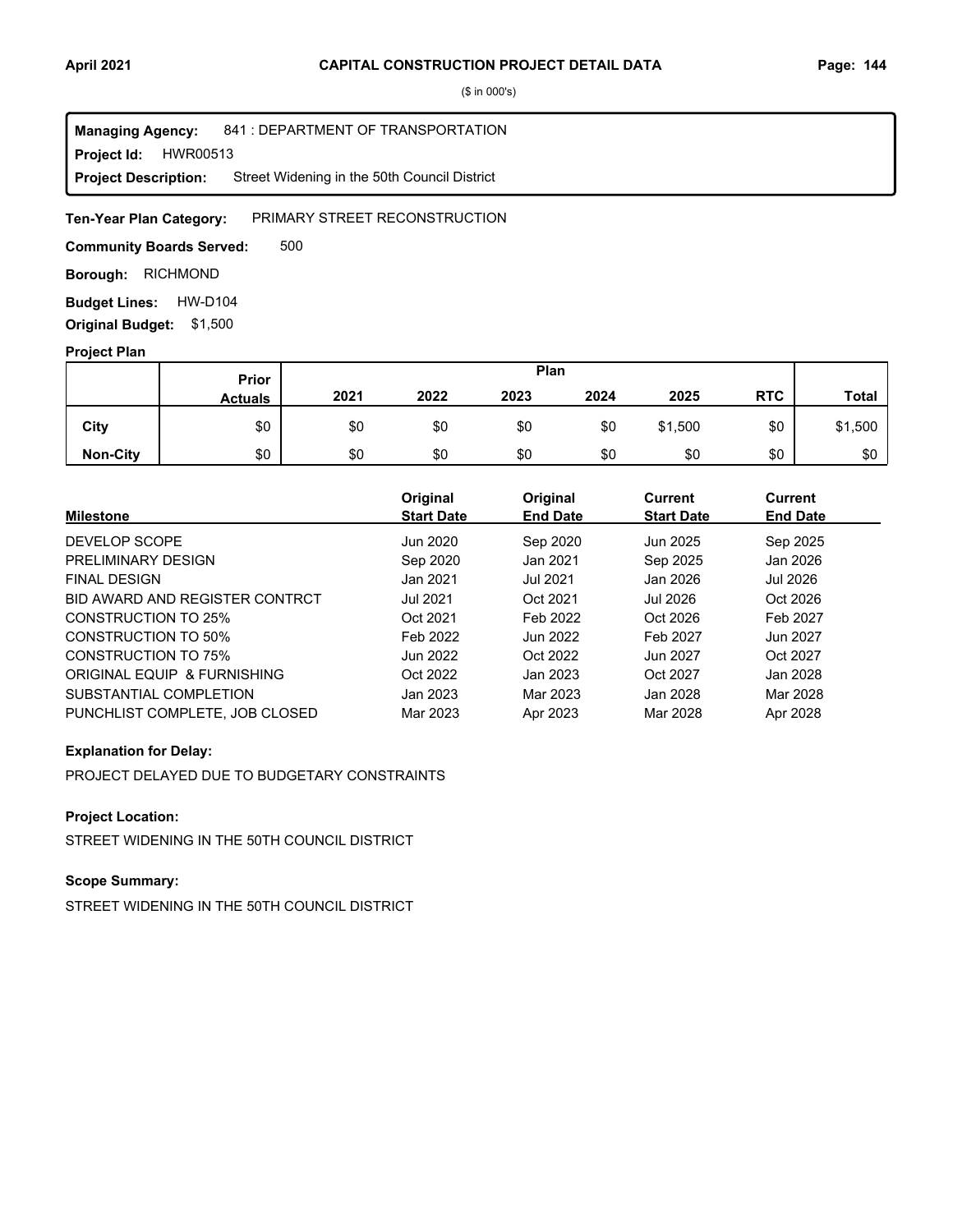### **Project Id: HWR703** 841 : DEPARTMENT OF TRANSPORTATION Bay Street Area Safety Improvements **Managing Agency: Project Description:**

### PRIMARY STREET RECONSTRUCTION **Ten-Year Plan Category:**

500 **Community Boards Served:** 

**Borough: RICHMOND** 

**Budget Lines: HW-0001R Original Budget:** \$15,316

### **Project Plan**

|                 |                | Plan<br>Prior |      |      |      |          |            |              |
|-----------------|----------------|---------------|------|------|------|----------|------------|--------------|
|                 | <b>Actuals</b> | 2021          | 2022 | 2023 | 2024 | 2025     | <b>RTC</b> | <b>Total</b> |
| City            | \$0            | \$0           | \$0  | \$0  | \$0  | \$20,096 | \$0        | \$20,096     |
| <b>Non-City</b> | \$0            | \$0           | \$0  | \$0  | \$0  | \$0      | \$0        | \$0          |

|                                | Original          | Original        | Current           | <b>Current</b>  |  |
|--------------------------------|-------------------|-----------------|-------------------|-----------------|--|
| <b>Milestone</b>               | <b>Start Date</b> | <b>End Date</b> | <b>Start Date</b> | <b>End Date</b> |  |
| DEVELOP SCOPE                  | Jun 2022          | Sep 2022        | Sep 2017          | Oct 2019        |  |
| PRELIMINARY DESIGN             | Sep 2022          | Jan 2023        | Jun 2020          | May 2021        |  |
| <b>FINAL DESIGN</b>            | Jan 2023          | Jul 2023        | Apr 2021          | Jan 2022        |  |
| BID AWARD AND REGISTER CONTRCT | <b>Jul 2023</b>   | Oct 2023        | Feb 2022          | Jun 2022        |  |
| CONSTRUCTION TO 25%            | Oct 2023          | Feb 2024        | Sep 2022          | Mar 2023        |  |
| CONSTRUCTION TO 50%            | Feb 2024          | Jun 2024        | Mar 2023          | Aug 2023        |  |
| <b>CONSTRUCTION TO 75%</b>     | Jun 2024          | Oct 2024        | Aug 2023          | Feb 2024        |  |
| ORIGINAL EQUIP & FURNISHING    | Oct 2024          | Jan 2025        | Feb 2024          | May 2024        |  |
| SUBSTANTIAL COMPLETION         | Jan 2025          | Mar 2025        | Feb 2024          | Aug 2024        |  |
| PUNCHLIST COMPLETE. JOB CLOSED | Mar 2025          | Apr 2025        | Aug 2024          | Nov 2024        |  |

**Explanation for Delay:**

**Project Location:**

# **Scope Summary:**

BAY STREET AREA SAFETY IMPROVEMENTS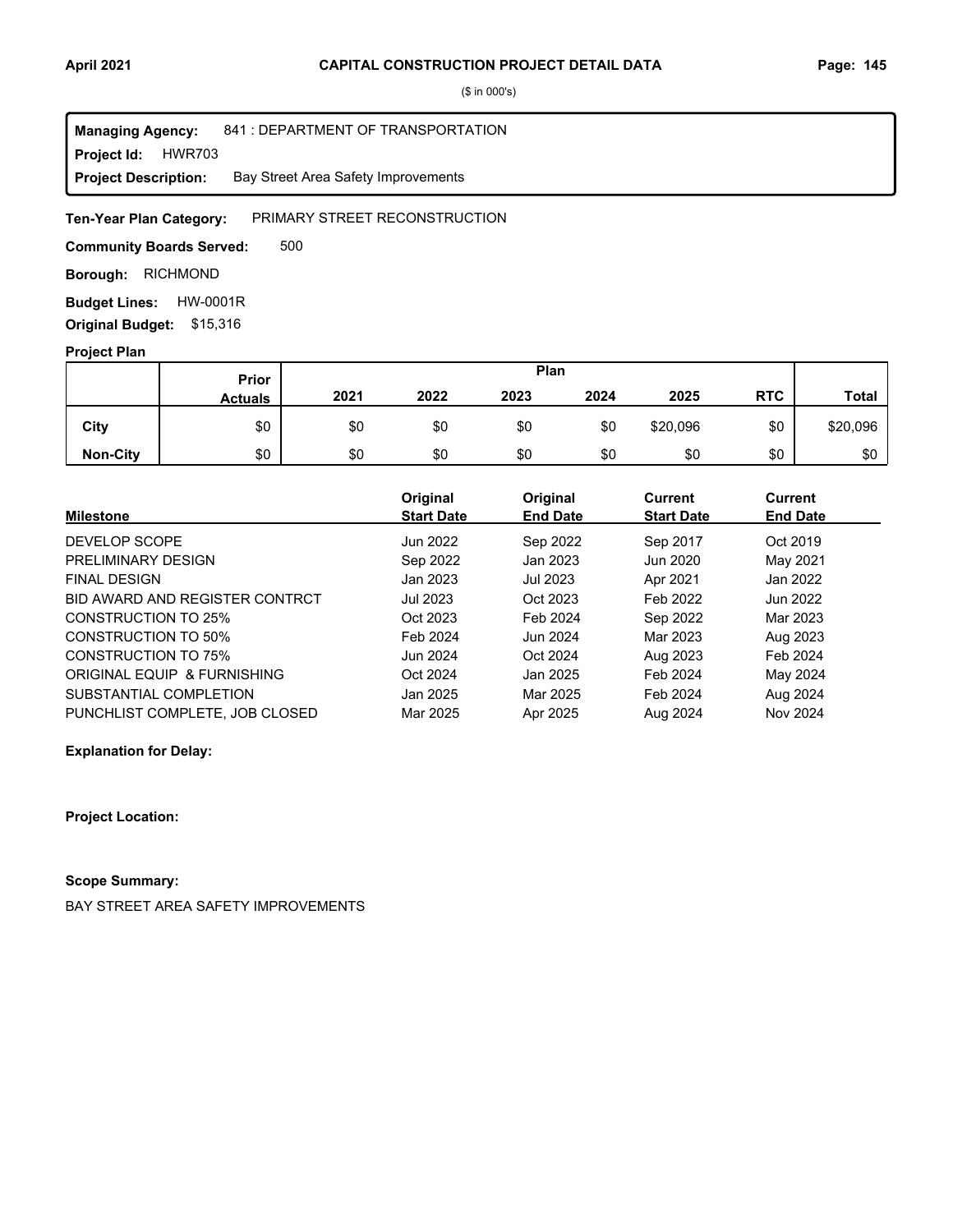### **Project Id: HWR72017** 841 : DEPARTMENT OF TRANSPORTATION Richmond Ave Ped Safety **Managing Agency: Project Description:**

### PRIMARY STREET RECONSTRUCTION **Ten-Year Plan Category:**

500 **Community Boards Served:** 

**Borough: RICHMOND** 

**Budget Lines: HW-R005 Original Budget:** \$250

### **Project Plan**

|                 |                | Plan<br><b>Prior</b> |      |      |      |      |            |              |
|-----------------|----------------|----------------------|------|------|------|------|------------|--------------|
|                 | <b>Actuals</b> | 2021                 | 2022 | 2023 | 2024 | 2025 | <b>RTC</b> | <b>Total</b> |
| City            | \$0            | \$250                | \$0  | \$0  | \$0  | \$0  | \$0        | \$250        |
| <b>Non-City</b> | \$0            | \$0                  | \$0  | \$0  | \$0  | \$0  | \$0        | \$0          |

| <b>Milestone</b>               | Original<br><b>Start Date</b> | Original<br><b>End Date</b> | Current<br><b>Start Date</b> | Current<br><b>End Date</b> |
|--------------------------------|-------------------------------|-----------------------------|------------------------------|----------------------------|
|                                |                               |                             |                              |                            |
| DEVELOP SCOPE                  | Jun 2018                      | Sep 2018                    | Jun 2018                     | Sep 2018                   |
| PRELIMINARY DESIGN             | Sep 2018                      | Jan 2019                    | Sep 2018                     | Jan 2019                   |
| <b>FINAL DESIGN</b>            | Jan 2019                      | Jul 2019                    | Jan 2019                     | Jul 2019                   |
| BID AWARD AND REGISTER CONTRCT | Jul 2019                      | Oct 2019                    | Jul 2019                     | Oct 2019                   |
| <b>CONSTRUCTION TO 25%</b>     | Oct 2019                      | Feb 2020                    | Oct 2019                     | Feb 2020                   |
| CONSTRUCTION TO 50%            | Feb 2020                      | Jun 2020                    | Feb 2020                     | Jun 2020                   |
| CONSTRUCTION TO 75%            | Jun 2020                      | Oct 2020                    | Jun 2020                     | Oct 2020                   |
| ORIGINAL EQUIP & FURNISHING    | Oct 2020                      | Jan 2021                    | Oct 2020                     | Jan 2021                   |
| SUBSTANTIAL COMPLETION         | Jan 2021                      | Mar 2021                    | Jan 2021                     | Mar 2021                   |
| PUNCHLIST COMPLETE. JOB CLOSED | Mar 2021                      | Apr 2021                    | Mar 2021                     | <b>Jul 2027</b>            |

### **Explanation for Delay:**

PROJECT DELAYED DUE TO BUDGETARY CONSTRAINTS

### **Project Location:**

# **Scope Summary:**

RICHMOND AVE PEDESTRIAN SAFETY FOR THE INTERSECTION OF RICHMOND AVE AND FOREST HILL ROAD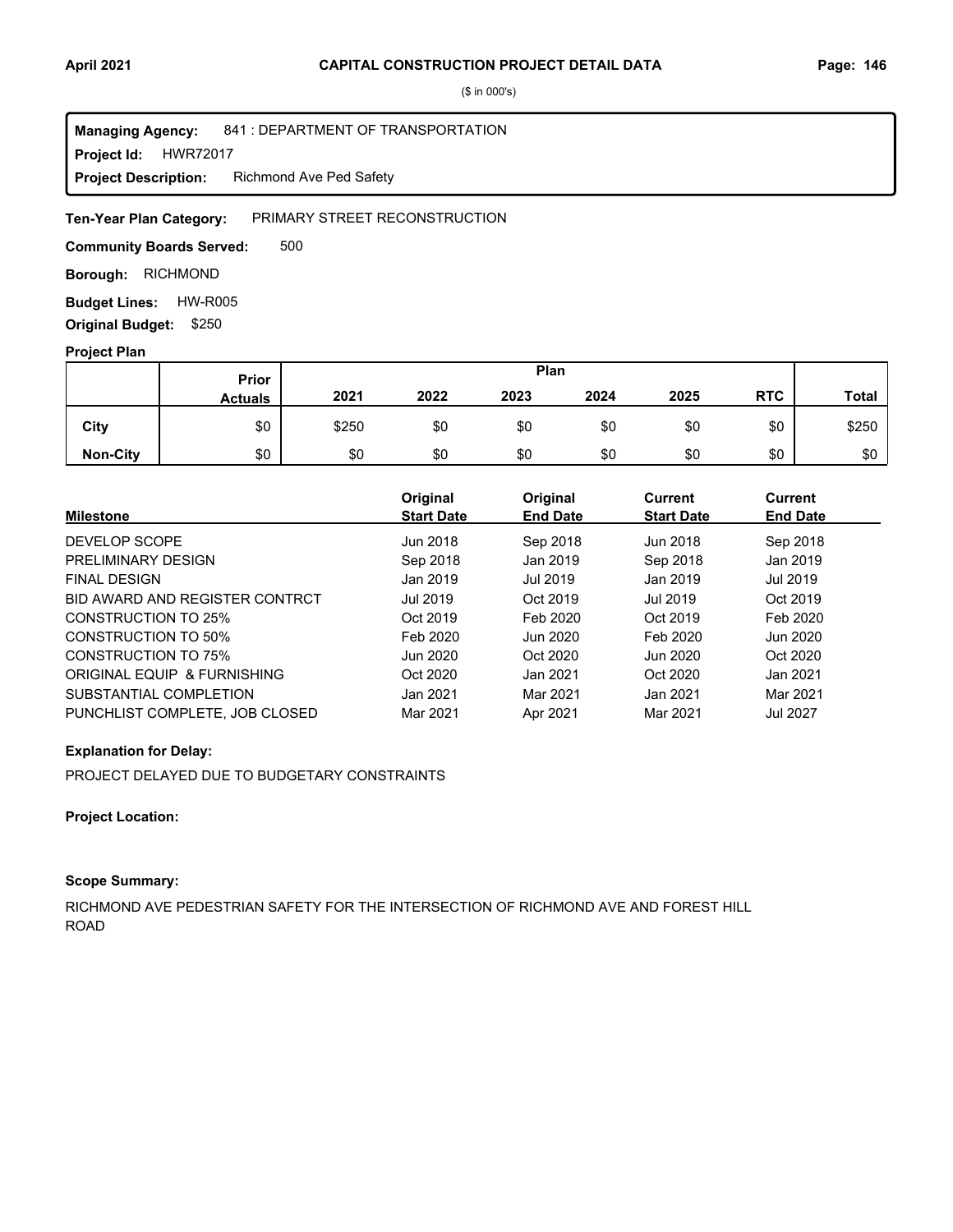### **Project Id: HWR920** 841 : DEPARTMENT OF TRANSPORTATION **Managing Agency:**

Huguenot Park N Ride **Project Description:** 

#### PRIMARY STREET RECONSTRUCTION **Ten-Year Plan Category:**

### **Community Boards Served:**

**Borough: RICHMOND** 

**Budget Lines: HW-0001R** 

**Original Budget:** \$500

# **Project Plan**

|                 | Prior          | Plan |      |      |      |      |            |              |
|-----------------|----------------|------|------|------|------|------|------------|--------------|
|                 | <b>Actuals</b> | 2021 | 2022 | 2023 | 2024 | 2025 | <b>RTC</b> | <b>Total</b> |
| City            | \$0            | \$0  | \$0  | \$0  | \$0  | \$0  | \$500      | \$500        |
| <b>Non-City</b> | \$0            | \$0  | \$0  | \$0  | \$0  | \$0  | \$0        | \$0          |

| <b>Milestone</b>               | Original<br><b>Start Date</b> | Original<br><b>End Date</b> | <b>Current</b><br><b>Start Date</b> | Current<br><b>End Date</b> |
|--------------------------------|-------------------------------|-----------------------------|-------------------------------------|----------------------------|
|                                |                               |                             |                                     |                            |
| DEVELOP SCOPE                  | Jun 2018                      | Sep 2018                    | Jun 2019                            | Sep 2019                   |
| PRELIMINARY DESIGN             | Sep 2018                      | Jan 2019                    | Sep 2019                            | Jan 2020                   |
| <b>FINAL DESIGN</b>            | Jan 2019                      | Jul 2019                    | Jan 2020                            | Jul 2020                   |
| BID AWARD AND REGISTER CONTRCT | Jul 2019                      | Oct 2019                    | <b>Jul 2020</b>                     | Oct 2020                   |
| CONSTRUCTION TO 25%            | Oct 2019                      | Feb 2020                    | Oct 2020                            | Feb 2021                   |
| CONSTRUCTION TO 50%            | Feb 2020                      | Jun 2020                    | Feb 2021                            | Jun 2021                   |
| <b>CONSTRUCTION TO 75%</b>     | Jun 2020                      | Oct 2020                    | Jun 2021                            | Oct 2021                   |
| ORIGINAL EQUIP & FURNISHING    | Oct 2020                      | Jan 2021                    | Oct 2021                            | Jan 2022                   |
| SUBSTANTIAL COMPLETION         | Jan 2021                      | Mar 2021                    | Jan 2022                            | Mar 2022                   |
| PUNCHLIST COMPLETE. JOB CLOSED | Mar 2021                      | Apr 2021                    | Mar 2022                            | Jun 2027                   |

### **Explanation for Delay:**

PROJECT DELAYED DUE TO BUDGETARY CONSTRAINTS

**Project Location:**

# **Scope Summary:**

HUGUENOT PARK N RIDE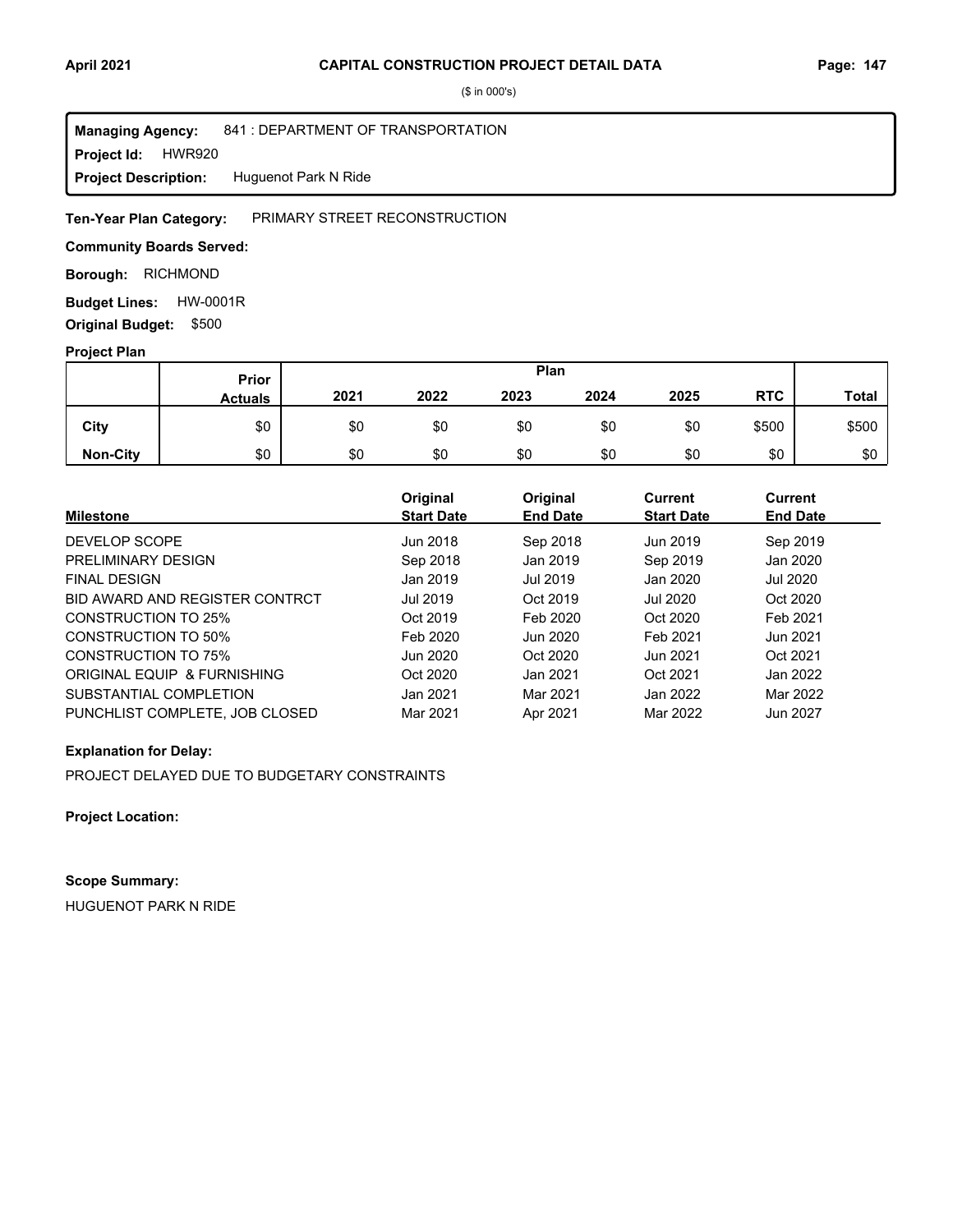### **Project Id: HWR921** 841 : DEPARTMENT OF TRANSPORTATION Mid Island Blue Belt Street Reconstruction **Managing Agency: Project Description:**

### PRIMARY STREET RECONSTRUCTION **Ten-Year Plan Category:**

500 **Community Boards Served:** 

**Borough: RICHMOND** 

**Budget Lines: HW-0988 Original Budget:** \$24,000

### **Project Plan**

|                 |                | Plan<br>Prior |      |      |      |         |            |              |
|-----------------|----------------|---------------|------|------|------|---------|------------|--------------|
|                 | <b>Actuals</b> | 2021          | 2022 | 2023 | 2024 | 2025    | <b>RTC</b> | <b>Total</b> |
| City            | \$0            | \$0           | \$0  | \$0  | \$0  | \$1,000 | \$23,000   | \$24,000     |
| <b>Non-City</b> | \$0            | \$0           | \$0  | \$0  | \$0  | \$0     | \$0        | \$0          |

| <b>Milestone</b>               | Original<br><b>Start Date</b> | Original<br><b>End Date</b> | <b>Current</b><br><b>Start Date</b> | <b>Current</b><br><b>End Date</b> |
|--------------------------------|-------------------------------|-----------------------------|-------------------------------------|-----------------------------------|
| DEVELOP SCOPE                  | Jun 2019                      | Sep 2019                    | Jun 2022                            | Sep 2022                          |
| PRELIMINARY DESIGN             | Sep 2019                      | Jan 2020                    | Sep 2022                            | Jan 2023                          |
| <b>FINAL DESIGN</b>            | Jan 2020                      | Jul 2020                    | Jan 2023                            | Jul 2023                          |
| BID AWARD AND REGISTER CONTRCT | Jul 2020                      | Oct 2020                    | Jul 2023                            | Oct 2023                          |
| CONSTRUCTION TO 25%            | Oct 2020                      | Feb 2021                    | Oct 2023                            | Feb 2024                          |
| CONSTRUCTION TO 50%            | Feb 2021                      | Jun 2021                    | Feb 2024                            | Jun 2024                          |
| CONSTRUCTION TO 75%            | Jun 2021                      | Oct 2021                    | Jun 2024                            | Oct 2024                          |
| ORIGINAL EQUIP & FURNISHING    | Oct 2021                      | Jan 2022                    | Oct 2024                            | Jan 2025                          |
| SUBSTANTIAL COMPLETION         | Jan 2022                      | Mar 2022                    | Jan 2025                            | Mar 2025                          |
| PUNCHLIST COMPLETE, JOB CLOSED | Mar 2022                      | Apr 2022                    | Mar 2025                            | Apr 2025                          |

### **Explanation for Delay:**

PROJECT DELAYED DUE TO BUDGETARY CONSTRAINTS

# **Project Location:**

MID ISLAND BLUE BELT STREET RECONSTRUCTION

# **Scope Summary:**

MID ISLAND BLUE BELT STREET RECONSTRUCTION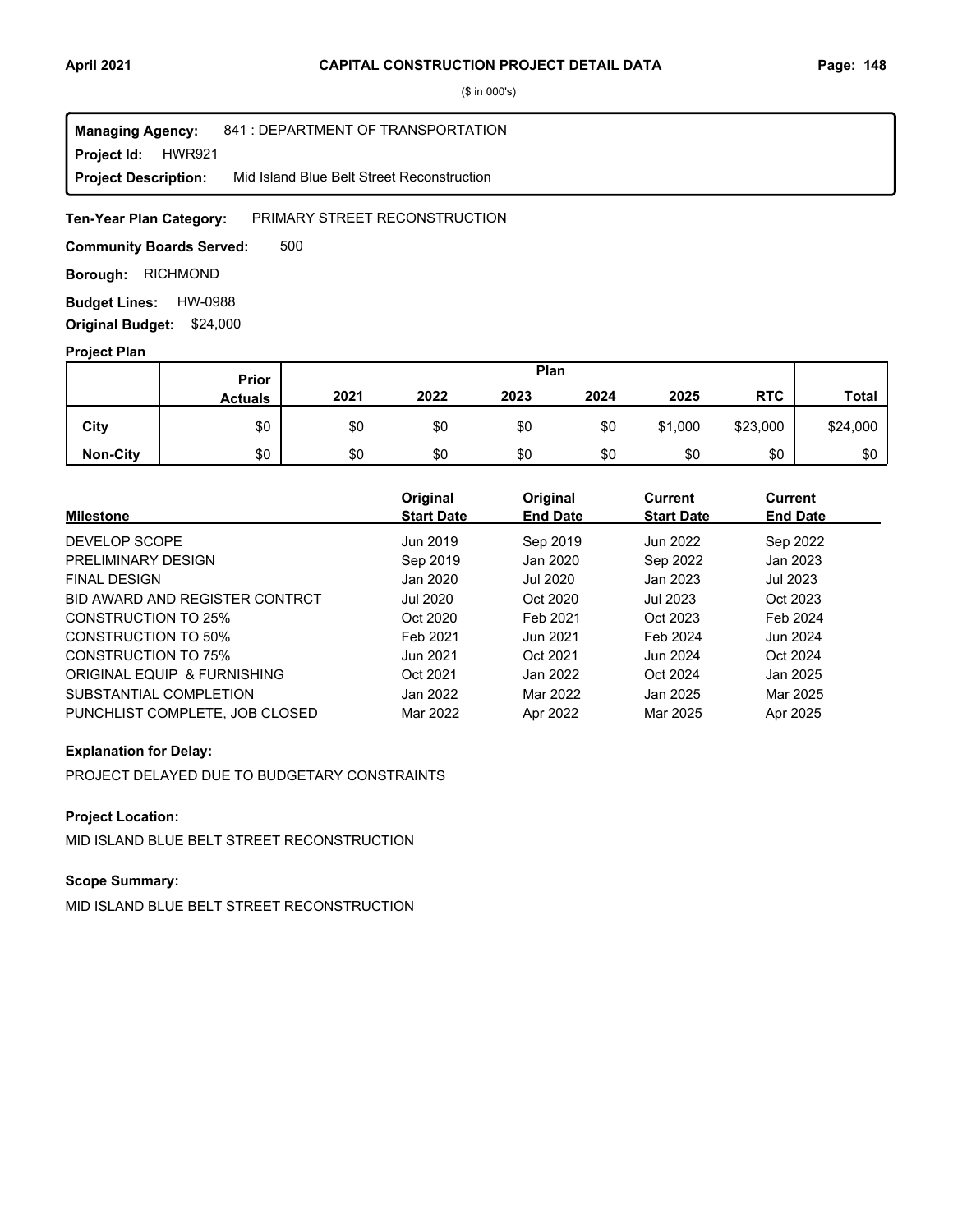**Project Id: HWS2021R** 841 : DEPARTMENT OF TRANSPORTATION PRIOR NOTICE SIDEWALK - STATEN ISLAND **Managing Agency: Project Description:** 

SIDEWALK RECONSTRUCTION **Ten-Year Plan Category:** 

500 **Community Boards Served:** 

**Borough: RICHMOND** 

**Budget Lines: HW-0200 P-1331 Original Budget:** \$2,239

### **Project Plan**

|                 |                | Plan<br>Prior |         |      |      |      |            |              |
|-----------------|----------------|---------------|---------|------|------|------|------------|--------------|
|                 | <b>Actuals</b> | 2021          | 2022    | 2023 | 2024 | 2025 | <b>RTC</b> | <b>Total</b> |
| City            | \$0            | \$0           | \$1,282 | \$0  | \$0  | \$0  | \$0        | \$1,282      |
| <b>Non-City</b> | \$0            | \$0           | \$957   | \$0  | \$0  | \$0  | \$0        | \$957        |

|                           | Original          | Original        | Current           | Current         |
|---------------------------|-------------------|-----------------|-------------------|-----------------|
| <b>Milestone</b>          | <b>Start Date</b> | <b>End Date</b> | <b>Start Date</b> | <b>End Date</b> |
| DEVELOP SCOPE             | Feb 2020          | Mar 2020        | Feb 2021          | Mar 2021        |
| <b>DESIGN START</b>       | Mar 2020          | Sep 2020        | Mar 2021          | Sep 2021        |
| <b>CONSTRUCTION START</b> | Sep 2020          | Jun 2021        | Sep 2021          | Jul 2022        |

# **Explanation for Delay:**

PROJECT DELAYED DUE TO BUDGETARY CONSTRAINTS

### **Project Location:**

PRIOR NOTICE SIDEWALKS - STATEN ISLAND

### **Scope Summary:**

PRIOR NOTICE SIDEWALKS - STATEN ISLAND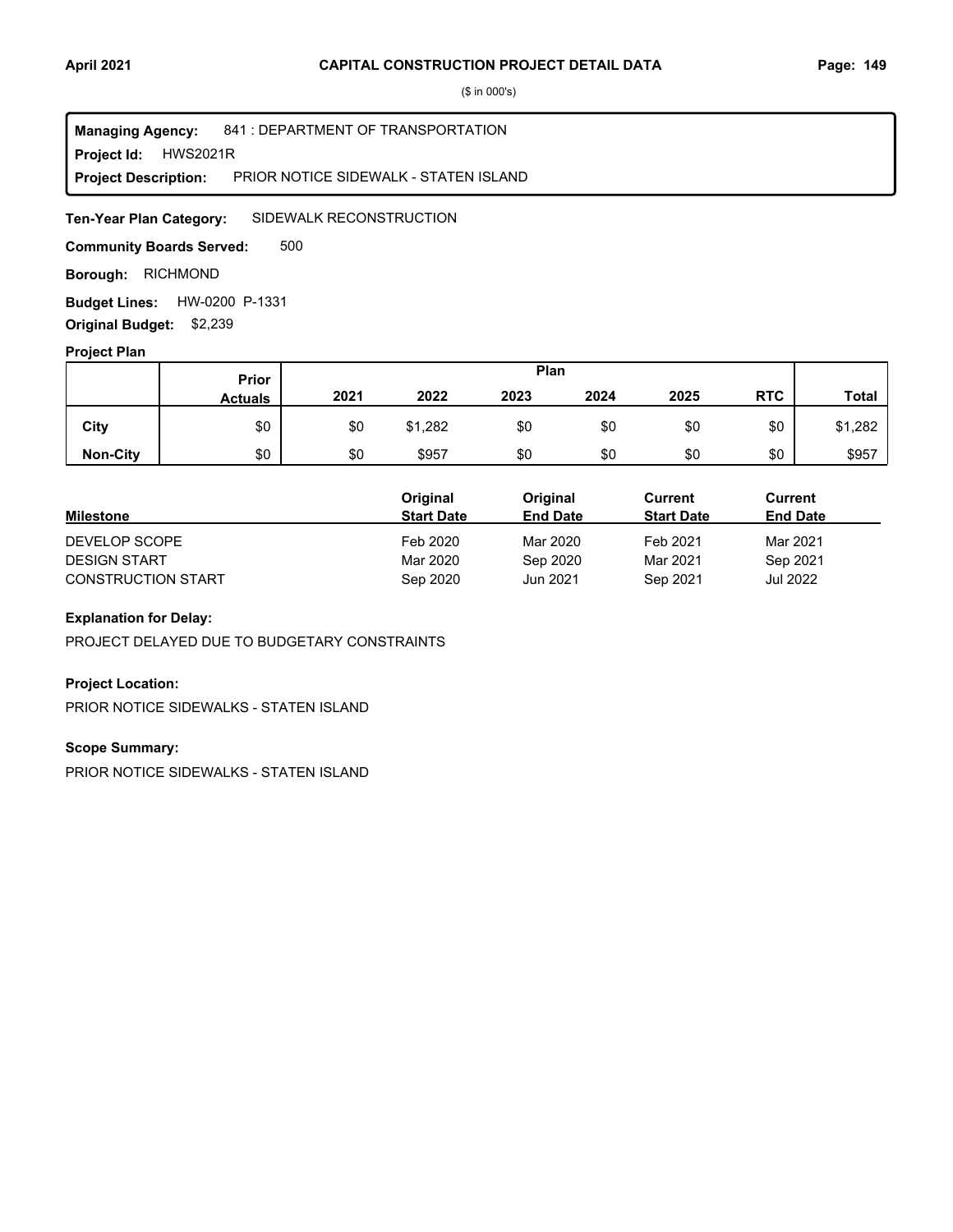### **Project Id: HWSCD50** 841 : DEPARTMENT OF TRANSPORTATION Sidewalk Construction in Council District 50 **Managing Agency: Project Description:**

### PRIMARY STREET RECONSTRUCTION **Ten-Year Plan Category:**

500 **Community Boards Served:** 

**Borough: RICHMOND** 

**Budget Lines: HW-D104 Original Budget:** \$3,000

### **Project Plan**

|                 |                | Plan<br>Prior |      |      |      |         |            |              |
|-----------------|----------------|---------------|------|------|------|---------|------------|--------------|
|                 | <b>Actuals</b> | 2021          | 2022 | 2023 | 2024 | 2025    | <b>RTC</b> | <b>Total</b> |
| City            | \$0            | \$0           | \$0  | \$0  | \$0  | \$3,000 | \$0        | \$3,000      |
| <b>Non-City</b> | \$0            | \$0           | \$0  | \$0  | \$0  | \$0     | \$0        | \$0          |

| <b>Milestone</b>               | Original<br><b>Start Date</b> | Original<br><b>End Date</b> | <b>Current</b><br><b>Start Date</b> | <b>Current</b><br><b>End Date</b> |
|--------------------------------|-------------------------------|-----------------------------|-------------------------------------|-----------------------------------|
| DEVELOP SCOPE                  | Jun 2020                      | Sep 2020                    | Jun 2025                            | Sep 2025                          |
| PRELIMINARY DESIGN             | Sep 2020                      | Jan 2021                    | Sep 2025                            | Jan 2026                          |
| <b>FINAL DESIGN</b>            | Jan 2021                      | Jul 2021                    | Jan 2026                            | Jul 2026                          |
| BID AWARD AND REGISTER CONTRCT | <b>Jul 2021</b>               | Oct 2021                    | Jul 2026                            | Oct 2026                          |
| CONSTRUCTION TO 25%            | Oct 2021                      | Feb 2022                    | Oct 2026                            | Feb 2027                          |
| CONSTRUCTION TO 50%            | Feb 2022                      | Jun 2022                    | Feb 2027                            | Jun 2027                          |
| CONSTRUCTION TO 75%            | Jun 2022                      | Oct 2022                    | Jun 2027                            | Oct 2027                          |
| ORIGINAL EQUIP & FURNISHING    | Oct 2022                      | Jan 2023                    | Oct 2027                            | Jan 2028                          |
| SUBSTANTIAL COMPLETION         | Jan 2023                      | Mar 2023                    | Jan 2028                            | Mar 2028                          |
| PUNCHLIST COMPLETE, JOB CLOSED | Mar 2023                      | Apr 2023                    | Mar 2028                            | Apr 2028                          |

### **Explanation for Delay:**

PROJECT DELAYED DUE TO BUDGETARY CONSTRAINTS

# **Project Location:**

SIDEWALK CONSTRUCTION/RECONSTRUCTION IN COUNCIL DISTRICT 50

### **Scope Summary:**

SIDEWALK CONSTRUCTION/RECONSTRUCTION IN COUNCIL DISTRICT 50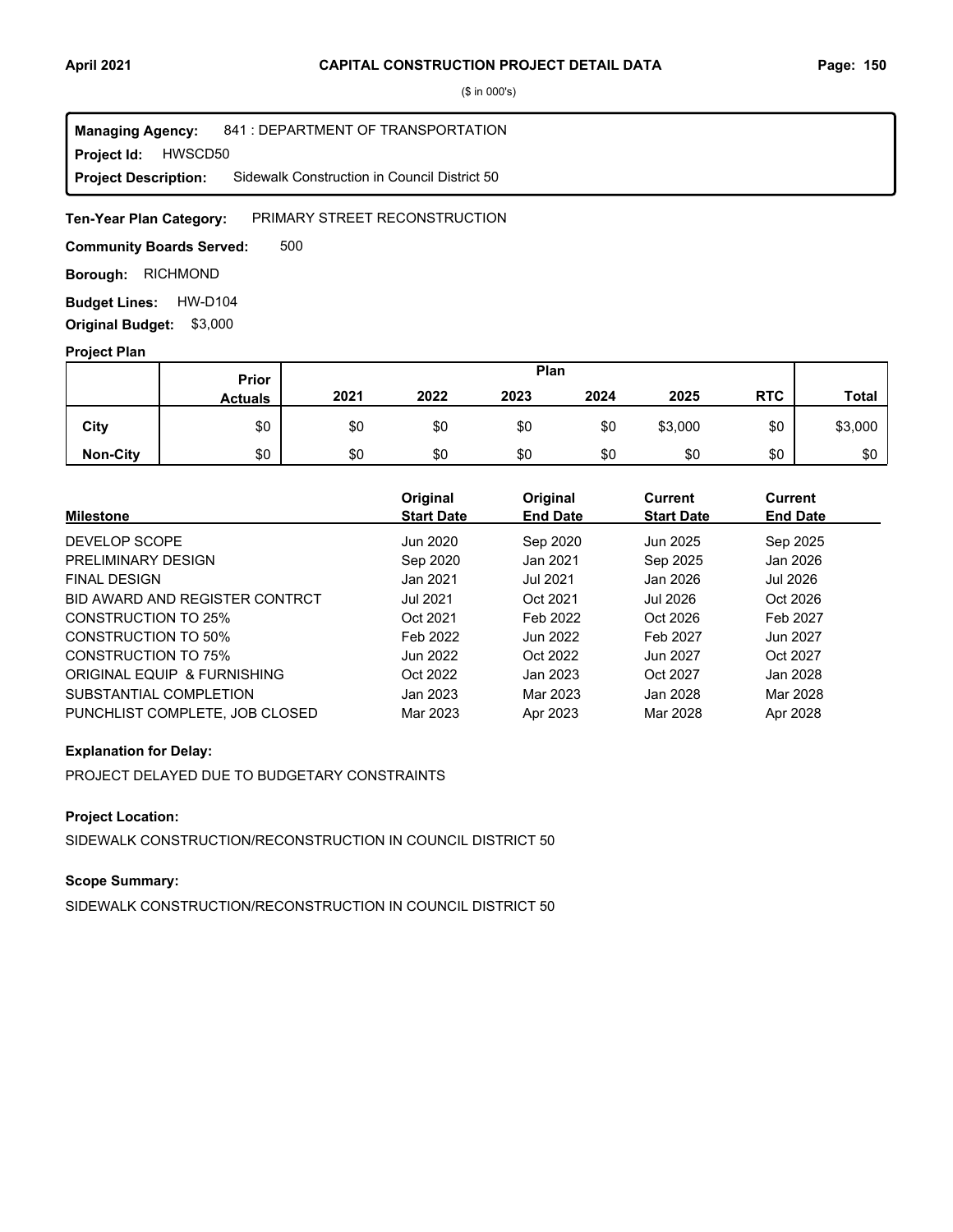**Project Id: ITSKOREAN** 841 : DEPARTMENT OF TRANSPORTATION Intelligent Transportation Systems on Korean Vet Pky X501.65 **Managing Agency: Project Description:** 

SIGNAL INSTALLATION AND COMPUTERIZATION **Ten-Year Plan Category:** 

500 **Community Boards Served:** 

**Borough: RICHMOND** 

**Budget Lines: TF-0001 Original Budget:** \$2,069

### **Project Plan**

|                 |                | Plan<br>Prior |      |      |      |      |            |              |
|-----------------|----------------|---------------|------|------|------|------|------------|--------------|
|                 | <b>Actuals</b> | 2021          | 2022 | 2023 | 2024 | 2025 | <b>RTC</b> | <b>Total</b> |
| City            | \$302          | \$112         | \$0  | \$0  | \$0  | \$0  | \$0        | \$414        |
| <b>Non-City</b> | \$1,209        | \$446         | \$0  | \$0  | \$0  | \$0  | \$0        | \$1,655      |

|                                | Original          | Original        | Current           | <b>Current</b>  |  |
|--------------------------------|-------------------|-----------------|-------------------|-----------------|--|
| <b>Milestone</b>               | <b>Start Date</b> | <b>End Date</b> | <b>Start Date</b> | <b>End Date</b> |  |
| BID AWARD AND REGISTER CONTRCT | Jun 2018          | Jun 2018        | Jun 2019          | Jun 2019        |  |
| <b>CONSTRUCTION START</b>      | Jul 2018          | Aug 2018        | Jul 2019          | Aug 2019        |  |
| <b>CONSTRUCTION COMPLETION</b> | Aug 2018          | Mar 2020        | Aug 2019          | Mar 2021        |  |

### **Explanation for Delay:**

PROJECT DELAYED DUE TO BUDGETARY CONSTRAINTS

### **Project Location:**

### **Scope Summary:**

PIN X501.65 IMPLEMENTING AN ITS SYSTEM (SMART ZONES) ALONG THE KOREANWAR VETERANS PKWY/RICHMOND AVE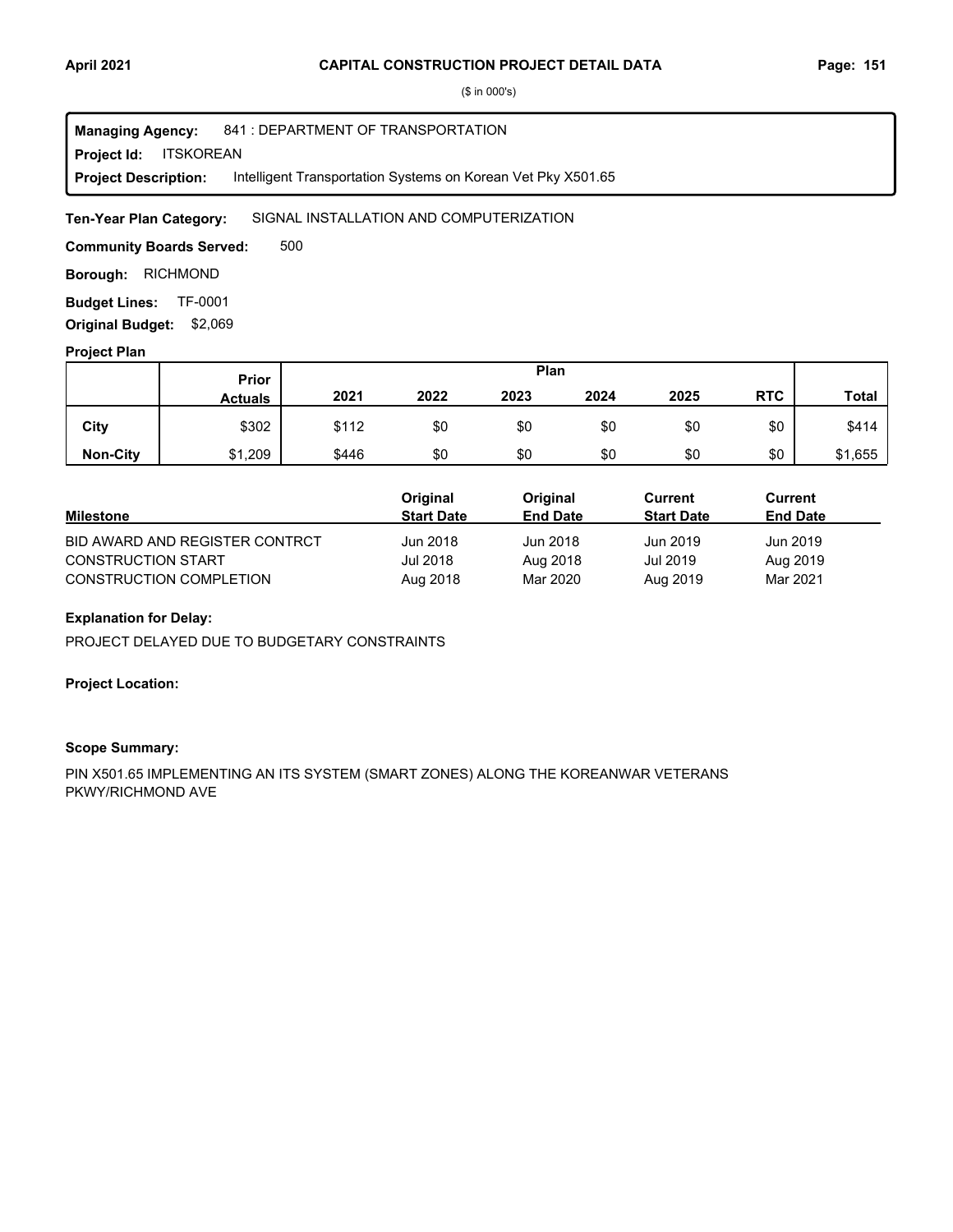### **Project Id: S136-367C** 841 : DEPARTMENT OF TRANSPORTATION Parking Lot Paving **Managing Agency: Project Description:**

GARAGES AND FACILITIES **Ten-Year Plan Category:** 

# **Community Boards Served:**

**Borough: RICHMOND** 

**Budget Lines: S-0136 Original Budget:** \$439

# **Project Plan**

#### \$136 \$0 \$0 \$0 \$0 \$0 \$0 \$0 \$0 **Non-City** | \$0 | \$0 \$0 \$0 \$0 \$0 \$0 **City Prior Actuals 2021 2022 2023 2024 2025** \$0 \$0 **RTC** \$136 \$0 **Total Plan** \$0 \$0

| <b>Milestone</b>               | Original<br><b>Start Date</b> | Original<br><b>End Date</b> | Current<br><b>Start Date</b> | <b>Current</b><br><b>End Date</b> |
|--------------------------------|-------------------------------|-----------------------------|------------------------------|-----------------------------------|
| DEVELOP SCOPE                  | Feb 2020                      | Mar 2020                    | Feb 2020                     | Mar 2020                          |
| PRELIMINARY DESIGN             | Mar 2020                      | May 2020                    | Mar 2020                     | May 2020                          |
| <b>FINAL DESIGN</b>            | May 2020                      | Jul 2020                    | May 2020                     | Jul 2020                          |
| BID AWARD AND REGISTER CONTRCT | Jul 2020                      | Oct 2020                    | <b>Jul 2020</b>              | Oct 2020                          |
| <b>CONSTRUCTION TO 25%</b>     | Oct 2020                      | Jan 2021                    | Oct 2020                     | Jan 2021                          |
| <b>CONSTRUCTION TO 50%</b>     | Jan 2021                      | Apr 2021                    | Jan 2021                     | Apr 2021                          |
| <b>CONSTRUCTION TO 75%</b>     | Apr 2021                      | Aug 2021                    | Apr 2021                     | Aug 2021                          |
| SUBSTANTIAL COMPLETION         | Aug 2021                      | Jan 2022                    | Aug 2021                     | Jan 2022                          |
| PUNCHLIST COMPLETE, JOB CLOSED | Jan 2022                      | Jan 2023                    | Jan 2022                     | Jan 2023                          |

### **Explanation for Delay:**

**Project Location:**

### **Scope Summary:**

PARKING LOT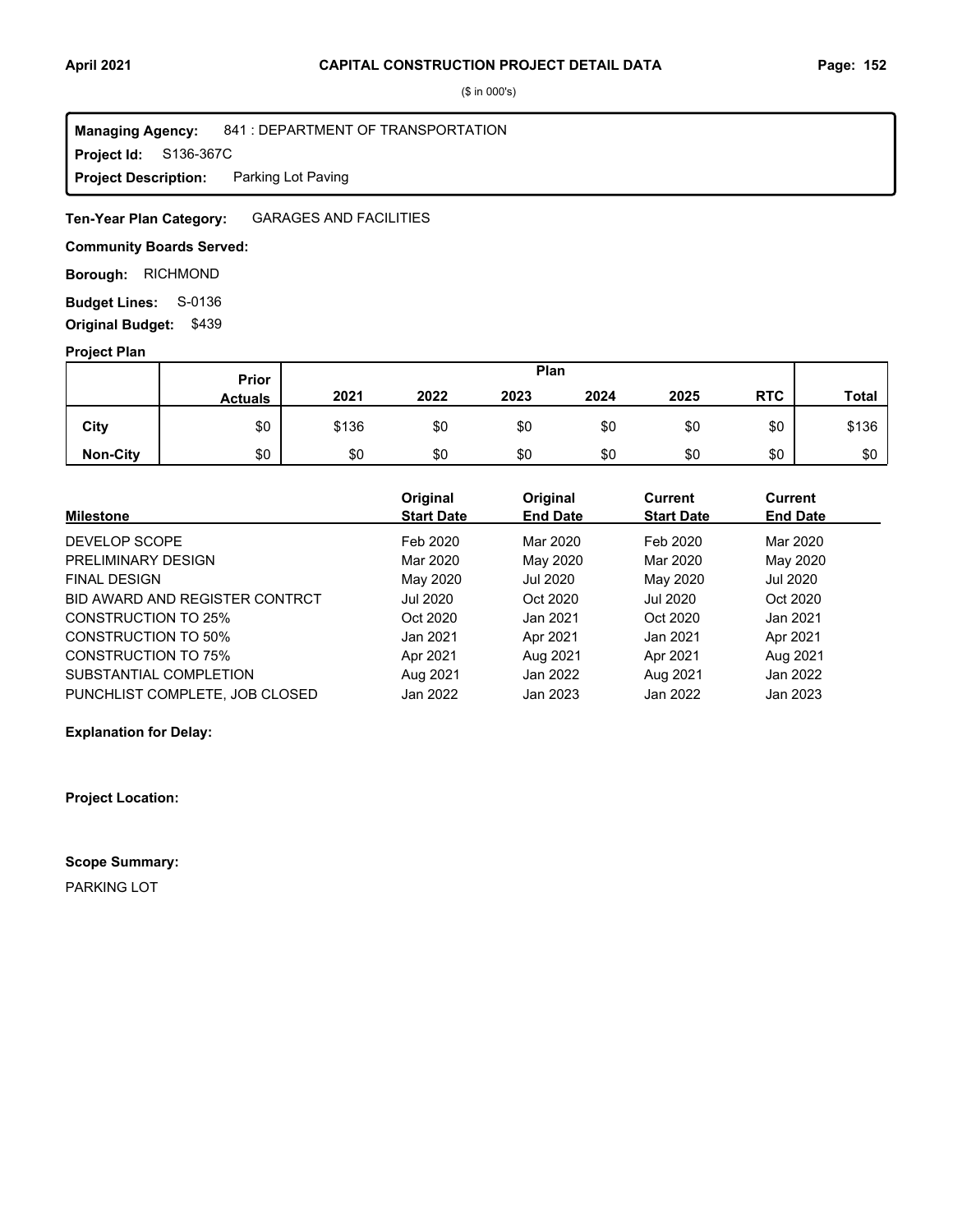**Project Id: SANDHWSIB** 841 : DEPARTMENT OF TRANSPORTATION Swaim & Huguenot Ave Improvements **Managing Agency: Project Description:** 

#### PRIMARY STREET RECONSTRUCTION **Ten-Year Plan Category:**

500 **Community Boards Served:** 

**Borough: RICHMOND** 

**Budget Lines: HW-0001R Original Budget:** \$1,240

### **Project Plan**

|                 |                | Plan<br>Prior |      |         |      |      |            |         |
|-----------------|----------------|---------------|------|---------|------|------|------------|---------|
|                 | <b>Actuals</b> | 2021          | 2022 | 2023    | 2024 | 2025 | <b>RTC</b> | Total   |
| City            | \$0            | \$0           | \$0  | \$124   | \$0  | \$0  | \$0        | \$124   |
| <b>Non-City</b> | \$0            | \$0           | \$0  | \$1,116 | \$0  | \$0  | \$0        | \$1,116 |

| <b>Milestone</b>               | Original<br><b>Start Date</b> | Original<br><b>End Date</b> | Current<br><b>Start Date</b> | <b>Current</b><br><b>End Date</b> |
|--------------------------------|-------------------------------|-----------------------------|------------------------------|-----------------------------------|
| DEVELOP SCOPE                  | Jun 2021                      | Sep 2021                    | Jun 2021                     | Sep 2021                          |
| PRELIMINARY DESIGN             | Sep 2021                      | Jan 2022                    | Sep 2021                     | Jan 2022                          |
| <b>FINAL DESIGN</b>            | Jan 2022                      | <b>Jul 2022</b>             | Jan 2022                     | Jul 2022                          |
| BID AWARD AND REGISTER CONTRCT | Jul 2022                      | Oct 2022                    | Jul 2022                     | Oct 2022                          |
| CONSTRUCTION TO 25%            | Oct 2022                      | Feb 2023                    | Oct 2022                     | Feb 2023                          |
| CONSTRUCTION TO 50%            | Feb 2023                      | Jun 2023                    | Feb 2023                     | Jun 2023                          |
| <b>CONSTRUCTION TO 75%</b>     | Jun 2023                      | Oct 2023                    | Jun 2023                     | Oct 2023                          |
| ORIGINAL EQUIP & FURNISHING    | Oct 2023                      | Jan 2024                    | Oct 2023                     | Jan 2024                          |
| SUBSTANTIAL COMPLETION         | Jan 2024                      | Mar 2024                    | Jan 2024                     | Mar 2024                          |
| PUNCHLIST COMPLETE, JOB CLOSED | Mar 2024                      | Apr 2024                    | Mar 2024                     | Apr 2024                          |

### **Explanation for Delay:**

PROJECT DELAYED DUE TO BUDGETARY CONSTRAINTS

# **Project Location:**

SWAIM & HUGUENOT AVE IMPROVEMENTS

# **Scope Summary:**

SWAIM & HUGUENOT AVE IMPROVEMENTS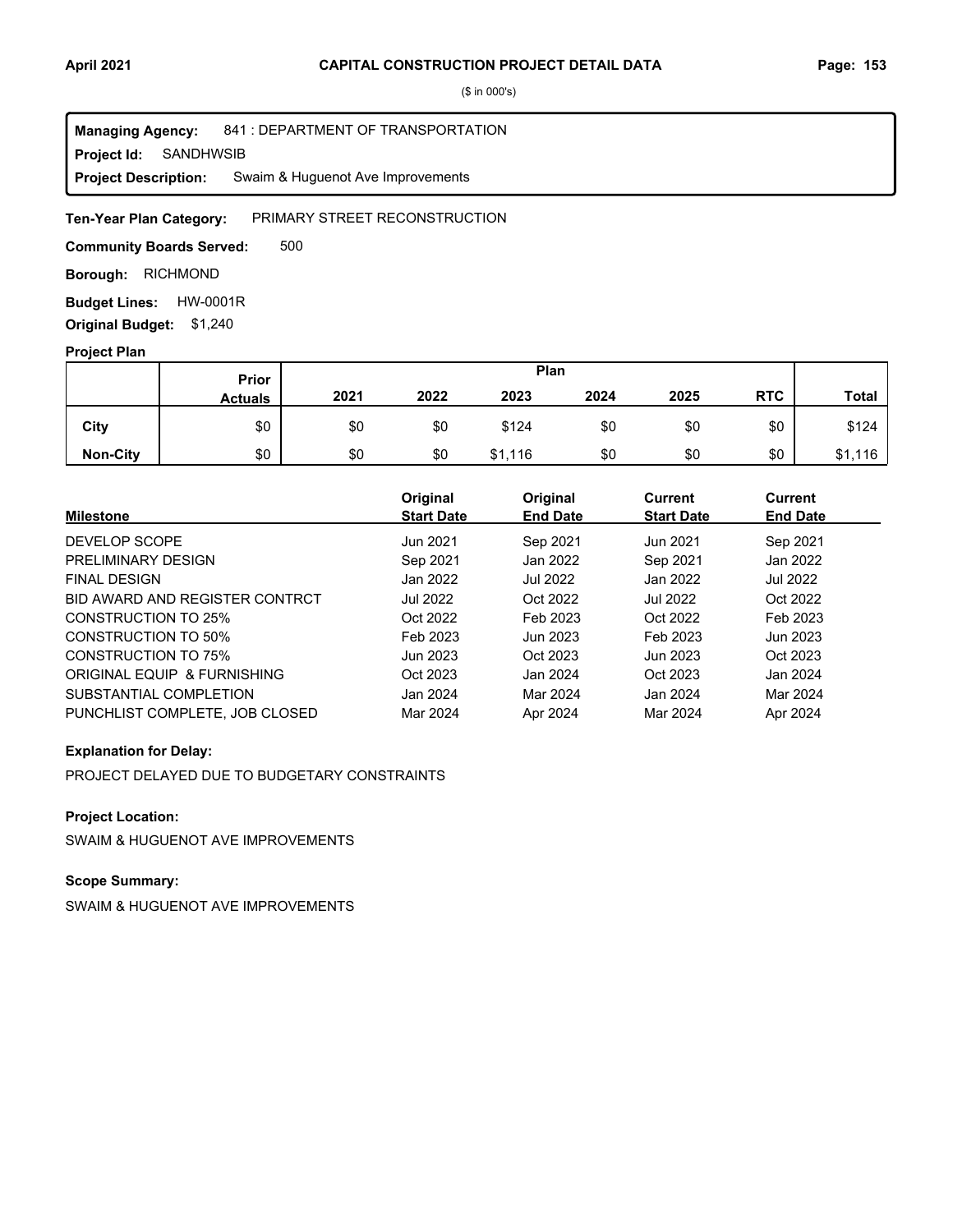**Project Id: SANDRF09** 841 : DEPARTMENT OF TRANSPORTATION FMF Emergency Generator Installation **Managing Agency: Project Description:** 

### FERRY MAINTENANCE FACILITY CONSTRUCTION **Ten-Year Plan Category:**

500 **Community Boards Served:** 

**Borough: RICHMOND** 

**Budget Lines: FA-0026 Original Budget:** \$1,131

### **Project Plan**

|                 |                | Plan<br>Prior |      |      |      |      |            |              |
|-----------------|----------------|---------------|------|------|------|------|------------|--------------|
|                 | <b>Actuals</b> | 2021          | 2022 | 2023 | 2024 | 2025 | <b>RTC</b> | <b>Total</b> |
| City            | \$573          | \$38          | \$1  | \$0  | \$0  | \$0  | \$0        | \$612        |
| <b>Non-City</b> | \$1,699        | \$320         | \$0  | \$0  | \$0  | \$0  | \$0        | \$2,019      |

| <b>Milestone</b>               | Original<br><b>Start Date</b> | Original<br><b>End Date</b> | Current<br><b>Start Date</b> | <b>Current</b><br><b>End Date</b> |
|--------------------------------|-------------------------------|-----------------------------|------------------------------|-----------------------------------|
| DEVELOP SCOPE                  | Jul 2016                      | Sep 2016                    | Jul 2018                     | Sep 2018                          |
| PRELIMINARY DESIGN             | Sep 2016                      | Jan 2017                    | Sep 2018                     | Jan 2019                          |
| <b>FINAL DESIGN</b>            | Jan 2017                      | <b>Jul 2017</b>             | Jan 2019                     | Jul 2019                          |
| BID AWARD AND REGISTER CONTRCT | Jul 2017                      | Oct 2017                    | Jan 2019                     | Apr 2019                          |
| CONSTRUCTION TO 25%            | Oct 2017                      | Feb 2018                    | Apr 2019                     | Aug 2019                          |
| CONSTRUCTION TO 50%            | Feb 2018                      | Jun 2018                    | Aug 2019                     | Dec 2019                          |
| <b>CONSTRUCTION TO 75%</b>     | Jun 2018                      | Oct 2018                    | Dec 2019                     | Apr 2020                          |
| ORIGINAL EQUIP & FURNISHING    | Oct 2018                      | Jan 2019                    | May 2019                     | Aug 2019                          |
| SUBSTANTIAL COMPLETION         | Jan 2019                      | Mar 2019                    | <b>Jul 2020</b>              | Sep 2020                          |
| PUNCHLIST COMPLETE, JOB CLOSED | Mar 2019                      | Apr 2019                    | Sep 2020                     | Oct 2021                          |

### **Explanation for Delay:**

PROJECT DELAYED DUE TO BUDGETARY CONSTRAINTS

**Project Location:**

# **Scope Summary:**

INSTALLATION OF EMERGENCY GENERATOR AT FMF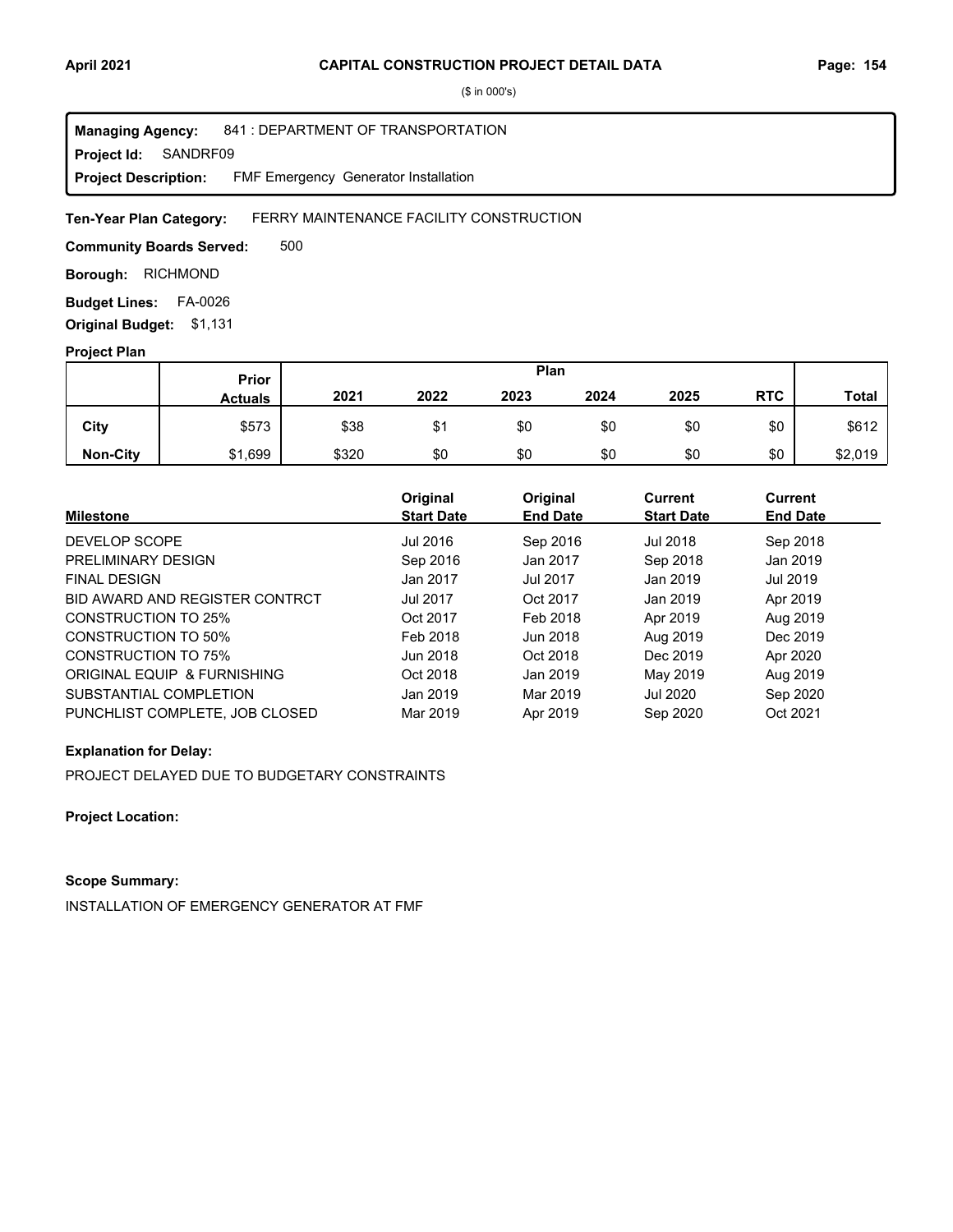**Project Id: SANDSIFMF** 841 : DEPARTMENT OF TRANSPORTATION Whitehall Ferry Terminal Roof Replacement **Managing Agency: Project Description:** 

### RECONSTRUCTION OF FERRY TERMINAL FACILITIES **Ten-Year Plan Category:**

500 **Community Boards Served:** 

**Borough: RICHMOND** 

**Budget Lines: FA-0021 Original Budget:** \$1,541

### **Project Plan**

|                 | Plan<br>Prior  |      |      |      |      |      |            |              |
|-----------------|----------------|------|------|------|------|------|------------|--------------|
|                 | <b>Actuals</b> | 2021 | 2022 | 2023 | 2024 | 2025 | <b>RTC</b> | <b>Total</b> |
| City            | \$130          | \$0  | \$0  | \$0  | \$0  | \$0  | \$328      | \$458        |
| <b>Non-City</b> | \$479          | \$0  | \$0  | \$0  | \$0  | \$0  | \$0        | \$479        |

|                           | Original          | Original        | Current           | Current         |
|---------------------------|-------------------|-----------------|-------------------|-----------------|
| <b>Milestone</b>          | <b>Start Date</b> | <b>End Date</b> | <b>Start Date</b> | <b>End Date</b> |
| DEVELOP SCOPE             | Jun 2013          | Jun 2014        | Jun 2021          | Jun 2022        |
| <b>DESIGN START</b>       | Jun 2014          | Jun 2016        | Jun 2022          | Jun 2024        |
| <b>CONSTRUCTION START</b> | Jun 2016          | Jun 2018        | Jun 2024          | Jun 2026        |

# **Explanation for Delay:**

PROJECT DELAYED DUE TO BUDGETARY CONSTRAINTS

### **Project Location:**

SIF FACILITIES RESTORATION & REPLACEMENT - HURRICANE SANDY

### **Scope Summary:**

SIF FACILITIES RESTORATION & REPLACEMENT - HURRICANE SANDY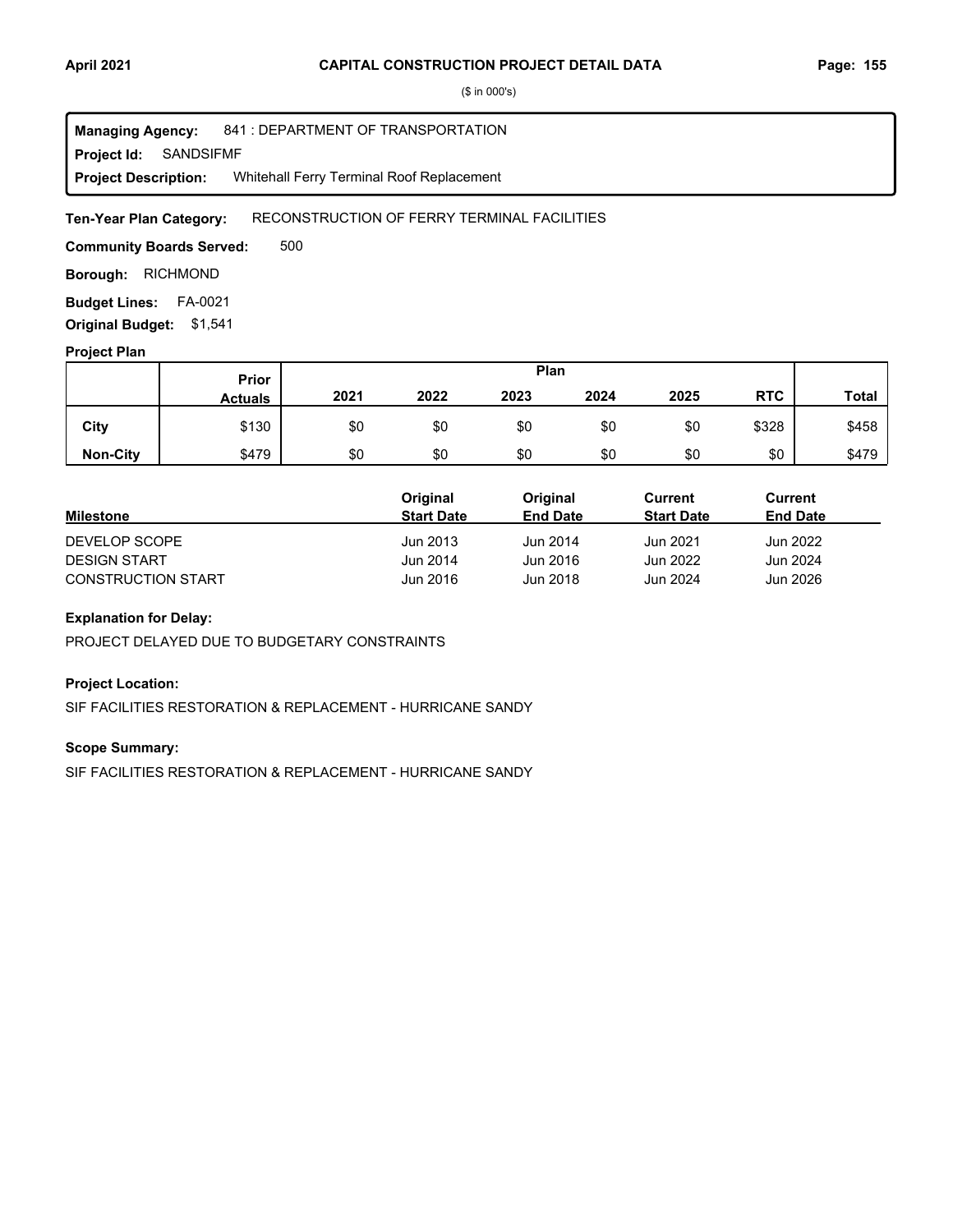**Project Id: STGTELPAN** 841 : DEPARTMENT OF TRANSPORTATION St. George Terminal Electrical Panel Upgrade **Managing Agency: Project Description:** 

### RECONSTRUCTION OF FERRY TERMINAL FACILITIES **Ten-Year Plan Category:**

500 **Community Boards Served:** 

**Borough: RICHMOND** 

**Budget Lines: FA-0021 Original Budget:** \$1,300

### **Project Plan**

|                 | Plan<br>Prior  |      |      |      |      |      |            |              |
|-----------------|----------------|------|------|------|------|------|------------|--------------|
|                 | <b>Actuals</b> | 2021 | 2022 | 2023 | 2024 | 2025 | <b>RTC</b> | <b>Total</b> |
| City            | \$607          | \$0  | \$0  | \$0  | \$0  | \$0  | \$694      | \$1,301      |
| <b>Non-City</b> | \$0            | \$0  | \$0  | \$0  | \$0  | \$0  | \$0        | \$0          |

|                           | Original          | Original        | Current           | Current         |
|---------------------------|-------------------|-----------------|-------------------|-----------------|
| <b>Milestone</b>          | <b>Start Date</b> | <b>End Date</b> | <b>Start Date</b> | <b>End Date</b> |
| DEVELOP SCOPE             | Jun 2016          | May 2017        | Jun 2026          | Jul 2026        |
| <b>DESIGN START</b>       | Jun 2017          | May 2019        | Aug 2026          | Jul 2028        |
| <b>CONSTRUCTION START</b> | Jun 2019          | May 2021        | Jul 2028          | Jul 2031        |

# **Explanation for Delay:**

PROJECT DELAYED DUE TO BUDGETARY CONSTRAINTS

**Project Location:**

### **Scope Summary:**

STG TERMINAL ELEC PANEL UPGRADE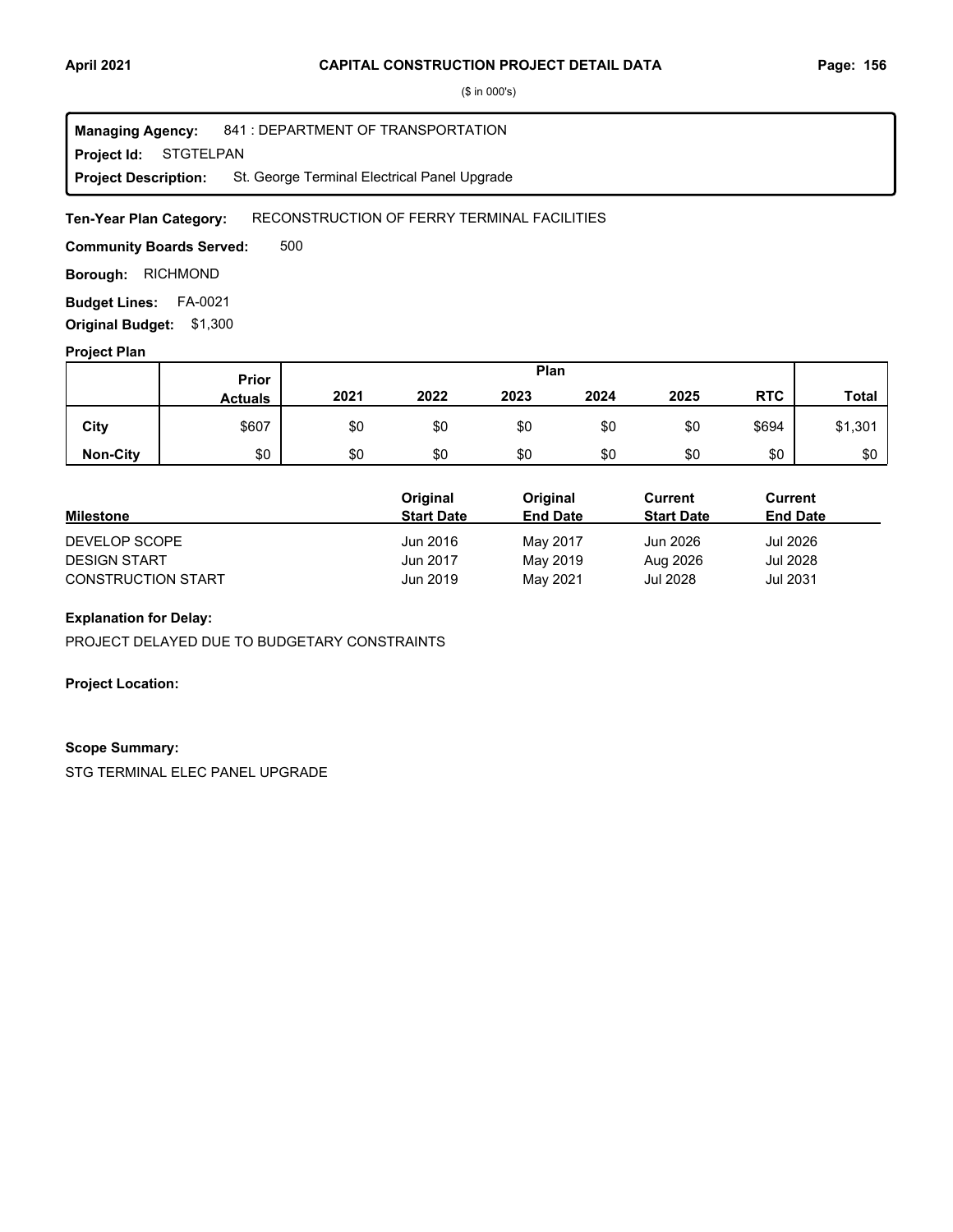### **Project Id: STGTROOF** 841 : DEPARTMENT OF TRANSPORTATION Reconstruction of St.George Terminal Roof **Managing Agency: Project Description:**

### RECONSTRUCTION OF FERRY TERMINAL FACILITIES **Ten-Year Plan Category:**

500 **Community Boards Served:** 

**Borough: RICHMOND** 

**Budget Lines: FA-0021 Original Budget:** \$4,400

### **Project Plan**

|                 |                | Plan<br><b>Prior</b> |      |      |      |       |            |              |
|-----------------|----------------|----------------------|------|------|------|-------|------------|--------------|
|                 | <b>Actuals</b> | 2021                 | 2022 | 2023 | 2024 | 2025  | <b>RTC</b> | <b>Total</b> |
| City            | \$550          | \$1,321              | \$0  | \$0  | \$0  | \$678 | \$2,000    | \$4,549      |
| <b>Non-City</b> | \$0            | \$4,704              | \$0  | \$0  | \$0  | \$0   | \$0        | \$4,704      |

|                           | Original          | Original        | Current           | Current         |
|---------------------------|-------------------|-----------------|-------------------|-----------------|
| <b>Milestone</b>          | <b>Start Date</b> | <b>End Date</b> | <b>Start Date</b> | <b>End Date</b> |
| DEVELOP SCOPE             | Jun 2016          | May 2017        | Jun 2019          | May 2020        |
| <b>DESIGN START</b>       | Jun 2017          | May 2019        | May 2020          | May 2022        |
| <b>CONSTRUCTION START</b> | Jun 2019          | May 2021        | May 2021          | May 2027        |

### **Explanation for Delay:**

PROJECT DELAYED DUE TO BUDGETARY CONSTRAINTS

**Project Location:**

### **Scope Summary:**

RECON OF ST GEORGE TERMINAL ROOF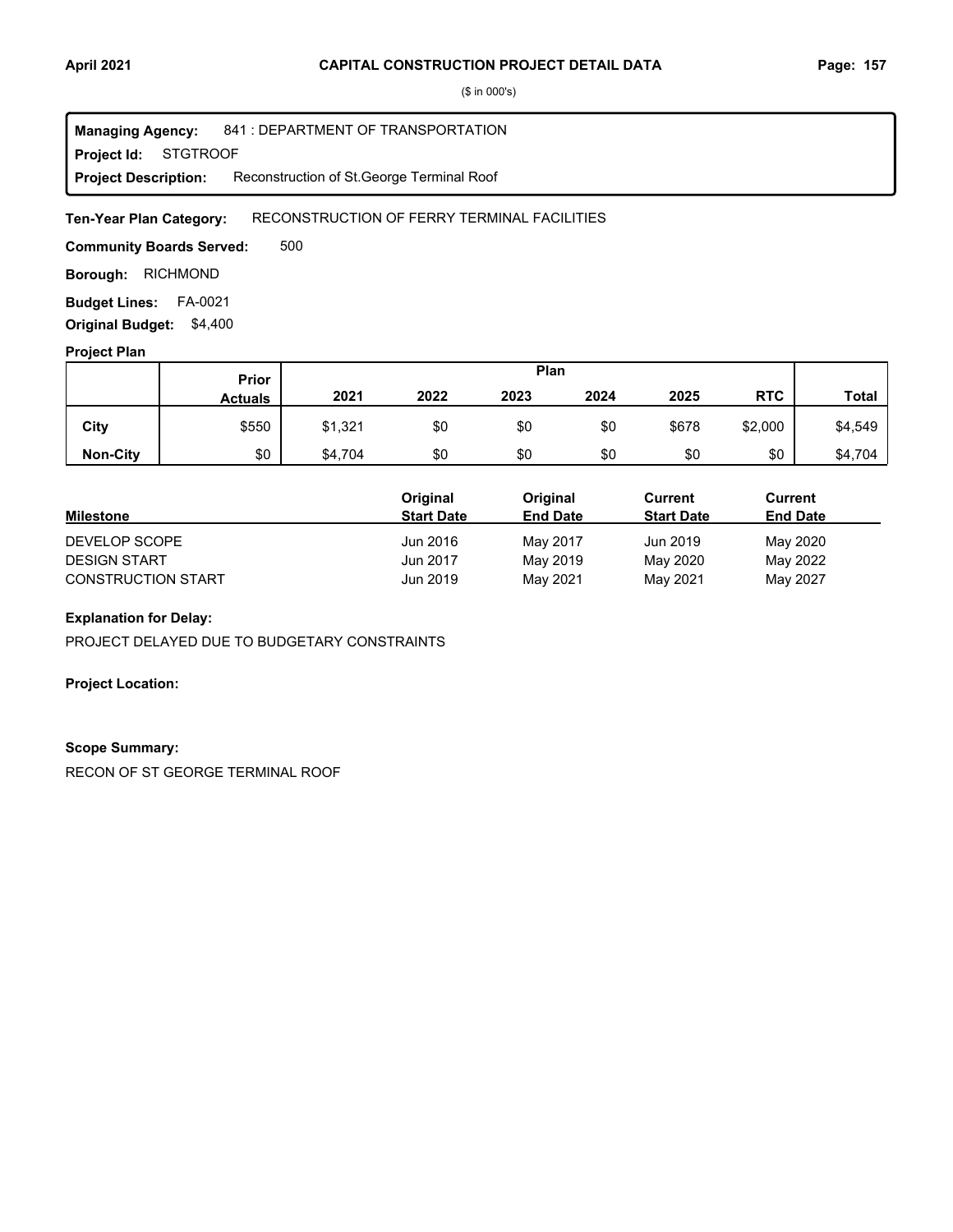**Project Id: STGWIRERP** 841 : DEPARTMENT OF TRANSPORTATION ST. GEORGE FERRY SLIPS WIRE ROPES, X823.66 **Managing Agency: Project Description:** 

### RECONSTRUCTION OF FERRY TERMINAL FACILITIES **Ten-Year Plan Category:**

500 501 **Community Boards Served:** 

**Borough: RICHMOND** 

**Budget Lines: FA-0021** 

**Original Budget:** \$2,750

# **Project Plan**

|                 | Prior          |       |      | Plan |      |      |            |              |
|-----------------|----------------|-------|------|------|------|------|------------|--------------|
|                 | <b>Actuals</b> | 2021  | 2022 | 2023 | 2024 | 2025 | <b>RTC</b> | <b>Total</b> |
| City            | \$1,853        | \$126 | \$0  | \$0  | \$0  | \$0  | \$0        | \$1,979      |
| <b>Non-City</b> | \$4,575        | \$329 | \$0  | \$0  | \$0  | \$0  | \$0        | \$4,904      |

|                           | Original          | Original        | Current           | Current         |
|---------------------------|-------------------|-----------------|-------------------|-----------------|
| <b>Milestone</b>          | <b>Start Date</b> | <b>End Date</b> | <b>Start Date</b> | <b>End Date</b> |
| DEVELOP SCOPE             | Jun 2014          | Jun 2015        | Jun 2017          | Jun 2018        |
| <b>DESIGN START</b>       | Jun 2015          | Jun 2017        | Jun 2018          | Jun 2019        |
| <b>CONSTRUCTION START</b> | Jun 2017          | Jun 2019        | Jun 2019          | Jun 2026        |

# **Explanation for Delay:**

PROJECT DELAYED DUE TO BUDGETARY CONSTRAINTS

### **Project Location:**

ST. GEORGE FERRY SLIPS WIRE ROPES

### **Scope Summary:**

ST. GEORGE FERRY SLIPS WIRE ROPES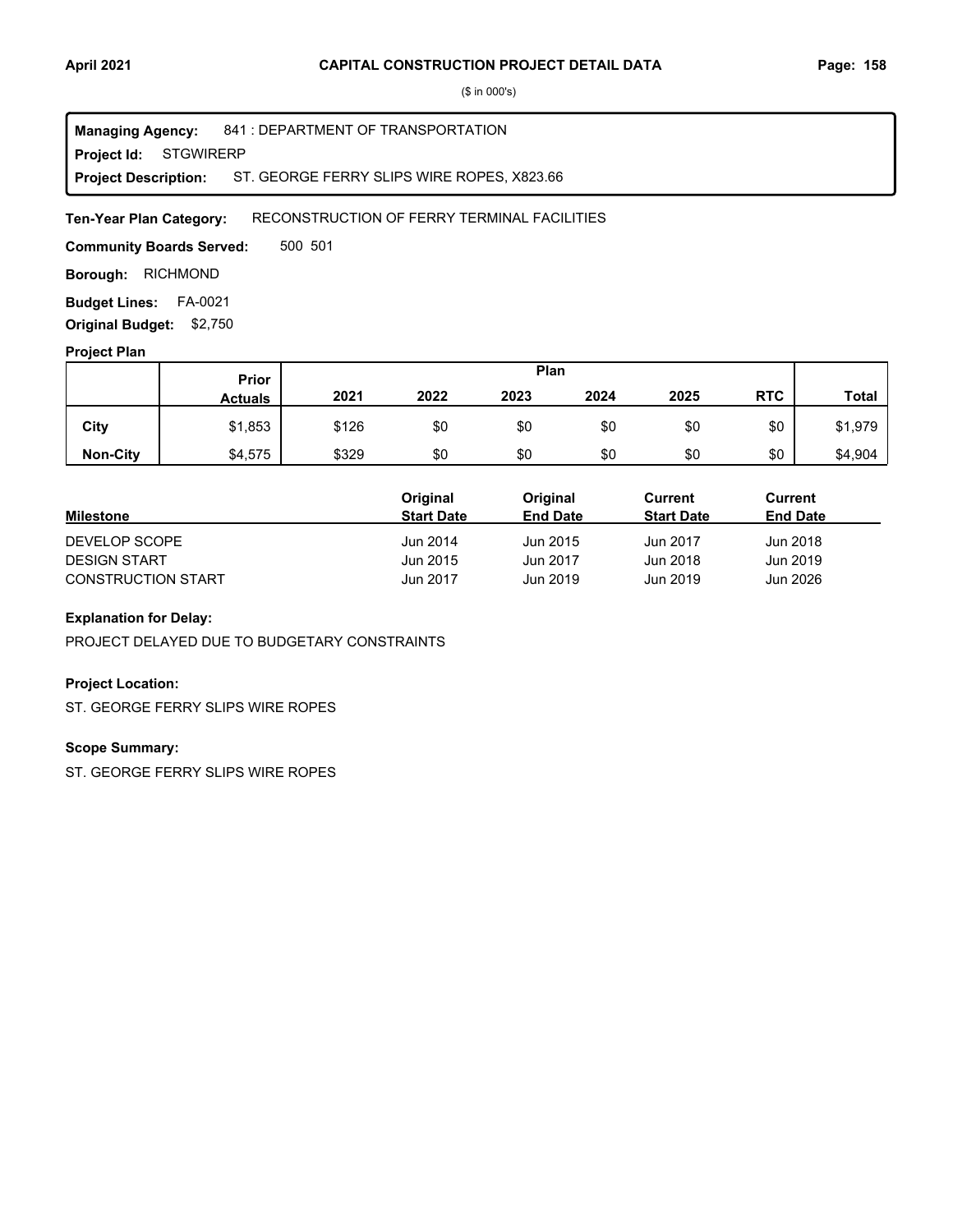**Project Id: TFD503-07** 841 : DEPARTMENT OF TRANSPORTATION GREAT KILLS MUNICIPAL PARKING LOT LIGHTING **Managing Agency: Project Description:** 

### INSTALLATION OF LAMPPOSTS AND LUMINAIRES **Ten-Year Plan Category:**

500 502 503 **Community Boards Served:** 

**Borough: RICHMOND** 

**Budget Lines: TF-D503 Original Budget:** \$60

### **Project Plan**

|                 |                | Plan<br>Prior |      |      |      |      |            |              |
|-----------------|----------------|---------------|------|------|------|------|------------|--------------|
|                 | <b>Actuals</b> | 2021          | 2022 | 2023 | 2024 | 2025 | <b>RTC</b> | <b>Total</b> |
| City            | \$0            | \$0           | \$0  | \$0  | \$0  | \$60 | \$0        | \$60         |
| <b>Non-City</b> | \$0            | \$0           | \$0  | \$0  | \$0  | \$0  | \$0        | \$0          |

|                                | Original          | Original        | Current           | Current         |
|--------------------------------|-------------------|-----------------|-------------------|-----------------|
| <b>Milestone</b>               | <b>Start Date</b> | <b>End Date</b> | <b>Start Date</b> | <b>End Date</b> |
| BID AWARD AND REGISTER CONTRCT | May 2005          | May 2005        | May 2019          | May 2019        |
| <b>CONSTRUCTION START</b>      | May 2005          | Jun 2005        | May 2019          | Jun 2019        |
| <b>CONSTRUCTION COMPLETION</b> | Jun 2005          | Jan 2007        | Jun 2019          | Jun 2025        |

# **Explanation for Delay:**

PROJECT DELAYED DUE TO BUDGETARY CONSTRAINTS

### **Project Location:**

TRAFFIC CONTROL ISLAND

### **Scope Summary:**

TRAFFIC CONTROL ISLAND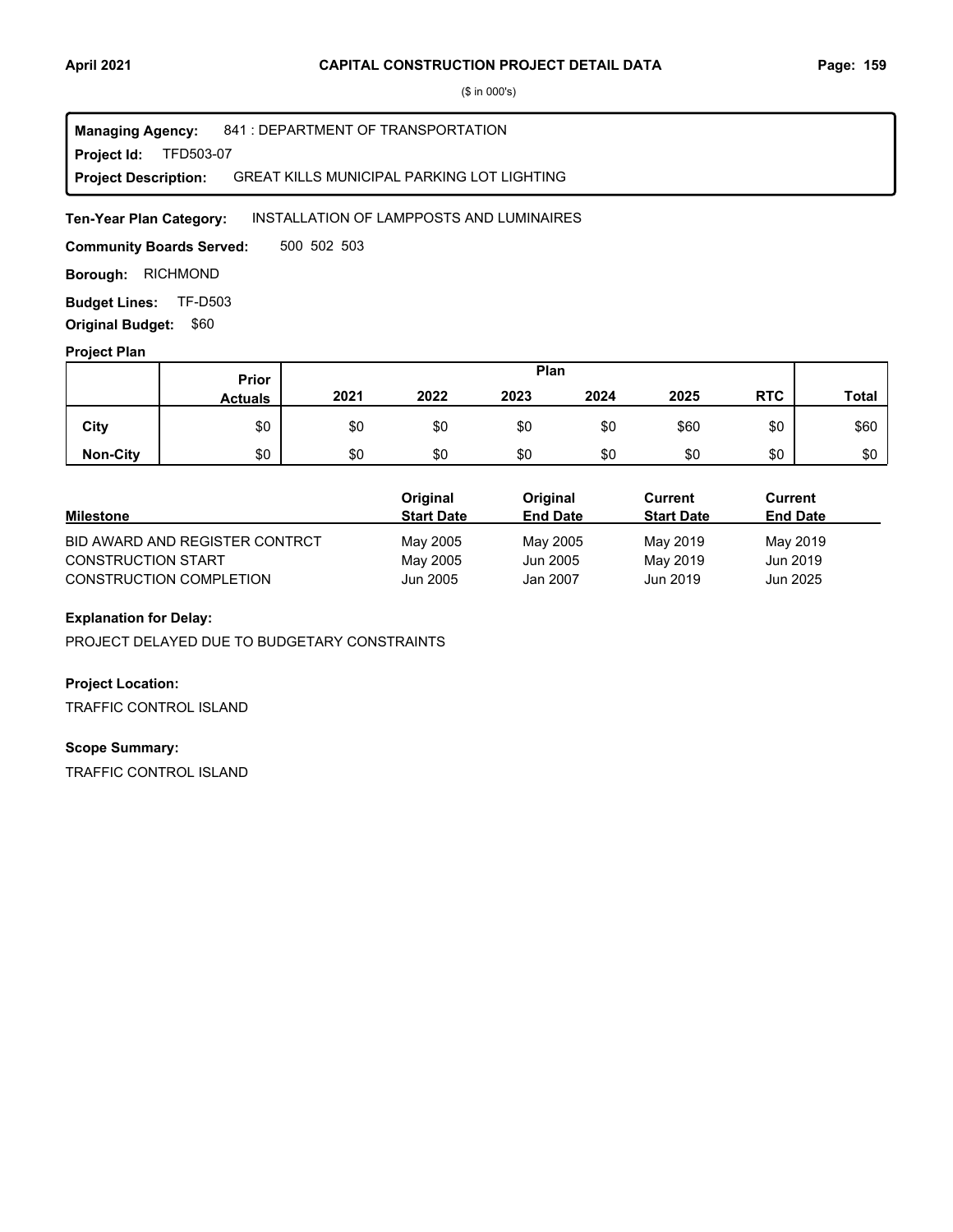**Project Id: FFR0103** 841 : DEPARTMENT OF TRANSPORTATION Smart Lights-various locations Staten Island **Managing Agency: Project Description:** 

SIGNAL INSTALLATION AND COMPUTERIZATION **Ten-Year Plan Category:** 

500 **Community Boards Served:** 

**Borough: RICHMOND** 

**Budget Lines: TF-0001 Original Budget:** \$850

### **Project Plan**

|                 | Plan<br>Prior  |      |       |      |      |      |            |              |
|-----------------|----------------|------|-------|------|------|------|------------|--------------|
|                 | <b>Actuals</b> | 2021 | 2022  | 2023 | 2024 | 2025 | <b>RTC</b> | <b>Total</b> |
| City            | \$888          | \$0  | \$372 | \$0  | \$0  | \$0  | \$0        | \$1,260      |
| <b>Non-City</b> | \$0            | \$0  | \$0   | \$0  | \$0  | \$0  | \$0        | \$0          |

|                                | Original          | Original        | Current           | Current         |  |
|--------------------------------|-------------------|-----------------|-------------------|-----------------|--|
| <b>Milestone</b>               | <b>Start Date</b> | <b>End Date</b> | <b>Start Date</b> | <b>End Date</b> |  |
| BID AWARD AND REGISTER CONTRCT | Jun 2013          | Jun 2013        | Jun 2020          | Jun 2020        |  |
| <b>CONSTRUCTION START</b>      | Jul 2013          | Aug 2013        | Jul 2020          | Aug 2020        |  |
| <b>CONSTRUCTION COMPLETION</b> | Aug 2013          | Mar 2015        | Aug 2020          | Mar 2022        |  |

# **Explanation for Delay:**

PROJECT DELAYED DUE TO BUDGETARY CONSTRAINTS

### **Project Location:**

SMART LIGHTS-VARIOUS LOCATION STATEN ISLAND

### **Scope Summary:**

TO PURCHASE AND TO INSTALL SMART LIGHTS AT VARIOUS INTERSECTIONS ON STATEN ISLAND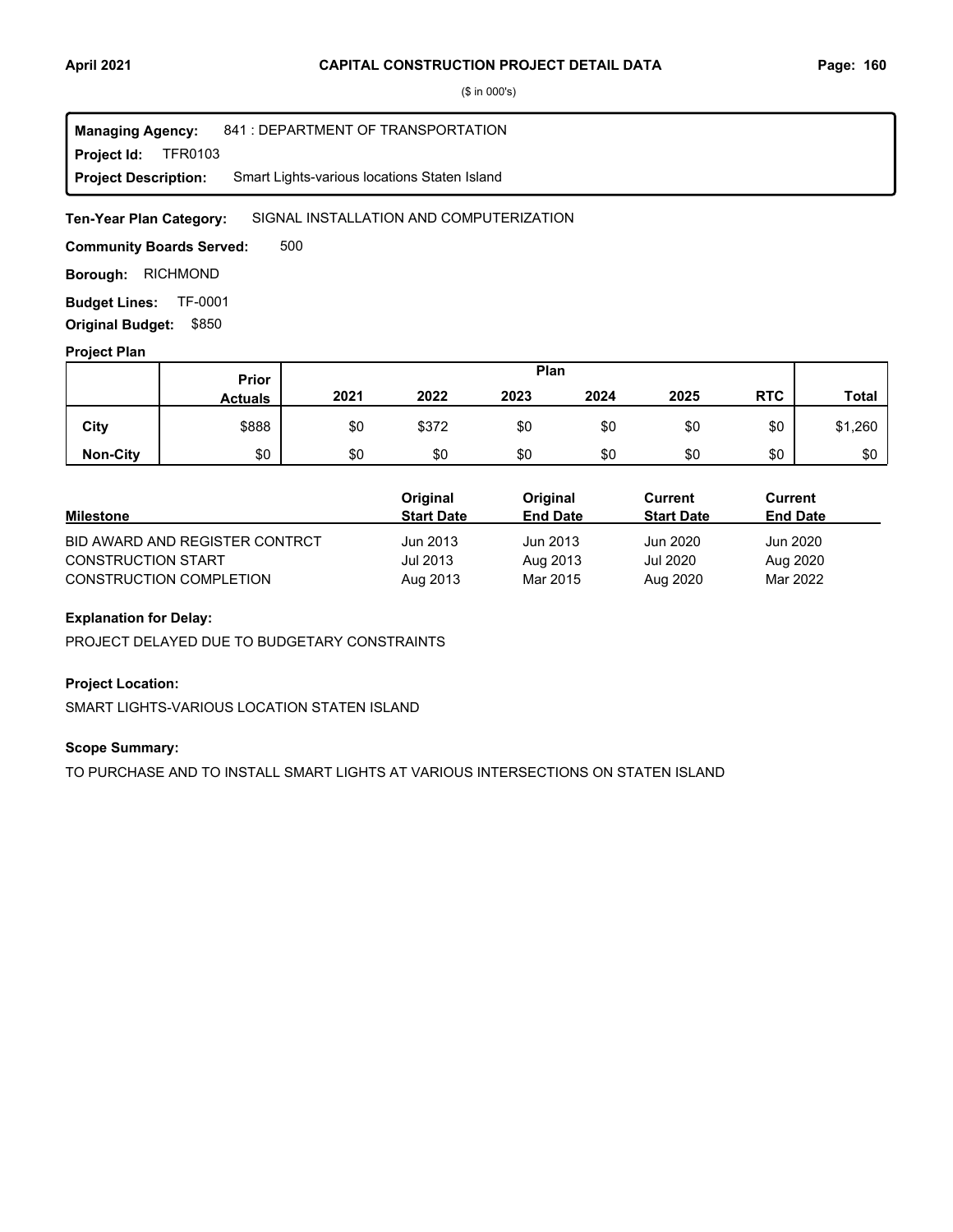**Project Id: HWPLZ001R** 846 : DEPT OF PARKS AND RECREATION Van Name/Van Pelt Plaza **Managing Agency: Project Description:** 

#### PRIMARY STREET RECONSTRUCTION **Ten-Year Plan Category:**

500 501 **Community Boards Served:** 

**Borough: RICHMOND** 

**Budget Lines:** P-0245R HW-1684 **Original Budget:** \$2,000

### **Project Plan**

|                 | Plan<br><b>Prior</b> |       |      |      |      |      |            |         |
|-----------------|----------------------|-------|------|------|------|------|------------|---------|
|                 | <b>Actuals</b>       | 2021  | 2022 | 2023 | 2024 | 2025 | <b>RTC</b> | Total   |
| City            | \$4,331              | \$325 | \$0  | \$0  | \$0  | \$0  | \$0        | \$4,656 |
| <b>Non-City</b> | \$0                  | \$0   | \$0  | \$0  | \$0  | \$0  | \$0        | \$0     |

| <b>Milestone</b>               | Original<br><b>Start Date</b> | Original<br><b>End Date</b> | <b>Current</b><br><b>Start Date</b> | Current<br><b>End Date</b> |
|--------------------------------|-------------------------------|-----------------------------|-------------------------------------|----------------------------|
| DEVELOP SCOPE                  | Jun 2014                      | Sep 2014                    | Jun 2014                            | Sep 2014                   |
| PRELIMINARY DESIGN             | Sep 2014                      | Jan 2015                    | Sep 2014                            | Jan 2015                   |
| <b>FINAL DESIGN</b>            | Jan 2015                      | Jul 2015                    | Jan 2015                            | Jul 2015                   |
| BID AWARD AND REGISTER CONTRCT | Jul 2015                      | Oct 2015                    | Jul 2015                            | Oct 2015                   |
| CONSTRUCTION TO 25%            | Oct 2015                      | Feb 2016                    | Oct 2015                            | Feb 2016                   |
| CONSTRUCTION TO 50%            | Feb 2016                      | Jun 2016                    | Feb 2016                            | Jun 2016                   |
| CONSTRUCTION TO 75%            | Jun 2016                      | Oct 2016                    | Jun 2016                            | Dec 2023                   |
| ORIGINAL EQUIP & FURNISHING    | Oct 2016                      | Jan 2017                    | Dec 2023                            | Mar 2024                   |
| SUBSTANTIAL COMPLETION         | Jan 2017                      | Mar 2017                    | Mar 2024                            | May 2024                   |
| PUNCHLIST COMPLETE. JOB CLOSED | Mar 2017                      | Apr 2017                    | May 2024                            | Jun 2024                   |

### **Explanation for Delay:**

PROJECT DELAYED PENDING APPROVAL OF NECESSARY PERMITS

### **Project Location:**

VAN NAME/VAN PELT

# **Scope Summary:**

VAN NAME/VAN PELT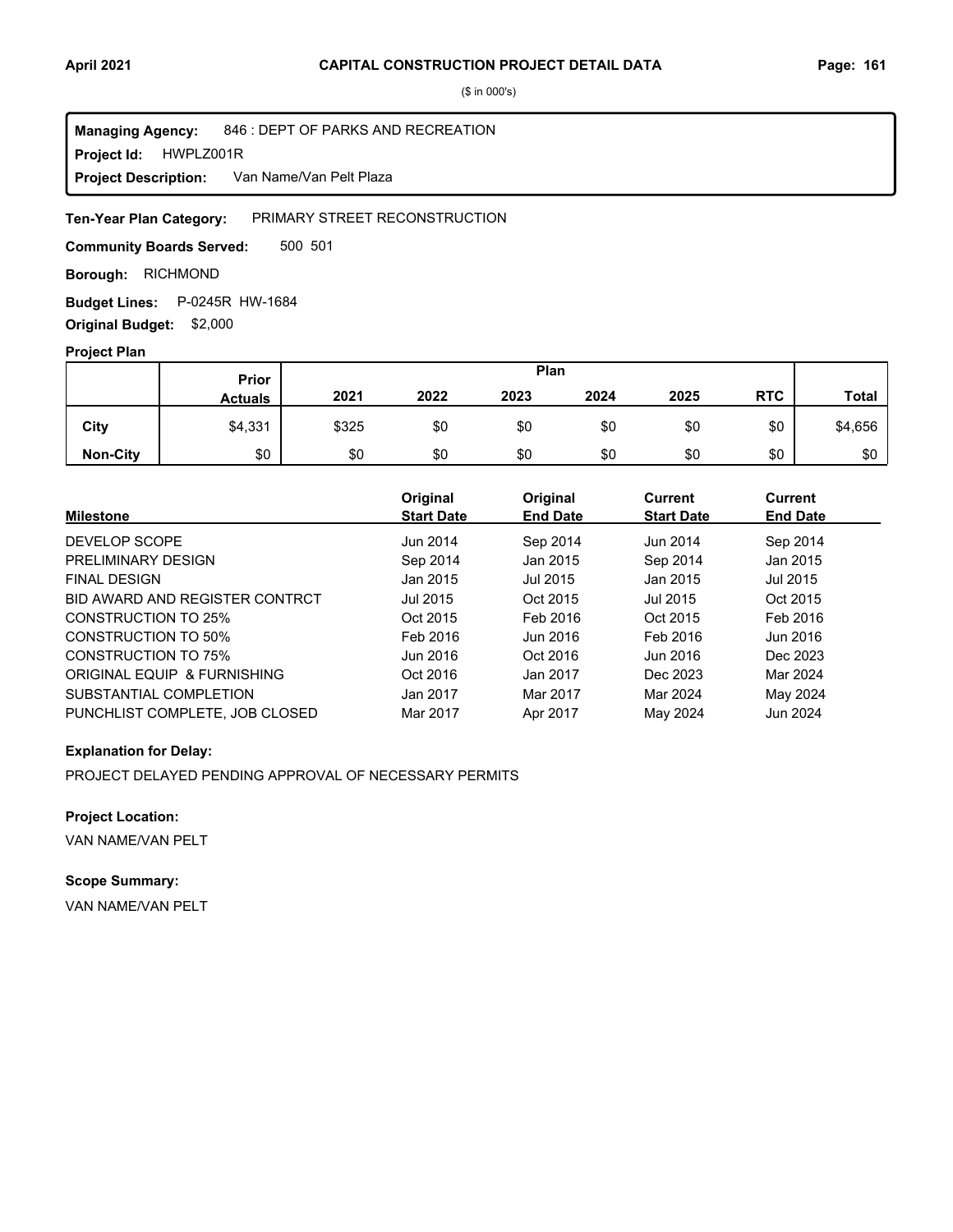**Project Id: NDF-VHALL** 846 : DEPT OF PARKS AND RECREATION NDF-Village Hall Roof R028-120M **Managing Agency: Project Description:** 

NEIGHBORHOOD PARKS AND PLAYGROUNDS **Ten-Year Plan Category:** 

500 **Community Boards Served:** 

**Borough: RICHMOND** 

Budget Lines: ED-0384 **Original Budget:** \$5,700

### **Project Plan**

|                 | Prior          |      |       |         | Plan |      |            |              |
|-----------------|----------------|------|-------|---------|------|------|------------|--------------|
|                 | <b>Actuals</b> | 2021 | 2022  | 2023    | 2024 | 2025 | <b>RTC</b> | <b>Total</b> |
| City            | \$75           | \$0  | \$100 | \$5,600 | \$0  | \$0  | \$0        | \$5,775      |
| <b>Non-City</b> | \$0            | \$0  | \$0   | \$0     | \$0  | \$0  | \$0        | \$0          |

| <b>Milestone</b>               | Original<br><b>Start Date</b> | Original<br><b>End Date</b> | Current<br><b>Start Date</b> | Current<br><b>End Date</b> |
|--------------------------------|-------------------------------|-----------------------------|------------------------------|----------------------------|
| DEVELOP SCOPE                  | Jul 2019                      | Dec 2019                    | Jul 2019                     | Dec 2019                   |
| <b>DESIGN</b>                  | Dec 2019                      | Dec 2021                    | Dec 2019                     | Dec 2021                   |
| <b>BID/ REGISTER CONTRACT</b>  | Dec 2021                      | Sep 2022                    | Dec 2021                     | Sep 2022                   |
| <b>CONSTRUCTION</b>            | Sep 2022                      | Sep 2024                    | Sep 2022                     | Sep 2024                   |
| PUNCHLIST COMPLETE, JOB CLOSED | Sep 2024                      | Sep 2025                    | Sep 2024                     | Sep 2025                   |

### **Explanation for Delay:**

### **Project Location:**

CANAL STREET, WATER STREET, BAY STREET.

### **Scope Summary:**

BAY STREET REZONING -TAPPAN VILLAGE HALL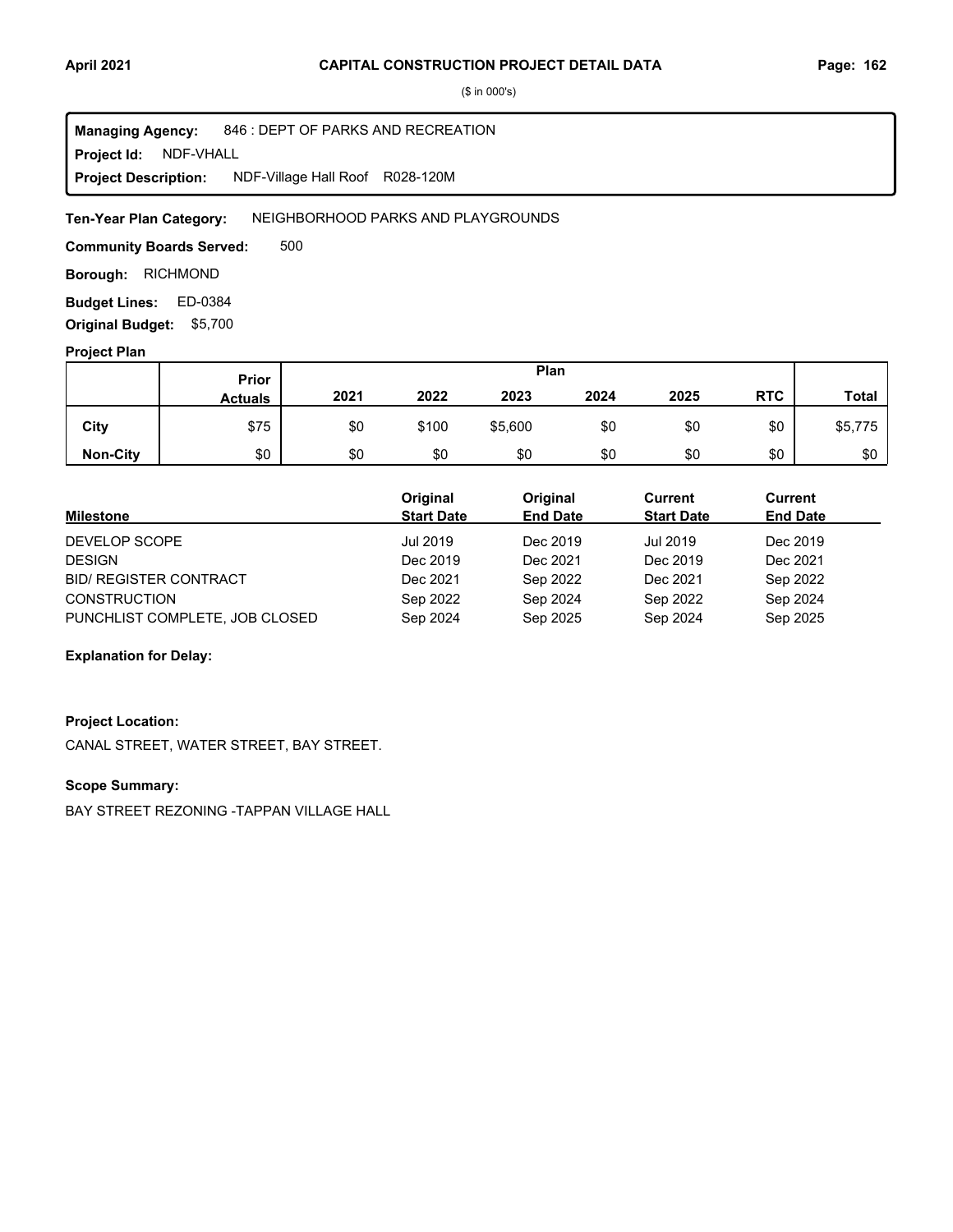**Project Id: P-500RINK** 846 : DEPT OF PARKS AND RECREATION Recon condenser at WW2 Memorial Rink, SI R005-119M **Managing Agency: Project Description:** 

### LARGE, MAJOR AND REGIONAL PARK RECONSTRUCTION **Ten-Year Plan Category:**

500 **Community Boards Served:** 

**Borough: RICHMOND** 

**Budget Lines: P-1018 Original Budget:** \$0

### **Project Plan**

|                 |                | Plan<br><b>Prior</b> |      |      |      |      |            |              |
|-----------------|----------------|----------------------|------|------|------|------|------------|--------------|
|                 | <b>Actuals</b> | 2021                 | 2022 | 2023 | 2024 | 2025 | <b>RTC</b> | <b>Total</b> |
| City            | \$494          | \$56                 | \$0  | \$0  | \$0  | \$0  | \$0        | \$550        |
| <b>Non-City</b> | \$0            | \$0                  | \$0  | \$0  | \$0  | \$0  | \$0        | \$0          |

| Milestone                      | Original<br><b>Start Date</b> | Original<br><b>End Date</b> | Current<br><b>Start Date</b> | Current<br><b>End Date</b> |
|--------------------------------|-------------------------------|-----------------------------|------------------------------|----------------------------|
| DEVELOP SCOPE                  | Jul 2018                      | Dec 2018                    | <b>Jul 2018</b>              | Dec 2018                   |
| <b>DESIGN</b>                  | Dec 2018                      | Dec 2019                    | Dec 2018                     | Dec 2019                   |
| <b>BID/ REGISTER CONTRACT</b>  | Dec 2019                      | Sep 2020                    | Dec 2019                     | Sep 2020                   |
| <b>CONSTRUCTION</b>            | Sep 2020                      | Sep 2021                    | Sep 2020                     | Sep 2021                   |
| PUNCHLIST COMPLETE, JOB CLOSED | Sep 2021                      | Sep 2022                    | Sep 2021                     | Sep 2022                   |

### **Explanation for Delay:**

# **Project Location:**

MEMORIAL RINK IN STATEN ISLAND

### **Scope Summary:**

RECONSTRUCTION OF THE RINK CONDENSERS AT THE WW2 MEMORIAL RINK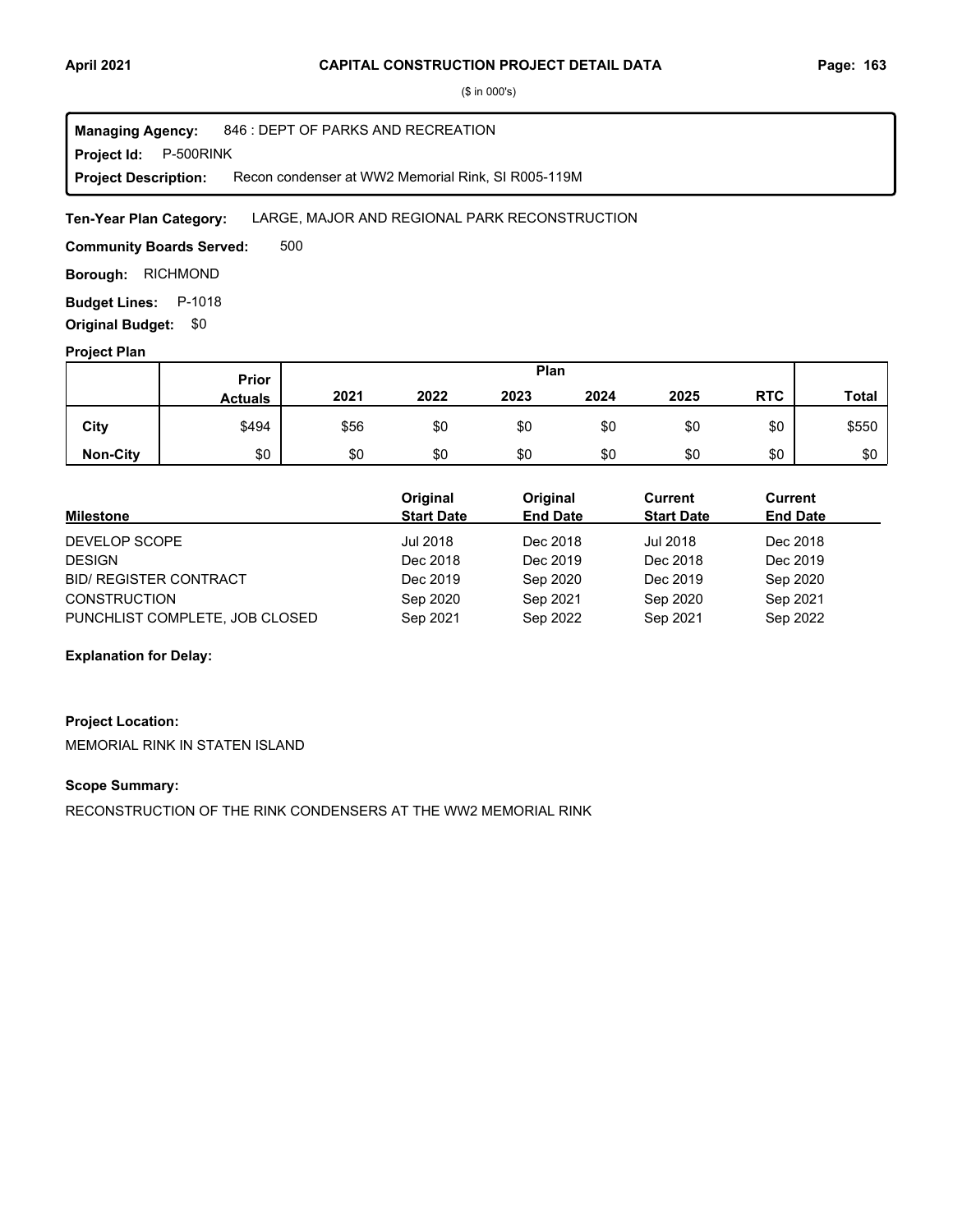**Project Id: P-501ALAS** 846 : DEPT OF PARKS AND RECREATION Alice Austen House-Landscape & Site Impr. R117- **Managing Agency: Project Description:** 

NEIGHBORHOOD PARKS AND PLAYGROUNDS **Ten-Year Plan Category:** 

500 **Community Boards Served:** 

**Borough: RICHMOND** 

**Budget Lines: P-D020 Original Budget:** \$750

### **Project Plan**

|                 | Plan<br>Prior  |      |      |         |      |      |            |              |
|-----------------|----------------|------|------|---------|------|------|------------|--------------|
|                 | <b>Actuals</b> | 2021 | 2022 | 2023    | 2024 | 2025 | <b>RTC</b> | <b>Total</b> |
| City            | \$74           | \$0  | \$0  | \$1,199 | \$0  | \$0  | \$0        | \$1,273      |
| <b>Non-City</b> | \$0            | \$0  | \$0  | \$0     | \$0  | \$0  | \$0        | \$0          |

| <b>Milestone</b>               | Original<br><b>Start Date</b> | Original<br><b>End Date</b> | Current<br><b>Start Date</b> | Current<br><b>End Date</b> |
|--------------------------------|-------------------------------|-----------------------------|------------------------------|----------------------------|
| DEVELOP SCOPE                  | Jul 2015                      | Sep 2015                    | Jul 2015                     | Sep 2015                   |
| <b>DESIGN</b>                  | Sep 2015                      | Dec 2015                    | Sep 2015                     | Dec 2015                   |
| <b>BID/ REGISTER CONTRACT</b>  | Dec 2015                      | Mar 2016                    | Dec 2015                     | Mar 2016                   |
| <b>CONSTRUCTION</b>            | Mar 2016                      | Mar 2017                    | Mar 2016                     | Mar 2017                   |
| PUNCHLIST COMPLETE, JOB CLOSED | Mar 2017                      | Mar 2018                    | Mar 2017                     | Dec 2022                   |

### **Explanation for Delay:**

PROJECT DELAYED DUE TO UNFORESEEN SITE/FIELD CONDITION

### **Project Location:**

ALICE AUSTEN HOUSE-LANDSCAPE & SITE IMPR.

# **Scope Summary:**

ALICE AUSTEN HOUSE-LANDSCAPE & SITE IMPR.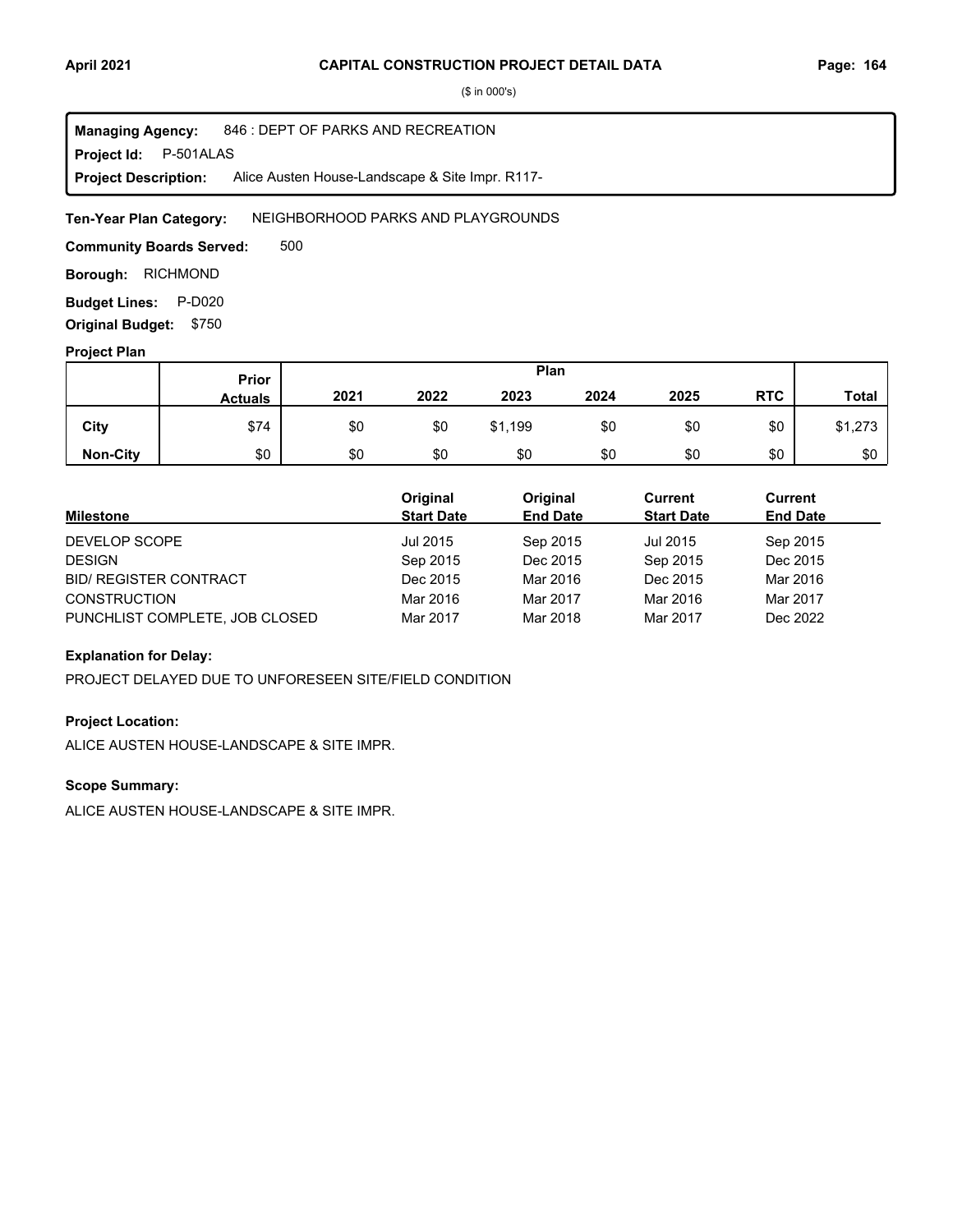**Project Id: P-501ALIC** 846 : DEPT OF PARKS AND RECREATION Alice Austen House-Exterior Lighting & Security System **Managing Agency: Project Description:** 

### LARGE, MAJOR AND REGIONAL PARK RECONSTRUCTION **Ten-Year Plan Category:**

500 501 **Community Boards Served:** 

**Borough: RICHMOND** 

**Budget Lines: P-1018** 

**Original Budget:** \$175

# **Project Plan**

|                 | Prior          |      |      |      | Plan |      |            |              |
|-----------------|----------------|------|------|------|------|------|------------|--------------|
|                 | <b>Actuals</b> | 2021 | 2022 | 2023 | 2024 | 2025 | <b>RTC</b> | <b>Total</b> |
| City            | \$374          | \$26 | \$68 | \$0  | \$0  | \$0  | \$0        | \$468        |
| <b>Non-City</b> | \$0            | \$0  | \$0  | \$0  | \$0  | \$0  | \$0        | \$0          |

| <b>Milestone</b>               | Original<br><b>Start Date</b> | Original<br><b>End Date</b> | Current<br><b>Start Date</b> | <b>Current</b><br><b>End Date</b> |
|--------------------------------|-------------------------------|-----------------------------|------------------------------|-----------------------------------|
| DEVELOP SCOPE                  | <b>Jul 2007</b>               | Sep 2007                    | Jul 2007                     | Sep 2007                          |
| <b>DESIGN</b>                  | Sep 2007                      | Dec 2007                    | Mar 2009                     | Jun 2009                          |
| <b>BID/ REGISTER CONTRACT</b>  | Dec 2007                      | Mar 2008                    | Dec 2007                     | Mar 2008                          |
| <b>CONSTRUCTION</b>            | Mar 2008                      | Mar 2009                    | Mar 2008                     | Mar 2009                          |
| PUNCHLIST COMPLETE, JOB CLOSED | Mar 2009                      | Mar 2010                    | Mar 2009                     | Dec 2021                          |

### **Explanation for Delay:**

PROJECT DELAYED DUE TO CHANGES IN SCOPE/DESIGN

### **Project Location:**

SI

### **Scope Summary:**

ALICE AUSTIN LANDSCAPE RESTORATION R117-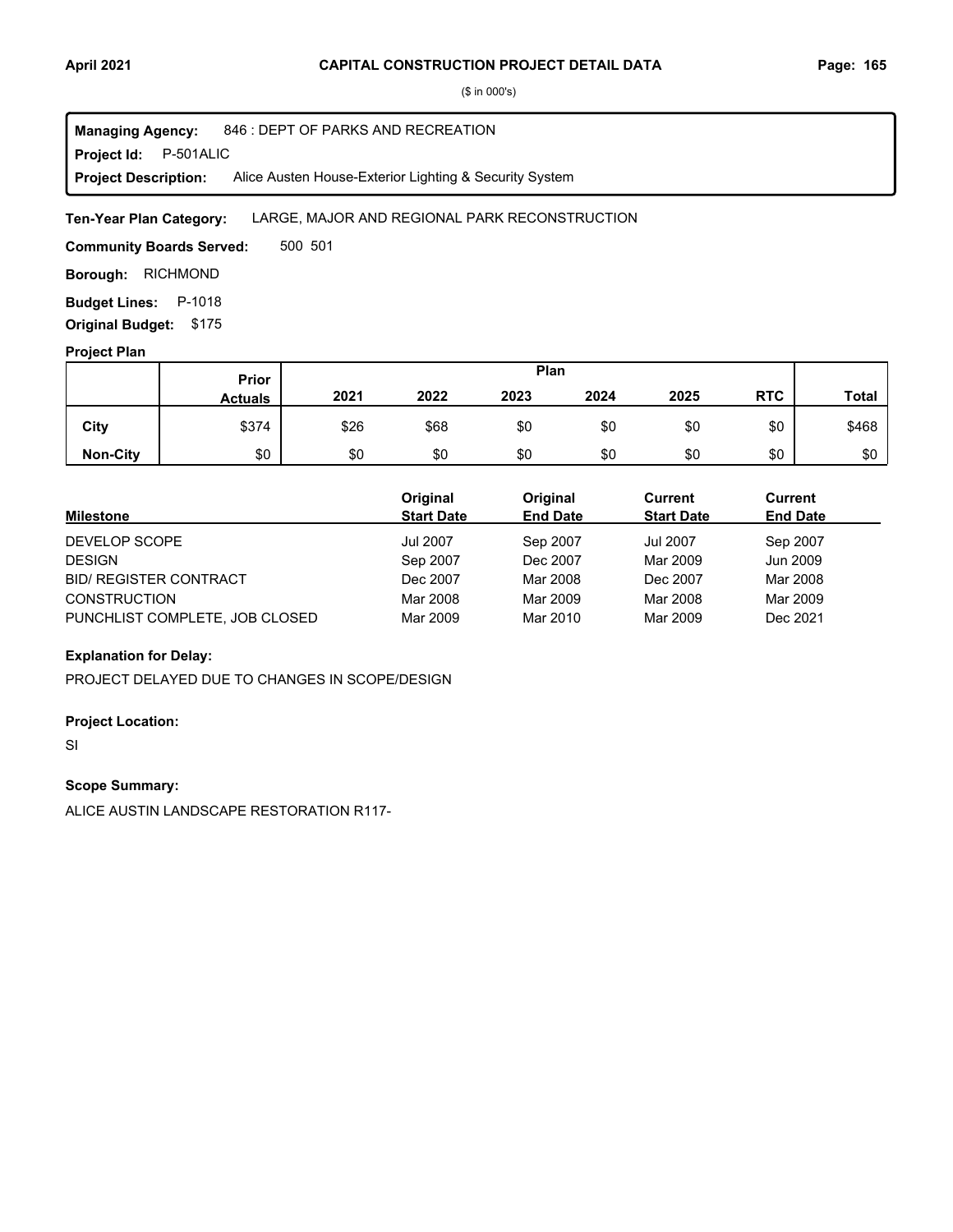**Project Id: P-501CLEX** 846 : DEPT OF PARKS AND RECREATION Clove Lakes Pk-Adult Exercise Equipment R005-118M **Managing Agency: Project Description:** 

NEIGHBORHOOD PARKS AND PLAYGROUNDS **Ten-Year Plan Category:** 

500 **Community Boards Served:** 

**Borough: RICHMOND** 

**Budget Lines: P-D020 Original Budget:** \$700

### **Project Plan**

|                 | <b>Prior</b>   |       |      |      | Plan |      |            |              |
|-----------------|----------------|-------|------|------|------|------|------------|--------------|
|                 | <b>Actuals</b> | 2021  | 2022 | 2023 | 2024 | 2025 | <b>RTC</b> | <b>Total</b> |
| City            | \$424          | \$167 | \$0  | \$0  | \$0  | \$0  | \$0        | \$591        |
| <b>Non-City</b> | \$0            | \$0   | \$0  | \$0  | \$0  | \$0  | \$0        | \$0          |

| <b>Milestone</b>               | Original<br><b>Start Date</b> | Original<br><b>End Date</b> | Current<br><b>Start Date</b> | Current<br><b>End Date</b> |
|--------------------------------|-------------------------------|-----------------------------|------------------------------|----------------------------|
| DEVELOP SCOPE                  | <b>Jul 2017</b>               | Dec 2017                    | <b>Jul 2017</b>              | Dec 2017                   |
| <b>DESIGN</b>                  | Dec 2017                      | Dec 2018                    | Dec 2017                     | Dec 2018                   |
| <b>BID/ REGISTER CONTRACT</b>  | Dec 2018                      | Sep 2019                    | Dec 2018                     | Sep 2019                   |
| <b>CONSTRUCTION</b>            | Sep 2019                      | Sep 2020                    | Sep 2019                     | Sep 2020                   |
| PUNCHLIST COMPLETE, JOB CLOSED | Sep 2020                      | Sep 2021                    | Sep 2020                     | Sep 2021                   |

### **Explanation for Delay:**

### **Project Location:**

CLOVE LAKES PK-ADULT EXERCISE EQUIPMENT

### **Scope Summary:**

CLOVE LAKES PK-ADULT EXERCISE EQUIPMENT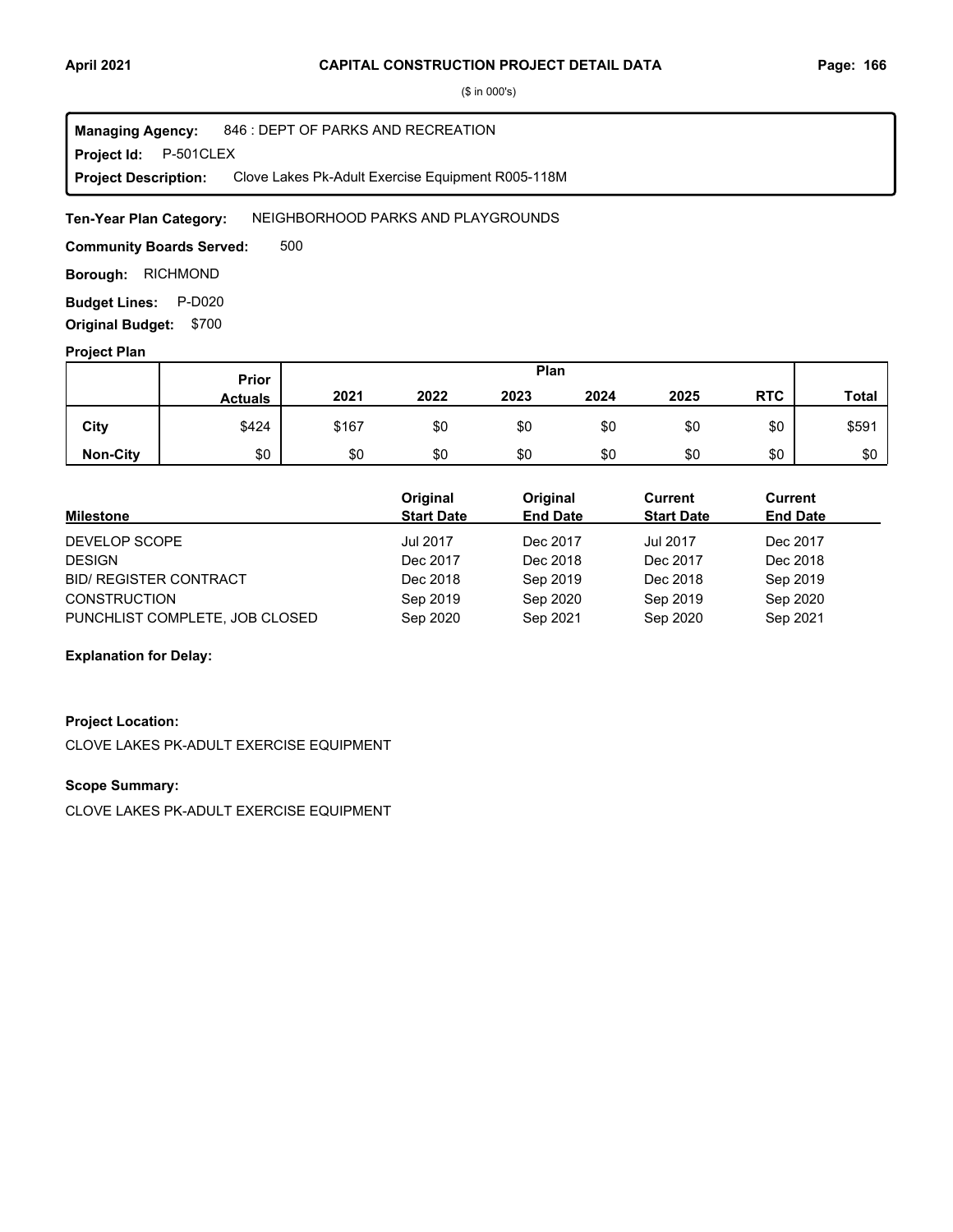**Project Id: P-501CLP2** 846 : DEPT OF PARKS AND RECREATION Cloves Lakes Walking Path Rehab R005 **Managing Agency: Project Description:** 

### LARGE, MAJOR AND REGIONAL PARK RECONSTRUCTION **Ten-Year Plan Category:**

500 **Community Boards Served:** 

**Borough: RICHMOND** 

**Budget Lines: P-D020 Original Budget:** \$4,250

### **Project Plan**

|                 | Plan<br>Prior  |      |       |       |         |      |            |              |
|-----------------|----------------|------|-------|-------|---------|------|------------|--------------|
|                 | <b>Actuals</b> | 2021 | 2022  | 2023  | 2024    | 2025 | <b>RTC</b> | <b>Total</b> |
| City            | \$0            | \$0  | \$100 | \$386 | \$3,764 | \$0  | \$0        | \$4,250      |
| <b>Non-City</b> | \$0            | \$0  | \$0   | \$0   | \$0     | \$0  | \$0        | \$0          |

| <b>Milestone</b>               | Original<br><b>Start Date</b> | Original<br><b>End Date</b> | Current<br><b>Start Date</b> | Current<br><b>End Date</b> |
|--------------------------------|-------------------------------|-----------------------------|------------------------------|----------------------------|
| DEVELOP SCOPE                  | Jul 2020                      | Dec 2020                    | Jul 2020                     | Dec 2020                   |
| <b>DESIGN</b>                  | Dec 2020                      | Sep 2021                    | Dec 2020                     | Sep 2021                   |
| <b>BID/ REGISTER CONTRACT</b>  | Sep 2021                      | Jun 2022                    | Sep 2021                     | Jun 2022                   |
| <b>CONSTRUCTION</b>            | Jun 2022                      | Dec 2024                    | Jun 2022                     | Dec 2024                   |
| PUNCHLIST COMPLETE, JOB CLOSED | Dec 2024                      | Dec 2026                    | Dec 2024                     | Dec 2026                   |

### **Explanation for Delay:**

### **Project Location:**

STATEN ISLAND

### **Scope Summary:**

CLOVES LAKES WALKING PATH REHAB R005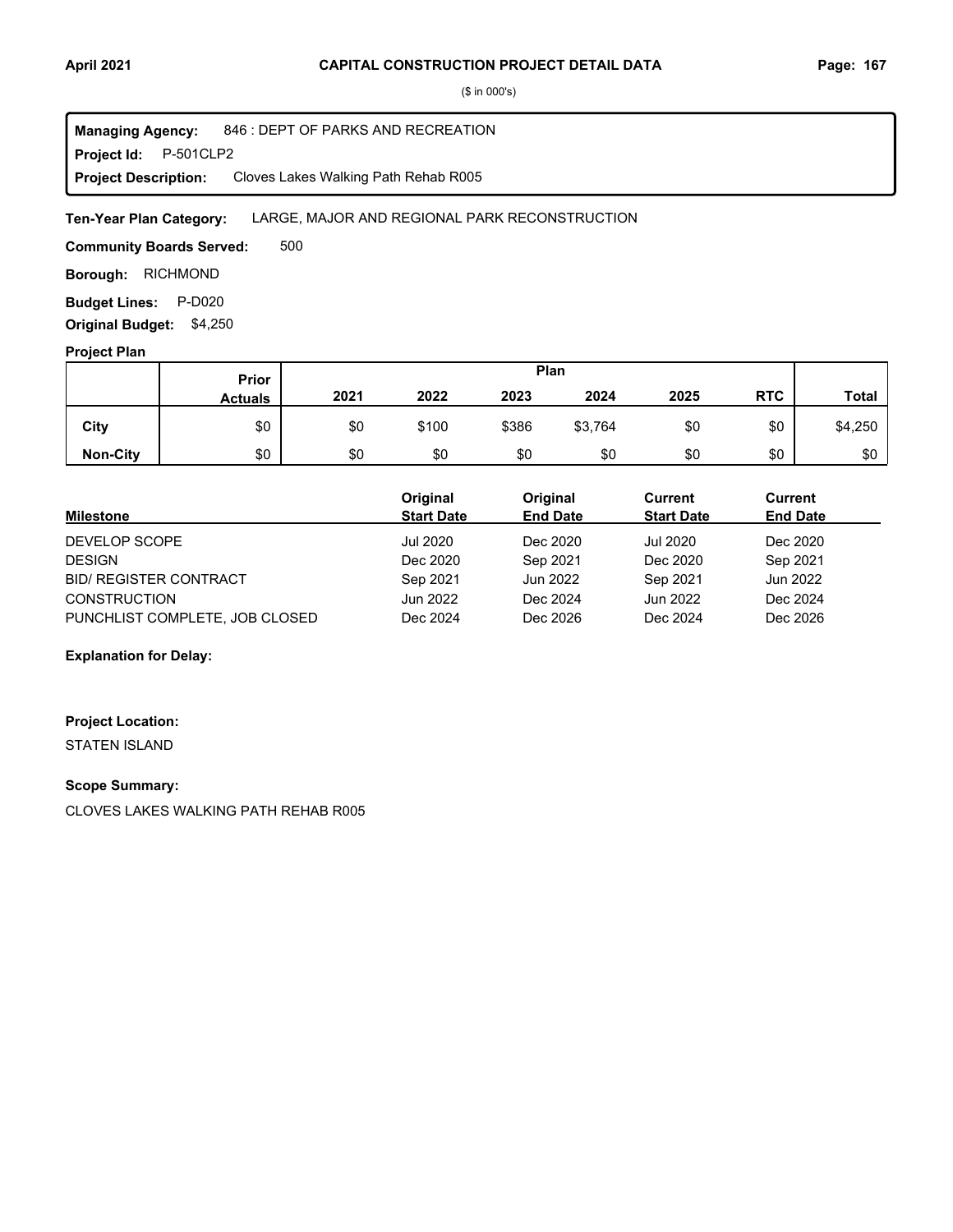### **Project Id: P-501FABL** 846 : DEPT OF PARKS AND RECREATION Faber Park-Install of active recreation, lighting-R008-117M **Managing Agency: Project Description:**

### NEIGHBORHOOD PARKS AND PLAYGROUNDS **Ten-Year Plan Category:**

500 **Community Boards Served:** 

**Borough: RICHMOND** 

**Budget Lines:** P-1018 P-D020 **Original Budget:** \$5,405

### **Project Plan**

|                 | Prior          |         |      | Plan |      |      |            |              |
|-----------------|----------------|---------|------|------|------|------|------------|--------------|
|                 | <b>Actuals</b> | 2021    | 2022 | 2023 | 2024 | 2025 | <b>RTC</b> | <b>Total</b> |
| City            | \$6,243        | \$1,005 | \$0  | \$0  | \$0  | \$0  | \$0        | \$7,248      |
| <b>Non-City</b> | \$0            | \$0     | \$0  | \$0  | \$0  | \$0  | \$0        | \$0          |

| <b>Milestone</b>               | Original<br><b>Start Date</b> | Original<br><b>End Date</b> | Current<br><b>Start Date</b> | Current<br><b>End Date</b> |
|--------------------------------|-------------------------------|-----------------------------|------------------------------|----------------------------|
| DEVELOP SCOPE                  | <b>Jul 2017</b>               | Dec 2017                    | <b>Jul 2017</b>              | Dec 2017                   |
| <b>DESIGN</b>                  | Dec 2017                      | Dec 2018                    | Dec 2017                     | Dec 2018                   |
| <b>BID/ REGISTER CONTRACT</b>  | Dec 2018                      | Sep 2019                    | Dec 2018                     | Sep 2019                   |
| <b>CONSTRUCTION</b>            | Sep 2019                      | Sep 2020                    | Sep 2019                     | Sep 2020                   |
| PUNCHLIST COMPLETE, JOB CLOSED | Sep 2020                      | Sep 2021                    | Sep 2020                     | Sep 2021                   |

### **Explanation for Delay:**

# **Project Location:** FABER PARK, STATEN ISLAND

# **Scope Summary:**

FABER PARK -ISTALLATION OF ACTIVE RECREATION, LIGHTING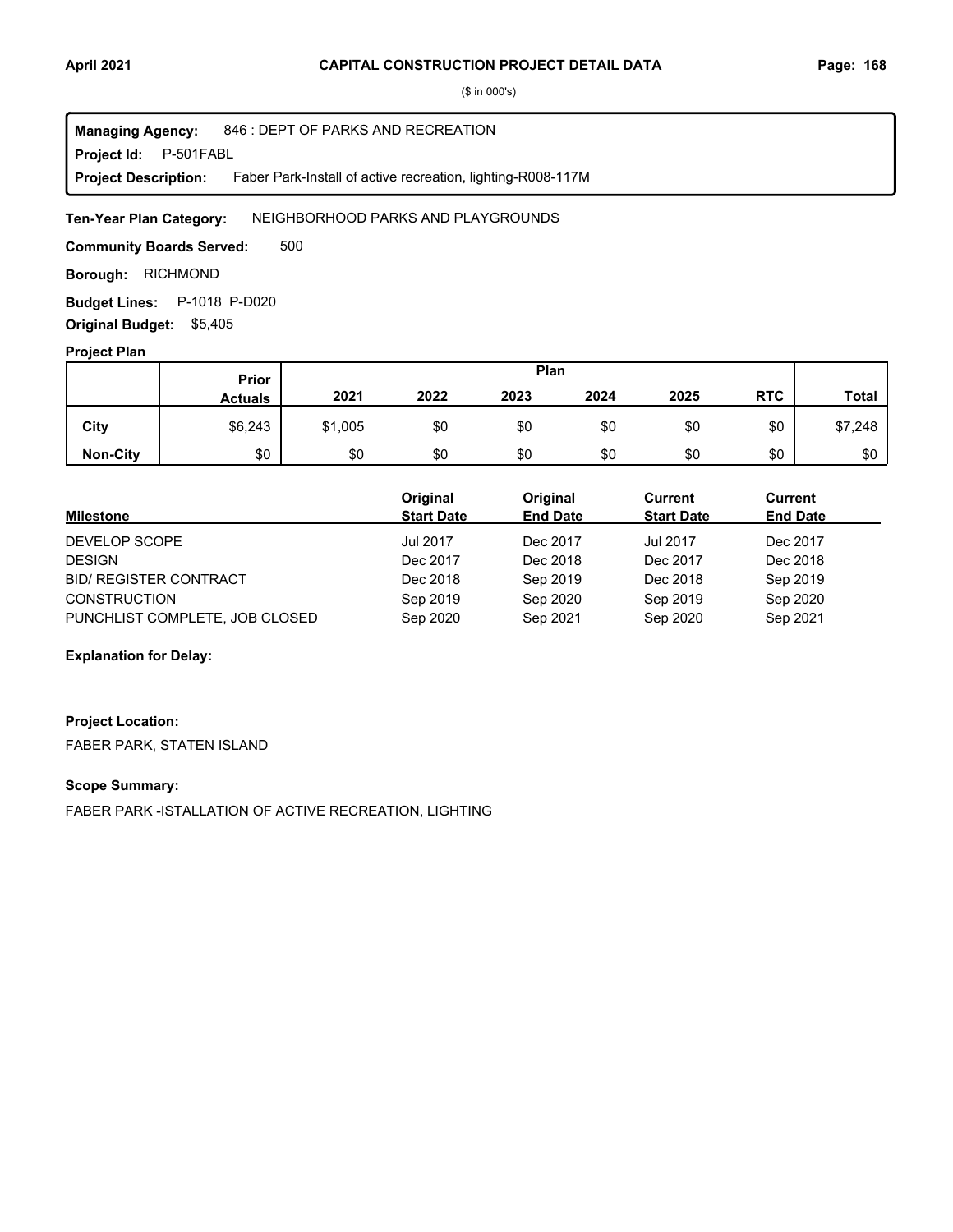**Project Id: P-501FPFA** 846 : DEPT OF PARKS AND RECREATION Faber Park Rec. Center: Fire Alarm Reconstruction **Managing Agency: Project Description:** 

NEIGHBORHOOD PARKS AND PLAYGROUNDS **Ten-Year Plan Category:** 

501 **Community Boards Served:** 

**Borough: RICHMOND** 

**Budget Lines: P-0506 Original Budget:** \$272

#### **Project Plan**

|                 |                | Plan<br>Prior |      |      |      |      |            |              |
|-----------------|----------------|---------------|------|------|------|------|------------|--------------|
|                 | <b>Actuals</b> | 2021          | 2022 | 2023 | 2024 | 2025 | <b>RTC</b> | <b>Total</b> |
| City            | \$0            | \$272         | \$0  | \$0  | \$0  | \$0  | \$0        | \$272        |
| <b>Non-City</b> | \$0            | \$0           | \$0  | \$0  | \$0  | \$0  | \$0        | \$0          |

| <b>Milestone</b>               | Original<br><b>Start Date</b> | Original<br><b>End Date</b> | Current<br><b>Start Date</b> | Current<br><b>End Date</b> |
|--------------------------------|-------------------------------|-----------------------------|------------------------------|----------------------------|
| DEVELOP SCOPE                  | Jul 2019                      | Dec 2019                    | <b>Jul 2019</b>              | Dec 2019                   |
| <b>DESIGN</b>                  | Dec 2019                      | Dec 2021                    | Dec 2019                     | Dec 2021                   |
| <b>BID/ REGISTER CONTRACT</b>  | Dec 2021                      | Sep 2022                    | Dec 2021                     | Sep 2022                   |
| <b>CONSTRUCTION</b>            | Sep 2022                      | Sep 2025                    | Sep 2022                     | Sep 2025                   |
| PUNCHLIST COMPLETE, JOB CLOSED | Sep 2025                      | Sep 2027                    | Sep 2025                     | Sep 2027                   |

### **Explanation for Delay:**

#### **Project Location:**

2175 RICHMOND TERRACE,STATEN ISLAND, NY 10301

#### **Scope Summary:**

FIRE ALARM RECONSTRUCTION AT FABER PARK REC. CENTER.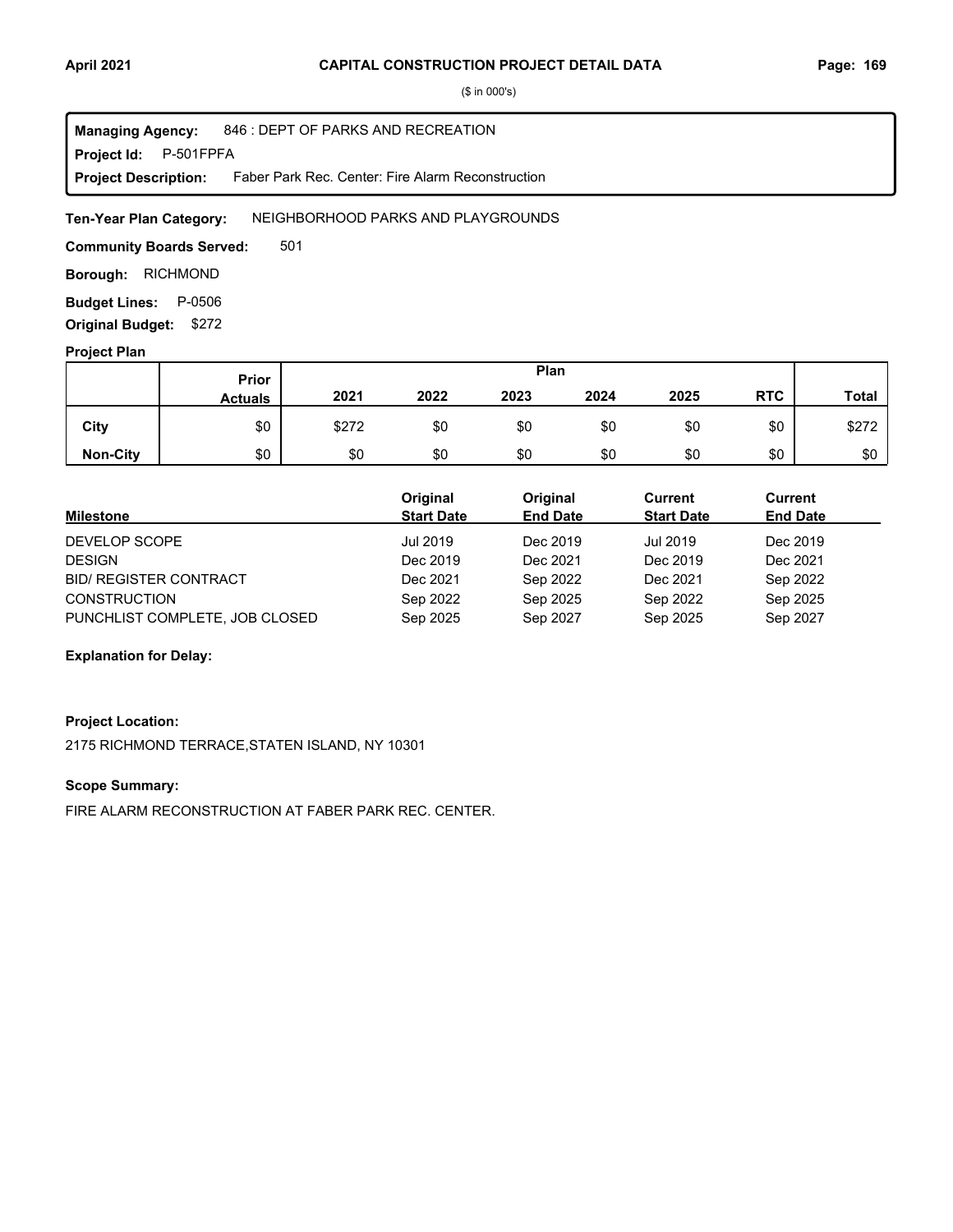**Project Id: P-501JWPK** 846 : DEPT OF PARKS AND RECREATION Jones Woods Park Trail Restoration R048 **Managing Agency: Project Description:** 

#### NEIGHBORHOOD PARKS AND PLAYGROUNDS **Ten-Year Plan Category:**

500 **Community Boards Served:** 

**Borough: RICHMOND** 

**Budget Lines: P-D020 Original Budget:** \$80

#### **Project Plan**

|                 |                | Plan<br>Prior |      |      |      |      |            |              |
|-----------------|----------------|---------------|------|------|------|------|------------|--------------|
|                 | <b>Actuals</b> | 2021          | 2022 | 2023 | 2024 | 2025 | <b>RTC</b> | <b>Total</b> |
| City            | \$0            | \$80          | \$0  | \$0  | \$0  | \$0  | \$0        | \$80         |
| <b>Non-City</b> | \$0            | \$0           | \$0  | \$0  | \$0  | \$0  | \$0        | \$0          |

| Milestone                      | Original<br><b>Start Date</b> | Original<br><b>End Date</b> | Current<br><b>Start Date</b> | Current<br><b>End Date</b> |
|--------------------------------|-------------------------------|-----------------------------|------------------------------|----------------------------|
| DEVELOP SCOPE                  | Jul 2020                      | Dec 2020                    | <b>Jul 2020</b>              | Dec 2020                   |
| <b>DESIGN</b>                  | Dec 2020                      | Sep 2021                    | Dec 2020                     | Sep 2021                   |
| <b>BID/ REGISTER CONTRACT</b>  | Sep 2021                      | Jun 2022                    | Sep 2021                     | Jun 2022                   |
| <b>CONSTRUCTION</b>            | Jun 2022                      | Dec 2024                    | Jun 2022                     | Dec 2024                   |
| PUNCHLIST COMPLETE, JOB CLOSED | Dec 2024                      | Dec 2026                    | Dec 2024                     | Dec 2026                   |

### **Explanation for Delay:**

### **Project Location:**

STATEN ISLAND

#### **Scope Summary:**

JONES WOODS PARK TRAIL RESTORATION R048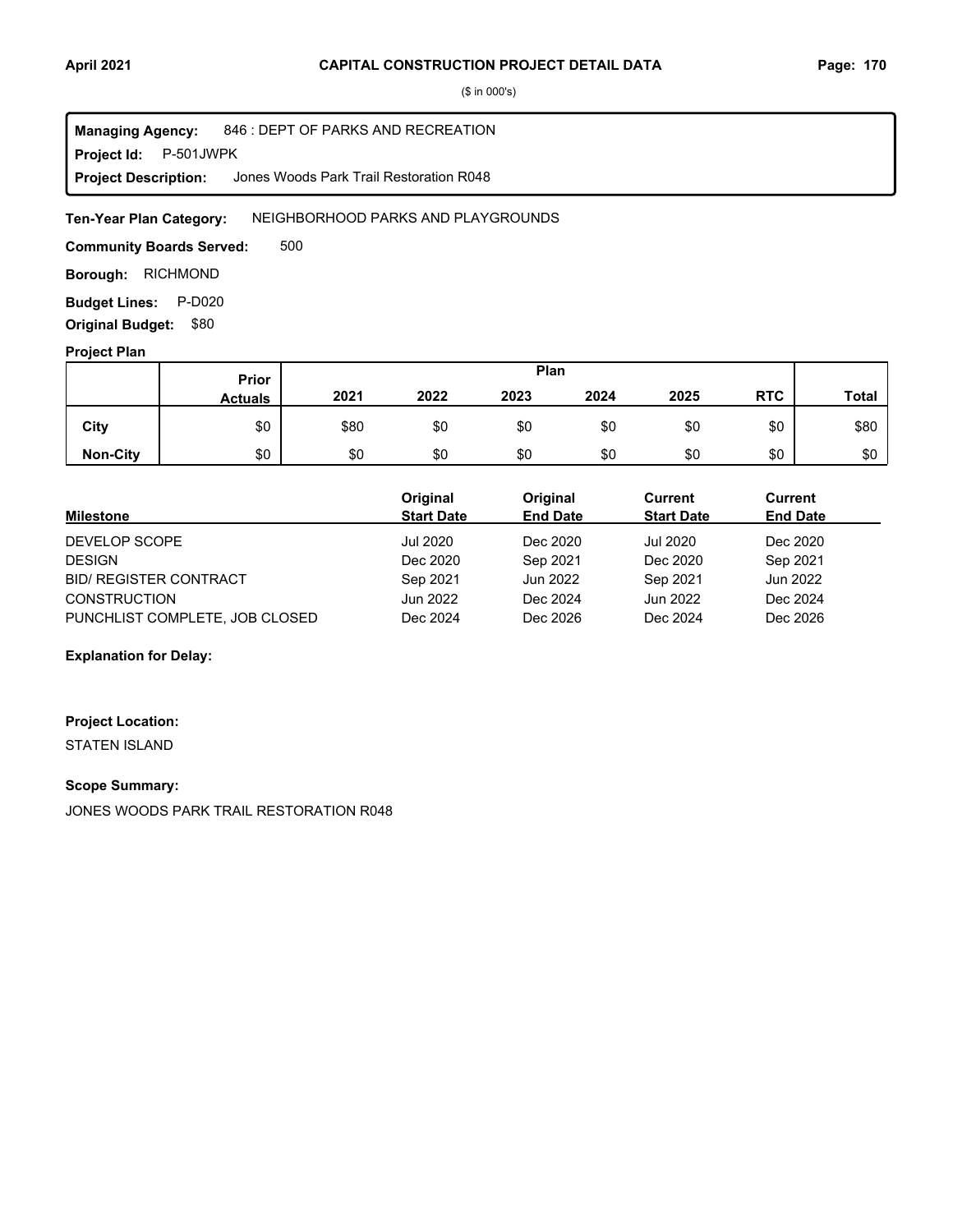#### **Project Id: P-501LLCS** 846 : DEPT OF PARKS AND RECREATION Luis Lopez Park Modular Comfort Station Cons. R125-120M **Managing Agency: Project Description:**

NEIGHBORHOOD PARKS AND PLAYGROUNDS **Ten-Year Plan Category:** 

500 **Community Boards Served:** 

**Borough: RICHMOND** 

**Budget Lines: P-0505 Original Budget:** \$2,396

#### **Project Plan**

|                 |                | Plan<br>Prior |         |      |      |      |            |              |
|-----------------|----------------|---------------|---------|------|------|------|------------|--------------|
|                 | <b>Actuals</b> | 2021          | 2022    | 2023 | 2024 | 2025 | <b>RTC</b> | <b>Total</b> |
| City            | \$540          | \$0           | \$1,876 | \$0  | \$0  | \$0  | \$0        | \$2,416      |
| <b>Non-City</b> | \$0            | \$0           | \$0     | \$0  | \$0  | \$0  | \$0        | \$0          |

| Milestone                      | Original<br><b>Start Date</b> | Original<br><b>End Date</b> | Current<br><b>Start Date</b> | Current<br><b>End Date</b> |
|--------------------------------|-------------------------------|-----------------------------|------------------------------|----------------------------|
| DEVELOP SCOPE                  | Jul 2019                      | Dec 2019                    | Jul 2019                     | Dec 2019                   |
| <b>DESIGN</b>                  | Dec 2019                      | Dec 2020                    | Dec 2019                     | Dec 2020                   |
| <b>BID/ REGISTER CONTRACT</b>  | Dec 2020                      | Sep 2021                    | Dec 2020                     | Sep 2021                   |
| <b>CONSTRUCTION</b>            | Sep 2021                      | Sep 2022                    | Sep 2021                     | Sep 2022                   |
| PUNCHLIST COMPLETE, JOB CLOSED | Sep 2022                      | Sep 2023                    | Sep 2022                     | Sep 2023                   |

### **Explanation for Delay:**

#### **Project Location:**

#### **Scope Summary:**

LUIS LOPEZ PARK MODULAR COMFORT STATION CONSTRUCTION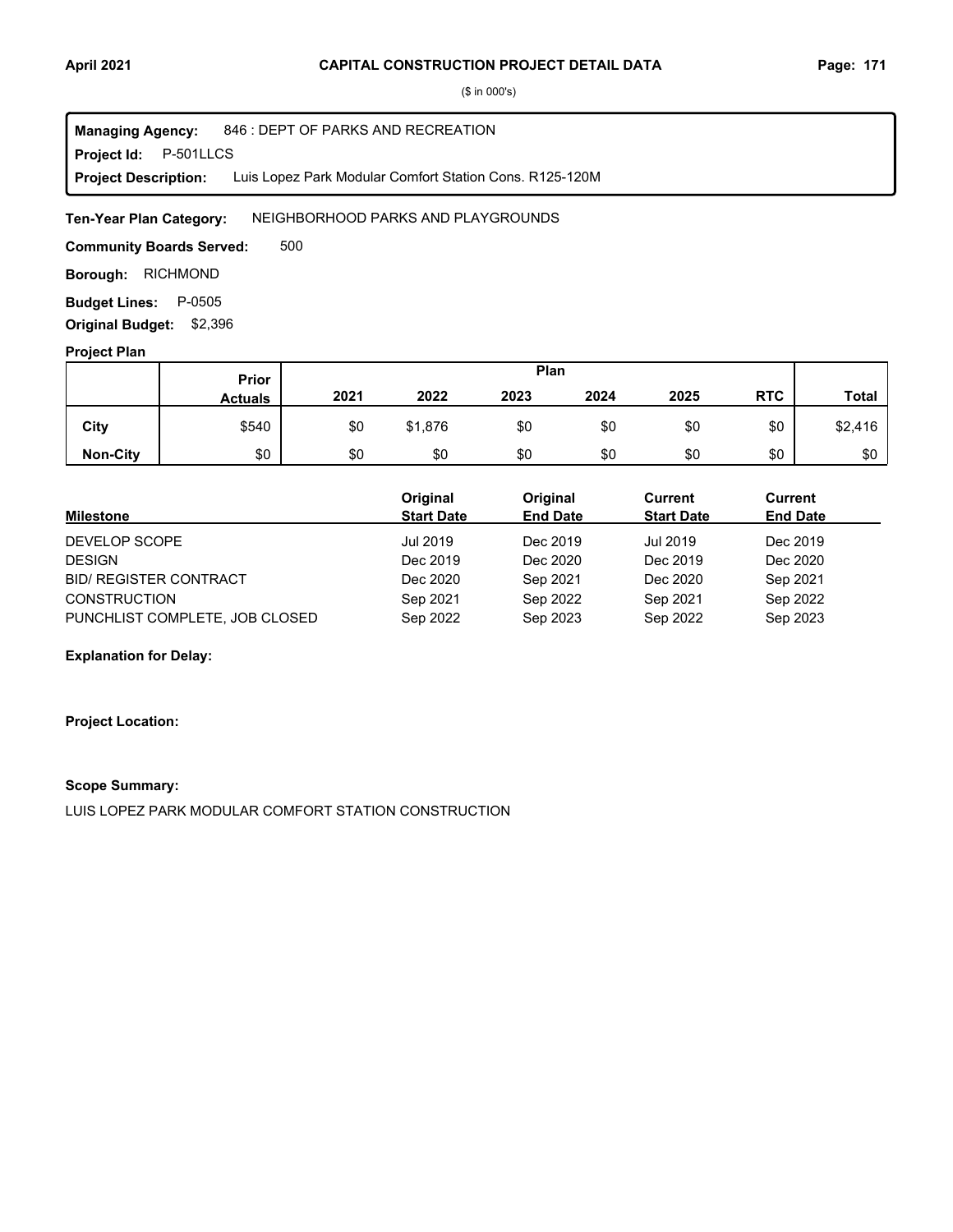**Project Id: P-501LPFA** 846 : DEPT OF PARKS AND RECREATION Lyons Pool Rec. Center: Fire Alarm Reconstruction **Managing Agency: Project Description:** 

NEIGHBORHOOD PARKS AND PLAYGROUNDS **Ten-Year Plan Category:** 

501 **Community Boards Served:** 

**Borough: RICHMOND** 

**Budget Lines: P-0506 Original Budget:** \$299

#### **Project Plan**

|                 |                | Plan<br>Prior |      |      |      |      |            |              |
|-----------------|----------------|---------------|------|------|------|------|------------|--------------|
|                 | <b>Actuals</b> | 2021          | 2022 | 2023 | 2024 | 2025 | <b>RTC</b> | <b>Total</b> |
| City            | \$0            | \$315         | \$0  | \$0  | \$0  | \$0  | \$0        | \$315        |
| <b>Non-City</b> | \$0            | \$0           | \$0  | \$0  | \$0  | \$0  | \$0        | \$0          |

| <b>Milestone</b>               | Original<br><b>Start Date</b> | Original<br><b>End Date</b> | Current<br><b>Start Date</b> | Current<br><b>End Date</b> |
|--------------------------------|-------------------------------|-----------------------------|------------------------------|----------------------------|
| DEVELOP SCOPE                  | Jul 2019                      | Dec 2019                    | <b>Jul 2019</b>              | Dec 2019                   |
| <b>DESIGN</b>                  | Dec 2019                      | Dec 2021                    | Dec 2019                     | Dec 2021                   |
| <b>BID/ REGISTER CONTRACT</b>  | Dec 2021                      | Sep 2022                    | Dec 2021                     | Sep 2022                   |
| <b>CONSTRUCTION</b>            | Sep 2022                      | Sep 2025                    | Sep 2022                     | Sep 2025                   |
| PUNCHLIST COMPLETE, JOB CLOSED | Sep 2025                      | Sep 2027                    | Sep 2025                     | Sep 2027                   |

### **Explanation for Delay:**

### **Project Location:**

6 VICTORY BLVD STATEN ISLAND, NY 10301

#### **Scope Summary:**

FIRE ALARM RECONSTRUCTION AT LYONS POOL REC. CENTER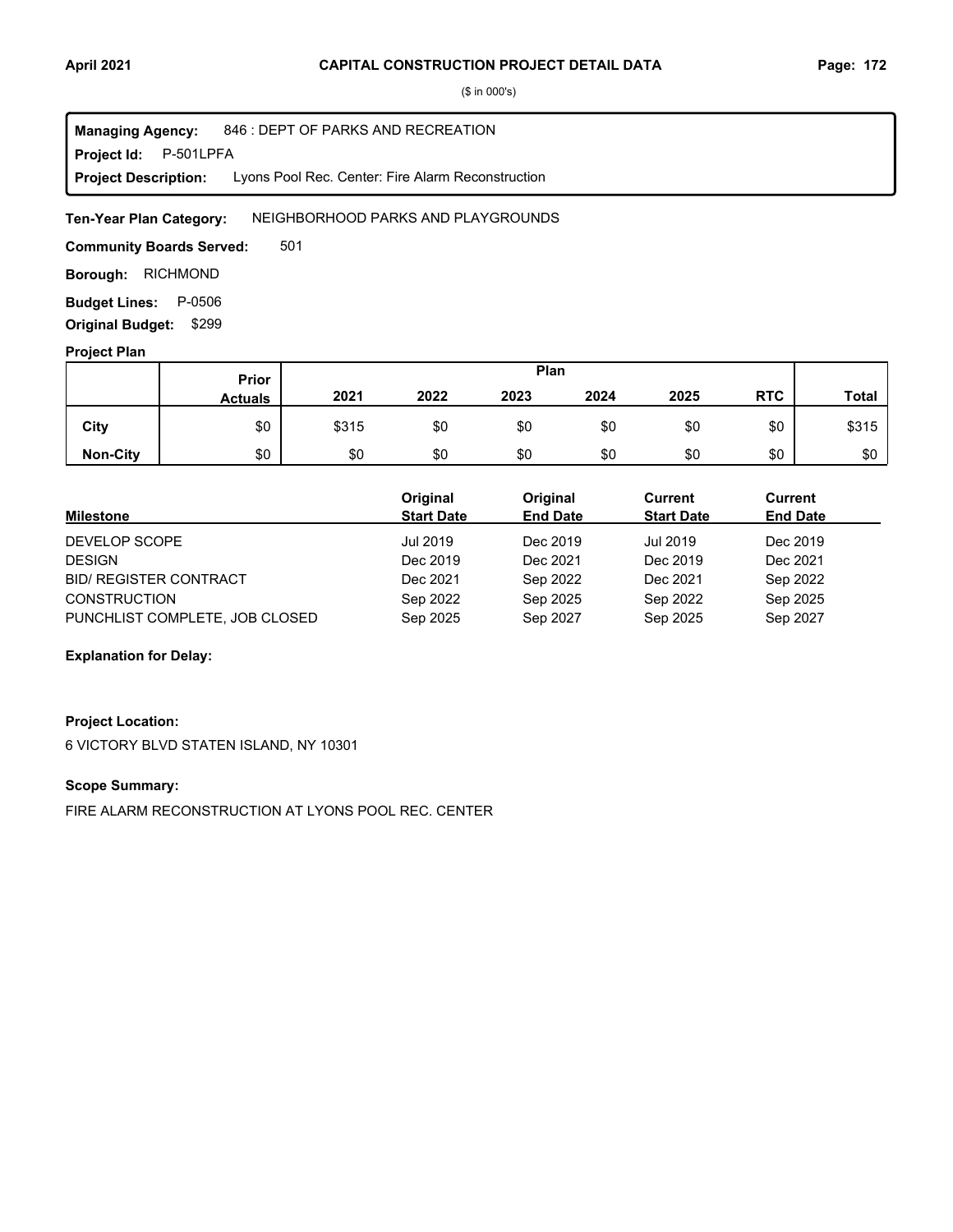**Project Id: P-501MAR2** 846 : DEPT OF PARKS AND RECREATION MARINERS MARSH **Managing Agency: Project Description:** 

NEIGHBORHOOD PARKS AND PLAYGROUNDS **Ten-Year Plan Category:** 

500 501 **Community Boards Served:** 

**Borough: RICHMOND** 

**Budget Lines: P-D020** 

**Original Budget:** \$200

# **Project Plan**

|                 | Plan<br>Prior  |      |      |      |       |      |            |              |
|-----------------|----------------|------|------|------|-------|------|------------|--------------|
|                 | <b>Actuals</b> | 2021 | 2022 | 2023 | 2024  | 2025 | <b>RTC</b> | <b>Total</b> |
| City            | \$59           | \$0  | \$0  | \$0  | \$200 | \$0  | \$0        | \$259        |
| <b>Non-City</b> | \$0            | \$0  | \$0  | \$0  | \$0   | \$0  | \$0        | \$0          |

| <b>Milestone</b>               | Original<br><b>Start Date</b> | Original<br><b>End Date</b> | Current<br><b>Start Date</b> | Current<br><b>End Date</b> |
|--------------------------------|-------------------------------|-----------------------------|------------------------------|----------------------------|
| DEVELOP SCOPE                  | Jul 2010                      | Sep 2010                    | Jul 2010                     | Sep 2010                   |
| <b>DESIGN</b>                  | Sep 2010                      | Dec 2010                    | Sep 2010                     | Dec 2010                   |
| <b>BID/ REGISTER CONTRACT</b>  | Dec 2010                      | Mar 2011                    | Dec 2010                     | Mar 2011                   |
| <b>CONSTRUCTION</b>            | Mar 2011                      | Mar 2012                    | Mar 2011                     | Mar 2012                   |
| PUNCHLIST COMPLETE, JOB CLOSED | Mar 2012                      | Mar 2013                    | Mar 2012                     | Dec 2024                   |

# **Explanation for Delay:**

PROJECT DELAYED DUE TO CHANGES IN SCOPE/DESIGN

### **Project Location:**

MARINERS MARSH

#### **Scope Summary:**

MARINERS MARSH-PHASE ?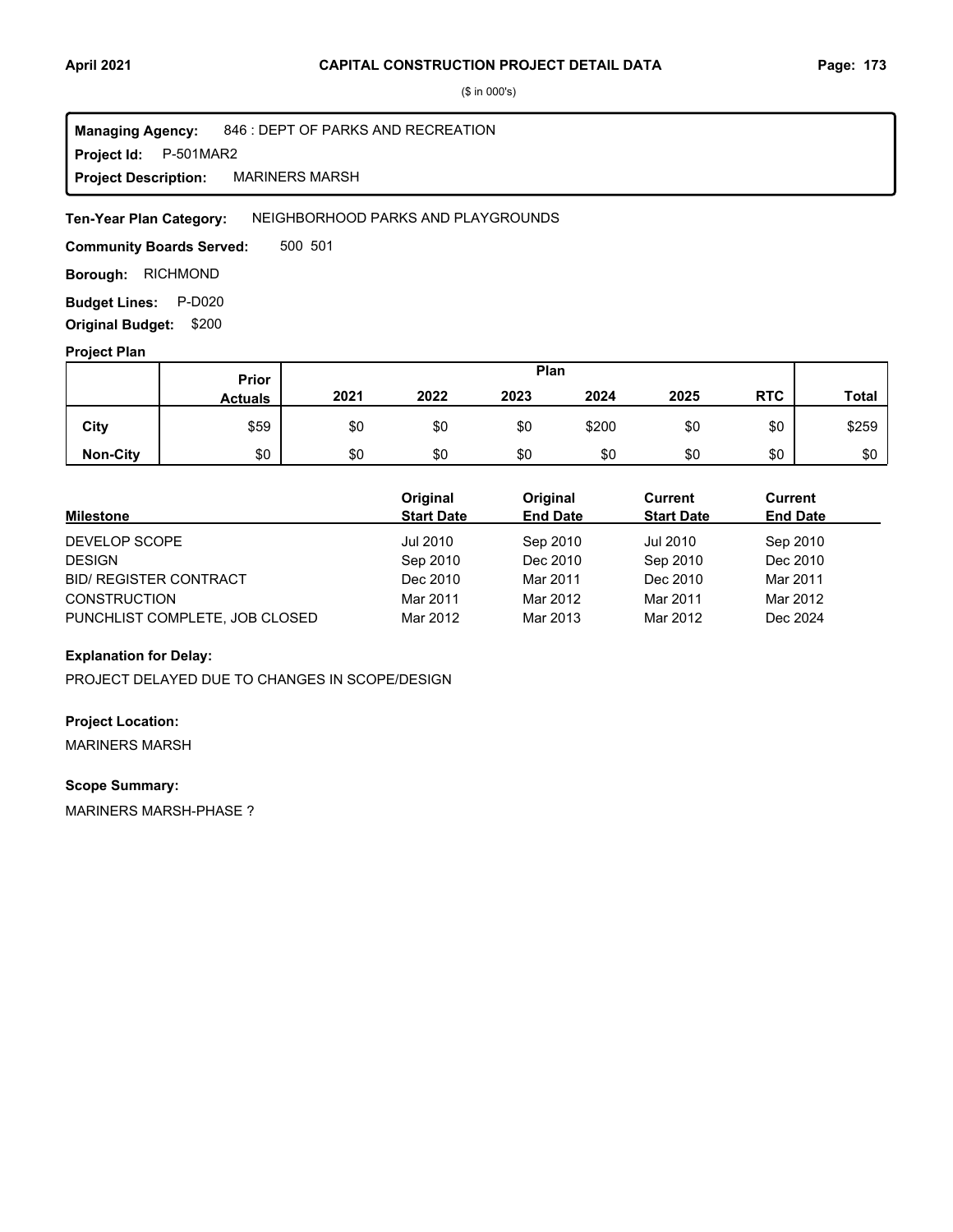#### **April 2021 Page: 174 CAPITAL CONSTRUCTION PROJECT DETAIL DATA**

(\$ in 000's)

**Project Id: P-501NAPL** 846 : DEPT OF PARKS AND RECREATION Naple Plgr-Reconstruction R073-119M **Managing Agency: Project Description:** 

MAJOR RECREATIONAL FACILITIES AND FACILITY RECONSTRUCTION **Ten-Year Plan Category:** 

500 **Community Boards Served:** 

**Borough: RICHMOND** 

**Budget Lines: P-D020 Original Budget:** \$49

## **Project Plan**

|                 | Plan<br>Prior  |       |         |      |      |      |            |              |
|-----------------|----------------|-------|---------|------|------|------|------------|--------------|
|                 | <b>Actuals</b> | 2021  | 2022    | 2023 | 2024 | 2025 | <b>RTC</b> | <b>Total</b> |
| City            | \$307          | \$232 | \$2,883 | \$0  | \$0  | \$0  | \$0        | \$3,422      |
| <b>Non-City</b> | \$0            | \$0   | \$0     | \$0  | \$0  | \$0  | \$0        | \$0          |

| <b>Milestone</b>               | Original<br><b>Start Date</b> | Original<br><b>End Date</b> | Current<br><b>Start Date</b> | Current<br><b>End Date</b> |
|--------------------------------|-------------------------------|-----------------------------|------------------------------|----------------------------|
| DEVELOP SCOPE                  | <b>Jul 2017</b>               | Dec 2017                    | <b>Jul 2017</b>              | Dec 2017                   |
| <b>DESIGN</b>                  | Dec 2017                      | Dec 2018                    | Dec 2017                     | Dec 2018                   |
| <b>BID/ REGISTER CONTRACT</b>  | Dec 2018                      | Sep 2019                    | Dec 2018                     | Sep 2019                   |
| <b>CONSTRUCTION</b>            | Sep 2019                      | Sep 2020                    | Sep 2019                     | Sep 2020                   |
| PUNCHLIST COMPLETE, JOB CLOSED | Sep 2020                      | Sep 2021                    | Sep 2020                     | Sep 2021                   |

### **Explanation for Delay:**

**Project Location:**

NAPLE PLGR-NETTING SI

# **Scope Summary:**

NAPLE PLGR-NETTING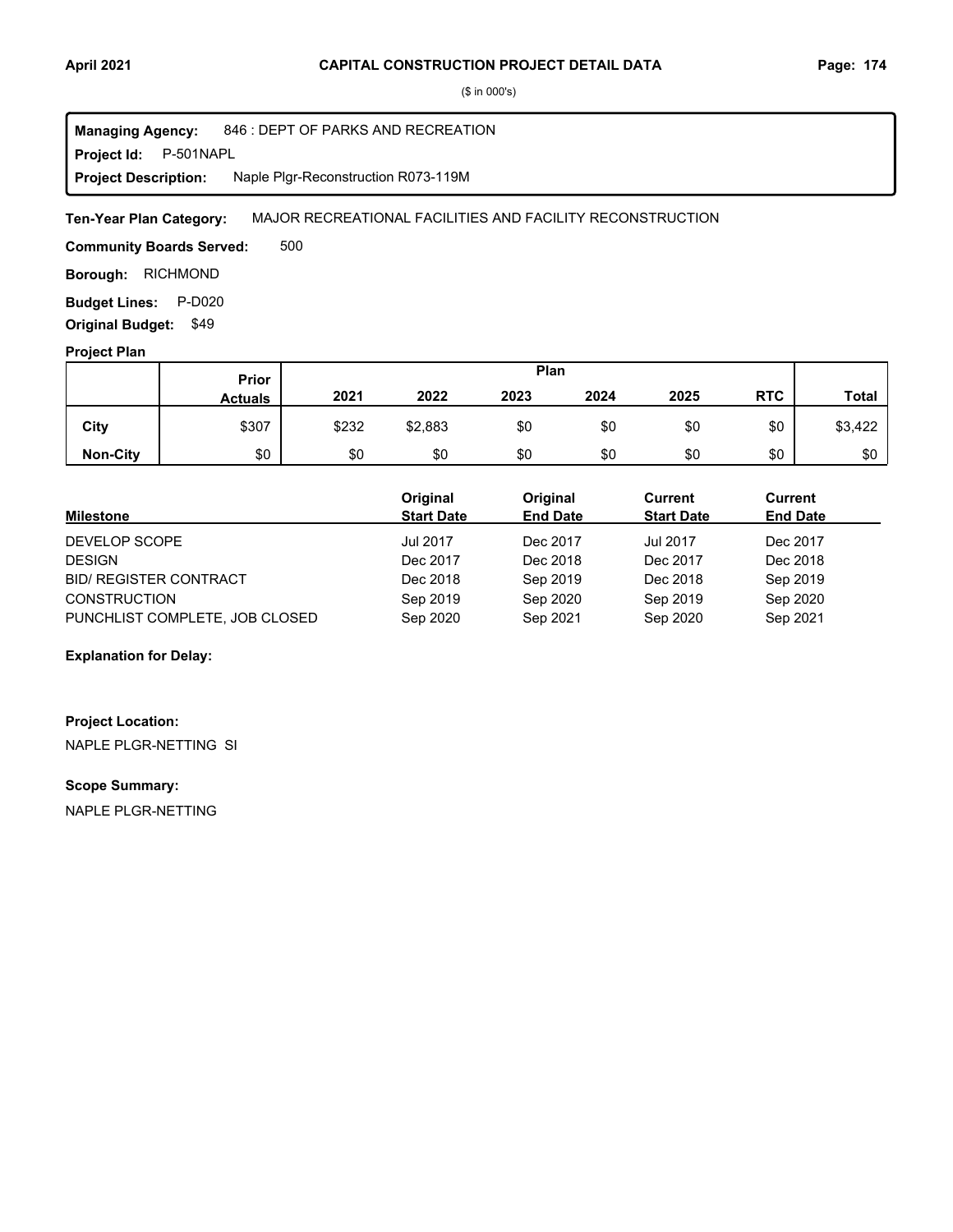**Project Id: P-501SIB2** 846 : DEPT OF PARKS AND RECREATION S.I.B.G-Tuscan Garden & Lemon House R116-105M/405M **Managing Agency: Project Description:** 

MAJOR RECREATIONAL FACILITIES AND FACILITY RECONSTRUCTION **Ten-Year Plan Category:** 

501 **Community Boards Served:** 

**Borough: RICHMOND** 

**Budget Lines: P-D020 Original Budget:** \$3,390

#### **Project Plan**

|                 | Plan<br>Prior  |      |      |      |      |      |            |              |
|-----------------|----------------|------|------|------|------|------|------------|--------------|
|                 | <b>Actuals</b> | 2021 | 2022 | 2023 | 2024 | 2025 | <b>RTC</b> | <b>Total</b> |
| City            | \$4,463        | \$62 | \$0  | \$0  | \$0  | \$0  | \$0        | \$4,525      |
| <b>Non-City</b> | \$0            | \$0  | \$0  | \$0  | \$0  | \$0  | \$0        | \$0          |

| <b>Milestone</b>               | Original<br><b>Start Date</b> | Original<br><b>End Date</b> | Current<br><b>Start Date</b> | Current<br><b>End Date</b> |
|--------------------------------|-------------------------------|-----------------------------|------------------------------|----------------------------|
| DEVELOP SCOPE                  | Jul 2003                      | Sep 2003                    | Jul 2003                     | Sep 2003                   |
| <b>DESIGN</b>                  | Sep 2003                      | Mar 2004                    | Sep 2003                     | Mar 2004                   |
| <b>BID/ REGISTER CONTRACT</b>  | Apr 2004                      | Jun 2004                    | Apr 2004                     | Jun 2004                   |
| <b>CONSTRUCTION</b>            | Sep 2004                      | Aug 2005                    | Sep 2004                     | Aug 2005                   |
| PUNCHLIST COMPLETE, JOB CLOSED | Sep 2005                      | Aug 2006                    | Dec 2016                     | Dec 2021                   |

### **Explanation for Delay:**

PROJECT DELAYED DUE TO UNFORESEEN SITE/FIELD CONDITION

# **Project Location:**

RICHMOND TERRACE AND SNUG HARBOR ROAD, STATEN ISLAND

# **Scope Summary:**

CONSTRUCTION OF A TUSCAN GARDEN AND LEMON HOUSE WITH THE STATEN ISLAND BOTANICAL GARDEN IN SAILOR'S SNUG HARBOR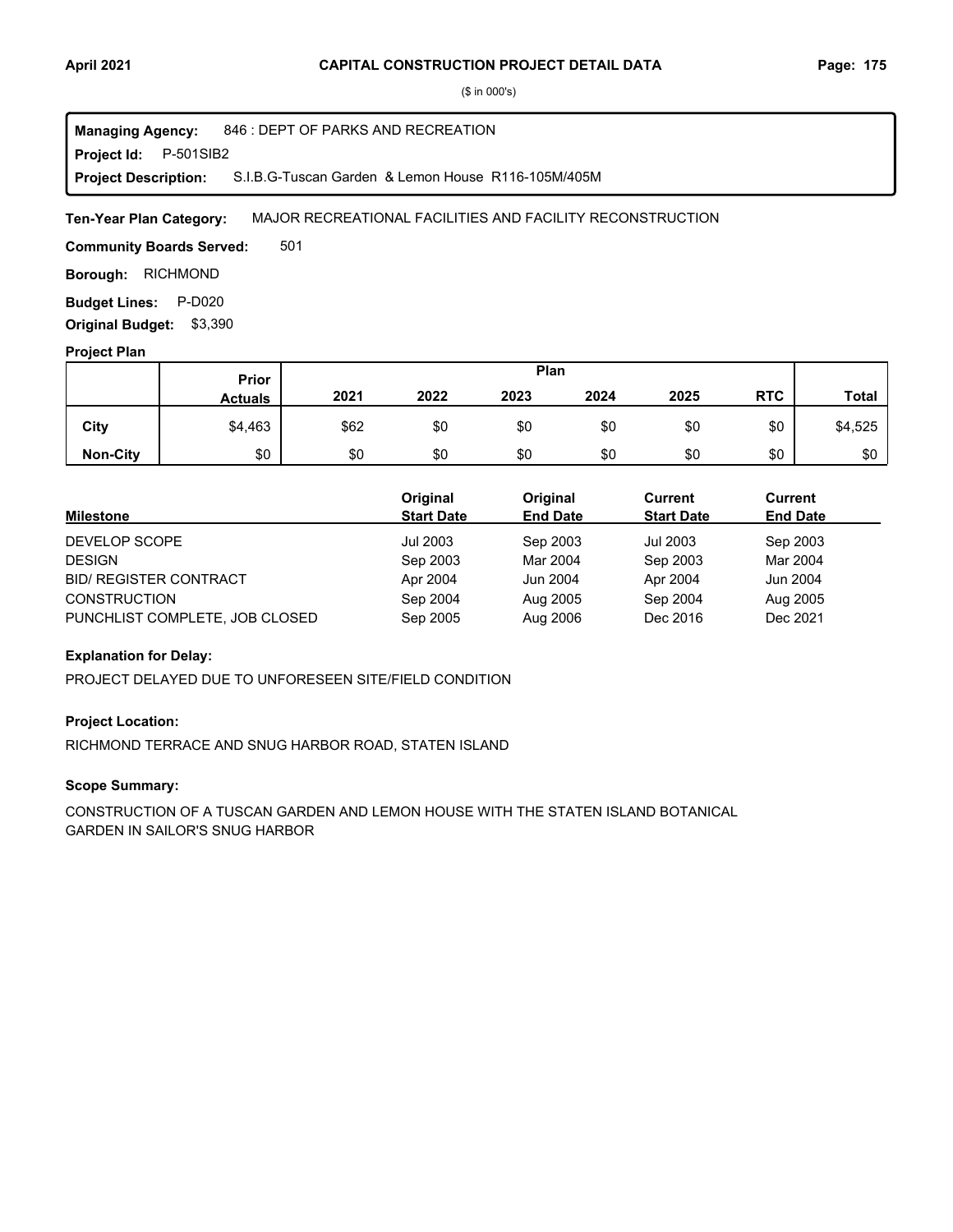**Project Id: P-501WEPE** 846 : DEPT OF PARKS AND RECREATION WesterleighPk-Play Equipment **Managing Agency: Project Description:** 

NEIGHBORHOOD PARKS AND PLAYGROUNDS **Ten-Year Plan Category:** 

500 **Community Boards Served:** 

**Borough: RICHMOND** 

**Budget Lines: P-D020 Original Budget:** \$70

### **Project Plan**

|                 | Plan<br>Prior  |      |      |      |      |      |            |              |
|-----------------|----------------|------|------|------|------|------|------------|--------------|
|                 | <b>Actuals</b> | 2021 | 2022 | 2023 | 2024 | 2025 | <b>RTC</b> | <b>Total</b> |
| City            | \$10           | \$0  | \$0  | \$0  | \$50 | \$0  | \$0        | \$60         |
| <b>Non-City</b> | \$0            | \$0  | \$0  | \$0  | \$0  | \$0  | \$0        | \$0          |

| <b>Milestone</b>               | Original<br><b>Start Date</b> | Original<br><b>End Date</b> | Current<br><b>Start Date</b> | Current<br><b>End Date</b> |
|--------------------------------|-------------------------------|-----------------------------|------------------------------|----------------------------|
| DEVELOP SCOPE                  | <b>Jul 2017</b>               | Dec 2017                    | <b>Jul 2017</b>              | Dec 2017                   |
| <b>DESIGN</b>                  | Dec 2017                      | Dec 2018                    | Dec 2017                     | Dec 2018                   |
| <b>BID/ REGISTER CONTRACT</b>  | Dec 2018                      | Sep 2019                    | Dec 2018                     | Sep 2019                   |
| <b>CONSTRUCTION</b>            | Sep 2019                      | Sep 2020                    | Sep 2019                     | Sep 2020                   |
| PUNCHLIST COMPLETE, JOB CLOSED | Sep 2020                      | Sep 2021                    | Sep 2020                     | Sep 2024                   |

# **Explanation for Delay:**

PROJECT DELAYED DUE TO CHANGES IN SCOPE/DESIGN

# **Project Location:**

WESTERLEIGHPK-SI

# **Scope Summary:**

WESTERLEIGHPK-PLAY EQUIPMENT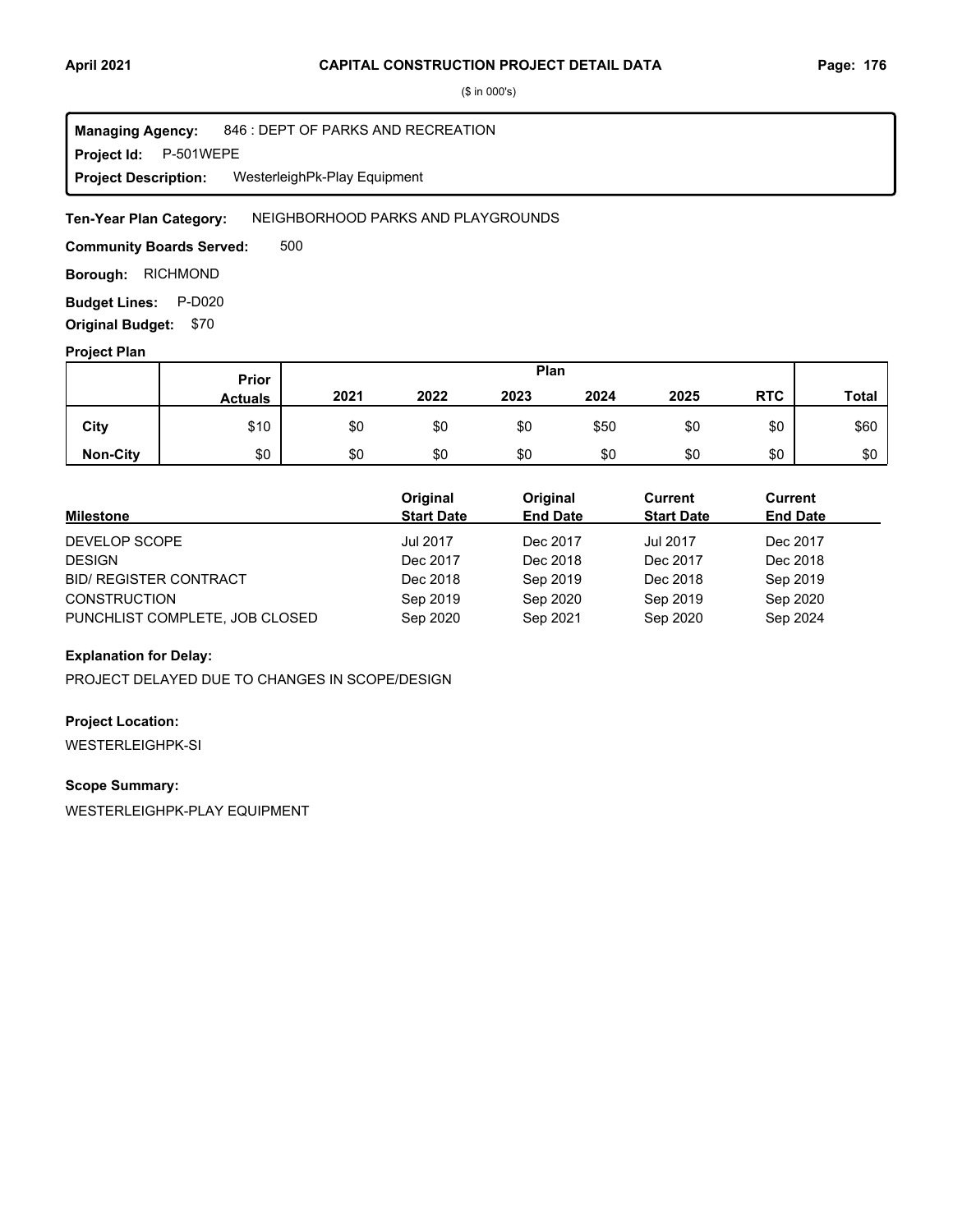#### **Project Id: P-502CTPK** 846 : DEPT OF PARKS AND RECREATION MIDLAND BEACH PROMENADE ENTRY PLAZA & PARKING LT R046-107MA2 **Managing Agency: Project Description:**

#### LARGE, MAJOR AND REGIONAL PARK RECONSTRUCTION **Ten-Year Plan Category:**

502 **Community Boards Served:** 

**Borough: RICHMOND** 

**Budget Lines: HW-R005 Original Budget:** \$5,643

#### **Project Plan**

|                 | Plan<br>Prior  |       |      |      |      |      |            |              |
|-----------------|----------------|-------|------|------|------|------|------------|--------------|
|                 | <b>Actuals</b> | 2021  | 2022 | 2023 | 2024 | 2025 | <b>RTC</b> | <b>Total</b> |
| City            | \$6,963        | \$121 | \$0  | \$0  | \$0  | \$0  | \$0        | \$7,084      |
| <b>Non-City</b> | \$0            | \$0   | \$0  | \$0  | \$0  | \$0  | \$0        | \$0          |

| <b>Milestone</b>               | Original<br><b>Start Date</b> | Original<br><b>End Date</b> | Current<br><b>Start Date</b> | Current<br><b>End Date</b> |
|--------------------------------|-------------------------------|-----------------------------|------------------------------|----------------------------|
| DEVELOP SCOPE                  | Jul 2006                      | Sep 2006                    | Jul 2006                     | Mar 2008                   |
| <b>DESIGN</b>                  | Sep 2006                      | Dec 2006                    | Mar 2008                     | Jan 2011                   |
| <b>BID/ REGISTER CONTRACT</b>  | Dec 2006                      | Mar 2007                    | Jan 2011                     | Jan 2011                   |
| <b>CONSTRUCTION</b>            | Mar 2007                      | Mar 2008                    | Jan 2011                     | Jan 2011                   |
| PUNCHLIST COMPLETE, JOB CLOSED | Mar 2008                      | Mar 2009                    | Jan 2011                     | Mar 2018                   |

#### **Explanation for Delay:**

PROJECT DELAYED DUE TO UNFORESEEN SITE/FIELD CONDITION

#### **Project Location:**

#### **Scope Summary:**

TO CONSTRUCT A CHILDRENS THEME PK NEAR THE SOUTH BEACH BOARDWALK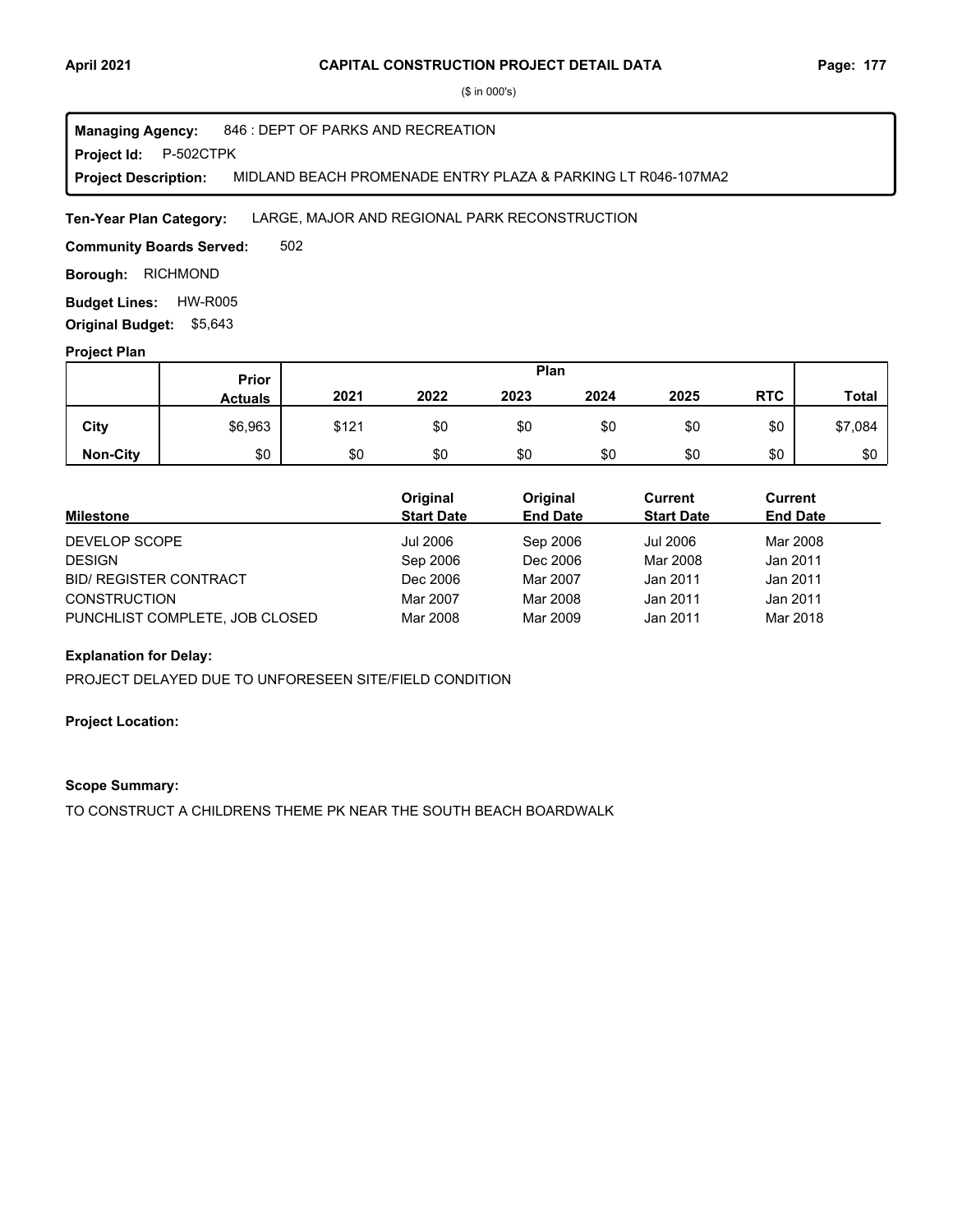**Project Id: P-502GBFA** 846 : DEPT OF PARKS AND RECREATION Greenbelt Rec. Center: Fire Alarm Reconstruction **Managing Agency: Project Description:** 

NEIGHBORHOOD PARKS AND PLAYGROUNDS **Ten-Year Plan Category:** 

502 **Community Boards Served:** 

**Borough: RICHMOND** 

**Budget Lines: P-0506 Original Budget:** \$305

#### **Project Plan**

|                 |                | Plan<br>Prior |      |      |      |      |            |              |
|-----------------|----------------|---------------|------|------|------|------|------------|--------------|
|                 | <b>Actuals</b> | 2021          | 2022 | 2023 | 2024 | 2025 | <b>RTC</b> | <b>Total</b> |
| City            | \$0            | \$305         | \$0  | \$0  | \$0  | \$0  | \$0        | \$305        |
| <b>Non-City</b> | \$0            | \$0           | \$0  | \$0  | \$0  | \$0  | \$0        | \$0          |

| <b>Milestone</b>               | Original<br><b>Start Date</b> | Original<br><b>End Date</b> | Current<br><b>Start Date</b> | Current<br><b>End Date</b> |
|--------------------------------|-------------------------------|-----------------------------|------------------------------|----------------------------|
| DEVELOP SCOPE                  | Jul 2019                      | Dec 2019                    | <b>Jul 2019</b>              | Dec 2019                   |
| <b>DESIGN</b>                  | Dec 2019                      | Dec 2021                    | Dec 2019                     | Dec 2021                   |
| <b>BID/ REGISTER CONTRACT</b>  | Dec 2021                      | Sep 2022                    | Dec 2021                     | Sep 2022                   |
| <b>CONSTRUCTION</b>            | Sep 2022                      | Sep 2025                    | Sep 2022                     | Sep 2025                   |
| PUNCHLIST COMPLETE, JOB CLOSED | Sep 2025                      | Sep 2027                    | Sep 2025                     | Sep 2027                   |

### **Explanation for Delay:**

### **Project Location:**

501 BRIELLE AVENUE, STATEN ISLAND, NEW YORK 10314

# **Scope Summary:**

FIRE ALARM RECONSTRUCTION AT GREENBELT REC. CENTER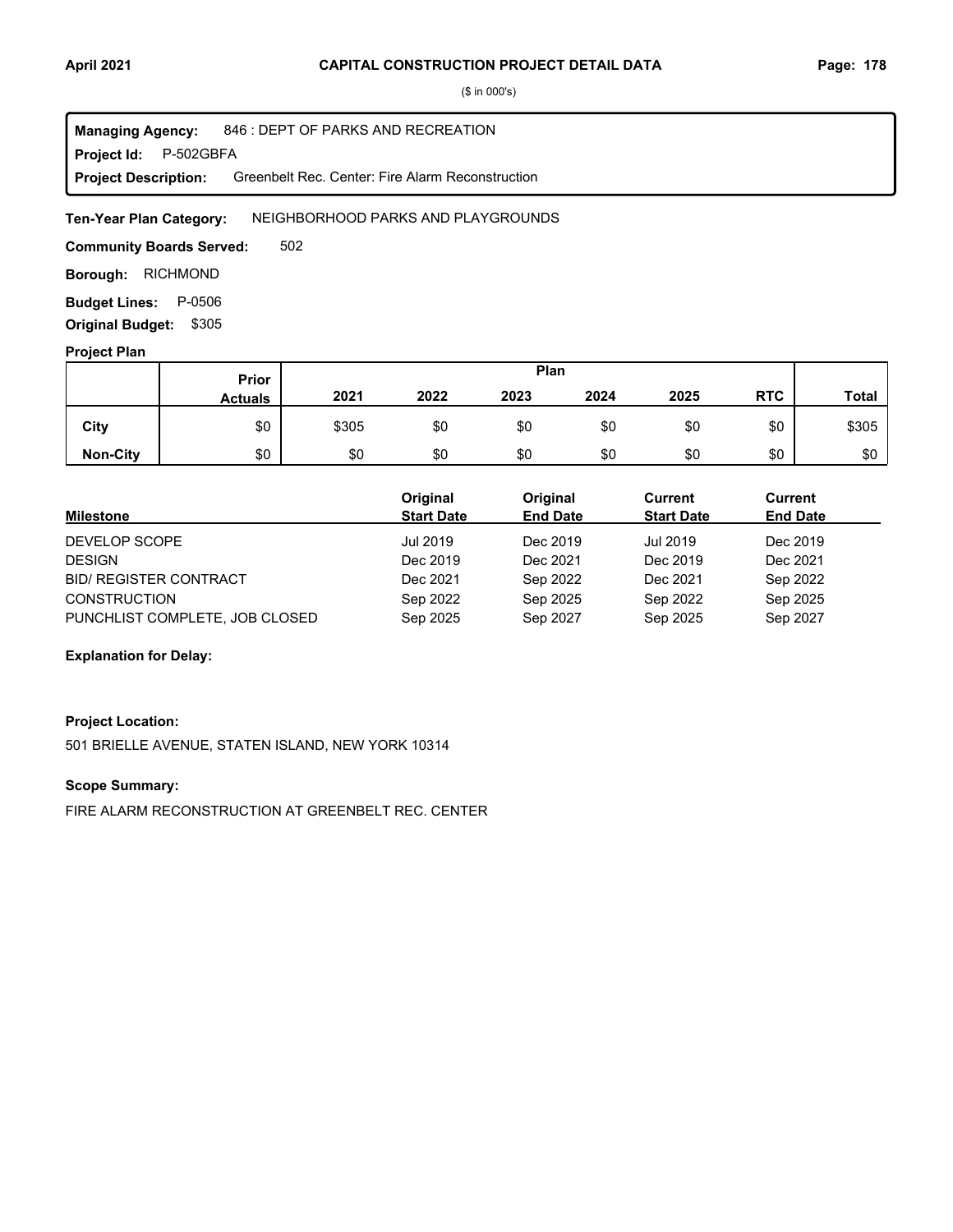**Project Id: P-502NDPK** 846 : DEPT OF PARKS AND RECREATION New Dorp Center Kitchen Recon. (R016-214MA) **Managing Agency: Project Description:** 

BEACHES AND BOARDWALKS **Ten-Year Plan Category:** 

500 **Community Boards Served:** 

**Borough: RICHMOND** 

**Budget Lines:** P-D020 P-R245 P-1018 **Original Budget:** \$989

### **Project Plan**

|                 |                | Plan<br>Prior |       |      |      |      |            |              |
|-----------------|----------------|---------------|-------|------|------|------|------------|--------------|
|                 | <b>Actuals</b> | 2021          | 2022  | 2023 | 2024 | 2025 | <b>RTC</b> | <b>Total</b> |
| City            | \$479          | \$23          | \$487 | \$0  | \$0  | \$0  | \$0        | \$989        |
| <b>Non-City</b> | \$0            | \$0           | \$0   | \$0  | \$0  | \$0  | \$0        | \$0          |

| <b>Milestone</b>               | Original<br><b>Start Date</b> | Original<br><b>End Date</b> | Current<br><b>Start Date</b> | Current<br><b>End Date</b> |
|--------------------------------|-------------------------------|-----------------------------|------------------------------|----------------------------|
| DEVELOP SCOPE                  | <b>Jul 2017</b>               | Dec 2017                    | <b>Jul 2017</b>              | Dec 2017                   |
| <b>DESIGN</b>                  | Dec 2017                      | Dec 2018                    | Dec 2017                     | Dec 2018                   |
| <b>BID/ REGISTER CONTRACT</b>  | Dec 2018                      | Sep 2019                    | Dec 2018                     | Sep 2019                   |
| <b>CONSTRUCTION</b>            | Sep 2019                      | Mar 2021                    | Sep 2019                     | Mar 2021                   |
| PUNCHLIST COMPLETE, JOB CLOSED | Mar 2021                      | Mar 2022                    | Mar 2021                     | Mar 2022                   |

**Explanation for Delay:**

**Project Location:**

SI

**Scope Summary:**

NEW DORP BEACH (126 CEDAR GROVE AVE) KITCHEN RC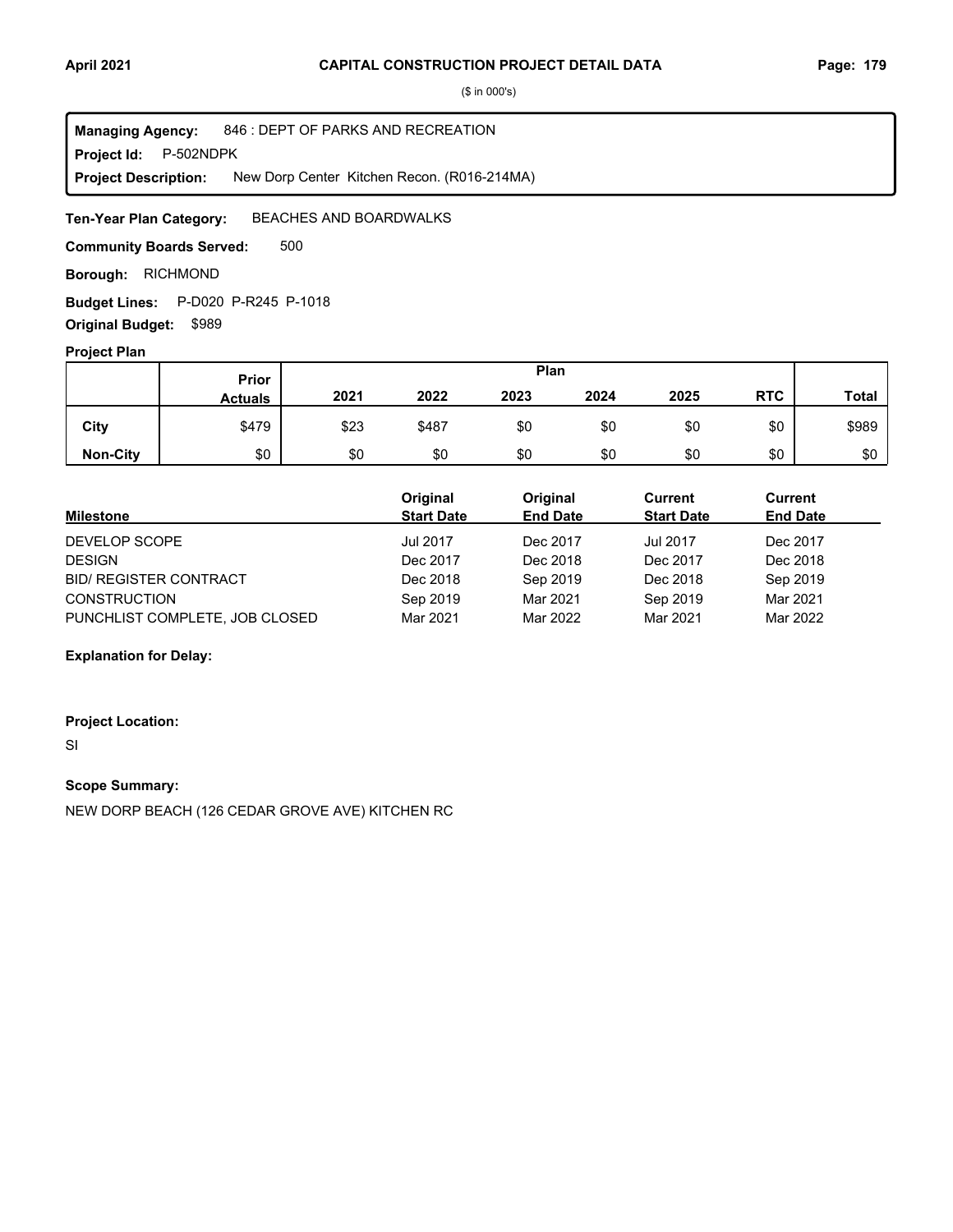**Project Id: P-503BFDS** 846 : DEPT OF PARKS AND RECREATION Ballfields in Dugan & Schmul parks **Managing Agency: Project Description:** 

#### LAND ACQUISITION AND TREE PLANTING **Ten-Year Plan Category:**

500 **Community Boards Served:** 

**Borough: RICHMOND** 

**Budget Lines: P-D020 Original Budget:** \$1,920

#### **Project Plan**

|                 |                | Plan<br>Prior |      |      |      |      |            |         |
|-----------------|----------------|---------------|------|------|------|------|------------|---------|
|                 | <b>Actuals</b> | 2021          | 2022 | 2023 | 2024 | 2025 | <b>RTC</b> | Total   |
| City            | \$1,541        | \$0           | \$77 | \$0  | \$0  | \$0  | \$0        | \$1,618 |
| <b>Non-City</b> | \$0            | \$0           | \$0  | \$0  | \$0  | \$0  | \$0        | \$0     |

| <b>Milestone</b>               | Original<br><b>Start Date</b> | Original<br><b>End Date</b> | Current<br><b>Start Date</b> | <b>Current</b><br><b>End Date</b> |
|--------------------------------|-------------------------------|-----------------------------|------------------------------|-----------------------------------|
| DEVELOP SCOPE                  | Jul 2014                      | Sep 2014                    | <b>Jul 2014</b>              | Sep 2014                          |
| <b>DESIGN</b>                  | Sep 2014                      | Dec 2014                    | Sep 2014                     | Dec 2014                          |
| <b>BID/ REGISTER CONTRACT</b>  | Dec 2014                      | Mar 2015                    | Apr 2015                     | Jan 2016                          |
| <b>CONSTRUCTION</b>            | Mar 2015                      | Mar 2016                    | Mar 2016                     | Jun 2017                          |
| PUNCHLIST COMPLETE, JOB CLOSED | Mar 2016                      | Mar 2017                    | Jun 2017                     | Dec 2021                          |

#### **Explanation for Delay:**

PROJECT DELAYED DUE TO UNFORESEEN SITE/FIELD CONDITION

# **Project Location:**

DUGAN AND SCHMUL PARKS

#### **Scope Summary:**

R/C OF BALLFIELDS IN DUGAN & SCHMUL PARKS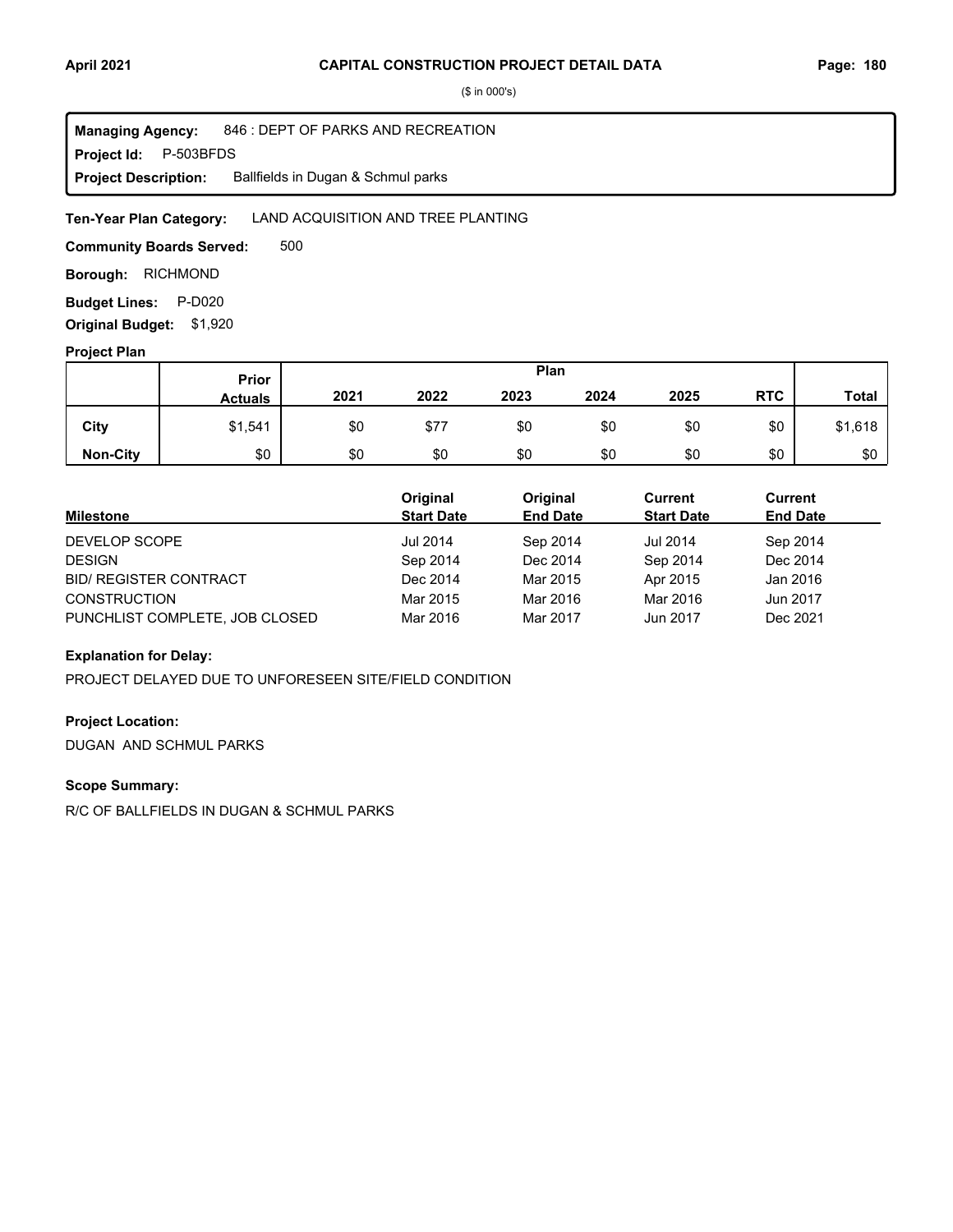**Project Id: P-503CHP1** 846 : DEPT OF PARKS AND RECREATION Conference House Park Pavilion R006-213M **Managing Agency: Project Description:** 

NEIGHBORHOOD PARKS AND PLAYGROUNDS **Ten-Year Plan Category:** 

500 503 **Community Boards Served:** 

**Borough: RICHMOND** 

**Budget Lines: P-0245R Original Budget:** \$2,750

#### **Project Plan**

|                 |                | Plan<br>Prior |       |      |      |      |            |              |
|-----------------|----------------|---------------|-------|------|------|------|------------|--------------|
|                 | <b>Actuals</b> | 2021          | 2022  | 2023 | 2024 | 2025 | <b>RTC</b> | <b>Total</b> |
| City            | \$6,724        | \$242         | \$401 | \$0  | \$0  | \$0  | \$0        | \$7,367      |
| <b>Non-City</b> | \$0            | \$0           | \$0   | \$0  | \$0  | \$0  | \$0        | \$0          |

| <b>Milestone</b>               | Original<br><b>Start Date</b> | Original<br><b>End Date</b> | Current<br><b>Start Date</b> | Current<br><b>End Date</b> |
|--------------------------------|-------------------------------|-----------------------------|------------------------------|----------------------------|
| DEVELOP SCOPE                  | Jul 2012                      | Sep 2012                    | <b>Jul 2012</b>              | Sep 2012                   |
| <b>DESIGN</b>                  | Sep 2012                      | Dec 2012                    | Sep 2012                     | Dec 2012                   |
| <b>BID/ REGISTER CONTRACT</b>  | Dec 2012                      | Mar 2013                    | Dec 2012                     | Mar 2013                   |
| <b>CONSTRUCTION</b>            | Mar 2013                      | Mar 2014                    | Mar 2013                     | Mar 2014                   |
| PUNCHLIST COMPLETE, JOB CLOSED | Mar 2014                      | Mar 2015                    | Mar 2014                     | Dec 2021                   |

### **Explanation for Delay:**

PROJECT DELAYED DUE TO CHANGES IN SCOPE/DESIGN

# **Project Location:**

CONFERENCE HOUSE PK PAVILION

# **Scope Summary:**

CONFERENCE HOUSE PK PAVILION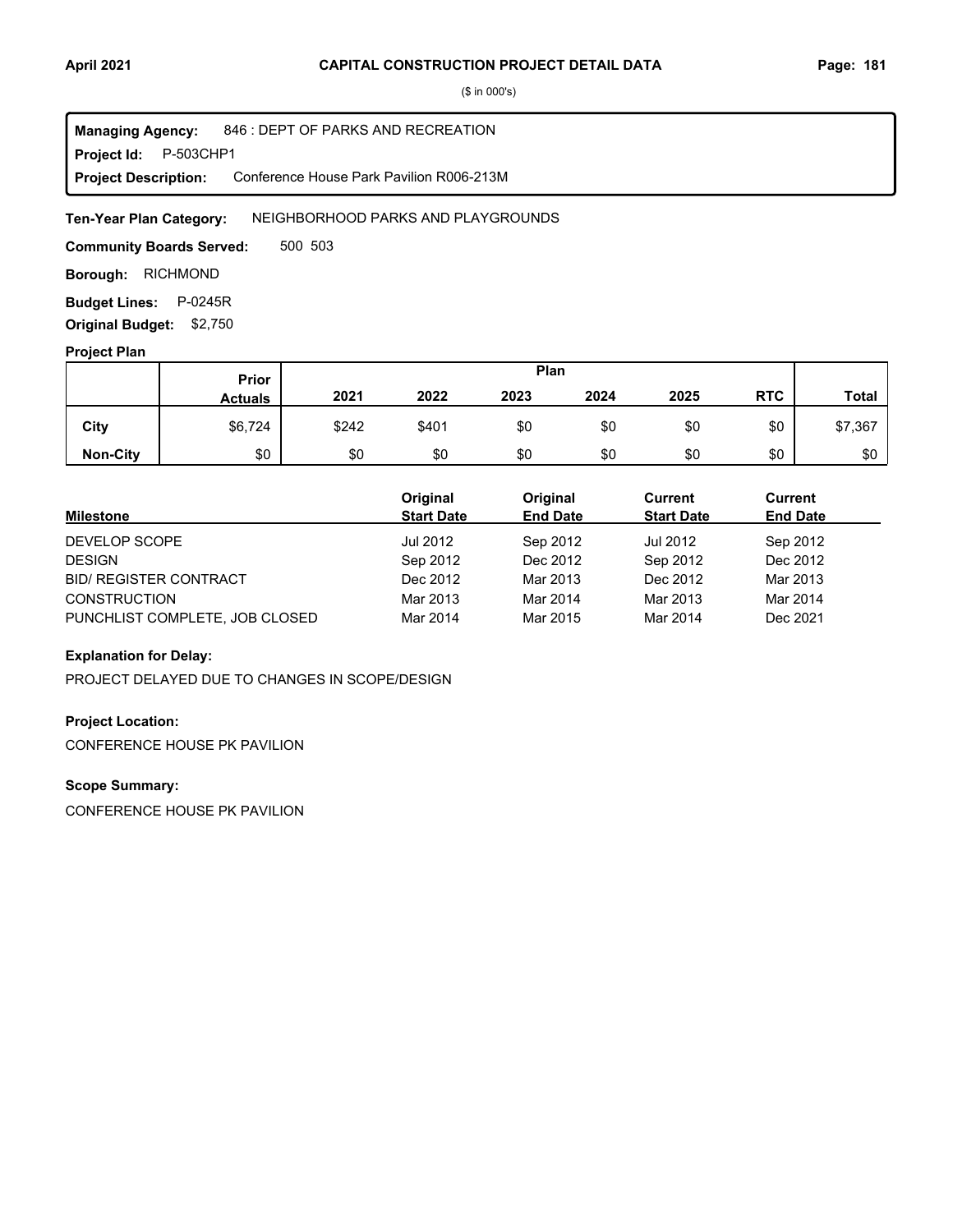**Project Id: P-503CHPV** 846 : DEPT OF PARKS AND RECREATION Conference House Park Pavilion **Managing Agency: Project Description:** 

NEIGHBORHOOD PARKS AND PLAYGROUNDS **Ten-Year Plan Category:** 

500 503 **Community Boards Served:** 

**Borough: RICHMOND** 

**Budget Lines: P-D020** 

**Original Budget:** \$765

# **Project Plan**

|                 | Plan<br>Prior  |      |      |       |      |      |            |              |
|-----------------|----------------|------|------|-------|------|------|------------|--------------|
|                 | <b>Actuals</b> | 2021 | 2022 | 2023  | 2024 | 2025 | <b>RTC</b> | <b>Total</b> |
| City            | \$131          | \$0  | \$0  | \$104 | \$0  | \$0  | \$0        | \$235        |
| <b>Non-City</b> | \$0            | \$0  | \$0  | \$0   | \$0  | \$0  | \$0        | \$0          |

| <b>Milestone</b>               | Original<br><b>Start Date</b> | Original<br><b>End Date</b> | Current<br><b>Start Date</b> | Current<br><b>End Date</b> |
|--------------------------------|-------------------------------|-----------------------------|------------------------------|----------------------------|
| DEVELOP SCOPE                  | Jul 2012                      | Sep 2012                    | <b>Jul 2012</b>              | Jul 2012                   |
| <b>DESIGN</b>                  | Sep 2012                      | Dec 2012                    | <b>Jul 2012</b>              | Aug 2012                   |
| <b>BID/ REGISTER CONTRACT</b>  | Dec 2012                      | Mar 2013                    | Aug 2012                     | Nov 2012                   |
| <b>CONSTRUCTION</b>            | Mar 2013                      | Mar 2014                    | Aug 2012                     | Sep 2012                   |
| PUNCHLIST COMPLETE, JOB CLOSED | Mar 2014                      | Mar 2015                    | Sep 2012                     | Dec 2023                   |

### **Explanation for Delay:**

PROJECT DELAYED DUE TO CHANGES IN SCOPE/DESIGN

#### **Project Location:**

#### **Scope Summary:**

CONFERENCE HOUSE PARK PAVILION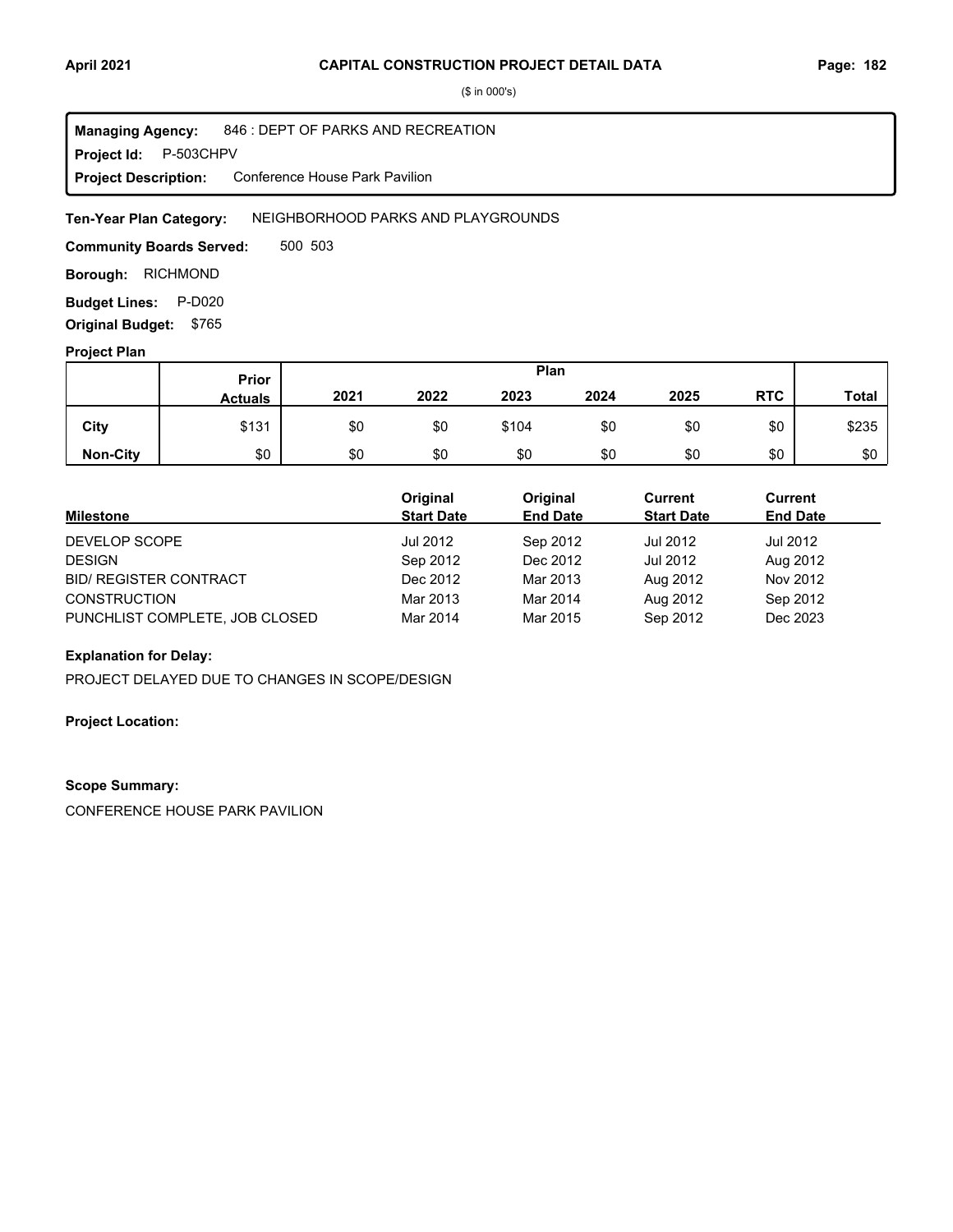**Project Id: P-503CRBP** 846 : DEPT OF PARKS AND RECREATION CRESCENT BEACH PARK CONS 135-113MA **Managing Agency: Project Description:** 

#### LARGE, MAJOR AND REGIONAL PARK RECONSTRUCTION **Ten-Year Plan Category:**

500 503 **Community Boards Served:** 

**Borough: RICHMOND** 

**Budget Lines:** P-D020 P-1018 **Original Budget:** \$1,200

#### **Project Plan**

|                 |                | Plan<br>Prior |      |      |      |      |            |              |
|-----------------|----------------|---------------|------|------|------|------|------------|--------------|
|                 | <b>Actuals</b> | 2021          | 2022 | 2023 | 2024 | 2025 | <b>RTC</b> | <b>Total</b> |
| City            | \$2,891        | \$96          | \$35 | \$0  | \$0  | \$0  | \$0        | \$3,022      |
| <b>Non-City</b> | \$0            | \$0           | \$0  | \$0  | \$0  | \$0  | \$0        | \$0          |

| <b>Milestone</b>               | Original<br><b>Start Date</b> | Original<br><b>End Date</b> | Current<br><b>Start Date</b> | Current<br><b>End Date</b> |
|--------------------------------|-------------------------------|-----------------------------|------------------------------|----------------------------|
| DEVELOP SCOPE                  | Jul 2008                      | Sep 2008                    | Jul 2008                     | Jun 2011                   |
| <b>DESIGN</b>                  | Sep 2008                      | Dec 2008                    | Jun 2011                     | Sep 2011                   |
| <b>BID/ REGISTER CONTRACT</b>  | Dec 2008                      | Mar 2009                    | Sep 2011                     | Dec 2011                   |
| <b>CONSTRUCTION</b>            | Mar 2009                      | Mar 2010                    | Dec 2011                     | Dec 2012                   |
| PUNCHLIST COMPLETE, JOB CLOSED | Mar 2010                      | Mar 2011                    | Dec 2012                     | Nov 2018                   |

### **Explanation for Delay:**

PROJECT DELAYED DUE TO UNFORESEEN SITE/FIELD CONDITION

#### **Project Location:**

CRESCENT BEACH PARK, BOROUGH OF S.I.

# **Scope Summary:**

CONSTRUCTION OF NEW PARK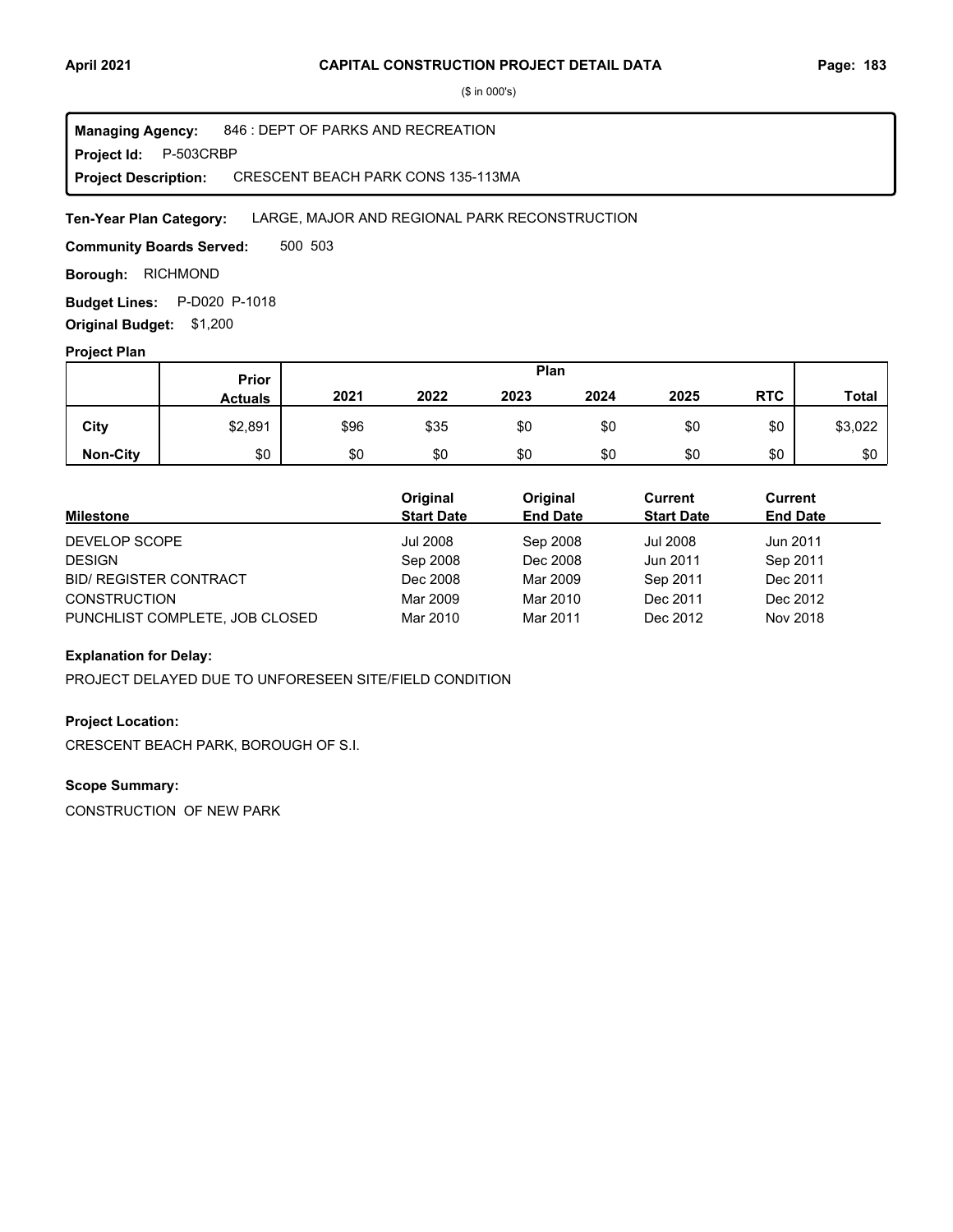**Project Id: P-503DUPL** 846 : DEPT OF PARKS AND RECREATION DUGAN PLAYGROUND R/C R026- **Managing Agency: Project Description:** 

NEIGHBORHOOD PARKS AND PLAYGROUNDS **Ten-Year Plan Category:** 

500 **Community Boards Served:** 

**Borough: RICHMOND** 

**Budget Lines:** P-D020 P-0245R **Original Budget:** \$3,732

#### **Project Plan**

|                 |                | Plan<br>Prior |         |      |      |      |            |              |
|-----------------|----------------|---------------|---------|------|------|------|------------|--------------|
|                 | <b>Actuals</b> | 2021          | 2022    | 2023 | 2024 | 2025 | <b>RTC</b> | <b>Total</b> |
| City            | \$256          | \$21          | \$3,655 | \$0  | \$0  | \$0  | \$0        | \$3,932      |
| <b>Non-City</b> | \$0            | \$0           | \$0     | \$0  | \$0  | \$0  | \$0        | \$0          |

| <b>Milestone</b>               | Original<br><b>Start Date</b> | Original<br><b>End Date</b> | Current<br><b>Start Date</b> | Current<br><b>End Date</b> |
|--------------------------------|-------------------------------|-----------------------------|------------------------------|----------------------------|
| DEVELOP SCOPE                  | Jul 2018                      | Dec 2018                    | <b>Jul 2018</b>              | Dec 2018                   |
| <b>DESIGN</b>                  | Dec 2018                      | Dec 2020                    | Dec 2018                     | Dec 2020                   |
| <b>BID/ REGISTER CONTRACT</b>  | Dec 2020                      | Sep 2021                    | Dec 2020                     | Sep 2021                   |
| <b>CONSTRUCTION</b>            | Sep 2021                      | Sep 2023                    | Sep 2021                     | Sep 2023                   |
| PUNCHLIST COMPLETE, JOB CLOSED | Sep 2023                      | Sep 2024                    | Sep 2023                     | Sep 2024                   |

### **Explanation for Delay:**

# **Project Location:**

DUGAN PLAYGROUND R/C R026-

#### **Scope Summary:**

DUGAN PLAYGROUND R/C R026-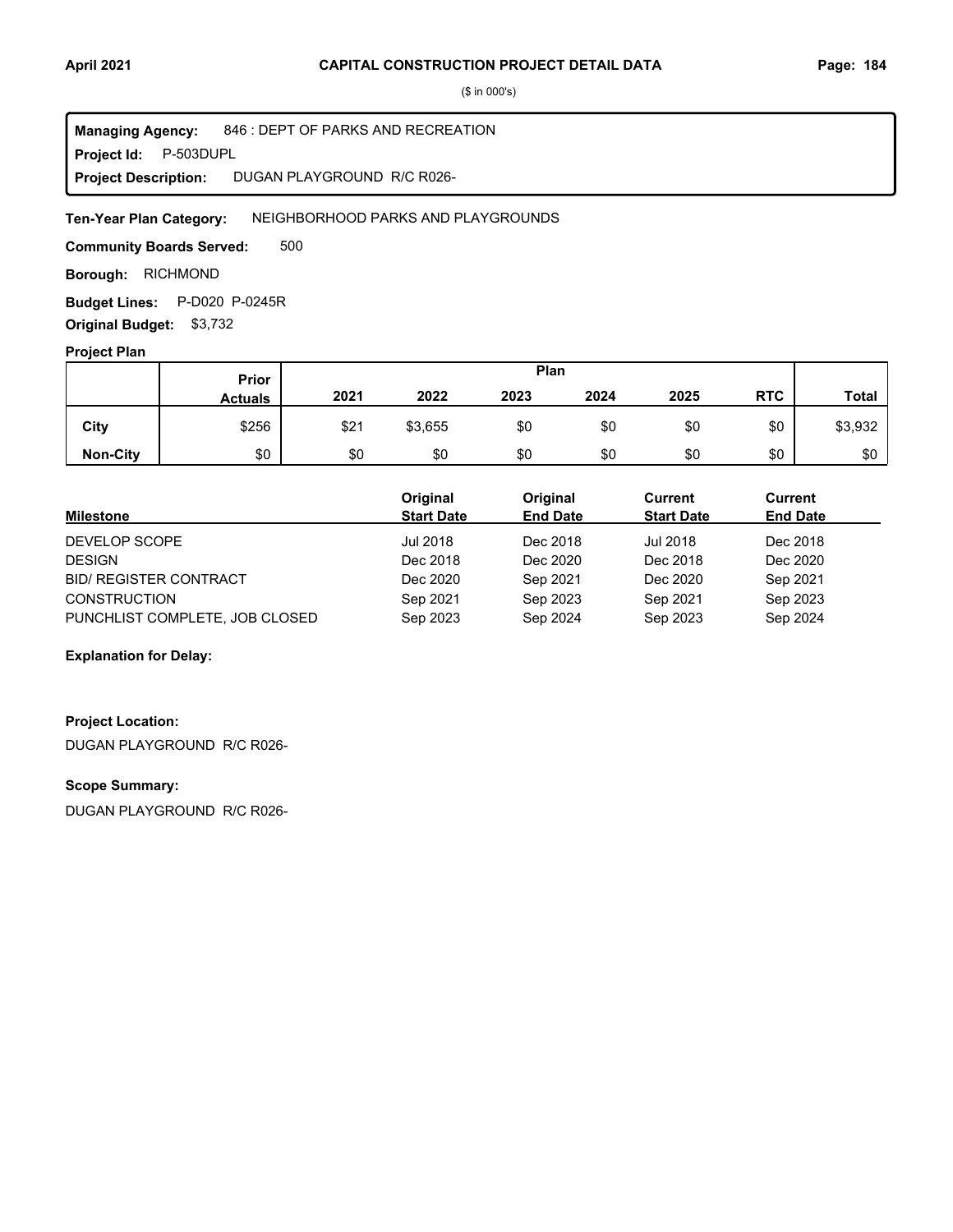**Project Id: P-503GCPG** 846 : DEPT OF PARKS AND RECREATION Greencroft Playgroud R089 **Managing Agency: Project Description:** 

#### NEIGHBORHOOD PARKS AND PLAYGROUNDS **Ten-Year Plan Category:**

503 **Community Boards Served:** 

**Borough: RICHMOND** 

**Budget Lines: P-D020 Original Budget:** \$1,500

#### **Project Plan**

|                 |                | Plan<br>Prior |      |         |      |      |            |              |
|-----------------|----------------|---------------|------|---------|------|------|------------|--------------|
|                 | <b>Actuals</b> | 2021          | 2022 | 2023    | 2024 | 2025 | <b>RTC</b> | <b>Total</b> |
| City            | \$0            | \$0           | \$0  | \$1,500 | \$0  | \$0  | \$0        | \$1,500      |
| <b>Non-City</b> | \$0            | \$0           | \$0  | \$0     | \$0  | \$0  | \$0        | \$0          |

| <b>Milestone</b>               | Original<br><b>Start Date</b> | Original<br><b>End Date</b> | Current<br><b>Start Date</b> | <b>Current</b><br><b>End Date</b> |
|--------------------------------|-------------------------------|-----------------------------|------------------------------|-----------------------------------|
| DEVELOP SCOPE                  | Jul 2020                      | Dec 2020                    | <b>Jul 2020</b>              | Dec 2020                          |
| <b>DESIGN</b>                  | Dec 2020                      | Dec 2021                    | Dec 2020                     | Dec 2021                          |
| <b>BID/ REGISTER CONTRACT</b>  | Dec 2021                      | Sep 2022                    | Dec 2021                     | Sep 2022                          |
| <b>CONSTRUCTION</b>            | Sep 2022                      | Sep 2023                    | Sep 2022                     | Sep 2023                          |
| PUNCHLIST COMPLETE, JOB CLOSED | Sep 2023                      | Sep 2024                    | Sep 2023                     | Sep 2024                          |

# **Explanation for Delay:**

### **Project Location:**

STATEN ISLAND

#### **Scope Summary:**

GREENCROFT PLAYGROUD R089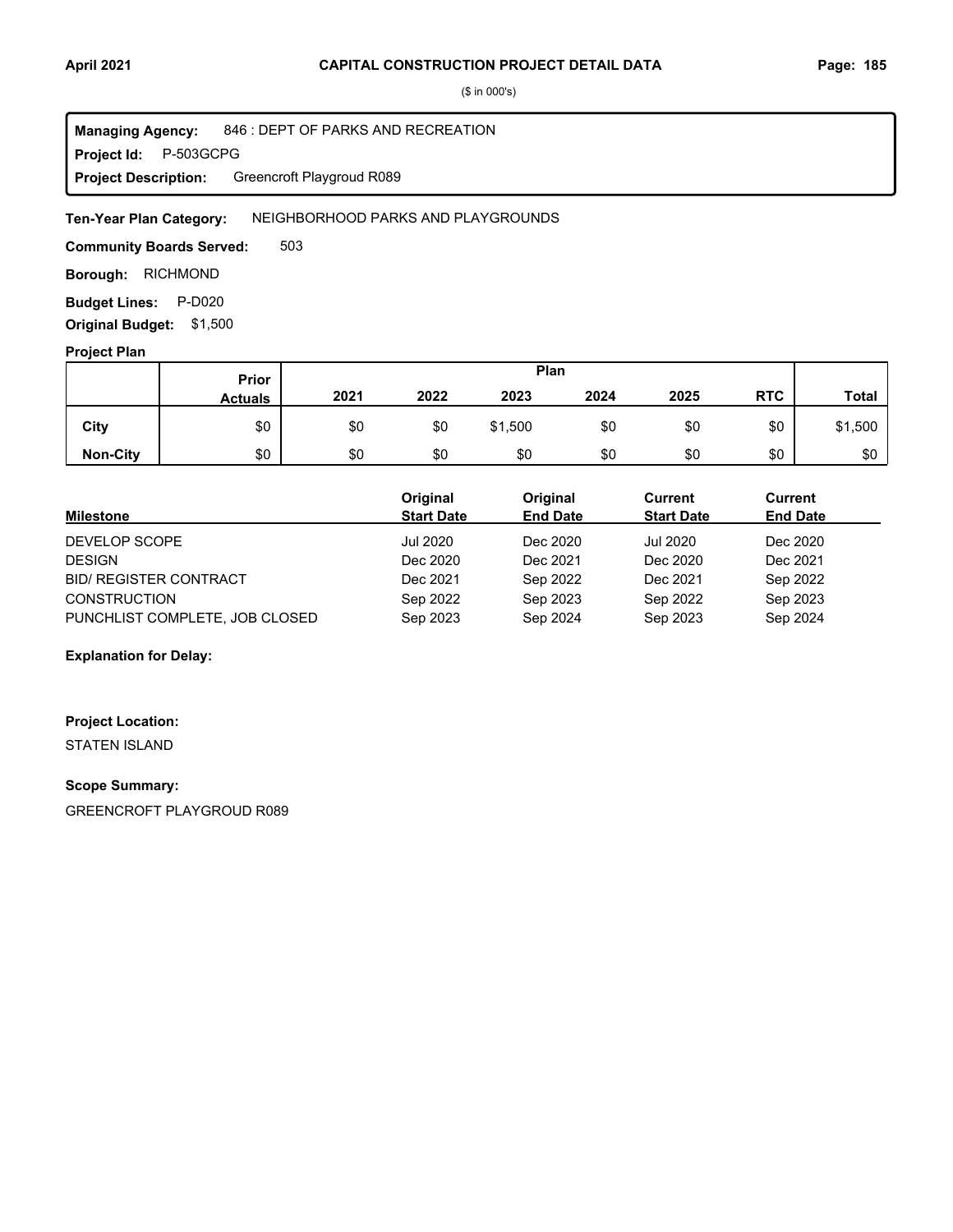**Project Id: P-503GCPL** 846 : DEPT OF PARKS AND RECREATION Greencroft Plgr- R/C of Comfort Station R089-115M **Managing Agency: Project Description:** 

NEIGHBORHOOD PARKS AND PLAYGROUNDS **Ten-Year Plan Category:** 

500 503 **Community Boards Served:** 

**Borough: RICHMOND** 

**Budget Lines: P-R245** 

**Original Budget:** \$3,102

# **Project Plan**

|                 | Plan<br>Prior  |       |      |      |      |      |            |              |
|-----------------|----------------|-------|------|------|------|------|------------|--------------|
|                 | <b>Actuals</b> | 2021  | 2022 | 2023 | 2024 | 2025 | <b>RTC</b> | <b>Total</b> |
| City            | \$3,444        | \$102 | \$0  | \$0  | \$0  | \$0  | \$0        | \$3,546      |
| <b>Non-City</b> | \$0            | \$0   | \$0  | \$0  | \$0  | \$0  | \$0        | \$0          |

| <b>Milestone</b>               | Original<br><b>Start Date</b> | Original<br><b>End Date</b> | Current<br><b>Start Date</b> | Current<br><b>End Date</b> |
|--------------------------------|-------------------------------|-----------------------------|------------------------------|----------------------------|
| DEVELOP SCOPE                  | Jul 2013                      | Sep 2013                    | Jul 2013                     | May 2015                   |
| <b>DESIGN</b>                  | Sep 2013                      | Dec 2013                    | May 2015                     | Aug 2017                   |
| <b>BID/ REGISTER CONTRACT</b>  | Dec 2013                      | Mar 2014                    | Aug 2017                     | Nov 2017                   |
| <b>CONSTRUCTION</b>            | Mar 2014                      | Mar 2015                    | Nov 2017                     | Nov 2018                   |
| PUNCHLIST COMPLETE, JOB CLOSED | Mar 2015                      | Mar 2016                    | Nov 2018                     | Nov 2021                   |

### **Explanation for Delay:**

PROJECT DELAYED DUE TO CHANGES IN SCOPE/DESIGN

#### **Project Location:**

GREENCROFT PLAYGROUND , BROOKLYN

# **Scope Summary:**

RECONSTRUCTION OF THE COMFORT STATION AT GREENCROFT PLAYGROUND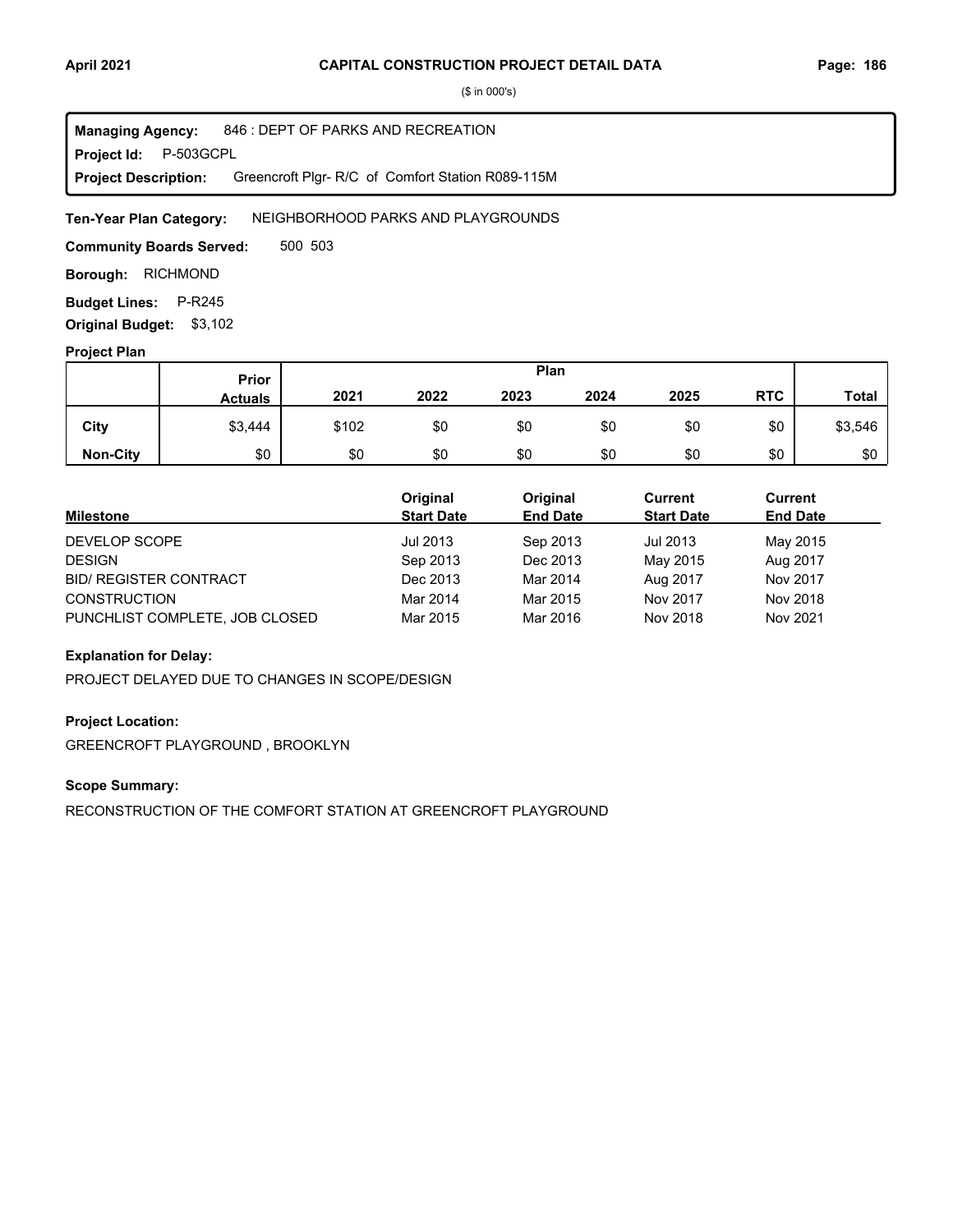**Project Id: P-503HUG** 846 : DEPT OF PARKS AND RECREATION HUGEUNOT PONDS PARK EXPANSION **Managing Agency: Project Description:** 

#### LARGE, MAJOR AND REGIONAL PARK RECONSTRUCTION **Ten-Year Plan Category:**

500 503 **Community Boards Served:** 

**Borough: RICHMOND** 

**Budget Lines: P-D020** 

**Original Budget:** \$350

# **Project Plan**

|                 |                | Plan<br>Prior |      |      |       |      |            |              |
|-----------------|----------------|---------------|------|------|-------|------|------------|--------------|
|                 | <b>Actuals</b> | 2021          | 2022 | 2023 | 2024  | 2025 | <b>RTC</b> | <b>Total</b> |
| City            | \$0            | \$0           | \$0  | \$0  | \$153 | \$0  | \$0        | \$153        |
| <b>Non-City</b> | \$0            | \$0           | \$0  | \$0  | \$0   | \$0  | \$0        | \$0          |

| <b>Milestone</b>               | Original<br><b>Start Date</b> | Original<br><b>End Date</b> | Current<br><b>Start Date</b> | <b>Current</b><br><b>End Date</b> |
|--------------------------------|-------------------------------|-----------------------------|------------------------------|-----------------------------------|
| DEVELOP SCOPE                  | Jul 2009                      | Sep 2009                    | <b>Jul 2009</b>              | Sep 2009                          |
| <b>DESIGN</b>                  | Sep 2009                      | Dec 2009                    | Sep 2009                     | Dec 2009                          |
| <b>BID/ REGISTER CONTRACT</b>  | Dec 2009                      | Mar 2010                    | Dec 2009                     | Mar 2010                          |
| <b>CONSTRUCTION</b>            | Mar 2010                      | Mar 2011                    | Mar 2010                     | Mar 2011                          |
| PUNCHLIST COMPLETE, JOB CLOSED | Mar 2011                      | Mar 2012                    | Mar 2011                     | Dec 2024                          |

#### **Explanation for Delay:**

PROJECT DELAYED DUE TO CHANGES IN SCOPE/DESIGN

#### **Project Location:**

BILLIOU & COMELY STS B/W HUGENOT & KINGDOM AVES

# **Scope Summary:**

HUGEUNOT PONDS PARK EXPANSION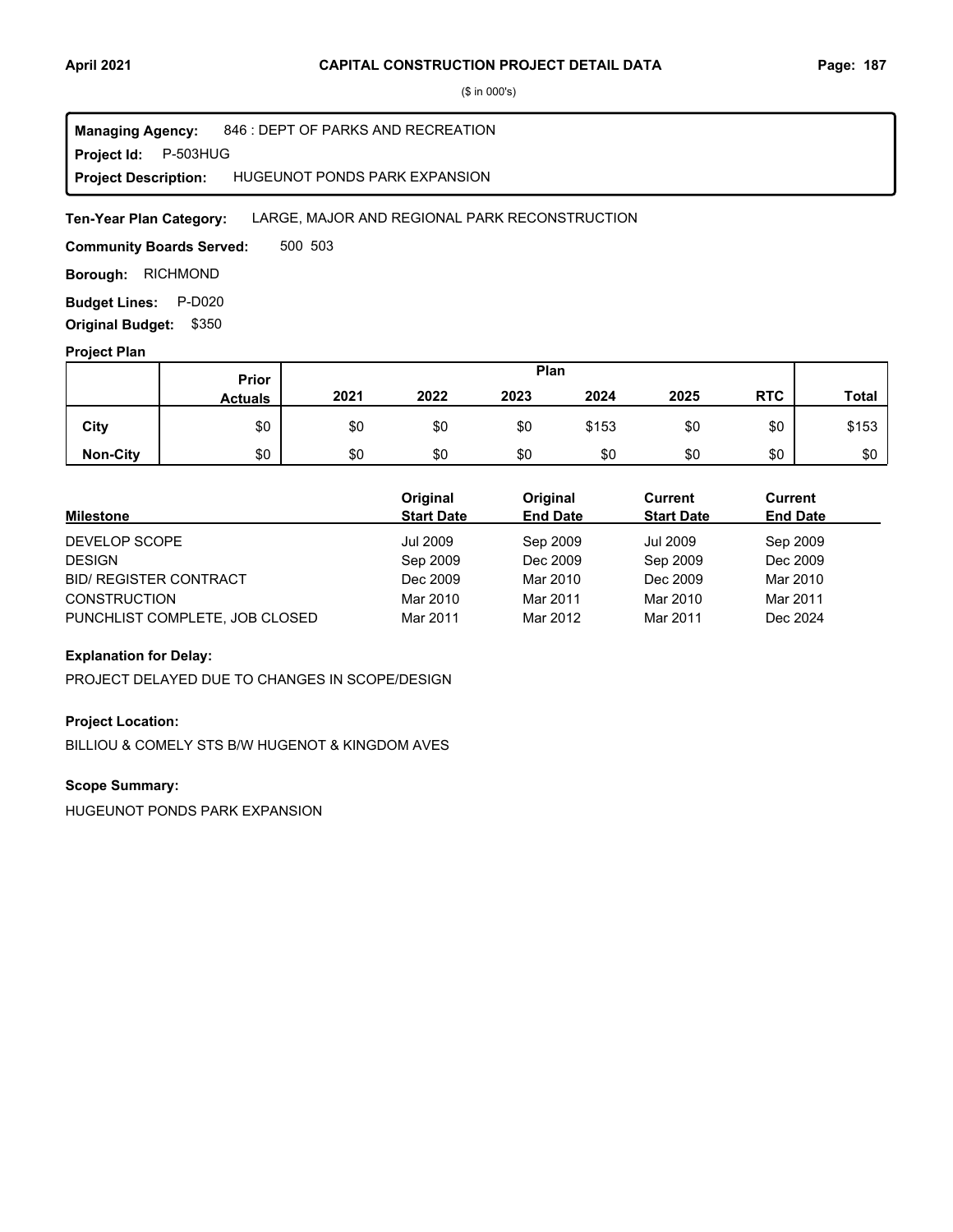**Project Id: P-503SNCS** 846 : DEPT OF PARKS AND RECREATION Seaside Nature Pk CS construction R145-119M **Managing Agency: Project Description:** 

NEIGHBORHOOD PARKS AND PLAYGROUNDS **Ten-Year Plan Category:** 

500 503 **Community Boards Served:** 

**Borough: RICHMOND** 

**Budget Lines:** P-D020 P-0505 **Original Budget:** \$1,207

#### **Project Plan**

|                 |                | Plan<br>Prior |         |      |       |      |            |              |
|-----------------|----------------|---------------|---------|------|-------|------|------------|--------------|
|                 | <b>Actuals</b> | 2021          | 2022    | 2023 | 2024  | 2025 | <b>RTC</b> | <b>Total</b> |
| City            | \$546          | \$12          | \$5,900 | \$0  | \$853 | \$0  | \$0        | \$7,311      |
| <b>Non-City</b> | \$0            | \$0           | \$0     | \$0  | \$0   | \$0  | \$0        | \$0          |

| <b>Milestone</b>               | Original<br><b>Start Date</b> | Original<br><b>End Date</b> | <b>Current</b><br><b>Start Date</b> | <b>Current</b><br><b>End Date</b> |
|--------------------------------|-------------------------------|-----------------------------|-------------------------------------|-----------------------------------|
| DEVELOP SCOPE                  | Jul 2013                      | Sep 2013                    | Jul 2013                            | Sep 2017                          |
| <b>DESIGN</b>                  | Sep 2013                      | Dec 2013                    | Sep 2017                            | Dec 2017                          |
| <b>BID/ REGISTER CONTRACT</b>  | Dec 2013                      | Mar 2014                    | Dec 2017                            | Mar 2018                          |
| <b>CONSTRUCTION</b>            | Mar 2014                      | Mar 2015                    | Mar 2018                            | Mar 2019                          |
| PUNCHLIST COMPLETE, JOB CLOSED | Mar 2015                      | Mar 2016                    | Mar 2019                            | Mar 2020                          |

#### **Explanation for Delay:**

PROJECT DELAYED DUE TO BUDGETARY CONSTRAINTS

#### **Project Location:**

SEASIDE NATURE PARK, SI

#### **Scope Summary:**

THE CONSTRUCTION OF A NEW COMFORT STATION AT SEASIDE NATURE PARK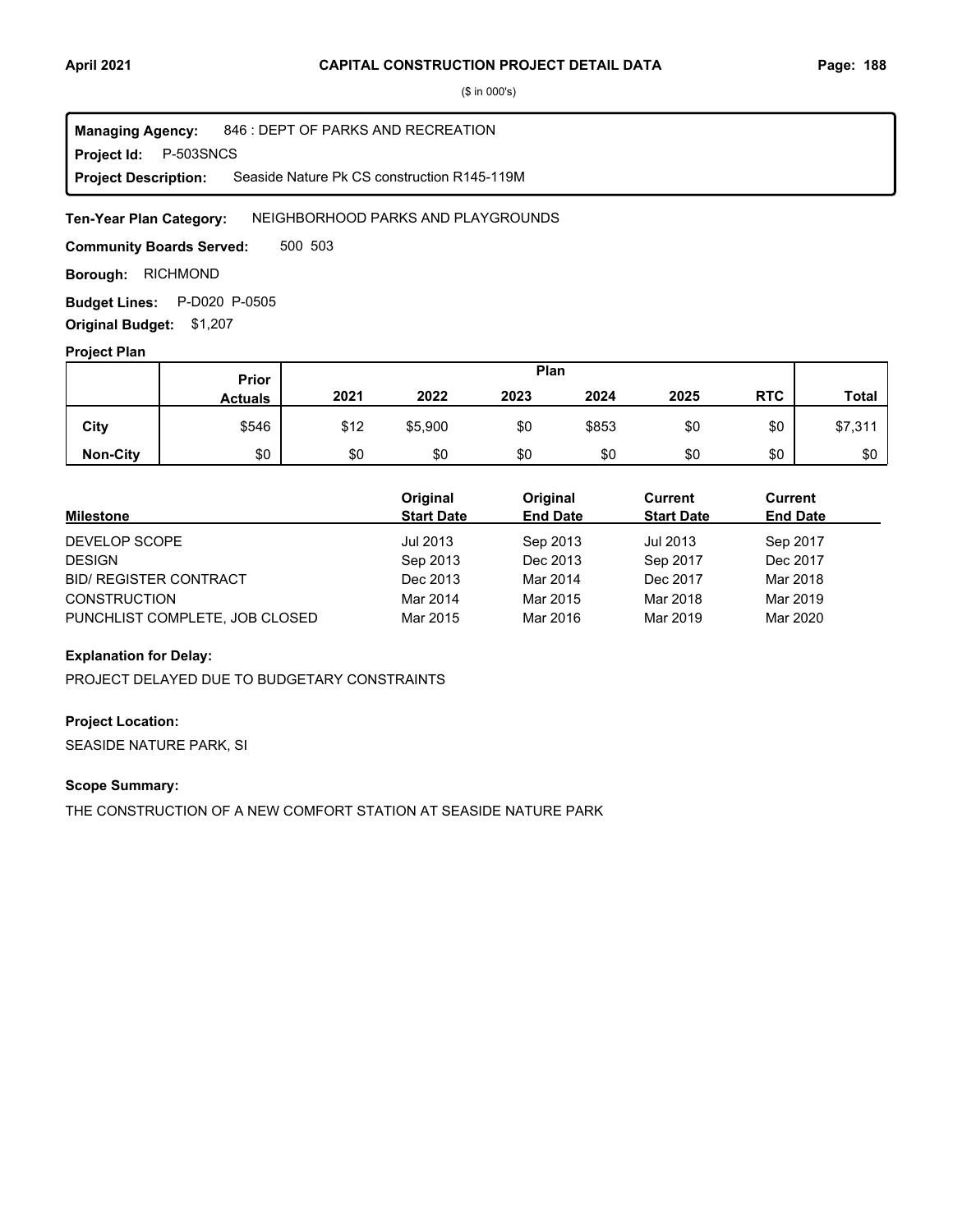#### **Project Id: P-503TLCH** 846 : DEPT OF PARKS AND RECREATION Conference House Tot Lot (Lenape plgr) RG-212M WO5 **Managing Agency: Project Description:**

NEIGHBORHOOD PARKS AND PLAYGROUNDS **Ten-Year Plan Category:** 

500 **Community Boards Served:** 

**Borough: RICHMOND** 

**Budget Lines: P-D020 Original Budget:** \$500

#### **Project Plan**

|                 |                | Plan<br>Prior |      |      |      |      |            |              |
|-----------------|----------------|---------------|------|------|------|------|------------|--------------|
|                 | <b>Actuals</b> | 2021          | 2022 | 2023 | 2024 | 2025 | <b>RTC</b> | <b>Total</b> |
| City            | \$555          | \$45          | \$0  | \$0  | \$0  | \$0  | \$0        | \$600        |
| <b>Non-City</b> | \$0            | \$0           | \$0  | \$0  | \$0  | \$0  | \$0        | \$0          |

| <b>Milestone</b>               | Original<br><b>Start Date</b> | Original<br><b>End Date</b> | Current<br><b>Start Date</b> | Current<br><b>End Date</b> |
|--------------------------------|-------------------------------|-----------------------------|------------------------------|----------------------------|
| DEVELOP SCOPE                  | <b>Jul 2014</b>               | Sep 2014                    | <b>Jul 2014</b>              | Sep 2014                   |
| <b>DESIGN</b>                  | Sep 2014                      | Dec 2014                    | Sep 2014                     | Dec 2014                   |
| <b>BID/ REGISTER CONTRACT</b>  | Dec 2014                      | Mar 2015                    | Dec 2014                     | Mar 2015                   |
| <b>CONSTRUCTION</b>            | Mar 2015                      | Mar 2016                    | Mar 2015                     | Mar 2016                   |
| PUNCHLIST COMPLETE, JOB CLOSED | Mar 2016                      | Mar 2017                    | Mar 2016                     | Jan 2018                   |

### **Explanation for Delay:**

PROJECT DELAYED PENDING APPROVAL OF NECESSARY PERMITS

### **Project Location:**

CONFERENCE HOUSE PARK

# **Scope Summary:**

CONSTRUCTION OF TOT LOT AT CONFERENCE HOUSE PARK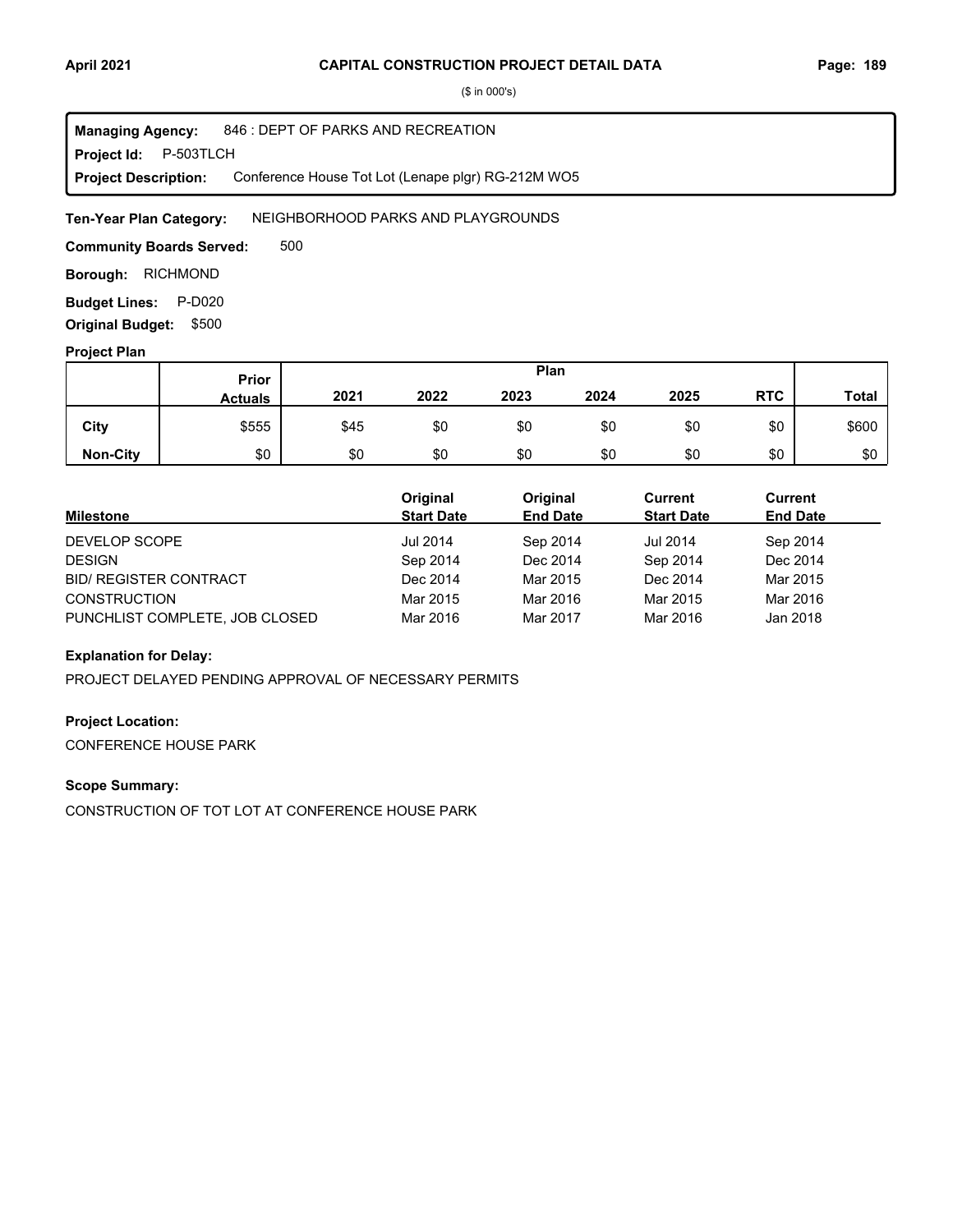#### **Project Id: P-503TOTT** 846 : DEPT OF PARKS AND RECREATION Tottenville Shoreline Protection - Staten Island **Managing Agency: Project Description:**

#### NEIGHBORHOOD PARKS AND PLAYGROUNDS **Ten-Year Plan Category:**

500 **Community Boards Served:** 

**Borough: RICHMOND** 

**Budget Lines: PU-0100 PU-0200 Original Budget:** \$19,225

#### **Project Plan**

|                 |                | Plan<br>Prior |          |      |      |      |            |              |
|-----------------|----------------|---------------|----------|------|------|------|------------|--------------|
|                 | <b>Actuals</b> | 2021          | 2022     | 2023 | 2024 | 2025 | <b>RTC</b> | <b>Total</b> |
| City            | \$100          | \$0           | \$19,200 | \$0  | \$0  | \$0  | \$0        | \$19,300     |
| <b>Non-City</b> | \$0            | \$0           | \$0      | \$0  | \$0  | \$0  | \$0        | \$0          |

| <b>Milestone</b>               | Original<br><b>Start Date</b> | Original<br><b>End Date</b> | Current<br><b>Start Date</b> | Current<br><b>End Date</b> |
|--------------------------------|-------------------------------|-----------------------------|------------------------------|----------------------------|
| DEVELOP SCOPE                  | Jul 2018                      | Dec 2018                    | Jul 2018                     | Dec 2018                   |
| <b>DESIGN</b>                  | Dec 2018                      | Mar 2020                    | Dec 2018                     | Mar 2020                   |
| <b>BID/ REGISTER CONTRACT</b>  | Mar 2020                      | Dec 2020                    | Mar 2020                     | Dec 2020                   |
| <b>CONSTRUCTION</b>            | Dec 2020                      | Dec 2022                    | Dec 2020                     | Dec 2022                   |
| PUNCHLIST COMPLETE, JOB CLOSED | Dec 2022                      | Dec 2023                    | Dec 2022                     | Dec 2023                   |

### **Explanation for Delay:**

**Project Location:**

#### **Scope Summary:**

TOTTENVILLE SHORELINE PROTECTION - MANHATTAN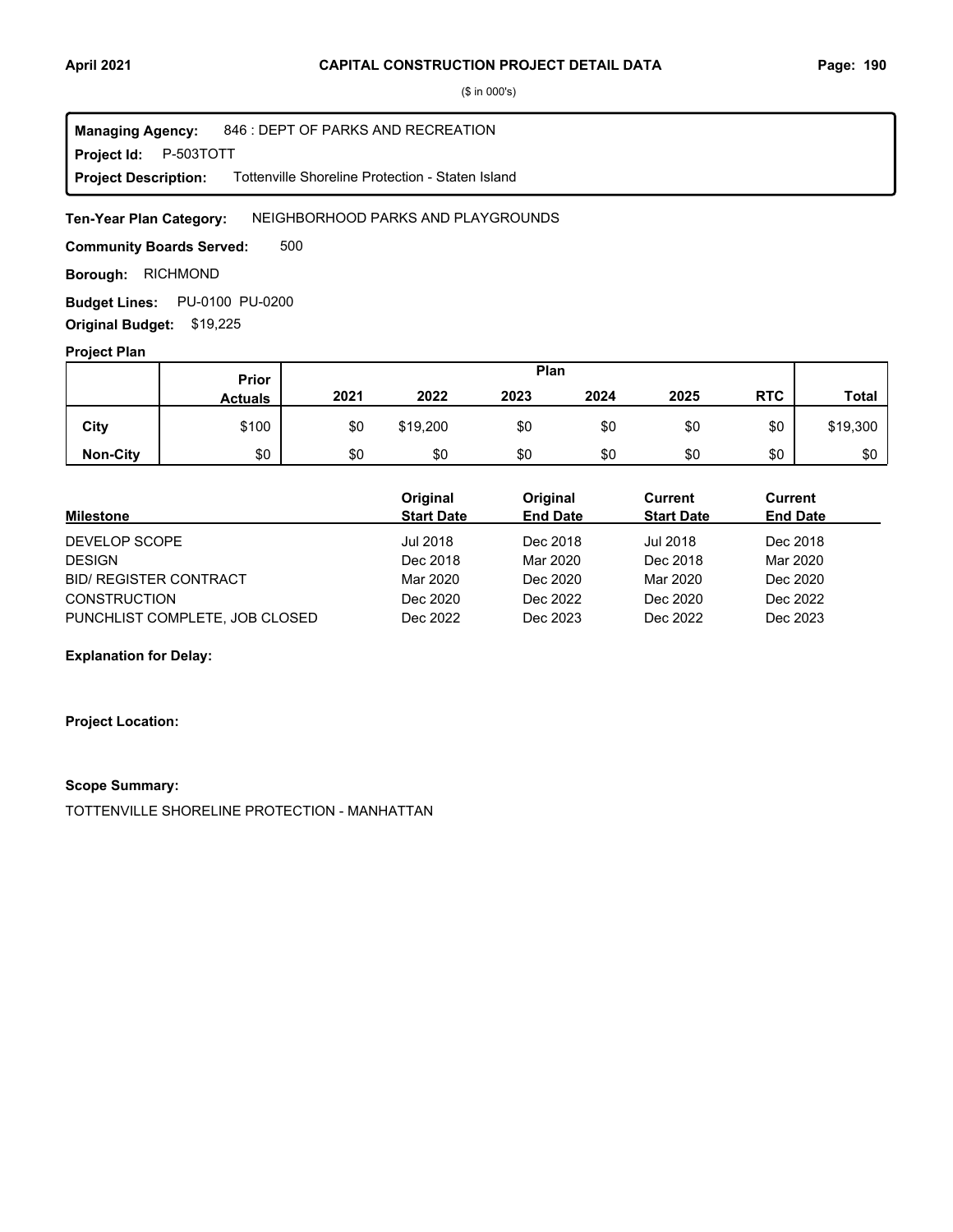**Project Id: P-5ALTARF** 846 : DEPT OF PARKS AND RECREATION Recon of Roofing systems at Altamont **Managing Agency: Project Description:** 

NEIGHBORHOOD PARKS AND PLAYGROUNDS **Ten-Year Plan Category:** 

500 **Community Boards Served:** 

**Borough: RICHMOND** 

**Budget Lines: P-1249 Original Budget:** \$302

#### **Project Plan**

|                 |                | Plan<br>Prior |      |      |      |      |            |              |  |
|-----------------|----------------|---------------|------|------|------|------|------------|--------------|--|
|                 | <b>Actuals</b> | 2021          | 2022 | 2023 | 2024 | 2025 | <b>RTC</b> | <b>Total</b> |  |
| City            | \$27           | \$262         | \$0  | \$0  | \$0  | \$0  | \$0        | \$289        |  |
| <b>Non-City</b> | \$0            | \$0           | \$0  | \$0  | \$0  | \$0  | \$0        | \$0          |  |

| <b>Milestone</b>               | Original<br><b>Start Date</b> | Original<br><b>End Date</b> | Current<br><b>Start Date</b> | Current<br><b>End Date</b> |
|--------------------------------|-------------------------------|-----------------------------|------------------------------|----------------------------|
| DEVELOP SCOPE                  | Jul 2019                      | Dec 2019                    | <b>Jul 2019</b>              | Dec 2019                   |
| <b>DESIGN</b>                  | Dec 2019                      | Dec 2020                    | Dec 2019                     | Dec 2020                   |
| <b>BID/ REGISTER CONTRACT</b>  | Dec 2020                      | Sep 2021                    | Dec 2020                     | Sep 2021                   |
| <b>CONSTRUCTION</b>            | Sep 2021                      | Sep 2022                    | Sep 2021                     | Sep 2022                   |
| PUNCHLIST COMPLETE, JOB CLOSED | Sep 2022                      | Sep 2023                    | Sep 2022                     | Sep 2023                   |

### **Explanation for Delay:**

# **Project Location:**

STATEN ISLAND

#### **Scope Summary:**

RECON OF ROOFING SYSTEMS AT ALTAMONT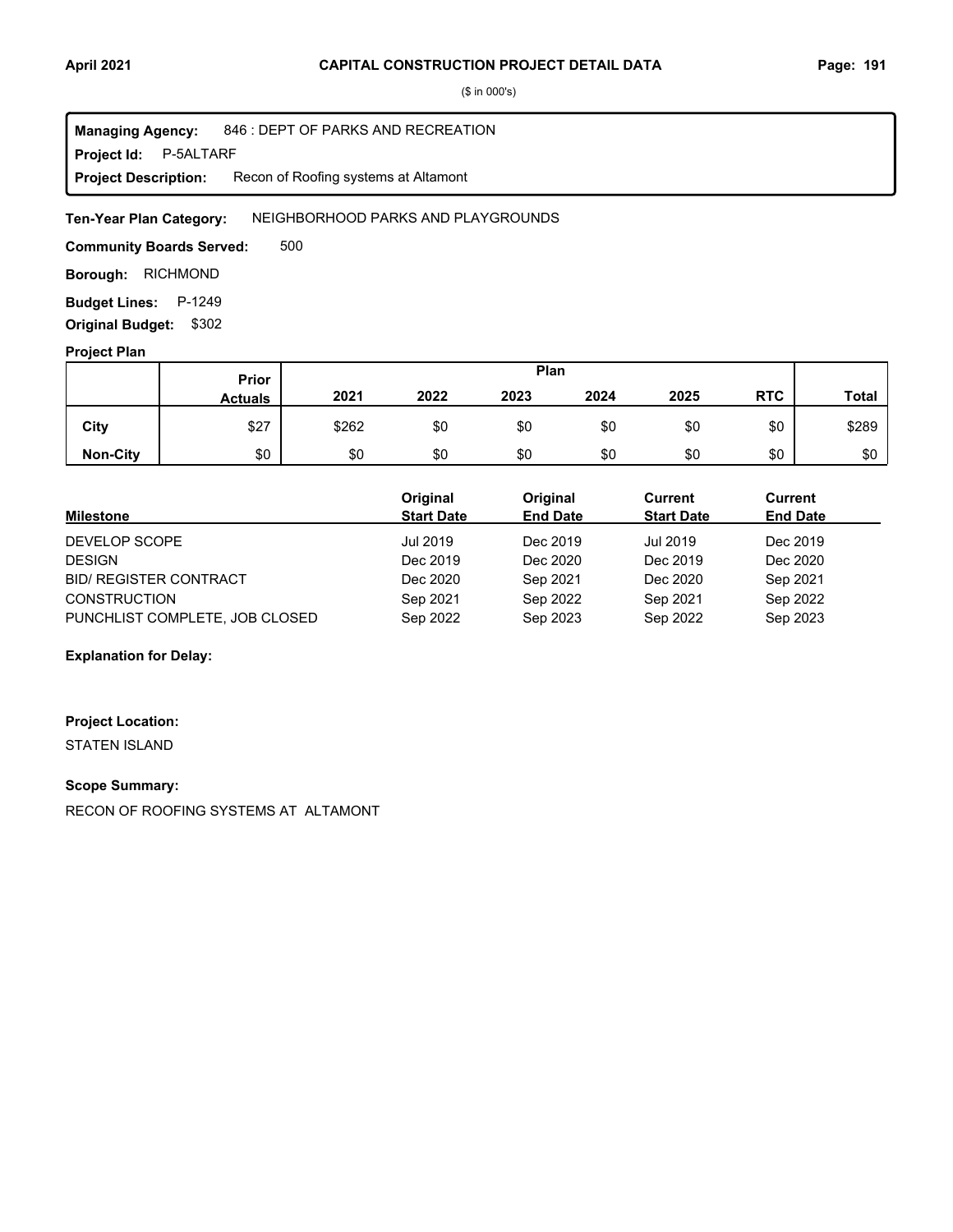**Project Id: P-5ANCH01** 846 : DEPT OF PARKS AND RECREATION Anchor Park Site - South Pk Fresh kills DESIGN **Managing Agency: Project Description:** 

#### LARGE, MAJOR AND REGIONAL PARK RECONSTRUCTION **Ten-Year Plan Category:**

500 **Community Boards Served:** 

**Borough: RICHMOND** 

**Budget Lines:** P-1018 P-1321 **Original Budget:** \$4,492

#### **Project Plan**

|                 |                | Plan<br>Prior |         |      |      |      |            |              |
|-----------------|----------------|---------------|---------|------|------|------|------------|--------------|
|                 | <b>Actuals</b> | 2021          | 2022    | 2023 | 2024 | 2025 | <b>RTC</b> | <b>Total</b> |
| City            | \$3,769        | \$141         | \$1,165 | \$0  | \$0  | \$0  | \$0        | \$5,075      |
| <b>Non-City</b> | \$0            | \$0           | \$0     | \$0  | \$0  | \$0  | \$0        | \$0          |

| <b>Milestone</b>               | Original<br><b>Start Date</b> | Original<br><b>End Date</b> | Current<br><b>Start Date</b> | Current<br><b>End Date</b> |
|--------------------------------|-------------------------------|-----------------------------|------------------------------|----------------------------|
| DEVELOP SCOPE                  | Jul 2016                      | Dec 2016                    | Jul 2016                     | Dec 2016                   |
| <b>DESIGN</b>                  | Dec 2016                      | Dec 2017                    | Dec 2016                     | Dec 2019                   |
| <b>BID/ REGISTER CONTRACT</b>  | Dec 2017                      | Sep 2018                    | Dec 2019                     | Sep 2020                   |
| <b>CONSTRUCTION</b>            | Sep 2018                      | Sep 2019                    | Sep 2020                     | Sep 2021                   |
| PUNCHLIST COMPLETE, JOB CLOSED | Sep 2019                      | Sep 2020                    | Sep 2021                     | Sep 2022                   |

### **Explanation for Delay:**

PROJECT DELAYED DUE TO CHANGES IN SCOPE/DESIGN

### **Project Location:**

SOUTH PK FRESH KILS

# **Scope Summary:**

ANCHOR PARK SITE - SOUTH PK FRESH KILS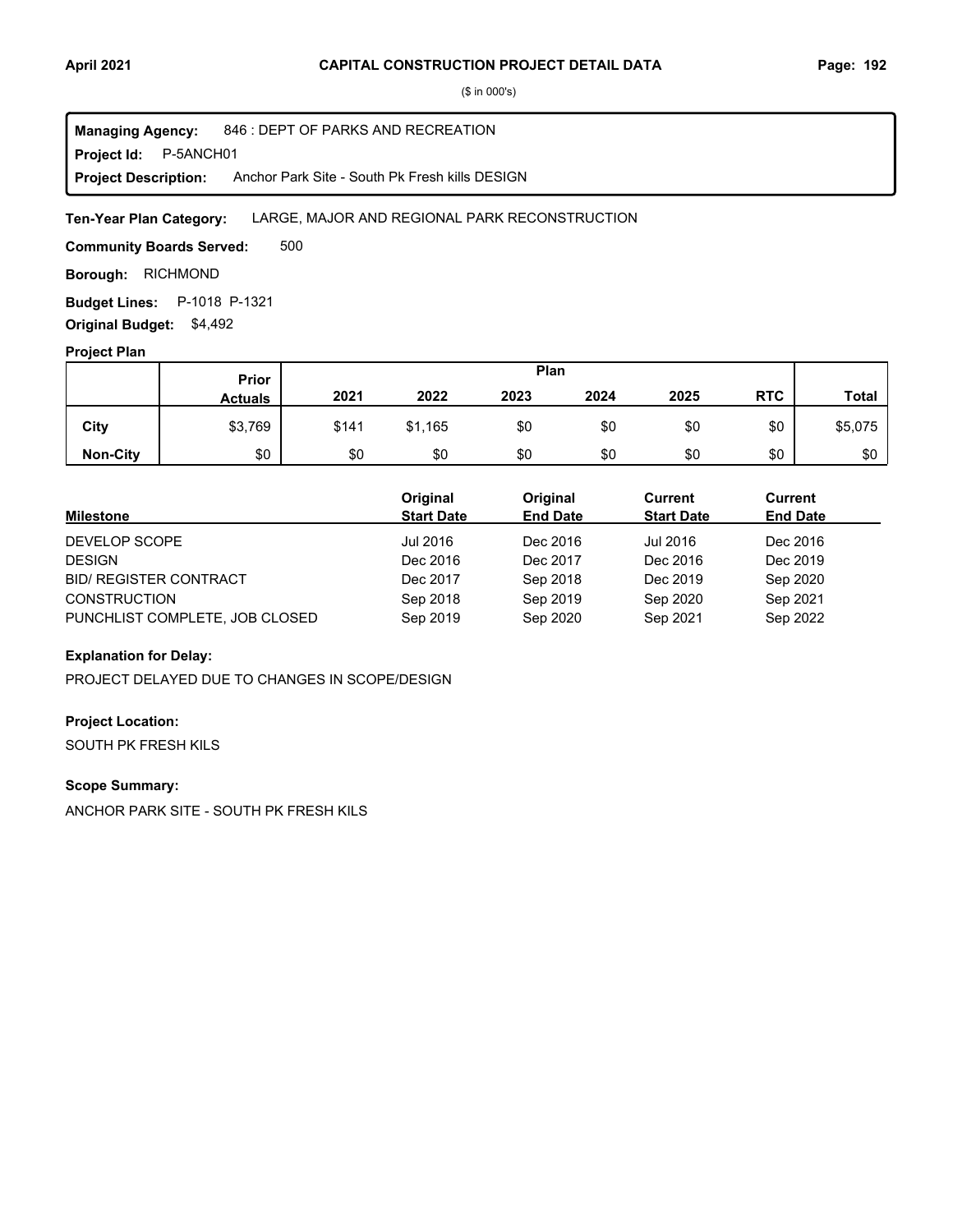**Project Id: P-5ANCH02** 846 : DEPT OF PARKS AND RECREATION Anchor Park Site - South Pk Construction /Fresh kills **Managing Agency: Project Description:** 

#### LARGE, MAJOR AND REGIONAL PARK RECONSTRUCTION **Ten-Year Plan Category:**

500 **Community Boards Served:** 

**Borough: RICHMOND** 

**Budget Lines: P-1321** 

**Original Budget:** \$27,000

# **Project Plan**

|                 | Plan<br>Prior  |      |          |      |      |         |            |              |
|-----------------|----------------|------|----------|------|------|---------|------------|--------------|
|                 | <b>Actuals</b> | 2021 | 2022     | 2023 | 2024 | 2025    | <b>RTC</b> | <b>Total</b> |
| City            | \$0            | \$0  | \$18,000 | \$0  | \$0  | \$9,000 | \$0        | \$27,000     |
| <b>Non-City</b> | \$0            | \$0  | \$0      | \$0  | \$0  | \$0     | \$0        | \$0          |

| <b>Milestone</b>               | Original<br><b>Start Date</b> | Original<br><b>End Date</b> | Current<br><b>Start Date</b> | Current<br><b>End Date</b> |
|--------------------------------|-------------------------------|-----------------------------|------------------------------|----------------------------|
| DEVELOP SCOPE                  | Jul 2019                      | Dec 2019                    | Jul 2019                     | Dec 2019                   |
| <b>DESIGN</b>                  | Dec 2019                      | Dec 2021                    | Dec 2019                     | Dec 2021                   |
| <b>BID/ REGISTER CONTRACT</b>  | Dec 2021                      | Sep 2022                    | Dec 2021                     | Sep 2022                   |
| <b>CONSTRUCTION</b>            | Sep 2022                      | Sep 2024                    | Sep 2022                     | Sep 2024                   |
| PUNCHLIST COMPLETE, JOB CLOSED | Sep 2024                      | Sep 2025                    | Sep 2024                     | Sep 2025                   |

### **Explanation for Delay:**

### **Project Location:**

ANCHOR PARK SITE - SOUTH PK CONSTRUCTION /FRESH KILLS

# **Scope Summary:**

ANCHOR PARK SITE - SOUTH PK CONSTRUCTION /FRESH KILLS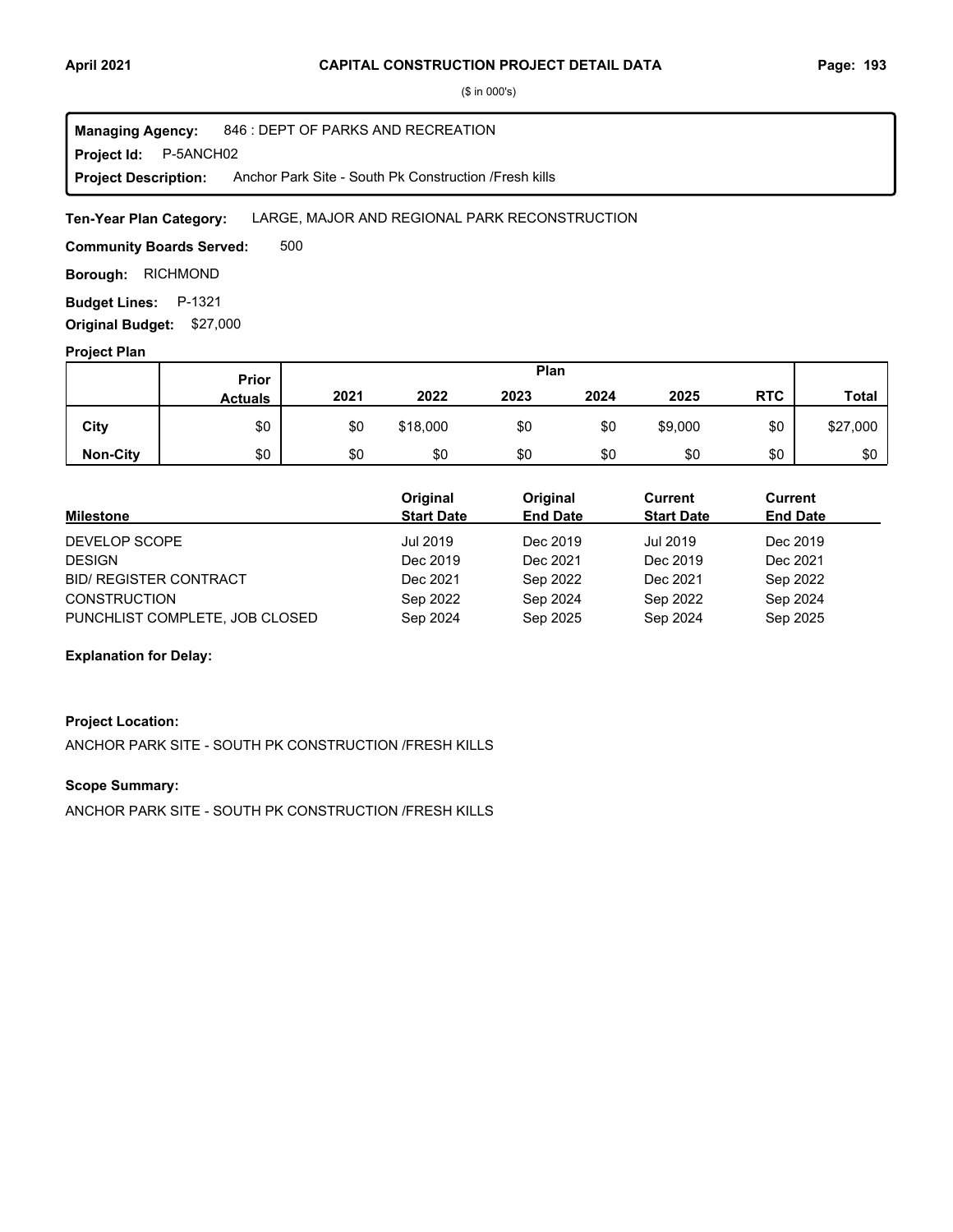**Project Id: P-5ANCH03** 846 : DEPT OF PARKS AND RECREATION Anchor Park Site - South Pk CS /Fresh kills **Managing Agency: Project Description:** 

#### LARGE, MAJOR AND REGIONAL PARK RECONSTRUCTION **Ten-Year Plan Category:**

500 **Community Boards Served:** 

**Borough: RICHMOND** 

**Budget Lines: P-1321** 

**Original Budget:** \$5,200

# **Project Plan**

|                 | Plan<br>Prior  |      |      |      |         |      |            |              |
|-----------------|----------------|------|------|------|---------|------|------------|--------------|
|                 | <b>Actuals</b> | 2021 | 2022 | 2023 | 2024    | 2025 | <b>RTC</b> | <b>Total</b> |
| City            | \$0            | \$0  | \$0  | \$0  | \$5,200 | \$0  | \$0        | \$5,200      |
| <b>Non-City</b> | \$0            | \$0  | \$0  | \$0  | \$0     | \$0  | \$0        | \$0          |

| Milestone                      | Original<br><b>Start Date</b> | Original<br><b>End Date</b> | Current<br><b>Start Date</b> | Current<br><b>End Date</b> |
|--------------------------------|-------------------------------|-----------------------------|------------------------------|----------------------------|
| DEVELOP SCOPE                  | Jul 2019                      | Dec 2019                    | <b>Jul 2019</b>              | Dec 2019                   |
| <b>DESIGN</b>                  | Dec 2019                      | Dec 2021                    | Dec 2019                     | Dec 2021                   |
| <b>BID/ REGISTER CONTRACT</b>  | Dec 2021                      | Sep 2022                    | Dec 2021                     | Sep 2022                   |
| <b>CONSTRUCTION</b>            | Sep 2022                      | Sep 2024                    | Sep 2022                     | Sep 2024                   |
| PUNCHLIST COMPLETE, JOB CLOSED | Sep 2024                      | Sep 2025                    | Sep 2024                     | Sep 2025                   |

### **Explanation for Delay:**

### **Project Location:**

ANCHOR PARK SITE - SOUTH PK CS /FRESH KILLS

#### **Scope Summary:**

ANCHOR PARK SITE - SOUTH PK CS /FRESH KILLS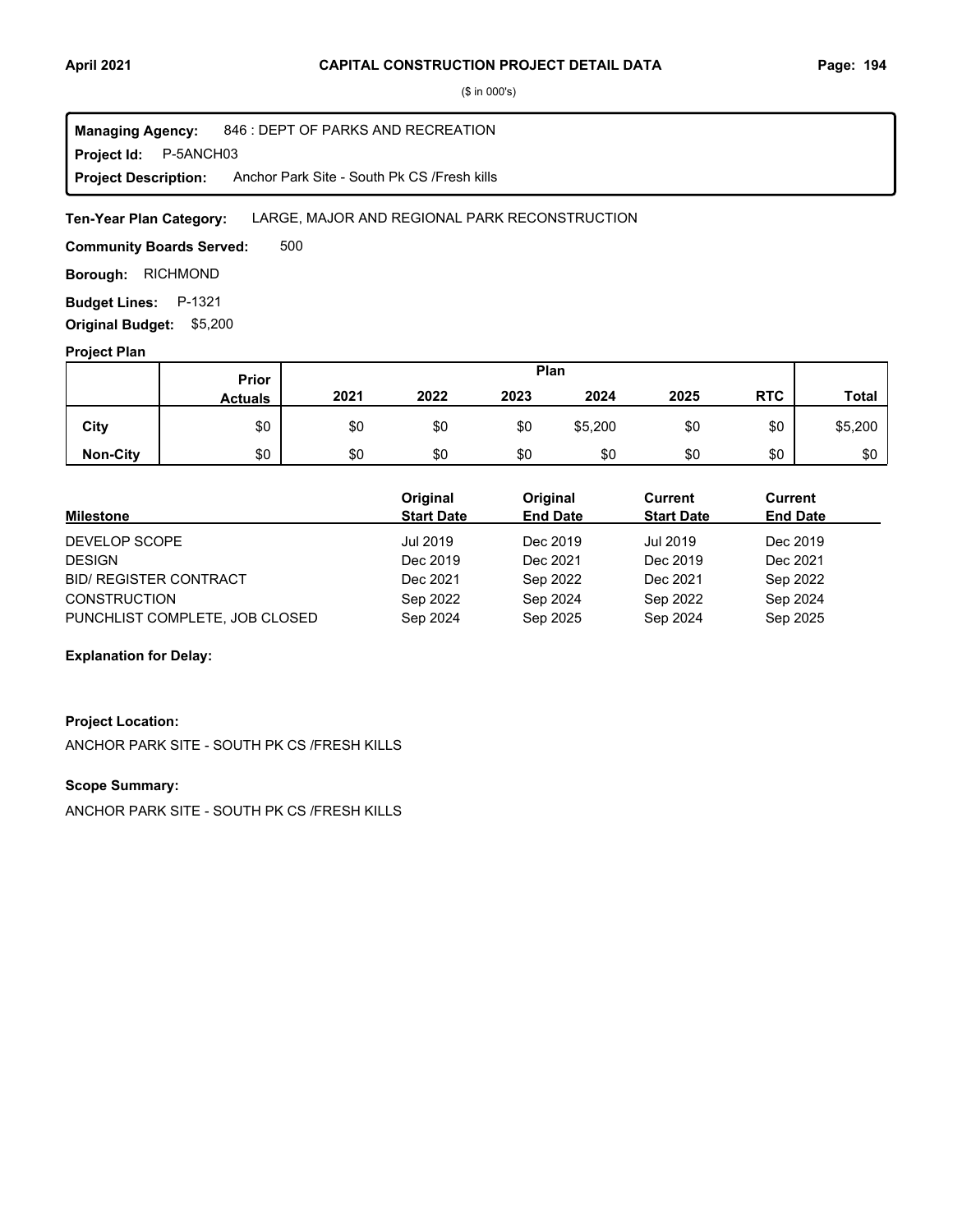**Project Id: P-5ARDTR** 846 : DEPT OF PARKS AND RECREATION Arden Heights Wood -Trails & Parking R120-117M **Managing Agency: Project Description:** 

NEIGHBORHOOD PARKS AND PLAYGROUNDS **Ten-Year Plan Category:** 

500 **Community Boards Served:** 

**Borough: RICHMOND** 

**Budget Lines:** P-R245 P-0245R **Original Budget:** \$0

# **Project Plan**

|                 |                | Plan<br>Prior |       |      |      |      |            |              |
|-----------------|----------------|---------------|-------|------|------|------|------------|--------------|
|                 | <b>Actuals</b> | 2021          | 2022  | 2023 | 2024 | 2025 | <b>RTC</b> | <b>Total</b> |
| City            | \$326          | \$1,236       | \$413 | \$0  | \$0  | \$0  | \$0        | \$1,975      |
| <b>Non-City</b> | \$0            | \$0           | \$0   | \$0  | \$0  | \$0  | \$0        | \$0          |

| <b>Milestone</b>               | Original<br><b>Start Date</b> | Original<br><b>End Date</b> | Current<br><b>Start Date</b> | Current<br><b>End Date</b> |
|--------------------------------|-------------------------------|-----------------------------|------------------------------|----------------------------|
| DEVELOP SCOPE                  | Jul 2016                      | Dec 2016                    | Jul 2016                     | Dec 2016                   |
| <b>DESIGN</b>                  | Dec 2016                      | Dec 2017                    | Dec 2016                     | Dec 2017                   |
| <b>BID/ REGISTER CONTRACT</b>  | Dec 2017                      | Sep 2018                    | Dec 2017                     | Sep 2018                   |
| <b>CONSTRUCTION</b>            | Sep 2018                      | Sep 2019                    | Sep 2018                     | Sep 2019                   |
| PUNCHLIST COMPLETE, JOB CLOSED | Sep 2019                      | Sep 2020                    | Sep 2019                     | Sep 2022                   |

### **Explanation for Delay:**

PROJECT DELAYED DUE TO CHANGES IN SCOPE/DESIGN

#### **Project Location:**

ARDEN HEIGHTS WOOD -TRAILS & PARKING, SI

# **Scope Summary:**

ARDEN HEIGHTS WOOD -TRAILS & PARKING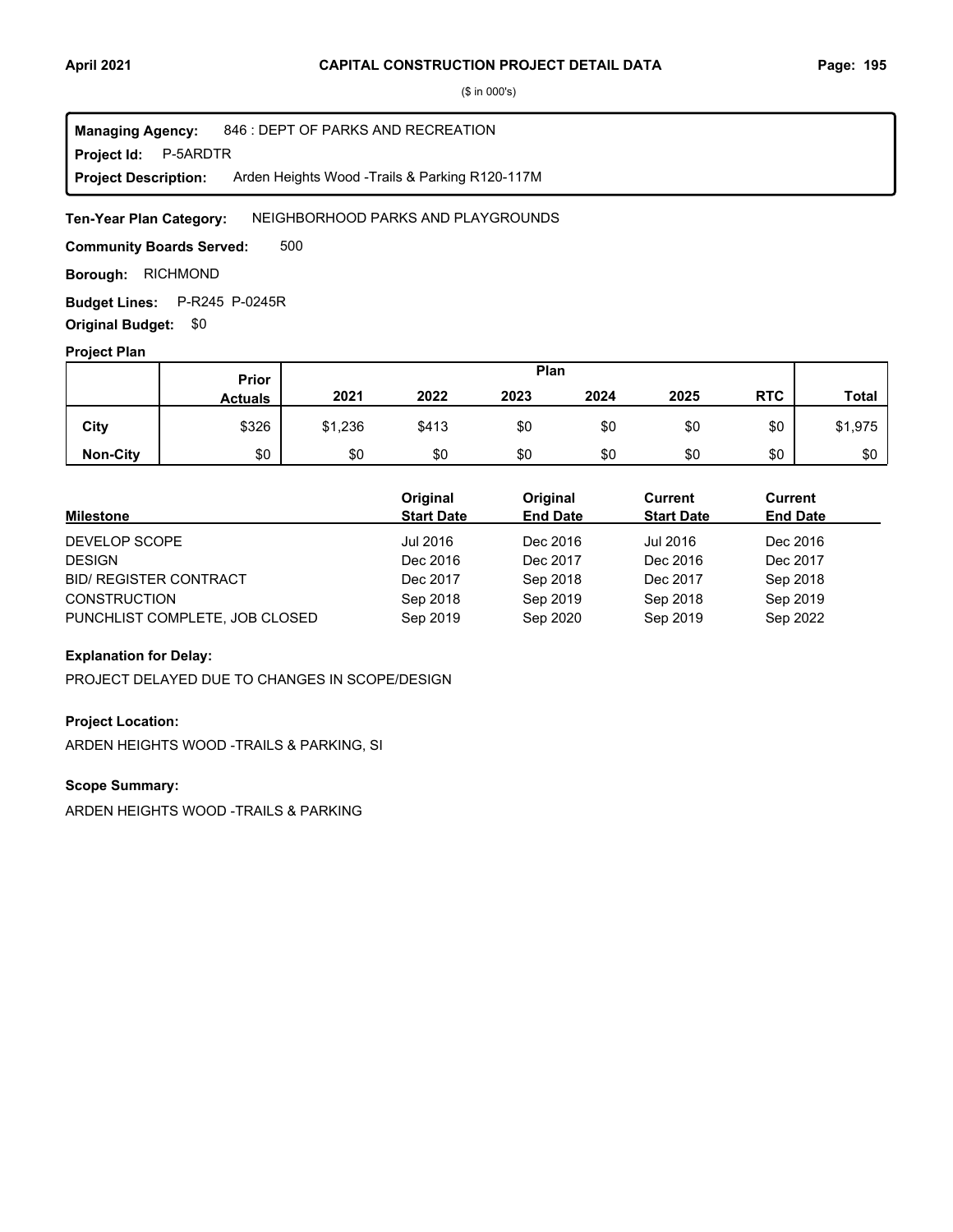#### **Project Id: P-5BBPAV** 846 : DEPT OF PARKS AND RECREATION Multisite SI-Basketball Cours paving R **Managing Agency: Project Description:**

#### NEIGHBORHOOD PARKS AND PLAYGROUNDS **Ten-Year Plan Category:**

500 **Community Boards Served:** 

**Borough: RICHMOND** 

**Budget Lines:** P-0245R P-D020 **Original Budget:** \$555

#### **Project Plan**

|                 |                | Plan<br>Prior |      |      |      |      |            |              |
|-----------------|----------------|---------------|------|------|------|------|------------|--------------|
|                 | <b>Actuals</b> | 2021          | 2022 | 2023 | 2024 | 2025 | <b>RTC</b> | <b>Total</b> |
| City            | \$2,768        | \$391         | \$0  | \$0  | \$0  | \$0  | \$0        | \$3,159      |
| <b>Non-City</b> | \$0            | \$0           | \$0  | \$0  | \$0  | \$0  | \$0        | \$0          |

| <b>Milestone</b>               | Original<br><b>Start Date</b> | Original<br><b>End Date</b> | Current<br><b>Start Date</b> | Current<br><b>End Date</b> |
|--------------------------------|-------------------------------|-----------------------------|------------------------------|----------------------------|
| DEVELOP SCOPE                  | <b>Jul 2017</b>               | Dec 2017                    | <b>Jul 2017</b>              | Dec 2017                   |
| <b>DESIGN</b>                  | Dec 2017                      | Jun 2019                    | Dec 2017                     | Jun 2019                   |
| <b>BID/ REGISTER CONTRACT</b>  | Jun 2019                      | Mar 2020                    | Jun 2019                     | Mar 2020                   |
| <b>CONSTRUCTION</b>            | Mar 2020                      | Sep 2021                    | Mar 2020                     | Sep 2021                   |
| PUNCHLIST COMPLETE, JOB CLOSED | Sep 2021                      | Sep 2022                    | Sep 2021                     | Sep 2022                   |

### **Explanation for Delay:**

# **Project Location:**

MULTISITE SI-BASKETBALL COURS PAVING

# **Scope Summary:**

MULTISITE SI-BASKETBALL COURS PAVING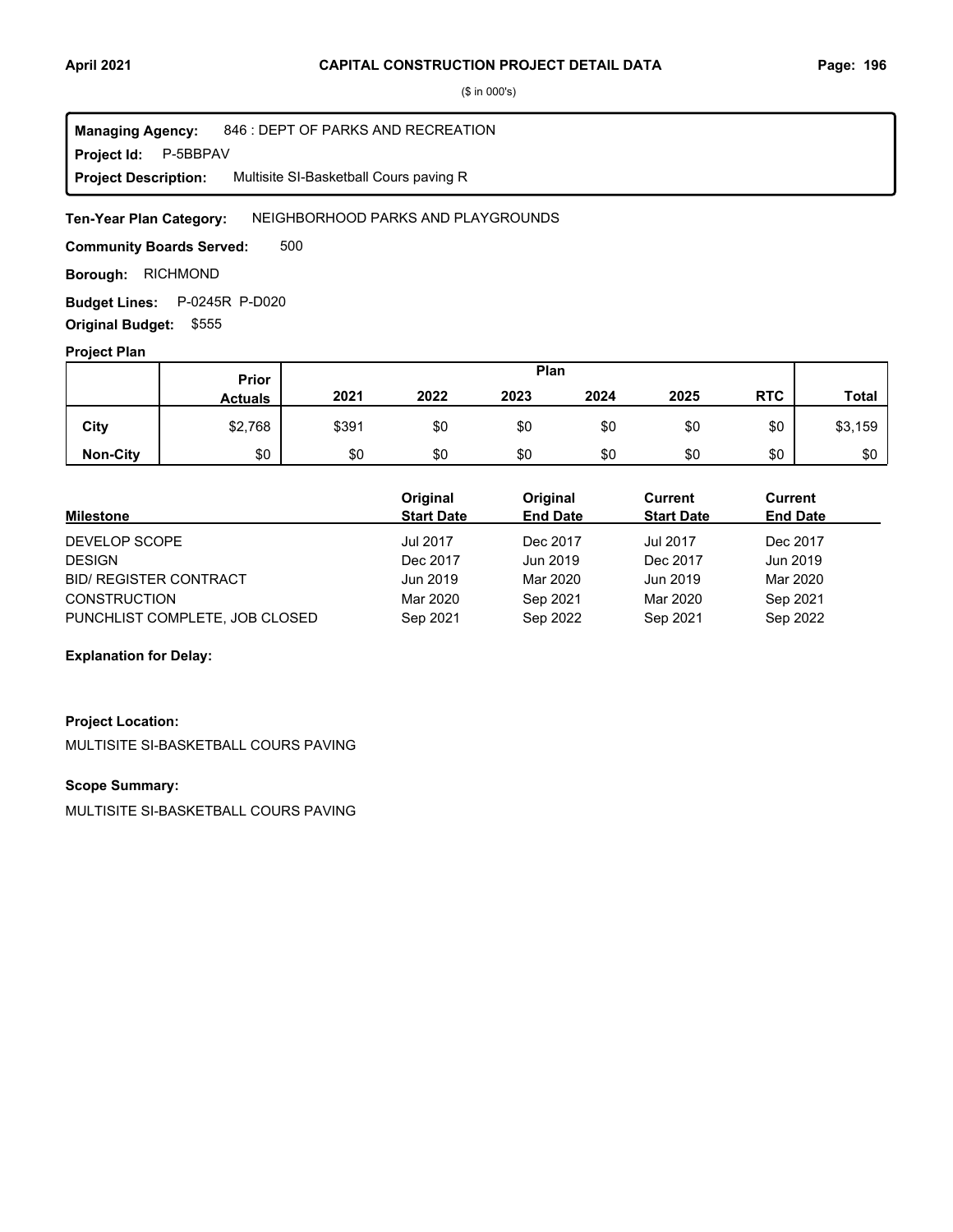**Project Id: P-5BEDFGR** 846 : DEPT OF PARKS AND RECREATION Bedford Green-Passive landscape **Managing Agency: Project Description:** 

NEIGHBORHOOD PARKS AND PLAYGROUNDS **Ten-Year Plan Category:** 

500 **Community Boards Served:** 

**Borough: RICHMOND** 

**Budget Lines: P-D020 Original Budget:** \$200

#### **Project Plan**

|                 |                | Plan<br>Prior |      |      |       |      |            |              |
|-----------------|----------------|---------------|------|------|-------|------|------------|--------------|
|                 | <b>Actuals</b> | 2021          | 2022 | 2023 | 2024  | 2025 | <b>RTC</b> | <b>Total</b> |
| City            | \$0            | \$0           | \$0  | \$0  | \$200 | \$0  | \$0        | \$200        |
| <b>Non-City</b> | \$0            | \$0           | \$0  | \$0  | \$0   | \$0  | \$0        | \$0          |

| <b>Milestone</b>               | Original<br><b>Start Date</b> | Original<br><b>End Date</b> | Current<br><b>Start Date</b> | Current<br><b>End Date</b> |
|--------------------------------|-------------------------------|-----------------------------|------------------------------|----------------------------|
| DEVELOP SCOPE                  | Jul 2016                      | Dec 2016                    | Jul 2016                     | Dec 2016                   |
| <b>DESIGN</b>                  | Dec 2016                      | Jun 2018                    | Dec 2016                     | Jun 2018                   |
| <b>BID/ REGISTER CONTRACT</b>  | Jun 2018                      | Mar 2019                    | Jun 2018                     | Mar 2019                   |
| <b>CONSTRUCTION</b>            | Mar 2019                      | Sep 2020                    | Mar 2019                     | Sep 2020                   |
| PUNCHLIST COMPLETE, JOB CLOSED | Sep 2020                      | Sep 2021                    | Sep 2020                     | Sep 2024                   |

### **Explanation for Delay:**

PROJECT DELAYED DUE TO CHANGES IN SCOPE/DESIGN

# **Project Location:**

BEDFORD GREEN-PASSIVE LANDSCAPE

# **Scope Summary:**

BEDFORD GREEN-PASSIVE LANDSCAPE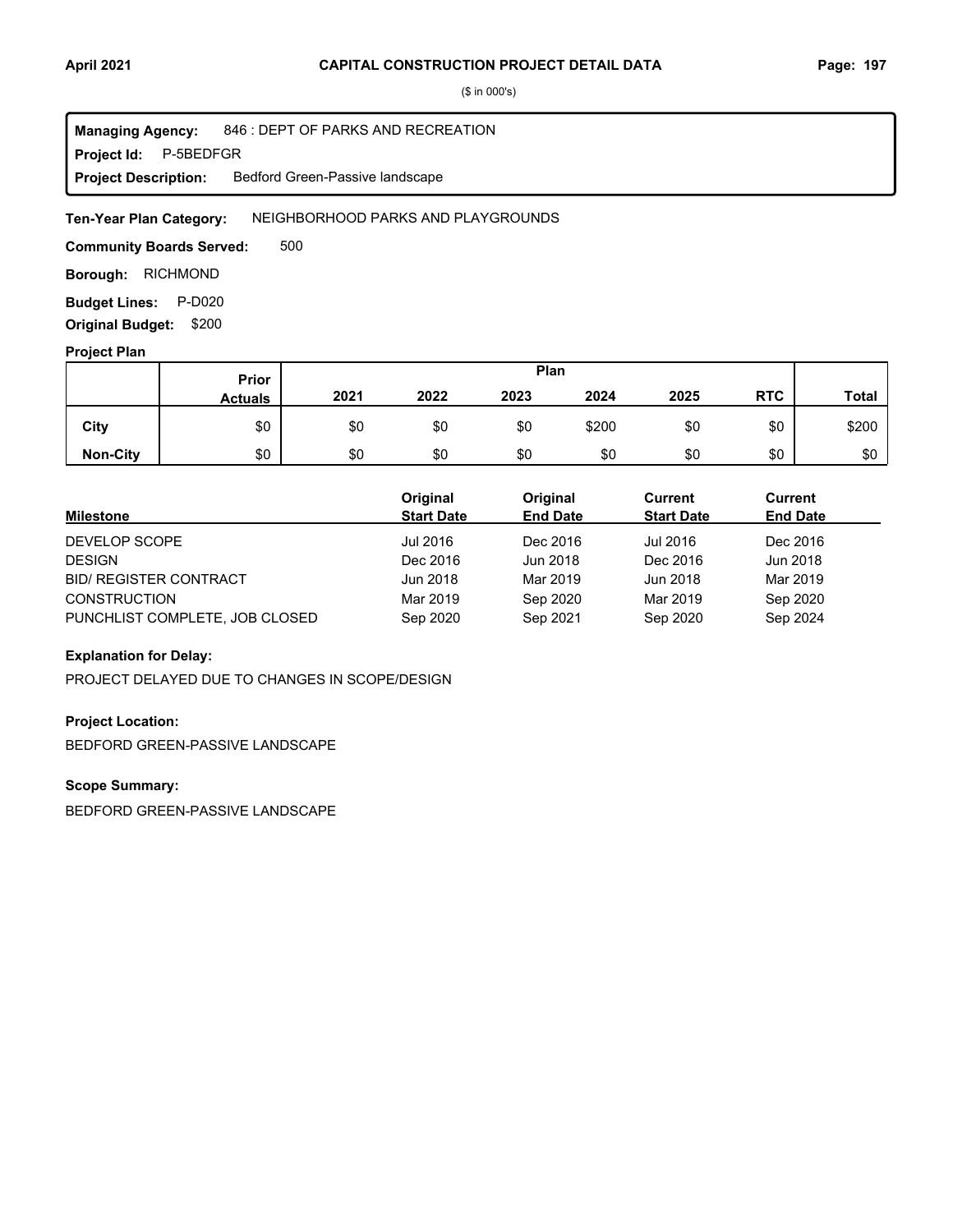**Project Id: P-5BLOOJF** 846 : DEPT OF PARKS AND RECREATION Bloomingdale Park Junior Fields Installation **Managing Agency: Project Description:** 

NEIGHBORHOOD PARKS AND PLAYGROUNDS **Ten-Year Plan Category:** 

500 **Community Boards Served:** 

**Borough: RICHMOND** 

Budget Lines: P-D020 P-R245 **Original Budget:** \$4,625

#### **Project Plan**

|                 |                | Plan<br>Prior |         |      |      |      |            |              |
|-----------------|----------------|---------------|---------|------|------|------|------------|--------------|
|                 | <b>Actuals</b> | 2021          | 2022    | 2023 | 2024 | 2025 | <b>RTC</b> | <b>Total</b> |
| City            | \$4,354        | \$405         | \$1,200 | \$0  | \$0  | \$0  | \$0        | \$5,959      |
| <b>Non-City</b> | \$0            | \$0           | \$0     | \$0  | \$0  | \$0  | \$0        | \$0          |

| <b>Milestone</b>               | Original<br><b>Start Date</b> | Original<br><b>End Date</b> | Current<br><b>Start Date</b> | Current<br><b>End Date</b> |
|--------------------------------|-------------------------------|-----------------------------|------------------------------|----------------------------|
| DEVELOP SCOPE                  | Jul 2015                      | Sep 2015                    | Jul 2015                     | Sep 2015                   |
| <b>DESIGN</b>                  | Sep 2015                      | Dec 2015                    | Sep 2015                     | Dec 2015                   |
| <b>BID/ REGISTER CONTRACT</b>  | Dec 2015                      | Mar 2016                    | Dec 2015                     | Mar 2016                   |
| <b>CONSTRUCTION</b>            | Mar 2016                      | Mar 2017                    | Mar 2016                     | Mar 2017                   |
| PUNCHLIST COMPLETE, JOB CLOSED | Mar 2017                      | Mar 2018                    | Mar 2017                     | Dec 2021                   |

### **Explanation for Delay:**

PROJECT DELAYED DUE TO CHANGES IN SCOPE/DESIGN

#### **Project Location:**

#### **Scope Summary:**

BLOOMINGDALE PARK - INSTALLATION OF JUNIOR FIELDS: REMOVE EXISTING SOFTBALL FIELD AND REPLACE WITH TWO SYNTHETIC TURF JUNIOR FIELDS. 1150 CLOVE ROAD, STATEN ISLAND 10301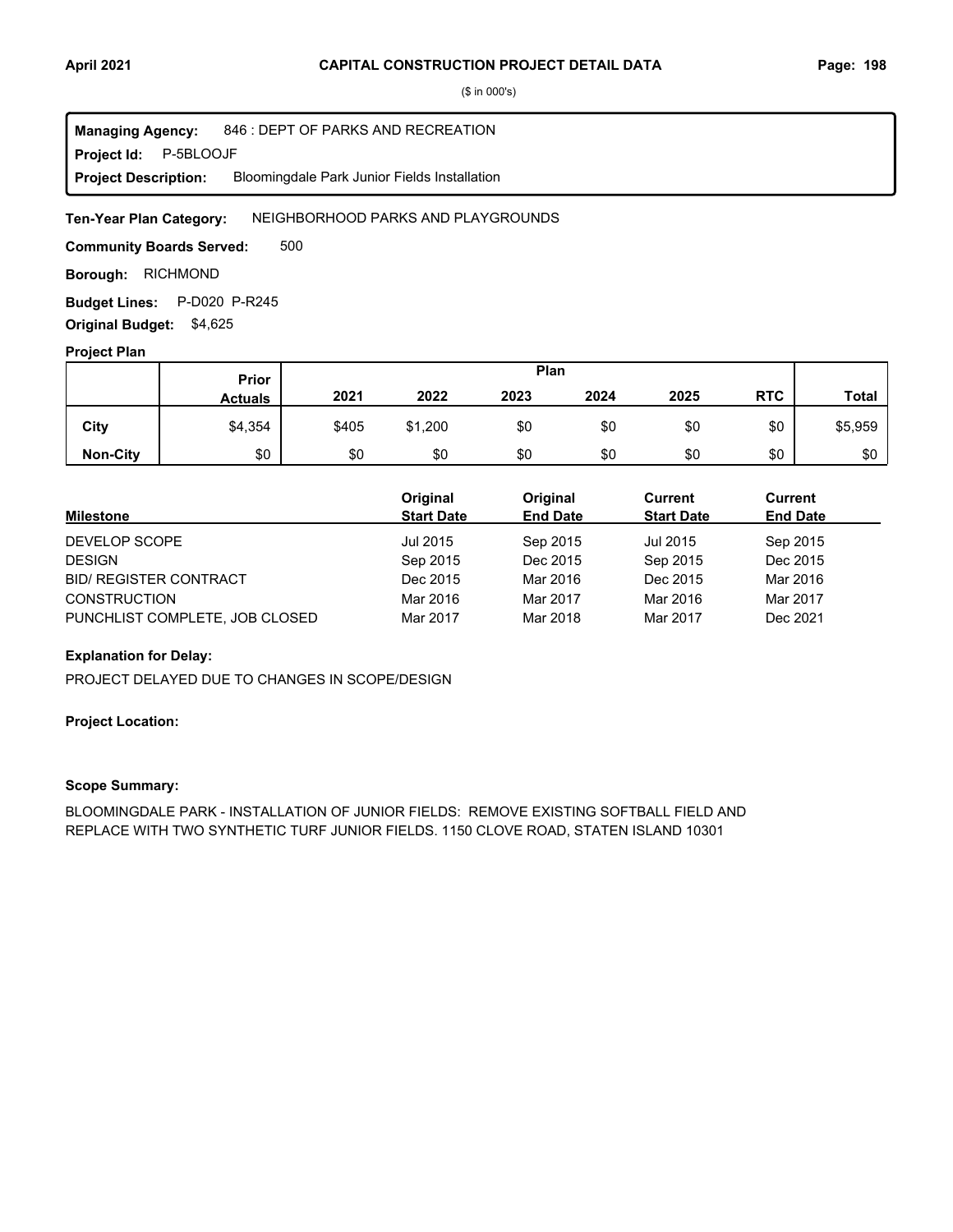**Project Id: P-5BUNBCH** 846 : DEPT OF PARKS AND RECREATION Buono Beach-Reconstruction of Fountain **Managing Agency: Project Description:** 

BEACHES AND BOARDWALKS **Ten-Year Plan Category:** 

500 **Community Boards Served:** 

**Borough: RICHMOND** 

**Budget Lines: P-1018 Original Budget:** \$131

#### **Project Plan**

|                 |                | Plan<br>Prior |      |      |      |      |            |              |
|-----------------|----------------|---------------|------|------|------|------|------------|--------------|
|                 | <b>Actuals</b> | 2021          | 2022 | 2023 | 2024 | 2025 | <b>RTC</b> | <b>Total</b> |
| City            | \$0            | \$131         | \$0  | \$0  | \$0  | \$0  | \$0        | \$131        |
| <b>Non-City</b> | \$0            | \$0           | \$0  | \$0  | \$0  | \$0  | \$0        | \$0          |

| <b>Milestone</b>               | Original<br><b>Start Date</b> | Original<br><b>End Date</b> | Current<br><b>Start Date</b> | Current<br><b>End Date</b> |
|--------------------------------|-------------------------------|-----------------------------|------------------------------|----------------------------|
| DEVELOP SCOPE                  | Jul 2018                      | Dec 2018                    | <b>Jul 2018</b>              | Dec 2018                   |
| <b>DESIGN</b>                  | Dec 2018                      | Dec 2020                    | Dec 2018                     | Dec 2020                   |
| <b>BID/ REGISTER CONTRACT</b>  | Dec 2020                      | Sep 2021                    | Dec 2020                     | Sep 2021                   |
| <b>CONSTRUCTION</b>            | Sep 2021                      | Sep 2023                    | Sep 2021                     | Sep 2023                   |
| PUNCHLIST COMPLETE, JOB CLOSED | Sep 2023                      | Sep 2024                    | Sep 2023                     | Sep 2024                   |

### **Explanation for Delay:**

**Project Location:**

#### **Scope Summary:**

BUONO BEACH-RECONSTRUCTION OF FOUNTAIN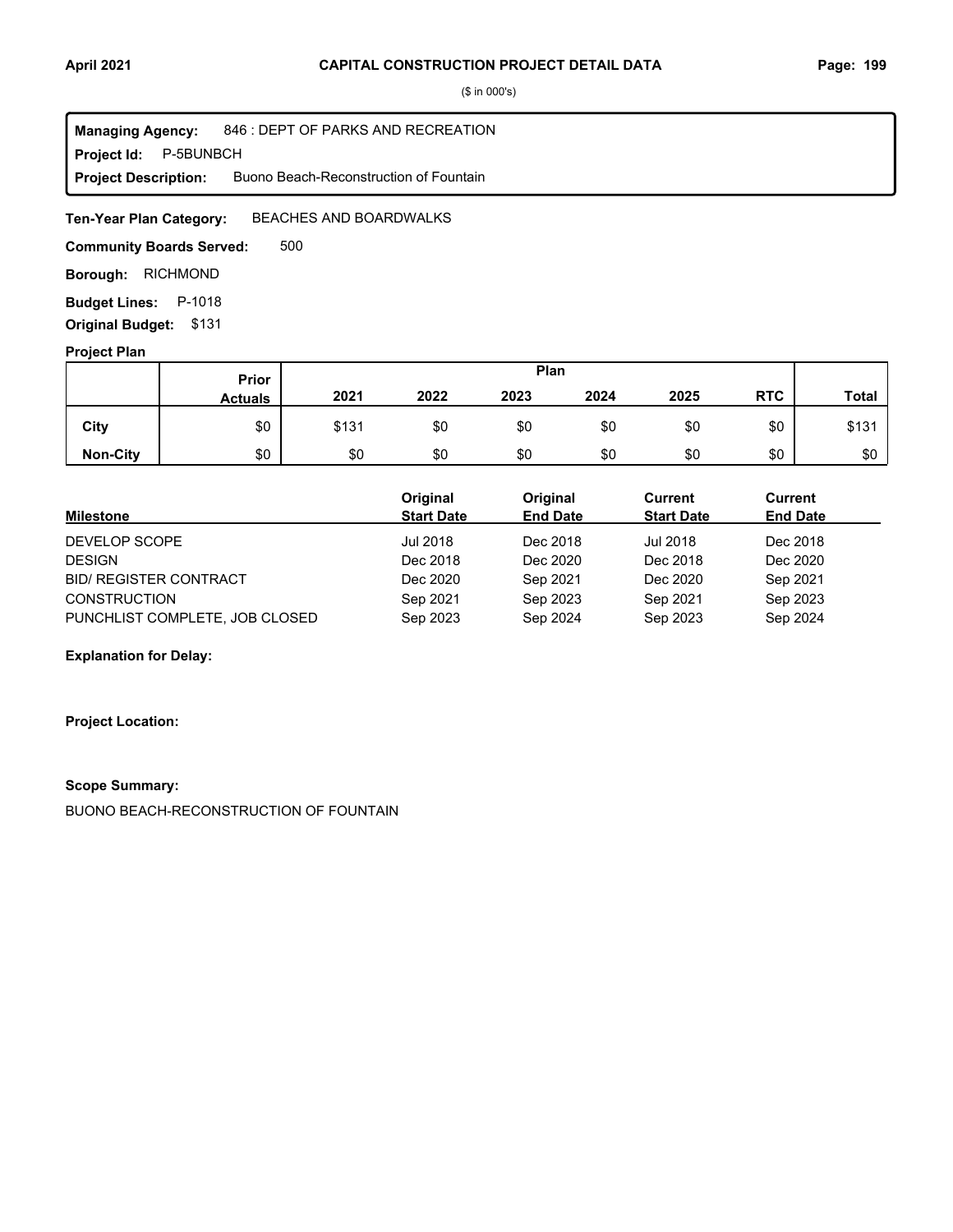**Project Id: P-5CARLPK** 846 : DEPT OF PARKS AND RECREATION Carlton Park & Ida Court--Basketball Courts and Field **Managing Agency: Project Description:** 

NEIGHBORHOOD PARKS AND PLAYGROUNDS **Ten-Year Plan Category:** 

503 **Community Boards Served:** 

**Borough: RICHMOND** 

**Budget Lines: P-D020 Original Budget:** \$338

#### **Project Plan**

|                 |                | Plan<br><b>Prior</b> |       |      |      |      |            |              |
|-----------------|----------------|----------------------|-------|------|------|------|------------|--------------|
|                 | <b>Actuals</b> | 2021                 | 2022  | 2023 | 2024 | 2025 | <b>RTC</b> | <b>Total</b> |
| City            | \$2,071        | \$0                  | \$168 | \$0  | \$0  | \$0  | \$0        | \$2,239      |
| <b>Non-City</b> | \$0            | \$0                  | \$0   | \$0  | \$0  | \$0  | \$0        | \$0          |

| <b>Milestone</b>               | Original<br><b>Start Date</b> | Original<br><b>End Date</b> | Current<br><b>Start Date</b> | Current<br><b>End Date</b> |
|--------------------------------|-------------------------------|-----------------------------|------------------------------|----------------------------|
| DEVELOP SCOPE                  | Jul 2015                      | Sep 2015                    | Jul 2015                     | Jan 2016                   |
| <b>DESIGN</b>                  | Sep 2015                      | Dec 2015                    | Jan 2016                     | May 2017                   |
| <b>BID/ REGISTER CONTRACT</b>  | Dec 2015                      | Mar 2016                    | Aug 2017                     | Dec 2017                   |
| <b>CONSTRUCTION</b>            | Mar 2016                      | Mar 2017                    | Mar 2018                     | Dec 2018                   |
| PUNCHLIST COMPLETE, JOB CLOSED | Mar 2017                      | Mar 2018                    | Dec 2018                     | Dec 2021                   |

### **Explanation for Delay:**

PROJECT DELAYED DUE TO UNFORESEEN SITE/FIELD CONDITION

### **Project Location:**

#### **Scope Summary:**

CARLTON PARK REHABILITATION: BASKETBALL COURTS AND FIELD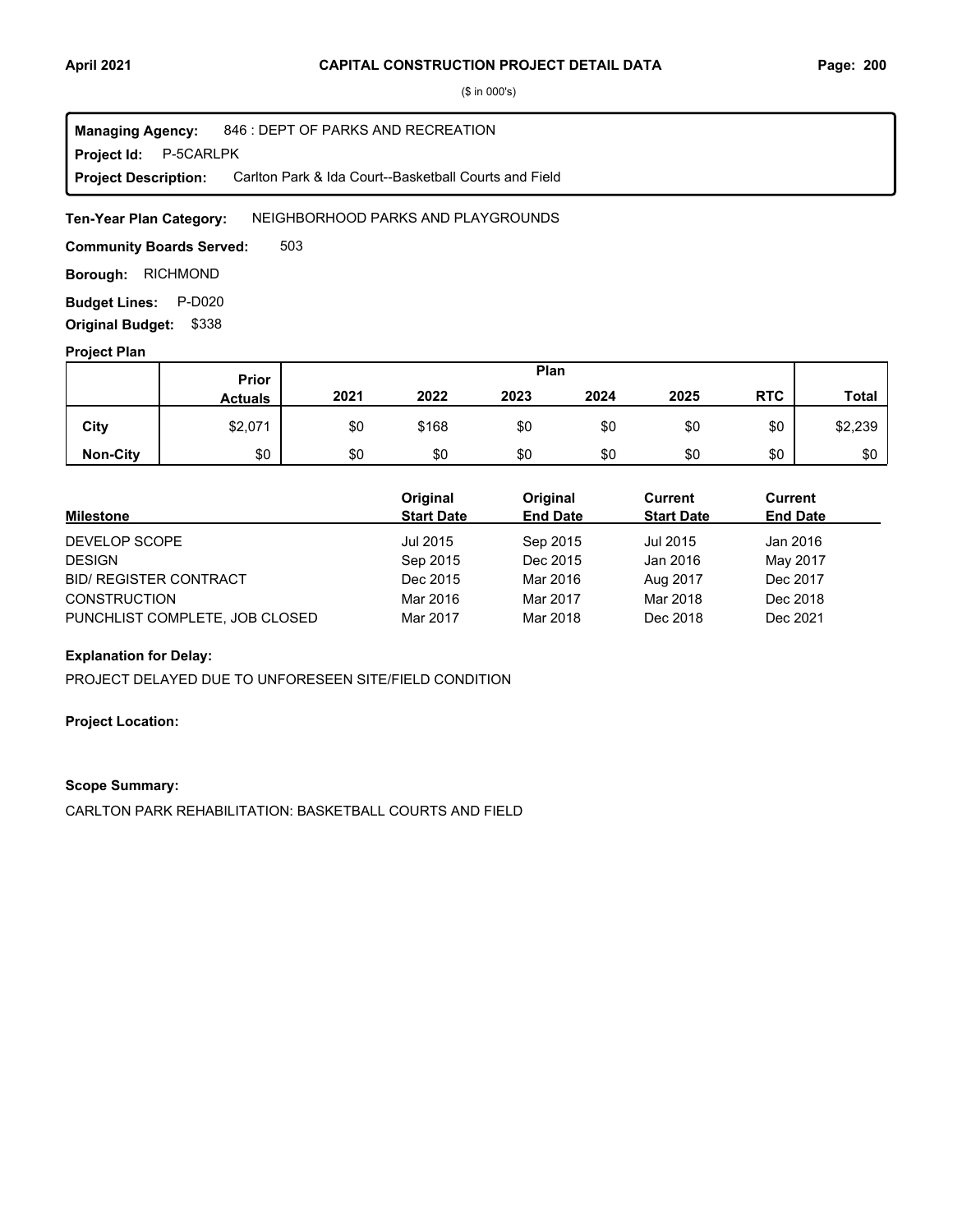#### **April 2021 Page: 201 CAPITAL CONSTRUCTION PROJECT DETAIL DATA**

(\$ in 000's)

**Project Id: P-5CHARCS** 846 : DEPT OF PARKS AND RECREATION Fairview Park - Cons. Comfort Station **Managing Agency: Project Description:** 

MAJOR RECREATIONAL FACILITIES AND FACILITY RECONSTRUCTION **Ten-Year Plan Category:** 

503 **Community Boards Served:** 

**Borough: RICHMOND** 

Budget Lines: P-D020 P-R245 **Original Budget:** \$3,954

#### **Project Plan**

|                 |                | Plan<br>Prior |      |      |      |      |            |              |
|-----------------|----------------|---------------|------|------|------|------|------------|--------------|
|                 | <b>Actuals</b> | 2021          | 2022 | 2023 | 2024 | 2025 | <b>RTC</b> | <b>Total</b> |
| City            | \$3,258        | \$307         | \$0  | \$0  | \$0  | \$0  | \$0        | \$3,565      |
| <b>Non-City</b> | \$0            | \$0           | \$0  | \$0  | \$0  | \$0  | \$0        | \$0          |

| <b>Milestone</b>               | Original<br><b>Start Date</b> | Original<br><b>End Date</b> | Current<br><b>Start Date</b> | Current<br><b>End Date</b> |
|--------------------------------|-------------------------------|-----------------------------|------------------------------|----------------------------|
| DEVELOP SCOPE                  | <b>Jul 2017</b>               | Dec 2017                    | <b>Jul 2017</b>              | Dec 2017                   |
| <b>DESIGN</b>                  | Dec 2017                      | Dec 2018                    | Dec 2017                     | Dec 2018                   |
| <b>BID/ REGISTER CONTRACT</b>  | Dec 2018                      | Sep 2019                    | Dec 2018                     | Sep 2019                   |
| <b>CONSTRUCTION</b>            | Sep 2019                      | Mar 2021                    | Sep 2019                     | Mar 2021                   |
| PUNCHLIST COMPLETE, JOB CLOSED | Mar 2021                      | Mar 2022                    | Mar 2021                     | Mar 2022                   |

**Explanation for Delay:**

**Project Location:**

#### **Scope Summary:**

FAIRVEIEW PARK COMFORT STATION RECON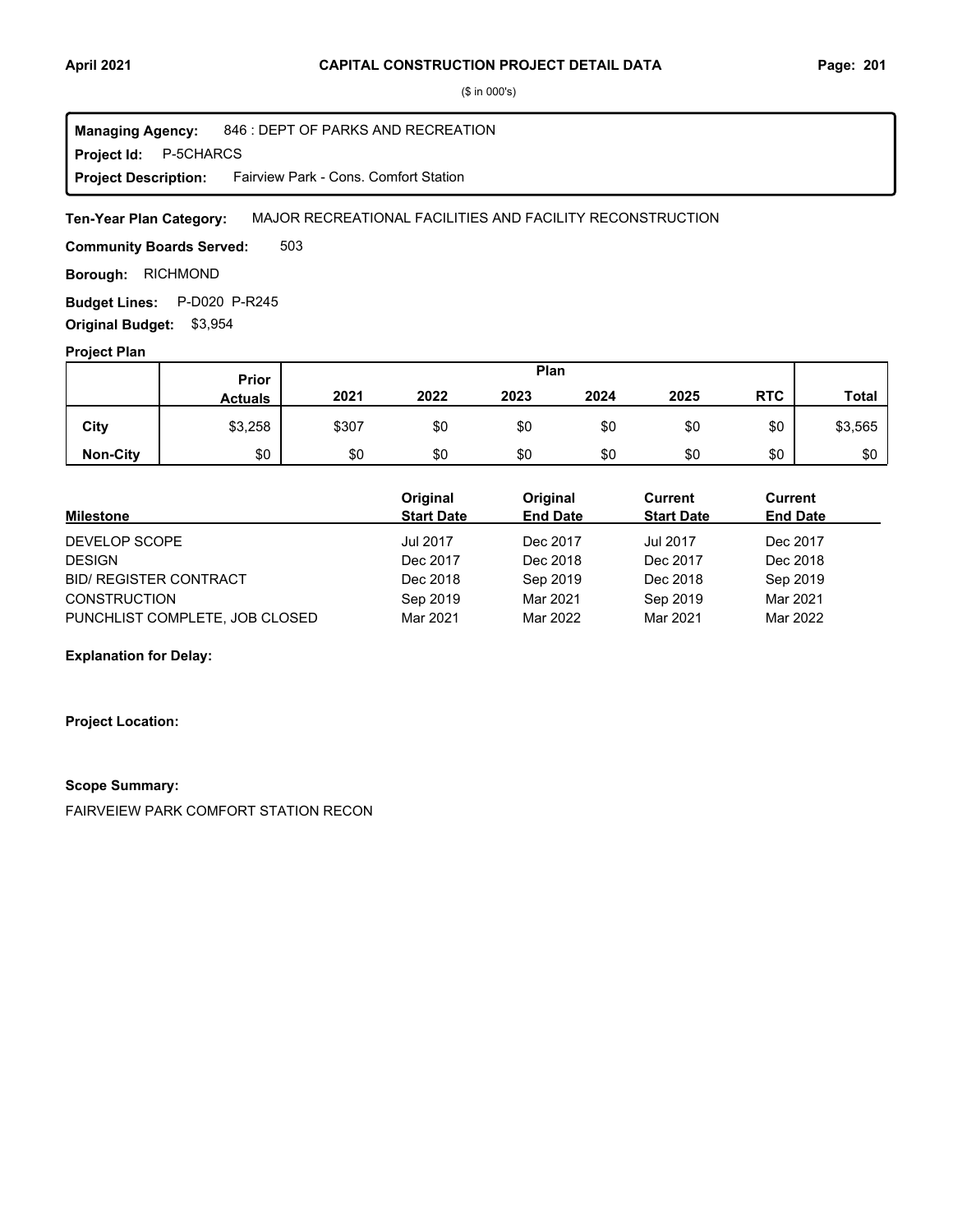#### **April 2021 Page: 202 CAPITAL CONSTRUCTION PROJECT DETAIL DATA**

(\$ in 000's)

**Project Id: P-5CHARLS** 846 : DEPT OF PARKS AND RECREATION Fairview Park Landscape Construction **Managing Agency: Project Description:** 

MAJOR RECREATIONAL FACILITIES AND FACILITY RECONSTRUCTION **Ten-Year Plan Category:** 

503 **Community Boards Served:** 

**Borough: RICHMOND** 

**Budget Lines:** P-R245 P-0245R P-D020 **Original Budget:** \$12,299

### **Project Plan**

|                 |                | Plan<br>Prior |         |      |      |      |            |              |
|-----------------|----------------|---------------|---------|------|------|------|------------|--------------|
|                 | <b>Actuals</b> | 2021          | 2022    | 2023 | 2024 | 2025 | <b>RTC</b> | <b>Total</b> |
| City            | \$8,485        | \$630         | \$1,868 | \$0  | \$0  | \$0  | \$0        | \$10,983     |
| <b>Non-City</b> | \$0            | \$0           | \$0     | \$0  | \$0  | \$0  | \$0        | \$0          |

| Milestone                      | Original<br><b>Start Date</b> | Original<br><b>End Date</b> | Current<br><b>Start Date</b> | Current<br><b>End Date</b> |
|--------------------------------|-------------------------------|-----------------------------|------------------------------|----------------------------|
| DEVELOP SCOPE                  | <b>Jul 2017</b>               | Dec 2017                    | <b>Jul 2017</b>              | Dec 2017                   |
| <b>DESIGN</b>                  | Dec 2017                      | Dec 2018                    | Dec 2017                     | Dec 2018                   |
| <b>BID/ REGISTER CONTRACT</b>  | Dec 2018                      | Sep 2019                    | Dec 2018                     | Sep 2019                   |
| <b>CONSTRUCTION</b>            | Sep 2019                      | Sep 2020                    | Sep 2019                     | Sep 2020                   |
| PUNCHLIST COMPLETE, JOB CLOSED | Sep 2020                      | Sep 2021                    | Sep 2020                     | Sep 2021                   |

**Explanation for Delay:**

**Project Location:**

#### **Scope Summary:**

FAIRVIEW PARK LANDSCAPE CONSTRUCTION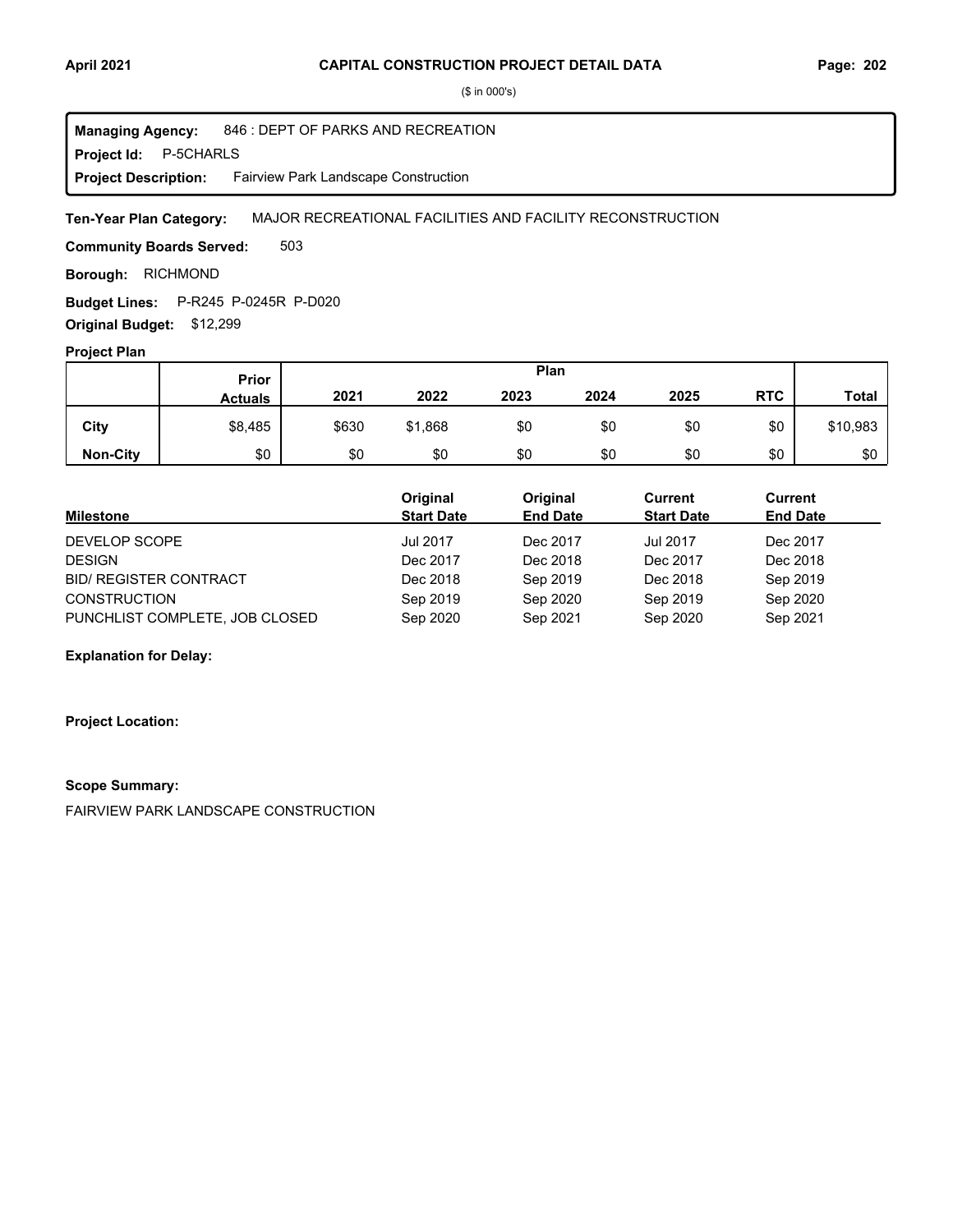**Project Id: P-5CLAWS** 846 : DEPT OF PARKS AND RECREATION RENOVATION OF CLAWSON PLAYGROUND **Managing Agency: Project Description:** 

NEIGHBORHOOD PARKS AND PLAYGROUNDS **Ten-Year Plan Category:** 

503 **Community Boards Served:** 

**Borough: RICHMOND** 

**Budget Lines:** P-D020 P-0245R **Original Budget:** \$1,900

#### **Project Plan**

|                 |                | Plan<br>Prior |      |      |      |      |            |              |
|-----------------|----------------|---------------|------|------|------|------|------------|--------------|
|                 | <b>Actuals</b> | 2021          | 2022 | 2023 | 2024 | 2025 | <b>RTC</b> | <b>Total</b> |
| City            | \$2,931        | \$249         | \$0  | \$0  | \$0  | \$0  | \$0        | \$3,180      |
| <b>Non-City</b> | \$0            | \$0           | \$0  | \$0  | \$0  | \$0  | \$0        | \$0          |

| <b>Milestone</b>               | Original<br><b>Start Date</b> | Original<br><b>End Date</b> | Current<br><b>Start Date</b> | Current<br><b>End Date</b> |
|--------------------------------|-------------------------------|-----------------------------|------------------------------|----------------------------|
| DEVELOP SCOPE                  | Jul 2016                      | Dec 2016                    | Jul 2016                     | Dec 2016                   |
| <b>DESIGN</b>                  | Dec 2016                      | Jun 2018                    | Dec 2016                     | Dec 2017                   |
| <b>BID/ REGISTER CONTRACT</b>  | Jun 2018                      | Mar 2019                    | Dec 2017                     | Sep 2018                   |
| <b>CONSTRUCTION</b>            | Mar 2019                      | Sep 2020                    | Sep 2018                     | Sep 2019                   |
| PUNCHLIST COMPLETE, JOB CLOSED | Sep 2020                      | Sep 2021                    | Sep 2019                     | Sep 2020                   |

### **Explanation for Delay:**

### **Project Location:**

ADELAIDE AVE., CLAWSON ST.

#### **Scope Summary:**

PARKS - CLAWSON PLAYGROUND RENOVATION: RENOVATION OF CLAWSON PLAYGROUND; 1150 CLOVE ROAD, STATEN ISLAND 10301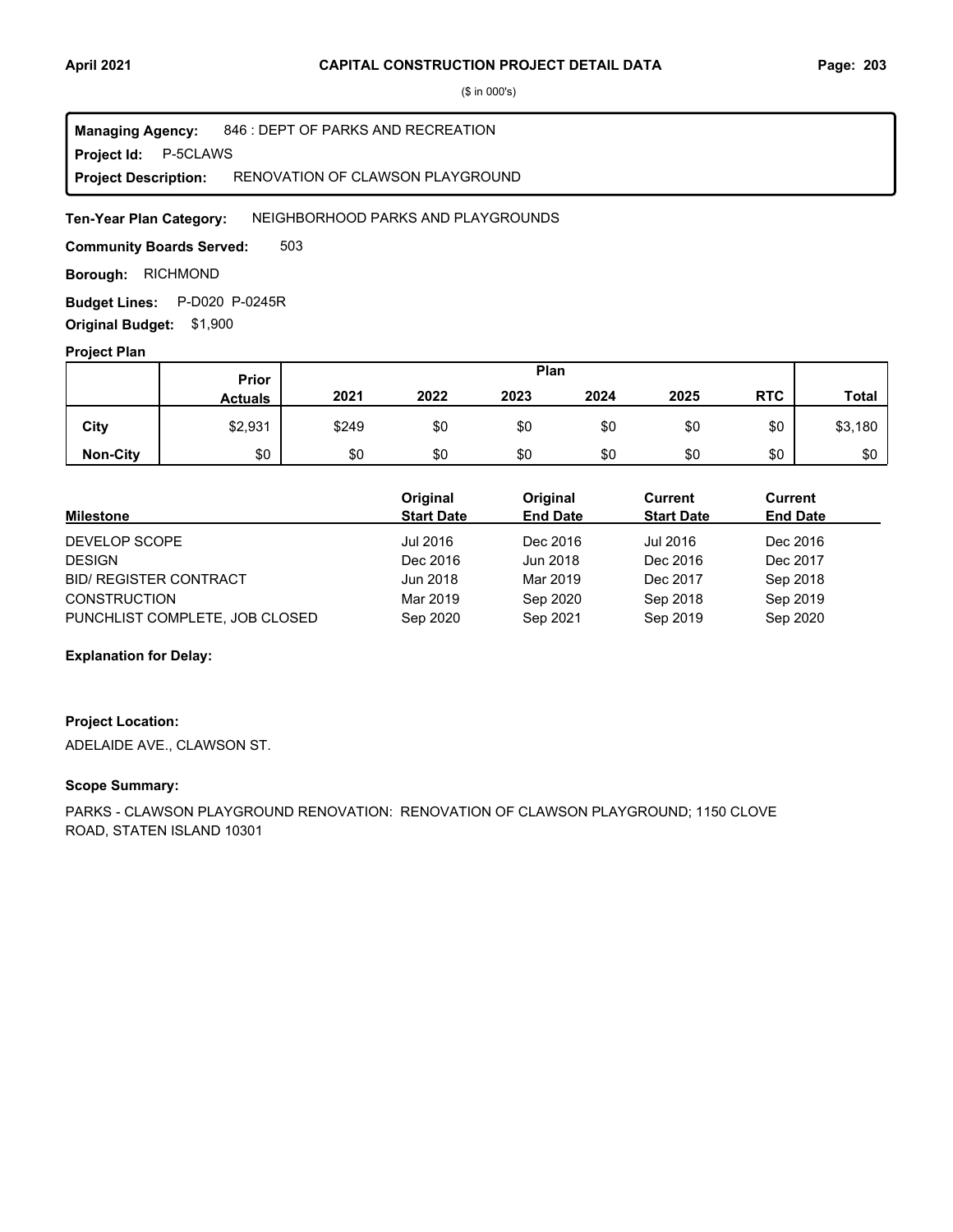#### **Project Id: P-5CLVCHL** 846 : DEPT OF PARKS AND RECREATION Recon chiller slab & header at Cloves Lake Park R005-120M **Managing Agency: Project Description:**

NEIGHBORHOOD PARKS AND PLAYGROUNDS **Ten-Year Plan Category:** 

500 **Community Boards Served:** 

**Borough: RICHMOND** 

**Budget Lines: P-1250 Original Budget:** \$1,656

#### **Project Plan**

|                 |                | Plan<br>Prior |      |      |         |         |            |              |
|-----------------|----------------|---------------|------|------|---------|---------|------------|--------------|
|                 | <b>Actuals</b> | 2021          | 2022 | 2023 | 2024    | 2025    | <b>RTC</b> | <b>Total</b> |
| City            | \$123          | \$0           | \$0  | \$0  | \$1,300 | \$1,900 | \$0        | \$3,323      |
| <b>Non-City</b> | \$0            | \$0           | \$0  | \$0  | \$0     | \$0     | \$0        | \$0          |

| <b>Milestone</b>               | Original<br><b>Start Date</b> | Original<br><b>End Date</b> | Current<br><b>Start Date</b> | Current<br><b>End Date</b> |
|--------------------------------|-------------------------------|-----------------------------|------------------------------|----------------------------|
| DEVELOP SCOPE                  | Jul 2019                      | Dec 2019                    | Jul 2019                     | Dec 2019                   |
| <b>DESIGN</b>                  | Dec 2019                      | Dec 2020                    | Dec 2019                     | Dec 2020                   |
| <b>BID/ REGISTER CONTRACT</b>  | Dec 2020                      | Sep 2021                    | Dec 2020                     | Sep 2021                   |
| <b>CONSTRUCTION</b>            | Sep 2021                      | Sep 2022                    | Sep 2021                     | Sep 2022                   |
| PUNCHLIST COMPLETE, JOB CLOSED | Sep 2022                      | Sep 2023                    | Sep 2022                     | Sep 2023                   |

### **Explanation for Delay:**

### **Project Location:**

**CITYWIDE** 

# **Scope Summary:**

RECON CHILLER SLAB & HEADER AT CLOVES LAKE PARK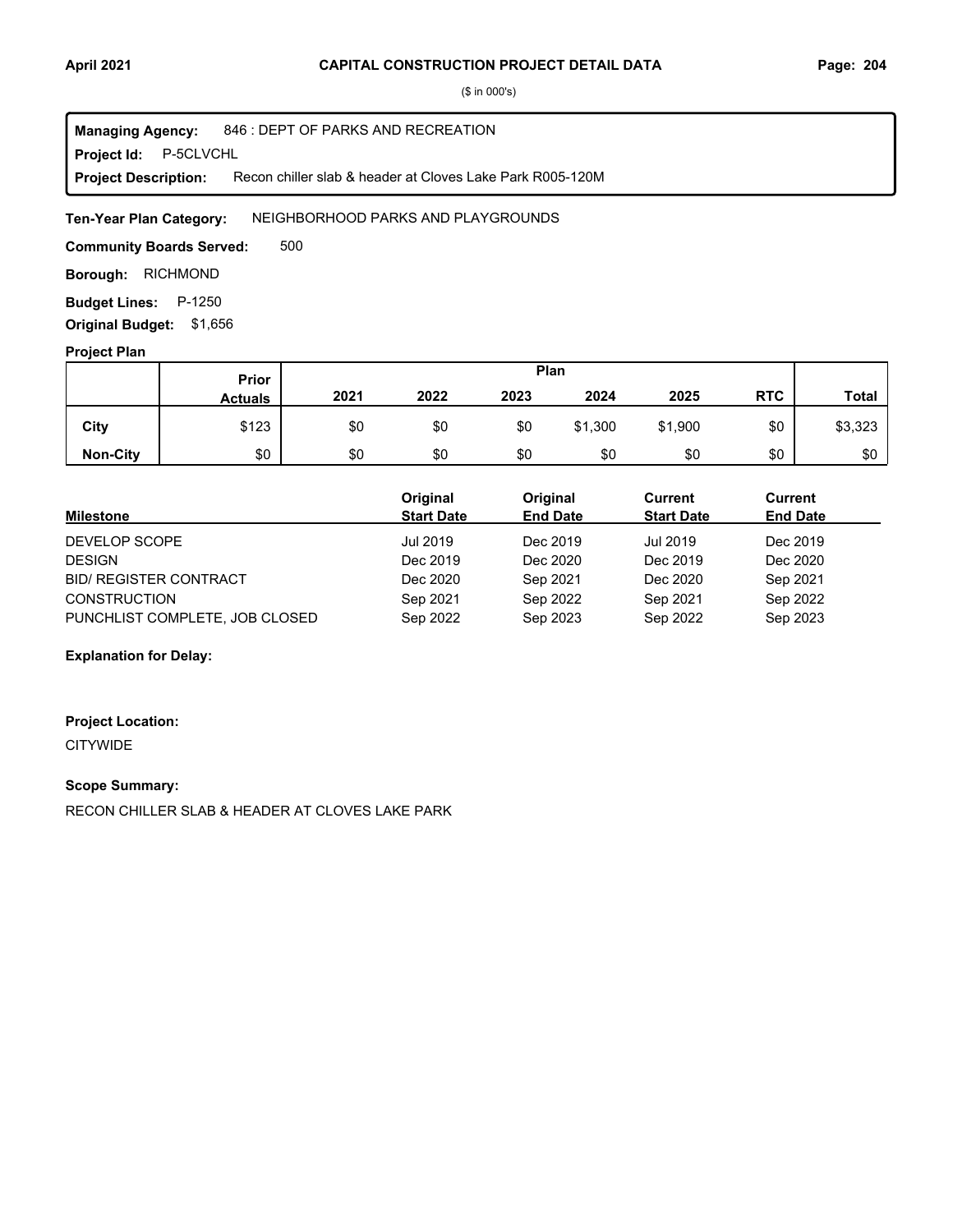#### **Project Id: P-5CLVLKP** 846 : DEPT OF PARKS AND RECREATION Clove Lakes Park **Managing Agency: Project Description:**

#### NEIGHBORHOOD PARKS AND PLAYGROUNDS **Ten-Year Plan Category:**

500 **Community Boards Served:** 

**Borough: RICHMOND** 

**Budget Lines: P-1018 Original Budget:** \$1,500

### **Project Plan**

|                 |                | Plan<br>Prior |         |      |      |      |            |              |
|-----------------|----------------|---------------|---------|------|------|------|------------|--------------|
|                 | <b>Actuals</b> | 2021          | 2022    | 2023 | 2024 | 2025 | <b>RTC</b> | <b>Total</b> |
| City            | \$30           | \$0           | \$1,500 | \$0  | \$0  | \$0  | \$0        | \$1,530      |
| <b>Non-City</b> | \$0            | \$0           | \$0     | \$0  | \$0  | \$0  | \$0        | \$0          |

| <b>Milestone</b>               | Original<br><b>Start Date</b> | Original<br><b>End Date</b> | Current<br><b>Start Date</b> | Current<br><b>End Date</b> |
|--------------------------------|-------------------------------|-----------------------------|------------------------------|----------------------------|
| DEVELOP SCOPE                  | Jul 2019                      | Dec 2019                    | Jul 2019                     | Dec 2019                   |
| <b>DESIGN</b>                  | Dec 2019                      | Dec 2020                    | Dec 2019                     | Dec 2020                   |
| <b>BID/ REGISTER CONTRACT</b>  | Dec 2020                      | Sep 2021                    | Dec 2020                     | Sep 2021                   |
| <b>CONSTRUCTION</b>            | Sep 2021                      | Sep 2022                    | Sep 2021                     | Sep 2022                   |
| PUNCHLIST COMPLETE, JOB CLOSED | Sep 2022                      | Sep 2023                    | Sep 2022                     | Sep 2023                   |

#### **Explanation for Delay:**

#### **Project Location:**

CLOVE LAKES PARK, STATEN ISLAND

### **Scope Summary:**

CLOVE LAKES PARK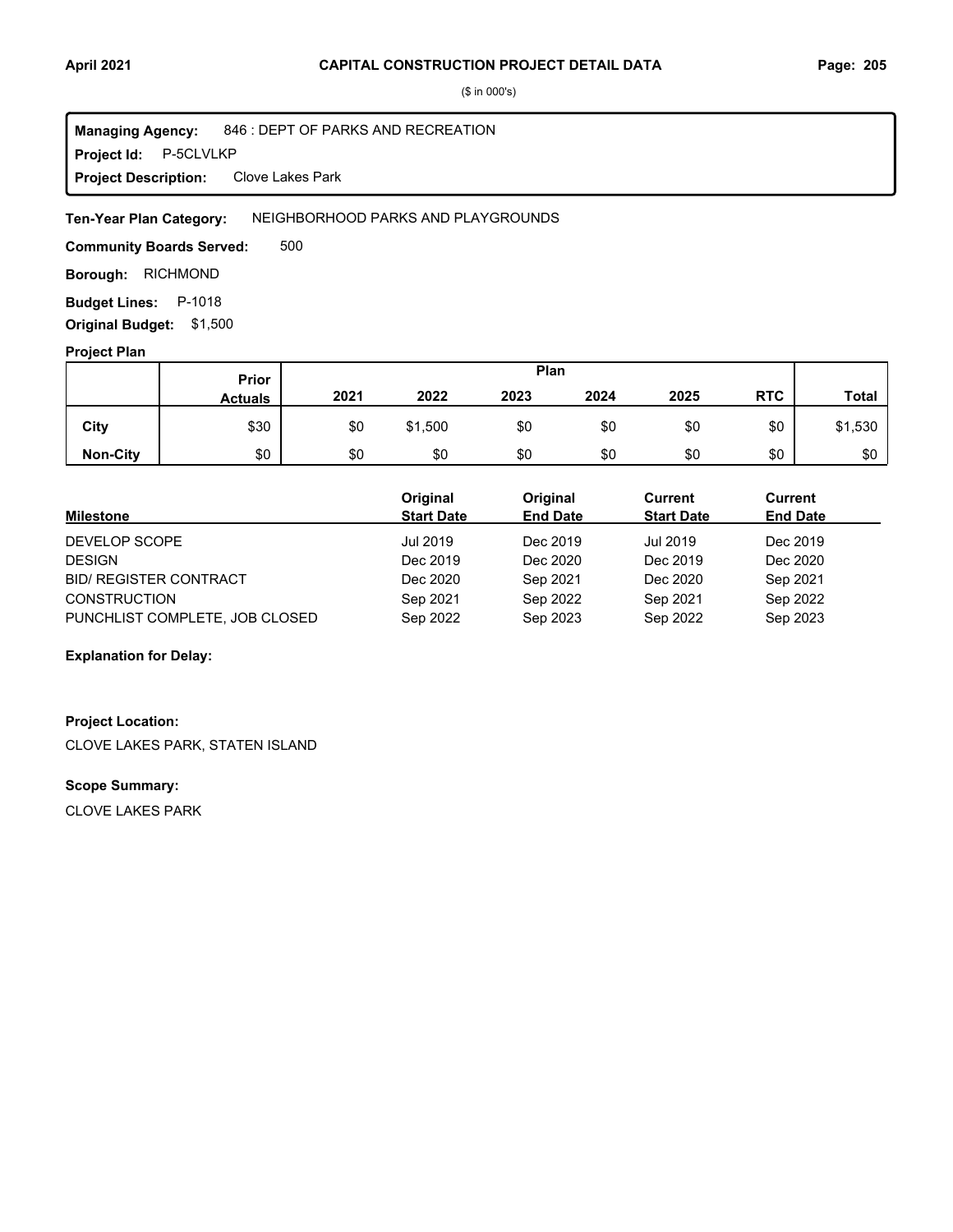**Project Id: P-5CPIB12** 846 : DEPT OF PARKS AND RECREATION CPI PH1- SI COMFORT STATIONS -BUNDLE 3 RG-216MA **Managing Agency: Project Description:** 

#### LARGE, MAJOR AND REGIONAL PARK RECONSTRUCTION **Ten-Year Plan Category:**

500 **Community Boards Served:** 

**Borough: RICHMOND** 

**Budget Lines: P-1018** 

**Original Budget:** \$9,676

### **Project Plan**

|                 |                | Plan<br>Prior |      |         |      |      |            |              |
|-----------------|----------------|---------------|------|---------|------|------|------------|--------------|
|                 | <b>Actuals</b> | 2021          | 2022 | 2023    | 2024 | 2025 | <b>RTC</b> | <b>Total</b> |
| City            | \$8,264        | \$272         | \$0  | \$1,255 | \$0  | \$0  | \$0        | \$9,791      |
| <b>Non-City</b> | \$0            | \$0           | \$0  | \$0     | \$0  | \$0  | \$0        | \$0          |

| <b>Milestone</b>               | Original<br><b>Start Date</b> | Original<br><b>End Date</b> | Current<br><b>Start Date</b> | <b>Current</b><br><b>End Date</b> |
|--------------------------------|-------------------------------|-----------------------------|------------------------------|-----------------------------------|
| DEVELOP SCOPE                  | <b>Jul 2017</b>               | Dec 2017                    | Jul 2017                     | Dec 2017                          |
| <b>DESIGN</b>                  | Dec 2017                      | Dec 2018                    | Dec 2017                     | Dec 2018                          |
| <b>BID/ REGISTER CONTRACT</b>  | Dec 2018                      | Sep 2019                    | Dec 2018                     | Sep 2019                          |
| <b>CONSTRUCTION</b>            | Sep 2019                      | Sep 2020                    | Sep 2019                     | Sep 2020                          |
| PUNCHLIST COMPLETE, JOB CLOSED | Sep 2020                      | Sep 2021                    | Sep 2020                     | Sep 2021                          |

#### **Explanation for Delay:**

#### **Project Location:**

#### **Scope Summary:**

CPI - SI COMFORT STATIONS -BUNDLE 3 RG-216M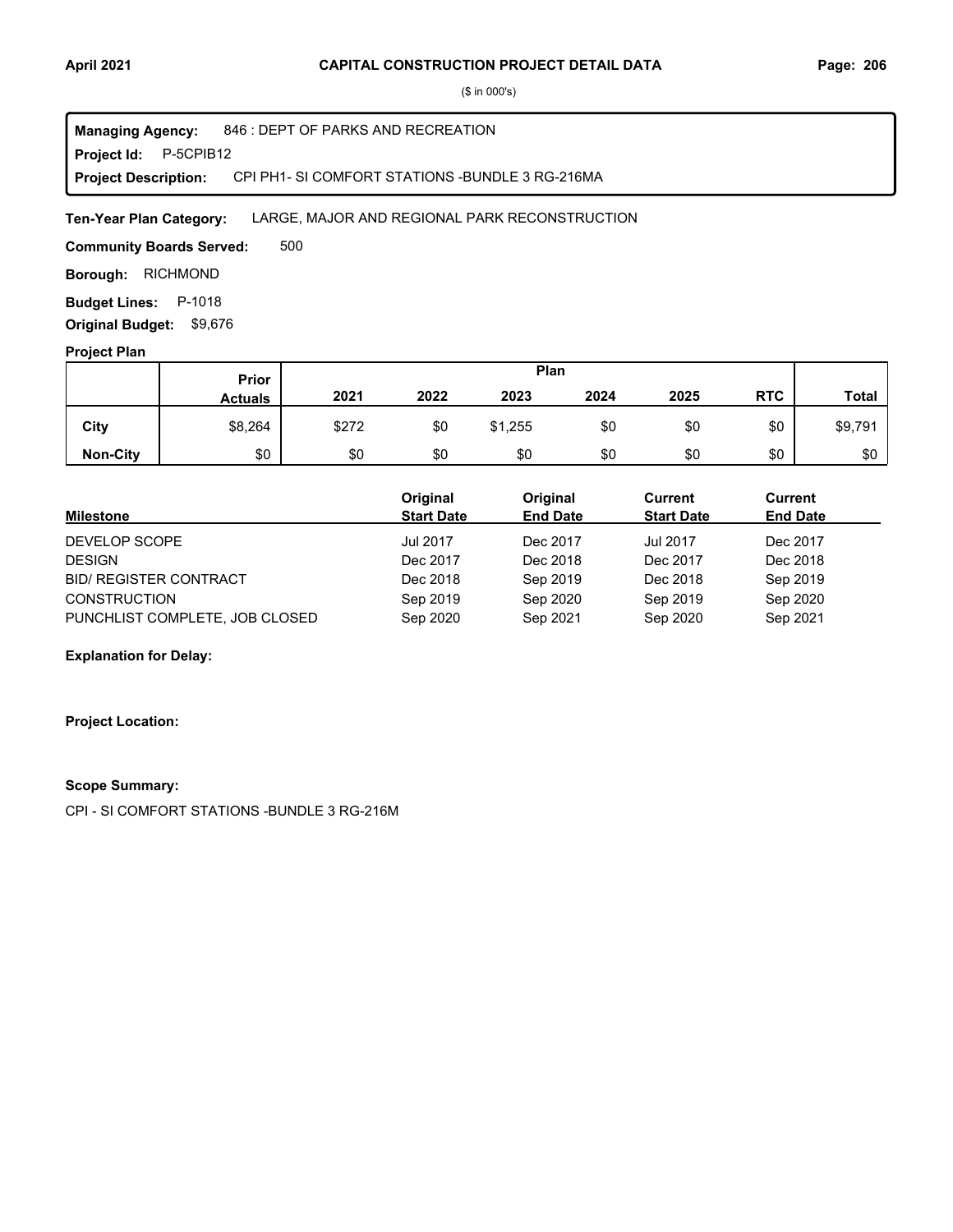**Project Id: P-5CPIBN6** 846 : DEPT OF PARKS AND RECREATION CPI - SI Comfort Stations-Bundle 2 RG-515M **Managing Agency: Project Description:** 

#### LARGE, MAJOR AND REGIONAL PARK RECONSTRUCTION **Ten-Year Plan Category:**

500 **Community Boards Served:** 

**Borough: RICHMOND** 

**Budget Lines: P-1018** 

**Original Budget:** \$8,076

### **Project Plan**

|                 | Plan<br>Prior  |      |      |      |      |      |            |              |
|-----------------|----------------|------|------|------|------|------|------------|--------------|
|                 | <b>Actuals</b> | 2021 | 2022 | 2023 | 2024 | 2025 | <b>RTC</b> | <b>Total</b> |
| City            | \$3,889        | \$0  | \$73 | \$0  | \$0  | \$0  | \$0        | \$3,962      |
| <b>Non-City</b> | \$0            | \$0  | \$0  | \$0  | \$0  | \$0  | \$0        | \$0          |

| <b>Milestone</b>               | Original<br><b>Start Date</b> | Original<br><b>End Date</b> | Current<br><b>Start Date</b> | <b>Current</b><br><b>End Date</b> |
|--------------------------------|-------------------------------|-----------------------------|------------------------------|-----------------------------------|
| DEVELOP SCOPE                  | Jul 2015                      | Sep 2015                    | Jul 2015                     | Sep 2015                          |
| <b>DESIGN</b>                  | Sep 2015                      | Dec 2015                    | Sep 2015                     | Dec 2015                          |
| <b>BID/ REGISTER CONTRACT</b>  | Dec 2015                      | Mar 2016                    | Dec 2015                     | Mar 2016                          |
| <b>CONSTRUCTION</b>            | Mar 2016                      | Mar 2017                    | Mar 2016                     | Mar 2017                          |
| PUNCHLIST COMPLETE, JOB CLOSED | Mar 2017                      | Mar 2018                    | Mar 2017                     | Mar 2022                          |

#### **Explanation for Delay:**

PROJECT DELAYED DUE TO CHANGES IN SCOPE/DESIGN

### **Project Location:**

CPI-SI COMFORT STATIONS-BUNDLE 6

### **Scope Summary:**

CPI-SI COMFORT STATIONS-BUNDLE 2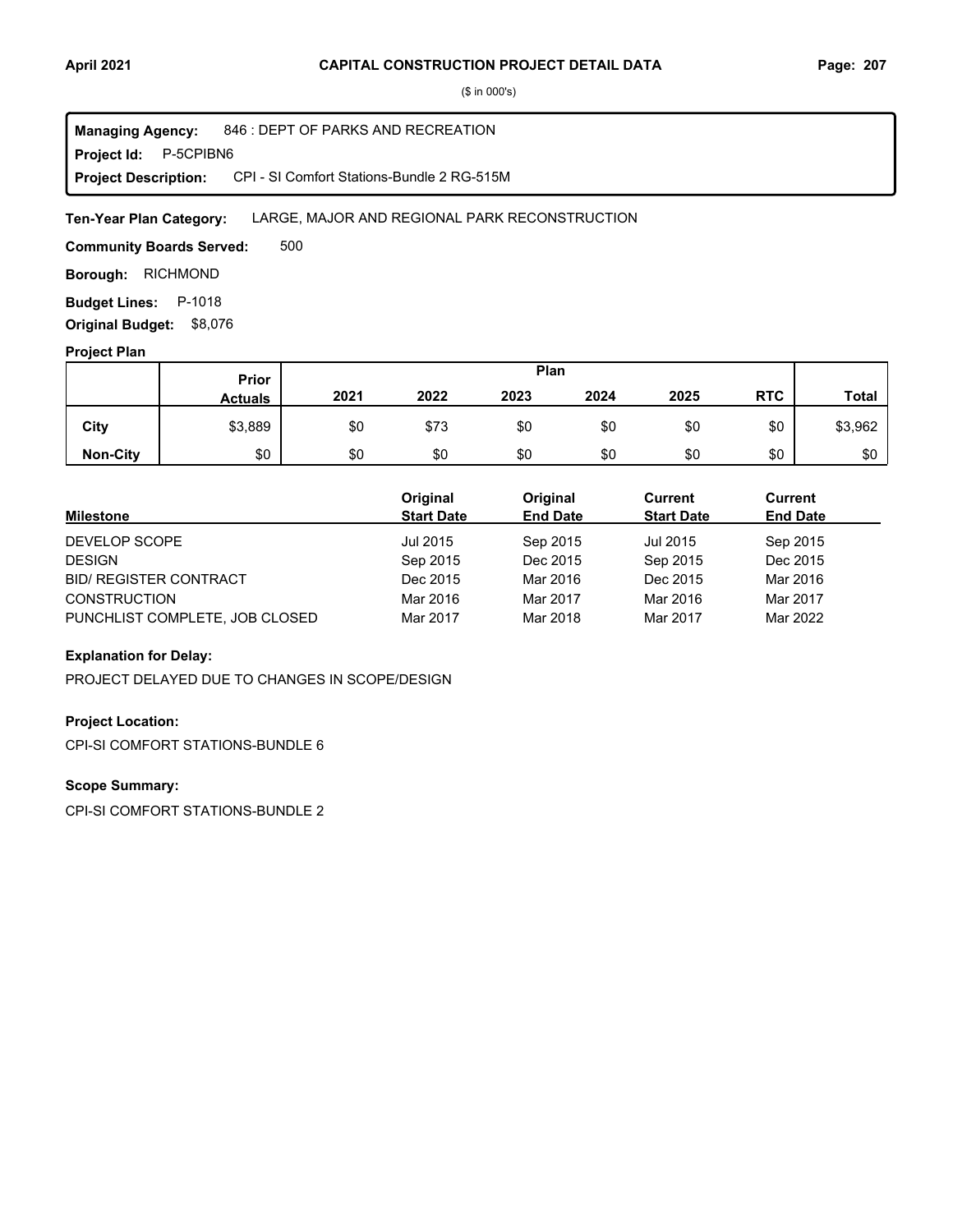**Project Id: P-5CPIDMT** 846 : DEPT OF PARKS AND RECREATION CPI PH1 - DeMatti Plgd **Managing Agency: Project Description:** 

#### LARGE, MAJOR AND REGIONAL PARK RECONSTRUCTION **Ten-Year Plan Category:**

500 **Community Boards Served:** 

**Borough: RICHMOND** 

**Budget Lines:** P-1018 WP-0169 **Original Budget:** \$3,375

#### **Project Plan**

|                 |                | Plan<br>Prior |       |      |      |      |            |              |
|-----------------|----------------|---------------|-------|------|------|------|------------|--------------|
|                 | <b>Actuals</b> | 2021          | 2022  | 2023 | 2024 | 2025 | <b>RTC</b> | <b>Total</b> |
| City            | \$5,426        | \$422         | \$323 | \$0  | \$0  | \$0  | \$0        | \$6,171      |
| <b>Non-City</b> | \$450          | \$0           | \$0   | \$0  | \$0  | \$0  | \$0        | \$450        |

| <b>Milestone</b>               | Original<br><b>Start Date</b> | Original<br><b>End Date</b> | <b>Current</b><br><b>Start Date</b> | <b>Current</b><br><b>End Date</b> |
|--------------------------------|-------------------------------|-----------------------------|-------------------------------------|-----------------------------------|
| DEVELOP SCOPE                  | <b>Jul 2014</b>               | Sep 2014                    | <b>Jul 2014</b>                     | Dec 2014                          |
| <b>DESIGN</b>                  | Sep 2014                      | Dec 2014                    | Dec 2014                            | Dec 2015                          |
| <b>BID/ REGISTER CONTRACT</b>  | Dec 2014                      | Mar 2015                    | Mar 2016                            | Jul 2016                          |
| <b>CONSTRUCTION</b>            | Mar 2015                      | Mar 2016                    | Sep 2016                            | Feb 2018                          |
| PUNCHLIST COMPLETE, JOB CLOSED | Mar 2016                      | Mar 2017                    | Feb 2018                            | Feb 2022                          |

#### **Explanation for Delay:**

PROJECT DELAYED PENDING APPROVAL OF NECESSARY PERMITS

#### **Project Location:**

CPI - DEMATTI PLGD, STATEN ISLAND

### **Scope Summary:**

CPI - DEMATTI PLGD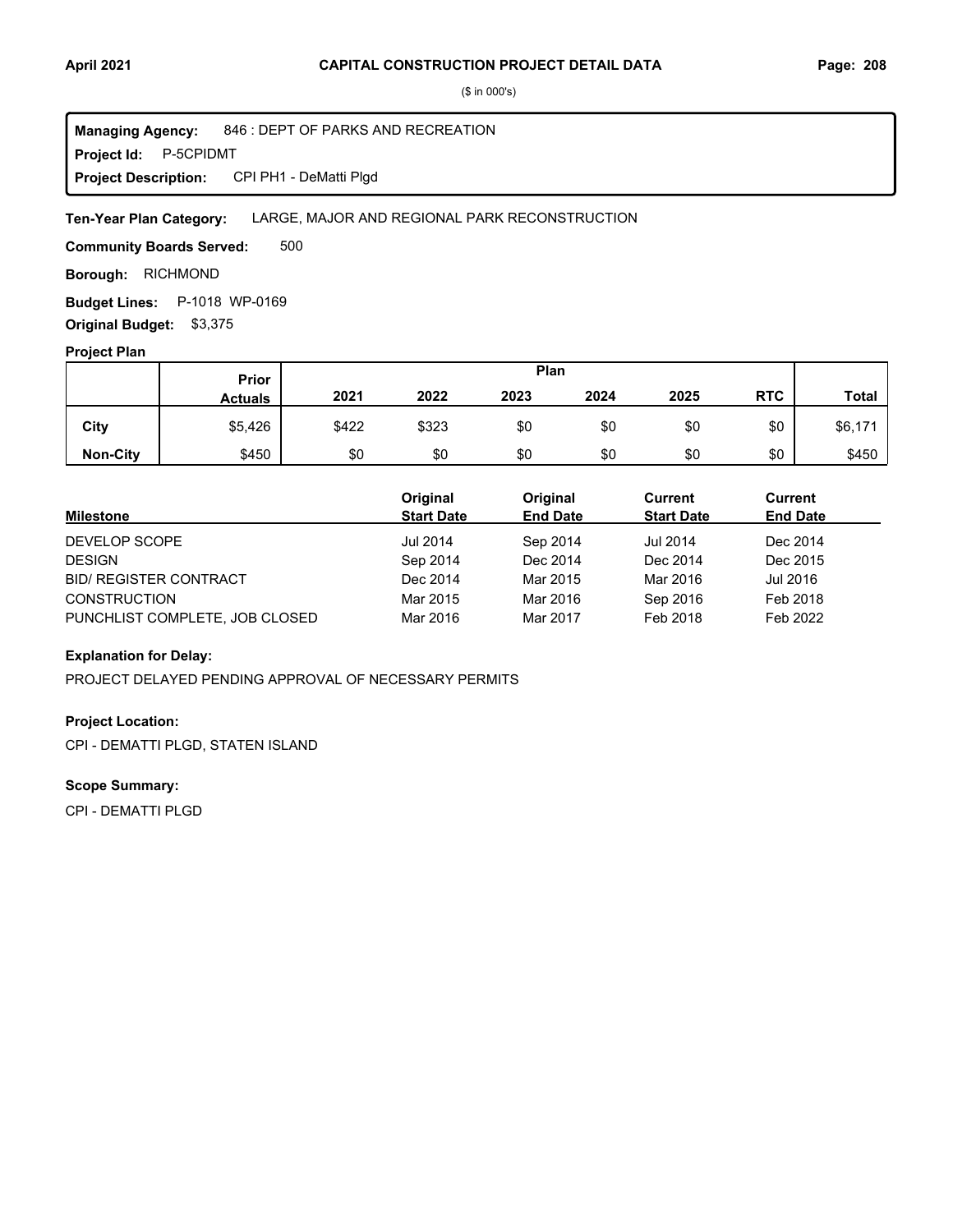**Project Id: P-5CPIMDP** 846 : DEPT OF PARKS AND RECREATION CPI PH1- McDonald Playground reconstruction **Managing Agency: Project Description:** 

#### LARGE, MAJOR AND REGIONAL PARK RECONSTRUCTION **Ten-Year Plan Category:**

500 **Community Boards Served:** 

**Borough: RICHMOND** 

**Budget Lines: P-1018** 

**Original Budget:** \$4,490

### **Project Plan**

|                 | Plan<br>Prior  |      |       |      |      |      |            |              |
|-----------------|----------------|------|-------|------|------|------|------------|--------------|
|                 | <b>Actuals</b> | 2021 | 2022  | 2023 | 2024 | 2025 | <b>RTC</b> | <b>Total</b> |
| City            | \$5,798        | \$0  | \$100 | \$0  | \$0  | \$0  | \$0        | \$5,898      |
| <b>Non-City</b> | \$0            | \$0  | \$0   | \$0  | \$0  | \$0  | \$0        | \$0          |

| <b>Milestone</b>               | Original<br><b>Start Date</b> | Original<br><b>End Date</b> | Current<br><b>Start Date</b> | Current<br><b>End Date</b> |
|--------------------------------|-------------------------------|-----------------------------|------------------------------|----------------------------|
| DEVELOP SCOPE                  | <b>Jul 2014</b>               | Sep 2014                    | <b>Jul 2014</b>              | Jan 2015                   |
| <b>DESIGN</b>                  | Sep 2014                      | Dec 2014                    | Jan 2015                     | Jan 2016                   |
| <b>BID/ REGISTER CONTRACT</b>  | Dec 2014                      | Mar 2015                    | Mar 2016                     | Sep 2016                   |
| <b>CONSTRUCTION</b>            | Mar 2015                      | Mar 2016                    | Oct 2016                     | Apr 2018                   |
| PUNCHLIST COMPLETE, JOB CLOSED | Mar 2016                      | Mar 2017                    | Apr 2018                     | Dec 2021                   |

#### **Explanation for Delay:**

PROJECT DELAYED DUE TO UNFORESEEN SITE/FIELD CONDITION

#### **Project Location:**

STATEN ISLAND CPI-MCDONALD PLAYGROUND

### **Scope Summary:**

CPI-MCDONALD PLAYGROUND RECONSTRUCTION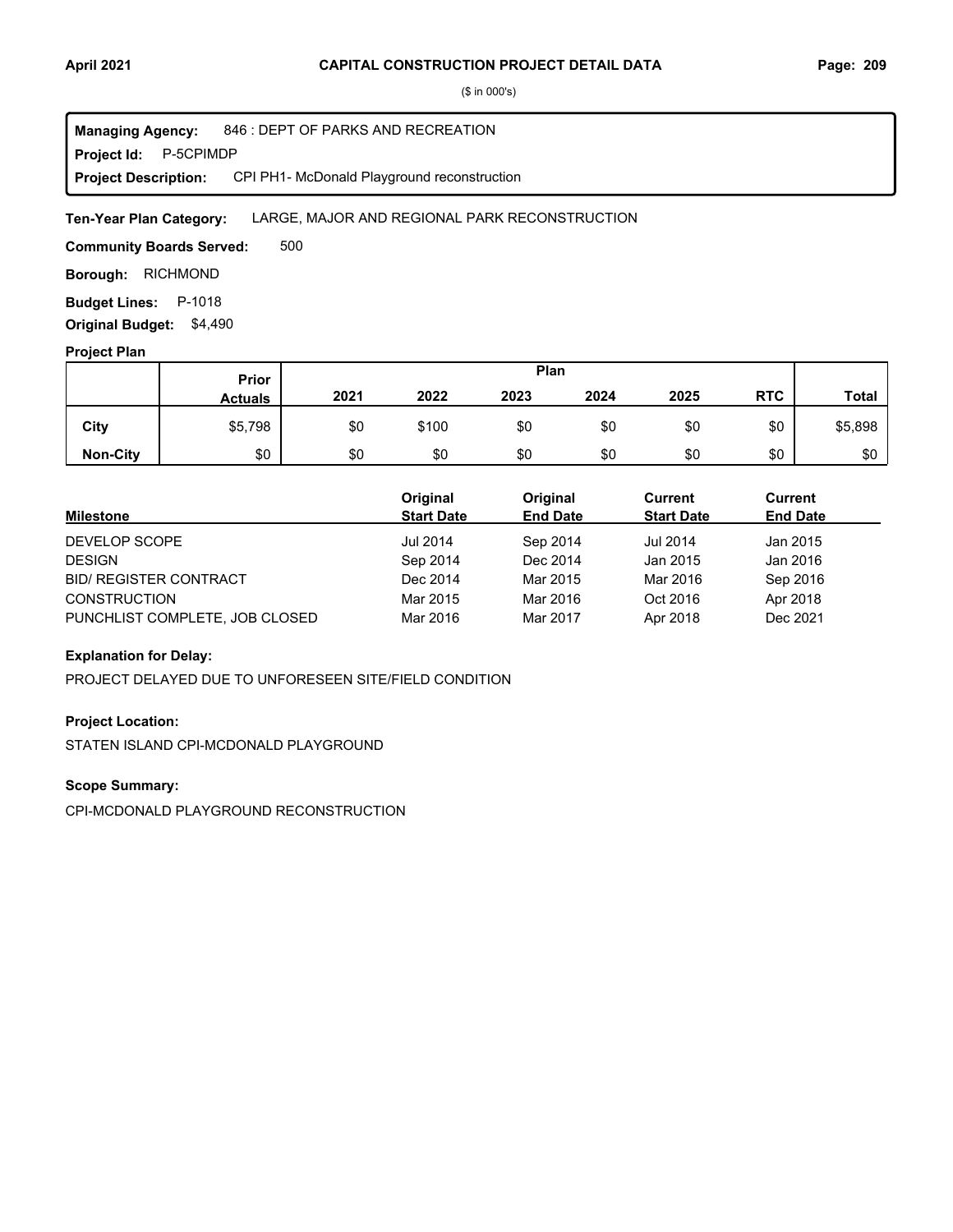**Project Id: P-5CPIMH** 846 : DEPT OF PARKS AND RECREATION CPI PH2 - Mariner's Harbor Playground-RC R036-118M **Managing Agency: Project Description:** 

#### LARGE, MAJOR AND REGIONAL PARK RECONSTRUCTION **Ten-Year Plan Category:**

500 **Community Boards Served:** 

**Borough: RICHMOND** 

**Budget Lines:** P-1018 P-D020 **Original Budget:** \$2,258

#### **Project Plan**

|                 |                | Plan<br>Prior |      |      |      |      |            |              |
|-----------------|----------------|---------------|------|------|------|------|------------|--------------|
|                 | <b>Actuals</b> | 2021          | 2022 | 2023 | 2024 | 2025 | <b>RTC</b> | <b>Total</b> |
| City            | \$3,445        | \$656         | \$0  | \$0  | \$0  | \$0  | \$0        | \$4,101      |
| <b>Non-City</b> | \$0            | \$0           | \$0  | \$0  | \$0  | \$0  | \$0        | \$0          |

| <b>Milestone</b>               | Original<br><b>Start Date</b> | Original<br><b>End Date</b> | Current<br><b>Start Date</b> | Current<br><b>End Date</b> |
|--------------------------------|-------------------------------|-----------------------------|------------------------------|----------------------------|
| DEVELOP SCOPE                  | <b>Jul 2017</b>               | Dec 2017                    | <b>Jul 2017</b>              | Dec 2017                   |
| <b>DESIGN</b>                  | Dec 2017                      | Dec 2018                    | Dec 2017                     | Dec 2018                   |
| <b>BID/ REGISTER CONTRACT</b>  | Dec 2018                      | Sep 2019                    | Dec 2018                     | Sep 2019                   |
| <b>CONSTRUCTION</b>            | Sep 2019                      | Sep 2020                    | Sep 2019                     | Sep 2020                   |
| PUNCHLIST COMPLETE, JOB CLOSED | Sep 2020                      | Sep 2021                    | Sep 2020                     | Sep 2021                   |

#### **Explanation for Delay:**

#### **Project Location:**

CPI PH - MARINER'S HARBOR PLAYGROUND-RECONSTRUCTION

#### **Scope Summary:**

CPI PH2 - MARINER'S HARBOR PLAYGROUND-RECONSTRUCTION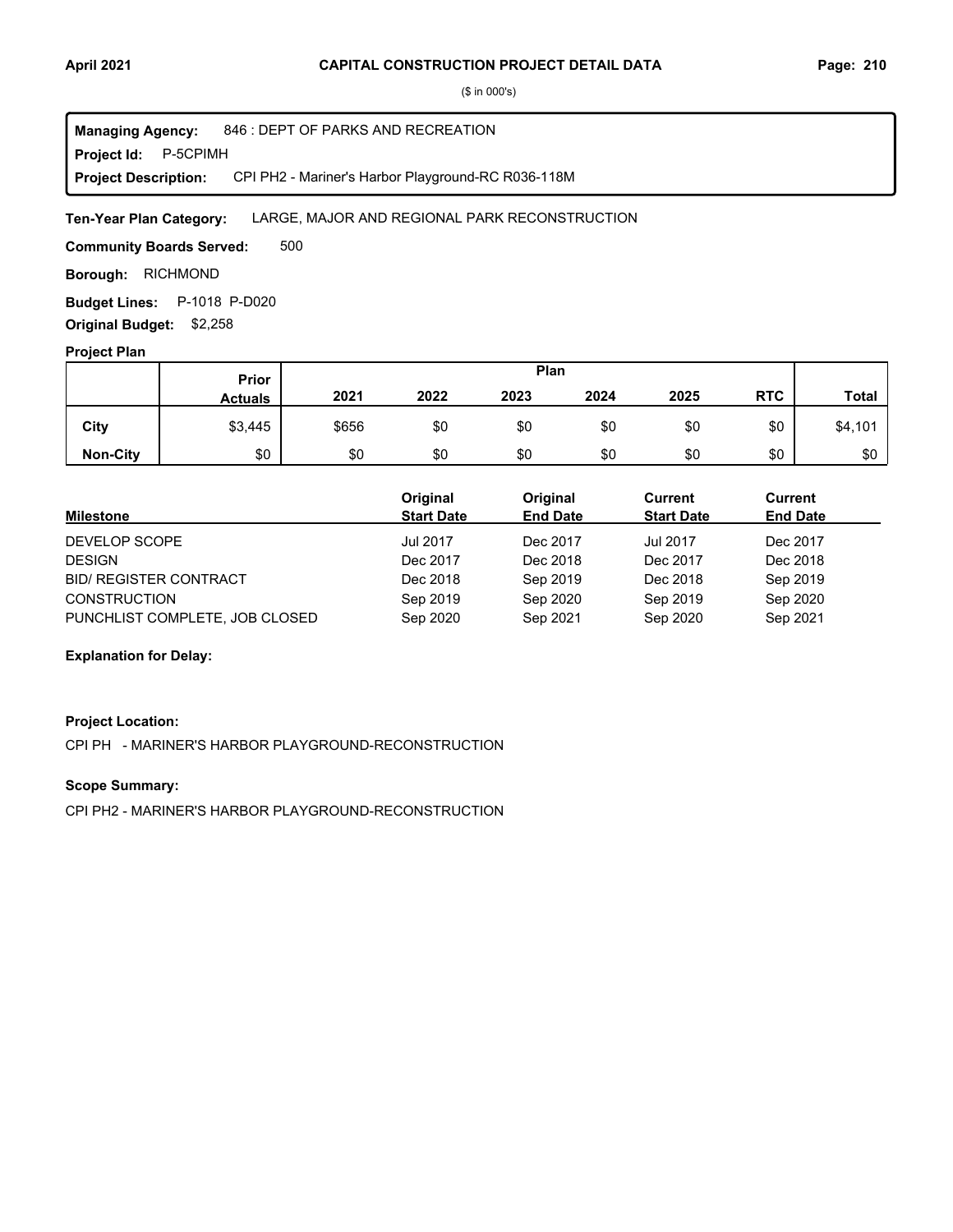**Project Id: P-5CPISTP** 846 : DEPT OF PARKS AND RECREATION CPI PH2 - RC-Stapleton Playground- R061-116M **Managing Agency: Project Description:** 

#### LARGE, MAJOR AND REGIONAL PARK RECONSTRUCTION **Ten-Year Plan Category:**

500 **Community Boards Served:** 

**Borough: RICHMOND** 

**Budget Lines:** P-1018 P-D020 WP-0169 **Original Budget:** \$11,076

#### **Project Plan**

|                 | Plan<br>Prior  |         |       |      |      |      |            |              |
|-----------------|----------------|---------|-------|------|------|------|------------|--------------|
|                 | <b>Actuals</b> | 2021    | 2022  | 2023 | 2024 | 2025 | <b>RTC</b> | <b>Total</b> |
| City            | \$10,285       | \$1,477 | \$128 | \$0  | \$0  | \$0  | \$0        | \$11,890     |
| <b>Non-City</b> | \$0            | \$0     | \$0   | \$0  | \$0  | \$0  | \$0        | \$0          |

| Milestone                      | Original<br><b>Start Date</b> | Original<br><b>End Date</b> | Current<br><b>Start Date</b> | Current<br><b>End Date</b> |
|--------------------------------|-------------------------------|-----------------------------|------------------------------|----------------------------|
| DEVELOP SCOPE                  | Jul 2016                      | Dec 2016                    | Jul 2016                     | Dec 2016                   |
| <b>DESIGN</b>                  | Dec 2016                      | Jun 2018                    | Dec 2016                     | Jun 2018                   |
| <b>BID/ REGISTER CONTRACT</b>  | Jun 2018                      | Mar 2019                    | Jun 2018                     | Mar 2019                   |
| <b>CONSTRUCTION</b>            | Mar 2019                      | Sep 2020                    | Mar 2019                     | Sep 2020                   |
| PUNCHLIST COMPLETE, JOB CLOSED | Sep 2020                      | Sep 2021                    | Sep 2020                     | Sep 2021                   |

#### **Explanation for Delay:**

#### **Project Location:**

CPI - STAPLETON PLAYGROUND-RECONSTRUCTION

#### **Scope Summary:**

CPI - STAPLETON PLAYGROUND-RECONSTRUCTION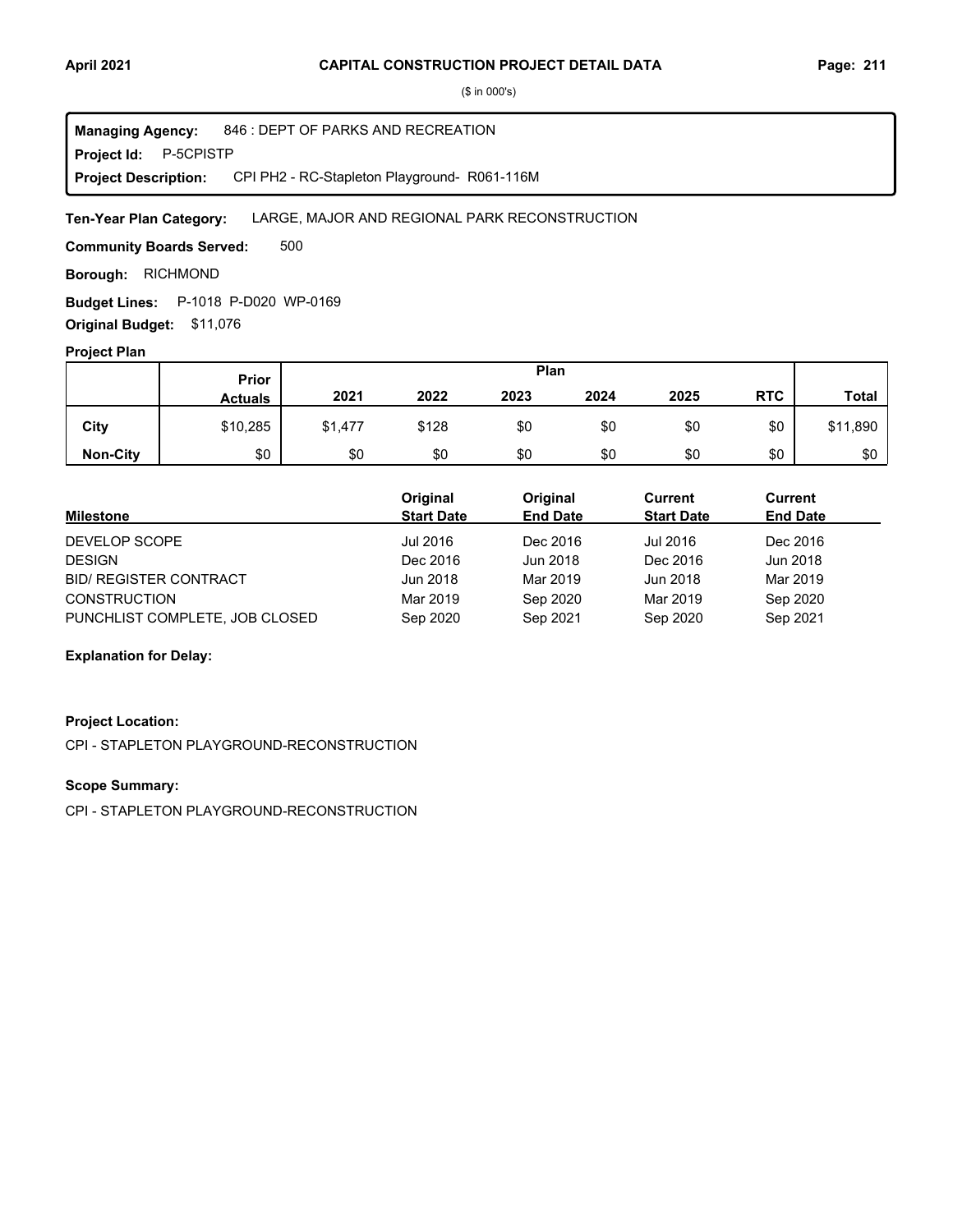**Project Id: P-5DONGAN** 846 : DEPT OF PARKS AND RECREATION Dongan Plgr-reconstruction **Managing Agency: Project Description:** 

#### NEIGHBORHOOD PARKS AND PLAYGROUNDS **Ten-Year Plan Category:**

500 **Community Boards Served:** 

**Borough: RICHMOND** 

**Budget Lines: P-D020 Original Budget:** \$3,875

#### **Project Plan**

|                 |                | Plan<br>Prior |      |      |         |      |            |              |
|-----------------|----------------|---------------|------|------|---------|------|------------|--------------|
|                 | <b>Actuals</b> | 2021          | 2022 | 2023 | 2024    | 2025 | <b>RTC</b> | <b>Total</b> |
| City            | \$125          | \$51          | \$0  | \$0  | \$3,449 | \$0  | \$0        | \$3,625      |
| <b>Non-City</b> | \$0            | \$0           | \$0  | \$0  | \$0     | \$0  | \$0        | \$0          |

| <b>Milestone</b>               | Original<br><b>Start Date</b> | Original<br><b>End Date</b> | Current<br><b>Start Date</b> | Current<br><b>End Date</b> |
|--------------------------------|-------------------------------|-----------------------------|------------------------------|----------------------------|
| DEVELOP SCOPE                  | Jul 2019                      | Dec 2019                    | Jul 2019                     | Dec 2019                   |
| <b>DESIGN</b>                  | Dec 2019                      | Dec 2020                    | Dec 2019                     | Dec 2020                   |
| <b>BID/ REGISTER CONTRACT</b>  | Dec 2020                      | Sep 2021                    | Dec 2020                     | Sep 2021                   |
| <b>CONSTRUCTION</b>            | Sep 2021                      | Sep 2022                    | Sep 2021                     | Sep 2022                   |
| PUNCHLIST COMPLETE, JOB CLOSED | Sep 2022                      | Sep 2023                    | Sep 2022                     | Sep 2023                   |

#### **Explanation for Delay:**

### **Project Location:**

DONGAN PLGR-RECONSTRUCTION, SI

#### **Scope Summary:**

DONGAN PLGR-RECONSTRUCTION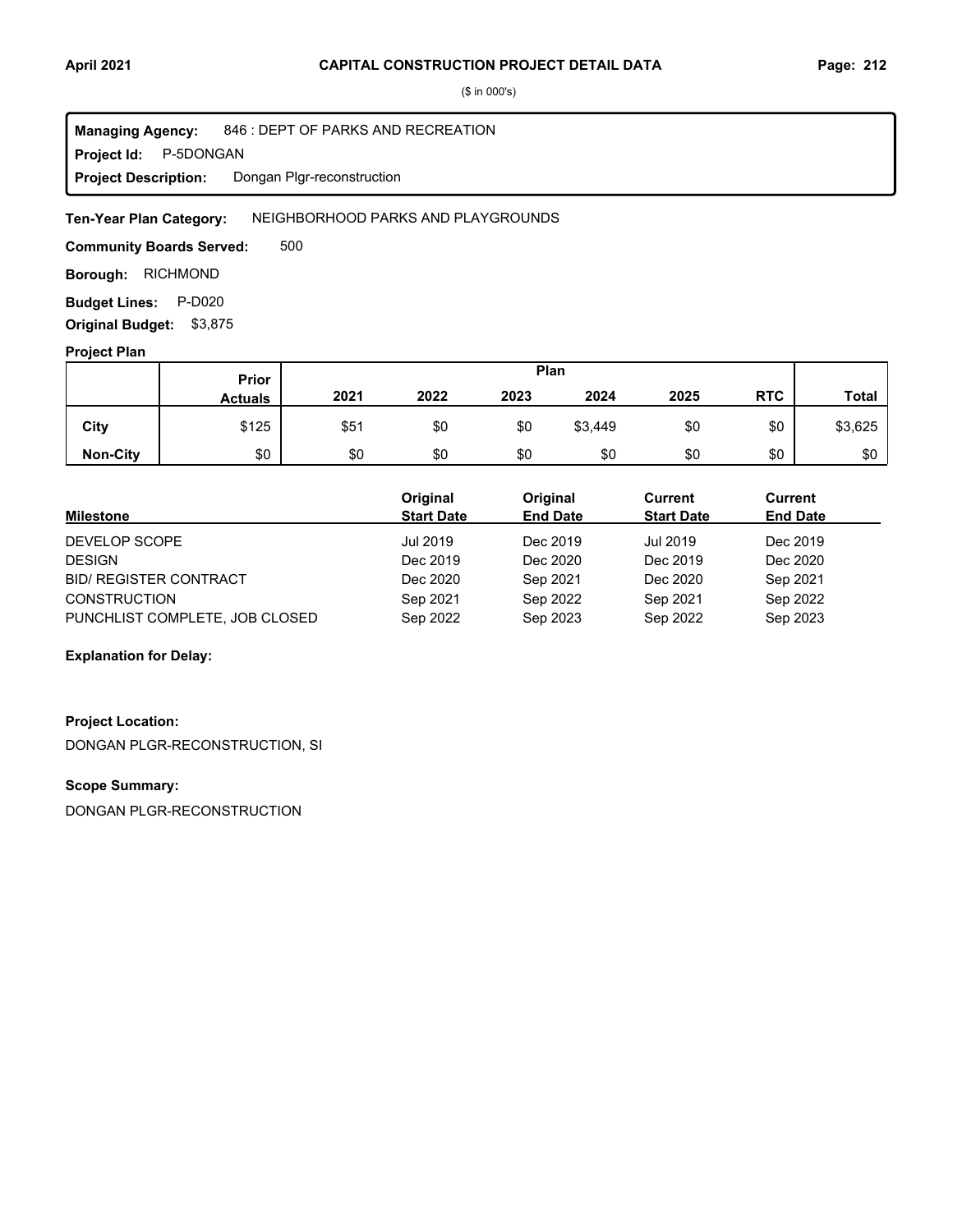**Project Id: P-5FABBAS** 846 : DEPT OF PARKS AND RECREATION Faber Park -Remove Equipment & Install Basketball Court **Managing Agency: Project Description:** 

#### LARGE, MAJOR AND REGIONAL PARK RECONSTRUCTION **Ten-Year Plan Category:**

500 **Community Boards Served:** 

**Borough: RICHMOND** 

**Budget Lines: P-D020 Original Budget:** \$700

#### **Project Plan**

|                 |                | Plan<br>Prior |      |       |         |      |            |              |
|-----------------|----------------|---------------|------|-------|---------|------|------------|--------------|
|                 | <b>Actuals</b> | 2021          | 2022 | 2023  | 2024    | 2025 | <b>RTC</b> | <b>Total</b> |
| City            | \$75           | \$0           | \$0  | \$920 | \$1,046 | \$0  | \$0        | \$2,041      |
| <b>Non-City</b> | \$0            | \$0           | \$0  | \$0   | \$0     | \$0  | \$0        | \$0          |

| <b>Milestone</b>               | Original<br><b>Start Date</b> | Original<br><b>End Date</b> | Current<br><b>Start Date</b> | Current<br><b>End Date</b> |
|--------------------------------|-------------------------------|-----------------------------|------------------------------|----------------------------|
| DEVELOP SCOPE                  | Jul 2018                      | Dec 2018                    | Jul 2018                     | Dec 2018                   |
| <b>DESIGN</b>                  | Dec 2018                      | Dec 2020                    | Dec 2018                     | Dec 2020                   |
| <b>BID/ REGISTER CONTRACT</b>  | Dec 2020                      | Sep 2021                    | Dec 2020                     | Sep 2021                   |
| <b>CONSTRUCTION</b>            | Sep 2021                      | Sep 2023                    | Sep 2021                     | Sep 2023                   |
| PUNCHLIST COMPLETE, JOB CLOSED | Sep 2023                      | Sep 2024                    | Sep 2023                     | Sep 2024                   |

#### **Explanation for Delay:**

#### **Project Location:**

FABER PARK -REMOVE EQUIPMENT & INSTALL BASKETBALL COURT

#### **Scope Summary:**

FABER PARK -REMOVE EQUIPMENT & INSTALL BASKETBALL COURT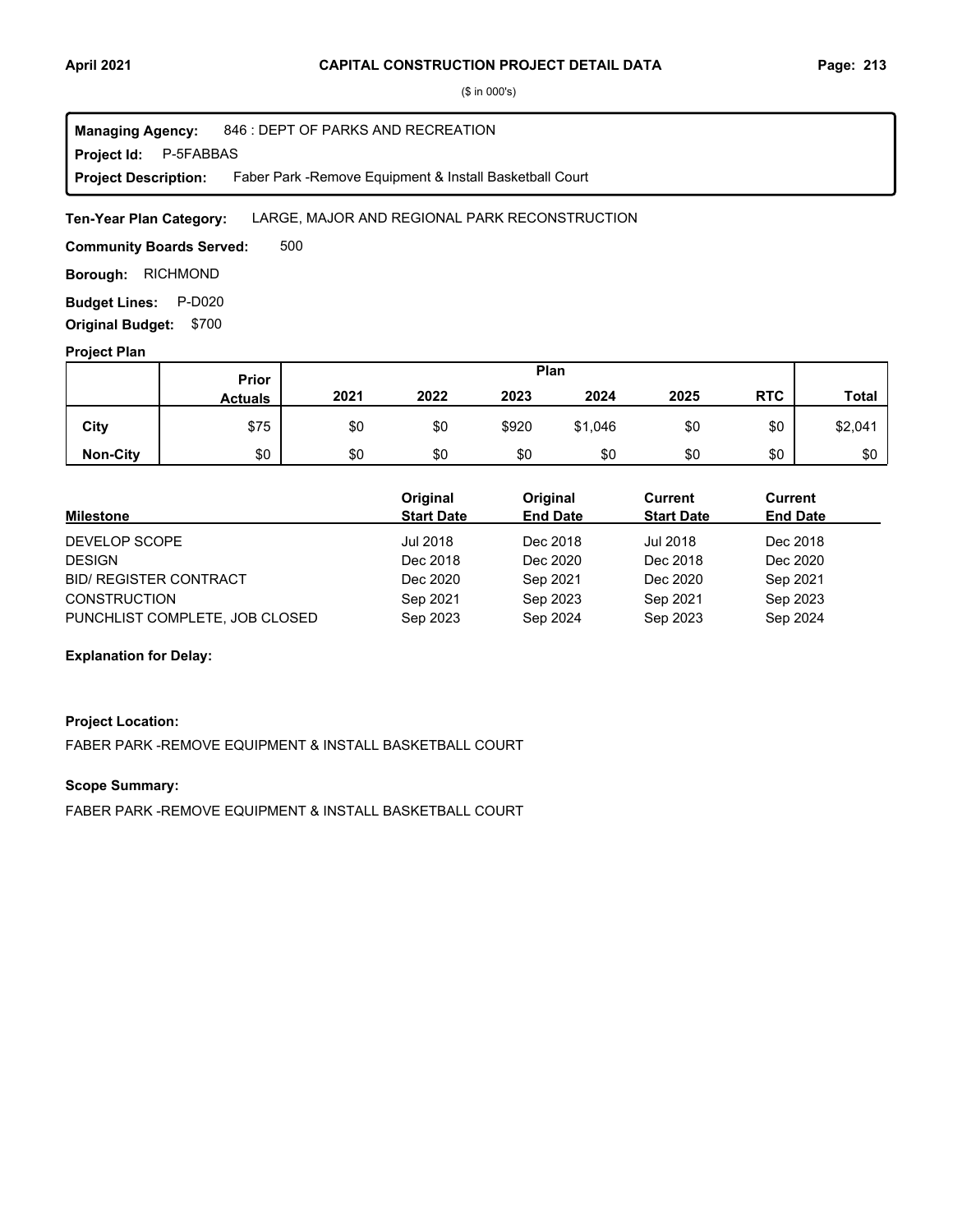**Project Id: P-5FABRWF** 846 : DEPT OF PARKS AND RECREATION Faber Park Waterfront **Managing Agency: Project Description:** 

#### LARGE, MAJOR AND REGIONAL PARK RECONSTRUCTION **Ten-Year Plan Category:**

500 **Community Boards Served:** 

**Borough: RICHMOND** 

**Budget Lines:** P-0501 PU-0200 **Original Budget:** \$1,505

#### **Project Plan**

|                 |                | Plan<br>Prior |       |         |      |      |            |              |
|-----------------|----------------|---------------|-------|---------|------|------|------------|--------------|
|                 | <b>Actuals</b> | 2021          | 2022  | 2023    | 2024 | 2025 | <b>RTC</b> | <b>Total</b> |
| City            | \$50           | \$9           | \$320 | \$1,044 | \$0  | \$0  | \$0        | \$1,423      |
| <b>Non-City</b> | \$0            | \$0           | \$0   | \$0     | \$0  | \$0  | \$0        | \$0          |

| <b>Milestone</b>               | Original<br><b>Start Date</b> | Original<br><b>End Date</b> | Current<br><b>Start Date</b> | Current<br><b>End Date</b> |
|--------------------------------|-------------------------------|-----------------------------|------------------------------|----------------------------|
| DEVELOP SCOPE                  | <b>Jul 2017</b>               | Dec 2017                    | <b>Jul 2017</b>              | Dec 2017                   |
| <b>DESIGN</b>                  | Dec 2017                      | Dec 2019                    | Dec 2017                     | Dec 2019                   |
| <b>BID/ REGISTER CONTRACT</b>  | Dec 2019                      | Sep 2020                    | Dec 2019                     | Sep 2020                   |
| <b>CONSTRUCTION</b>            | Sep 2020                      | Sep 2022                    | Sep 2020                     | Sep 2022                   |
| PUNCHLIST COMPLETE, JOB CLOSED | Sep 2022                      | Sep 2023                    | Sep 2022                     | Sep 2023                   |

**Explanation for Delay:**

**Project Location:**

#### **Scope Summary:**

FABER PARK WATERFRONT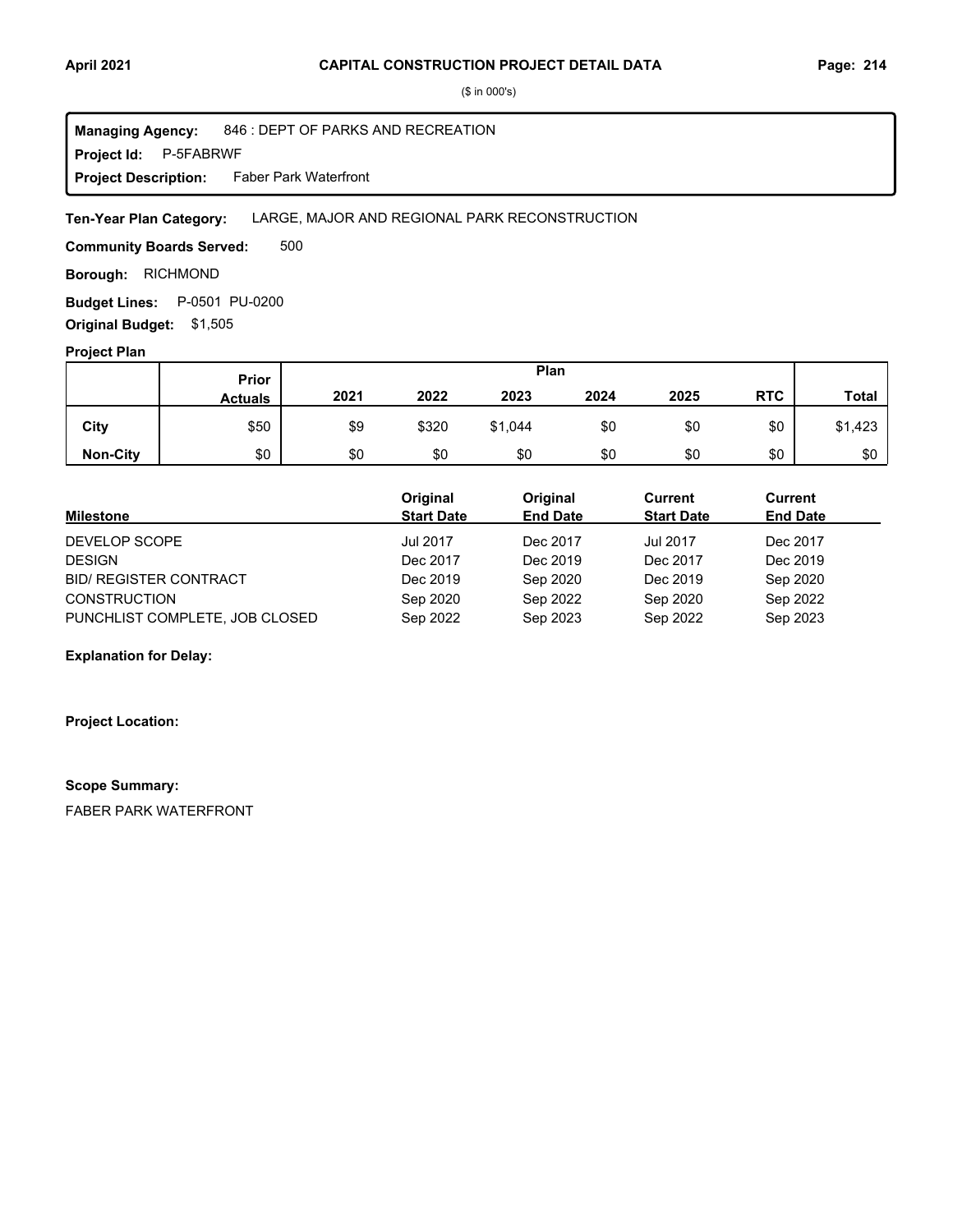**Project Id: P-5FRES10** 846 : DEPT OF PARKS AND RECREATION FRESH KILLS OWL HOLLOW FIELDS C/S **Managing Agency: Project Description:** 

#### LARGE, MAJOR AND REGIONAL PARK RECONSTRUCTION **Ten-Year Plan Category:**

500 **Community Boards Served:** 

**Borough: RICHMOND** 

**Budget Lines: P-1321** 

**Original Budget:** \$9,160

### **Project Plan**

|                 | Plan<br>Prior  |       |       |      |      |         |            |              |
|-----------------|----------------|-------|-------|------|------|---------|------------|--------------|
|                 | <b>Actuals</b> | 2021  | 2022  | 2023 | 2024 | 2025    | <b>RTC</b> | <b>Total</b> |
| City            | \$744          | \$780 | \$341 | \$0  | \$0  | \$7,913 | \$0        | \$9,778      |
| <b>Non-City</b> | \$0            | \$0   | \$0   | \$0  | \$0  | \$0     | \$0        | \$0          |

| <b>Milestone</b>               | Original<br><b>Start Date</b> | Original<br><b>End Date</b> | <b>Current</b><br><b>Start Date</b> | <b>Current</b><br><b>End Date</b> |
|--------------------------------|-------------------------------|-----------------------------|-------------------------------------|-----------------------------------|
| DEVELOP SCOPE                  | <b>Jul 2017</b>               | Dec 2017                    | <b>Jul 2017</b>                     | Dec 2017                          |
| <b>DESIGN</b>                  | Dec 2017                      | Dec 2018                    | Dec 2017                            | Dec 2018                          |
| <b>BID/ REGISTER CONTRACT</b>  | Dec 2018                      | Sep 2019                    | Dec 2018                            | Sep 2019                          |
| <b>CONSTRUCTION</b>            | Sep 2019                      | Mar 2021                    | Sep 2019                            | Mar 2021                          |
| PUNCHLIST COMPLETE, JOB CLOSED | Mar 2021                      | Mar 2022                    | Mar 2021                            | Mar 2022                          |

**Explanation for Delay:**

**Project Location:**

#### **Scope Summary:**

FRESH KILLS OWL HOLLOW FIELDS C/S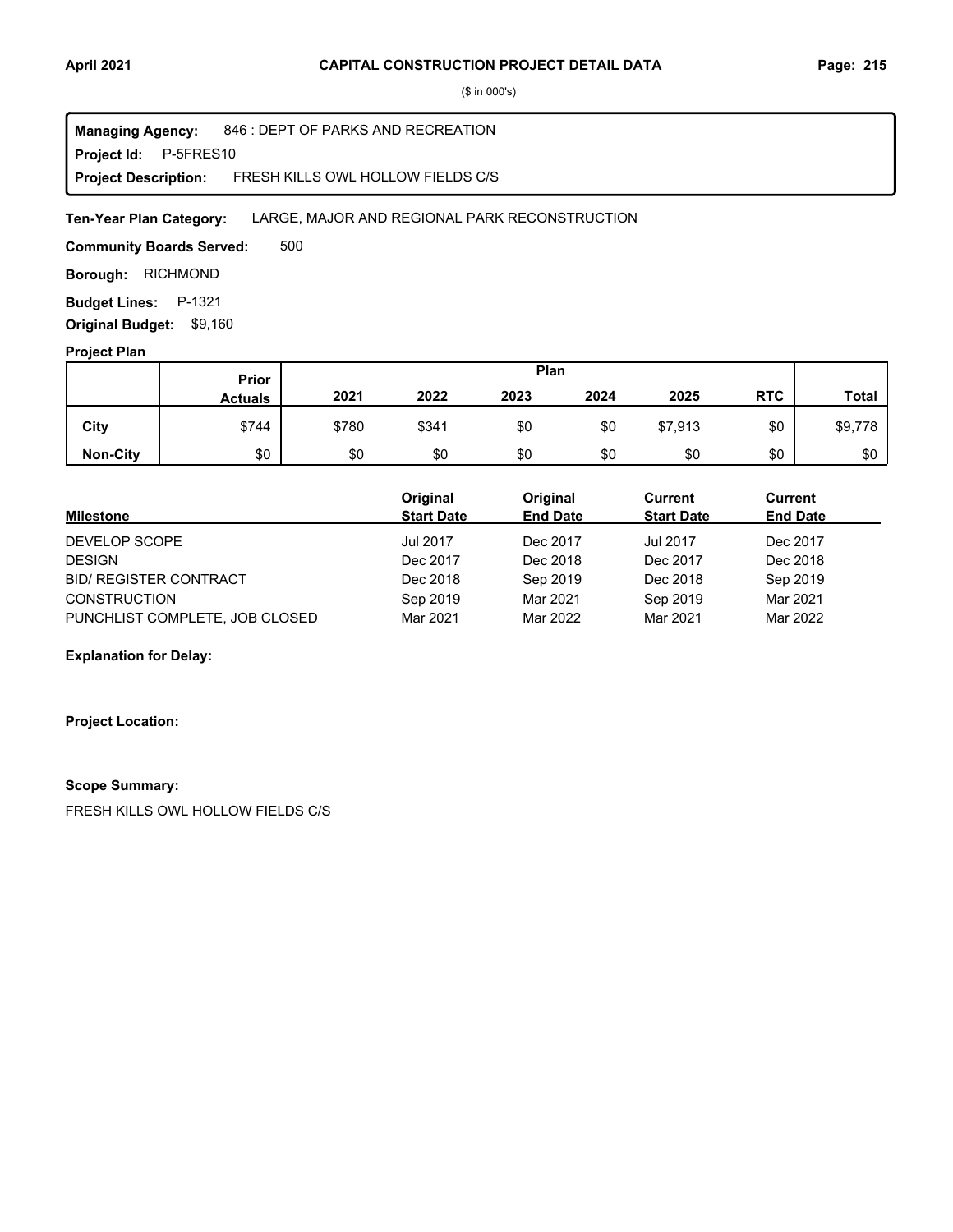**Project Id: P-5FRES11** 846 : DEPT OF PARKS AND RECREATION Owl Hollow Parking Access Road - R017-121M **Managing Agency: Project Description:** 

#### LARGE, MAJOR AND REGIONAL PARK RECONSTRUCTION **Ten-Year Plan Category:**

500 **Community Boards Served:** 

**Borough: RICHMOND** 

**Budget Lines: P-1321** 

**Original Budget:** \$550

### **Project Plan**

|                 |                | Plan<br>Prior |      |      |      |      |            |              |
|-----------------|----------------|---------------|------|------|------|------|------------|--------------|
|                 | <b>Actuals</b> | 2021          | 2022 | 2023 | 2024 | 2025 | <b>RTC</b> | <b>Total</b> |
| City            | \$0            | \$500         | \$0  | \$0  | \$0  | \$0  | \$0        | \$500        |
| <b>Non-City</b> | \$0            | \$0           | \$0  | \$0  | \$0  | \$0  | \$0        | \$0          |

| <b>Milestone</b>               | Original<br><b>Start Date</b> | Original<br><b>End Date</b> | Current<br><b>Start Date</b> | Current<br><b>End Date</b> |
|--------------------------------|-------------------------------|-----------------------------|------------------------------|----------------------------|
| DEVELOP SCOPE                  | Jul 2020                      | Dec 2020                    | <b>Jul 2020</b>              | Dec 2020                   |
| <b>DESIGN</b>                  | Dec 2020                      | Dec 2021                    | Dec 2020                     | Dec 2021                   |
| <b>BID/ REGISTER CONTRACT</b>  | Dec 2021                      | Sep 2022                    | Dec 2021                     | Sep 2022                   |
| <b>CONSTRUCTION</b>            | Sep 2022                      | Sep 2023                    | Sep 2022                     | Sep 2023                   |
| PUNCHLIST COMPLETE, JOB CLOSED | Sep 2023                      | Sep 2024                    | Sep 2023                     | Sep 2024                   |

#### **Explanation for Delay:**

#### **Project Location:**

#### **Scope Summary:**

OWL HOLLOW PARKING ACCESS ROAD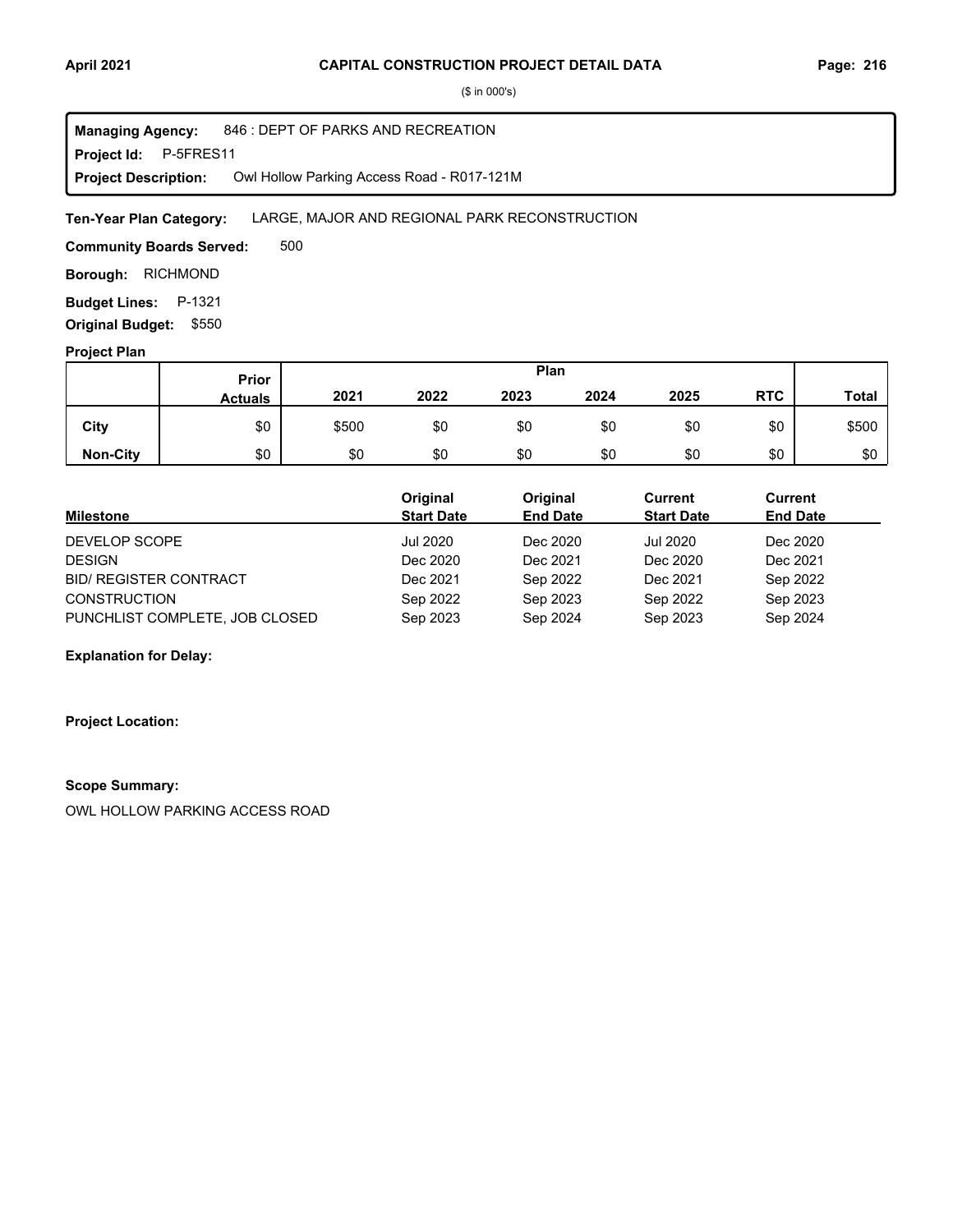**Project Id: P-5FRESH9** 846 : DEPT OF PARKS AND RECREATION Fresh Kills - construction of North Park R017-115M **Managing Agency: Project Description:** 

#### LARGE, MAJOR AND REGIONAL PARK RECONSTRUCTION **Ten-Year Plan Category:**

500 502 503 **Community Boards Served:** 

**Borough: RICHMOND** 

**Budget Lines: P-1321** 

**Original Budget:** \$2,080

### **Project Plan**

|                 | Plan<br><b>Prior</b> |       |         |      |      |      |            |              |
|-----------------|----------------------|-------|---------|------|------|------|------------|--------------|
|                 | <b>Actuals</b>       | 2021  | 2022    | 2023 | 2024 | 2025 | <b>RTC</b> | <b>Total</b> |
| City            | \$26,258             | \$930 | \$2,777 | \$0  | \$0  | \$0  | \$0        | \$29,965     |
| <b>Non-City</b> | \$1,650              | \$0   | \$0     | \$0  | \$0  | \$0  | \$0        | \$1,650      |

| <b>Milestone</b>               | Original<br><b>Start Date</b> | Original<br><b>End Date</b> | Current<br><b>Start Date</b> | Current<br><b>End Date</b> |
|--------------------------------|-------------------------------|-----------------------------|------------------------------|----------------------------|
| DEVELOP SCOPE                  | Jul 2006                      | Sep 2006                    | Jul 2006                     | Oct 2012                   |
| <b>DESIGN</b>                  | Sep 2006                      | Dec 2006                    | Oct 2012                     | Jan 2013                   |
| <b>BID/ REGISTER CONTRACT</b>  | Dec 2006                      | Mar 2007                    | Jan 2013                     | Apr 2013                   |
| <b>CONSTRUCTION</b>            | Mar 2007                      | Mar 2008                    | Apr 2013                     | Apr 2014                   |
| PUNCHLIST COMPLETE, JOB CLOSED | Mar 2008                      | Mar 2009                    | Apr 2014                     | Jan 2025                   |

#### **Explanation for Delay:**

PROJECT DELAYED DUE TO UNFORESEEN SITE/FIELD CONDITION

#### **Project Location:**

STATEN ISLAND

#### **Scope Summary:**

NORTH PARK MULTI-USE PATH AND WETLAND RESTORATION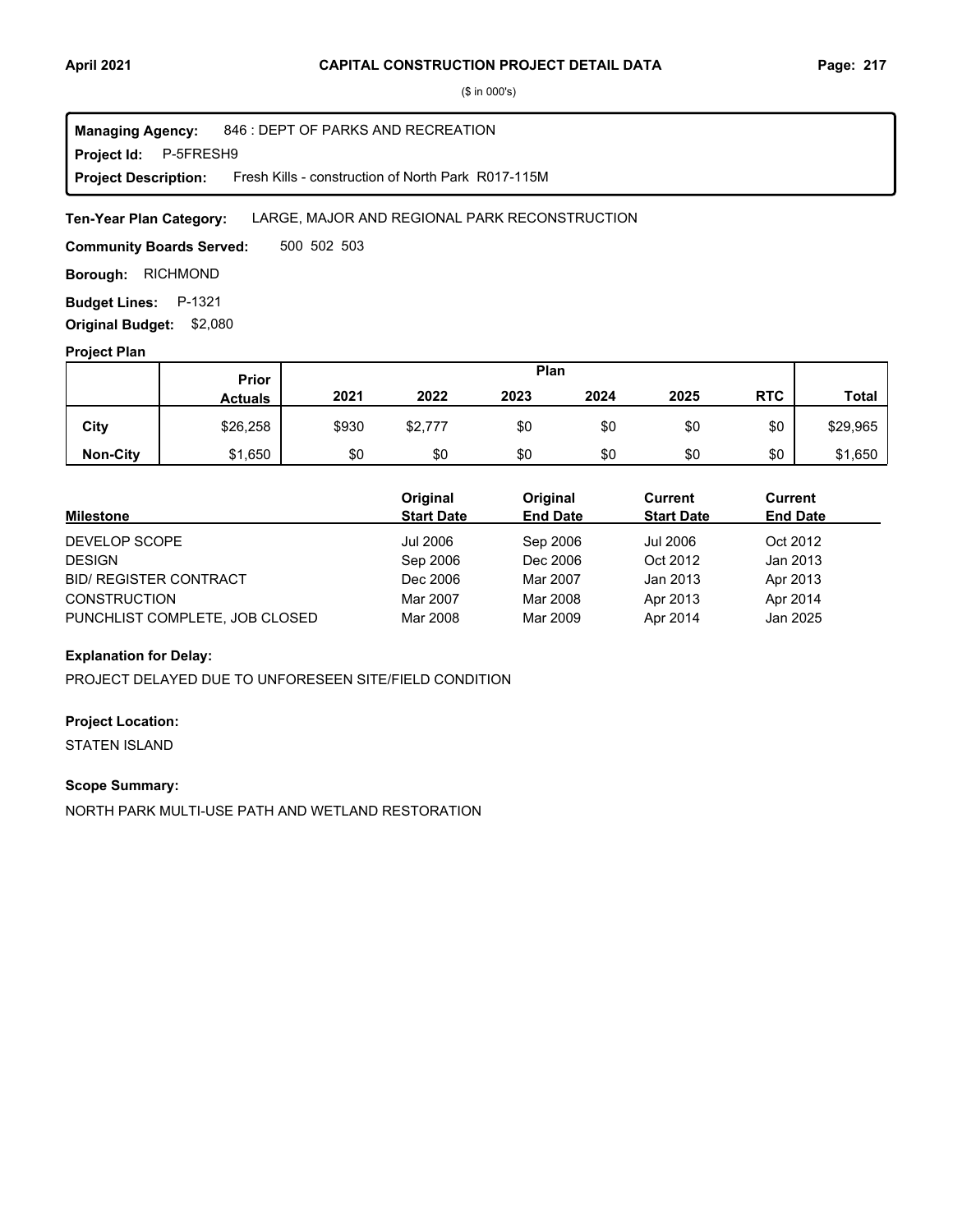**Project Id: P-5FRESHS** 846 : DEPT OF PARKS AND RECREATION Fresh Kills - Springville Greenway bicycle path RG-410M **Managing Agency: Project Description:** 

#### LARGE, MAJOR AND REGIONAL PARK RECONSTRUCTION **Ten-Year Plan Category:**

500 502 503 **Community Boards Served:** 

**Borough: RICHMOND** 

**Budget Lines: P-1018** 

**Original Budget:** \$12,250

### **Project Plan**

|                 | Plan<br>Prior  |      |       |      |      |      |            |              |
|-----------------|----------------|------|-------|------|------|------|------------|--------------|
|                 | <b>Actuals</b> | 2021 | 2022  | 2023 | 2024 | 2025 | <b>RTC</b> | <b>Total</b> |
| City            | \$3,230        | \$0  | \$0   | \$0  | \$0  | \$0  | \$0        | \$3,230      |
| <b>Non-City</b> | \$7,075        | \$0  | \$796 | \$0  | \$0  | \$0  | \$0        | \$7,871      |

| <b>Milestone</b>               | Original<br><b>Start Date</b> | Original<br><b>End Date</b> | Current<br><b>Start Date</b> | Current<br><b>End Date</b> |
|--------------------------------|-------------------------------|-----------------------------|------------------------------|----------------------------|
| DEVELOP SCOPE                  | Jul 2010                      | Sep 2010                    | Jul 2010                     | Sep 2010                   |
| <b>DESIGN</b>                  | Sep 2010                      | Dec 2010                    | Sep 2010                     | Oct 2012                   |
| <b>BID/ REGISTER CONTRACT</b>  | Dec 2010                      | Mar 2011                    | May 2013                     | Dec 2013                   |
| <b>CONSTRUCTION</b>            | Mar 2011                      | Mar 2012                    | Jan 2014                     | Jul 2015                   |
| PUNCHLIST COMPLETE, JOB CLOSED | Mar 2012                      | Mar 2013                    | Jul 2015                     | Dec 2022                   |

#### **Explanation for Delay:**

PROJECT DELAYED DUE TO UNFORESEEN SITE/FIELD CONDITION

#### **Project Location:**

SECTION OF FRESH KILLS PARK, BOROUGH OF STATEN ISLAND

### **Scope Summary:**

SECTION OF FRESH KILLS PARK, BOROUGH OF STATEN ISLAND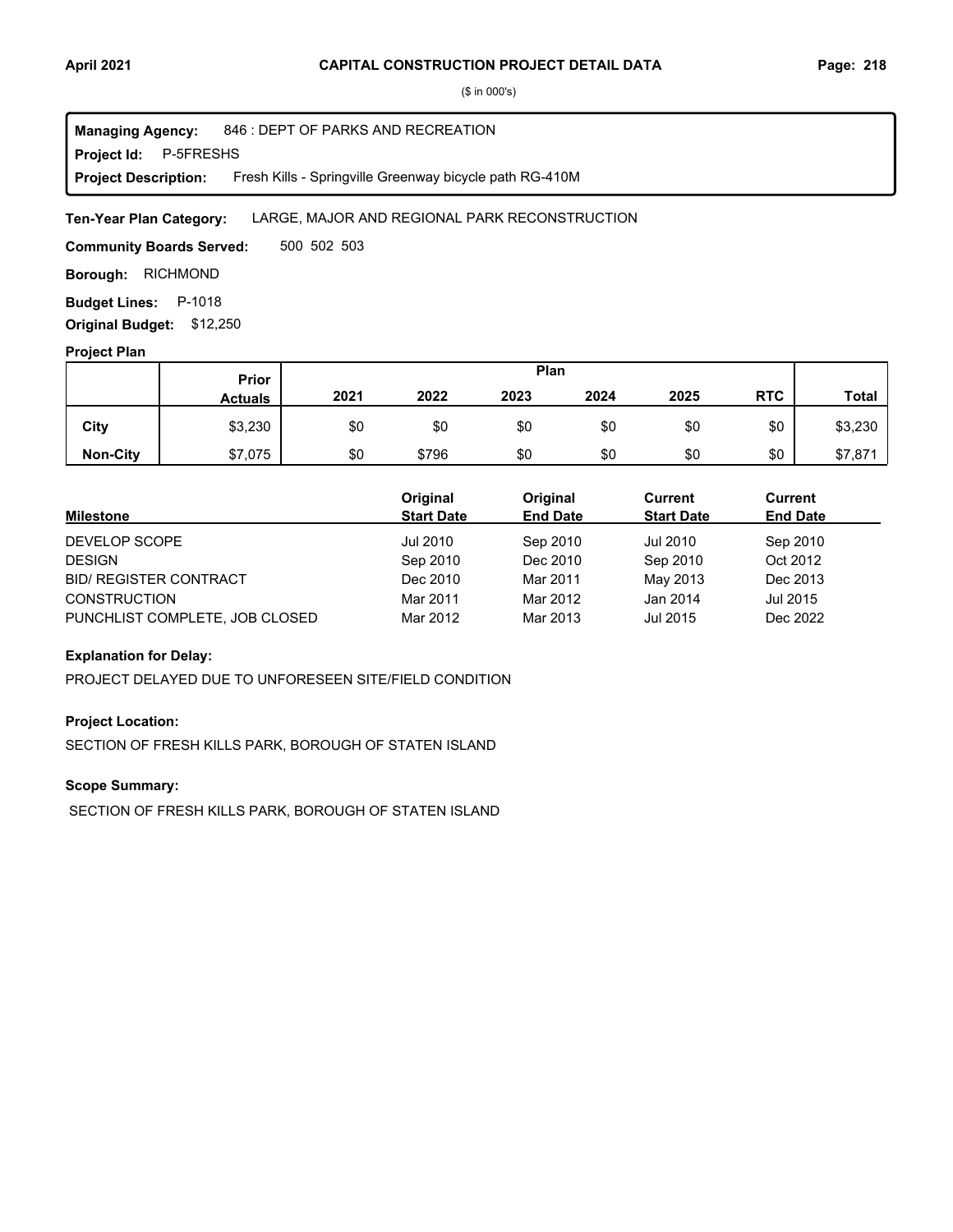**Project Id: P-5GBRCTF** 846 : DEPT OF PARKS AND RECREATION Greenbelt Rec.Cntr-Constr. of turf field **Managing Agency: Project Description:** 

#### NEIGHBORHOOD PARKS AND PLAYGROUNDS **Ten-Year Plan Category:**

500 **Community Boards Served:** 

**Borough: RICHMOND** 

**Budget Lines: P-D020 Original Budget:** \$5,500

#### **Project Plan**

|                 | Plan<br>Prior  |      |      |       |         |      |            |              |
|-----------------|----------------|------|------|-------|---------|------|------------|--------------|
|                 | <b>Actuals</b> | 2021 | 2022 | 2023  | 2024    | 2025 | <b>RTC</b> | <b>Total</b> |
| City            | \$274          | \$18 | \$0  | \$283 | \$5,000 | \$0  | \$0        | \$5,575      |
| <b>Non-City</b> | \$0            | \$0  | \$0  | \$0   | \$0     | \$0  | \$0        | \$0          |

| <b>Milestone</b>               | Original<br><b>Start Date</b> | Original<br><b>End Date</b> | Current<br><b>Start Date</b> | Current<br><b>End Date</b> |
|--------------------------------|-------------------------------|-----------------------------|------------------------------|----------------------------|
| DEVELOP SCOPE                  | Jul 2019                      | Dec 2019                    | Jul 2019                     | Dec 2019                   |
| <b>DESIGN</b>                  | Dec 2019                      | Dec 2020                    | Dec 2019                     | Dec 2020                   |
| <b>BID/ REGISTER CONTRACT</b>  | Dec 2020                      | Sep 2021                    | Dec 2020                     | Sep 2021                   |
| <b>CONSTRUCTION</b>            | Sep 2021                      | Sep 2022                    | Sep 2021                     | Sep 2022                   |
| PUNCHLIST COMPLETE, JOB CLOSED | Sep 2022                      | Sep 2023                    | Sep 2022                     | Sep 2023                   |

#### **Explanation for Delay:**

#### **Project Location:**

GREENBELT REC.CNTR-CONSTR. OF TURF FIELD, SI

#### **Scope Summary:**

GREENBELT REC.CNTR-CONSTR. OF TURF FIELD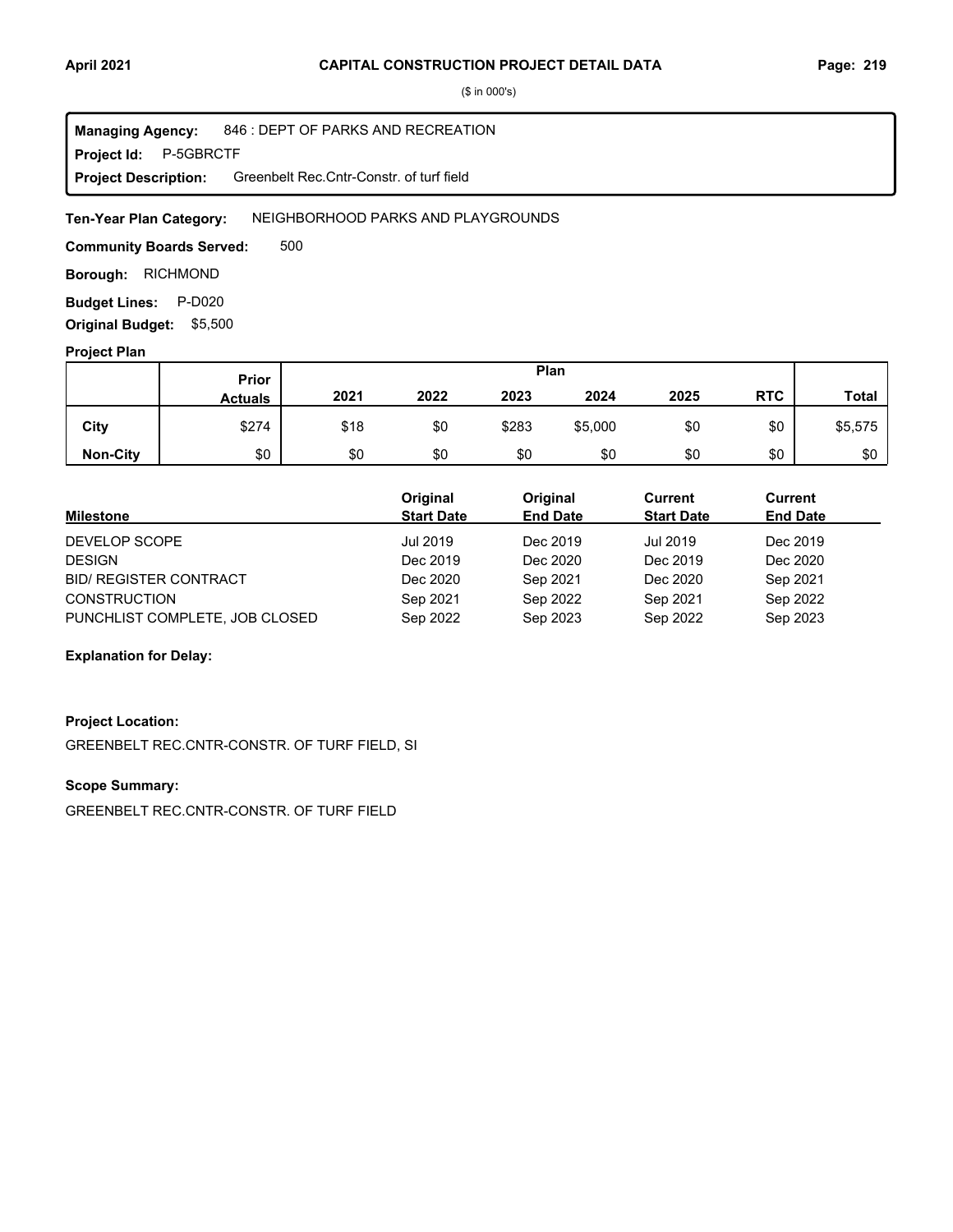**Project Id: P-5GKBIKE** 846 : DEPT OF PARKS AND RECREATION GREAT KILLS BICYCLE PATH R016-204MA **Managing Agency: Project Description:** 

#### LARGE, MAJOR AND REGIONAL PARK RECONSTRUCTION **Ten-Year Plan Category:**

503 **Community Boards Served:** 

**Borough: RICHMOND** 

**Budget Lines: P-1322** 

**Original Budget:** \$1,600

### **Project Plan**

|                 | Plan<br>Prior  |       |      |      |      |      |            |              |
|-----------------|----------------|-------|------|------|------|------|------------|--------------|
|                 | <b>Actuals</b> | 2021  | 2022 | 2023 | 2024 | 2025 | <b>RTC</b> | <b>Total</b> |
| City            | \$501          | \$0   | \$0  | \$0  | \$0  | \$0  | \$0        | \$501        |
| <b>Non-City</b> | \$1,052        | \$147 | \$0  | \$0  | \$0  | \$0  | \$0        | \$1,199      |

| <b>Milestone</b>               | Original<br><b>Start Date</b> | Original<br><b>End Date</b> | Current<br><b>Start Date</b> | <b>Current</b><br><b>End Date</b> |
|--------------------------------|-------------------------------|-----------------------------|------------------------------|-----------------------------------|
| DEVELOP SCOPE                  | Jul 2006                      | Sep 2006                    | Jul 2006                     | Sep 2006                          |
| <b>DESIGN</b>                  | Sep 2006                      | Dec 2006                    | Sep 2006                     | May 2010                          |
| <b>BID/ REGISTER CONTRACT</b>  | Dec 2006                      | Mar 2007                    | May 2010                     | Aug 2010                          |
| <b>CONSTRUCTION</b>            | Mar 2007                      | Mar 2008                    | Aug 2010                     | Aug 2011                          |
| PUNCHLIST COMPLETE, JOB CLOSED | Mar 2008                      | Mar 2009                    | Aug 2011                     | May 2023                          |

#### **Explanation for Delay:**

PROJECT DELAYED DUE TO UNFORESEEN SITE/FIELD CONDITION

#### **Project Location:**

GREAT KILLS PARK, STATEN ISLAND

#### **Scope Summary:**

CONSTRUCTION OF GREAT KILLS BICYCLE PATH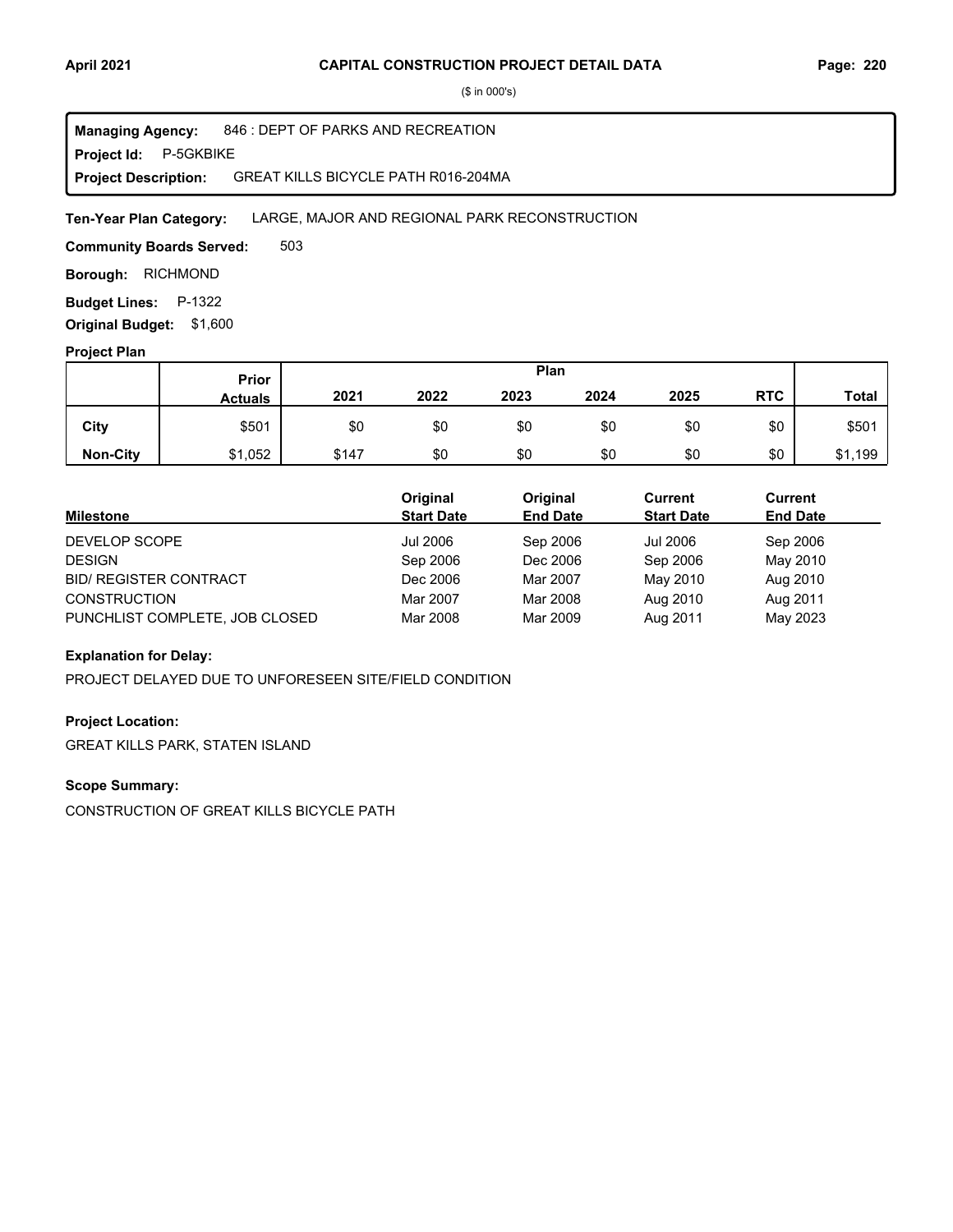**Project Id: P-5GRNBRC** 846 : DEPT OF PARKS AND RECREATION Greenbelt Rec Ctr Partial RC R129-119M **Managing Agency: Project Description:** 

#### NEIGHBORHOOD PARKS AND PLAYGROUNDS **Ten-Year Plan Category:**

500 **Community Boards Served:** 

**Borough: RICHMOND** 

**Budget Lines:** P-0506 P-0505 **Original Budget:** \$1,000

#### **Project Plan**

|                 |                | Plan<br>Prior |      |      |         |      |            |              |
|-----------------|----------------|---------------|------|------|---------|------|------------|--------------|
|                 | <b>Actuals</b> | 2021          | 2022 | 2023 | 2024    | 2025 | <b>RTC</b> | <b>Total</b> |
| City            | \$90           | \$0           | \$0  | \$0  | \$1,224 | \$0  | \$0        | \$1,314      |
| <b>Non-City</b> | \$0            | \$0           | \$0  | \$0  | \$0     | \$0  | \$0        | \$0          |

| <b>Milestone</b>                                      | Original<br><b>Start Date</b> | Original<br><b>End Date</b> | Current<br><b>Start Date</b> | Current<br><b>End Date</b> |
|-------------------------------------------------------|-------------------------------|-----------------------------|------------------------------|----------------------------|
| DEVELOP SCOPE                                         | Jul 2018                      | Dec 2018                    | Jul 2018                     | Dec 2018                   |
| <b>DESIGN</b>                                         | Dec 2018                      | Dec 2019                    | Dec 2018                     | Dec 2019                   |
| <b>BID/ REGISTER CONTRACT</b>                         | Dec 2019                      | Sep 2020                    | Dec 2019                     | Sep 2020                   |
| <b>CONSTRUCTION</b><br>PUNCHLIST COMPLETE, JOB CLOSED | Sep 2020<br>Sep 2021          | Sep 2021<br>Sep 2022        | Sep 2020<br>Sep 2021         | Sep 2021<br>Sep 2022       |
|                                                       |                               |                             |                              |                            |

#### **Explanation for Delay:**

### **Project Location:**

GREENBELT RECREATION CENTER IN SI

#### **Scope Summary:**

PARTIAL RECONSTRUCTION OF GREENBELT RECREATION CENTER IN SI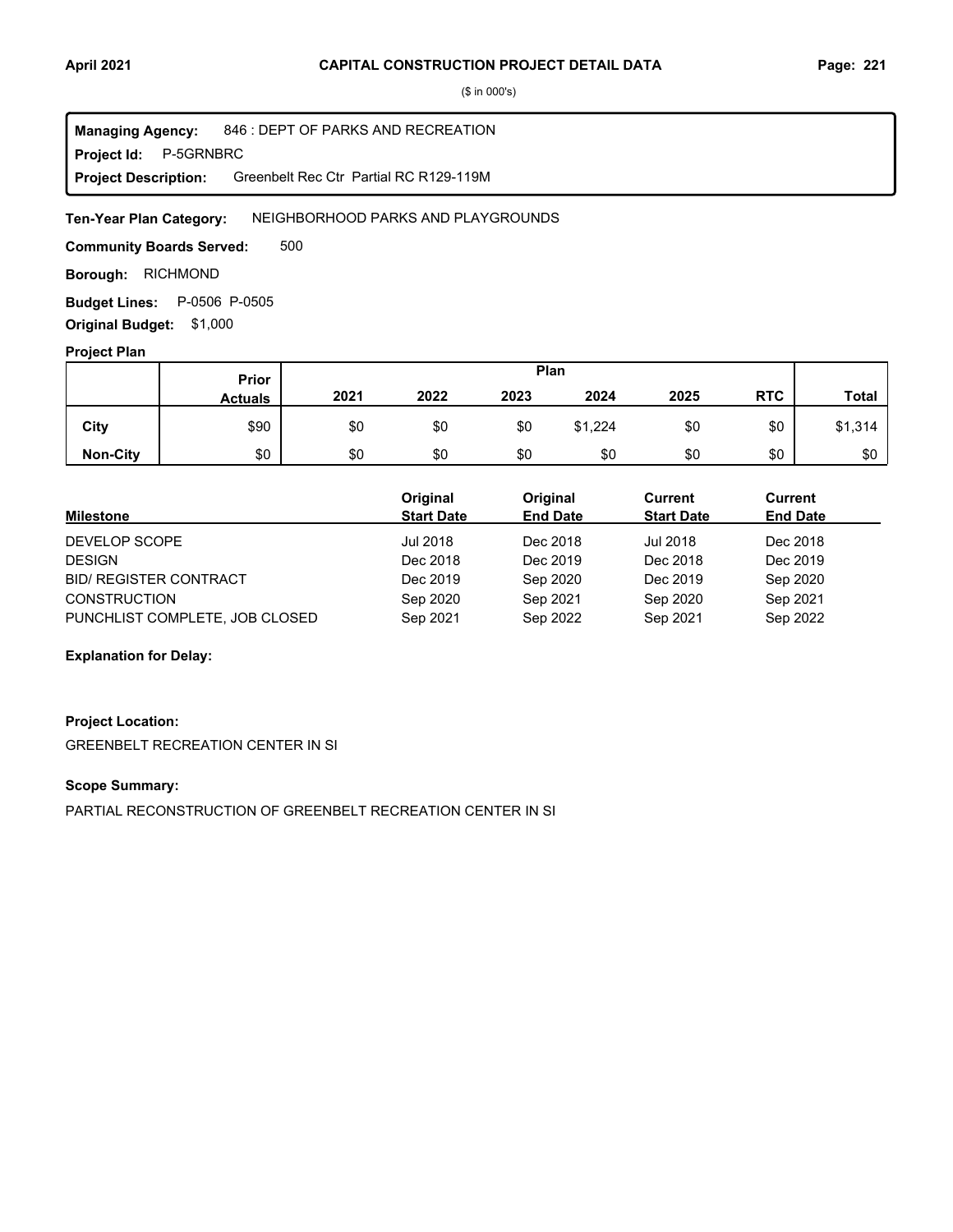**Project Id: P-5HEROPK** 846 : DEPT OF PARKS AND RECREATION Hero Park Path Reconstruction **Managing Agency: Project Description:** 

NEIGHBORHOOD PARKS AND PLAYGROUNDS **Ten-Year Plan Category:** 

500 **Community Boards Served:** 

**Borough: RICHMOND** 

**Budget Lines: P-1018 Original Budget:** \$195

#### **Project Plan**

|                 |                | Plan<br>Prior |      |      |       |      |            |              |
|-----------------|----------------|---------------|------|------|-------|------|------------|--------------|
|                 | <b>Actuals</b> | 2021          | 2022 | 2023 | 2024  | 2025 | <b>RTC</b> | <b>Total</b> |
| City            | \$0            | \$0           | \$0  | \$0  | \$195 | \$0  | \$0        | \$195        |
| <b>Non-City</b> | \$0            | \$0           | \$0  | \$0  | \$0   | \$0  | \$0        | \$0          |

| <b>Milestone</b>               | Original<br><b>Start Date</b> | Original<br><b>End Date</b> | Current<br><b>Start Date</b> | <b>Current</b><br><b>End Date</b> |
|--------------------------------|-------------------------------|-----------------------------|------------------------------|-----------------------------------|
| DEVELOP SCOPE                  | Jul 2020                      | Dec 2020                    | <b>Jul 2020</b>              | Dec 2020                          |
| <b>DESIGN</b>                  | Dec 2020                      | Dec 2021                    | Dec 2020                     | Dec 2021                          |
| <b>BID/ REGISTER CONTRACT</b>  | Dec 2021                      | Sep 2022                    | Dec 2021                     | Sep 2022                          |
| <b>CONSTRUCTION</b>            | Sep 2022                      | Sep 2023                    | Sep 2022                     | Sep 2023                          |
| PUNCHLIST COMPLETE, JOB CLOSED | Sep 2023                      | Sep 2024                    | Sep 2023                     | Sep 2024                          |

### **Explanation for Delay:**

#### **Project Location:**

**CITYWIDE** 

#### **Scope Summary:**

HERO PARK PATH RECONSTRUCTION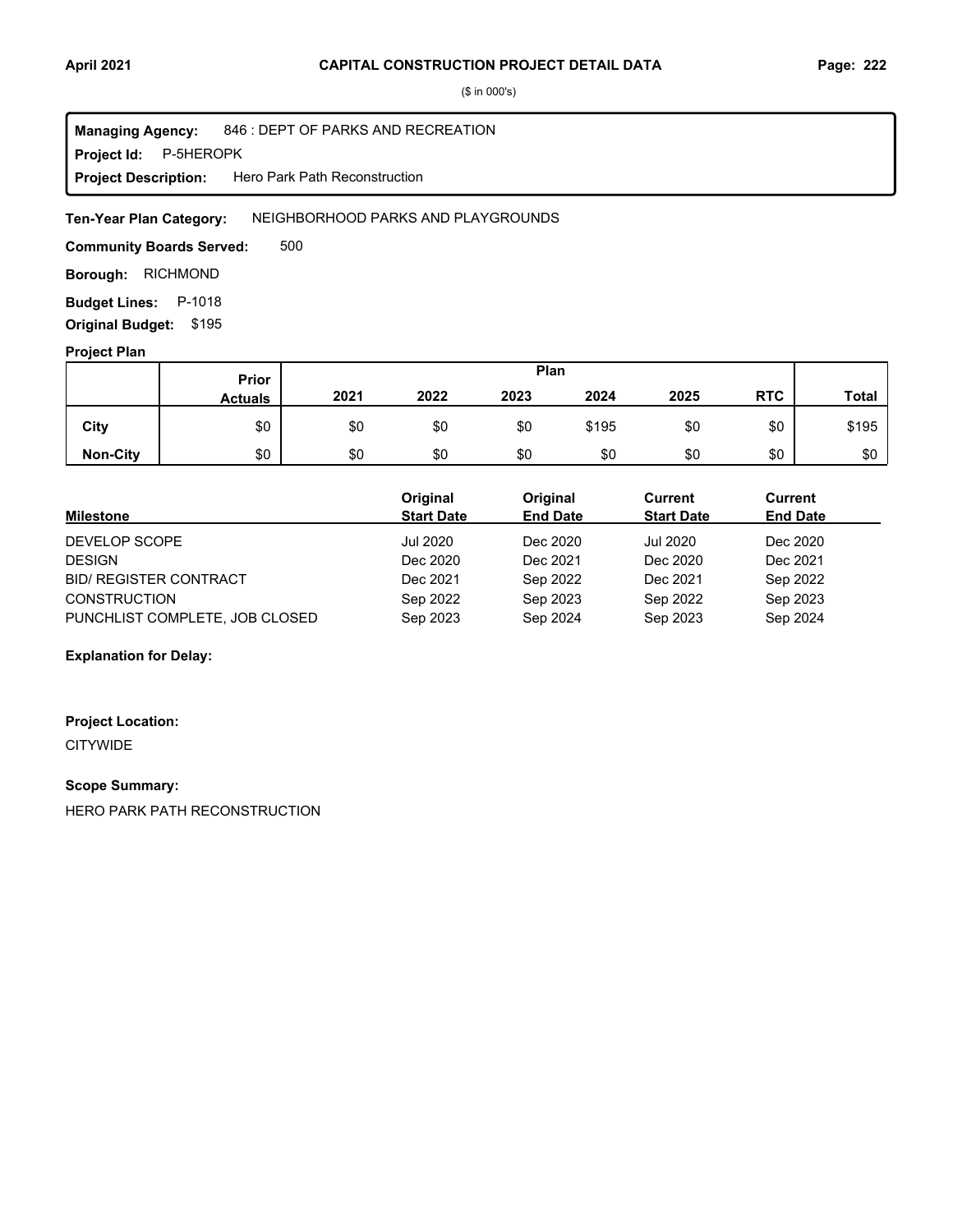**Project Id: P-5IRENE** 846 : DEPT OF PARKS AND RECREATION IRENE - Wolfe's Pond Park Berm **Managing Agency: Project Description:** 

NEIGHBORHOOD PARKS AND PLAYGROUNDS **Ten-Year Plan Category:** 

500 **Community Boards Served:** 

**Borough: RICHMOND** 

**Budget Lines: P-1018 Original Budget:** \$943

#### **Project Plan**

|                 |                | Plan<br><b>Prior</b> |      |      |      |      |            |              |
|-----------------|----------------|----------------------|------|------|------|------|------------|--------------|
|                 | <b>Actuals</b> | 2021                 | 2022 | 2023 | 2024 | 2025 | <b>RTC</b> | <b>Total</b> |
| City            | \$14           | \$0                  | \$85 | \$0  | \$0  | \$0  | \$0        | \$99         |
| <b>Non-City</b> | \$606          | \$20                 | \$0  | \$0  | \$0  | \$0  | \$0        | \$626        |

| <b>Milestone</b>               | Original<br><b>Start Date</b> | Original<br><b>End Date</b> | Current<br><b>Start Date</b> | Current<br><b>End Date</b> |
|--------------------------------|-------------------------------|-----------------------------|------------------------------|----------------------------|
| DEVELOP SCOPE                  | <b>Jul 2017</b>               | Dec 2017                    | <b>Jul 2017</b>              | Dec 2017                   |
| <b>DESIGN</b>                  | Dec 2017                      | Dec 2018                    | Dec 2017                     | Dec 2018                   |
| <b>BID/ REGISTER CONTRACT</b>  | Dec 2018                      | Sep 2019                    | Dec 2018                     | Sep 2019                   |
| <b>CONSTRUCTION</b>            | Sep 2019                      | Sep 2020                    | Sep 2019                     | Sep 2020                   |
| PUNCHLIST COMPLETE, JOB CLOSED | Sep 2020                      | Sep 2021                    | Sep 2020                     | Sep 2021                   |

#### **Explanation for Delay:**

## **Project Location:**

WOLFE'S POND PARK BERM

### **Scope Summary:**

WOLFE'S POND PARK BERM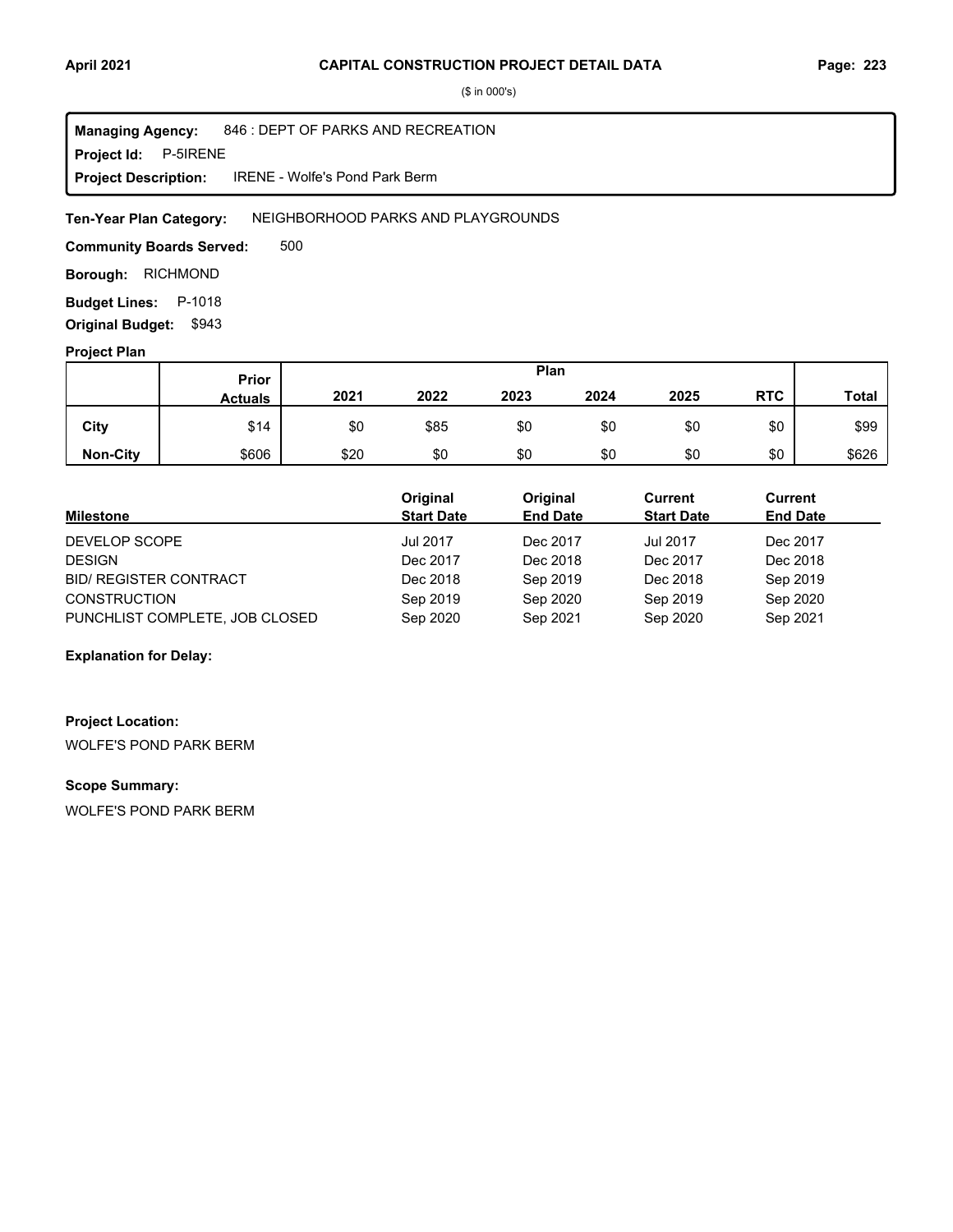**Project Id: P-5JENNRF** 846 : DEPT OF PARKS AND RECREATION Recon of Roofing systems at Jennifer CS **Managing Agency: Project Description:** 

NEIGHBORHOOD PARKS AND PLAYGROUNDS **Ten-Year Plan Category:** 

500 **Community Boards Served:** 

**Borough: RICHMOND** 

**Budget Lines: P-1249 Original Budget:** \$72

#### **Project Plan**

|                 |                | Plan<br>Prior |      |      |      |      |            |              |
|-----------------|----------------|---------------|------|------|------|------|------------|--------------|
|                 | <b>Actuals</b> | 2021          | 2022 | 2023 | 2024 | 2025 | <b>RTC</b> | <b>Total</b> |
| City            | \$0            | \$62          | \$0  | \$0  | \$0  | \$0  | \$0        | \$62         |
| <b>Non-City</b> | \$0            | \$0           | \$0  | \$0  | \$0  | \$0  | \$0        | \$0          |

| <b>Milestone</b>               | Original<br><b>Start Date</b> | Original<br><b>End Date</b> | Current<br><b>Start Date</b> | Current<br><b>End Date</b> |
|--------------------------------|-------------------------------|-----------------------------|------------------------------|----------------------------|
| DEVELOP SCOPE                  | Jul 2019                      | Dec 2019                    | <b>Jul 2019</b>              | Dec 2019                   |
| <b>DESIGN</b>                  | Dec 2019                      | Dec 2020                    | Dec 2019                     | Dec 2020                   |
| <b>BID/ REGISTER CONTRACT</b>  | Dec 2020                      | Sep 2021                    | Dec 2020                     | Sep 2021                   |
| <b>CONSTRUCTION</b>            | Sep 2021                      | Sep 2022                    | Sep 2021                     | Sep 2022                   |
| PUNCHLIST COMPLETE, JOB CLOSED | Sep 2022                      | Sep 2023                    | Sep 2022                     | Sep 2023                   |

**Explanation for Delay:**

### **Project Location:**

STATEN ISLAND

#### **Scope Summary:**

RECON OF ROOFING SYSTEMS AT JENNIFER CS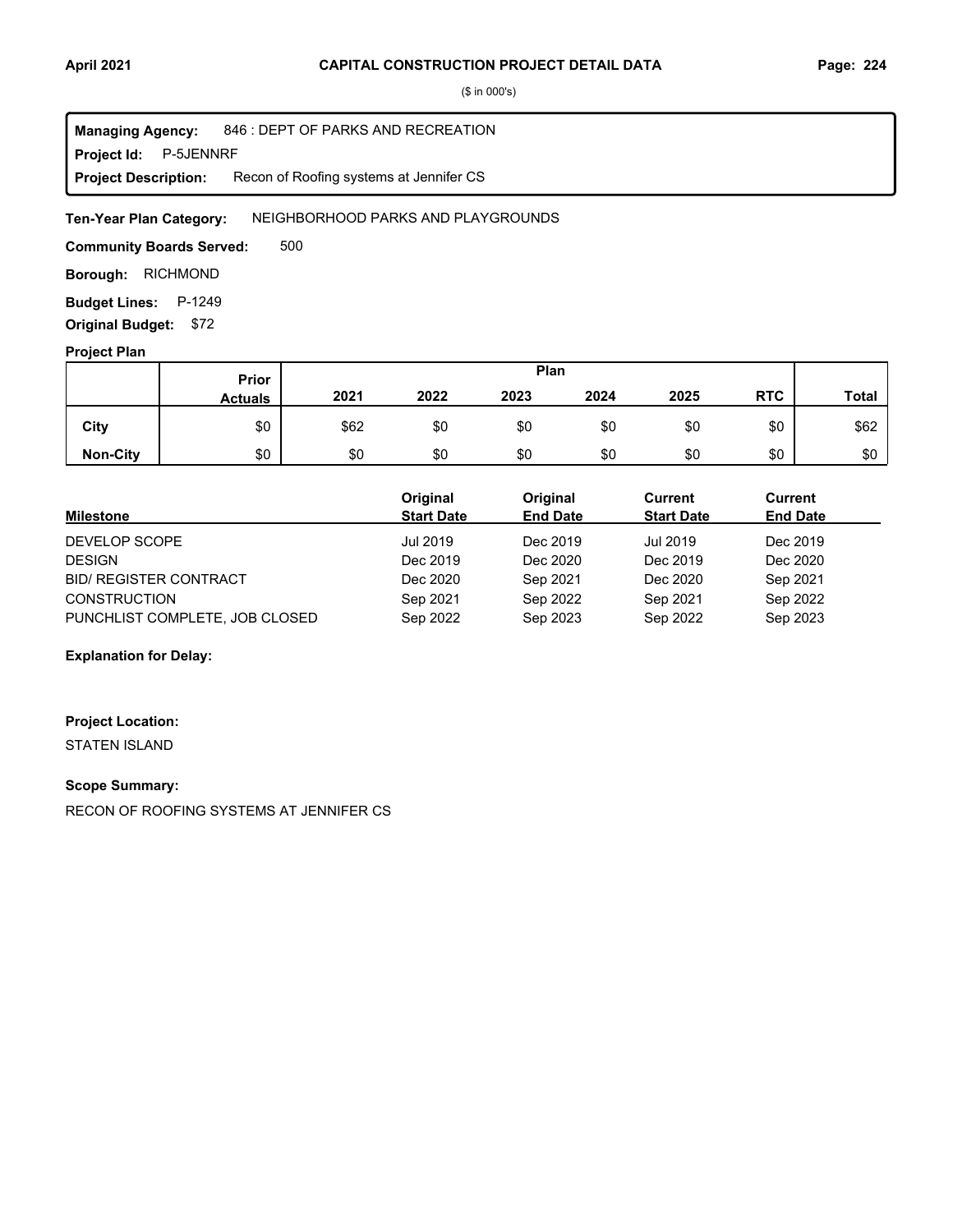**Project Id: P-5LILOPL** 846 : DEPT OF PARKS AND RECREATION Luis LopezPlgr- Play Equipment (R125-118M) **Managing Agency: Project Description:** 

NEIGHBORHOOD PARKS AND PLAYGROUNDS **Ten-Year Plan Category:** 

500 **Community Boards Served:** 

**Borough: RICHMOND** 

**Budget Lines:** P-D020 P-0245R **Original Budget:** \$3,360

#### **Project Plan**

|                 |                | Plan<br>Prior |      |      |      |      |            |              |
|-----------------|----------------|---------------|------|------|------|------|------------|--------------|
|                 | <b>Actuals</b> | 2021          | 2022 | 2023 | 2024 | 2025 | <b>RTC</b> | <b>Total</b> |
| City            | \$3,161        | \$277         | \$0  | \$0  | \$0  | \$0  | \$0        | \$3,438      |
| <b>Non-City</b> | \$0            | \$0           | \$0  | \$0  | \$0  | \$0  | \$0        | \$0          |

| <b>Milestone</b>               | Original<br><b>Start Date</b> | Original<br><b>End Date</b> | Current<br><b>Start Date</b> | Current<br><b>End Date</b> |
|--------------------------------|-------------------------------|-----------------------------|------------------------------|----------------------------|
| DEVELOP SCOPE                  | <b>Jul 2017</b>               | Dec 2017                    | <b>Jul 2017</b>              | Dec 2017                   |
| <b>DESIGN</b>                  | Dec 2017                      | Dec 2018                    | Dec 2017                     | Dec 2018                   |
| <b>BID/ REGISTER CONTRACT</b>  | Dec 2018                      | Sep 2019                    | Dec 2018                     | Sep 2019                   |
| <b>CONSTRUCTION</b>            | Sep 2019                      | Sep 2020                    | Sep 2019                     | Sep 2020                   |
| PUNCHLIST COMPLETE, JOB CLOSED | Sep 2020                      | Sep 2021                    | Sep 2020                     | Sep 2021                   |

#### **Explanation for Delay:**

#### **Project Location:**

LUIZ LOPEZPLGR- PLAY EQUIPMENT SI

#### **Scope Summary:**

LUIZ LOPEZPLGR- PLAY EQUIPMENT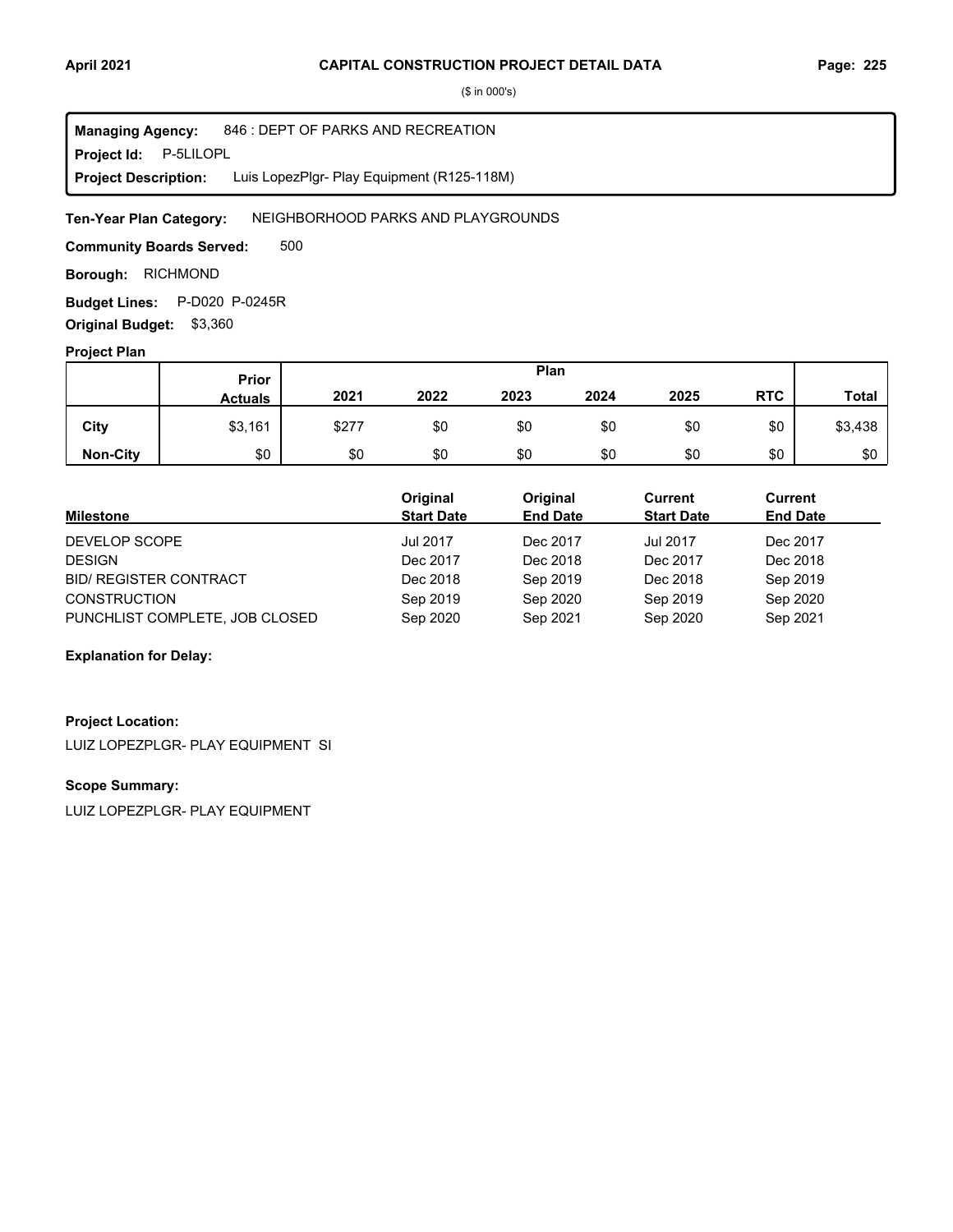**Project Id: P-5MAPLWD** 846 : DEPT OF PARKS AND RECREATION Maple Woods-Passive landscape **Managing Agency: Project Description:** 

NEIGHBORHOOD PARKS AND PLAYGROUNDS **Ten-Year Plan Category:** 

500 **Community Boards Served:** 

**Borough: RICHMOND** 

**Budget Lines: P-D020 Original Budget:** \$200

#### **Project Plan**

|                 |                | Plan<br>Prior |      |      |       |      |            |              |
|-----------------|----------------|---------------|------|------|-------|------|------------|--------------|
|                 | <b>Actuals</b> | 2021          | 2022 | 2023 | 2024  | 2025 | <b>RTC</b> | <b>Total</b> |
| City            | \$36           | \$0           | \$0  | \$0  | \$200 | \$0  | \$0        | \$236        |
| <b>Non-City</b> | \$0            | \$0           | \$0  | \$0  | \$0   | \$0  | \$0        | \$0          |

| <b>Milestone</b>               | Original<br><b>Start Date</b> | Original<br><b>End Date</b> | Current<br><b>Start Date</b> | Current<br><b>End Date</b> |
|--------------------------------|-------------------------------|-----------------------------|------------------------------|----------------------------|
| DEVELOP SCOPE                  | Jul 2016                      | Dec 2016                    | Jul 2016                     | Dec 2016                   |
| <b>DESIGN</b>                  | Dec 2016                      | Dec 2017                    | Dec 2016                     | Dec 2017                   |
| <b>BID/ REGISTER CONTRACT</b>  | Dec 2017                      | Sep 2018                    | Dec 2017                     | Sep 2018                   |
| <b>CONSTRUCTION</b>            | Sep 2018                      | Sep 2019                    | Sep 2018                     | Sep 2019                   |
| PUNCHLIST COMPLETE, JOB CLOSED | Sep 2019                      | Sep 2020                    | Sep 2019                     | Dec 2024                   |

#### **Explanation for Delay:**

PROJECT DELAYED DUE TO CHANGES IN SCOPE/DESIGN

#### **Project Location:**

MAPLE WOODS-PASSIVE LANDSCAPE

### **Scope Summary:**

MAPLE WOODS-PASSIVE LANDSCAPE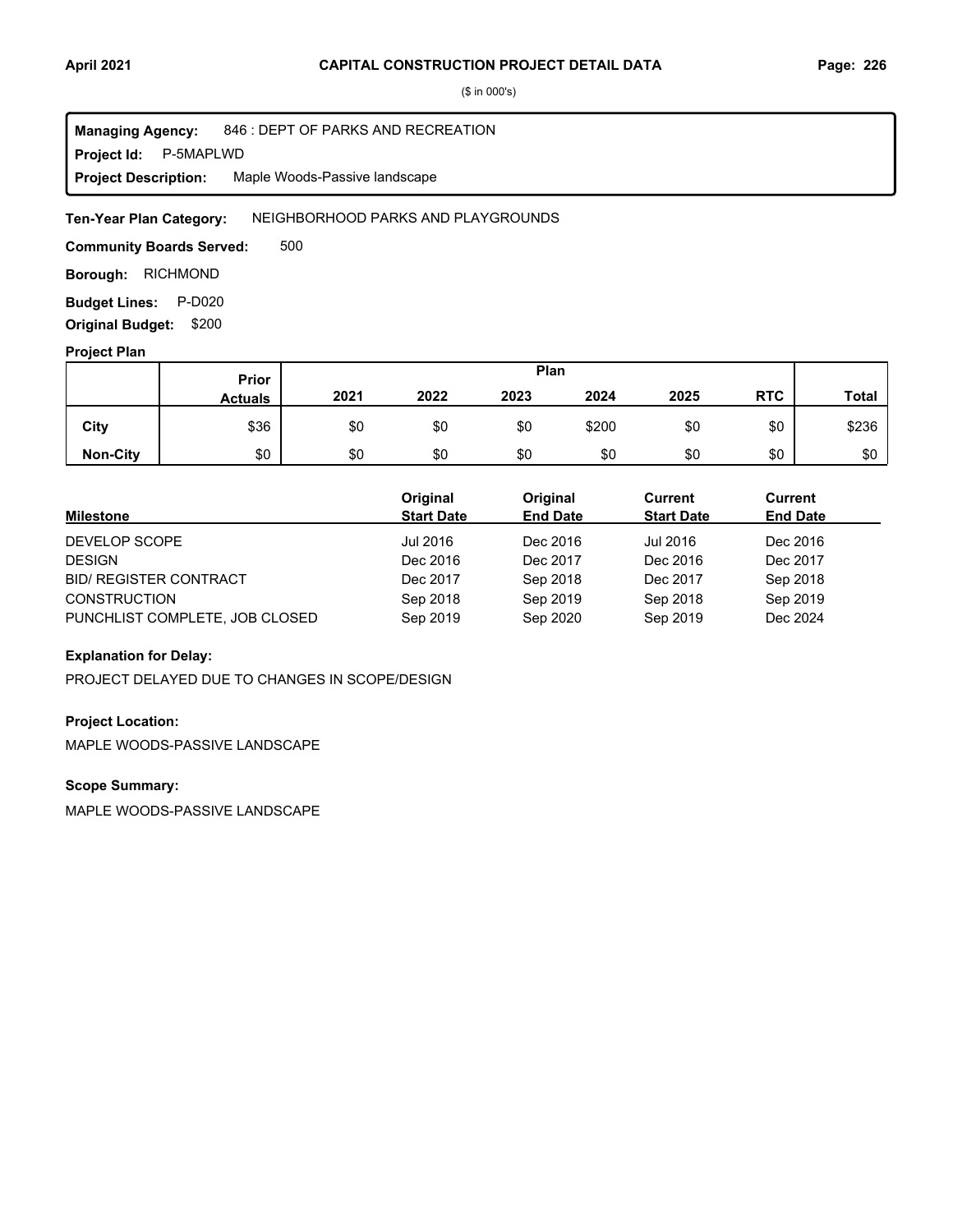**Project Id: P-5MCARPK** 846 : DEPT OF PARKS AND RECREATION Gen. MacArthur Park Baseball Field Renovation R067-117M **Managing Agency: Project Description:** 

NEIGHBORHOOD PARKS AND PLAYGROUNDS **Ten-Year Plan Category:** 

502 **Community Boards Served:** 

**Borough: RICHMOND** 

**Budget Lines:** P-R245 P-D020 P-1018 **Original Budget:** \$2,620

#### **Project Plan**

|                 | Plan<br>Prior  |       |      |      |      |      |            |              |
|-----------------|----------------|-------|------|------|------|------|------------|--------------|
|                 | <b>Actuals</b> | 2021  | 2022 | 2023 | 2024 | 2025 | <b>RTC</b> | <b>Total</b> |
| City            | \$5,719        | \$848 | \$0  | \$0  | \$0  | \$0  | \$0        | \$6,567      |
| <b>Non-City</b> | \$0            | \$0   | \$0  | \$0  | \$0  | \$0  | \$0        | \$0          |

| <b>Milestone</b>               | Original<br><b>Start Date</b> | Original<br><b>End Date</b> | Current<br><b>Start Date</b> | Current<br><b>End Date</b> |
|--------------------------------|-------------------------------|-----------------------------|------------------------------|----------------------------|
| DEVELOP SCOPE                  | Jul 2015                      | Sep 2015                    | Jul 2015                     | Sep 2015                   |
| <b>DESIGN</b>                  | Sep 2015                      | Dec 2015                    | Sep 2015                     | Dec 2015                   |
| <b>BID/ REGISTER CONTRACT</b>  | Dec 2015                      | Mar 2016                    | Dec 2015                     | Mar 2016                   |
| <b>CONSTRUCTION</b>            | Mar 2016                      | Mar 2017                    | Mar 2016                     | Mar 2017                   |
| PUNCHLIST COMPLETE, JOB CLOSED | Mar 2017                      | Mar 2018                    | Mar 2017                     | Dec 2020                   |

#### **Explanation for Delay:**

PROJECT DELAYED DUE TO CHANGES IN SCOPE/DESIGN

#### **Project Location:**

#### **Scope Summary:**

GEN. MACARTHUR PARK BASEBALL FIELD RENOVATION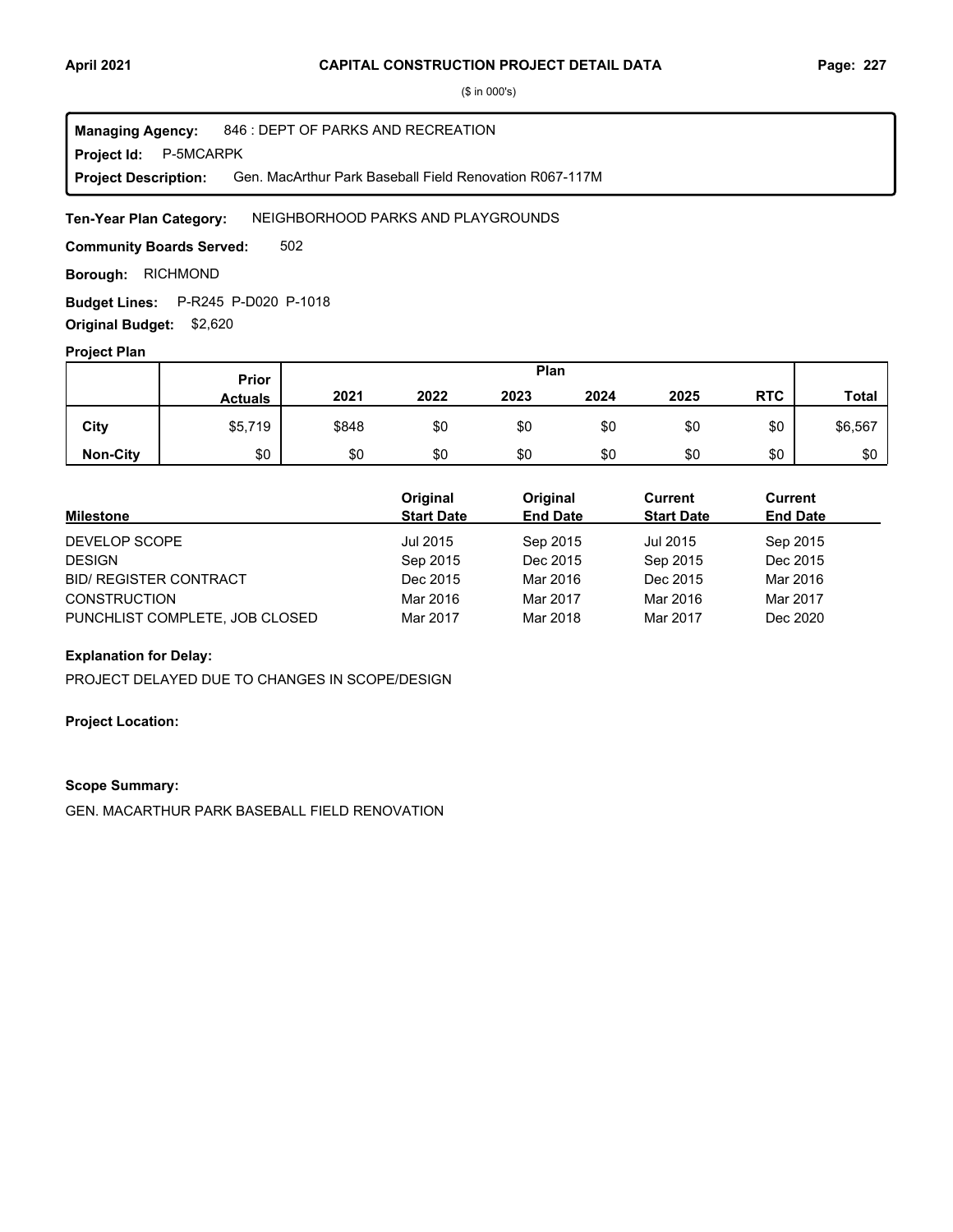**Project Id: P-5OAKBRM** 846 : DEPT OF PARKS AND RECREATION Oakwood Beach Berm R016-312M **Managing Agency: Project Description:** 

NEIGHBORHOOD PARKS AND PLAYGROUNDS **Ten-Year Plan Category:** 

500 503 **Community Boards Served:** 

**Borough: RICHMOND** 

**Budget Lines: P-D020** 

**Original Budget:** \$900

### **Project Plan**

|                 |                | Plan<br>Prior |      |      |      |      |            |              |
|-----------------|----------------|---------------|------|------|------|------|------------|--------------|
|                 | <b>Actuals</b> | 2021          | 2022 | 2023 | 2024 | 2025 | <b>RTC</b> | <b>Total</b> |
| City            | \$617          | \$42          | \$0  | \$0  | \$0  | \$0  | \$0        | \$659        |
| <b>Non-City</b> | \$0            | \$0           | \$0  | \$0  | \$0  | \$0  | \$0        | \$0          |

| <b>Milestone</b>               | Original<br><b>Start Date</b> | Original<br><b>End Date</b> | Current<br><b>Start Date</b> | Current<br><b>End Date</b> |
|--------------------------------|-------------------------------|-----------------------------|------------------------------|----------------------------|
| DEVELOP SCOPE                  | Jul 2011                      | Sep 2011                    | Jul 2011                     | Oct 2011                   |
| <b>DESIGN</b>                  | Sep 2011                      | Dec 2011                    | Oct 2011                     | Sep 2012                   |
| <b>BID/ REGISTER CONTRACT</b>  | Dec 2011                      | Mar 2012                    | Jan 2013                     | May 2013                   |
| <b>CONSTRUCTION</b>            | Mar 2012                      | Mar 2013                    | Jun 2014                     | May 2015                   |
| PUNCHLIST COMPLETE, JOB CLOSED | Mar 2013                      | Mar 2014                    | May 2015                     | Dec 2021                   |

#### **Explanation for Delay:**

PROJECT DELAYED PENDING APPROVAL OF NECESSARY PERMITS

#### **Project Location:**

#### **Scope Summary:**

OAKWOOD BEACH BERM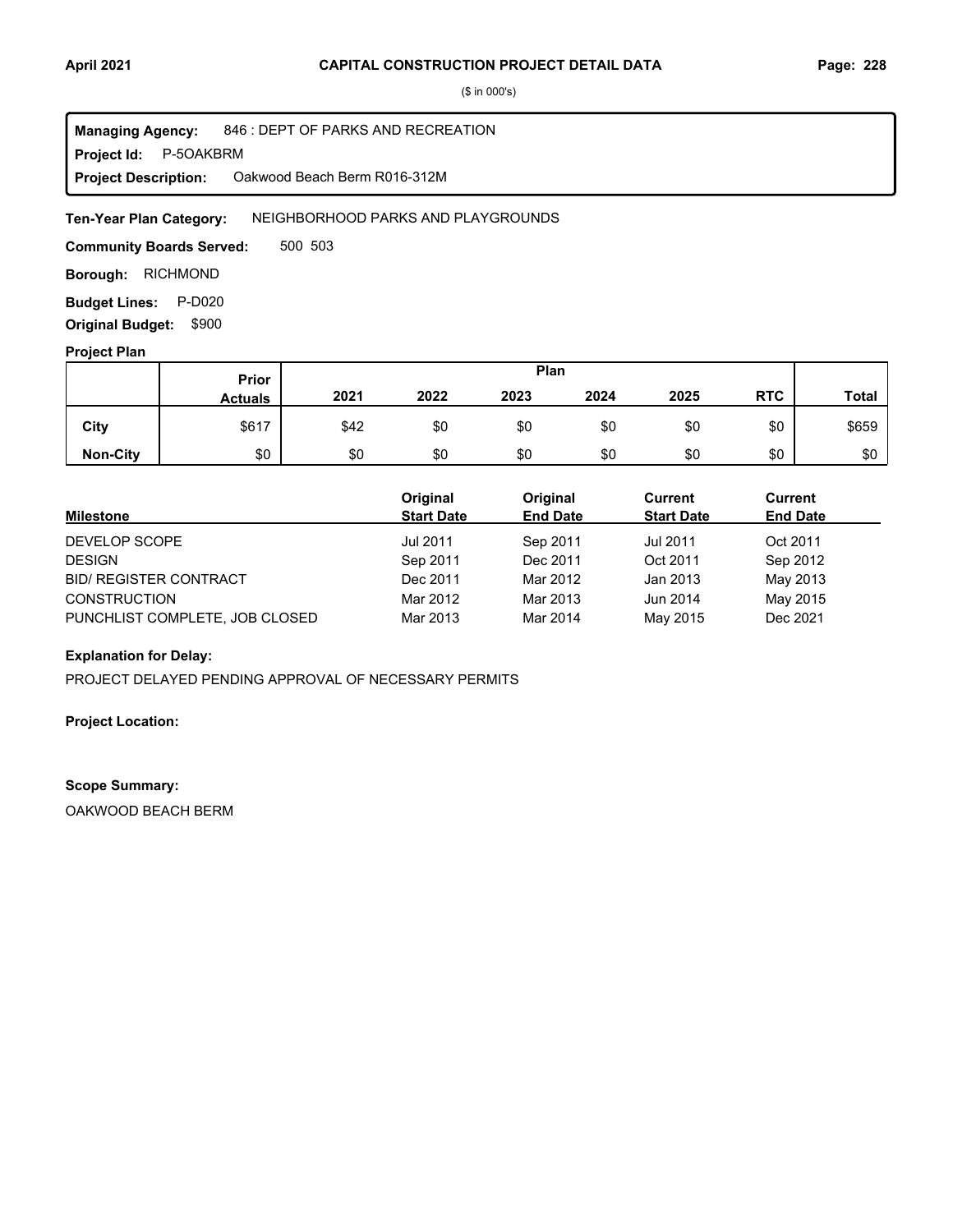**Project Id: P-5PKTR21** 846 : DEPT OF PARKS AND RECREATION FY21-Park Trees - Staten Island **Managing Agency: Project Description:** 

#### LAND ACQUISITION AND TREE PLANTING **Ten-Year Plan Category:**

500 **Community Boards Served:** 

**Borough: RICHMOND** 

**Budget Lines: P-0822** 

**Original Budget:** \$2,000

### **Project Plan**

|                 | Prior          | Plan |         |      |      |      |            |              |
|-----------------|----------------|------|---------|------|------|------|------------|--------------|
|                 | <b>Actuals</b> | 2021 | 2022    | 2023 | 2024 | 2025 | <b>RTC</b> | <b>Total</b> |
| City            | \$75           | \$0  | \$2,000 | \$0  | \$0  | \$0  | \$0        | \$2,075      |
| <b>Non-City</b> | \$0            | \$0  | \$0     | \$0  | \$0  | \$0  | \$0        | \$0          |

| <b>Milestone</b>               | Original<br><b>Start Date</b> | Original<br><b>End Date</b> | <b>Current</b><br><b>Start Date</b> | <b>Current</b><br><b>End Date</b> |
|--------------------------------|-------------------------------|-----------------------------|-------------------------------------|-----------------------------------|
| DEVELOP SCOPE                  | Jul 2019                      | Dec 2019                    | Jul 2019                            | Dec 2019                          |
| <b>DESIGN</b>                  | Dec 2019                      | Jun 2020                    | Dec 2019                            | Jun 2020                          |
| <b>BID/ REGISTER CONTRACT</b>  | Jun 2020                      | Mar 2021                    | Jun 2020                            | Mar 2021                          |
| <b>CONSTRUCTION</b>            | Mar 2021                      | Sep 2022                    | Mar 2021                            | Sep 2022                          |
| PUNCHLIST COMPLETE, JOB CLOSED | Sep 2022                      | Sep 2024                    | Sep 2022                            | Sep 2024                          |
| <b>DEVELOP SCOPE</b>           | Sep 2024                      | Mar 2025                    | Sep 2024                            | Mar 2025                          |
| <b>DESIGN</b>                  | Mar 2025                      | Mar 2026                    | Mar 2025                            | Mar 2026                          |
| <b>BID/ REGISTER CONTRACT</b>  | Mar 2026                      | Dec 2026                    | Mar 2026                            | Dec 2026                          |
| <b>CONSTRUCTION</b>            | Dec 2026                      | Dec 2027                    | Dec 2026                            | Dec 2027                          |
| PUNCHLIST COMPLETE, JOB CLOSED | Dec 2027                      | Dec 2028                    | Dec 2027                            | Dec 2028                          |
| DEVELOP SCOPE                  | Dec 2027                      | Dec 2028                    | Dec 2028                            | Jun 2029                          |
| <b>DESIGN</b>                  | Dec 2027                      | Dec 2028                    | Jun 2029                            | Nov 2029                          |
| <b>BID/ REGISTER CONTRACT</b>  | Dec 2027                      | Dec 2028                    | Nov 2029                            | Aug 2030                          |
| <b>CONSTRUCTION</b>            | Dec 2027                      | Dec 2028                    | Aug 2030                            | Feb 2032                          |
| PUNCHLIST COMPLETE, JOB CLOSED | Dec 2027                      | Dec 2028                    | Feb 2032                            | Feb 2034                          |

**Explanation for Delay:**

#### **Project Location:**

FY21-PARK TREES - STATEH ISLAND

### **Scope Summary:**

FY21-PARK TREES - STATEH ISLAND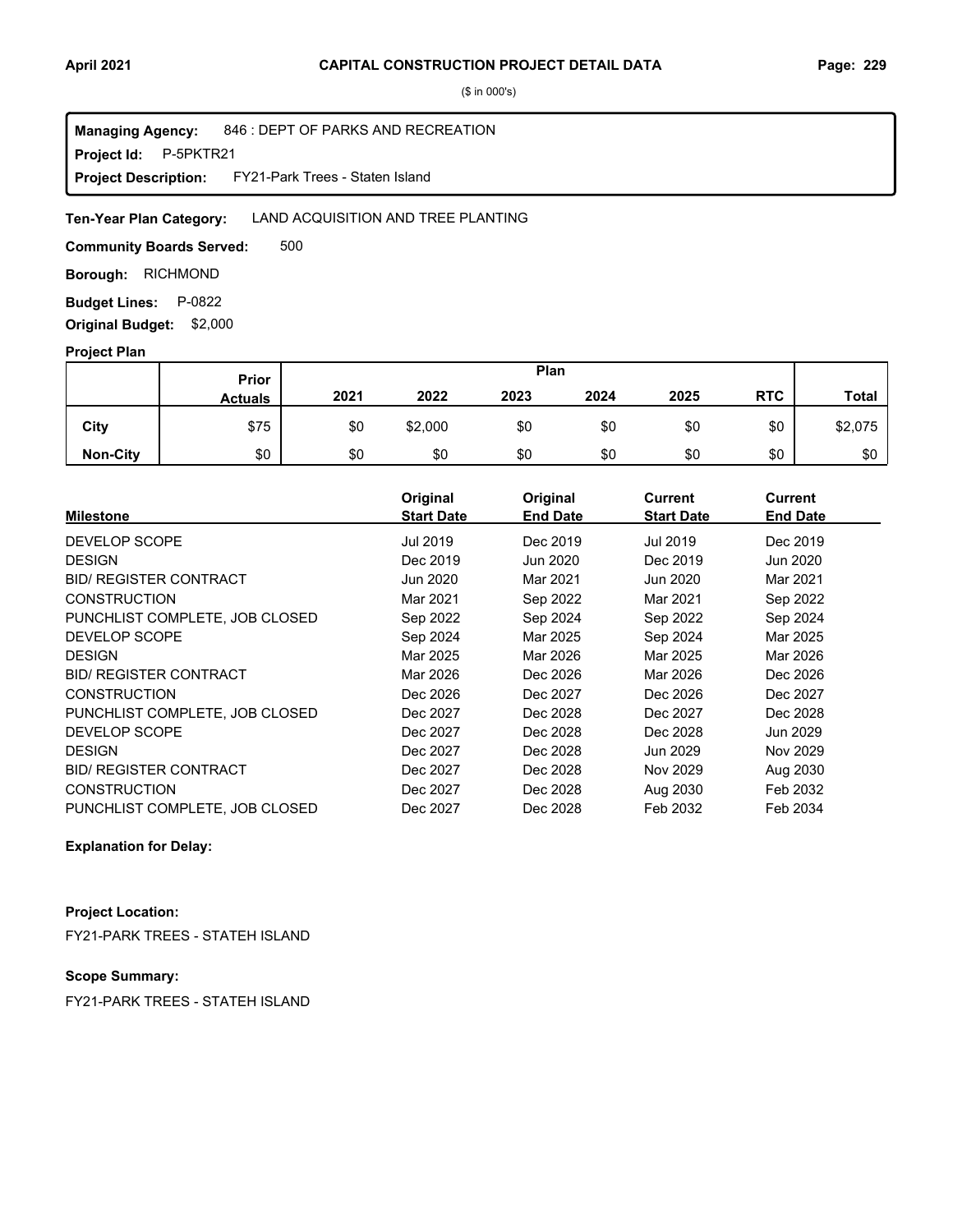**Project Id: P-5PL15A5** 846 : DEPT OF PARKS AND RECREATION \$1Contract-Silver Lake Pk Path R/C WO# RG-215M **Managing Agency: Project Description:** 

NEIGHBORHOOD PARKS AND PLAYGROUNDS **Ten-Year Plan Category:** 

500 **Community Boards Served:** 

**Borough: RICHMOND** 

**Budget Lines: P-1018 Original Budget:** \$989

#### **Project Plan**

|                 |                | Plan<br>Prior |      |      |      |      |            |              |
|-----------------|----------------|---------------|------|------|------|------|------------|--------------|
|                 | <b>Actuals</b> | 2021          | 2022 | 2023 | 2024 | 2025 | <b>RTC</b> | <b>Total</b> |
| City            | \$905          | \$0           | \$96 | \$0  | \$0  | \$0  | \$0        | \$1,001      |
| <b>Non-City</b> | \$0            | \$0           | \$0  | \$0  | \$0  | \$0  | \$0        | \$0          |

| <b>Milestone</b>               | Original<br><b>Start Date</b> | Original<br><b>End Date</b> | Current<br><b>Start Date</b> | Current<br><b>End Date</b> |
|--------------------------------|-------------------------------|-----------------------------|------------------------------|----------------------------|
| DEVELOP SCOPE                  | Jul 2018                      | Dec 2018                    | <b>Jul 2018</b>              | Dec 2018                   |
| <b>DESIGN</b>                  | Dec 2018                      | Dec 2019                    | Dec 2018                     | Dec 2019                   |
| <b>BID/ REGISTER CONTRACT</b>  | Dec 2019                      | Sep 2020                    | Dec 2019                     | Sep 2020                   |
| <b>CONSTRUCTION</b>            | Sep 2020                      | Sep 2021                    | Sep 2020                     | Sep 2021                   |
| PUNCHLIST COMPLETE, JOB CLOSED | Sep 2021                      | Sep 2022                    | Sep 2021                     | Sep 2022                   |

#### **Explanation for Delay:**

# **Project Location:**

SILVER LAKE PK PATH R/C WO#5

### **Scope Summary:**

\$1CONTRACT-SILVER LAKE PK PATH R/C WO#5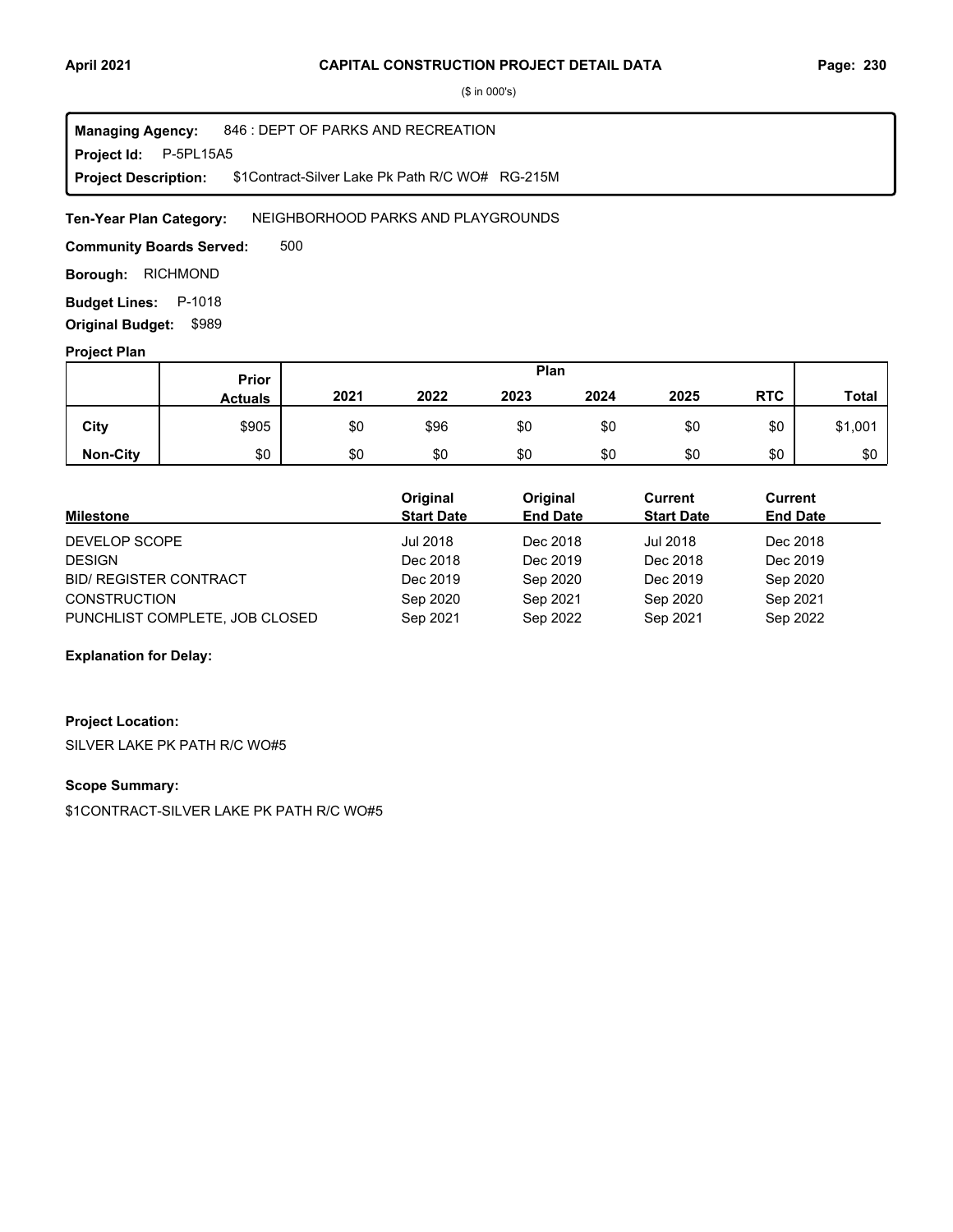**Project Id: P-5PLG15B** 846 : DEPT OF PARKS AND RECREATION R/C of parks & plgr in Staten Island RG-315MA1 **Managing Agency: Project Description:** 

NEIGHBORHOOD PARKS AND PLAYGROUNDS **Ten-Year Plan Category:** 

500 **Community Boards Served:** 

**Borough: RICHMOND** 

**Budget Lines: P-1018 Original Budget:** \$3,537

#### **Project Plan**

|                 |                | Plan<br>Prior |       |      |      |      |            |              |
|-----------------|----------------|---------------|-------|------|------|------|------------|--------------|
|                 | <b>Actuals</b> | 2021          | 2022  | 2023 | 2024 | 2025 | <b>RTC</b> | <b>Total</b> |
| City            | \$2,747        | \$198         | \$485 | \$0  | \$0  | \$0  | \$0        | \$3,430      |
| <b>Non-City</b> | \$0            | \$0           | \$0   | \$0  | \$0  | \$0  | \$0        | \$0          |

| <b>Milestone</b>               | Original<br><b>Start Date</b> | Original<br><b>End Date</b> | Current<br><b>Start Date</b> | Current<br><b>End Date</b> |
|--------------------------------|-------------------------------|-----------------------------|------------------------------|----------------------------|
| DEVELOP SCOPE                  | Jul 2016                      | Dec 2016                    | Jul 2016                     | Dec 2016                   |
| <b>DESIGN</b>                  | Dec 2016                      | Dec 2017                    | Dec 2016                     | Dec 2017                   |
| <b>BID/ REGISTER CONTRACT</b>  | Dec 2017                      | Sep 2018                    | Dec 2017                     | Sep 2018                   |
| <b>CONSTRUCTION</b>            | Sep 2018                      | Sep 2019                    | Sep 2018                     | Sep 2019                   |
| PUNCHLIST COMPLETE, JOB CLOSED | Sep 2019                      | Sep 2020                    | Sep 2019                     | Dec 2021                   |

#### **Explanation for Delay:**

PROJECT DELAYED DUE TO UNFORESEEN SITE/FIELD CONDITION

#### **Project Location:**

WOLFE'S POND DOG RUN & BLOOMINGDALE BOCCE COURT-R/C

### **Scope Summary:**

WOLFE'S POND DOG RUN & BLOOMINGDALE BOCCE COURT-R/C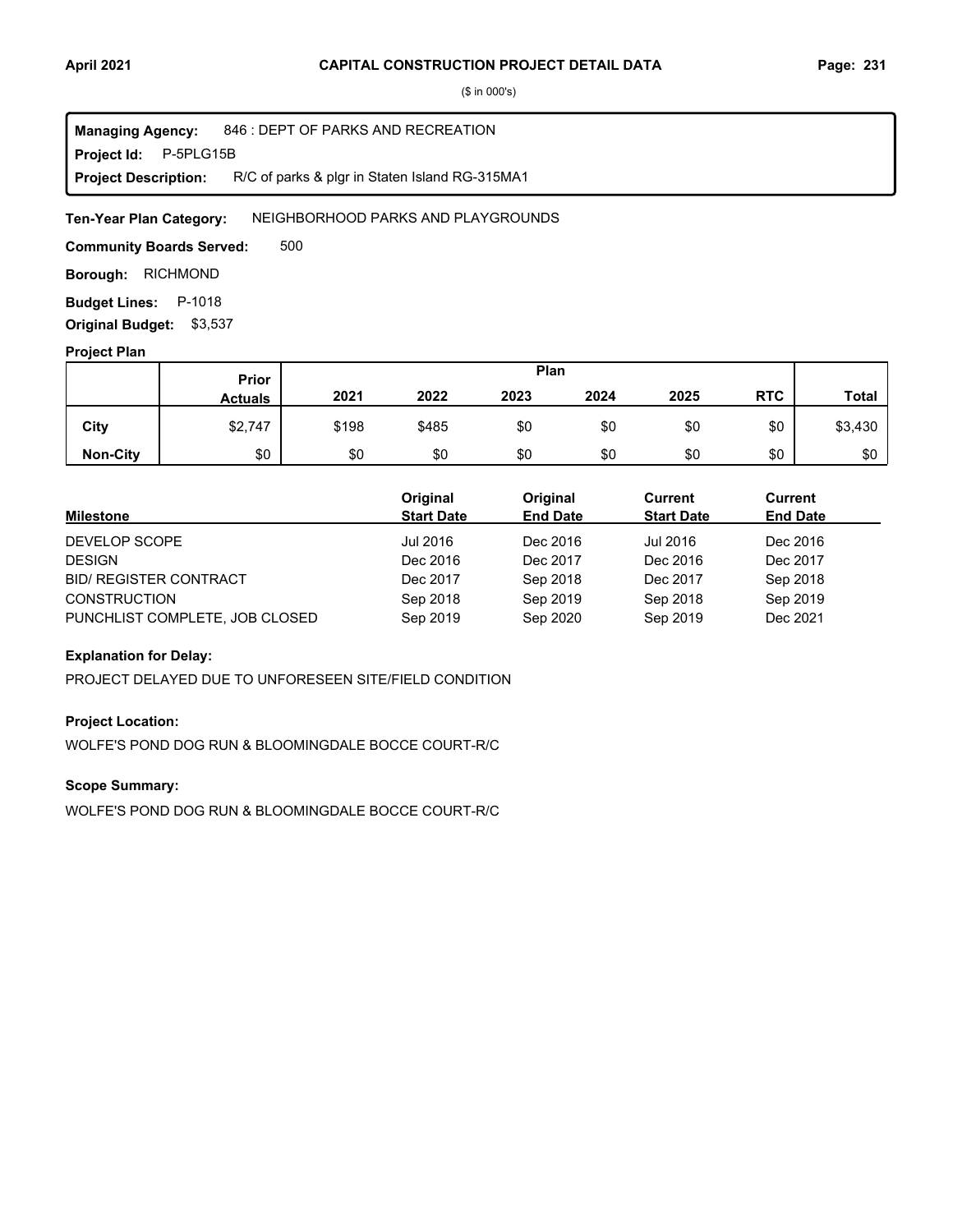**Project Id: P-5PNYC08** 846 : DEPT OF PARKS AND RECREATION PlaNYC-Ocean Breeze Beach Parking Lot **Managing Agency: Project Description:** 

#### LARGE, MAJOR AND REGIONAL PARK RECONSTRUCTION **Ten-Year Plan Category:**

500 **Community Boards Served:** 

**Borough: RICHMOND** 

**Budget Lines: P-1018** 

**Original Budget:** \$310

### **Project Plan**

|                 |                | Plan<br>Prior |       |      |      |      |            |              |
|-----------------|----------------|---------------|-------|------|------|------|------------|--------------|
|                 | <b>Actuals</b> | 2021          | 2022  | 2023 | 2024 | 2025 | <b>RTC</b> | <b>Total</b> |
| City            | \$0            | \$0           | \$310 | \$0  | \$0  | \$0  | \$0        | \$310        |
| <b>Non-City</b> | \$0            | \$0           | \$0   | \$0  | \$0  | \$0  | \$0        | \$0          |

| Milestone                      | Original<br><b>Start Date</b> | Original<br><b>End Date</b> | Current<br><b>Start Date</b> | Current<br><b>End Date</b> |
|--------------------------------|-------------------------------|-----------------------------|------------------------------|----------------------------|
| DEVELOP SCOPE                  | Jul 2018                      | Dec 2018                    | <b>Jul 2018</b>              | Dec 2018                   |
| <b>DESIGN</b>                  | Dec 2018                      | Dec 2019                    | Dec 2018                     | Dec 2019                   |
| <b>BID/ REGISTER CONTRACT</b>  | Dec 2019                      | Sep 2020                    | Dec 2019                     | Sep 2020                   |
| <b>CONSTRUCTION</b>            | Sep 2020                      | Sep 2021                    | Sep 2020                     | Sep 2021                   |
| PUNCHLIST COMPLETE, JOB CLOSED | Sep 2021                      | Sep 2022                    | Sep 2021                     | Sep 2022                   |

#### **Explanation for Delay:**

#### **Project Location:**

PLANYC-OCEAN BREEZE BEACH PARKING LOT

### **Scope Summary:**

PLANYC-OCEAN BREEZE BEACH PARKING LOT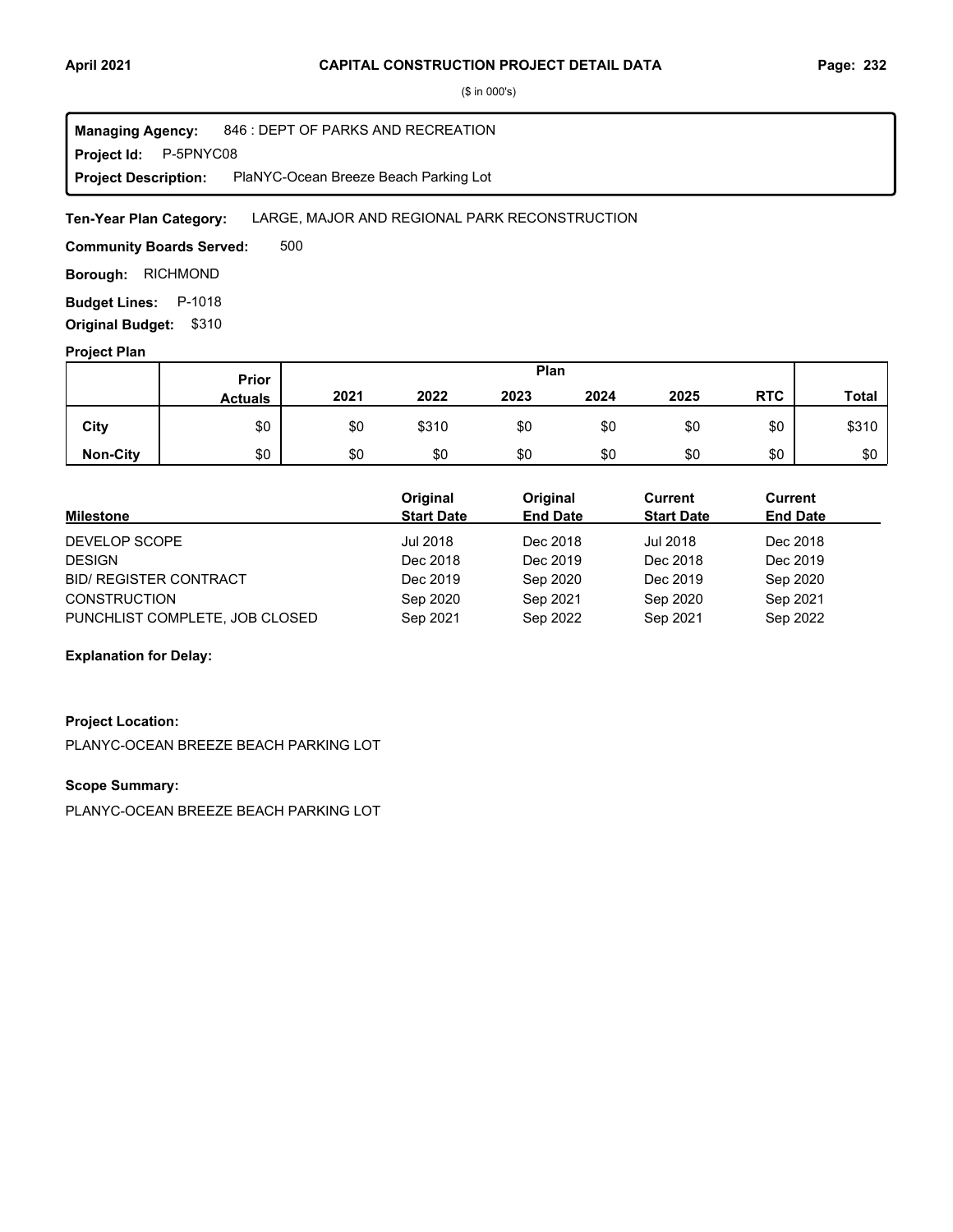**Project Id: P-5PRALCS** 846 : DEPT OF PARKS AND RECREATION Prall Playground-Reconstruction of Comfort Station **Managing Agency: Project Description:** 

NEIGHBORHOOD PARKS AND PLAYGROUNDS **Ten-Year Plan Category:** 

500 **Community Boards Served:** 

**Borough: RICHMOND** 

**Budget Lines: P-0505 Original Budget:** \$1,790

#### **Project Plan**

|                 |                | Plan<br>Prior |         |       |      |      |            |              |
|-----------------|----------------|---------------|---------|-------|------|------|------------|--------------|
|                 | <b>Actuals</b> | 2021          | 2022    | 2023  | 2024 | 2025 | <b>RTC</b> | <b>Total</b> |
| City            | \$265          | \$39          | \$1,410 | \$126 | \$0  | \$0  | \$0        | \$1,840      |
| <b>Non-City</b> | \$0            | \$0           | \$0     | \$0   | \$0  | \$0  | \$0        | \$0          |

| <b>Milestone</b>               | Original<br><b>Start Date</b> | Original<br><b>End Date</b> | Current<br><b>Start Date</b> | Current<br><b>End Date</b> |
|--------------------------------|-------------------------------|-----------------------------|------------------------------|----------------------------|
| DEVELOP SCOPE                  | Jul 2018                      | Dec 2018                    | <b>Jul 2018</b>              | Dec 2018                   |
| <b>DESIGN</b>                  | Dec 2018                      | Dec 2019                    | Dec 2018                     | Dec 2019                   |
| <b>BID/ REGISTER CONTRACT</b>  | Dec 2019                      | Sep 2020                    | Dec 2019                     | Sep 2020                   |
| <b>CONSTRUCTION</b>            | Sep 2020                      | Mar 2022                    | Sep 2020                     | Mar 2022                   |
| PUNCHLIST COMPLETE, JOB CLOSED | Mar 2022                      | Mar 2023                    | Mar 2022                     | Mar 2023                   |

#### **Explanation for Delay:**

#### **Project Location:**

#### **Scope Summary:**

PRALL PLAYGROUND-RECONSTRUCTION OF COMFORT STATION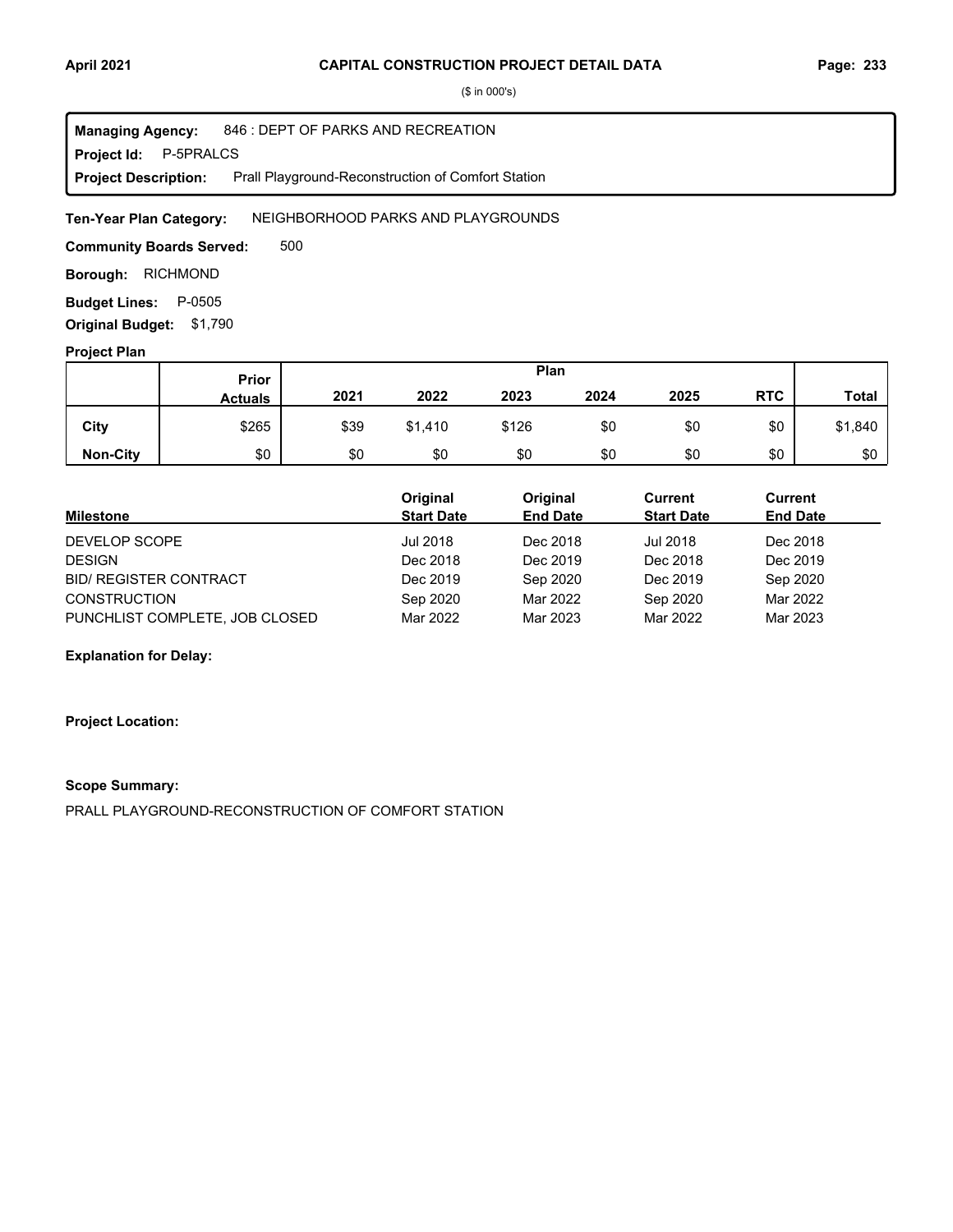**Project Id: P-5PRESPL** 846 : DEPT OF PARKS AND RECREATION Prescott Playground RC R085-118M **Managing Agency: Project Description:** 

NEIGHBORHOOD PARKS AND PLAYGROUNDS **Ten-Year Plan Category:** 

500 **Community Boards Served:** 

**Borough: RICHMOND** 

Budget Lines: P-R245 P-D020 **Original Budget:** \$5,456

#### **Project Plan**

|                 |                | Plan<br>Prior |      |      |      |      |            |              |
|-----------------|----------------|---------------|------|------|------|------|------------|--------------|
|                 | <b>Actuals</b> | 2021          | 2022 | 2023 | 2024 | 2025 | <b>RTC</b> | <b>Total</b> |
| City            | \$4,220        | \$262         | \$0  | \$0  | \$0  | \$0  | \$0        | \$4,482      |
| <b>Non-City</b> | \$0            | \$0           | \$0  | \$0  | \$0  | \$0  | \$0        | \$0          |

| <b>Milestone</b>               | Original<br><b>Start Date</b> | Original<br><b>End Date</b> | Current<br><b>Start Date</b> | Current<br><b>End Date</b> |
|--------------------------------|-------------------------------|-----------------------------|------------------------------|----------------------------|
| DEVELOP SCOPE                  | <b>Jul 2017</b>               | Dec 2017                    | <b>Jul 2017</b>              | Dec 2017                   |
| <b>DESIGN</b>                  | Dec 2017                      | Dec 2018                    | Dec 2017                     | Dec 2018                   |
| <b>BID/ REGISTER CONTRACT</b>  | Dec 2018                      | Sep 2019                    | Dec 2018                     | Sep 2019                   |
| <b>CONSTRUCTION</b>            | Sep 2019                      | Sep 2020                    | Sep 2019                     | Sep 2020                   |
| PUNCHLIST COMPLETE, JOB CLOSED | Sep 2020                      | Sep 2021                    | Sep 2020                     | Sep 2021                   |

#### **Explanation for Delay:**

#### **Project Location:**

PRESCOTT PLGR-CREATION OF SENCORY PLGR, SI

### **Scope Summary:**

PRESCOTT PLGR-CREATION OF SENCORY PLGR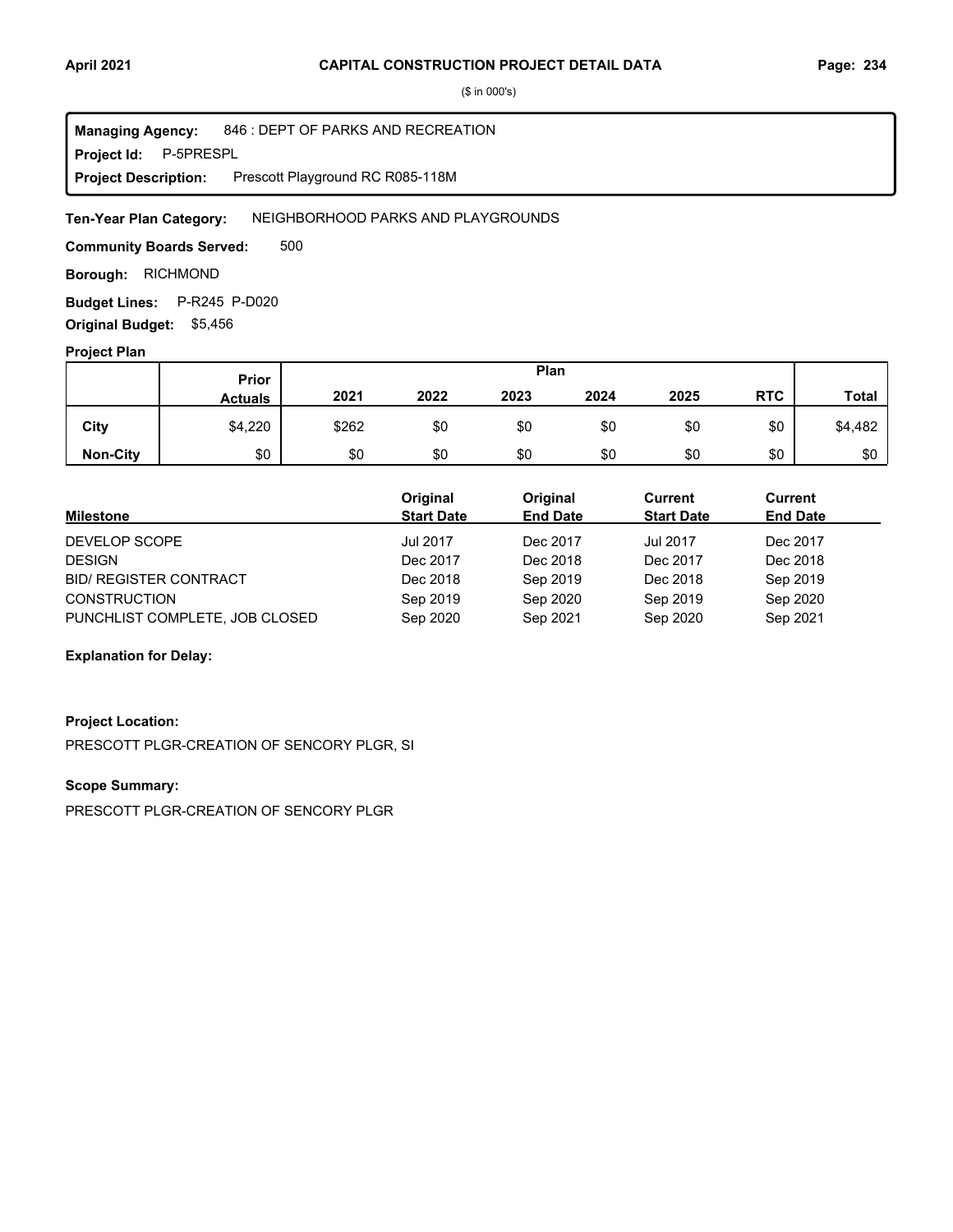**Project Id: P-5RECSI** 846 : DEPT OF PARKS AND RECREATION Greenbelt Rec Ctr RC in Staten Island R043-119M **Managing Agency: Project Description:** 

NEIGHBORHOOD PARKS AND PLAYGROUNDS **Ten-Year Plan Category:** 

500 **Community Boards Served:** 

**Borough: RICHMOND** 

**Budget Lines:** P-1018 P-0506 P-0505 **Original Budget:** \$965

#### **Project Plan**

|                 |                | Plan<br>Prior |      |      |         |      |            |              |
|-----------------|----------------|---------------|------|------|---------|------|------------|--------------|
|                 | <b>Actuals</b> | 2021          | 2022 | 2023 | 2024    | 2025 | <b>RTC</b> | <b>Total</b> |
| City            | \$194          | \$0           | \$49 | \$0  | \$1,434 | \$0  | \$0        | \$1,677      |
| <b>Non-City</b> | \$0            | \$0           | \$0  | \$0  | \$0     | \$0  | \$0        | \$0          |

| <b>Milestone</b>               | Original<br><b>Start Date</b> | Original<br><b>End Date</b> | Current<br><b>Start Date</b> | <b>Current</b><br><b>End Date</b> |
|--------------------------------|-------------------------------|-----------------------------|------------------------------|-----------------------------------|
| DEVELOP SCOPE                  | Jul 2015                      | Sep 2015                    | Jul 2015                     | Sep 2015                          |
| <b>DESIGN</b>                  | Sep 2015                      | Dec 2015                    | Sep 2015                     | Dec 2015                          |
| <b>BID/ REGISTER CONTRACT</b>  | Dec 2015                      | Mar 2016                    | Dec 2015                     | Mar 2016                          |
| <b>CONSTRUCTION</b>            | Mar 2016                      | Mar 2017                    | Mar 2016                     | Mar 2017                          |
| PUNCHLIST COMPLETE, JOB CLOSED | Mar 2017                      | Mar 2018                    | Mar 2017                     | Dec 2023                          |

#### **Explanation for Delay:**

PROJECT DELAYED DUE TO CHANGES IN SCOPE/DESIGN

#### **Project Location:**

RECON GREENBELT REC CTR IN STATEN ISLAND

### **Scope Summary:**

RECON GREENBELT REC CTR IN STATEN ISLAND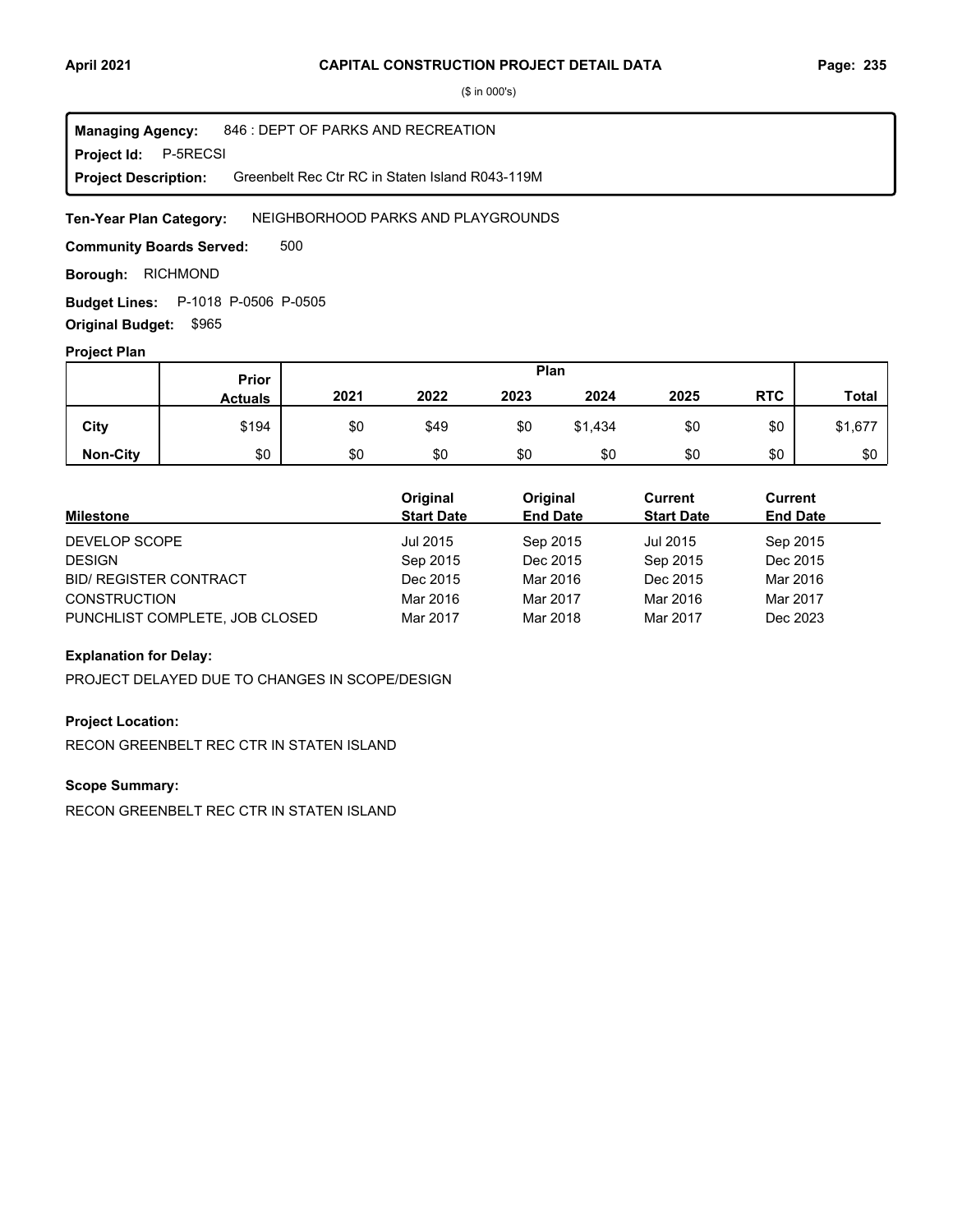**Project Id: P-5REFO20** 846 : DEPT OF PARKS AND RECREATION Reforestation FY20 Staten Is **Managing Agency: Project Description:** 

#### LAND ACQUISITION AND TREE PLANTING **Ten-Year Plan Category:**

500 **Community Boards Served:** 

**Borough: RICHMOND** 

**Budget Lines: P-0822** 

**Original Budget:** \$1,100

## **Project Plan**

|                 |                | Plan<br>Prior |      |      |      |      |            |              |
|-----------------|----------------|---------------|------|------|------|------|------------|--------------|
|                 | <b>Actuals</b> | 2021          | 2022 | 2023 | 2024 | 2025 | <b>RTC</b> | <b>Total</b> |
| City            | \$30           | \$1,150       | \$0  | \$0  | \$0  | \$0  | \$0        | \$1,180      |
| <b>Non-City</b> | \$0            | \$0           | \$0  | \$0  | \$0  | \$0  | \$0        | \$0          |

| <b>Milestone</b>               | Original<br><b>Start Date</b> | Original<br><b>End Date</b> | Current<br><b>Start Date</b> | Current<br><b>End Date</b> |
|--------------------------------|-------------------------------|-----------------------------|------------------------------|----------------------------|
| DEVELOP SCOPE                  | Jul 2018                      | Dec 2018                    | <b>Jul 2018</b>              | Dec 2018                   |
| <b>DESIGN</b>                  | Dec 2018                      | Sep 2019                    | Dec 2018                     | Sep 2019                   |
| <b>BID/ REGISTER CONTRACT</b>  | Sep 2019                      | Jun 2020                    | Sep 2019                     | Jun 2020                   |
| <b>CONSTRUCTION</b>            | Jun 2020                      | Dec 2022                    | Jun 2020                     | Dec 2022                   |
| PUNCHLIST COMPLETE, JOB CLOSED | Dec 2022                      | Dec 2024                    | Dec 2022                     | Dec 2024                   |

#### **Explanation for Delay:**

# **Project Location:**

REFORESTATION FY20 STATEN IS

### **Scope Summary:**

REFORESTATION FY20 STATEN IS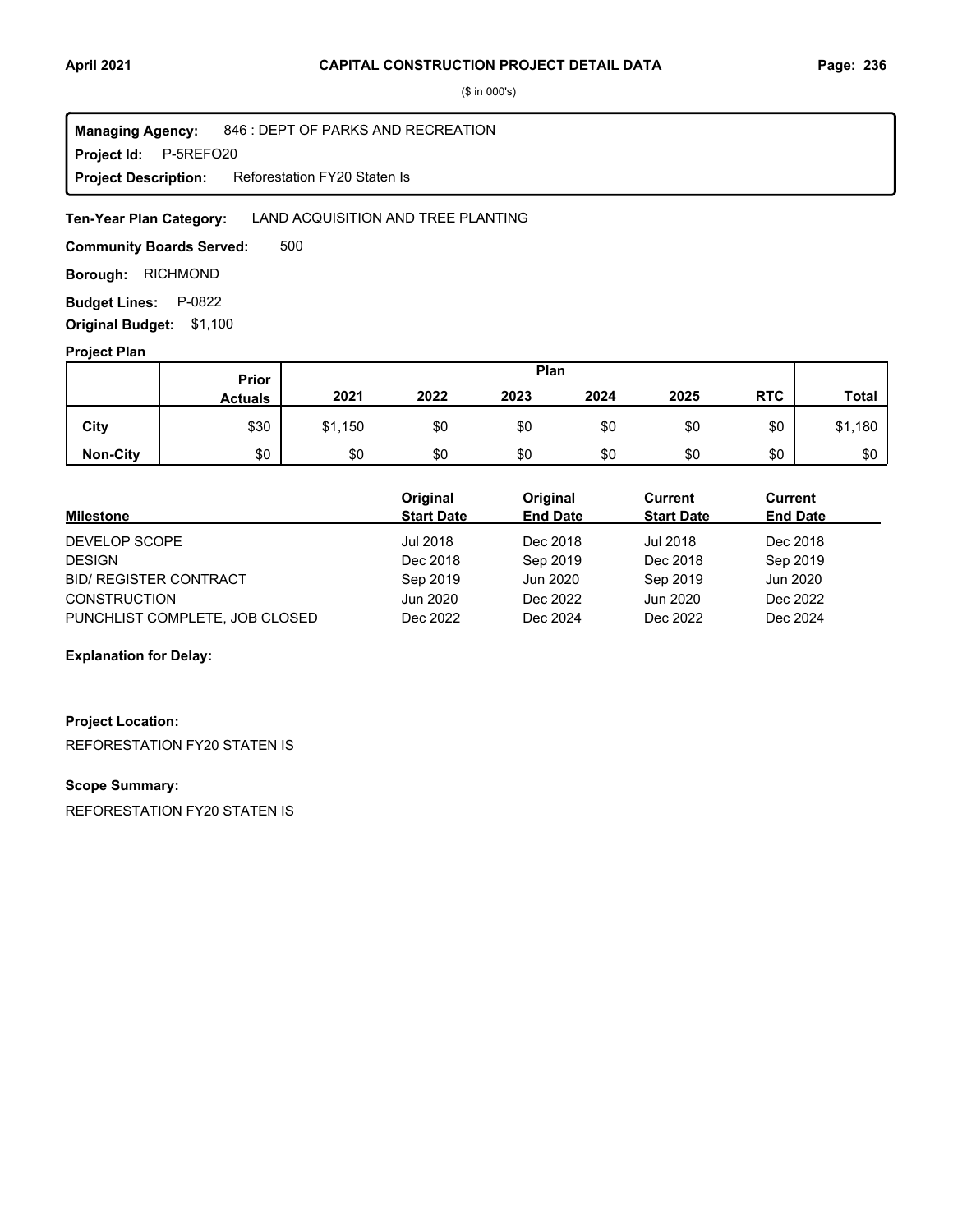#### **April 2021 Page: 237 CAPITAL CONSTRUCTION PROJECT DETAIL DATA**

(\$ in 000's)

**Project Id: P-5SIPOOL** 846 : DEPT OF PARKS AND RECREATION Staten Island Indoor Pool **Managing Agency: Project Description:** 

MAJOR RECREATIONAL FACILITIES AND FACILITY RECONSTRUCTION **Ten-Year Plan Category:** 

500 **Community Boards Served:** 

**Borough: RICHMOND** 

**Budget Lines: P-0632 Original Budget:** \$50,000

**Project Plan**

|                 |                | Plan<br>Prior |      |      |      |      |            |              |
|-----------------|----------------|---------------|------|------|------|------|------------|--------------|
|                 | <b>Actuals</b> | 2021          | 2022 | 2023 | 2024 | 2025 | <b>RTC</b> | <b>Total</b> |
| City            | \$0            | \$0           | \$0  | \$0  | \$0  | \$0  | \$77,200   | \$77,200     |
| <b>Non-City</b> | \$0            | \$0           | \$0  | \$0  | \$0  | \$0  | \$0        | \$0          |

| Milestone                      | Original<br><b>Start Date</b> | Original<br><b>End Date</b> | Current<br><b>Start Date</b> | Current<br><b>End Date</b> |
|--------------------------------|-------------------------------|-----------------------------|------------------------------|----------------------------|
| DEVELOP SCOPE                  | Aug 2016                      | Jan 2017                    | Aug 2016                     | Jan 2017                   |
| <b>DESIGN</b>                  | Jan 2017                      | Jan 2019                    | Jan 2017                     | Jan 2019                   |
| <b>BID/ REGISTER CONTRACT</b>  | Jan 2019                      | Oct 2019                    | Jan 2019                     | Oct 2019                   |
| <b>CONSTRUCTION</b>            | Oct 2019                      | Oct 2022                    | Oct 2019                     | Oct 2022                   |
| PUNCHLIST COMPLETE, JOB CLOSED | Oct 2022                      | Oct 2024                    | Oct 2022                     | Oct 2024                   |

**Explanation for Delay:**

**Project Location:**

#### **Scope Summary:**

STATEN ISLAND INDOOR POOL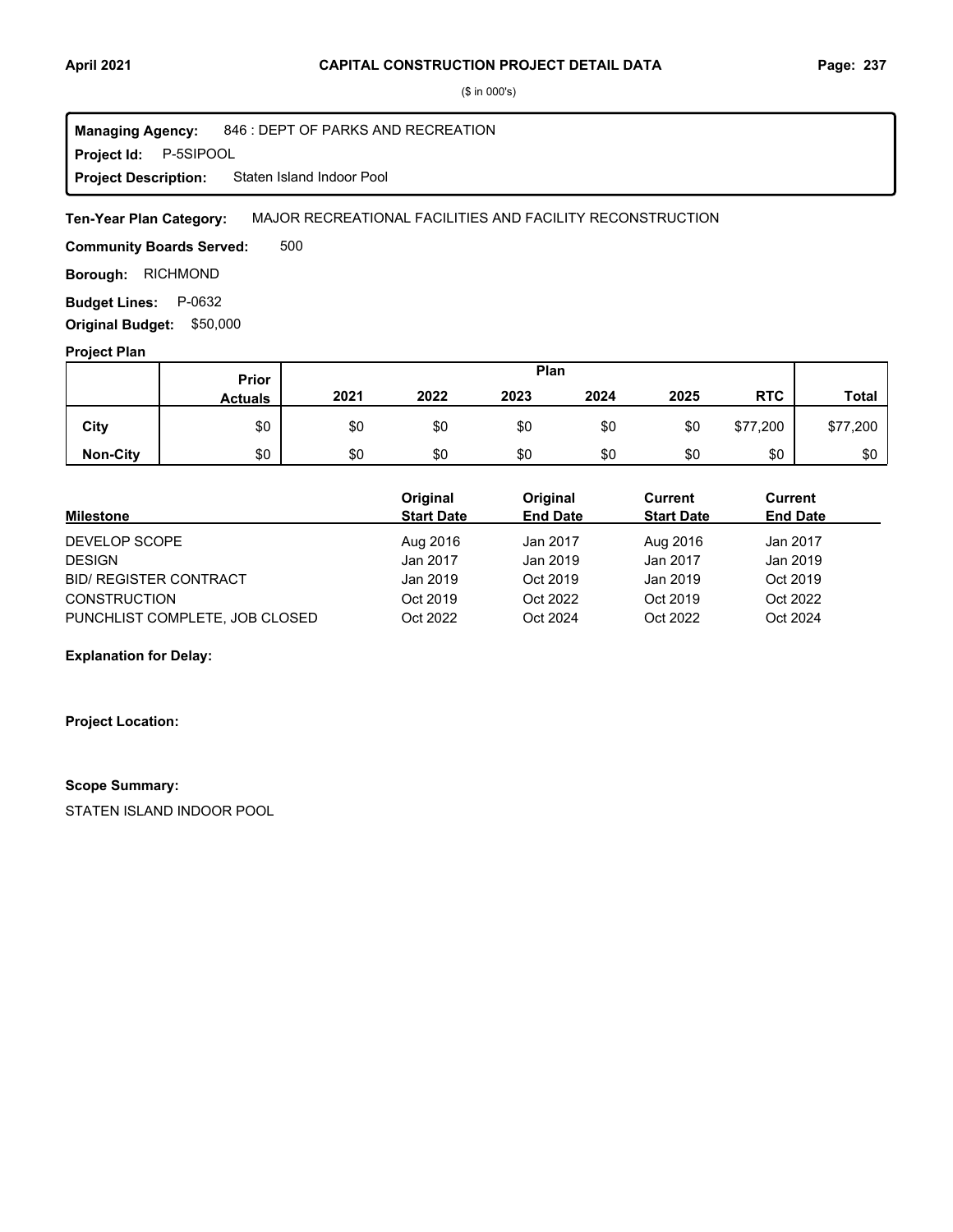**Project Id: P-5SIWETL** 846 : DEPT OF PARKS AND RECREATION STATEN ISLAND BOTANICAL GARDEN WETLAND RC/ R116-104M **Managing Agency: Project Description:** 

MAJOR RECREATIONAL FACILITIES AND FACILITY RECONSTRUCTION **Ten-Year Plan Category:** 

501 **Community Boards Served:** 

**Borough: RICHMOND** 

**Budget Lines: P-D020 Original Budget:** \$1,550

#### **Project Plan**

|                 | Plan<br><b>Prior</b> |      |      |      |      |      |            |              |
|-----------------|----------------------|------|------|------|------|------|------------|--------------|
|                 | <b>Actuals</b>       | 2021 | 2022 | 2023 | 2024 | 2025 | <b>RTC</b> | <b>Total</b> |
| City            | \$905                | \$93 | \$0  | \$0  | \$0  | \$0  | \$0        | \$998        |
| <b>Non-City</b> | \$302                | \$0  | \$0  | \$0  | \$0  | \$0  | \$0        | \$302        |

| <b>Milestone</b>               | Original<br><b>Start Date</b> | Original<br><b>End Date</b> | Current<br><b>Start Date</b> | Current<br><b>End Date</b> |
|--------------------------------|-------------------------------|-----------------------------|------------------------------|----------------------------|
| DEVELOP SCOPE                  | Jul 2003                      | Sep 2003                    | Jul 2003                     | Sep 2003                   |
| <b>DESIGN</b>                  | Sep 2003                      | Mar 2004                    | Sep 2003                     | Mar 2004                   |
| <b>BID/ REGISTER CONTRACT</b>  | Mar 2004                      | Jun 2004                    | Mar 2004                     | Jun 2004                   |
| <b>CONSTRUCTION</b>            | <b>Jul 2004</b>               | Jun 2005                    | <b>Jul 2004</b>              | Jun 2005                   |
| PUNCHLIST COMPLETE, JOB CLOSED | <b>Jul 2005</b>               | Jun 2006                    | Jul 2005                     | Dec 2022                   |

#### **Explanation for Delay:**

#### **Project Location:**

STATEN ISLAND

#### **Scope Summary:**

STATEN ISLAND BOTANICAL GARDEN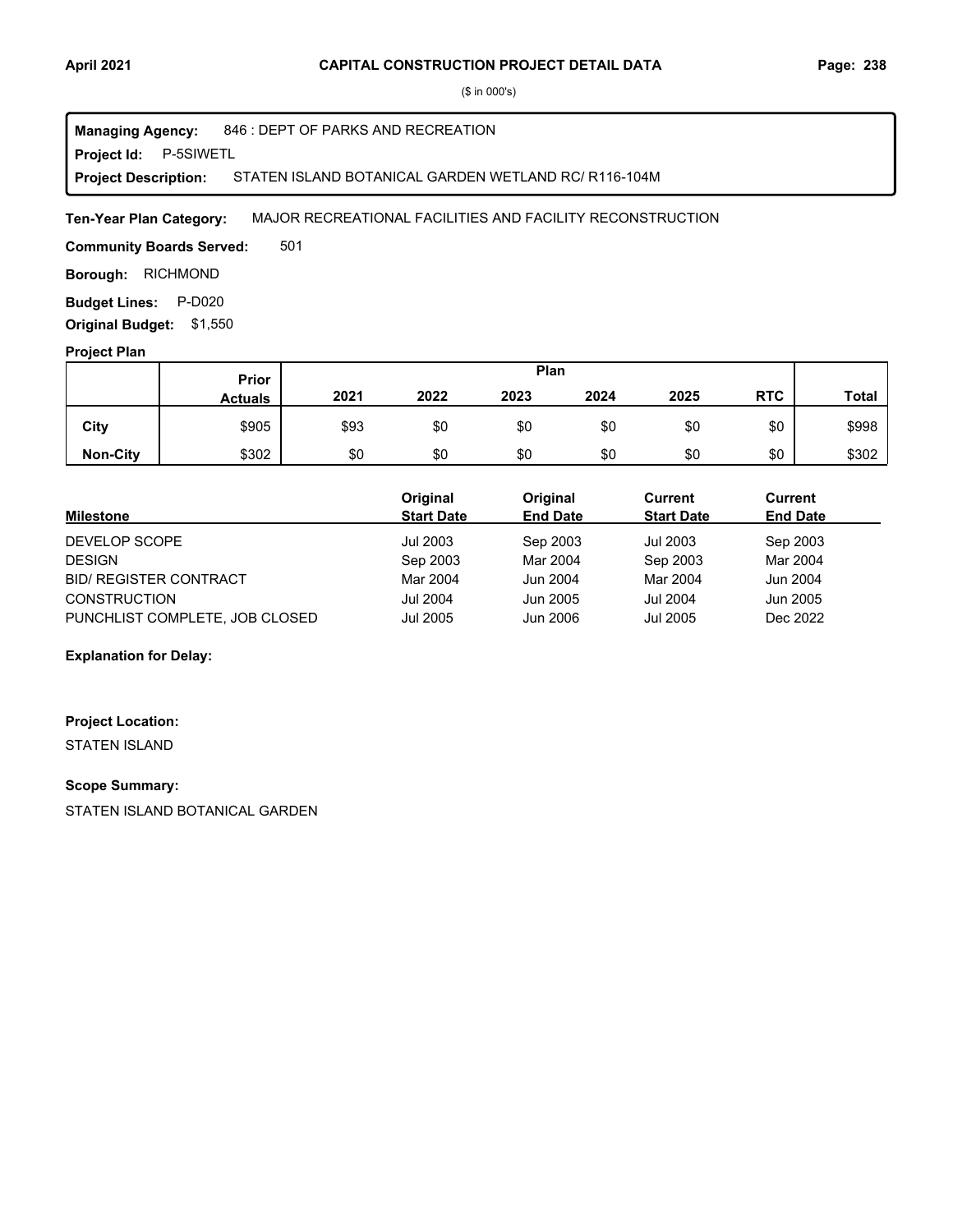#### **Project Id: P-5SLVLK1** 846 : DEPT OF PARKS AND RECREATION Silver Lake Park **Managing Agency: Project Description:**

#### NEIGHBORHOOD PARKS AND PLAYGROUNDS **Ten-Year Plan Category:**

500 **Community Boards Served:** 

**Borough: RICHMOND** 

**Budget Lines: P-1018** 

**Original Budget:** \$1,000

## **Project Plan**

|                 | Plan<br>Prior  |      |         |      |      |      |            |              |
|-----------------|----------------|------|---------|------|------|------|------------|--------------|
|                 | <b>Actuals</b> | 2021 | 2022    | 2023 | 2024 | 2025 | <b>RTC</b> | <b>Total</b> |
| City            | \$30           | \$0  | \$1,000 | \$0  | \$0  | \$0  | \$0        | \$1,030      |
| <b>Non-City</b> | \$0            | \$0  | \$0     | \$0  | \$0  | \$0  | \$0        | \$0          |

| Milestone                      | Original<br><b>Start Date</b> | Original<br><b>End Date</b> | Current<br><b>Start Date</b> | Current<br><b>End Date</b> |
|--------------------------------|-------------------------------|-----------------------------|------------------------------|----------------------------|
| DEVELOP SCOPE                  | Jul 2019                      | Dec 2019                    | <b>Jul 2019</b>              | Dec 2019                   |
| <b>DESIGN</b>                  | Dec 2019                      | Dec 2020                    | Dec 2019                     | Dec 2020                   |
| <b>BID/ REGISTER CONTRACT</b>  | Dec 2020                      | Sep 2021                    | Dec 2020                     | Sep 2021                   |
| <b>CONSTRUCTION</b>            | Sep 2021                      | Sep 2022                    | Sep 2021                     | Sep 2022                   |
| PUNCHLIST COMPLETE, JOB CLOSED | Sep 2022                      | Sep 2023                    | Sep 2022                     | Sep 2023                   |

#### **Explanation for Delay:**

#### **Project Location:**

SILVER LAKE PARK, STATEN ISLAND

### **Scope Summary:**

SILVER LAKE PARK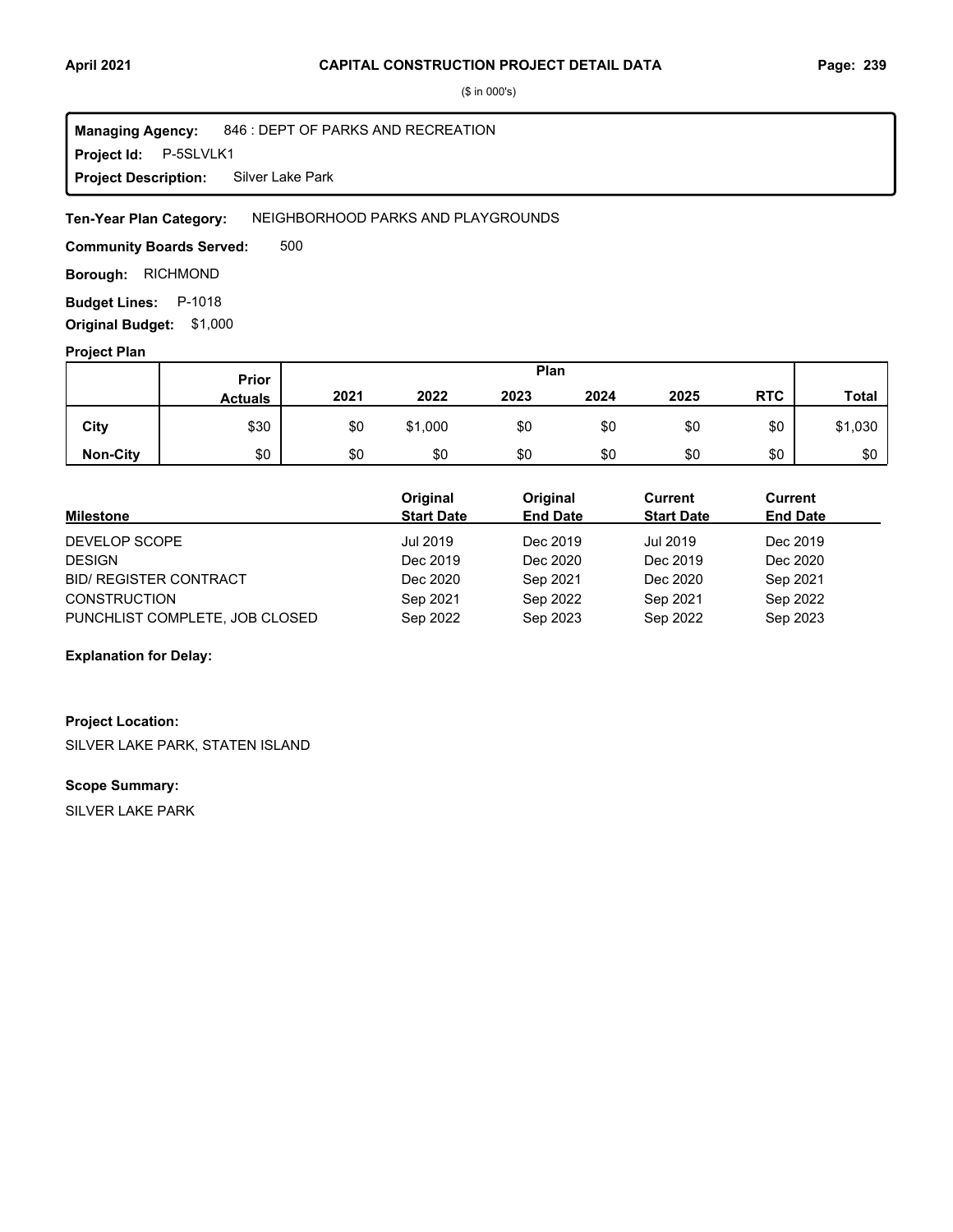**Project Id: P-5SOBLPK** 846 : DEPT OF PARKS AND RECREATION Sobel Park Path Reconstruction **Managing Agency: Project Description:** 

#### NEIGHBORHOOD PARKS AND PLAYGROUNDS **Ten-Year Plan Category:**

500 **Community Boards Served:** 

**Borough: RICHMOND** 

**Budget Lines: P-1018 Original Budget:** \$200

#### **Project Plan**

|                 |                | Plan<br>Prior |      |      |       |      |            |              |
|-----------------|----------------|---------------|------|------|-------|------|------------|--------------|
|                 | <b>Actuals</b> | 2021          | 2022 | 2023 | 2024  | 2025 | <b>RTC</b> | <b>Total</b> |
| City            | \$0            | \$0           | \$0  | \$0  | \$200 | \$0  | \$0        | \$200        |
| <b>Non-City</b> | \$0            | \$0           | \$0  | \$0  | \$0   | \$0  | \$0        | \$0          |

| <b>Milestone</b>               | Original<br><b>Start Date</b> | Original<br><b>End Date</b> | Current<br><b>Start Date</b> | Current<br><b>End Date</b> |
|--------------------------------|-------------------------------|-----------------------------|------------------------------|----------------------------|
| DEVELOP SCOPE                  | Jul 2020                      | Dec 2020                    | <b>Jul 2020</b>              | Dec 2020                   |
| <b>DESIGN</b>                  | Dec 2020                      | Dec 2021                    | Dec 2020                     | Dec 2021                   |
| <b>BID/ REGISTER CONTRACT</b>  | Dec 2021                      | Sep 2022                    | Dec 2021                     | Sep 2022                   |
| <b>CONSTRUCTION</b>            | Sep 2022                      | Sep 2023                    | Sep 2022                     | Sep 2023                   |
| PUNCHLIST COMPLETE, JOB CLOSED | Sep 2023                      | Sep 2024                    | Sep 2023                     | Sep 2024                   |

#### **Explanation for Delay:**

## **Project Location:**

SOBEL PARK, STATEN ISLAND

### **Scope Summary:**

SOBEL PARK PATH RECONSTRUCTION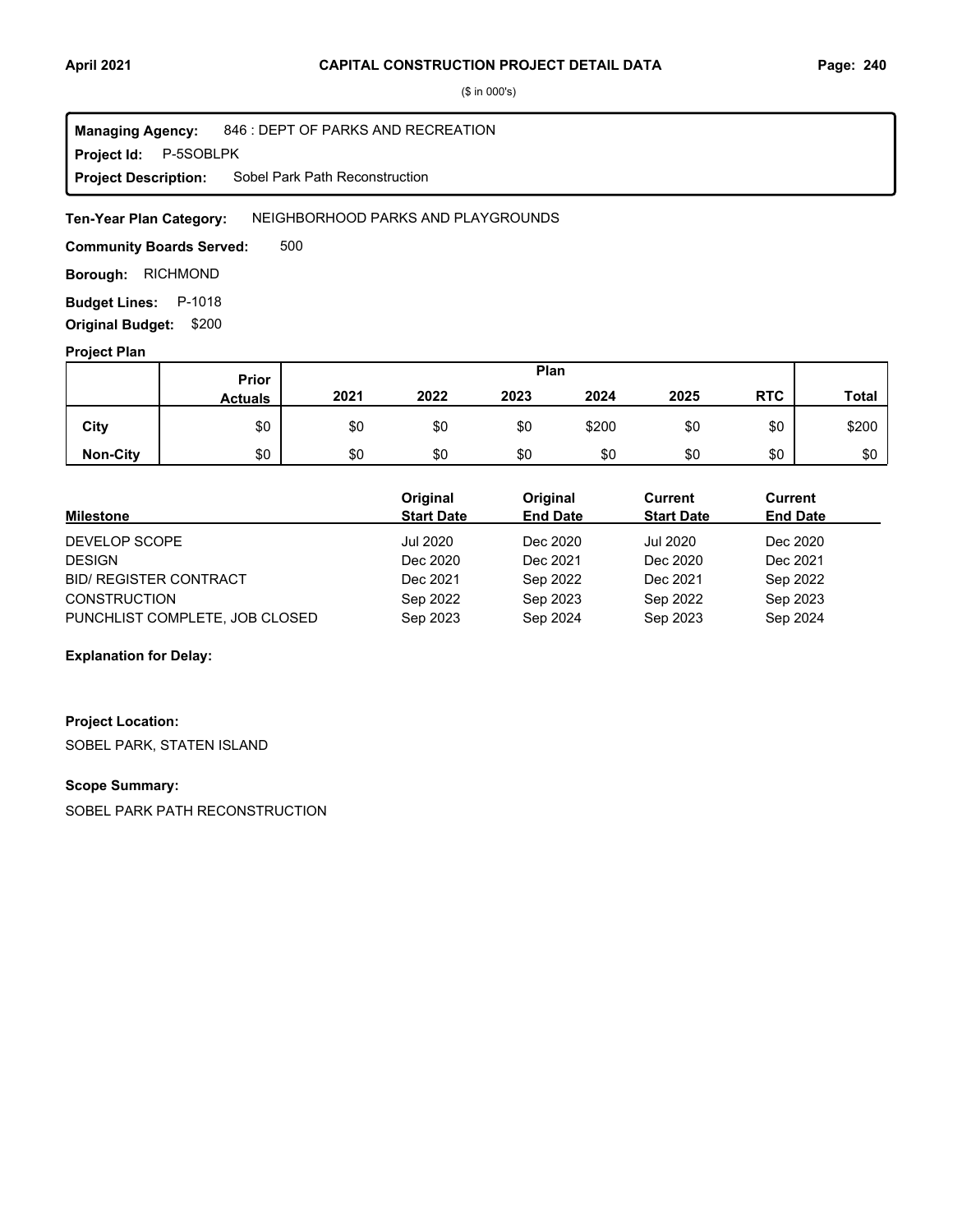**Project Id: P-5SPT21A** 846 : DEPT OF PARKS AND RECREATION Street Tree Planting - SI.-Sm. Pur. CB RG-221M **Managing Agency: Project Description:** 

LAND ACQUISITION AND TREE PLANTING **Ten-Year Plan Category:** 

500 **Community Boards Served:** 

**Borough: RICHMOND** 

**Budget Lines: P-1018** 

**Original Budget:** \$550

# **Project Plan**

|                 | Plan<br>Prior  |       |      |      |      |      |            |              |
|-----------------|----------------|-------|------|------|------|------|------------|--------------|
|                 | <b>Actuals</b> | 2021  | 2022 | 2023 | 2024 | 2025 | <b>RTC</b> | <b>Total</b> |
| City            | \$0            | \$0   | \$0  | \$0  | \$0  | \$0  | \$0        | \$0          |
| <b>Non-City</b> | \$0            | \$500 | \$0  | \$0  | \$0  | \$0  | \$0        | \$500        |

| <b>Milestone</b>               | Original<br><b>Start Date</b> | Original<br><b>End Date</b> | Current<br><b>Start Date</b> | Current<br><b>End Date</b> |
|--------------------------------|-------------------------------|-----------------------------|------------------------------|----------------------------|
| DEVELOP SCOPE                  | Jul 2020                      | Dec 2020                    | <b>Jul 2020</b>              | Dec 2020                   |
| <b>DESIGN</b>                  | Dec 2020                      | Jun 2021                    | Dec 2020                     | Jun 2021                   |
| <b>BID/ REGISTER CONTRACT</b>  | Jun 2021                      | Mar 2022                    | Jun 2021                     | Mar 2022                   |
| <b>CONSTRUCTION</b>            | Mar 2022                      | Sep 2023                    | Mar 2022                     | Sep 2023                   |
| PUNCHLIST COMPLETE, JOB CLOSED | Sep 2023                      | Sep 2025                    | Sep 2023                     | Sep 2025                   |

#### **Explanation for Delay:**

# **Project Location:**

BOROGUH OF STATEN ISLAND

#### **Scope Summary:**

STREET TREES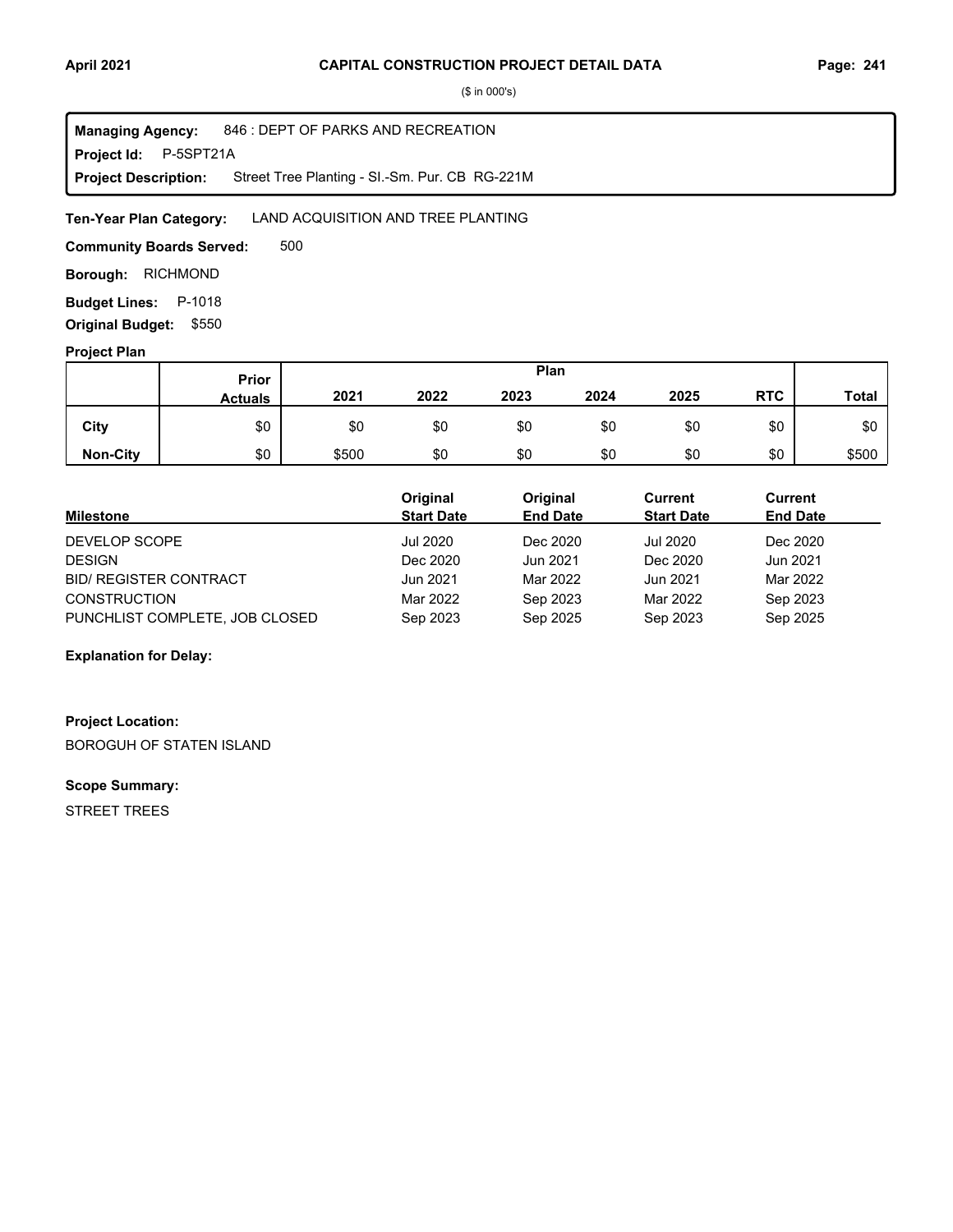**Project Id: P-5SPT21B** 846 : DEPT OF PARKS AND RECREATION Street Tree Planting - SI.-Sm. Pur. CB 1-3 RG-121M **Managing Agency: Project Description:** 

LAND ACQUISITION AND TREE PLANTING **Ten-Year Plan Category:** 

500 **Community Boards Served:** 

**Borough: RICHMOND** 

**Budget Lines: P-1018 Original Budget:** \$0

## **Project Plan**

|                 |                | Plan<br>Prior |      |      |      |      |            |              |
|-----------------|----------------|---------------|------|------|------|------|------------|--------------|
|                 | <b>Actuals</b> | 2021          | 2022 | 2023 | 2024 | 2025 | <b>RTC</b> | <b>Total</b> |
| City            | \$0            | \$0           | \$0  | \$0  | \$0  | \$0  | \$0        | \$0          |
| <b>Non-City</b> | \$0            | \$503         | \$0  | \$0  | \$0  | \$0  | \$0        | \$503        |

|                  | Original          | Original        | Current           | Current         |
|------------------|-------------------|-----------------|-------------------|-----------------|
| <b>Milestone</b> | <b>Start Date</b> | <b>End Date</b> | <b>Start Date</b> | <b>End Date</b> |

**Explanation for Delay:**

#### **Project Location:**

BOROUGH OF STATEN ISLAND

#### **Scope Summary:**

STREET TREES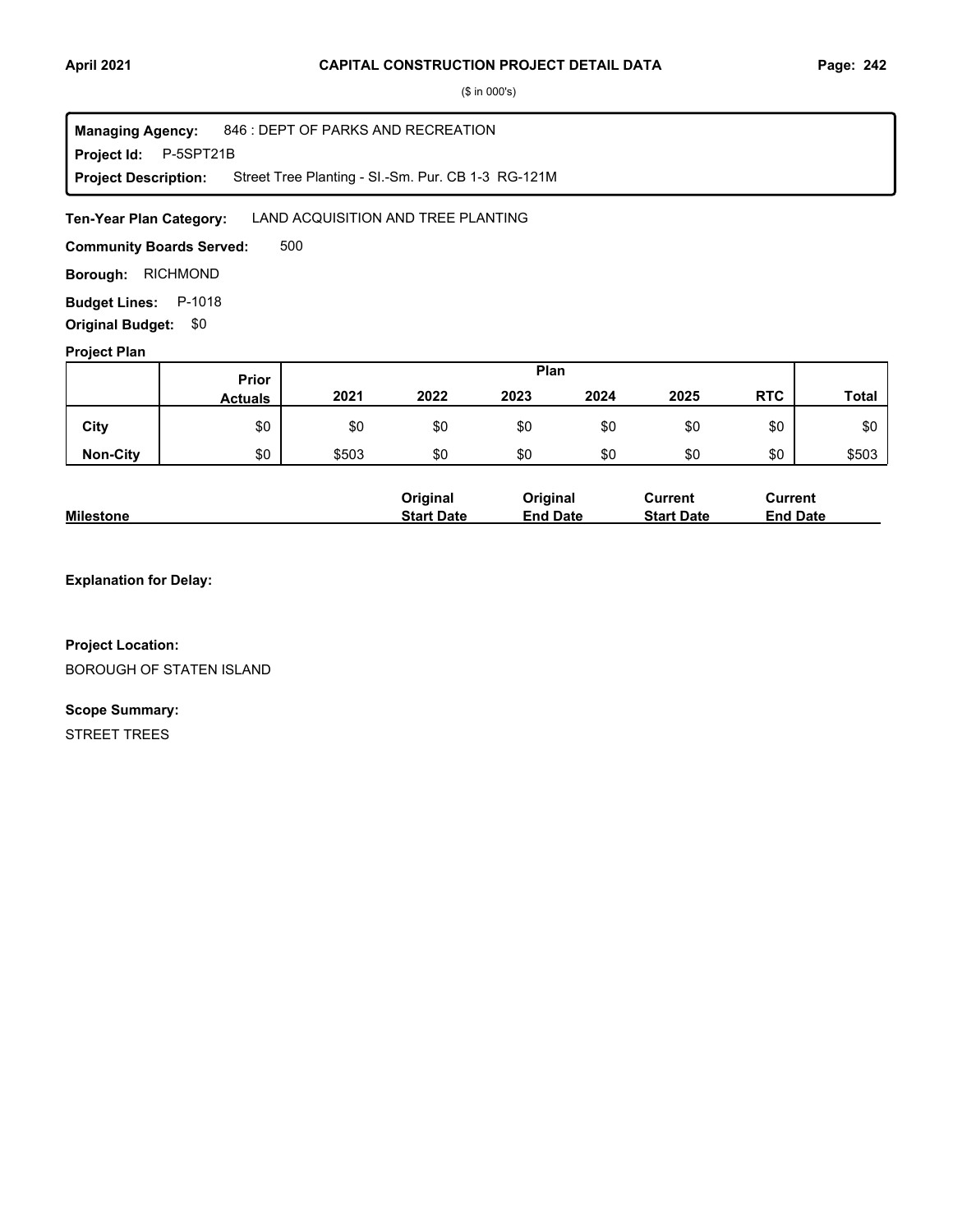**Project Id: P-5TPSBF** 846 : DEPT OF PARKS AND RECREATION Tappen Park & South Beach Fountain Reconstruction **Managing Agency: Project Description:** 

NEIGHBORHOOD PARKS AND PLAYGROUNDS **Ten-Year Plan Category:** 

500 **Community Boards Served:** 

**Borough: RICHMOND** 

**Budget Lines: P-1018 Original Budget:** \$166

#### **Project Plan**

|                 |                | Plan<br>Prior |      |      |      |      |            |              |
|-----------------|----------------|---------------|------|------|------|------|------------|--------------|
|                 | <b>Actuals</b> | 2021          | 2022 | 2023 | 2024 | 2025 | <b>RTC</b> | <b>Total</b> |
| City            | \$26           | \$140         | \$0  | \$0  | \$0  | \$0  | \$0        | \$166        |
| <b>Non-City</b> | \$0            | \$0           | \$0  | \$0  | \$0  | \$0  | \$0        | \$0          |

| <b>Milestone</b>               | Original<br><b>Start Date</b> | Original<br><b>End Date</b> | Current<br><b>Start Date</b> | <b>Current</b><br><b>End Date</b> |
|--------------------------------|-------------------------------|-----------------------------|------------------------------|-----------------------------------|
| DEVELOP SCOPE                  | Jul 2018                      | Dec 2018                    | <b>Jul 2018</b>              | Dec 2018                          |
| <b>DESIGN</b>                  | Dec 2018                      | Jun 2020                    | Dec 2018                     | Jun 2020                          |
| <b>BID/ REGISTER CONTRACT</b>  | Jun 2020                      | Mar 2021                    | Jun 2020                     | Mar 2021                          |
| <b>CONSTRUCTION</b>            | Mar 2021                      | Sep 2022                    | Mar 2021                     | Sep 2022                          |
| PUNCHLIST COMPLETE, JOB CLOSED | Sep 2022                      | Sep 2023                    | Sep 2022                     | Sep 2023                          |

#### **Explanation for Delay:**

**Project Location:**

#### **Scope Summary:**

TAPPEN PARK & SOUTH BEACH FOUNTAIN RECONSTRUCTION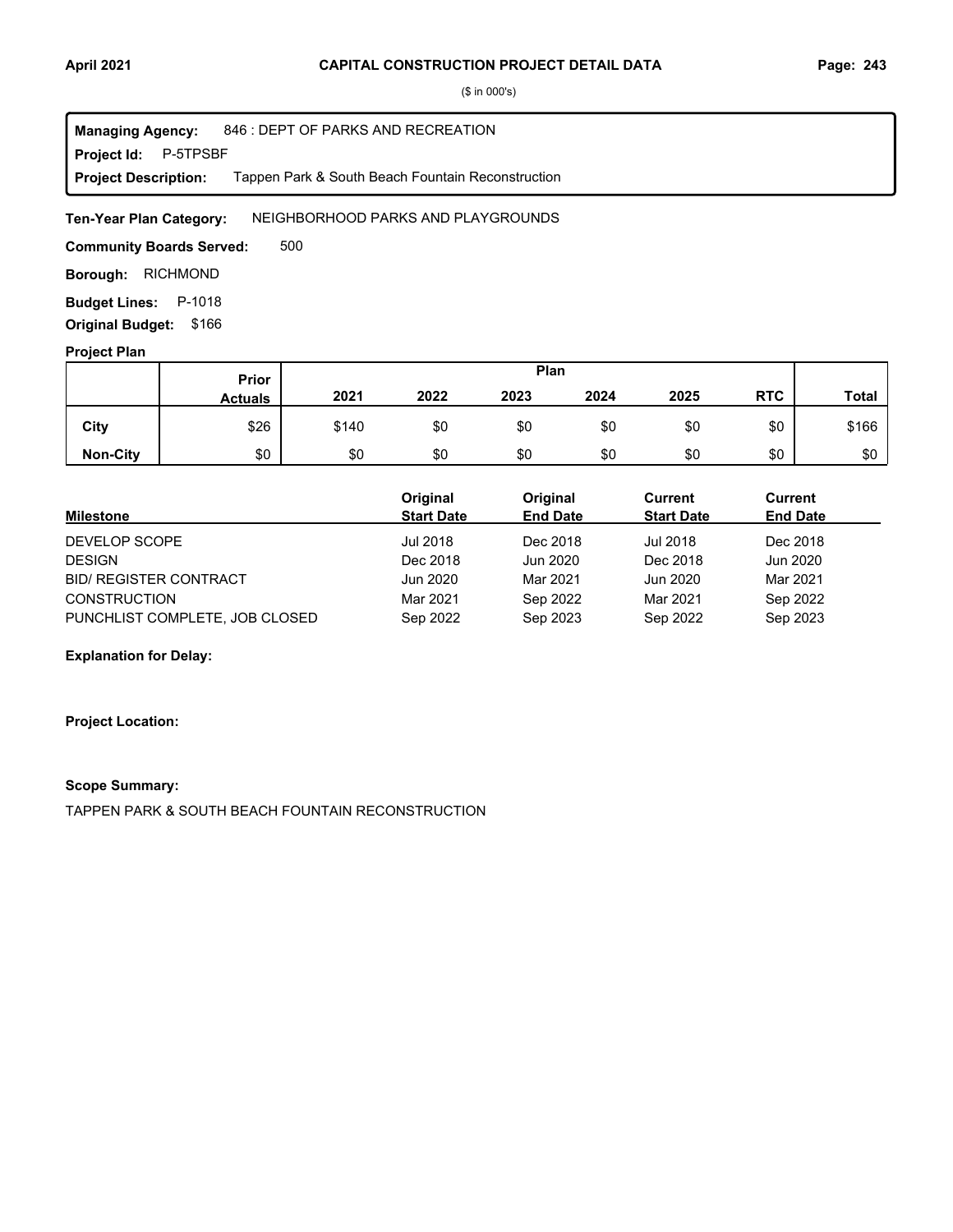**Project Id: P-5TRE21A** 846 : DEPT OF PARKS AND RECREATION FY21 Street Trees Staten Island, CB 1-3 RG-**Managing Agency: Project Description:** 

LAND ACQUISITION AND TREE PLANTING **Ten-Year Plan Category:** 

500 **Community Boards Served:** 

**Borough: RICHMOND** 

**Budget Lines: HW-0001R P-1018 P-0822 Original Budget:** \$400

#### **Project Plan**

|                 | Plan<br>Prior  |         |       |      |      |      |            |              |
|-----------------|----------------|---------|-------|------|------|------|------------|--------------|
|                 | <b>Actuals</b> | 2021    | 2022  | 2023 | 2024 | 2025 | <b>RTC</b> | <b>Total</b> |
| City            | \$30           | \$296   | \$624 | \$0  | \$0  | \$0  | \$0        | \$950        |
| <b>Non-City</b> | \$0            | \$1,374 | \$206 | \$0  | \$0  | \$0  | \$0        | \$1,580      |

| Milestone                      | Original<br><b>Start Date</b> | Original<br><b>End Date</b> | Current<br><b>Start Date</b> | Current<br><b>End Date</b> |
|--------------------------------|-------------------------------|-----------------------------|------------------------------|----------------------------|
| DEVELOP SCOPE                  | Jul 2019                      | Dec 2019                    | <b>Jul 2019</b>              | Dec 2019                   |
| <b>DESIGN</b>                  | Dec 2019                      | Jun 2020                    | Dec 2019                     | Jun 2020                   |
| <b>BID/ REGISTER CONTRACT</b>  | Jun 2020                      | Mar 2021                    | Jun 2020                     | Mar 2021                   |
| <b>CONSTRUCTION</b>            | Mar 2021                      | Sep 2022                    | Mar 2021                     | Sep 2022                   |
| PUNCHLIST COMPLETE, JOB CLOSED | Sep 2022                      | Sep 2024                    | Sep 2022                     | Sep 2024                   |

#### **Explanation for Delay:**

#### **Project Location:**

FY21 STREET TREES STATEN ISLAND, CB 1-3

#### **Scope Summary:**

FY21 STREET TREES STATEN ISLAND, CB 1-3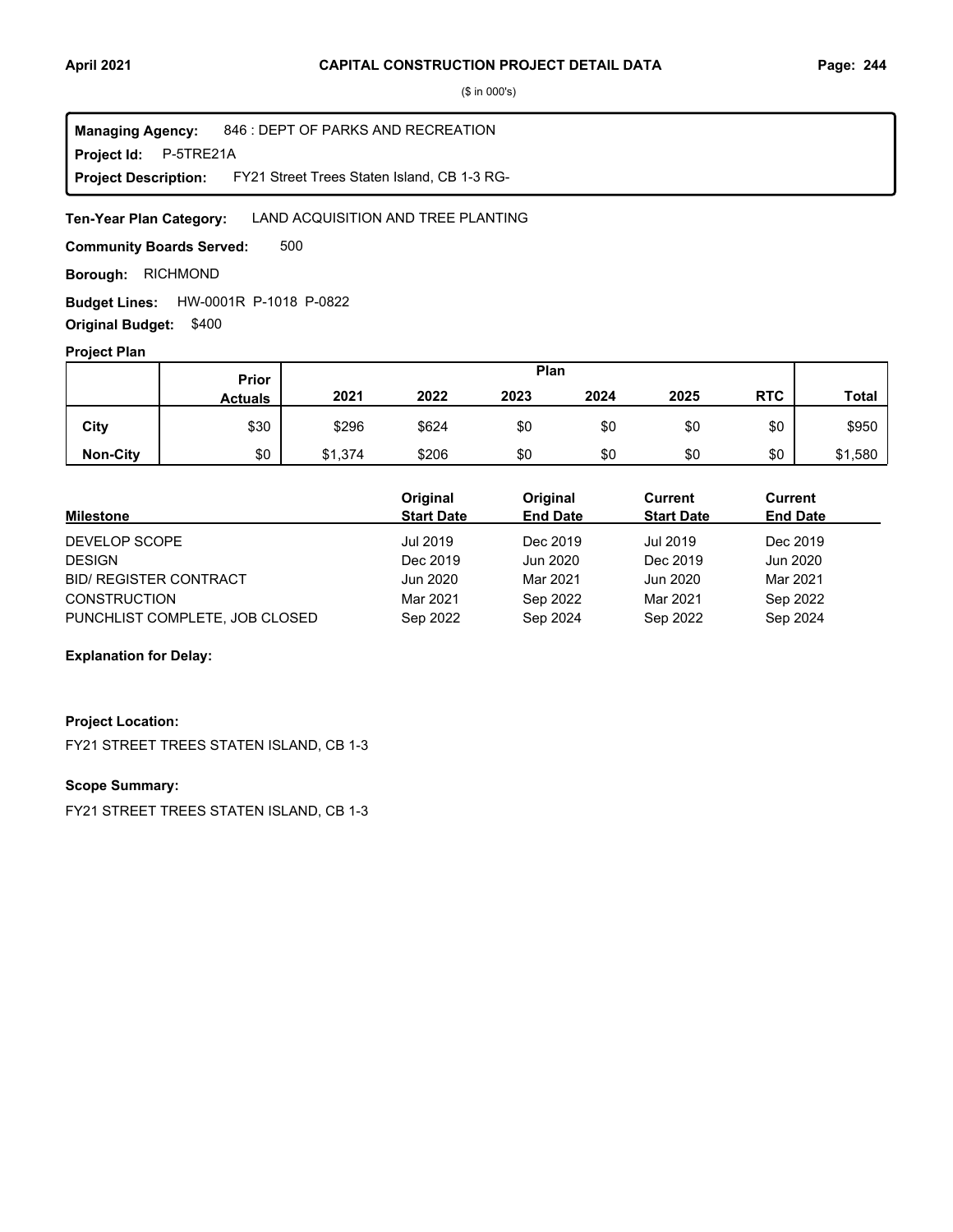**Project Id: P-5TREEFA** 846 : DEPT OF PARKS AND RECREATION Fairview Pk -Reforestation R153-117MA **Managing Agency: Project Description:** 

#### LAND ACQUISITION AND TREE PLANTING **Ten-Year Plan Category:**

500 **Community Boards Served:** 

**Borough: RICHMOND** 

**Budget Lines: P-0822 Original Budget:** \$774

#### **Project Plan**

|                 |                | Plan<br><b>Prior</b> |      |      |      |      |            |              |
|-----------------|----------------|----------------------|------|------|------|------|------------|--------------|
|                 | <b>Actuals</b> | 2021                 | 2022 | 2023 | 2024 | 2025 | <b>RTC</b> | <b>Total</b> |
| City            | \$849          | \$68                 | \$0  | \$0  | \$0  | \$0  | \$0        | \$917        |
| <b>Non-City</b> | \$0            | \$0                  | \$0  | \$0  | \$0  | \$0  | \$0        | \$0          |

| <b>Milestone</b>               | Original<br><b>Start Date</b> | Original<br><b>End Date</b> | Current<br><b>Start Date</b> | <b>Current</b><br><b>End Date</b> |
|--------------------------------|-------------------------------|-----------------------------|------------------------------|-----------------------------------|
| DEVELOP SCOPE                  | Jul 2016                      | Dec 2016                    | Jul 2016                     | Dec 2016                          |
| <b>DESIGN</b>                  | Dec 2016                      | Sep 2017                    | Dec 2016                     | Sep 2017                          |
| <b>BID/ REGISTER CONTRACT</b>  | Sep 2017                      | Jun 2018                    | Sep 2017                     | Jun 2018                          |
| <b>CONSTRUCTION</b>            | Jun 2018                      | Dec 2020                    | Jun 2018                     | Dec 2020                          |
| PUNCHLIST COMPLETE, JOB CLOSED | Dec 2020                      | Dec 2022                    | Dec 2020                     | Dec 2022                          |

#### **Explanation for Delay:**

# **Project Location:**

FAIRVIEW PK -REFORESTATION

#### **Scope Summary:**

FAIRVIEW PK -REFORESTATION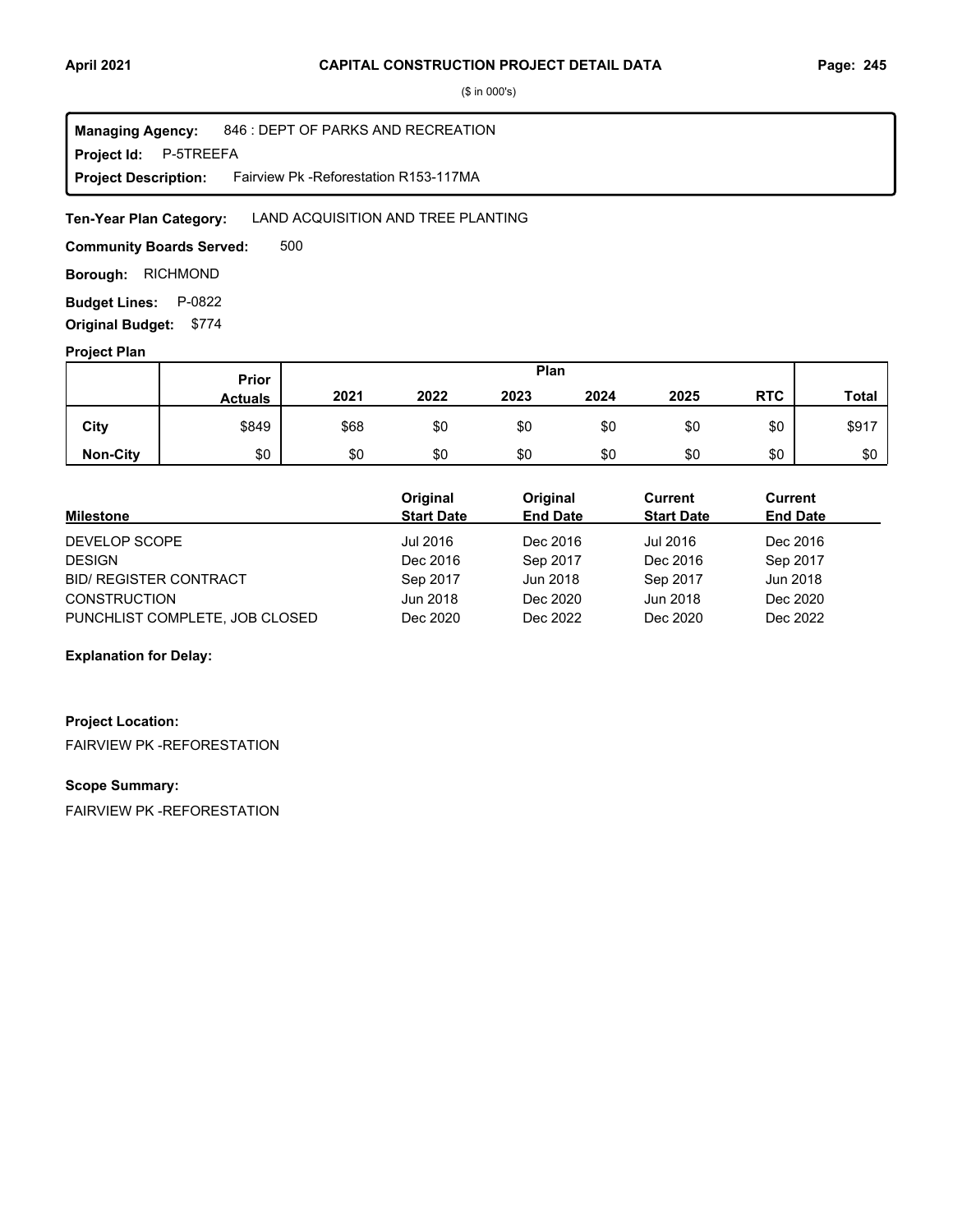**Project Id: P-5TRSD19** 846 : DEPT OF PARKS AND RECREATION Staten Island-Tree-Damaged Sidewalk R/C rg-418m **Managing Agency: Project Description:** 

LAND ACQUISITION AND TREE PLANTING **Ten-Year Plan Category:** 

500 **Community Boards Served:** 

**Borough: RICHMOND** 

**Budget Lines:** P-R245 P-1331

**Original Budget:** \$1,490

# **Project Plan**

|                 | Plan<br>Prior  |       |      |      |      |      |            |              |
|-----------------|----------------|-------|------|------|------|------|------------|--------------|
|                 | <b>Actuals</b> | 2021  | 2022 | 2023 | 2024 | 2025 | <b>RTC</b> | <b>Total</b> |
| City            | \$1,520        | \$851 | \$0  | \$0  | \$0  | \$0  | \$0        | \$2,371      |
| <b>Non-City</b> | \$0            | \$0   | \$0  | \$0  | \$0  | \$0  | \$0        | \$0          |

| <b>Milestone</b>               | Original<br><b>Start Date</b> | Original<br><b>End Date</b> | Current<br><b>Start Date</b> | Current<br><b>End Date</b> |
|--------------------------------|-------------------------------|-----------------------------|------------------------------|----------------------------|
| DEVELOP SCOPE                  | Jul 2018                      | Dec 2018                    | <b>Jul 2018</b>              | Dec 2018                   |
| <b>DESIGN</b>                  | Dec 2018                      | Dec 2019                    | Dec 2018                     | Dec 2019                   |
| <b>BID/ REGISTER CONTRACT</b>  | Dec 2019                      | Sep 2020                    | Dec 2019                     | Sep 2020                   |
| <b>CONSTRUCTION</b>            | Sep 2020                      | Sep 2022                    | Sep 2020                     | Sep 2022                   |
| PUNCHLIST COMPLETE, JOB CLOSED | Sep 2022                      | Sep 2023                    | Sep 2022                     | Sep 2023                   |

#### **Explanation for Delay:**

#### **Project Location:**

STATEN ISLAND-TREE-DAMAGED SIDEWALK R/C

#### **Scope Summary:**

STATEN ISLAND-TREE-DAMAGED SIDEWALK R/C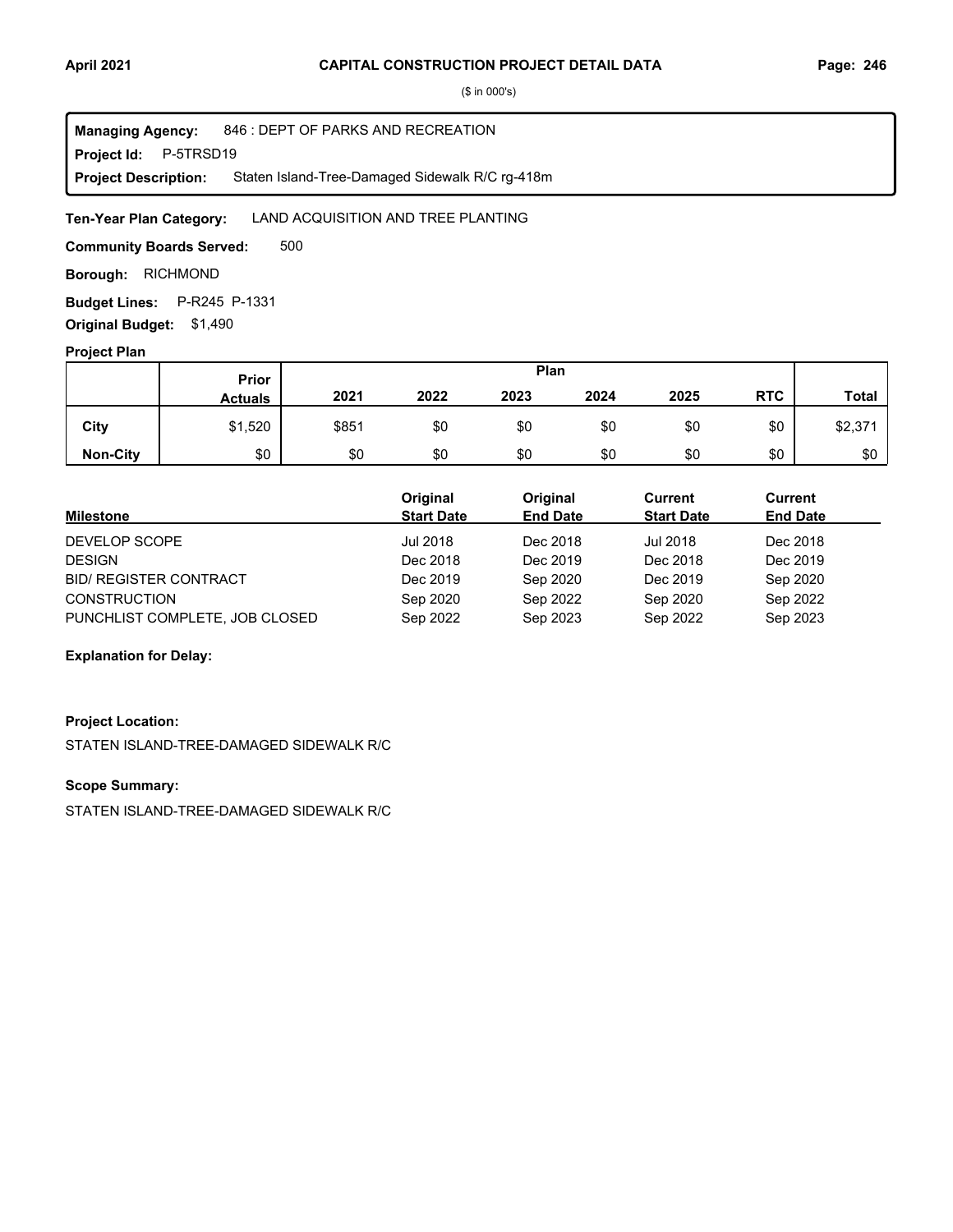**Project Id: P-5WBRKRF** 846 : DEPT OF PARKS AND RECREATION Recon of Roofing systems at Willowbrook **Managing Agency: Project Description:** 

NEIGHBORHOOD PARKS AND PLAYGROUNDS **Ten-Year Plan Category:** 

500 **Community Boards Served:** 

**Borough: RICHMOND** 

**Budget Lines: P-1018 Original Budget:** \$321

#### **Project Plan**

|                 |                | Plan<br>Prior |      |      |      |      |            |              |
|-----------------|----------------|---------------|------|------|------|------|------------|--------------|
|                 | <b>Actuals</b> | 2021          | 2022 | 2023 | 2024 | 2025 | <b>RTC</b> | <b>Total</b> |
| City            | \$15           | \$279         | \$0  | \$0  | \$0  | \$0  | \$0        | \$294        |
| <b>Non-City</b> | \$0            | \$0           | \$0  | \$0  | \$0  | \$0  | \$0        | \$0          |

| <b>Milestone</b>               | Original<br><b>Start Date</b> | Original<br><b>End Date</b> | Current<br><b>Start Date</b> | Current<br><b>End Date</b> |
|--------------------------------|-------------------------------|-----------------------------|------------------------------|----------------------------|
| DEVELOP SCOPE                  | Jul 2019                      | Dec 2019                    | <b>Jul 2019</b>              | Dec 2019                   |
| <b>DESIGN</b>                  | Dec 2019                      | Dec 2020                    | Dec 2019                     | Dec 2020                   |
| <b>BID/ REGISTER CONTRACT</b>  | Dec 2020                      | Sep 2021                    | Dec 2020                     | Sep 2021                   |
| <b>CONSTRUCTION</b>            | Sep 2021                      | Sep 2022                    | Sep 2021                     | Sep 2022                   |
| PUNCHLIST COMPLETE, JOB CLOSED | Sep 2022                      | Sep 2023                    | Sep 2022                     | Sep 2023                   |

**Explanation for Delay:**

#### **Project Location:**

STATEN ISLAND

#### **Scope Summary:**

RECON OF ROOFING SYSTEMS AT WILLOWBROOK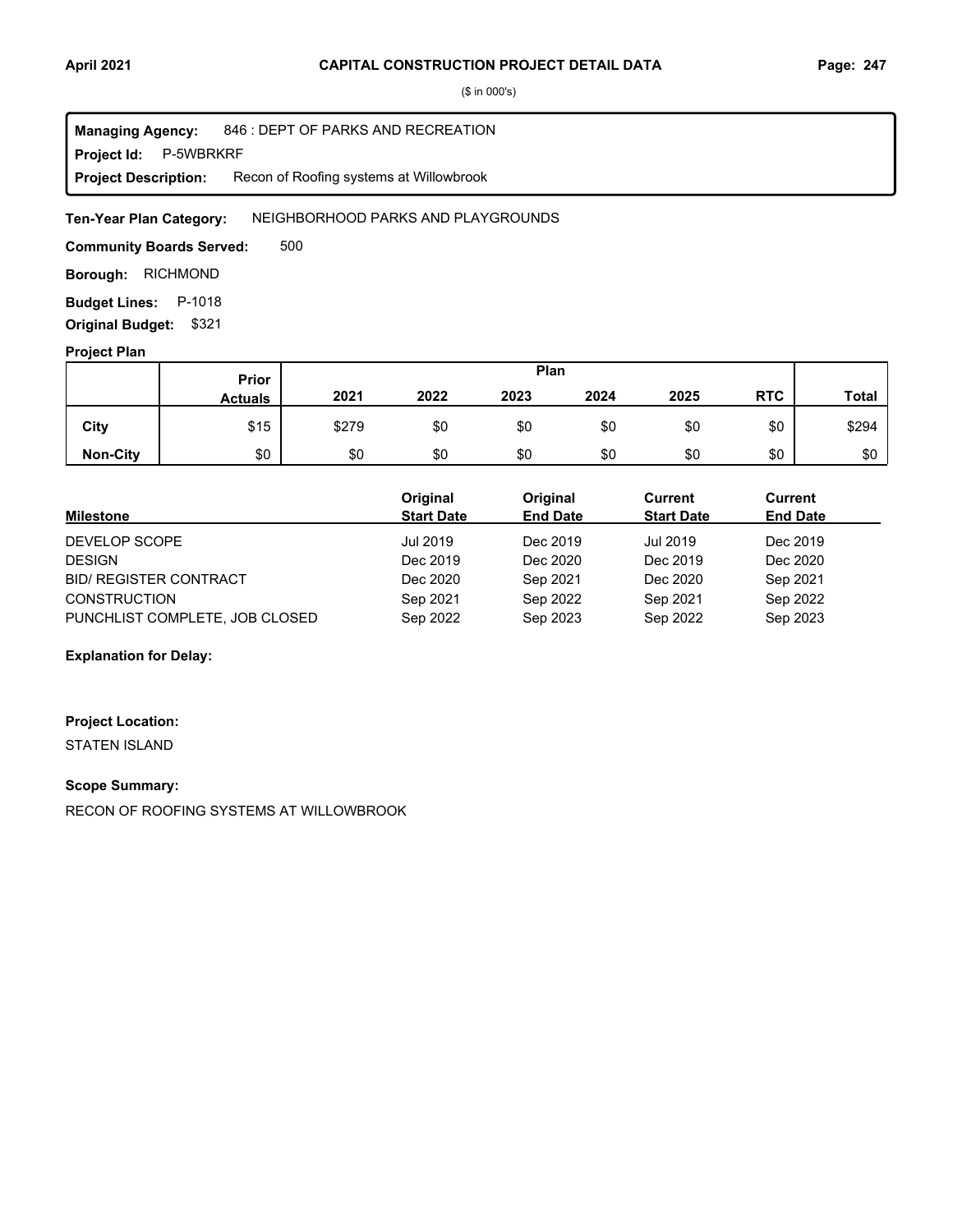**Project Id: P-5WHITEP** 846 : DEPT OF PARKS AND RECREATION White Plgr-Hillside Slide Construction R012-119m **Managing Agency: Project Description:** 

NEIGHBORHOOD PARKS AND PLAYGROUNDS **Ten-Year Plan Category:** 

500 **Community Boards Served:** 

**Borough: RICHMOND** 

**Budget Lines: P-0245R Original Budget:** \$1,236

#### **Project Plan**

|                 |                | Plan<br>Prior |      |      |      |      |            |              |
|-----------------|----------------|---------------|------|------|------|------|------------|--------------|
|                 | <b>Actuals</b> | 2021          | 2022 | 2023 | 2024 | 2025 | <b>RTC</b> | <b>Total</b> |
| City            | \$171          | \$0           | \$0  | \$0  | \$0  | \$0  | \$0        | \$171        |
| <b>Non-City</b> | \$0            | \$1,000       | \$0  | \$0  | \$0  | \$0  | \$0        | \$1,000      |

| <b>Milestone</b>               | Original<br><b>Start Date</b> | Original<br><b>End Date</b> | Current<br><b>Start Date</b> | Current<br><b>End Date</b> |
|--------------------------------|-------------------------------|-----------------------------|------------------------------|----------------------------|
| DEVELOP SCOPE                  | Jul 2018                      | Dec 2018                    | <b>Jul 2018</b>              | Dec 2018                   |
| <b>DESIGN</b>                  | Dec 2018                      | Dec 2019                    | Dec 2018                     | Dec 2019                   |
| <b>BID/ REGISTER CONTRACT</b>  | Dec 2019                      | Sep 2020                    | Dec 2019                     | Sep 2020                   |
| <b>CONSTRUCTION</b>            | Sep 2020                      | Sep 2021                    | Sep 2020                     | Sep 2021                   |
| PUNCHLIST COMPLETE, JOB CLOSED | Sep 2021                      | Sep 2022                    | Sep 2021                     | Sep 2022                   |

#### **Explanation for Delay:**

#### **Project Location:**

LYMAN AVE

## **Scope Summary:**

WHITE PLGR-HILLSIDE SLIDE CONSTRUCTION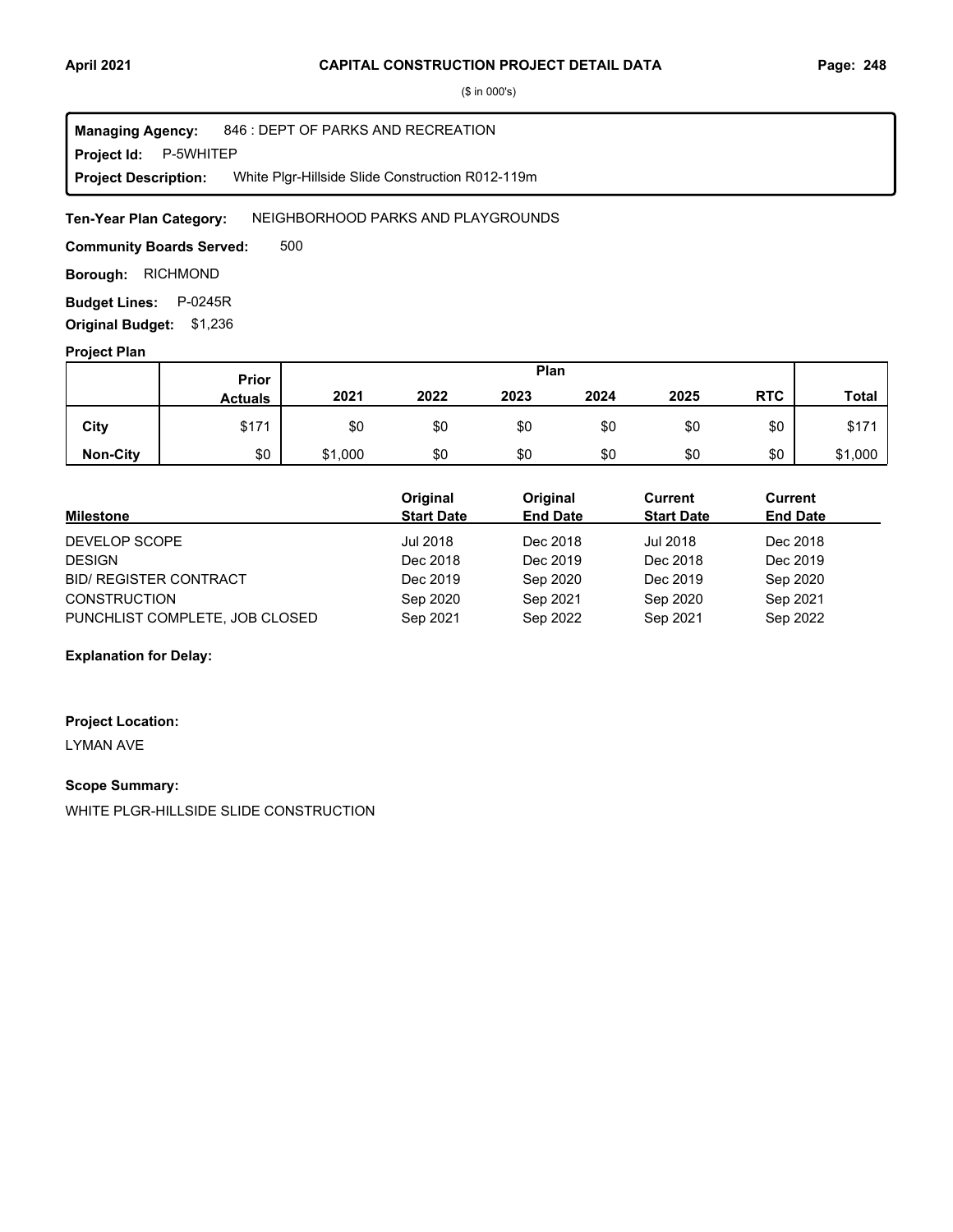**Project Id: P-5WPBERM** 846 : DEPT OF PARKS AND RECREATION Wolfe's Pond Park Berm **Managing Agency: Project Description:** 

NEIGHBORHOOD PARKS AND PLAYGROUNDS **Ten-Year Plan Category:** 

500 503 **Community Boards Served:** 

**Borough: RICHMOND** 

**Budget Lines: P-1018** 

**Original Budget:** \$1,800

# **Project Plan**

|                 |                | Plan<br>Prior |       |      |      |      |            |              |
|-----------------|----------------|---------------|-------|------|------|------|------------|--------------|
|                 | <b>Actuals</b> | 2021          | 2022  | 2023 | 2024 | 2025 | <b>RTC</b> | <b>Total</b> |
| City            | \$405          | \$0           | \$689 | \$0  | \$0  | \$0  | \$0        | \$1,094      |
| <b>Non-City</b> | \$0            | \$0           | \$0   | \$0  | \$0  | \$0  | \$0        | \$0          |

| <b>Milestone</b>               | Original<br><b>Start Date</b> | Original<br><b>End Date</b> | Current<br><b>Start Date</b> | Current<br><b>End Date</b> |
|--------------------------------|-------------------------------|-----------------------------|------------------------------|----------------------------|
| DEVELOP SCOPE                  | Jul 2013                      | Sep 2013                    | Jul 2013                     | Sep 2013                   |
| <b>DESIGN</b>                  | Sep 2013                      | Dec 2013                    | Sep 2013                     | Oct 2015                   |
| <b>BID/ REGISTER CONTRACT</b>  | Dec 2013                      | Mar 2014                    | Apr 2016                     | Jun 2017                   |
| <b>CONSTRUCTION</b>            | Mar 2014                      | Mar 2015                    | Oct 2017                     | Sep 2019                   |
| PUNCHLIST COMPLETE, JOB CLOSED | Mar 2015                      | Mar 2016                    | Oct 2019                     | Dec 2021                   |

#### **Explanation for Delay:**

PROJECT DELAYED PENDING APPROVAL OF NECESSARY PERMITS

#### **Project Location:**

#### **Scope Summary:**

WOLFE'S POND PARK BERM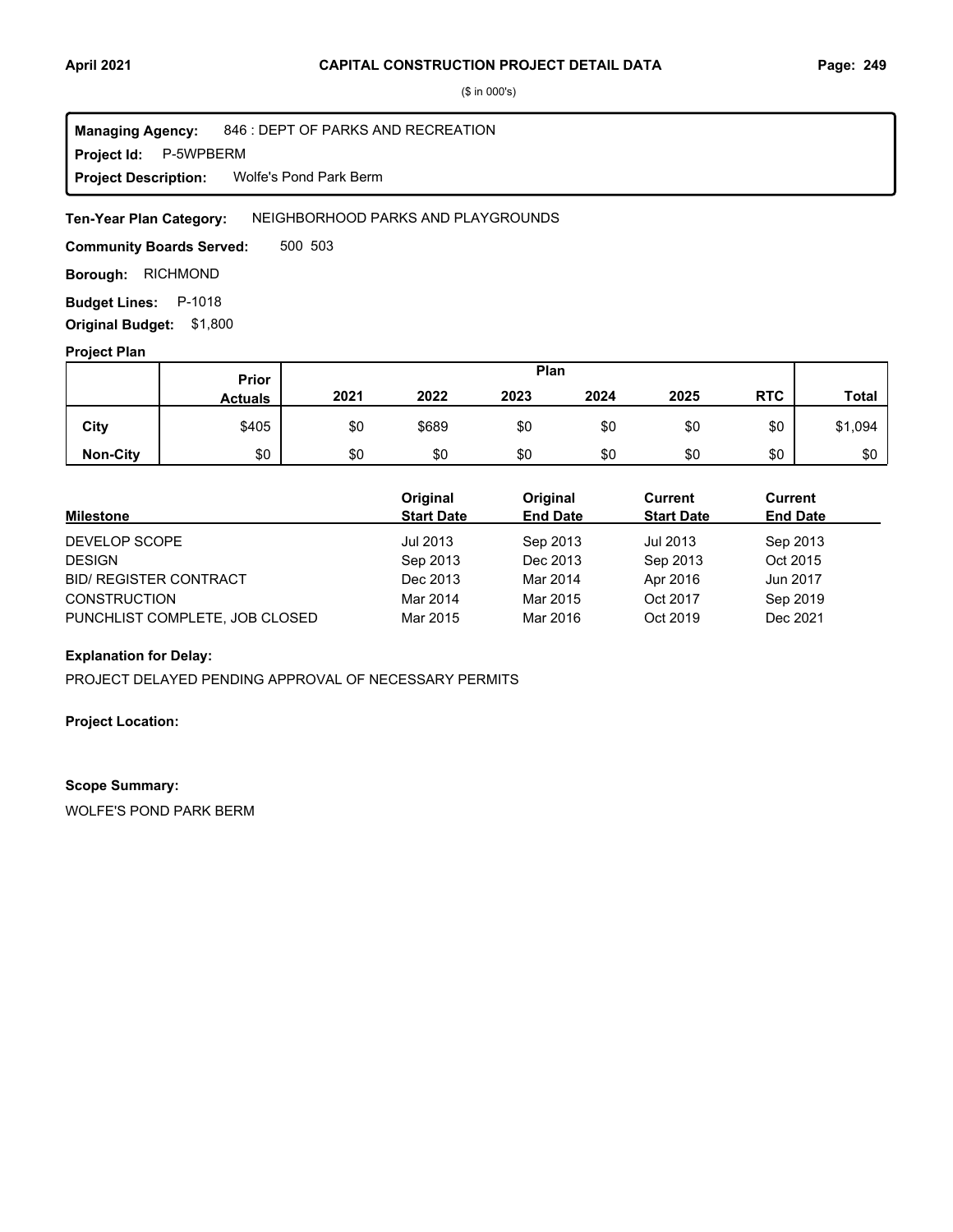**Project Id: P-5WPPLGR** 846 : DEPT OF PARKS AND RECREATION Wolf Pond Pk Plgr R031-115M **Managing Agency: Project Description:** 

NEIGHBORHOOD PARKS AND PLAYGROUNDS **Ten-Year Plan Category:** 

500 **Community Boards Served:** 

**Borough: RICHMOND** 

**Budget Lines:** P-D020 P-1018 **Original Budget:** \$552

## **Project Plan**

|                 |                | Plan<br>Prior |      |      |      |      |            |              |
|-----------------|----------------|---------------|------|------|------|------|------------|--------------|
|                 | <b>Actuals</b> | 2021          | 2022 | 2023 | 2024 | 2025 | <b>RTC</b> | <b>Total</b> |
| City            | \$164          | \$46          | \$0  | \$0  | \$0  | \$0  | \$0        | \$210        |
| <b>Non-City</b> | \$0            | \$0           | \$0  | \$0  | \$0  | \$0  | \$0        | \$0          |

| <b>Milestone</b>               | Original<br><b>Start Date</b> | Original<br><b>End Date</b> | Current<br><b>Start Date</b> | Current<br><b>End Date</b> |
|--------------------------------|-------------------------------|-----------------------------|------------------------------|----------------------------|
| DEVELOP SCOPE                  | <b>Jul 2017</b>               | Dec 2017                    | <b>Jul 2017</b>              | Dec 2017                   |
| <b>DESIGN</b>                  | Dec 2017                      | Dec 2018                    | Dec 2017                     | Dec 2018                   |
| <b>BID/ REGISTER CONTRACT</b>  | Dec 2018                      | Sep 2019                    | Dec 2018                     | Sep 2019                   |
| <b>CONSTRUCTION</b>            | Sep 2019                      | Sep 2020                    | Sep 2019                     | Sep 2020                   |
| PUNCHLIST COMPLETE, JOB CLOSED | Sep 2020                      | Sep 2021                    | Sep 2020                     | Sep 2021                   |

#### **Explanation for Delay:**

**Project Location:**

WOLF POND PK PLGR

# **Scope Summary:**

WOLF POND PK PLGR PART OF SANDY5-26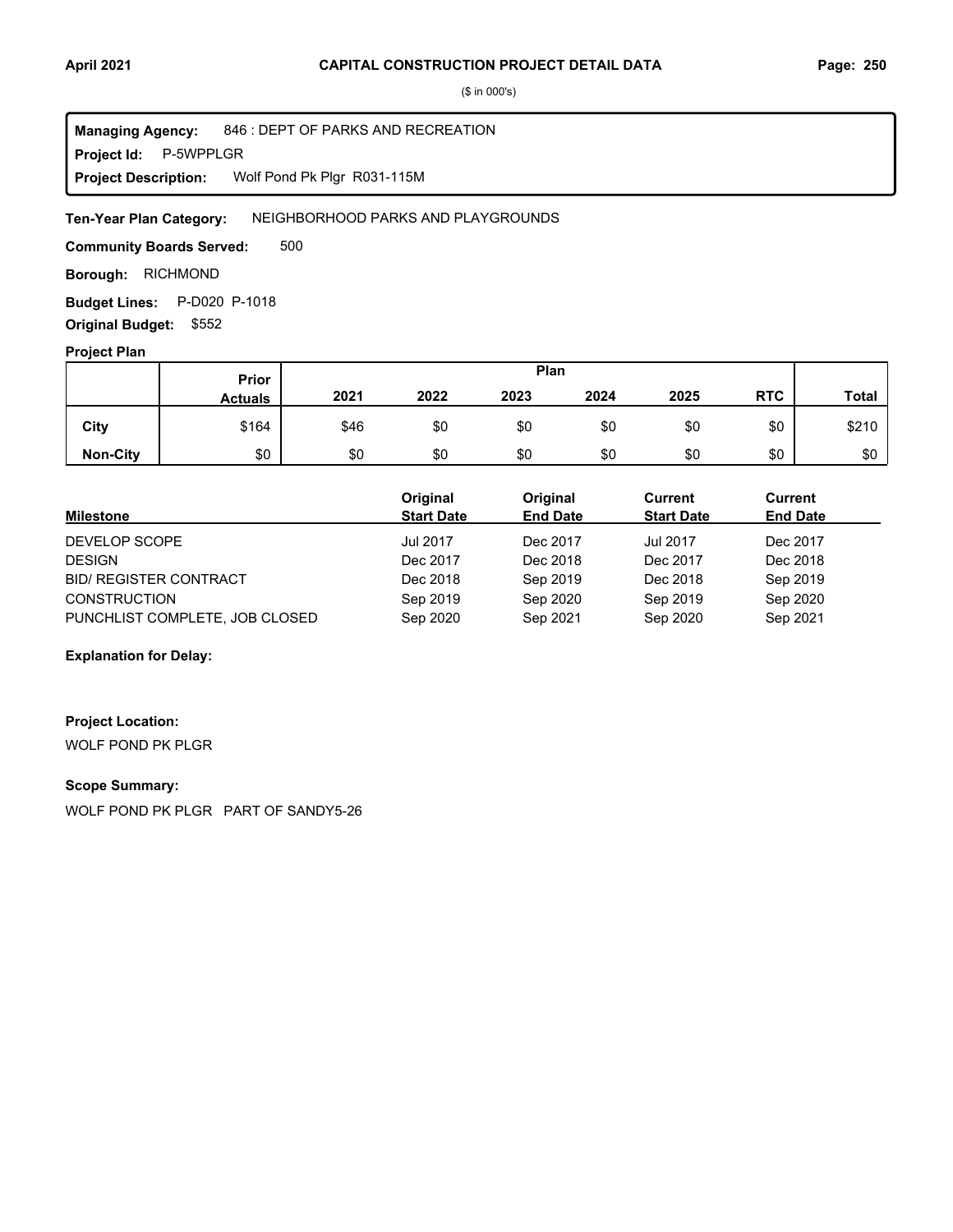**Project Id: P-6PAVESI** 846 : DEPT OF PARKS AND RECREATION Staten Island Pavement Reconstruction (SoGR) RG-120M **Managing Agency: Project Description:** 

NEIGHBORHOOD PARKS AND PLAYGROUNDS **Ten-Year Plan Category:** 

500 **Community Boards Served:** 

**Borough: RICHMOND** 

**Budget Lines: P-1018 Original Budget:** \$4,500

#### **Project Plan**

|                 |                | Plan<br>Prior |      |      |         |      |            |              |
|-----------------|----------------|---------------|------|------|---------|------|------------|--------------|
|                 | <b>Actuals</b> | 2021          | 2022 | 2023 | 2024    | 2025 | <b>RTC</b> | <b>Total</b> |
| City            | \$0            | \$0           | \$0  | \$0  | \$2,000 | \$0  | \$0        | \$2,000      |
| <b>Non-City</b> | \$0            | \$0           | \$0  | \$0  | \$0     | \$0  | \$0        | \$0          |

| Milestone                      | Original<br><b>Start Date</b> | Original<br><b>End Date</b> | Current<br><b>Start Date</b> | Current<br><b>End Date</b> |
|--------------------------------|-------------------------------|-----------------------------|------------------------------|----------------------------|
| DEVELOP SCOPE                  | Jul 2019                      | Dec 2019                    | Jul 2019                     | Dec 2019                   |
| <b>DESIGN</b>                  | Dec 2019                      | Jun 2021                    | Dec 2019                     | Jun 2021                   |
| <b>BID/ REGISTER CONTRACT</b>  | Jun 2021                      | Mar 2022                    | Jun 2021                     | Mar 2022                   |
| <b>CONSTRUCTION</b>            | Mar 2022                      | Sep 2023                    | Mar 2022                     | Sep 2023                   |
| PUNCHLIST COMPLETE, JOB CLOSED | Sep 2023                      | Sep 2024                    | Sep 2023                     | Sep 2024                   |

**Explanation for Delay:**

# **Project Location:**

STATEN ISLAND

## **Scope Summary:**

STATEN ISLAND PAVEMENT RECONSTRUCTION (SOGR)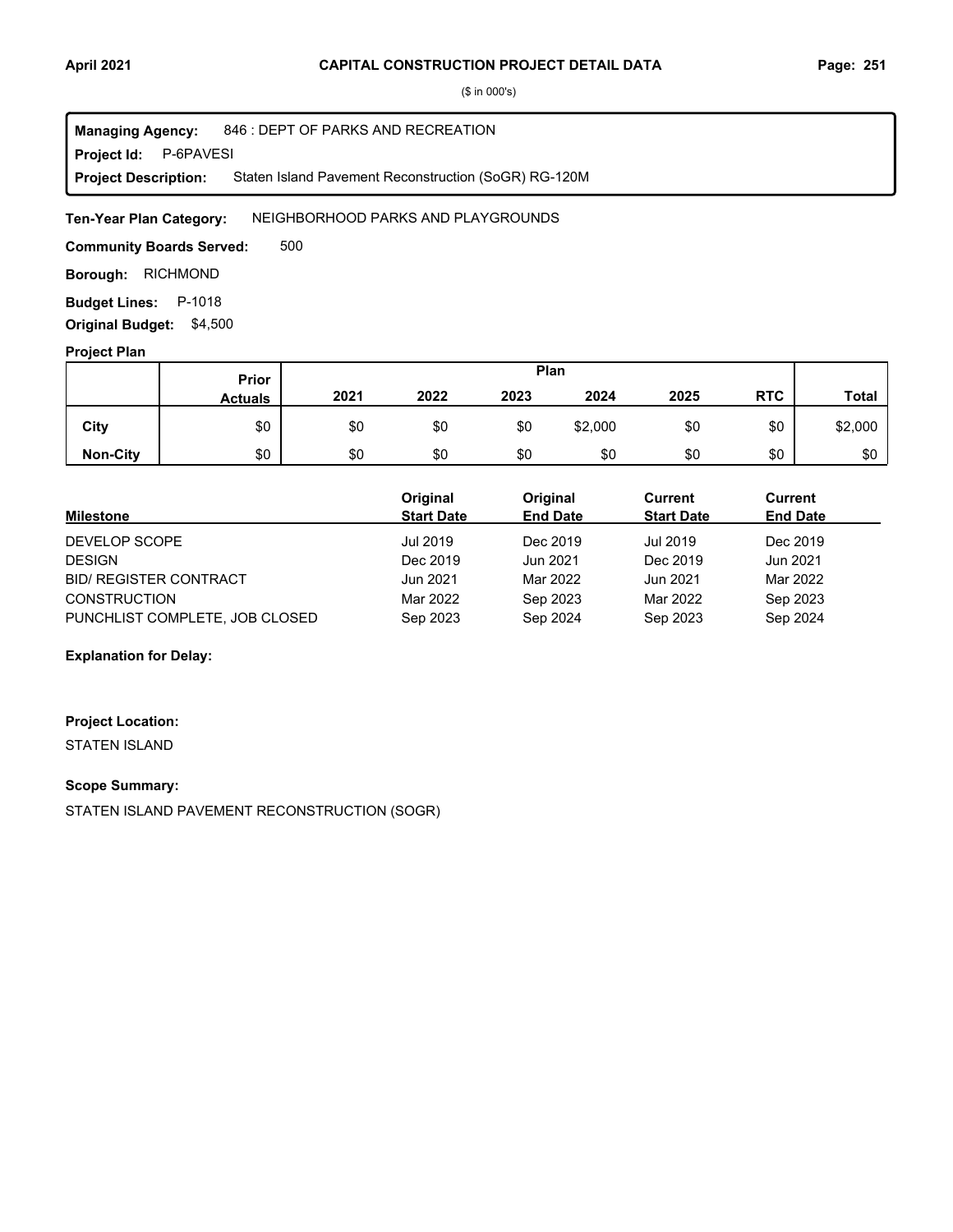**Project Id: PV510-HLG** 846 : DEPT OF PARKS AND RECREATION SIBG -SI BOTANICAL GARDEN Healing Garden R116-506M **Managing Agency: Project Description:** 

#### ESSENTIAL RECONSTRUCTION OF FACILITIES **Ten-Year Plan Category:**

501 **Community Boards Served:** 

**Borough: RICHMOND** 

**Budget Lines: PV-0510 Original Budget:** \$1,217

#### **Project Plan**

|                 |                | Plan<br>Prior |      |      |      |      |            |              |
|-----------------|----------------|---------------|------|------|------|------|------------|--------------|
|                 | <b>Actuals</b> | 2021          | 2022 | 2023 | 2024 | 2025 | <b>RTC</b> | <b>Total</b> |
| City            | \$1,120        | \$0           | \$0  | \$0  | \$53 | \$0  | \$0        | \$1,173      |
| <b>Non-City</b> | \$0            | \$0           | \$0  | \$0  | \$0  | \$0  | \$0        | \$0          |

| <b>Milestone</b>               | Original<br><b>Start Date</b> | Original<br><b>End Date</b> | Current<br><b>Start Date</b> | Current<br><b>End Date</b> |
|--------------------------------|-------------------------------|-----------------------------|------------------------------|----------------------------|
| DEVELOP SCOPE                  | Jul 2008                      | Sep 2008                    | <b>Jul 2008</b>              | Sep 2008                   |
| PRELIMINARY DESIGN             | Sep 2008                      | Jan 2009                    | Sep 2008                     | Jan 2009                   |
| <b>FINAL DESIGN</b>            | Jan 2009                      | Jul 2009                    | Jan 2009                     | Jul 2009                   |
| BID AWARD AND REGISTER CONTRCT | Jul 2009                      | Oct 2009                    | Jul 2009                     | Oct 2009                   |
| CONSTRUCTION TO 25%            | Oct 2009                      | Feb 2010                    | Oct 2009                     | Feb 2010                   |
| CONSTRUCTION TO 50%            | Feb 2010                      | Jun 2010                    | Feb 2010                     | Jun 2010                   |
| <b>CONSTRUCTION TO 75%</b>     | Jun 2010                      | Oct 2010                    | Jun 2010                     | Dec 2023                   |
| ORIGINAL EQUIP & FURNISHING    | Oct 2010                      | Jan 2011                    | Dec 2023                     | Mar 2024                   |
| SUBSTANTIAL COMPLETION         | Jan 2011                      | Mar 2011                    | Mar 2024                     | May 2024                   |
| PUNCHLIST COMPLETE, JOB CLOSED | Mar 2011                      | Apr 2011                    | May 2024                     | Jun 2024                   |

#### **Explanation for Delay:**

PROJECT DELAYED DUE TO UNFORESEEN SITE/FIELD CONDITION

# **Project Location:**

1000 RICHMOND TERRACE, STATEN ISLAND

## **Scope Summary:**

DEVELOPMENT OF NEW GARDEN AREA OVERLOOKING THE WETLAND AND NEAR THE NY CHINESE SCHOLAR'S GARDEN.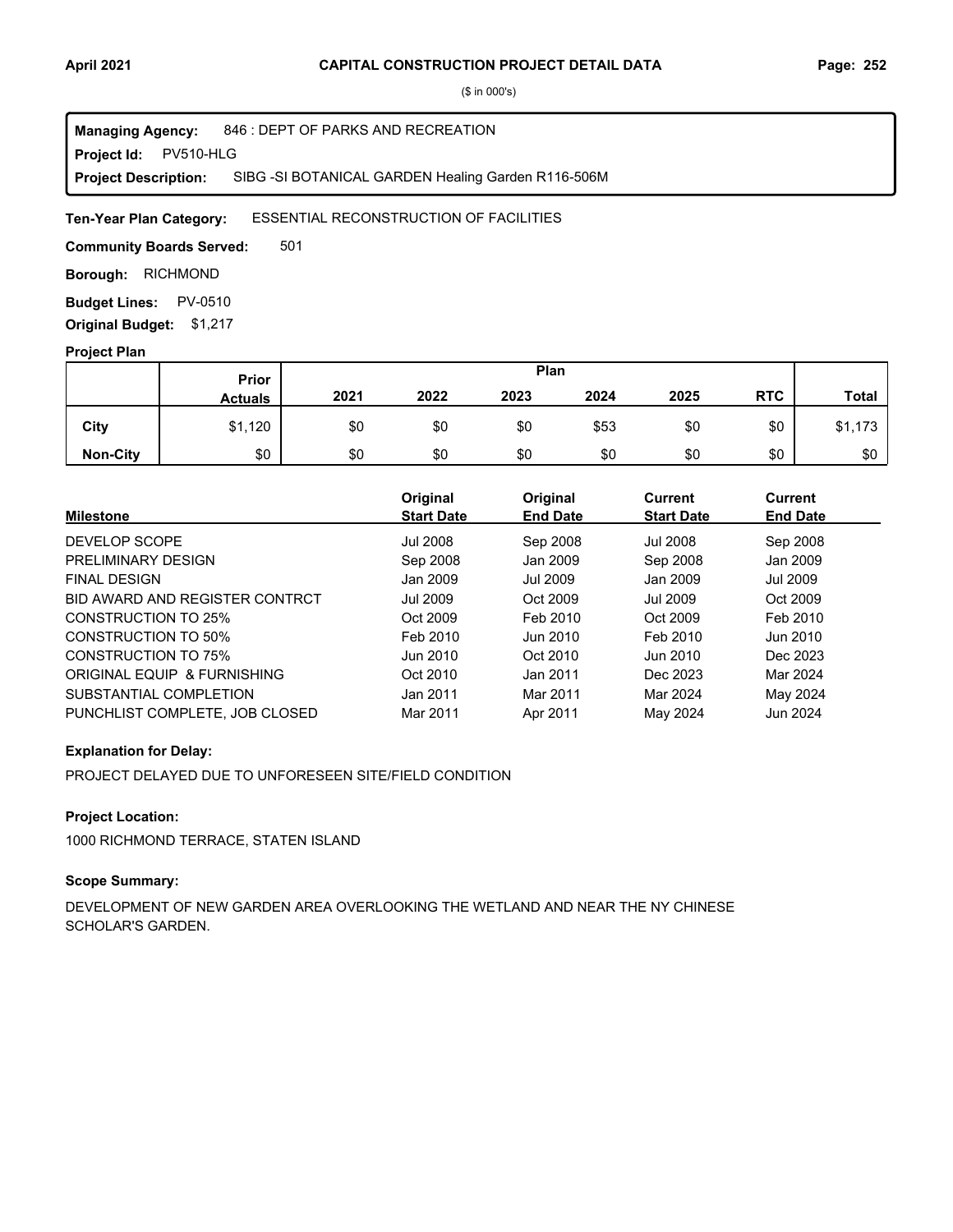**Project Id: PV510-IRR** 846 : DEPT OF PARKS AND RECREATION SIBG -SI BOTANICAL GARDEN Site Irrigation **Managing Agency: Project Description:** 

#### ESSENTIAL RECONSTRUCTION OF FACILITIES **Ten-Year Plan Category:**

501 **Community Boards Served:** 

**Borough: RICHMOND** 

**Budget Lines: PV-0510 Original Budget:** \$817

#### **Project Plan**

|                 |                | Plan<br>Prior |      |      |       |      |            |              |
|-----------------|----------------|---------------|------|------|-------|------|------------|--------------|
|                 | <b>Actuals</b> | 2021          | 2022 | 2023 | 2024  | 2025 | <b>RTC</b> | <b>Total</b> |
| City            | \$805          | \$0           | \$0  | \$0  | \$165 | \$0  | \$0        | \$970        |
| <b>Non-City</b> | \$0            | \$0           | \$0  | \$0  | \$0   | \$0  | \$0        | \$0          |

| <b>Milestone</b>               | Original<br><b>Start Date</b> | Original<br><b>End Date</b> | Current<br><b>Start Date</b> | Current<br><b>End Date</b> |
|--------------------------------|-------------------------------|-----------------------------|------------------------------|----------------------------|
| DEVELOP SCOPE                  | Jul 2008                      | Sep 2008                    | <b>Jul 2008</b>              | Sep 2008                   |
| PRELIMINARY DESIGN             | Sep 2008                      | Jan 2009                    | Sep 2008                     | Jan 2009                   |
| <b>FINAL DESIGN</b>            | Jan 2009                      | Jul 2009                    | Jan 2009                     | Jul 2009                   |
| BID AWARD AND REGISTER CONTRCT | Jul 2009                      | Oct 2009                    | Jul 2009                     | Oct 2009                   |
| CONSTRUCTION TO 25%            | Oct 2009                      | Feb 2010                    | Oct 2009                     | Feb 2010                   |
| CONSTRUCTION TO 50%            | Feb 2010                      | Jun 2010                    | Feb 2010                     | Jun 2010                   |
| <b>CONSTRUCTION TO 75%</b>     | Jun 2010                      | Oct 2010                    | Jun 2010                     | Dec 2023                   |
| ORIGINAL EQUIP & FURNISHING    | Oct 2010                      | Jan 2011                    | Dec 2023                     | Mar 2024                   |
| SUBSTANTIAL COMPLETION         | Jan 2011                      | Mar 2011                    | Mar 2024                     | May 2024                   |
| PUNCHLIST COMPLETE, JOB CLOSED | Mar 2011                      | Apr 2011                    | May 2024                     | Jun 2024                   |

#### **Explanation for Delay:**

PROJECT DELAYED DUE TO UNFORESEEN SITE/FIELD CONDITION

# **Project Location:**

1000 RICHMOND TERRACE, STATEN ISLAND

# **Scope Summary:**

PROVIDE THREE WELLS AND UNDERGROUND WATER DISTRIBUTION SYSTEM.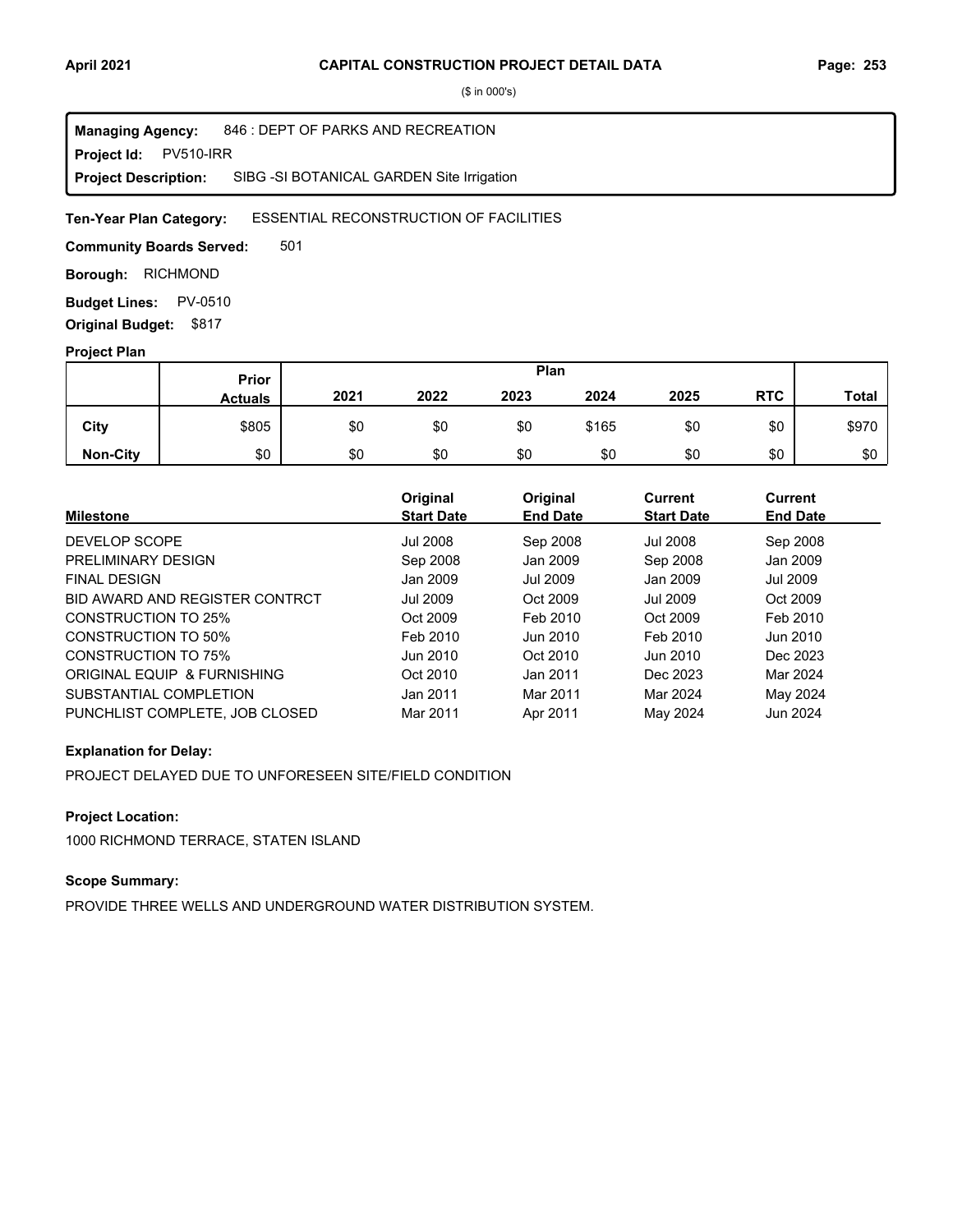#### **April 2021 Page: 254 CAPITAL CONSTRUCTION PROJECT DETAIL DATA**

(\$ in 000's)

**Project Id: SANDRP3** 846 : DEPT OF PARKS AND RECREATION Crescent Beach Park Acquisition **Managing Agency: Project Description:** 

LAND ACQUISITION AND TREE PLANTING **Ten-Year Plan Category:** 

500 **Community Boards Served:** 

**Borough: RICHMOND** 

**Budget Lines: PW-0319 Original Budget:** \$0

## **Project Plan**

|                 |                | Plan<br>Prior |         |      |      |      |            |              |
|-----------------|----------------|---------------|---------|------|------|------|------------|--------------|
|                 | <b>Actuals</b> | 2021          | 2022    | 2023 | 2024 | 2025 | <b>RTC</b> | <b>Total</b> |
| City            | \$0            | \$0           | \$0     | \$0  | \$0  | \$0  | \$0        | \$0          |
| <b>Non-City</b> | \$0            | \$0           | \$2,400 | \$0  | \$0  | \$0  | \$0        | \$2,400      |

|                  | <b>Original</b>   | Original        | Current           | Current         |
|------------------|-------------------|-----------------|-------------------|-----------------|
| <b>Milestone</b> | <b>Start Date</b> | <b>End Date</b> | <b>Start Date</b> | <b>End Date</b> |

**Explanation for Delay:**

**Project Location:**

#### **Scope Summary:**

ACQUISITION OF 4 LOTS AND 5 UNBUILT RECORD STREETS AS OPEN SPACE TO BE INCORPORATED INTO CRESCENT BEACH PARK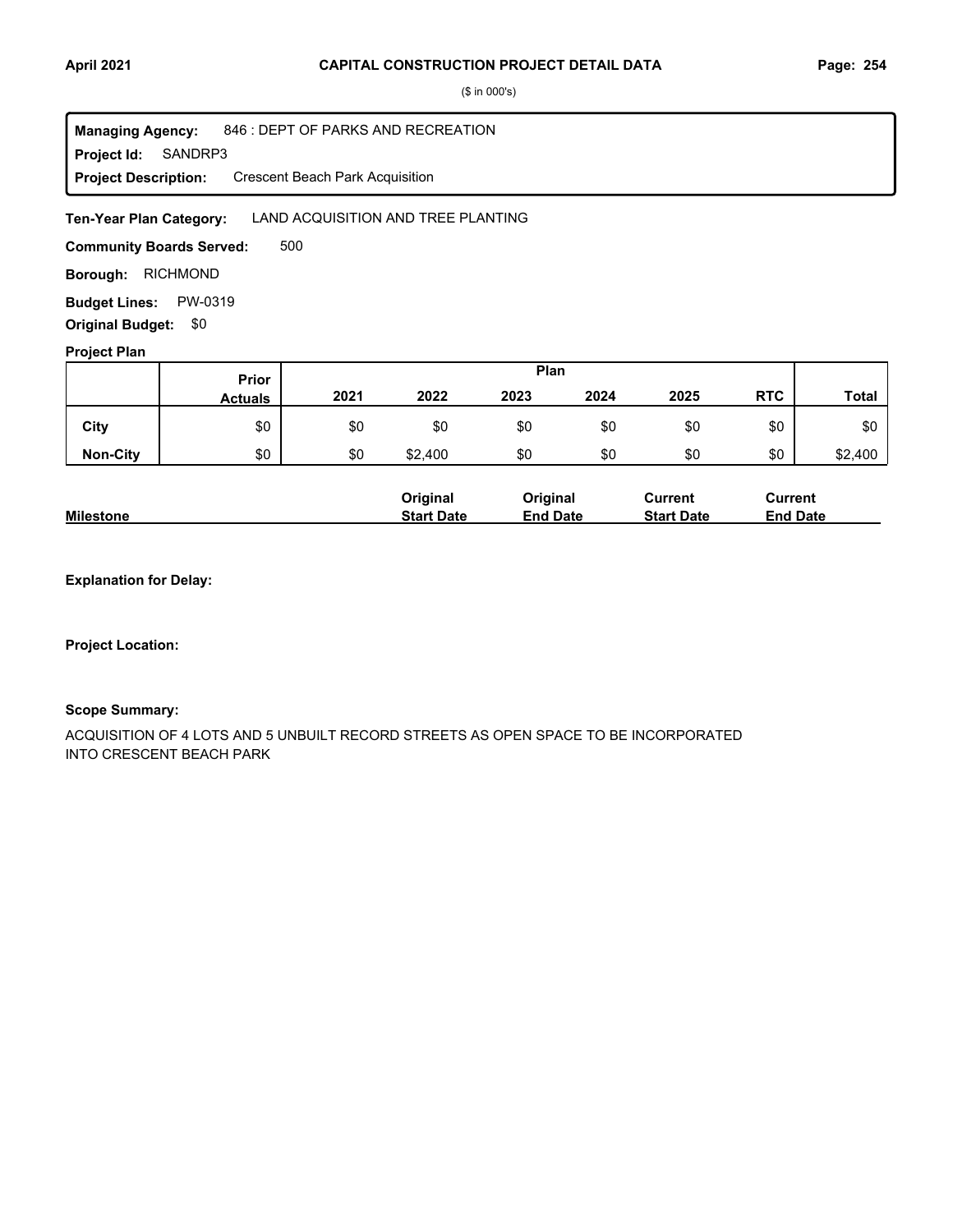**Project Id: SANDY5-05** 846 : DEPT OF PARKS AND RECREATION SANDY - Blissenbach Marina Demo (Type 3) R160-113M **Managing Agency: Project Description:** 

NEIGHBORHOOD PARKS AND PLAYGROUNDS **Ten-Year Plan Category:** 

500 **Community Boards Served:** 

**Borough: RICHMOND** 

**Budget Lines: P-1018 Original Budget:** \$0

## **Project Plan**

|                 | Plan<br>Prior  |      |       |      |      |      |            |              |
|-----------------|----------------|------|-------|------|------|------|------------|--------------|
|                 | <b>Actuals</b> | 2021 | 2022  | 2023 | 2024 | 2025 | <b>RTC</b> | <b>Total</b> |
| City            | \$254          | \$0  | \$102 | \$0  | \$0  | \$0  | \$0        | \$356        |
| <b>Non-City</b> | \$132          | \$57 | \$392 | \$0  | \$0  | \$0  | \$0        | \$581        |

| <b>Milestone</b>               | Original<br><b>Start Date</b> | Original<br><b>End Date</b> | Current<br><b>Start Date</b> | Current<br><b>End Date</b> |
|--------------------------------|-------------------------------|-----------------------------|------------------------------|----------------------------|
| DEVELOP SCOPE                  | Dec 2012                      | Feb 2013                    | Dec 2012                     | Jun 2013                   |
| <b>DESIGN</b>                  | Mar 2013                      | May 2013                    | Jun 2013                     | Jan 2014                   |
| <b>BID/ REGISTER CONTRACT</b>  | May 2013                      | Aug 2013                    | Dec 2014                     | Apr 2016                   |
| <b>CONSTRUCTION</b>            | Aug 2013                      | Aug 2014                    | Sep 2016                     | Oct 2017                   |
| PUNCHLIST COMPLETE, JOB CLOSED | Aug 2014                      | Aug 2015                    | Oct 2017                     | Dec 2021                   |

#### **Explanation for Delay:**

PROJECT DELAYED DUE TO UNFORESEEN SITE/FIELD CONDITION

#### **Project Location:**

STATEN ISLAND

#### **Scope Summary:**

SANDY- BLISSENBACH MARINA DEMO & R/C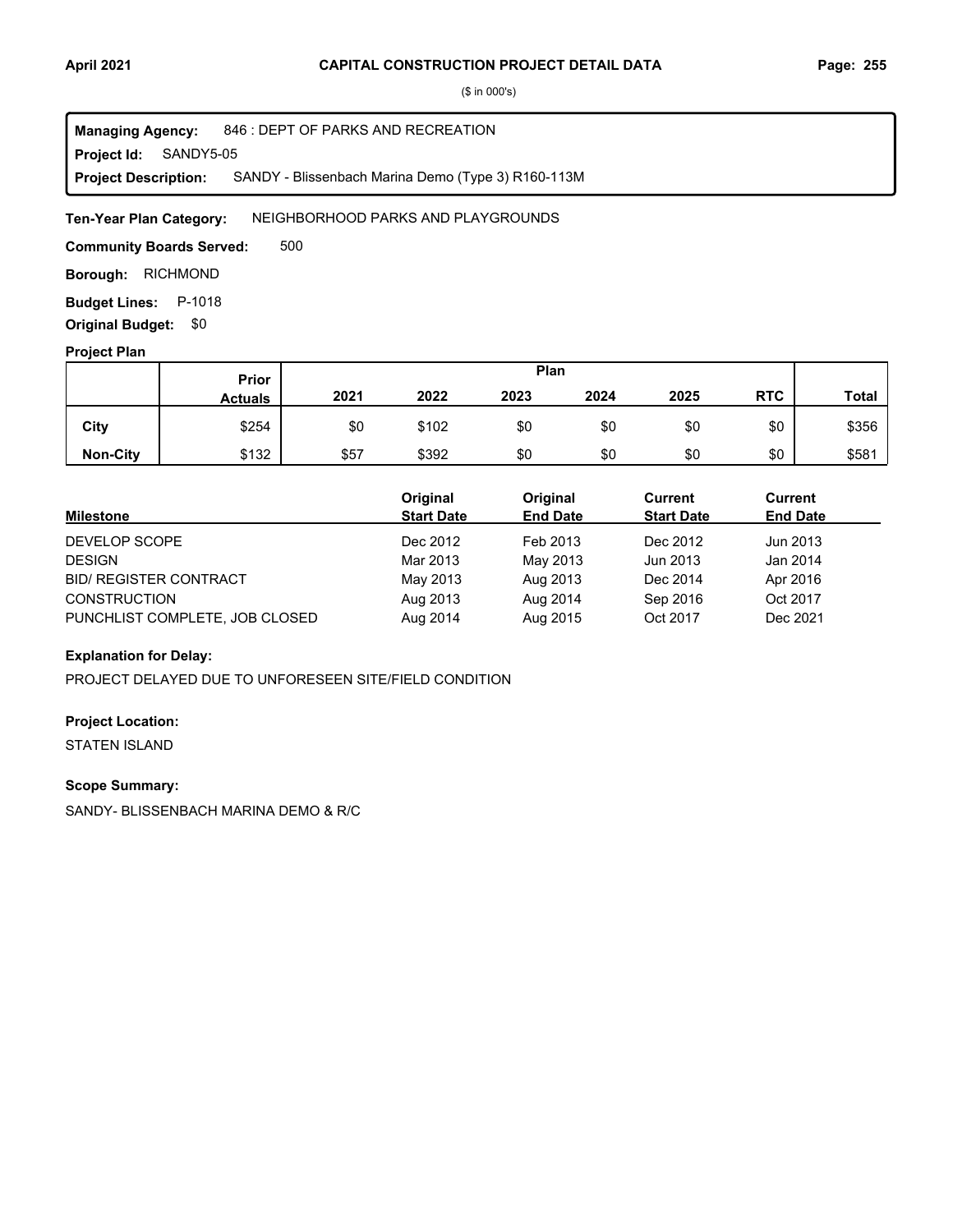**Project Id: SANDY5-13** 846 : DEPT OF PARKS AND RECREATION SANDY - SI Type 2 Plgrd R/C (RG-713M) **Managing Agency: Project Description:** 

NEIGHBORHOOD PARKS AND PLAYGROUNDS **Ten-Year Plan Category:** 

500 **Community Boards Served:** 

**Borough: RICHMOND** 

**Budget Lines: P-1018** 

**Original Budget:** \$2,082

# **Project Plan**

|                 | Plan<br>Prior  |       |      |      |      |      |            |              |
|-----------------|----------------|-------|------|------|------|------|------------|--------------|
|                 | <b>Actuals</b> | 2021  | 2022 | 2023 | 2024 | 2025 | <b>RTC</b> | <b>Total</b> |
| City            | \$346          | \$160 | \$6  | \$0  | \$0  | \$0  | \$0        | \$512        |
| <b>Non-City</b> | \$1,276        | \$779 | \$0  | \$0  | \$0  | \$0  | \$0        | \$2,055      |

| <b>Milestone</b>               | Original<br><b>Start Date</b> | Original<br><b>End Date</b> | Current<br><b>Start Date</b> | Current<br><b>End Date</b> |
|--------------------------------|-------------------------------|-----------------------------|------------------------------|----------------------------|
| DEVELOP SCOPE                  | Jul 2013                      | Sep 2013                    | Jul 2013                     | Sep 2013                   |
| <b>DESIGN</b>                  | Sep 2013                      | Dec 2013                    | Sep 2013                     | Dec 2013                   |
| <b>BID/ REGISTER CONTRACT</b>  | Dec 2013                      | Mar 2014                    | Dec 2013                     | Mar 2014                   |
| <b>CONSTRUCTION</b>            | Mar 2014                      | Mar 2015                    | Mar 2014                     | Mar 2015                   |
| PUNCHLIST COMPLETE, JOB CLOSED | Mar 2015                      | Mar 2016                    | Mar 2015                     | Dec 2021                   |

# **Explanation for Delay:**

PROJECT DELAYED PENDING APPROVAL OF NECESSARY PERMITS

#### **Project Location:**

SI

#### **Scope Summary:**

PLAYGROUNDS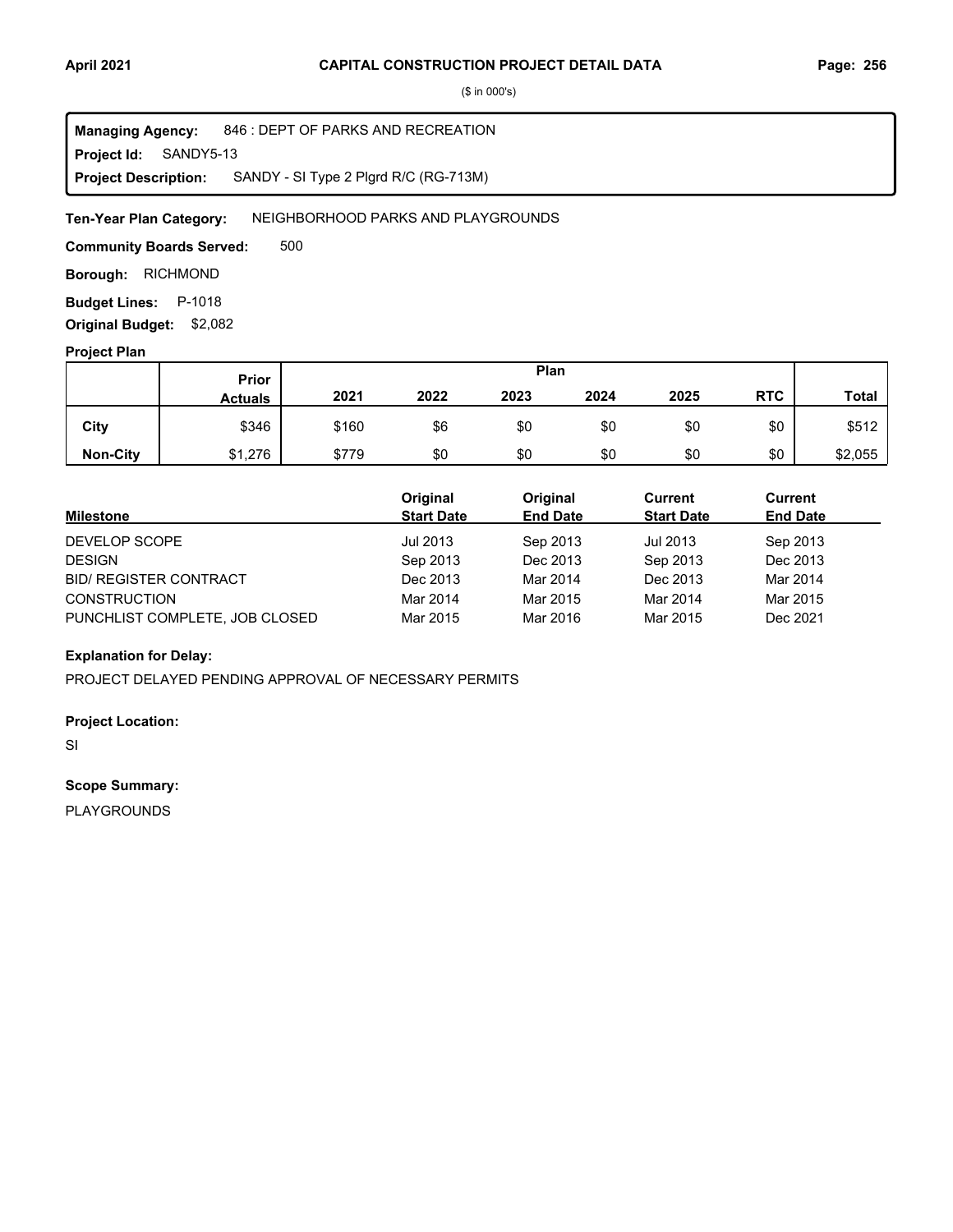**Project Id: SANDY5-16** 846 : DEPT OF PARKS AND RECREATION Conference House Pk landscape (Type 3 ) R006-114M **Managing Agency: Project Description:** 

NEIGHBORHOOD PARKS AND PLAYGROUNDS **Ten-Year Plan Category:** 

500 **Community Boards Served:** 

**Borough: RICHMOND** 

**Budget Lines: P-1018 Original Budget:** \$2,245

#### **Project Plan**

|                 |                | Plan<br><b>Prior</b> |      |      |      |      |            |              |
|-----------------|----------------|----------------------|------|------|------|------|------------|--------------|
|                 | <b>Actuals</b> | 2021                 | 2022 | 2023 | 2024 | 2025 | <b>RTC</b> | <b>Total</b> |
| City            | \$370          | \$0                  | \$7  | \$0  | \$0  | \$0  | \$0        | \$377        |
| <b>Non-City</b> | \$255          | \$53                 | \$0  | \$0  | \$0  | \$0  | \$0        | \$308        |

| <b>Milestone</b>               | Original<br><b>Start Date</b> | Original<br><b>End Date</b> | Current<br><b>Start Date</b> | Current<br><b>End Date</b> |
|--------------------------------|-------------------------------|-----------------------------|------------------------------|----------------------------|
| DEVELOP SCOPE                  | Jul 2013                      | Sep 2013                    | Jul 2013                     | May 2015                   |
| <b>DESIGN</b>                  | Sep 2013                      | Dec 2013                    | May 2015                     | Dec 2016                   |
| <b>BID/ REGISTER CONTRACT</b>  | Dec 2013                      | Mar 2014                    | Jun 2017                     | May 2018                   |
| <b>CONSTRUCTION</b>            | Mar 2014                      | Mar 2015                    | Jun 2018                     | Jan 2019                   |
| PUNCHLIST COMPLETE, JOB CLOSED | Mar 2015                      | Mar 2016                    | Jan 2019                     | Dec 2023                   |

#### **Explanation for Delay:**

PROJECT DELAYED DUE TO UNFORESEEN SITE/FIELD CONDITION

#### **Project Location:**

CONFERENCE HOUSE PARK, STATEN ISLAND

## **Scope Summary:**

SANDY-R/C OF LANDSCAPE AT CONFERENCE HOUSE PARK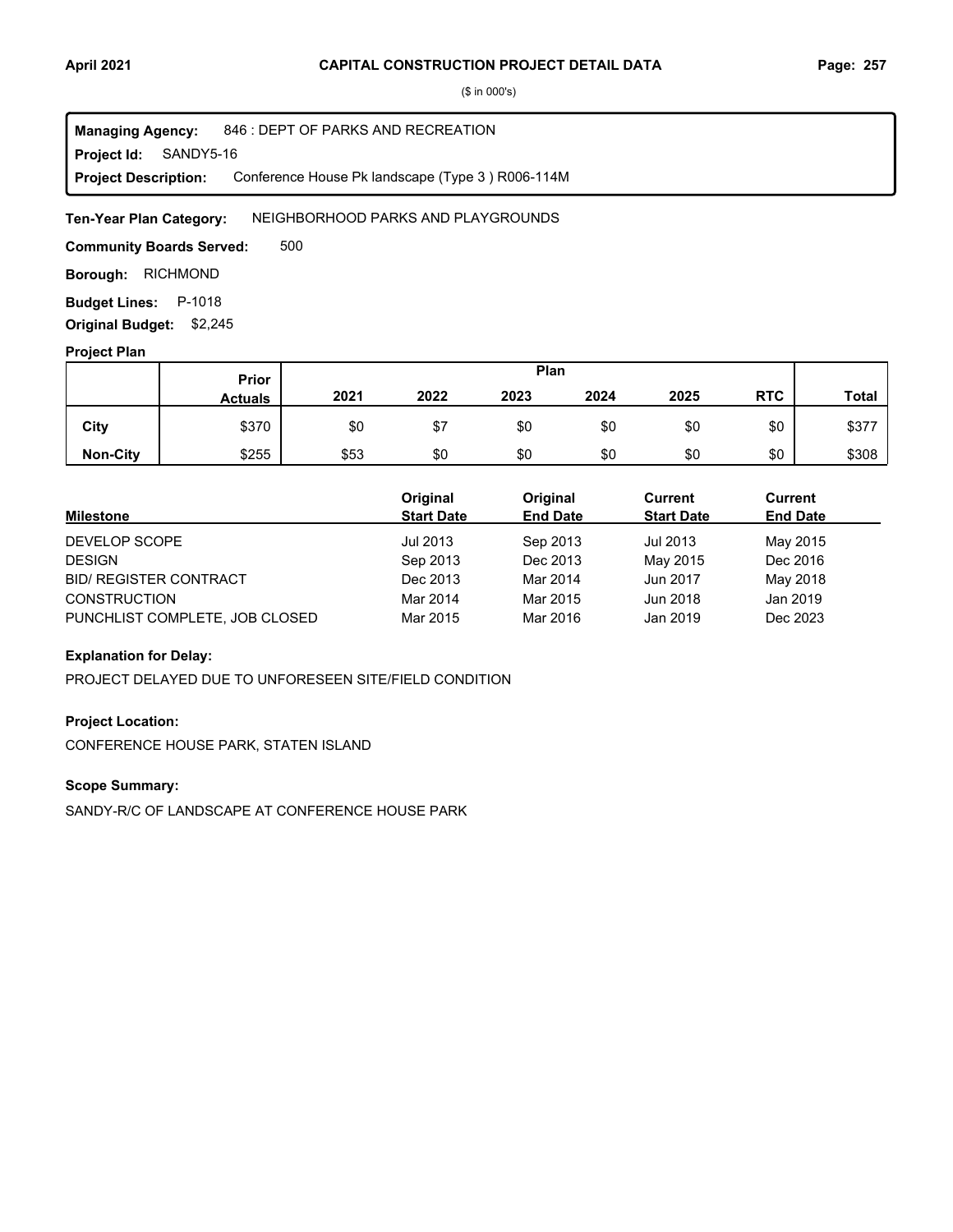**Project Id: SANDY5-17** 846 : DEPT OF PARKS AND RECREATION Tappen Park & Dolphin Fountains (Type3) **Managing Agency: Project Description:** 

NEIGHBORHOOD PARKS AND PLAYGROUNDS **Ten-Year Plan Category:** 

500 501 **Community Boards Served:** 

**Borough: RICHMOND** 

**Budget Lines: P-1018** 

**Original Budget:** \$383

# **Project Plan**

|                 | Plan<br>Prior  |       |      |      |      |      |            |              |
|-----------------|----------------|-------|------|------|------|------|------------|--------------|
|                 | <b>Actuals</b> | 2021  | 2022 | 2023 | 2024 | 2025 | <b>RTC</b> | <b>Total</b> |
| City            | \$570          | \$44  | \$0  | \$0  | \$0  | \$0  | \$0        | \$614        |
| <b>Non-City</b> | \$1,514        | \$397 | \$0  | \$0  | \$0  | \$0  | \$0        | \$1,911      |

| <b>Milestone</b>               | Original<br><b>Start Date</b> | Original<br><b>End Date</b> | Current<br><b>Start Date</b> | Current<br><b>End Date</b> |
|--------------------------------|-------------------------------|-----------------------------|------------------------------|----------------------------|
| DEVELOP SCOPE                  | Jun 2013                      | Aug 2013                    | Jun 2013                     | Jul 2015                   |
| <b>DESIGN</b>                  | Aug 2013                      | Nov 2013                    | Jul 2015                     | Mar 2017                   |
| <b>BID/ REGISTER CONTRACT</b>  | Nov 2013                      | Feb 2014                    | Apr 2017                     | Jun 2017                   |
| <b>CONSTRUCTION</b>            | Feb 2014                      | Feb 2015                    | Jun 2017                     | Jun 2018                   |
| PUNCHLIST COMPLETE, JOB CLOSED | Feb 2015                      | Feb 2016                    | Jun 2018                     | Jun 2021                   |

#### **Explanation for Delay:**

PROJECT DELAYED DUE TO CHANGES IN SCOPE/DESIGN

#### **Project Location:**

TAPPEN PK , SI

# **Scope Summary:**

SANDY- R/C OF FONTAIN AT TAPPEN PK TYPE3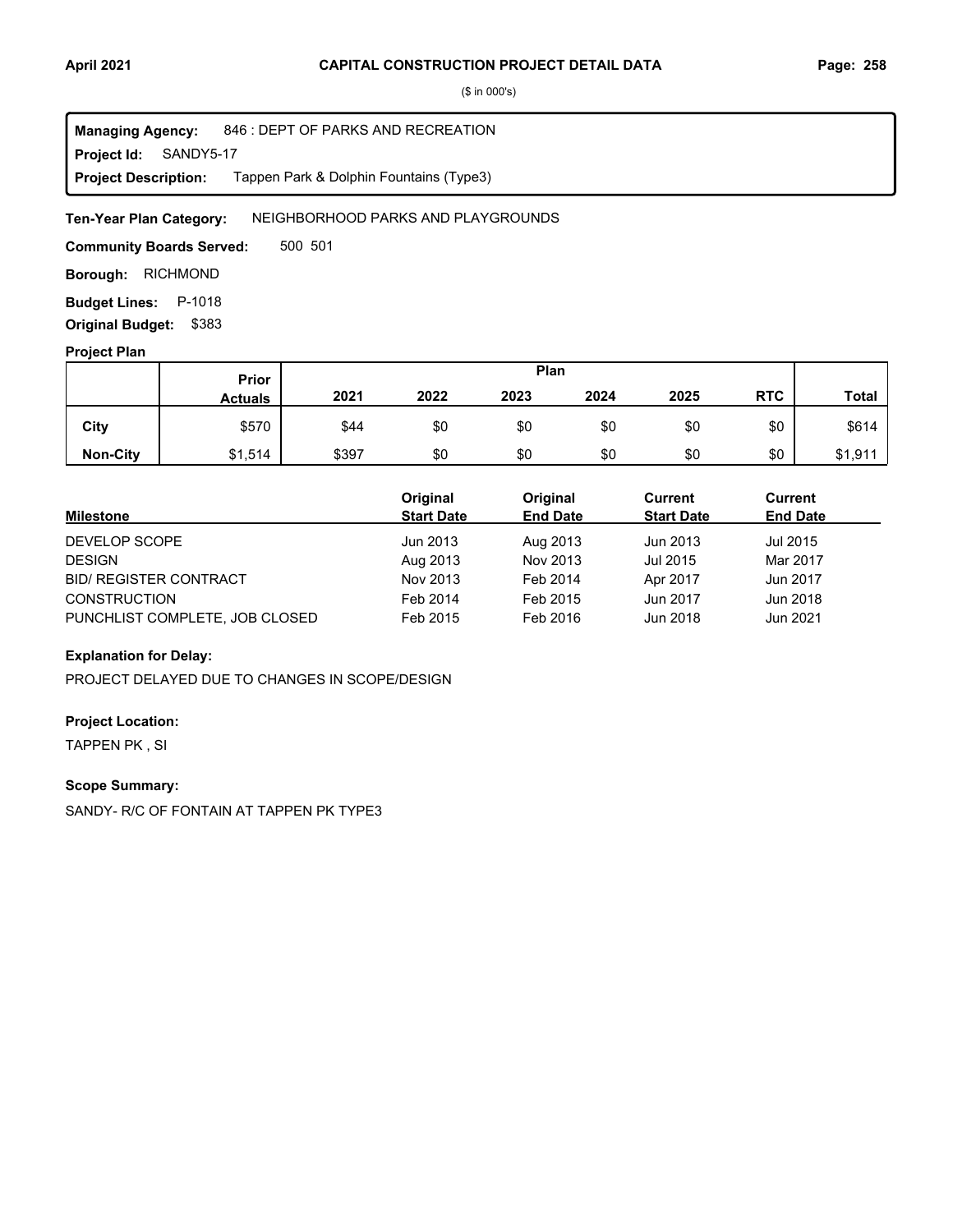**Project Id: SANDY5-18** 846 : DEPT OF PARKS AND RECREATION SANDY-Midland Beach Protective Berm Emergency **Managing Agency: Project Description:** 

NEIGHBORHOOD PARKS AND PLAYGROUNDS **Ten-Year Plan Category:** 

500 **Community Boards Served:** 

**Borough: RICHMOND** 

**Budget Lines: P-1018 Original Budget:** \$5,492

#### **Project Plan**

|                 |                | Plan<br>Prior |       |      |      |      |            |              |
|-----------------|----------------|---------------|-------|------|------|------|------------|--------------|
|                 | <b>Actuals</b> | 2021          | 2022  | 2023 | 2024 | 2025 | <b>RTC</b> | <b>Total</b> |
| City            | \$548          | \$55          | \$0   | \$0  | \$0  | \$0  | \$0        | \$603        |
| <b>Non-City</b> | \$4,438        | \$80          | \$411 | \$0  | \$0  | \$0  | \$0        | \$4,929      |

| <b>Milestone</b>               | Original<br><b>Start Date</b> | Original<br><b>End Date</b> | Current<br><b>Start Date</b> | Current<br><b>End Date</b> |
|--------------------------------|-------------------------------|-----------------------------|------------------------------|----------------------------|
| DEVELOP SCOPE                  | Jul 2013                      | Sep 2013                    | Jul 2013                     | Sep 2013                   |
| <b>DESIGN</b>                  | Sep 2013                      | Dec 2013                    | Sep 2013                     | Dec 2013                   |
| <b>BID/ REGISTER CONTRACT</b>  | Dec 2013                      | Mar 2014                    | Dec 2013                     | Mar 2014                   |
| <b>CONSTRUCTION</b>            | Mar 2014                      | Mar 2015                    | Nov 2013                     | Apr 2014                   |
| PUNCHLIST COMPLETE, JOB CLOSED | Mar 2015                      | Mar 2016                    | Apr 2014                     | Dec 2022                   |

#### **Explanation for Delay:**

PROJECT DELAYED DUE TO UNFORESEEN SITE/FIELD CONDITION

#### **Project Location:**

FROM NEW DORP LANE TO OCEAN BREEZE PK, SI

## **Scope Summary:**

EMERGENCY TEMP.PROTECTIVE BERM AT MIDLAND BCH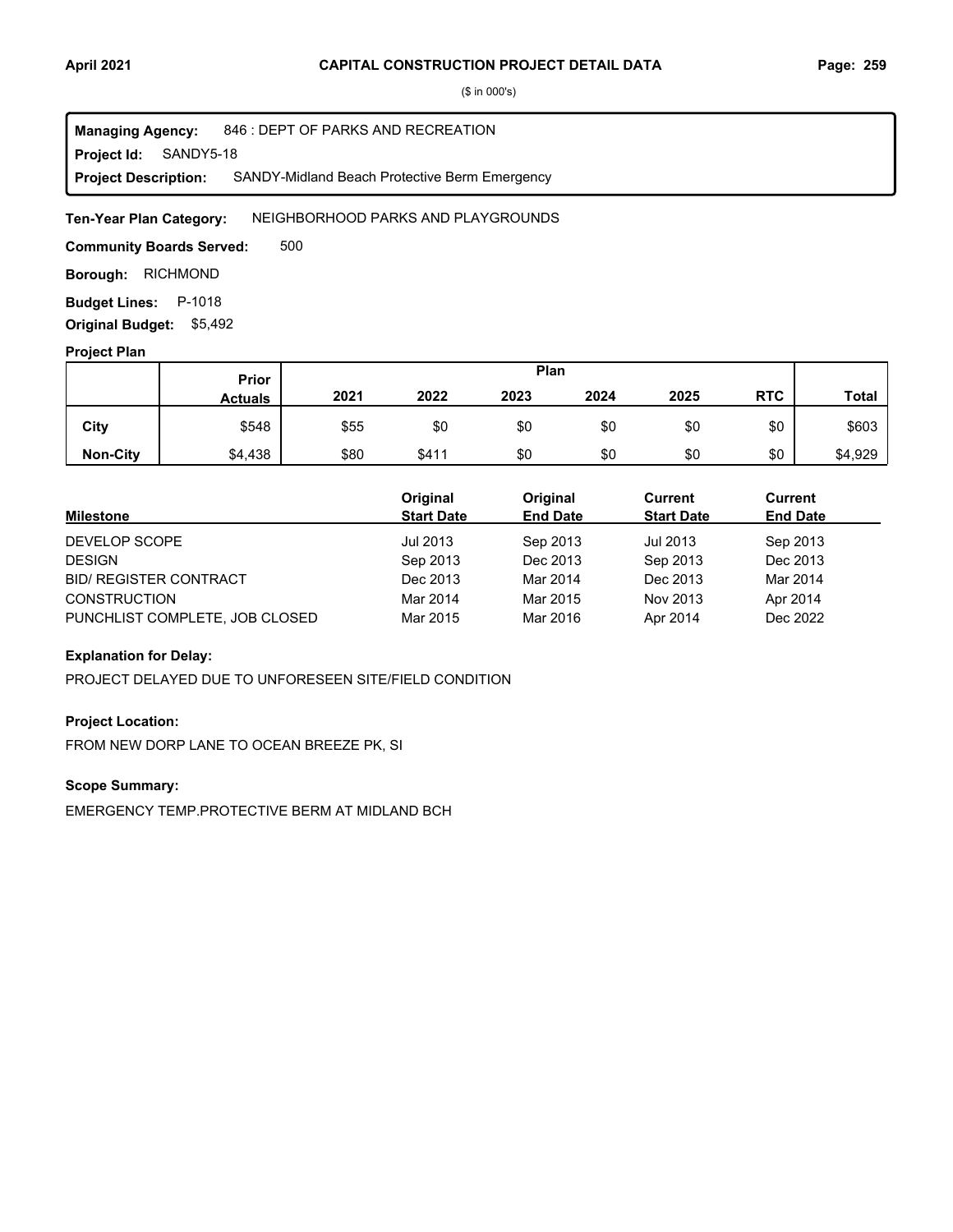**Project Id: SANDY5-20** 846 : DEPT OF PARKS AND RECREATION SANDY - Tree removals - Staten Island RG-614M **Managing Agency: Project Description:** 

LAND ACQUISITION AND TREE PLANTING **Ten-Year Plan Category:** 

500 **Community Boards Served:** 

**Borough: RICHMOND** 

**Budget Lines: P-1018 Original Budget:** \$815

#### **Project Plan**

|                 |                | Plan<br>Prior |      |      |      |      |            |              |
|-----------------|----------------|---------------|------|------|------|------|------------|--------------|
|                 | <b>Actuals</b> | 2021          | 2022 | 2023 | 2024 | 2025 | <b>RTC</b> | <b>Total</b> |
| City            | \$173          | \$11          | \$0  | \$0  | \$0  | \$0  | \$0        | \$184        |
| <b>Non-City</b> | \$642          | \$91          | \$0  | \$0  | \$0  | \$0  | \$0        | \$733        |

| <b>Milestone</b>               | Original<br><b>Start Date</b> | Original<br><b>End Date</b> | Current<br><b>Start Date</b> | Current<br><b>End Date</b> |
|--------------------------------|-------------------------------|-----------------------------|------------------------------|----------------------------|
| DEVELOP SCOPE                  | Jan 2014                      | Mar 2014                    | Jan 2014                     | Mar 2014                   |
| <b>DESIGN</b>                  | Apr 2014                      | Jun 2014                    | Apr 2014                     | Jun 2014                   |
| <b>BID/ REGISTER CONTRACT</b>  | Jun 2014                      | Sep 2014                    | Jun 2014                     | Sep 2014                   |
| <b>CONSTRUCTION</b>            | Sep 2014                      | Sep 2015                    | Sep 2014                     | Sep 2015                   |
| PUNCHLIST COMPLETE, JOB CLOSED | Sep 2015                      | Sep 2016                    | Sep 2015                     | Sep 2021                   |

#### **Explanation for Delay:**

PROJECT DELAYED DUE TO CHANGES IN SCOPE/DESIGN

#### **Project Location:**

BOROUGH OF STATEN ISLAND

#### **Scope Summary:**

TREE REMOVALS IN STATEN ISLAND RELATED TO SANDY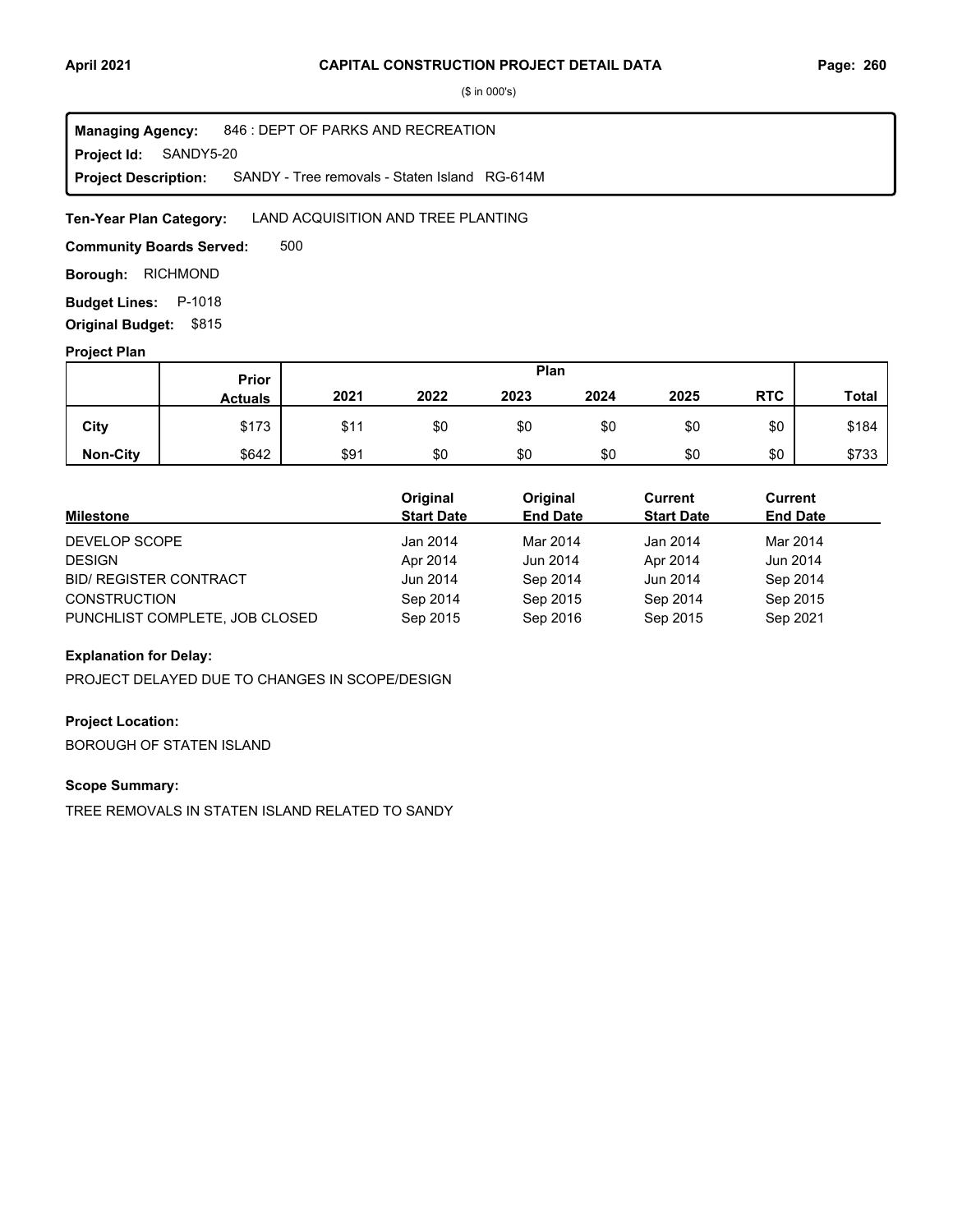#### **April 2021 Page: 261 CAPITAL CONSTRUCTION PROJECT DETAIL DATA**

(\$ in 000's)

**Project Id: SANDY5-24** 846 : DEPT OF PARKS AND RECREATION Sandy-Seaside Wildlife Nature Pk-reconstruction **Managing Agency: Project Description:** 

MAJOR RECREATIONAL FACILITIES AND FACILITY RECONSTRUCTION **Ten-Year Plan Category:** 

500 **Community Boards Served:** 

**Borough: RICHMOND** 

**Budget Lines: P-1018 Original Budget:** \$1,135

**Project Plan**

#### \$174 \$340 \$0 \$0 \$0 \$0 \$0 \$0 \$0 **Non-City** | \$763 | \$340 \$0 \$0 \$0 \$0 **City Prior Actuals 2021 2022 2023 2024 2025** \$0 \$0 **RTC** \$1,182 \$1,103 **Total Plan** \$1,008 \$763

| Milestone                      | Original<br><b>Start Date</b> | Original<br><b>End Date</b> | Current<br><b>Start Date</b> | <b>Current</b><br><b>End Date</b> |
|--------------------------------|-------------------------------|-----------------------------|------------------------------|-----------------------------------|
| DEVELOP SCOPE                  | Jul 2016                      | Dec 2016                    | Jul 2016                     | Dec 2016                          |
| <b>DESIGN</b>                  | Dec 2016                      | Jun 2018                    | Dec 2016                     | Jun 2018                          |
| <b>BID/ REGISTER CONTRACT</b>  | Jun 2018                      | Mar 2019                    | Jun 2018                     | Mar 2019                          |
| <b>CONSTRUCTION</b>            | Mar 2019                      | Sep 2020                    | Mar 2019                     | Sep 2020                          |
| PUNCHLIST COMPLETE, JOB CLOSED | Sep 2020                      | Sep 2021                    | Sep 2020                     | Sep 2021                          |

#### **Explanation for Delay:**

# **Project Location:**

SANDY-SEASIDE WILDLIFE NATURE PK-

#### **Scope Summary:**

SANDY-SEASIDE WILDLIFE NATURE PK-RECONSTRUCTION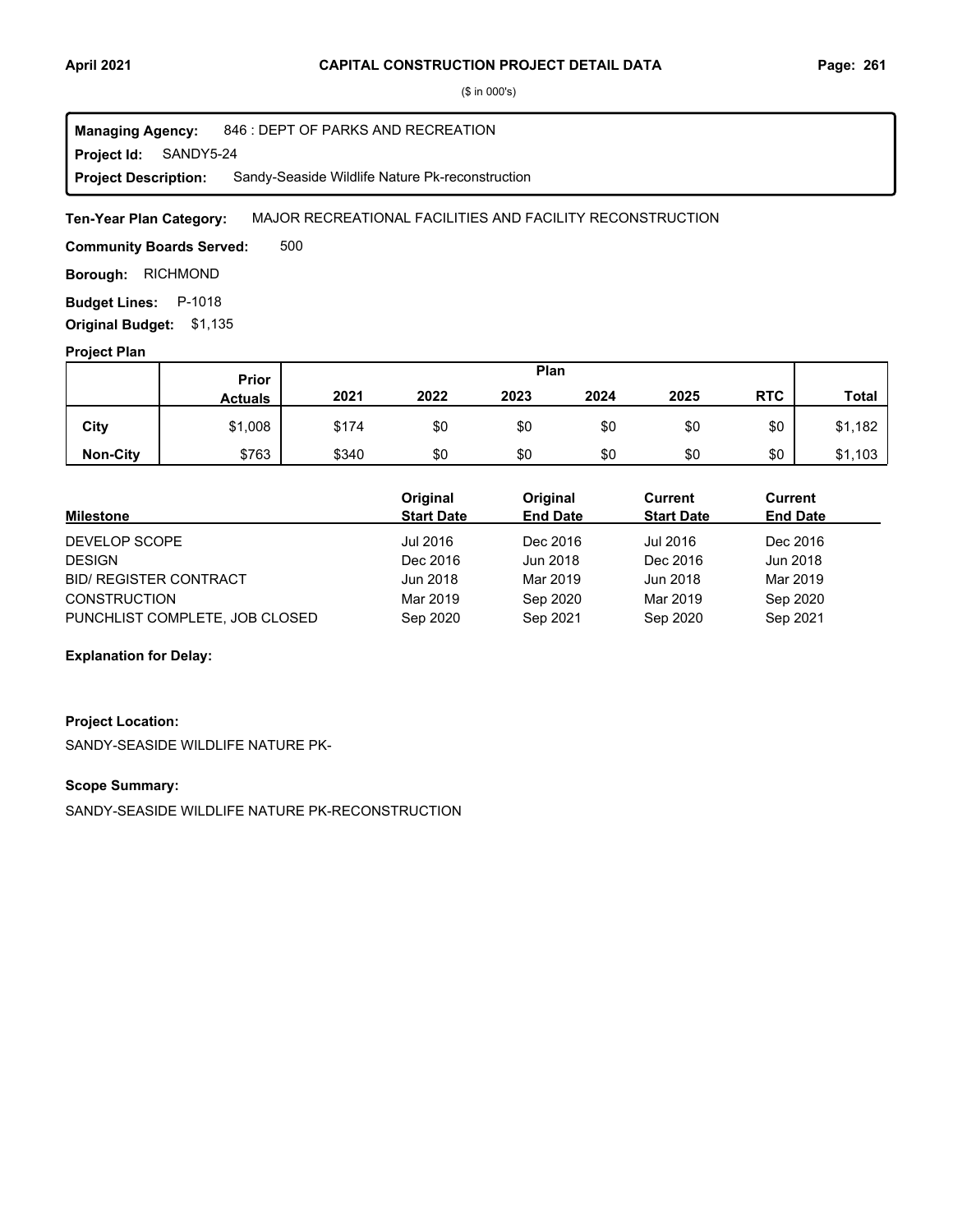**Project Id: SANDY5-26** 846 : DEPT OF PARKS AND RECREATION Sandy-R/C of playground at Wolfe's Pond Park **Managing Agency: Project Description:** 

MAJOR RECREATIONAL FACILITIES AND FACILITY RECONSTRUCTION **Ten-Year Plan Category:** 

500 **Community Boards Served:** 

**Borough: RICHMOND** 

**Budget Lines: P-1018 Original Budget:** \$842

#### **Project Plan**

|                 |                | Plan<br><b>Prior</b> |      |      |      |      |            |              |
|-----------------|----------------|----------------------|------|------|------|------|------------|--------------|
|                 | <b>Actuals</b> | 2021                 | 2022 | 2023 | 2024 | 2025 | <b>RTC</b> | <b>Total</b> |
| City            | \$480          | \$8                  | \$1  | \$0  | \$0  | \$0  | \$0        | \$489        |
| <b>Non-City</b> | \$607          | \$68                 | \$0  | \$0  | \$0  | \$0  | \$0        | \$675        |

| <b>Milestone</b>               | Original<br><b>Start Date</b> | Original<br><b>End Date</b> | Current<br><b>Start Date</b> | Current<br><b>End Date</b> |
|--------------------------------|-------------------------------|-----------------------------|------------------------------|----------------------------|
| DEVELOP SCOPE                  | Jul 2015                      | Sep 2015                    | Jul 2015                     | Sep 2015                   |
| <b>DESIGN</b>                  | Sep 2015                      | Dec 2015                    | Sep 2015                     | Dec 2015                   |
| <b>BID/ REGISTER CONTRACT</b>  | Dec 2015                      | Mar 2016                    | Dec 2015                     | Mar 2016                   |
| <b>CONSTRUCTION</b>            | Mar 2016                      | Mar 2017                    | Mar 2016                     | Mar 2017                   |
| PUNCHLIST COMPLETE, JOB CLOSED | Mar 2017                      | Mar 2018                    | Mar 2017                     | Dec 2023                   |

#### **Explanation for Delay:**

PROJECT DELAYED DUE TO CHANGES IN SCOPE/DESIGN

#### **Project Location:**

SANDY-R/C OF WOLFE'S POND PARK

# **Scope Summary:**

SANDY-R/C OF WOLFE'S POND PARK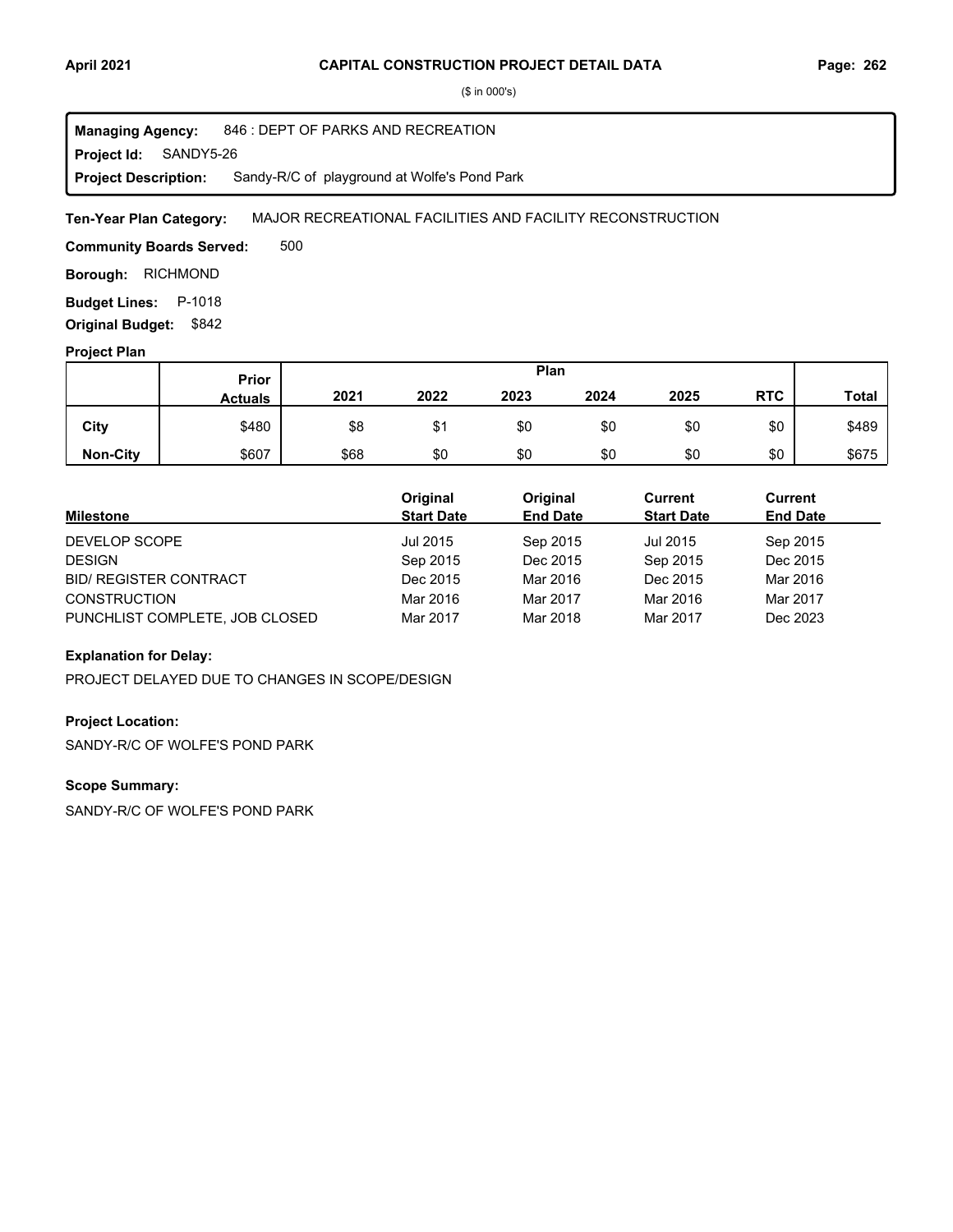#### **April 2021 Page: 263 CAPITAL CONSTRUCTION PROJECT DETAIL DATA**

(\$ in 000's)

**Project Id: SANDY5-27** 846 : DEPT OF PARKS AND RECREATION Sandy-Wolfe's Pond Park-R/C of the berm **Managing Agency: Project Description:** 

MAJOR RECREATIONAL FACILITIES AND FACILITY RECONSTRUCTION **Ten-Year Plan Category:** 

500 **Community Boards Served:** 

**Borough: RICHMOND** 

**Budget Lines: P-1018 Original Budget:** \$2,964

#### **Project Plan**

|                 |                | Plan<br>Prior |      |      |      |      |            |              |
|-----------------|----------------|---------------|------|------|------|------|------------|--------------|
|                 | <b>Actuals</b> | 2021          | 2022 | 2023 | 2024 | 2025 | <b>RTC</b> | <b>Total</b> |
| City            | \$757          | \$0           | \$19 | \$0  | \$0  | \$0  | \$0        | \$776        |
| <b>Non-City</b> | \$1,841        | \$167         | \$0  | \$0  | \$0  | \$0  | \$0        | \$2,008      |

| <b>Milestone</b>               | Original<br><b>Start Date</b> | Original<br><b>End Date</b> | Current<br><b>Start Date</b> | Current<br><b>End Date</b> |
|--------------------------------|-------------------------------|-----------------------------|------------------------------|----------------------------|
| DEVELOP SCOPE                  | <b>Jul 2017</b>               | Dec 2017                    | <b>Jul 2017</b>              | Dec 2017                   |
| <b>DESIGN</b>                  | Dec 2017                      | Dec 2018                    | Dec 2017                     | Dec 2018                   |
| <b>BID/ REGISTER CONTRACT</b>  | Dec 2018                      | Sep 2019                    | Dec 2018                     | Sep 2019                   |
| <b>CONSTRUCTION</b>            | Sep 2019                      | Sep 2020                    | Sep 2019                     | Sep 2020                   |
| PUNCHLIST COMPLETE, JOB CLOSED | Sep 2020                      | Sep 2021                    | Sep 2020                     | Sep 2021                   |

#### **Explanation for Delay:**

**Project Location:**

WOLFE'S POND PARK, SI

## **Scope Summary:**

SANDY-R/C OF THE BERM AT WOLFE'S POND PARK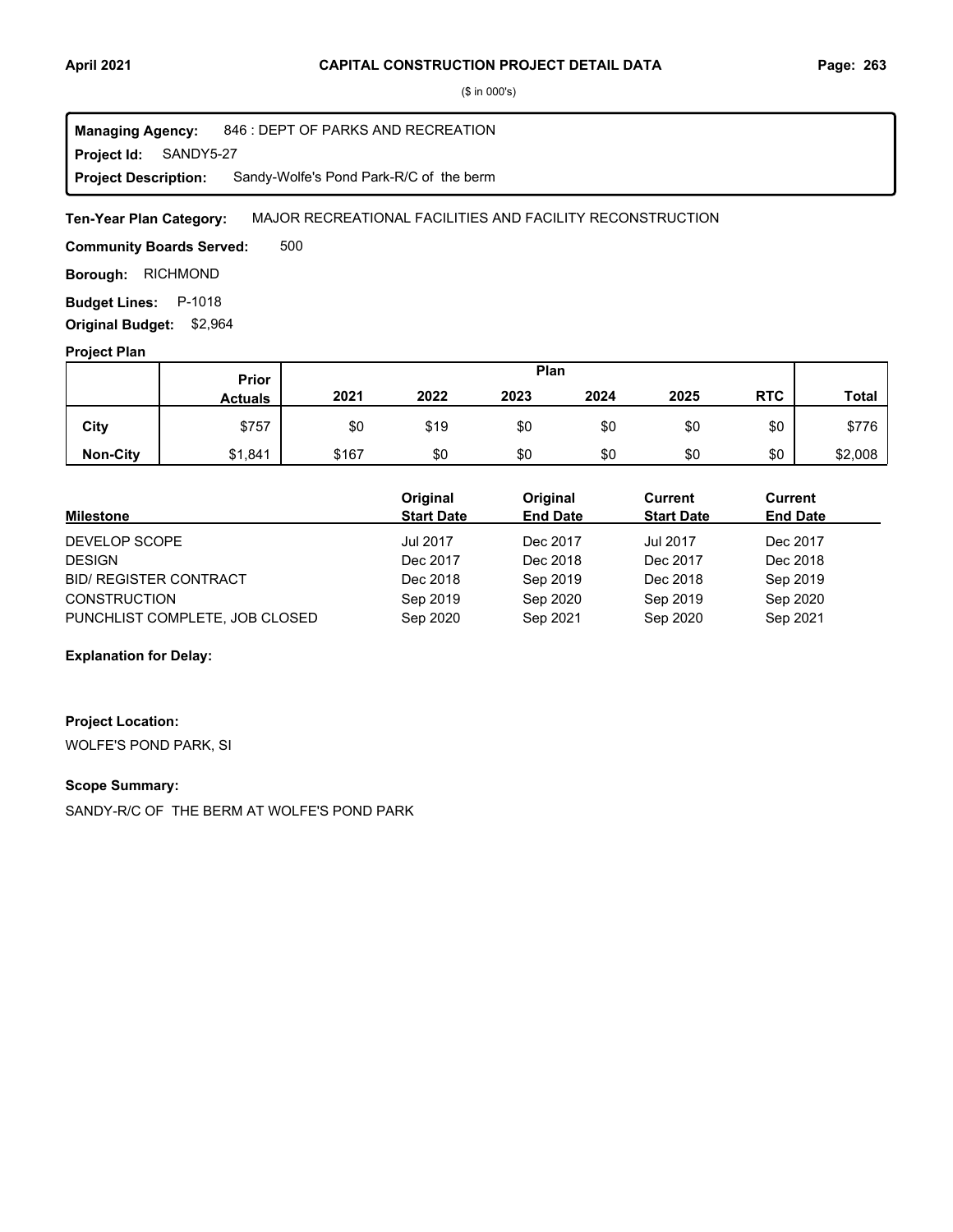**Project Id: SANDY5-28** 846 : DEPT OF PARKS AND RECREATION Sandy-FDR bdwk & Midland Plgr-R/C of tthe pavements,etc **Managing Agency: Project Description:** 

MAJOR RECREATIONAL FACILITIES AND FACILITY RECONSTRUCTION **Ten-Year Plan Category:** 

500 **Community Boards Served:** 

**Borough: RICHMOND** 

**Budget Lines: P-1018 Original Budget:** \$651

#### **Project Plan**

|                 |                | Plan<br><b>Prior</b> |      |      |      |      |            |              |
|-----------------|----------------|----------------------|------|------|------|------|------------|--------------|
|                 | <b>Actuals</b> | 2021                 | 2022 | 2023 | 2024 | 2025 | <b>RTC</b> | <b>Total</b> |
| City            | \$38           | \$0                  | \$28 | \$0  | \$0  | \$0  | \$0        | \$66         |
| <b>Non-City</b> | \$334          | \$246                | \$0  | \$0  | \$0  | \$0  | \$0        | \$580        |

| <b>Milestone</b>               | Original<br><b>Start Date</b> | Original<br><b>End Date</b> | Current<br><b>Start Date</b> | Current<br><b>End Date</b> |
|--------------------------------|-------------------------------|-----------------------------|------------------------------|----------------------------|
| DEVELOP SCOPE                  | <b>Jul 2014</b>               | Sep 2014                    | <b>Jul 2014</b>              | Sep 2014                   |
| <b>DESIGN</b>                  | Sep 2014                      | Dec 2014                    | Sep 2014                     | Dec 2014                   |
| <b>BID/ REGISTER CONTRACT</b>  | Dec 2014                      | Mar 2015                    | Dec 2014                     | Mar 2015                   |
| <b>CONSTRUCTION</b>            | Mar 2015                      | Mar 2016                    | Mar 2015                     | Mar 2016                   |
| PUNCHLIST COMPLETE, JOB CLOSED | Mar 2016                      | Mar 2017                    | Mar 2016                     | Mar 2021                   |

#### **Explanation for Delay:**

PROJECT DELAYED DUE TO CHANGES IN SCOPE/DESIGN

#### **Project Location:**

SANDY-R/C OF TTHE PAVEMENTS,ETC AT FDR BDWK & MIDLAND PLGR

## **Scope Summary:**

SANDY-R/C OF TTHE PAVEMENTS,ETC AT FDR BDWK & MIDLAND PLGR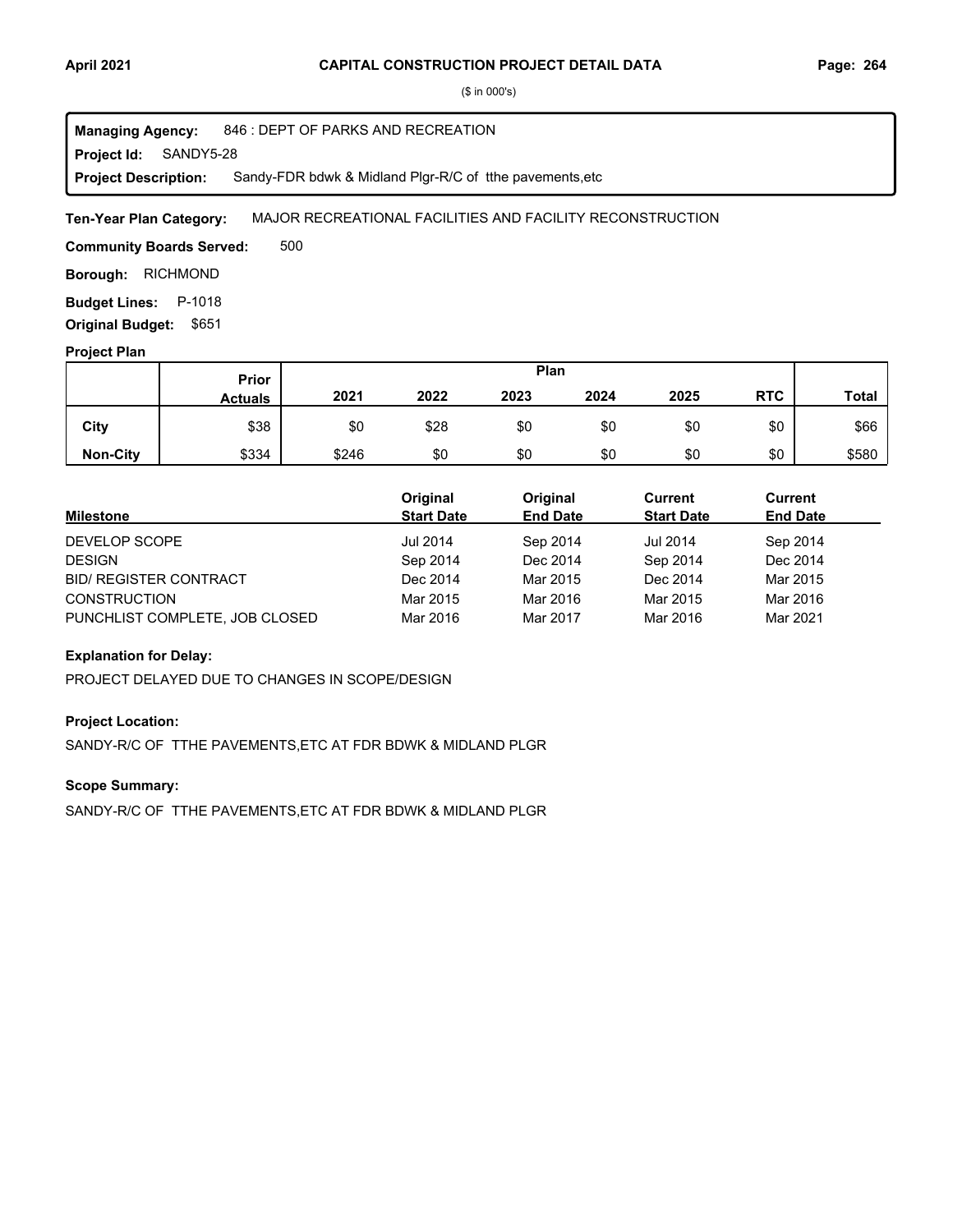**Project Id: SANDY5-30** 846 : DEPT OF PARKS AND RECREATION Sandy-New Dorp Bch Site Restor.R016-115M **Managing Agency: Project Description:** 

MAJOR RECREATIONAL FACILITIES AND FACILITY RECONSTRUCTION **Ten-Year Plan Category:** 

500 **Community Boards Served:** 

**Borough: RICHMOND** 

**Budget Lines: P-1018 Original Budget:** \$778

#### **Project Plan**

|                 |                | Plan<br>Prior |      |      |      |      |            |              |
|-----------------|----------------|---------------|------|------|------|------|------------|--------------|
|                 | <b>Actuals</b> | 2021          | 2022 | 2023 | 2024 | 2025 | <b>RTC</b> | <b>Total</b> |
| City            | \$190          | \$0           | \$59 | \$0  | \$0  | \$0  | \$0        | \$249        |
| <b>Non-City</b> | \$0            | \$535         | \$0  | \$0  | \$0  | \$0  | \$0        | \$535        |

| <b>Milestone</b>               | Original<br><b>Start Date</b> | Original<br><b>End Date</b> | Current<br><b>Start Date</b> | Current<br><b>End Date</b> |
|--------------------------------|-------------------------------|-----------------------------|------------------------------|----------------------------|
| DEVELOP SCOPE                  | Jul 2015                      | Sep 2015                    | Jul 2015                     | Sep 2015                   |
| <b>DESIGN</b>                  | Sep 2015                      | Dec 2015                    | Sep 2015                     | Dec 2015                   |
| <b>BID/ REGISTER CONTRACT</b>  | Dec 2015                      | Mar 2016                    | Dec 2015                     | Mar 2016                   |
| <b>CONSTRUCTION</b>            | Mar 2016                      | Mar 2017                    | Mar 2016                     | Mar 2017                   |
| PUNCHLIST COMPLETE, JOB CLOSED | Mar 2017                      | Mar 2018                    | Mar 2017                     | Dec 2021                   |

#### **Explanation for Delay:**

PROJECT DELAYED DUE TO UNFORESEEN SITE/FIELD CONDITION

#### **Project Location:**

SANDY-NEW DORP BCH

#### **Scope Summary:**

SANDY-NEW DORP BCH SITE RESTORATION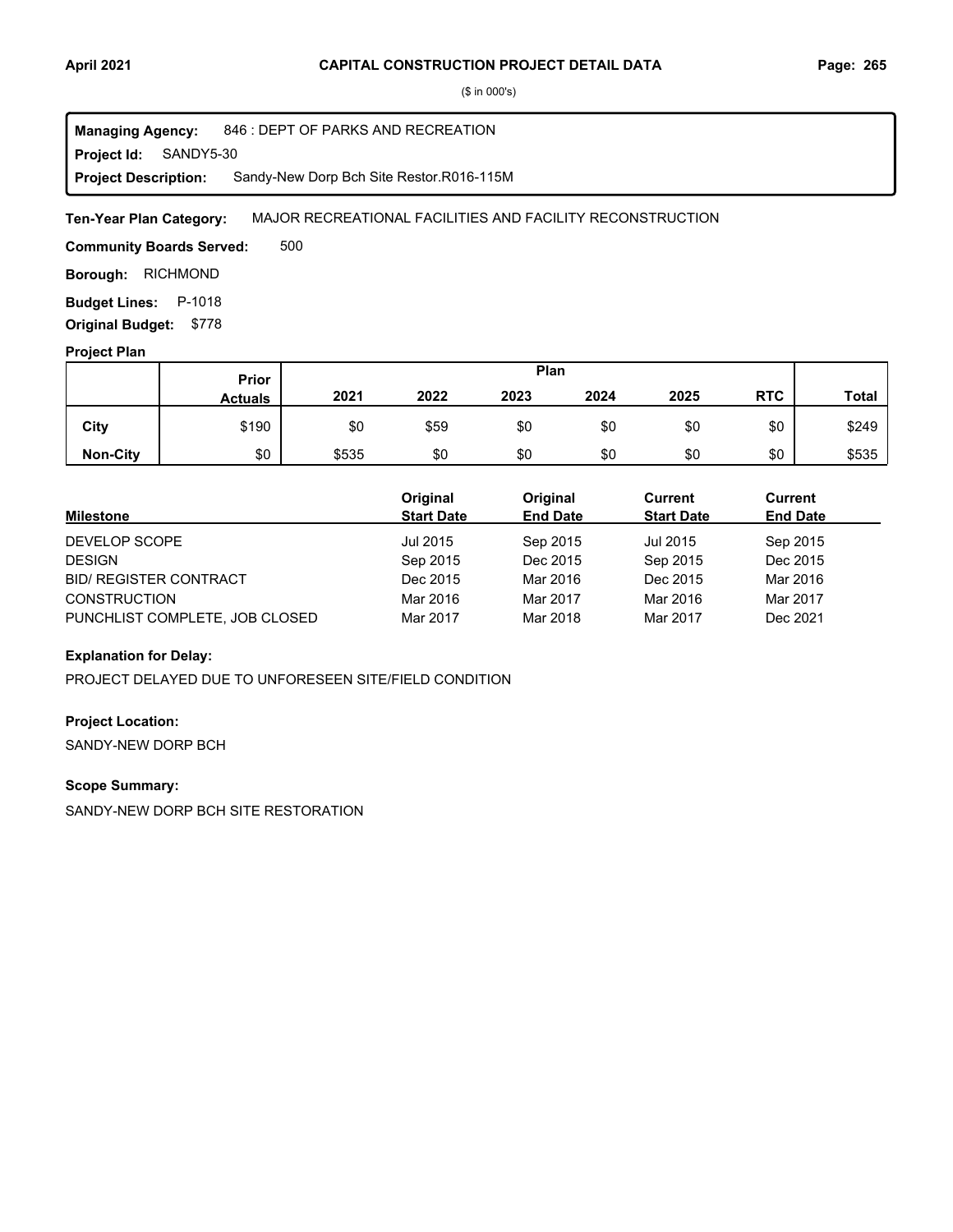**Project Id: SANDY5-32** 846 : DEPT OF PARKS AND RECREATION Sandy-R/C of S. Bch-Playland Plgr, RG-212M WO 1 **Managing Agency: Project Description:** 

MAJOR RECREATIONAL FACILITIES AND FACILITY RECONSTRUCTION **Ten-Year Plan Category:** 

500 **Community Boards Served:** 

**Borough: RICHMOND** 

**Budget Lines: P-1018 Original Budget:** \$373

#### **Project Plan**

|                 | <b>Prior</b>   |      |       |      | Plan |      |            |              |
|-----------------|----------------|------|-------|------|------|------|------------|--------------|
|                 | <b>Actuals</b> | 2021 | 2022  | 2023 | 2024 | 2025 | <b>RTC</b> | <b>Total</b> |
| City            | \$138          | \$95 | \$0   | \$0  | \$0  | \$0  | \$0        | \$233        |
| <b>Non-City</b> | \$348          | \$2  | \$850 | \$0  | \$0  | \$0  | \$0        | \$1,200      |

| <b>Milestone</b>               | Original<br><b>Start Date</b> | Original<br><b>End Date</b> | Current<br><b>Start Date</b> | Current<br><b>End Date</b> |
|--------------------------------|-------------------------------|-----------------------------|------------------------------|----------------------------|
| DEVELOP SCOPE                  | <b>Jul 2014</b>               | Sep 2014                    | <b>Jul 2014</b>              | Sep 2014                   |
| <b>DESIGN</b>                  | Sep 2014                      | Dec 2014                    | Sep 2014                     | Dec 2014                   |
| <b>BID/ REGISTER CONTRACT</b>  | Dec 2014                      | Mar 2015                    | Dec 2014                     | Mar 2015                   |
| <b>CONSTRUCTION</b>            | Mar 2015                      | Mar 2016                    | Mar 2015                     | Mar 2016                   |
| PUNCHLIST COMPLETE, JOB CLOSED | Mar 2016                      | Mar 2017                    | Mar 2016                     | Dec 2022                   |

#### **Explanation for Delay:**

PROJECT DELAYED DUE TO UNFORESEEN SITE/FIELD CONDITION

#### **Project Location:**

300 FATHER CAPODANO BLVD

## **Scope Summary:**

R/C OF PLAYGROUND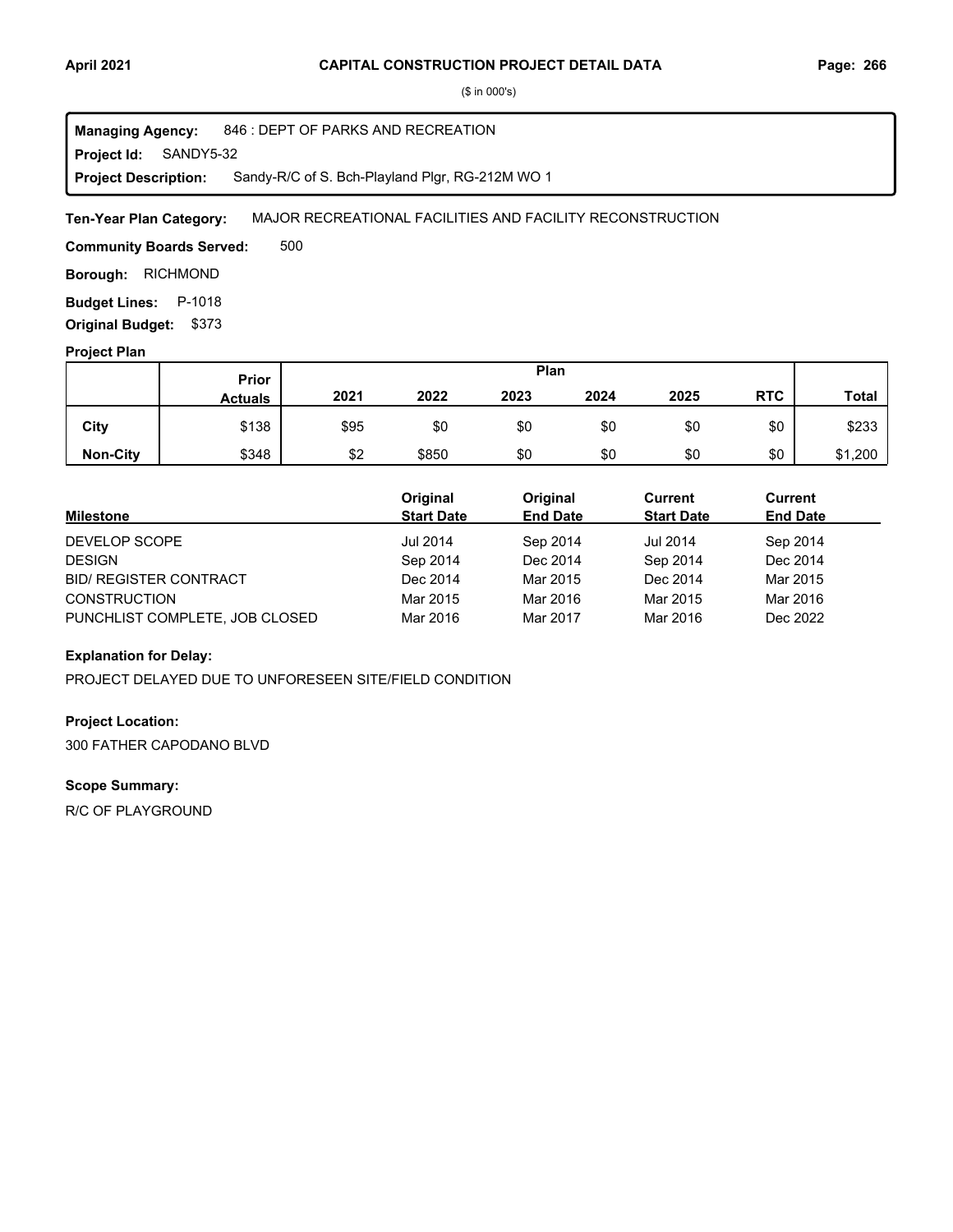**Project Id: SANDY5-37** 846 : DEPT OF PARKS AND RECREATION SANDY - BUONO BEACH FOUNTAIN REPAIR - R117-117MA **Managing Agency: Project Description:** 

BEACHES AND BOARDWALKS **Ten-Year Plan Category:** 

500 **Community Boards Served:** 

**Borough: RICHMOND** 

**Budget Lines: P-1018 Original Budget:** \$381

#### **Project Plan**

|                 | Plan<br>Prior  |       |      |      |      |      |            |              |
|-----------------|----------------|-------|------|------|------|------|------------|--------------|
|                 | <b>Actuals</b> | 2021  | 2022 | 2023 | 2024 | 2025 | <b>RTC</b> | <b>Total</b> |
| City            | \$40           | \$51  | \$0  | \$0  | \$0  | \$0  | \$0        | \$91         |
| <b>Non-City</b> | \$0            | \$432 | \$0  | \$0  | \$0  | \$0  | \$0        | \$432        |

| <b>Milestone</b>               | Original<br><b>Start Date</b> | Original<br><b>End Date</b> | Current<br><b>Start Date</b> | Current<br><b>End Date</b> |
|--------------------------------|-------------------------------|-----------------------------|------------------------------|----------------------------|
| DEVELOP SCOPE                  | Jul 2018                      | Dec 2018                    | <b>Jul 2018</b>              | Dec 2018                   |
| <b>DESIGN</b>                  | Dec 2018                      | Dec 2019                    | Dec 2018                     | Dec 2019                   |
| <b>BID/ REGISTER CONTRACT</b>  | Dec 2019                      | Sep 2020                    | Dec 2019                     | Sep 2020                   |
| <b>CONSTRUCTION</b>            | Sep 2020                      | Sep 2021                    | Sep 2020                     | Sep 2021                   |
| PUNCHLIST COMPLETE, JOB CLOSED | Sep 2021                      | Sep 2022                    | Sep 2021                     | Sep 2022                   |

#### **Explanation for Delay:**

#### **Project Location:**

#### **Scope Summary:**

SANDY - BUONO BEACH FOUNTAIN REPAIR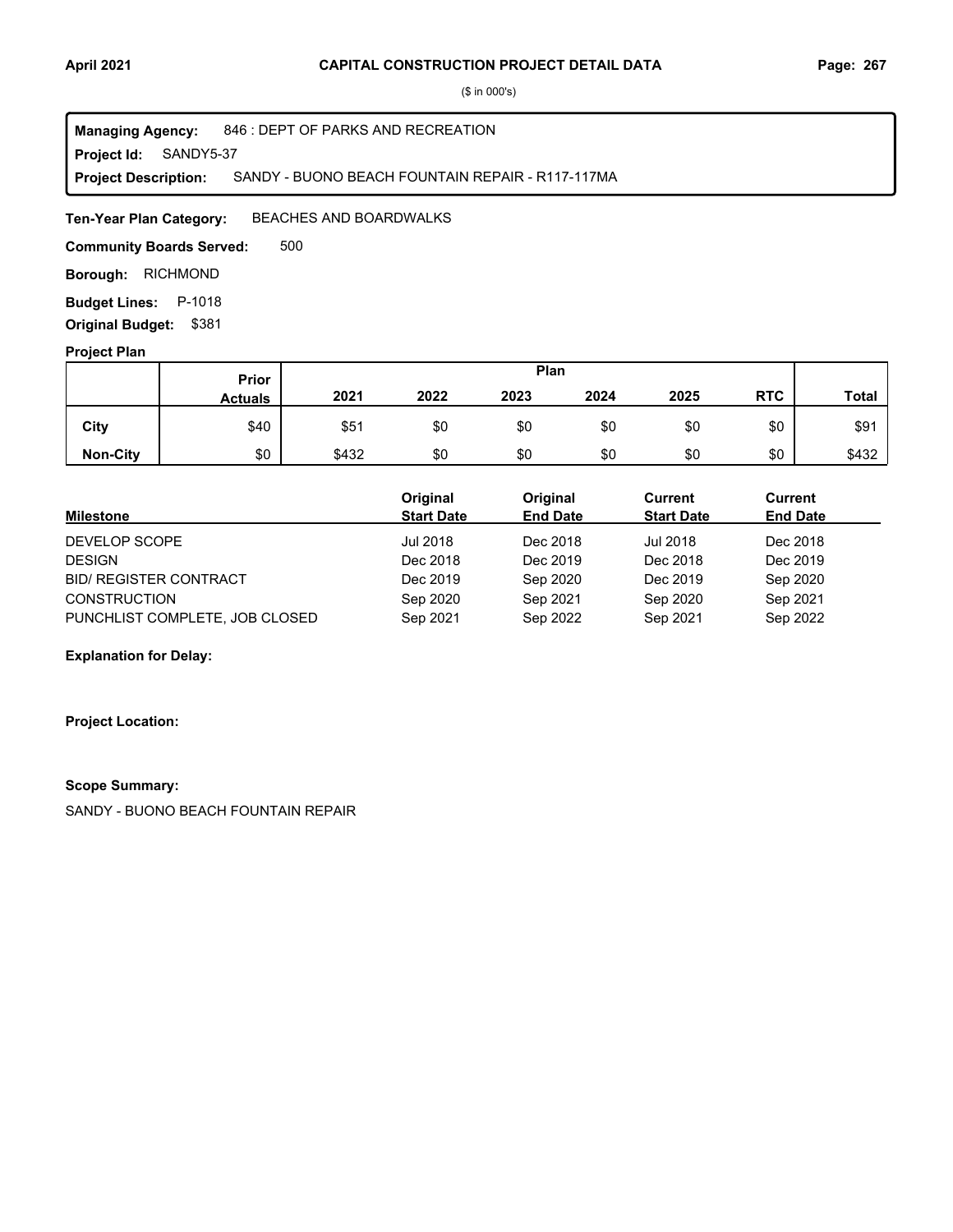**Project Id: SANDY5-42** 846 : DEPT OF PARKS AND RECREATION Sandy-Conference House Barrier Rail RG-212M WO6 **Managing Agency: Project Description:** 

MAJOR RECREATIONAL FACILITIES AND FACILITY RECONSTRUCTION **Ten-Year Plan Category:** 

500 **Community Boards Served:** 

**Borough: RICHMOND** 

**Budget Lines: P-1018 Original Budget:** \$293

#### **Project Plan**

|                 | Plan<br>Prior  |      |      |      |      |      |            |              |
|-----------------|----------------|------|------|------|------|------|------------|--------------|
|                 | <b>Actuals</b> | 2021 | 2022 | 2023 | 2024 | 2025 | <b>RTC</b> | <b>Total</b> |
| City            | \$29           | \$6  | \$0  | \$0  | \$0  | \$0  | \$0        | \$35         |
| <b>Non-City</b> | \$176          | \$82 | \$0  | \$0  | \$0  | \$0  | \$0        | \$258        |

| <b>Milestone</b>               | Original<br><b>Start Date</b> | Original<br><b>End Date</b> | Current<br><b>Start Date</b> | Current<br><b>End Date</b> |
|--------------------------------|-------------------------------|-----------------------------|------------------------------|----------------------------|
| DEVELOP SCOPE                  | Jul 2020                      | Dec 2020                    | <b>Jul 2020</b>              | Dec 2020                   |
| <b>DESIGN</b>                  | Dec 2020                      | Dec 2021                    | Dec 2020                     | Dec 2021                   |
| <b>BID/ REGISTER CONTRACT</b>  | Dec 2021                      | Sep 2022                    | Dec 2021                     | Sep 2022                   |
| <b>CONSTRUCTION</b>            | Sep 2022                      | Sep 2023                    | Sep 2022                     | Sep 2023                   |
| PUNCHLIST COMPLETE, JOB CLOSED | Sep 2023                      | Sep 2024                    | Sep 2023                     | Sep 2024                   |

#### **Explanation for Delay:**

#### **Project Location:**

SANDY-CONFERENCE HOUSE BARRIER RAIL

## **Scope Summary:**

SANDY-CONFERENCE HOUSE BARRIER RAIL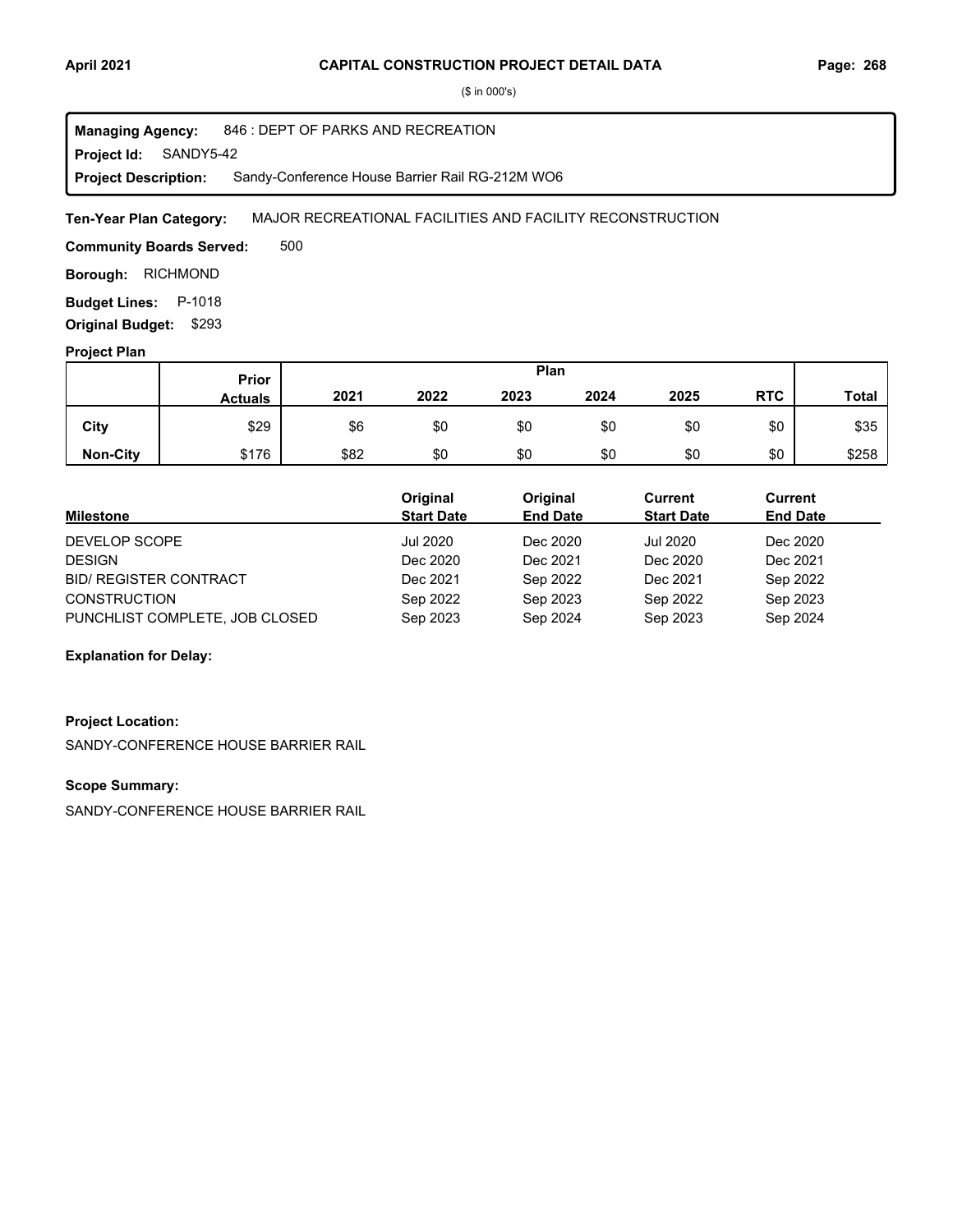**Project Id: SANDY5-43** 846 : DEPT OF PARKS AND RECREATION Lemon Creek Marina R079-120M **Managing Agency: Project Description:** 

NEIGHBORHOOD PARKS AND PLAYGROUNDS **Ten-Year Plan Category:** 

500 **Community Boards Served:** 

**Borough: RICHMOND** 

**Budget Lines: P-1018 Original Budget:** \$11,807

#### **Project Plan**

|                 | Plan<br>Prior  |      |      |         |         |       |            |              |
|-----------------|----------------|------|------|---------|---------|-------|------------|--------------|
|                 | <b>Actuals</b> | 2021 | 2022 | 2023    | 2024    | 2025  | <b>RTC</b> | <b>Total</b> |
| City            | \$306          | \$0  | \$11 | \$0     | \$1,045 | \$220 | \$0        | \$1,582      |
| <b>Non-City</b> | \$952          | \$99 | \$18 | \$9,392 | \$0     | \$0   | \$0        | \$10,461     |

| <b>Milestone</b>               | Original<br><b>Start Date</b> | Original<br><b>End Date</b> | Current<br><b>Start Date</b> | Current<br><b>End Date</b> |
|--------------------------------|-------------------------------|-----------------------------|------------------------------|----------------------------|
| DEVELOP SCOPE                  | Jul 2016                      | Dec 2016                    | Jul 2016                     | Dec 2016                   |
| <b>DESIGN</b>                  | Dec 2016                      | Dec 2018                    | Dec 2016                     | Dec 2018                   |
| <b>BID/ REGISTER CONTRACT</b>  | Dec 2018                      | Sep 2019                    | Dec 2018                     | Sep 2019                   |
| <b>CONSTRUCTION</b>            | Sep 2019                      | Sep 2022                    | Sep 2019                     | Sep 2022                   |
| PUNCHLIST COMPLETE, JOB CLOSED | Sep 2022                      | Sep 2024                    | Sep 2022                     | Sep 2024                   |

#### **Explanation for Delay:**

**Project Location:**

#### **Scope Summary:**

LEMON CREEK MARINA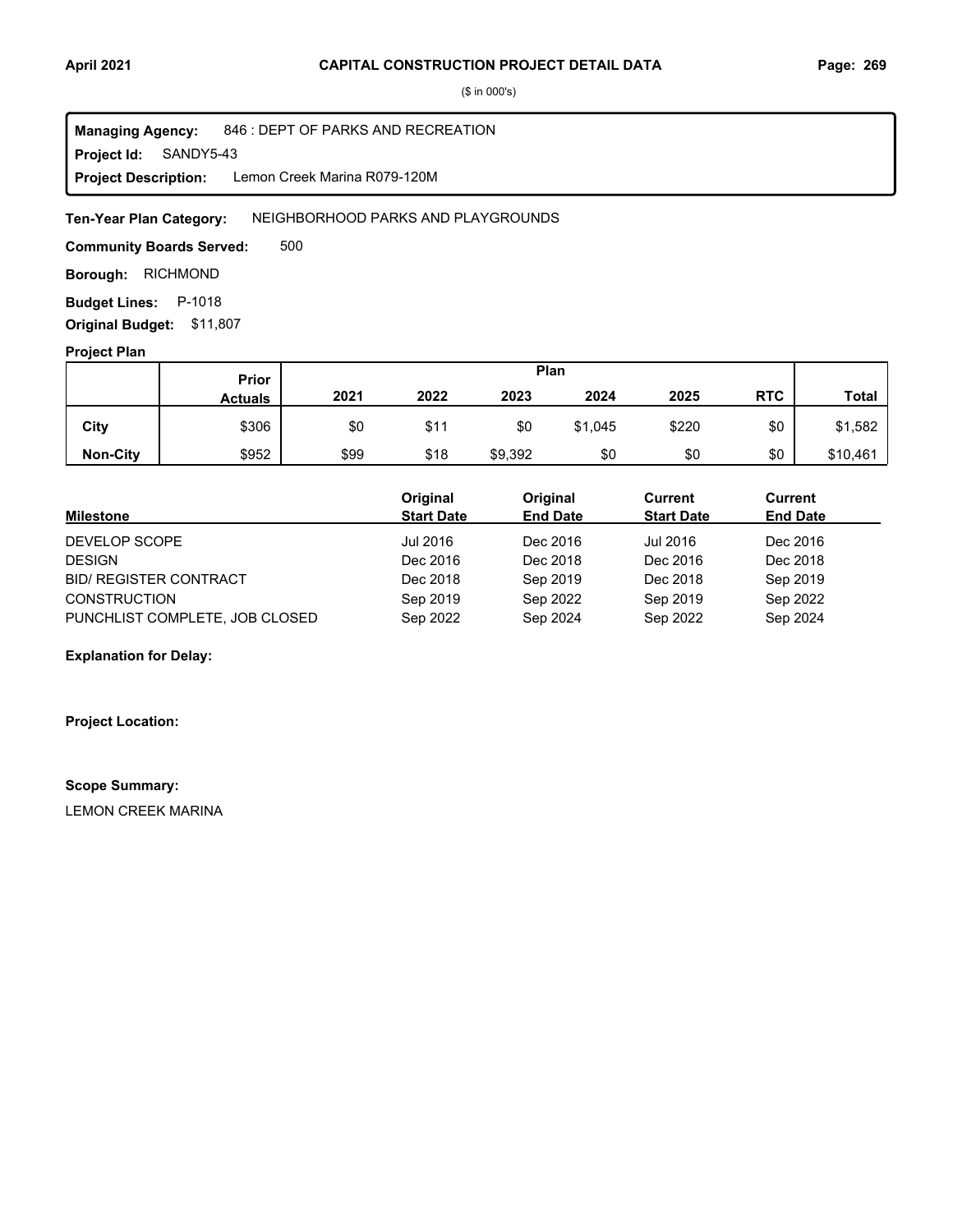**Project Id: SANDY5-44** 846 : DEPT OF PARKS AND RECREATION New Dorp Pk./Corp. Kivlehan Pk. **Managing Agency: Project Description:** 

#### NEIGHBORHOOD PARKS AND PLAYGROUNDS **Ten-Year Plan Category:**

500 **Community Boards Served:** 

**Borough: RICHMOND** 

**Budget Lines: P-1018 Original Budget:** \$444

#### **Project Plan**

|                 | Plan<br>Prior  |      |      |      |      |      |            |              |
|-----------------|----------------|------|------|------|------|------|------------|--------------|
|                 | <b>Actuals</b> | 2021 | 2022 | 2023 | 2024 | 2025 | <b>RTC</b> | <b>Total</b> |
| City            | \$255          | \$1  | \$12 | \$0  | \$0  | \$0  | \$0        | \$268        |
| <b>Non-City</b> | \$292          | \$29 | \$0  | \$0  | \$0  | \$0  | \$0        | \$321        |

| <b>Milestone</b>               | Original<br><b>Start Date</b> | Original<br><b>End Date</b> | Current<br><b>Start Date</b> | <b>Current</b><br><b>End Date</b> |
|--------------------------------|-------------------------------|-----------------------------|------------------------------|-----------------------------------|
| DEVELOP SCOPE                  | Jul 2016                      | Dec 2016                    | Jul 2016                     | Dec 2016                          |
| <b>DESIGN</b>                  | Dec 2016                      | Jun 2018                    | Dec 2016                     | Jun 2018                          |
| <b>BID/ REGISTER CONTRACT</b>  | Jun 2018                      | Mar 2019                    | Jun 2018                     | Mar 2019                          |
| <b>CONSTRUCTION</b>            | Mar 2019                      | Sep 2020                    | Mar 2019                     | Sep 2020                          |
| PUNCHLIST COMPLETE, JOB CLOSED | Sep 2020                      | Sep 2021                    | Sep 2020                     | Sep 2021                          |

#### **Explanation for Delay:**

#### **Project Location:**

#### **Scope Summary:**

NEW DORP PK./CORP. KIVLEHAN PK.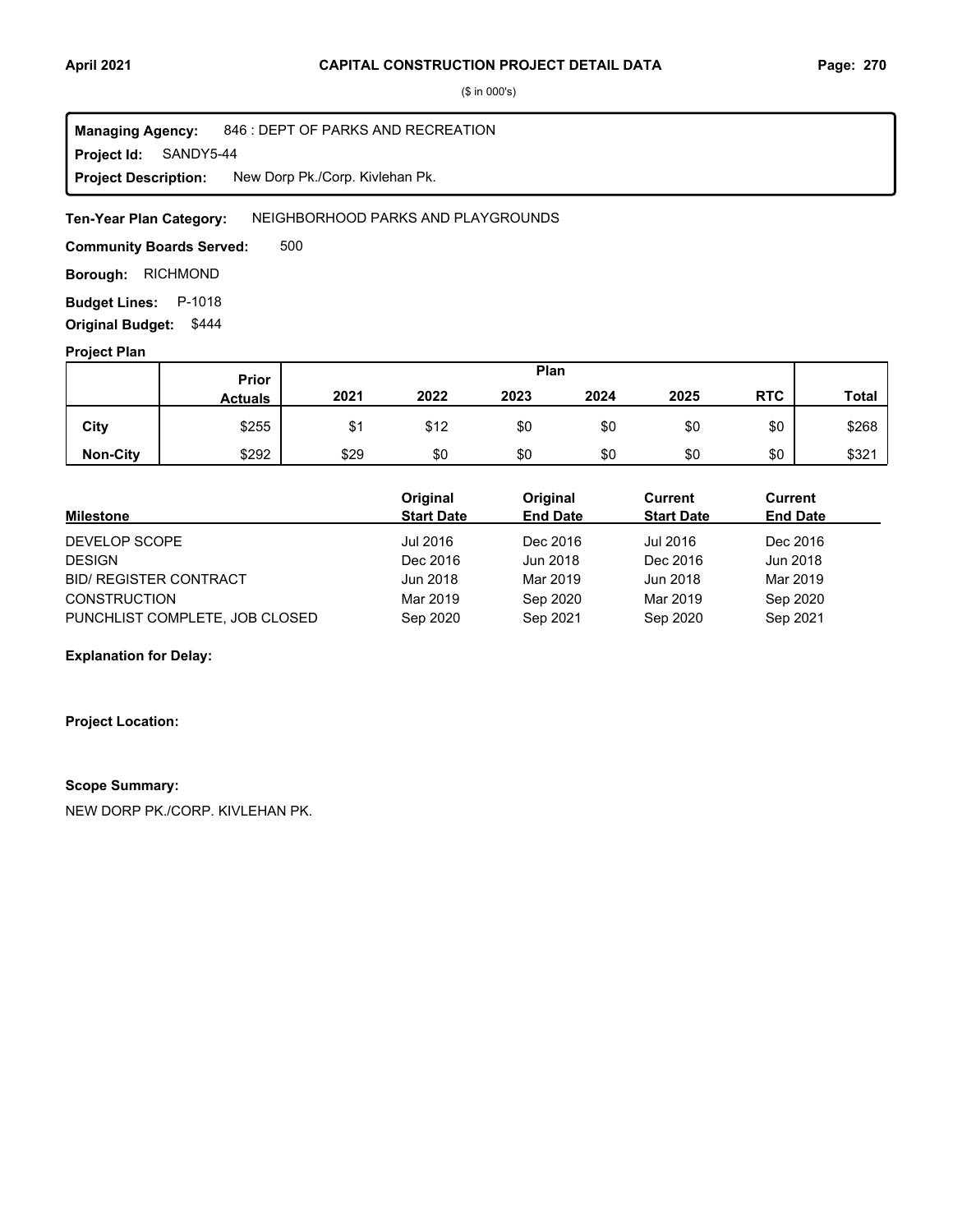**Project Id: SANDY5-45** 846 : DEPT OF PARKS AND RECREATION SANDY-MacArthur Park Reconstruction **Managing Agency: Project Description:** 

NEIGHBORHOOD PARKS AND PLAYGROUNDS **Ten-Year Plan Category:** 

500 **Community Boards Served:** 

**Borough: RICHMOND** 

**Budget Lines: P-1018 Original Budget:** \$3,342

#### **Project Plan**

|                 | Plan<br>Prior  |       |      |      |      |      |            |              |
|-----------------|----------------|-------|------|------|------|------|------------|--------------|
|                 | <b>Actuals</b> | 2021  | 2022 | 2023 | 2024 | 2025 | <b>RTC</b> | <b>Total</b> |
| City            | \$1,165        | \$68  | \$0  | \$0  | \$0  | \$0  | \$0        | \$1,233      |
| <b>Non-City</b> | \$3,477        | \$614 | \$0  | \$0  | \$0  | \$0  | \$0        | \$4,091      |

| <b>Milestone</b>               | Original<br><b>Start Date</b> | Original<br><b>End Date</b> | Current<br><b>Start Date</b> | Current<br><b>End Date</b> |
|--------------------------------|-------------------------------|-----------------------------|------------------------------|----------------------------|
| DEVELOP SCOPE                  | Jul 2016                      | Dec 2016                    | Jul 2016                     | Dec 2016                   |
| <b>DESIGN</b>                  | Dec 2016                      | Jun 2018                    | Dec 2016                     | Jun 2018                   |
| <b>BID/ REGISTER CONTRACT</b>  | Jun 2018                      | Mar 2019                    | Jun 2018                     | Mar 2019                   |
| <b>CONSTRUCTION</b>            | Mar 2019                      | Sep 2020                    | Mar 2019                     | Sep 2020                   |
| PUNCHLIST COMPLETE, JOB CLOSED | Sep 2020                      | Sep 2021                    | Sep 2020                     | Sep 2021                   |

#### **Explanation for Delay:**

**Project Location:**

#### **Scope Summary:**

TIMOSHENKO FIELD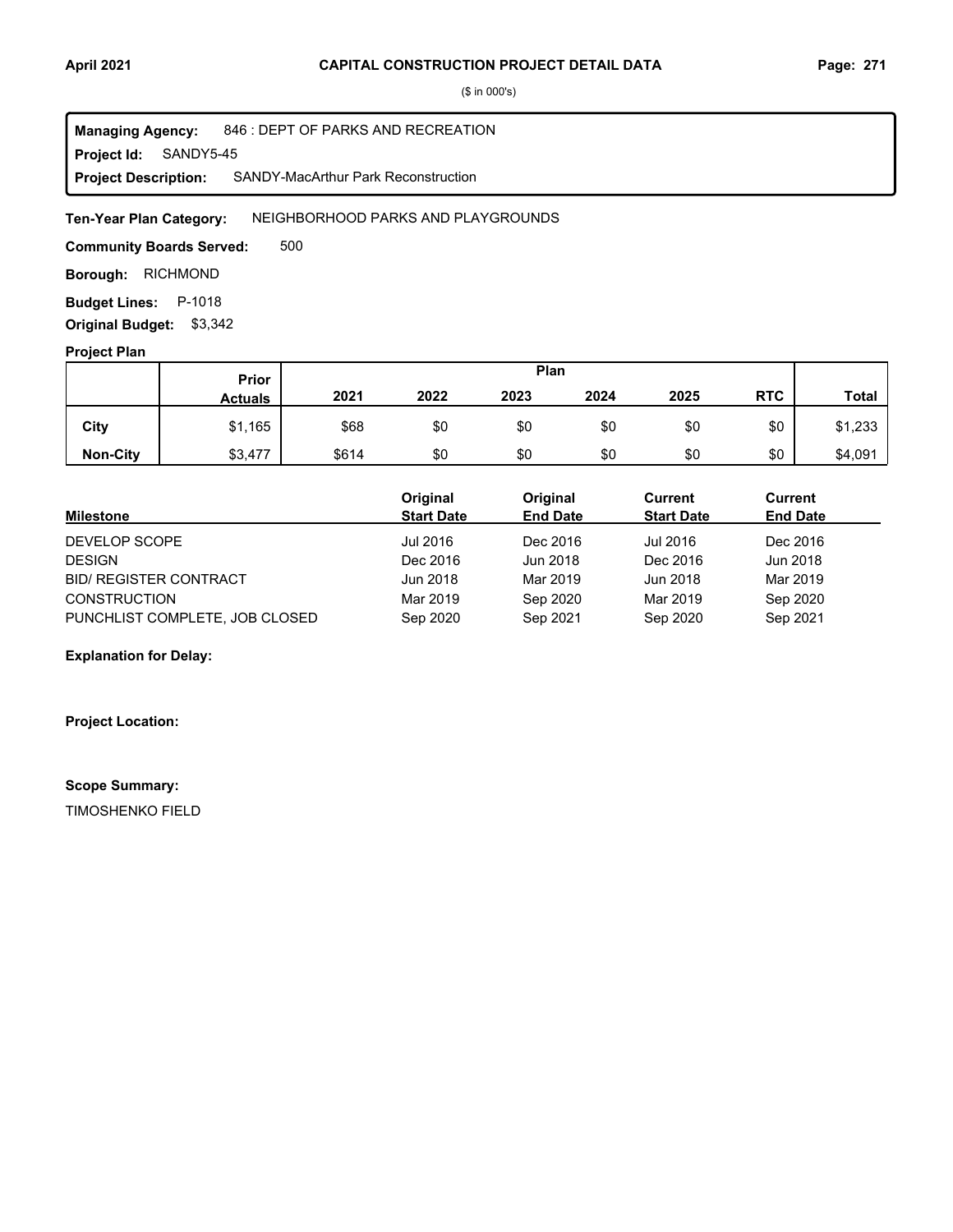**Project Id: SANDY5-46** 846 : DEPT OF PARKS AND RECREATION Alice Austen Park (R117-115M) **Managing Agency: Project Description:** 

NEIGHBORHOOD PARKS AND PLAYGROUNDS **Ten-Year Plan Category:** 

500 **Community Boards Served:** 

**Borough: RICHMOND** 

**Budget Lines: P-1018 Original Budget:** \$345

#### **Project Plan**

|                 | Plan<br>Prior  |      |      |      |      |      |            |              |
|-----------------|----------------|------|------|------|------|------|------------|--------------|
|                 | <b>Actuals</b> | 2021 | 2022 | 2023 | 2024 | 2025 | <b>RTC</b> | <b>Total</b> |
| City            | \$190          | \$8  | \$0  | \$0  | \$0  | \$0  | \$0        | \$198        |
| <b>Non-City</b> | \$211          | \$61 | \$0  | \$0  | \$0  | \$0  | \$0        | \$272        |

| <b>Milestone</b>               | Original<br><b>Start Date</b> | Original<br><b>End Date</b> | Current<br><b>Start Date</b> | Current<br><b>End Date</b> |
|--------------------------------|-------------------------------|-----------------------------|------------------------------|----------------------------|
| DEVELOP SCOPE                  | Aug 2016                      | Jan 2017                    | Aug 2016                     | Jan 2017                   |
| <b>DESIGN</b>                  | Jan 2017                      | Jan 2018                    | Jan 2017                     | Jan 2018                   |
| <b>BID/ REGISTER CONTRACT</b>  | Jan 2018                      | Oct 2018                    | Jan 2018                     | Oct 2018                   |
| <b>CONSTRUCTION</b>            | Oct 2018                      | Oct 2019                    | Oct 2018                     | Oct 2019                   |
| PUNCHLIST COMPLETE, JOB CLOSED | Oct 2019                      | Oct 2020                    | Oct 2019                     | Oct 2020                   |

#### **Explanation for Delay:**

#### **Project Location:**

## **Scope Summary:**

ALICE AUSTEN PARK (R117-115M)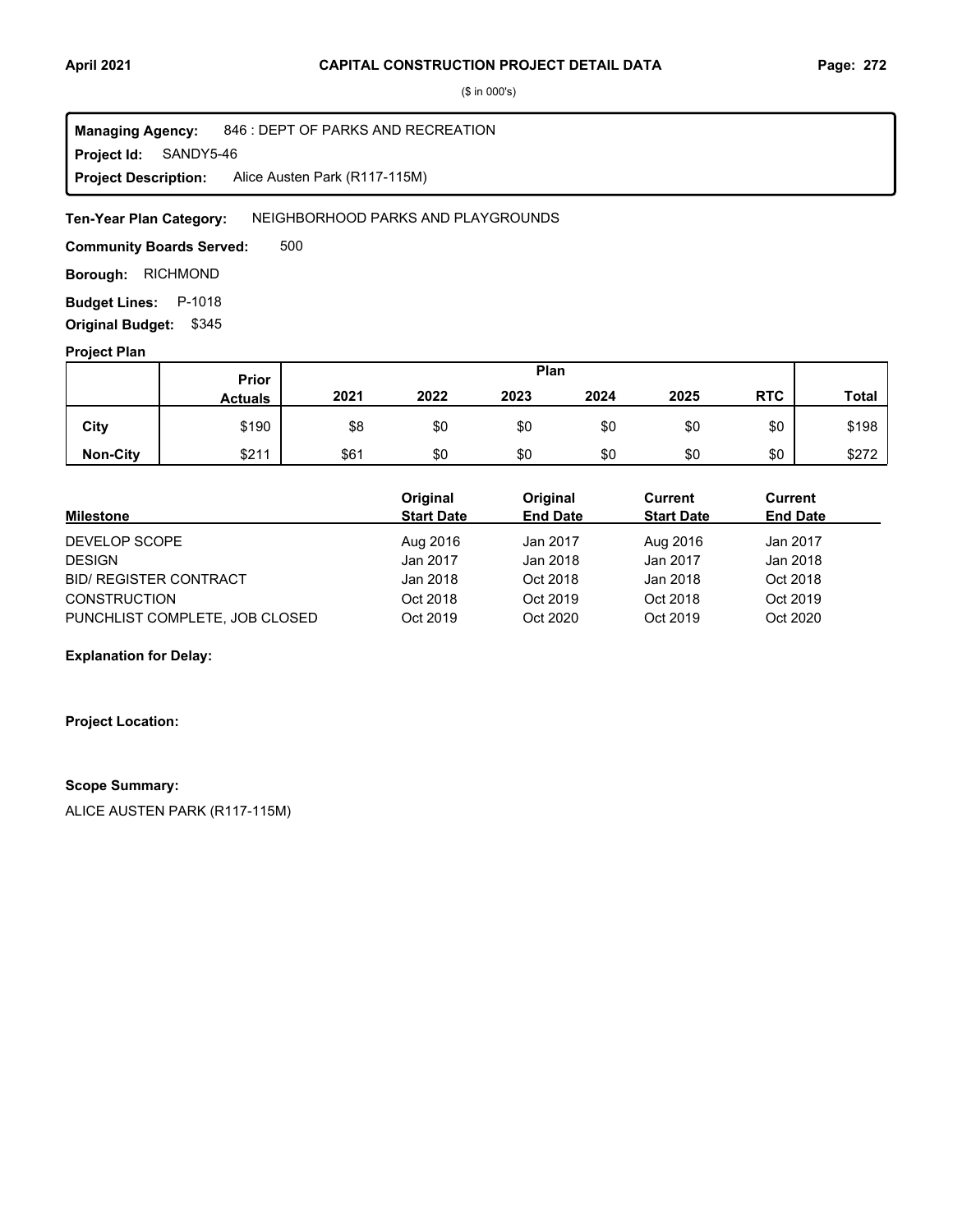#### **April 2021 Page: 273 CAPITAL CONSTRUCTION PROJECT DETAIL DATA**

(\$ in 000's)

**Project Id: SANDY5-47** 846 : DEPT OF PARKS AND RECREATION Midland Beach Bath House **Managing Agency: Project Description:** 

MAJOR RECREATIONAL FACILITIES AND FACILITY RECONSTRUCTION **Ten-Year Plan Category:** 

500 **Community Boards Served:** 

**Borough: RICHMOND** 

**Budget Lines: P-1018 Original Budget:** \$872

#### **Project Plan**

|                 | <b>Prior</b>   |      |      |      | Plan  |      |            |              |
|-----------------|----------------|------|------|------|-------|------|------------|--------------|
|                 | <b>Actuals</b> | 2021 | 2022 | 2023 | 2024  | 2025 | <b>RTC</b> | <b>Total</b> |
| City            | \$0            | \$0  | \$0  | \$0  | \$87  | \$0  | \$0        | \$87         |
| <b>Non-City</b> | \$0            | \$0  | \$0  | \$0  | \$785 | \$0  | \$0        | \$785        |

| <b>Milestone</b>               | Original<br><b>Start Date</b> | Original<br><b>End Date</b> | Current<br><b>Start Date</b> | Current<br><b>End Date</b> |
|--------------------------------|-------------------------------|-----------------------------|------------------------------|----------------------------|
| DEVELOP SCOPE                  | <b>Jul 2017</b>               | Dec 2017                    | <b>Jul 2017</b>              | Dec 2017                   |
| <b>DESIGN</b>                  | Dec 2017                      | Dec 2019                    | Dec 2017                     | Dec 2019                   |
| <b>BID/ REGISTER CONTRACT</b>  | Dec 2019                      | Sep 2020                    | Dec 2019                     | Sep 2020                   |
| <b>CONSTRUCTION</b>            | Sep 2020                      | Sep 2023                    | Sep 2020                     | Sep 2023                   |
| PUNCHLIST COMPLETE, JOB CLOSED | Sep 2023                      | Sep 2025                    | Sep 2023                     | Sep 2025                   |

#### **Explanation for Delay:**

**Project Location:**

#### **Scope Summary:**

MIDLAND BEACH BATH HOUSE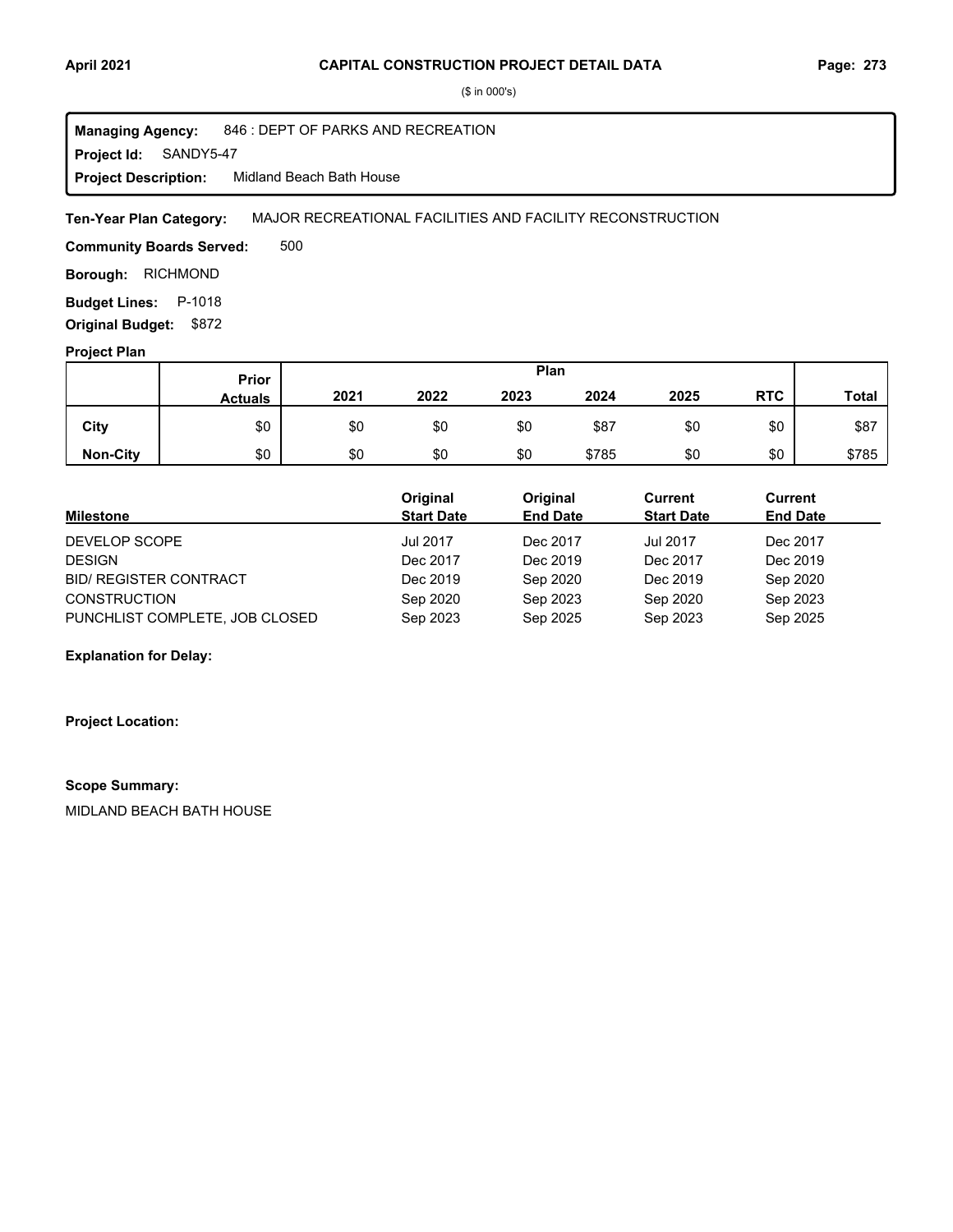#### **Project Id: SANDY5-48** 846 : DEPT OF PARKS AND RECREATION Five Parks in SI **Managing Agency: Project Description:**

#### NEIGHBORHOOD PARKS AND PLAYGROUNDS **Ten-Year Plan Category:**

500 **Community Boards Served:** 

**Borough: RICHMOND** 

**Budget Lines: P-1018 Original Budget:** \$704

#### **Project Plan**

|                 | Plan<br>Prior  |      |      |      |       |      |            |              |
|-----------------|----------------|------|------|------|-------|------|------------|--------------|
|                 | <b>Actuals</b> | 2021 | 2022 | 2023 | 2024  | 2025 | <b>RTC</b> | <b>Total</b> |
| City            | \$0            | \$0  | \$0  | \$0  | \$71  | \$0  | \$0        | \$71         |
| <b>Non-City</b> | \$0            | \$0  | \$0  | \$0  | \$633 | \$0  | \$0        | \$633        |

| <b>Milestone</b>               | Original<br><b>Start Date</b> | Original<br><b>End Date</b> | Current<br><b>Start Date</b> | Current<br><b>End Date</b> |
|--------------------------------|-------------------------------|-----------------------------|------------------------------|----------------------------|
| DEVELOP SCOPE                  | Jul 2018                      | Dec 2018                    | <b>Jul 2018</b>              | Dec 2018                   |
| <b>DESIGN</b>                  | Dec 2018                      | Dec 2019                    | Dec 2018                     | Dec 2019                   |
| <b>BID/ REGISTER CONTRACT</b>  | Dec 2019                      | Sep 2020                    | Dec 2019                     | Sep 2020                   |
| <b>CONSTRUCTION</b>            | Sep 2020                      | Sep 2021                    | Sep 2020                     | Sep 2021                   |
| PUNCHLIST COMPLETE, JOB CLOSED | Sep 2021                      | Sep 2022                    | Sep 2021                     | Sep 2024                   |

# **Explanation for Delay:**

PROJECT DELAYED DUE TO CHANGES IN SCOPE/DESIGN

#### **Project Location:**

#### **Scope Summary:**

FIVE PARKS IN SI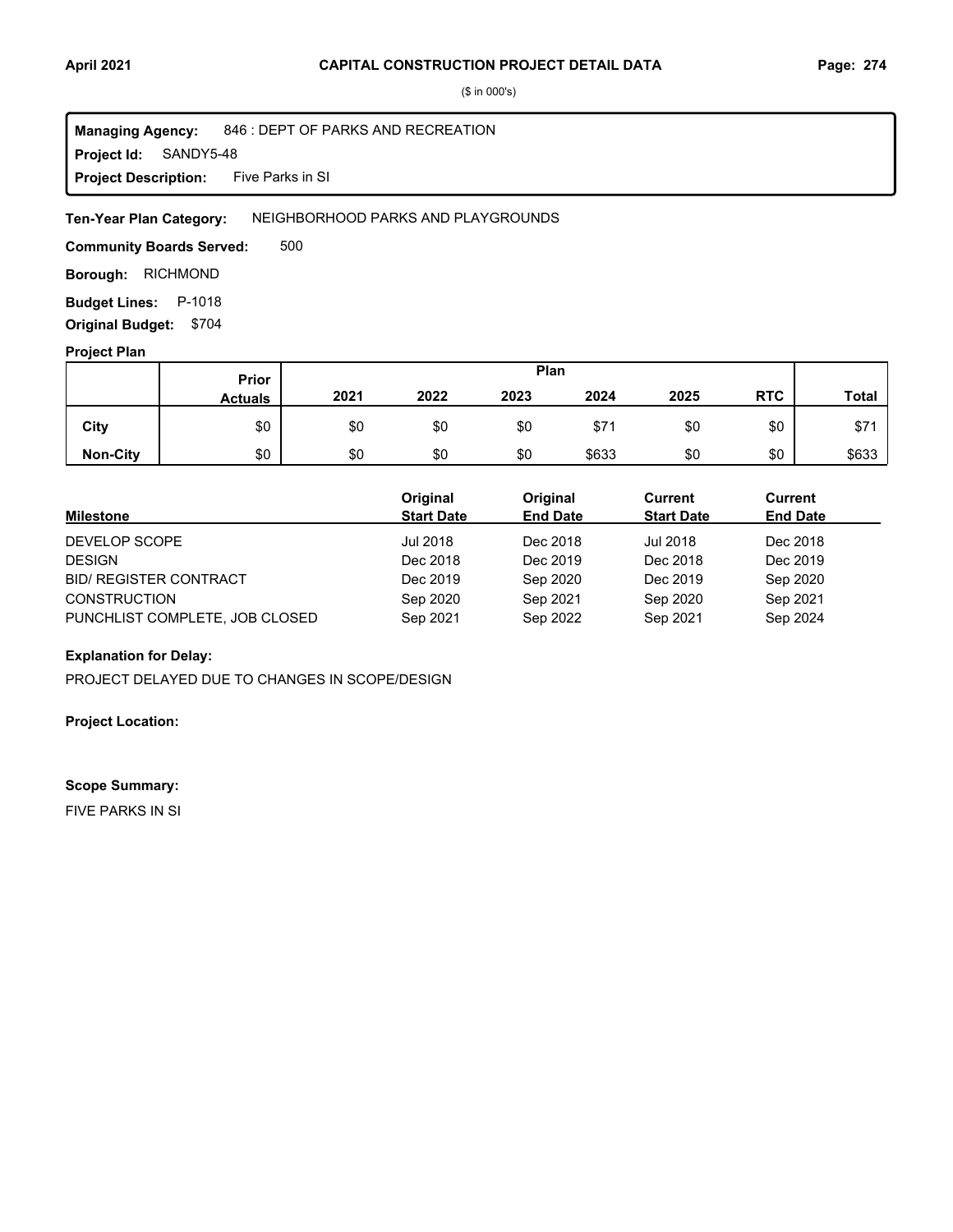#### **April 2021 Page: 275 CAPITAL CONSTRUCTION PROJECT DETAIL DATA**

(\$ in 000's)

**Project Id: SANDY5-49** 846 : DEPT OF PARKS AND RECREATION Fairview Park Comfort Station Construction **Managing Agency: Project Description:** 

MAJOR RECREATIONAL FACILITIES AND FACILITY RECONSTRUCTION **Ten-Year Plan Category:** 

503 **Community Boards Served:** 

**Borough: RICHMOND** 

**Budget Lines: P-1018 Original Budget:** \$0

#### **Project Plan**

|                 | Plan<br>Prior  |      |      |      |      |      |            |              |
|-----------------|----------------|------|------|------|------|------|------------|--------------|
|                 | <b>Actuals</b> | 2021 | 2022 | 2023 | 2024 | 2025 | <b>RTC</b> | <b>Total</b> |
| City            | \$50           | \$9  | \$0  | \$0  | \$0  | \$0  | \$0        | \$59         |
| <b>Non-City</b> | \$0            | \$70 | \$0  | \$0  | \$0  | \$0  | \$0        | \$70         |

| <b>Milestone</b>               | Original<br><b>Start Date</b> | Original<br><b>End Date</b> | Current<br><b>Start Date</b> | Current<br><b>End Date</b> |
|--------------------------------|-------------------------------|-----------------------------|------------------------------|----------------------------|
| DEVELOP SCOPE                  | Aug 2017                      | Jan 2018                    | Aug 2017                     | Jan 2018                   |
| <b>DESIGN</b>                  | Jan 2018                      | Jul 2019                    | Jan 2018                     | Jul 2019                   |
| <b>BID/ REGISTER CONTRACT</b>  | Jul 2019                      | Apr 2020                    | Jul 2019                     | Apr 2020                   |
| <b>CONSTRUCTION</b>            | Apr 2020                      | Oct 2021                    | Apr 2020                     | Oct 2021                   |
| PUNCHLIST COMPLETE, JOB CLOSED | Oct 2021                      | Oct 2022                    | Oct 2021                     | Oct 2022                   |

**Explanation for Delay:**

**Project Location:**

#### **Scope Summary:**

FAIRVIEW PARK COMFORT STATION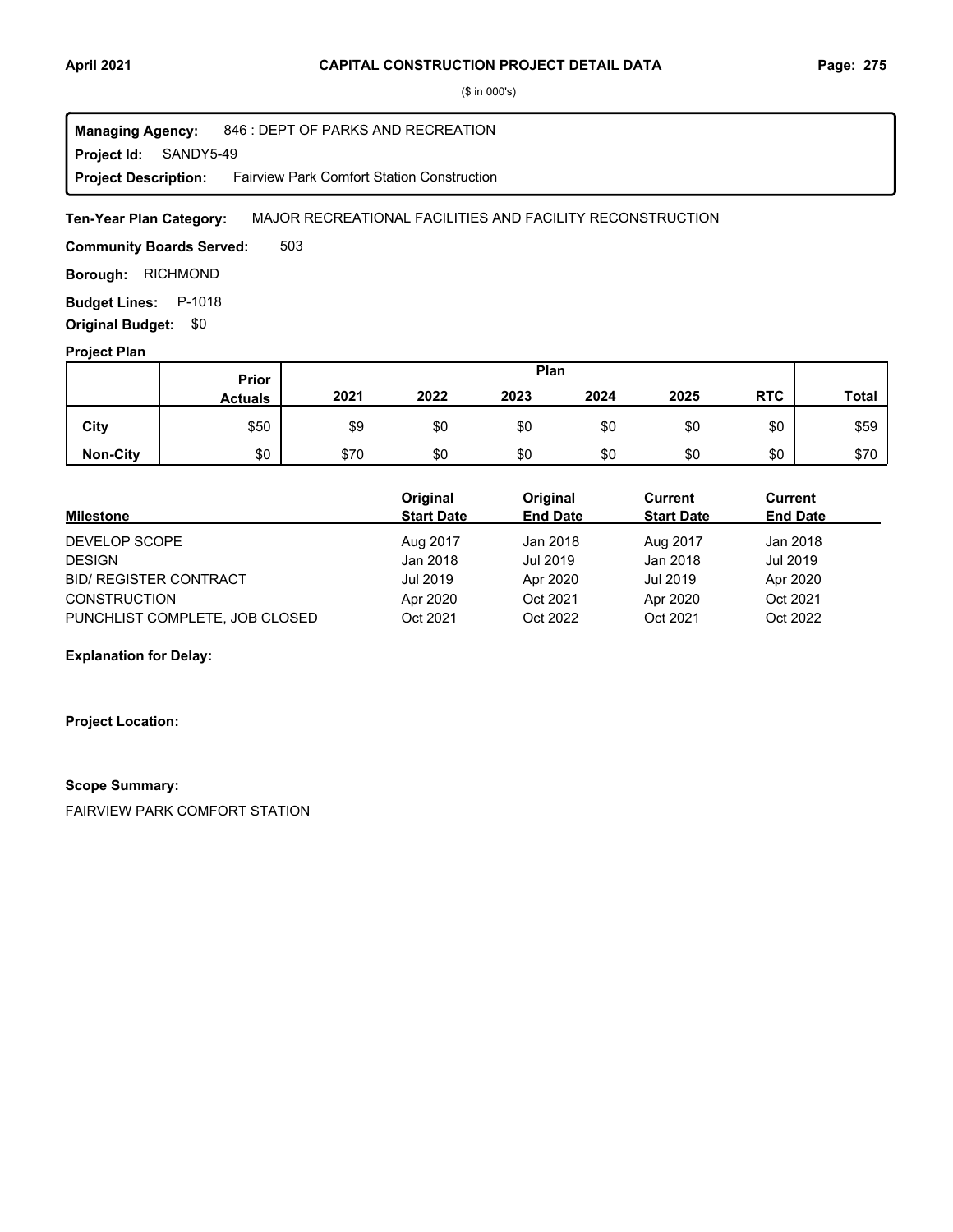**Project Id: SANDY5-50** 846 : DEPT OF PARKS AND RECREATION Fairview Park Landscape Construction R153-118M **Managing Agency: Project Description:** 

MAJOR RECREATIONAL FACILITIES AND FACILITY RECONSTRUCTION **Ten-Year Plan Category:** 

503 **Community Boards Served:** 

**Borough: RICHMOND** 

**Budget Lines: P-1018 Original Budget:** \$0

## **Project Plan**

|                 | Prior          |         |       | Plan |      |      |            |              |
|-----------------|----------------|---------|-------|------|------|------|------------|--------------|
|                 | <b>Actuals</b> | 2021    | 2022  | 2023 | 2024 | 2025 | <b>RTC</b> | <b>Total</b> |
| City            | \$778          | \$225   | \$101 | \$0  | \$0  | \$0  | \$0        | \$1,104      |
| <b>Non-City</b> | \$3,974        | \$2,936 | \$0   | \$0  | \$0  | \$0  | \$0        | \$6,910      |

| <b>Milestone</b>               | Original<br><b>Start Date</b> | Original<br><b>End Date</b> | Current<br><b>Start Date</b> | Current<br><b>End Date</b> |
|--------------------------------|-------------------------------|-----------------------------|------------------------------|----------------------------|
| DEVELOP SCOPE                  | <b>Jul 2017</b>               | Dec 2017                    | <b>Jul 2017</b>              | Dec 2017                   |
| <b>DESIGN</b>                  | Dec 2017                      | Dec 2018                    | Dec 2017                     | Dec 2018                   |
| <b>BID/ REGISTER CONTRACT</b>  | Dec 2018                      | Sep 2019                    | Dec 2018                     | Sep 2019                   |
| <b>CONSTRUCTION</b>            | Sep 2019                      | Sep 2020                    | Sep 2019                     | Sep 2020                   |
| PUNCHLIST COMPLETE, JOB CLOSED | Sep 2020                      | Sep 2021                    | Sep 2020                     | Sep 2021                   |

**Explanation for Delay:**

**Project Location:**

#### **Scope Summary:**

FAIRVIEW PARK LANDSCAPE CONSTRUCTION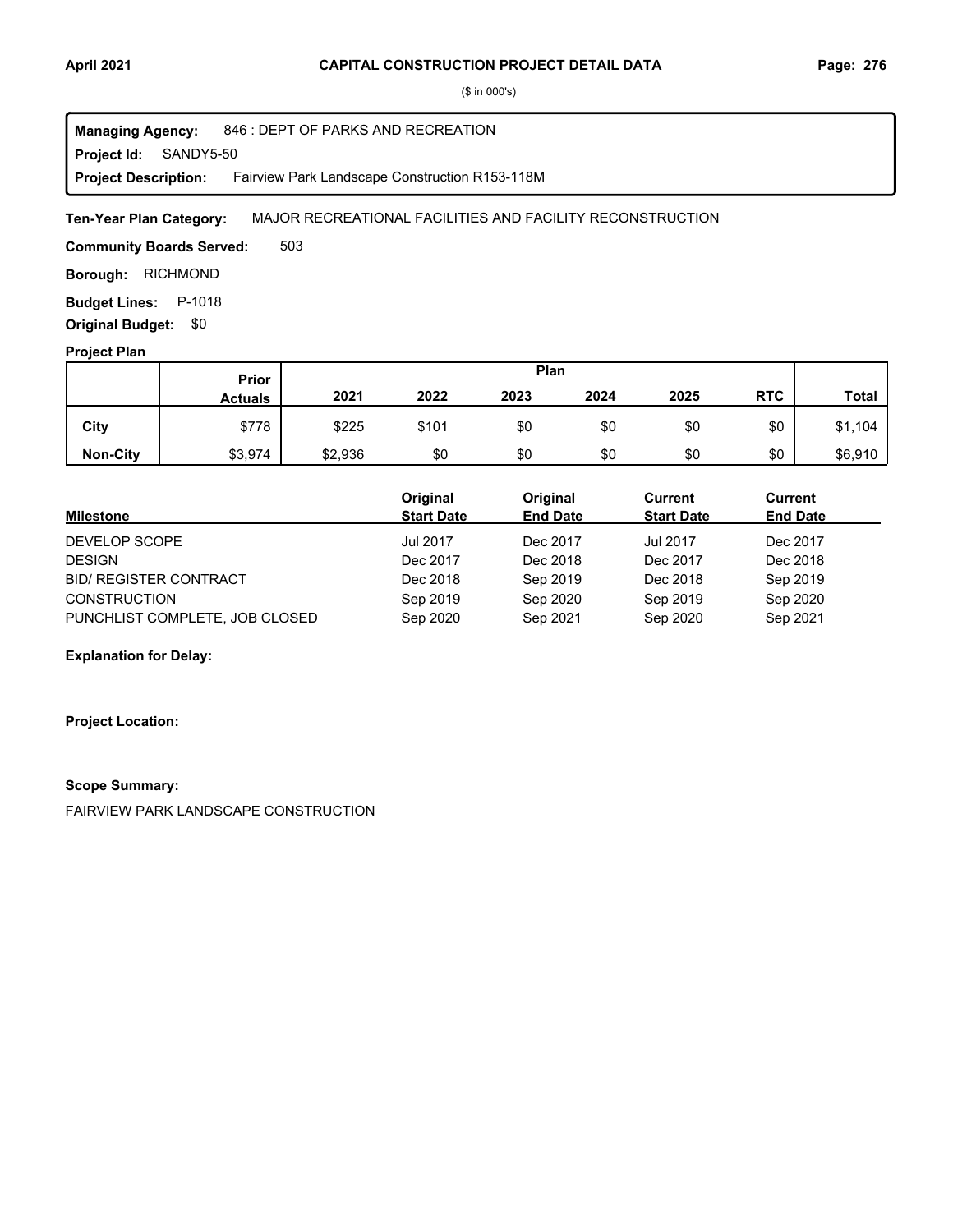**Project Id: CO301LL** 850 : DEPT OF DESIGN & CONSTRUCTION 130 STUYVESANT PL - FACADE REPAIRS LOCAL LAW 11 **Managing Agency: Project Description:** 

#### RECONSTRUCTION/RENOVATION OF COURT FACILITIES **Ten-Year Plan Category:**

501 **Community Boards Served:** 

**Borough: RICHMOND** 

**Budget Lines: CO-0301 Original Budget:** \$3,601

#### **Project Plan**

|                 |                | Plan<br>Prior |         |      |      |      |            |              |
|-----------------|----------------|---------------|---------|------|------|------|------------|--------------|
|                 | <b>Actuals</b> | 2021          | 2022    | 2023 | 2024 | 2025 | <b>RTC</b> | <b>Total</b> |
| City            | \$637          | \$335         | \$7,005 | \$0  | \$0  | \$0  | \$0        | \$7,977      |
| <b>Non-City</b> | \$0            | \$0           | \$0     | \$0  | \$0  | \$0  | \$0        | \$0          |

| <b>Milestone</b>               | Original<br><b>Start Date</b> | Original<br><b>End Date</b> | <b>Current</b><br><b>Start Date</b> | Current<br><b>End Date</b> |
|--------------------------------|-------------------------------|-----------------------------|-------------------------------------|----------------------------|
| DEVELOP SCOPE                  | Mar 2018                      | May 2018                    | Mar 2018                            | May 2018                   |
| PRELIMINARY DESIGN             | May 2018                      | Sep 2018                    | May 2018                            | Sep 2018                   |
| <b>FINAL DESIGN</b>            | Sep 2018                      | Mar 2019                    | Sep 2018                            | Mar 2019                   |
| BID AWARD AND REGISTER CONTRCT | Mar 2019                      | Jun 2019                    | Mar 2019                            | Jun 2019                   |
| CONSTRUCTION TO 25%            | Jun 2019                      | Oct 2019                    | Jun 2019                            | Oct 2019                   |
| CONSTRUCTION TO 50%            | Oct 2019                      | Feb 2020                    | Oct 2019                            | Feb 2020                   |
| CONSTRUCTION TO 75%            | Feb 2020                      | Jun 2020                    | Feb 2020                            | Jun 2020                   |
| ORIGINAL EQUIP & FURNISHING    | Jun 2020                      | Sep 2020                    | Jun 2020                            | Sep 2020                   |
| SUBSTANTIAL COMPLETION         | Sep 2020                      | Nov 2020                    | Sep 2020                            | Nov 2020                   |
| PUNCHLIST COMPLETE, JOB CLOSED | Nov 2020                      | Dec 2020                    | Nov 2020                            | Jul 2023                   |

### **Explanation for Delay:**

PROJECT DELAYED DUE TO UNFORESEEN SITE/FIELD CONDITION

**Project Location:**

## **Scope Summary:**

130 STUYVESANT PL - FAÓADE REPAIRS LOCAL LAW 11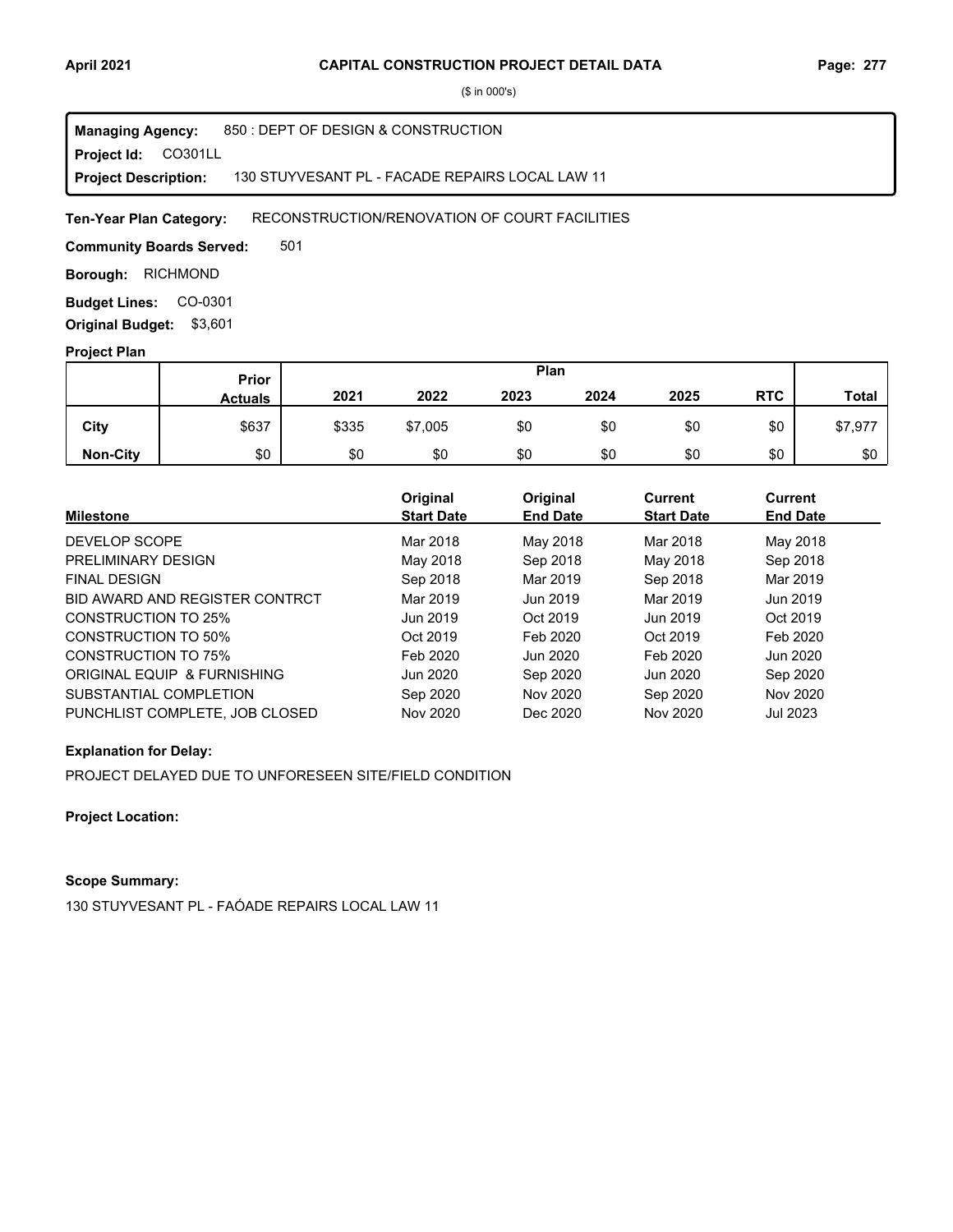**Project Id: CO301PD** 850 : DEPT OF DESIGN & CONSTRUCTION 130 STUYVESANT PL.- PARKING GARAGE DECK **Managing Agency: Project Description:** 

#### RECONSTRUCTION/RENOVATION OF COURT FACILITIES **Ten-Year Plan Category:**

501 **Community Boards Served:** 

**Borough: RICHMOND** 

**Budget Lines: CO-0301 Original Budget:** \$1,401

#### **Project Plan**

|                 |                | Plan<br>Prior |         |      |      |      |            |              |
|-----------------|----------------|---------------|---------|------|------|------|------------|--------------|
|                 | <b>Actuals</b> | 2021          | 2022    | 2023 | 2024 | 2025 | <b>RTC</b> | <b>Total</b> |
| City            | \$832          | \$75          | \$3,360 | \$0  | \$0  | \$0  | \$0        | \$4,267      |
| <b>Non-City</b> | \$0            | \$0           | \$0     | \$0  | \$0  | \$0  | \$0        | \$0          |

| <b>Milestone</b>               | Original<br><b>Start Date</b> | Original<br><b>End Date</b> | <b>Current</b><br><b>Start Date</b> | <b>Current</b><br><b>End Date</b> |
|--------------------------------|-------------------------------|-----------------------------|-------------------------------------|-----------------------------------|
| <b>DEVELOP SCOPE</b>           | Sep 2014                      | Dec 2014                    | Sep 2014                            | Dec 2014                          |
| PRELIMINARY DESIGN             | Dec 2014                      | Apr 2015                    | Dec 2014                            | Apr 2015                          |
| <b>FINAL DESIGN</b>            | Apr 2015                      | Oct 2015                    | Apr 2015                            | Aug 2018                          |
| BID AWARD AND REGISTER CONTRCT | Oct 2015                      | Jan 2016                    | Aug 2018                            | Nov 2018                          |
| CONSTRUCTION TO 25%            | Jan 2016                      | May 2016                    | Nov 2018                            | Mar 2019                          |
| <b>CONSTRUCTION TO 50%</b>     | May 2016                      | Sep 2016                    | Mar 2019                            | Jul 2019                          |
| <b>CONSTRUCTION TO 75%</b>     | Sep 2016                      | Jan 2017                    | Jul 2019                            | Nov 2019                          |
| ORIGINAL EQUIP & FURNISHING    | Jan 2017                      | Apr 2017                    | Nov 2019                            | Feb 2020                          |
| SUBSTANTIAL COMPLETION         | Apr 2017                      | Jun 2017                    | Feb 2020                            | Apr 2020                          |
| PUNCHLIST COMPLETE, JOB CLOSED | Jun 2017                      | Jul 2017                    | Apr 2020                            | Apr 2023                          |
| <b>PROJECT START</b>           | Jun 2017                      | Jul 2017                    | May 2023                            | May 2023                          |
| <b>DESIGN START</b>            | Jun 2017                      | Jul 2017                    | May 2023                            | May 2023                          |
| <b>DESIGN COMPLETION</b>       | Jun 2017                      | Jul 2017                    | May 2023                            | May 2023                          |
| <b>CONSTRUCTION START</b>      | Jun 2017                      | Jul 2017                    | May 2023                            | May 2023                          |
| <b>CONSTRUCTION COMPLETION</b> | Jun 2017                      | <b>Jul 2017</b>             | May 2023                            | May 2023                          |

## **Explanation for Delay:**

PROJECT DELAYED DUE TO UNFORESEEN SITE/FIELD CONDITION

**Project Location:**

## **Scope Summary:**

WATERPROOFING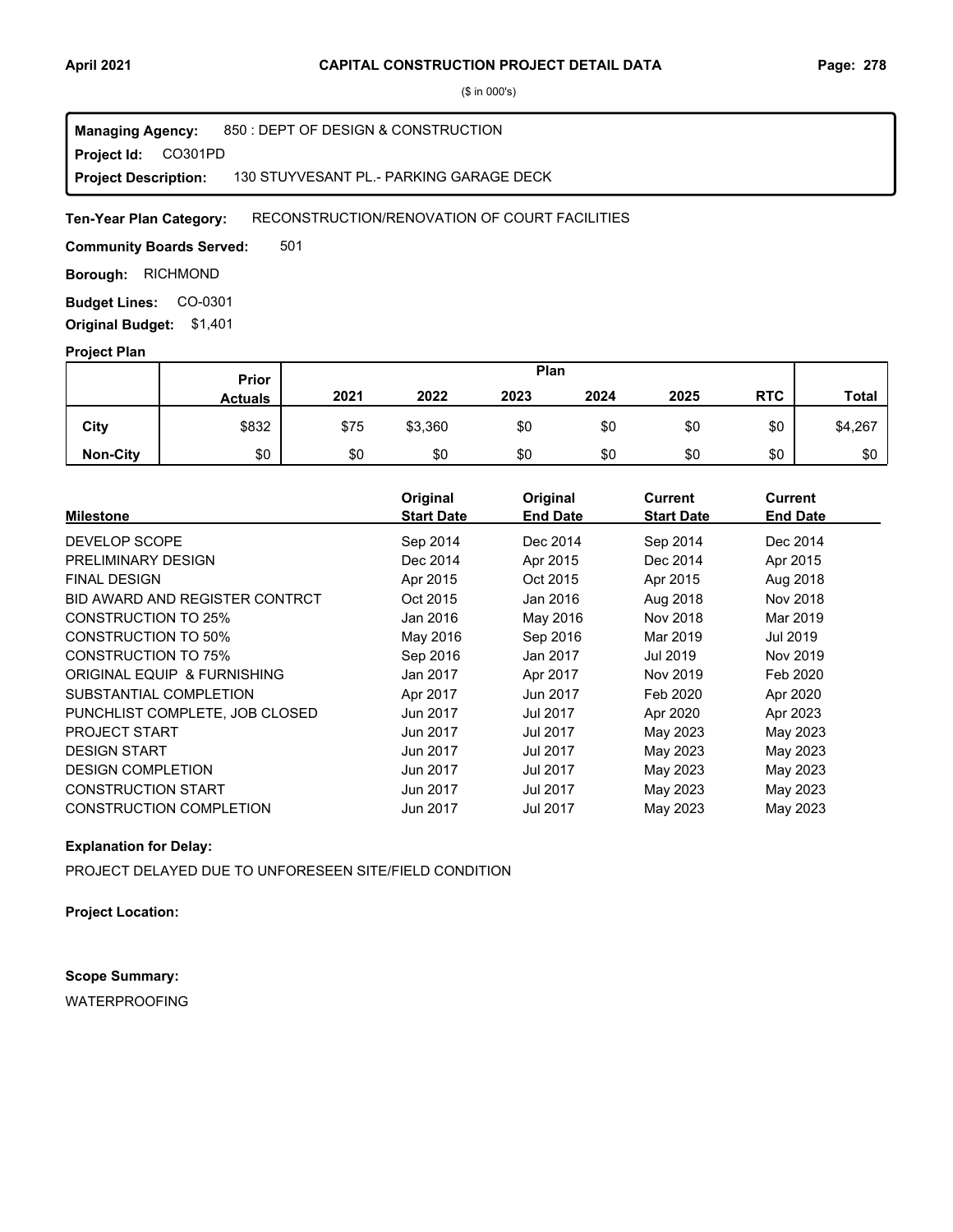#### **Project Id: CO302ST** 850 : DEPT OF DESIGN & CONSTRUCTION 18 RICHMOND TERRACE - EXTERIOR STEPS RECONSTRUCTION **Managing Agency: Project Description:**

#### RECONSTRUCTION/RENOVATION OF COURT FACILITIES **Ten-Year Plan Category:**

501 **Community Boards Served:** 

**Borough: RICHMOND** 

Budget Lines: CO-0302 **Original Budget:** \$2,421

### **Project Plan**

|                 |                | Plan<br>Prior |         |      |      |      |            |              |
|-----------------|----------------|---------------|---------|------|------|------|------------|--------------|
|                 | <b>Actuals</b> | 2021          | 2022    | 2023 | 2024 | 2025 | <b>RTC</b> | <b>Total</b> |
| City            | \$543          | \$243         | \$9,470 | \$0  | \$0  | \$0  | \$0        | \$10,256     |
| <b>Non-City</b> | \$0            | \$0           | \$0     | \$0  | \$0  | \$0  | \$0        | \$0          |

|                                | Original          | Original        | Current           | <b>Current</b>  |
|--------------------------------|-------------------|-----------------|-------------------|-----------------|
| <b>Milestone</b>               | <b>Start Date</b> | <b>End Date</b> | <b>Start Date</b> | <b>End Date</b> |
| DEVELOP SCOPE                  | Mar 2019          | May 2019        | Mar 2019          | May 2019        |
| PRELIMINARY DESIGN             | May 2019          | Sep 2019        | May 2019          | Sep 2019        |
| <b>FINAL DESIGN</b>            | Sep 2019          | Mar 2020        | Sep 2019          | Mar 2020        |
| BID AWARD AND REGISTER CONTRCT | Mar 2020          | Jun 2020        | Mar 2020          | Jun 2020        |
| CONSTRUCTION TO 25%            | Jun 2020          | Oct 2020        | Jun 2020          | Oct 2020        |
| <b>CONSTRUCTION TO 50%</b>     | Oct 2020          | Feb 2021        | Oct 2020          | Feb 2021        |
| <b>CONSTRUCTION TO 75%</b>     | Feb 2021          | Jun 2021        | Feb 2021          | Jun 2021        |
| ORIGINAL EQUIP & FURNISHING    | Jun 2021          | Sep 2021        | Jun 2021          | Sep 2021        |
| SUBSTANTIAL COMPLETION         | Sep 2021          | Nov 2021        | Sep 2021          | Nov 2021        |
| PUNCHLIST COMPLETE, JOB CLOSED | Nov 2021          | Dec 2021        | Nov 2021          | Dec 2021        |

**Explanation for Delay:**

**Project Location:**

## **Scope Summary:**

DCAS - LANDMARK EXTERIOR STEPS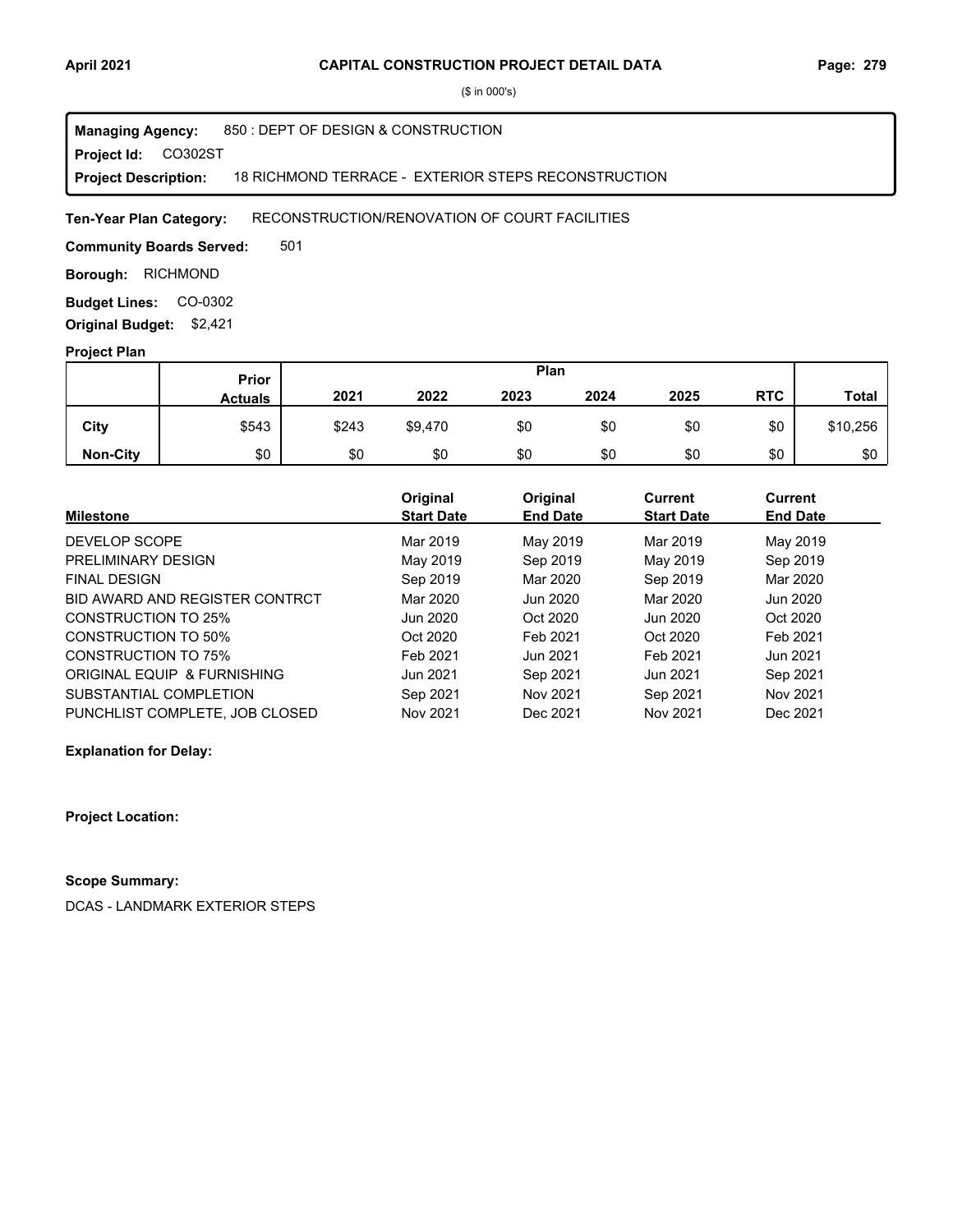**Project Id: EC-SER22** 850 : DEPT OF DESIGN & CONSTRUCTION Reconstruction of Existing Sewers, Staten Island **Managing Agency: Project Description:** 

#### REPLACEMENT OR AUGMENTATION OF EXISTING SYSTEMS **Ten-Year Plan Category:**

500 **Community Boards Served:** 

**Borough: RICHMOND** 

**Budget Lines: EP-0007 SE-0002R Original Budget:** \$11,495

#### **Project Plan**

|                 |                | Plan<br>Prior |          |      |      |      |            |              |
|-----------------|----------------|---------------|----------|------|------|------|------------|--------------|
|                 | <b>Actuals</b> | 2021          | 2022     | 2023 | 2024 | 2025 | <b>RTC</b> | <b>Total</b> |
| City            | \$0            | \$0           | \$10,450 | \$0  | \$0  | \$0  | \$0        | \$10,450     |
| <b>Non-City</b> | \$0            | \$0           | \$0      | \$0  | \$0  | \$0  | \$0        | \$0          |

| <b>Milestone</b>               | Original<br><b>Start Date</b> | Original<br><b>End Date</b> | Current<br><b>Start Date</b> | Current<br><b>End Date</b> |
|--------------------------------|-------------------------------|-----------------------------|------------------------------|----------------------------|
|                                |                               |                             |                              |                            |
| DEVELOP SCOPE                  | Jan 2021                      | Apr 2021                    | Jan 2021                     | Apr 2021                   |
| PRELIMINARY DESIGN             | Apr 2021                      | Aug 2021                    | Apr 2021                     | Aug 2021                   |
| <b>FINAL DESIGN</b>            | Aug 2021                      | Feb 2022                    | Aug 2021                     | Feb 2022                   |
| BID AWARD AND REGISTER CONTRCT | Feb 2022                      | May 2022                    | Feb 2022                     | May 2022                   |
| CONSTRUCTION TO 25%            | May 2022                      | Sep 2022                    | May 2022                     | Sep 2022                   |
| <b>CONSTRUCTION TO 50%</b>     | Sep 2022                      | Jan 2023                    | Sep 2022                     | Jan 2023                   |
| <b>CONSTRUCTION TO 75%</b>     | Jan 2023                      | May 2023                    | Jan 2023                     | May 2023                   |
| ORIGINAL EQUIP & FURNISHING    | May 2023                      | Aug 2023                    | May 2023                     | Aug 2023                   |
| SUBSTANTIAL COMPLETION         | Aug 2023                      | Sep 2023                    | Aug 2023                     | Sep 2023                   |
| PUNCHLIST COMPLETE, JOB CLOSED | Oct 2023                      | Oct 2023                    | Oct 2023                     | Oct 2023                   |

**Explanation for Delay:**

#### **Project Location:**

## **Scope Summary:**

THIS IS A TWO YEAR CONTRACT. THE TARGETED CONTRACT START DATE IS 06/22/2022.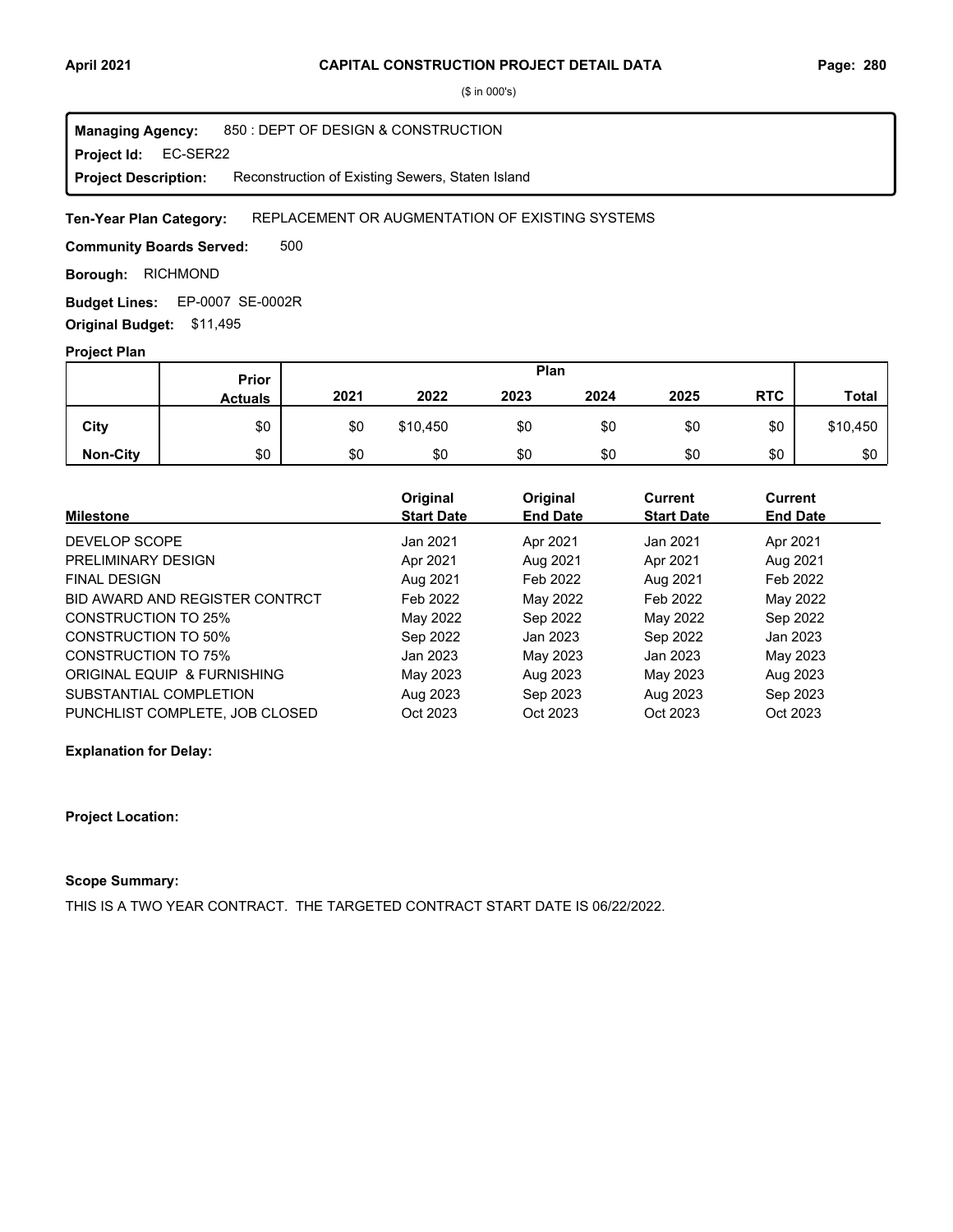#### **April 2021 Page: 281 CAPITAL CONSTRUCTION PROJECT DETAIL DATA**

(\$ in 000's)

**Project Id: HAM18MHCC** 850 : DEPT OF DESIGN & CONSTRUCTION Mariner's Harbor Community Center **Managing Agency: Project Description:** 

LOW TO MODERATE INCOME PUBLIC HOUSING CONSTRUCTION **Ten-Year Plan Category:** 

500 **Community Boards Served:** 

**Borough: RICHMOND** 

**Budget Lines: HA-0001 Original Budget:** \$5,700

#### **Project Plan**

|                 |                | Plan<br>Prior |      |         |      |      |            |              |
|-----------------|----------------|---------------|------|---------|------|------|------------|--------------|
|                 | <b>Actuals</b> | 2021          | 2022 | 2023    | 2024 | 2025 | <b>RTC</b> | <b>Total</b> |
| City            | \$0            | \$918         | \$0  | \$4,782 | \$0  | \$0  | \$0        | \$5,700      |
| <b>Non-City</b> | \$0            | \$0           | \$0  | \$0     | \$0  | \$0  | \$0        | \$0          |

| <b>Milestone</b>               | Original<br><b>Start Date</b> | Original<br><b>End Date</b> | Current<br><b>Start Date</b> | Current<br><b>End Date</b> |
|--------------------------------|-------------------------------|-----------------------------|------------------------------|----------------------------|
| <b>PROJECT START</b>           | Feb 2019                      | Feb 2019                    | Feb 2019                     | Feb 2019                   |
| <b>DESIGN START</b>            | Mar 2019                      | Jul 2019                    | Mar 2019                     | Jul 2019                   |
| <b>DESIGN COMPLETION</b>       | Jul 2019                      | Jul 2020                    | Jul 2019                     | Jul 2020                   |
| <b>CONSTRUCTION START</b>      | Jul 2020                      | Apr 2021                    | Jul 2020                     | Apr 2021                   |
| <b>CONSTRUCTION COMPLETION</b> | Apr 2021                      | Apr 2022                    | Apr 2021                     | Apr 2022                   |

**Explanation for Delay:**

**Project Location:**

#### **Scope Summary:**

FUNDING TO EXPAND THE COMMUNITY CENTER AT MARINER'S HARBOR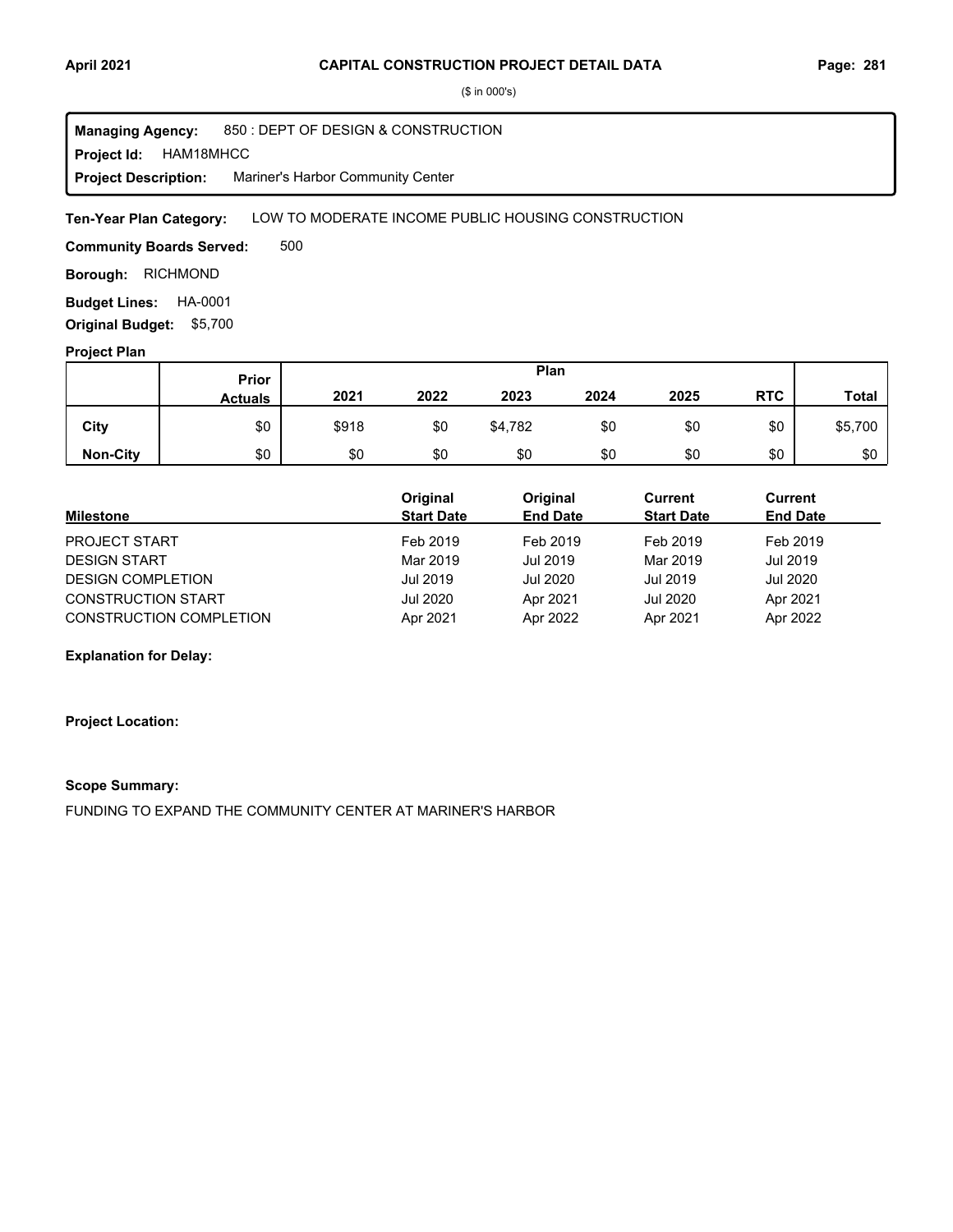**Project Id: HL82SIABE** 850 : DEPT OF DESIGN & CONSTRUCTION REHAB OF THE STATEN ISLAND ANIMAL SHELTER **Managing Agency: Project Description:** 

ANIMAL CARE **Ten-Year Plan Category:** 

### **Community Boards Served:**

**Borough: RICHMOND** 

**Budget Lines: HL-0082 HL-R001 Original Budget:** \$2,913

#### **Project Plan**

|                 |                | Plan<br>Prior |       |      |      |      |            |          |
|-----------------|----------------|---------------|-------|------|------|------|------------|----------|
|                 | <b>Actuals</b> | 2021          | 2022  | 2023 | 2024 | 2025 | <b>RTC</b> | Total    |
| City            | \$12,225       | \$244         | \$369 | \$0  | \$0  | \$0  | \$0        | \$12,838 |
| <b>Non-City</b> | \$0            | \$0           | \$0   | \$0  | \$0  | \$0  | \$0        | \$0      |

| <b>Milestone</b>               | Original<br><b>Start Date</b> | Original<br><b>End Date</b> | <b>Current</b><br><b>Start Date</b> | <b>Current</b><br><b>End Date</b> |
|--------------------------------|-------------------------------|-----------------------------|-------------------------------------|-----------------------------------|
| <b>PROJECT START</b>           | Dec 2008                      | Dec 2008                    | Dec 2008                            | Dec 2008                          |
| <b>DESIGN START</b>            | Dec 2008                      | May 2009                    | Dec 2008                            | May 2009                          |
| <b>DESIGN COMPLETION</b>       | May 2009                      | May 2010                    | May 2009                            | May 2010                          |
| <b>CONSTRUCTION START</b>      | Jun 2010                      | Dec 2010                    | Jun 2010                            | Dec 2010                          |
| <b>CONSTRUCTION COMPLETION</b> | Dec 2010                      | Jun 2011                    | Dec 2010                            | Jun 2021                          |

#### **Explanation for Delay:**

PROJECT DELAYED DUE TO UNFORESEEN SITE/FIELD CONDITION

### **Project Location:**

#### **Scope Summary:**

REHAB OF THE STATEN ISLAND ANIMAL SHELTER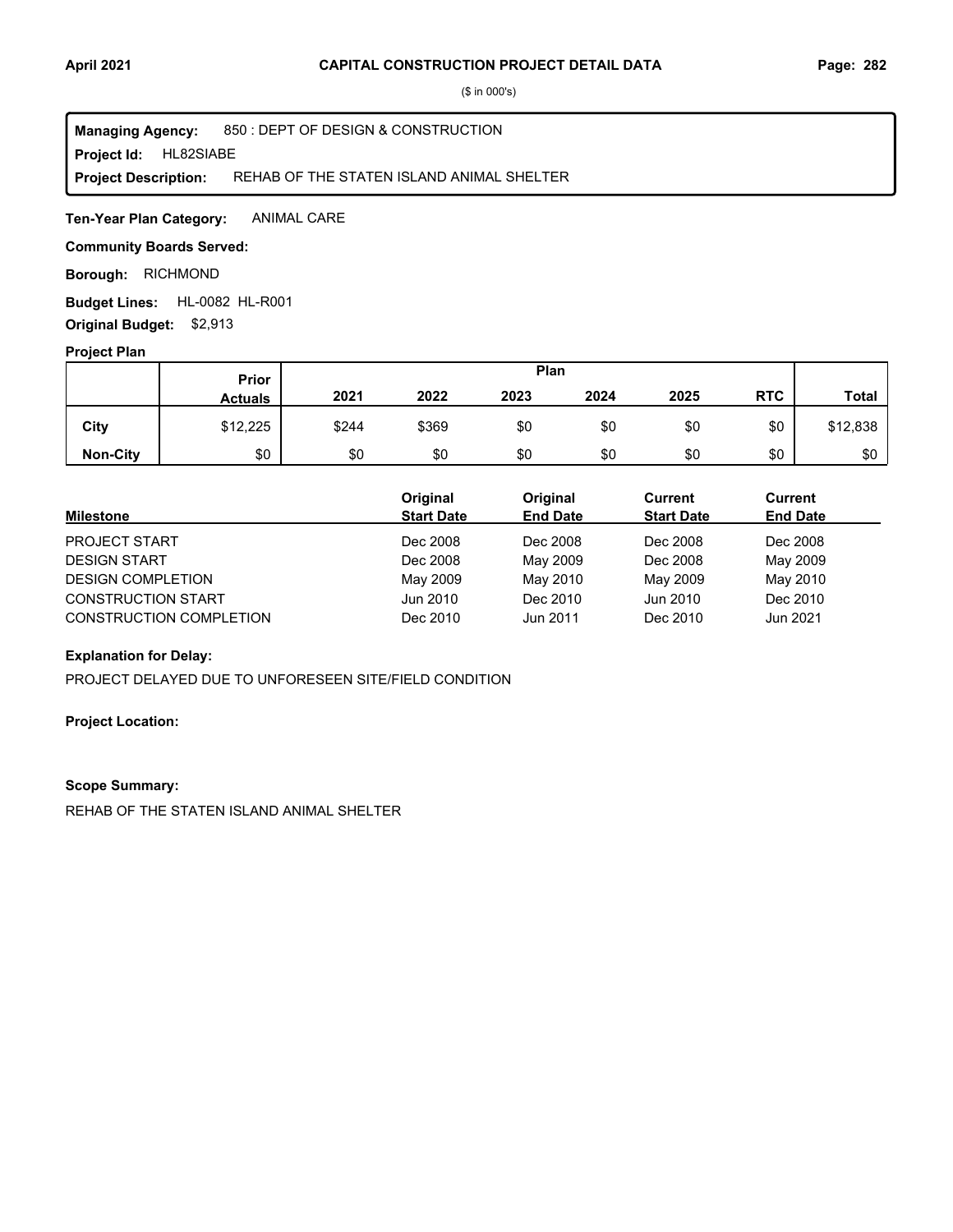#### **Project Id: HWP14RTA** 850 : DEPT OF DESIGN & CONSTRUCTION CITYWIDE COMPLEX PED RAMPS (TRANSIT AUTHORITY) - SI **Managing Agency: Project Description:**

#### PEDESTRIAN RAMP CONSTRUCTION **Ten-Year Plan Category:**

500 **Community Boards Served:** 

**Borough: RICHMOND** 

**Budget Lines: HW-0200 Original Budget:** \$4,602

#### **Project Plan**

|                 |                | Plan<br>Prior |      |      |      |      |            |              |
|-----------------|----------------|---------------|------|------|------|------|------------|--------------|
|                 | <b>Actuals</b> | 2021          | 2022 | 2023 | 2024 | 2025 | <b>RTC</b> | <b>Total</b> |
| City            | \$6,737        | \$104         | \$18 | \$0  | \$0  | \$0  | \$0        | \$6,859      |
| <b>Non-City</b> | \$0            | \$0           | \$0  | \$0  | \$0  | \$0  | \$0        | \$0          |

| <b>Milestone</b>               | Original<br><b>Start Date</b> | Original<br><b>End Date</b> | Current<br><b>Start Date</b> | Current<br><b>End Date</b> |
|--------------------------------|-------------------------------|-----------------------------|------------------------------|----------------------------|
|                                |                               |                             |                              |                            |
| DEVELOP SCOPE                  | May 2014                      | Aug 2014                    | May 2014                     | Aug 2014                   |
| PRELIMINARY DESIGN             | Aug 2014                      | Dec 2014                    | Aug 2014                     | Dec 2014                   |
| <b>FINAL DESIGN</b>            | Dec 2014                      | Jun 2015                    | Dec 2014                     | Jun 2015                   |
| BID AWARD AND REGISTER CONTRCT | Jun 2015                      | Sep 2015                    | Jun 2015                     | Sep 2015                   |
| <b>CONSTRUCTION TO 25%</b>     | Sep 2015                      | Jan 2016                    | Sep 2015                     | Jan 2016                   |
| <b>CONSTRUCTION TO 50%</b>     | Jan 2016                      | May 2016                    | Jan 2016                     | May 2016                   |
| CONSTRUCTION TO 75%            | May 2016                      | Sep 2016                    | May 2016                     | Sep 2016                   |
| ORIGINAL EQUIP & FURNISHING    | Sep 2016                      | Dec 2016                    | Sep 2016                     | Dec 2016                   |
| SUBSTANTIAL COMPLETION         | Dec 2016                      | Jan 2017                    | Dec 2016                     | Jan 2017                   |
| PUNCHLIST COMPLETE. JOB CLOSED | Jan 2017                      | Mar 2017                    | Jan 2017                     | Jun 2022                   |

## **Explanation for Delay:**

PROJECT DELAYED DUE TO UNFORESEEN SITE/FIELD CONDITION

## **Project Location:**

CITYWIDE COMPLEX PED RAMPS (TRANSIT AUTHORITY) - SI

## **Scope Summary:**

CITYWIDE COMPLEX PED RAMPS (TRANSIT AUTHORITY) - SI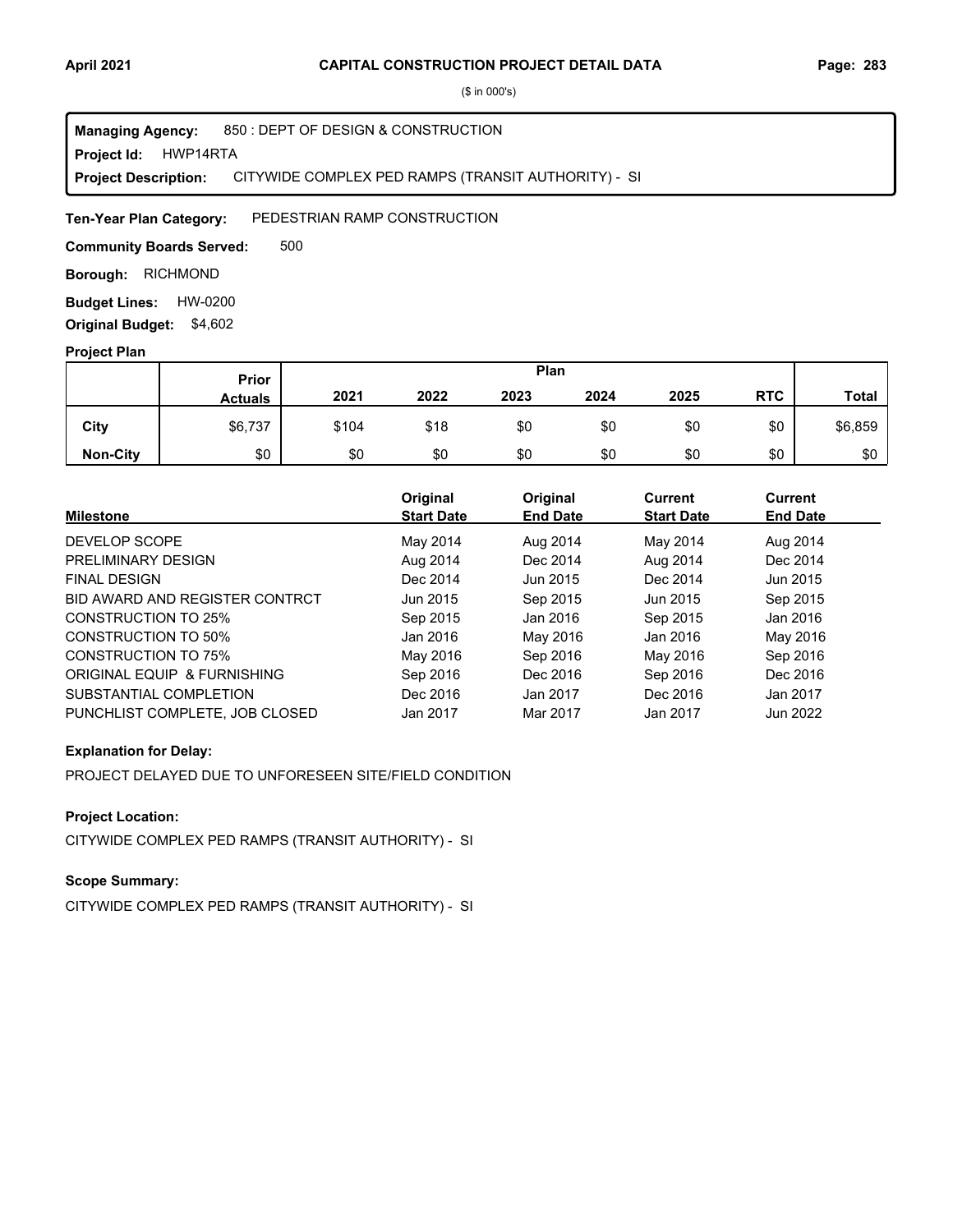**Project Id: HWP2008R** 850 : DEPT OF DESIGN & CONSTRUCTION CITYWIDE PED RAMPS - STATEN ISLAND(SIM) **Managing Agency: Project Description:** 

#### PEDESTRIAN RAMP CONSTRUCTION **Ten-Year Plan Category:**

500 **Community Boards Served:** 

**Borough: RICHMOND** 

**Budget Lines: HW-0200 Original Budget:** \$5,650

#### **Project Plan**

|                 |                | Plan<br>Prior |      |      |      |      |            |              |
|-----------------|----------------|---------------|------|------|------|------|------------|--------------|
|                 | <b>Actuals</b> | 2021          | 2022 | 2023 | 2024 | 2025 | <b>RTC</b> | <b>Total</b> |
| City            | \$4,917        | \$0           | \$0  | \$0  | \$0  | \$0  | \$66       | \$4,983      |
| <b>Non-City</b> | \$0            | \$0           | \$0  | \$0  | \$0  | \$0  | \$0        | \$0          |

| <b>Milestone</b>               | Original<br><b>Start Date</b> | Original<br><b>End Date</b> | Current<br><b>Start Date</b> | Current<br><b>End Date</b> |
|--------------------------------|-------------------------------|-----------------------------|------------------------------|----------------------------|
| DEVELOP SCOPE                  | Dec 2006                      | Mar 2007                    | Dec 2006                     | Mar 2007                   |
| PRELIMINARY DESIGN             | Mar 2007                      | Jul 2007                    | Mar 2007                     | <b>Jul 2007</b>            |
| <b>FINAL DESIGN</b>            | <b>Jul 2007</b>               | Jan 2008                    | <b>Jul 2007</b>              | Jan 2008                   |
| BID AWARD AND REGISTER CONTRCT | Jan 2008                      | Apr 2008                    | Jan 2008                     | Apr 2008                   |
| CONSTRUCTION TO 25%            | Apr 2008                      | Aug 2008                    | Apr 2008                     | Aug 2008                   |
| <b>CONSTRUCTION TO 50%</b>     | Aug 2008                      | Dec 2008                    | Aug 2008                     | Dec 2008                   |
| CONSTRUCTION TO 75%            | Dec 2008                      | Apr 2009                    | Dec 2008                     | Apr 2009                   |
| ORIGINAL EQUIP & FURNISHING    | Apr 2009                      | Jul 2009                    | Apr 2009                     | Jul 2009                   |
| SUBSTANTIAL COMPLETION         | <b>Jul 2009</b>               | Sep 2009                    | Jul 2009                     | Sep 2009                   |
| PUNCHLIST COMPLETE, JOB CLOSED | Sep 2009                      | Oct 2009                    | Sep 2009                     | Jun 2029                   |

### **Explanation for Delay:**

PROJECT DELAYED DUE TO UNFORESEEN SITE/FIELD CONDITION

## **Project Location:**

CITYWIDE PED RAMPS - STATEN ISLAND

# **Scope Summary:**

CITYWIDE PED RAMPS - STATEN ISLAND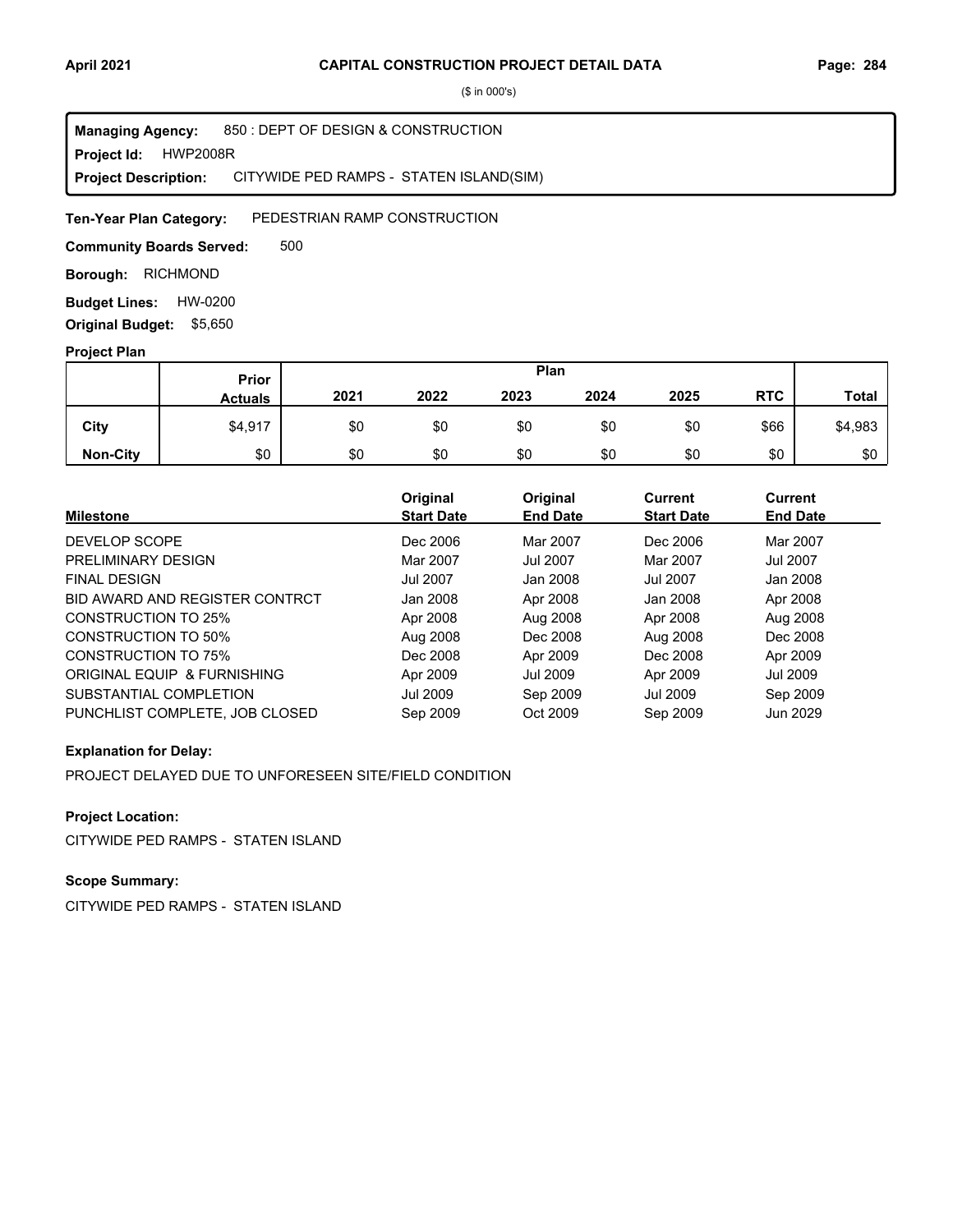**Project Id: HWPR19R** 850 : DEPT OF DESIGN & CONSTRUCTION Pedestrian Ramp Rehabilitation - Staten Island **Managing Agency: Project Description:** 

#### PEDESTRIAN RAMP CONSTRUCTION **Ten-Year Plan Category:**

500 **Community Boards Served:** 

**Borough: RICHMOND** 

**Budget Lines: HW-0200 Original Budget:** \$16,182

#### **Project Plan**

|                 |                | Plan<br>Prior |         |      |      |      |            |          |
|-----------------|----------------|---------------|---------|------|------|------|------------|----------|
|                 | <b>Actuals</b> | 2021          | 2022    | 2023 | 2024 | 2025 | <b>RTC</b> | Total    |
| City            | \$6,147        | \$9,252       | \$1,746 | \$0  | \$0  | \$0  | \$0        | \$17,145 |
| <b>Non-City</b> | \$0            | \$0           | \$0     | \$0  | \$0  | \$0  | \$0        | \$0      |

| <b>Milestone</b>               | Original<br><b>Start Date</b> | Original<br><b>End Date</b> | <b>Current</b><br><b>Start Date</b> | Current<br><b>End Date</b> |
|--------------------------------|-------------------------------|-----------------------------|-------------------------------------|----------------------------|
| DEVELOP SCOPE                  | Jun 2017                      | Sep 2017                    | Jun 2017                            | Sep 2017                   |
| PRELIMINARY DESIGN             | Sep 2017                      | Jan 2018                    | Sep 2017                            | Jan 2018                   |
| <b>FINAL DESIGN</b>            | Jan 2018                      | Jul 2018                    | Jan 2018                            | Jul 2018                   |
| BID AWARD AND REGISTER CONTRCT | Jul 2018                      | Oct 2018                    | Jul 2018                            | Oct 2018                   |
| <b>CONSTRUCTION TO 25%</b>     | Oct 2018                      | Feb 2019                    | Oct 2018                            | Feb 2019                   |
| CONSTRUCTION TO 50%            | Feb 2019                      | Jun 2019                    | Feb 2019                            | Jun 2019                   |
| CONSTRUCTION TO 75%            | Jun 2019                      | Oct 2019                    | Jun 2019                            | Oct 2019                   |
| ORIGINAL EQUIP & FURNISHING    | Oct 2019                      | Jan 2020                    | Oct 2019                            | Jan 2020                   |
| SUBSTANTIAL COMPLETION         | Jan 2020                      | Mar 2020                    | Jan 2020                            | Mar 2020                   |
| PUNCHLIST COMPLETE, JOB CLOSED | Mar 2020                      | Apr 2020                    | Mar 2020                            | Mar 2024                   |

### **Explanation for Delay:**

PROJECT DELAYED DUE TO UNFORESEEN SITE/FIELD CONDITION

**Project Location:**

**Scope Summary:**

PEDESTRIAN RAMP REHABILITATION - STATEN ISLAND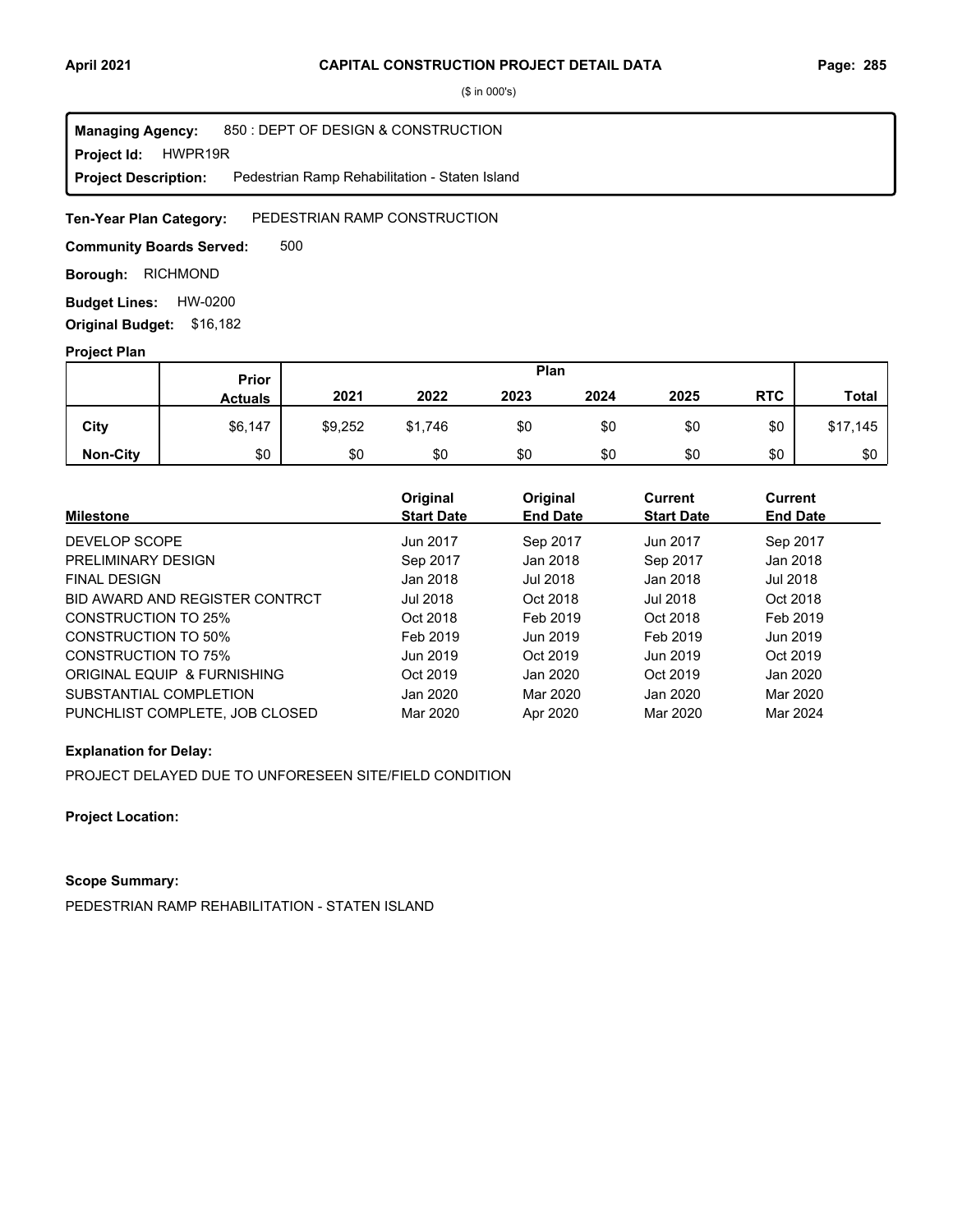Project Id: HWR00505 850 : DEPT OF DESIGN & CONSTRUCTION VICTORY BLVD AND MANOR ROAD INTERSECTION IMPROVEMENT **Managing Agency: Project Description:** 

PRIMARY STREET RECONSTRUCTION **Ten-Year Plan Category:** 

500 501 **Community Boards Served:** 

**Borough: RICHMOND** 

**Budget Lines: HW-0061 HW-D104 Original Budget:** \$3,882

### **Project Plan**

|                 |                | Plan<br>Prior |      |      |      |         |            |              |
|-----------------|----------------|---------------|------|------|------|---------|------------|--------------|
|                 | <b>Actuals</b> | 2021          | 2022 | 2023 | 2024 | 2025    | <b>RTC</b> | <b>Total</b> |
| City            | \$12,507       | \$0           | \$0  | \$0  | \$0  | \$7,560 | \$0        | \$20,067     |
| <b>Non-City</b> | \$15           | \$0           | \$0  | \$0  | \$0  | \$0     | \$0        | \$15         |

| <b>Milestone</b>               | Original<br><b>Start Date</b> | Original<br><b>End Date</b> | <b>Current</b><br><b>Start Date</b> | Current<br><b>End Date</b> |
|--------------------------------|-------------------------------|-----------------------------|-------------------------------------|----------------------------|
| DEVELOP SCOPE                  | Mar 2011                      | May 2011                    | Mar 2011                            | May 2011                   |
| PRELIMINARY DESIGN             | May 2011                      | Sep 2011                    | May 2011                            | Sep 2011                   |
| <b>FINAL DESIGN</b>            | Sep 2011                      | Mar 2012                    | Sep 2011                            | Mar 2016                   |
| BID AWARD AND REGISTER CONTRCT | Mar 2012                      | Jun 2012                    | Mar 2016                            | Jun 2016                   |
| CONSTRUCTION TO 25%            | Jun 2012                      | Oct 2012                    | Jun 2016                            | Dec 2016                   |
| CONSTRUCTION TO 50%            | Oct 2012                      | Feb 2013                    | Dec 2016                            | Jun 2017                   |
| <b>CONSTRUCTION TO 75%</b>     | Feb 2013                      | Jun 2013                    | Jun 2017                            | Dec 2017                   |
| ORIGINAL EQUIP & FURNISHING    | Jun 2013                      | Sep 2013                    | Dec 2017                            | Mar 2018                   |
| SUBSTANTIAL COMPLETION         | Sep 2013                      | Nov 2013                    | Mar 2018                            | Jun 2018                   |
| PUNCHLIST COMPLETE, JOB CLOSED | Nov 2013                      | Dec 2013                    | Jun 2018                            | Dec 2026                   |

## **Explanation for Delay:**

PROJECT DELAYED DUE TO UNFORESEEN SITE/FIELD CONDITION

## **Project Location:**

VICTORY BLVD AND MANOR ROAD

## **Scope Summary:**

PROJECT WILL IMPROVE THE INTERSECTION OF VICTORY BLVD AND MANOR ROAD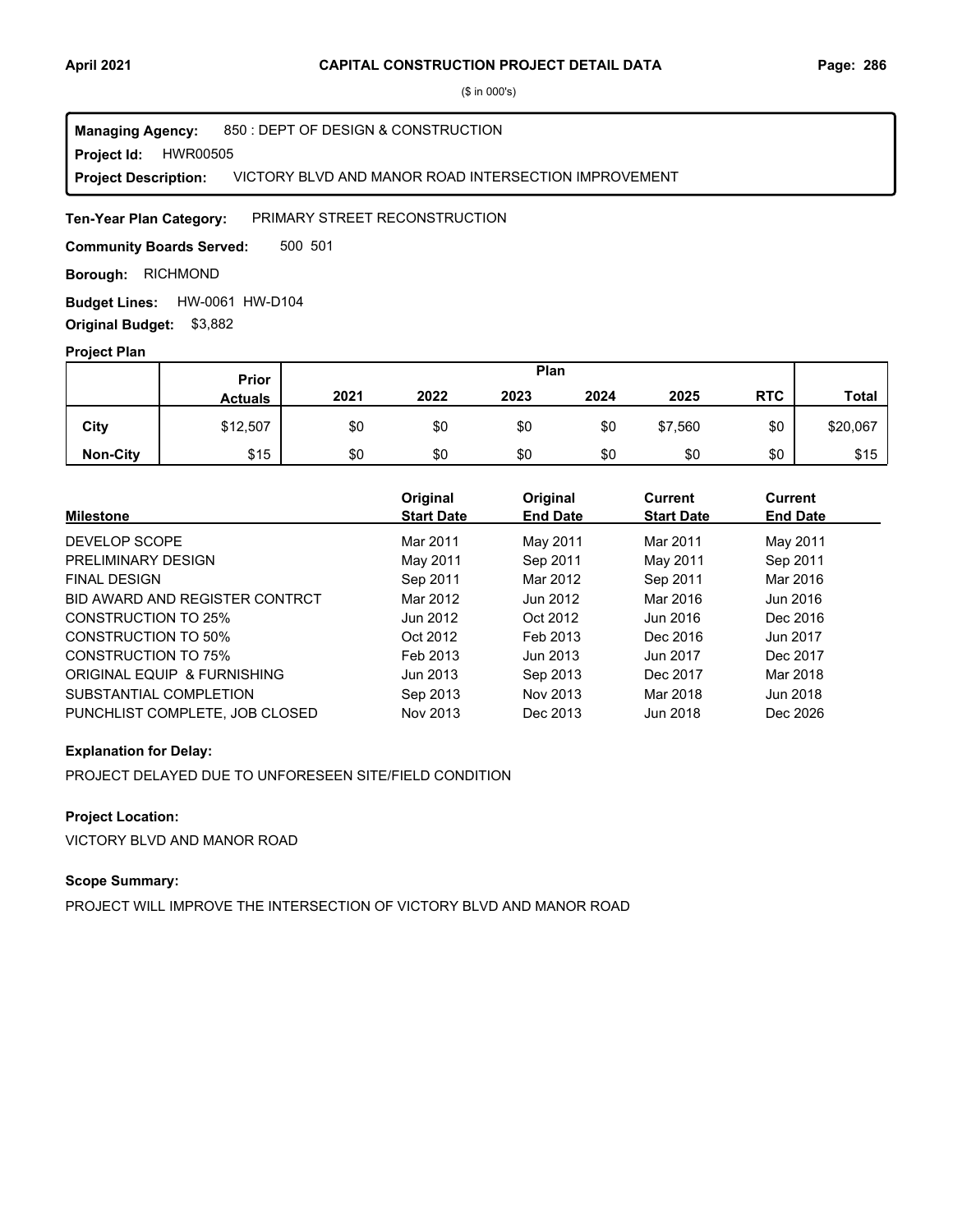**Project Id: HWR00508** 850 : DEPT OF DESIGN & CONSTRUCTION AMBOY ROAD IMPROVEMENTS AT ELTINGVILLE CORRIDOR **Managing Agency: Project Description:** 

PRIMARY STREET RECONSTRUCTION **Ten-Year Plan Category:** 

500 503 **Community Boards Served:** 

**Borough: RICHMOND** 

**Budget Lines: HW-0061 HW-0001R HW-R005** 

**Original Budget:** \$3,500

## **Project Plan**

|                 | Plan<br><b>Prior</b> |         |          |      |      |      |            |              |
|-----------------|----------------------|---------|----------|------|------|------|------------|--------------|
|                 | <b>Actuals</b>       | 2021    | 2022     | 2023 | 2024 | 2025 | <b>RTC</b> | <b>Total</b> |
| City            | \$1,907              | \$9,429 | \$11,391 | \$0  | \$0  | \$0  | \$0        | \$22,727     |
| <b>Non-City</b> | \$0                  | \$0     | \$0      | \$0  | \$0  | \$0  | \$0        | \$0          |

| <b>Milestone</b>               | Original<br><b>Start Date</b> | Original<br><b>End Date</b> | <b>Current</b><br><b>Start Date</b> | <b>Current</b><br><b>End Date</b> |
|--------------------------------|-------------------------------|-----------------------------|-------------------------------------|-----------------------------------|
| DEVELOP SCOPE                  | Jun 2011                      | Sep 2011                    | Jun 2011                            | Sep 2011                          |
| PRELIMINARY DESIGN             | Sep 2011                      | Jan 2012                    | Sep 2011                            | Jan 2012                          |
| <b>FINAL DESIGN</b>            | Jan 2012                      | Jul 2012                    | Jan 2012                            | Mar 2016                          |
| BID AWARD AND REGISTER CONTRCT | Jul 2012                      | Oct 2012                    | Mar 2016                            | Jun 2016                          |
| CONSTRUCTION TO 25%            | Oct 2012                      | Feb 2013                    | Jun 2016                            | Dec 2016                          |
| CONSTRUCTION TO 50%            | Feb 2013                      | Jun 2013                    | Dec 2016                            | Jun 2017                          |
| CONSTRUCTION TO 75%            | Jun 2013                      | Oct 2013                    | Jun 2017                            | Dec 2017                          |
| ORIGINAL EQUIP & FURNISHING    | Oct 2013                      | Jan 2014                    | Dec 2017                            | Mar 2018                          |
| SUBSTANTIAL COMPLETION         | Jan 2014                      | Mar 2014                    | Mar 2018                            | May 2018                          |
| PUNCHLIST COMPLETE, JOB CLOSED | Mar 2014                      | Apr 2014                    | May 2018                            | Dec 2022                          |

#### **Explanation for Delay:**

PROJECT DELAYED DUE TO UNFORESEEN SITE/FIELD CONDITION

**Project Location:**

AMBOY ROAD IMPROVEMENTS

# **Scope Summary:**

AMBOY ROAD IMPROVEMENTS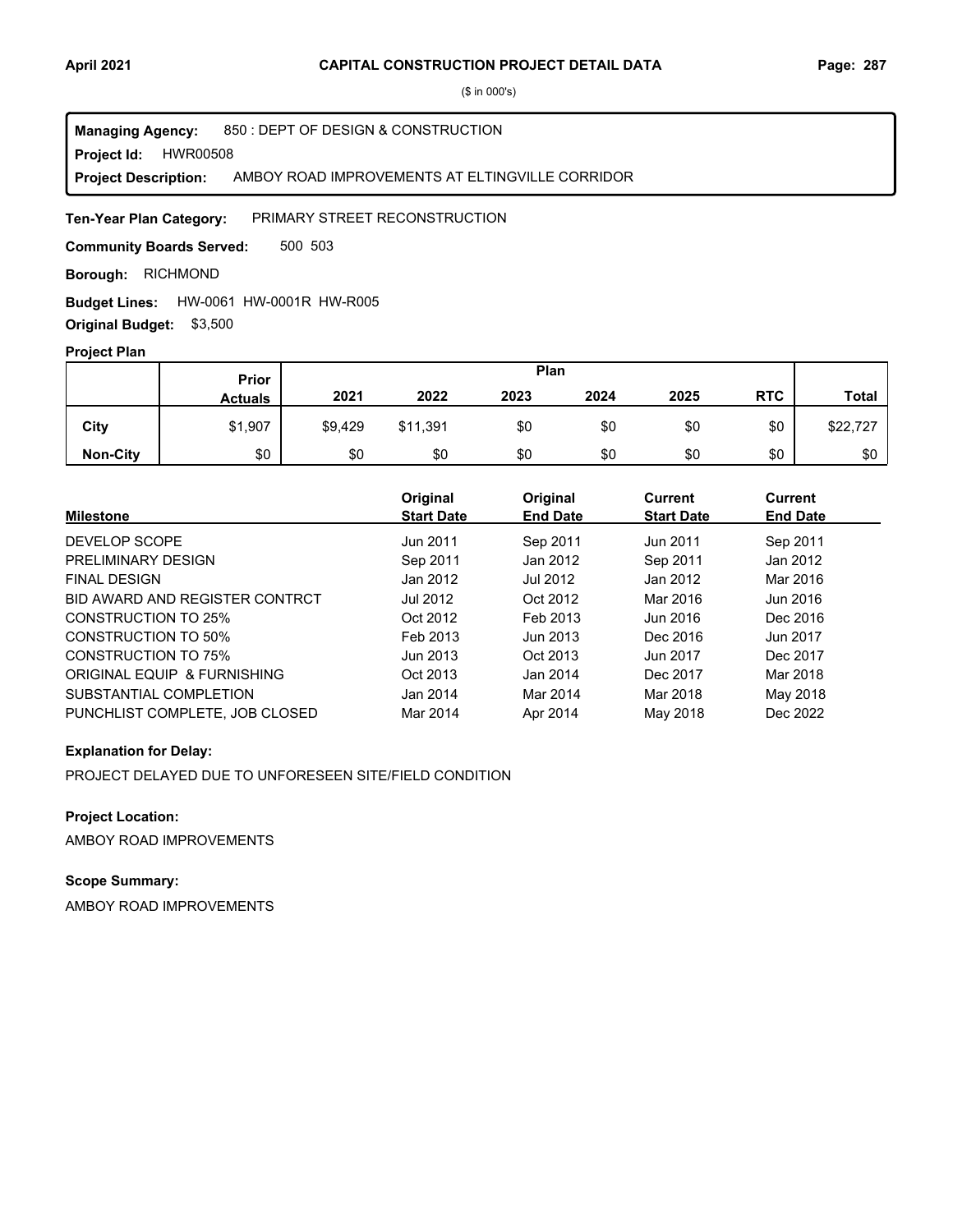**Project Id: HWR00510** 850 : DEPT OF DESIGN & CONSTRUCTION Woodrow Rd Improvements btw Gladwin Ave & Veterans Rd East **Managing Agency: Project Description:** 

#### PRIMARY STREET RECONSTRUCTION **Ten-Year Plan Category:**

500 503 **Community Boards Served:** 

**Borough: RICHMOND** 

Budget Lines: HW-R005 HW-0001R **Original Budget:** \$1,500

#### **Project Plan**

|                 |                | Plan<br>Prior |         |      |      |      |            |              |
|-----------------|----------------|---------------|---------|------|------|------|------------|--------------|
|                 | <b>Actuals</b> | 2021          | 2022    | 2023 | 2024 | 2025 | <b>RTC</b> | <b>Total</b> |
| City            | \$1,409        | \$0           | \$2,134 | \$0  | \$0  | \$0  | \$0        | \$3,543      |
| <b>Non-City</b> | \$0            | \$0           | \$0     | \$0  | \$0  | \$0  | \$0        | \$0          |

| <b>Milestone</b>               | Original<br><b>Start Date</b> | Original<br><b>End Date</b> | Current<br><b>Start Date</b> | Current<br><b>End Date</b> |
|--------------------------------|-------------------------------|-----------------------------|------------------------------|----------------------------|
| DEVELOP SCOPE                  | Jun 2013                      | Sep 2013                    | Jun 2013                     | Sep 2013                   |
| PRELIMINARY DESIGN             | Sep 2013                      | Jan 2014                    | Sep 2013                     | Sep 2014                   |
| <b>FINAL DESIGN</b>            | Jan 2014                      | Jul 2014                    | Sep 2014                     | Sep 2017                   |
| BID AWARD AND REGISTER CONTRCT | Jul 2014                      | Oct 2014                    | Sep 2017                     | Sep 2017                   |
| <b>CONSTRUCTION TO 25%</b>     | Oct 2014                      | Feb 2015                    | Sep 2017                     | Sep 2017                   |
| <b>CONSTRUCTION TO 50%</b>     | Feb 2015                      | Jun 2015                    | Sep 2017                     | Sep 2017                   |
| <b>CONSTRUCTION TO 75%</b>     | Jun 2015                      | Oct 2015                    | Sep 2017                     | Sep 2017                   |
| ORIGINAL EQUIP & FURNISHING    | Oct 2015                      | Jan 2016                    | Sep 2017                     | Sep 2017                   |
| SUBSTANTIAL COMPLETION         | Jan 2016                      | Mar 2016                    | Sep 2017                     | Sep 2017                   |
| PUNCHLIST COMPLETE, JOB CLOSED | Mar 2016                      | Apr 2016                    | Sep 2017                     | Jun 2027                   |

## **Explanation for Delay:**

PROJECT DELAYED DUE TO UNFORESEEN SITE/FIELD CONDITION

### **Project Location:**

TO CONDUCT VARIOUS ROAD IMPROVEMENTS AT WOODROW ROAD BETWEEN BLOOMINGDALE ROAD AND VETERANS ROAD EAST

### **Scope Summary:**

TO CONDUCT VARIOUS ROAD IMPROVEMENTS AT WOODROW ROAD BETWEEN BLOOMINGDALE ROAD AND VETERANS ROAD EAST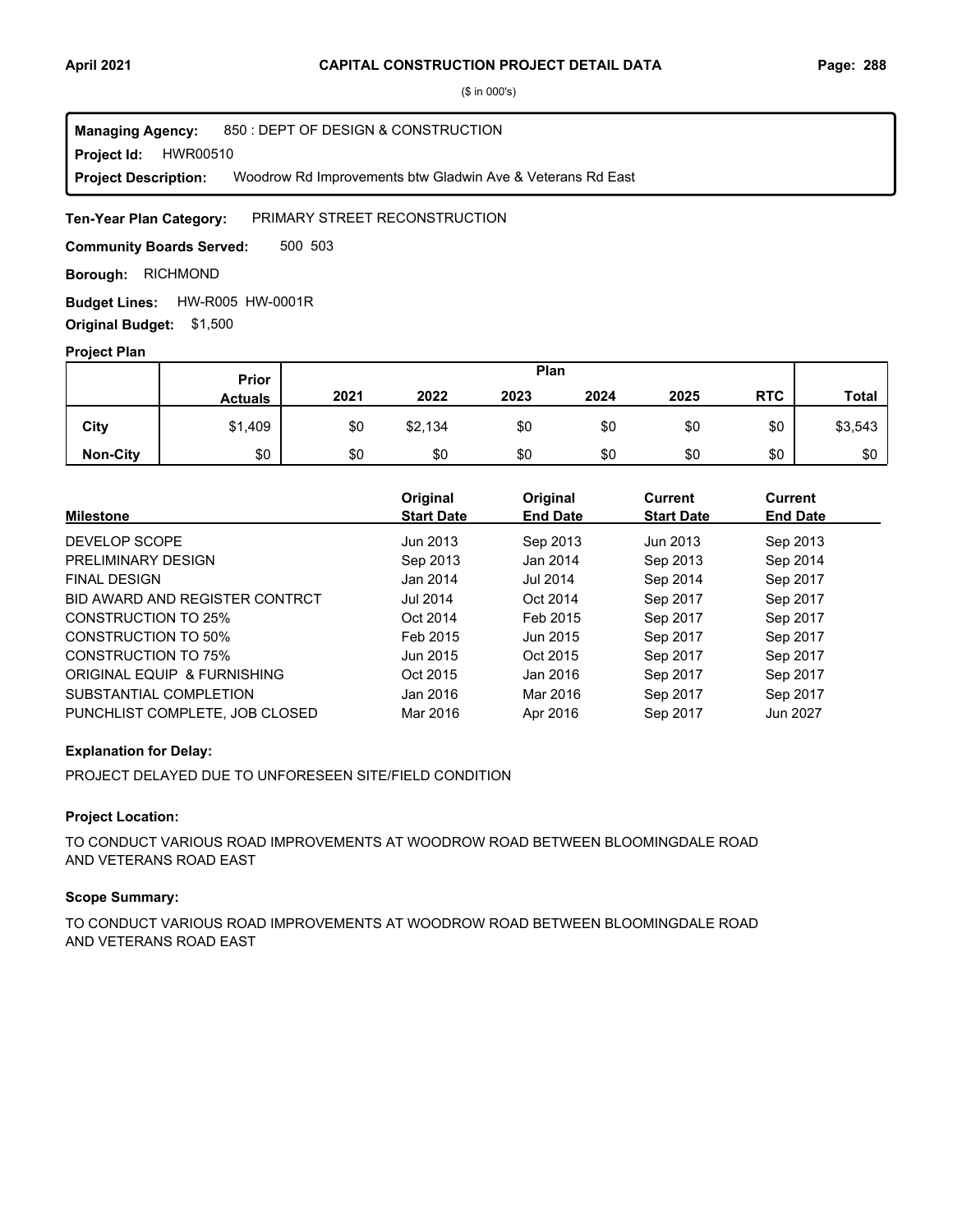**Project Id: HWR00511** 850 : DEPT OF DESIGN & CONSTRUCTION Travis Avenue Widening **Managing Agency: Project Description:** 

#### PRIMARY STREET RECONSTRUCTION **Ten-Year Plan Category:**

500 502 **Community Boards Served:** 

**Borough: RICHMOND** 

### **Budget Lines: HW-R005 HW-0001R HW-D104**

**Original Budget:** \$1,700

## **Project Plan**

|                 |                | Plan<br>Prior |          |      |      |      |            |              |
|-----------------|----------------|---------------|----------|------|------|------|------------|--------------|
|                 | <b>Actuals</b> | 2021          | 2022     | 2023 | 2024 | 2025 | <b>RTC</b> | <b>Total</b> |
| City            | \$1,998        | \$813         | \$12,551 | \$0  | \$0  | \$0  | \$0        | \$15,362     |
| <b>Non-City</b> | \$0            | \$0           | \$0      | \$0  | \$0  | \$0  | \$0        | \$0          |

| <b>Milestone</b>               | Original<br><b>Start Date</b> | Original<br><b>End Date</b> | <b>Current</b><br><b>Start Date</b> | Current<br><b>End Date</b> |
|--------------------------------|-------------------------------|-----------------------------|-------------------------------------|----------------------------|
| DEVELOP SCOPE                  | Jun 2013                      | Sep 2013                    | Jun 2013                            | Sep 2013                   |
| PRELIMINARY DESIGN             | Sep 2013                      | Jan 2014                    | Sep 2013                            | Jan 2014                   |
| <b>FINAL DESIGN</b>            | Jan 2014                      | Jul 2014                    | Jan 2014                            | Mar 2017                   |
| BID AWARD AND REGISTER CONTRCT | Jul 2014                      | Oct 2014                    | Mar 2017                            | Jun 2017                   |
| CONSTRUCTION TO 25%            | Oct 2014                      | Feb 2015                    | Jun 2017                            | Dec 2017                   |
| CONSTRUCTION TO 50%            | Feb 2015                      | Jun 2015                    | Dec 2017                            | Jun 2018                   |
| CONSTRUCTION TO 75%            | Jun 2015                      | Oct 2015                    | Jun 2018                            | Dec 2018                   |
| ORIGINAL EQUIP & FURNISHING    | Oct 2015                      | Jan 2016                    | Dec 2018                            | Mar 2019                   |
| SUBSTANTIAL COMPLETION         | Jan 2016                      | Mar 2016                    | Mar 2019                            | May 2019                   |
| PUNCHLIST COMPLETE, JOB CLOSED | Mar 2016                      | Apr 2016                    | May 2019                            | Mar 2024                   |

#### **Explanation for Delay:**

PROJECT DELAYED DUE TO UNFORESEEN SITE/FIELD CONDITION

## **Project Location:**

TO WIDEN TRAVIS AVE BTWN RICHMOND AVE & PARK DRIVE NORTH

#### **Scope Summary:**

TO WIDEN TRAVIS AVE BTWN RICHMOND AVE & PARK DRIVE NORTH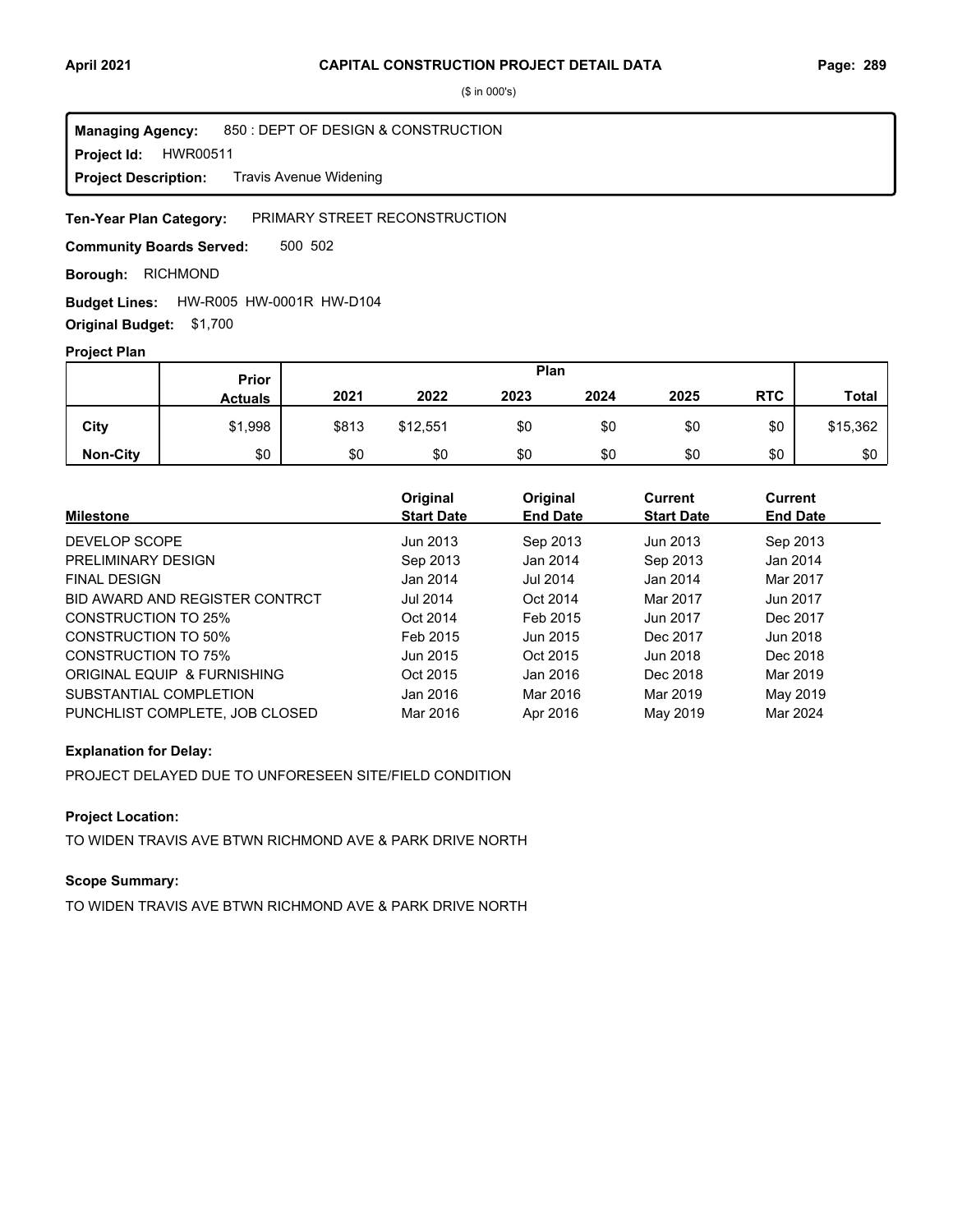**Project Id: HWR00512** 850 : DEPT OF DESIGN & CONSTRUCTION Richmond Valley Road **Managing Agency: Project Description:** 

#### PRIMARY STREET RECONSTRUCTION **Ten-Year Plan Category:**

500 **Community Boards Served:** 

**Borough: RICHMOND** 

#### **Budget Lines:** HW-R005 HW-R988 HW-0061 HW-0001R HW-D104

**Original Budget:** \$3,971

## **Project Plan**

|                 | Plan<br>Prior  |       |         |         |      |      |            |              |
|-----------------|----------------|-------|---------|---------|------|------|------------|--------------|
|                 | <b>Actuals</b> | 2021  | 2022    | 2023    | 2024 | 2025 | <b>RTC</b> | <b>Total</b> |
| City            | \$1,535        | \$154 | \$6,178 | \$2,867 | \$0  | \$0  | \$0        | \$10,734     |
| <b>Non-City</b> | \$0            | \$0   | \$0     | \$0     | \$0  | \$0  | \$0        | \$0          |

| <b>Milestone</b>               | Original<br><b>Start Date</b> | Original<br><b>End Date</b> | <b>Current</b><br><b>Start Date</b> | Current<br><b>End Date</b> |
|--------------------------------|-------------------------------|-----------------------------|-------------------------------------|----------------------------|
| DEVELOP SCOPE                  | Mar 2016                      | May 2016                    | Mar 2016                            | May 2016                   |
| PRELIMINARY DESIGN             | May 2016                      | Sep 2016                    | May 2016                            | Sep 2016                   |
| <b>FINAL DESIGN</b>            | Sep 2016                      | Mar 2017                    | Sep 2016                            | Mar 2017                   |
| BID AWARD AND REGISTER CONTRCT | Mar 2017                      | Jun 2017                    | Mar 2017                            | Jun 2017                   |
| <b>CONSTRUCTION TO 25%</b>     | Jun 2017                      | Oct 2017                    | Jun 2017                            | Oct 2017                   |
| <b>CONSTRUCTION TO 50%</b>     | Oct 2017                      | Feb 2018                    | Oct 2017                            | Feb 2018                   |
| <b>CONSTRUCTION TO 75%</b>     | Feb 2018                      | Jun 2018                    | Feb 2018                            | Jun 2018                   |
| ORIGINAL EQUIP & FURNISHING    | Jun 2018                      | Sep 2018                    | Jun 2018                            | Sep 2018                   |
| SUBSTANTIAL COMPLETION         | Sep 2018                      | Nov 2018                    | Sep 2018                            | Nov 2018                   |
| PUNCHLIST COMPLETE, JOB CLOSED | Nov 2018                      | Dec 2018                    | Nov 2018                            | Sep 2024                   |

### **Explanation for Delay:**

PROJECT DELAYED DUE TO UNFORESEEN SITE/FIELD CONDITION

## **Project Location:**

RICHMOND VALLEY ROAD

# **Scope Summary:**

RICHMOND VALLEY ROAD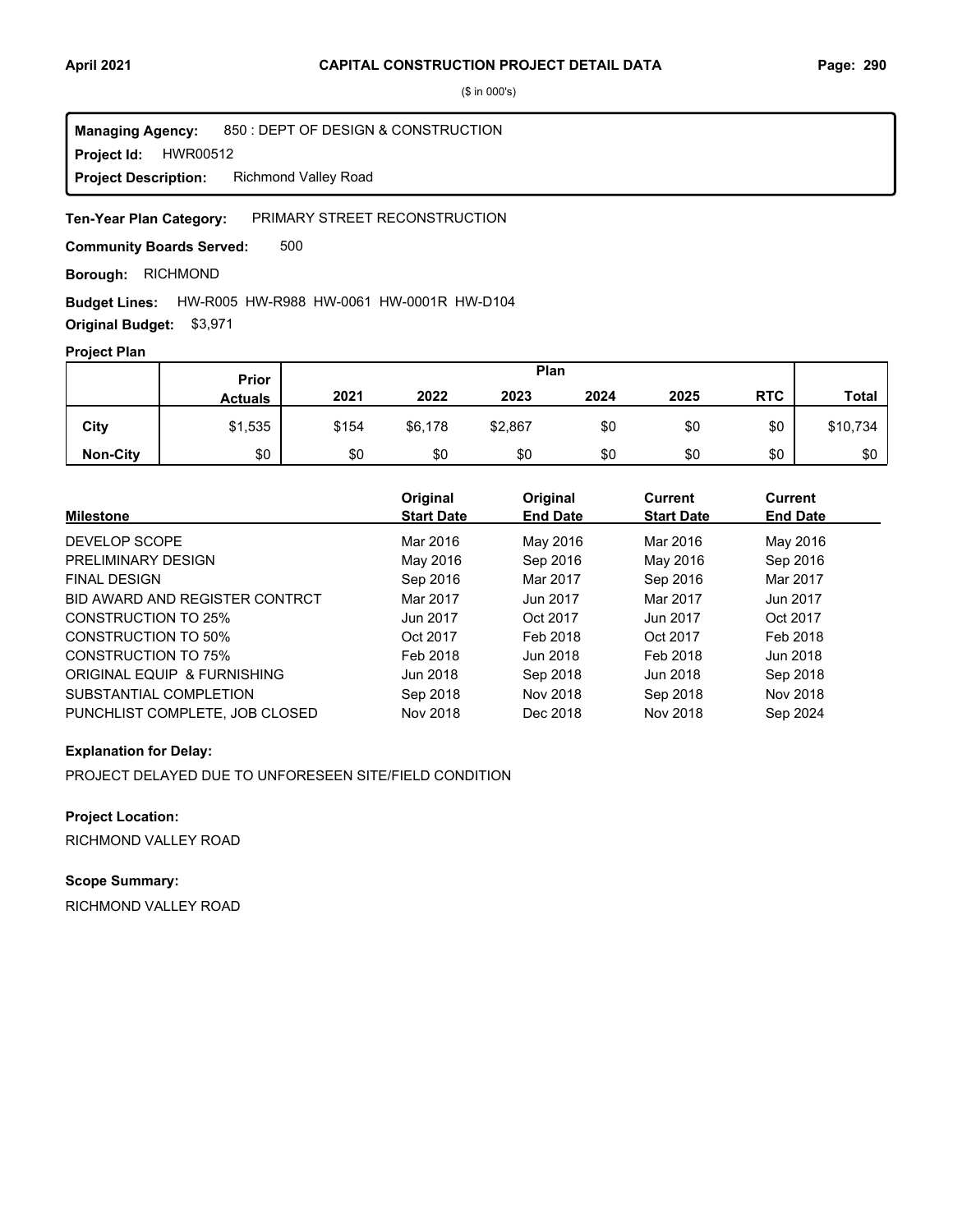**Project Id: HWR005B** 850 : DEPT OF DESIGN & CONSTRUCTION TODT HILL ROAD CURVE REHAB, **Managing Agency: Project Description:** 

#### PRIMARY STREET RECONSTRUCTION **Ten-Year Plan Category:**

502 **Community Boards Served:** 

**Borough: RICHMOND** 

Budget Lines: HW-R005 HW-0001R **Original Budget:** \$3,324

#### **Project Plan**

|                 |                | Plan<br><b>Prior</b> |      |      |      |      |            |              |
|-----------------|----------------|----------------------|------|------|------|------|------------|--------------|
|                 | <b>Actuals</b> | 2021                 | 2022 | 2023 | 2024 | 2025 | <b>RTC</b> | <b>Total</b> |
| City            | \$1,403        | \$500                | \$0  | \$0  | \$0  | \$0  | \$13,538   | \$15,441     |
| <b>Non-City</b> | \$0            | \$0                  | \$0  | \$0  | \$0  | \$0  | \$0        | \$0          |

| <b>Milestone</b>               | Original<br><b>Start Date</b> | Original<br><b>End Date</b> | Current<br><b>Start Date</b> | <b>Current</b><br><b>End Date</b> |
|--------------------------------|-------------------------------|-----------------------------|------------------------------|-----------------------------------|
| DEVELOP SCOPE                  | Feb 2007                      | Jun 2007                    | Feb 2007                     | May 2007                          |
| <b>DESIGN START</b>            | Jun 2007                      | Dec 2008                    | May 2007                     | Sep 2007                          |
| <b>CONSTRUCTION START</b>      | Dec 2008                      | Dec 2010                    | Sep 2007                     | Mar 2017                          |
| BID AWARD AND REGISTER CONTRCT | Dec 2008                      | Dec 2010                    | Mar 2017                     | Jun 2017                          |
| CONSTRUCTION TO 25%            | Dec 2008                      | Dec 2010                    | Jun 2017                     | Nov 2017                          |
| CONSTRUCTION TO 50%            | Dec 2008                      | Dec 2010                    | Dec 2017                     | May 2018                          |
| <b>CONSTRUCTION TO 75%</b>     | Dec 2008                      | Dec 2010                    | May 2018                     | Nov 2018                          |
| ORIGINAL EQUIP & FURNISHING    | Dec 2008                      | Dec 2010                    | Nov 2018                     | Feb 2019                          |
| SUBSTANTIAL COMPLETION         | Dec 2008                      | Dec 2010                    | Feb 2019                     | Apr 2019                          |
| PUNCHLIST COMPLETE, JOB CLOSED | Dec 2008                      | Dec 2010                    | Apr 2019                     | Sep 2025                          |

#### **Explanation for Delay:**

PROJECT DELAYED DUE TO CHANGES IN SCOPE/DESIGN

**Project Location:**

**Scope Summary:**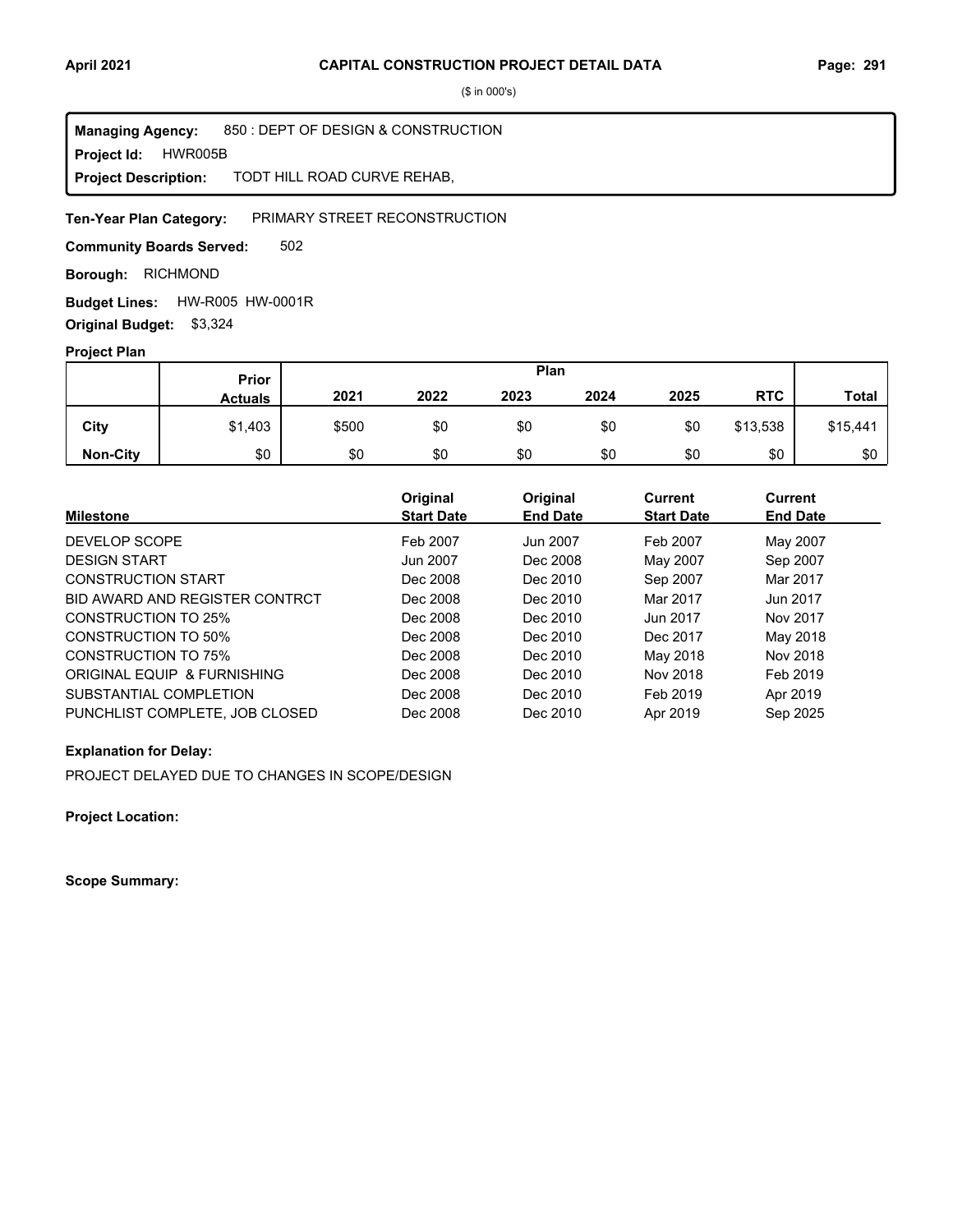**Project Id: HWR005B1** 850 : DEPT OF DESIGN & CONSTRUCTION TODT HILL ROAD - CIRCLE RD **Managing Agency: Project Description:** 

#### PRIMARY STREET RECONSTRUCTION **Ten-Year Plan Category:**

500 **Community Boards Served:** 

**Borough: RICHMOND** 

**Budget Lines: HW-0061 WM-0001 Original Budget:** \$3,150

#### **Project Plan**

|                 | Plan<br><b>Prior</b> |      |       |         |      |      |            |         |
|-----------------|----------------------|------|-------|---------|------|------|------------|---------|
|                 | <b>Actuals</b>       | 2021 | 2022  | 2023    | 2024 | 2025 | <b>RTC</b> | Total   |
| City            | \$889                | \$0  | \$156 | \$3,441 | \$0  | \$0  | \$0        | \$4,486 |
| <b>Non-City</b> | \$0                  | \$0  | \$0   | \$0     | \$0  | \$0  | \$0        | \$0     |

| <b>Milestone</b>               | Original<br><b>Start Date</b> | Original<br><b>End Date</b> | Current<br><b>Start Date</b> | <b>Current</b><br><b>End Date</b> |
|--------------------------------|-------------------------------|-----------------------------|------------------------------|-----------------------------------|
| DEVELOP SCOPE                  | Feb 2008                      | May 2008                    | Feb 2008                     | May 2008                          |
| PRELIMINARY DESIGN             | May 2008                      | Sep 2008                    | May 2008                     | Sep 2008                          |
| <b>FINAL DESIGN</b>            | Sep 2008                      | Mar 2009                    | Sep 2008                     | Mar 2009                          |
| BID AWARD AND REGISTER CONTRCT | Mar 2009                      | Jun 2009                    | Nov 2011                     | Feb 2012                          |
| <b>CONSTRUCTION TO 25%</b>     | Jun 2009                      | Oct 2009                    | Feb 2012                     | Feb 2012                          |
| CONSTRUCTION TO 50%            | Oct 2009                      | Feb 2010                    | Feb 2012                     | Feb 2012                          |
| <b>CONSTRUCTION TO 75%</b>     | Feb 2010                      | Jun 2010                    | Feb 2012                     | Feb 2012                          |
| ORIGINAL EQUIP & FURNISHING    | Jun 2010                      | Sep 2010                    | Feb 2012                     | Feb 2012                          |
| SUBSTANTIAL COMPLETION         | Sep 2010                      | Nov 2010                    | Feb 2012                     | Feb 2012                          |
| PUNCHLIST COMPLETE, JOB CLOSED | Nov 2010                      | Dec 2010                    | Feb 2014                     | Sep 2023                          |

### **Explanation for Delay:**

PROJECT DELAYED DUE TO UNFORESEEN SITE/FIELD CONDITION

## **Project Location:**

TODT HILL ROAD - CIRCLE RD

# **Scope Summary:**

TODT HILL ROAD - CIRCLE RD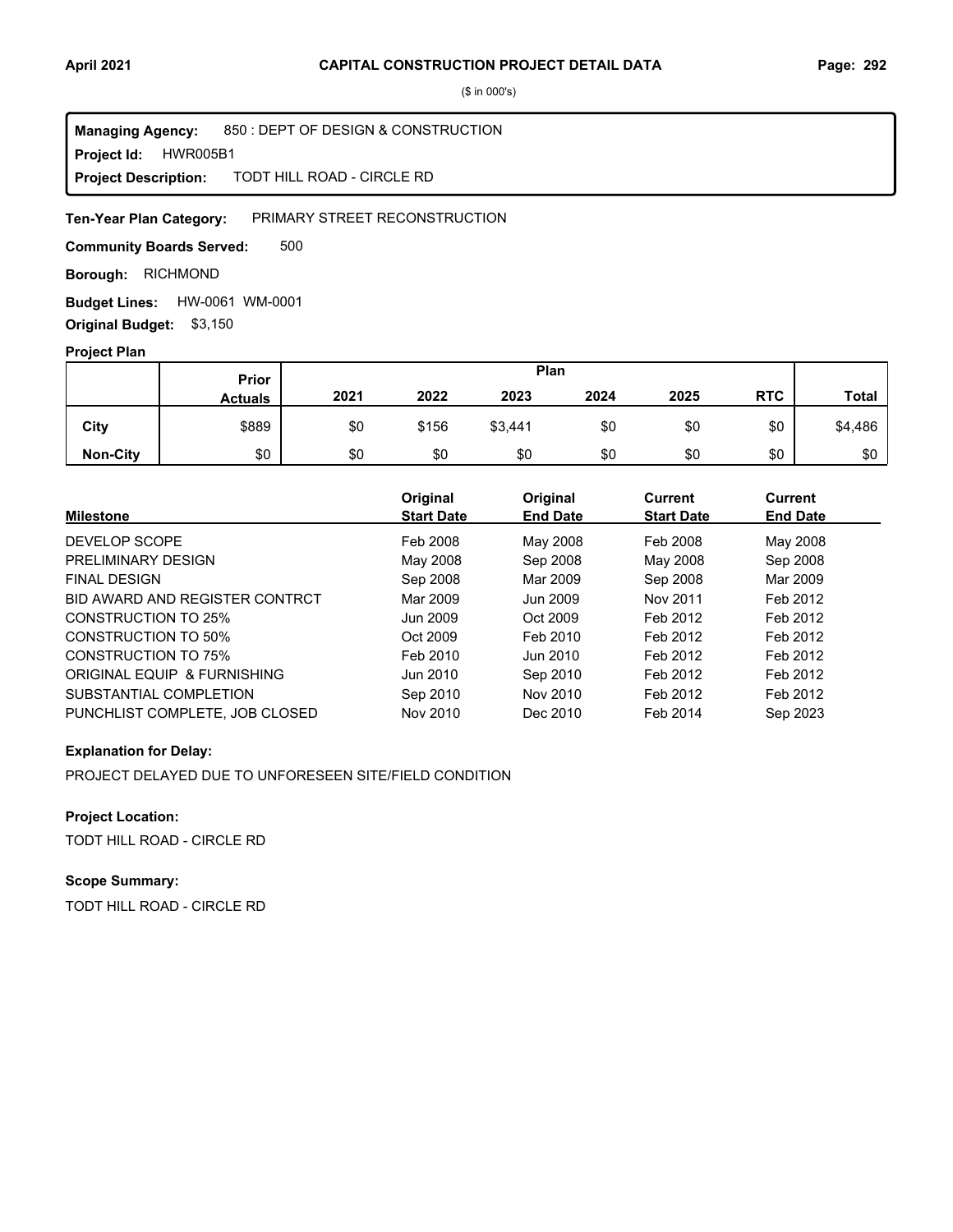**Project Id: HWR1140A** 850 : DEPT OF DESIGN & CONSTRUCTION ARTHUR KILL ROAD (PHASE I) - CLARKE AVE, RICHMOD AV, RED-366 **Managing Agency: Project Description:** 

PRIMARY STREET RECONSTRUCTION **Ten-Year Plan Category:** 

503 **Community Boards Served:** 

**Borough: RICHMOND** 

**Budget Lines: HW-0061 HW-1140 HW-D104 Original Budget:** \$55,985

## **Project Plan**

|                 |                | Plan<br>Prior |      |      |         |          |            |              |
|-----------------|----------------|---------------|------|------|---------|----------|------------|--------------|
|                 | <b>Actuals</b> | 2021          | 2022 | 2023 | 2024    | 2025     | <b>RTC</b> | <b>Total</b> |
| City            | \$5,529        | \$0           | \$0  | \$0  | \$3,640 | \$15,636 | \$0        | \$24,805     |
| <b>Non-City</b> | \$0            | \$0           | \$0  | \$0  | \$0     | \$0      | \$0        | \$0          |

| <b>Milestone</b>               | Original<br><b>Start Date</b> | Original<br><b>End Date</b> | Current<br><b>Start Date</b> | Current<br><b>End Date</b> |
|--------------------------------|-------------------------------|-----------------------------|------------------------------|----------------------------|
| DEVELOP SCOPE                  | May 2004                      | Aug 2004                    | May 2004                     | Aug 2004                   |
| PRELIMINARY DESIGN             | Aug 2004                      | Dec 2004                    | Aug 2004                     | Dec 2004                   |
| <b>FINAL DESIGN</b>            | Dec 2004                      | Jun 2005                    | Dec 2004                     | Jun 2005                   |
| BID AWARD AND REGISTER CONTRCT | Jun 2005                      | Sep 2005                    | Jun 2005                     | Jun 2022                   |
| CONSTRUCTION TO 25%            | Sep 2005                      | Jan 2006                    | Jun 2022                     | Jun 2022                   |
| CONSTRUCTION TO 50%            | Jan 2006                      | May 2006                    | Jun 2022                     | Jun 2022                   |
| CONSTRUCTION TO 75%            | May 2006                      | Sep 2006                    | Jun 2022                     | Jun 2022                   |
| ORIGINAL EQUIP & FURNISHING    | Sep 2006                      | Dec 2006                    | Jun 2022                     | Jun 2022                   |
| SUBSTANTIAL COMPLETION         | Dec 2006                      | Feb 2007                    | Jun 2022                     | Jun 2022                   |
| PUNCHLIST COMPLETE, JOB CLOSED | Feb 2007                      | Mar 2007                    | Nov 2023                     | Dec 2023                   |

## **Explanation for Delay:**

PROJECT DELAYED DUE TO CHANGES IN SCOPE/DESIGN

#### **Project Location:**

## **Scope Summary:**

RECONSTRUCTION OF EXISTING ROADWAYROADWAY RECONSTRUCTION SHALL INCLUDE NEW CURBS, SIDEWALKS AND REQUIREDREPLACEMENTAMENITIES WILL NOT BE INCLUDEDCITY FUNDEDIN CONJUNCTION WITH DEP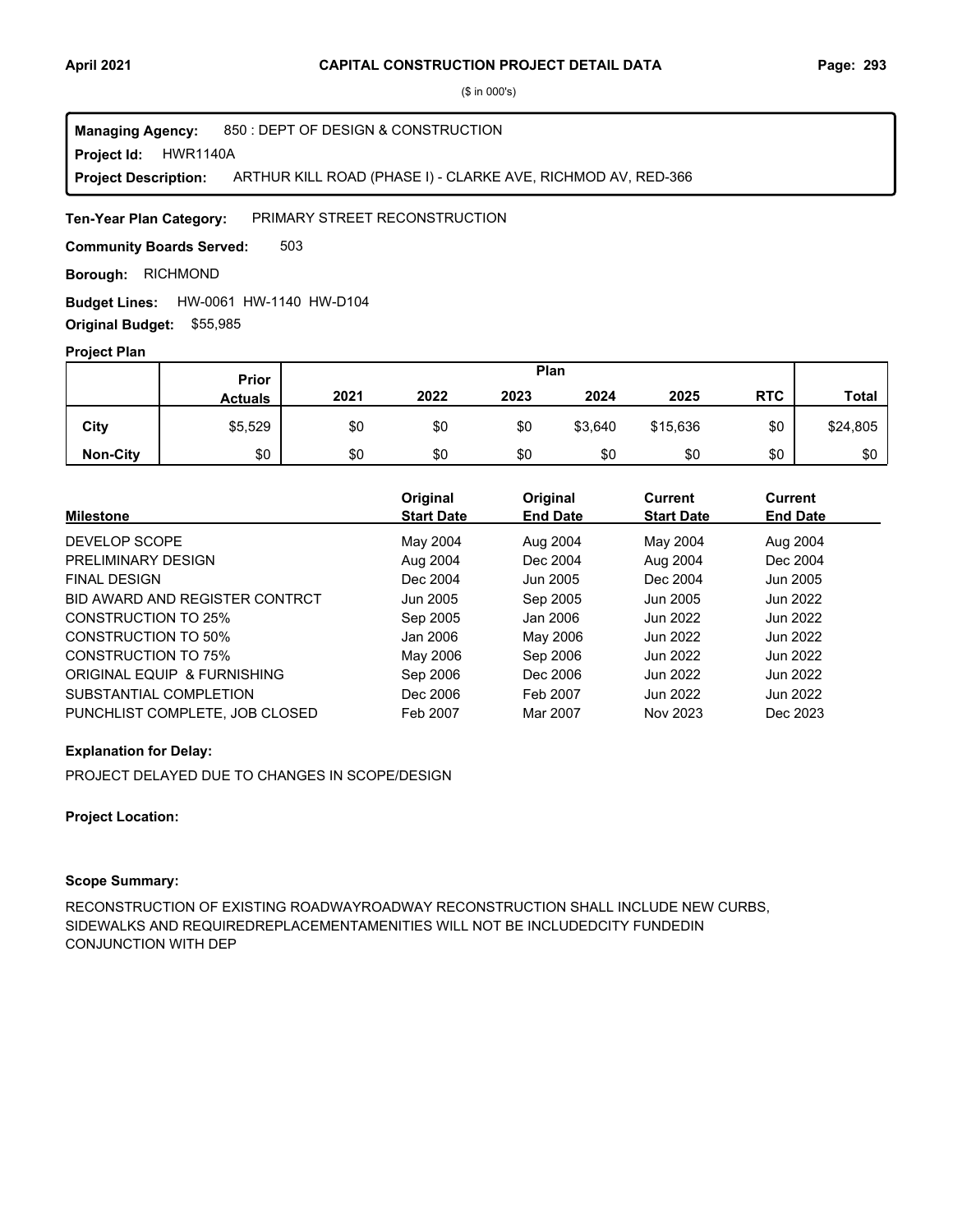**Project Id: HWR1140B** 850 : DEPT OF DESIGN & CONSTRUCTION ARTHUR KILL ROAD (PHASE II) - RICHMOND AVE AND HUGUENOT AVE **Managing Agency: Project Description:** 

PRIMARY STREET RECONSTRUCTION **Ten-Year Plan Category:** 

503 **Community Boards Served:** 

**Borough: RICHMOND** 

**Budget Lines: WM-0001 Original Budget:** \$14,575

#### **Project Plan**

|                 |                | Plan<br>Prior |      |      |      |         |            |              |
|-----------------|----------------|---------------|------|------|------|---------|------------|--------------|
|                 | <b>Actuals</b> | 2021          | 2022 | 2023 | 2024 | 2025    | <b>RTC</b> | <b>Total</b> |
| City            | \$0            | \$0           | \$0  | \$0  | \$0  | \$4,559 | \$0        | \$4,559      |
| <b>Non-City</b> | \$0            | \$0           | \$0  | \$0  | \$0  | \$0     | \$0        | \$0          |

| <b>Milestone</b>               | Original<br><b>Start Date</b> | Original<br><b>End Date</b> | Current<br><b>Start Date</b> | <b>Current</b><br><b>End Date</b> |
|--------------------------------|-------------------------------|-----------------------------|------------------------------|-----------------------------------|
| DEVELOP SCOPE                  | Mar 2009                      | Jun 2009                    | Mar 2009                     | Jun 2009                          |
| PRELIMINARY DESIGN             | Jun 2009                      | Sep 2009                    | Jun 2009                     | Sep 2009                          |
| <b>FINAL DESIGN</b>            | Sep 2009                      | Mar 2010                    | Sep 2009                     | Mar 2010                          |
| BID AWARD AND REGISTER CONTRCT | Mar 2010                      | Jun 2010                    | Mar 2022                     | Jun 2022                          |
| <b>CONSTRUCTION TO 25%</b>     | Jun 2010                      | Oct 2010                    | Jun 2022                     | Jun 2022                          |
| <b>CONSTRUCTION TO 50%</b>     | Oct 2010                      | Feb 2011                    | Jun 2022                     | Jun 2022                          |
| <b>CONSTRUCTION TO 75%</b>     | Feb 2011                      | Jun 2011                    | Jun 2022                     | Jun 2022                          |
| ORIGINAL EQUIP & FURNISHING    | Jun 2011                      | Sep 2011                    | Jun 2022                     | Jun 2022                          |
| SUBSTANTIAL COMPLETION         | Sep 2011                      | Nov 2011                    | Jun 2022                     | Jun 2022                          |
| PUNCHLIST COMPLETE. JOB CLOSED | Nov 2011                      | Dec 2011                    | Jan 2024                     | Jun 2025                          |

## **Explanation for Delay:**

PROJECT DELAYED DUE TO CHANGES IN SCOPE/DESIGN

## **Project Location:**

ARTHUR KILL ROAD (PHASE II) - RICHMOND AVE AND HUGUENOT AVE

#### **Scope Summary:**

ARTHUR KILL ROAD (PHASE II) - RICHMOND AVE AND HUGUENOT AVE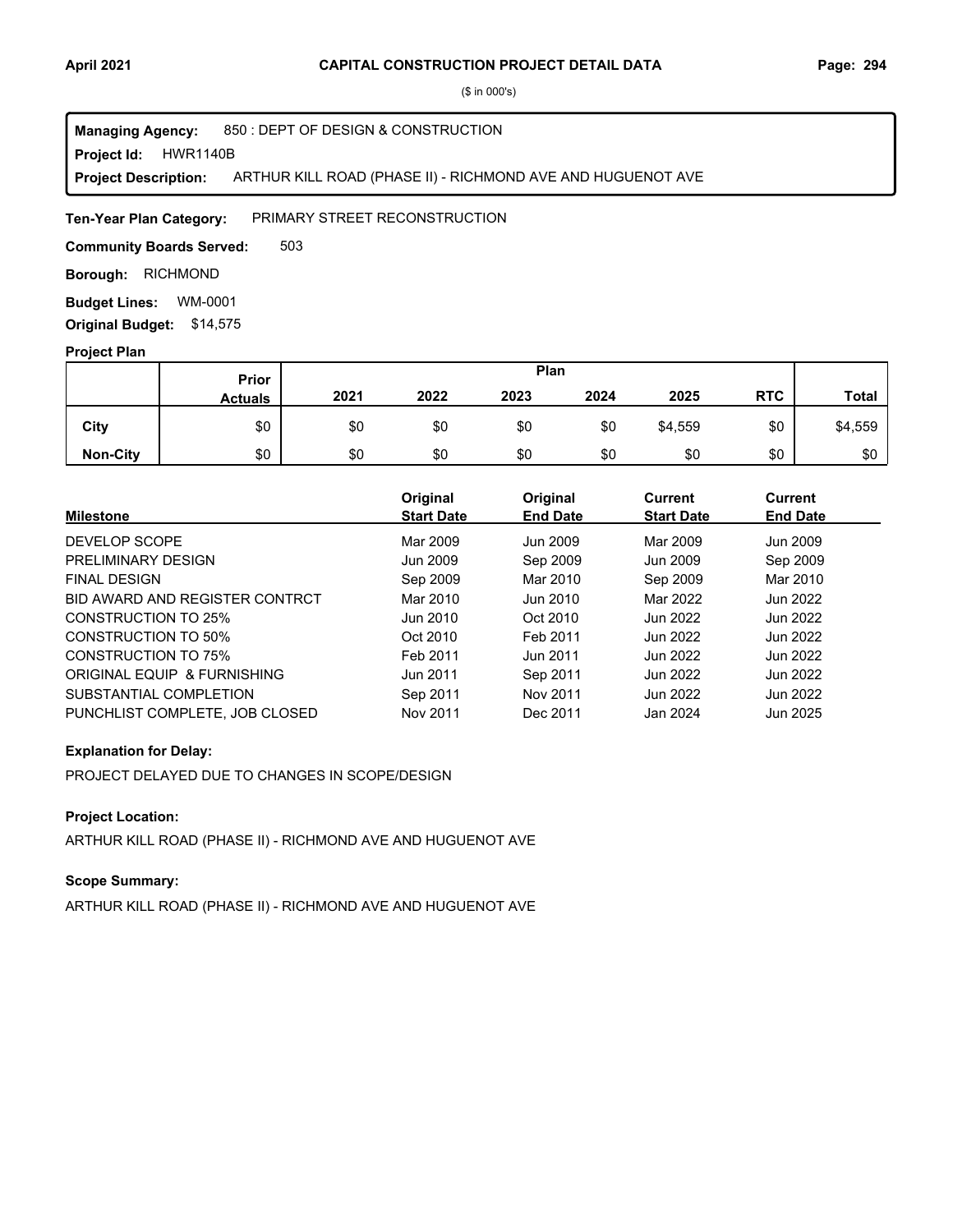**Project Id: HWR1160** 850 : DEPT OF DESIGN & CONSTRUCTION RE- ALIGN ROCKLAND AVE AT MANOR RD/MEISNER AVE **Managing Agency: Project Description:** 

#### PRIMARY STREET RECONSTRUCTION **Ten-Year Plan Category:**

502 **Community Boards Served:** 

**Borough: RICHMOND** 

**Budget Lines: HW-0001R Original Budget:** \$7,020

#### **Project Plan**

|                 |                | Plan<br><b>Prior</b> |      |      |      |      |            |          |
|-----------------|----------------|----------------------|------|------|------|------|------------|----------|
|                 | <b>Actuals</b> | 2021                 | 2022 | 2023 | 2024 | 2025 | <b>RTC</b> | Total    |
| City            | \$178          | \$0                  | \$0  | \$0  | \$0  | \$0  | \$21,867   | \$22,045 |
| <b>Non-City</b> | \$0            | \$0                  | \$0  | \$0  | \$0  | \$0  | \$0        | \$0      |

| <b>Milestone</b>               | Original<br><b>Start Date</b> | Original<br><b>End Date</b> | Current<br><b>Start Date</b> | Current<br><b>End Date</b> |
|--------------------------------|-------------------------------|-----------------------------|------------------------------|----------------------------|
| DEVELOP SCOPE                  | <b>Jul 2003</b>               | Sep 2003                    | Jul 2003                     | Sep 2003                   |
| PRELIMINARY DESIGN             | Sep 2003                      | Jan 2004                    | Sep 2003                     | Jan 2004                   |
| <b>FINAL DESIGN</b>            | Jan 2004                      | <b>Jul 2004</b>             | Jan 2004                     | <b>Jul 2004</b>            |
| BID AWARD AND REGISTER CONTRCT | <b>Jul 2004</b>               | Oct 2004                    | Mar 2022                     | Jun 2022                   |
| CONSTRUCTION TO 25%            | Oct 2004                      | Feb 2005                    | Jun 2022                     | Jun 2022                   |
| <b>CONSTRUCTION TO 50%</b>     | Feb 2005                      | Jun 2005                    | Jun 2022                     | Jun 2022                   |
| <b>CONSTRUCTION TO 75%</b>     | Jun 2005                      | Oct 2005                    | Jun 2022                     | Jun 2022                   |
| ORIGINAL EQUIP & FURNISHING    | Oct 2005                      | Jan 2006                    | Jun 2022                     | Jun 2022                   |
| SUBSTANTIAL COMPLETION         | Jan 2006                      | Mar 2006                    | Jun 2022                     | Jun 2022                   |
| PUNCHLIST COMPLETE, JOB CLOSED | Mar 2006                      | Apr 2006                    | Jun 2022                     | Jun 2029                   |

#### **Explanation for Delay:**

PROJECT DELAYED DUE TO UNFORESEEN SITE/FIELD CONDITION

**Project Location:**

**Scope Summary:**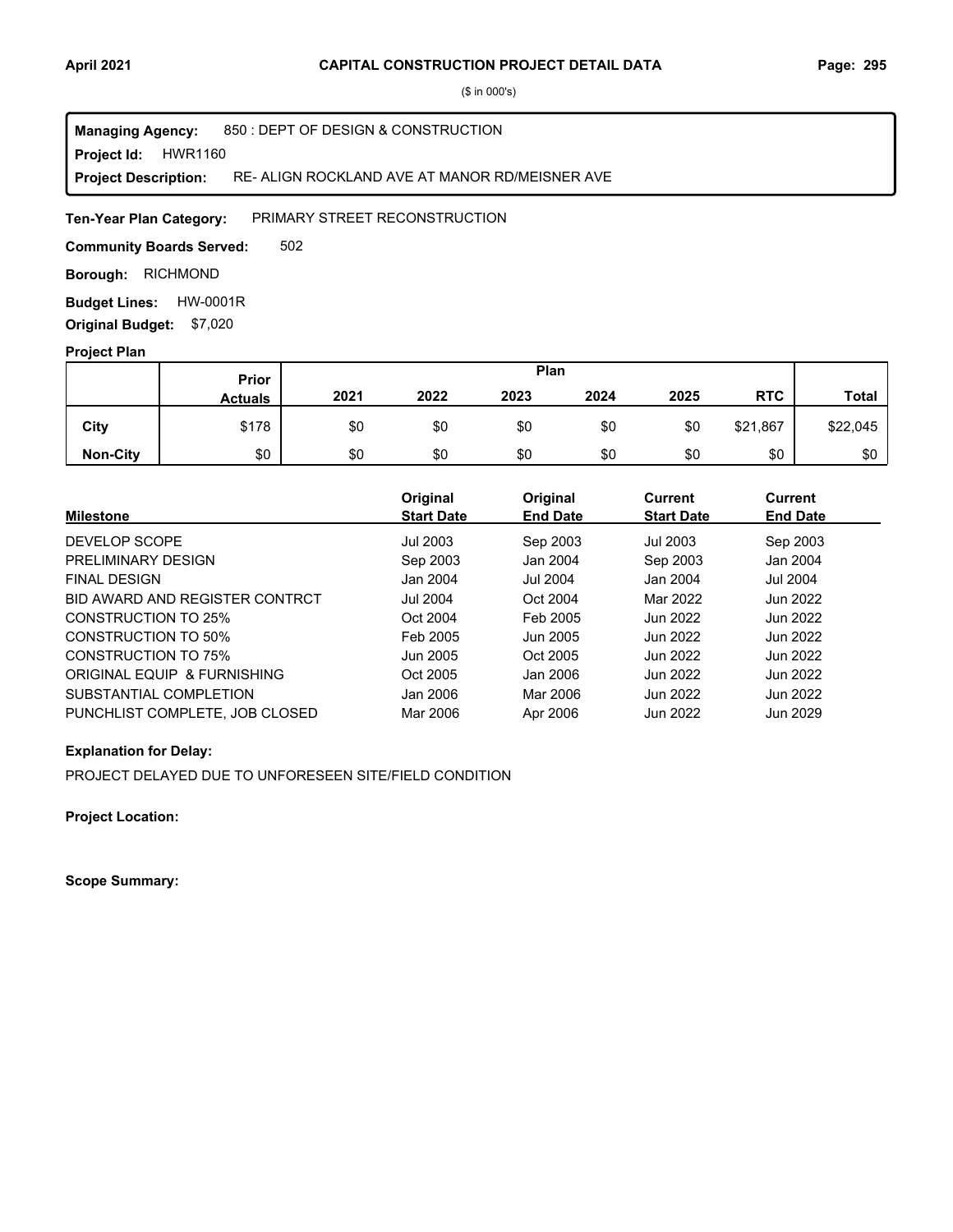**Project Id: HWR300-03** 850 : DEPT OF DESIGN & CONSTRUCTION ROAD WIDENING AT SOUTH AVENUE AND FOREST AVENUE **Managing Agency: Project Description:** 

#### PRIMARY STREET RECONSTRUCTION **Ten-Year Plan Category:**

501 **Community Boards Served:** 

**Borough: RICHMOND** 

**Budget Lines: HW-R061 HW-D104 Original Budget:** \$500

#### **Project Plan**

|                 |                | Plan<br><b>Prior</b> |      |      |      |      |            |              |
|-----------------|----------------|----------------------|------|------|------|------|------------|--------------|
|                 | <b>Actuals</b> | 2021                 | 2022 | 2023 | 2024 | 2025 | <b>RTC</b> | <b>Total</b> |
| City            | \$6,363        | \$774                | \$0  | \$0  | \$0  | \$0  | \$1,400    | \$8,537      |
| <b>Non-City</b> | \$0            | \$0                  | \$0  | \$0  | \$0  | \$0  | \$0        | \$0          |

| <b>Milestone</b>               | Original<br><b>Start Date</b> | Original<br><b>End Date</b> | <b>Current</b><br><b>Start Date</b> | Current<br><b>End Date</b> |
|--------------------------------|-------------------------------|-----------------------------|-------------------------------------|----------------------------|
| DEVELOP SCOPE                  | Jun 2010                      | Aug 2010                    | Jun 2010                            | Aug 2010                   |
| PRELIMINARY DESIGN             | Aug 2010                      | Dec 2010                    | Aug 2010                            | Dec 2010                   |
| <b>FINAL DESIGN</b>            | Dec 2010                      | Jun 2011                    | Dec 2010                            | May 2015                   |
| BID AWARD AND REGISTER CONTRCT | Jun 2011                      | Sep 2011                    | May 2015                            | Aug 2015                   |
| CONSTRUCTION TO 25%            | Sep 2011                      | Jan 2012                    | Aug 2015                            | Feb 2016                   |
| <b>CONSTRUCTION TO 50%</b>     | Jan 2012                      | May 2012                    | Feb 2016                            | Aug 2016                   |
| CONSTRUCTION TO 75%            | May 2012                      | Sep 2012                    | Feb 2016                            | Feb 2017                   |
| ORIGINAL EQUIP & FURNISHING    | Sep 2012                      | Dec 2012                    | Feb 2017                            | May 2017                   |
| SUBSTANTIAL COMPLETION         | Dec 2012                      | Feb 2013                    | May 2017                            | Jul 2017                   |
| PUNCHLIST COMPLETE, JOB CLOSED | Feb 2013                      | Mar 2013                    | <b>Jul 2017</b>                     | Jun 2030                   |

#### **Explanation for Delay:**

PROJECT DELAYED DUE TO UNFORESEEN SITE/FIELD CONDITION

**Project Location:**

## **Scope Summary:**

ROAD WIDENING AT SOUTH AVENUE AND FOREST AVENUE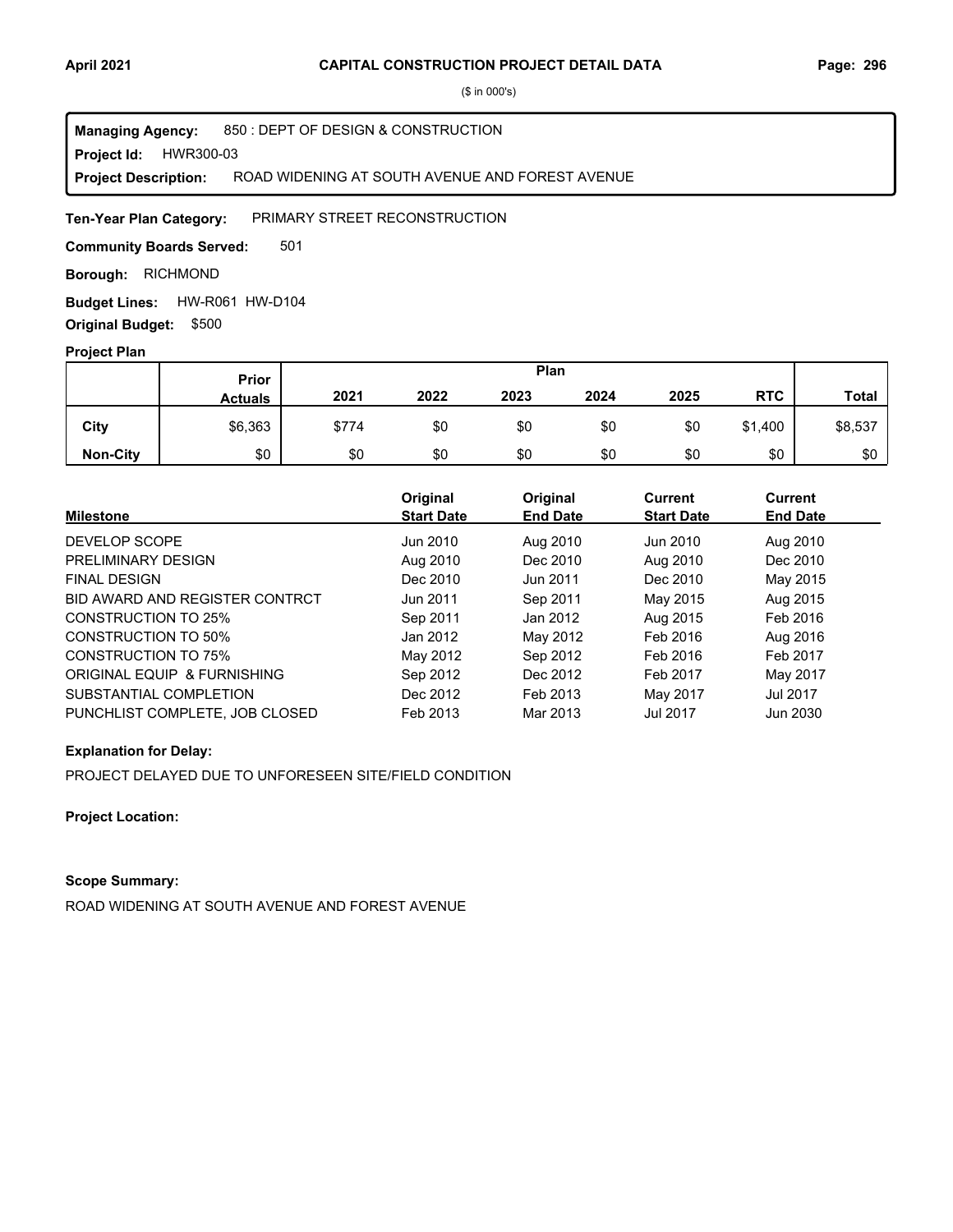**Project Id: HWR669C** 850 : DEPT OF DESIGN & CONSTRUCTION RECONSTRUCTION OF ROMA, HETT, ETC **Managing Agency: Project Description:** 

PRIMARY STREET RECONSTRUCTION **Ten-Year Plan Category:** 

502 **Community Boards Served:** 

**Borough: RICHMOND** 

#### WM-0001 SE-0002R HW-0061 HW-0001R **Budget Lines:**

**Original Budget:** \$11,863

## **Project Plan**

|                 | Plan<br>Prior  |         |         |      |      |      |            |              |
|-----------------|----------------|---------|---------|------|------|------|------------|--------------|
|                 | <b>Actuals</b> | 2021    | 2022    | 2023 | 2024 | 2025 | <b>RTC</b> | <b>Total</b> |
| City            | \$76,939       | \$6,378 | \$1,100 | \$0  | \$0  | \$0  | \$0        | \$84,417     |
| <b>Non-City</b> | \$0            | \$0     | \$0     | \$0  | \$0  | \$0  | \$0        | \$0          |

| <b>Milestone</b>               | Original<br><b>Start Date</b> | Original<br><b>End Date</b> | Current<br><b>Start Date</b> | Current<br><b>End Date</b> |
|--------------------------------|-------------------------------|-----------------------------|------------------------------|----------------------------|
| DEVELOP SCOPE                  | May 2004                      | Aug 2004                    | May 2004                     | Aug 2004                   |
| PRELIMINARY DESIGN             | Aug 2004                      | Dec 2004                    | Aug 2004                     | Dec 2004                   |
| <b>FINAL DESIGN</b>            | Dec 2004                      | Jun 2005                    | Dec 2004                     | Jun 2005                   |
| BID AWARD AND REGISTER CONTRCT | Jun 2005                      | Sep 2005                    | Mar 2022                     | Jun 2022                   |
| CONSTRUCTION TO 25%            | Sep 2005                      | Jan 2006                    | Jun 2022                     | Jun 2022                   |
| CONSTRUCTION TO 50%            | Jan 2006                      | May 2006                    | Jun 2022                     | Jun 2022                   |
| CONSTRUCTION TO 75%            | May 2006                      | Sep 2006                    | Jun 2022                     | Jun 2022                   |
| ORIGINAL EQUIP & FURNISHING    | Sep 2006                      | Dec 2006                    | Jun 2022                     | Jun 2022                   |
| SUBSTANTIAL COMPLETION         | Dec 2006                      | Feb 2007                    | Jun 2022                     | Jun 2022                   |
| PUNCHLIST COMPLETE, JOB CLOSED | Feb 2007                      | Mar 2007                    | Nov 2023                     | Dec 2023                   |

### **Explanation for Delay:**

PROJECT DELAYED DUE TO CHANGES IN SCOPE/DESIGN

**Project Location:**

**Scope Summary:**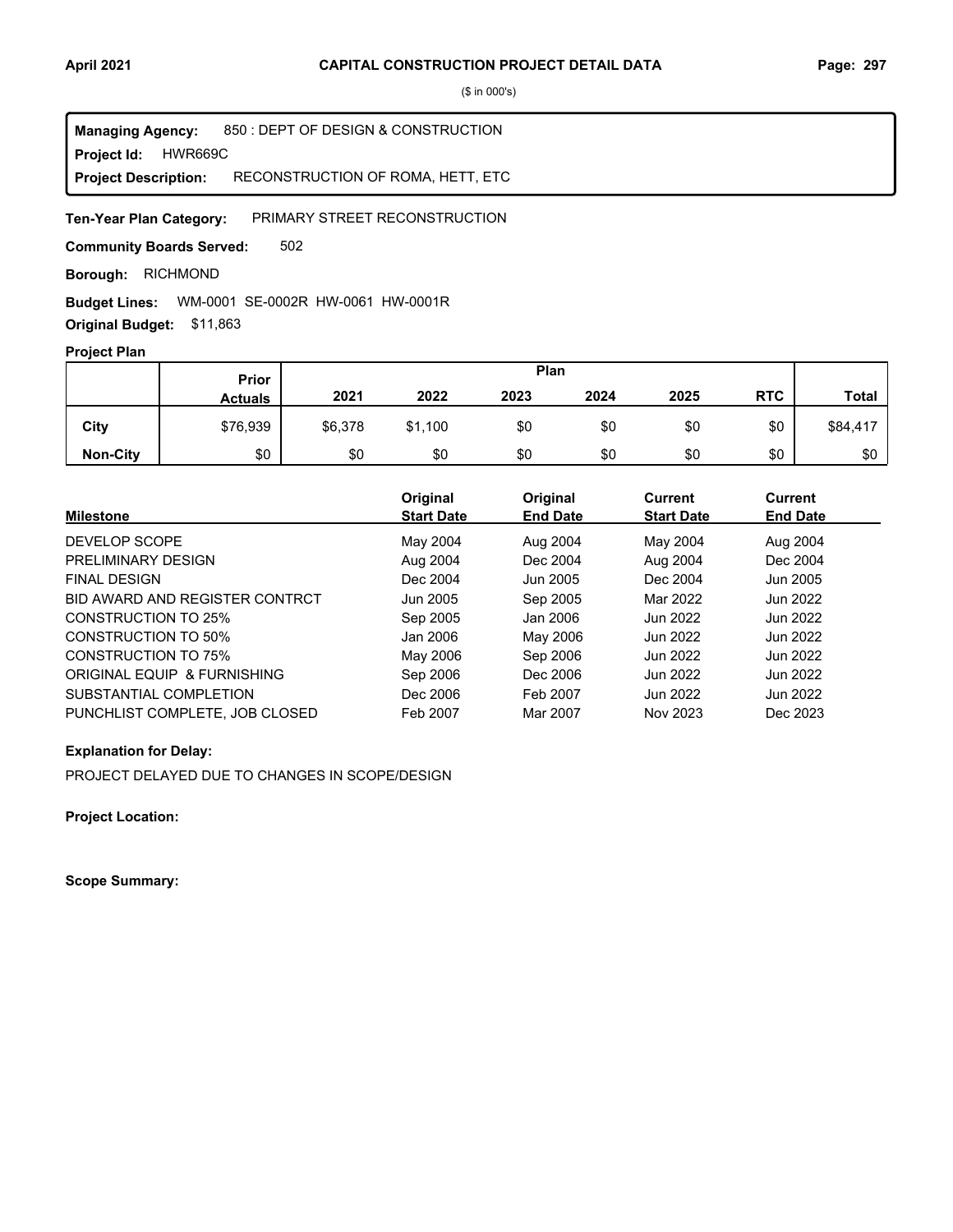**Project Id: HWR700** 850 : DEPT OF DESIGN & CONSTRUCTION St George-Richmond Terrace Intersection Improvements **Managing Agency: Project Description:** 

#### PRIMARY STREET RECONSTRUCTION **Ten-Year Plan Category:**

500 **Community Boards Served:** 

**Borough: RICHMOND** 

**Budget Lines: HW-0001R Original Budget:** \$11,300

#### **Project Plan**

|                 |                | Plan<br>Prior |         |      |      |          |            |              |
|-----------------|----------------|---------------|---------|------|------|----------|------------|--------------|
|                 | <b>Actuals</b> | 2021          | 2022    | 2023 | 2024 | 2025     | <b>RTC</b> | <b>Total</b> |
| City            | \$0            | \$0           | \$2,260 | \$0  | \$0  | \$20,020 | \$0        | \$22,280     |
| <b>Non-City</b> | \$0            | \$0           | \$0     | \$0  | \$0  | \$750    | \$0        | \$750        |

| <b>Milestone</b>               | Original<br><b>Start Date</b> | Original<br><b>End Date</b> | Current<br><b>Start Date</b> | <b>Current</b><br><b>End Date</b> |
|--------------------------------|-------------------------------|-----------------------------|------------------------------|-----------------------------------|
| DEVELOP SCOPE                  | Jun 2022                      | Sep 2022                    | Nov 2018                     | Nov 2019                          |
| PRELIMINARY DESIGN             | Sep 2022                      | Jan 2023                    | Sep 2020                     | Jan 2022                          |
| <b>FINAL DESIGN</b>            | Jan 2023                      | Jul 2023                    | Aug 2021                     | Dec 2022                          |
| BID AWARD AND REGISTER CONTRCT | Jul 2023                      | Oct 2023                    | Dec 2022                     | Jun 2023                          |
| CONSTRUCTION TO 25%            | Oct 2023                      | Feb 2024                    | Jun 2023                     | Jun 2023                          |
| CONSTRUCTION TO 50%            | Feb 2024                      | Jun 2024                    | Jun 2023                     | Jun 2023                          |
| <b>CONSTRUCTION TO 75%</b>     | Jun 2024                      | Oct 2024                    | Jun 2023                     | Jun 2023                          |
| ORIGINAL EQUIP & FURNISHING    | Oct 2024                      | Jan 2025                    | May 2023                     | Aug 2023                          |
| SUBSTANTIAL COMPLETION         | Jan 2025                      | Mar 2025                    | Aug 2023                     | Oct 2023                          |
| PUNCHLIST COMPLETE. JOB CLOSED | Mar 2025                      | Apr 2025                    | Feb 2025                     | May 2025                          |

### **Explanation for Delay:**

PROJECT DELAYED DUE TO BUDGETARY CONSTRAINTS

## **Project Location:**

ST GEORGE-RICHMOND TERRANCE INTERSECTION IMPROVEMENTS

# **Scope Summary:**

ST GEORGE-RICHMOND TERRANCE INTERSECTION IMPROVEMENTS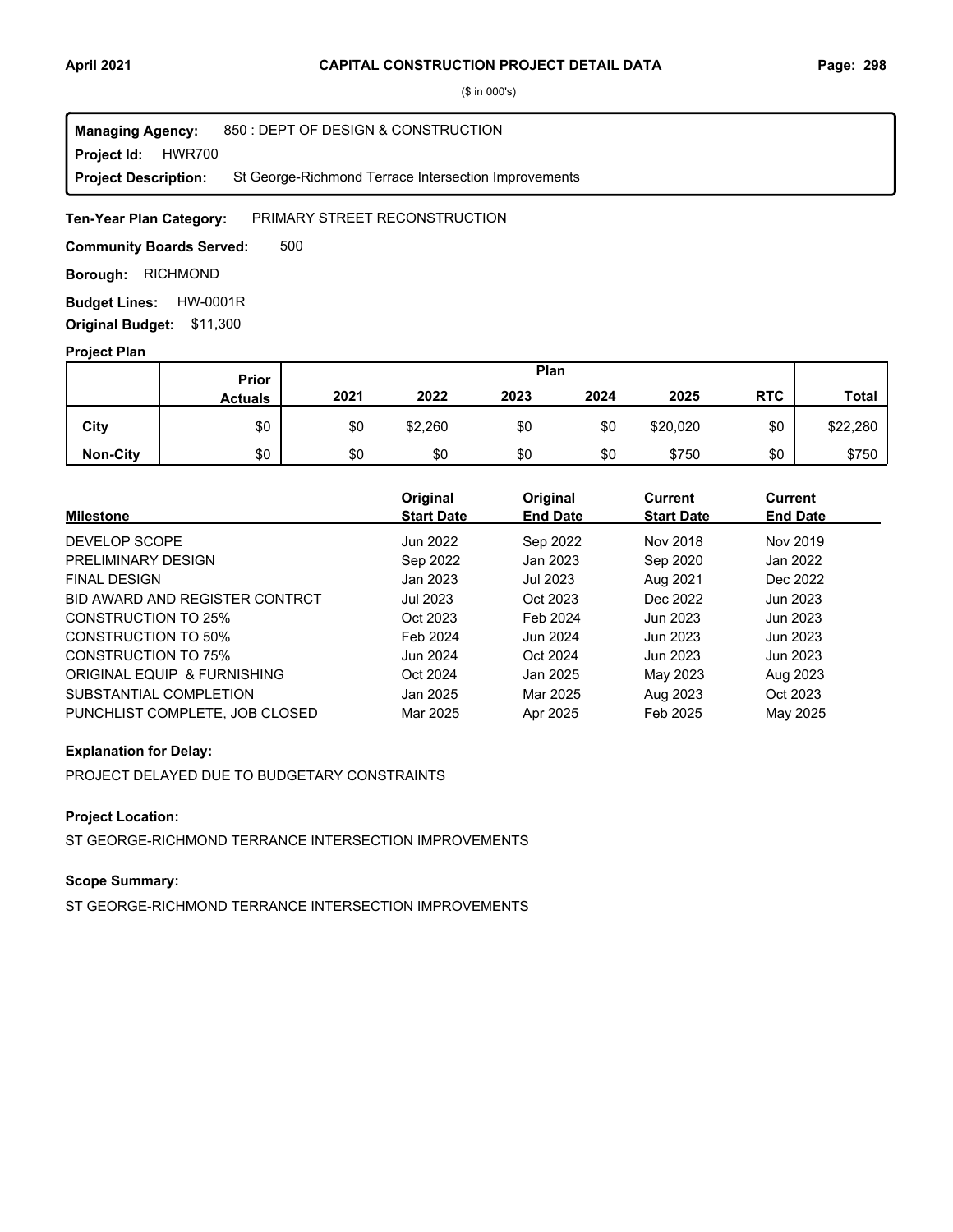**Project Id: HWR890** 850 : DEPT OF DESIGN & CONSTRUCTION WOODROW RD **Managing Agency: Project Description:** 

PRIMARY STREET RECONSTRUCTION **Ten-Year Plan Category:** 

503 **Community Boards Served:** 

**Borough: RICHMOND** 

**Budget Lines:** HW-0890 TF-0502 TF-0002 HW-0200

**Original Budget:** \$19,212

#### **Project Plan**

|                 | Plan<br>Prior  |      |      |      |         |      |            |              |
|-----------------|----------------|------|------|------|---------|------|------------|--------------|
|                 | <b>Actuals</b> | 2021 | 2022 | 2023 | 2024    | 2025 | <b>RTC</b> | <b>Total</b> |
| City            | \$1,651        | \$0  | \$0  | \$0  | \$4,703 | \$0  | \$0        | \$6,354      |
| <b>Non-City</b> | \$0            | \$0  | \$0  | \$0  | \$0     | \$0  | \$0        | \$0          |

| <b>Milestone</b>               | Original<br><b>Start Date</b> | Original<br><b>End Date</b> | <b>Current</b><br><b>Start Date</b> | Current<br><b>End Date</b> |
|--------------------------------|-------------------------------|-----------------------------|-------------------------------------|----------------------------|
| DEVELOP SCOPE                  | May 2005                      | Aug 2005                    | May 2005                            | Aug 2005                   |
| PRELIMINARY DESIGN             | Aug 2005                      | Dec 2005                    | Aug 2005                            | Dec 2005                   |
| <b>FINAL DESIGN</b>            | Dec 2005                      | Jun 2006                    | Dec 2005                            | Jun 2006                   |
| BID AWARD AND REGISTER CONTRCT | Jun 2006                      | Sep 2006                    | Mar 2016                            | Jun 2016                   |
| CONSTRUCTION TO 25%            | Sep 2006                      | Jan 2007                    | Jun 2016                            | Jun 2016                   |
| CONSTRUCTION TO 50%            | Jan 2007                      | May 2007                    | Jun 2016                            | Jun 2016                   |
| CONSTRUCTION TO 75%            | May 2007                      | Sep 2007                    | Jun 2016                            | Jun 2016                   |
| ORIGINAL EQUIP & FURNISHING    | Sep 2007                      | Dec 2007                    | Jun 2016                            | Jun 2016                   |
| SUBSTANTIAL COMPLETION         | Dec 2007                      | Feb 2008                    | Jun 2016                            | Jun 2016                   |
| PUNCHLIST COMPLETE, JOB CLOSED | Feb 2008                      | Mar 2008                    | Dec 2016                            | Jun 2029                   |

#### **Explanation for Delay:**

PROJECT DELAYED DUE TO UNFORESEEN SITE/FIELD CONDITION

#### **Project Location:**

#### **Scope Summary:**

RECONSTRUCTION OF WOODROW ROAD FR BLOOMINGDALE RD TO HUGUENOT AVENUEAND FROM BOULDER STREET TO ARTHUR KILL ROADRECONSTRUCTION OF THE EXISTING ROADWAYROADWAY RECONSTRUCTION SHALL INCLUDE NEW CURBS SIDEWALKS AND REQUIREDREPLACEMENTAMENITIES WILL NOT BE INCLUDEDALL CITY FUNDEDIN CONJUNCTION WITH SEWERS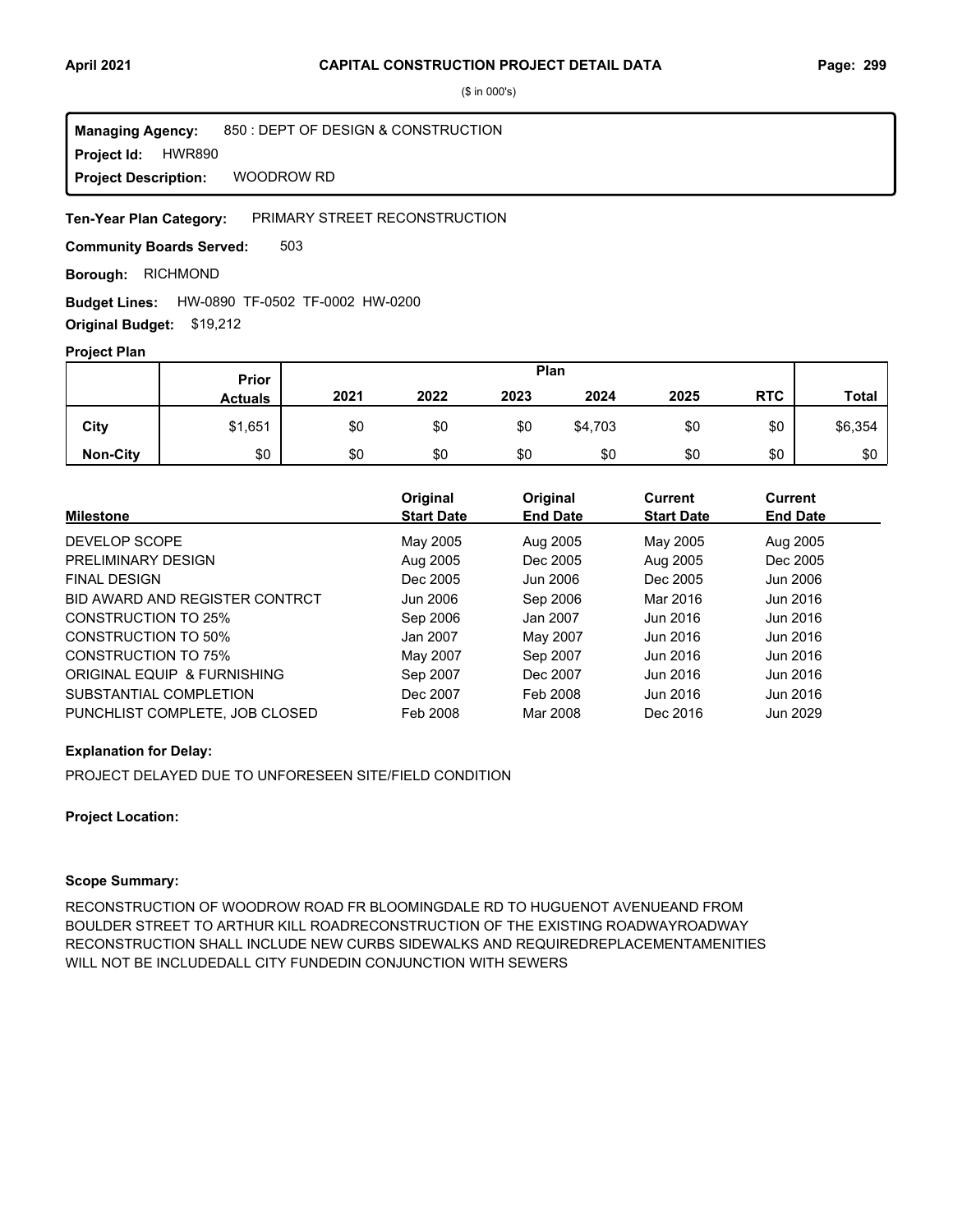850 : DEPT OF DESIGN & CONSTRUCTION **Managing Agency:**

**Project Id: HWR919** 

BLOOMINGDALE ROAD: AMBOY ROAD TO ARTHUR KILL ROAD **Project Description:** 

PRIMARY STREET RECONSTRUCTION **Ten-Year Plan Category:** 

503 **Community Boards Served:** 

**Borough: RICHMOND** 

### Budget Lines: HW-0919 HW-D104 TF-0502 TF-0002 HW-0200

**Original Budget:** \$10,461

### **Project Plan**

|                 | Plan<br>Prior  |      |      |      |         |       |            |              |
|-----------------|----------------|------|------|------|---------|-------|------------|--------------|
|                 | <b>Actuals</b> | 2021 | 2022 | 2023 | 2024    | 2025  | <b>RTC</b> | <b>Total</b> |
| City            | \$2,321        | \$0  | \$0  | \$0  | \$1,484 | \$250 | \$40,880   | \$44,935     |
| <b>Non-City</b> | \$0            | \$0  | \$0  | \$0  | \$0     | \$0   | \$0        | \$0          |

| <b>Milestone</b>               | Original<br><b>Start Date</b> | Original<br><b>End Date</b> | Current<br><b>Start Date</b> | <b>Current</b><br><b>End Date</b> |
|--------------------------------|-------------------------------|-----------------------------|------------------------------|-----------------------------------|
|                                |                               |                             |                              |                                   |
| DEVELOP SCOPE                  | May 2004                      | Aug 2004                    | May 2004                     | Aug 2004                          |
| PRELIMINARY DESIGN             | Aug 2004                      | Dec 2004                    | Aug 2004                     | Dec 2004                          |
| <b>FINAL DESIGN</b>            | Dec 2004                      | Jun 2005                    | Dec 2004                     | Jun 2005                          |
| BID AWARD AND REGISTER CONTRCT | Mar 2010                      | Jun 2010                    | Mar 2020                     | Jun 2020                          |
| CONSTRUCTION TO 25%            | Jun 2010                      | Jun 2010                    | Jun 2020                     | Jun 2020                          |
| CONSTRUCTION TO 50%            | Jun 2010                      | Jun 2010                    | Jun 2020                     | Jun 2020                          |
| CONSTRUCTION TO 75%            | Jun 2010                      | Jun 2010                    | Jun 2020                     | Jun 2020                          |
| ORIGINAL EQUIP & FURNISHING    | Jun 2010                      | Jun 2010                    | Jun 2020                     | Jun 2020                          |
| SUBSTANTIAL COMPLETION         | Jun 2010                      | Jun 2010                    | Jun 2020                     | Jun 2020                          |
| PUNCHLIST COMPLETE, JOB CLOSED | Jun 2010                      | Jul 2010                    | Jan 2022                     | Aug 2030                          |

### **Explanation for Delay:**

PROJECT DELAYED DUE TO UNFORESEEN SITE/FIELD CONDITION

### **Project Location:**

RECONSTRUCT AND WIDEN BLOOMINGDALE ROAD FROM AMBOY ROAD TO ARTHUR KILL ROAD

## **Scope Summary:**

RECONSTRUCTION OF BLOOMINGDALE ROADRECONSTRUCTION OF THE EXISTING ROADWAYROADWAY RECONSTRUCTION SHALL INCLUDE NEW CURBS SIDEWALKS AND REQUIREDREPLACEMENTAMENITIES TO BE DETERMINEDALL CITY FUNDEDIN CONJUNCTION WITH SEWERS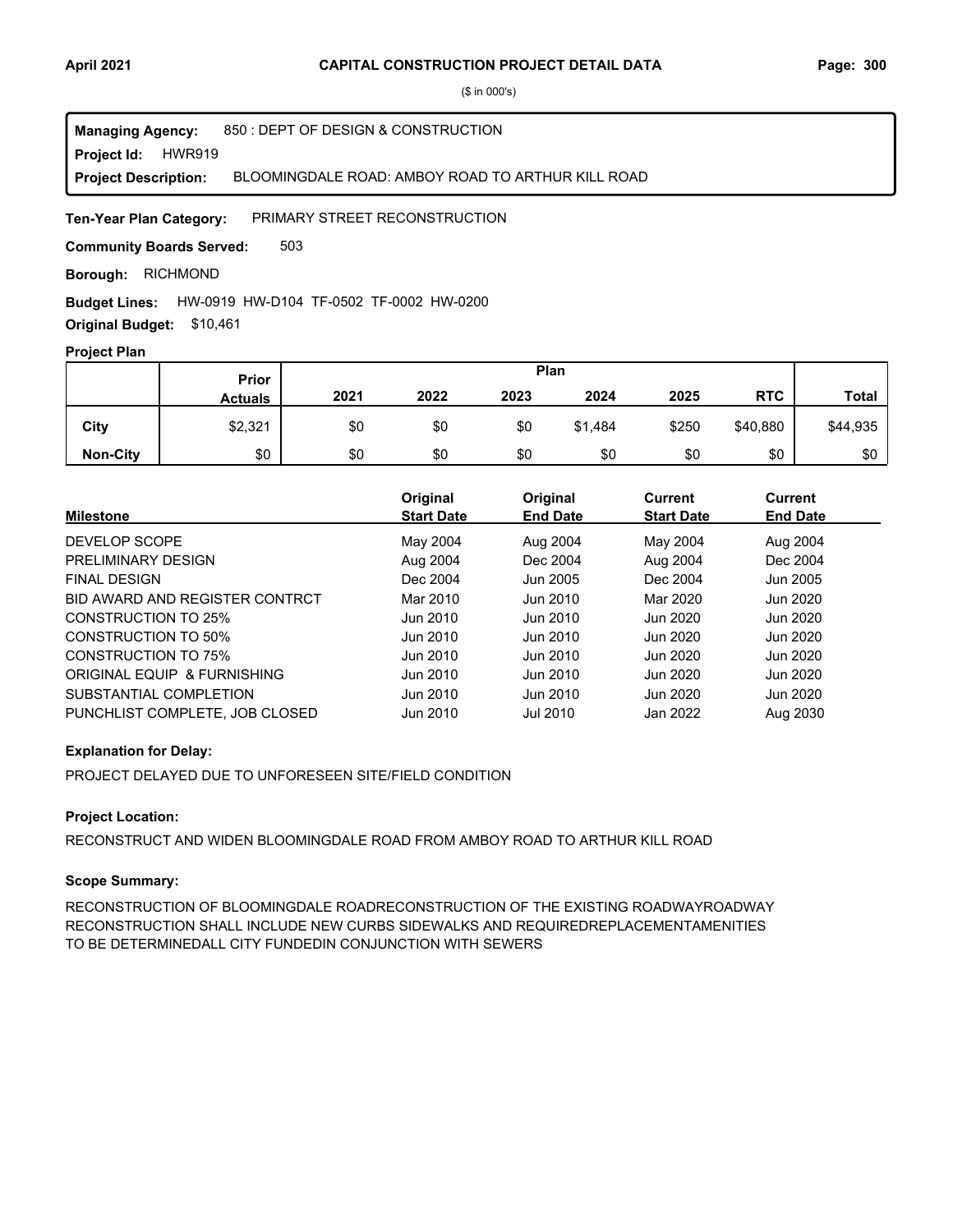#### **Project Id: HWRF05R** 850 : DEPT OF DESIGN & CONSTRUCTION Dubois Yard Roof **Managing Agency: Project Description:**

FACILITY RECONSTRUCTION **Ten-Year Plan Category:** 

500 **Community Boards Served:** 

**Borough: RICHMOND** 

**Budget Lines: HW-0003 Original Budget:** \$700

## **Project Plan**

|                 | Plan<br>Prior  |      |         |      |      |      |            |              |
|-----------------|----------------|------|---------|------|------|------|------------|--------------|
|                 | <b>Actuals</b> | 2021 | 2022    | 2023 | 2024 | 2025 | <b>RTC</b> | <b>Total</b> |
| City            | \$1,485        | \$0  | \$9,129 | \$0  | \$0  | \$0  | \$0        | \$10,614     |
| <b>Non-City</b> | \$0            | \$0  | \$0     | \$0  | \$0  | \$0  | \$0        | \$0          |

|                           | Original          | Original        | Current           | Current         |  |
|---------------------------|-------------------|-----------------|-------------------|-----------------|--|
| <b>Milestone</b>          | <b>Start Date</b> | <b>End Date</b> | <b>Start Date</b> | <b>End Date</b> |  |
| DEVELOP SCOPE             | Jun 2015          | Oct 2015        | Jun 2015          | Oct 2015        |  |
| <b>DESIGN START</b>       | Oct 2015          | Apr 2017        | Oct 2015          | Apr 2017        |  |
| <b>CONSTRUCTION START</b> | Apr 2017          | Apr 2019        | Apr 2017          | May 2023        |  |

## **Explanation for Delay:**

PROJECT DELAYED DUE TO UNFORESEEN SITE/FIELD CONDITION

### **Project Location:**

DUBOIS YARD ROOF

#### **Scope Summary:**

DUBOIS YARD ROOF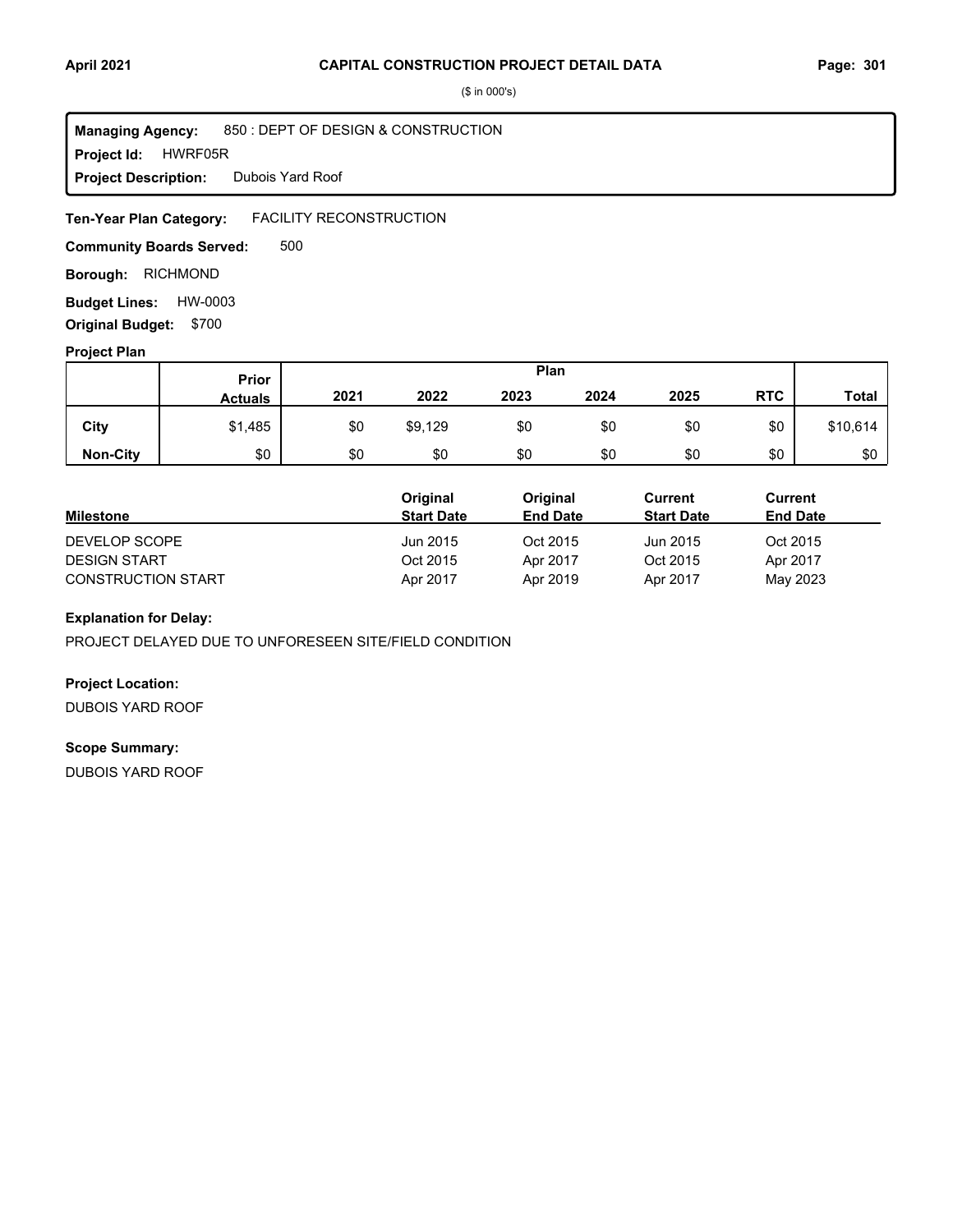**Project Id: HWS2013R** 850 : DEPT OF DESIGN & CONSTRUCTION PRIOR NOTICE SIDEWALKS - STATEN ISLAND **Managing Agency: Project Description:** 

SIDEWALK RECONSTRUCTION **Ten-Year Plan Category:** 

500 **Community Boards Served:** 

**Borough: RICHMOND** 

**Budget Lines: HW-0200 Original Budget:** \$2,692

#### **Project Plan**

|                 | Plan<br><b>Prior</b> |      |      |      |      |      |            |              |
|-----------------|----------------------|------|------|------|------|------|------------|--------------|
|                 | <b>Actuals</b>       | 2021 | 2022 | 2023 | 2024 | 2025 | <b>RTC</b> | <b>Total</b> |
| City            | \$2,259              | \$0  | \$0  | \$0  | \$0  | \$0  | \$49       | \$2,308      |
| <b>Non-City</b> | \$383                | \$0  | \$0  | \$0  | \$0  | \$0  | \$0        | \$383        |

| <b>Milestone</b>               | Original<br><b>Start Date</b> | Original<br><b>End Date</b> | <b>Current</b><br><b>Start Date</b> | <b>Current</b><br><b>End Date</b> |
|--------------------------------|-------------------------------|-----------------------------|-------------------------------------|-----------------------------------|
| DEVELOP SCOPE                  | Sep 2013                      | Dec 2013                    | Sep 2013                            | Dec 2013                          |
| PRELIMINARY DESIGN             | Dec 2013                      | Apr 2014                    | Dec 2013                            | Apr 2014                          |
| <b>FINAL DESIGN</b>            | Apr 2014                      | Oct 2014                    | Apr 2014                            | Oct 2014                          |
| BID AWARD AND REGISTER CONTRCT | Oct 2014                      | Jan 2015                    | Oct 2014                            | Jan 2015                          |
| CONSTRUCTION TO 25%            | Jan 2015                      | May 2015                    | Jan 2015                            | May 2015                          |
| CONSTRUCTION TO 50%            | May 2015                      | Sep 2015                    | May 2015                            | Sep 2015                          |
| CONSTRUCTION TO 75%            | Sep 2015                      | Jan 2016                    | Sep 2015                            | Jan 2016                          |
| ORIGINAL EQUIP & FURNISHING    | Jan 2016                      | Apr 2016                    | Jan 2016                            | Apr 2016                          |
| SUBSTANTIAL COMPLETION         | Apr 2016                      | Jun 2016                    | Apr 2016                            | Jun 2016                          |
| PUNCHLIST COMPLETE. JOB CLOSED | Jun 2016                      | Jun 2029                    | Jun 2016                            | Jun 2029                          |

#### **Explanation for Delay:**

#### **Project Location:**

PRIOR NOTICE SIDEWALKS - STATEN ISLAND

# **Scope Summary:**

PRIOR NOTICE SIDEWALKS - STATEN ISLAND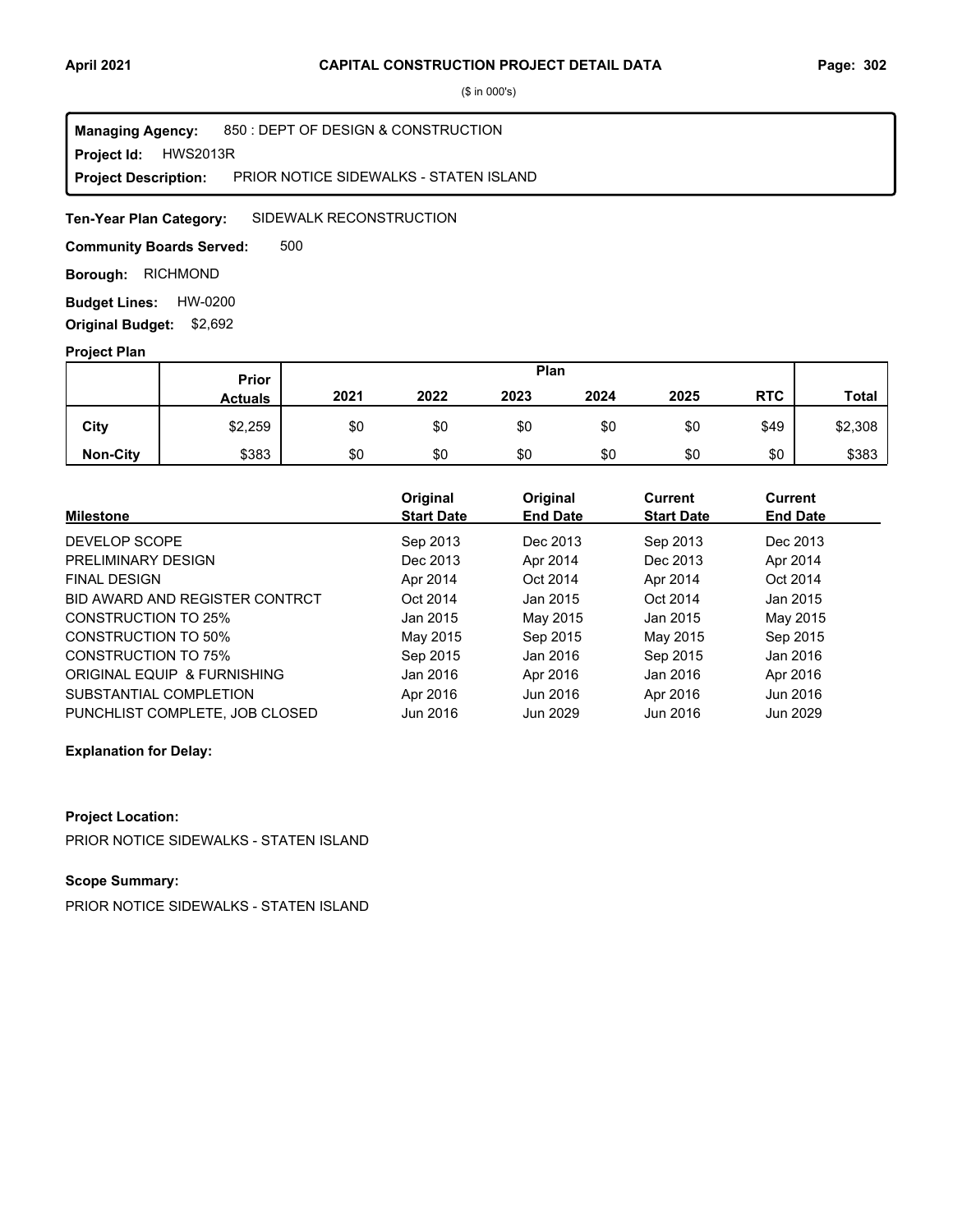**Project Id: HWS2020R** 850 : DEPT OF DESIGN & CONSTRUCTION Prior Notice Sidewalks- Staten Island **Managing Agency: Project Description:** 

#### SIDEWALK RECONSTRUCTION **Ten-Year Plan Category:**

500 **Community Boards Served:** 

**Borough: RICHMOND** 

**Budget Lines: HW-0200 P-1018 Original Budget:** \$3,000

#### **Project Plan**

|                 |                | Plan<br><b>Prior</b> |       |      |      |      |            |              |
|-----------------|----------------|----------------------|-------|------|------|------|------------|--------------|
|                 | <b>Actuals</b> | 2021                 | 2022  | 2023 | 2024 | 2025 | <b>RTC</b> | <b>Total</b> |
| City            | \$278          | \$2,849              | \$213 | \$0  | \$0  | \$0  | \$0        | \$3,340      |
| <b>Non-City</b> | \$0            | \$866                | \$0   | \$0  | \$0  | \$0  | \$0        | \$866        |

| <b>Milestone</b>               | Original<br><b>Start Date</b> | Original<br><b>End Date</b> | Current<br><b>Start Date</b> | Current<br><b>End Date</b> |
|--------------------------------|-------------------------------|-----------------------------|------------------------------|----------------------------|
| DEVELOP SCOPE                  | Jun 2019                      | Sep 2019                    | Jun 2019                     | Sep 2019                   |
| PRELIMINARY DESIGN             | Sep 2019                      | Jan 2020                    | Sep 2019                     | Jan 2020                   |
| <b>FINAL DESIGN</b>            | Jan 2020                      | <b>Jul 2020</b>             | Jan 2020                     | Jul 2020                   |
| BID AWARD AND REGISTER CONTRCT | Jul 2020                      | Oct 2020                    | <b>Jul 2020</b>              | Oct 2020                   |
| CONSTRUCTION TO 25%            | Oct 2020                      | Feb 2021                    | Oct 2020                     | Feb 2021                   |
| CONSTRUCTION TO 50%            | Feb 2021                      | Jun 2021                    | Feb 2021                     | Jun 2021                   |
| <b>CONSTRUCTION TO 75%</b>     | Jun 2021                      | Oct 2021                    | Jun 2021                     | Oct 2021                   |
| ORIGINAL EQUIP & FURNISHING    | Oct 2021                      | Jan 2022                    | Oct 2021                     | Jan 2022                   |
| SUBSTANTIAL COMPLETION         | Jan 2022                      | Mar 2022                    | Jan 2022                     | Mar 2022                   |
| PUNCHLIST COMPLETE, JOB CLOSED | Mar 2022                      | Apr 2022                    | Mar 2022                     | Apr 2022                   |

### **Explanation for Delay:**

PROJECT DELAYED DUE TO BUDGETARY CONSTRAINTS

## **Project Location:**

PRIOR NOTICE SIDEWALKS- STATEN ISLAND

# **Scope Summary:**

PRIOR NOTICE SIDEWALKS- STATEN ISLAND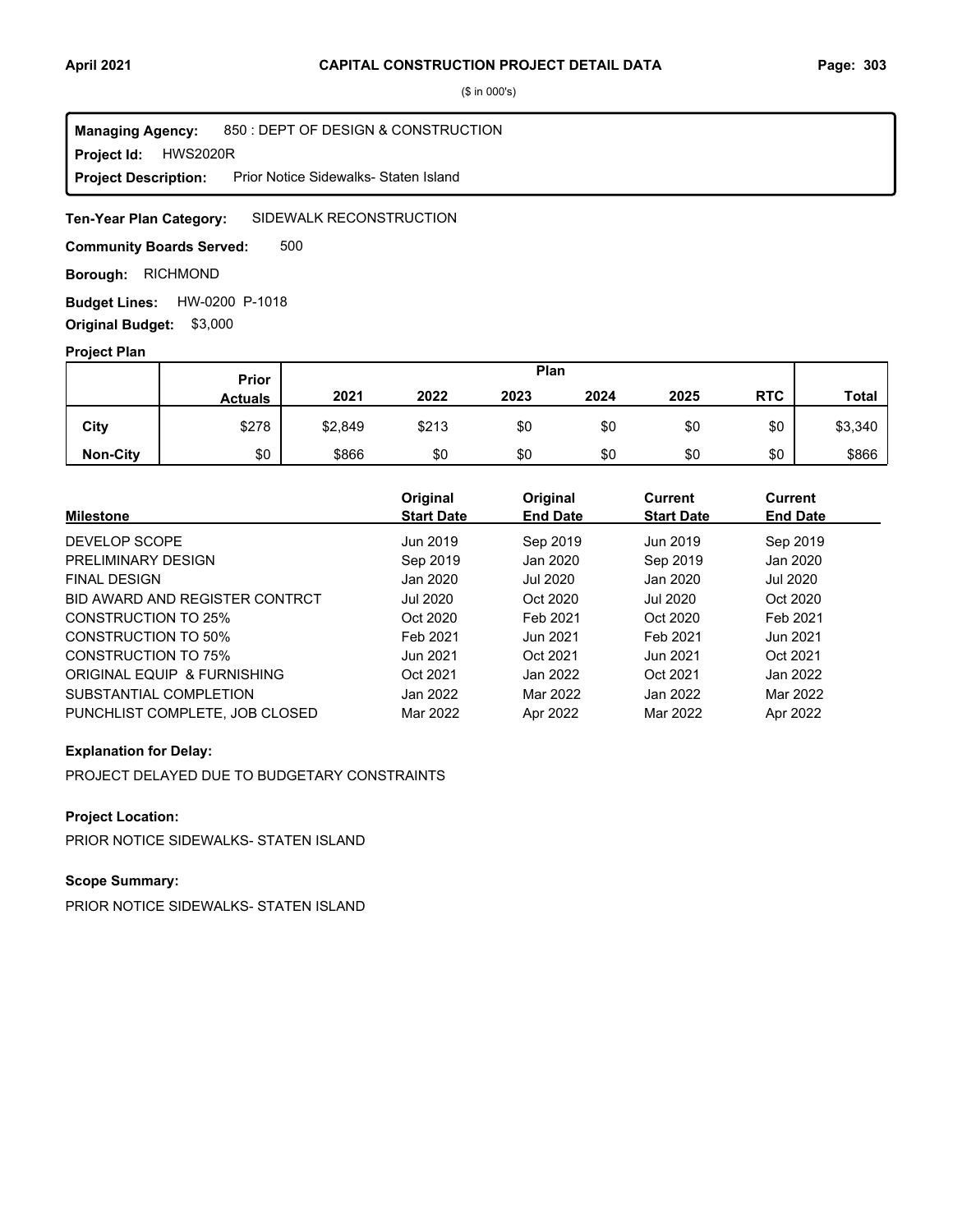**Project Id: HWS2020X** 850 : DEPT OF DESIGN & CONSTRUCTION Prior Notice Sidewalks- Bronx **Managing Agency: Project Description:** 

SIDEWALK RECONSTRUCTION **Ten-Year Plan Category:** 

500 **Community Boards Served:** 

**Borough: RICHMOND** 

**Budget Lines: HW-0200 P-1018 Original Budget:** \$5,000

#### **Project Plan**

|                 |                | Plan<br><b>Prior</b> |       |      |      |      |            |              |
|-----------------|----------------|----------------------|-------|------|------|------|------------|--------------|
|                 | <b>Actuals</b> | 2021                 | 2022  | 2023 | 2024 | 2025 | <b>RTC</b> | <b>Total</b> |
| City            | \$54           | \$3,061              | \$207 | \$0  | \$0  | \$0  | \$0        | \$3,322      |
| <b>Non-City</b> | \$0            | \$866                | \$0   | \$0  | \$0  | \$0  | \$0        | \$866        |

| <b>Milestone</b>               | Original<br><b>Start Date</b> | Original<br><b>End Date</b> | Current<br><b>Start Date</b> | Current<br><b>End Date</b> |
|--------------------------------|-------------------------------|-----------------------------|------------------------------|----------------------------|
| DEVELOP SCOPE                  | Jun 2019                      | Sep 2019                    | Jun 2019                     | Sep 2019                   |
| PRELIMINARY DESIGN             | Sep 2019                      | Jan 2020                    | Sep 2019                     | Jan 2020                   |
| <b>FINAL DESIGN</b>            | Jan 2020                      | <b>Jul 2020</b>             | Jan 2020                     | Jul 2020                   |
| BID AWARD AND REGISTER CONTRCT | Jul 2020                      | Oct 2020                    | <b>Jul 2020</b>              | Oct 2020                   |
| CONSTRUCTION TO 25%            | Oct 2020                      | Feb 2021                    | Oct 2020                     | Feb 2021                   |
| CONSTRUCTION TO 50%            | Feb 2021                      | Jun 2021                    | Feb 2021                     | Jun 2021                   |
| <b>CONSTRUCTION TO 75%</b>     | Jun 2021                      | Oct 2021                    | Jun 2021                     | Oct 2021                   |
| ORIGINAL EQUIP & FURNISHING    | Oct 2021                      | Jan 2022                    | Oct 2021                     | Jan 2022                   |
| SUBSTANTIAL COMPLETION         | Jan 2022                      | Mar 2022                    | Jan 2022                     | Mar 2022                   |
| PUNCHLIST COMPLETE, JOB CLOSED | Mar 2022                      | Apr 2022                    | Mar 2022                     | Apr 2022                   |

### **Explanation for Delay:**

PROJECT DELAYED DUE TO BUDGETARY CONSTRAINTS

## **Project Location:**

PRIOR NOTICE SIDEWALKS- BRONX

# **Scope Summary:**

PRIOR NOTICE SIDEWALKS- BRONX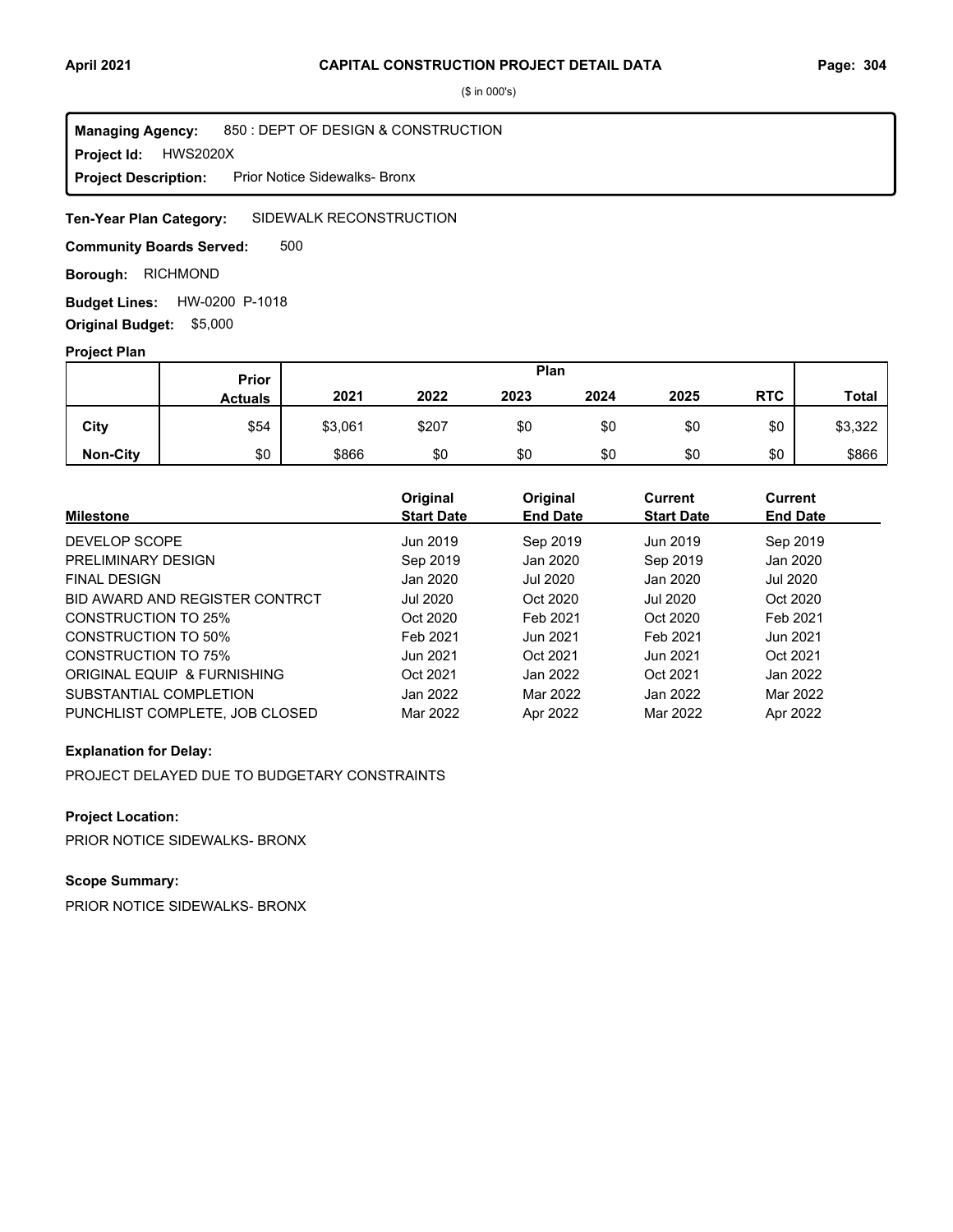**Project Id: HWTRR1** 850 : DEPT OF DESIGN & CONSTRUCTION Trench Restoration - Staten Island (SER002333) **Managing Agency: Project Description:** 

#### PRIMARY STREET RECONSTRUCTION **Ten-Year Plan Category:**

500 **Community Boards Served:** 

**Borough: RICHMOND** 

**Budget Lines: HW-0061 HW-0001R Original Budget:** \$7,011

#### **Project Plan**

|                 | Prior          | Plan |       |         |      |      |            |              |
|-----------------|----------------|------|-------|---------|------|------|------------|--------------|
|                 | <b>Actuals</b> | 2021 | 2022  | 2023    | 2024 | 2025 | <b>RTC</b> | <b>Total</b> |
| City            | \$1,892        | \$0  | \$477 | \$6,232 | \$0  | \$0  | \$0        | \$8,601      |
| <b>Non-City</b> | \$0            | \$0  | \$0   | \$0     | \$0  | \$0  | \$0        | \$0          |

|                                | Original          | Original        | Current           | Current         |  |
|--------------------------------|-------------------|-----------------|-------------------|-----------------|--|
| <b>Milestone</b>               | <b>Start Date</b> | <b>End Date</b> | <b>Start Date</b> | <b>End Date</b> |  |
| DEVELOP SCOPE                  | Mar 2020          | May 2020        | Mar 2020          | May 2020        |  |
| PRELIMINARY DESIGN             | May 2020          | Sep 2020        | May 2020          | Sep 2020        |  |
| <b>FINAL DESIGN</b>            | Sep 2020          | Mar 2021        | Sep 2020          | Mar 2021        |  |
| BID AWARD AND REGISTER CONTRCT | Mar 2021          | Jun 2021        | Mar 2021          | Jun 2021        |  |
| CONSTRUCTION TO 25%            | Jun 2021          | Oct 2021        | Jun 2021          | Oct 2021        |  |
| <b>CONSTRUCTION TO 50%</b>     | Oct 2021          | Feb 2022        | Oct 2021          | Feb 2022        |  |
| CONSTRUCTION TO 75%            | Feb 2022          | Jun 2022        | Feb 2022          | Jun 2022        |  |
| ORIGINAL EQUIP & FURNISHING    | Jun 2022          | Sep 2022        | Jun 2022          | Sep 2022        |  |
| SUBSTANTIAL COMPLETION         | Sep 2022          | Nov 2022        | Sep 2022          | Nov 2022        |  |
| PUNCHLIST COMPLETE, JOB CLOSED | Nov 2022          | Dec 2022        | Nov 2022          | Dec 2022        |  |

**Explanation for Delay:**

**Project Location:**

## **Scope Summary:**

TRENCH RESTORARTION - STATEN ISLAND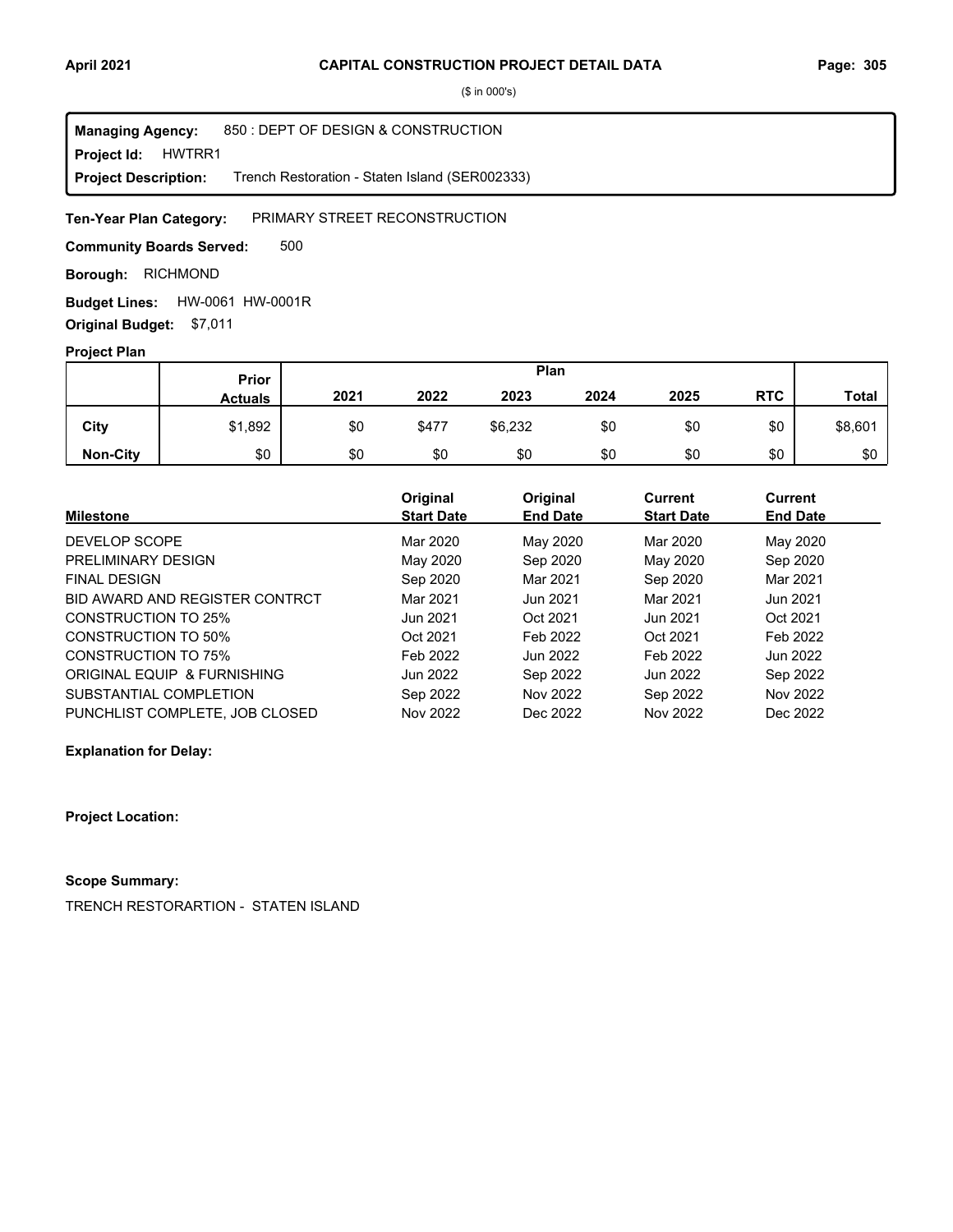#### LNCAL15TV **Project Id:** 850 : DEPT OF DESIGN & CONSTRUCTION Tottenville: New Roof **Managing Agency: Project Description:**

#### ESSENTIAL RECONSTRUCTION OF FACILITIES **Ten-Year Plan Category:**

500 **Community Boards Served:** 

**Borough: RICHMOND** 

**Budget Lines: LN-D008 LN-0008 Original Budget:** \$715

### **Project Plan**

|                 | Prior          | Plan  |      |      |      |      |            |              |
|-----------------|----------------|-------|------|------|------|------|------------|--------------|
|                 | <b>Actuals</b> | 2021  | 2022 | 2023 | 2024 | 2025 | <b>RTC</b> | <b>Total</b> |
| City            | \$690          | \$529 | \$0  | \$0  | \$0  | \$0  | \$0        | \$1,219      |
| <b>Non-City</b> | \$0            | \$0   | \$0  | \$0  | \$0  | \$0  | \$0        | \$0          |

| <b>Milestone</b>               | Original<br><b>Start Date</b> | Original<br><b>End Date</b> | Current<br><b>Start Date</b> | Current<br><b>End Date</b> |
|--------------------------------|-------------------------------|-----------------------------|------------------------------|----------------------------|
| <b>PROJECT START</b>           | Dec 2014                      | Dec 2014                    | Dec 2014                     | Dec 2014                   |
| <b>DESIGN START</b>            | Dec 2014                      | Dec 2014                    | Dec 2014                     | Dec 2014                   |
| <b>DESIGN COMPLETION</b>       | Dec 2014                      | Dec 2014                    | Dec 2014                     | Dec 2014                   |
| <b>CONSTRUCTION START</b>      | Dec 2016                      | Dec 2016                    | Dec 2016                     | Dec 2016                   |
| <b>CONSTRUCTION COMPLETION</b> | Jun 2018                      | Jun 2018                    | Jun 2018                     | Jun 2022                   |

#### **Explanation for Delay:**

PROJECT DELAYED DUE TO CHANGES IN SCOPE/DESIGN

#### **Project Location:**

#### **Scope Summary:**

TOTTEENVILLE: NEW ROOF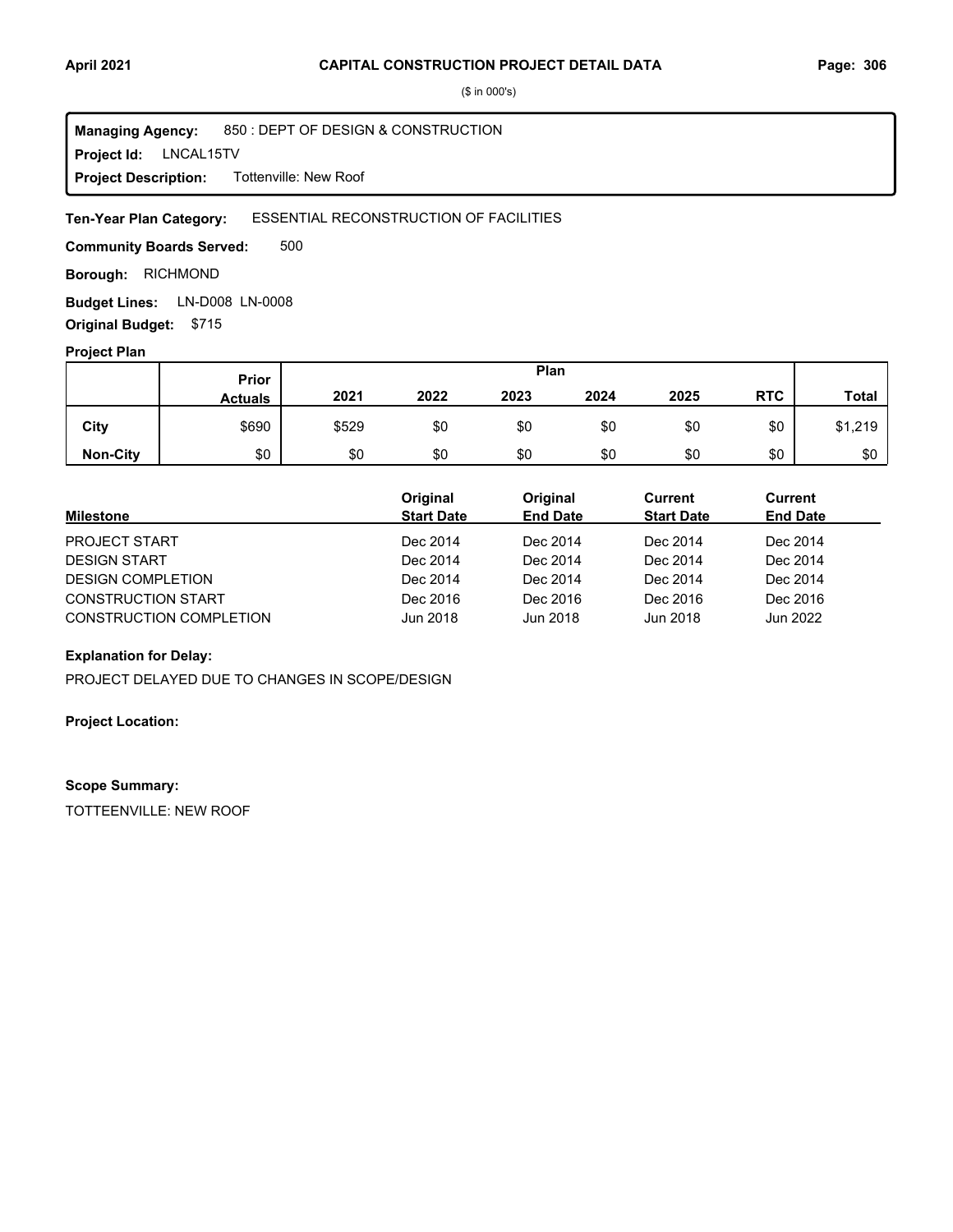LNEA13STG **Project Id:** 850 : DEPT OF DESIGN & CONSTRUCTION ST GEORGE: Exterior and Interior renovation **Managing Agency: Project Description:** 

#### ESSENTIAL RECONSTRUCTION OF FACILITIES **Ten-Year Plan Category:**

500 501 **Community Boards Served:** 

**Borough: RICHMOND** 

LN-0008 LN-R001 LN-D008 **Budget Lines: Original Budget:** \$3,510

#### **Project Plan**

|                 | Plan<br>Prior  |       |       |      |      |      |            |              |
|-----------------|----------------|-------|-------|------|------|------|------------|--------------|
|                 | <b>Actuals</b> | 2021  | 2022  | 2023 | 2024 | 2025 | <b>RTC</b> | <b>Total</b> |
| City            | \$5,232        | \$248 | \$814 | \$0  | \$0  | \$0  | \$0        | \$6,294      |
| <b>Non-City</b> | \$0            | \$0   | \$0   | \$0  | \$0  | \$0  | \$0        | \$0          |

| <b>Milestone</b>               | Original<br><b>Start Date</b> | Original<br><b>End Date</b> | Current<br><b>Start Date</b> | <b>Current</b><br><b>End Date</b> |
|--------------------------------|-------------------------------|-----------------------------|------------------------------|-----------------------------------|
| <b>PROJECT START</b>           | Feb 2013                      | Feb 2013                    | Feb 2013                     | Feb 2013                          |
| <b>DESIGN START</b>            | Feb 2015                      | Feb 2015                    | Feb 2015                     | Feb 2015                          |
| <b>DESIGN COMPLETION</b>       | Dec 2015                      | Dec 2015                    | Dec 2015                     | Dec 2015                          |
| <b>CONSTRUCTION START</b>      | May 2016                      | May 2016                    | May 2016                     | May 2016                          |
| <b>CONSTRUCTION COMPLETION</b> | Oct 2017                      | Oct 2017                    | Oct 2020                     | Oct 2020                          |

### **Explanation for Delay:**

PROJECT DELAYED DUE TO UNFORESEEN SITE/FIELD CONDITION

#### **Project Location:**

#### **Scope Summary:**

EXTERIOR AND INTERIOR RENOVATION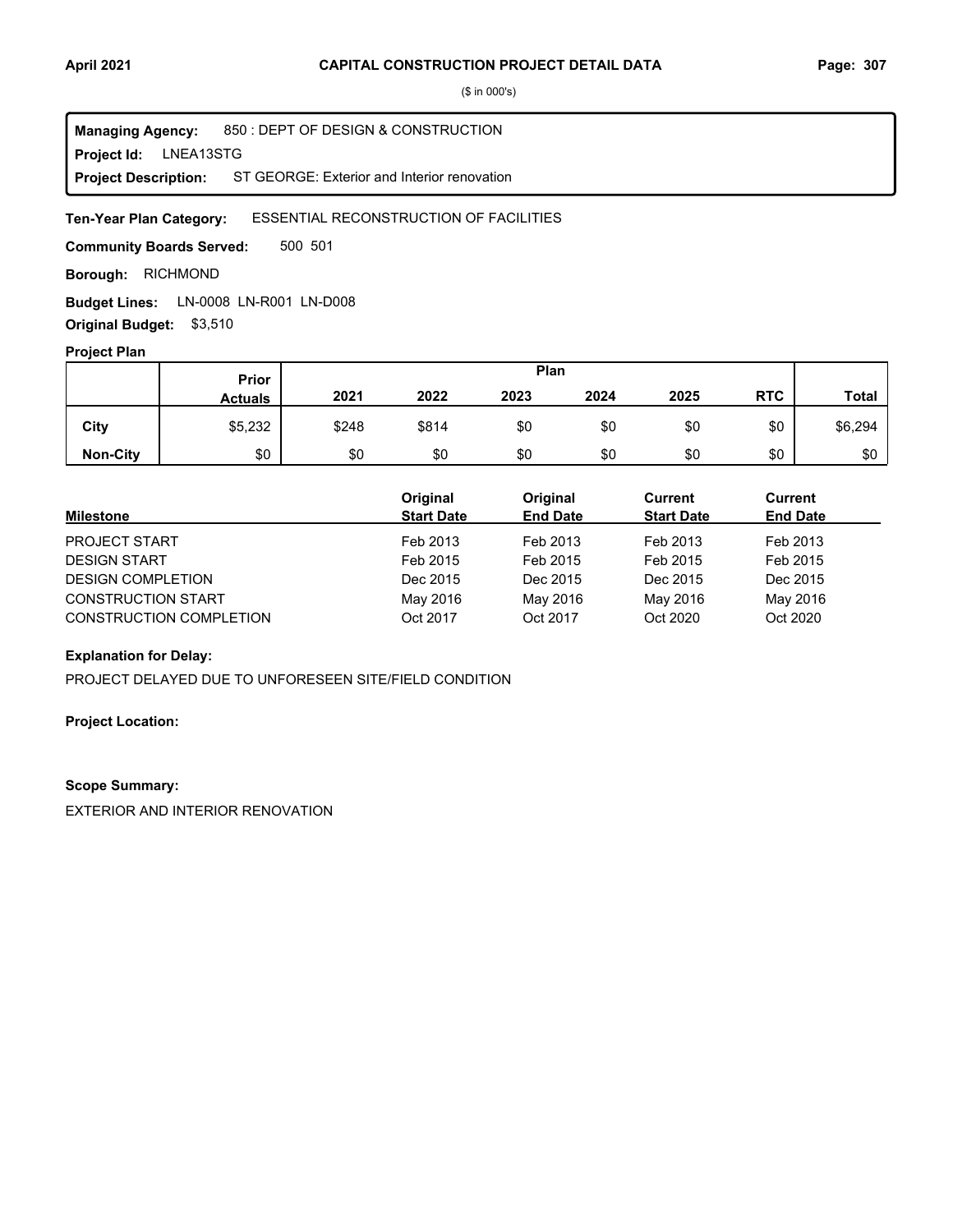LNEAL15RT **Project Id:** 850 : DEPT OF DESIGN & CONSTRUCTION Richmond town: New Roof **Managing Agency: Project Description:** 

#### ESSENTIAL RECONSTRUCTION OF FACILITIES **Ten-Year Plan Category:**

500 **Community Boards Served:** 

**Borough: RICHMOND** 

**Budget Lines: LN-0008 Original Budget:** \$980

### **Project Plan**

|                 |                | Plan<br>Prior |      |       |      |      |            |              |
|-----------------|----------------|---------------|------|-------|------|------|------------|--------------|
|                 | <b>Actuals</b> | 2021          | 2022 | 2023  | 2024 | 2025 | <b>RTC</b> | <b>Total</b> |
| City            | \$1,614        | \$-1          | \$0  | \$154 | \$0  | \$0  | \$0        | \$1,767      |
| <b>Non-City</b> | \$0            | \$0           | \$0  | \$0   | \$0  | \$0  | \$0        | \$0          |

| <b>Milestone</b>               | Original<br><b>Start Date</b> | Original<br><b>End Date</b> | Current<br><b>Start Date</b> | <b>Current</b><br><b>End Date</b> |
|--------------------------------|-------------------------------|-----------------------------|------------------------------|-----------------------------------|
| <b>PROJECT START</b>           | Dec 2014                      | Dec 2014                    | Dec 2014                     | Dec 2014                          |
| <b>DESIGN START</b>            | Jun 2015                      | Jun 2015                    | Jun 2015                     | Jun 2015                          |
| <b>DESIGN COMPLETION</b>       | Oct 2018                      | Oct 2018                    | Jun 2015                     | Oct 2018                          |
| <b>CONSTRUCTION START</b>      | Mar 2019                      | Mar 2019                    | Mar 2019                     | Dec 2022                          |
| <b>CONSTRUCTION COMPLETION</b> | Dec 2019                      | Dec 2019                    | Dec 2022                     | Dec 2022                          |

#### **Explanation for Delay:**

PROJECT DELAYED PENDING RESOLUTION OF LEGAL ISSUES

#### **Project Location:**

#### **Scope Summary:**

RICHMONDTOWN: NEW ROOF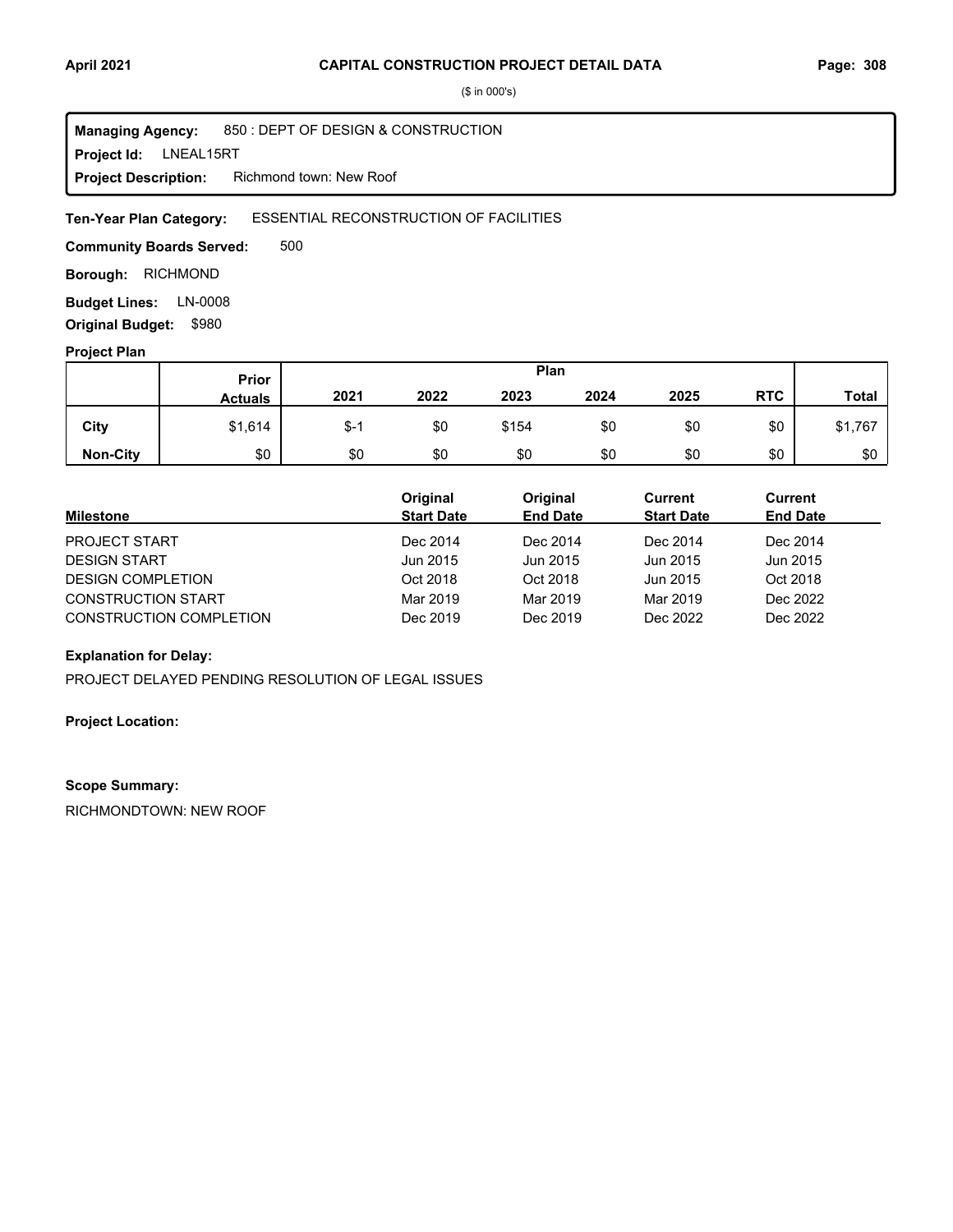**Project Id: LNRA17NDP** 850 : DEPT OF DESIGN & CONSTRUCTION NEW DORP - HVAC System Replacement **Managing Agency: Project Description:** 

#### ESSENTIAL RECONSTRUCTION OF FACILITIES **Ten-Year Plan Category:**

502 **Community Boards Served:** 

**Borough: RICHMOND** 

LN-R001 LN-D008 LN-0008 **Budget Lines: Original Budget:** \$700

#### **Project Plan**

|                 |                | Plan<br>Prior |      |         |      |      |            |              |
|-----------------|----------------|---------------|------|---------|------|------|------------|--------------|
|                 | <b>Actuals</b> | 2021          | 2022 | 2023    | 2024 | 2025 | <b>RTC</b> | <b>Total</b> |
| City            | \$0            | \$534         | \$0  | \$3,275 | \$0  | \$0  | \$0        | \$3,809      |
| <b>Non-City</b> | \$0            | \$0           | \$0  | \$0     | \$0  | \$0  | \$0        | \$0          |

| <b>Milestone</b>               | Original<br><b>Start Date</b> | Original<br><b>End Date</b> | <b>Current</b><br><b>Start Date</b> | Current<br><b>End Date</b> |
|--------------------------------|-------------------------------|-----------------------------|-------------------------------------|----------------------------|
| DEVELOP SCOPE                  | Dec 2016                      | Mar 2017                    | Jun 2021                            | Aug 2021                   |
| PRELIMINARY DESIGN             | Mar 2017                      | <b>Jul 2017</b>             | Aug 2021                            | Dec 2021                   |
| <b>FINAL DESIGN</b>            | <b>Jul 2017</b>               | Jan 2018                    | Dec 2021                            | Jun 2022                   |
| BID AWARD AND REGISTER CONTRCT | Jan 2018                      | Apr 2018                    | Jun 2022                            | Sep 2022                   |
| CONSTRUCTION TO 25%            | Apr 2018                      | Aug 2018                    | Sep 2022                            | Jan 2023                   |
| CONSTRUCTION TO 50%            | Aug 2018                      | Dec 2018                    | Jan 2023                            | May 2023                   |
| <b>CONSTRUCTION TO 75%</b>     | Dec 2018                      | Apr 2019                    | May 2023                            | Sep 2023                   |
| ORIGINAL EQUIP & FURNISHING    | Apr 2019                      | Jul 2019                    | Sep 2023                            | Dec 2023                   |
| SUBSTANTIAL COMPLETION         | Jul 2019                      | Sep 2019                    | Dec 2023                            | Feb 2024                   |
| PUNCHLIST COMPLETE. JOB CLOSED | Sep 2019                      | Oct 2019                    | Feb 2024                            | Mar 2024                   |

### **Explanation for Delay:**

PROJECT DELAYED DUE TO BUDGETARY CONSTRAINTS

#### **Project Location:**

## **Scope Summary:**

NYPL - NEW DORP BRANCH: NEW HVAC SYSTEM FOR NEW DORP BRANCH LIBRARY;309 NEW DORP LANE, STATEN ISLAND, NY 10306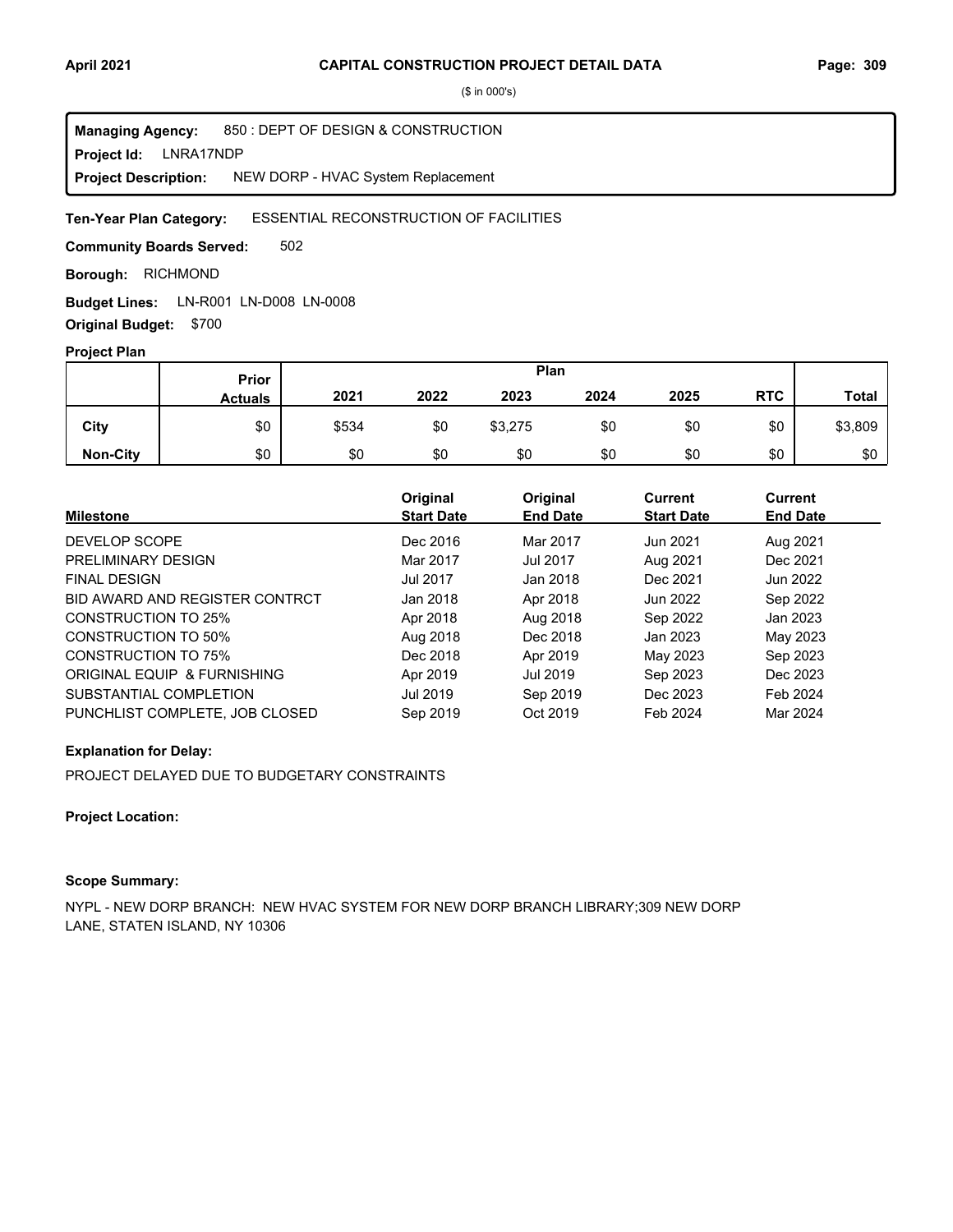**Project Id: MIBBNC002** 850 : DEPT OF DESIGN & CONSTRUCTION Last Chance Pond BMP NC 11/12, storm & sanitary sewer constr **Managing Agency: Project Description:** 

BLUEBELT PROGRAM **Ten-Year Plan Category:** 

500 **Community Boards Served:** 

**Borough: RICHMOND** 

SE-0005 SE-0200R SE-0002R **Budget Lines:** 

**Original Budget:** \$47,890

## **Project Plan**

|                 | Plan<br><b>Prior</b> |       |         |      |      |      |            |              |
|-----------------|----------------------|-------|---------|------|------|------|------------|--------------|
|                 | <b>Actuals</b>       | 2021  | 2022    | 2023 | 2024 | 2025 | <b>RTC</b> | <b>Total</b> |
| City            | \$39,555             | \$171 | \$732   | \$0  | \$0  | \$0  | \$0        | \$40,458     |
| <b>Non-City</b> | \$9,525              | \$0   | \$4,500 | \$0  | \$0  | \$0  | \$0        | \$14,025     |

| <b>Milestone</b>               | Original<br><b>Start Date</b> | Original<br><b>End Date</b> | Current<br><b>Start Date</b> | Current<br><b>End Date</b> |
|--------------------------------|-------------------------------|-----------------------------|------------------------------|----------------------------|
| DEVELOP SCOPE                  | May 2017                      | Aug 2017                    | May 2017                     | Aug 2017                   |
| PRELIMINARY DESIGN             | Aug 2017                      | Dec 2017                    | Aug 2017                     | Dec 2017                   |
| <b>FINAL DESIGN</b>            | Dec 2017                      | May 2018                    | Dec 2017                     | May 2018                   |
| BID AWARD AND REGISTER CONTRCT | Jun 2018                      | Aug 2018                    | Jun 2018                     | Aug 2018                   |
| CONSTRUCTION TO 25%            | Aug 2018                      | Dec 2018                    | Aug 2018                     | Dec 2018                   |
| CONSTRUCTION TO 50%            | Dec 2018                      | Apr 2019                    | Dec 2018                     | Apr 2019                   |
| <b>CONSTRUCTION TO 75%</b>     | Apr 2019                      | Aug 2019                    | Apr 2019                     | Aug 2019                   |
| ORIGINAL EQUIP & FURNISHING    | Aug 2019                      | Nov 2019                    | Aug 2019                     | Nov 2019                   |
| SUBSTANTIAL COMPLETION         | Nov 2019                      | Jan 2020                    | Nov 2019                     | Jan 2020                   |
| PUNCHLIST COMPLETE, JOB CLOSED | Jan 2020                      | Feb 2020                    | Jan 2020                     | May 2022                   |

#### **Explanation for Delay:**

PROJECT DELAYED DUE TO UNFORESEEN SITE/FIELD CONDITION

#### **Project Location:**

#### **Scope Summary:**

LAST CHANCE POND BMP NC 11/12, STORM & SANITARY SEWER CONSTRUCTION AND WATER MAIN REPLACEMENT IN HUSSON STREET BETWEEN STOBE AVENUE AND HUNTER AVE, ETC, BOUROUGH OF STATEN ISLAND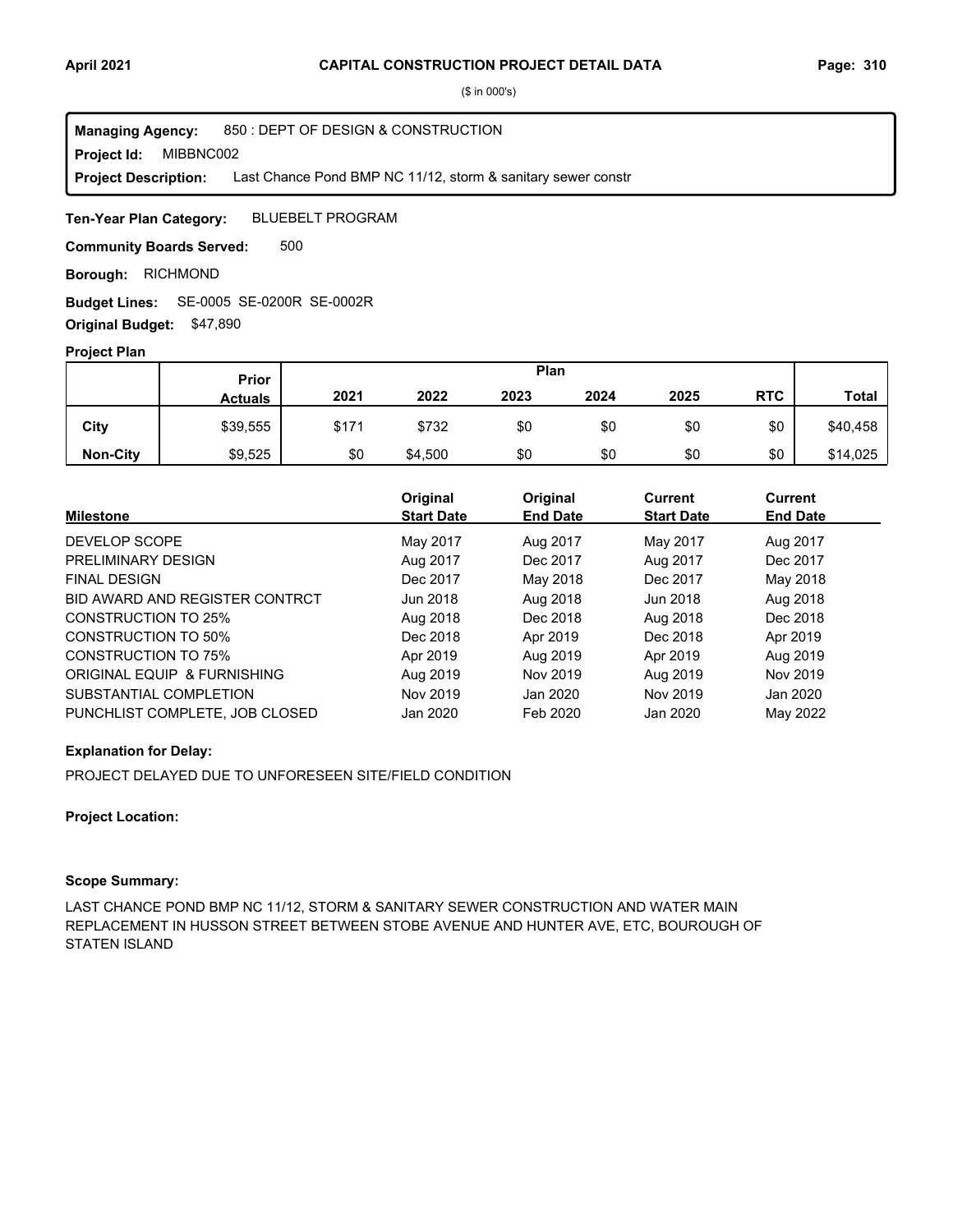**Project Id: MIBBNC003** 850 : DEPT OF DESIGN & CONSTRUCTION Strm & Sani Swr const & WM replac in Mason Ave, SI **Managing Agency: Project Description:** 

BLUEBELT PROGRAM **Ten-Year Plan Category:** 

502 **Community Boards Served:** 

**Borough: RICHMOND** 

SE-0200R SE-0005 WM-0001 **Budget Lines: Original Budget:** \$29,452

## **Project Plan**

|                 |                | Plan<br>Prior |         |      |      |      |            |              |
|-----------------|----------------|---------------|---------|------|------|------|------------|--------------|
|                 | <b>Actuals</b> | 2021          | 2022    | 2023 | 2024 | 2025 | <b>RTC</b> | <b>Total</b> |
| City            | \$38,541       | \$398         | \$7,932 | \$0  | \$0  | \$0  | \$0        | \$46,871     |
| <b>Non-City</b> | \$6,131        | \$42          | \$2,700 | \$0  | \$0  | \$0  | \$0        | \$8,873      |

|                                | Original          | Original        | Current           | Current         |
|--------------------------------|-------------------|-----------------|-------------------|-----------------|
| <b>Milestone</b>               | <b>Start Date</b> | <b>End Date</b> | <b>Start Date</b> | <b>End Date</b> |
| DEVELOP SCOPE                  | Jun 2018          | Feb 2019        | Jun 2018          | Feb 2019        |
| PRELIMINARY DESIGN             | Feb 2019          | Feb 2020        | Feb 2019          | Feb 2020        |
| <b>FINAL DESIGN</b>            | Feb 2020          | Aug 2021        | Feb 2020          | Aug 2021        |
| BID AWARD AND REGISTER CONTRCT | Aug 2021          | May 2022        | Aug 2021          | May 2022        |
| <b>CONSTRUCTION TO 25%</b>     | May 2022          | May 2023        | May 2022          | May 2023        |
| <b>CONSTRUCTION TO 50%</b>     | May 2023          | Apr 2024        | May 2023          | Apr 2024        |
| <b>CONSTRUCTION TO 75%</b>     | Apr 2024          | Apr 2025        | Apr 2024          | Apr 2025        |
| ORIGINAL EQUIP & FURNISHING    | Apr 2025          | Jan 2026        | Apr 2025          | Jan 2026        |
| SUBSTANTIAL COMPLETION         | Jan 2026          | Jul 2026        | Jan 2026          | Jul 2026        |
| PUNCHLIST COMPLETE. JOB CLOSED | Jul 2026          | Oct 2026        | <b>Jul 2026</b>   | Oct 2026        |

#### **Explanation for Delay:**

#### **Project Location:**

## **Scope Summary:**

STORM & SANITARY SWEER CONSTRUCTION & WM REPLACEMENT IN MASON AVE B/TSLATER BLVD & ADAMS AVE, SI, BMP, NC, 16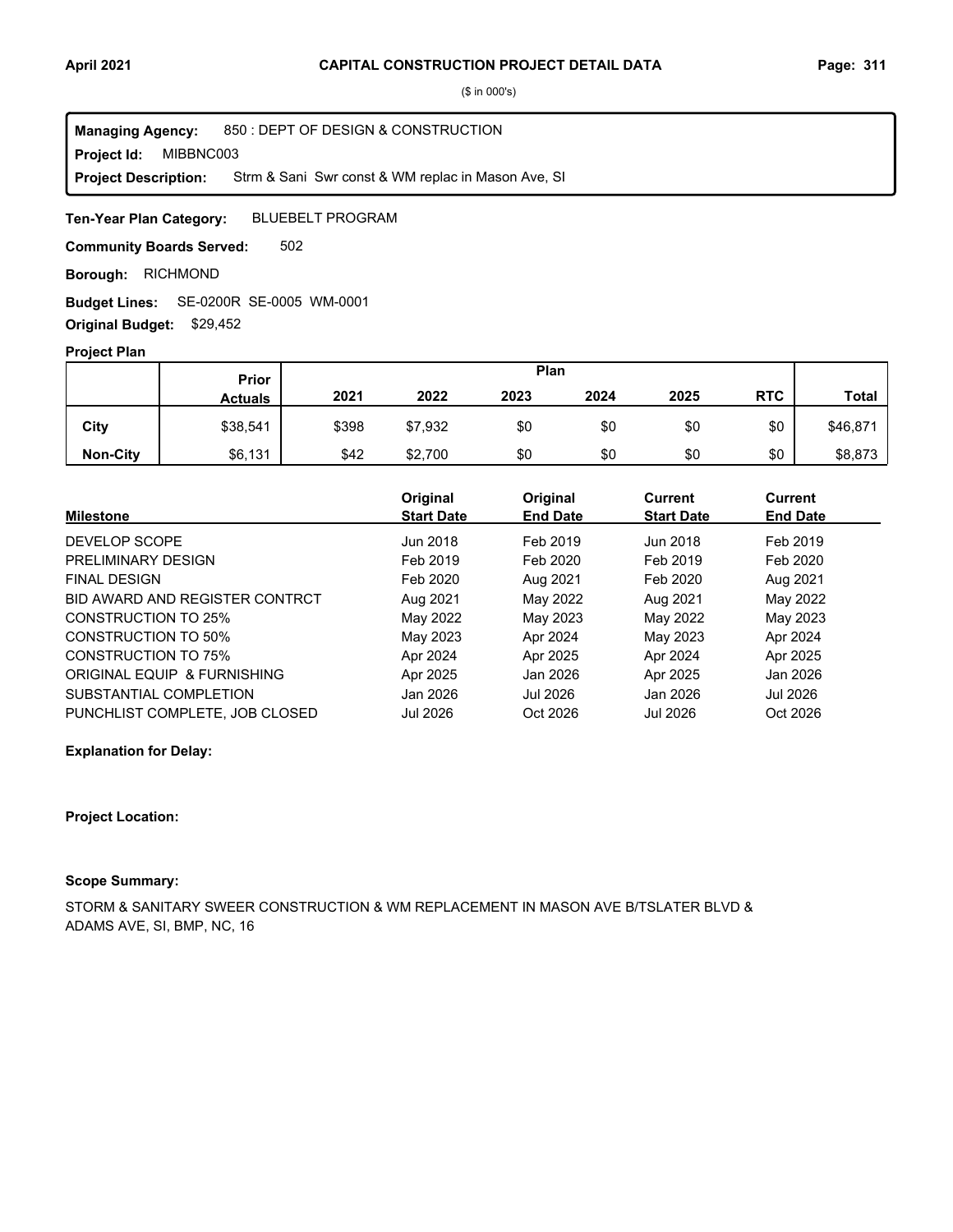**Project Id: MIBBNC005** 850 : DEPT OF DESIGN & CONSTRUCTION Storm Sewer Tributary for BMPs NC-13 and NC-14 **Managing Agency: Project Description:** 

BLUEBELT PROGRAM **Ten-Year Plan Category:** 

502 **Community Boards Served:** 

**Borough: RICHMOND** 

**Budget Lines: TF-0002 Original Budget:** \$53,068

#### **Project Plan**

|                 |                | Plan<br>Prior |      |      |      |      |            |              |
|-----------------|----------------|---------------|------|------|------|------|------------|--------------|
|                 | <b>Actuals</b> | 2021          | 2022 | 2023 | 2024 | 2025 | <b>RTC</b> | <b>Total</b> |
| City            | \$0            | \$0           | \$0  | \$93 | \$0  | \$0  | \$0        | \$93         |
| <b>Non-City</b> | \$0            | \$0           | \$0  | \$0  | \$0  | \$0  | \$0        | \$0          |

| <b>Milestone</b>               | Original<br><b>Start Date</b> | Original<br><b>End Date</b> | <b>Current</b><br><b>Start Date</b> | Current<br><b>End Date</b> |
|--------------------------------|-------------------------------|-----------------------------|-------------------------------------|----------------------------|
| DEVELOP SCOPE                  | Mar 2019                      | May 2019                    | Mar 2019                            | May 2019                   |
| PRELIMINARY DESIGN             | May 2019                      | Sep 2019                    | May 2019                            | Sep 2019                   |
| <b>FINAL DESIGN</b>            | Sep 2019                      | Mar 2020                    | Sep 2019                            | Mar 2020                   |
| BID AWARD AND REGISTER CONTRCT | Mar 2020                      | Jun 2020                    | Mar 2020                            | Jun 2020                   |
| CONSTRUCTION TO 25%            | Jun 2020                      | Oct 2020                    | Jun 2020                            | Oct 2020                   |
| CONSTRUCTION TO 50%            | Oct 2020                      | Feb 2021                    | Oct 2020                            | Feb 2021                   |
| CONSTRUCTION TO 75%            | Feb 2021                      | Jun 2021                    | Feb 2021                            | Jun 2021                   |
| ORIGINAL EQUIP & FURNISHING    | Jun 2021                      | Sep 2021                    | Jun 2021                            | Sep 2021                   |
| SUBSTANTIAL COMPLETION         | Sep 2021                      | Nov 2021                    | Sep 2021                            | Nov 2021                   |
| PUNCHLIST COMPLETE, JOB CLOSED | Nov 2021                      | Dec 2021                    | Nov 2021                            | Jun 2024                   |

### **Explanation for Delay:**

PROJECT DELAYED DUE TO UNFORESEEN SITE/FIELD CONDITION

### **Project Location:**

### **Scope Summary:**

BMP 13, 14 AND 15 STORM AND SANITARY SEWER CONSTRUCTION AND WATER MAIN REPLACEMENT IN HYLAN BLVD B/W SLATER BLVD AND HAMDEN AVE, ETC. STATEN ISLAND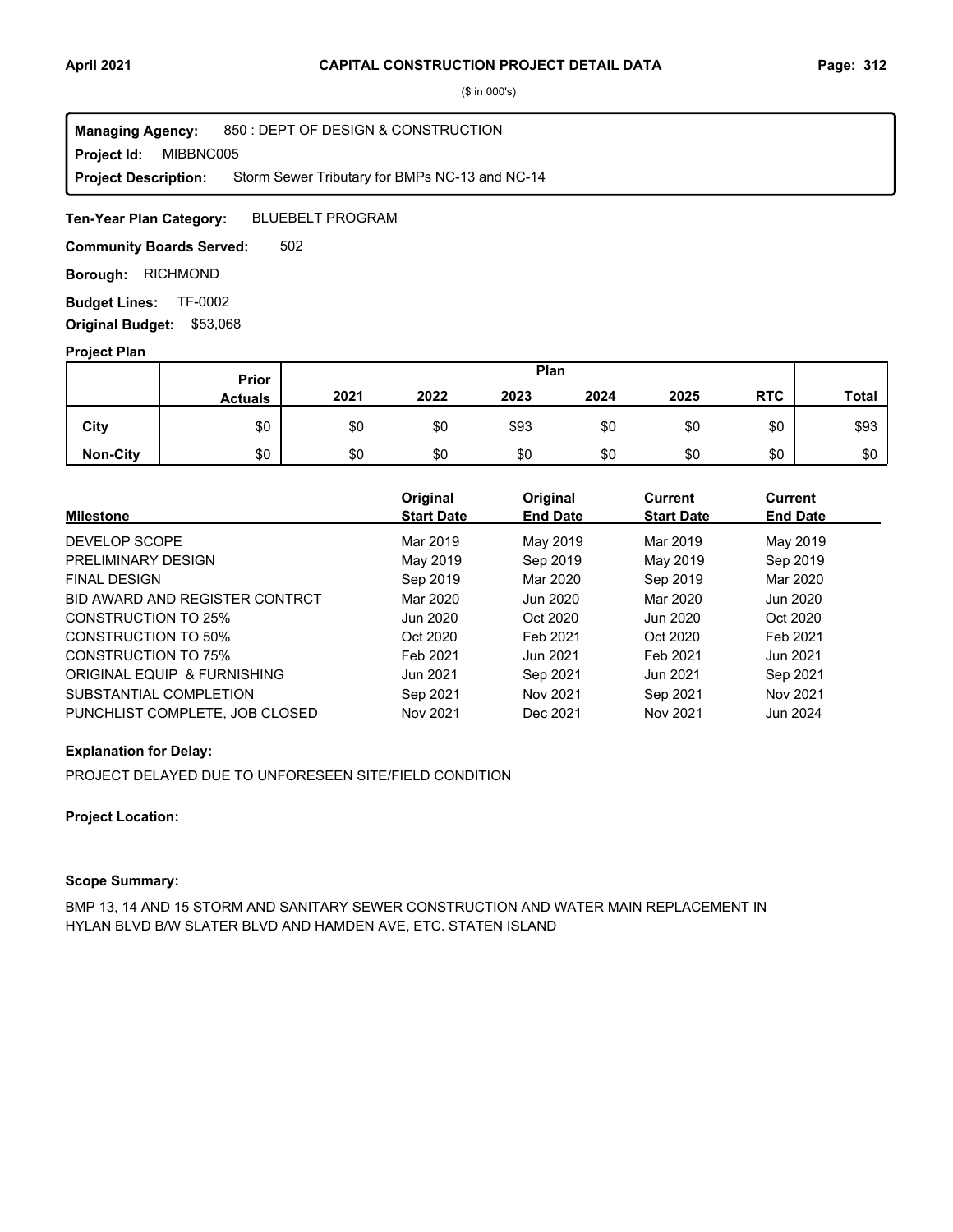**Project Id: MIBBNC04A** 850 : DEPT OF DESIGN & CONSTRUCTION BMP NC 6 and 15 storm & sanitary sewer installation **Managing Agency: Project Description:** 

BLUEBELT PROGRAM **Ten-Year Plan Category:** 

502 **Community Boards Served:** 

**Borough: RICHMOND** 

SE-0200R SE-0005 **Budget Lines: Original Budget:** \$34,680

#### **Project Plan**

|                 |                | Plan<br>Prior |      |      |      |      |            |              |
|-----------------|----------------|---------------|------|------|------|------|------------|--------------|
|                 | <b>Actuals</b> | 2021          | 2022 | 2023 | 2024 | 2025 | <b>RTC</b> | <b>Total</b> |
| City            | \$1,420        | \$20,611      | \$0  | \$0  | \$0  | \$0  | \$0        | \$22,031     |
| <b>Non-City</b> | \$0            | \$0           | \$0  | \$0  | \$0  | \$0  | \$0        | \$0          |

| <b>Milestone</b>               | Original<br><b>Start Date</b> | Original<br><b>End Date</b> | <b>Current</b><br><b>Start Date</b> | Current<br><b>End Date</b> |
|--------------------------------|-------------------------------|-----------------------------|-------------------------------------|----------------------------|
| DEVELOP SCOPE                  | Mar 2018                      | May 2018                    | Mar 2018                            | May 2018                   |
| PRELIMINARY DESIGN             | May 2018                      | Sep 2018                    | May 2018                            | Sep 2018                   |
| <b>FINAL DESIGN</b>            | Sep 2018                      | Mar 2019                    | Sep 2018                            | Mar 2019                   |
| BID AWARD AND REGISTER CONTRCT | Mar 2019                      | Jun 2019                    | Mar 2019                            | Jun 2019                   |
| CONSTRUCTION TO 25%            | Jun 2019                      | Oct 2019                    | Jun 2019                            | Oct 2019                   |
| CONSTRUCTION TO 50%            | Oct 2019                      | Feb 2020                    | Oct 2019                            | Feb 2020                   |
| CONSTRUCTION TO 75%            | Feb 2020                      | Jun 2020                    | Feb 2020                            | Jun 2020                   |
| ORIGINAL EQUIP & FURNISHING    | Jun 2020                      | Sep 2020                    | Jun 2020                            | Sep 2020                   |
| SUBSTANTIAL COMPLETION         | Sep 2020                      | Nov 2020                    | Sep 2020                            | Nov 2020                   |
| PUNCHLIST COMPLETE, JOB CLOSED | Nov 2020                      | Dec 2020                    | Nov 2020                            | Nov 2023                   |

### **Explanation for Delay:**

PROJECT DELAYED DUE TO UNFORESEEN SITE/FIELD CONDITION

#### **Project Location:**

## **Scope Summary:**

MIBBNC04A-BMP NC 6, STORM & SANITARY SEWER INSTALLATION & WATER MAINREPLCMNT IN LINCOLN AVE BET. HYLAN BLVD. & MASON AVE, ETC. STATEN ISLAND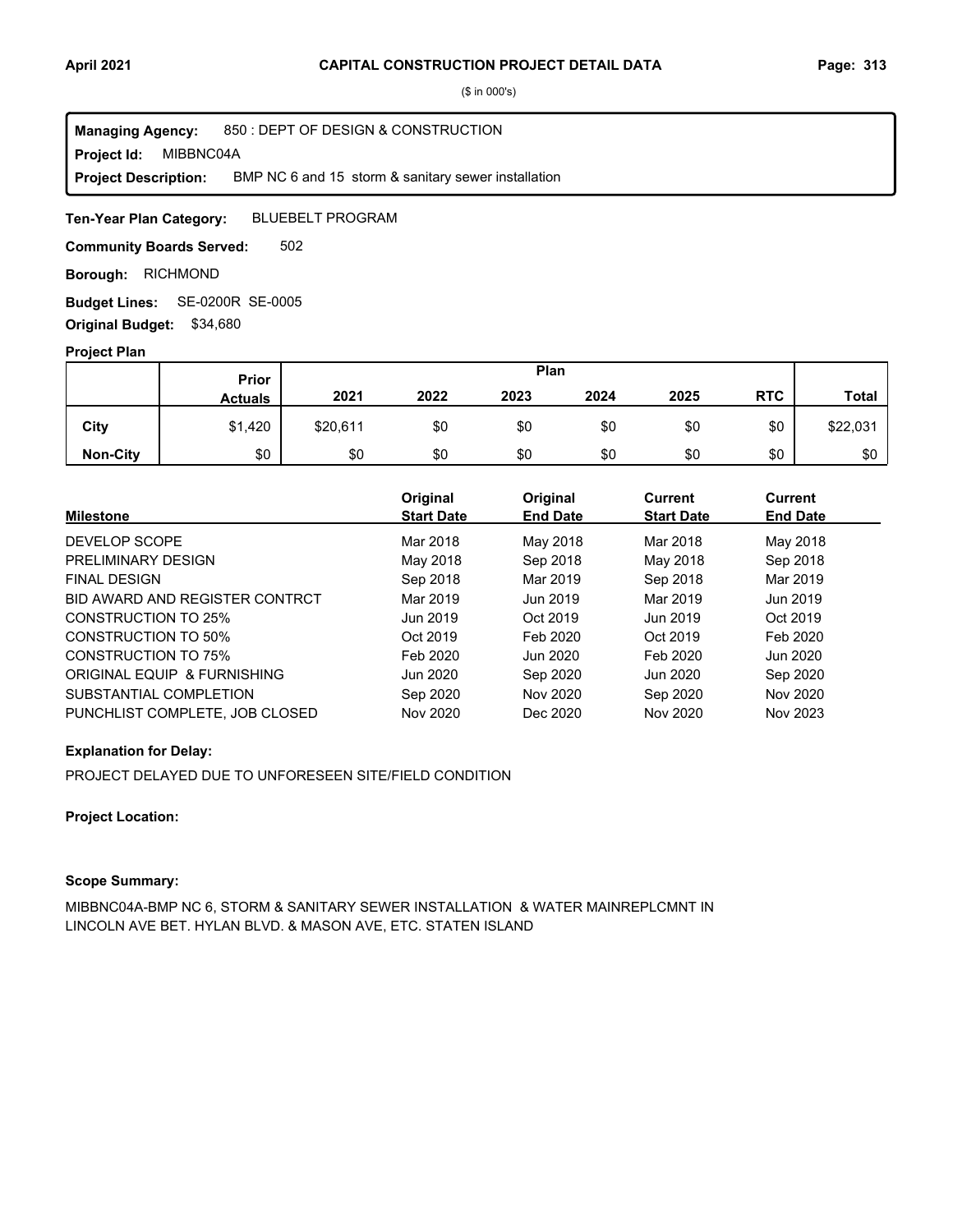**Project Id: MIBBNC04B** 850 : DEPT OF DESIGN & CONSTRUCTION Storm and sanitary sewer installation **Managing Agency: Project Description:** 

BLUEBELT PROGRAM **Ten-Year Plan Category:** 

502 **Community Boards Served:** 

**Borough: RICHMOND** 

SE-0200R SE-0002R WM-0001 **Budget Lines:** 

**Original Budget:** \$30,221

### **Project Plan**

|                 | Plan<br>Prior  |      |      |      |      |          |            |              |
|-----------------|----------------|------|------|------|------|----------|------------|--------------|
|                 | <b>Actuals</b> | 2021 | 2022 | 2023 | 2024 | 2025     | <b>RTC</b> | <b>Total</b> |
| City            | \$0            | \$0  | \$0  | \$0  | \$0  | \$43,248 | \$0        | \$43,248     |
| <b>Non-City</b> | \$0            | \$0  | \$0  | \$0  | \$0  | \$0      | \$0        | \$0          |

| <b>Milestone</b>               | Original<br><b>Start Date</b> | Original<br><b>End Date</b> | Current<br><b>Start Date</b> | Current<br><b>End Date</b> |
|--------------------------------|-------------------------------|-----------------------------|------------------------------|----------------------------|
| DEVELOP SCOPE                  | Mar 2021                      | May 2021                    | Mar 2021                     | May 2021                   |
| PRELIMINARY DESIGN             | May 2021                      | Sep 2021                    | May 2021                     | Sep 2021                   |
| <b>FINAL DESIGN</b>            | Sep 2021                      | Mar 2022                    | Sep 2021                     | Mar 2022                   |
| BID AWARD AND REGISTER CONTRCT | Mar 2022                      | Jun 2022                    | Mar 2022                     | Jun 2022                   |
| <b>CONSTRUCTION TO 25%</b>     | Jun 2022                      | Oct 2022                    | Jun 2022                     | Oct 2022                   |
| CONSTRUCTION TO 50%            | Oct 2022                      | Feb 2023                    | Oct 2022                     | Feb 2023                   |
| CONSTRUCTION TO 75%            | Feb 2023                      | Jun 2023                    | Feb 2023                     | Jun 2023                   |
| ORIGINAL EQUIP & FURNISHING    | Jun 2023                      | Sep 2023                    | Jun 2023                     | Sep 2023                   |
| SUBSTANTIAL COMPLETION         | Sep 2023                      | Nov 2023                    | Sep 2023                     | Nov 2023                   |
| PUNCHLIST COMPLETE, JOB CLOSED | Nov 2023                      | Dec 2023                    | Nov 2023                     | Jun 2025                   |

### **Explanation for Delay:**

PROJECT DELAYED DUE TO UNFORESEEN SITE/FIELD CONDITION

#### **Project Location:**

#### **Scope Summary:**

MIBBNC04B-BMP NC 6, STORM AND SANITARY SEWER INSTALLATION AND WATER MAIN REPLACEMENT IN LINCOLN AVE BETWEEN S. RAILROAD AVE AND HYLAND BLVD, ETC. BOROUGH STATEN ISLAND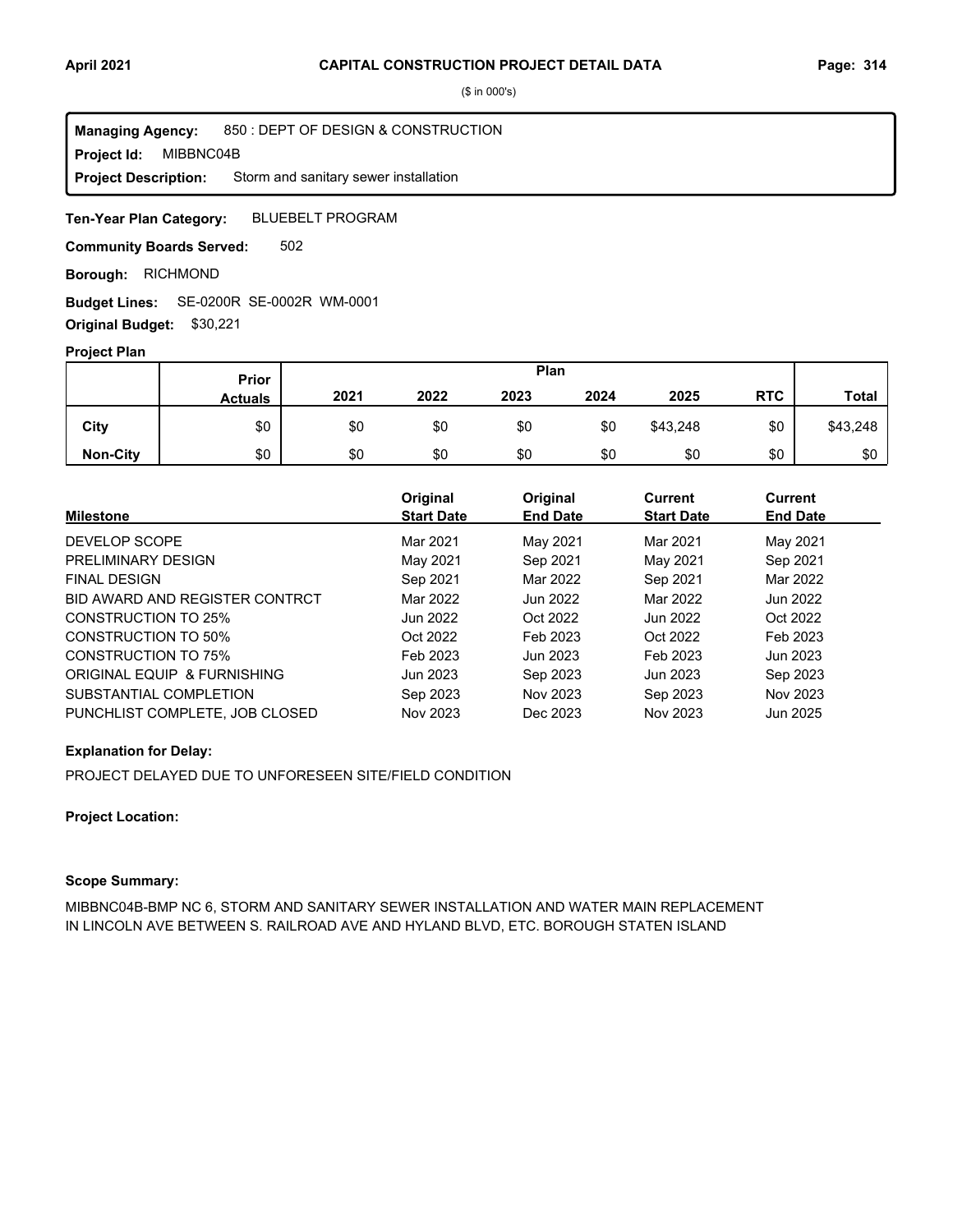**Project Id: MIBBNC05** 850 : DEPT OF DESIGN & CONSTRUCTION Construction of BMPs NC-13 and NC-14 (SANDR01) **Managing Agency: Project Description:** 

BLUEBELT PROGRAM **Ten-Year Plan Category:** 

502 **Community Boards Served:** 

**Borough: RICHMOND** 

### SE-0200R SE-0005 WM-0001 WM-0006 **Budget Lines:**

**Original Budget:** \$19,512

## **Project Plan**

|                 | Prior          |         |         | Plan |      |      |            |              |
|-----------------|----------------|---------|---------|------|------|------|------------|--------------|
|                 | <b>Actuals</b> | 2021    | 2022    | 2023 | 2024 | 2025 | <b>RTC</b> | <b>Total</b> |
| City            | \$16,669       | \$5,121 | \$4,041 | \$0  | \$0  | \$0  | \$0        | \$25,831     |
| <b>Non-City</b> | \$7,489        | \$0     | \$0     | \$0  | \$0  | \$0  | \$0        | \$7,489      |

| <b>Milestone</b>               | Original<br><b>Start Date</b> | Original<br><b>End Date</b> | Current<br><b>Start Date</b> | Current<br><b>End Date</b> |
|--------------------------------|-------------------------------|-----------------------------|------------------------------|----------------------------|
| DEVELOP SCOPE                  | Mar 2017                      | May 2017                    | Mar 2017                     | May 2017                   |
| PRELIMINARY DESIGN             | May 2017                      | Sep 2017                    | May 2017                     | Sep 2017                   |
| <b>FINAL DESIGN</b>            | Sep 2017                      | Mar 2018                    | Sep 2017                     | Mar 2018                   |
| BID AWARD AND REGISTER CONTRCT | Mar 2018                      | Jun 2018                    | Mar 2018                     | Jun 2018                   |
| CONSTRUCTION TO 25%            | Jun 2018                      | Oct 2018                    | Jun 2018                     | Oct 2018                   |
| CONSTRUCTION TO 50%            | Oct 2018                      | Feb 2019                    | Oct 2018                     | Feb 2019                   |
| CONSTRUCTION TO 75%            | Feb 2019                      | Jun 2019                    | Feb 2019                     | Jun 2019                   |
| ORIGINAL EQUIP & FURNISHING    | Jun 2019                      | Sep 2019                    | Jun 2019                     | Sep 2019                   |
| SUBSTANTIAL COMPLETION         | Sep 2019                      | Nov 2019                    | Sep 2019                     | Nov 2019                   |
| PUNCHLIST COMPLETE. JOB CLOSED | Nov 2019                      | Dec 2019                    | Nov 2019                     | Nov 2027                   |

### **Explanation for Delay:**

PROJECT DELAYED DUE TO UNFORESEEN SITE/FIELD CONDITION

**Project Location:**

## **Scope Summary:**

IN HYLAN BLVD. BET STOBE AVE. & SEAVER AVE.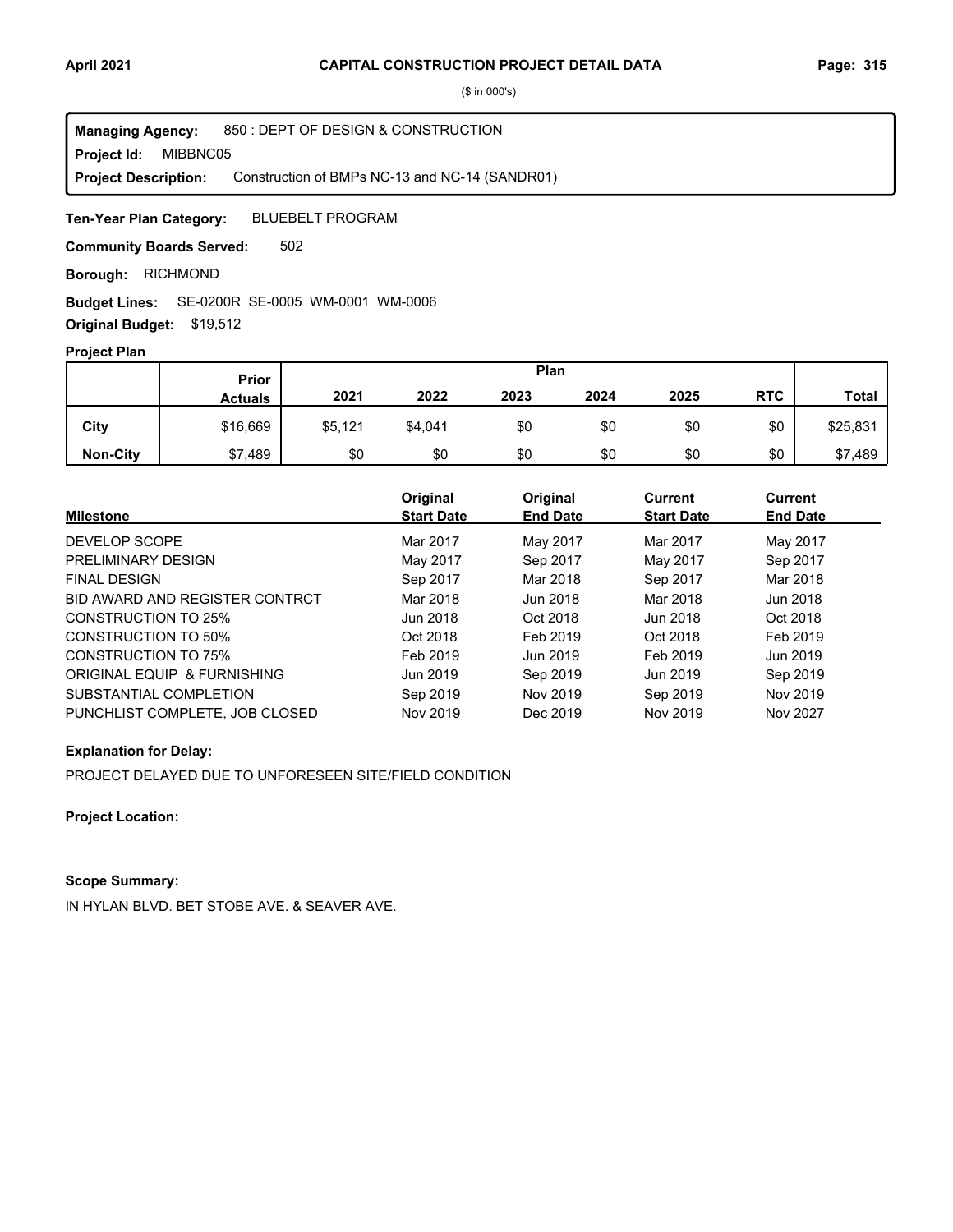#### **April 2021 Page: 316 CAPITAL CONSTRUCTION PROJECT DETAIL DATA**

(\$ in 000's)

**Project Id: NDF-CRLYN** 850 : DEPT OF DESIGN & CONSTRUCTION Mary Cali Dalton Recreation Center **Managing Agency: Project Description:** 

MAJOR RECREATIONAL FACILITIES AND FACILITY RECONSTRUCTION **Ten-Year Plan Category:** 

500 **Community Boards Served:** 

**Borough: RICHMOND** 

Budget Lines: ED-0384 **Original Budget:** \$46,000

#### **Project Plan**

|                 |                | Plan<br>Prior |          |      |      |      |            |              |
|-----------------|----------------|---------------|----------|------|------|------|------------|--------------|
|                 | <b>Actuals</b> | 2021          | 2022     | 2023 | 2024 | 2025 | <b>RTC</b> | <b>Total</b> |
| City            | \$0            | \$5,773       | \$86,227 | \$0  | \$0  | \$0  | \$0        | \$92,000     |
| <b>Non-City</b> | \$0            | \$0           | \$0      | \$0  | \$0  | \$0  | \$0        | \$0          |

| <b>Milestone</b>               | Original<br><b>Start Date</b> | Original<br><b>End Date</b> | Current<br><b>Start Date</b> | Current<br><b>End Date</b> |
|--------------------------------|-------------------------------|-----------------------------|------------------------------|----------------------------|
| DEVELOP SCOPE                  | Jul 2019                      | Dec 2019                    | <b>Jul 2019</b>              | Dec 2019                   |
| <b>DESIGN</b>                  | Dec 2019                      | Dec 2021                    | Dec 2019                     | Dec 2021                   |
| <b>BID/ REGISTER CONTRACT</b>  | Dec 2021                      | Sep 2022                    | Dec 2021                     | Sep 2022                   |
| <b>CONSTRUCTION</b>            | Sep 2022                      | Sep 2024                    | Sep 2022                     | Sep 2024                   |
| PUNCHLIST COMPLETE, JOB CLOSED | Sep 2024                      | Sep 2025                    | Sep 2024                     | Sep 2025                   |

### **Explanation for Delay:**

# **Project Location:**

BOROUGH OF STATEN ISLAND

## **Scope Summary:**

RC CROMWELL REC @ LYONS POOL SITE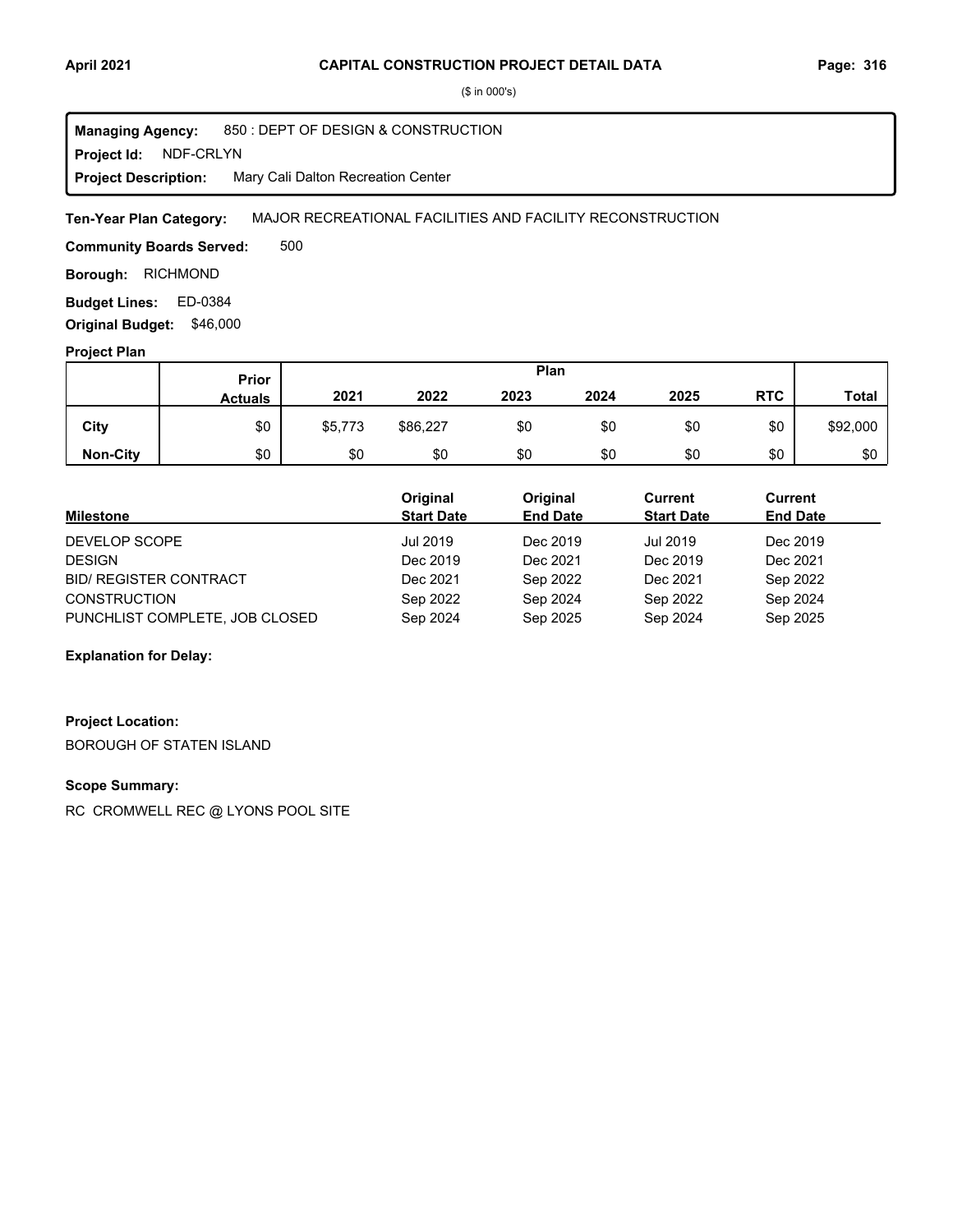**Project Id: P-5PNYC06** 850 : DEPT OF DESIGN & CONSTRUCTION PlaNYC-Ocean Breeze Athletic Fac-Building Fit-Out R149-108M **Managing Agency: Project Description:** 

#### LARGE, MAJOR AND REGIONAL PARK RECONSTRUCTION **Ten-Year Plan Category:**

500 502 **Community Boards Served:** 

**Borough: RICHMOND** 

**Budget Lines:** P-R245 P-1018 ED-D075 P-0504

**Original Budget:** \$92,343

## **Project Plan**

|                 |                | Plan<br>Prior |       |      |      |      |            |           |
|-----------------|----------------|---------------|-------|------|------|------|------------|-----------|
|                 | <b>Actuals</b> | 2021          | 2022  | 2023 | 2024 | 2025 | <b>RTC</b> | Total     |
| City            | \$106,411      | \$692         | \$578 | \$0  | \$26 | \$0  | \$0        | \$107,707 |
| <b>Non-City</b> | \$0            | \$0           | \$0   | \$0  | \$0  | \$0  | \$0        | \$0       |

| <b>Milestone</b>          | Original<br><b>Start Date</b> | Original<br><b>End Date</b> | Current<br><b>Start Date</b> | Current<br><b>End Date</b> |
|---------------------------|-------------------------------|-----------------------------|------------------------------|----------------------------|
| PROJECT START             | Oct 2010                      | Oct 2010                    | Jul 2010                     | Jul 2010                   |
| <b>DESIGN START</b>       | Oct 2010                      | Oct 2010                    | Jul 2010                     | Jul 2010                   |
| <b>DESIGN COMPLETION</b>  | Oct 2010                      | Oct 2010                    | Jul 2010                     | Oct 2010                   |
| <b>CONSTRUCTION START</b> | Oct 2010                      | Jan 2011                    | Oct 2010                     | Jan 2011                   |
| CONSTRUCTION COMPLETION   | Jan 2011                      | Jan 2015                    | Jan 2011                     | Jun 2024                   |

### **Explanation for Delay:**

PROJECT DELAYED DUE TO BUDGETARY CONSTRAINTS

#### **Project Location:**

OCEAN BREEZE PARK IN STATEN ISLAND

## **Scope Summary:**

CONSTRUCTION OF THE ATHLETIC FACILITY FIT-OUT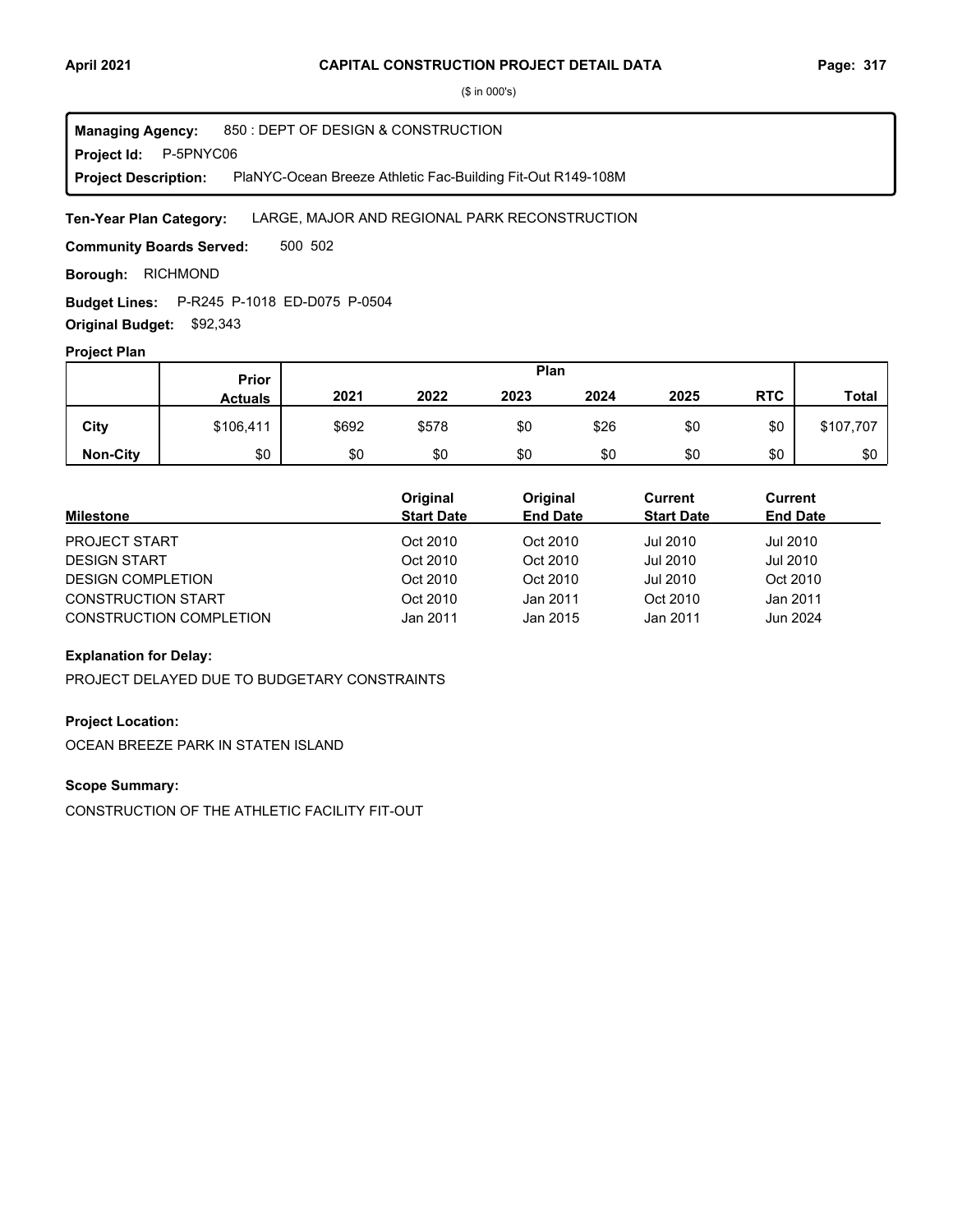**Project Id: PV175ROOF** 850 : DEPT OF DESIGN & CONSTRUCTION SIZ - Roof Replacement **Managing Agency: Project Description:** 

#### ESSENTIAL RECONSTRUCTION OF FACILITIES **Ten-Year Plan Category:**

501 **Community Boards Served:** 

**Borough: RICHMOND** 

**Budget Lines:** PV-0175 PV-R175 PV-D175 **Original Budget:** \$3,450

#### **Project Plan**

|                 |                | Plan<br>Prior |      |      |         |      |            |              |
|-----------------|----------------|---------------|------|------|---------|------|------------|--------------|
|                 | <b>Actuals</b> | 2021          | 2022 | 2023 | 2024    | 2025 | <b>RTC</b> | <b>Total</b> |
| City            | \$1,673        | \$1,013       | \$0  | \$7  | \$1,886 | \$0  | \$0        | \$4,579      |
| <b>Non-City</b> | \$0            | \$0           | \$0  | \$0  | \$0     | \$0  | \$0        | \$0          |

| <b>Milestone</b>               | Original<br><b>Start Date</b> | Original<br><b>End Date</b> | <b>Current</b><br><b>Start Date</b> | <b>Current</b><br><b>End Date</b> |
|--------------------------------|-------------------------------|-----------------------------|-------------------------------------|-----------------------------------|
| DEVELOP SCOPE                  | Jun 2015                      | Aug 2015                    | Jan 2017                            | Apr 2017                          |
| PRELIMINARY DESIGN             | Aug 2015                      | Dec 2015                    | Apr 2017                            | Jul 2017                          |
| <b>FINAL DESIGN</b>            | Dec 2015                      | Jun 2016                    | Jul 2017                            | Jan 2018                          |
| BID AWARD AND REGISTER CONTRCT | Jun 2016                      | Sep 2016                    | Jan 2018                            | Apr 2018                          |
| <b>CONSTRUCTION TO 25%</b>     | Sep 2016                      | Jan 2017                    | Apr 2018                            | Aug 2018                          |
| CONSTRUCTION TO 50%            | Jan 2017                      | May 2017                    | Aug 2018                            | Dec 2018                          |
| <b>CONSTRUCTION TO 75%</b>     | May 2017                      | Sep 2017                    | Dec 2018                            | Apr 2019                          |
| ORIGINAL EQUIP & FURNISHING    | Sep 2017                      | Dec 2017                    | Apr 2019                            | Jul 2019                          |
| SUBSTANTIAL COMPLETION         | Dec 2017                      | Feb 2018                    | Jul 2019                            | Sep 2019                          |
| PUNCHLIST COMPLETE, JOB CLOSED | Feb 2018                      | Mar 2018                    | Sep 2019                            | Oct 2021                          |
| <b>PROJECT START</b>           | Feb 2018                      | Mar 2018                    | Oct 2021                            | Oct 2021                          |
| <b>DESIGN START</b>            | Feb 2018                      | Mar 2018                    | Oct 2021                            | Oct 2021                          |
| <b>DESIGN COMPLETION</b>       | Feb 2018                      | Mar 2018                    | Oct 2021                            | Oct 2021                          |
| <b>CONSTRUCTION START</b>      | Feb 2018                      | Mar 2018                    | Oct 2021                            | Oct 2021                          |
| <b>CONSTRUCTION COMPLETION</b> | Feb 2018                      | Mar 2018                    | Oct 2021                            | Oct 2022                          |

### **Explanation for Delay:**

PROJECT DELAYED DUE TO CHANGES IN SCOPE/DESIGN

### **Project Location:**

#### **Scope Summary:**

THE STATEN ISLAND ZOO IS REQUESTING CAPITAL FUNDS TO REPLACE THE ROOFOF THE ZOO'S MAIN BUILDING (EXCLUDING THE REPTILE WING). THE PROJECT WOULD ALSO INCLUDE THE REPLACMENT OF THE ROOF OVER THE AFRICAN SAVANNAH AND TROPICAL FOREST WINGS. THE ROOF OF THE MAIN BUILDING IS OVER FORTY YEARS OLD AND IS SUBSTANTIALLY DETERIORATED. THE ROOF OF THE AFRICAN SAVANNAH AND TROPICAL FOREST WINGS IS ARE OVER TWENTY FIVE YEAR OLD AND ARE ALSO IN DETERIORATED CONDITION.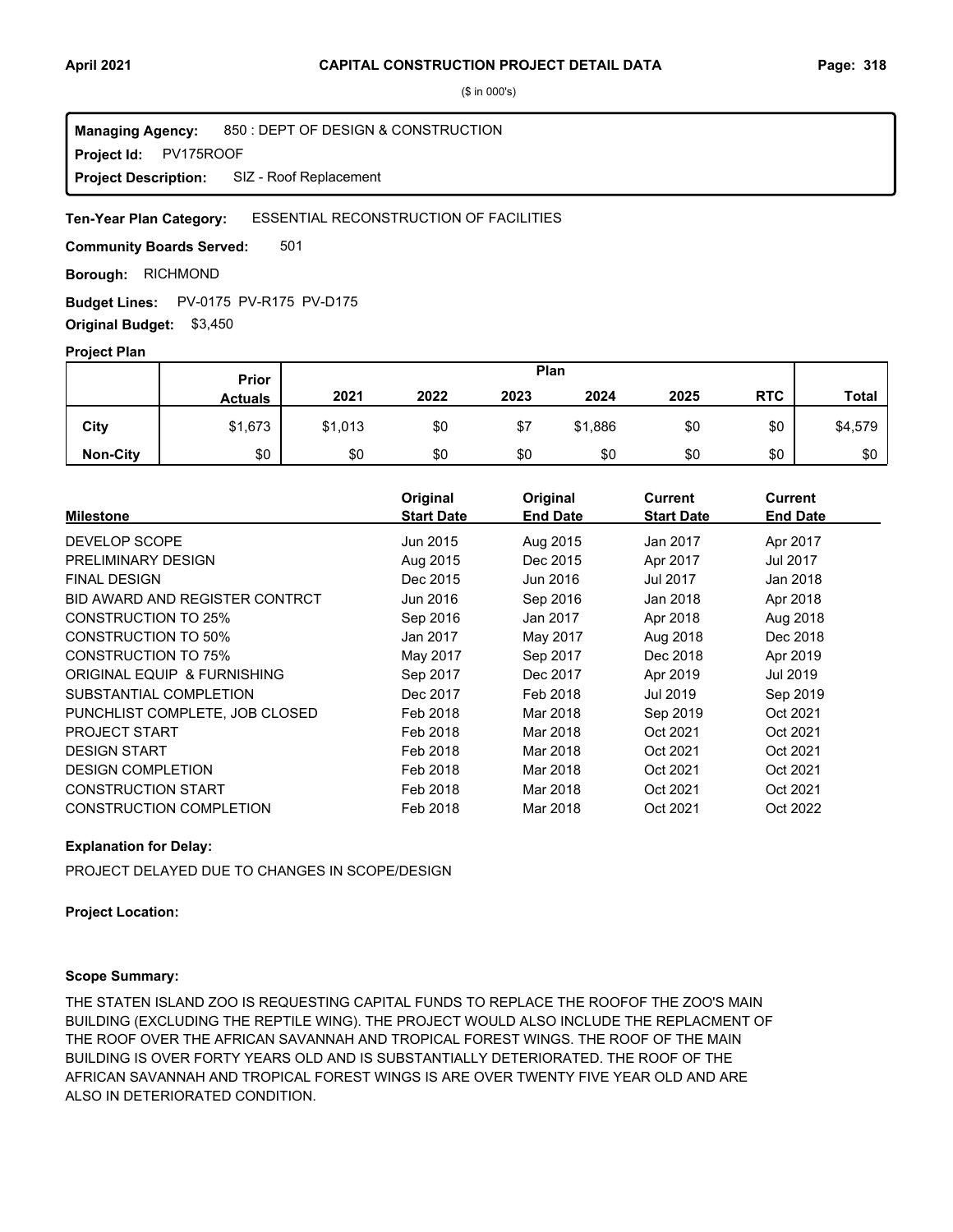**Project Id: PV302BPH1** 850 : DEPT OF DESIGN & CONSTRUCTION SIIAS - Building B at SHCC Phase1 Geo-Thermal & Ground Floor **Managing Agency: Project Description:** 

#### ESSENTIAL RECONSTRUCTION OF FACILITIES **Ten-Year Plan Category:**

501 **Community Boards Served:** 

**Borough: RICHMOND** 

**Budget Lines: PV-R302 PV-0302 PV-D302** 

**Original Budget:** \$5,993

## **Project Plan**

|                 |                | Plan<br>Prior |      |       |         |      |            |              |
|-----------------|----------------|---------------|------|-------|---------|------|------------|--------------|
|                 | <b>Actuals</b> | 2021          | 2022 | 2023  | 2024    | 2025 | <b>RTC</b> | <b>Total</b> |
| City            | \$1,767        | \$1,878       | \$0  | \$151 | \$8,280 | \$0  | \$0        | \$12,076     |
| <b>Non-City</b> | \$0            | \$0           | \$0  | \$0   | \$0     | \$0  | \$0        | \$0          |

| <b>Milestone</b>               | Original<br><b>Start Date</b> | Original<br><b>End Date</b> | <b>Current</b><br><b>Start Date</b> | <b>Current</b><br><b>End Date</b> |
|--------------------------------|-------------------------------|-----------------------------|-------------------------------------|-----------------------------------|
| DEVELOP SCOPE                  | Jun 2015                      | Aug 2015                    | Jun 2015                            | Aug 2015                          |
| PRELIMINARY DESIGN             | Aug 2015                      | Dec 2015                    | Aug 2015                            | Dec 2015                          |
| <b>FINAL DESIGN</b>            | Dec 2015                      | Jun 2016                    | Dec 2015                            | Jun 2016                          |
| BID AWARD AND REGISTER CONTRCT | Jun 2016                      | Sep 2016                    | Jun 2016                            | Sep 2016                          |
| <b>CONSTRUCTION TO 25%</b>     | Sep 2016                      | Jan 2017                    | Sep 2016                            | Jan 2017                          |
| <b>CONSTRUCTION TO 50%</b>     | Jan 2017                      | May 2017                    | Jan 2017                            | May 2017                          |
| <b>CONSTRUCTION TO 75%</b>     | May 2017                      | Sep 2017                    | May 2017                            | Sep 2017                          |
| ORIGINAL EQUIP & FURNISHING    | Sep 2017                      | Dec 2017                    | Sep 2017                            | Dec 2017                          |
| SUBSTANTIAL COMPLETION         | Dec 2017                      | Feb 2018                    | Dec 2017                            | Feb 2018                          |
| PUNCHLIST COMPLETE, JOB CLOSED | Feb 2018                      | Mar 2018                    | Feb 2018                            | Mar 2021                          |
| <b>PROJECT START</b>           | Feb 2018                      | Mar 2018                    | Mar 2021                            | Mar 2021                          |
| <b>DESIGN START</b>            | Feb 2018                      | Mar 2018                    | Mar 2021                            | Mar 2021                          |
| <b>DESIGN COMPLETION</b>       | Feb 2018                      | Mar 2018                    | Mar 2021                            | Mar 2021                          |
| <b>CONSTRUCTION START</b>      | Feb 2018                      | Mar 2018                    | Mar 2021                            | Mar 2021                          |
| <b>CONSTRUCTION COMPLETION</b> | Feb 2018                      | Mar 2018                    | Mar 2023                            | Mar 2023                          |

#### **Explanation for Delay:**

PROJECT DELAYED PENDING RESOLUTION OF LEGAL ISSUES

#### **Project Location:**

## **Scope Summary:**

SCOPE OF WORK IS THE INSTALLATION OF A GEO-THERMAL WELL FIELD WHICH WILL HEAT AND COOL BUILDING "B" AT SHCC. SCOPE OF WORK ALSO INCLUDES THE CONSTRUCTION OF NEW CLASSROOMS AND AN EXHIBITION PREPARATION ROOM/SHOP.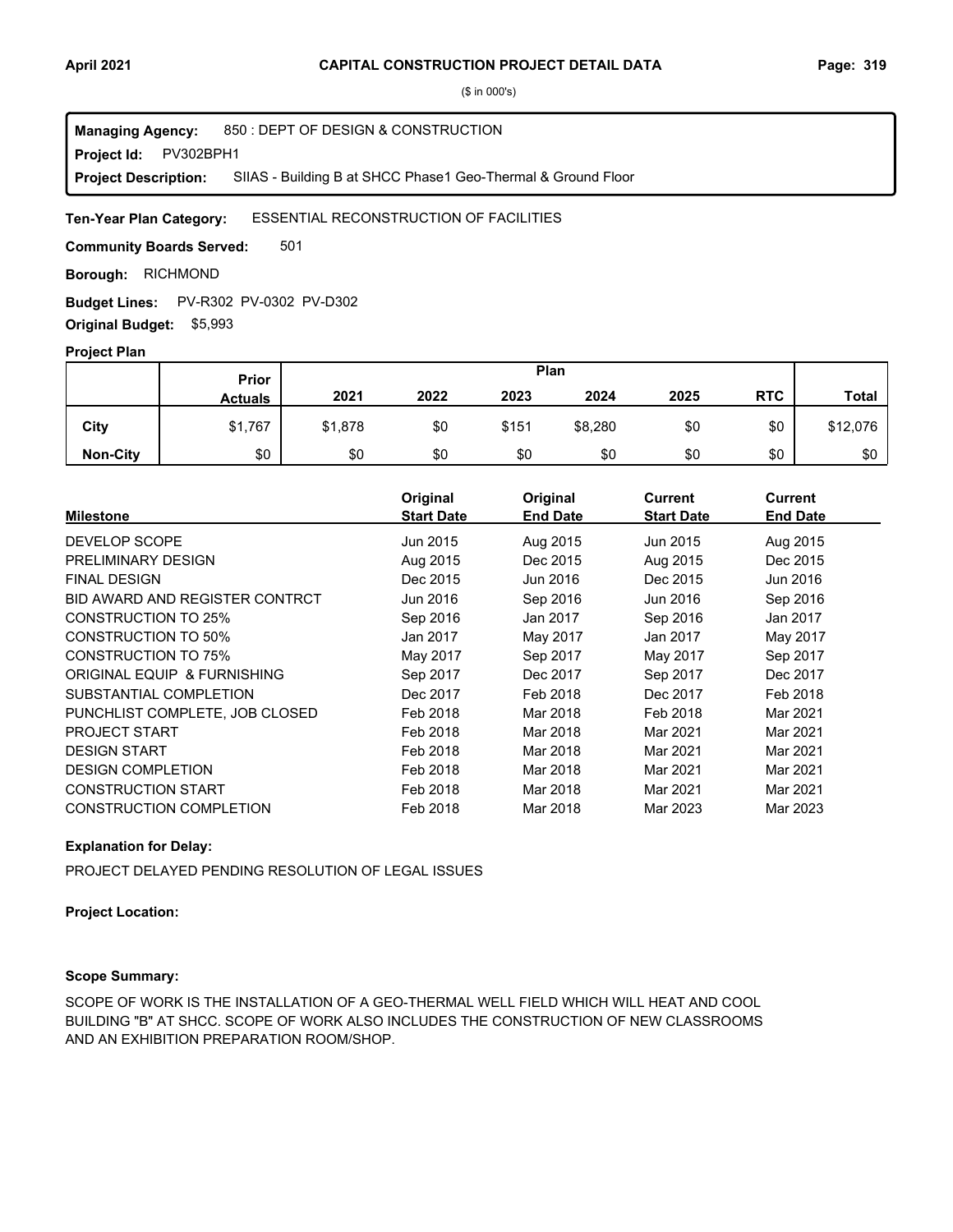**Project Id: PV341BRIT** 850 : DEPT OF DESIGN & CONSTRUCTION SIHS - Britton Cottage Restoration **Managing Agency: Project Description:** 

#### ESSENTIAL RECONSTRUCTION OF FACILITIES **Ten-Year Plan Category:**

### **Community Boards Served:**

**Borough: RICHMOND** 

**Budget Lines:** PV-R341 PV-0341 PV-D341

**Original Budget:** \$750

## **Project Plan**

|                 |                | Plan<br>Prior |      |      |      |       |            |              |
|-----------------|----------------|---------------|------|------|------|-------|------------|--------------|
|                 | <b>Actuals</b> | 2021          | 2022 | 2023 | 2024 | 2025  | <b>RTC</b> | <b>Total</b> |
| City            | \$333          | \$200         | \$0  | \$0  | \$0  | \$898 | \$0        | \$1,431      |
| <b>Non-City</b> | \$0            | \$0           | \$0  | \$0  | \$0  | \$0   | \$0        | \$0          |

| <b>Milestone</b>               | Original<br><b>Start Date</b> | Original<br><b>End Date</b> | <b>Current</b><br><b>Start Date</b> | Current<br><b>End Date</b> |
|--------------------------------|-------------------------------|-----------------------------|-------------------------------------|----------------------------|
| DEVELOP SCOPE                  | Aug 2010                      | Nov 2010                    | Aug 2010                            | Feb 2012                   |
| PRELIMINARY DESIGN             | Nov 2010                      | Mar 2011                    | Feb 2012                            | Apr 2014                   |
| <b>FINAL DESIGN</b>            | Mar 2011                      | Sep 2011                    | Apr 2014                            | Apr 2014                   |
| BID AWARD AND REGISTER CONTRCT | Sep 2011                      | Dec 2011                    | Apr 2014                            | Feb 2016                   |
| CONSTRUCTION TO 25%            | Dec 2011                      | Apr 2012                    | Feb 2025                            | Feb 2025                   |
| CONSTRUCTION TO 50%            | Apr 2012                      | Aug 2012                    | Feb 2025                            | Feb 2025                   |
| <b>CONSTRUCTION TO 75%</b>     | Aug 2012                      | Dec 2012                    | Feb 2025                            | Feb 2025                   |
| ORIGINAL EQUIP & FURNISHING    | Dec 2012                      | Mar 2013                    | Feb 2025                            | Feb 2025                   |
| SUBSTANTIAL COMPLETION         | Mar 2013                      | Apr 2013                    | Feb 2025                            | Feb 2025                   |
| PUNCHLIST COMPLETE. JOB CLOSED | May 2013                      | May 2013                    | Feb 2025                            | Feb 2025                   |

### **Explanation for Delay:**

PROJECT DELAYED PENDING RESOLUTION OF LEGAL ISSUES

**Project Location:**

## **Scope Summary:**

BRITTON COTTAGE RESTORATION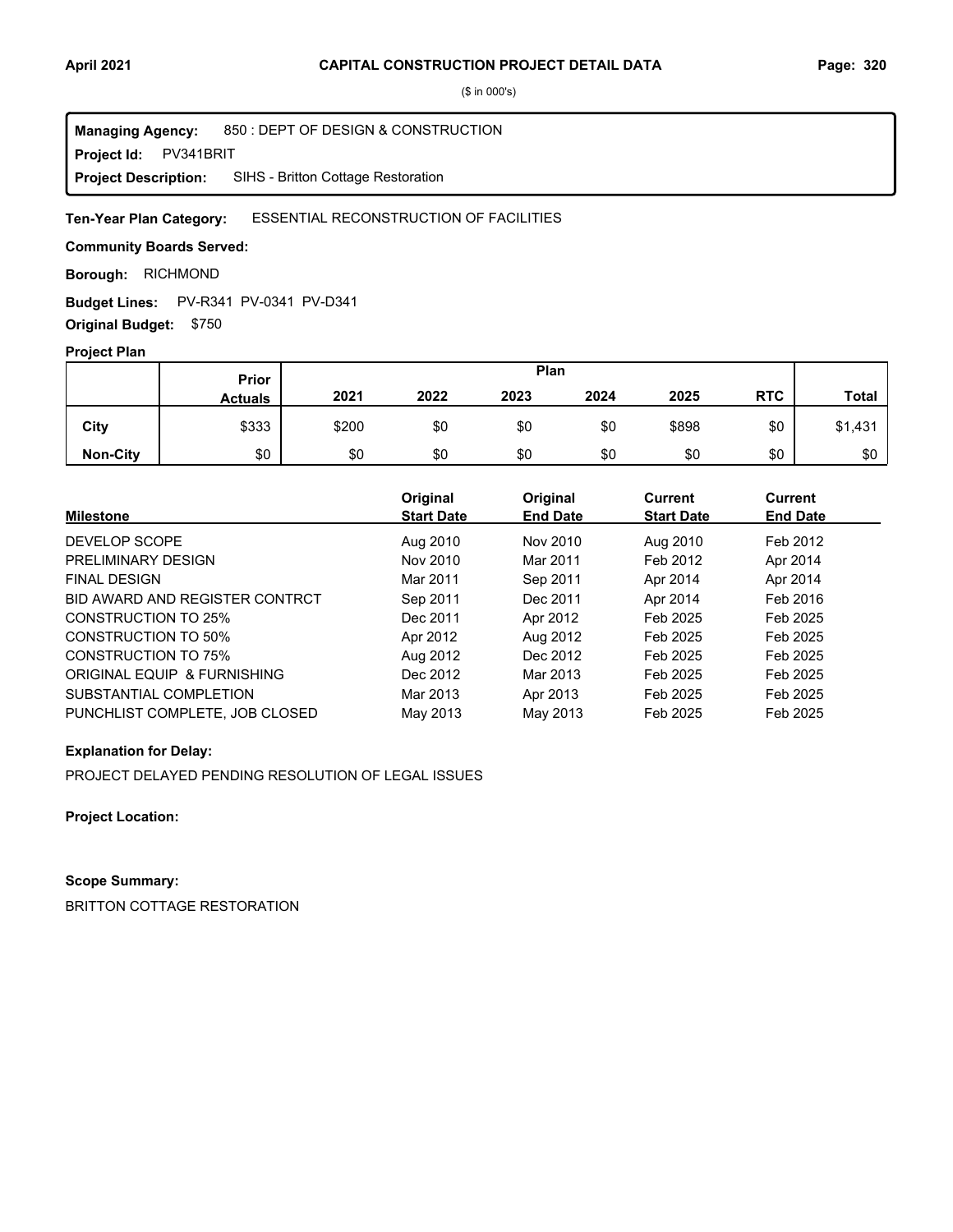**Project Id: PV477TEMP** 850 : DEPT OF DESIGN & CONSTRUCTION SICM -Staten Island Children's Museum Temp Control System **Managing Agency: Project Description:** 

#### ESSENTIAL RECONSTRUCTION OF FACILITIES **Ten-Year Plan Category:**

501 **Community Boards Served:** 

**Borough: RICHMOND** 

Budget Lines: PV-0477 PV-D477 **Original Budget:** \$4,406

#### **Project Plan**

|                 |                | Plan<br>Prior |      |      |         |      |            |              |
|-----------------|----------------|---------------|------|------|---------|------|------------|--------------|
|                 | <b>Actuals</b> | 2021          | 2022 | 2023 | 2024    | 2025 | <b>RTC</b> | <b>Total</b> |
| City            | \$628          | \$94          | \$0  | \$0  | \$3,798 | \$0  | \$0        | \$4,520      |
| <b>Non-City</b> | \$0            | \$0           | \$0  | \$0  | \$0     | \$0  | \$0        | \$0          |

| <b>Milestone</b>               | Original<br><b>Start Date</b> | Original<br><b>End Date</b> | Current<br><b>Start Date</b> | Current<br><b>End Date</b> |
|--------------------------------|-------------------------------|-----------------------------|------------------------------|----------------------------|
| <b>PROJECT START</b>           | Aug 2018                      | Aug 2018                    | Aug 2018                     | Aug 2018                   |
| <b>DESIGN START</b>            | Aug 2018                      | Jun 2019                    | Aug 2018                     | Jun 2019                   |
| <b>DESIGN COMPLETION</b>       | Sep 2020                      | Sep 2020                    | Sep 2020                     | Sep 2020                   |
| <b>CONSTRUCTION START</b>      | Jun 2022                      | May 2024                    | Jun 2022                     | May 2024                   |
| <b>CONSTRUCTION COMPLETION</b> | Dec 2025                      | Dec 2025                    | Dec 2025                     | Dec 2025                   |

**Explanation for Delay:**

#### **Project Location:**

#### **Scope Summary:**

STATEN ISLAND CHILDREN'S MUSEUM: UPGRADE OF TEMPERATURE CONTROL SYSTEM; 1000 RICHMOND TERRACE, STATEN ISLAND 10301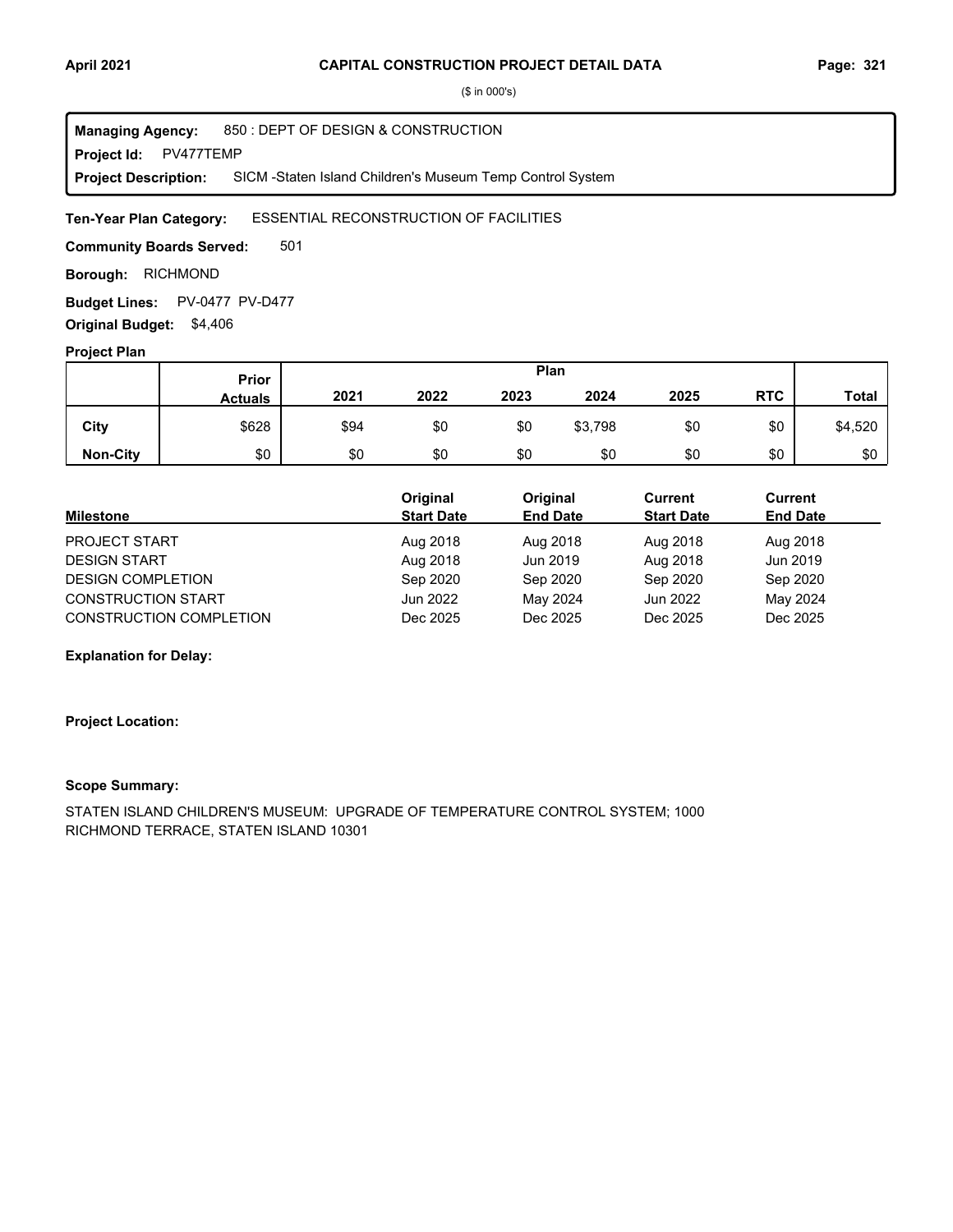**Project Id: PV490-C** 850 : DEPT OF DESIGN & CONSTRUCTION SHCC - SHCC Main Hall Bldg C Roof Reconstruction **Managing Agency: Project Description:** 

#### ESSENTIAL RECONSTRUCTION OF FACILITIES **Ten-Year Plan Category:**

**Community Boards Served:** 

**Borough: RICHMOND** 

**Budget Lines: PV-R490 PV-0490 PV-D490** 

**Original Budget:** \$600

## **Project Plan**

|                 | Plan<br>Prior  |       |         |      |      |      |            |              |
|-----------------|----------------|-------|---------|------|------|------|------------|--------------|
|                 | <b>Actuals</b> | 2021  | 2022    | 2023 | 2024 | 2025 | <b>RTC</b> | <b>Total</b> |
| City            | \$603          | \$429 | \$1,867 | \$0  | \$0  | \$0  | \$0        | \$2,899      |
| <b>Non-City</b> | \$0            | \$0   | \$0     | \$0  | \$0  | \$0  | \$0        | \$0          |

| <b>Milestone</b>               | Original<br><b>Start Date</b> | Original<br><b>End Date</b> | <b>Current</b><br><b>Start Date</b> | <b>Current</b><br><b>End Date</b> |
|--------------------------------|-------------------------------|-----------------------------|-------------------------------------|-----------------------------------|
| <b>DEVELOP SCOPE</b>           | Jun 2015                      | Sep 2015                    | Jun 2015                            | Sep 2015                          |
| PRELIMINARY DESIGN             | Sep 2015                      | Jan 2016                    | Sep 2015                            | Jan 2016                          |
| <b>FINAL DESIGN</b>            | Jan 2016                      | Jul 2016                    | Jan 2016                            | Jul 2016                          |
| BID AWARD AND REGISTER CONTRCT | Jul 2016                      | Oct 2016                    | Jul 2016                            | Oct 2016                          |
| CONSTRUCTION TO 25%            | Oct 2016                      | Feb 2017                    | Oct 2016                            | Feb 2017                          |
| <b>CONSTRUCTION TO 50%</b>     | Feb 2017                      | Jun 2017                    | Feb 2017                            | Jun 2017                          |
| CONSTRUCTION TO 75%            | Jun 2017                      | Oct 2017                    | Jun 2017                            | Oct 2017                          |
| ORIGINAL EQUIP & FURNISHING    | Oct 2017                      | Dec 2017                    | Oct 2017                            | Dec 2017                          |
| SUBSTANTIAL COMPLETION         | Dec 2017                      | Feb 2018                    | Dec 2017                            | Feb 2018                          |
| PUNCHLIST COMPLETE, JOB CLOSED | Mar 2018                      | Mar 2018                    | Mar 2018                            | Mar 2021                          |
| <b>PROJECT START</b>           | Mar 2018                      | Mar 2018                    | Mar 2021                            | Mar 2021                          |
| <b>DESIGN START</b>            | Mar 2018                      | Mar 2018                    | Apr 2021                            | Apr 2021                          |
| <b>DESIGN COMPLETION</b>       | Mar 2018                      | Mar 2018                    | Apr 2021                            | Apr 2021                          |
| <b>CONSTRUCTION START</b>      | Mar 2018                      | Mar 2018                    | Apr 2021                            | Apr 2021                          |
| <b>CONSTRUCTION COMPLETION</b> | Mar 2018                      | Mar 2018                    | Apr 2021                            | Apr 2024                          |

## **Explanation for Delay:**

PROJECT DELAYED DUE TO UNFORESEEN SITE/FIELD CONDITION

#### **Project Location:**

### **Scope Summary:**

SHCC BUILDING C ROOF RECONSTRUCTION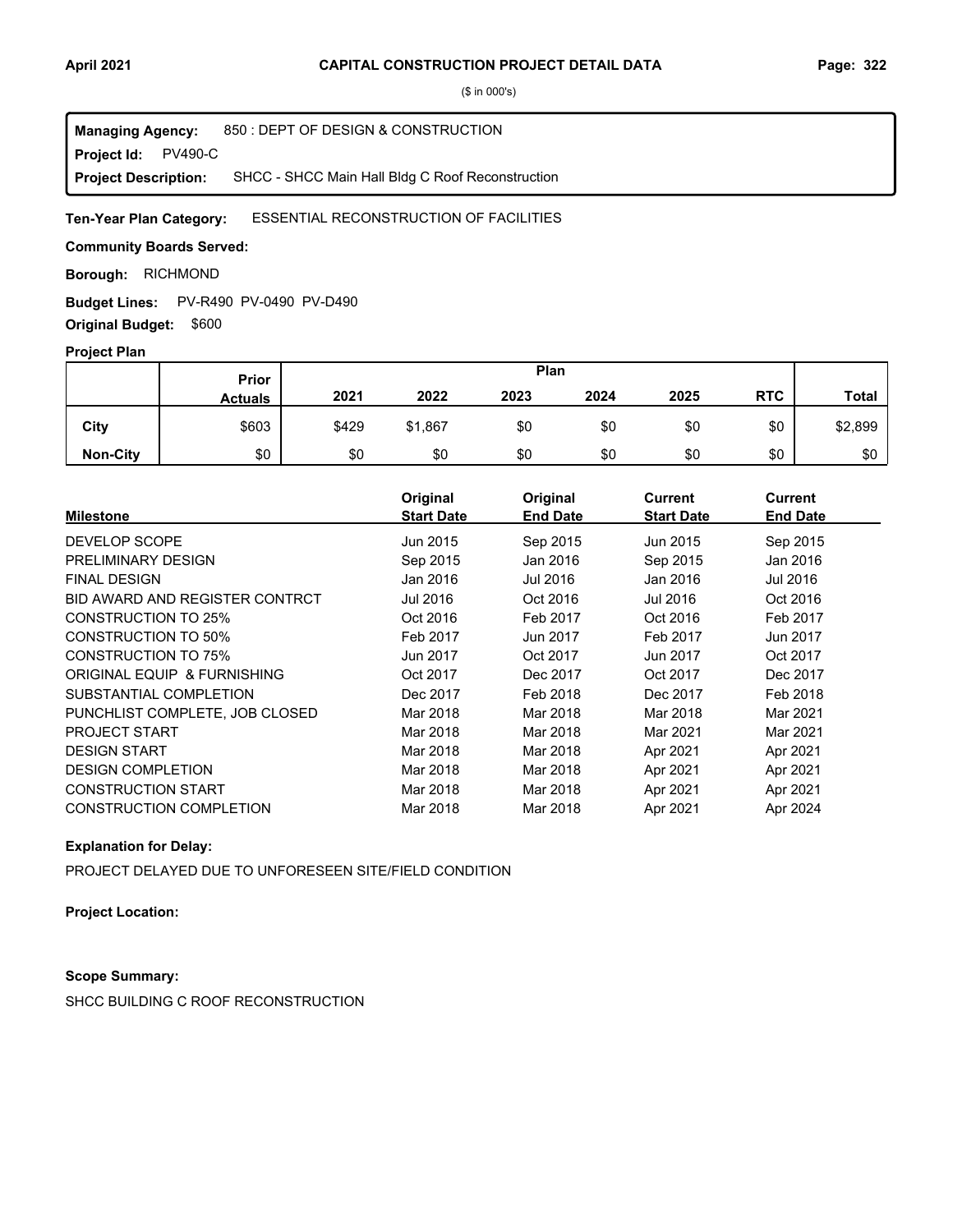**Project Id: PV490ELEC** 850 : DEPT OF DESIGN & CONSTRUCTION SHCC - Snug Harbor Cult. Ctr. Site - Wide Electrical Upgrade **Managing Agency: Project Description:** 

#### ESSENTIAL RECONSTRUCTION OF FACILITIES **Ten-Year Plan Category:**

501 **Community Boards Served:** 

**Borough: RICHMOND** 

**Budget Lines: PV-D490 PV-0467 PV-0490** 

**Original Budget:** \$5,175

### **Project Plan**

|                 |                | Plan<br>Prior |      |      |         |      |            |              |
|-----------------|----------------|---------------|------|------|---------|------|------------|--------------|
|                 | <b>Actuals</b> | 2021          | 2022 | 2023 | 2024    | 2025 | <b>RTC</b> | <b>Total</b> |
| City            | \$3,654        | \$3           | \$0  | \$0  | \$5,411 | \$0  | \$0        | \$9,068      |
| <b>Non-City</b> | \$0            | \$0           | \$0  | \$0  | \$0     | \$0  | \$0        | \$0          |

| <b>Milestone</b>               | Original<br><b>Start Date</b> | Original<br><b>End Date</b> | <b>Current</b><br><b>Start Date</b> | <b>Current</b><br><b>End Date</b> |
|--------------------------------|-------------------------------|-----------------------------|-------------------------------------|-----------------------------------|
| <b>DEVELOP SCOPE</b>           | Jun 2015                      | Sep 2015                    | Jun 2015                            | Sep 2015                          |
| PRELIMINARY DESIGN             | Sep 2015                      | Jan 2016                    | Sep 2015                            | Jan 2016                          |
| <b>FINAL DESIGN</b>            | Jan 2016                      | Jul 2016                    | Jan 2016                            | Jul 2016                          |
| BID AWARD AND REGISTER CONTRCT | Jul 2016                      | Oct 2016                    | Jul 2016                            | Oct 2016                          |
| CONSTRUCTION TO 25%            | Oct 2016                      | Feb 2017                    | Oct 2016                            | Feb 2017                          |
| <b>CONSTRUCTION TO 50%</b>     | Feb 2017                      | Jun 2017                    | Feb 2017                            | Jun 2017                          |
| CONSTRUCTION TO 75%            | Jun 2017                      | Oct 2017                    | Jun 2017                            | Oct 2017                          |
| ORIGINAL EQUIP & FURNISHING    | Oct 2017                      | Dec 2017                    | Oct 2017                            | Dec 2017                          |
| SUBSTANTIAL COMPLETION         | Dec 2017                      | Feb 2018                    | Dec 2017                            | Feb 2018                          |
| PUNCHLIST COMPLETE, JOB CLOSED | Mar 2018                      | Mar 2018                    | Mar 2018                            | Mar 2021                          |
| <b>PROJECT START</b>           | Mar 2018                      | Mar 2018                    | Mar 2021                            | Mar 2021                          |
| <b>DESIGN START</b>            | Mar 2018                      | Mar 2018                    | Apr 2021                            | Apr 2021                          |
| <b>DESIGN COMPLETION</b>       | Mar 2018                      | Mar 2018                    | Apr 2021                            | Apr 2021                          |
| <b>CONSTRUCTION START</b>      | Mar 2018                      | Mar 2018                    | Apr 2021                            | Apr 2021                          |
| <b>CONSTRUCTION COMPLETION</b> | Mar 2018                      | Mar 2018                    | Apr 2021                            | Aug 2023                          |

## **Explanation for Delay:**

PROJECT DELAYED DUE TO UNFORESEEN SITE/FIELD CONDITION

### **Project Location:**

1000 RICHMOND TERRACE, STATEN ISLAND

#### **Scope Summary:**

PHASE 1 WILL INCLIUDE THE INSTALLATION OF NEW ELECTRICAL SERVICE ROOMWHICH WILL BE CODE COMPLIANT AND SIZED FOR THE NEW SERVICE EQUIPMENT IN BUILDING "G". THIS PHASE WILL PROVIDE TEMPORARY SERVICE FROM EXISTING MANHOLE. PHASE 2 WILL INCLUDE THE INSTALLATION OF TWO SUBSTATIONS IN BUILDING "L" .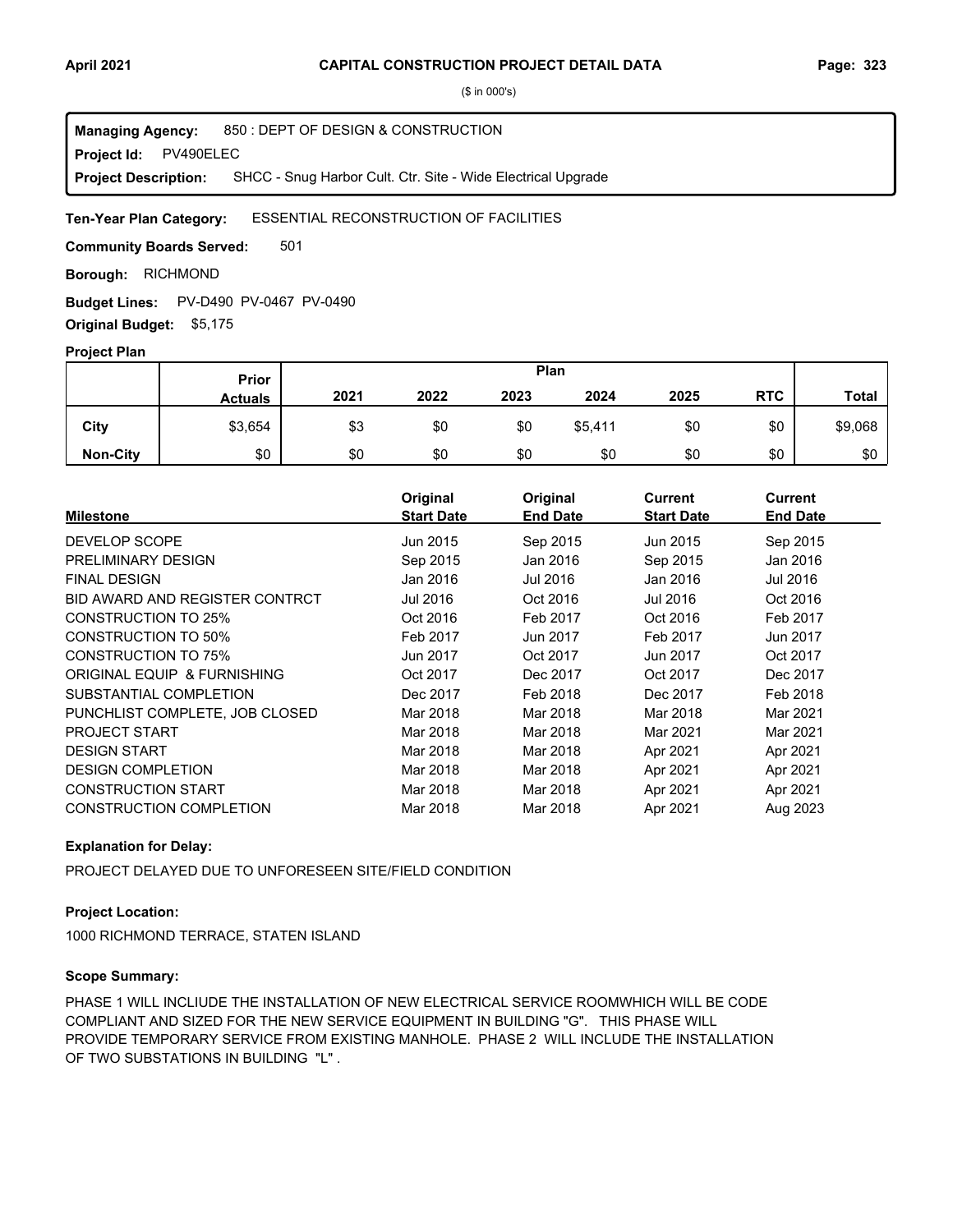**Project Id: PV490-INF** 850 : DEPT OF DESIGN & CONSTRUCTION SHCC - Site-wide Infrastructure Upgrade **Managing Agency: Project Description:** 

#### ESSENTIAL RECONSTRUCTION OF FACILITIES **Ten-Year Plan Category:**

501 **Community Boards Served:** 

**Borough: RICHMOND** 

**Budget Lines: PV-D490 PV-R490 PV-0490 Original Budget:** \$11,000

#### **Project Plan**

|                 |                | Plan<br>Prior |         |      |      |      |            |              |
|-----------------|----------------|---------------|---------|------|------|------|------------|--------------|
|                 | <b>Actuals</b> | 2021          | 2022    | 2023 | 2024 | 2025 | <b>RTC</b> | <b>Total</b> |
| City            | \$5,107        | \$1,500       | \$7,783 | \$0  | \$0  | \$0  | \$0        | \$14,390     |
| <b>Non-City</b> | \$0            | \$0           | \$0     | \$0  | \$0  | \$0  | \$0        | \$0          |

| <b>Milestone</b>               | Original<br><b>Start Date</b> | Original<br><b>End Date</b> | <b>Current</b><br><b>Start Date</b> | <b>Current</b><br><b>End Date</b> |
|--------------------------------|-------------------------------|-----------------------------|-------------------------------------|-----------------------------------|
| <b>DEVELOP SCOPE</b>           | Jun 2016                      | Sep 2016                    | Jun 2016                            | Sep 2016                          |
| PRELIMINARY DESIGN             | Sep 2016                      | Jan 2017                    | Sep 2016                            | Jan 2017                          |
| <b>FINAL DESIGN</b>            | Jan 2017                      | Jul 2017                    | Jan 2017                            | Jul 2017                          |
| BID AWARD AND REGISTER CONTRCT | Jul 2017                      | Oct 2017                    | Jul 2017                            | Oct 2017                          |
| CONSTRUCTION TO 25%            | Oct 2017                      | Feb 2018                    | Oct 2017                            | Feb 2018                          |
| <b>CONSTRUCTION TO 50%</b>     | Feb 2018                      | Jun 2018                    | Feb 2018                            | Jun 2018                          |
| <b>CONSTRUCTION TO 75%</b>     | Jun 2018                      | Oct 2018                    | Jun 2018                            | Oct 2018                          |
| ORIGINAL EQUIP & FURNISHING    | Oct 2018                      | Jan 2019                    | Oct 2018                            | Jan 2019                          |
| SUBSTANTIAL COMPLETION         | Jan 2019                      | Mar 2019                    | Jan 2019                            | Mar 2019                          |
| PUNCHLIST COMPLETE, JOB CLOSED | Mar 2019                      | Apr 2019                    | Mar 2019                            | Apr 2019                          |
| <b>PROJECT START</b>           | Mar 2019                      | Apr 2019                    | Apr 2019                            | Apr 2019                          |
| <b>DESIGN START</b>            | Mar 2019                      | Apr 2019                    | Apr 2019                            | Apr 2019                          |
| <b>DESIGN COMPLETION</b>       | Mar 2019                      | Apr 2019                    | Apr 2019                            | Apr 2019                          |
| <b>CONSTRUCTION START</b>      | Mar 2019                      | Apr 2019                    | Apr 2019                            | Apr 2019                          |
| <b>CONSTRUCTION COMPLETION</b> | Mar 2019                      | Apr 2019                    | Apr 2022                            | Jul 2022                          |

## **Explanation for Delay:**

PROJECT DELAYED DUE TO UNFORESEEN SITE/FIELD CONDITION

## **Project Location:**

## **Scope Summary:**

SITE-WIDE HVAC UPGRADE FOR SNUG HARBOR CAMPUS, INCLUDING COMPLETE REPLACEMENT OF EQUIPMENT AT THE CENTRAL BOILER AND COOLING PLANT (BUILDING L) AND THE UPGRADE AND CONNECTION OF SYSTEMS AT THE 12 BUILDINGS SERVED BY THE CENTRAL PLANT.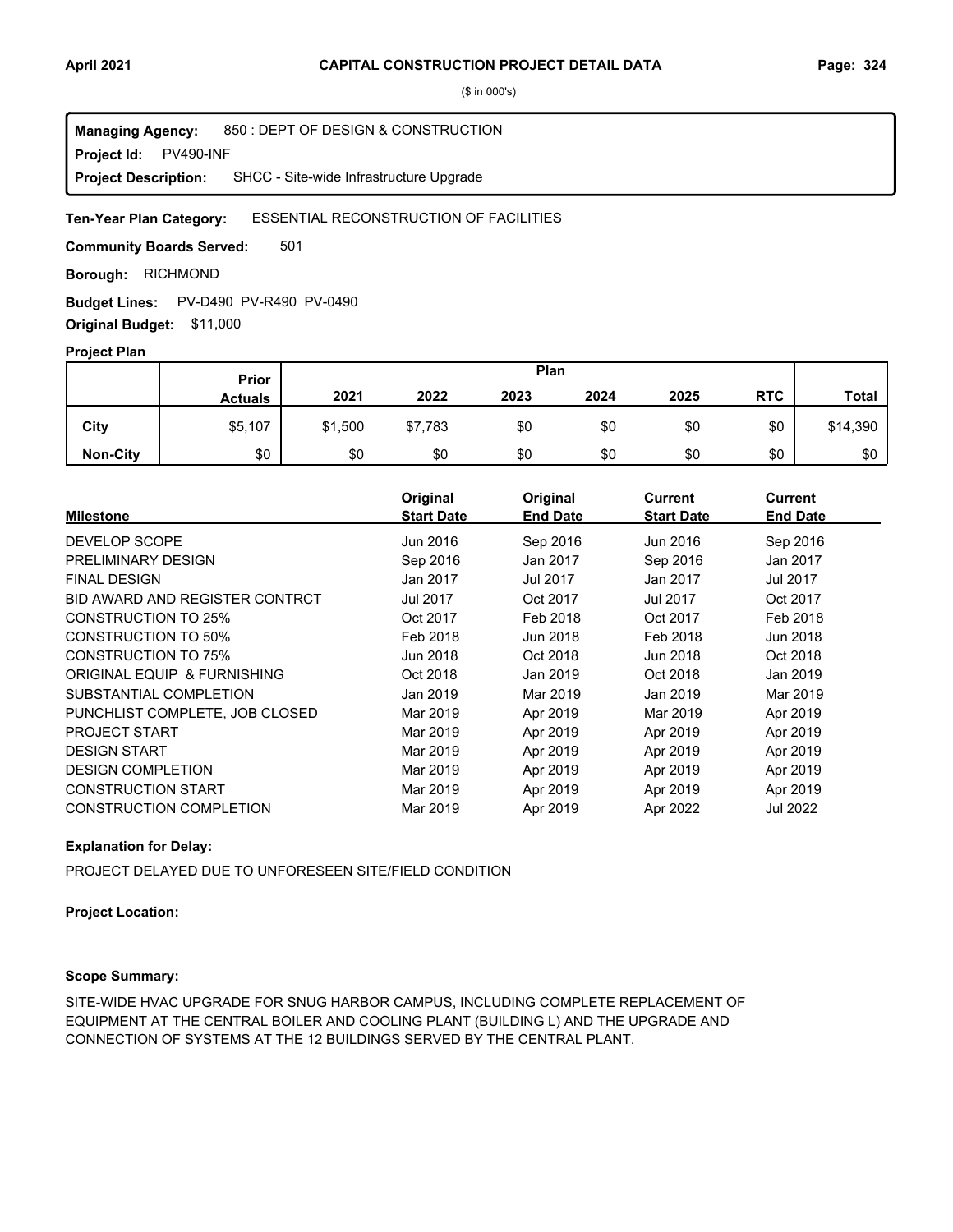**Project Id: PV490-Q3** 850 : DEPT OF DESIGN & CONSTRUCTION SHCC - Snug Harbor Cult. Ctr. Music Hall, Dressing Rooms **Managing Agency: Project Description:** 

#### ESSENTIAL RECONSTRUCTION OF FACILITIES **Ten-Year Plan Category:**

501 **Community Boards Served:** 

**Borough: RICHMOND** 

**Budget Lines: PV-0490 PV-R490 PV-D490** 

**Original Budget:** \$3,634

## **Project Plan**

|                 |                | Plan<br>Prior |         |      |      |      |            |              |
|-----------------|----------------|---------------|---------|------|------|------|------------|--------------|
|                 | <b>Actuals</b> | 2021          | 2022    | 2023 | 2024 | 2025 | <b>RTC</b> | <b>Total</b> |
| City            | \$19,102       | \$1,356       | \$1,065 | \$0  | \$1  | \$0  | \$0        | \$21,524     |
| <b>Non-City</b> | \$0            | \$0           | \$0     | \$0  | \$0  | \$0  | \$0        | \$0          |

| <b>Milestone</b>               | Original<br><b>Start Date</b> | Original<br><b>End Date</b> | Current<br><b>Start Date</b> | <b>Current</b><br><b>End Date</b> |
|--------------------------------|-------------------------------|-----------------------------|------------------------------|-----------------------------------|
| <b>CONSTRUCTION</b>            | Apr 2013                      | Apr 2014                    | Jan 2013                     | Apr 2013                          |
| PUNCHLIST COMPLETE, JOB CLOSED | Apr 2014                      | Apr 2015                    | Apr 2013                     | Apr 2014                          |
| PUNCHLIST COMPLETE, JOB CLOSED | Apr 2014                      | Apr 2015                    | Apr 2014                     | Apr 2015                          |
| <b>PROJECT START</b>           | Apr 2014                      | Apr 2015                    | Apr 2015                     | Apr 2015                          |
| <b>DESIGN START</b>            | Apr 2014                      | Apr 2015                    | Apr 2015                     | Apr 2015                          |
| <b>DESIGN COMPLETION</b>       | Apr 2014                      | Apr 2015                    | Apr 2015                     | Apr 2015                          |
| <b>CONSTRUCTION START</b>      | Apr 2014                      | Apr 2015                    | Apr 2015                     | Apr 2015                          |
| <b>CONSTRUCTION COMPLETION</b> | Apr 2014                      | Apr 2015                    | Jun 2016                     | Jun 2025                          |

### **Explanation for Delay:**

PROJECT DELAYED PENDING RESOLUTION OF LEGAL ISSUES

### **Project Location:**

1000 RICHMOND TERRACE, STATEN ISLAND NY 10301

### **Scope Summary:**

PROJECT SCOPE OF WORK IS TO SECURE FOR SHCC A FDNY CODE COMPLIANT FIRE ALARM FOR THE MUSIC HALL BUILDING "T"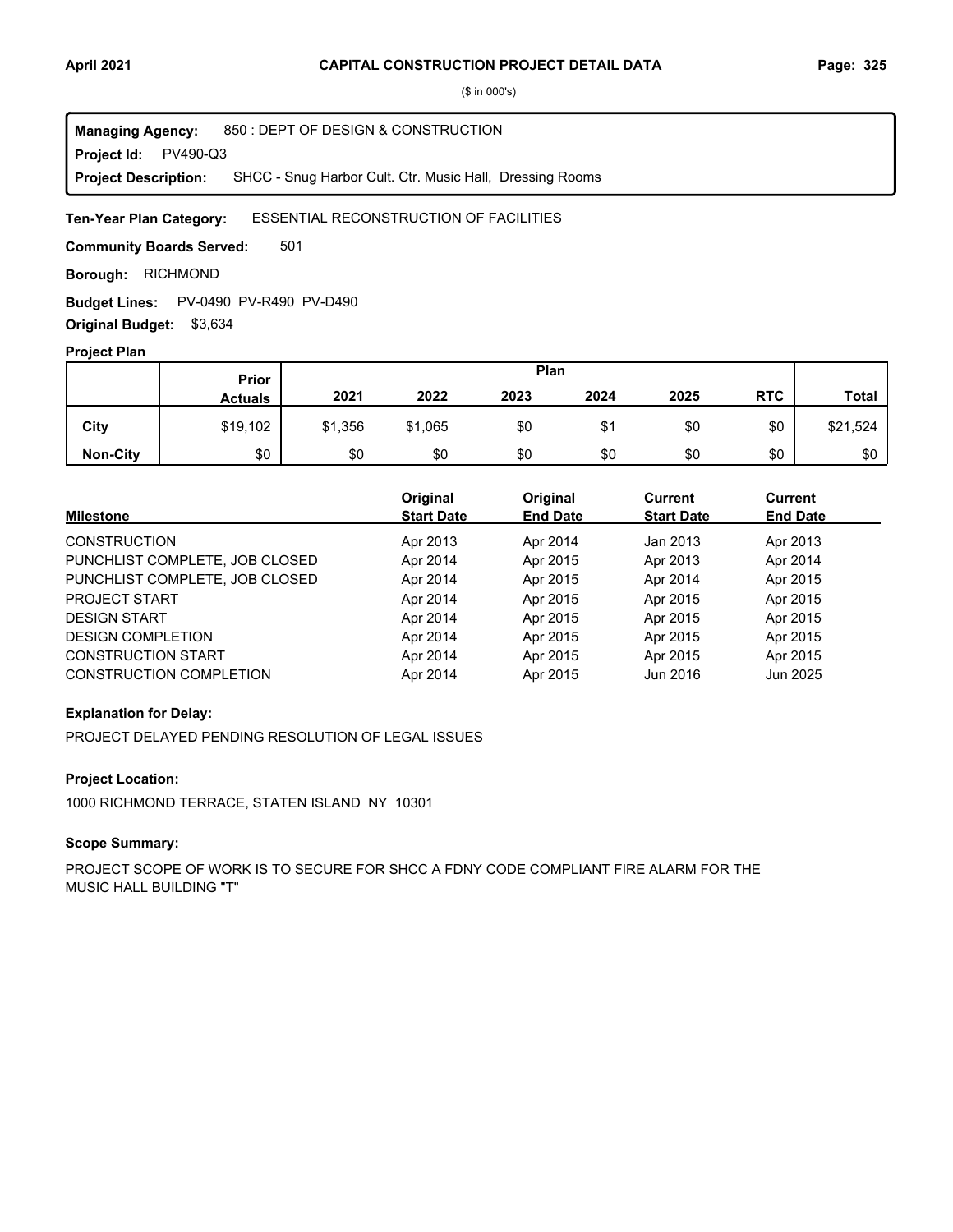**Project Id: PVC341-M** 850 : DEPT OF DESIGN & CONSTRUCTION SIHS - SIHS TYSEN COURT RECONSTRUCTION **Managing Agency: Project Description:** 

#### ESSENTIAL RECONSTRUCTION OF FACILITIES **Ten-Year Plan Category:**

502 **Community Boards Served:** 

**Borough: RICHMOND** 

**Budget Lines: PV-D341 PV-0341 Original Budget:** \$2,825

#### **Project Plan**

|                 |                | Plan<br>Prior |      |      |      |       |            |              |
|-----------------|----------------|---------------|------|------|------|-------|------------|--------------|
|                 | <b>Actuals</b> | 2021          | 2022 | 2023 | 2024 | 2025  | <b>RTC</b> | <b>Total</b> |
| City            | \$12,048       | \$0           | \$0  | \$0  | \$0  | \$397 | \$0        | \$12,445     |
| <b>Non-City</b> | \$0            | \$0           | \$0  | \$0  | \$0  | \$0   | \$0        | \$0          |

| <b>Milestone</b>               | Original<br><b>Start Date</b> | Original<br><b>End Date</b> | Current<br><b>Start Date</b> | Current<br><b>End Date</b> |
|--------------------------------|-------------------------------|-----------------------------|------------------------------|----------------------------|
| <b>PROJECT START</b>           | Jul 1995                      | Jul 1995                    | Aug 2008                     | Aug 2008                   |
| <b>DESIGN START</b>            | Jul 1995                      | Jul 1995                    | Oct 2009                     | Jan 2011                   |
| <b>DESIGN COMPLETION</b>       | Dec 2006                      | Jul 2008                    | Jan 2011                     | Jan 2011                   |
| <b>CONSTRUCTION START</b>      | Jul 2008                      | Jul 2009                    | Sep 2011                     | Aug 2013                   |
| <b>CONSTRUCTION COMPLETION</b> | Jul 2009                      | Jun 2010                    | Aug 2013                     | Aug 2020                   |

### **Explanation for Delay:**

PROJECT DELAYED PENDING RESOLUTION OF LEGAL ISSUES

#### **Project Location:**

NA

#### **Scope Summary:**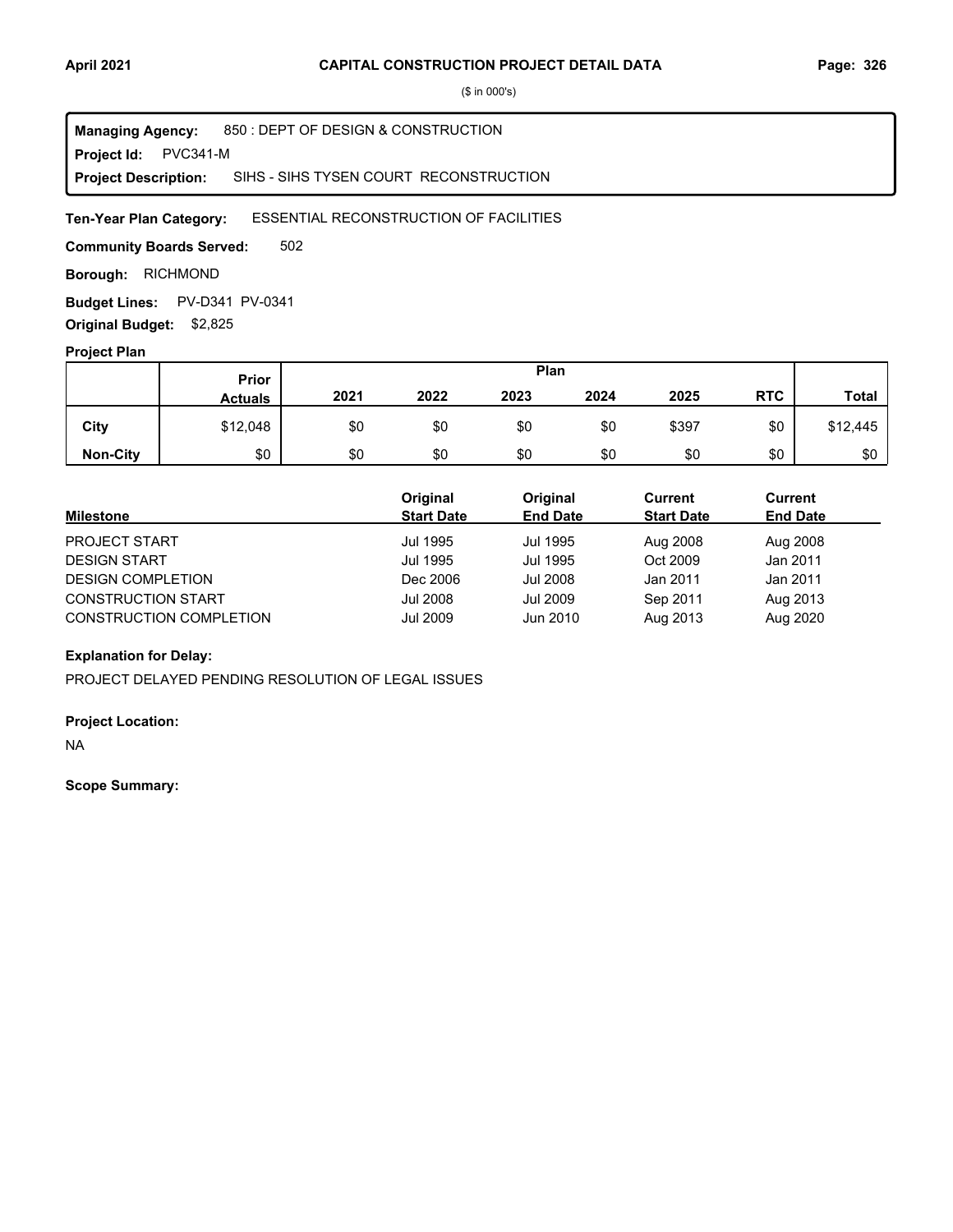**Project Id: PW348-74** 850 : DEPT OF DESIGN & CONSTRUCTION FUEL TANK REPLACEMENT **Managing Agency: Project Description:** 

LEGAL MANDATES AND CORRECTION OF UNSAFE CONDITIONS **Ten-Year Plan Category:** 

### **Community Boards Served:**

**Borough: RICHMOND** 

**Budget Lines: PW-0348 Original Budget:** \$12,500

#### **Project Plan**

|                 |                | Plan<br><b>Prior</b> |      |       |      |      |            |              |
|-----------------|----------------|----------------------|------|-------|------|------|------------|--------------|
|                 | <b>Actuals</b> | 2021                 | 2022 | 2023  | 2024 | 2025 | <b>RTC</b> | <b>Total</b> |
| City            | \$19,000       | \$11,333             | \$0  | \$661 | \$0  | \$0  | \$0        | \$30,994     |
| <b>Non-City</b> | \$0            | \$0                  | \$0  | \$0   | \$0  | \$0  | \$0        | \$0          |

| <b>Milestone</b>               | Original<br><b>Start Date</b> | Original<br><b>End Date</b> | Current<br><b>Start Date</b> | Current<br><b>End Date</b> |
|--------------------------------|-------------------------------|-----------------------------|------------------------------|----------------------------|
| <b>PROJECT START</b>           | Jul 2017                      | Jul 2017                    | Jul 2017                     | Jul 2017                   |
| <b>DESIGN START</b>            | <b>Jul 2017</b>               | Jul 2017                    | <b>Jul 2017</b>              | Oct 2017                   |
| <b>DESIGN COMPLETION</b>       | Jul 2017                      | Jul 2017                    | Oct 2017                     | Sep 2018                   |
| <b>CONSTRUCTION START</b>      | Jul 2017                      | Jul 2017                    | Sep 2018                     | Oct 2018                   |
| <b>CONSTRUCTION COMPLETION</b> | <b>Jul 2017</b>               | Jul 2019                    | Oct 2018                     | Jul 2023                   |

## **Explanation for Delay:**

PROJECT DELAYED DUE TO BUDGETARY CONSTRAINTS

#### **Project Location:**

#### **Scope Summary:**

FUEL TANKS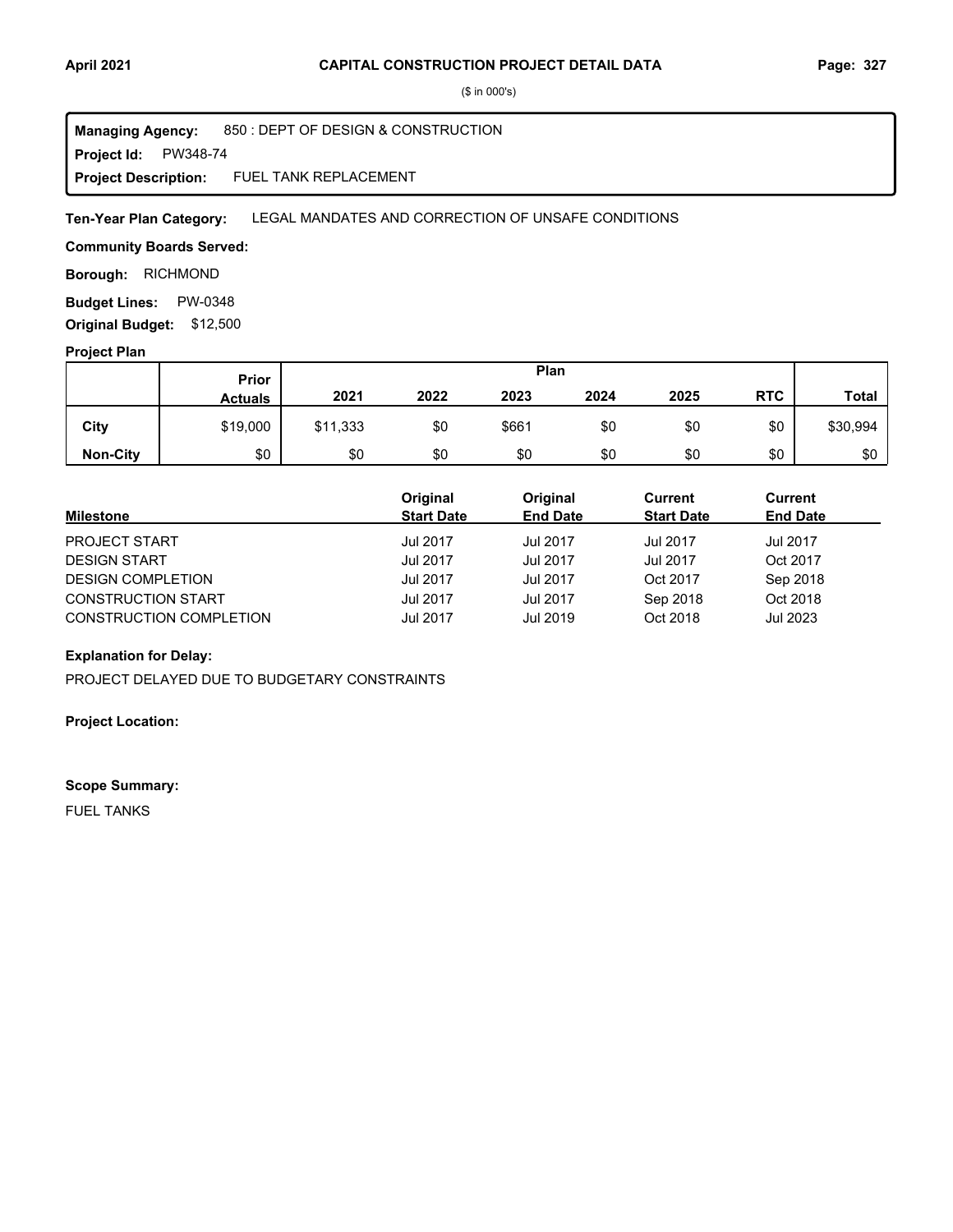**Project Id: PWD5SOUTH** 850 : DEPT OF DESIGN & CONSTRUCTION SOUTH SHORE LITTLE LEAGUE **Managing Agency: Project Description:** 

MISCELLANEOUS CONSTRUCTION **Ten-Year Plan Category:** 

503 **Community Boards Served:** 

**Borough: RICHMOND** 

#### Budget Lines: PW-R077 PW-D077 P-D020 PW-0077 PW-D005

**Original Budget:** \$1,150

## **Project Plan**

|                 | Plan<br><b>Prior</b> |      |      |      |      |      |            |              |
|-----------------|----------------------|------|------|------|------|------|------------|--------------|
|                 | <b>Actuals</b>       | 2021 | 2022 | 2023 | 2024 | 2025 | <b>RTC</b> | <b>Total</b> |
| City            | \$9,439              | \$58 | \$0  | \$0  | \$0  | \$0  | \$0        | \$9,497      |
| <b>Non-City</b> | \$0                  | \$0  | \$0  | \$0  | \$0  | \$0  | \$0        | \$0          |

| <b>Milestone</b>               | Original<br><b>Start Date</b> | Original<br><b>End Date</b> | Current<br><b>Start Date</b> | Current<br><b>End Date</b> |
|--------------------------------|-------------------------------|-----------------------------|------------------------------|----------------------------|
| <b>PROJECT START</b>           | Jul 2010                      | Jul 2010                    | Jun 2012                     | Jun 2012                   |
| <b>DESIGN START</b>            | Jul 2010                      | Jul 2010                    | Jun 2013                     | Jun 2014                   |
| <b>DESIGN COMPLETION</b>       | Jul 2010                      | Jul 2010                    | Dec 2014                     | May 2016                   |
| <b>CONSTRUCTION START</b>      | Jul 2010                      | Jul 2010                    | May 2019                     | May 2020                   |
| <b>CONSTRUCTION COMPLETION</b> | Jul 2010                      | Jul 2010                    | Jul 2020                     | Aug 2023                   |

#### **Explanation for Delay:**

PROJECT DELAYED DUE TO UNFORESEEN SITE/FIELD CONDITION

## **Project Location:**

## **Scope Summary:**

500K FOR REHAB EXISTING FIELD AND INSTALL STADIUM SEATING, LIGHTS ANDSCOREBOARD. \$150K FOR CONSRUCTION OF PRACTICE FACILITY.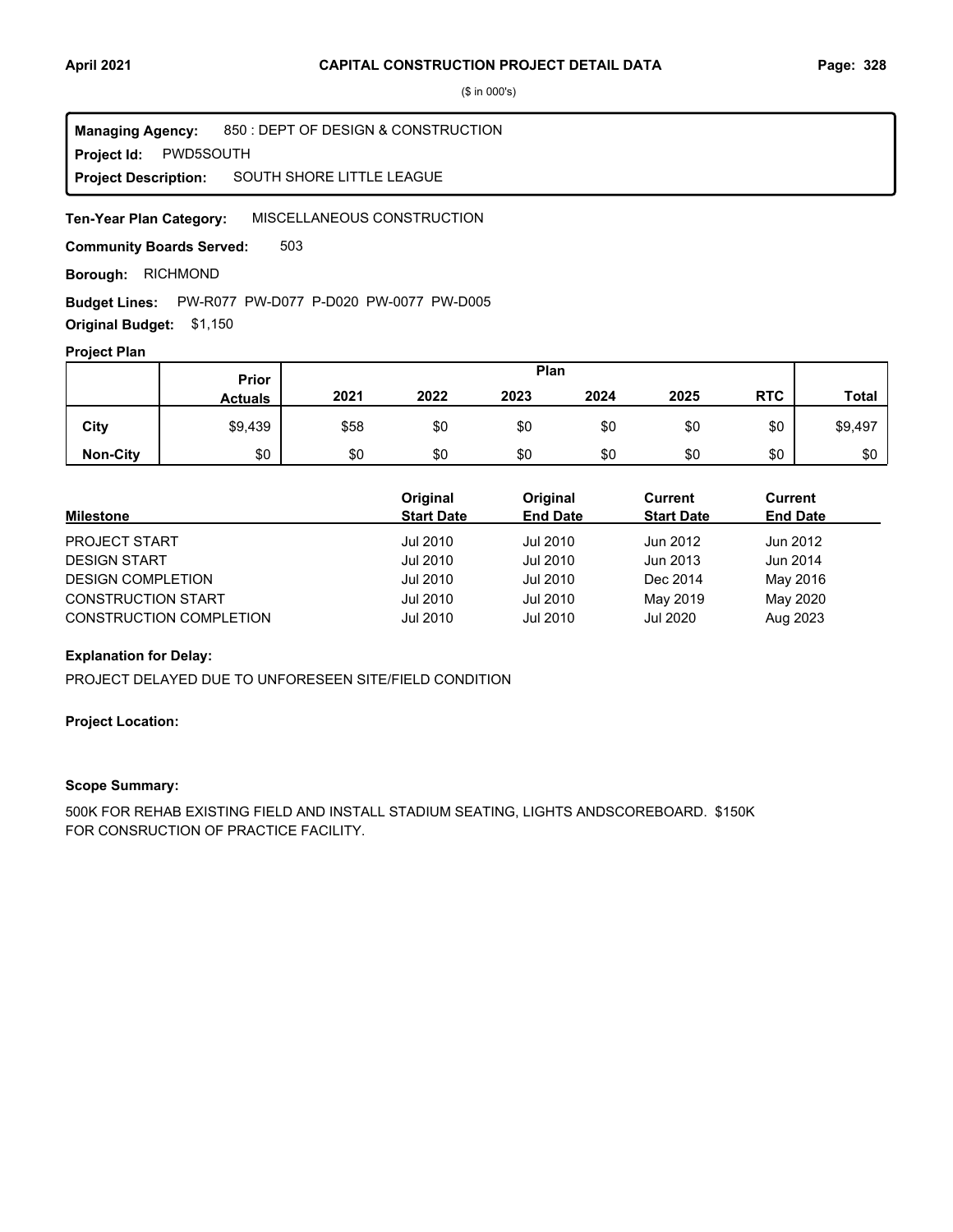#### **Project Id: RED-366** 850 : DEPT OF DESIGN & CONSTRUCTION WM WORK ARTHUR KILL RD BTW RICHMOND & ABINGTON AVE HWR1140A **Managing Agency: Project Description:**

#### TRUNK AND DISTRIBUTION MAIN REPLACEMENT **Ten-Year Plan Category:**

503 **Community Boards Served:** 

**Borough: RICHMOND** 

**Budget Lines: WM-0001 Original Budget:** \$589

#### **Project Plan**

|                 | Plan<br>Prior  |      |      |      |      |          |            |              |
|-----------------|----------------|------|------|------|------|----------|------------|--------------|
|                 | <b>Actuals</b> | 2021 | 2022 | 2023 | 2024 | 2025     | <b>RTC</b> | <b>Total</b> |
| City            | \$187          | \$0  | \$0  | \$0  | \$0  | \$13,594 | \$0        | \$13,781     |
| <b>Non-City</b> | \$0            | \$0  | \$0  | \$0  | \$0  | \$0      | \$0        | \$0          |

| <b>Milestone</b>               | Original<br><b>Start Date</b> | Original<br><b>End Date</b> | <b>Current</b><br><b>Start Date</b> | Current<br><b>End Date</b> |
|--------------------------------|-------------------------------|-----------------------------|-------------------------------------|----------------------------|
| DEVELOP SCOPE                  | Mar 2014                      | Jun 2014                    | Jul 2011                            | Sep 2012                   |
| PRELIMINARY DESIGN             | Jun 2014                      | Sep 2014                    | Sep 2011                            | Jan 2012                   |
| <b>FINAL DESIGN</b>            | Oct 2014                      | Mar 2015                    | Jan 2012                            | Mar 2022                   |
| BID AWARD AND REGISTER CONTRCT | Mar 2015                      | Jun 2015                    | Mar 2022                            | Jun 2022                   |
| <b>CONSTRUCTION TO 25%</b>     | Jun 2015                      | Oct 2015                    | Jun 2022                            | Oct 2022                   |
| <b>CONSTRUCTION TO 50%</b>     | Oct 2015                      | Feb 2016                    | Oct 2022                            | Feb 2023                   |
| <b>CONSTRUCTION TO 75%</b>     | Feb 2016                      | Jun 2016                    | Feb 2023                            | Mar 2023                   |
| ORIGINAL EQUIP & FURNISHING    | Jun 2016                      | Sep 2016                    | Mar 2023                            | <b>Jul 2023</b>            |
| SUBSTANTIAL COMPLETION         | Sep 2016                      | Nov 2016                    | <b>Jul 2023</b>                     | Nov 2023                   |
| PUNCHLIST COMPLETE. JOB CLOSED | Nov 2016                      | Dec 2016                    | Nov 2023                            | Jun 2029                   |

#### **Explanation for Delay:**

PROJECT DELAYED DUE TO UNFORESEEN SITE/FIELD CONDITION

#### **Project Location:**

## **Scope Summary:**

WATER MAIN WORK IN ARTHUR KILL RD BETWEEN RICHMOND AVE & ABINGDON AVE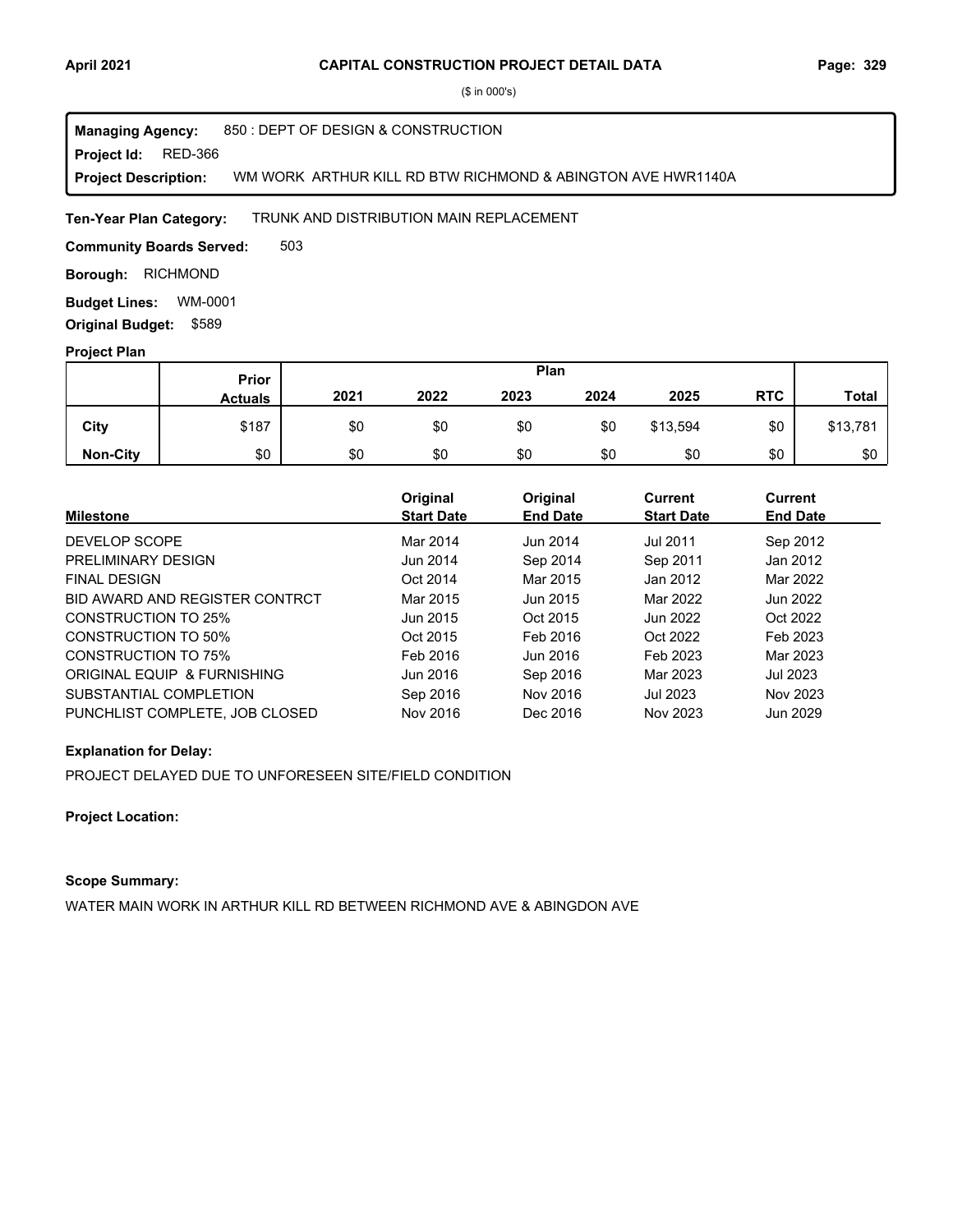**Project Id: RED-369** 850 : DEPT OF DESIGN & CONSTRUCTION CORE WM AREA CONTRACT, S.I. & BKLYN **Managing Agency: Project Description:** 

#### TRUNK AND DISTRIBUTION MAIN REPLACEMENT **Ten-Year Plan Category:**

500 **Community Boards Served:** 

**Borough: RICHMOND** 

**Budget Lines: WM-0001 Original Budget:** \$3,000

#### **Project Plan**

|                 |                | Plan<br>Prior |      |      |      |      |            |              |
|-----------------|----------------|---------------|------|------|------|------|------------|--------------|
|                 | <b>Actuals</b> | 2021          | 2022 | 2023 | 2024 | 2025 | <b>RTC</b> | <b>Total</b> |
| City            | \$4,195        | \$219         | \$0  | \$0  | \$0  | \$0  | \$0        | \$4,414      |
| <b>Non-City</b> | \$0            | \$0           | \$0  | \$0  | \$0  | \$0  | \$0        | \$0          |

| <b>Milestone</b>               | Original<br><b>Start Date</b> | Original<br><b>End Date</b> | <b>Current</b><br><b>Start Date</b> | Current<br><b>End Date</b> |
|--------------------------------|-------------------------------|-----------------------------|-------------------------------------|----------------------------|
| DEVELOP SCOPE                  | Mar 2011                      | May 2011                    | Mar 2011                            | May 2011                   |
| PRELIMINARY DESIGN             | May 2011                      | Sep 2011                    | May 2011                            | Sep 2011                   |
| <b>FINAL DESIGN</b>            | Sep 2011                      | Mar 2012                    | Sep 2011                            | Mar 2012                   |
| BID AWARD AND REGISTER CONTRCT | Mar 2012                      | Jun 2012                    | Mar 2012                            | Jun 2012                   |
| CONSTRUCTION TO 25%            | Jun 2012                      | Oct 2012                    | Jun 2012                            | Oct 2012                   |
| CONSTRUCTION TO 50%            | Oct 2012                      | Feb 2013                    | Oct 2012                            | Feb 2013                   |
| <b>CONSTRUCTION TO 75%</b>     | Feb 2013                      | Jun 2013                    | Feb 2013                            | Jun 2013                   |
| ORIGINAL EQUIP & FURNISHING    | Jun 2013                      | Sep 2013                    | Jun 2013                            | Sep 2013                   |
| SUBSTANTIAL COMPLETION         | Sep 2013                      | Nov 2013                    | Sep 2013                            | Nov 2013                   |
| PUNCHLIST COMPLETE, JOB CLOSED | Nov 2013                      | Dec 2013                    | Nov 2013                            | Jun 2022                   |

### **Explanation for Delay:**

PROJECT DELAYED DUE TO UNFORESEEN SITE/FIELD CONDITION

**Project Location:**

## **Scope Summary:**

RECONSTRUCTION OF WATER MAINS, S.I. & BKLYN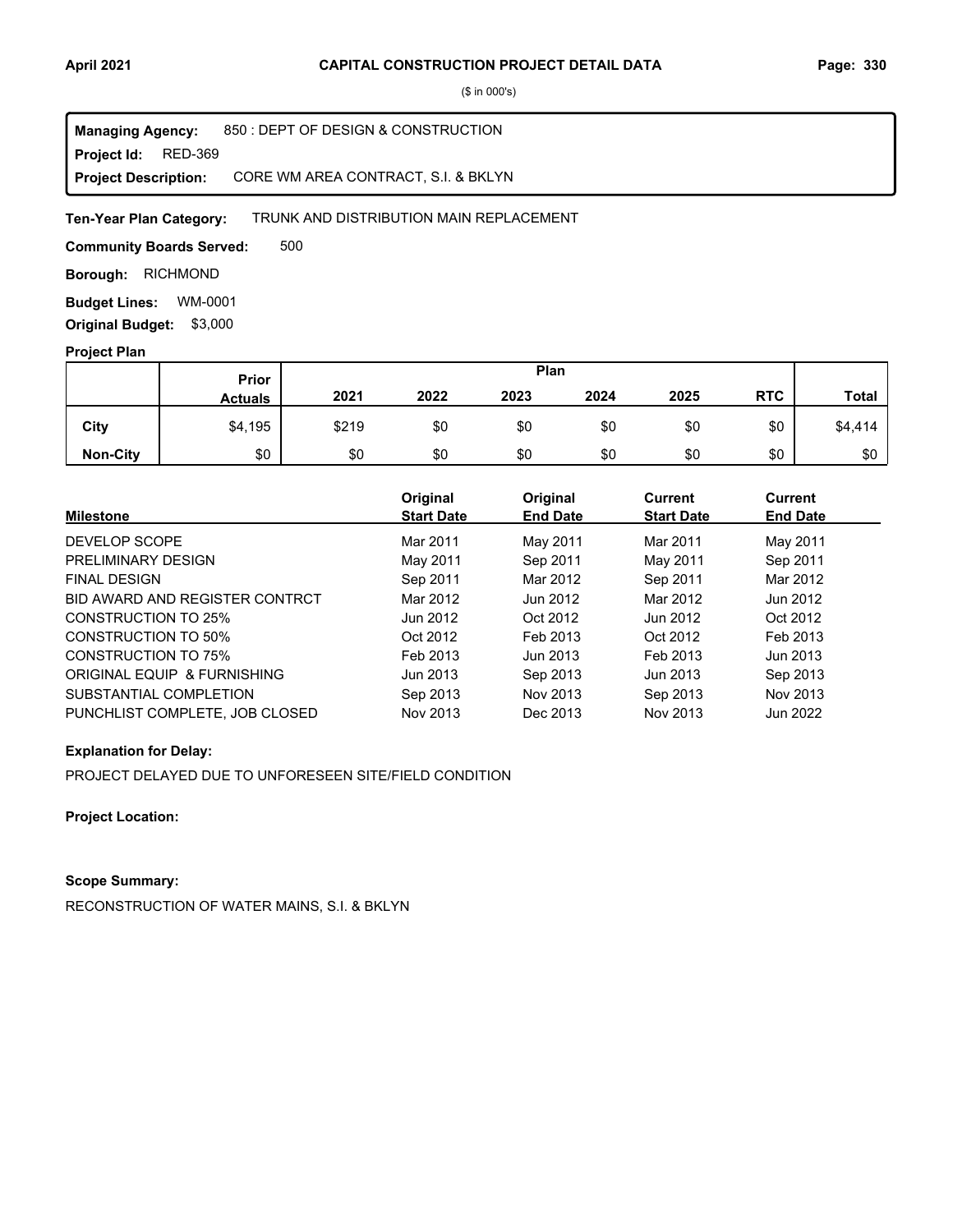#### **Project Id: RED-372** 850 : DEPT OF DESIGN & CONSTRUCTION WM, PART OF RECON TRAVIS AVE FORM PARK DR N TO DRAPER PL **Managing Agency: Project Description:**

#### AUGMENTATION OF WATER SUPPLY SYSTEMS **Ten-Year Plan Category:**

501 **Community Boards Served:** 

**Borough: RICHMOND** 

WM-0001 SE-0002R **Budget Lines: Original Budget:** \$901

#### **Project Plan**

|                 | Plan<br>Prior  |      |         |      |      |      |            |              |
|-----------------|----------------|------|---------|------|------|------|------------|--------------|
|                 | <b>Actuals</b> | 2021 | 2022    | 2023 | 2024 | 2025 | <b>RTC</b> | <b>Total</b> |
| City            | \$150          | \$0  | \$3,695 | \$0  | \$0  | \$0  | \$0        | \$3,845      |
| <b>Non-City</b> | \$0            | \$0  | \$0     | \$0  | \$0  | \$0  | \$0        | \$0          |

| <b>Milestone</b>               | Original<br><b>Start Date</b> | Original<br><b>End Date</b> | <b>Current</b><br><b>Start Date</b> | Current<br><b>End Date</b> |
|--------------------------------|-------------------------------|-----------------------------|-------------------------------------|----------------------------|
| DEVELOP SCOPE                  | Mar 2017                      | May 2017                    | Mar 2017                            | May 2017                   |
| PRELIMINARY DESIGN             | May 2017                      | Sep 2017                    | May 2017                            | Sep 2017                   |
| <b>FINAL DESIGN</b>            | Sep 2017                      | Mar 2018                    | Sep 2017                            | Mar 2018                   |
| BID AWARD AND REGISTER CONTRCT | Mar 2018                      | Jun 2018                    | Mar 2018                            | Jun 2018                   |
| CONSTRUCTION TO 25%            | Jun 2018                      | Oct 2018                    | Jun 2018                            | Oct 2018                   |
| CONSTRUCTION TO 50%            | Oct 2018                      | Feb 2019                    | Oct 2018                            | Feb 2019                   |
| CONSTRUCTION TO 75%            | Feb 2019                      | Jun 2019                    | Feb 2019                            | Jun 2019                   |
| ORIGINAL EQUIP & FURNISHING    | Jun 2019                      | Sep 2019                    | Jun 2019                            | Sep 2019                   |
| SUBSTANTIAL COMPLETION         | Sep 2019                      | Nov 2019                    | Sep 2019                            | Nov 2019                   |
| PUNCHLIST COMPLETE, JOB CLOSED | Nov 2019                      | Dec 2019                    | Nov 2019                            | Jan 2025                   |

#### **Explanation for Delay:**

PROJECT DELAYED DUE TO UNFORESEEN SITE/FIELD CONDITION

#### **Project Location:**

## **Scope Summary:**

WM, PART OF RECON TRAVIS AVE FORM PARK DR N TO DRAPER PL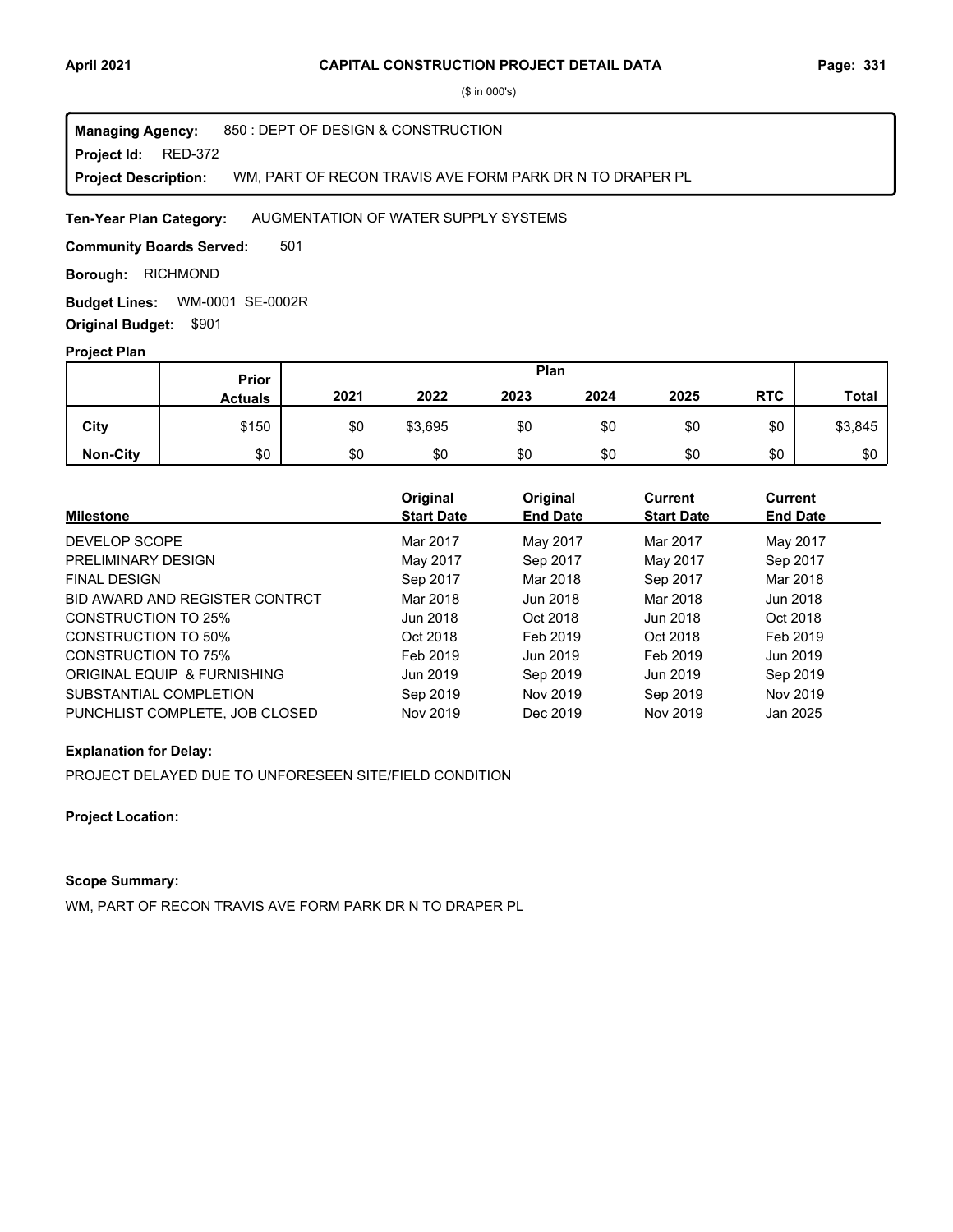**Project Id: RED-376** 850 : DEPT OF DESIGN & CONSTRUCTION Water Main Replacment and/or Lining in Clove Road **Managing Agency: Project Description:** 

#### TRUNK AND DISTRIBUTION MAIN REPLACEMENT **Ten-Year Plan Category:**

501 502 **Community Boards Served:** 

**Borough: RICHMOND** 

**Budget Lines: WM-0001 Original Budget:** \$4,821

#### **Project Plan**

|                 |                | Plan<br>Prior |      |      |      |      |            |              |
|-----------------|----------------|---------------|------|------|------|------|------------|--------------|
|                 | <b>Actuals</b> | 2021          | 2022 | 2023 | 2024 | 2025 | <b>RTC</b> | <b>Total</b> |
| City            | \$10,566       | \$519         | \$0  | \$0  | \$0  | \$0  | \$0        | \$11,085     |
| <b>Non-City</b> | \$0            | \$0           | \$0  | \$0  | \$0  | \$0  | \$0        | \$0          |

|                                | Original<br><b>Start Date</b> | Original<br><b>End Date</b> | Current           | <b>Current</b>  |
|--------------------------------|-------------------------------|-----------------------------|-------------------|-----------------|
| <b>Milestone</b>               |                               |                             | <b>Start Date</b> | <b>End Date</b> |
| DEVELOP SCOPE                  | Jun 2016                      | Feb 2017                    | Jun 2016          | Feb 2017        |
| PRELIMINARY DESIGN             | Feb 2017                      | Feb 2018                    | Feb 2017          | Feb 2018        |
| <b>FINAL DESIGN</b>            | Feb 2018                      | Aug 2019                    | Feb 2018          | Aug 2019        |
| BID AWARD AND REGISTER CONTRCT | Aug 2019                      | May 2020                    | Aug 2019          | May 2020        |
| CONSTRUCTION TO 25%            | May 2020                      | May 2021                    | May 2020          | May 2021        |
| CONSTRUCTION TO 50%            | May 2021                      | Apr 2022                    | May 2021          | Apr 2022        |
| CONSTRUCTION TO 75%            | May 2022                      | Apr 2023                    | May 2022          | Apr 2023        |
| ORIGINAL EQUIP & FURNISHING    | Apr 2023                      | Jan 2024                    | Apr 2023          | Jan 2024        |
| SUBSTANTIAL COMPLETION         | Jan 2024                      | <b>Jul 2024</b>             | Jan 2024          | Jul 2024        |
| PUNCHLIST COMPLETE, JOB CLOSED | <b>Jul 2024</b>               | Oct 2024                    | <b>Jul 2024</b>   | Oct 2024        |

#### **Explanation for Delay:**

#### **Project Location:**

## **Scope Summary:**

WATER MAIN REPLCMNT AND/OR LINING IN CLOVE RD B/W MOSEL AVE & LAKEVIEW TERR., ETC.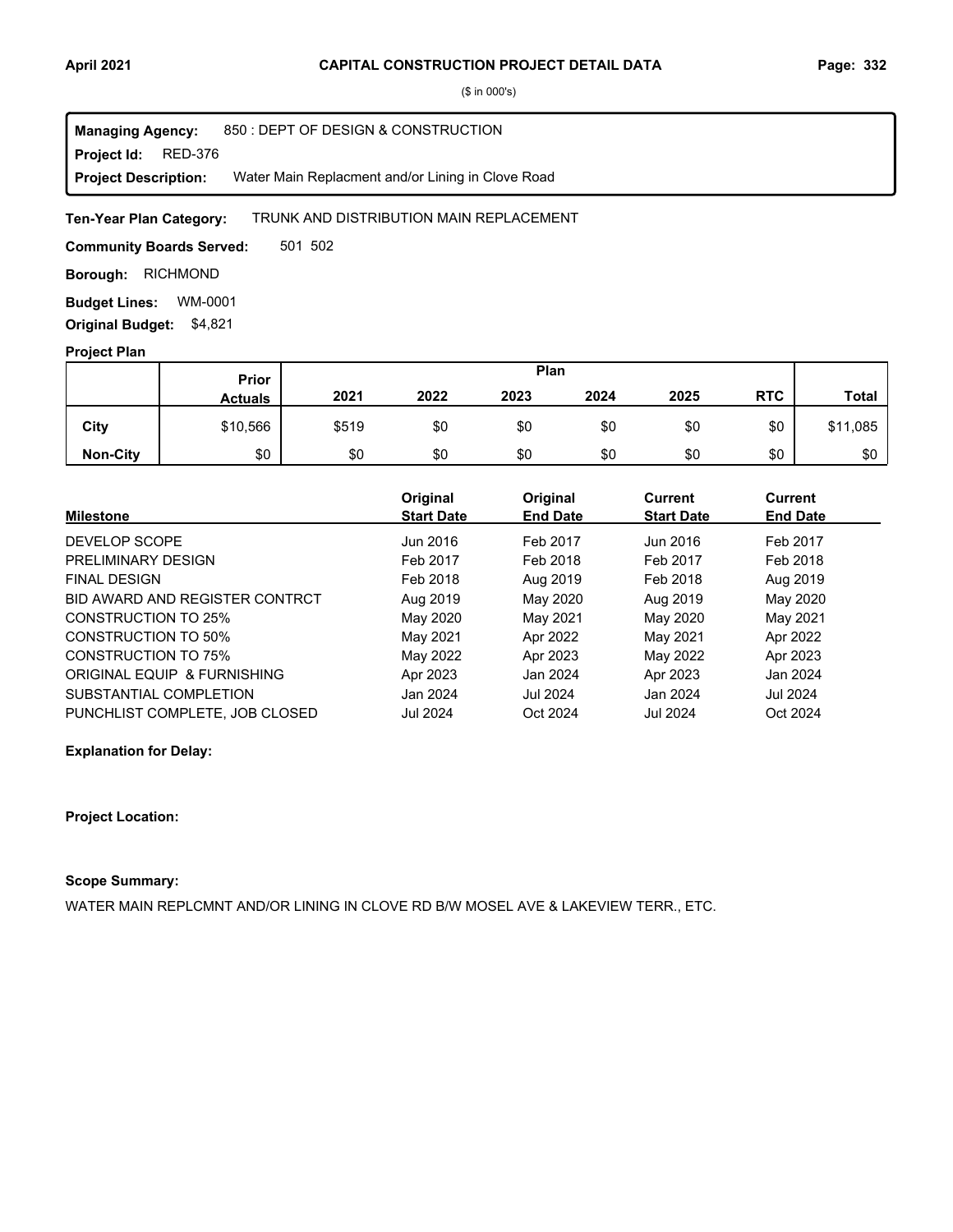**Project Id: RED-381** 850 : DEPT OF DESIGN & CONSTRUCTION (SANDHWSI) Storm swr replacement ext. in Harold Avenue **Managing Agency: Project Description:** 

#### REPLACEMENT OR AUGMENTATION OF EXISTING SYSTEMS **Ten-Year Plan Category:**

503 **Community Boards Served:** 

**Borough: RICHMOND** 

SE-0200R WM-0001 EP-0007 **Budget Lines: Original Budget:** \$2,880

## **Project Plan**

|                 |                | Plan<br>Prior |      |      |      |      |            |              |
|-----------------|----------------|---------------|------|------|------|------|------------|--------------|
|                 | <b>Actuals</b> | 2021          | 2022 | 2023 | 2024 | 2025 | <b>RTC</b> | <b>Total</b> |
| City            | \$0            | \$4,105       | \$0  | \$0  | \$0  | \$0  | \$0        | \$4,105      |
| <b>Non-City</b> | \$0            | \$0           | \$0  | \$0  | \$0  | \$0  | \$0        | \$0          |

|                                | Original          | Original        | <b>Current</b>    | Current         |
|--------------------------------|-------------------|-----------------|-------------------|-----------------|
| <b>Milestone</b>               | <b>Start Date</b> | <b>End Date</b> | <b>Start Date</b> | <b>End Date</b> |
| DEVELOP SCOPE                  | Jun 2020          | Aug 2020        | Jun 2020          | Aug 2020        |
| PRELIMINARY DESIGN             | Aug 2020          | Dec 2020        | Aug 2020          | Dec 2020        |
| <b>FINAL DESIGN</b>            | Dec 2020          | Jun 2021        | Dec 2020          | Jun 2021        |
| BID AWARD AND REGISTER CONTRCT | Jun 2021          | Sep 2021        | Jun 2021          | Sep 2021        |
| <b>CONSTRUCTION TO 25%</b>     | Sep 2021          | Jan 2022        | Sep 2021          | Jan 2022        |
| <b>CONSTRUCTION TO 50%</b>     | Jan 2022          | May 2022        | Jan 2022          | May 2022        |
| <b>CONSTRUCTION TO 75%</b>     | May 2022          | Sep 2022        | May 2022          | Sep 2022        |
| ORIGINAL EQUIP & FURNISHING    | Sep 2022          | Dec 2022        | Sep 2022          | Dec 2022        |
| SUBSTANTIAL COMPLETION         | Dec 2022          | Feb 2023        | Dec 2022          | Feb 2023        |
| PUNCHLIST COMPLETE. JOB CLOSED | Feb 2023          | Mar 2023        | Feb 2023          | Mar 2023        |

**Explanation for Delay:**

#### **Project Location:**

#### **Scope Summary:**

(SANDHWS) STORM SEWER EXTENSIONS IN HAROLD AVE FROM BAYVIEW TERRACE TO OCEAN DRIVEWAY AND IN OCEAN DRIVEWAY FROM HAROLD AVE TO ARDEN AVE; WATER MAIN REPLACEMENTS IN HAROLD AVE FROM HYLAN BLVD TO OCEAN DRIVEWAY.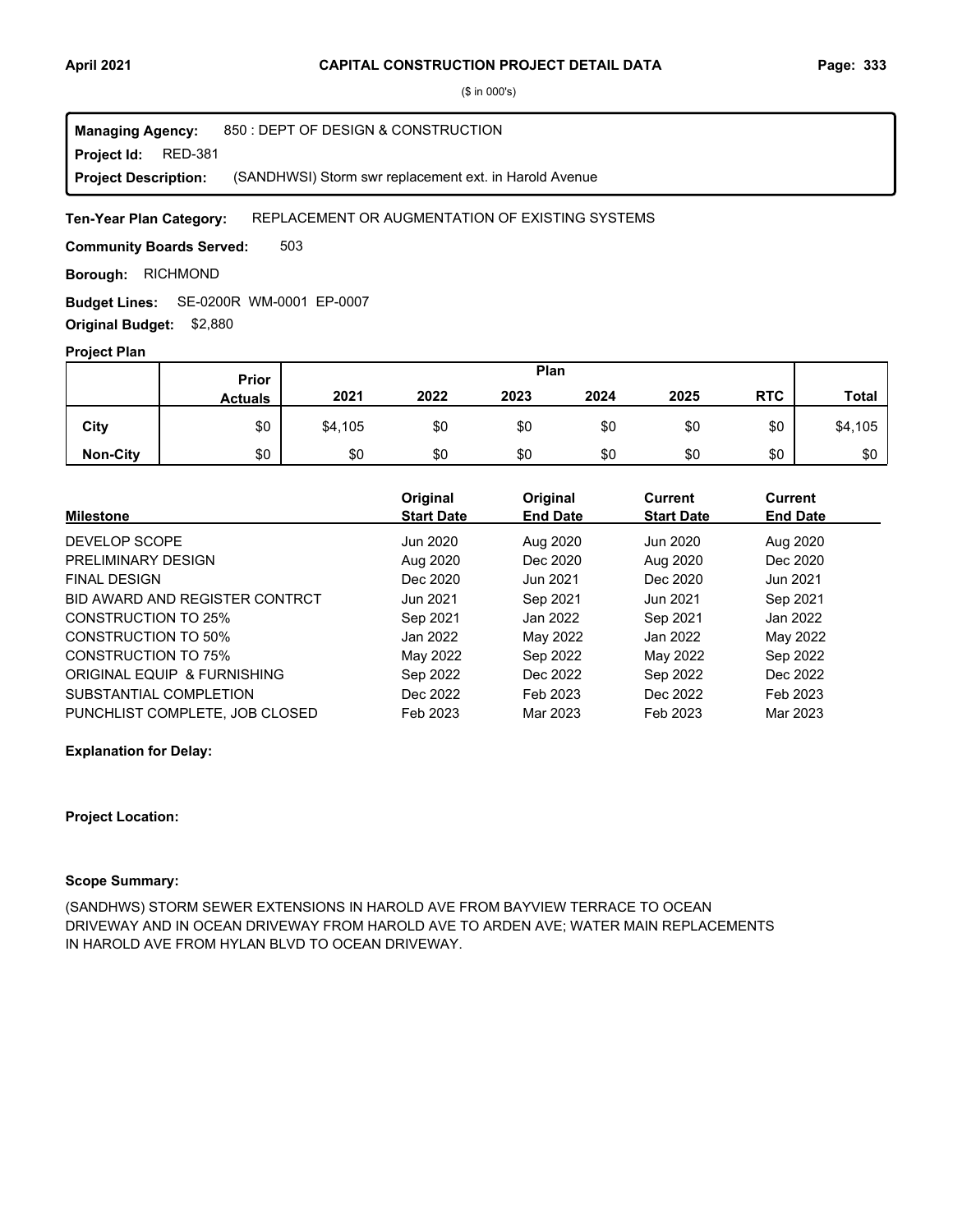**Project Id: RED-386** 850 : DEPT OF DESIGN & CONSTRUCTION Water Main replacement, South & Arlington Aves, SI **Managing Agency: Project Description:** 

#### AUGMENTATION OF WATER SUPPLY SYSTEMS **Ten-Year Plan Category:**

501 **Community Boards Served:** 

**Borough: RICHMOND** 

WM-0001 EP-0007 **Budget Lines: Original Budget:** \$7,197

### **Project Plan**

|                 |                | Plan<br>Prior |      |         |      |      |            |              |
|-----------------|----------------|---------------|------|---------|------|------|------------|--------------|
|                 | <b>Actuals</b> | 2021          | 2022 | 2023    | 2024 | 2025 | <b>RTC</b> | <b>Total</b> |
| City            | \$400          | \$0           | \$0  | \$9,912 | \$0  | \$0  | \$0        | \$10,312     |
| <b>Non-City</b> | \$0            | \$0           | \$0  | \$0     | \$0  | \$0  | \$0        | \$0          |

| <b>Milestone</b>               | Original<br><b>Start Date</b> | Original<br><b>End Date</b> | <b>Current</b><br><b>Start Date</b> | <b>Current</b><br><b>End Date</b> |
|--------------------------------|-------------------------------|-----------------------------|-------------------------------------|-----------------------------------|
| DEVELOP SCOPE                  | Jun 2020                      | Sep 2020                    | Jun 2020                            | Sep 2020                          |
| PRELIMINARY DESIGN             | Sep 2020                      | Jan 2021                    | Sep 2020                            | Jan 2021                          |
| <b>FINAL DESIGN</b>            | Jan 2021                      | Jul 2021                    | Jan 2021                            | Jul 2021                          |
| BID AWARD AND REGISTER CONTRCT | <b>Jul 2021</b>               | Oct 2021                    | <b>Jul 2021</b>                     | Oct 2021                          |
| CONSTRUCTION TO 25%            | Oct 2021                      | Feb 2022                    | Oct 2021                            | Feb 2022                          |
| CONSTRUCTION TO 50%            | Feb 2022                      | Jun 2022                    | Feb 2022                            | Jun 2022                          |
| CONSTRUCTION TO 75%            | Jun 2022                      | Oct 2022                    | Jun 2022                            | Oct 2022                          |
| ORIGINAL EQUIP & FURNISHING    | Oct 2022                      | Jan 2023                    | Oct 2022                            | Jan 2023                          |
| SUBSTANTIAL COMPLETION         | Jan 2023                      | Mar 2023                    | Jan 2023                            | Mar 2023                          |
| PUNCHLIST COMPLETE, JOB CLOSED | Mar 2023                      | Apr 2023                    | Mar 2023                            | Apr 2023                          |

**Explanation for Delay:**

#### **Project Location:**

#### **Scope Summary:**

INSTALLATION OF DISTRIBUTION WATER MAINS, SOUTH AVE B/T RICHMOND TERRACE, NETHERLAND AVE & ARLINGTON PLACE, STATEN ISLAND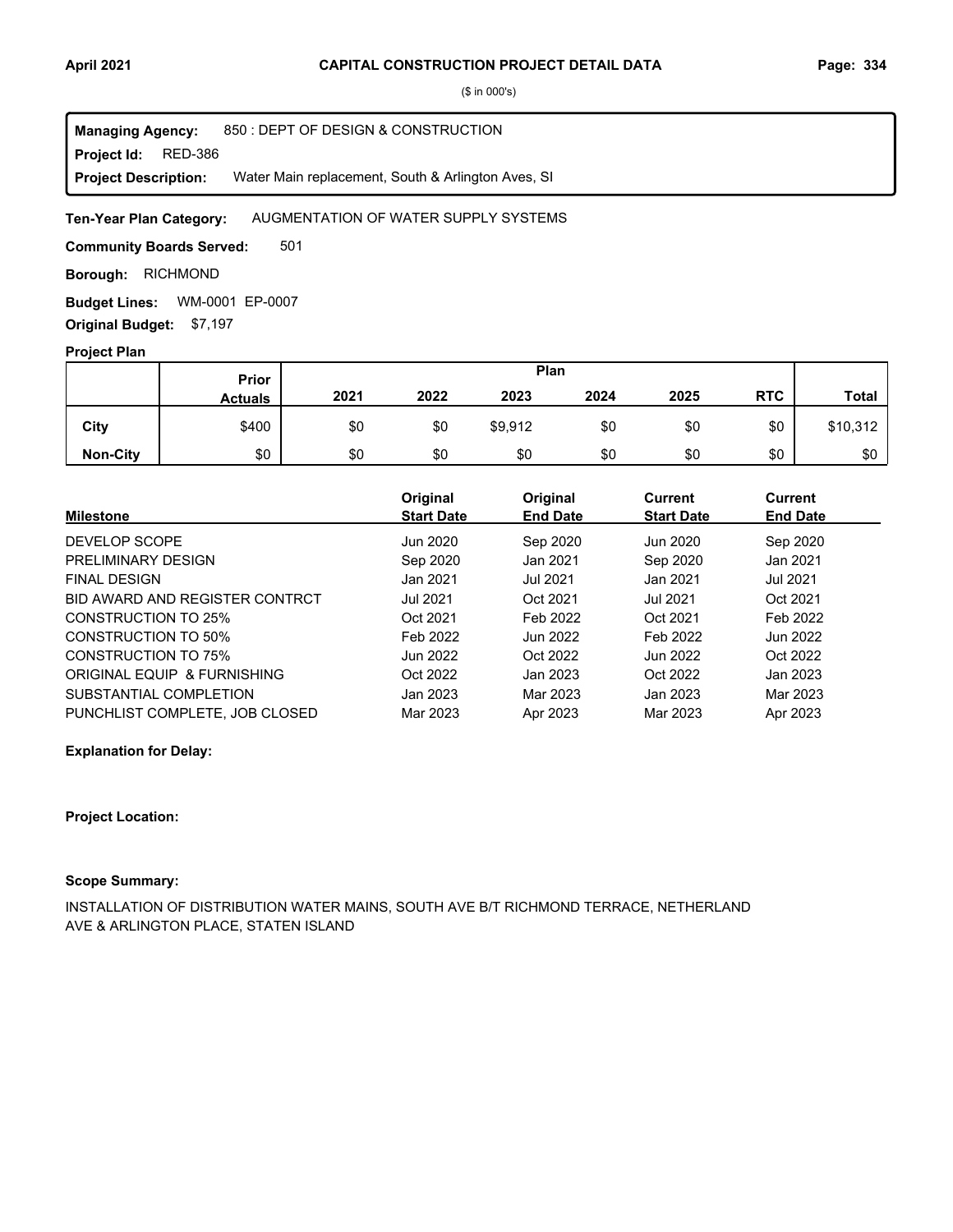Project Id: REDA-002 850 : DEPT OF DESIGN & CONSTRUCTION Accelerated Distribution WM replcmnt & sewer rehab: S.I. **Managing Agency: Project Description:** 

#### TRUNK AND DISTRIBUTION MAIN REPLACEMENT **Ten-Year Plan Category:**

500 **Community Boards Served:** 

**Borough: RICHMOND** 

**Budget Lines: WM-0001 Original Budget:** \$22,090

#### **Project Plan**

|                 |                | Plan<br>Prior |      |      |      |      |            |              |
|-----------------|----------------|---------------|------|------|------|------|------------|--------------|
|                 | <b>Actuals</b> | 2021          | 2022 | 2023 | 2024 | 2025 | <b>RTC</b> | <b>Total</b> |
| City            | \$21,450       | \$54          | \$0  | \$0  | \$0  | \$0  | \$0        | \$21,504     |
| <b>Non-City</b> | \$0            | \$0           | \$0  | \$0  | \$0  | \$0  | \$0        | \$0          |

| <b>Milestone</b>               | Original<br><b>Start Date</b> | Original<br><b>End Date</b> | Current<br><b>Start Date</b> | <b>Current</b><br><b>End Date</b> |  |
|--------------------------------|-------------------------------|-----------------------------|------------------------------|-----------------------------------|--|
|                                |                               |                             |                              |                                   |  |
| DEVELOP SCOPE                  | Mar 2018                      | May 2018                    | Mar 2018                     | May 2018                          |  |
| PRELIMINARY DESIGN             | May 2018                      | Sep 2018                    | May 2018                     | Sep 2018                          |  |
| <b>FINAL DESIGN</b>            | Sep 2018                      | Mar 2019                    | Sep 2018                     | Mar 2019                          |  |
| BID AWARD AND REGISTER CONTRCT | Mar 2019                      | Jun 2019                    | Mar 2019                     | Jun 2019                          |  |
| CONSTRUCTION TO 25%            | Jun 2019                      | Oct 2019                    | Jun 2019                     | Oct 2019                          |  |
| <b>CONSTRUCTION TO 50%</b>     | Oct 2019                      | Feb 2020                    | Oct 2019                     | Feb 2020                          |  |
| <b>CONSTRUCTION TO 75%</b>     | Feb 2020                      | Jun 2020                    | Feb 2020                     | Jun 2020                          |  |
| ORIGINAL EQUIP & FURNISHING    | Jun 2020                      | Sep 2020                    | Jun 2020                     | Sep 2020                          |  |
| SUBSTANTIAL COMPLETION         | Sep 2020                      | Nov 2020                    | Sep 2020                     | Nov 2020                          |  |
| PUNCHLIST COMPLETE, JOB CLOSED | Nov 2020                      | Dec 2020                    | Nov 2020                     | Dec 2020                          |  |

#### **Explanation for Delay:**

#### **Project Location:**

## **Scope Summary:**

ACCELERATED DISTRIBUTION WATER MAIN REPLCMNT & SEWER REHABILITATION/REPLACEMENT, STATEN ISLAND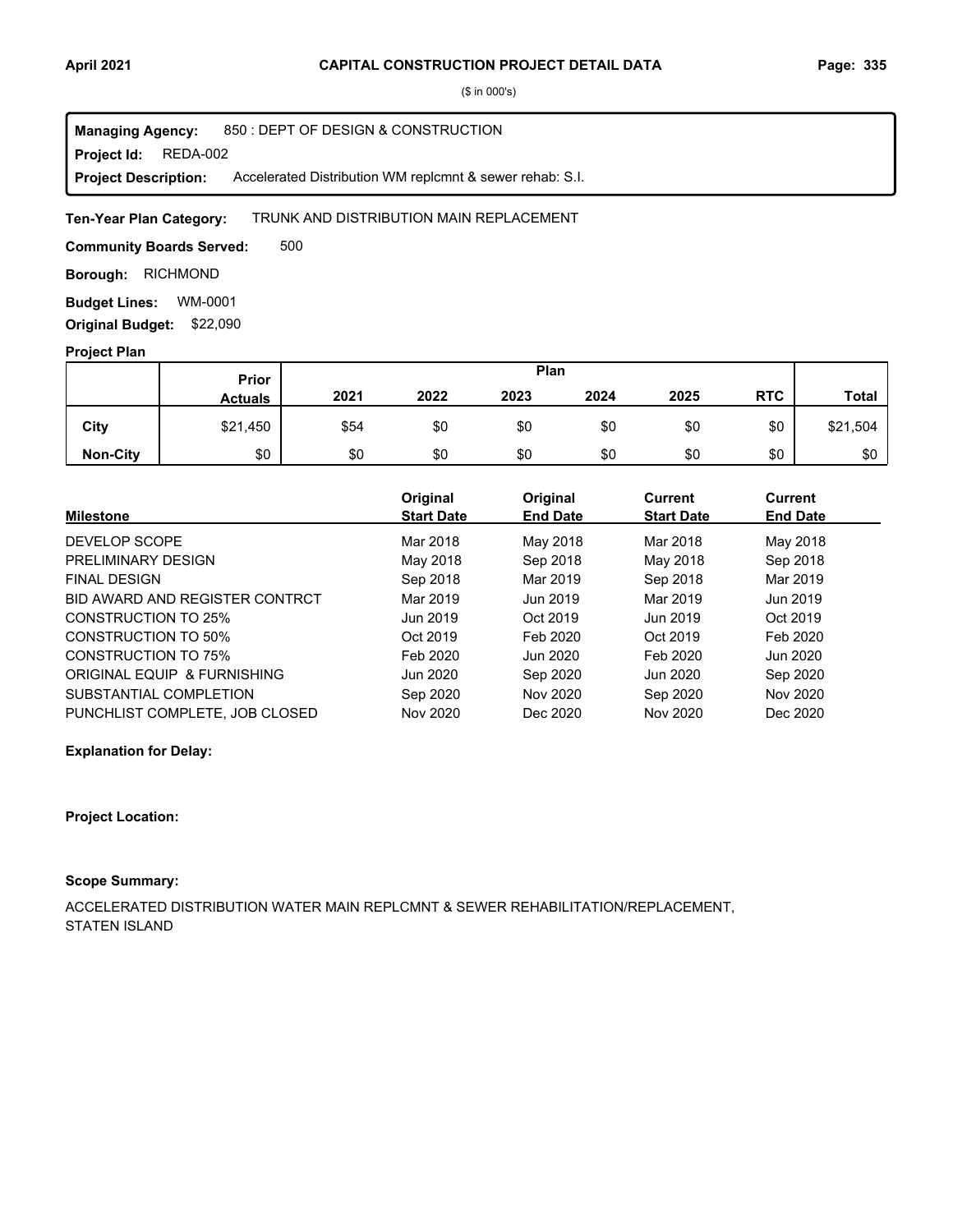Project Id: REDA-003 850 : DEPT OF DESIGN & CONSTRUCTION Accelerated Distribution WM replcmnt & sewer rehab: S.I. **Managing Agency: Project Description:** 

#### TRUNK AND DISTRIBUTION MAIN REPLACEMENT **Ten-Year Plan Category:**

500 **Community Boards Served:** 

**Borough: RICHMOND** 

WM-0001 SE-0002R SE-0200R **Budget Lines:** 

**Original Budget:** \$17,175

## **Project Plan**

|                 | Plan<br>Prior  |       |      |      |      |      |            |              |
|-----------------|----------------|-------|------|------|------|------|------------|--------------|
|                 | <b>Actuals</b> | 2021  | 2022 | 2023 | 2024 | 2025 | <b>RTC</b> | <b>Total</b> |
| City            | \$33,400       | \$211 | \$0  | \$0  | \$0  | \$0  | \$0        | \$33,611     |
| <b>Non-City</b> | \$0            | \$0   | \$0  | \$0  | \$0  | \$0  | \$0        | \$0          |

| <b>Milestone</b>               | Original<br><b>Start Date</b> | Original<br><b>End Date</b> | <b>Current</b><br><b>Start Date</b> | Current<br><b>End Date</b> |
|--------------------------------|-------------------------------|-----------------------------|-------------------------------------|----------------------------|
| DEVELOP SCOPE                  | Mar 2016                      | May 2016                    | Mar 2016                            | May 2016                   |
| PRELIMINARY DESIGN             | May 2016                      | Sep 2016                    | May 2016                            | Sep 2016                   |
| <b>FINAL DESIGN</b>            | Sep 2016                      | Mar 2017                    | Sep 2016                            | Mar 2017                   |
| BID AWARD AND REGISTER CONTRCT | Mar 2017                      | Jun 2017                    | Mar 2017                            | Jun 2017                   |
| CONSTRUCTION TO 25%            | Jun 2017                      | Oct 2017                    | Jun 2017                            | Oct 2017                   |
| CONSTRUCTION TO 50%            | Oct 2017                      | Feb 2018                    | Oct 2017                            | Feb 2018                   |
| CONSTRUCTION TO 75%            | Feb 2018                      | Jun 2018                    | Feb 2018                            | Jun 2018                   |
| ORIGINAL EQUIP & FURNISHING    | Jun 2018                      | Sep 2018                    | Jun 2018                            | Sep 2018                   |
| SUBSTANTIAL COMPLETION         | Sep 2018                      | Nov 2018                    | Sep 2018                            | Nov 2018                   |
| PUNCHLIST COMPLETE, JOB CLOSED | Nov 2018                      | Dec 2018                    | Nov 2018                            | Jun 2022                   |

### **Explanation for Delay:**

PROJECT DELAYED DUE TO UNFORESEEN SITE/FIELD CONDITION

#### **Project Location:**

## **Scope Summary:**

ACCELERATED DISTRIBUTION WATER MAIN REPLCMNT & SEWER REHABILITATION/REPLACEMENT, STATEN ISLAND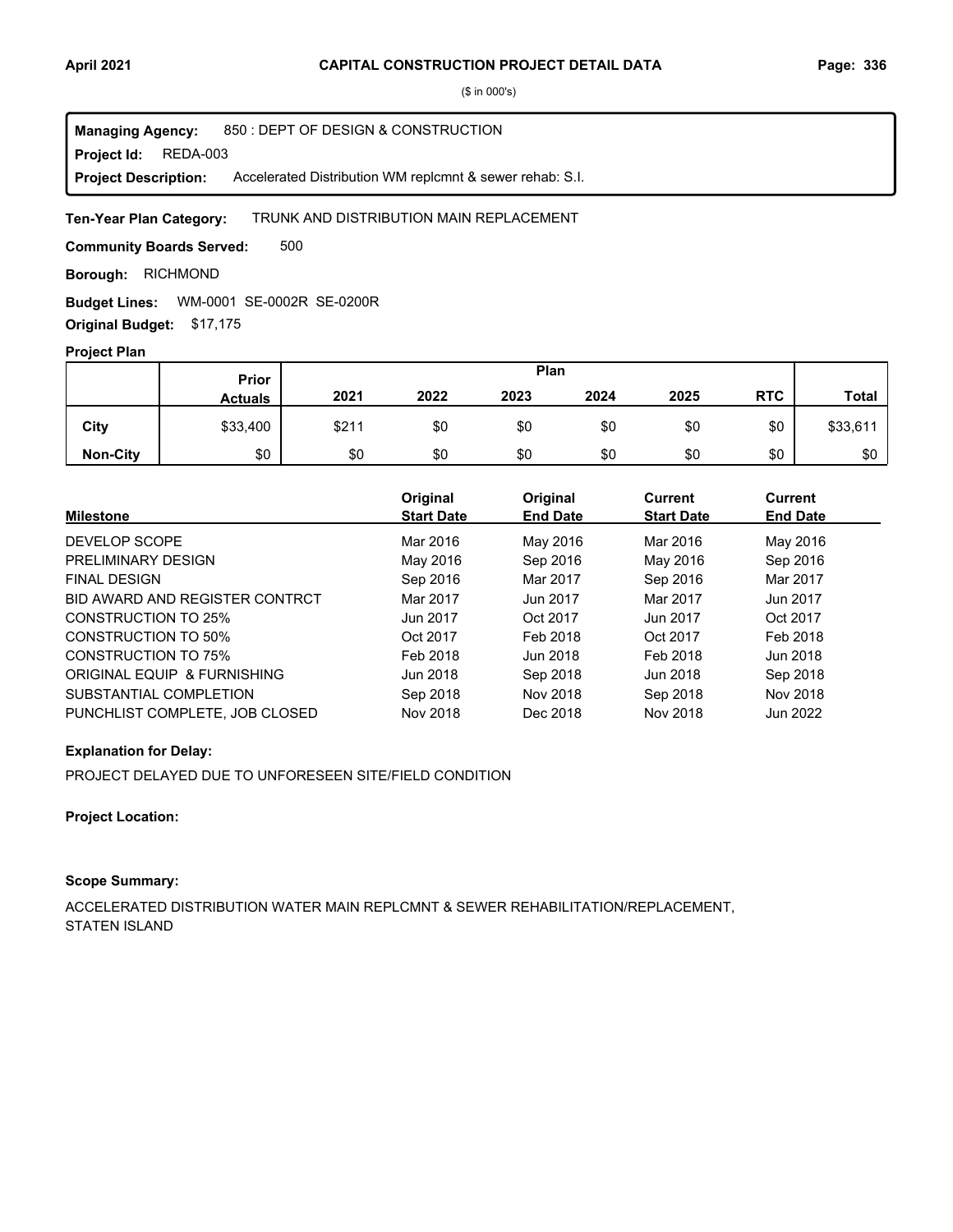**Project Id: S136-367** 850 : DEPT OF DESIGN & CONSTRUCTION Staten Island 1 and 3 Garage Construction + SOLARGR10 **Managing Agency: Project Description:** 

GARAGES AND FACILITIES **Ten-Year Plan Category:** 

501 503 **Community Boards Served:** 

**Borough: RICHMOND** 

S-0136 PU-0025 **Budget Lines: Original Budget:** \$143,872

#### **Project Plan**

|                 | Plan<br><b>Prior</b> |           |         |       |      |      |            |              |
|-----------------|----------------------|-----------|---------|-------|------|------|------------|--------------|
|                 | <b>Actuals</b>       | 2021      | 2022    | 2023  | 2024 | 2025 | <b>RTC</b> | <b>Total</b> |
| City            | \$45,789             | \$126,040 | \$7,528 | \$300 | \$0  | \$0  | \$0        | \$179,657    |
| <b>Non-City</b> | \$0                  | \$0       | \$0     | \$0   | \$0  | \$0  | \$0        | \$0          |

| <b>Milestone</b>               | Original<br><b>Start Date</b> | Original<br><b>End Date</b> | Current<br><b>Start Date</b> | Current<br><b>End Date</b> |
|--------------------------------|-------------------------------|-----------------------------|------------------------------|----------------------------|
| <b>PROJECT START</b>           | Mar 2019                      | Mar 2019                    | Mar 2019                     | Mar 2019                   |
| <b>DESIGN START</b>            | Mar 2019                      | Mar 2019                    | Mar 2019                     | Mar 2019                   |
| <b>DESIGN COMPLETION</b>       | Mar 2019                      | Mar 2019                    | Mar 2019                     | Jun 2019                   |
| <b>CONSTRUCTION START</b>      | Mar 2019                      | Mar 2019                    | Jun 2019                     | Feb 2020                   |
| <b>CONSTRUCTION COMPLETION</b> | Mar 2019                      | Mar 2019                    | Feb 2020                     | Aug 2022                   |

#### **Explanation for Delay:**

PROJECT DELAYED DUE TO UNFORESEEN SITE/FIELD CONDITION

### **Project Location:**

#### **Scope Summary:**

CONSTRUCTION OF NEW GARAGE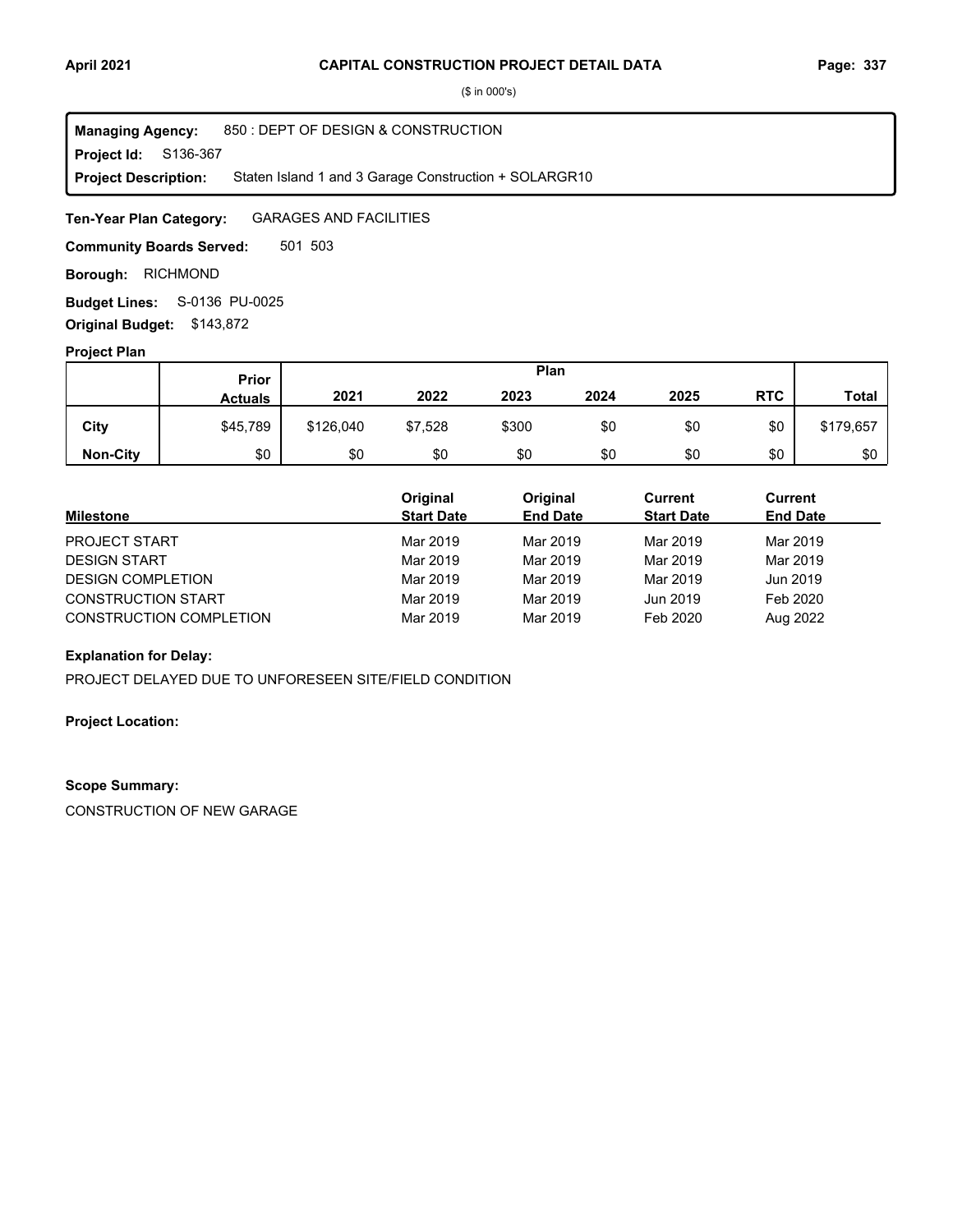**Project Id: S136-383S** 850 : DEPT OF DESIGN & CONSTRUCTION STATEN ISLAND 3 GARAGE HVAC **Managing Agency: Project Description:** 

GARAGES AND FACILITIES **Ten-Year Plan Category:** 

503 **Community Boards Served:** 

**Borough: RICHMOND** 

**Budget Lines: S-0136 Original Budget:** \$477

#### **Project Plan**

|                 |                | Plan<br>Prior |         |      |      |      |            |              |
|-----------------|----------------|---------------|---------|------|------|------|------------|--------------|
|                 | <b>Actuals</b> | 2021          | 2022    | 2023 | 2024 | 2025 | <b>RTC</b> | <b>Total</b> |
| City            | \$1,836        | \$21,478      | \$2,139 | \$0  | \$0  | \$0  | \$0        | \$25,453     |
| <b>Non-City</b> | \$0            | \$0           | \$0     | \$0  | \$0  | \$0  | \$0        | \$0          |

| <b>Milestone</b>               | Original<br><b>Start Date</b> | Original<br><b>End Date</b> | Current<br><b>Start Date</b> | <b>Current</b><br><b>End Date</b> |
|--------------------------------|-------------------------------|-----------------------------|------------------------------|-----------------------------------|
| DEVELOP SCOPE                  | Aug 2007                      | Feb 2008                    | Aug 2007                     | Feb 2008                          |
| PRELIMINARY DESIGN             | Feb 2008                      | Sep 2008                    | Feb 2008                     | Jul 2017                          |
| <b>FINAL DESIGN</b>            | Sep 2008                      | Mar 2009                    | <b>Jul 2017</b>              | Jun 2019                          |
| BID AWARD AND REGISTER CONTRCT | Mar 2009                      | Oct 2009                    | Jun 2019                     | Feb 2020                          |
| <b>CONSTRUCTION TO 25%</b>     | Oct 2009                      | Oct 2010                    | Feb 2020                     | Feb 2020                          |
| <b>CONSTRUCTION TO 50%</b>     | Oct 2010                      | Oct 2011                    | Feb 2020                     | Feb 2020                          |
| <b>CONSTRUCTION TO 75%</b>     | Oct 2011                      | Oct 2012                    | Feb 2020                     | Feb 2020                          |
| SUBSTANTIAL COMPLETION         | Oct 2012                      | Oct 2013                    | Feb 2020                     | Feb 2021                          |
| PUNCHLIST COMPLETE, JOB CLOSED | Oct 2013                      | Sep 2015                    | Feb 2021                     | Aug 2021                          |

## **Explanation for Delay:**

PROJECT DELAYED DUE TO CHANGES IN SCOPE/DESIGN

**Project Location:**

**Scope Summary:**

HVAC REPLACEMENT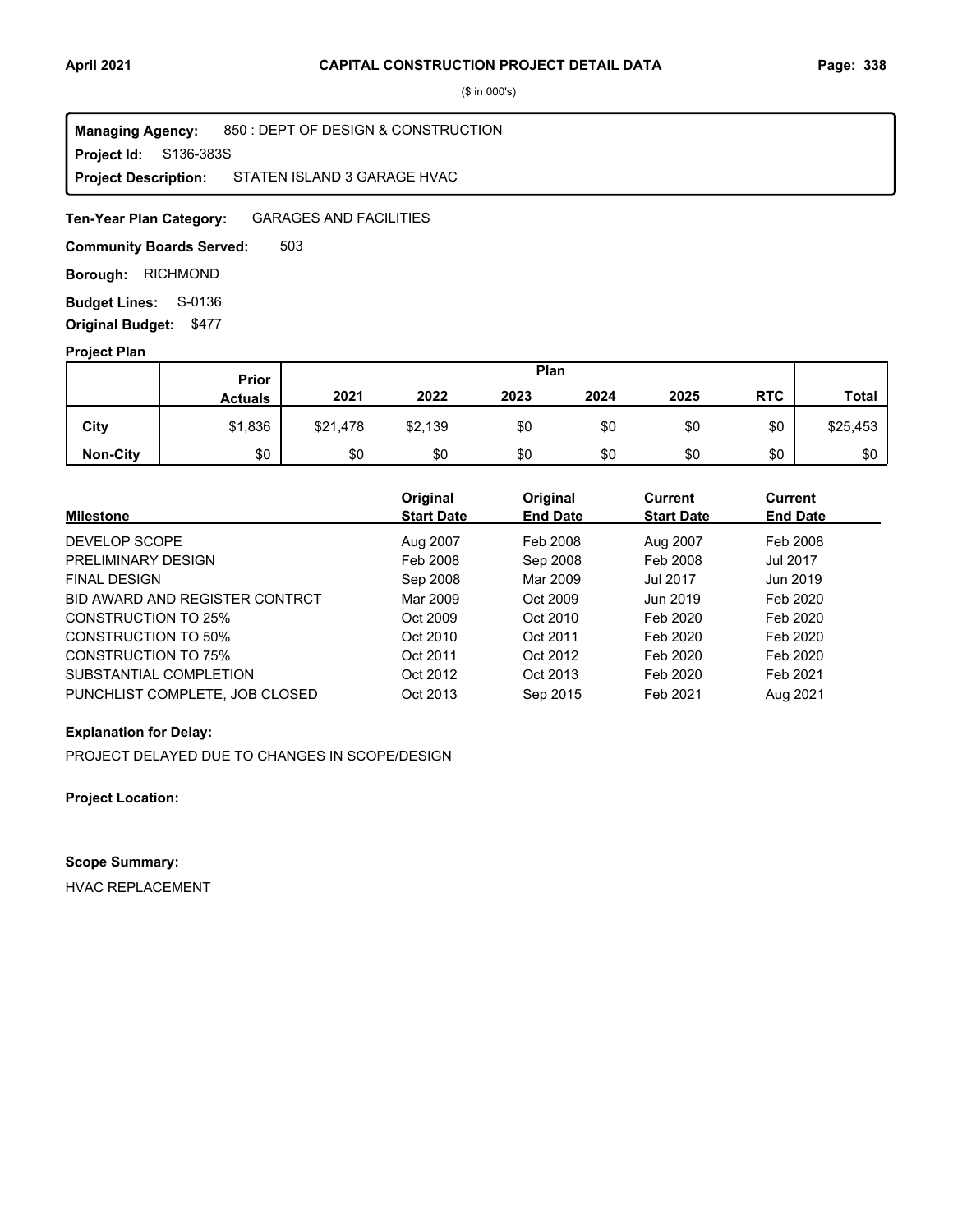**Project Id: SAND669C** 850 : DEPT OF DESIGN & CONSTRUCTION Reconstruction of Roma,Hett,Etc - Hurricane Sandy **Managing Agency: Project Description:** 

#### PRIMARY STREET RECONSTRUCTION **Ten-Year Plan Category:**

500 **Community Boards Served:** 

**Borough: RICHMOND** 

**Budget Lines: HW-0001R Original Budget:** \$3,748

#### **Project Plan**

|                 | <b>Prior</b>   |      |         |      | Plan |      |            |              |
|-----------------|----------------|------|---------|------|------|------|------------|--------------|
|                 | <b>Actuals</b> | 2021 | 2022    | 2023 | 2024 | 2025 | <b>RTC</b> | <b>Total</b> |
| City            | \$171          | \$0  | \$118   | \$0  | \$0  | \$0  | \$0        | \$289        |
| <b>Non-City</b> | \$1,537        | \$0  | \$1,063 | \$0  | \$0  | \$0  | \$0        | \$2,600      |

| <b>Milestone</b>               | Original<br><b>Start Date</b> | Original<br><b>End Date</b> | Current<br><b>Start Date</b> | <b>Current</b><br><b>End Date</b> |
|--------------------------------|-------------------------------|-----------------------------|------------------------------|-----------------------------------|
| DEVELOP SCOPE                  | Feb 2016                      | May 2016                    | Feb 2016                     | May 2016                          |
| PRELIMINARY DESIGN             | May 2016                      | Sep 2016                    | May 2016                     | Sep 2016                          |
| <b>FINAL DESIGN</b>            | Sep 2016                      | Mar 2017                    | Sep 2016                     | Mar 2017                          |
| BID AWARD AND REGISTER CONTRCT | Mar 2017                      | Jun 2017                    | Mar 2017                     | Jun 2017                          |
| CONSTRUCTION TO 25%            | Jun 2017                      | Oct 2017                    | Jun 2017                     | Oct 2017                          |
| <b>CONSTRUCTION TO 50%</b>     | Oct 2017                      | Feb 2018                    | Oct 2017                     | Feb 2018                          |
| <b>CONSTRUCTION TO 75%</b>     | Feb 2018                      | Jun 2018                    | Feb 2018                     | Jun 2018                          |
| ORIGINAL EQUIP & FURNISHING    | Jun 2018                      | Sep 2018                    | Jun 2018                     | Sep 2018                          |
| SUBSTANTIAL COMPLETION         | Sep 2018                      | Nov 2018                    | Sep 2018                     | Nov 2018                          |
| PUNCHLIST COMPLETE, JOB CLOSED | Nov 2018                      | Dec 2018                    | Nov 2018                     | Jun 2024                          |

#### **Explanation for Delay:**

PROJECT DELAYED DUE TO UNFORESEEN SITE/FIELD CONDITION

### **Project Location:**

RECONSTRUCTION OF ROMA,HETT,ETC - HURRICANE SANDY

#### **Scope Summary:**

RECONSTRUCTION OF ROMA,HETT,ETC - HURRICANE SANDY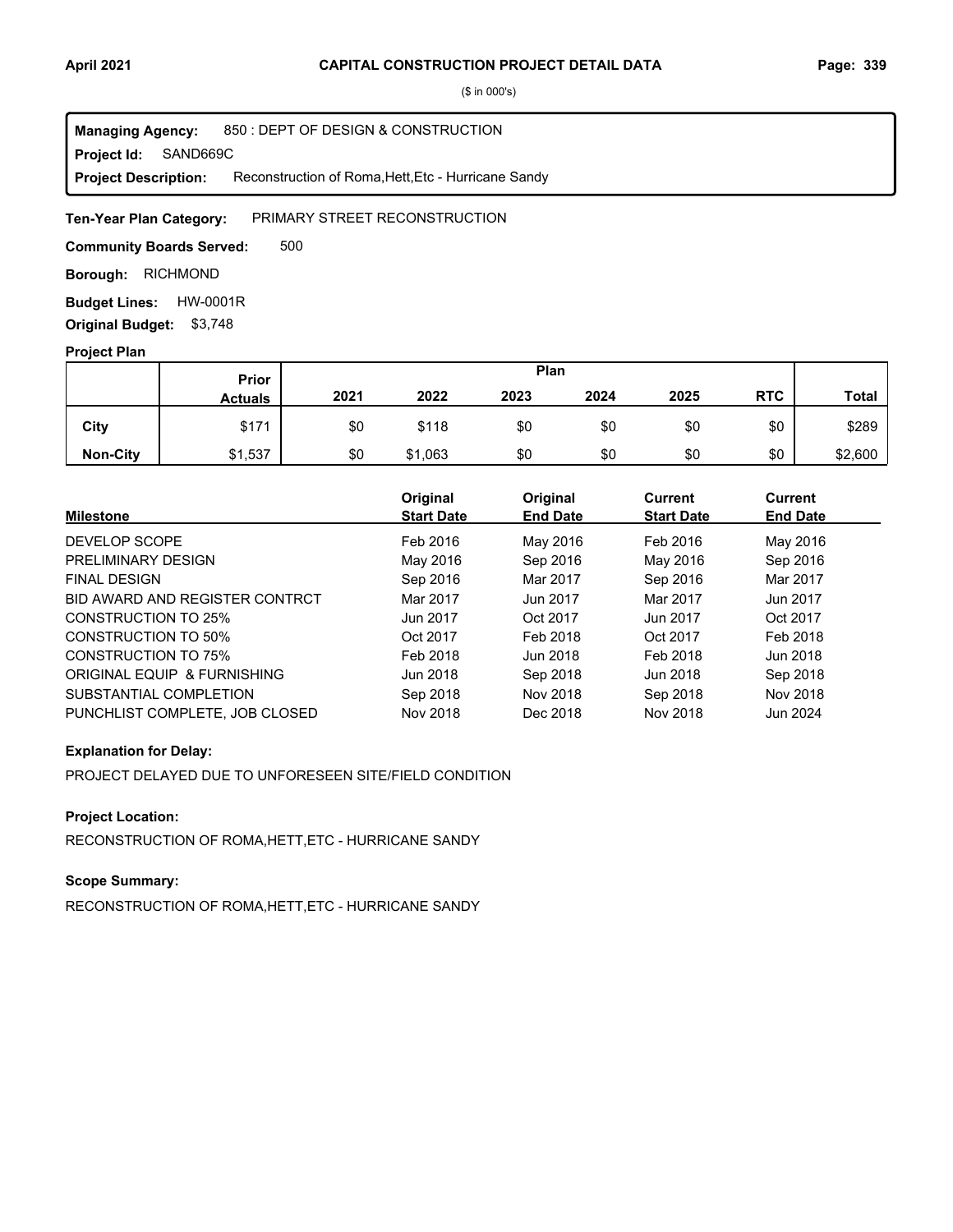**Project Id: SANDHW14** 850 : DEPT OF DESIGN & CONSTRUCTION Reconstruction of South Beach - Hurricane Sandy - RED-375 **Managing Agency: Project Description:** 

PRIMARY STREET RECONSTRUCTION **Ten-Year Plan Category:** 

500 **Community Boards Served:** 

**Borough: RICHMOND** 

HW-0001R TF-0502 TF-0002 **Budget Lines: Original Budget:** \$21,204

#### **Project Plan**

|                 | Prior          |         |      | Plan |      |      |            |              |
|-----------------|----------------|---------|------|------|------|------|------------|--------------|
|                 | <b>Actuals</b> | 2021    | 2022 | 2023 | 2024 | 2025 | <b>RTC</b> | <b>Total</b> |
| City            | \$6,472        | \$710   | \$0  | \$0  | \$0  | \$0  | \$0        | \$7,182      |
| <b>Non-City</b> | \$12,426       | \$2,194 | \$0  | \$0  | \$0  | \$0  | \$0        | \$14,620     |

| <b>Milestone</b>               | Original<br><b>Start Date</b> | Original<br><b>End Date</b> | Current<br><b>Start Date</b> | <b>Current</b><br><b>End Date</b> |
|--------------------------------|-------------------------------|-----------------------------|------------------------------|-----------------------------------|
| DEVELOP SCOPE                  | Feb 2016                      | May 2016                    | Feb 2016                     | May 2016                          |
| PRELIMINARY DESIGN             | May 2016                      | Sep 2016                    | May 2016                     | Sep 2016                          |
| <b>FINAL DESIGN</b>            | Sep 2016                      | Mar 2017                    | Sep 2016                     | Mar 2017                          |
| BID AWARD AND REGISTER CONTRCT | Mar 2017                      | Jun 2017                    | Mar 2017                     | Jun 2017                          |
| CONSTRUCTION TO 25%            | Jun 2017                      | Oct 2017                    | Jun 2017                     | Oct 2017                          |
| <b>CONSTRUCTION TO 50%</b>     | Oct 2017                      | Feb 2018                    | Oct 2017                     | Feb 2018                          |
| <b>CONSTRUCTION TO 75%</b>     | Feb 2018                      | Jun 2018                    | Feb 2018                     | Jun 2018                          |
| ORIGINAL EQUIP & FURNISHING    | Jun 2018                      | Sep 2018                    | Jun 2018                     | Sep 2018                          |
| SUBSTANTIAL COMPLETION         | Sep 2018                      | Nov 2018                    | Sep 2018                     | Nov 2018                          |
| PUNCHLIST COMPLETE, JOB CLOSED | Nov 2018                      | Dec 2018                    | Nov 2018                     | Jun 2023                          |

## **Explanation for Delay:**

PROJECT DELAYED DUE TO UNFORESEEN SITE/FIELD CONDITION

## **Project Location:**

RECONSTRUCTION OF SOUTH BEACH - HURRICANE SANDY

## **Scope Summary:**

RECONSTRUCTION OF SOUTH BEACH - HURRICANE SANDY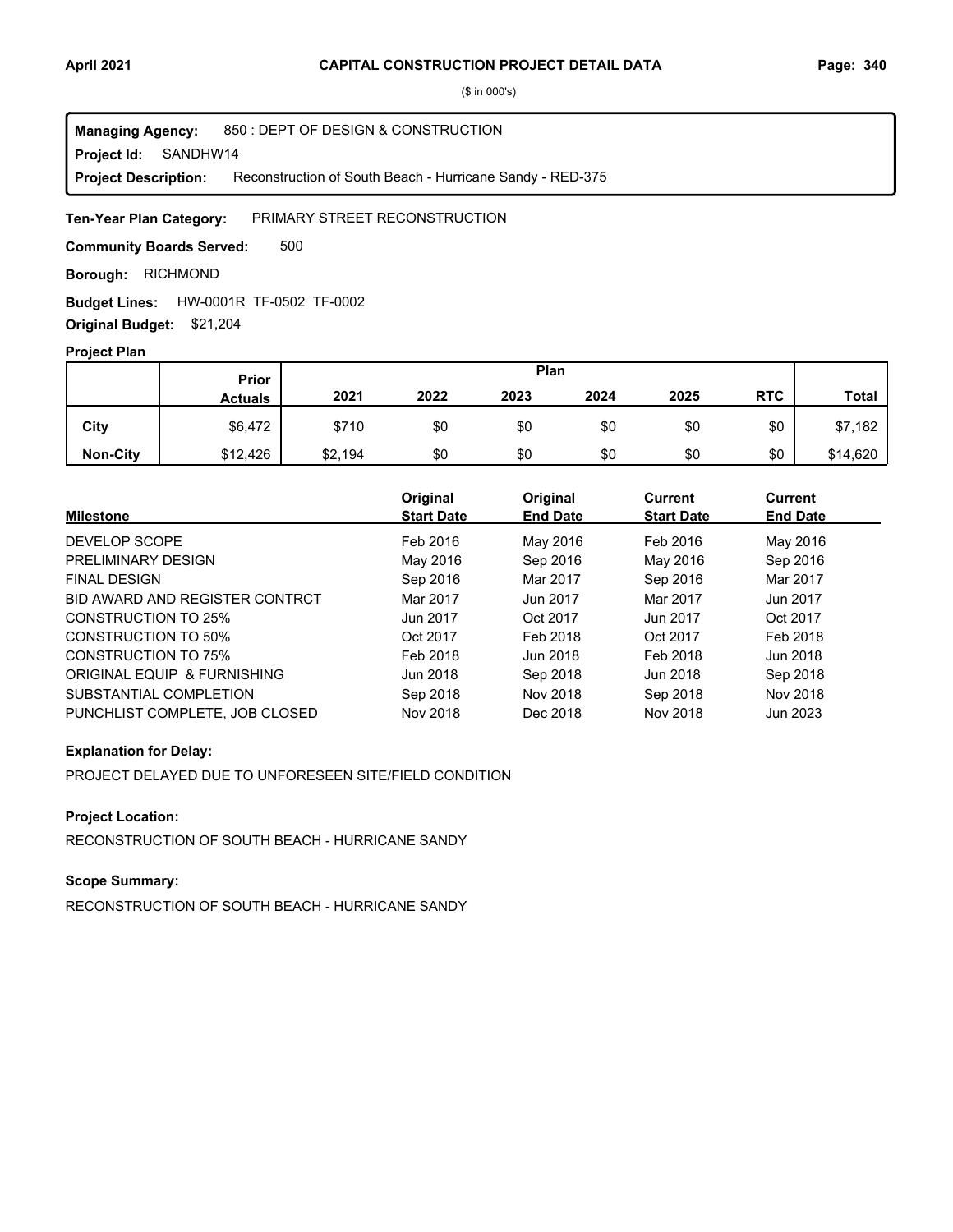**Project Id: SANDHW15** 850 : DEPT OF DESIGN & CONSTRUCTION Reconstruction of Midland Beach - Hurricane Sandy **Managing Agency: Project Description:** 

#### PRIMARY STREET RECONSTRUCTION **Ten-Year Plan Category:**

500 **Community Boards Served:** 

**Borough: RICHMOND** 

**Budget Lines: WM-0001 HW-0001R Original Budget:** \$12,825

#### **Project Plan**

|                 | Plan<br>Prior  |       |      |         |      |      |            |              |
|-----------------|----------------|-------|------|---------|------|------|------------|--------------|
|                 | <b>Actuals</b> | 2021  | 2022 | 2023    | 2024 | 2025 | <b>RTC</b> | <b>Total</b> |
| City            | \$4,151        | \$331 | \$0  | \$0     | \$0  | \$0  | \$0        | \$4,482      |
| <b>Non-City</b> | \$6,556        | \$0   | \$0  | \$3,599 | \$0  | \$0  | \$0        | \$10,155     |

| <b>Milestone</b>               | Original<br><b>Start Date</b> | Original<br><b>End Date</b> | <b>Current</b><br><b>Start Date</b> | Current<br><b>End Date</b> |
|--------------------------------|-------------------------------|-----------------------------|-------------------------------------|----------------------------|
| DEVELOP SCOPE                  | Feb 2016                      | May 2016                    | Feb 2016                            | May 2016                   |
| PRELIMINARY DESIGN             | May 2016                      | Sep 2016                    | May 2016                            | Sep 2016                   |
| <b>FINAL DESIGN</b>            | Sep 2016                      | Mar 2017                    | Sep 2016                            | Mar 2017                   |
| BID AWARD AND REGISTER CONTRCT | Mar 2017                      | Jun 2017                    | Mar 2017                            | Jun 2017                   |
| <b>CONSTRUCTION TO 25%</b>     | Jun 2017                      | Oct 2017                    | Jun 2017                            | Oct 2017                   |
| <b>CONSTRUCTION TO 50%</b>     | Oct 2017                      | Feb 2018                    | Oct 2017                            | Feb 2018                   |
| <b>CONSTRUCTION TO 75%</b>     | Feb 2018                      | Jun 2018                    | Feb 2018                            | Jun 2018                   |
| ORIGINAL EQUIP & FURNISHING    | Jun 2018                      | Sep 2018                    | Jun 2018                            | Sep 2018                   |
| SUBSTANTIAL COMPLETION         | Sep 2018                      | Nov 2018                    | Sep 2018                            | Nov 2018                   |
| PUNCHLIST COMPLETE, JOB CLOSED | Nov 2018                      | Dec 2018                    | Nov 2018                            | Aug 2022                   |

### **Explanation for Delay:**

PROJECT DELAYED DUE TO UNFORESEEN SITE/FIELD CONDITION

## **Project Location:**

RECONSTRUCTION OF MIDLAND BEACH - HURRICANE SANDY

## **Scope Summary:**

RECONSTRUCTION OF MIDLAND BEACH - HURRICANE SANDY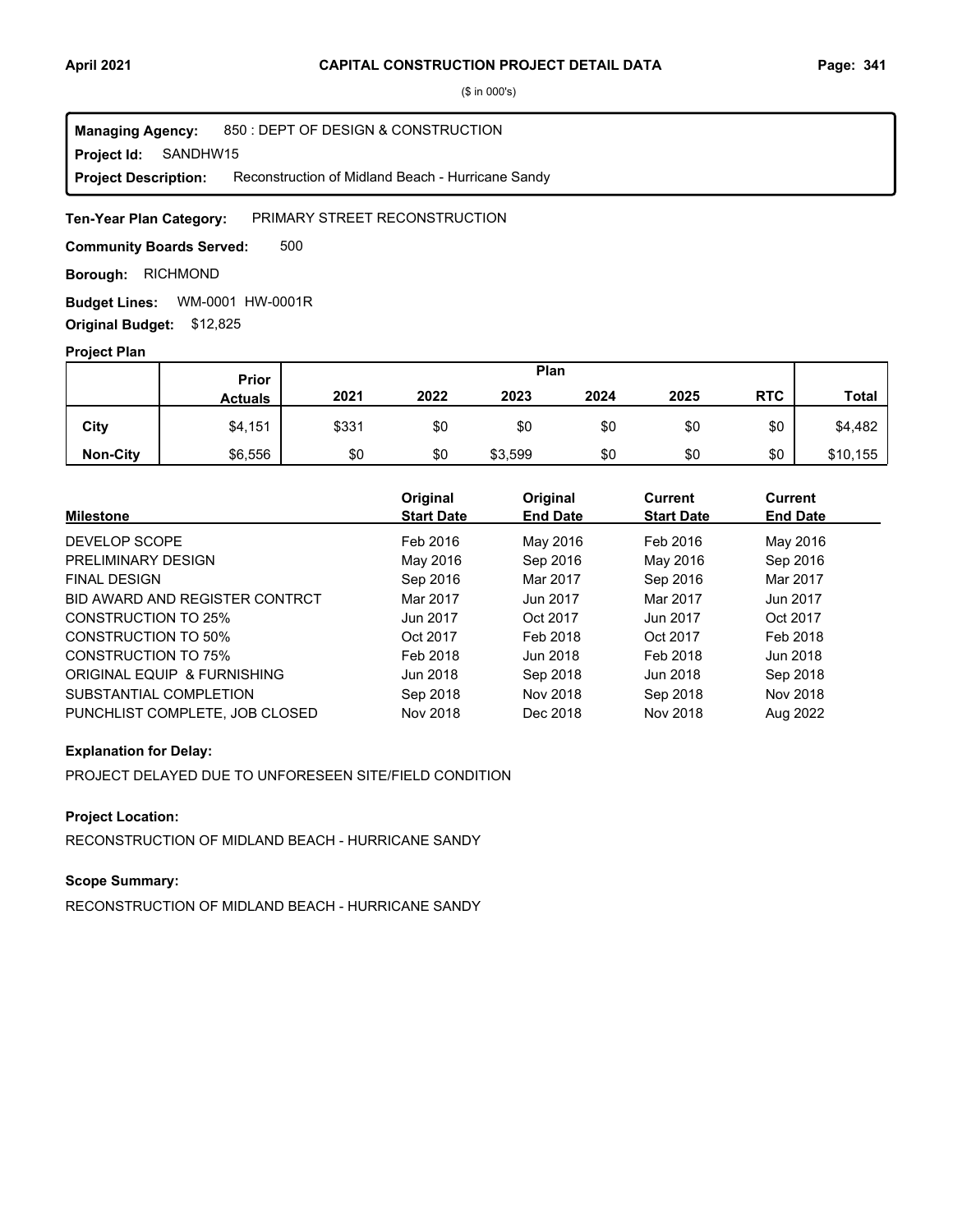**Project Id: SANDHWSI** 850 : DEPT OF DESIGN & CONSTRUCTION Non When & Where - Staten Island - Hurricane Sandy **Managing Agency: Project Description:** 

PRIMARY STREET RECONSTRUCTION **Ten-Year Plan Category:** 

500 **Community Boards Served:** 

**Borough: RICHMOND** 

**Budget Lines:** HW-0001R HW-0200 TF-0002 TF-0502

**Original Budget:** \$7,589

## **Project Plan**

|                 | Plan<br>Prior  |         |      |      |      |      |            |              |
|-----------------|----------------|---------|------|------|------|------|------------|--------------|
|                 | <b>Actuals</b> | 2021    | 2022 | 2023 | 2024 | 2025 | <b>RTC</b> | <b>Total</b> |
| City            | \$578          | \$4,389 | \$0  | \$0  | \$0  | \$0  | \$0        | \$4,967      |
| <b>Non-City</b> | \$0            | \$2,833 | \$0  | \$0  | \$0  | \$0  | \$0        | \$2,833      |

| <b>Milestone</b>               | Original<br><b>Start Date</b> | Original<br><b>End Date</b> | Current<br><b>Start Date</b> | Current<br><b>End Date</b> |
|--------------------------------|-------------------------------|-----------------------------|------------------------------|----------------------------|
| DEVELOP SCOPE                  | Oct 2015                      | Jan 2016                    | Oct 2015                     | Jan 2016                   |
| PRELIMINARY DESIGN             | Jan 2016                      | May 2016                    | Jan 2016                     | May 2016                   |
| <b>FINAL DESIGN</b>            | May 2016                      | Nov 2016                    | May 2016                     | Nov 2016                   |
| BID AWARD AND REGISTER CONTRCT | Nov 2016                      | Jan 2017                    | Nov 2016                     | Jan 2017                   |
| <b>CONSTRUCTION TO 25%</b>     | Feb 2017                      | May 2017                    | Feb 2017                     | May 2017                   |
| <b>CONSTRUCTION TO 50%</b>     | Jun 2017                      | Sep 2017                    | Jun 2017                     | Sep 2017                   |
| <b>CONSTRUCTION TO 75%</b>     | Sep 2017                      | Jan 2018                    | Sep 2017                     | Jan 2018                   |
| ORIGINAL EQUIP & FURNISHING    | Jan 2018                      | Apr 2018                    | Jan 2018                     | Apr 2018                   |
| SUBSTANTIAL COMPLETION         | Apr 2018                      | Jun 2018                    | Apr 2018                     | Jun 2018                   |
| PUNCHLIST COMPLETE. JOB CLOSED | Jun 2018                      | Jul 2018                    | Jun 2018                     | Feb 2021                   |

### **Explanation for Delay:**

PROJECT DELAYED DUE TO UNFORESEEN SITE/FIELD CONDITION

## **Project Location:**

NON WHEN AND WHERE - STATEN ISLAND HURRICANE SANDY

## **Scope Summary:**

NON WHEN AND WHERE - STATEN ISLAND HURRICANE SANDY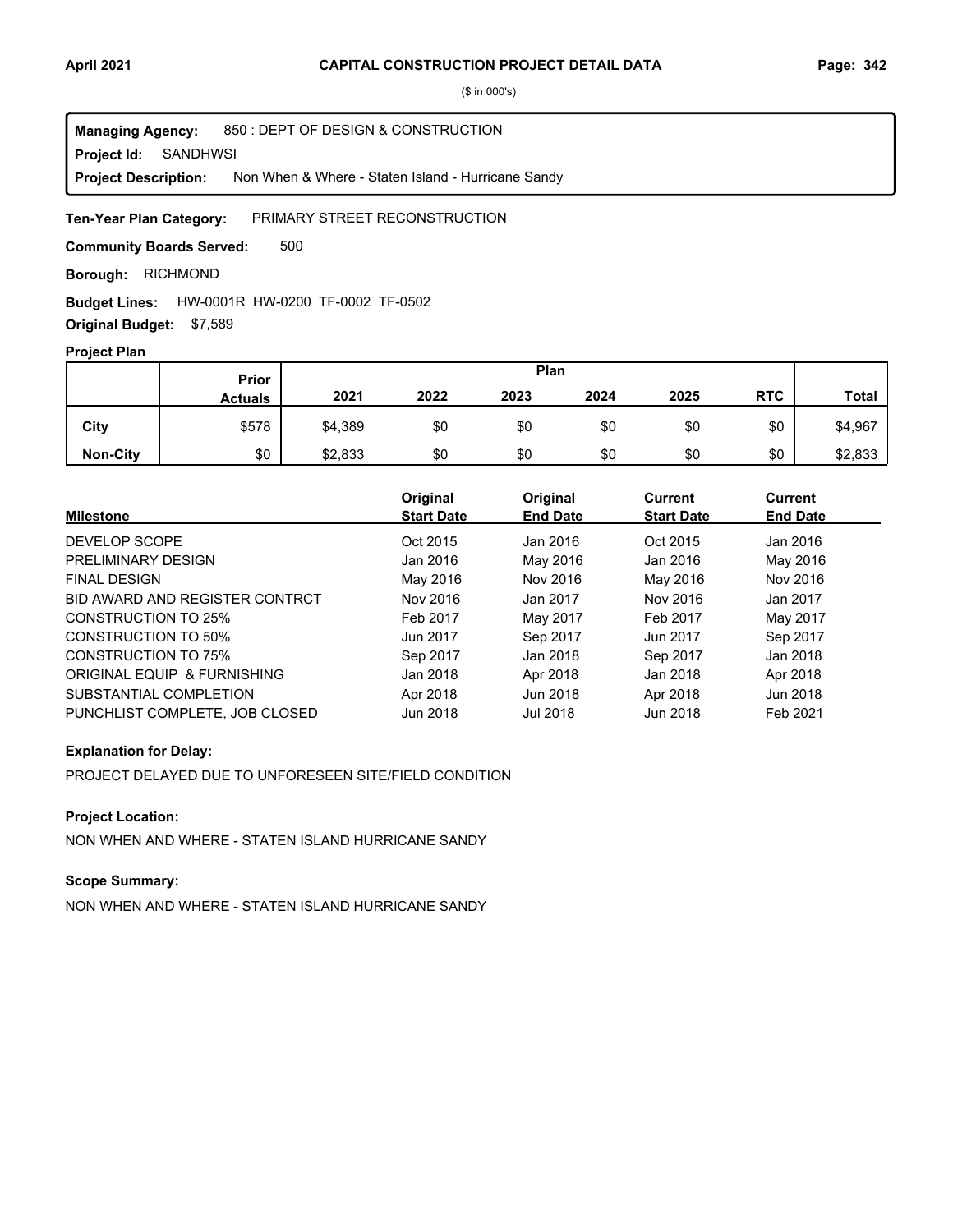**Project Id: SANDR01** 850 : DEPT OF DESIGN & CONSTRUCTION Hylan Blvd Streetscape Improvements (MIBBNC05) **Managing Agency: Project Description:** 

#### PRIMARY STREET RECONSTRUCTION **Ten-Year Plan Category:**

500 **Community Boards Served:** 

**Borough: RICHMOND** 

**Budget Lines: HW-0001R Original Budget:** \$1,800

#### **Project Plan**

|                 |                | Plan<br><b>Prior</b> |      |      |      |      |            |              |
|-----------------|----------------|----------------------|------|------|------|------|------------|--------------|
|                 | <b>Actuals</b> | 2021                 | 2022 | 2023 | 2024 | 2025 | <b>RTC</b> | <b>Total</b> |
| City            | \$1,596        | \$570                | \$0  | \$0  | \$0  | \$0  | \$0        | \$2,166      |
| <b>Non-City</b> | \$3,051        | \$1,636              | \$0  | \$0  | \$0  | \$0  | \$0        | \$4,687      |

| <b>Milestone</b>               | Original<br><b>Start Date</b> | Original<br><b>End Date</b> | Current<br><b>Start Date</b> | <b>Current</b><br><b>End Date</b> |
|--------------------------------|-------------------------------|-----------------------------|------------------------------|-----------------------------------|
| DEVELOP SCOPE                  | Jul 2016                      | Sep 2016                    | Jul 2016                     | Sep 2016                          |
| PRELIMINARY DESIGN             | Sep 2016                      | Jan 2017                    | Sep 2016                     | Jan 2017                          |
| <b>FINAL DESIGN</b>            | Jan 2017                      | Jul 2017                    | Jan 2017                     | Jul 2017                          |
| BID AWARD AND REGISTER CONTRCT | <b>Jul 2017</b>               | Oct 2017                    | <b>Jul 2017</b>              | Oct 2017                          |
| <b>CONSTRUCTION TO 25%</b>     | Oct 2017                      | Feb 2018                    | Oct 2017                     | Feb 2018                          |
| <b>CONSTRUCTION TO 50%</b>     | Feb 2018                      | Jun 2018                    | Feb 2018                     | Jun 2018                          |
| <b>CONSTRUCTION TO 75%</b>     | Jun 2018                      | Oct 2018                    | Jun 2018                     | Oct 2018                          |
| ORIGINAL EQUIP & FURNISHING    | Oct 2018                      | Jan 2019                    | Oct 2018                     | Jan 2019                          |
| SUBSTANTIAL COMPLETION         | Jan 2019                      | Mar 2019                    | Jan 2019                     | Mar 2019                          |
| PUNCHLIST COMPLETE. JOB CLOSED | Mar 2019                      | Apr 2019                    | Mar 2019                     | Jun 2023                          |

### **Explanation for Delay:**

PROJECT DELAYED DUE TO BUDGETARY CONSTRAINTS

## **Project Location:**

HYLAN BLVD STREETSCAPE IMPROVEMENTS

## **Scope Summary:**

HYLAN BLVD STREETSCAPE IMPROVEMENTS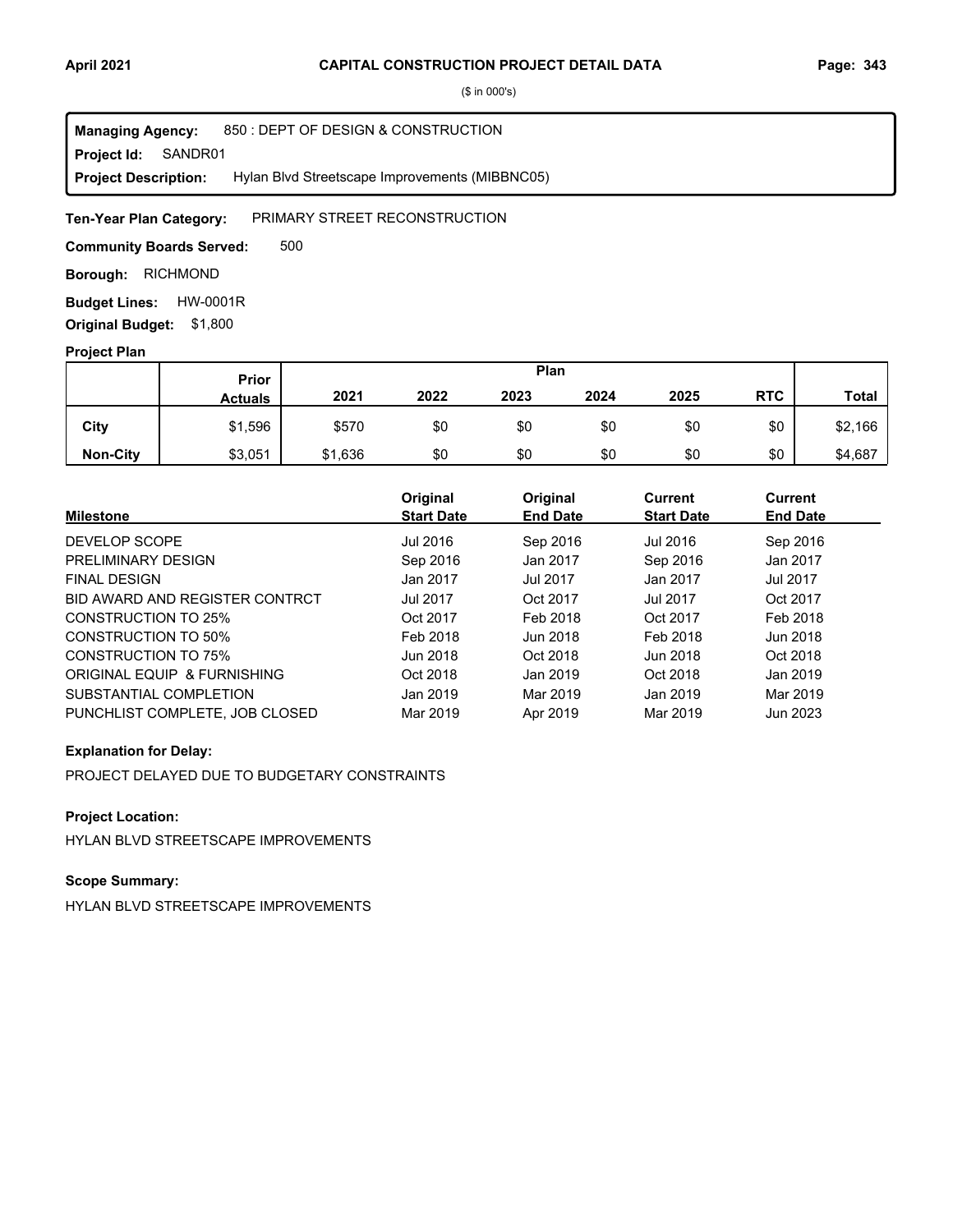**Project Id: SE-740B** 850 : DEPT OF DESIGN & CONSTRUCTION SANITARY SEWERS IN ROCKLAND AVENUE **Managing Agency: Project Description:** 

#### EXTENSIONS TO ACCOMMODATE NEW DEVELOPMENT **Ten-Year Plan Category:**

502 **Community Boards Served:** 

**Borough: RICHMOND** 

SE-0740 WM-0001 **Budget Lines: Original Budget:** \$10,232

### **Project Plan**

|                 | Plan<br>Prior  |      |       |      |          |      |            |              |
|-----------------|----------------|------|-------|------|----------|------|------------|--------------|
|                 | <b>Actuals</b> | 2021 | 2022  | 2023 | 2024     | 2025 | <b>RTC</b> | <b>Total</b> |
| City            | \$770          | \$0  | \$172 | \$0  | \$13,519 | \$0  | \$0        | \$14,461     |
| <b>Non-City</b> | \$0            | \$0  | \$0   | \$0  | \$0      | \$0  | \$0        | \$0          |

| <b>Milestone</b>               | Original<br><b>Start Date</b> | Original<br><b>End Date</b> | <b>Current</b><br><b>Start Date</b> | <b>Current</b><br><b>End Date</b> |
|--------------------------------|-------------------------------|-----------------------------|-------------------------------------|-----------------------------------|
| DEVELOP SCOPE                  | Mar 2009                      | Jun 2009                    | Jun 2004                            | Sep 2004                          |
| PRELIMINARY DESIGN             | Jun 2009                      | Oct 2009                    | Sep 2004                            | Mar 2005                          |
| <b>FINAL DESIGN</b>            | Oct 2009                      | Apr 2010                    | Mar 2005                            | Mar 2017                          |
| BID AWARD AND REGISTER CONTRCT | Apr 2010                      | Jul 2010                    | Mar 2017                            | Jun 2017                          |
| CONSTRUCTION TO 25%            | Jul 2010                      | Nov 2010                    | Jun 2017                            | Oct 2017                          |
| CONSTRUCTION TO 50%            | Nov 2010                      | Mar 2011                    | Oct 2017                            | Oct 2018                          |
| <b>CONSTRUCTION TO 75%</b>     | Mar 2011                      | Jul 2011                    | Oct 2018                            | Feb 2019                          |
| ORIGINAL EQUIP & FURNISHING    | <b>Jul 2011</b>               | Oct 2011                    | Feb 2019                            | Mar 2019                          |
| SUBSTANTIAL COMPLETION         | Oct 2011                      | Dec 2011                    | Mar 2019                            | Aug 2019                          |
| PUNCHLIST COMPLETE, JOB CLOSED | Dec 2011                      | Jan 2012                    | Aug 2019                            | Sep 2028                          |

### **Explanation for Delay:**

PROJECT DELAYED DUE TO BUDGETARY CONSTRAINTS

## **Project Location:**

SANITARY SEWERS IN ROCKLAND AVENUE

## **Scope Summary:**

SANITARY SEWERS IN ROCKLAND AVENUE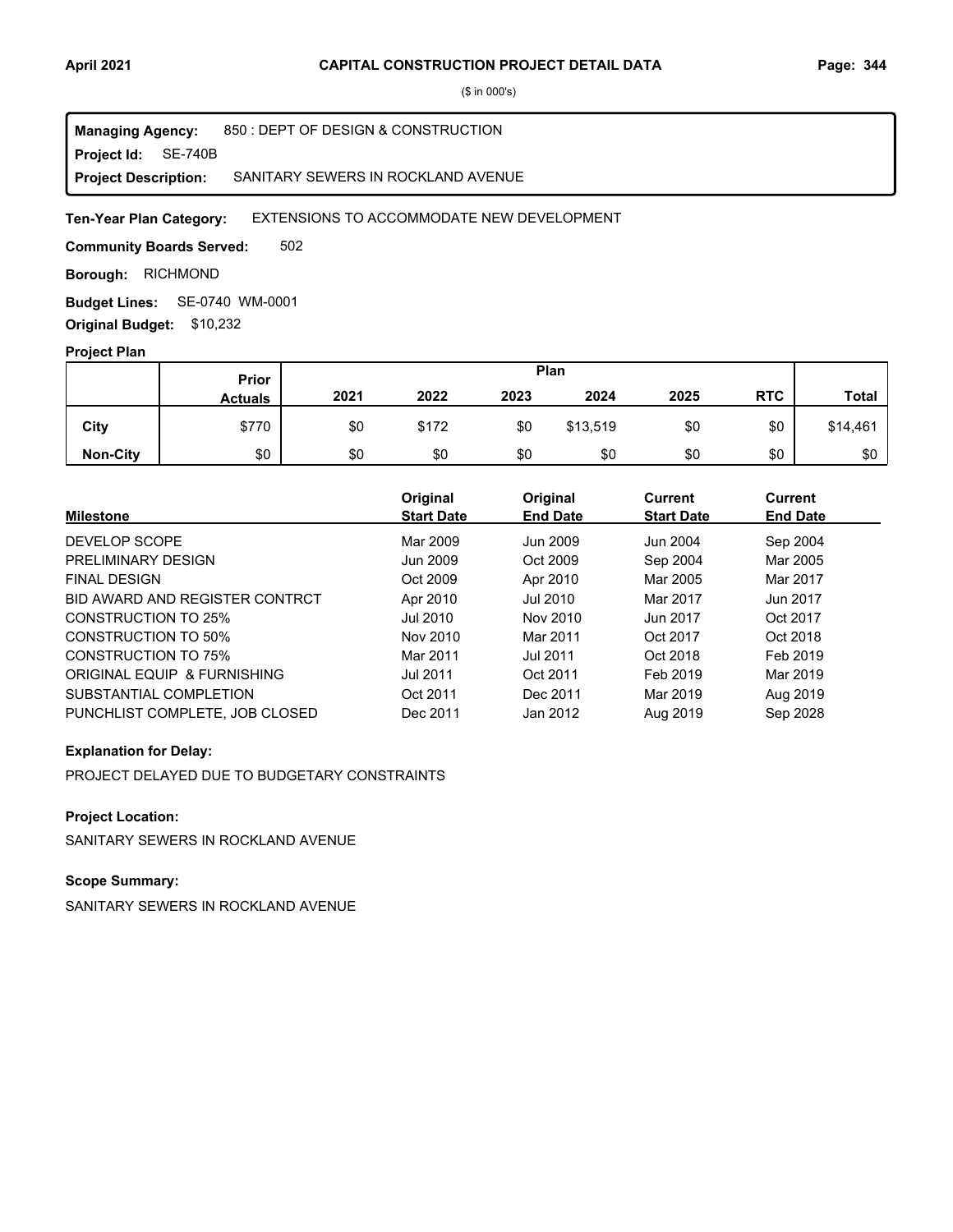**Project Id: SE-751** 850 : DEPT OF DESIGN & CONSTRUCTION CHESTER AV - IRVINGTON ST AND ARBUTUS AVE **Managing Agency: Project Description:** 

#### EXTENSIONS TO ACCOMMODATE NEW DEVELOPMENT **Ten-Year Plan Category:**

503 **Community Boards Served:** 

**Borough: RICHMOND** 

SE-0002R WM-0001 SE-0200R **Budget Lines:** 

**Original Budget:** \$15,870

## **Project Plan**

|                 | Plan<br>Prior  |      |         |          |      |      |            |              |
|-----------------|----------------|------|---------|----------|------|------|------------|--------------|
|                 | <b>Actuals</b> | 2021 | 2022    | 2023     | 2024 | 2025 | <b>RTC</b> | <b>Total</b> |
| City            | \$2,831        | \$0  | \$2,998 | \$15,598 | \$0  | \$0  | \$0        | \$21,427     |
| <b>Non-City</b> | \$0            | \$0  | \$0     | \$0      | \$0  | \$0  | \$0        | \$0          |

| <b>Milestone</b>               | Original<br><b>Start Date</b> | Original<br><b>End Date</b> | Current<br><b>Start Date</b> | Current<br><b>End Date</b> |
|--------------------------------|-------------------------------|-----------------------------|------------------------------|----------------------------|
| DEVELOP SCOPE                  | Feb 2004                      | May 2004                    | Feb 2004                     | May 2004                   |
| PRELIMINARY DESIGN             | May 2004                      | Sep 2004                    | May 2004                     | Aug 2016                   |
| <b>FINAL DESIGN</b>            | Sep 2004                      | Mar 2005                    | Aug 2015                     | Feb 2016                   |
| BID AWARD AND REGISTER CONTRCT | Mar 2005                      | Jun 2005                    | Feb 2016                     | Jun 2016                   |
| <b>CONSTRUCTION TO 25%</b>     | Jun 2005                      | Oct 2005                    | Jun 2016                     | Sep 2016                   |
| CONSTRUCTION TO 50%            | Oct 2005                      | Feb 2006                    | Sep 2016                     | Jan 2017                   |
| <b>CONSTRUCTION TO 75%</b>     | Feb 2006                      | Jun 2006                    | Jan 2017                     | May 2017                   |
| ORIGINAL EQUIP & FURNISHING    | Jun 2006                      | Sep 2006                    | Jan 2017                     | Apr 2017                   |
| SUBSTANTIAL COMPLETION         | Sep 2006                      | Nov 2006                    | Apr 2017                     | Jun 2017                   |
| PUNCHLIST COMPLETE, JOB CLOSED | Nov 2006                      | Dec 2006                    | Jun 2017                     | Jun 2023                   |

### **Explanation for Delay:**

PROJECT DELAYED DUE TO UNFORESEEN SITE/FIELD CONDITION

## **Project Location:**

CHESTER AV - IRVINGTON ST AND ARBUTUS AVE

## **Scope Summary:**

CHESTER AV - IRVINGTON ST AND ARBUTUS AVE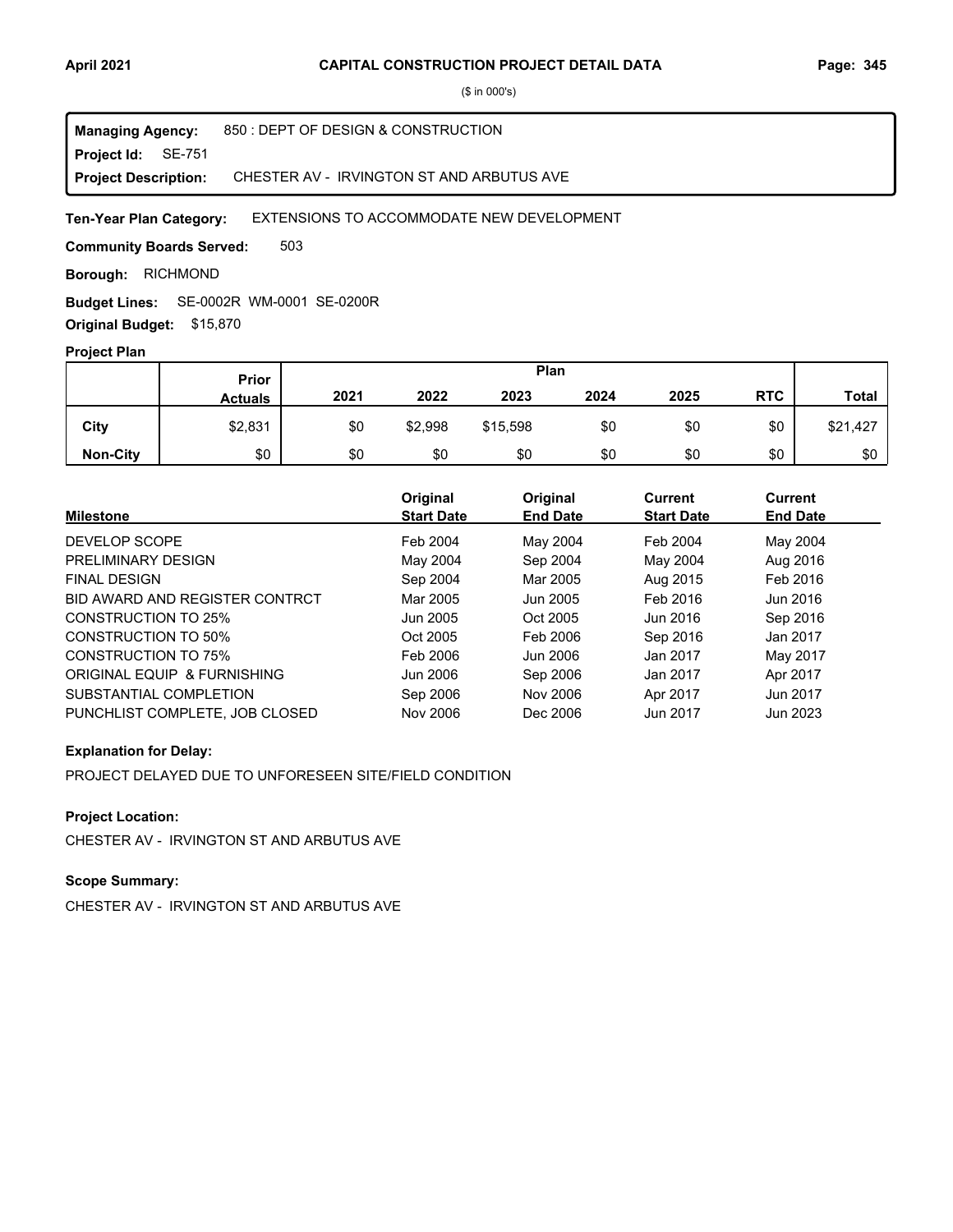**Project Id: SE-793** 850 : DEPT OF DESIGN & CONSTRUCTION STRM & SAN SEWER OLYMPIA BLVD-QUINTARD & HICKORY AV-HWR1132B **Managing Agency: Project Description:** 

EXTENSIONS TO ACCOMMODATE NEW DEVELOPMENT **Ten-Year Plan Category:** 

502 **Community Boards Served:** 

**Borough: RICHMOND** 

**Budget Lines: WM-0001 Original Budget:** \$19,591

#### **Project Plan**

|                 |                | Plan<br>Prior |       |      |      |      |            |              |
|-----------------|----------------|---------------|-------|------|------|------|------------|--------------|
|                 | <b>Actuals</b> | 2021          | 2022  | 2023 | 2024 | 2025 | <b>RTC</b> | <b>Total</b> |
| City            | \$73,640       | \$0           | \$139 | \$0  | \$0  | \$0  | \$0        | \$73,779     |
| <b>Non-City</b> | \$0            | \$0           | \$0   | \$0  | \$0  | \$0  | \$0        | \$0          |

| <b>Milestone</b>               | Original<br><b>Start Date</b> | Original<br><b>End Date</b> | Current<br><b>Start Date</b> | Current<br><b>End Date</b> |
|--------------------------------|-------------------------------|-----------------------------|------------------------------|----------------------------|
| DEVELOP SCOPE                  | Apr 2008                      | Jul 2008                    | Apr 2008                     | <b>Jul 2008</b>            |
| PRELIMINARY DESIGN             | Jul 2008                      | Nov 2008                    | Jul 2008                     | Nov 2008                   |
| <b>FINAL DESIGN</b>            | Nov 2008                      | May 2009                    | Nov 2008                     | May 2009                   |
| BID AWARD AND REGISTER CONTRCT | May 2009                      | Aug 2009                    | Mar 2015                     | Jun 2015                   |
| CONSTRUCTION TO 25%            | Aug 2009                      | Dec 2009                    | Jun 2015                     | Jun 2015                   |
| CONSTRUCTION TO 50%            | Dec 2009                      | Apr 2010                    | Jun 2015                     | Jun 2015                   |
| <b>CONSTRUCTION TO 75%</b>     | Apr 2010                      | Aug 2010                    | Jun 2015                     | Jun 2015                   |
| ORIGINAL EQUIP & FURNISHING    | Aug 2010                      | Nov 2010                    | Jun 2015                     | Jun 2015                   |
| SUBSTANTIAL COMPLETION         | Nov 2010                      | Dec 2010                    | Jun 2015                     | Jun 2015                   |
| PUNCHLIST COMPLETE, JOB CLOSED | Jan 2011                      | Jan 2011                    | Jun 2015                     | Oct 2021                   |

### **Explanation for Delay:**

PROJECT DELAYED DUE TO UNFORESEEN SITE/FIELD CONDITION

**Project Location:**

## **Scope Summary:**

STRM & SAN SEWER IN OLYMPIA BLVD- QUINTARD ST & HICKORY AV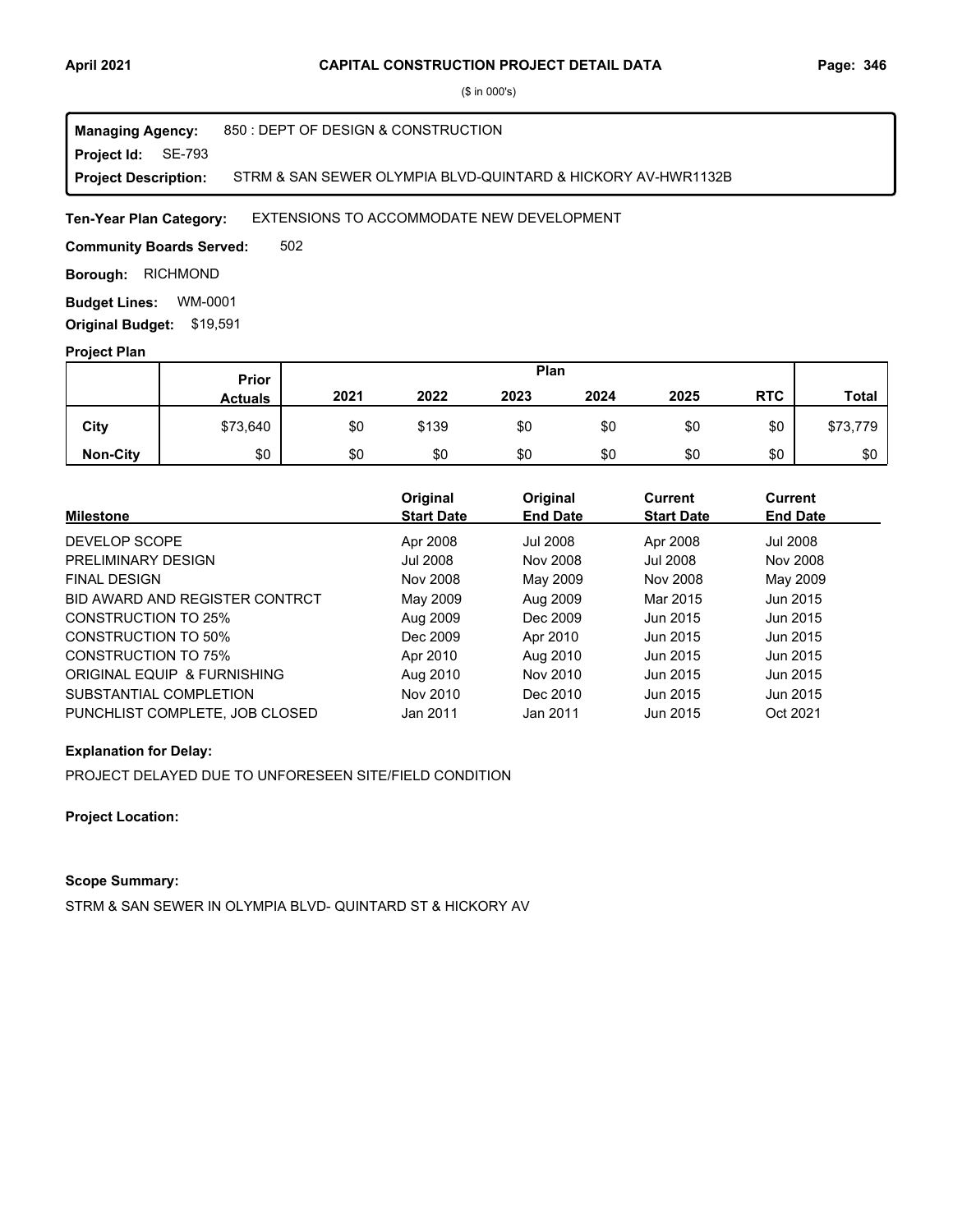**Project Id: SE-803** 850 : DEPT OF DESIGN & CONSTRUCTION SAN & STRM SEWER IN RAMBLE ROAD B/T ADRIENNE PL & DENT ROAD **Managing Agency: Project Description:** 

BLUEBELT PROGRAM **Ten-Year Plan Category:** 

503 **Community Boards Served:** 

**Borough: RICHMOND** 

#### SE-0002R SE-0005 WM-0001 SE-0200R **Budget Lines:**

**Original Budget:** \$12,672

## **Project Plan**

|                 | Plan<br>Prior  |         |       |      |      |      |            |              |
|-----------------|----------------|---------|-------|------|------|------|------------|--------------|
|                 | <b>Actuals</b> | 2021    | 2022  | 2023 | 2024 | 2025 | <b>RTC</b> | <b>Total</b> |
| City            | \$44,954       | \$4,393 | \$690 | \$0  | \$0  | \$0  | \$0        | \$50,037     |
| <b>Non-City</b> | \$0            | \$0     | \$0   | \$0  | \$0  | \$0  | \$0        | \$0          |

| <b>Milestone</b>               | Original<br><b>Start Date</b> | Original<br><b>End Date</b> | Current<br><b>Start Date</b> | Current<br><b>End Date</b> |
|--------------------------------|-------------------------------|-----------------------------|------------------------------|----------------------------|
| DEVELOP SCOPE                  | Jun 2011                      | Mar 2012                    | Jun 2011                     | Mar 2012                   |
| PRELIMINARY DESIGN             | Mar 2012                      | Mar 2013                    | Mar 2012                     | Mar 2013                   |
| <b>FINAL DESIGN</b>            | Mar 2013                      | Sep 2014                    | Mar 2013                     | Sep 2014                   |
| BID AWARD AND REGISTER CONTRCT | Sep 2014                      | Jun 2015                    | Sep 2014                     | Jun 2015                   |
| <b>CONSTRUCTION TO 25%</b>     | Jun 2015                      | Jun 2016                    | Jun 2015                     | Jun 2016                   |
| CONSTRUCTION TO 50%            | Jun 2016                      | May 2017                    | Jun 2016                     | May 2017                   |
| <b>CONSTRUCTION TO 75%</b>     | May 2017                      | May 2018                    | May 2017                     | May 2018                   |
| ORIGINAL EQUIP & FURNISHING    | May 2018                      | Feb 2019                    | May 2018                     | Feb 2019                   |
| SUBSTANTIAL COMPLETION         | Feb 2019                      | Aug 2019                    | Feb 2019                     | Aug 2019                   |
| PUNCHLIST COMPLETE. JOB CLOSED | Aug 2019                      | Nov 2019                    | Aug 2019                     | Jun 2022                   |

#### **Explanation for Delay:**

PROJECT DELAYED DUE TO UNFORESEEN SITE/FIELD CONDITION

**Project Location:**

## **Scope Summary:**

SAN & STRM SEWER IN RAMBLE ROAD B/T ADRIENNE PL & DENT ROAD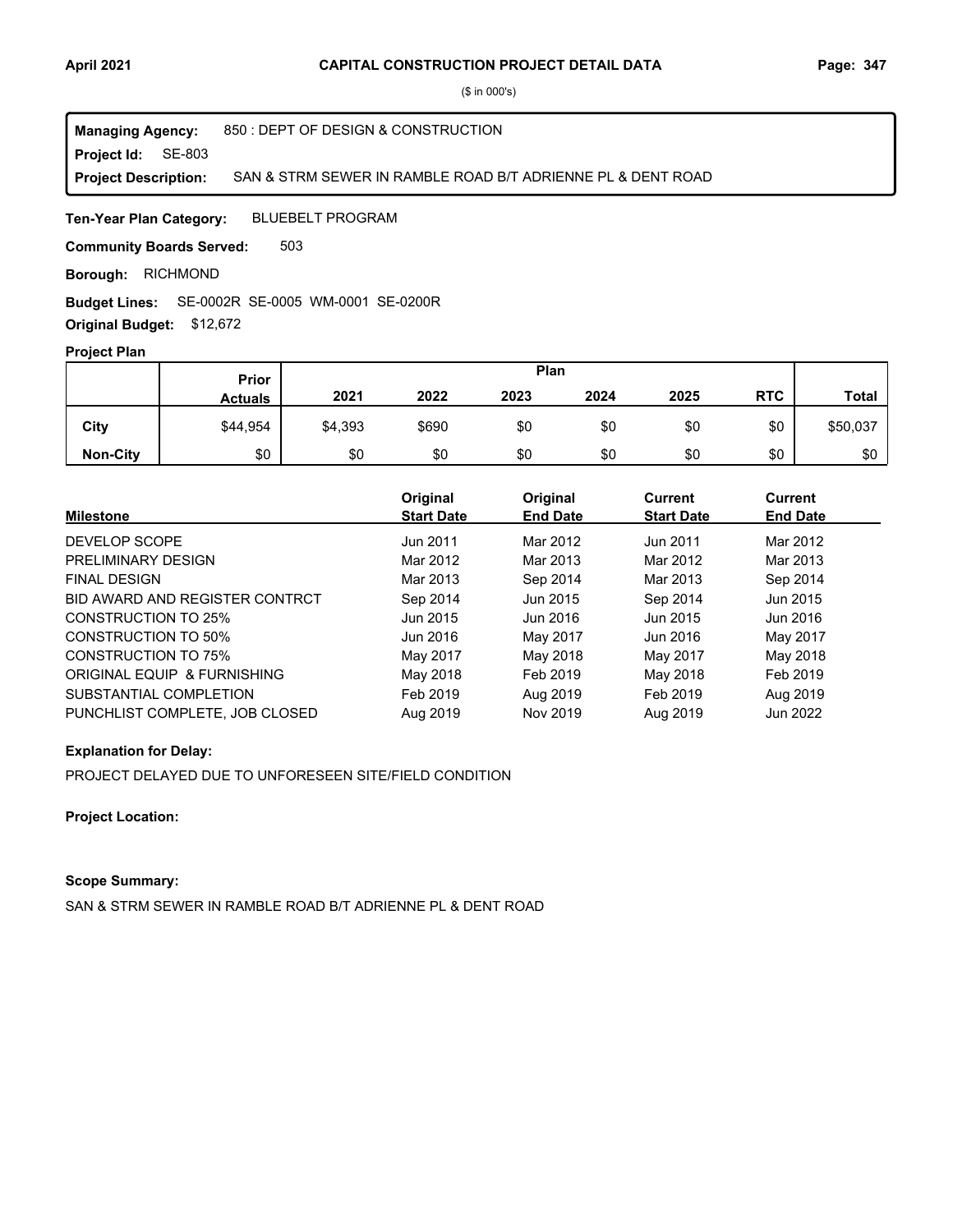**Project Id: SE-812** 850 : DEPT OF DESIGN & CONSTRUCTION Sanitary & Storm swr in Page Av b/t Amboy Rd & Estella Pl **Managing Agency: Project Description:** 

#### EXTENSIONS TO ACCOMMODATE NEW DEVELOPMENT **Ten-Year Plan Category:**

503 **Community Boards Served:** 

**Borough: RICHMOND** 

HW-D104 HW-R005 SE-0200R SE-0002R WM-0001 HW-0001R SE-0005 HW-0061 **Budget Lines: Original Budget:** \$15,518

## **Project Plan**

|                 | <b>Prior</b>   |         |       | Plan |      |      |            |              |
|-----------------|----------------|---------|-------|------|------|------|------------|--------------|
|                 | <b>Actuals</b> | 2021    | 2022  | 2023 | 2024 | 2025 | <b>RTC</b> | <b>Total</b> |
| City            | \$62,324       | \$2,394 | \$290 | \$0  | \$0  | \$0  | \$0        | \$65,008     |
| <b>Non-City</b> | \$32           | \$0     | \$0   | \$0  | \$0  | \$0  | \$0        | \$32         |

| <b>Milestone</b>               | Original<br><b>Start Date</b> | Original<br><b>End Date</b> | Current<br><b>Start Date</b> | Current<br><b>End Date</b> |
|--------------------------------|-------------------------------|-----------------------------|------------------------------|----------------------------|
| DEVELOP SCOPE                  | Jun 2009                      | Mar 2010                    | Mar 2016                     | May 2016                   |
| PRELIMINARY DESIGN             | Mar 2010                      | Mar 2011                    | May 2016                     | Sep 2016                   |
| <b>FINAL DESIGN</b>            | Mar 2011                      | Sep 2012                    | Sep 2016                     | Mar 2017                   |
| BID AWARD AND REGISTER CONTRCT | Sep 2012                      | Jun 2013                    | Mar 2017                     | Jun 2017                   |
| <b>CONSTRUCTION TO 25%</b>     | Jun 2013                      | Jun 2014                    | Jun 2017                     | Feb 2018                   |
| <b>CONSTRUCTION TO 50%</b>     | Jun 2014                      | May 2015                    | Feb 2018                     | Oct 2018                   |
| <b>CONSTRUCTION TO 75%</b>     | May 2015                      | May 2016                    | Oct 2018                     | Jun 2019                   |
| ORIGINAL EQUIP & FURNISHING    | May 2016                      | Feb 2017                    | Jun 2019                     | Sep 2019                   |
| SUBSTANTIAL COMPLETION         | Feb 2017                      | Aug 2017                    | Sep 2019                     | Nov 2019                   |
| PUNCHLIST COMPLETE. JOB CLOSED | Aug 2017                      | Nov 2017                    | Nov 2019                     | Dec 2023                   |

#### **Explanation for Delay:**

PROJECT DELAYED DUE TO UNFORESEEN SITE/FIELD CONDITION

**Project Location:**

#### **Scope Summary:**

SANITARY & STORM SWR IN PAGE AV B/T AMBOY RD & ESTELLA PL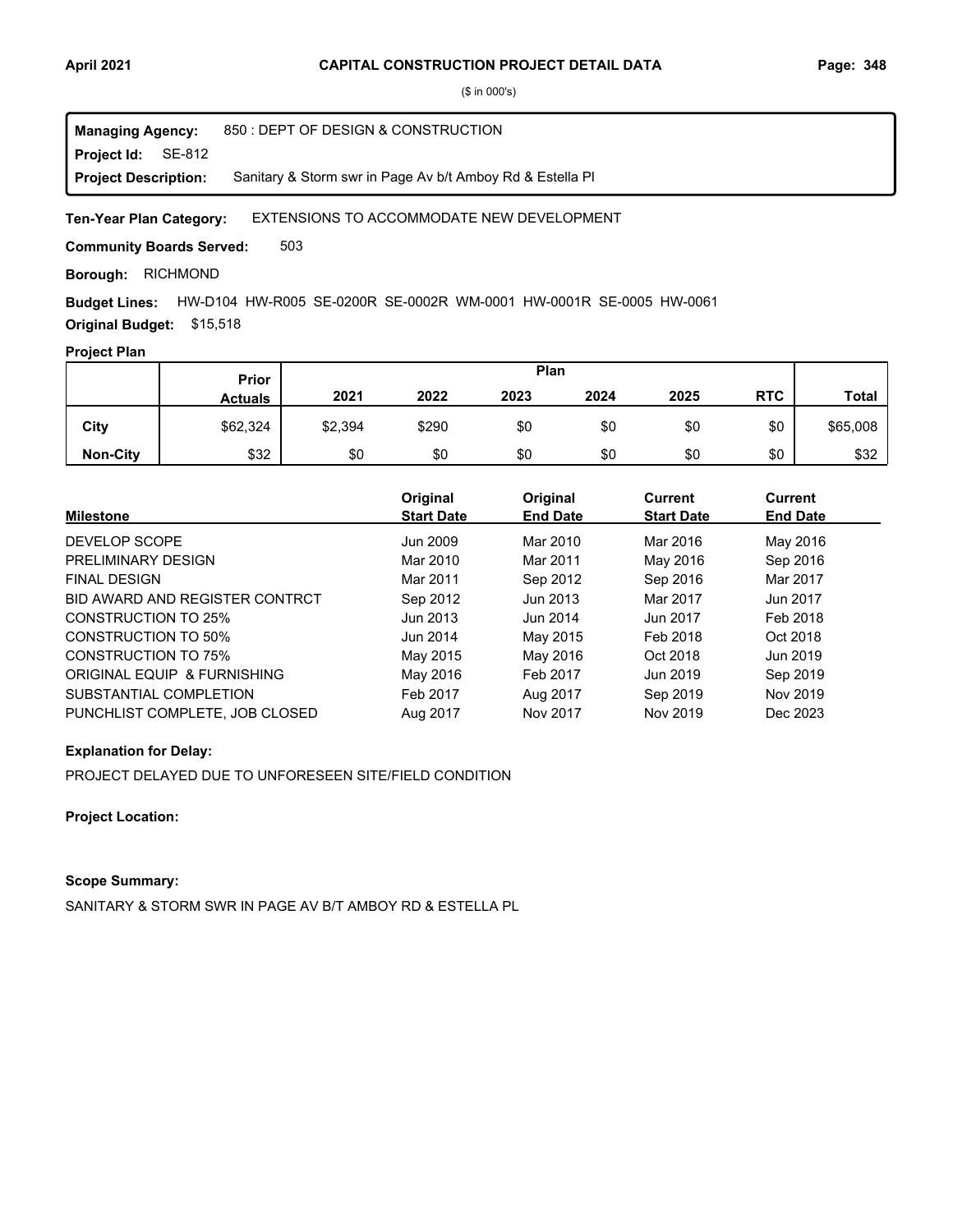**Project Id: SER002237** 850 : DEPT OF DESIGN & CONSTRUCTION Sanitary and Storm Sewer in Manee Avenue **Managing Agency: Project Description:** 

#### REPLACEMENT OR AUGMENTATION OF EXISTING SYSTEMS **Ten-Year Plan Category:**

503 **Community Boards Served:** 

**Borough: RICHMOND** 

SE-0200R SE-0002R **Budget Lines: Original Budget:** \$4,113

### **Project Plan**

|                 | Prior          | Plan |      |         |      |         |            |              |
|-----------------|----------------|------|------|---------|------|---------|------------|--------------|
|                 | <b>Actuals</b> | 2021 | 2022 | 2023    | 2024 | 2025    | <b>RTC</b> | <b>Total</b> |
| City            | \$0            | \$0  | \$0  | \$1,288 | \$0  | \$2,825 | \$0        | \$4,113      |
| <b>Non-City</b> | \$0            | \$0  | \$0  | \$0     | \$0  | \$0     | \$0        | \$0          |

| <b>Milestone</b>               | Original<br><b>Start Date</b> | Original<br><b>End Date</b> | <b>Current</b><br><b>Start Date</b> | Current<br><b>End Date</b> |
|--------------------------------|-------------------------------|-----------------------------|-------------------------------------|----------------------------|
| DEVELOP SCOPE                  | Feb 2013                      | Nov 2013                    | Feb 2013                            | Nov 2013                   |
| PRELIMINARY DESIGN             | Nov 2013                      | Nov 2014                    | Nov 2013                            | Nov 2014                   |
| <b>FINAL DESIGN</b>            | Nov 2014                      | Apr 2016                    | Nov 2014                            | Apr 2016                   |
| BID AWARD AND REGISTER CONTRCT | Apr 2016                      | Jan 2017                    | Apr 2016                            | Jan 2017                   |
| CONSTRUCTION TO 25%            | Jan 2017                      | Jan 2018                    | Jan 2017                            | Jan 2018                   |
| CONSTRUCTION TO 50%            | Jan 2018                      | Jan 2019                    | Jan 2018                            | Jan 2019                   |
| CONSTRUCTION TO 75%            | Jan 2019                      | Jan 2020                    | Jan 2019                            | Jan 2020                   |
| ORIGINAL EQUIP & FURNISHING    | Jan 2020                      | Oct 2020                    | Jan 2020                            | Oct 2020                   |
| SUBSTANTIAL COMPLETION         | Oct 2020                      | Apr 2021                    | Oct 2020                            | Apr 2021                   |
| PUNCHLIST COMPLETE. JOB CLOSED | Apr 2021                      | Jul 2021                    | Apr 2021                            | Jun 2026                   |

## **Explanation for Delay:**

PROJECT DELAYED DUE TO UNFORESEEN SITE/FIELD CONDITION

### **Project Location:**

### **Scope Summary:**

SANITARY AND STORM SEWER IN MANEE AVENUE BETWEEN AMBOY ROAD AND DEAD END, ETC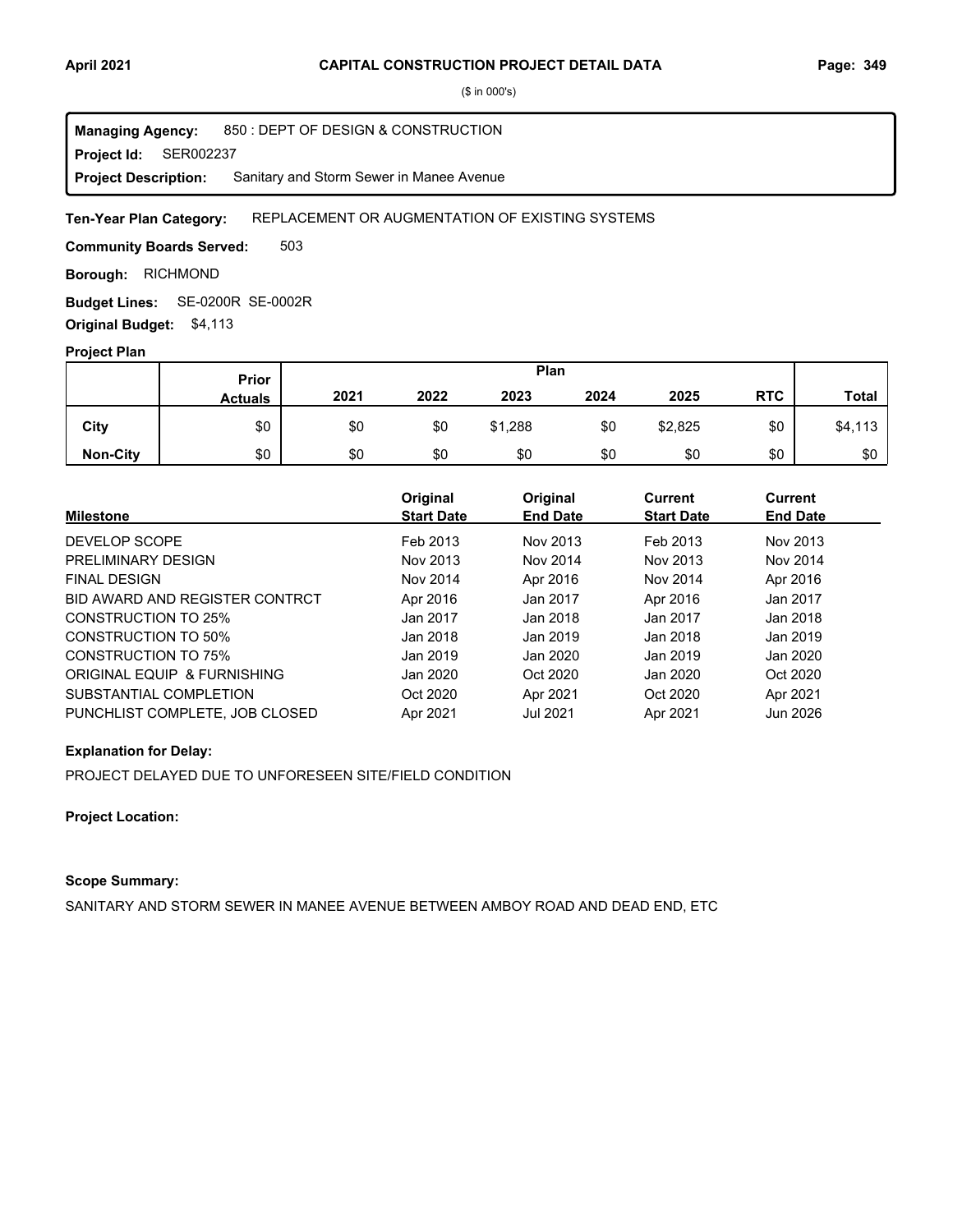#### **Project Id: SER002311** 850 : DEPT OF DESIGN & CONSTRUCTION SAN & STRM SWR IN BERTRAM AV B/T ZEPHYR AV & HYLAN BLVD. ETC **Managing Agency: Project Description:**

#### EXTENSIONS TO ACCOMMODATE NEW DEVELOPMENT **Ten-Year Plan Category:**

503 **Community Boards Served:** 

**Borough: RICHMOND** 

**Budget Lines: SE-0200R Original Budget:** \$6,526

### **Project Plan**

|                 | Prior          | Plan  |      |      |      |      |            |              |
|-----------------|----------------|-------|------|------|------|------|------------|--------------|
|                 | <b>Actuals</b> | 2021  | 2022 | 2023 | 2024 | 2025 | <b>RTC</b> | <b>Total</b> |
| City            | \$25,536       | \$135 | \$0  | \$0  | \$0  | \$0  | \$0        | \$25,671     |
| <b>Non-City</b> | \$0            | \$0   | \$0  | \$0  | \$0  | \$0  | \$0        | \$0          |

| <b>Milestone</b>               | Original<br><b>Start Date</b> | Original<br><b>End Date</b> | <b>Current</b><br><b>Start Date</b> | <b>Current</b><br><b>End Date</b> |
|--------------------------------|-------------------------------|-----------------------------|-------------------------------------|-----------------------------------|
| DEVELOP SCOPE                  | Jun 2012                      | Sep 2012                    | Jun 2011                            | Sep 2011                          |
| PRELIMINARY DESIGN             | Sep 2012                      | Jan 2013                    | Sep 2011                            | Jan 2012                          |
| <b>FINAL DESIGN</b>            | Jan 2013                      | Jul 2013                    | Jan 2012                            | Aug 2013                          |
| BID AWARD AND REGISTER CONTRCT | Jul 2013                      | Oct 2013                    | Aug 2013                            | Nov 2013                          |
| CONSTRUCTION TO 25%            | Oct 2013                      | Feb 2014                    | Nov 2013                            | May 2014                          |
| <b>CONSTRUCTION TO 50%</b>     | Feb 2014                      | Jun 2014                    | May 2014                            | Nov 2014                          |
| <b>CONSTRUCTION TO 75%</b>     | Jun 2014                      | Oct 2014                    | Nov 2014                            | May 2015                          |
| ORIGINAL EQUIP & FURNISHING    | Oct 2014                      | Jan 2015                    | May 2015                            | Aug 2015                          |
| SUBSTANTIAL COMPLETION         | Jan 2015                      | Mar 2015                    | Aug 2015                            | Aug 2016                          |
| PUNCHLIST COMPLETE, JOB CLOSED | Mar 2015                      | Apr 2015                    | Aug 2016                            | Oct 2020                          |

## **Explanation for Delay:**

PROJECT DELAYED DUE TO UNFORESEEN SITE/FIELD CONDITION

**Project Location:**

# **Scope Summary:**

SAN & STRM SWR IN BERTRAM AV B/T ZEPHYR AV & HYLAN BLVD. ETC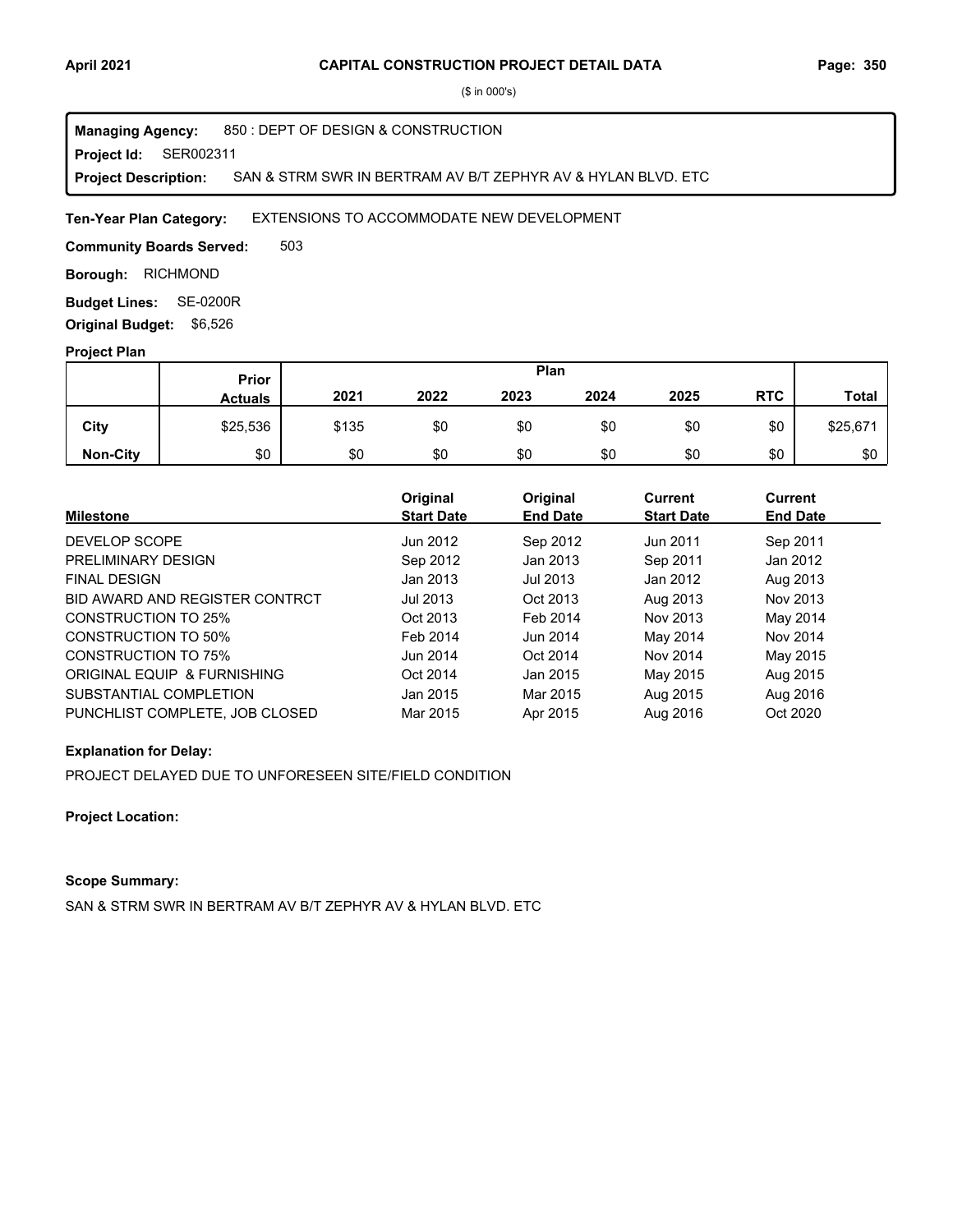**Project Id: SER002317** 850 : DEPT OF DESIGN & CONSTRUCTION SAN & STRM SEWER IN HALPIN AVE **Managing Agency: Project Description:** 

BLUEBELT PROGRAM **Ten-Year Plan Category:** 

503 **Community Boards Served:** 

**Borough: RICHMOND** 

### SE-0002R SE-0200R WM-0001 SE-0005 **Budget Lines:**

**Original Budget:** \$11,969

# **Project Plan**

|                 | Prior          | Plan |      |         |          |      |            |              |
|-----------------|----------------|------|------|---------|----------|------|------------|--------------|
|                 | <b>Actuals</b> | 2021 | 2022 | 2023    | 2024     | 2025 | <b>RTC</b> | <b>Total</b> |
| City            | \$2,737        | \$0  | \$0  | \$1,257 | \$14,113 | \$0  | \$0        | \$18,107     |
| <b>Non-City</b> | \$0            | \$0  | \$0  | \$0     | \$0      | \$0  | \$0        | \$0          |

| <b>Milestone</b>               | Original<br><b>Start Date</b> | Original<br><b>End Date</b> | <b>Current</b><br><b>Start Date</b> | Current<br><b>End Date</b> |
|--------------------------------|-------------------------------|-----------------------------|-------------------------------------|----------------------------|
| DEVELOP SCOPE                  | Jun 2012                      | Sep 2012                    | Jun 2010                            | Sep 2010                   |
| PRELIMINARY DESIGN             | Sep 2012                      | Jan 2013                    | Sep 2010                            | Jan 2011                   |
| <b>FINAL DESIGN</b>            | Jan 2013                      | Jul 2013                    | Jan 2011                            | <b>Jul 2011</b>            |
| BID AWARD AND REGISTER CONTRCT | Jul 2013                      | Oct 2013                    | Mar 2014                            | Jun 2014                   |
| CONSTRUCTION TO 25%            | Oct 2013                      | Feb 2014                    | Jun 2014                            | Jun 2014                   |
| CONSTRUCTION TO 50%            | Feb 2014                      | Jun 2014                    | Jun 2014                            | Jun 2014                   |
| CONSTRUCTION TO 75%            | Jun 2014                      | Oct 2014                    | Jun 2014                            | Jun 2014                   |
| ORIGINAL EQUIP & FURNISHING    | Oct 2014                      | Jan 2015                    | Jun 2014                            | Jun 2014                   |
| SUBSTANTIAL COMPLETION         | Jan 2015                      | Mar 2015                    | Jun 2014                            | Jun 2014                   |
| PUNCHLIST COMPLETE, JOB CLOSED | Mar 2015                      | Apr 2015                    | Jun 2014                            | Jul 2022                   |

## **Explanation for Delay:**

PROJECT DELAYED DUE TO UNFORESEEN SITE/FIELD CONDITION

**Project Location:**

# **Scope Summary:**

SAN & STRM SEWER IN HALPIN AVE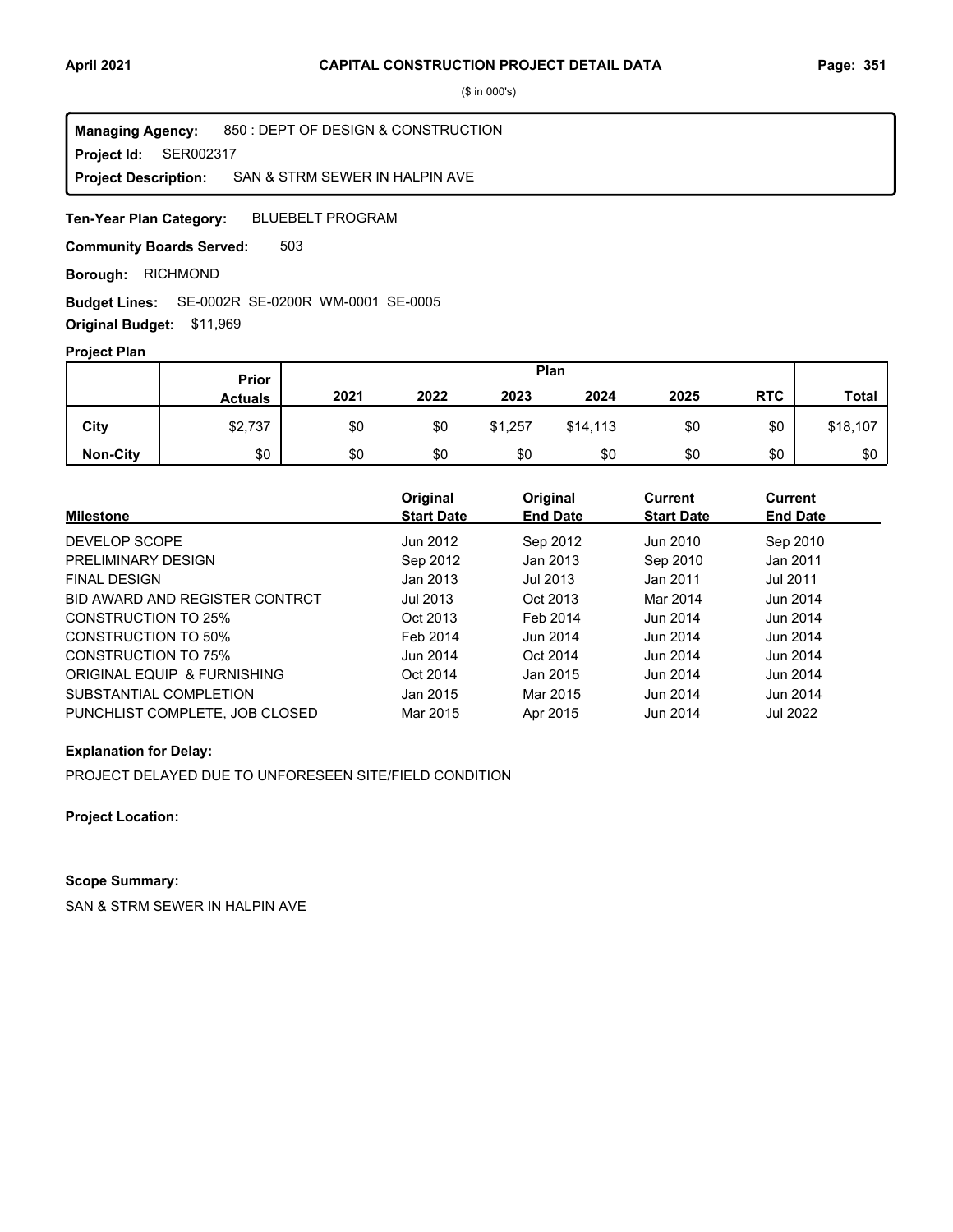**Project Id: SER002320** 850 : DEPT OF DESIGN & CONSTRUCTION SAN & STRM SWR IN DAHLIA ST B/T ROSEDALE AV & DEAD END ETC **Managing Agency: Project Description:** 

EXTENSIONS TO ACCOMMODATE NEW DEVELOPMENT **Ten-Year Plan Category:** 

503 **Community Boards Served:** 

**Borough: RICHMOND** 

**Budget Lines: SE-0002R Original Budget:** \$1,799

## **Project Plan**

|                 | Prior          | Plan  |      |      |      |      |            |              |
|-----------------|----------------|-------|------|------|------|------|------------|--------------|
|                 | <b>Actuals</b> | 2021  | 2022 | 2023 | 2024 | 2025 | <b>RTC</b> | <b>Total</b> |
| City            | \$5,240        | \$137 | \$0  | \$0  | \$0  | \$0  | \$0        | \$5,377      |
| <b>Non-City</b> | \$5            | \$0   | \$0  | \$0  | \$0  | \$0  | \$0        | \$5          |

| <b>Milestone</b>               | Original<br><b>Start Date</b> | Original<br><b>End Date</b> | <b>Current</b><br><b>Start Date</b> | <b>Current</b><br><b>End Date</b> |
|--------------------------------|-------------------------------|-----------------------------|-------------------------------------|-----------------------------------|
|                                |                               |                             |                                     |                                   |
| DEVELOP SCOPE                  | Mar 2010                      | May 2010                    | Mar 2010                            | May 2010                          |
| PRELIMINARY DESIGN             | May 2010                      | Sep 2010                    | May 2010                            | Sep 2010                          |
| <b>FINAL DESIGN</b>            | Sep 2010                      | Mar 2011                    | Sep 2010                            | Mar 2011                          |
| BID AWARD AND REGISTER CONTRCT | Mar 2011                      | Jun 2011                    | Mar 2011                            | Jun 2011                          |
| CONSTRUCTION TO 25%            | Jun 2011                      | Oct 2011                    | Jun 2011                            | Oct 2011                          |
| <b>CONSTRUCTION TO 50%</b>     | Oct 2011                      | Feb 2012                    | Oct 2011                            | Feb 2012                          |
| CONSTRUCTION TO 75%            | Feb 2012                      | Jun 2012                    | Feb 2012                            | Jun 2012                          |
| ORIGINAL EQUIP & FURNISHING    | Jun 2012                      | Sep 2012                    | Jun 2012                            | Sep 2012                          |
| SUBSTANTIAL COMPLETION         | Sep 2012                      | Nov 2012                    | Sep 2012                            | Nov 2012                          |
| PUNCHLIST COMPLETE, JOB CLOSED | Nov 2012                      | Dec 2012                    | Nov 2012                            | Jun 2024                          |

## **Explanation for Delay:**

PROJECT DELAYED DUE TO UNFORESEEN SITE/FIELD CONDITION

**Project Location:**

# **Scope Summary:**

SAN & STRM SWR IN DAHLIA ST B/T ROSEDALE AV & DEAD END ETC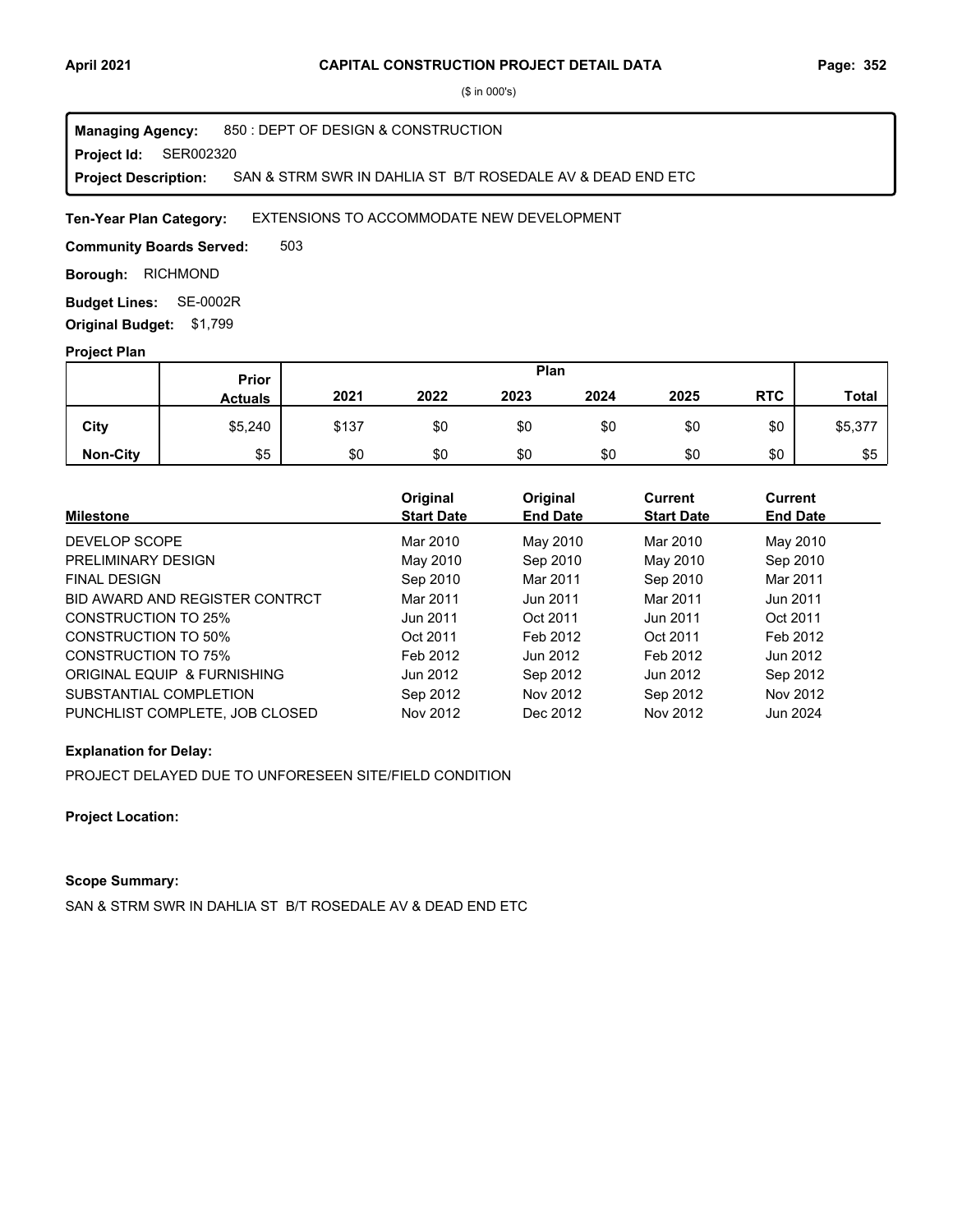**Project Id: SER002323** 850 : DEPT OF DESIGN & CONSTRUCTION SAN & STRM SWRS: WALKER ST, ETC. **Managing Agency: Project Description:** 

#### EXTENSIONS TO ACCOMMODATE NEW DEVELOPMENT **Ten-Year Plan Category:**

501 **Community Boards Served:** 

**Borough: RICHMOND** 

SE-0944 SE-0002R WM-0001 **Budget Lines:** 

**Original Budget:** \$2,711

# **Project Plan**

|                 | Plan<br>Prior  |       |      |      |      |      |            |              |
|-----------------|----------------|-------|------|------|------|------|------------|--------------|
|                 | <b>Actuals</b> | 2021  | 2022 | 2023 | 2024 | 2025 | <b>RTC</b> | <b>Total</b> |
| City            | \$10,702       | \$384 | \$0  | \$0  | \$0  | \$0  | \$0        | \$11,086     |
| <b>Non-City</b> | \$141          | \$6   | \$0  | \$0  | \$0  | \$0  | \$0        | \$147        |

|                                | Original          | Original        | <b>Current</b>    | <b>Current</b>  |  |
|--------------------------------|-------------------|-----------------|-------------------|-----------------|--|
| <b>Milestone</b>               | <b>Start Date</b> | <b>End Date</b> | <b>Start Date</b> | <b>End Date</b> |  |
| DEVELOP SCOPE                  | Jun 2014          | Mar 2015        | Jun 2014          | Mar 2015        |  |
| PRELIMINARY DESIGN             | Mar 2015          | Mar 2016        | Mar 2015          | Mar 2016        |  |
| <b>FINAL DESIGN</b>            | Mar 2016          | Sep 2017        | Mar 2016          | Sep 2017        |  |
| BID AWARD AND REGISTER CONTRCT | Sep 2017          | Jun 2018        | Sep 2017          | Jun 2018        |  |
| CONSTRUCTION TO 25%            | Jun 2018          | Jun 2019        | Jun 2018          | Jun 2019        |  |
| <b>CONSTRUCTION TO 50%</b>     | Jun 2019          | May 2020        | Jun 2019          | May 2020        |  |
| CONSTRUCTION TO 75%            | May 2020          | May 2021        | May 2020          | May 2021        |  |
| ORIGINAL EQUIP & FURNISHING    | May 2021          | Feb 2022        | May 2021          | Feb 2022        |  |
| SUBSTANTIAL COMPLETION         | Feb 2022          | Aug 2022        | Feb 2022          | Aug 2022        |  |
| PUNCHLIST COMPLETE. JOB CLOSED | Aug 2022          | Nov 2022        | Aug 2022          | Nov 2022        |  |

**Explanation for Delay:**

**Project Location:**

# **Scope Summary:**

SAN & STRM SWR. CASTLE AVE B/T VAN NAME & SIMONSON AVE, SI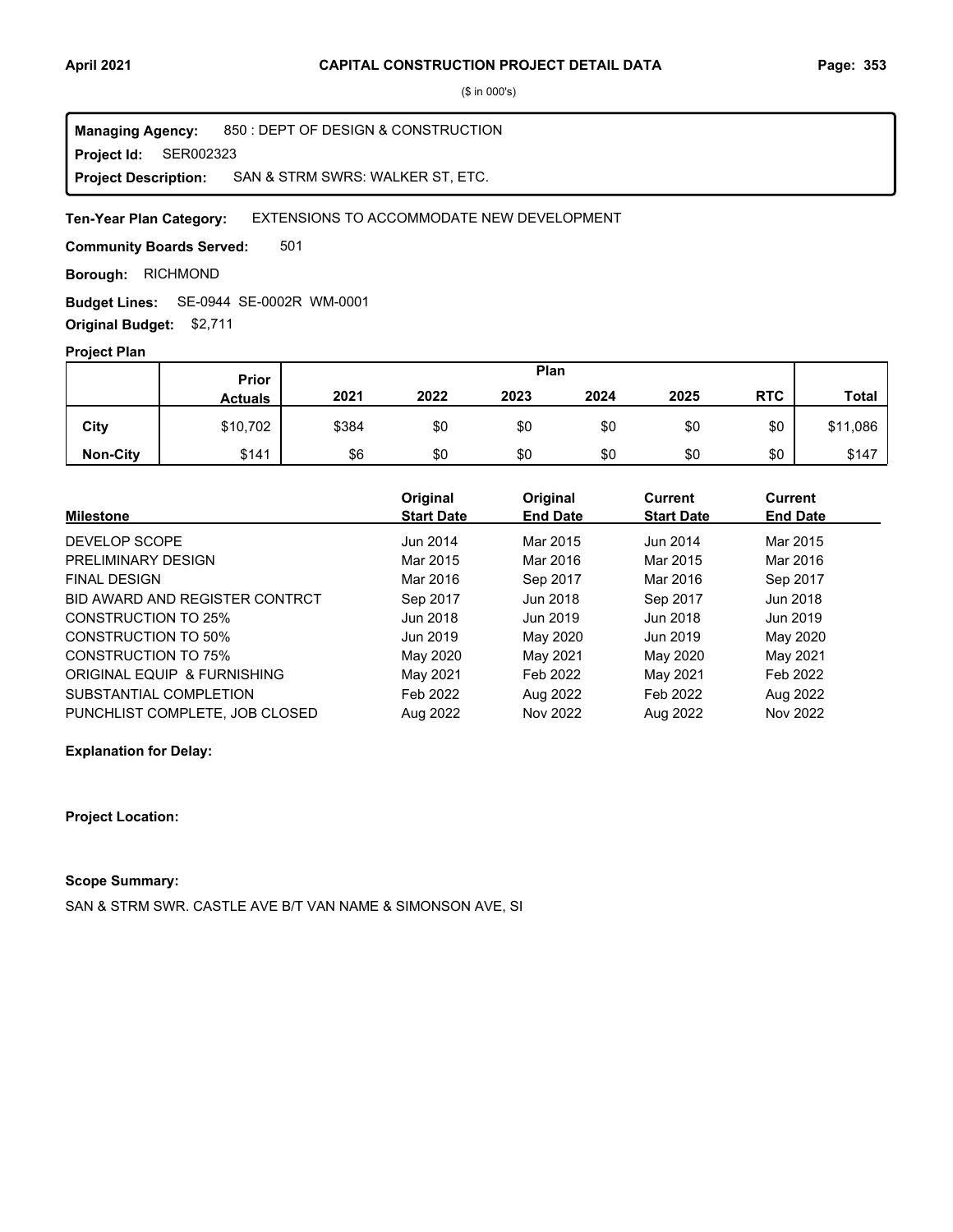**Project Id: SER002324** 850 : DEPT OF DESIGN & CONSTRUCTION New sanitary sewers in Camden ave. Staten Island **Managing Agency: Project Description:** 

#### REPLACEMENT OR AUGMENTATION OF EXISTING SYSTEMS **Ten-Year Plan Category:**

503 **Community Boards Served:** 

**Borough: RICHMOND** 

SE-0002R WM-0001 SE-0200R **Budget Lines:** 

**Original Budget:** \$2,358

# **Project Plan**

|                 | <b>Prior</b>   | Plan  |       |         |      |      |            |              |
|-----------------|----------------|-------|-------|---------|------|------|------------|--------------|
|                 | <b>Actuals</b> | 2021  | 2022  | 2023    | 2024 | 2025 | <b>RTC</b> | <b>Total</b> |
| City            | \$1,304        | \$806 | \$910 | \$3,722 | \$0  | \$0  | \$0        | \$6,742      |
| <b>Non-City</b> | \$0            | \$0   | \$0   | \$0     | \$0  | \$0  | \$0        | \$0          |

| <b>Milestone</b>               | Original<br><b>Start Date</b> | Original<br><b>End Date</b> | <b>Current</b><br><b>Start Date</b> | Current<br><b>End Date</b> |
|--------------------------------|-------------------------------|-----------------------------|-------------------------------------|----------------------------|
| DEVELOP SCOPE                  | Aug 2010                      | Apr 2011                    | Aug 2010                            | Apr 2011                   |
| PRELIMINARY DESIGN             | Apr 2011                      | Apr 2012                    | Apr 2011                            | Apr 2012                   |
| <b>FINAL DESIGN</b>            | Apr 2012                      | Oct 2013                    | Apr 2012                            | Oct 2013                   |
| BID AWARD AND REGISTER CONTRCT | Oct 2013                      | <b>Jul 2014</b>             | Oct 2013                            | <b>Jul 2014</b>            |
| CONSTRUCTION TO 25%            | Jul 2014                      | Jul 2015                    | Jul 2014                            | Jul 2015                   |
| CONSTRUCTION TO 50%            | Jul 2015                      | Jul 2016                    | Jul 2015                            | Jul 2016                   |
| CONSTRUCTION TO 75%            | Jul 2016                      | Jun 2017                    | Jul 2016                            | Jun 2017                   |
| ORIGINAL EQUIP & FURNISHING    | Jun 2017                      | Mar 2018                    | Jun 2017                            | Mar 2018                   |
| SUBSTANTIAL COMPLETION         | Mar 2018                      | Sep 2018                    | Mar 2018                            | Sep 2018                   |
| PUNCHLIST COMPLETE, JOB CLOSED | Sep 2018                      | Dec 2018                    | Sep 2018                            | Jun 2024                   |

## **Explanation for Delay:**

PROJECT DELAYED DUE TO UNFORESEEN SITE/FIELD CONDITION

**Project Location:**

# **Scope Summary:**

NEW SANITARY SEWERS IN CAMDEN AVE. STATEN ISLAND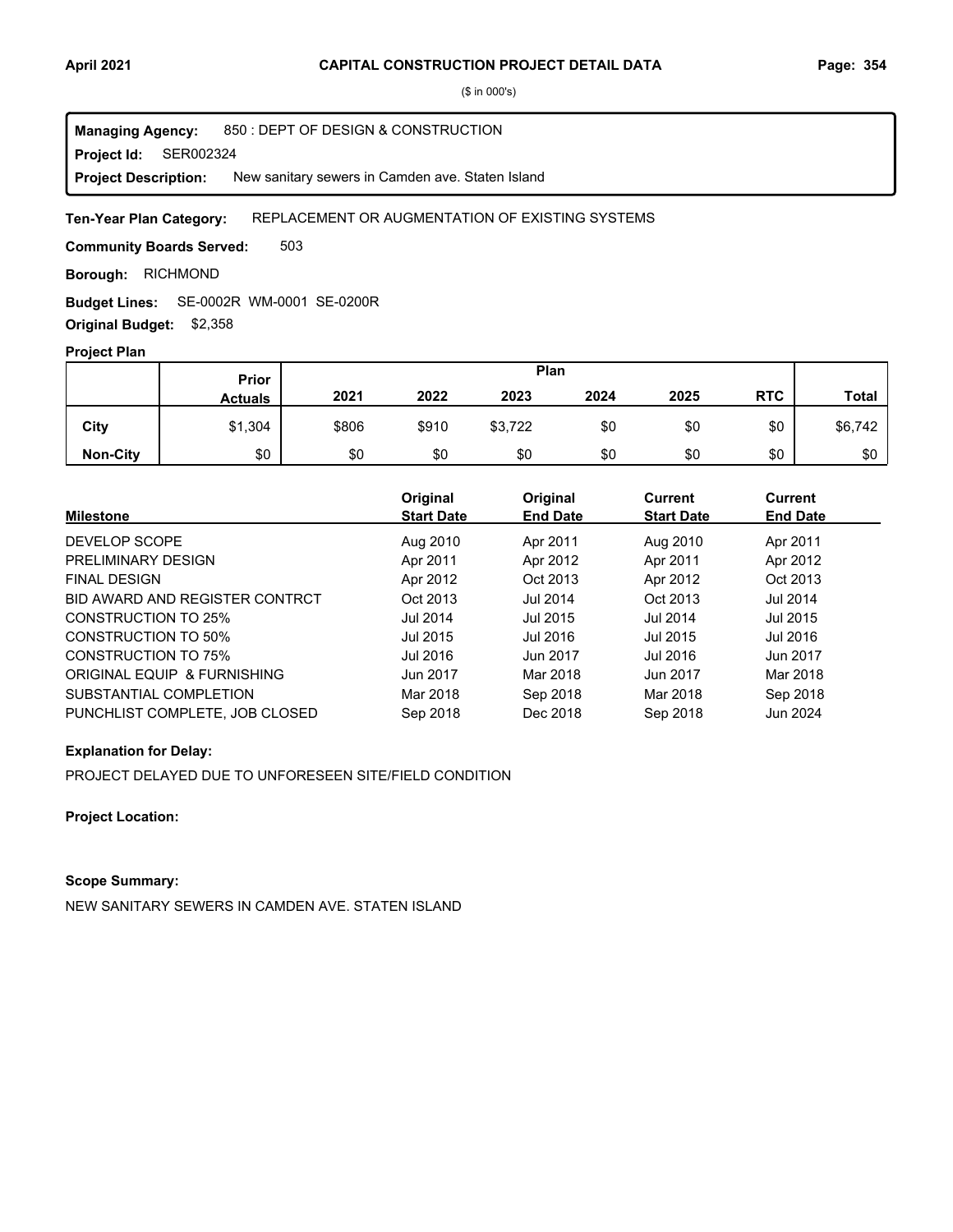**Project Id: SER002326** 850 : DEPT OF DESIGN & CONSTRUCTION Storm and Sanitary Sewers in Wardwell Ave. S.I. **Managing Agency: Project Description:** 

#### REPLACEMENT OR AUGMENTATION OF EXISTING SYSTEMS **Ten-Year Plan Category:**

501 **Community Boards Served:** 

**Borough: RICHMOND** 

SE-0002R SE-0200R WM-0001 **Budget Lines:** 

**Original Budget:** \$14,281

# **Project Plan**

|                 | Plan<br>Prior  |         |      |      |      |      |            |              |
|-----------------|----------------|---------|------|------|------|------|------------|--------------|
|                 | <b>Actuals</b> | 2021    | 2022 | 2023 | 2024 | 2025 | <b>RTC</b> | <b>Total</b> |
| City            | \$20,575       | \$1,084 | \$0  | \$0  | \$0  | \$0  | \$0        | \$21,659     |
| <b>Non-City</b> | \$0            | \$0     | \$0  | \$0  | \$0  | \$0  | \$0        | \$0          |

| <b>Milestone</b>               | Original<br><b>Start Date</b> | Original<br><b>End Date</b> | <b>Current</b><br><b>Start Date</b> | Current<br><b>End Date</b> |
|--------------------------------|-------------------------------|-----------------------------|-------------------------------------|----------------------------|
| DEVELOP SCOPE                  | Feb 2015                      | May 2015                    | Feb 2015                            | May 2015                   |
| PRELIMINARY DESIGN             | May 2015                      | Sep 2015                    | May 2015                            | Sep 2015                   |
| <b>FINAL DESIGN</b>            | Sep 2015                      | Mar 2016                    | Sep 2015                            | Mar 2016                   |
| BID AWARD AND REGISTER CONTRCT | Mar 2016                      | Jun 2016                    | Mar 2016                            | Jun 2016                   |
| CONSTRUCTION TO 25%            | Jun 2016                      | Oct 2016                    | Jun 2016                            | Oct 2016                   |
| CONSTRUCTION TO 50%            | Oct 2016                      | Feb 2017                    | Oct 2016                            | Feb 2017                   |
| CONSTRUCTION TO 75%            | Feb 2017                      | Jun 2017                    | Feb 2017                            | Jun 2017                   |
| ORIGINAL EQUIP & FURNISHING    | Jun 2017                      | Sep 2017                    | Jun 2017                            | Sep 2017                   |
| SUBSTANTIAL COMPLETION         | Sep 2017                      | Nov 2017                    | Sep 2017                            | Nov 2017                   |
| PUNCHLIST COMPLETE, JOB CLOSED | Nov 2017                      | Dec 2017                    | Nov 2017                            | Dec 2020                   |

## **Explanation for Delay:**

PROJECT DELAYED DUE TO UNFORESEEN SITE/FIELD CONDITION

## **Project Location:**

# **Scope Summary:**

STORM AND SANITARY SEWERS IN WARDWELL AVE. BETWEEN LEONARD AVE AND DEAD END. PLUS WATER MAIN WORKS.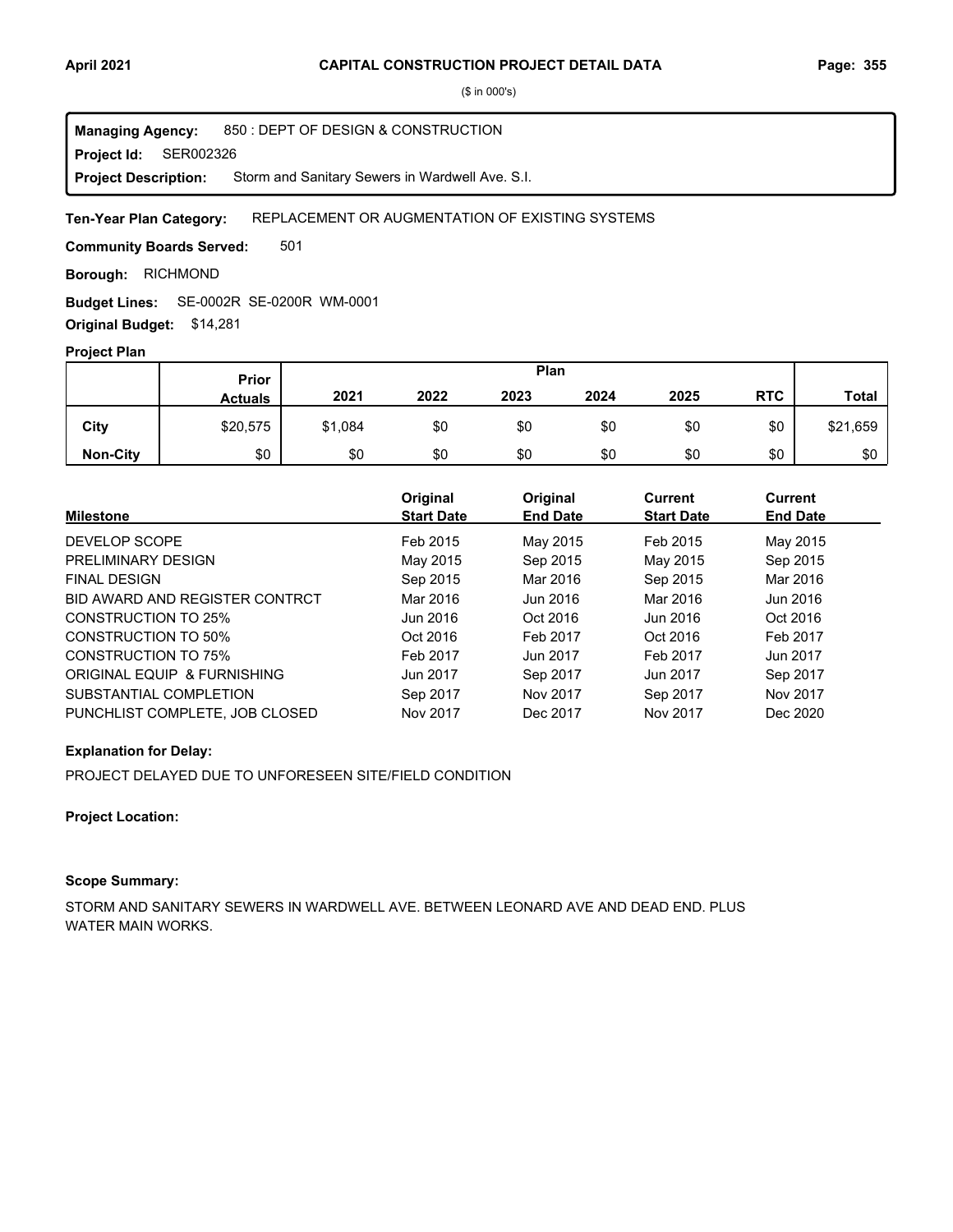**Project Id: SER002329** 850 : DEPT OF DESIGN & CONSTRUCTION SAN, STM & WM IN LANDMARK COLONY **Managing Agency: Project Description:** 

#### REPLACEMENT OR AUGMENTATION OF EXISTING SYSTEMS **Ten-Year Plan Category:**

500 **Community Boards Served:** 

**Borough: RICHMOND** 

# SE-0002R SE-0200R WM-0001 **Budget Lines:**

**Original Budget:** \$10,046

# **Project Plan**

|                 | Plan<br>Prior  |      |          |      |      |      |            |              |
|-----------------|----------------|------|----------|------|------|------|------------|--------------|
|                 | <b>Actuals</b> | 2021 | 2022     | 2023 | 2024 | 2025 | <b>RTC</b> | <b>Total</b> |
| City            | \$440          | \$0  | \$13,464 | \$0  | \$0  | \$0  | \$0        | \$13,904     |
| <b>Non-City</b> | \$0            | \$0  | \$0      | \$0  | \$0  | \$0  | \$0        | \$0          |

|                                | Original          | Original        | Current           | Current         |
|--------------------------------|-------------------|-----------------|-------------------|-----------------|
| <b>Milestone</b>               | <b>Start Date</b> | <b>End Date</b> | <b>Start Date</b> | <b>End Date</b> |
| DEVELOP SCOPE                  | Mar 2017          | May 2017        | Mar 2017          | May 2017        |
| PRELIMINARY DESIGN             | May 2017          | Sep 2017        | May 2017          | Sep 2017        |
| <b>FINAL DESIGN</b>            | Sep 2017          | Mar 2018        | Sep 2017          | Mar 2018        |
| BID AWARD AND REGISTER CONTRCT | Mar 2018          | Jun 2018        | Mar 2018          | Jun 2018        |
| <b>CONSTRUCTION TO 25%</b>     | Jun 2018          | Oct 2018        | Jun 2018          | Oct 2018        |
| CONSTRUCTION TO 50%            | Oct 2018          | Feb 2019        | Oct 2018          | Feb 2019        |
| CONSTRUCTION TO 75%            | Feb 2019          | Jun 2019        | Feb 2019          | Jun 2019        |
| ORIGINAL EQUIP & FURNISHING    | Jun 2019          | Sep 2019        | Jun 2019          | Sep 2019        |
| SUBSTANTIAL COMPLETION         | Sep 2019          | Nov 2019        | Sep 2019          | Nov 2019        |
| PUNCHLIST COMPLETE, JOB CLOSED | Nov 2019          | Dec 2021        | Nov 2019          | Dec 2021        |

**Explanation for Delay:**

**Project Location:**

# **Scope Summary:**

STORM, SAN & WM IN LANDMARK COLONY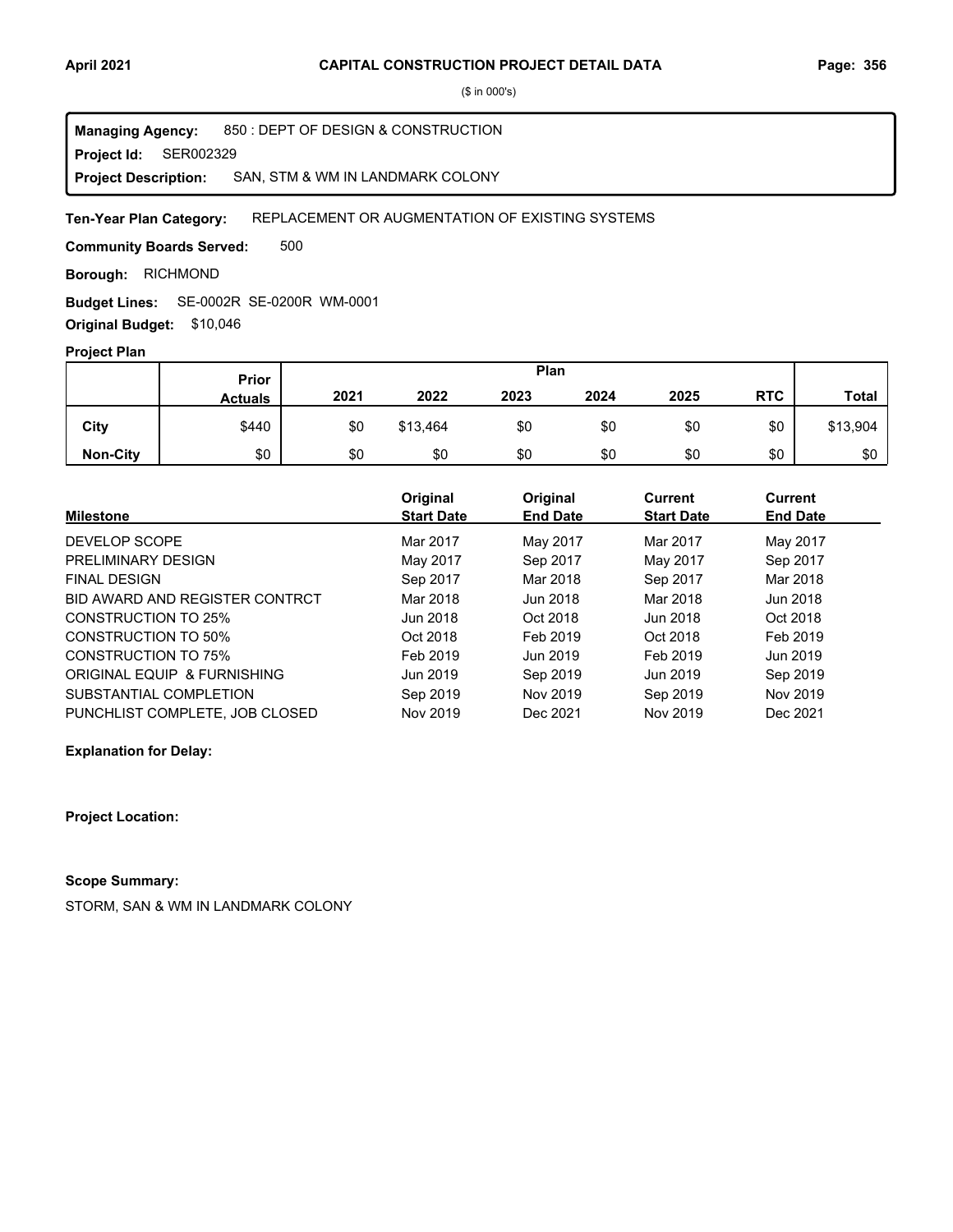**Project Id: SER002334** 850 : DEPT OF DESIGN & CONSTRUCTION NDF - Rplcmt 6" sanitary sewers & distribution wtr mains SI **Managing Agency: Project Description:** 

#### AUGMENTATION OF WATER SUPPLY SYSTEMS **Ten-Year Plan Category:**

501 **Community Boards Served:** 

**Borough: RICHMOND** 

SE-0002R WM-0001 **Budget Lines: Original Budget:** \$41,366

### **Project Plan**

|                 |                | Plan<br>Prior |      |      |      |          |            |              |
|-----------------|----------------|---------------|------|------|------|----------|------------|--------------|
|                 | <b>Actuals</b> | 2021          | 2022 | 2023 | 2024 | 2025     | <b>RTC</b> | <b>Total</b> |
| City            | \$0            | \$0           | \$0  | \$0  | \$0  | \$37,296 | \$0        | \$37,296     |
| <b>Non-City</b> | \$0            | \$0           | \$0  | \$0  | \$0  | \$0      | \$0        | \$0          |

| <b>Milestone</b>               | Original<br><b>Start Date</b> | Original<br><b>End Date</b> | Current<br><b>Start Date</b> | <b>Current</b><br><b>End Date</b> |
|--------------------------------|-------------------------------|-----------------------------|------------------------------|-----------------------------------|
|                                |                               |                             |                              |                                   |
| DEVELOP SCOPE                  | Nov 2020                      | Aug 2021                    | Nov 2020                     | Aug 2021                          |
| PRELIMINARY DESIGN             | Aug 2021                      | Jul 2022                    | Aug 2021                     | Jul 2022                          |
| <b>FINAL DESIGN</b>            | Aug 2022                      | Jan 2024                    | Aug 2022                     | Jan 2024                          |
| BID AWARD AND REGISTER CONTRCT | Jan 2024                      | Oct 2024                    | Jan 2024                     | Oct 2024                          |
| CONSTRUCTION TO 25%            | Oct 2024                      | Oct 2025                    | Oct 2024                     | Oct 2025                          |
| CONSTRUCTION TO 50%            | Oct 2025                      | Oct 2026                    | Oct 2025                     | Oct 2026                          |
| CONSTRUCTION TO 75%            | Oct 2026                      | Oct 2027                    | Oct 2026                     | Oct 2027                          |
| ORIGINAL EQUIP & FURNISHING    | Oct 2027                      | Jun 2028                    | Oct 2027                     | Jun 2028                          |
| SUBSTANTIAL COMPLETION         | Jun 2028                      | Dec 2028                    | Jun 2028                     | Dec 2028                          |
| PUNCHLIST COMPLETE. JOB CLOSED | Dec 2028                      | Mar 2029                    | Dec 2028                     | Mar 2029                          |

**Explanation for Delay:**

#### **Project Location:**

#### **Scope Summary:**

REPLACEMENT OF 6" SANITARY SEWERS AND DISTRIBUTION WATER MAINS IN LONGVIEW ROAD BETWEEN HOLSMAN ROAD AND RICHMOND ROAD IN STATEN ISLAND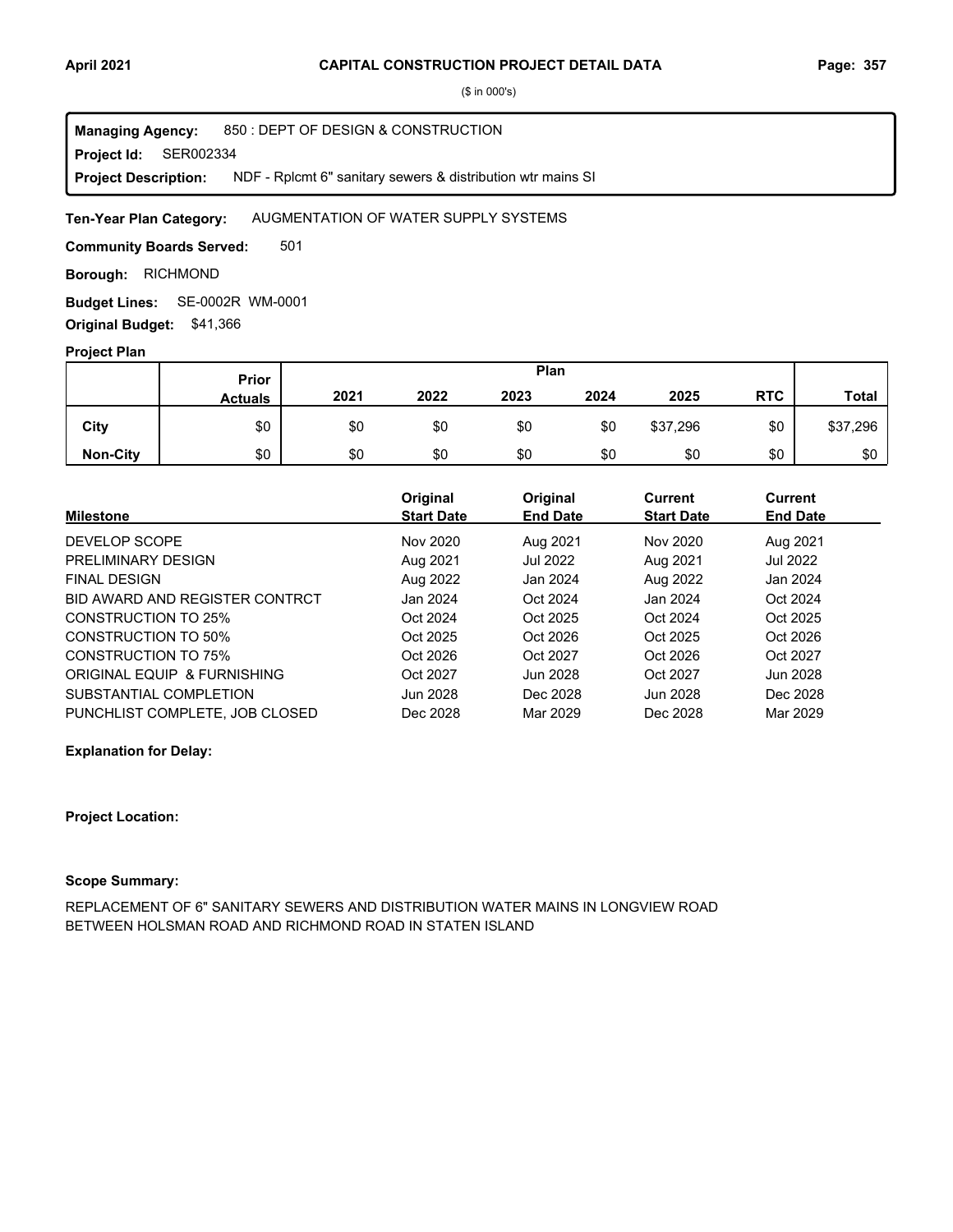**Project Id: SER200151** 850 : DEPT OF DESIGN & CONSTRUCTION Stm & Sani swr ext. & WM replacement Amboy Rd, SI **Managing Agency: Project Description:** 

#### EXTENSIONS TO ACCOMMODATE NEW DEVELOPMENT **Ten-Year Plan Category:**

503 **Community Boards Served:** 

**Borough: RICHMOND** 

SE-0200R SE-0944 **Budget Lines: Original Budget:** \$5,654

## **Project Plan**

|                 |                | Plan<br>Prior |      |      |      |      |            |              |
|-----------------|----------------|---------------|------|------|------|------|------------|--------------|
|                 | <b>Actuals</b> | 2021          | 2022 | 2023 | 2024 | 2025 | <b>RTC</b> | <b>Total</b> |
| City            | \$13,741       | \$396         | \$0  | \$0  | \$0  | \$0  | \$0        | \$14,137     |
| <b>Non-City</b> | \$584          | \$5           | \$0  | \$12 | \$0  | \$0  | \$0        | \$601        |

|                                | Original          | Original        | Current           | Current         |
|--------------------------------|-------------------|-----------------|-------------------|-----------------|
| <b>Milestone</b>               | <b>Start Date</b> | <b>End Date</b> | <b>Start Date</b> | <b>End Date</b> |
| DEVELOP SCOPE                  | Jun 2018          | Mar 2019        | Jun 2018          | Mar 2019        |
| PRELIMINARY DESIGN             | Mar 2019          | Mar 2020        | Mar 2019          | Mar 2020        |
| <b>FINAL DESIGN</b>            | Mar 2020          | Aug 2021        | Mar 2020          | Aug 2021        |
| BID AWARD AND REGISTER CONTRCT | Aug 2021          | May 2022        | Aug 2021          | May 2022        |
| <b>CONSTRUCTION TO 25%</b>     | May 2022          | May 2023        | May 2022          | May 2023        |
| <b>CONSTRUCTION TO 50%</b>     | May 2023          | May 2024        | May 2023          | May 2024        |
| CONSTRUCTION TO 75%            | May 2024          | May 2025        | May 2024          | May 2025        |
| ORIGINAL EQUIP & FURNISHING    | May 2025          | Feb 2026        | May 2025          | Feb 2026        |
| SUBSTANTIAL COMPLETION         | Feb 2026          | Aug 2026        | Feb 2026          | Aug 2026        |
| PUNCHLIST COMPLETE. JOB CLOSED | Aug 2026          | Oct 2026        | Aug 2026          | Oct 2026        |

**Explanation for Delay:**

**Project Location:**

# **Scope Summary:**

STORM & SANITARY SEWERS & WM REPLACEMNT AMBOY RD & SO. RAILROAD AVE, SI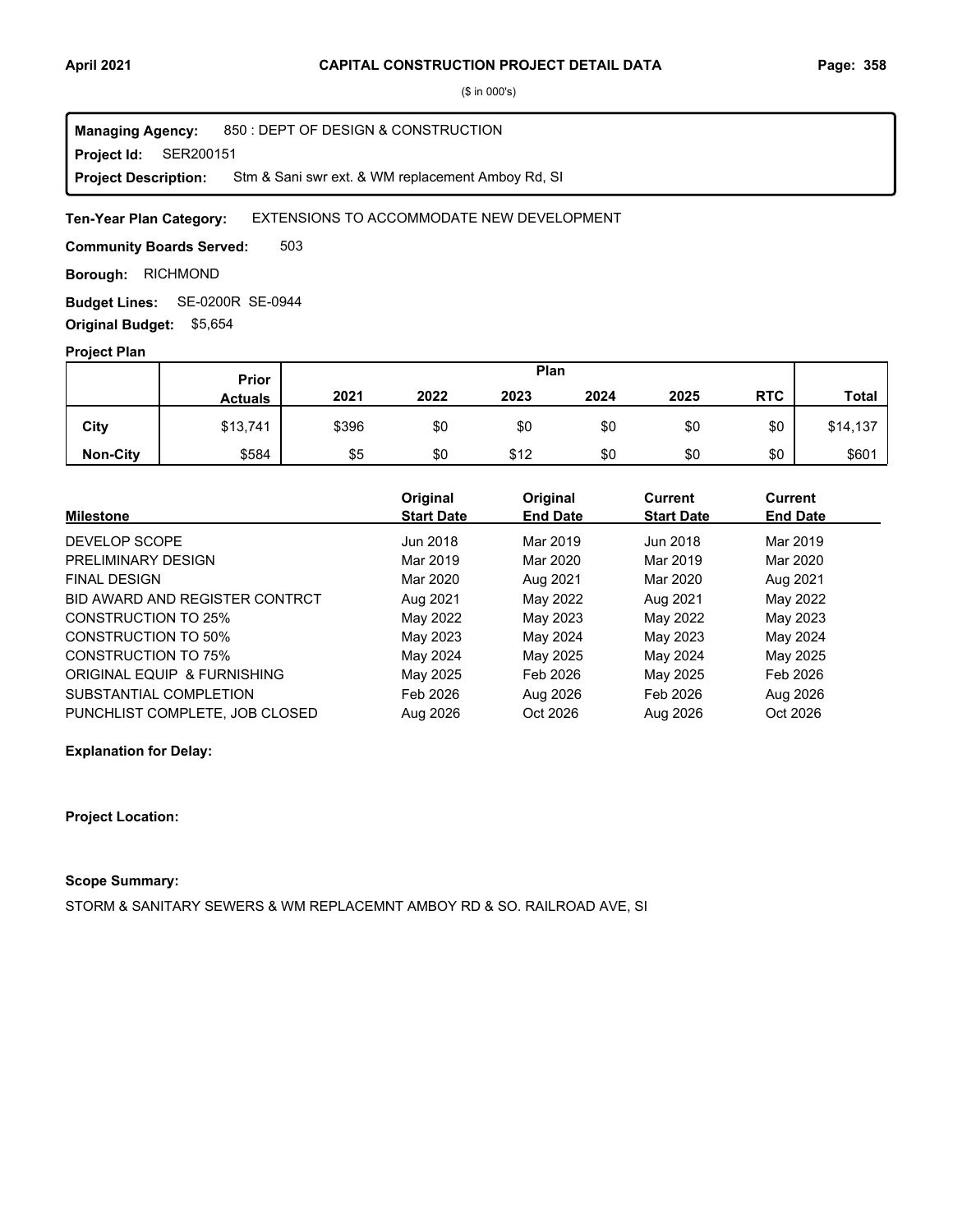**Project Id: SER200202** 850 : DEPT OF DESIGN & CONSTRUCTION New Stm. Swr. Ext. in Eagan Ave. S.I. **Managing Agency: Project Description:** 

#### REPLACEMENT OR AUGMENTATION OF EXISTING SYSTEMS **Ten-Year Plan Category:**

503 **Community Boards Served:** 

**Borough: RICHMOND** 

SE-0200R SE-0944 SE-0002R **Budget Lines:** 

**Original Budget:** \$4,266

# **Project Plan**

|                 | Plan<br><b>Prior</b> |       |      |      |      |      |            |              |
|-----------------|----------------------|-------|------|------|------|------|------------|--------------|
|                 | <b>Actuals</b>       | 2021  | 2022 | 2023 | 2024 | 2025 | <b>RTC</b> | <b>Total</b> |
| City            | \$32,601             | \$541 | \$0  | \$0  | \$0  | \$0  | \$0        | \$33,142     |
| <b>Non-City</b> | \$850                | \$226 | \$0  | \$0  | \$0  | \$0  | \$0        | \$1,076      |

| <b>Milestone</b>               | Original<br><b>Start Date</b> | Original<br><b>End Date</b> | <b>Current</b><br><b>Start Date</b> | Current<br><b>End Date</b> |
|--------------------------------|-------------------------------|-----------------------------|-------------------------------------|----------------------------|
| DEVELOP SCOPE                  | Nov 2009                      | Aug 2010                    | Nov 2009                            | Aug 2010                   |
| PRELIMINARY DESIGN             | Aug 2010                      | Aug 2011                    | Aug 2010                            | Aug 2011                   |
| <b>FINAL DESIGN</b>            | Aug 2011                      | Jan 2013                    | Aug 2011                            | Jan 2013                   |
| BID AWARD AND REGISTER CONTRCT | Feb 2013                      | Oct 2013                    | Feb 2013                            | Oct 2013                   |
| CONSTRUCTION TO 25%            | Oct 2013                      | Oct 2014                    | Oct 2013                            | Oct 2014                   |
| CONSTRUCTION TO 50%            | Oct 2014                      | Oct 2015                    | Oct 2014                            | Oct 2015                   |
| <b>CONSTRUCTION TO 75%</b>     | Oct 2015                      | Oct 2016                    | Oct 2015                            | Oct 2016                   |
| ORIGINAL EQUIP & FURNISHING    | Oct 2016                      | <b>Jul 2017</b>             | Oct 2016                            | <b>Jul 2017</b>            |
| SUBSTANTIAL COMPLETION         | <b>Jul 2017</b>               | Jan 2018                    | <b>Jul 2017</b>                     | Jan 2018                   |
| PUNCHLIST COMPLETE, JOB CLOSED | Jan 2018                      | Apr 2018                    | Jan 2018                            | May 2025                   |

#### **Explanation for Delay:**

PROJECT DELAYED DUE TO CHANGES IN SCOPE/DESIGN

## **Project Location:**

# **Scope Summary:**

NEW STM. SWR. EXT. IN EAGAN AVE. AND WATER MAIN REPAIR IN KEEGANS LANE.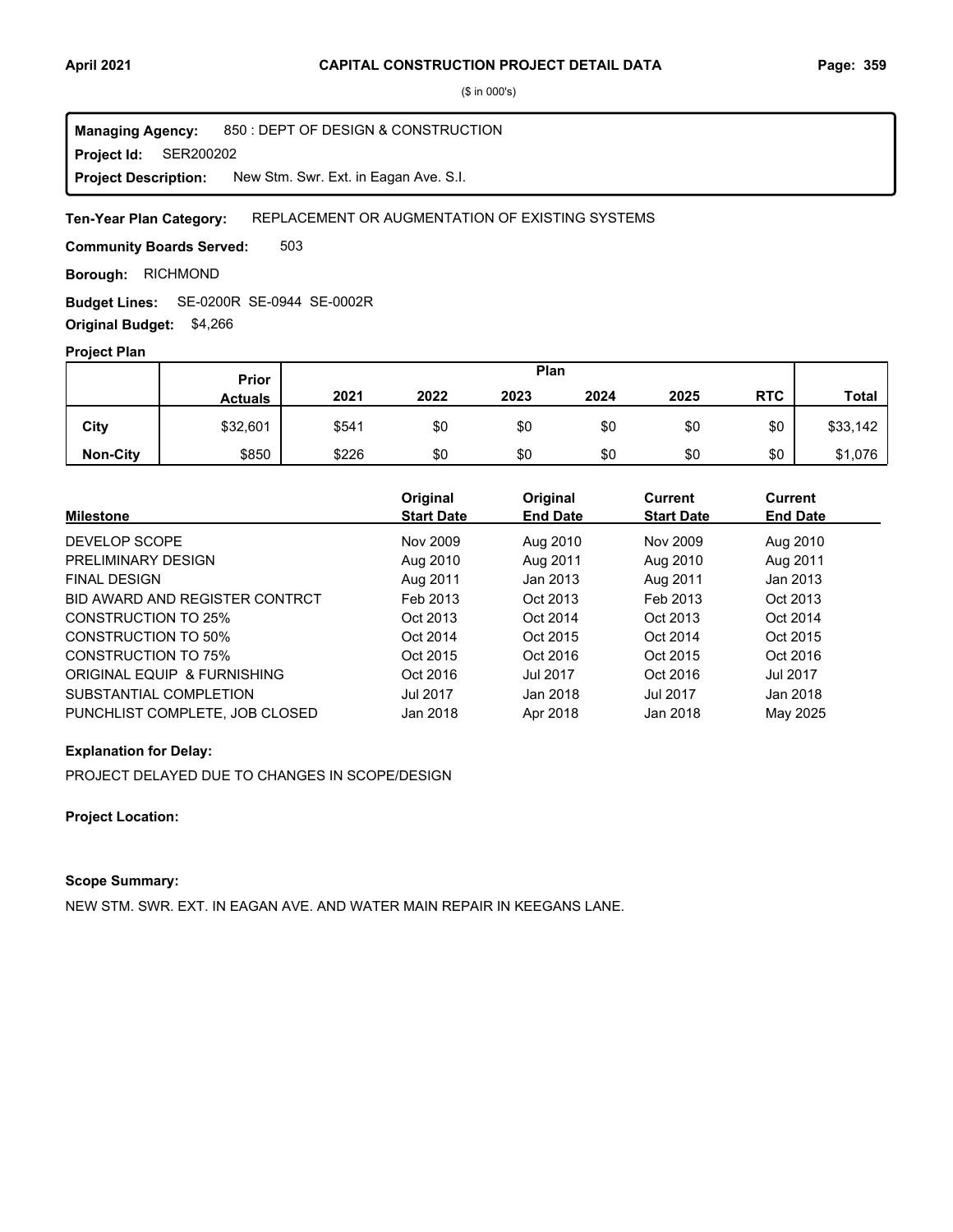**Project Id: SER200226** 850 : DEPT OF DESIGN & CONSTRUCTION STORM AND SANITARY SEWERS & WM WORK IN TRAVIS AREA **Managing Agency: Project Description:** 

#### EXTENSIONS TO ACCOMMODATE NEW DEVELOPMENT **Ten-Year Plan Category:**

500 502 **Community Boards Served:** 

**Borough: RICHMOND** 

### **Budget Lines: HW-0200 WM-0001 SE-0002R SE-0200R**

**Original Budget:** \$13,223

# **Project Plan**

|                 | Plan<br><b>Prior</b> |         |       |      |      |      |            |              |
|-----------------|----------------------|---------|-------|------|------|------|------------|--------------|
|                 | <b>Actuals</b>       | 2021    | 2022  | 2023 | 2024 | 2025 | <b>RTC</b> | <b>Total</b> |
| City            | \$38,288             | \$2,047 | \$985 | \$0  | \$0  | \$0  | \$0        | \$41,320     |
| <b>Non-City</b> | \$376                | \$0     | \$0   | \$0  | \$0  | \$0  | \$0        | \$376        |

| <b>Milestone</b>               | Original<br><b>Start Date</b> | Original<br><b>End Date</b> | Current<br><b>Start Date</b> | <b>Current</b><br><b>End Date</b> |
|--------------------------------|-------------------------------|-----------------------------|------------------------------|-----------------------------------|
| DEVELOP SCOPE                  | Feb 2012                      | May 2012                    | Jun 2012                     | Sep 2012                          |
| PRELIMINARY DESIGN             | May 2012                      | Sep 2012                    | Sep 2012                     | Mar 2013                          |
| <b>FINAL DESIGN</b>            | Sep 2012                      | Mar 2013                    | Mar 2013                     | Mar 2016                          |
| BID AWARD AND REGISTER CONTRCT | Mar 2013                      | Jun 2013                    | Mar 2016                     | Jun 2016                          |
| CONSTRUCTION TO 25%            | Jun 2013                      | Oct 2013                    | Jun 2016                     | Dec 2016                          |
| CONSTRUCTION TO 50%            | Oct 2013                      | Feb 2014                    | Dec 2016                     | <b>Jul 2017</b>                   |
| <b>CONSTRUCTION TO 75%</b>     | Feb 2014                      | Jun 2014                    | Aug 2017                     | Mar 2018                          |
| ORIGINAL EQUIP & FURNISHING    | Jun 2014                      | Sep 2014                    | Mar 2018                     | Jun 2018                          |
| SUBSTANTIAL COMPLETION         | Sep 2014                      | Nov 2014                    | Jun 2018                     | Aug 2018                          |
| PUNCHLIST COMPLETE. JOB CLOSED | Nov 2014                      | Dec 2014                    | Aug 2018                     | Jun 2024                          |

#### **Explanation for Delay:**

PROJECT DELAYED DUE TO CHANGES IN SCOPE/DESIGN

#### **Project Location:**

# **Scope Summary:**

STORM, SANITARY AND WATER MAIN WORK IN TRAVIS AREA.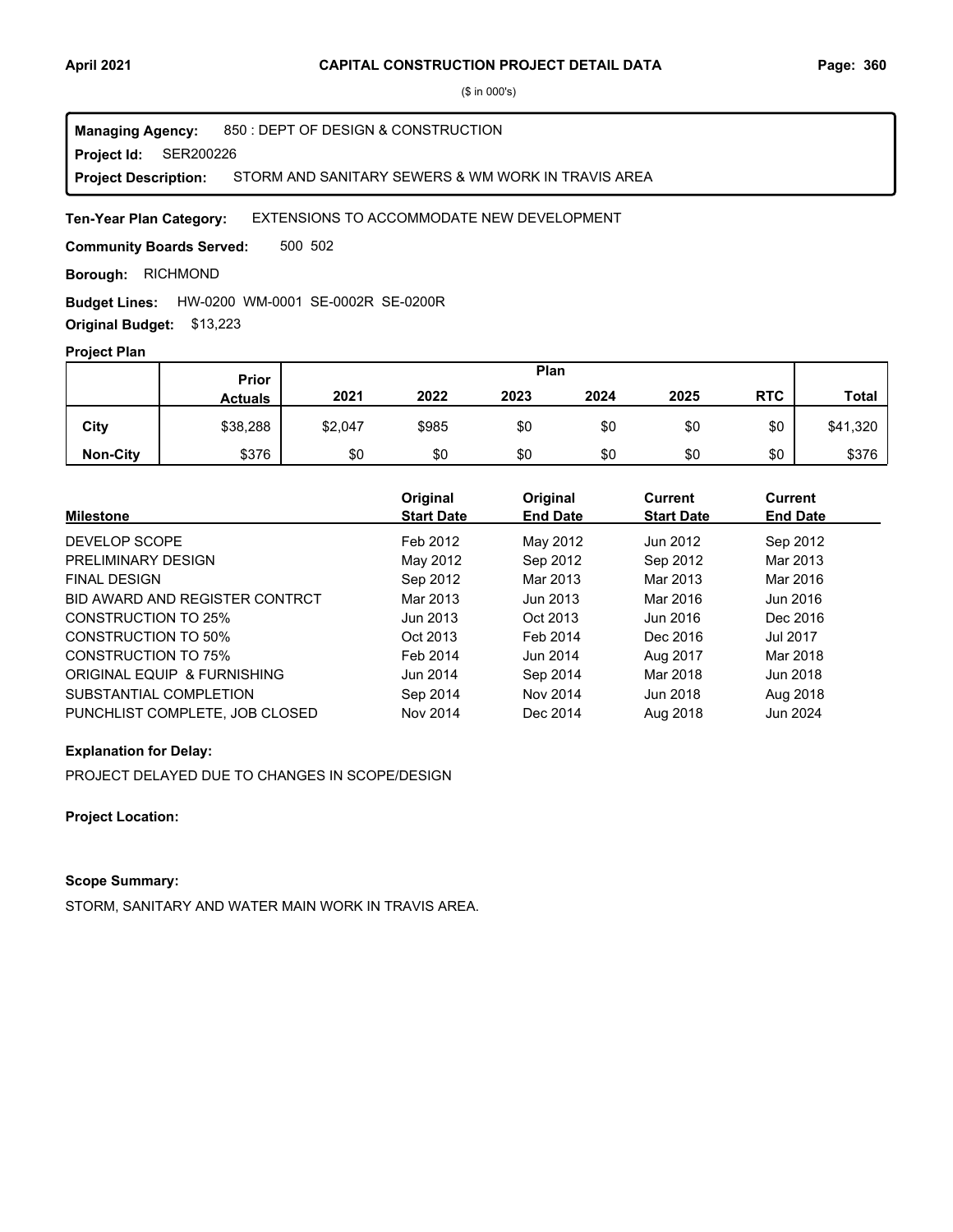**Project Id: SER200232** 850 : DEPT OF DESIGN & CONSTRUCTION STORM,SANIT SEWERS & WATER MAIN IN XENIA ST **Managing Agency: Project Description:** 

#### REPLACEMENT OR AUGMENTATION OF EXISTING SYSTEMS **Ten-Year Plan Category:**

501 **Community Boards Served:** 

**Borough: RICHMOND** 

### HW-0200 SE-0200R SE-0002R WM-0001 EP-0007 SE-1000 **Budget Lines:**

**Original Budget:** \$1,419

# **Project Plan**

|                 |                | Plan<br>Prior |      |      |      |      |            |              |
|-----------------|----------------|---------------|------|------|------|------|------------|--------------|
|                 | <b>Actuals</b> | 2021          | 2022 | 2023 | 2024 | 2025 | <b>RTC</b> | <b>Total</b> |
| City            | \$1,101        | \$6,193       | \$0  | \$0  | \$0  | \$0  | \$0        | \$7,294      |
| <b>Non-City</b> | \$0            | \$0           | \$0  | \$0  | \$0  | \$0  | \$0        | \$0          |

| <b>Milestone</b>               | Original<br><b>Start Date</b> | Original<br><b>End Date</b> | Current<br><b>Start Date</b> | <b>Current</b><br><b>End Date</b> |
|--------------------------------|-------------------------------|-----------------------------|------------------------------|-----------------------------------|
| DEVELOP SCOPE                  | Feb 2014                      | May 2014                    | Feb 2014                     | May 2014                          |
| PRELIMINARY DESIGN             | May 2014                      | Sep 2014                    | May 2014                     | Sep 2014                          |
| <b>FINAL DESIGN</b>            | Sep 2014                      | Mar 2015                    | Sep 2014                     | Mar 2015                          |
| BID AWARD AND REGISTER CONTRCT | Mar 2015                      | Jun 2015                    | Mar 2015                     | Jun 2015                          |
| CONSTRUCTION TO 25%            | Jun 2015                      | Oct 2015                    | Jun 2015                     | Oct 2015                          |
| CONSTRUCTION TO 50%            | Oct 2015                      | Feb 2016                    | Oct 2015                     | Feb 2016                          |
| CONSTRUCTION TO 75%            | Feb 2016                      | Jun 2016                    | Feb 2016                     | Jun 2016                          |
| ORIGINAL EQUIP & FURNISHING    | Jun 2016                      | Sep 2016                    | Jun 2016                     | Sep 2016                          |
| SUBSTANTIAL COMPLETION         | Sep 2016                      | Nov 2016                    | Sep 2016                     | Nov 2016                          |
| PUNCHLIST COMPLETE, JOB CLOSED | Nov 2016                      | Dec 2016                    | Nov 2016                     | Sep 2024                          |

#### **Explanation for Delay:**

PROJECT DELAYED DUE TO UNFORESEEN SITE/FIELD CONDITION

#### **Project Location:**

# **Scope Summary:**

STORM SANITARY SEWERS AND WATER MAIN IN XENIA STREET BETWEEN HURLBERTSTREET AND MASON AVENUE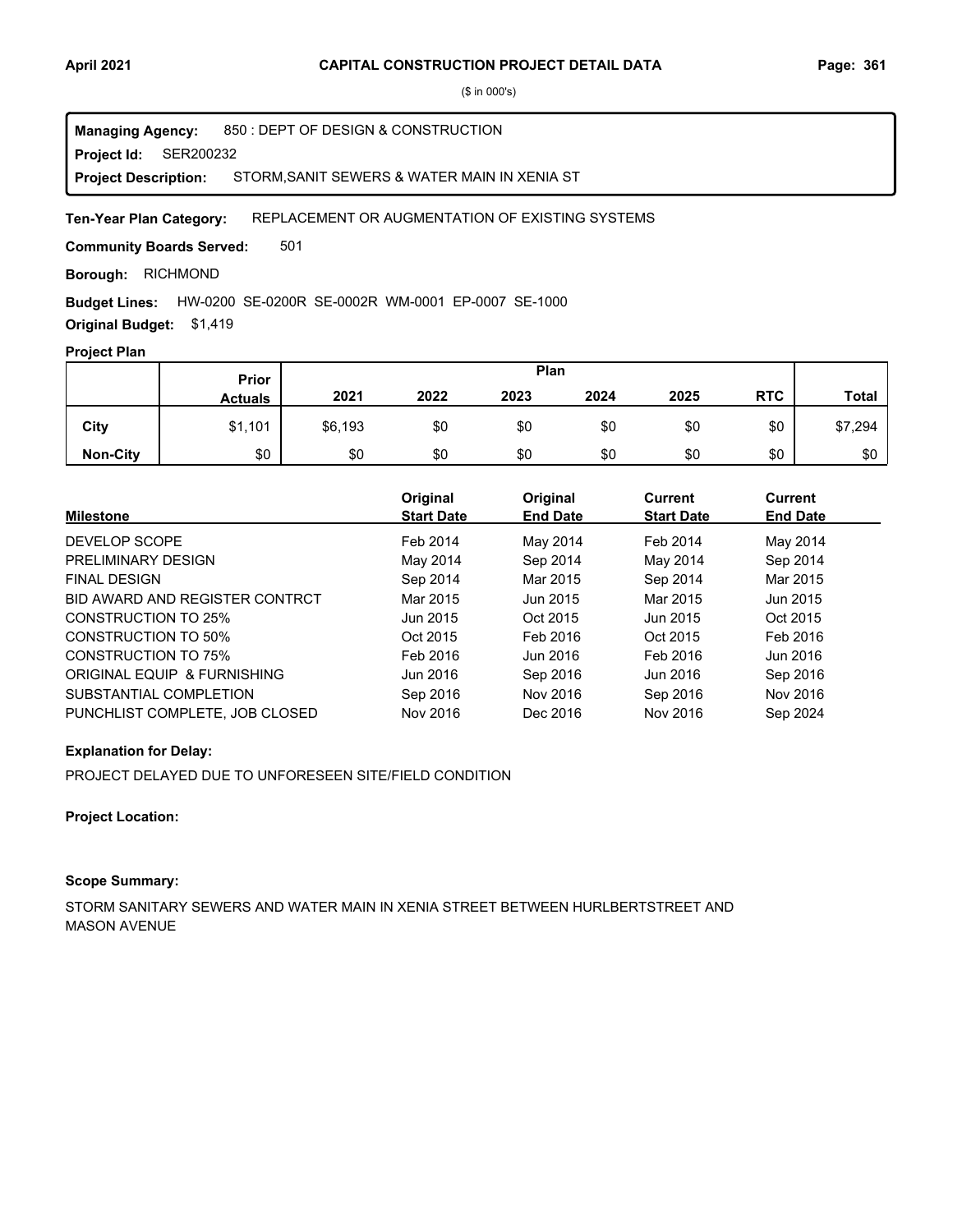**Project Id: SER200235** 850 : DEPT OF DESIGN & CONSTRUCTION Storm Sewer Extension in Richmond Ave & Amboy Rd, SI **Managing Agency: Project Description:** 

#### EXTENSIONS TO ACCOMMODATE NEW DEVELOPMENT **Ten-Year Plan Category:**

503 **Community Boards Served:** 

**Borough: RICHMOND** 

**Budget Lines: SE-0200R Original Budget:** \$3,143

### **Project Plan**

|                 |                | Plan<br>Prior |      |      |      |      |            |              |
|-----------------|----------------|---------------|------|------|------|------|------------|--------------|
|                 | <b>Actuals</b> | 2021          | 2022 | 2023 | 2024 | 2025 | <b>RTC</b> | <b>Total</b> |
| City            | \$10,460       | \$596         | \$0  | \$0  | \$0  | \$0  | \$0        | \$11,056     |
| <b>Non-City</b> | \$13           | \$0           | \$0  | \$0  | \$0  | \$0  | \$0        | \$13         |

| <b>Milestone</b>               | Original<br><b>Start Date</b> | Original<br><b>End Date</b> | Current<br><b>Start Date</b> | Current<br><b>End Date</b> |
|--------------------------------|-------------------------------|-----------------------------|------------------------------|----------------------------|
|                                |                               |                             |                              |                            |
| DEVELOP SCOPE                  | Jun 2012                      | Mar 2013                    | Jun 2012                     | Mar 2013                   |
| PRELIMINARY DESIGN             | Mar 2013                      | Mar 2014                    | Mar 2013                     | Mar 2014                   |
| <b>FINAL DESIGN</b>            | Mar 2014                      | Aug 2015                    | Mar 2014                     | Aug 2015                   |
| BID AWARD AND REGISTER CONTRCT | Aug 2015                      | May 2016                    | Aug 2015                     | May 2016                   |
| CONSTRUCTION TO 25%            | May 2016                      | May 2017                    | May 2016                     | May 2017                   |
| CONSTRUCTION TO 50%            | May 2017                      | May 2018                    | May 2017                     | May 2018                   |
| <b>CONSTRUCTION TO 75%</b>     | May 2018                      | May 2019                    | May 2018                     | May 2019                   |
| ORIGINAL EQUIP & FURNISHING    | May 2019                      | Jan 2020                    | May 2019                     | Jan 2020                   |
| SUBSTANTIAL COMPLETION         | Feb 2020                      | <b>Jul 2020</b>             | Feb 2020                     | Jul 2020                   |
| PUNCHLIST COMPLETE, JOB CLOSED | <b>Jul 2020</b>               | Oct 2020                    | <b>Jul 2020</b>              | Jun 2026                   |

## **Explanation for Delay:**

PROJECT DELAYED DUE TO UNFORESEEN SITE/FIELD CONDITION

**Project Location:**

# **Scope Summary:**

STRM SWR EXT RICHMOND AVE & AMBOY RD, SI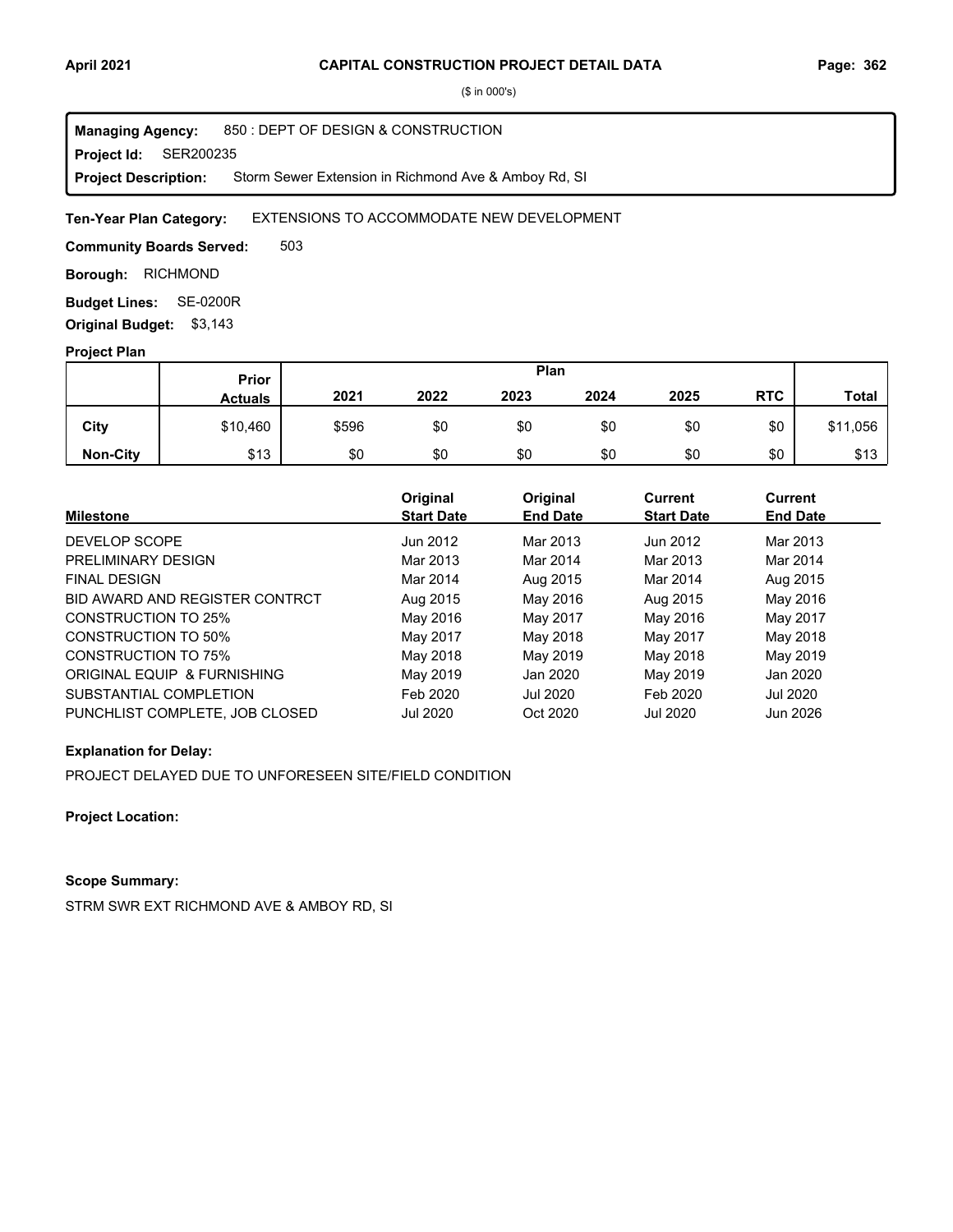**Project Id: SER200236** 850 : DEPT OF DESIGN & CONSTRUCTION STRM SWR EXT & WM WORK IN NORTH AV, ETC. **Managing Agency: Project Description:** 

#### REPLACEMENT OR AUGMENTATION OF EXISTING SYSTEMS **Ten-Year Plan Category:**

501 **Community Boards Served:** 

**Borough: RICHMOND** 

### **Budget Lines:** EP-0007 HW-0200 SE-1000 SE-0200R SE-0002R TF-0002 WM-0001

**Original Budget:** \$1,998

### **Project Plan**

|                 |                | Plan<br>Prior |         |      |      |      |            |              |
|-----------------|----------------|---------------|---------|------|------|------|------------|--------------|
|                 | <b>Actuals</b> | 2021          | 2022    | 2023 | 2024 | 2025 | <b>RTC</b> | <b>Total</b> |
| City            | \$1,325        | \$5,763       | \$3,254 | \$0  | \$0  | \$0  | \$0        | \$10,342     |
| <b>Non-City</b> | \$0            | \$0           | \$0     | \$0  | \$0  | \$0  | \$0        | \$0          |

|                                | Original          | Original        | Current           | <b>Current</b>  |
|--------------------------------|-------------------|-----------------|-------------------|-----------------|
| <b>Milestone</b>               | <b>Start Date</b> | <b>End Date</b> | <b>Start Date</b> | <b>End Date</b> |
| DEVELOP SCOPE                  | Mar 2019          | May 2019        | Mar 2019          | May 2019        |
| PRELIMINARY DESIGN             | May 2019          | Sep 2019        | May 2019          | Sep 2019        |
| <b>FINAL DESIGN</b>            | Sep 2019          | Mar 2020        | Sep 2019          | Mar 2020        |
| BID AWARD AND REGISTER CONTRCT | Mar 2020          | Jun 2020        | Mar 2020          | Jun 2020        |
| CONSTRUCTION TO 25%            | Jun 2020          | Oct 2020        | Jun 2020          | Oct 2020        |
| CONSTRUCTION TO 50%            | Oct 2020          | Feb 2021        | Oct 2020          | Feb 2021        |
| CONSTRUCTION TO 75%            | Feb 2021          | Jun 2021        | Feb 2021          | Jun 2021        |
| ORIGINAL EQUIP & FURNISHING    | Jun 2021          | Sep 2021        | Jun 2021          | Sep 2021        |
| SUBSTANTIAL COMPLETION         | Sep 2021          | Nov 2021        | Sep 2021          | Nov 2021        |
| PUNCHLIST COMPLETE. JOB CLOSED | Nov 2021          | Dec 2021        | Nov 2021          | Dec 2021        |

**Explanation for Delay:**

#### **Project Location:**

#### **Scope Summary:**

STRM SWR EXT & WM WORK IN NORTH AV, B/T NEAL DOW AV & LIVERMORE AV, STRM SWR EXT IN FOREST AV, B/T LIVERMORE AV & MARIANNE ST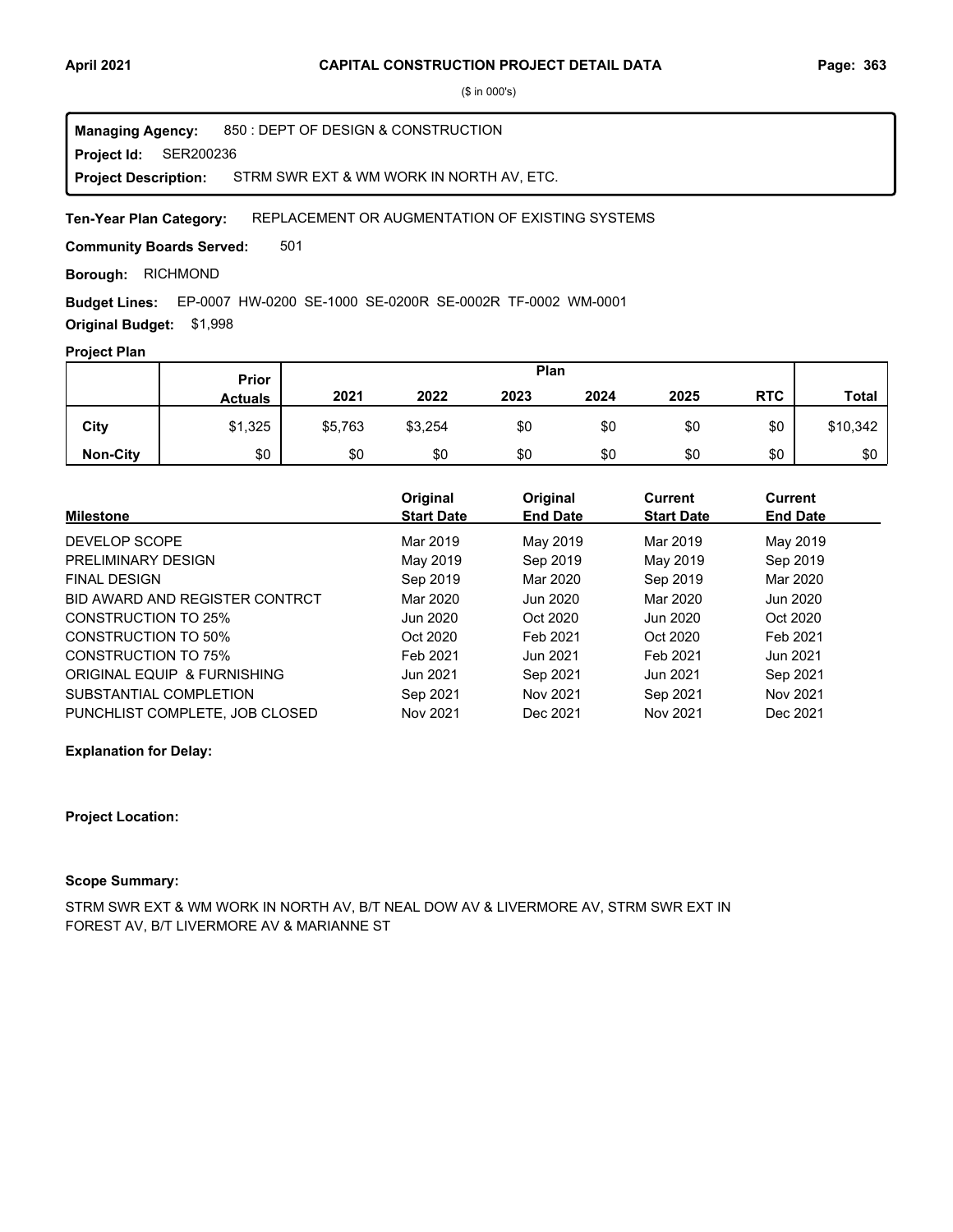**Project Id: SER200245** 850 : DEPT OF DESIGN & CONSTRUCTION NEW STRM SWR & WM REPLACEMT IN ACACIA AV, ETC. **Managing Agency: Project Description:** 

#### REPLACEMENT OR AUGMENTATION OF EXISTING SYSTEMS **Ten-Year Plan Category:**

503 **Community Boards Served:** 

**Borough: RICHMOND** 

### SE-0002R SE-0200R SE-0005 WM-0001 EP-0007 HW-0200 **Budget Lines:**

**Original Budget:** \$21,157

# **Project Plan**

|                 | Plan<br>Prior  |         |      |      |      |      |            |              |
|-----------------|----------------|---------|------|------|------|------|------------|--------------|
|                 | <b>Actuals</b> | 2021    | 2022 | 2023 | 2024 | 2025 | <b>RTC</b> | <b>Total</b> |
| City            | \$32,697       | \$5,108 | \$0  | \$0  | \$0  | \$0  | \$0        | \$37,805     |
| <b>Non-City</b> | \$6            | \$0     | \$0  | \$0  | \$0  | \$0  | \$0        | \$6          |

| <b>Milestone</b>               | Original<br><b>Start Date</b> | Original<br><b>End Date</b> | <b>Current</b><br><b>Start Date</b> | Current<br><b>End Date</b> |
|--------------------------------|-------------------------------|-----------------------------|-------------------------------------|----------------------------|
| DEVELOP SCOPE                  | Feb 2015                      | May 2015                    | Mar 2017                            | May 2017                   |
| PRELIMINARY DESIGN             | May 2015                      | Sep 2015                    | May 2017                            | Sep 2017                   |
| <b>FINAL DESIGN</b>            | Sep 2015                      | Mar 2016                    | Sep 2017                            | Mar 2018                   |
| BID AWARD AND REGISTER CONTRCT | Mar 2016                      | Jun 2016                    | Mar 2018                            | Jun 2018                   |
| CONSTRUCTION TO 25%            | Jun 2016                      | Oct 2016                    | Jun 2018                            | Oct 2018                   |
| CONSTRUCTION TO 50%            | Oct 2016                      | Feb 2017                    | Oct 2018                            | Feb 2019                   |
| CONSTRUCTION TO 75%            | Feb 2017                      | Jun 2017                    | Feb 2019                            | Jun 2019                   |
| ORIGINAL EQUIP & FURNISHING    | Jun 2017                      | Sep 2017                    | Jun 2019                            | Sep 2019                   |
| SUBSTANTIAL COMPLETION         | Sep 2017                      | Nov 2017                    | Sep 2019                            | Nov 2019                   |
| PUNCHLIST COMPLETE, JOB CLOSED | Nov 2017                      | Dec 2017                    | Nov 2019                            | Nov 2023                   |

## **Explanation for Delay:**

PROJECT DELAYED DUE TO UNFORESEEN SITE/FIELD CONDITION

## **Project Location:**

# **Scope Summary:**

NEW STORM SEWER AND WATER MAIN REPLACEMENT IN ACACIA AVENUE BETWEEN DEAD END AND AMBOY ROAD ETC.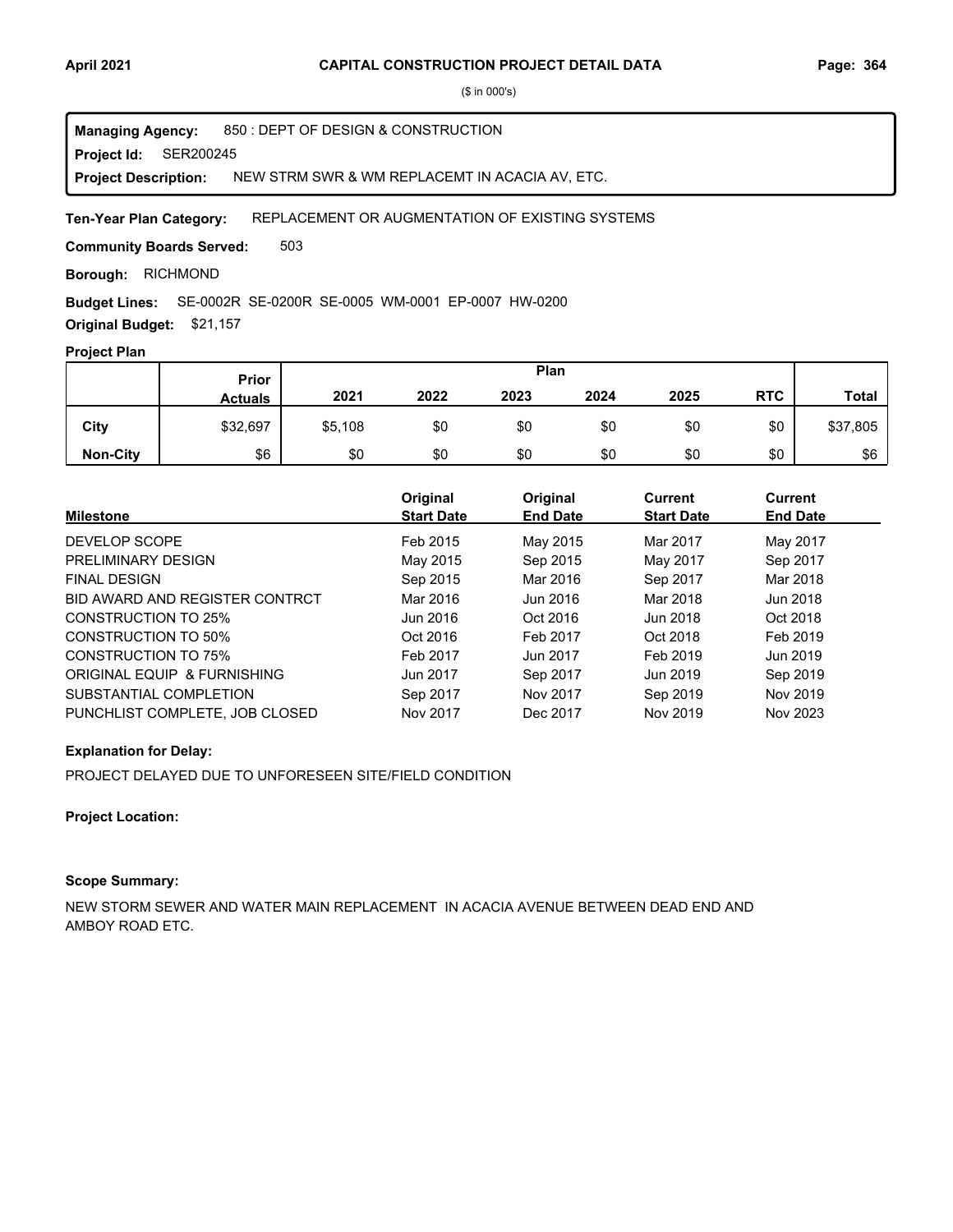**Project Id: SER200247** 850 : DEPT OF DESIGN & CONSTRUCTION New Storm Sewers in King St **Managing Agency: Project Description:** 

#### REPLACEMENT OR AUGMENTATION OF EXISTING SYSTEMS **Ten-Year Plan Category:**

503 **Community Boards Served:** 

**Borough: RICHMOND** 

### SE-0200R SE-0002R WM-0001 WM-0006 **Budget Lines:**

**Original Budget:** \$3,406

# **Project Plan**

|                 | Plan<br>Prior  |      |         |      |          |      |            |              |
|-----------------|----------------|------|---------|------|----------|------|------------|--------------|
|                 | <b>Actuals</b> | 2021 | 2022    | 2023 | 2024     | 2025 | <b>RTC</b> | <b>Total</b> |
| City            | \$489          | \$0  | \$1,122 | \$0  | \$40,940 | \$0  | \$0        | \$42,551     |
| <b>Non-City</b> | \$0            | \$0  | \$0     | \$0  | \$0      | \$0  | \$0        | \$0          |

|                                | Original          | Original        | Current           | <b>Current</b>  |
|--------------------------------|-------------------|-----------------|-------------------|-----------------|
| <b>Milestone</b>               | <b>Start Date</b> | <b>End Date</b> | <b>Start Date</b> | <b>End Date</b> |
| DEVELOP SCOPE                  | Apr 2013          | Jan 2014        | Apr 2013          | Jan 2014        |
| PRELIMINARY DESIGN             | Jan 2014          | Jan 2015        | Jan 2014          | Jan 2015        |
| <b>FINAL DESIGN</b>            | Jan 2015          | Jun 2016        | Jan 2015          | Jun 2016        |
| BID AWARD AND REGISTER CONTRCT | Jul 2016          | Mar 2017        | Jul 2016          | Mar 2017        |
| CONSTRUCTION TO 25%            | Mar 2017          | Mar 2018        | Mar 2017          | Mar 2018        |
| CONSTRUCTION TO 50%            | Mar 2018          | Mar 2019        | Mar 2018          | Mar 2019        |
| CONSTRUCTION TO 75%            | Mar 2019          | Mar 2020        | Mar 2019          | Mar 2020        |
| ORIGINAL EQUIP & FURNISHING    | Mar 2020          | Dec 2020        | Mar 2020          | Dec 2020        |
| SUBSTANTIAL COMPLETION         | Dec 2020          | Jun 2021        | Dec 2020          | Jun 2021        |
| PUNCHLIST COMPLETE. JOB CLOSED | Jun 2021          | Sep 2021        | Jun 2021          | Sep 2021        |

**Explanation for Delay:**

#### **Project Location:**

# **Scope Summary:**

NEW STORM SEWERS IN KING ST BETWEEN PRESTON AVE AND RIDGECREST AVE ETC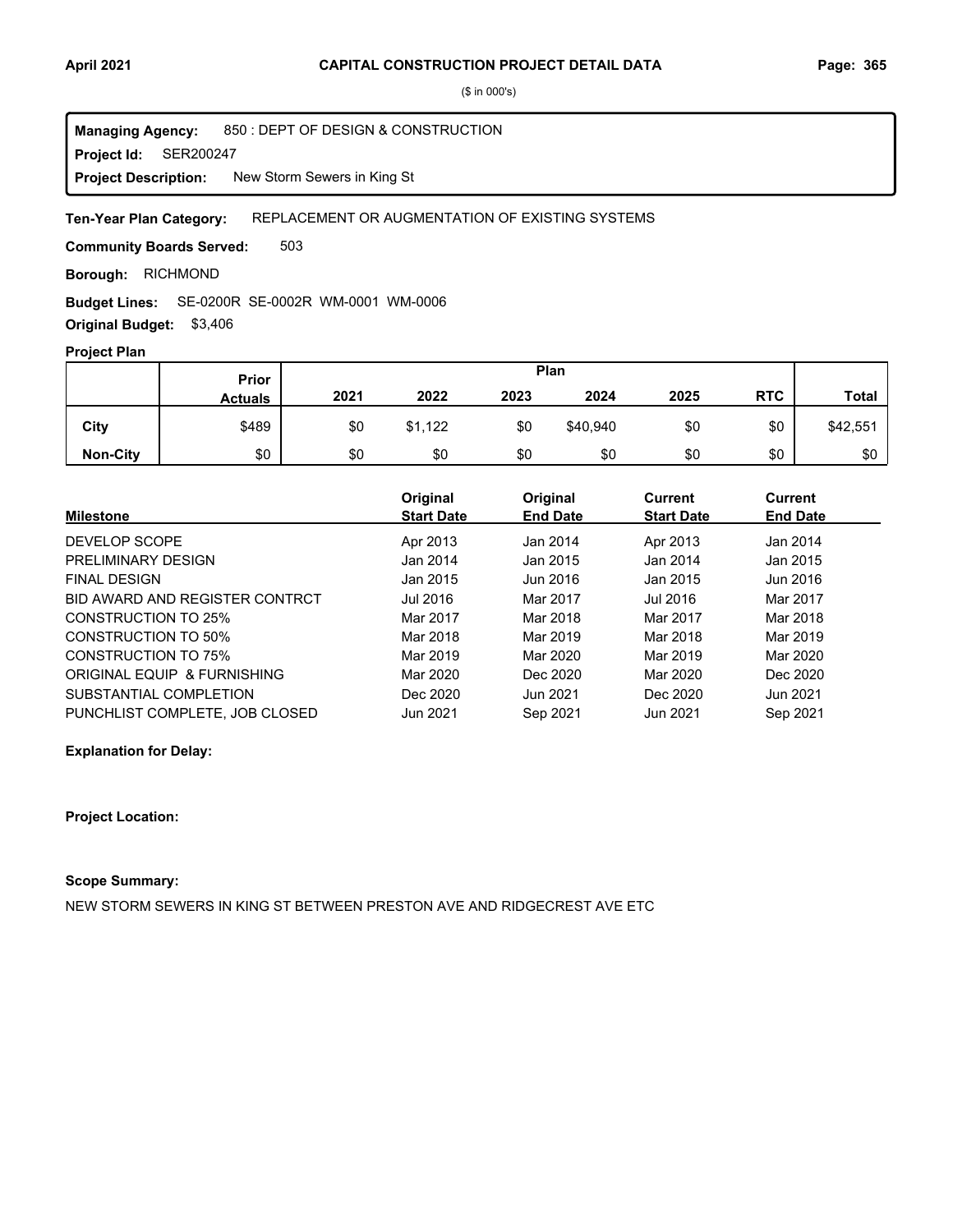**Project Id: SER200251** 850 : DEPT OF DESIGN & CONSTRUCTION EXT OF STRM SWR AND WM WORK IN 3RD ST **Managing Agency: Project Description:** 

#### REPLACEMENT OR AUGMENTATION OF EXISTING SYSTEMS **Ten-Year Plan Category:**

502 **Community Boards Served:** 

**Borough: RICHMOND** 

SE-0200R WM-0001 SE-0002R SE-1000 EP-0007 HW-0200 TF-0002 **Budget Lines:** 

**Original Budget:** \$5,354

# **Project Plan**

|                 | Plan<br><b>Prior</b> |      |          |      |      |      |            |              |
|-----------------|----------------------|------|----------|------|------|------|------------|--------------|
|                 | <b>Actuals</b>       | 2021 | 2022     | 2023 | 2024 | 2025 | <b>RTC</b> | <b>Total</b> |
| City            | \$1,030              | \$0  | \$15,251 | \$0  | \$0  | \$0  | \$0        | \$16,281     |
| <b>Non-City</b> | \$0                  | \$0  | \$0      | \$0  | \$0  | \$0  | \$0        | \$0          |

|                                | Original          | Original        | Current           | Current         |
|--------------------------------|-------------------|-----------------|-------------------|-----------------|
| <b>Milestone</b>               | <b>Start Date</b> | <b>End Date</b> | <b>Start Date</b> | <b>End Date</b> |
| DEVELOP SCOPE                  | Mar 2021          | May 2021        | Mar 2021          | May 2021        |
| PRELIMINARY DESIGN             | May 2021          | Sep 2021        | May 2021          | Sep 2021        |
| <b>FINAL DESIGN</b>            | Sep 2021          | Mar 2022        | Sep 2021          | Mar 2022        |
| BID AWARD AND REGISTER CONTRCT | Mar 2022          | Jun 2022        | Mar 2022          | Jun 2022        |
| <b>CONSTRUCTION TO 25%</b>     | Jun 2022          | Oct 2022        | Jun 2022          | Oct 2022        |
| CONSTRUCTION TO 50%            | Oct 2022          | Feb 2023        | Oct 2022          | Feb 2023        |
| CONSTRUCTION TO 75%            | Feb 2023          | Jun 2023        | Feb 2023          | Jun 2023        |
| ORIGINAL EQUIP & FURNISHING    | Jun 2023          | Sep 2023        | Jun 2023          | Sep 2023        |
| SUBSTANTIAL COMPLETION         | Sep 2023          | Nov 2023        | Sep 2023          | Nov 2023        |
| PUNCHLIST COMPLETE. JOB CLOSED | Nov 2023          | Dec 2023        | Nov 2023          | Dec 2023        |

**Explanation for Delay:**

### **Project Location:**

### **Scope Summary:**

EXT OF STRM SWR AND WM WORK IN 3RD ST, B/T NEW DORP LA AND STEELE AV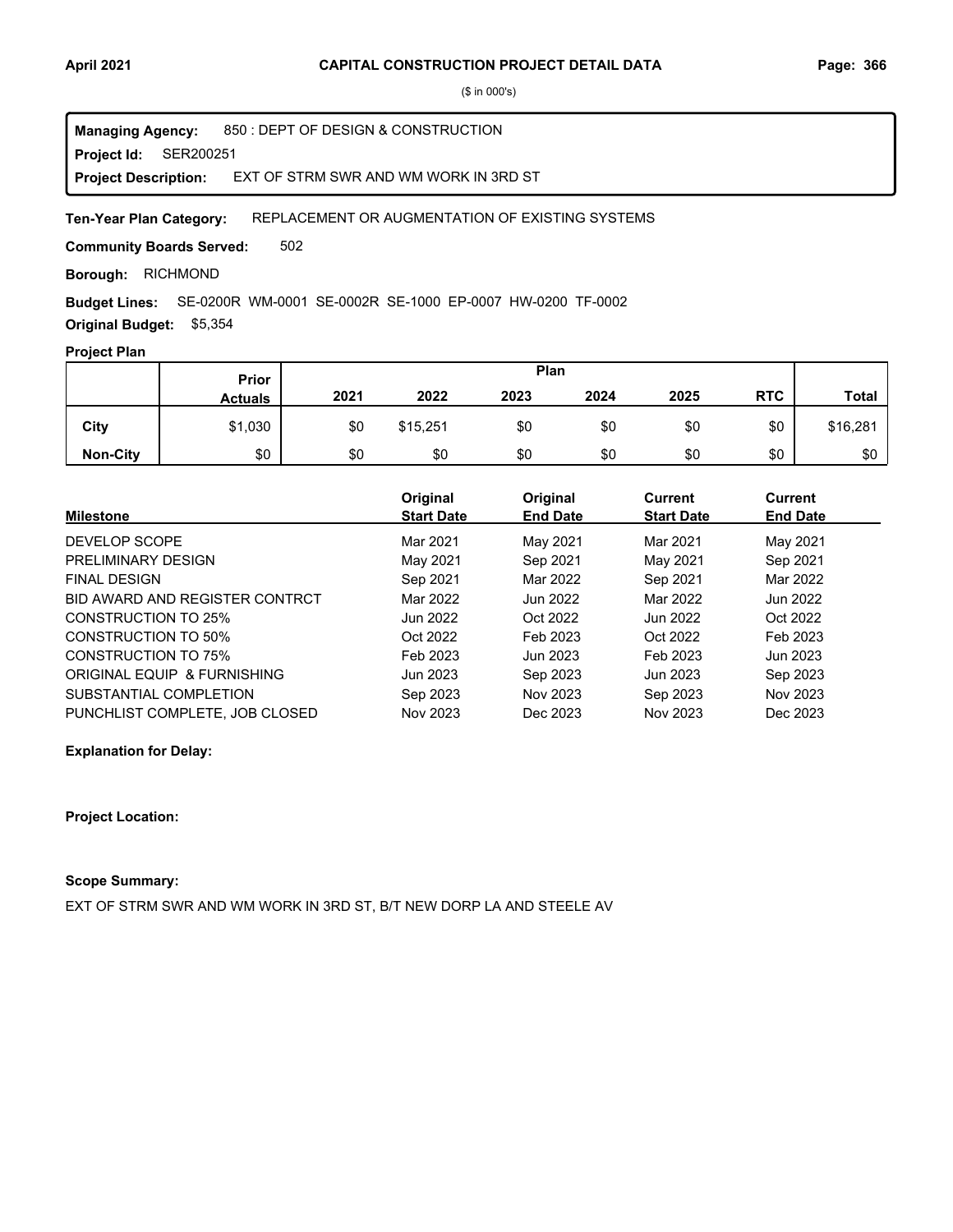**Project Id: SER200255** 850 : DEPT OF DESIGN & CONSTRUCTION Stm. Swr. Ext. W. Cedarview Ave b/t Wolverine&Gilbert st, SI **Managing Agency: Project Description:** 

#### REPLACEMENT OR AUGMENTATION OF EXISTING SYSTEMS **Ten-Year Plan Category:**

503 **Community Boards Served:** 

**Borough: RICHMOND** 

SE-0200R SE-0002R **Budget Lines: Original Budget:** \$1,470

### **Project Plan**

|                 | Plan<br>Prior  |       |      |      |      |      |            |              |
|-----------------|----------------|-------|------|------|------|------|------------|--------------|
|                 | <b>Actuals</b> | 2021  | 2022 | 2023 | 2024 | 2025 | <b>RTC</b> | <b>Total</b> |
| City            | \$8,623        | \$334 | \$0  | \$0  | \$0  | \$0  | \$0        | \$8,957      |
| <b>Non-City</b> | \$0            | \$0   | \$0  | \$0  | \$0  | \$0  | \$0        | \$0          |

| <b>Milestone</b>               | Original<br><b>Start Date</b> | Original<br><b>End Date</b> | Current<br><b>Start Date</b> | <b>Current</b><br><b>End Date</b> |
|--------------------------------|-------------------------------|-----------------------------|------------------------------|-----------------------------------|
|                                |                               |                             |                              |                                   |
| DEVELOP SCOPE                  | Mar 2018                      | May 2018                    | Mar 2018                     | May 2018                          |
| PRELIMINARY DESIGN             | May 2018                      | Sep 2018                    | May 2018                     | Sep 2018                          |
| <b>FINAL DESIGN</b>            | Sep 2018                      | Mar 2019                    | Sep 2018                     | Mar 2019                          |
| BID AWARD AND REGISTER CONTRCT | Mar 2019                      | Jun 2019                    | Mar 2019                     | Jun 2019                          |
| CONSTRUCTION TO 25%            | Jun 2019                      | Oct 2019                    | Jun 2019                     | Oct 2019                          |
| CONSTRUCTION TO 50%            | Oct 2019                      | Feb 2020                    | Oct 2019                     | Feb 2020                          |
| CONSTRUCTION TO 75%            | Feb 2020                      | Jun 2020                    | Feb 2020                     | Jun 2020                          |
| ORIGINAL EQUIP & FURNISHING    | Jun 2020                      | Sep 2020                    | Jun 2020                     | Sep 2020                          |
| SUBSTANTIAL COMPLETION         | Sep 2020                      | Nov 2020                    | Sep 2020                     | Nov 2020                          |
| PUNCHLIST COMPLETE, JOB CLOSED | Nov 2020                      | Dec 2020                    | Nov 2020                     | Dec 2020                          |

### **Explanation for Delay:**

#### **Project Location:**

### **Scope Summary:**

STORM. SWR. EXTENSION AND WATER MAIN REPLACEMENT ON W. CEDARVIEW AVE B/T GILBERT & WOLVERINE STS, SI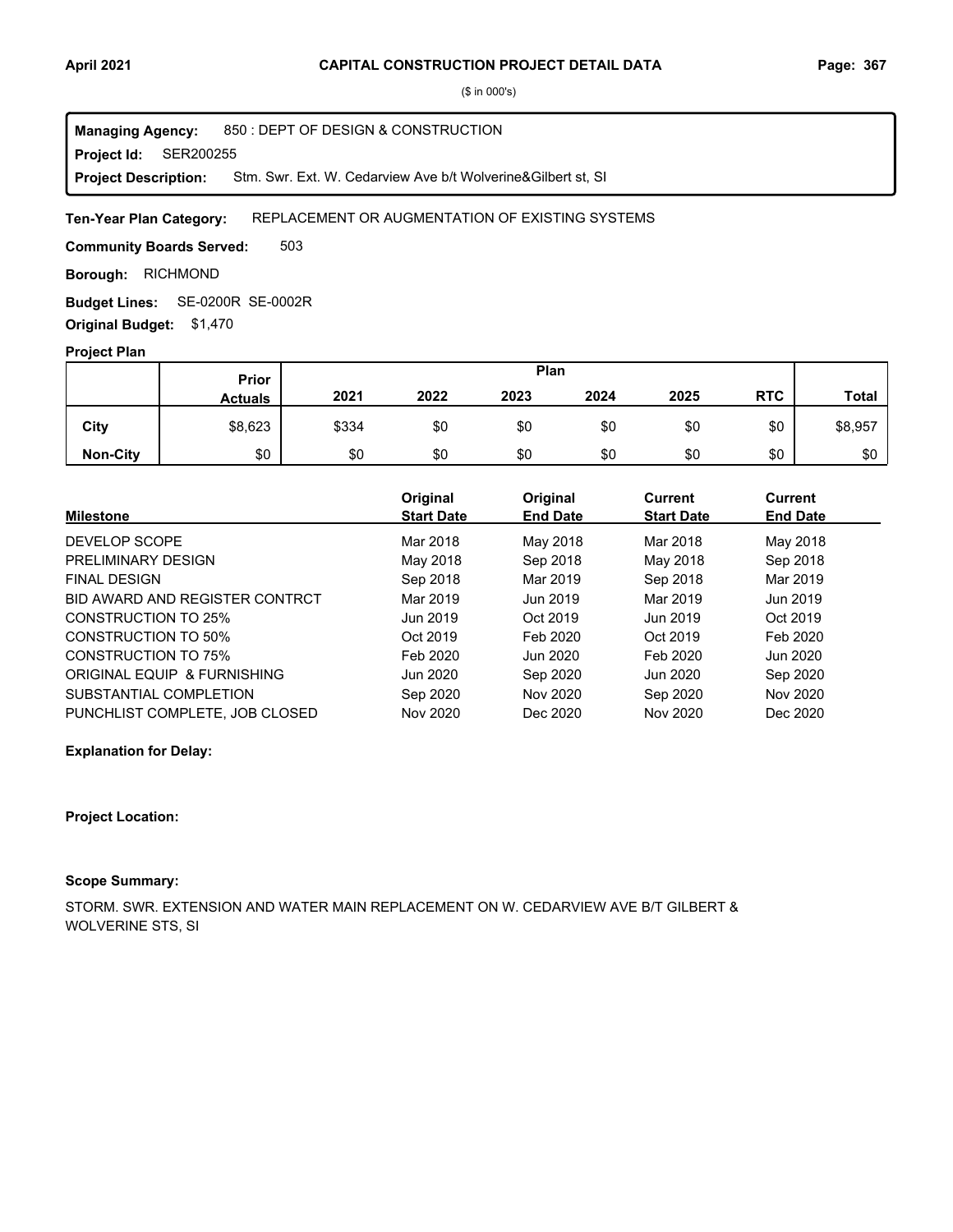**Project Id: SER200258** 850 : DEPT OF DESIGN & CONSTRUCTION Sanitary and Storm Sewer in West Castor Place between Alvers **Managing Agency: Project Description:** 

#### REPLACEMENT OR AUGMENTATION OF EXISTING SYSTEMS **Ten-Year Plan Category:**

503 **Community Boards Served:** 

**Borough: RICHMOND** 

#### SE-0200R SE-0002R WM-0001 HW-0200 EP-0007 SE-0005 **Budget Lines:**

**Original Budget:** \$6,587

# **Project Plan**

|                 |                | Plan<br>Prior |      |      |      |      |            |              |
|-----------------|----------------|---------------|------|------|------|------|------------|--------------|
|                 | <b>Actuals</b> | 2021          | 2022 | 2023 | 2024 | 2025 | <b>RTC</b> | <b>Total</b> |
| City            | \$1,996        | \$18,174      | \$0  | \$0  | \$0  | \$0  | \$0        | \$20,170     |
| <b>Non-City</b> | \$0            | \$0           | \$0  | \$0  | \$0  | \$0  | \$0        | \$0          |

| <b>Milestone</b>               | Original<br><b>Start Date</b> | Original<br><b>End Date</b> | Current<br><b>Start Date</b> | Current<br><b>End Date</b> |
|--------------------------------|-------------------------------|-----------------------------|------------------------------|----------------------------|
| DEVELOP SCOPE                  | Feb 2015                      | May 2015                    | Feb 2015                     | May 2015                   |
| PRELIMINARY DESIGN             | May 2015                      | Sep 2015                    | May 2015                     | Sep 2015                   |
| <b>FINAL DESIGN</b>            | Sep 2015                      | Mar 2016                    | Sep 2015                     | Mar 2016                   |
| BID AWARD AND REGISTER CONTRCT | Mar 2016                      | Jun 2016                    | Mar 2016                     | Jun 2016                   |
| CONSTRUCTION TO 25%            | Jun 2016                      | Oct 2016                    | Jun 2016                     | Oct 2016                   |
| CONSTRUCTION TO 50%            | Oct 2016                      | Feb 2017                    | Oct 2016                     | Feb 2017                   |
| <b>CONSTRUCTION TO 75%</b>     | Feb 2017                      | Jun 2017                    | Feb 2017                     | Jun 2017                   |
| ORIGINAL EQUIP & FURNISHING    | Jun 2017                      | Sep 2017                    | Jun 2017                     | Sep 2017                   |
| SUBSTANTIAL COMPLETION         | Sep 2017                      | Nov 2017                    | Sep 2017                     | Nov 2017                   |
| PUNCHLIST COMPLETE, JOB CLOSED | Nov 2017                      | Dec 2017                    | Nov 2017                     | Jun 2024                   |

#### **Explanation for Delay:**

PROJECT DELAYED DUE TO UNFORESEEN SITE/FIELD CONDITION

#### **Project Location:**

# **Scope Summary:**

SANITARY AND STORM SEWER BETWEEN WEST CASTOR PLACE AND BETWEEN ALVERSON AVENUE AND POWELL STREET, ETC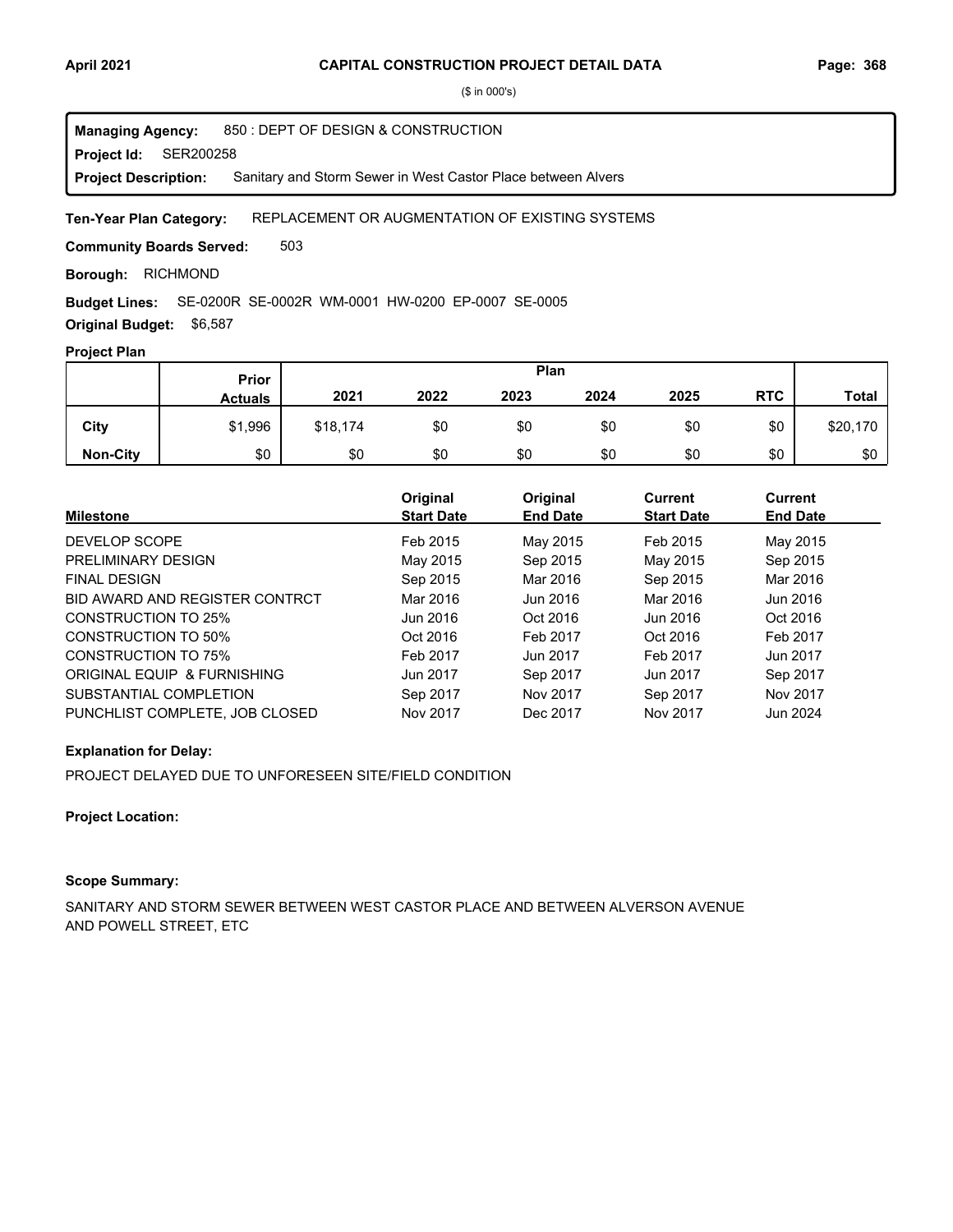**Project Id: SER200261** 850 : DEPT OF DESIGN & CONSTRUCTION Storm sewer in Roma Ave bet Tysens Lane & Ebbits Street **Managing Agency: Project Description:** 

#### EXTENSIONS TO ACCOMMODATE NEW DEVELOPMENT **Ten-Year Plan Category:**

502 **Community Boards Served:** 

**Borough: RICHMOND** 

SE-0200R WM-0001 **Budget Lines: Original Budget:** \$1,976

## **Project Plan**

|                 | Plan<br>Prior  |      |      |         |      |      |            |              |
|-----------------|----------------|------|------|---------|------|------|------------|--------------|
|                 | <b>Actuals</b> | 2021 | 2022 | 2023    | 2024 | 2025 | <b>RTC</b> | <b>Total</b> |
| City            | \$500          | \$0  | \$0  | \$2,312 | \$0  | \$0  | \$0        | \$2,812      |
| <b>Non-City</b> | \$0            | \$0  | \$0  | \$0     | \$0  | \$0  | \$0        | \$0          |

| <b>Milestone</b>               | Original<br><b>Start Date</b> | Original<br><b>End Date</b> | Current<br><b>Start Date</b> | Current<br><b>End Date</b> |
|--------------------------------|-------------------------------|-----------------------------|------------------------------|----------------------------|
| DEVELOP SCOPE                  | Mar 2018                      | May 2018                    | Mar 2018                     | May 2018                   |
| PRELIMINARY DESIGN             | May 2018                      | Sep 2018                    | May 2018                     | Sep 2018                   |
| <b>FINAL DESIGN</b>            | Sep 2018                      | Mar 2019                    | Sep 2018                     | Mar 2019                   |
| BID AWARD AND REGISTER CONTRCT | Mar 2019                      | Jun 2019                    | Mar 2019                     | Jun 2019                   |
| CONSTRUCTION TO 25%            | Jun 2019                      | Oct 2019                    | Jun 2019                     | Oct 2019                   |
| <b>CONSTRUCTION TO 50%</b>     | Oct 2019                      | Feb 2020                    | Oct 2019                     | Feb 2020                   |
| CONSTRUCTION TO 75%            | Feb 2020                      | Jun 2020                    | Feb 2020                     | Jun 2020                   |
| ORIGINAL EQUIP & FURNISHING    | Jun 2020                      | Sep 2020                    | Jun 2020                     | Sep 2020                   |
| SUBSTANTIAL COMPLETION         | Sep 2020                      | Nov 2020                    | Sep 2020                     | Nov 2020                   |
| PUNCHLIST COMPLETE, JOB CLOSED | Nov 2020                      | Dec 2020                    | Nov 2020                     | Dec 2023                   |

## **Explanation for Delay:**

PROJECT DELAYED DUE TO UNFORESEEN SITE/FIELD CONDITION

**Project Location:**

# **Scope Summary:**

STORM SEWER IN ROMA AVE BET TYSENS LANE & EBBITS STREET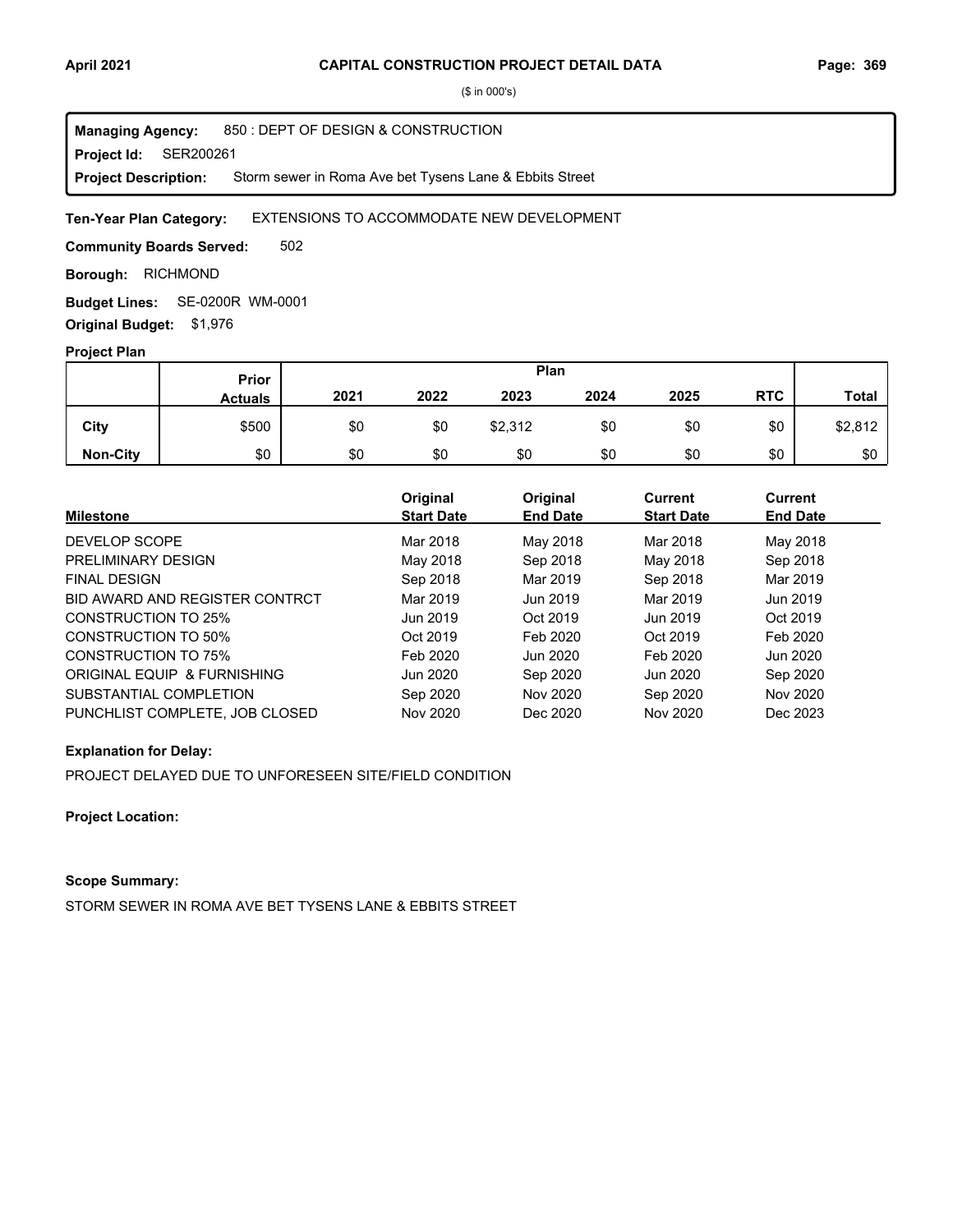**Project Id: SER200285** 850 : DEPT OF DESIGN & CONSTRUCTION NEW STM. SWR EXT. & WM REPL IN TODT HILL RD., SI **Managing Agency: Project Description:** 

BLUEBELT PROGRAM **Ten-Year Plan Category:** 

502 **Community Boards Served:** 

**Borough: RICHMOND** 

SE-0716 WM-0001 SE-0200R SE-0005 **Budget Lines:** 

**Original Budget:** \$7,249

# **Project Plan**

|                 | Plan<br>Prior  |      |         |      |          |      |            |              |
|-----------------|----------------|------|---------|------|----------|------|------------|--------------|
|                 | <b>Actuals</b> | 2021 | 2022    | 2023 | 2024     | 2025 | <b>RTC</b> | <b>Total</b> |
| City            | \$1,080        | \$0  | \$2,000 | \$0  | \$15,441 | \$0  | \$0        | \$18,521     |
| <b>Non-City</b> | \$0            | \$0  | \$0     | \$0  | \$0      | \$0  | \$0        | \$0          |

| <b>Milestone</b>               | Original<br><b>Start Date</b> | Original<br><b>End Date</b> | <b>Current</b><br><b>Start Date</b> | Current<br><b>End Date</b> |
|--------------------------------|-------------------------------|-----------------------------|-------------------------------------|----------------------------|
| DEVELOP SCOPE                  | Mar 2017                      | May 2017                    | Mar 2017                            | May 2017                   |
| PRELIMINARY DESIGN             | May 2017                      | Sep 2017                    | May 2017                            | Sep 2017                   |
| <b>FINAL DESIGN</b>            | Sep 2017                      | Mar 2018                    | Sep 2017                            | Mar 2018                   |
| BID AWARD AND REGISTER CONTRCT | Mar 2018                      | Jun 2018                    | Mar 2018                            | Jun 2018                   |
| CONSTRUCTION TO 25%            | Jun 2018                      | Oct 2018                    | Jun 2018                            | Oct 2018                   |
| <b>CONSTRUCTION TO 50%</b>     | Oct 2018                      | Feb 2019                    | Oct 2018                            | Feb 2019                   |
| CONSTRUCTION TO 75%            | Feb 2019                      | Jun 2019                    | Feb 2019                            | Jun 2019                   |
| ORIGINAL EQUIP & FURNISHING    | Jun 2019                      | Sep 2019                    | Jun 2019                            | Sep 2019                   |
| SUBSTANTIAL COMPLETION         | Sep 2019                      | Nov 2019                    | Sep 2019                            | Nov 2019                   |
| PUNCHLIST COMPLETE. JOB CLOSED | Nov 2019                      | Dec 2019                    | Nov 2019                            | Sep 2024                   |

## **Explanation for Delay:**

PROJECT DELAYED DUE TO UNFORESEEN SITE/FIELD CONDITION

### **Project Location:**

# **Scope Summary:**

NEW STM. SWR EXT. & WM REPL ACEMENT IN TODT HILL RD BETWEEN WILLOW POND RD & FOUR CORNERS RD. ETC.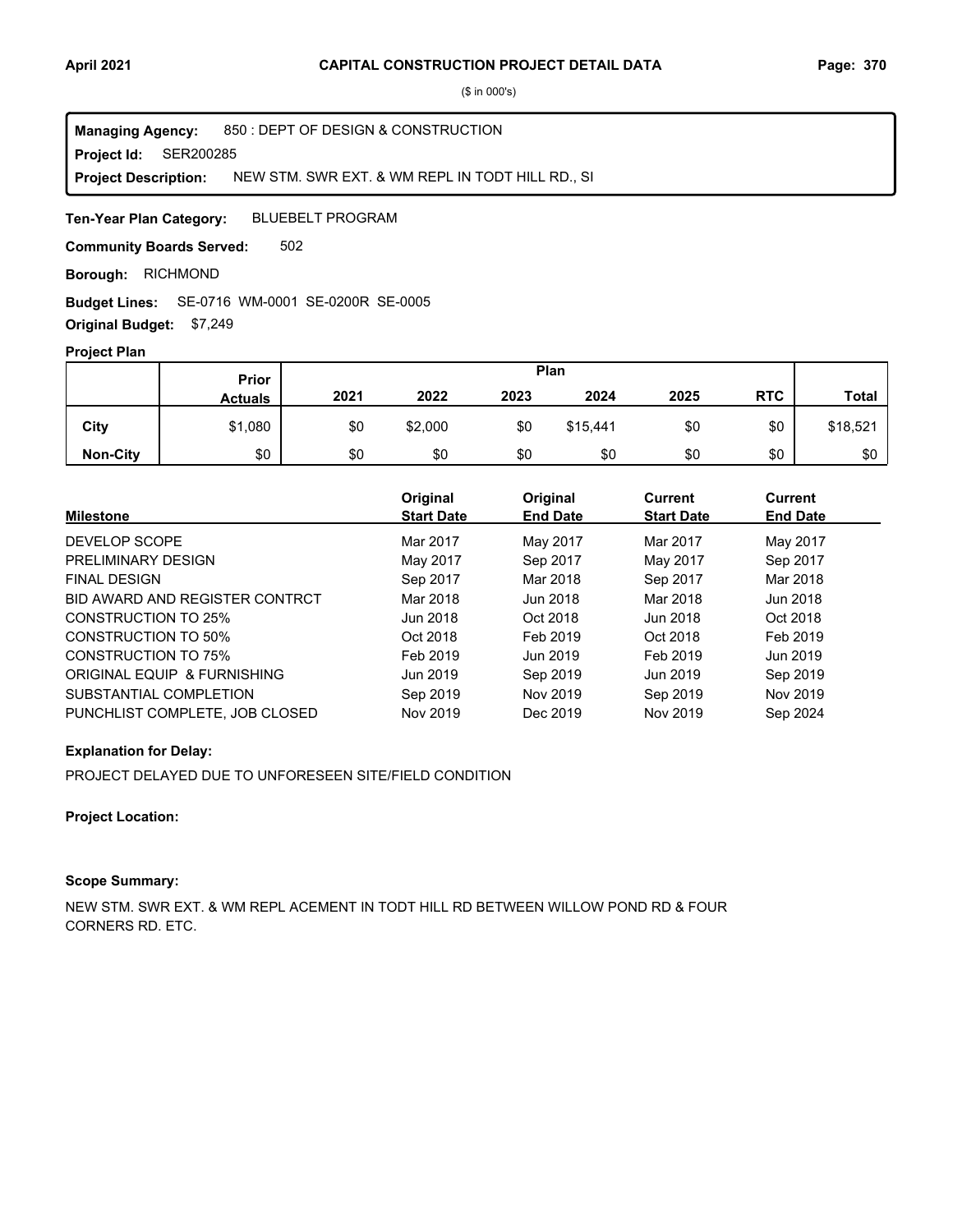**Project Id: SER200290** 850 : DEPT OF DESIGN & CONSTRUCTION New Storm Sewer Ext & Water Main Replacement in Forest Ave **Managing Agency: Project Description:** 

#### EXTENSIONS TO ACCOMMODATE NEW DEVELOPMENT **Ten-Year Plan Category:**

501 **Community Boards Served:** 

**Borough: RICHMOND** 

SE-0200R WM-0001 SE-0002R **Budget Lines:** 

**Original Budget:** \$3,675

# **Project Plan**

|                 |                | Plan<br>Prior |      |      |      |         |            |              |
|-----------------|----------------|---------------|------|------|------|---------|------------|--------------|
|                 | <b>Actuals</b> | 2021          | 2022 | 2023 | 2024 | 2025    | <b>RTC</b> | <b>Total</b> |
| City            | \$650          | \$0           | \$0  | \$0  | \$0  | \$4,300 | \$0        | \$4,950      |
| <b>Non-City</b> | \$0            | \$0           | \$0  | \$0  | \$0  | \$0     | \$0        | \$0          |

| <b>Milestone</b>               | Original<br><b>Start Date</b> | Original<br><b>End Date</b> | Current<br><b>Start Date</b> | Current<br><b>End Date</b> |
|--------------------------------|-------------------------------|-----------------------------|------------------------------|----------------------------|
| DEVELOP SCOPE                  | Jun 2018                      | Aug 2018                    | Jun 2018                     | Aug 2018                   |
| PRELIMINARY DESIGN             | Aug 2018                      | Dec 2018                    | Aug 2018                     | Dec 2018                   |
| <b>FINAL DESIGN</b>            | Dec 2018                      | Jun 2019                    | Dec 2018                     | Jun 2019                   |
| BID AWARD AND REGISTER CONTRCT | Jun 2019                      | Sep 2019                    | Jun 2019                     | Sep 2019                   |
| CONSTRUCTION TO 25%            | Sep 2019                      | Jan 2020                    | Sep 2019                     | Jan 2020                   |
| <b>CONSTRUCTION TO 50%</b>     | Jan 2020                      | May 2020                    | Jan 2020                     | May 2020                   |
| CONSTRUCTION TO 75%            | May 2020                      | Sep 2020                    | May 2020                     | Sep 2020                   |
| ORIGINAL EQUIP & FURNISHING    | Sep 2020                      | Dec 2020                    | Sep 2020                     | Dec 2020                   |
| SUBSTANTIAL COMPLETION         | Dec 2020                      | Feb 2021                    | Dec 2020                     | Feb 2021                   |
| PUNCHLIST COMPLETE. JOB CLOSED | Feb 2021                      | Mar 2021                    | Feb 2021                     | Jan 2026                   |

#### **Explanation for Delay:**

PROJECT DELAYED DUE TO UNFORESEEN SITE/FIELD CONDITION

#### **Project Location:**

# **Scope Summary:**

NEW STROM SEWER EXT & WATER MAIN REPLACEMENT IN FOREST AVE BETWEEN BROADWAY AND RAYMOND PLACE ETC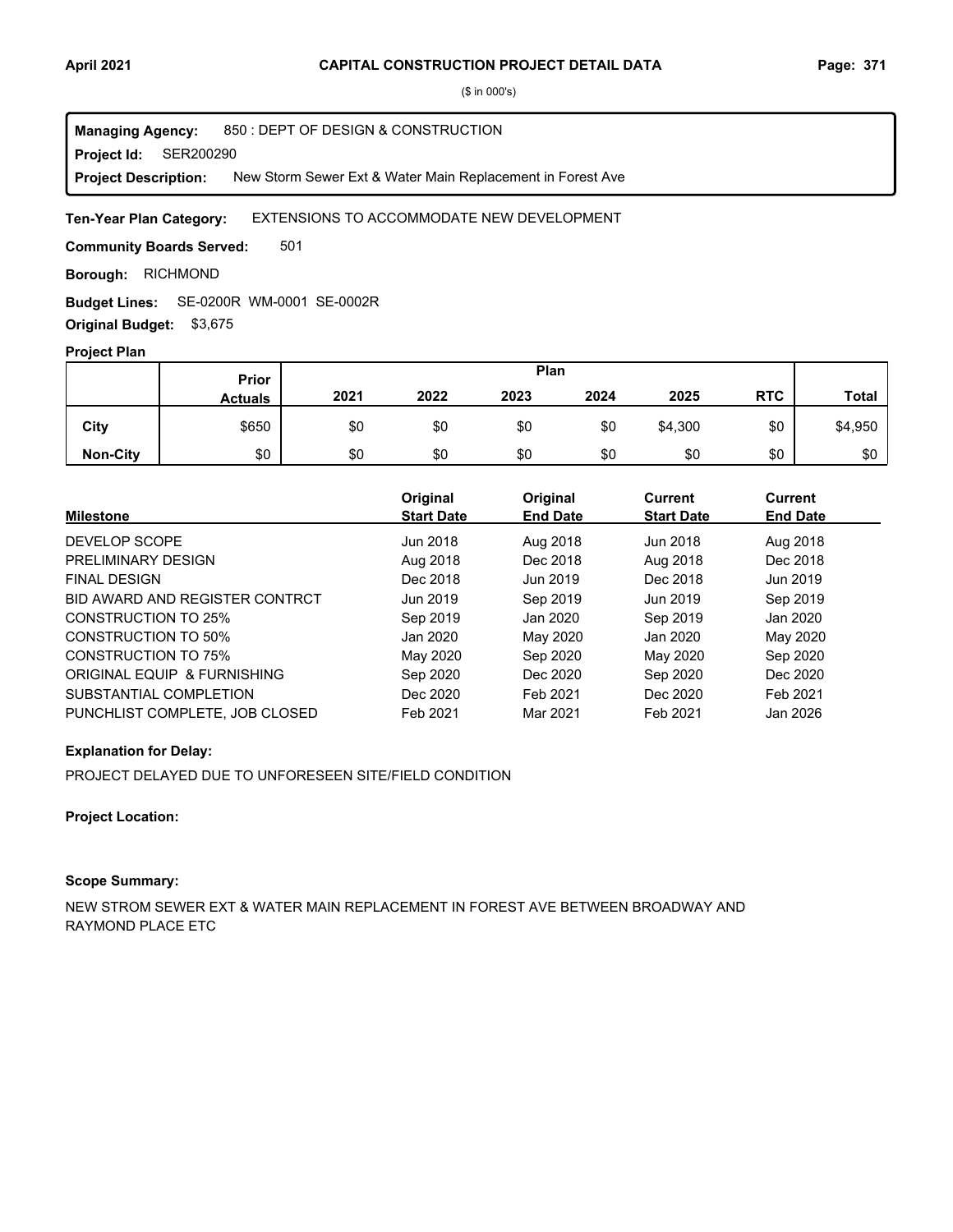**Project Id: SER200292** 850 : DEPT OF DESIGN & CONSTRUCTION SAN & STRM SWR REPLACMT & WM WORK IN FLOYD ST **Managing Agency: Project Description:** 

#### REPLACEMENT OR AUGMENTATION OF EXISTING SYSTEMS **Ten-Year Plan Category:**

501 **Community Boards Served:** 

**Borough: RICHMOND** 

SE-0200R WM-0001 SE-0002R **Budget Lines:** 

**Original Budget:** \$18,099

# **Project Plan**

|                 | <b>Prior</b>   |      |       |       | Plan |          |            |              |
|-----------------|----------------|------|-------|-------|------|----------|------------|--------------|
|                 | <b>Actuals</b> | 2021 | 2022  | 2023  | 2024 | 2025     | <b>RTC</b> | <b>Total</b> |
| City            | \$600          | \$0  | \$815 | \$233 | \$0  | \$13,690 | \$0        | \$15,338     |
| <b>Non-City</b> | \$0            | \$0  | \$0   | \$0   | \$0  | \$0      | \$0        | \$0          |

| <b>Milestone</b>               | Original<br><b>Start Date</b> | Original<br><b>End Date</b> | Current<br><b>Start Date</b> | Current<br><b>End Date</b> |
|--------------------------------|-------------------------------|-----------------------------|------------------------------|----------------------------|
| DEVELOP SCOPE                  | Oct 2020                      | Dec 2020                    | Oct 2020                     | Dec 2020                   |
| PRELIMINARY DESIGN             | Dec 2020                      | Apr 2021                    | Dec 2020                     | Apr 2021                   |
| <b>FINAL DESIGN</b>            | Apr 2021                      | Oct 2021                    | Apr 2021                     | Oct 2021                   |
| BID AWARD AND REGISTER CONTRCT | Oct 2021                      | Jan 2022                    | Oct 2021                     | Jan 2022                   |
| CONSTRUCTION TO 25%            | Jan 2022                      | May 2022                    | Jan 2022                     | May 2022                   |
| CONSTRUCTION TO 50%            | May 2022                      | Sep 2022                    | May 2022                     | Sep 2022                   |
| <b>CONSTRUCTION TO 75%</b>     | Sep 2022                      | Jan 2023                    | Sep 2022                     | Jan 2023                   |
| ORIGINAL EQUIP & FURNISHING    | Jan 2023                      | Apr 2023                    | Jan 2023                     | Apr 2023                   |
| SUBSTANTIAL COMPLETION         | Apr 2023                      | Jun 2023                    | Apr 2023                     | Jun 2023                   |
| PUNCHLIST COMPLETE, JOB CLOSED | Jun 2023                      | Jul 2023                    | Jun 2023                     | Oct 2025                   |

#### **Explanation for Delay:**

PROJECT DELAYED DUE TO UNFORESEEN SITE/FIELD CONDITION

**Project Location:**

# **Scope Summary:**

SAN & STRM SWR REPLACMT & WM WORK IN FLOYD ST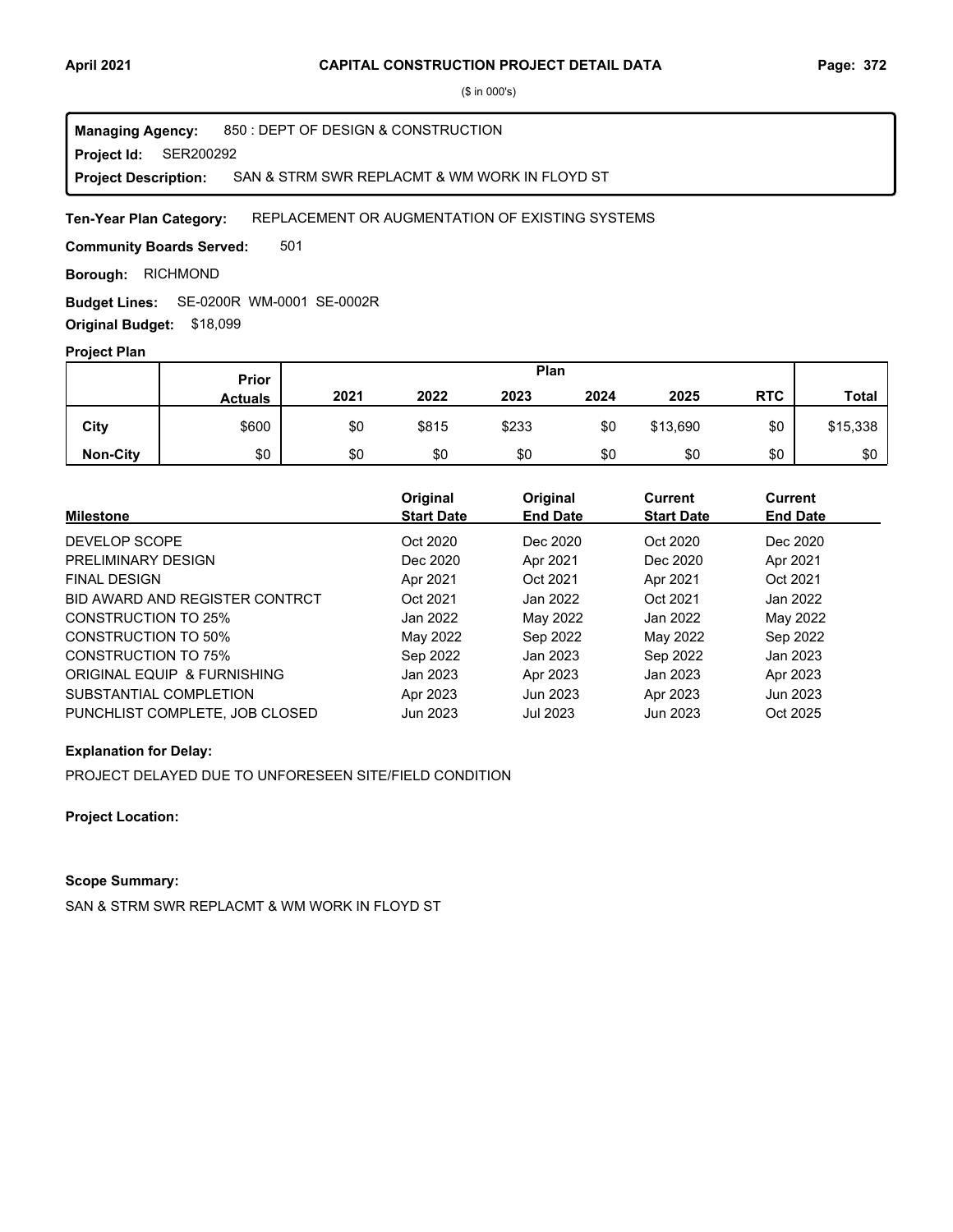**Project Id: SER200309** 850 : DEPT OF DESIGN & CONSTRUCTION Strm swr R+Ext & WM Work, Maguire Avenue **Managing Agency: Project Description:** 

#### REPLACEMENT OR AUGMENTATION OF EXISTING SYSTEMS **Ten-Year Plan Category:**

503 **Community Boards Served:** 

**Borough: RICHMOND** 

SE-0200R WM-0001 SE-0002R **Budget Lines:** 

**Original Budget:** \$5,047

# **Project Plan**

|                 | Plan<br>Prior  |      |       |      |         |      |            |              |
|-----------------|----------------|------|-------|------|---------|------|------------|--------------|
|                 | <b>Actuals</b> | 2021 | 2022  | 2023 | 2024    | 2025 | <b>RTC</b> | <b>Total</b> |
| City            | \$125          | \$0  | \$263 | \$0  | \$7,046 | \$0  | \$0        | \$7,434      |
| <b>Non-City</b> | \$0            | \$0  | \$0   | \$0  | \$0     | \$0  | \$0        | \$0          |

| <b>Milestone</b>               | Original<br><b>Start Date</b> | Original<br><b>End Date</b> | Current<br><b>Start Date</b> | Current<br><b>End Date</b> |
|--------------------------------|-------------------------------|-----------------------------|------------------------------|----------------------------|
| DEVELOP SCOPE                  | Jan 2018                      | Apr 2018                    | Jan 2018                     | Apr 2018                   |
| PRELIMINARY DESIGN             | Apr 2018                      | Aug 2018                    | Apr 2018                     | Aug 2018                   |
| <b>FINAL DESIGN</b>            | Aug 2018                      | Feb 2019                    | Aug 2018                     | Feb 2019                   |
| BID AWARD AND REGISTER CONTRCT | Feb 2019                      | May 2019                    | Feb 2019                     | May 2019                   |
| CONSTRUCTION TO 25%            | May 2019                      | Sep 2019                    | May 2019                     | Sep 2019                   |
| <b>CONSTRUCTION TO 50%</b>     | Sep 2019                      | Jan 2020                    | Sep 2019                     | Jan 2020                   |
| CONSTRUCTION TO 75%            | Jan 2020                      | May 2020                    | Jan 2020                     | May 2020                   |
| ORIGINAL EQUIP & FURNISHING    | May 2020                      | Aug 2020                    | May 2020                     | Aug 2020                   |
| SUBSTANTIAL COMPLETION         | Aug 2020                      | Sep 2020                    | Aug 2020                     | Sep 2020                   |
| PUNCHLIST COMPLETE, JOB CLOSED | Oct 2020                      | Oct 2020                    | Oct 2020                     | Jun 2026                   |

## **Explanation for Delay:**

PROJECT DELAYED DUE TO UNFORESEEN SITE/FIELD CONDITION

#### **Project Location:**

# **Scope Summary:**

REPLACEMENT AND EXTENSION OF STORM SEWER IN MAGURIE AVENUE BETWEEN DEPEW PLACE AND SAGONA COURT.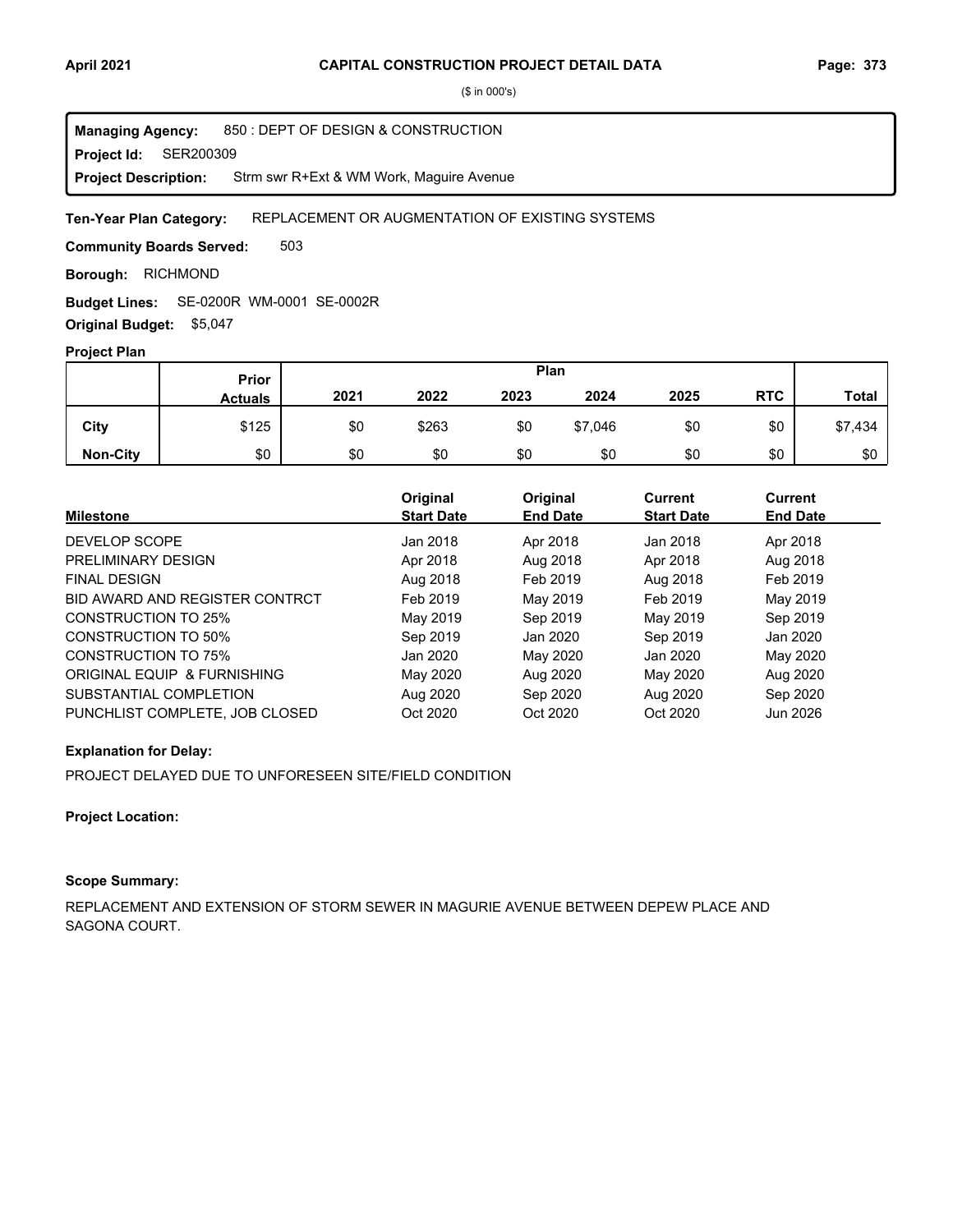**Project Id: SER200552** 850 : DEPT OF DESIGN & CONSTRUCTION STRM & SAN SWR AND WM WORK IN GRANITE AV **Managing Agency: Project Description:** 

#### REPLACEMENT OR AUGMENTATION OF EXISTING SYSTEMS **Ten-Year Plan Category:**

501 **Community Boards Served:** 

**Borough: RICHMOND** 

SE-0200R SE-0002R WM-0001 **Budget Lines:** 

**Original Budget:** \$5,603

# **Project Plan**

|                 | Plan<br>Prior  |      |      |      |         |      |            |              |
|-----------------|----------------|------|------|------|---------|------|------------|--------------|
|                 | <b>Actuals</b> | 2021 | 2022 | 2023 | 2024    | 2025 | <b>RTC</b> | <b>Total</b> |
| City            | \$382          | \$0  | \$0  | \$0  | \$4,313 | \$0  | \$0        | \$4,695      |
| <b>Non-City</b> | \$0            | \$0  | \$0  | \$0  | \$0     | \$0  | \$0        | \$0          |

| <b>Milestone</b>               | Original<br><b>Start Date</b> | Original<br><b>End Date</b> | Current<br><b>Start Date</b> | Current<br><b>End Date</b> |
|--------------------------------|-------------------------------|-----------------------------|------------------------------|----------------------------|
| DEVELOP SCOPE                  | Oct 2019                      | Dec 2019                    | Oct 2019                     | Dec 2019                   |
| PRELIMINARY DESIGN             | Dec 2019                      | Apr 2020                    | Dec 2019                     | Apr 2020                   |
| <b>FINAL DESIGN</b>            | Apr 2020                      | Oct 2020                    | Apr 2020                     | Oct 2020                   |
| BID AWARD AND REGISTER CONTRCT | Oct 2020                      | Jan 2021                    | Oct 2020                     | Jan 2021                   |
| CONSTRUCTION TO 25%            | Jan 2021                      | May 2021                    | Jan 2021                     | May 2021                   |
| CONSTRUCTION TO 50%            | May 2021                      | Sep 2021                    | May 2021                     | Sep 2021                   |
| <b>CONSTRUCTION TO 75%</b>     | Sep 2021                      | Jan 2022                    | Sep 2021                     | Jan 2022                   |
| ORIGINAL EQUIP & FURNISHING    | Jan 2022                      | Apr 2022                    | Jan 2022                     | Apr 2022                   |
| SUBSTANTIAL COMPLETION         | Apr 2022                      | Jun 2022                    | Apr 2022                     | Jun 2022                   |
| PUNCHLIST COMPLETE, JOB CLOSED | Jun 2022                      | <b>Jul 2022</b>             | Jun 2022                     | Jun 2025                   |

## **Explanation for Delay:**

PROJECT DELAYED DUE TO UNFORESEEN SITE/FIELD CONDITION

**Project Location:**

### **Scope Summary:**

STRM & SAN SWR AND WM WORK IN GRANITE AV, B/T WALKER ST & DAVID PL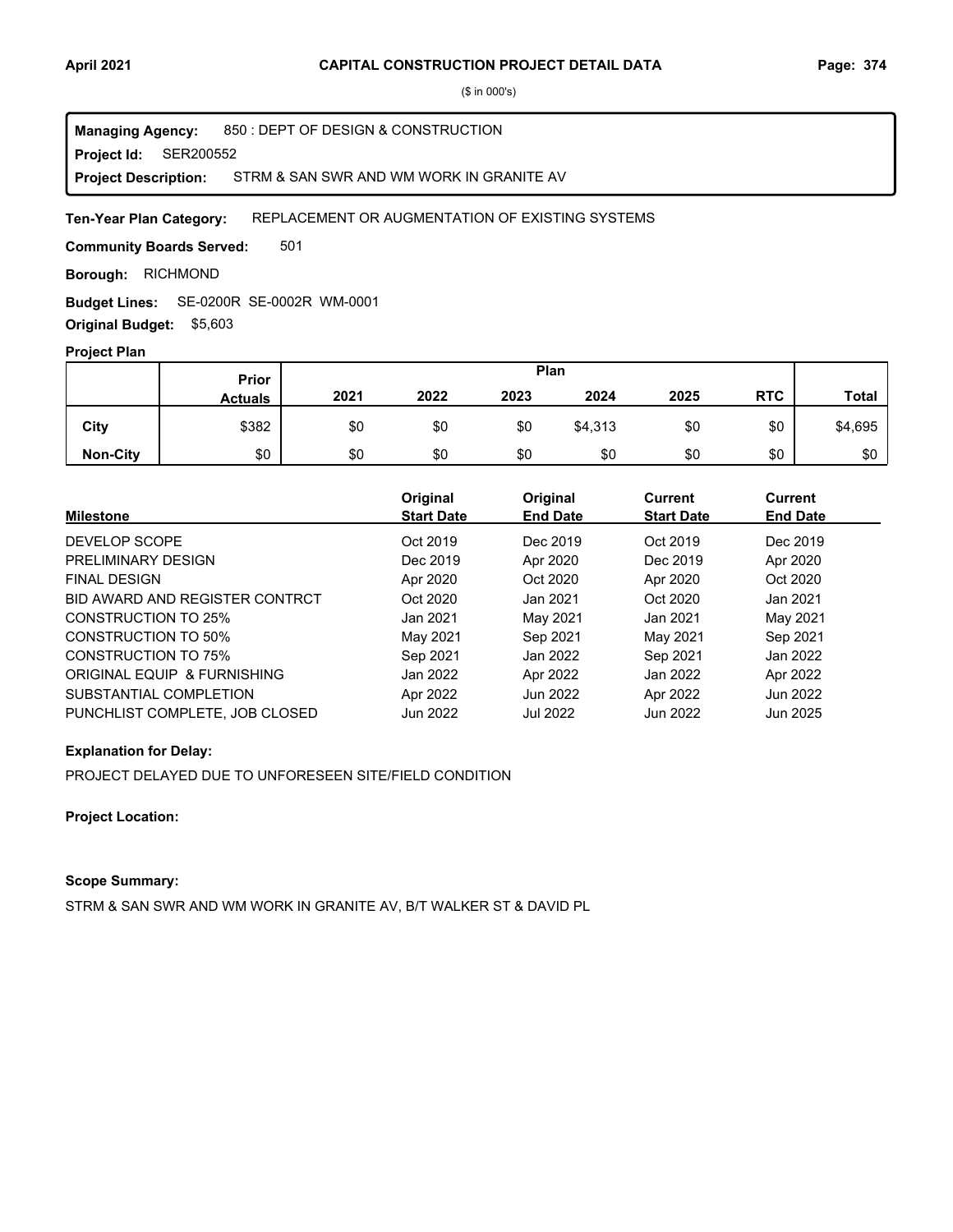**Project Id: SER20079** 850 : DEPT OF DESIGN & CONSTRUCTION RECON OF STORM SEWER, WILLOW AV(TOMPKINS-EDGEWATER AVS) **Managing Agency: Project Description:** 

#### REPLACEMENT OF CHRONICALLY FAILING COMPONENTS **Ten-Year Plan Category:**

501 **Community Boards Served:** 

**Borough: RICHMOND** 

SE-0002R SE-0200R WM-0001 SE-0944 SE-1000 HW-0200 EP-0007 **Budget Lines:** 

**Original Budget:** \$1,343

# **Project Plan**

|                 | Prior          | Plan     |      |      |      |      |            |              |
|-----------------|----------------|----------|------|------|------|------|------------|--------------|
|                 | <b>Actuals</b> | 2021     | 2022 | 2023 | 2024 | 2025 | <b>RTC</b> | <b>Total</b> |
| City            | \$709          | \$13,847 | \$0  | \$0  | \$0  | \$0  | \$0        | \$14,556     |
| <b>Non-City</b> | \$0            | \$2,106  | \$0  | \$0  | \$0  | \$0  | \$0        | \$2,106      |

| <b>Milestone</b>               | Original<br><b>Start Date</b> | Original<br><b>End Date</b> | <b>Current</b><br><b>Start Date</b> | Current<br><b>End Date</b> |
|--------------------------------|-------------------------------|-----------------------------|-------------------------------------|----------------------------|
|                                |                               |                             |                                     |                            |
| DEVELOP SCOPE                  | Feb 2008                      | May 2008                    | Jun 2011                            | Sep 2011                   |
| PRELIMINARY DESIGN             | May 2008                      | Sep 2008                    | Sep 2011                            | Mar 2012                   |
| <b>FINAL DESIGN</b>            | Sep 2008                      | Mar 2009                    | Mar 2012                            | Mar 2016                   |
| BID AWARD AND REGISTER CONTRCT | Mar 2009                      | Jun 2009                    | Mar 2016                            | Mar 2016                   |
| CONSTRUCTION TO 25%            | Jun 2009                      | Oct 2009                    | Mar 2016                            | Mar 2016                   |
| CONSTRUCTION TO 50%            | Oct 2009                      | Feb 2010                    | Mar 2016                            | Mar 2016                   |
| <b>CONSTRUCTION TO 75%</b>     | Feb 2010                      | Jun 2010                    | Mar 2016                            | Mar 2016                   |
| ORIGINAL EQUIP & FURNISHING    | Jun 2010                      | Sep 2010                    | Mar 2016                            | Mar 2016                   |
| SUBSTANTIAL COMPLETION         | Sep 2010                      | Nov 2010                    | Mar 2016                            | Mar 2016                   |
| PUNCHLIST COMPLETE. JOB CLOSED | Nov 2010                      | Dec 2010                    | Mar 2016                            | Sep 2021                   |

# **Explanation for Delay:**

PROJECT DELAYED DUE TO UNFORESEEN SITE/FIELD CONDITION

## **Project Location:**

N/A

**Scope Summary:**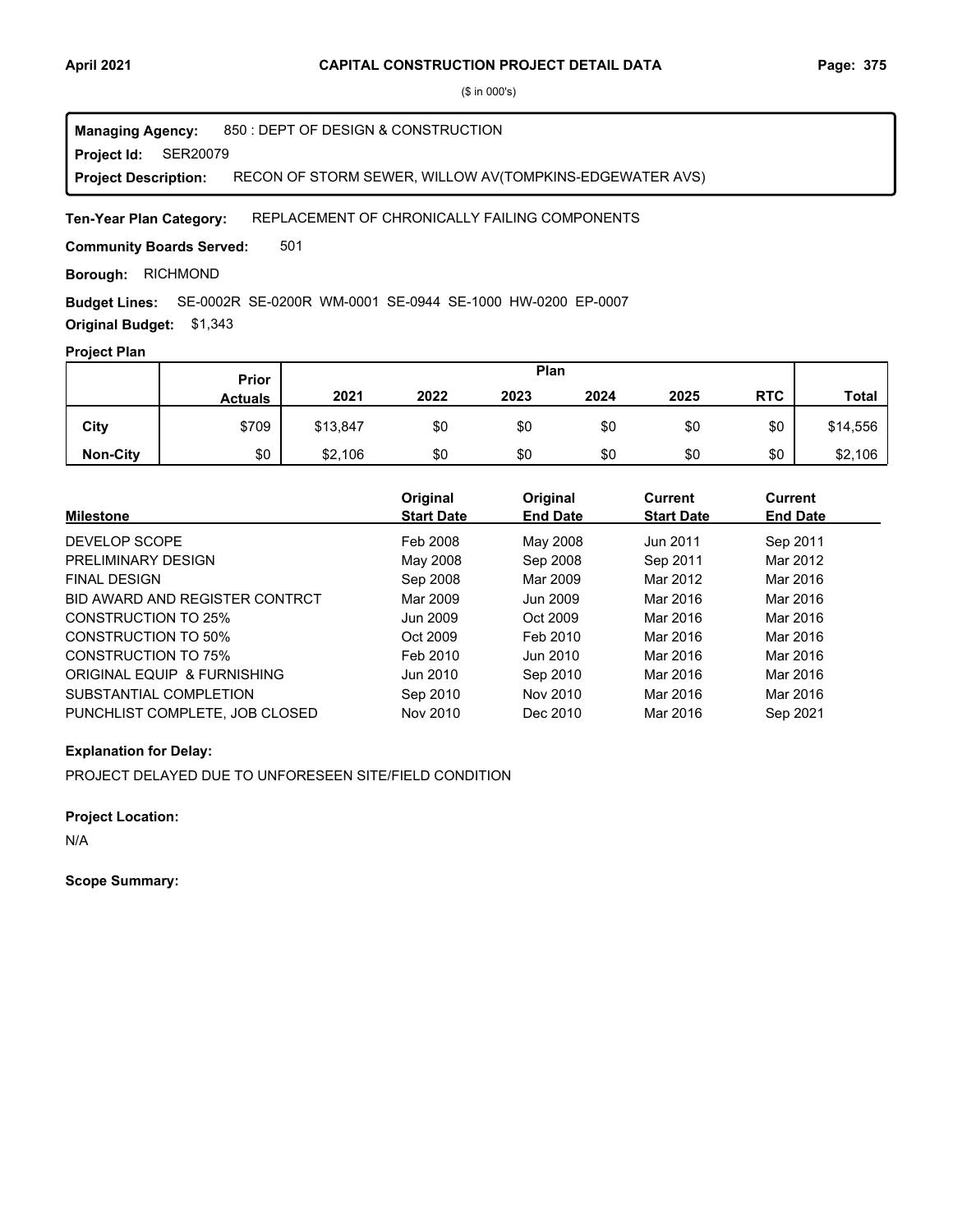**Project Id: SOLARDOS2** 850 : DEPT OF DESIGN & CONSTRUCTION Staten Island 3 Garage HVAC **Managing Agency: Project Description:** 

BUILDING CONSTRUCTION, RECONSTRUCTION OR RETROFIT **Ten-Year Plan Category:** 

503 **Community Boards Served:** 

**Borough: RICHMOND** 

**Budget Lines: PU-0025 Original Budget:** \$755

### **Project Plan**

|                 |                | Plan<br>Prior |         |      |      |      |            |              |
|-----------------|----------------|---------------|---------|------|------|------|------------|--------------|
|                 | <b>Actuals</b> | 2021          | 2022    | 2023 | 2024 | 2025 | <b>RTC</b> | <b>Total</b> |
| City            | \$65           | \$1,401       | \$2,063 | \$0  | \$0  | \$0  | \$0        | \$3,529      |
| <b>Non-City</b> | \$0            | \$0           | \$0     | \$0  | \$0  | \$0  | \$0        | \$0          |

| <b>Milestone</b>               | Original<br><b>Start Date</b> | Original<br><b>End Date</b> | Current<br><b>Start Date</b> | Current<br><b>End Date</b> |
|--------------------------------|-------------------------------|-----------------------------|------------------------------|----------------------------|
| <b>PROJECT START</b>           | Mar 2019                      | Mar 2019                    | Dec 2015                     | Dec 2015                   |
| <b>DESIGN START</b>            | Mar 2019                      | Mar 2019                    | Dec 2015                     | Jul 2017                   |
| <b>DESIGN COMPLETION</b>       | Mar 2019                      | Mar 2019                    | <b>Jul 2017</b>              | Jun 2019                   |
| <b>CONSTRUCTION START</b>      | Mar 2019                      | Mar 2019                    | Jun 2019                     | Mar 2020                   |
| <b>CONSTRUCTION COMPLETION</b> | Mar 2019                      | Mar 2019                    | Mar 2020                     | Mar 2022                   |

## **Explanation for Delay:**

PROJECT DELAYED DUE TO UNFORESEEN SITE/FIELD CONDITION

**Project Location:**

**Scope Summary:**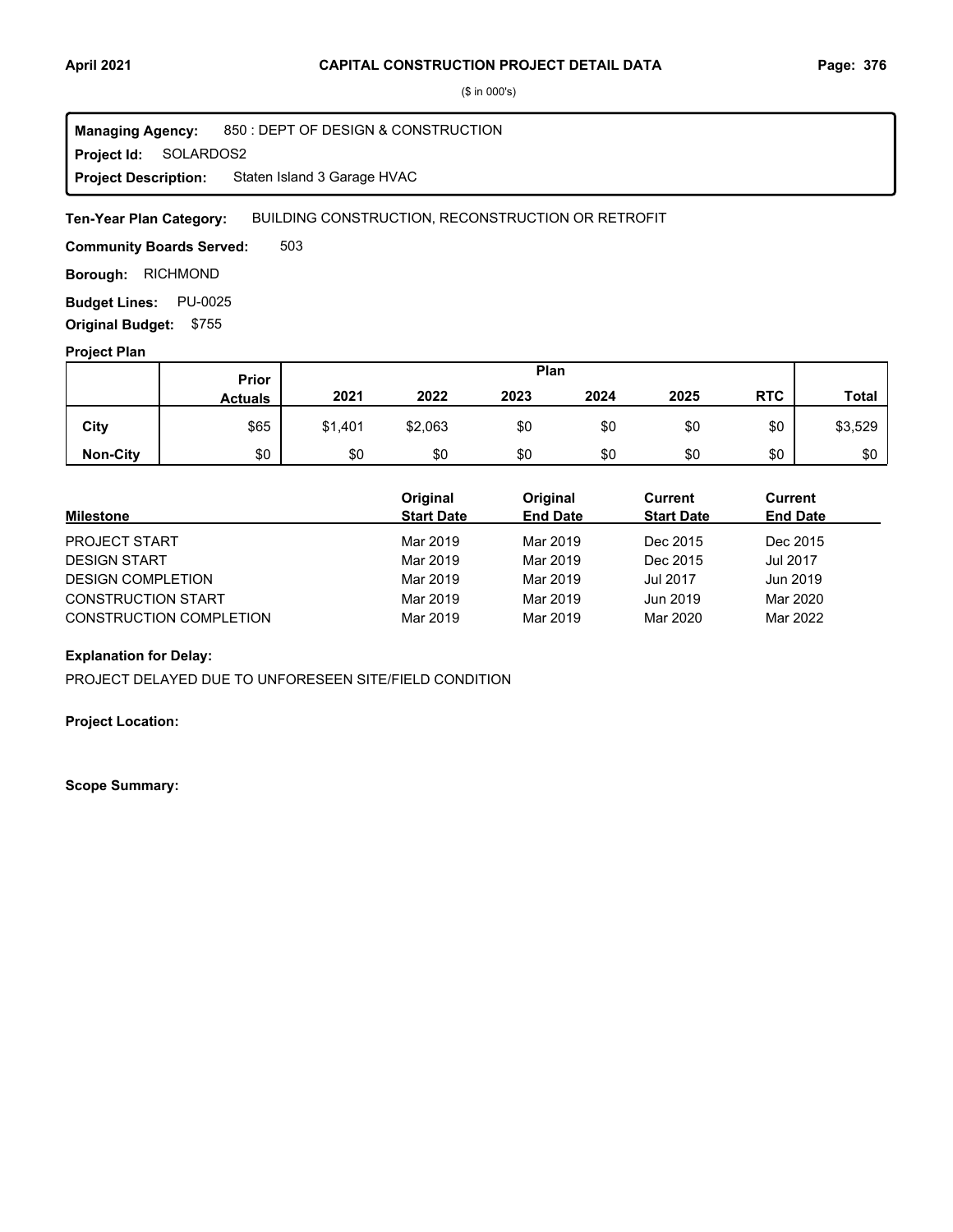**Project Id: SOLARGR10** 850 : DEPT OF DESIGN & CONSTRUCTION DSNY - PV INSTALLATION ON NEW GARAGE- STATEN ISLAND 1/3 **Managing Agency: Project Description:** 

DISTRIBUTED GENERATION **Ten-Year Plan Category:** 

501 **Community Boards Served:** 

**Borough: RICHMOND** 

**Budget Lines: PU-0025 Original Budget:** \$7,601

### **Project Plan**

|                 |                | Plan<br><b>Prior</b> |         |      |      |      |            |              |
|-----------------|----------------|----------------------|---------|------|------|------|------------|--------------|
|                 | <b>Actuals</b> | 2021                 | 2022    | 2023 | 2024 | 2025 | <b>RTC</b> | <b>Total</b> |
| City            | \$335          | \$6,751              | \$1,400 | \$0  | \$0  | \$0  | \$0        | \$8,486      |
| <b>Non-City</b> | \$0            | \$0                  | \$0     | \$0  | \$0  | \$0  | \$0        | \$0          |

| <b>Milestone</b>          | Original<br><b>Start Date</b> | Original<br><b>End Date</b> | Current<br><b>Start Date</b> | Current<br><b>End Date</b> |
|---------------------------|-------------------------------|-----------------------------|------------------------------|----------------------------|
| <b>PROJECT START</b>      | Mar 2019                      | Mar 2019                    | Mar 2019                     | Mar 2019                   |
| <b>DESIGN START</b>       | Mar 2019                      | Mar 2019                    | Mar 2019                     | Mar 2019                   |
| <b>DESIGN COMPLETION</b>  | Mar 2019                      | Mar 2019                    | Mar 2019                     | Mar 2019                   |
| <b>CONSTRUCTION START</b> | Mar 2019                      | Mar 2019                    | Mar 2019                     | Mar 2019                   |
| CONSTRUCTION COMPLETION   | Mar 2019                      | Dec 2022                    | Mar 2019                     | Dec 2022                   |

**Explanation for Delay:**

**Project Location:**

### **Scope Summary:**

DSNY - PV INSTALLATION ON NEW GARAGE- STATEN ISLAND 1/3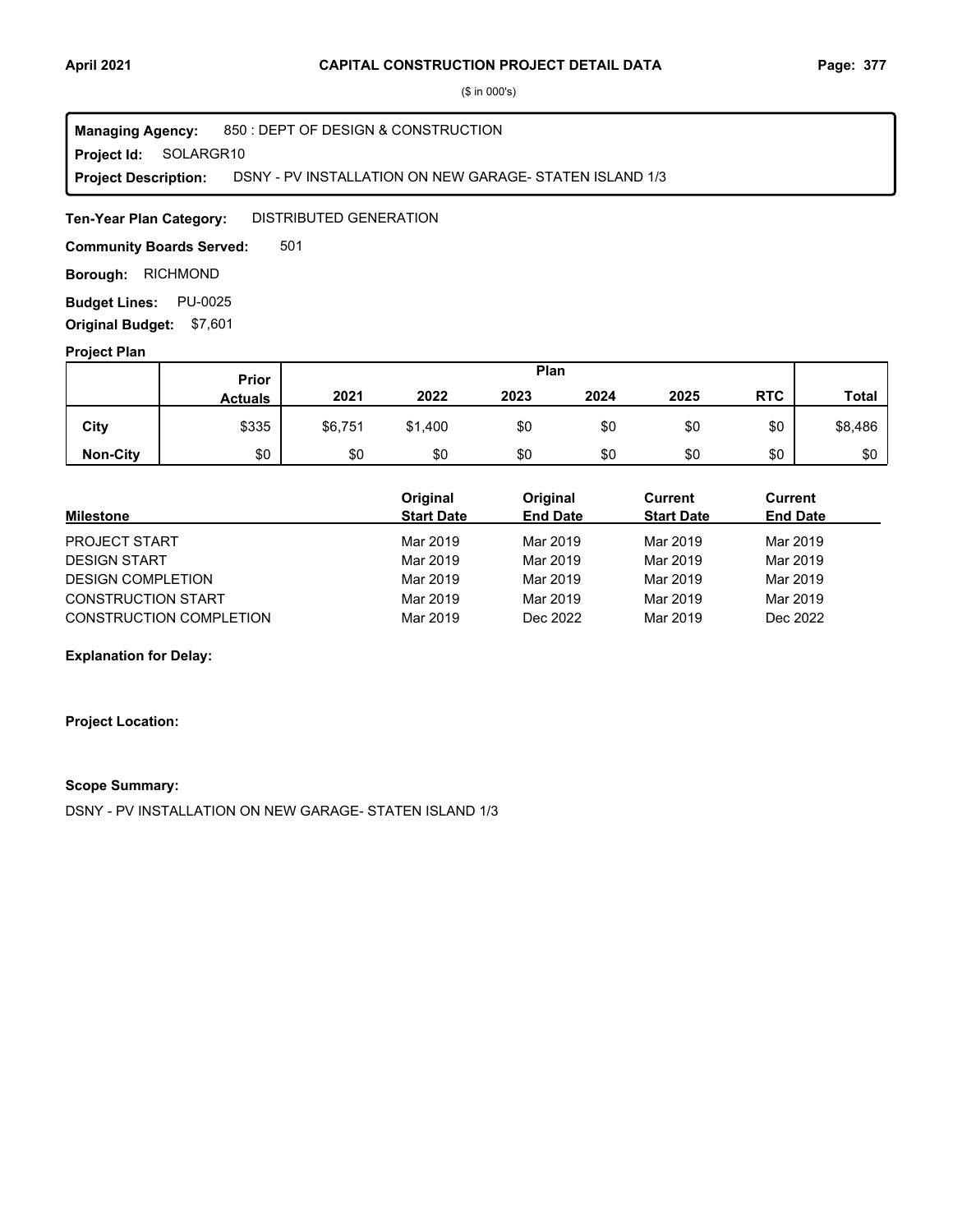**Project Id: CO276EXT2** 856 : DEPT OF CITYWIDE ADMIN SERVS 100 Richmond Terrace - Family Court/ Exterior **Managing Agency: Project Description:** 

#### RECONSTRUCTION/RENOVATION OF COURT FACILITIES **Ten-Year Plan Category:**

501 **Community Boards Served:** 

**Borough: RICHMOND** 

Budget Lines: CO-0276 **Original Budget:** \$4,414

### **Project Plan**

|                 |                | Plan<br>Prior |      |      |      |      |            |              |
|-----------------|----------------|---------------|------|------|------|------|------------|--------------|
|                 | <b>Actuals</b> | 2021          | 2022 | 2023 | 2024 | 2025 | <b>RTC</b> | <b>Total</b> |
| City            | \$0            | \$0           | \$0  | \$0  | \$0  | \$0  | \$4,414    | \$4,414      |
| <b>Non-City</b> | \$0            | \$0           | \$0  | \$0  | \$0  | \$0  | \$0        | \$0          |

| <b>Milestone</b>               | Original<br><b>Start Date</b> | Original<br><b>End Date</b> | <b>Current</b><br><b>Start Date</b> | Current<br><b>End Date</b> |
|--------------------------------|-------------------------------|-----------------------------|-------------------------------------|----------------------------|
| DEVELOP SCOPE                  | Jan 2022                      | Mar 2022                    | Jun 2025                            | Aug 2025                   |
| PRELIMINARY DESIGN             | Apr 2022                      | Jul 2022                    | Aug 2025                            | Dec 2025                   |
| <b>FINAL DESIGN</b>            | Jul 2022                      | Jan 2023                    | Dec 2025                            | Jun 2026                   |
| BID AWARD AND REGISTER CONTRCT | Jan 2023                      | Apr 2023                    | Jun 2026                            | Sep 2026                   |
| CONSTRUCTION TO 25%            | Apr 2023                      | Aug 2023                    | Sep 2026                            | Jan 2027                   |
| <b>CONSTRUCTION TO 50%</b>     | Aug 2023                      | Dec 2023                    | Jan 2027                            | May 2027                   |
| <b>CONSTRUCTION TO 75%</b>     | Dec 2023                      | Apr 2024                    | May 2027                            | Sep 2027                   |
| ORIGINAL EQUIP & FURNISHING    | Apr 2024                      | Jul 2024                    | Sep 2027                            | Dec 2027                   |
| SUBSTANTIAL COMPLETION         | Jul 2024                      | Sep 2024                    | Dec 2027                            | Feb 2028                   |
| PUNCHLIST COMPLETE. JOB CLOSED | Sep 2024                      | Oct 2024                    | Feb 2028                            | Mar 2028                   |

## **Explanation for Delay:**

PROJECT DELAYED DUE TO BUDGETARY CONSTRAINTS

**Project Location:**

# **Scope Summary:**

EXTERIOR OF COURTHOUSE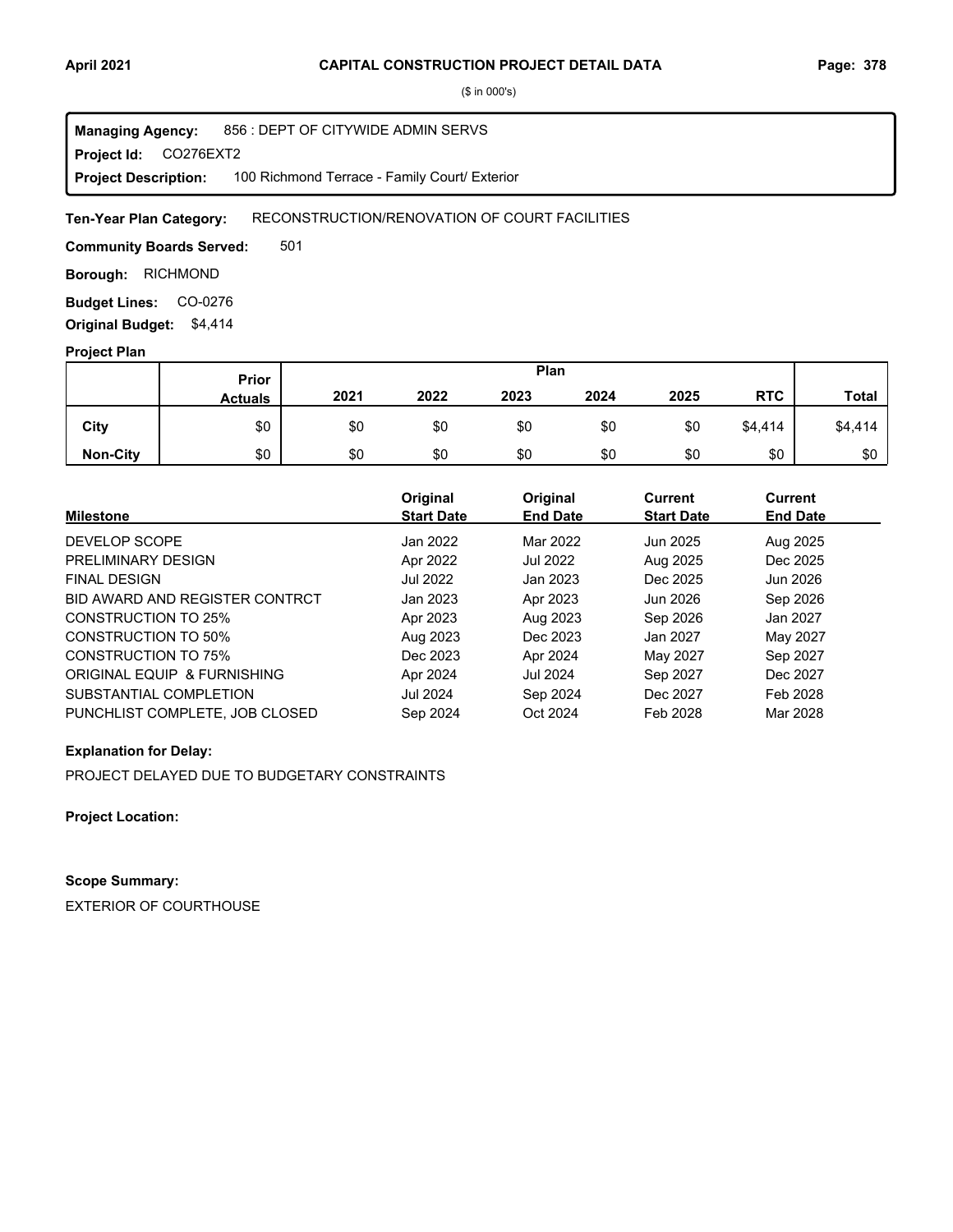**Project Id: CO287R-1** 856 : DEPT OF CITYWIDE ADMIN SERVS DASNY - NEW STATEN ISLAND SUPREME COURT **Managing Agency: Project Description:** 

#### CONSTRUCTION OF NEW COURT FACILITIES **Ten-Year Plan Category:**

501 **Community Boards Served:** 

**Borough: RICHMOND** 

Budget Lines: CO-0287 **Original Budget:** \$213,781

### **Project Plan**

|                 |                | Plan<br>Prior |         |      |      |      |            |              |
|-----------------|----------------|---------------|---------|------|------|------|------------|--------------|
|                 | <b>Actuals</b> | 2021          | 2022    | 2023 | 2024 | 2025 | <b>RTC</b> | <b>Total</b> |
| City            | \$5,726        | \$0           | \$1,976 | \$0  | \$0  | \$0  | \$0        | \$7,702      |
| <b>Non-City</b> | \$0            | \$0           | \$0     | \$0  | \$0  | \$0  | \$0        | \$0          |

| <b>Milestone</b>               | Original<br><b>Start Date</b> | Original<br><b>End Date</b> | Current<br><b>Start Date</b> | Current<br><b>End Date</b> |
|--------------------------------|-------------------------------|-----------------------------|------------------------------|----------------------------|
| DEVELOP SCOPE                  | Jun 2006                      | Aug 2006                    | Jun 2006                     | Aug 2006                   |
| PRELIMINARY DESIGN             | Aug 2006                      | Dec 2006                    | Aug 2006                     | Dec 2006                   |
| <b>FINAL DESIGN</b>            | Dec 2006                      | Jun 2007                    | Dec 2006                     | Jun 2007                   |
| BID AWARD AND REGISTER CONTRCT | Jun 2007                      | Sep 2007                    | Jun 2007                     | Sep 2007                   |
| CONSTRUCTION TO 25%            | Sep 2007                      | Jan 2009                    | Sep 2007                     | Jan 2009                   |
| CONSTRUCTION TO 50%            | Jan 2009                      | May 2010                    | Jan 2009                     | May 2010                   |
| <b>CONSTRUCTION TO 75%</b>     | May 2010                      | May 2011                    | May 2010                     | May 2011                   |
| ORIGINAL EQUIP & FURNISHING    | May 2011                      | Aug 2011                    | May 2011                     | Jun 2022                   |
| SUBSTANTIAL COMPLETION         | Aug 2011                      | Nov 2011                    | Jul 2022                     | Sep 2022                   |
| PUNCHLIST COMPLETE, JOB CLOSED | Nov 2011                      | Dec 2011                    | Sep 2022                     | Oct 2022                   |

## **Explanation for Delay:**

PROJECT DELAYED DUE TO CHANGES IN SCOPE/DESIGN

# **Project Location:**

STATEN ISLAND, NY 10301

# **Scope Summary:**

CONSTRUCTION OF AN ENTIRE NEW BUILDING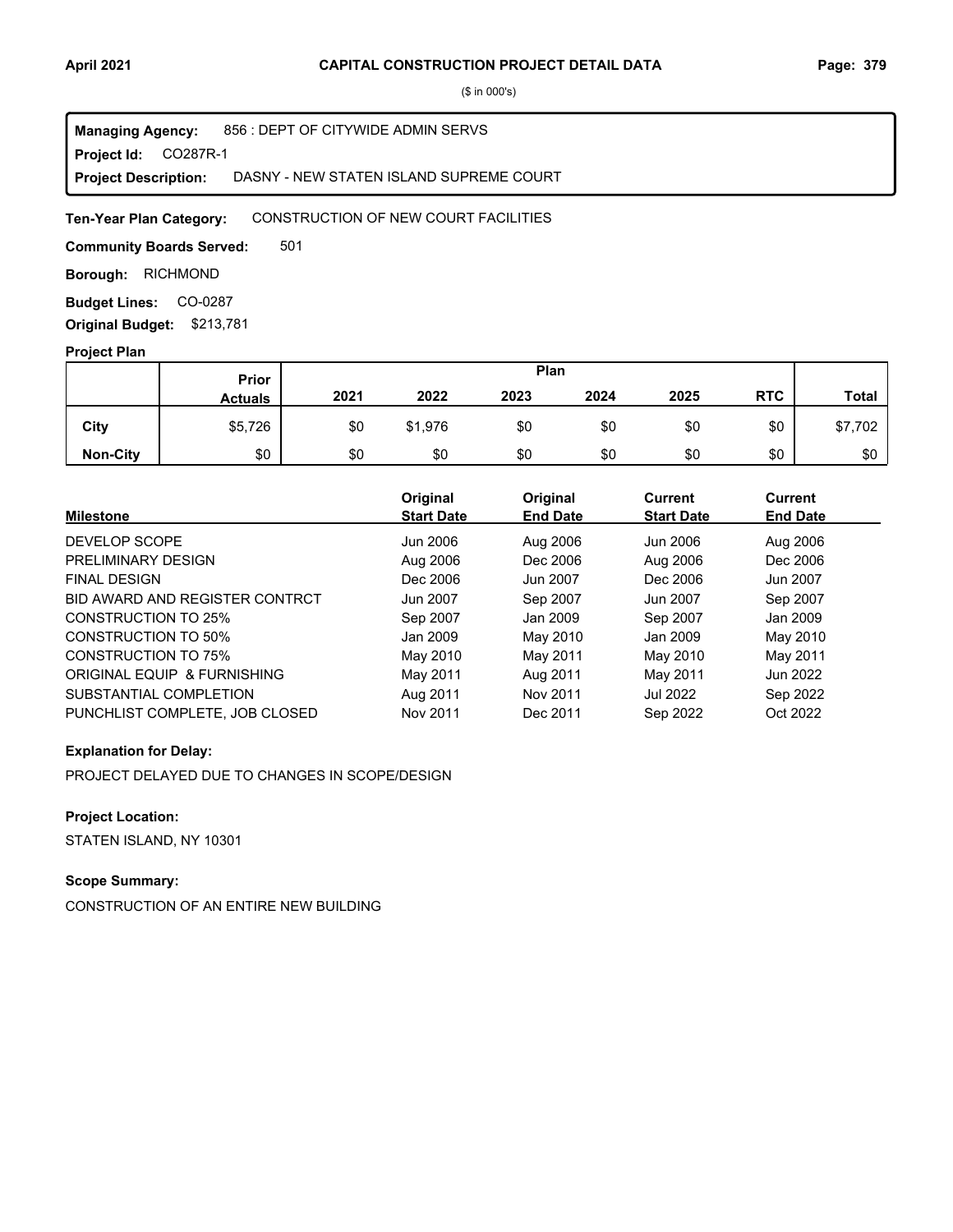**Project Id: CO301FA** 856 : DEPT OF CITYWIDE ADMIN SERVS 130 STUYVESANT PL.- ELEC/FIRE ALARM/SPRINKLER **Managing Agency: Project Description:** 

#### RECONSTRUCTION/RENOVATION OF COURT FACILITIES **Ten-Year Plan Category:**

501 **Community Boards Served:** 

**Borough: RICHMOND** 

**Budget Lines: CO-0301 Original Budget:** \$13,000

### **Project Plan**

|                 | Plan<br><b>Prior</b> |      |         |      |      |          |            |              |
|-----------------|----------------------|------|---------|------|------|----------|------------|--------------|
|                 | <b>Actuals</b>       | 2021 | 2022    | 2023 | 2024 | 2025     | <b>RTC</b> | <b>Total</b> |
| City            | \$0                  | \$0  | \$1,000 | \$0  | \$0  | \$12,000 | \$0        | \$13,000     |
| <b>Non-City</b> | \$0                  | \$0  | \$0     | \$0  | \$0  | \$0      | \$0        | \$0          |

| <b>Milestone</b>               | Original<br><b>Start Date</b> | Original<br><b>End Date</b> | <b>Current</b><br><b>Start Date</b> | Current<br><b>End Date</b> |
|--------------------------------|-------------------------------|-----------------------------|-------------------------------------|----------------------------|
| DEVELOP SCOPE                  | Mar 2016                      | May 2016                    | Jun 2022                            | Aug 2022                   |
| PRELIMINARY DESIGN             | May 2016                      | Sep 2016                    | Aug 2022                            | Dec 2022                   |
| <b>FINAL DESIGN</b>            | Sep 2016                      | Mar 2017                    | Dec 2022                            | Jun 2023                   |
| BID AWARD AND REGISTER CONTRCT | Mar 2017                      | Jun 2017                    | Jun 2023                            | Sep 2023                   |
| CONSTRUCTION TO 25%            | Jun 2017                      | Oct 2017                    | Sep 2023                            | Jan 2024                   |
| CONSTRUCTION TO 50%            | Oct 2017                      | Feb 2018                    | Jan 2024                            | May 2024                   |
| <b>CONSTRUCTION TO 75%</b>     | Feb 2018                      | Jun 2018                    | May 2024                            | Sep 2024                   |
| ORIGINAL EQUIP & FURNISHING    | Jun 2018                      | Sep 2018                    | Sep 2024                            | Dec 2024                   |
| SUBSTANTIAL COMPLETION         | Sep 2018                      | Nov 2018                    | Dec 2024                            | Feb 2025                   |
| PUNCHLIST COMPLETE, JOB CLOSED | Nov 2018                      | Dec 2018                    | Feb 2025                            | Mar 2025                   |

## **Explanation for Delay:**

PROJECT DELAYED DUE TO BUDGETARY CONSTRAINTS

**Project Location:**

# **Scope Summary:**

130 STUYVESANT PL.- FIRE ALARM/SPRINKLER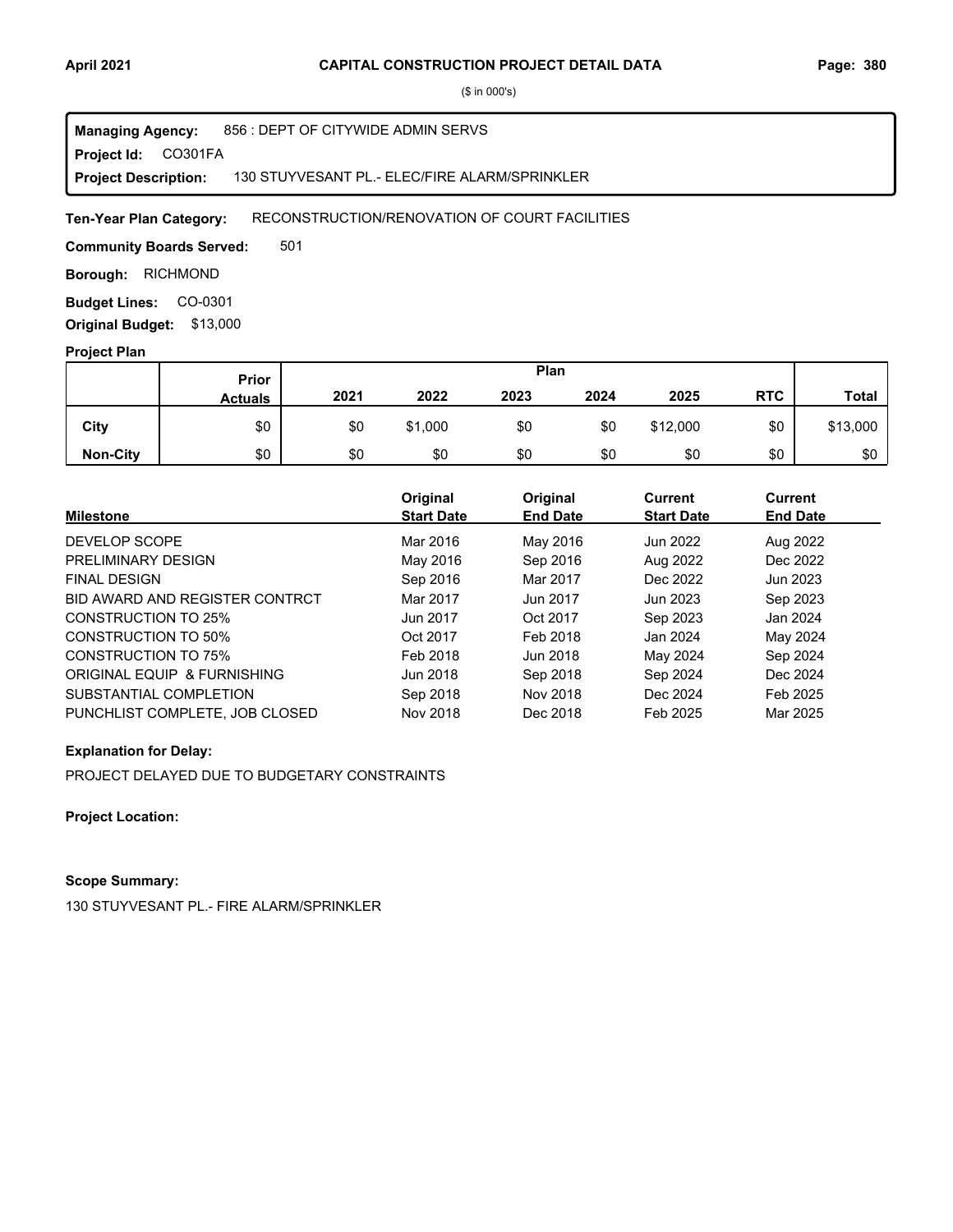**Project Id: CO301HV1** 856 : DEPT OF CITYWIDE ADMIN SERVS 130 STUYVESANT PL.- CHILLER AND BOILER **Managing Agency: Project Description:** 

#### RECONSTRUCTION/RENOVATION OF COURT FACILITIES **Ten-Year Plan Category:**

501 **Community Boards Served:** 

**Borough: RICHMOND** 

**Budget Lines: CO-0301 Original Budget:** \$5,791

### **Project Plan**

|                 |                | Plan<br>Prior |       |      |         |      |            |              |
|-----------------|----------------|---------------|-------|------|---------|------|------------|--------------|
|                 | <b>Actuals</b> | 2021          | 2022  | 2023 | 2024    | 2025 | <b>RTC</b> | <b>Total</b> |
| City            | \$0            | \$0           | \$345 | \$0  | \$5,426 | \$0  | \$0        | \$5,771      |
| <b>Non-City</b> | \$0            | \$0           | \$0   | \$0  | \$0     | \$0  | \$0        | \$0          |

| <b>Milestone</b>               | Original<br><b>Start Date</b> | Original<br><b>End Date</b> | Current<br><b>Start Date</b> | <b>Current</b><br><b>End Date</b> |
|--------------------------------|-------------------------------|-----------------------------|------------------------------|-----------------------------------|
|                                |                               |                             |                              |                                   |
| DEVELOP SCOPE                  | Jun 2022                      | Aug 2022                    | Jun 2022                     | Aug 2022                          |
| PRELIMINARY DESIGN             | Aug 2022                      | Dec 2022                    | Aug 2022                     | Dec 2022                          |
| <b>FINAL DESIGN</b>            | Dec 2022                      | Jun 2023                    | Dec 2022                     | Jun 2023                          |
| BID AWARD AND REGISTER CONTRCT | Jun 2023                      | Sep 2023                    | Jun 2023                     | Sep 2023                          |
| CONSTRUCTION TO 25%            | Sep 2023                      | Jan 2024                    | Sep 2023                     | Jan 2024                          |
| CONSTRUCTION TO 50%            | Jan 2024                      | May 2024                    | Jan 2024                     | May 2024                          |
| <b>CONSTRUCTION TO 75%</b>     | May 2024                      | Sep 2024                    | May 2024                     | Sep 2024                          |
| ORIGINAL EQUIP & FURNISHING    | Sep 2024                      | Dec 2024                    | Sep 2024                     | Dec 2024                          |
| SUBSTANTIAL COMPLETION         | Dec 2024                      | Feb 2025                    | Dec 2024                     | Feb 2025                          |
| PUNCHLIST COMPLETE. JOB CLOSED | Feb 2025                      | Mar 2026                    | Feb 2025                     | Mar 2026                          |

**Explanation for Delay:**

### **Project Location:**

# **Scope Summary:**

130 STUYVESANT PLACE - CHILLER AND BOILER REPLACEMEN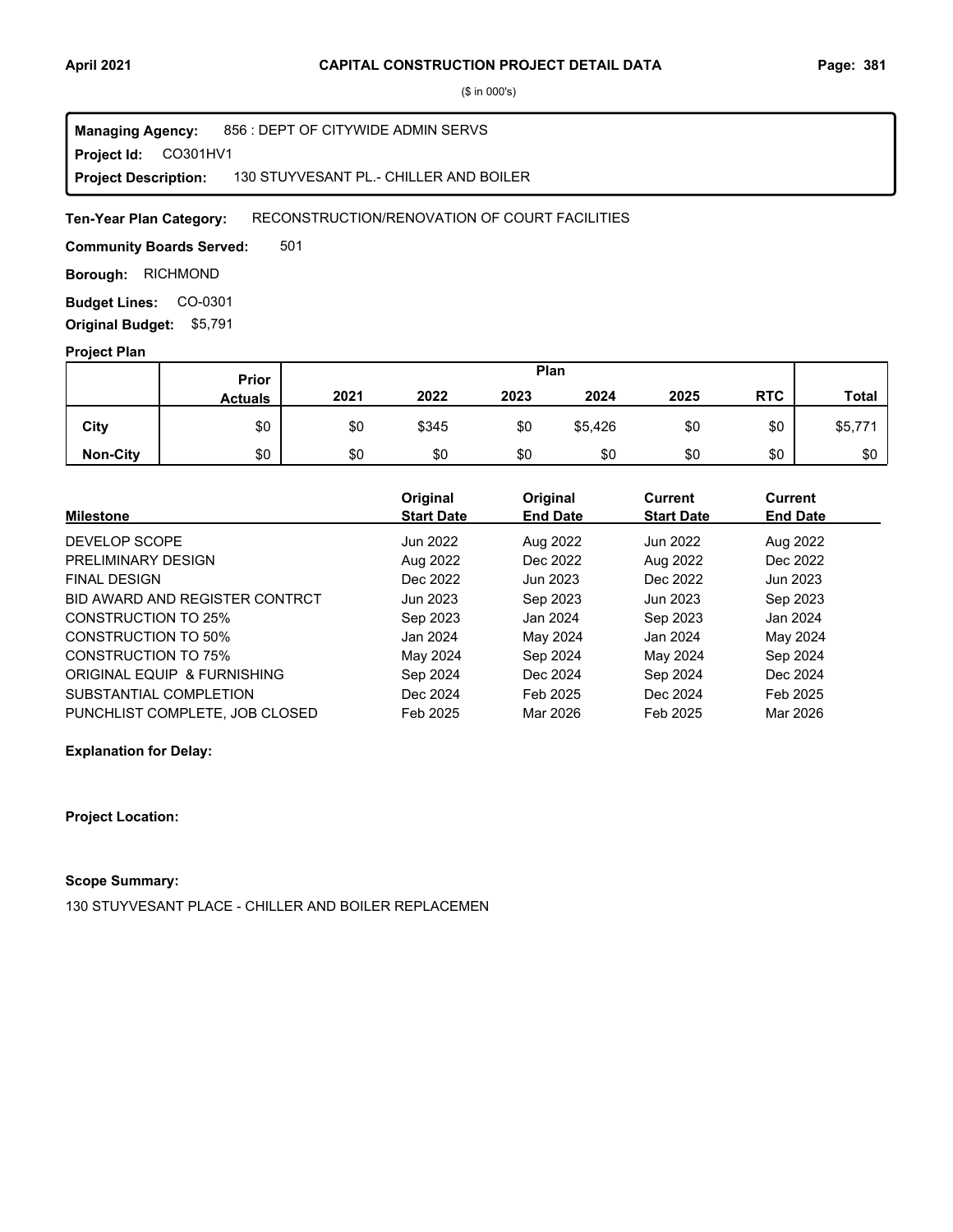EO26-0072 **Project Id:** 856 : DEPT OF CITYWIDE ADMIN SERVS NYPD - 123RD PRECINCT **Managing Agency: Project Description:** 

BUILDING CONSTRUCTION, RECONSTRUCTION OR RETROFIT **Ten-Year Plan Category:** 

501 **Community Boards Served:** 

**Borough: RICHMOND** 

**Budget Lines: PU-0025 Original Budget:** \$300

## **Project Plan**

|                 |                | Plan<br>Prior |       |      |      |      |            |              |
|-----------------|----------------|---------------|-------|------|------|------|------------|--------------|
|                 | <b>Actuals</b> | 2021          | 2022  | 2023 | 2024 | 2025 | <b>RTC</b> | <b>Total</b> |
| City            | \$0            | \$0           | \$300 | \$0  | \$0  | \$0  | \$0        | \$300        |
| <b>Non-City</b> | \$0            | \$0           | \$0   | \$0  | \$0  | \$0  | \$0        | \$0          |

| <b>Milestone</b>               | Original<br><b>Start Date</b> | Original<br><b>End Date</b> | <b>Current</b><br><b>Start Date</b> | <b>Current</b><br><b>End Date</b> |
|--------------------------------|-------------------------------|-----------------------------|-------------------------------------|-----------------------------------|
| DEVELOP SCOPE                  | Feb 2020                      | Mar 2020                    | Jun 2022                            | Jun 2022                          |
| BID AWARD AND REGISTER CONTRCT | Mar 2020                      | Apr 2020                    | Jul 2022                            | Aug 2022                          |
| <b>CONSTRUCTION TO 50%</b>     | May 2020                      | Oct 2020                    | Aug 2022                            | Feb 2023                          |
| <b>CONSTRUCTION TO 75%</b>     | Oct 2020                      | Jan 2021                    | Feb 2023                            | May 2023                          |
| SUBSTANTIAL COMPLETION         | Jan 2021                      | Mar 2021                    | May 2023                            | Jul 2023                          |
| PUNCHLIST COMPLETE, JOB CLOSED | Mar 2021                      | Apr 2021                    | Jul 2023                            | Aug 2023                          |

# **Explanation for Delay:**

PROJECT DELAYED DUE TO CHANGES IN SCOPE/DESIGN

**Project Location:**

**Scope Summary:**

IA/SQ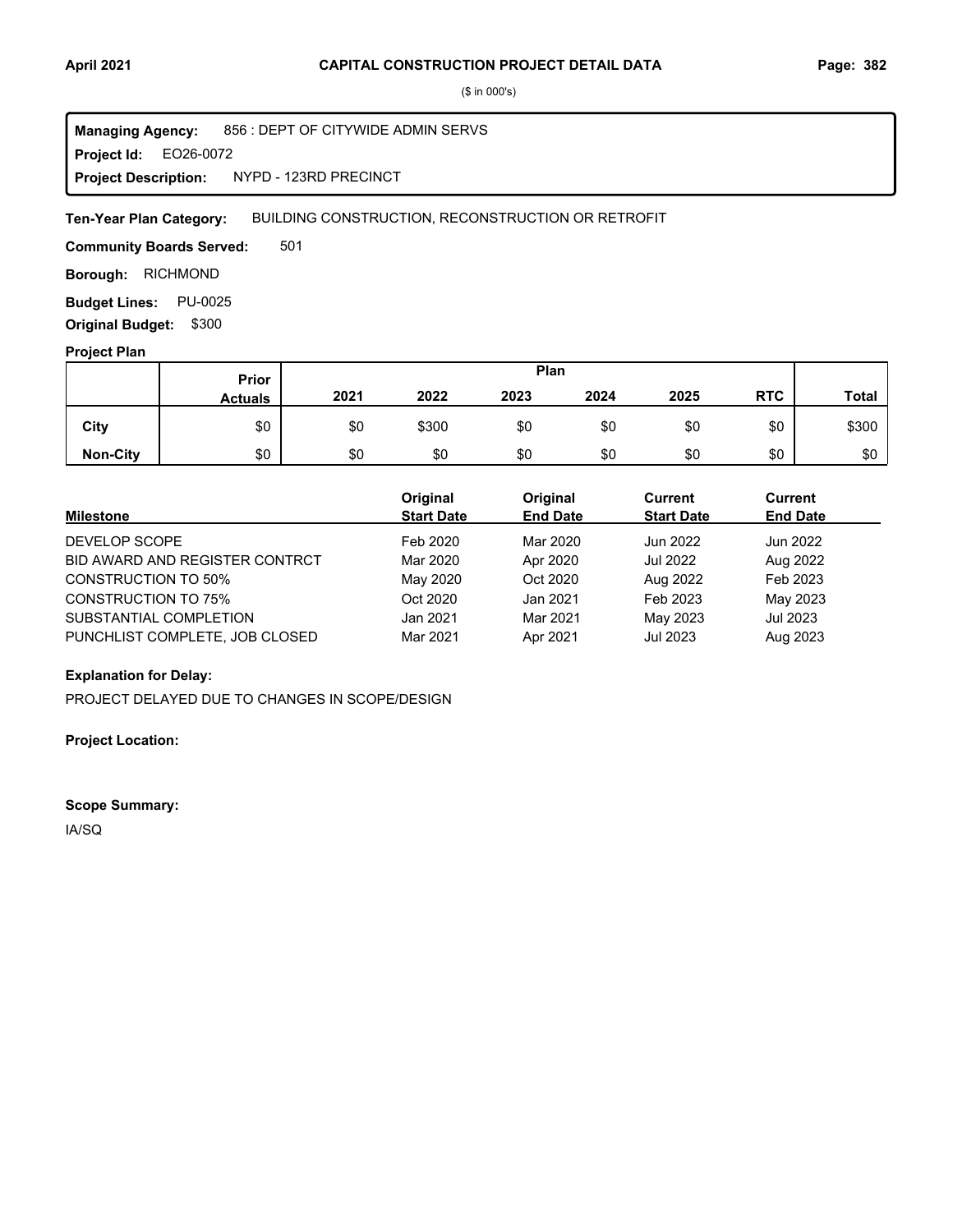EO26-0076 **Project Id:** 856 : DEPT OF CITYWIDE ADMIN SERVS NYPD - 122ND PRECINCT **Managing Agency: Project Description:** 

BUILDING CONSTRUCTION, RECONSTRUCTION OR RETROFIT **Ten-Year Plan Category:** 

501 **Community Boards Served:** 

**Borough: RICHMOND** 

**Budget Lines: PU-0025 Original Budget:** \$300

## **Project Plan**

|                 |                | Plan<br>Prior |       |      |      |      |            |              |
|-----------------|----------------|---------------|-------|------|------|------|------------|--------------|
|                 | <b>Actuals</b> | 2021          | 2022  | 2023 | 2024 | 2025 | <b>RTC</b> | <b>Total</b> |
| City            | \$0            | \$0           | \$299 | \$0  | \$0  | \$0  | \$0        | \$299        |
| <b>Non-City</b> | \$0            | \$0           | \$0   | \$0  | \$0  | \$0  | \$0        | \$0          |

| <b>Milestone</b>               | Original<br><b>Start Date</b> | Original<br><b>End Date</b> | <b>Current</b><br><b>Start Date</b> | <b>Current</b><br><b>End Date</b> |
|--------------------------------|-------------------------------|-----------------------------|-------------------------------------|-----------------------------------|
| DEVELOP SCOPE                  | Feb 2020                      | Mar 2020                    | Jun 2022                            | Jun 2022                          |
| BID AWARD AND REGISTER CONTRCT | Mar 2020                      | May 2020                    | Jul 2022                            | Aug 2022                          |
| <b>CONSTRUCTION TO 50%</b>     | May 2020                      | Nov 2020                    | Aug 2022                            | Feb 2023                          |
| <b>CONSTRUCTION TO 75%</b>     | Nov 2020                      | Feb 2021                    | Feb 2023                            | May 2023                          |
| SUBSTANTIAL COMPLETION         | Feb 2021                      | Apr 2021                    | May 2023                            | Jul 2023                          |
| PUNCHLIST COMPLETE, JOB CLOSED | Apr 2021                      | May 2021                    | Jul 2023                            | Aug 2023                          |

# **Explanation for Delay:**

PROJECT DELAYED DUE TO CHANGES IN SCOPE/DESIGN

**Project Location:**

**Scope Summary:**

IA/SQ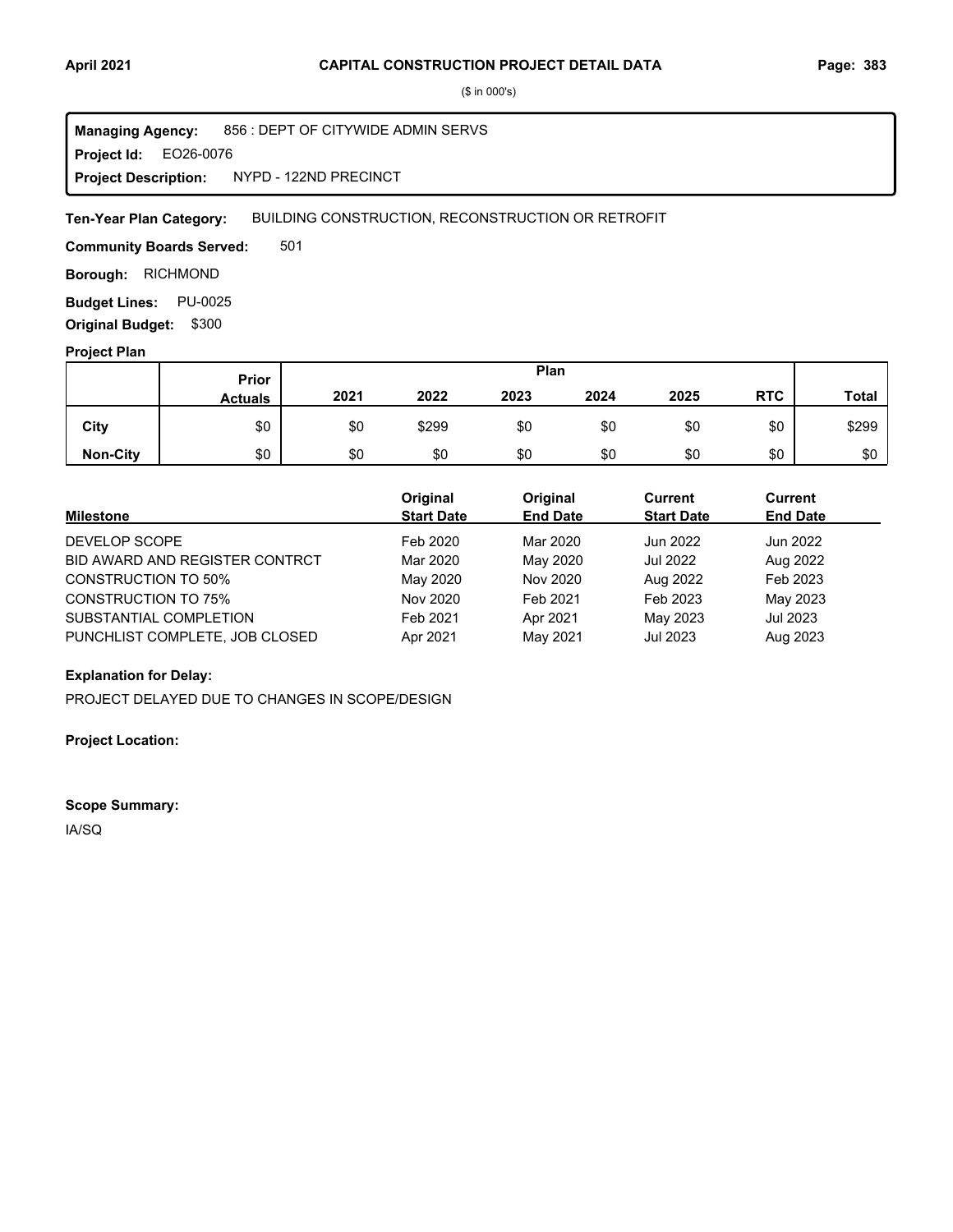**Project Id: PW29310R** 856 : DEPT OF CITYWIDE ADMIN SERVS 10 RICHMOND TERRACE - FIRE ALARM **Managing Agency: Project Description:** 

LEGAL MANDATES AND CORRECTION OF UNSAFE CONDITIONS **Ten-Year Plan Category:** 

501 **Community Boards Served:** 

**Borough: RICHMOND** 

**Budget Lines: PW-0293 Original Budget:** \$11,216

### **Project Plan**

|                 |                | Plan<br>Prior |       |      |      |          |            |              |
|-----------------|----------------|---------------|-------|------|------|----------|------------|--------------|
|                 | <b>Actuals</b> | 2021          | 2022  | 2023 | 2024 | 2025     | <b>RTC</b> | <b>Total</b> |
| City            | \$0            | \$0           | \$792 | \$0  | \$0  | \$10,259 | \$0        | \$11,051     |
| <b>Non-City</b> | \$0            | \$0           | \$0   | \$0  | \$0  | \$0      | \$0        | \$0          |

| <b>Milestone</b>               | Original<br><b>Start Date</b> | Original<br><b>End Date</b> | <b>Current</b><br><b>Start Date</b> | Current<br><b>End Date</b> |
|--------------------------------|-------------------------------|-----------------------------|-------------------------------------|----------------------------|
|                                |                               |                             |                                     |                            |
| DEVELOP SCOPE                  | Jun 2019                      | Sep 2019                    | Jun 2019                            | Sep 2019                   |
| PRELIMINARY DESIGN             | Sep 2019                      | Jan 2020                    | Sep 2019                            | Jan 2020                   |
| <b>FINAL DESIGN</b>            | Jan 2020                      | Jul 2020                    | Jan 2020                            | Jul 2020                   |
| BID AWARD AND REGISTER CONTRCT | Jun 2022                      | Aug 2022                    | Jun 2022                            | Aug 2022                   |
| CONSTRUCTION TO 25%            | Aug 2022                      | Dec 2022                    | Aug 2022                            | Dec 2022                   |
| CONSTRUCTION TO 50%            | Dec 2022                      | Apr 2023                    | Dec 2022                            | Apr 2023                   |
| <b>CONSTRUCTION TO 75%</b>     | Apr 2023                      | Aug 2023                    | Apr 2023                            | Aug 2023                   |
| ORIGINAL EQUIP & FURNISHING    | Aug 2023                      | Nov 2023                    | Aug 2023                            | Nov 2023                   |
| SUBSTANTIAL COMPLETION         | Nov 2023                      | Jan 2024                    | Nov 2023                            | Jan 2024                   |
| PUNCHLIST COMPLETE, JOB CLOSED | Jan 2024                      | Feb 2024                    | Jan 2024                            | Feb 2024                   |

## **Explanation for Delay:**

PROJECT DELAYED DUE TO BUDGETARY CONSTRAINTS

**Project Location:**

# **Scope Summary:**

10 RICHMOND TERRACE - FIRE ALARM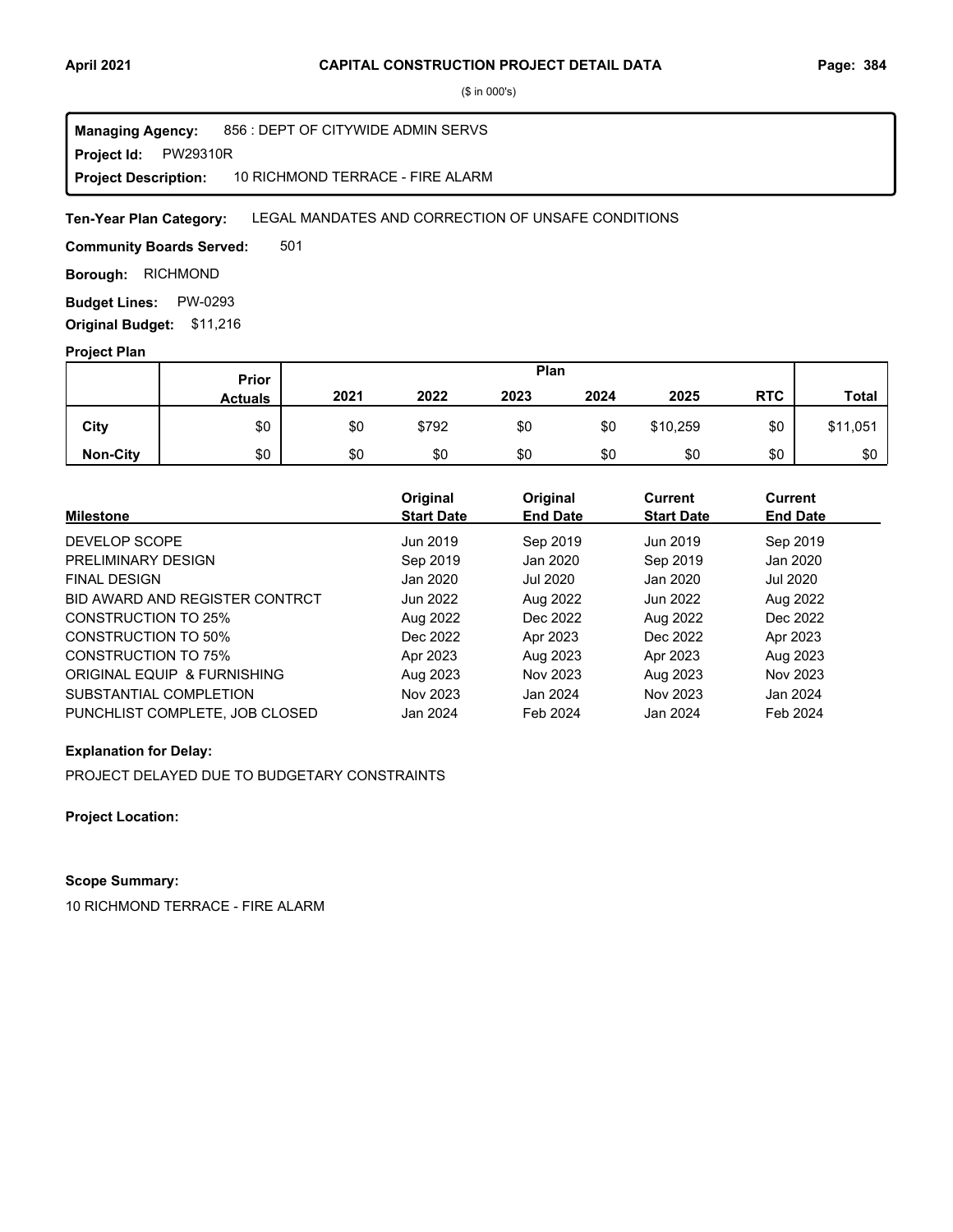**Project Id: PW326DOFR** 856 : DEPT OF CITYWIDE ADMIN SERVS DOF - 350 ST. MARK'S PLACE - LEASED SPACE **Managing Agency: Project Description:** 

#### RENOVATION OF LEASED SPACE **Ten-Year Plan Category:**

501 **Community Boards Served:** 

**Borough: RICHMOND** 

**Budget Lines: PW-0326 Original Budget:** \$1,544

## **Project Plan**

|                 |                | Plan<br>Prior |      |      |         |      |            |              |
|-----------------|----------------|---------------|------|------|---------|------|------------|--------------|
|                 | <b>Actuals</b> | 2021          | 2022 | 2023 | 2024    | 2025 | <b>RTC</b> | <b>Total</b> |
| City            | \$0            | \$0           | \$0  | \$0  | \$1,591 | \$0  | \$0        | \$1,591      |
| <b>Non-City</b> | \$0            | \$0           | \$0  | \$0  | \$0     | \$0  | \$0        | \$0          |

| <b>Milestone</b>               | Original<br><b>Start Date</b> | Original<br><b>End Date</b> | <b>Current</b><br><b>Start Date</b> | Current<br><b>End Date</b> |
|--------------------------------|-------------------------------|-----------------------------|-------------------------------------|----------------------------|
|                                |                               |                             |                                     |                            |
| DEVELOP SCOPE                  | Jun 2014                      | Aug 2014                    | Jun 2021                            | Aug 2021                   |
| PRELIMINARY DESIGN             | Aug 2014                      | Dec 2014                    | Aug 2021                            | Dec 2021                   |
| <b>FINAL DESIGN</b>            | Dec 2014                      | Jun 2015                    | Dec 2021                            | Jun 2022                   |
| BID AWARD AND REGISTER CONTRCT | Jun 2015                      | Sep 2015                    | Jun 2022                            | Sep 2022                   |
| CONSTRUCTION TO 25%            | Sep 2015                      | Jan 2016                    | Sep 2022                            | Jan 2023                   |
| CONSTRUCTION TO 50%            | Jan 2016                      | May 2016                    | Jan 2023                            | May 2023                   |
| <b>CONSTRUCTION TO 75%</b>     | May 2016                      | Sep 2016                    | May 2023                            | Sep 2023                   |
| ORIGINAL EQUIP & FURNISHING    | Sep 2016                      | Dec 2016                    | Sep 2023                            | Dec 2023                   |
| SUBSTANTIAL COMPLETION         | Dec 2016                      | Feb 2017                    | Dec 2023                            | Feb 2024                   |
| PUNCHLIST COMPLETE, JOB CLOSED | Feb 2017                      | Mar 2017                    | Feb 2024                            | Mar 2024                   |

## **Explanation for Delay:**

PROJECT DELAYED DUE TO BUDGETARY CONSTRAINTS

**Project Location:**

# **Scope Summary:**

350 ST. MARK'S PLACE - DOF LEASED SPACE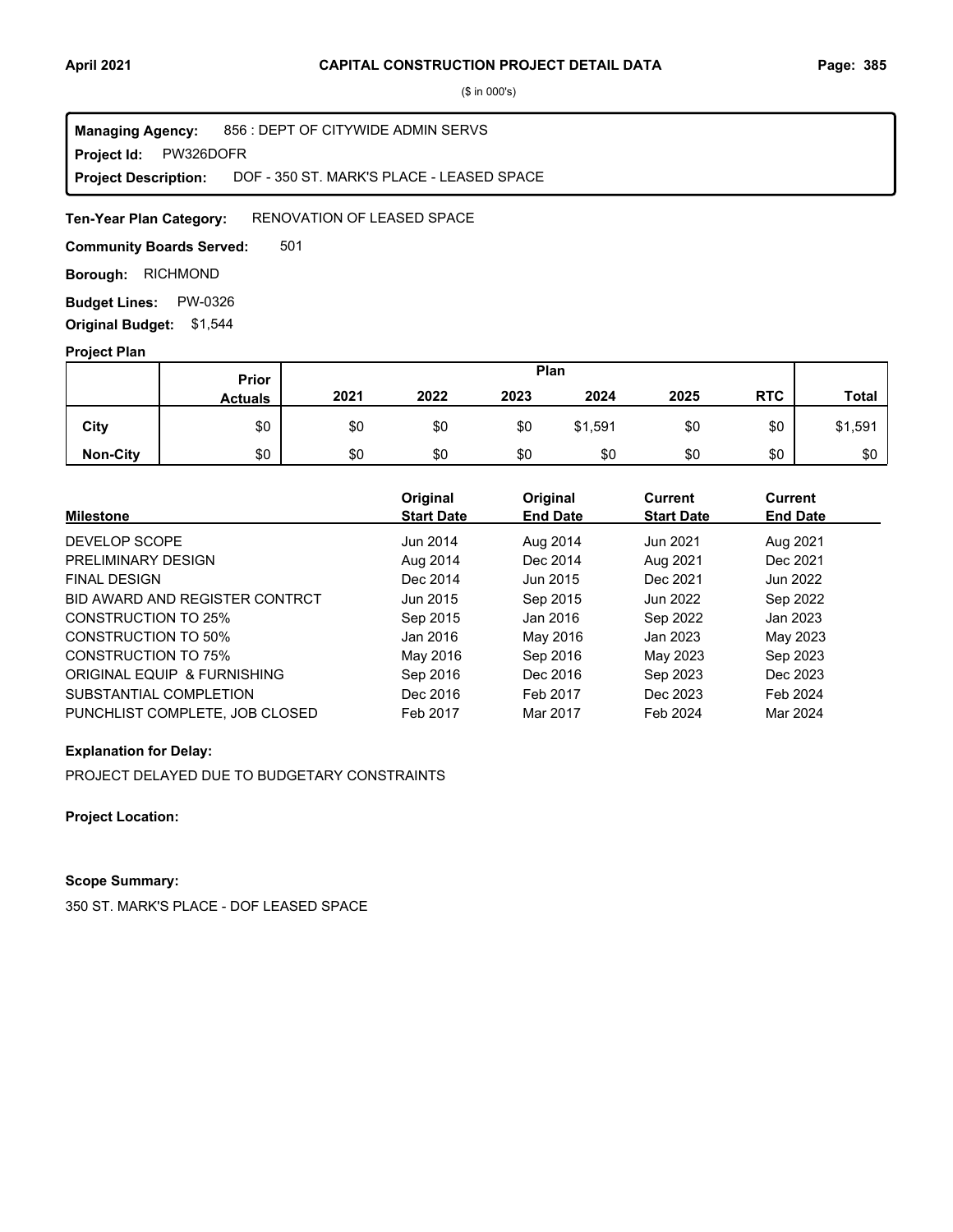**Project Id: PW326RAR** 856 : DEPT OF CITYWIDE ADMIN SERVS LAW DEPT - RAISE THE AGE -SI **Managing Agency: Project Description:** 

#### RENOVATION OF LEASED SPACE **Ten-Year Plan Category:**

501 **Community Boards Served:** 

**Borough: RICHMOND** 

**Budget Lines: PW-0326 Original Budget:** \$2,697

## **Project Plan**

|                 |                | Plan<br>Prior |         |      |      |      |            |              |
|-----------------|----------------|---------------|---------|------|------|------|------------|--------------|
|                 | <b>Actuals</b> | 2021          | 2022    | 2023 | 2024 | 2025 | <b>RTC</b> | <b>Total</b> |
| City            | \$0            | \$0           | \$2,697 | \$0  | \$0  | \$0  | \$0        | \$2,697      |
| <b>Non-City</b> | \$0            | \$0           | \$0     | \$0  | \$0  | \$0  | \$0        | \$0          |

|                                | Original          | Original        | Current           | <b>Current</b>  |
|--------------------------------|-------------------|-----------------|-------------------|-----------------|
| <b>Milestone</b>               | <b>Start Date</b> | <b>End Date</b> | <b>Start Date</b> | <b>End Date</b> |
| DEVELOP SCOPE                  | Jun 2020          | Aug 2020        | Jun 2020          | Aug 2020        |
| PRELIMINARY DESIGN             | Aug 2020          | Dec 2020        | Aug 2020          | Dec 2020        |
| <b>FINAL DESIGN</b>            | Dec 2020          | Jun 2021        | Dec 2020          | Jun 2021        |
| BID AWARD AND REGISTER CONTRCT | Jun 2021          | Sep 2021        | Jun 2021          | Sep 2021        |
| CONSTRUCTION TO 25%            | Sep 2021          | Jan 2022        | Sep 2021          | Jan 2022        |
| CONSTRUCTION TO 50%            | Jan 2022          | May 2022        | Jan 2022          | May 2022        |
| <b>CONSTRUCTION TO 75%</b>     | May 2022          | Sep 2022        | May 2022          | Sep 2022        |
| ORIGINAL EQUIP & FURNISHING    | Sep 2022          | Dec 2022        | Sep 2022          | Dec 2022        |
| SUBSTANTIAL COMPLETION         | Dec 2022          | Feb 2023        | Dec 2022          | Feb 2023        |
| PUNCHLIST COMPLETE, JOB CLOSED | Feb 2023          | Mar 2023        | Feb 2023          | Mar 2023        |

**Explanation for Delay:**

**Project Location:**

# **Scope Summary:**

LAW DEPT - RAISE THE AGE -SI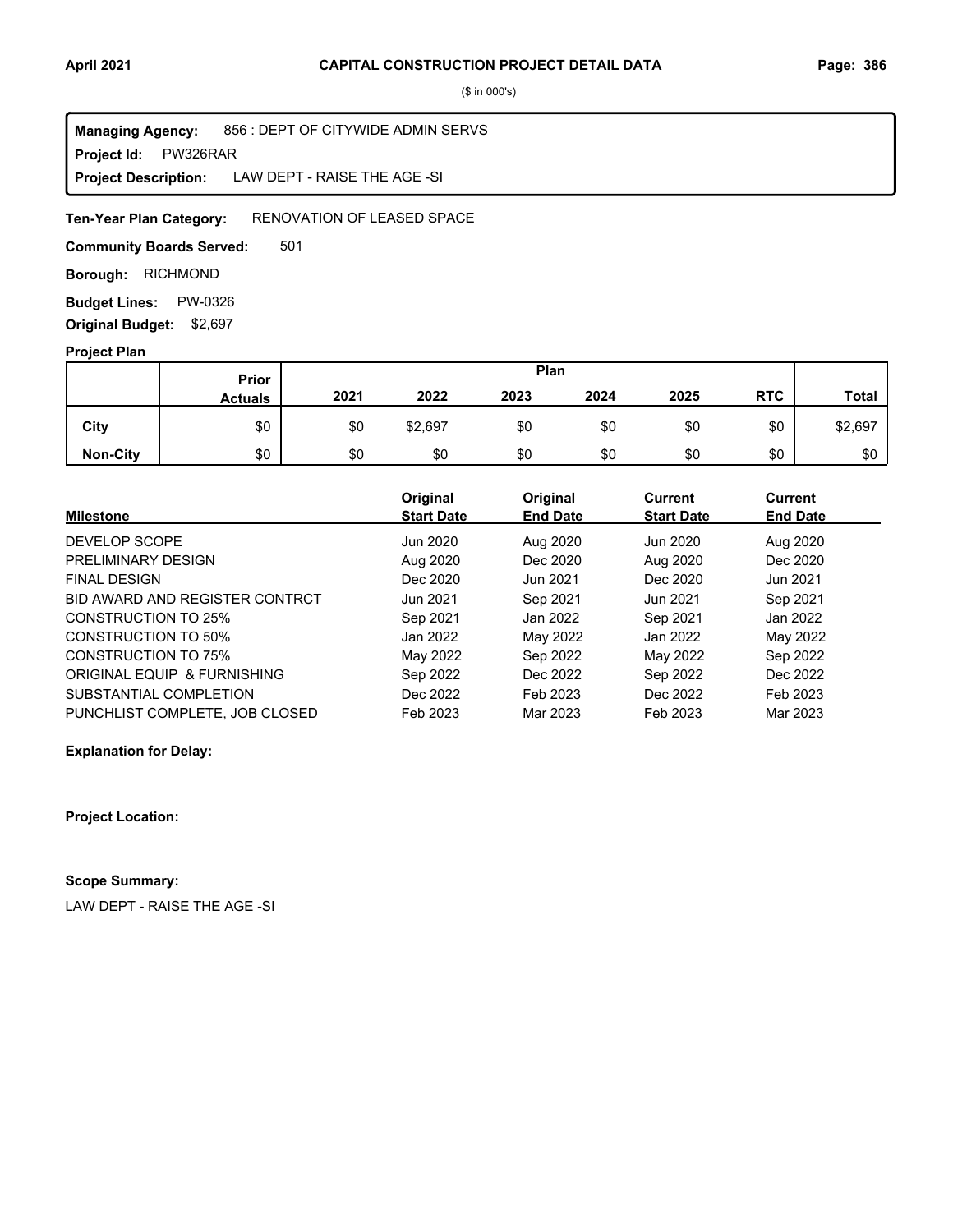**Project Id: PW326RHP** 856 : DEPT OF CITYWIDE ADMIN SERVS OCA RELOCATION FROM HOMEPORT - STATEN ISLAND **Managing Agency: Project Description:** 

RENOVATION OF LEASED SPACE **Ten-Year Plan Category:** 

500 501 **Community Boards Served:** 

**Borough: RICHMOND** 

ED-0075 **Budget Lines: Original Budget:** \$1,012

## **Project Plan**

|                 |                | Plan<br>Prior |      |      |      |      |            |              |
|-----------------|----------------|---------------|------|------|------|------|------------|--------------|
|                 | <b>Actuals</b> | 2021          | 2022 | 2023 | 2024 | 2025 | <b>RTC</b> | <b>Total</b> |
| City            | \$2,767        | \$160         | \$0  | \$0  | \$0  | \$0  | \$0        | \$2,927      |
| <b>Non-City</b> | \$0            | \$0           | \$0  | \$0  | \$0  | \$0  | \$0        | \$0          |

| <b>Milestone</b>               | Original<br><b>Start Date</b> | Original<br><b>End Date</b> | Current<br><b>Start Date</b> | Current<br><b>End Date</b> |
|--------------------------------|-------------------------------|-----------------------------|------------------------------|----------------------------|
| DEVELOP SCOPE                  | Jun 2002                      | Sep 2002                    | Jun 2008                     | Aug 2008                   |
| PRELIMINARY DESIGN             | Sep 2006                      | Oct 2006                    | Sep 2006                     | Oct 2006                   |
| <b>FINAL DESIGN</b>            | Nov 2006                      | Jan 2007                    | Nov 2006                     | Jan 2007                   |
| BID AWARD AND REGISTER CONTRCT | Feb 2007                      | Mar 2007                    | Feb 2007                     | Mar 2007                   |
| <b>CONSTRUCTION TO 25%</b>     | Feb 2007                      | Apr 2007                    | Feb 2007                     | Apr 2007                   |
| <b>CONSTRUCTION TO 50%</b>     | May 2007                      | Jun 2007                    | May 2007                     | Jun 2007                   |
| <b>CONSTRUCTION TO 75%</b>     | <b>Jul 2007</b>               | Jul 2007                    | <b>Jul 2007</b>              | Jul 2007                   |
| ORIGINAL EQUIP & FURNISHING    | Aug 2007                      | Jul 2007                    | Aug 2007                     | Mar 2010                   |
| SUBSTANTIAL COMPLETION         | Aug 2007                      | Sep 2007                    | Mar 2010                     | Jul 2011                   |
| PUNCHLIST COMPLETE. JOB CLOSED | Oct 2007                      | Dec 2007                    | Jul 2011                     | Jun 2023                   |

## **Explanation for Delay:**

PROJECT DELAYED DUE TO CHANGES IN SCOPE/DESIGN

## **Project Location:**

# **Scope Summary:**

RELOCATION FROM HOMEPORT - STATEN ISLAND - DUE TO MAYOR'S REDEVELOPMENT PLAN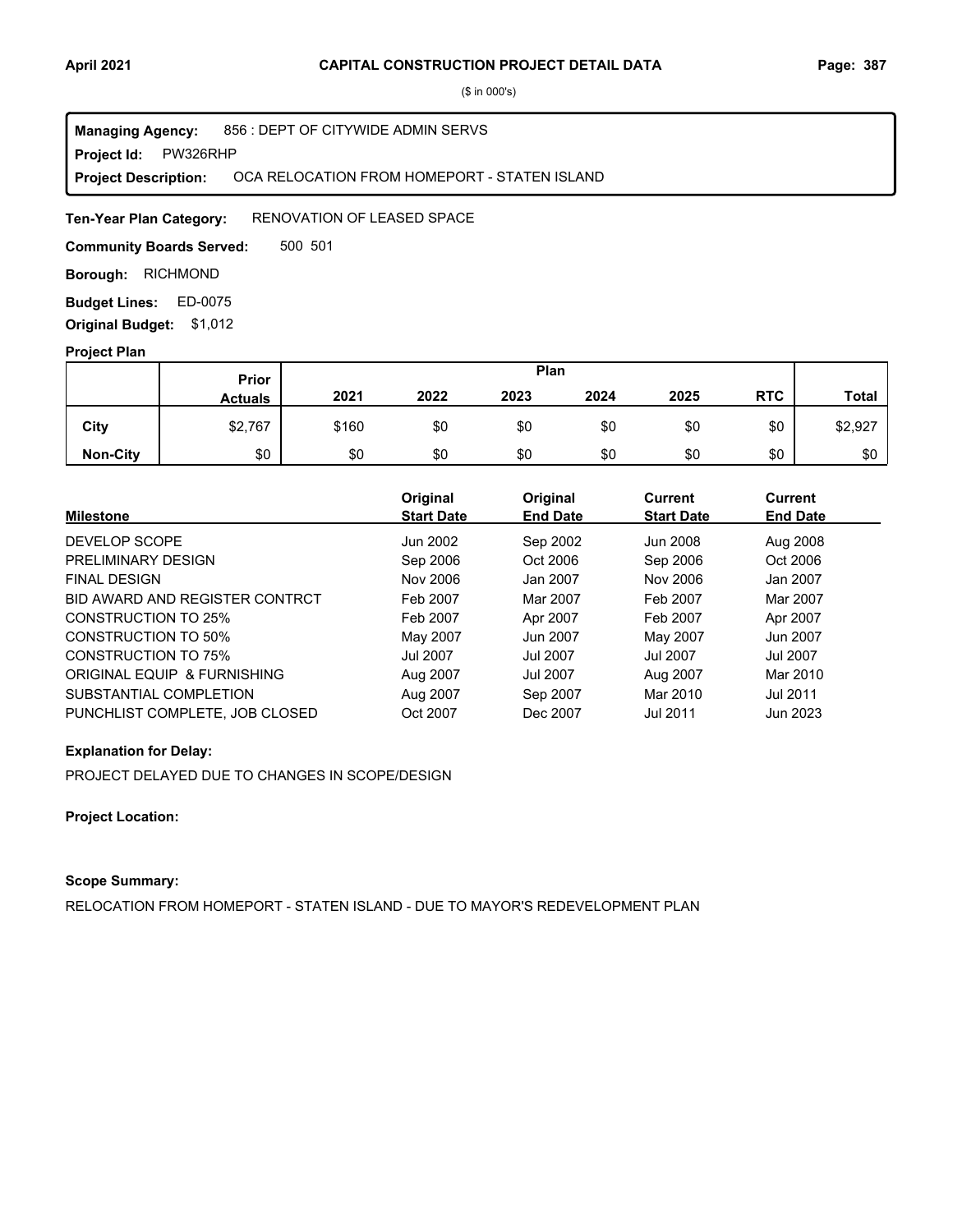**Project Id: PW326ZR02** 856 : DEPT OF CITYWIDE ADMIN SERVS CB#2 - 2 TELEPORT DR **Managing Agency: Project Description:** 

#### RENOVATION OF LEASED SPACE **Ten-Year Plan Category:**

501 **Community Boards Served:** 

**Borough: RICHMOND** 

**Budget Lines: PW-0326 Original Budget:** \$554

## **Project Plan**

|                 |                | Plan<br><b>Prior</b> |       |      |      |      |            |              |
|-----------------|----------------|----------------------|-------|------|------|------|------------|--------------|
|                 | <b>Actuals</b> | 2021                 | 2022  | 2023 | 2024 | 2025 | <b>RTC</b> | <b>Total</b> |
| City            | \$0            | \$0                  | \$554 | \$0  | \$0  | \$0  | \$0        | \$554        |
| <b>Non-City</b> | \$0            | \$0                  | \$0   | \$0  | \$0  | \$0  | \$0        | \$0          |

|                                | Original          | Original        | Current           | Current         |
|--------------------------------|-------------------|-----------------|-------------------|-----------------|
| <b>Milestone</b>               | <b>Start Date</b> | <b>End Date</b> | <b>Start Date</b> | <b>End Date</b> |
| DEVELOP SCOPE                  | Jun 2021          | Sep 2021        | Jun 2021          | Sep 2021        |
| PRELIMINARY DESIGN             | Sep 2021          | Jan 2022        | Sep 2021          | Jan 2022        |
| <b>FINAL DESIGN</b>            | Jan 2022          | Jul 2022        | Jan 2022          | Jul 2022        |
| BID AWARD AND REGISTER CONTRCT | Jul 2022          | Oct 2022        | Jul 2022          | Oct 2022        |
| <b>CONSTRUCTION TO 25%</b>     | Oct 2022          | Feb 2023        | Oct 2022          | Feb 2023        |
| CONSTRUCTION TO 50%            | Feb 2023          | Jun 2023        | Feb 2023          | Jun 2023        |
| CONSTRUCTION TO 75%            | Jun 2023          | Oct 2023        | Jun 2023          | Oct 2023        |
| ORIGINAL EQUIP & FURNISHING    | Oct 2023          | Jan 2024        | Oct 2023          | Jan 2024        |
| SUBSTANTIAL COMPLETION         | Jan 2024          | Mar 2024        | Jan 2024          | Mar 2024        |
| PUNCHLIST COMPLETE, JOB CLOSED | Mar 2024          | Apr 2024        | Mar 2024          | Apr 2024        |

**Explanation for Delay:**

**Project Location:**

**Scope Summary:**

OFFICE RENOVATON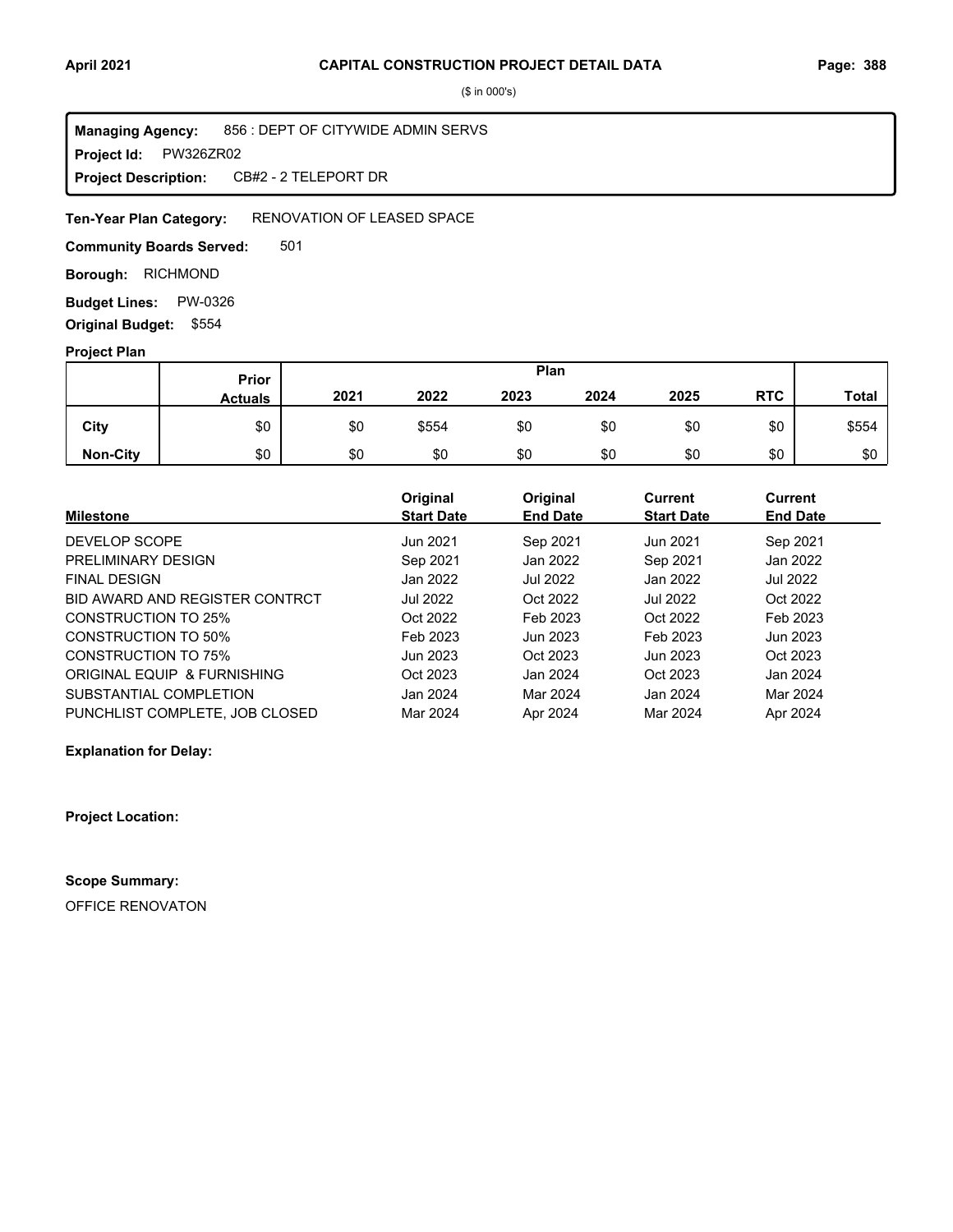**Project Id: PW77501BL** 856 : DEPT OF CITYWIDE ADMIN SERVS 10 RICHMOND TERR.- BOILER REPLACEMENT **Managing Agency: Project Description:** 

#### REHABILITATION OF CITY-OWNED OFFICE SPACE **Ten-Year Plan Category:**

501 **Community Boards Served:** 

**Borough: RICHMOND** 

**Budget Lines: PW-0077 Original Budget:** \$1,307

## **Project Plan**

|                 |                | Plan<br>Prior |       |       |      |      |            |              |
|-----------------|----------------|---------------|-------|-------|------|------|------------|--------------|
|                 | <b>Actuals</b> | 2021          | 2022  | 2023  | 2024 | 2025 | <b>RTC</b> | <b>Total</b> |
| City            | \$0            | \$0           | \$200 | \$985 | \$0  | \$0  | \$0        | \$1,185      |
| <b>Non-City</b> | \$0            | \$0           | \$0   | \$0   | \$0  | \$0  | \$0        | \$0          |

|                                | Original          | Original        | <b>Current</b>    | <b>Current</b>  |
|--------------------------------|-------------------|-----------------|-------------------|-----------------|
| <b>Milestone</b>               | <b>Start Date</b> | <b>End Date</b> | <b>Start Date</b> | <b>End Date</b> |
| DEVELOP SCOPE                  | Jun 2020          | Aug 2020        | Jun 2020          | Aug 2020        |
| PRELIMINARY DESIGN             | Aug 2020          | Dec 2020        | Aug 2020          | Dec 2020        |
| <b>FINAL DESIGN</b>            | Dec 2020          | Jun 2021        | Dec 2020          | Jun 2021        |
| BID AWARD AND REGISTER CONTRCT | Jun 2021          | Sep 2021        | Jun 2021          | Sep 2021        |
| <b>CONSTRUCTION TO 25%</b>     | Sep 2021          | Jan 2022        | Sep 2021          | Jan 2022        |
| CONSTRUCTION TO 50%            | Jan 2022          | May 2022        | Jan 2022          | May 2022        |
| CONSTRUCTION TO 75%            | May 2022          | Sep 2022        | May 2022          | Sep 2022        |
| ORIGINAL EQUIP & FURNISHING    | Sep 2022          | Dec 2022        | Sep 2022          | Dec 2022        |
| SUBSTANTIAL COMPLETION         | Dec 2022          | Feb 2023        | Dec 2022          | Feb 2023        |
| PUNCHLIST COMPLETE, JOB CLOSED | Feb 2023          | Mar 2023        | Feb 2023          | Mar 2023        |

**Explanation for Delay:**

**Project Location:**

**Scope Summary:**

SQ FT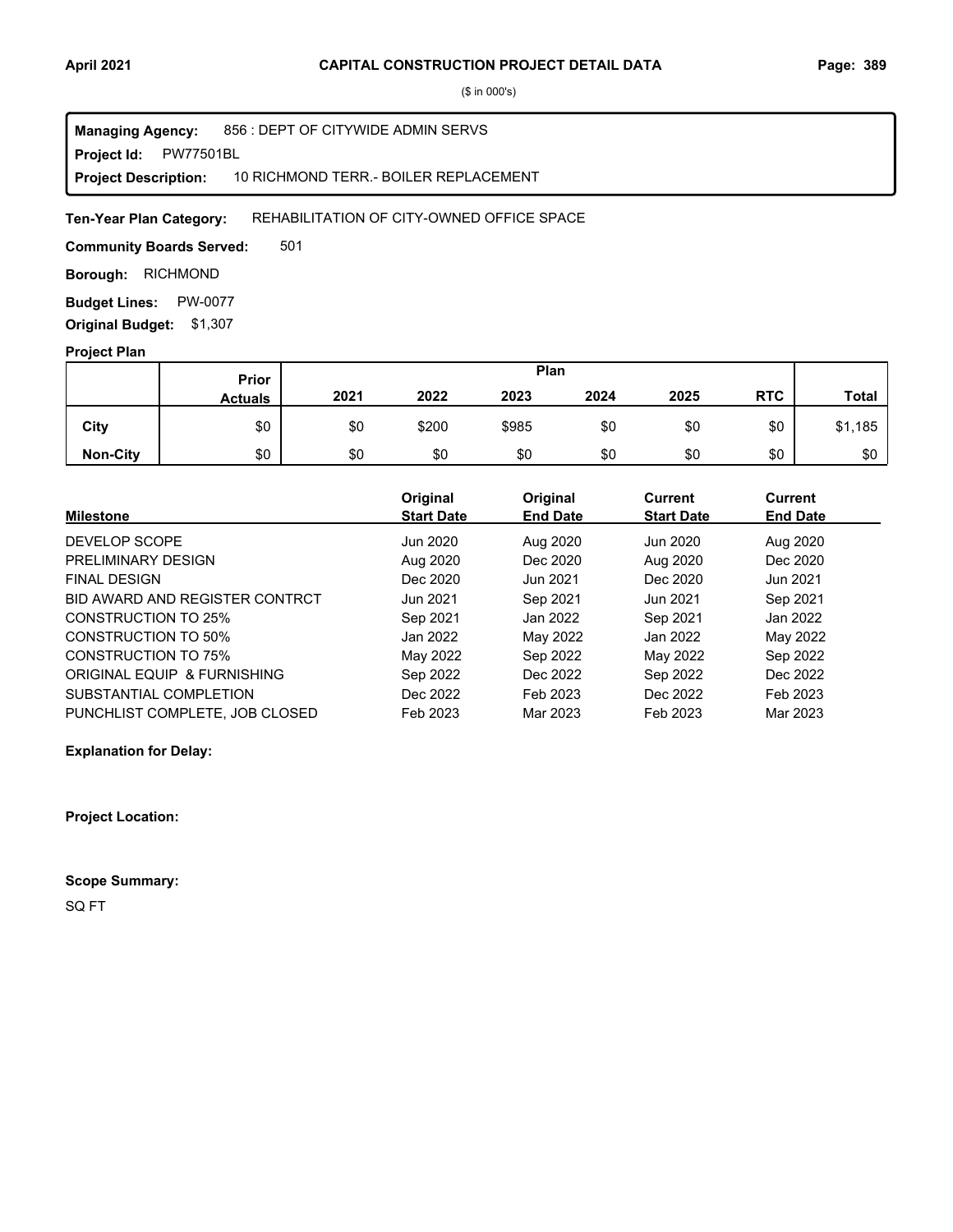#### **Project Id: PW77501DB** 856 : DEPT OF CITYWIDE ADMIN SERVS 10 RICHMOND TERRACE - 2nd & 3rd FLs CCHR/DOB RENOVATION **Managing Agency: Project Description:**

#### REHABILITATION OF CITY-OWNED OFFICE SPACE **Ten-Year Plan Category:**

501 **Community Boards Served:** 

**Borough: RICHMOND** 

**Budget Lines: PW-0077 Original Budget:** \$6,322

## **Project Plan**

|                 |                | Plan<br>Prior |       |         |       |      |            |              |
|-----------------|----------------|---------------|-------|---------|-------|------|------------|--------------|
|                 | <b>Actuals</b> | 2021          | 2022  | 2023    | 2024  | 2025 | <b>RTC</b> | <b>Total</b> |
| City            | \$0            | \$0           | \$247 | \$6,572 | \$626 | \$0  | \$0        | \$7,445      |
| <b>Non-City</b> | \$0            | \$0           | \$0   | \$0     | \$0   | \$0  | \$0        | \$0          |

|                                | Original          | Original        | Current           | <b>Current</b>  |
|--------------------------------|-------------------|-----------------|-------------------|-----------------|
| <b>Milestone</b>               | <b>Start Date</b> | <b>End Date</b> | <b>Start Date</b> | <b>End Date</b> |
| DEVELOP SCOPE                  | Jun 2021          | Aug 2021        | Jun 2021          | Aug 2021        |
| PRELIMINARY DESIGN             | Aug 2021          | Dec 2021        | Aug 2021          | Dec 2021        |
| <b>FINAL DESIGN</b>            | Dec 2021          | Jun 2022        | Dec 2021          | Jun 2022        |
| BID AWARD AND REGISTER CONTRCT | Jun 2022          | Sep 2022        | Jun 2022          | Sep 2022        |
| <b>CONSTRUCTION TO 25%</b>     | Sep 2022          | Jan 2023        | Sep 2022          | Jan 2023        |
| CONSTRUCTION TO 50%            | Jan 2023          | May 2023        | Jan 2023          | May 2023        |
| CONSTRUCTION TO 75%            | May 2023          | Sep 2023        | May 2023          | Sep 2023        |
| ORIGINAL EQUIP & FURNISHING    | Sep 2023          | Dec 2023        | Sep 2023          | Dec 2023        |
| SUBSTANTIAL COMPLETION         | Dec 2023          | Feb 2024        | Dec 2023          | Feb 2024        |
| PUNCHLIST COMPLETE, JOB CLOSED | Feb 2024          | Mar 2024        | Feb 2024          | Mar 2024        |

**Explanation for Delay:**

**Project Location:**

**Scope Summary:**

SQ/IA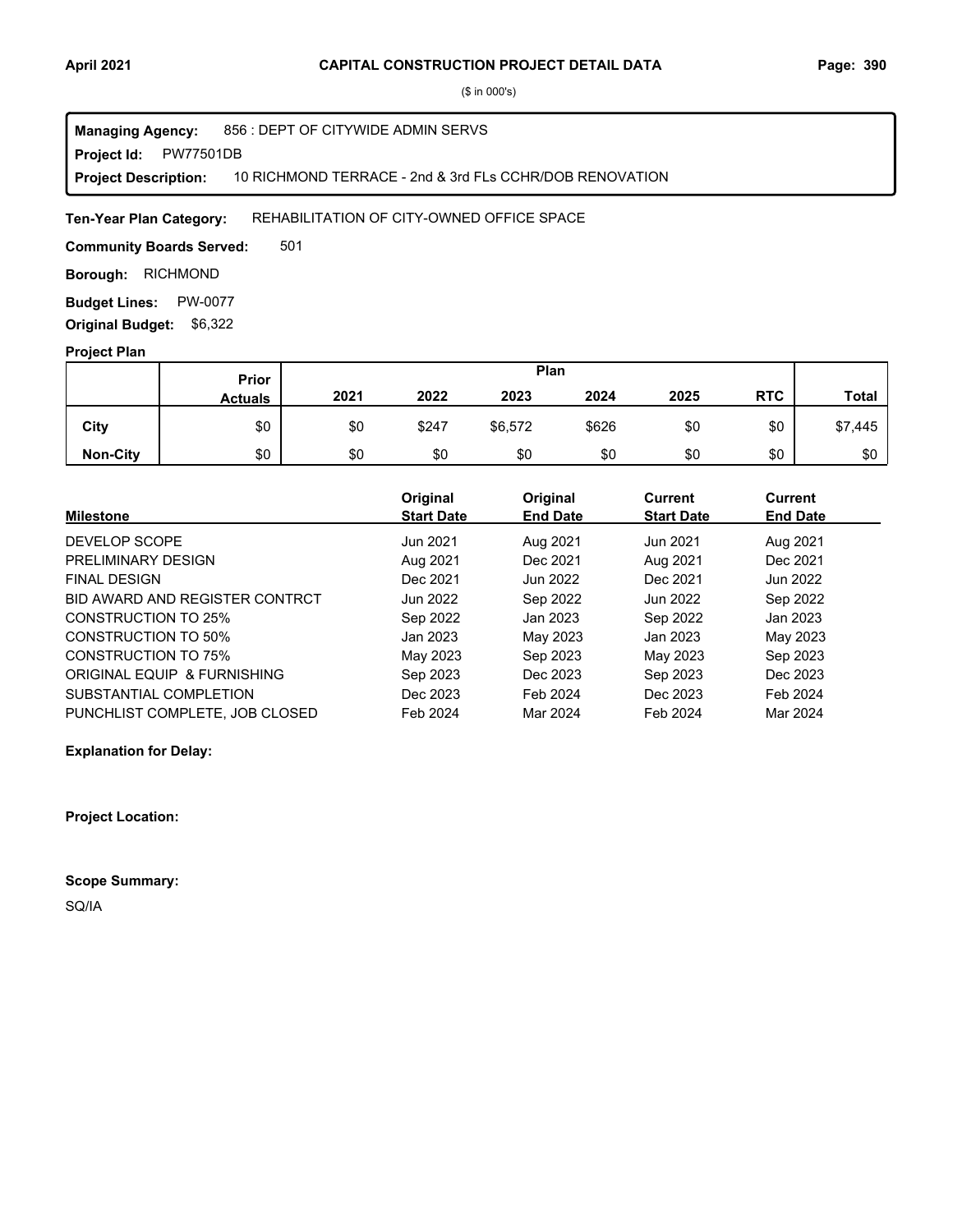**Project Id: PW77501EL** 856 : DEPT OF CITYWIDE ADMIN SERVS 10 RICHMOND TERRACE- ELECTRICAL UPGRADE **Managing Agency: Project Description:** 

#### REHABILITATION OF CITY-OWNED OFFICE SPACE **Ten-Year Plan Category:**

500 501 **Community Boards Served:** 

**Borough: RICHMOND** 

**Budget Lines: PW-0077 Original Budget:** \$5,900

## **Project Plan**

|                 |                | Plan<br>Prior |      |      |      |      |            |              |
|-----------------|----------------|---------------|------|------|------|------|------------|--------------|
|                 | <b>Actuals</b> | 2021          | 2022 | 2023 | 2024 | 2025 | <b>RTC</b> | <b>Total</b> |
| City            | \$3,770        | \$0           | \$0  | \$0  | \$0  | \$0  | \$110      | \$3,880      |
| <b>Non-City</b> | \$0            | \$0           | \$0  | \$0  | \$0  | \$0  | \$0        | \$0          |

| <b>Milestone</b>               | Original<br><b>Start Date</b> | Original<br><b>End Date</b> | Current<br><b>Start Date</b> | Current<br><b>End Date</b> |
|--------------------------------|-------------------------------|-----------------------------|------------------------------|----------------------------|
|                                |                               |                             |                              |                            |
| DEVELOP SCOPE                  | May 2010                      | Aug 2010                    | May 2010                     | Aug 2010                   |
| PRELIMINARY DESIGN             | Aug 2010                      | Dec 2010                    | Aug 2010                     | Dec 2010                   |
| <b>FINAL DESIGN</b>            | Dec 2010                      | Jun 2011                    | Dec 2010                     | Jun 2011                   |
| BID AWARD AND REGISTER CONTRCT | Jun 2011                      | Sep 2011                    | Jun 2011                     | Sep 2011                   |
| <b>CONSTRUCTION TO 25%</b>     | Sep 2011                      | Jan 2012                    | Sep 2011                     | Jan 2012                   |
| <b>CONSTRUCTION TO 50%</b>     | Jan 2012                      | May 2012                    | Jun 2027                     | Sep 2027                   |
| <b>CONSTRUCTION TO 75%</b>     | May 2012                      | Sep 2012                    | Sep 2027                     | Jan 2028                   |
| ORIGINAL EQUIP & FURNISHING    | Sep 2012                      | Nov 2012                    | Jan 2028                     | Apr 2028                   |
| SUBSTANTIAL COMPLETION         | Dec 2012                      | Jan 2013                    | Apr 2028                     | Jun 2028                   |
| PUNCHLIST COMPLETE, JOB CLOSED | Jan 2013                      | Feb 2013                    | Jun 2028                     | Nov 2028                   |

## **Explanation for Delay:**

PROJECT DELAYED DUE TO BUDGETARY CONSTRAINTS

**Project Location:**

# **Scope Summary:**

10 RICHMOND TERRACE ELECTRICAL UPGRADE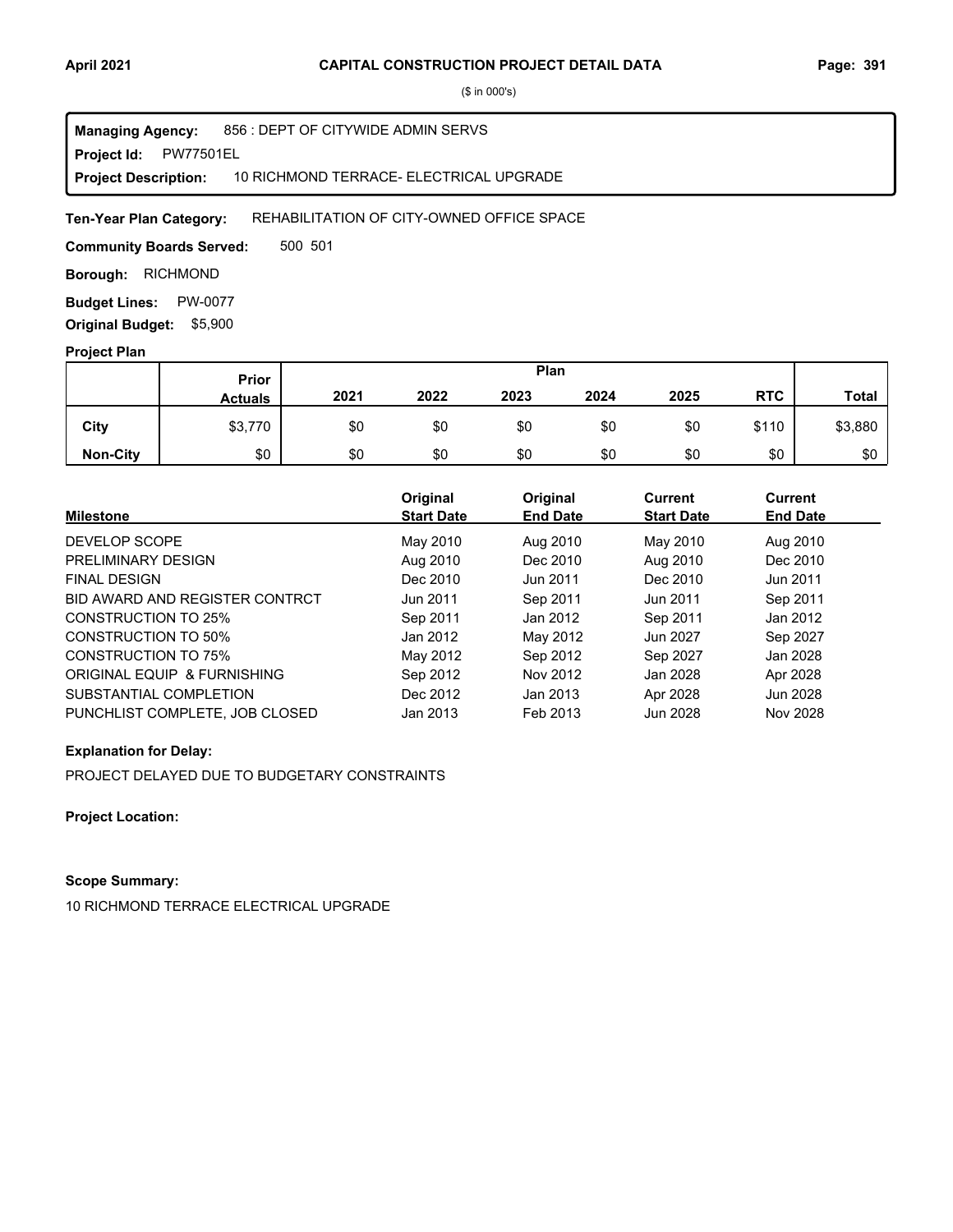**Project Id: PW77SEC3** 856 : DEPT OF CITYWIDE ADMIN SERVS 130 STUYVESANT PLACE- SECURITY BARRIER SI DA **Managing Agency: Project Description:** 

#### REHABILITATION OF CITY-OWNED OFFICE SPACE **Ten-Year Plan Category:**

501 **Community Boards Served:** 

**Borough: RICHMOND** 

**Budget Lines: PW-0077 Original Budget:** \$292

## **Project Plan**

|                 |                | Plan<br>Prior |       |      |      |      |            |              |
|-----------------|----------------|---------------|-------|------|------|------|------------|--------------|
|                 | <b>Actuals</b> | 2021          | 2022  | 2023 | 2024 | 2025 | <b>RTC</b> | <b>Total</b> |
| City            | \$0            | \$0           | \$181 | \$0  | \$0  | \$0  | \$0        | \$181        |
| <b>Non-City</b> | \$0            | \$0           | \$0   | \$0  | \$0  | \$0  | \$0        | \$0          |

| <b>Milestone</b>               | Original<br><b>Start Date</b> | Original<br><b>End Date</b> | <b>Current</b><br><b>Start Date</b> | Current<br><b>End Date</b> |
|--------------------------------|-------------------------------|-----------------------------|-------------------------------------|----------------------------|
| DEVELOP SCOPE                  | Jun 2011                      | Aug 2011                    | Jun 2022                            | Aug 2022                   |
| PRELIMINARY DESIGN             | Aug 2011                      | Dec 2011                    | Aug 2022                            | Dec 2022                   |
| <b>FINAL DESIGN</b>            | Dec 2011                      | Jun 2012                    | Dec 2022                            | Jun 2023                   |
| BID AWARD AND REGISTER CONTRCT | Jun 2012                      | Sep 2012                    | Jun 2023                            | Sep 2023                   |
| <b>CONSTRUCTION TO 25%</b>     | Sep 2012                      | Jan 2013                    | Jun 2022                            | Sep 2022                   |
| CONSTRUCTION TO 50%            | Jan 2013                      | May 2013                    | Sep 2022                            | Jan 2023                   |
| <b>CONSTRUCTION TO 75%</b>     | May 2013                      | Sep 2013                    | Jan 2023                            | May 2023                   |
| ORIGINAL EQUIP & FURNISHING    | Sep 2013                      | Dec 2013                    | May 2023                            | Aug 2023                   |
| SUBSTANTIAL COMPLETION         | Dec 2013                      | Feb 2014                    | Aug 2023                            | Oct 2023                   |
| PUNCHLIST COMPLETE, JOB CLOSED | Feb 2014                      | Mar 2014                    | Oct 2023                            | Nov 2023                   |

## **Explanation for Delay:**

PROJECT DELAYED DUE TO BUDGETARY CONSTRAINTS

**Project Location:**

# **Scope Summary:**

130 STUYVESANT PLACE SECURITY BARRIER FOR SI DA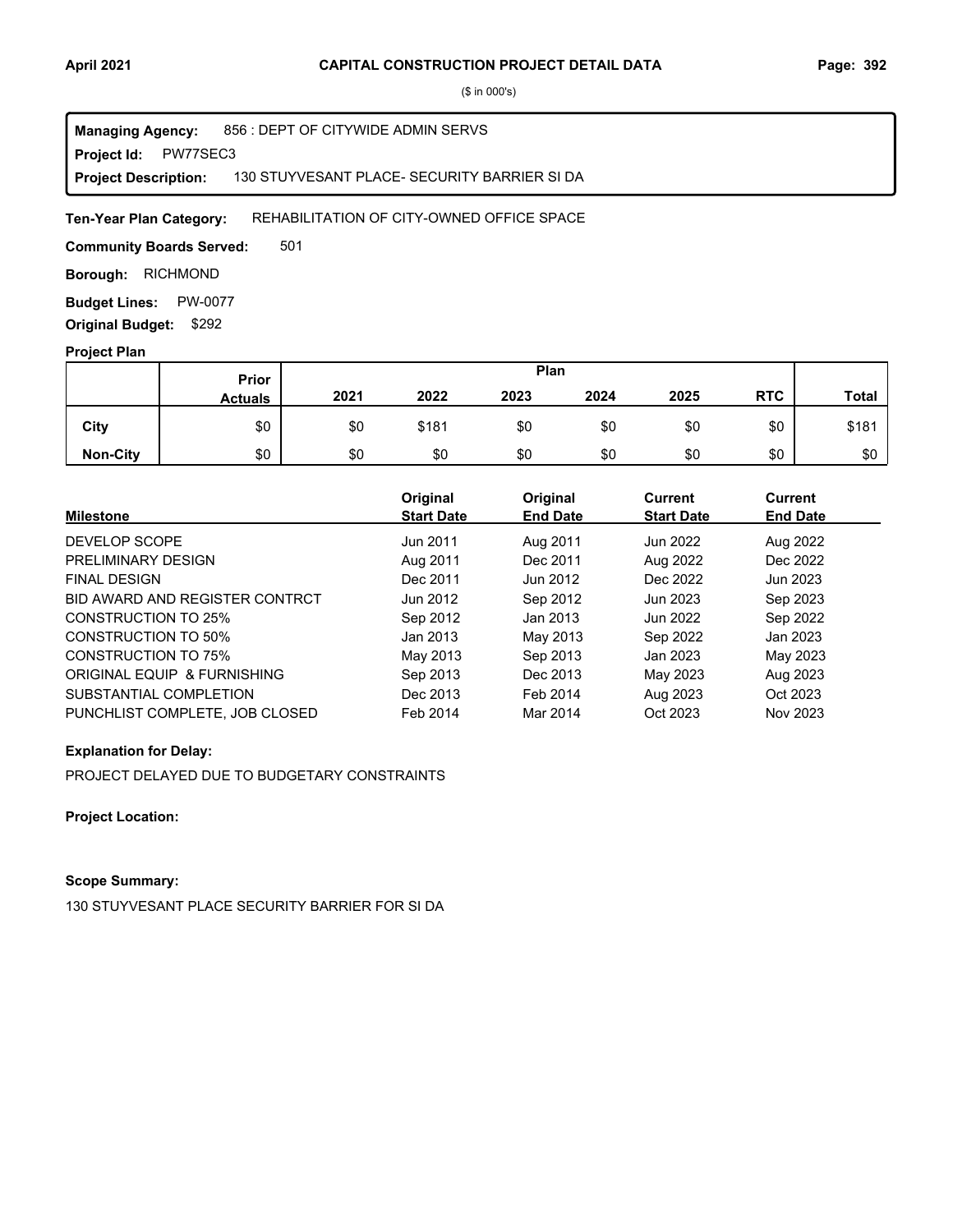#### **Project Id: PWR077MUR** 856 : DEPT OF CITYWIDE ADMIN SERVS 18 RICHMOND TERRACE- STATEN ISLAND COURTHOUSE MURALS **Managing Agency: Project Description:**

#### REHABILITATION OF COURT BUILDINGS **Ten-Year Plan Category:**

501 **Community Boards Served:** 

**Borough: RICHMOND** 

**Budget Lines: PW-R077 Original Budget:** \$50

## **Project Plan**

|                 |                | Plan<br>Prior |      |      |      |      |            |              |
|-----------------|----------------|---------------|------|------|------|------|------------|--------------|
|                 | <b>Actuals</b> | 2021          | 2022 | 2023 | 2024 | 2025 | <b>RTC</b> | <b>Total</b> |
| City            | \$0            | \$0           | \$0  | \$0  | \$0  | \$0  | \$50       | \$50         |
| <b>Non-City</b> | \$0            | \$0           | \$0  | \$0  | \$0  | \$0  | \$0        | \$0          |

| <b>Milestone</b>               | Original<br><b>Start Date</b> | Original<br><b>End Date</b> | <b>Current</b><br><b>Start Date</b> | Current<br><b>End Date</b> |
|--------------------------------|-------------------------------|-----------------------------|-------------------------------------|----------------------------|
| DEVELOP SCOPE                  | Sep 2012                      | Oct 2012                    | Jun 2024                            | Jun 2024                   |
| PRELIMINARY DESIGN             | Oct 2012                      | Nov 2012                    | Jul 2024                            | Jul 2024                   |
| <b>FINAL DESIGN</b>            | Nov 2012                      | Dec 2012                    | Jul 2024                            | Aug 2024                   |
| BID AWARD AND REGISTER CONTRCT | Dec 2012                      | Jan 2013                    | Aug 2024                            | Sep 2024                   |
| CONSTRUCTION TO 25%            | Jan 2013                      | Feb 2013                    | Sep 2024                            | Oct 2024                   |
| <b>CONSTRUCTION TO 50%</b>     | Feb 2013                      | Apr 2013                    | Oct 2024                            | Dec 2024                   |
| CONSTRUCTION TO 75%            | Apr 2013                      | May 2013                    | Dec 2024                            | Jan 2025                   |
| ORIGINAL EQUIP & FURNISHING    | May 2013                      | May 2013                    | Jun 2026                            | Jun 2026                   |
| SUBSTANTIAL COMPLETION         | May 2013                      | May 2013                    | Jun 2026                            | Jun 2026                   |
| PUNCHLIST COMPLETE, JOB CLOSED | May 2013                      | Jun 2013                    | Jun 2026                            | Jul 2026                   |

### **Explanation for Delay:**

PROJECT DELAYED DUE TO BUDGETARY CONSTRAINTS

## **Project Location:**

## **Scope Summary:**

PERFORM NECESSARY CONSTRUCTION ASSOCIATED WITH THE TRANSFER OF COURTHOUSE MURALS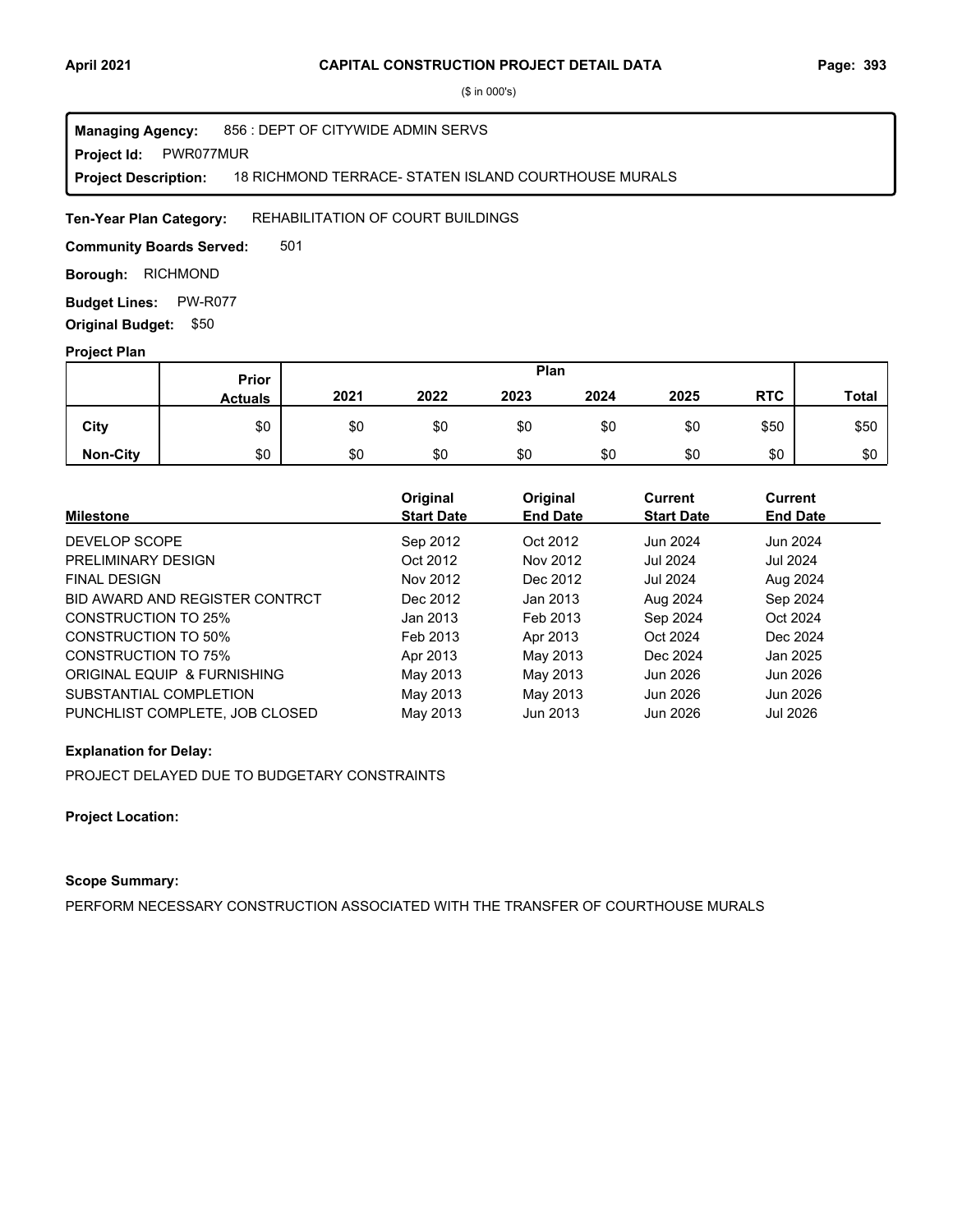**Project Id: PWR77GRGE** 856 : DEPT OF CITYWIDE ADMIN SERVS ST. GEORGE COURTHOUSE & HYATT STREET PLAZA **Managing Agency: Project Description:** 

#### REHABILITATION OF CITY-OWNED OFFICE SPACE **Ten-Year Plan Category:**

500 501 **Community Boards Served:** 

**Borough: RICHMOND** 

**Budget Lines: PW-R077 Original Budget:** \$1,518

## **Project Plan**

|                 |                | Plan<br><b>Prior</b> |      |      |      |       |            |              |
|-----------------|----------------|----------------------|------|------|------|-------|------------|--------------|
|                 | <b>Actuals</b> | 2021                 | 2022 | 2023 | 2024 | 2025  | <b>RTC</b> | <b>Total</b> |
| City            | \$0            | \$0                  | \$0  | \$0  | \$0  | \$780 | \$0        | \$780        |
| <b>Non-City</b> | \$0            | \$0                  | \$0  | \$0  | \$0  | \$0   | \$0        | \$0          |

| <b>Milestone</b>               | Original<br><b>Start Date</b> | Original<br><b>End Date</b> | Current<br><b>Start Date</b> | Current<br><b>End Date</b> |
|--------------------------------|-------------------------------|-----------------------------|------------------------------|----------------------------|
| DEVELOP SCOPE                  | Apr 2015                      | Jun 2015                    | Jun 2024                     | Aug 2024                   |
| PRELIMINARY DESIGN             | Jun 2015                      | Oct 2015                    | Aug 2024                     | Dec 2024                   |
| <b>FINAL DESIGN</b>            | Oct 2015                      | Apr 2016                    | Dec 2024                     | Jun 2025                   |
| BID AWARD AND REGISTER CONTRCT | Apr 2016                      | Jul 2016                    | Jun 2025                     | Sep 2025                   |
| <b>CONSTRUCTION TO 25%</b>     | Jul 2016                      | Nov 2016                    | Sep 2025                     | Jan 2026                   |
| <b>CONSTRUCTION TO 50%</b>     | Nov 2016                      | Mar 2017                    | Jan 2026                     | May 2026                   |
| <b>CONSTRUCTION TO 75%</b>     | Mar 2017                      | <b>Jul 2017</b>             | May 2026                     | Sep 2026                   |
| ORIGINAL EQUIP & FURNISHING    | <b>Jul 2017</b>               | Oct 2017                    | Sep 2026                     | Dec 2026                   |
| SUBSTANTIAL COMPLETION         | Oct 2017                      | Dec 2017                    | Dec 2026                     | Feb 2027                   |
| PUNCHLIST COMPLETE, JOB CLOSED | Dec 2017                      | Jan 2018                    | Feb 2027                     | Mar 2027                   |

## **Explanation for Delay:**

PROJECT DELAYED DUE TO BUDGETARY CONSTRAINTS

**Project Location:**

# **Scope Summary:**

ST. GEORGE COURTHOUSE & HYATT STREET PLAZA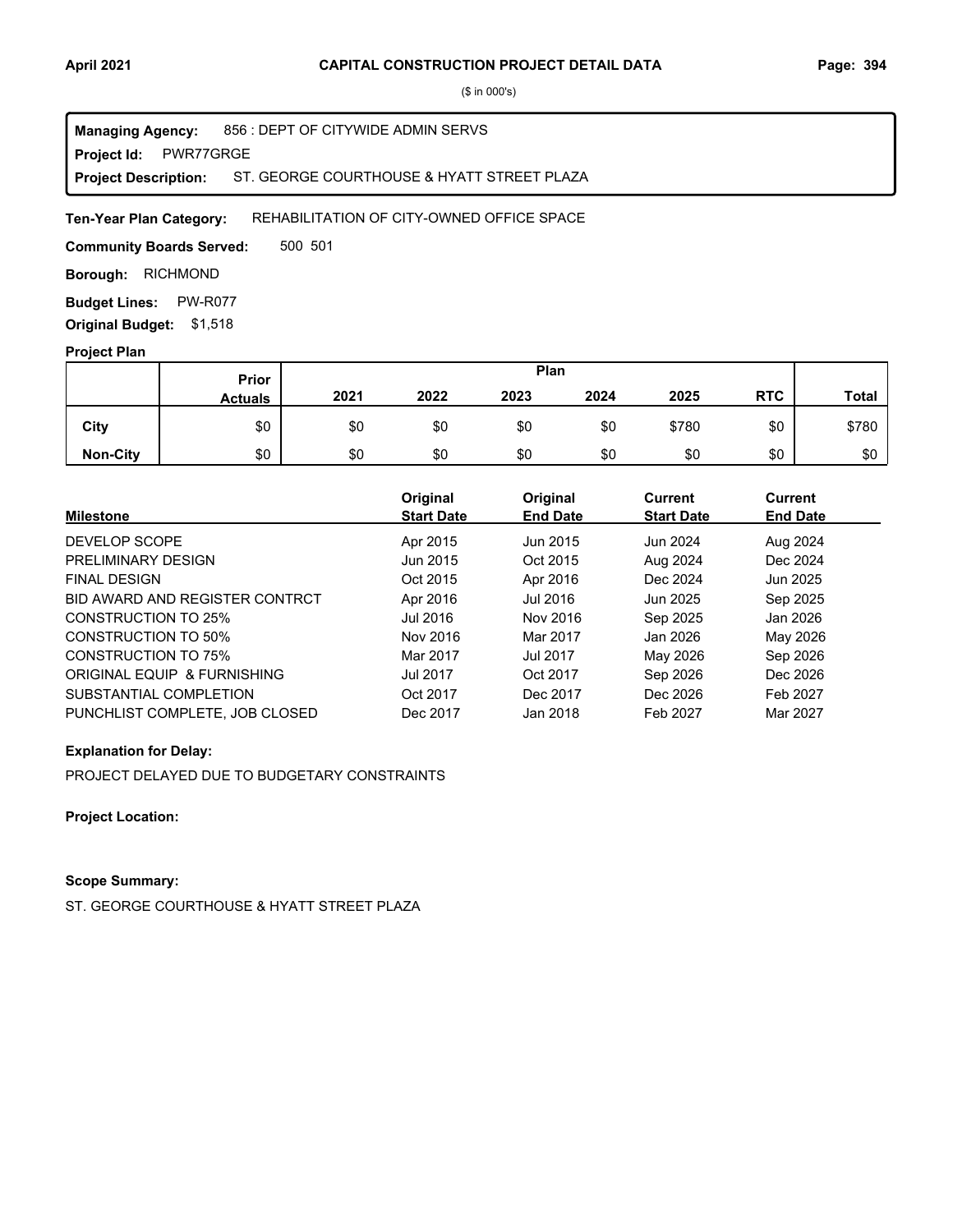**Project Id: PWR77SICC** 856 : DEPT OF CITYWIDE ADMIN SERVS NYC OFFICE OF EMERGENCY MANAGEMENT BOROUGH COMMAND CENTER ON **Managing Agency: Project Description:** 

#### MISCELLANEOUS CONSTRUCTION **Ten-Year Plan Category:**

### **Community Boards Served:**

**Borough: RICHMOND** 

**Budget Lines: PW-R077 Original Budget:** \$1,000

### **Project Plan**

|                 |                | Plan<br><b>Prior</b> |         |      |      |      |            |              |
|-----------------|----------------|----------------------|---------|------|------|------|------------|--------------|
|                 | <b>Actuals</b> | 2021                 | 2022    | 2023 | 2024 | 2025 | <b>RTC</b> | <b>Total</b> |
| City            | \$0            | \$0                  | \$1,000 | \$0  | \$0  | \$0  | \$0        | \$1,000      |
| <b>Non-City</b> | \$0            | \$0                  | \$0     | \$0  | \$0  | \$0  | \$0        | \$0          |

| <b>Milestone</b>               | Original<br><b>Start Date</b> | Original<br><b>End Date</b> | Current<br><b>Start Date</b> | <b>Current</b><br><b>End Date</b> |
|--------------------------------|-------------------------------|-----------------------------|------------------------------|-----------------------------------|
|                                |                               |                             |                              |                                   |
| DEVELOP SCOPE                  | Jun 2022                      | Aug 2022                    | Jun 2022                     | Aug 2022                          |
| PRELIMINARY DESIGN             | Aug 2022                      | Dec 2022                    | Aug 2022                     | Dec 2022                          |
| <b>FINAL DESIGN</b>            | Dec 2022                      | Jun 2023                    | Dec 2022                     | Jun 2023                          |
| BID AWARD AND REGISTER CONTRCT | Jun 2023                      | Sep 2023                    | Jun 2023                     | Sep 2023                          |
| <b>CONSTRUCTION TO 25%</b>     | Sep 2023                      | Jan 2024                    | Sep 2023                     | Jan 2024                          |
| CONSTRUCTION TO 50%            | Jan 2024                      | May 2024                    | Jan 2024                     | May 2024                          |
| <b>CONSTRUCTION TO 75%</b>     | May 2024                      | Sep 2024                    | May 2024                     | Sep 2024                          |
| ORIGINAL EQUIP & FURNISHING    | Sep 2024                      | Dec 2024                    | Sep 2024                     | Dec 2024                          |
| SUBSTANTIAL COMPLETION         | Dec 2024                      | Feb 2025                    | Dec 2024                     | Feb 2025                          |
| PUNCHLIST COMPLETE. JOB CLOSED | Feb 2025                      | Mar 2025                    | Feb 2025                     | Mar 2025                          |

### **Explanation for Delay:**

### **Project Location:**

## **Scope Summary:**

NYC OFFICE OF EMERGENCY MANAGEMENT BOROUGH COMMAND CENTER ON STATEN ISLAND: RENOVATION OF BUILDING INCLUDING NEW FLOORS, PARTITION WALLS, NEW LIGHTING, SECURITY CAMERAS, DOORS, ELECTRICAL OUTLETS.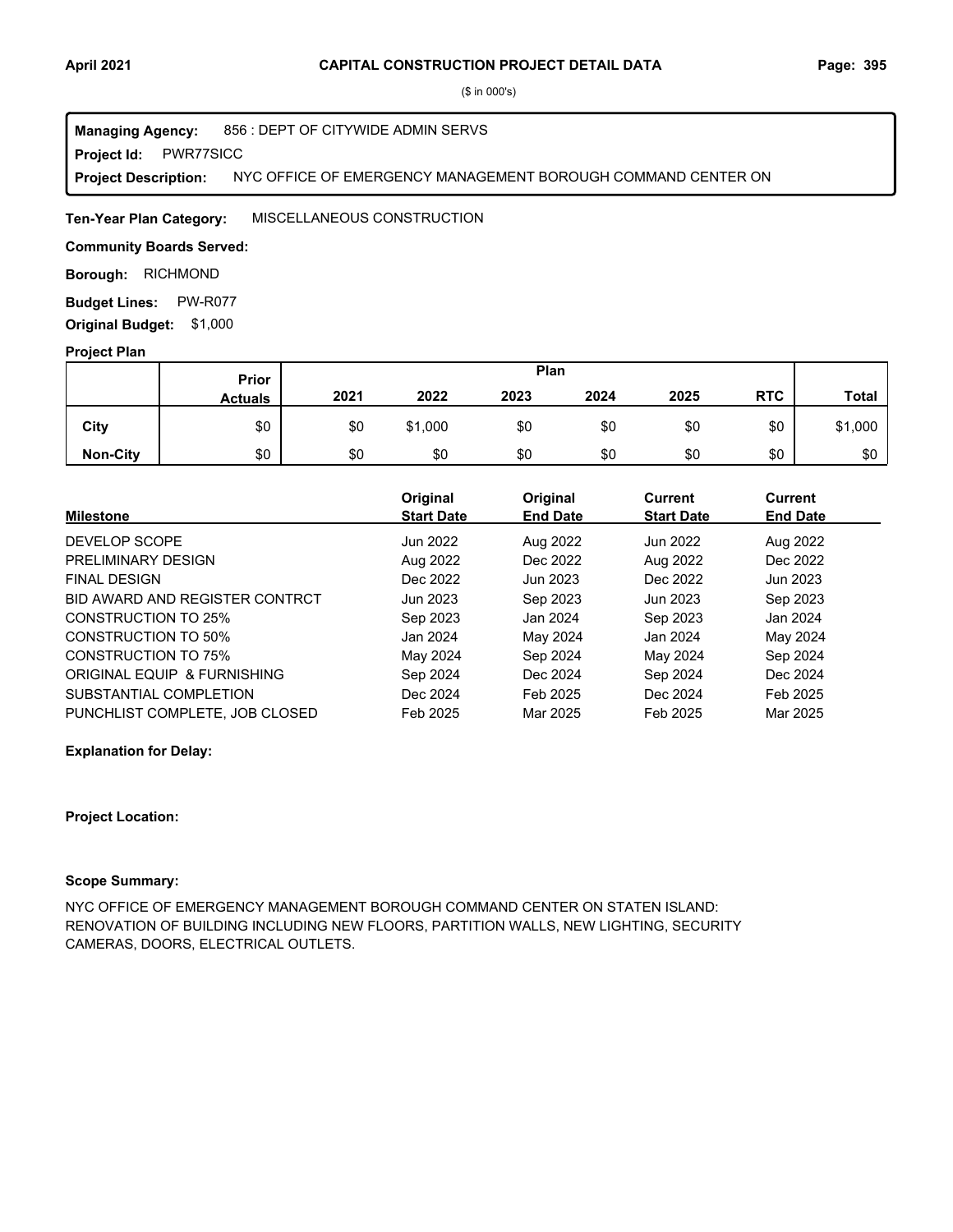**Project Id: STGESPLND** 856 : DEPT OF CITYWIDE ADMIN SERVS ST. GEORGE ESPLANADE **Managing Agency: Project Description:** 

#### WATERFRONT DEVELOPMENT **Ten-Year Plan Category:**

501 **Community Boards Served:** 

**Borough: RICHMOND** 

**Budget Lines: PW-R077 Original Budget:** \$4,760

## **Project Plan**

|                 |                | Plan<br>Prior |      |      |      |      |            |              |
|-----------------|----------------|---------------|------|------|------|------|------------|--------------|
|                 | <b>Actuals</b> | 2021          | 2022 | 2023 | 2024 | 2025 | <b>RTC</b> | <b>Total</b> |
| City            | \$3,317        | \$0           | \$0  | \$0  | \$0  | \$0  | \$800      | \$4,117      |
| <b>Non-City</b> | \$3            | \$0           | \$0  | \$0  | \$0  | \$0  | \$0        | \$3          |

| <b>Milestone</b>               | Original<br><b>Start Date</b> | Original<br><b>End Date</b> | <b>Current</b><br><b>Start Date</b> | Current<br><b>End Date</b> |
|--------------------------------|-------------------------------|-----------------------------|-------------------------------------|----------------------------|
| DEVELOP SCOPE                  | Jun 2004                      | Sep 2004                    | Jun 2004                            | Aug 2004                   |
| PRELIMINARY DESIGN             | Sep 2004                      | Jan 2005                    | Aug 2004                            | Dec 2004                   |
| <b>FINAL DESIGN</b>            | Jan 2005                      | Jul 2005                    | Dec 2004                            | Jun 2005                   |
| BID AWARD AND REGISTER CONTRCT | Jul 2005                      | Oct 2005                    | Jun 2005                            | Sep 2005                   |
| CONSTRUCTION TO 25%            | Oct 2005                      | Feb 2006                    | Sep 2005                            | May 2008                   |
| CONSTRUCTION TO 50%            | Feb 2006                      | Jun 2006                    | May 2008                            | Dec 2010                   |
| CONSTRUCTION TO 75%            | Jun 2006                      | Oct 2006                    | Jun 2027                            | Jun 2029                   |
| ORIGINAL EQUIP & FURNISHING    | Oct 2006                      | Jan 2007                    | Jun 2029                            | Jul 2029                   |
| SUBSTANTIAL COMPLETION         | Jan 2007                      | Mar 2007                    | <b>Jul 2029</b>                     | Aug 2029                   |
| PUNCHLIST COMPLETE, JOB CLOSED | Mar 2007                      | Apr 2007                    | Aug 2029                            | Aug 2029                   |

### **Explanation for Delay:**

PROJECT DELAYED DUE TO CHANGES IN SCOPE/DESIGN

## **Project Location:**

ST. GEORGE ESPLANADE STATEN ISLAND

# **Scope Summary:**

RECONSTRUCTION